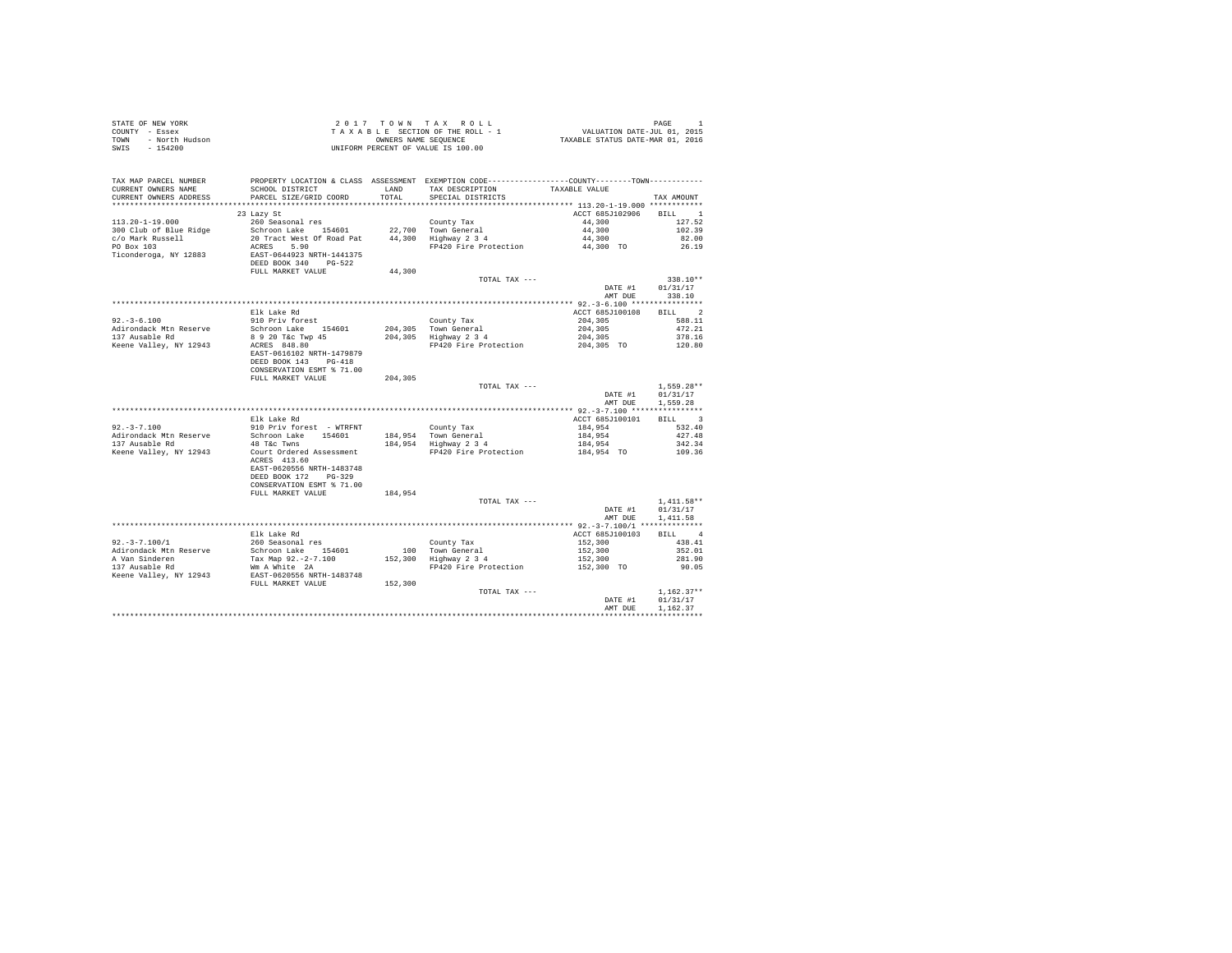| STATE OF NEW YORK      | $2.017$ TOWN TAX ROLL              | PAGE                             |
|------------------------|------------------------------------|----------------------------------|
| COUNTY - Essex         | TAXABLE SECTION OF THE ROLL - 1    | VALUATION DATE-JUL 01, 2015      |
| TOWN<br>- North Hudson | OWNERS NAME SEOUENCE               | TAXABLE STATUS DATE-MAR 01, 2016 |
| - 154200<br>SWIS       | UNIFORM PERCENT OF VALUE IS 100.00 |                                  |

| TAX MAP PARCEL NUMBER<br>CURRENT OWNERS NAME | PROPERTY LOCATION & CLASS ASSESSMENT<br>SCHOOL DISTRICT | LAND    | EXEMPTION CODE----------------COUNTY-------TOWN-----------<br>TAX DESCRIPTION | TAXABLE VALUE                             |                               |
|----------------------------------------------|---------------------------------------------------------|---------|-------------------------------------------------------------------------------|-------------------------------------------|-------------------------------|
| CURRENT OWNERS ADDRESS                       | PARCEL SIZE/GRID COORD                                  | TOTAL   | SPECIAL DISTRICTS                                                             |                                           | TAX AMOUNT                    |
|                                              | Elk Lake Rd                                             |         |                                                                               | ACCT 685J100104                           | 5<br><b>BILL</b>              |
| $92. - 3 - 7.100/2$                          | 260 Seasonal res                                        |         | County Tax                                                                    | 41,800                                    | 120.32                        |
| Adirondack Mtn Reserve                       | 154601<br>Schroon Lake                                  | 100     | Town General                                                                  | 41,800                                    | 96.61                         |
| V Merle-Smith                                | Tax Map 92.-2-7.100                                     | 41,800  | Highway 2 3 4                                                                 | 41,800                                    | 77.37                         |
| 137 Ausable Rd<br>Keene Valley, NY 12943     | Jean Van Sanderson 2 A<br>EAST-0620556 NRTH-1483748     |         | FP420 Fire Protection                                                         | 41,800 TO                                 | 24.71                         |
|                                              | FULL MARKET VALUE                                       | 41,800  |                                                                               |                                           |                               |
|                                              |                                                         |         | TOTAL TAX ---                                                                 |                                           | $319.01**$<br>01/31/17        |
|                                              |                                                         |         |                                                                               | DATE #1<br>AMT DUE                        | 319.01                        |
|                                              |                                                         |         |                                                                               |                                           |                               |
|                                              | Elk Lake Rd                                             |         |                                                                               | ACCT 685J100106                           | 6<br><b>BILL</b>              |
| $92. - 3 - 7.100/3$                          | 260 Seasonal res                                        |         | County Tax                                                                    | 102,100                                   | 293.90                        |
| Adirondack Mtn Reserve                       | Schroon Lake<br>154601                                  | 100     | Town General                                                                  | 102,100                                   | 235.98                        |
| D Weld Camp                                  | In Tmap92.-2-7.100                                      | 102,100 | Highway 2 3 4                                                                 | 102,100                                   | 188.98                        |
| 137 Ausable Rd                               | Inlet Camp 2 A                                          |         | FP420 Fire Protection                                                         | 102,100 TO                                | 60.37                         |
| Keene Valley, NY 12943                       | EAST-0620556 NRTH-1483748                               |         |                                                                               |                                           |                               |
|                                              | FULL MARKET VALUE                                       | 102,100 |                                                                               |                                           |                               |
|                                              |                                                         |         | TOTAL TAX ---                                                                 |                                           | $779.23**$                    |
|                                              |                                                         |         |                                                                               | DATE #1                                   | 01/31/17                      |
|                                              |                                                         |         |                                                                               | AMT DUE                                   | 779.23                        |
|                                              |                                                         |         |                                                                               | ************ 92.-3-7.100/4 ************** |                               |
|                                              | Elk Lake Rd                                             |         |                                                                               | ACCT 685Z000009                           | $\overline{7}$<br><b>BILL</b> |
| $92. - 3 - 7.100/4$                          | 260 Seasonal res<br>154601                              | 100     | County Tax                                                                    | 20,200                                    | 58.15<br>46.69                |
| Adirondack Mtn Reserve                       | Schroon Lake                                            |         | Town General                                                                  | 20,200                                    |                               |
| Inlet Camp<br>137 Ausable Rd                 | 48 T&C<br>EAST-0620556 NRTH-1483748                     | 20,200  | Highway 2 3 4<br>FP420 Fire Protection                                        | 20,200<br>20,200 TO                       | 37.39<br>11.94                |
| Keene Valley, NY 12943                       | DEED BOOK 172<br>$PG-329$                               |         |                                                                               |                                           |                               |
|                                              | FULL MARKET VALUE                                       | 20,200  | TOTAL TAX ---                                                                 |                                           | $154.17**$                    |
|                                              |                                                         |         |                                                                               | DATE #1                                   | 01/31/17                      |
|                                              |                                                         |         |                                                                               | AMT DUE                                   | 154.17                        |
|                                              |                                                         |         |                                                                               |                                           |                               |
|                                              | Elk Lake Rd                                             |         |                                                                               | ACCT 685Z000010                           | <b>BILL</b><br>8              |
| $92. - 3 - 7.100/5$                          | 260 Seasonal res                                        |         | County Tax                                                                    | 89,300                                    | 257.06                        |
| Adirondack Mtn Reserve                       | Schroon Lake 154601                                     | 100     | Town General                                                                  | 89,300                                    | 206.40                        |
| H Janeway D Weld                             | 48 Totten & Crossfield                                  | 89,300  | Highway 2 3 4                                                                 | 89,300                                    | 165.29                        |
| 137 Ausable Rd                               | EAST-0620556 NRTH-1483748                               |         | FP420 Fire Protection                                                         | 89,300 TO                                 | 52.80                         |
| Keene Valley, NY 12943                       | DEED BOOK 172<br>$PG-329$                               |         |                                                                               |                                           |                               |
|                                              | FULL MARKET VALUE                                       | 89,300  |                                                                               |                                           |                               |
|                                              |                                                         |         | TOTAL TAX ---                                                                 |                                           | 681.55**                      |
|                                              |                                                         |         |                                                                               | DATE #1                                   | 01/31/17                      |
|                                              |                                                         |         |                                                                               | AMT DUE                                   | 681.55                        |
|                                              |                                                         |         |                                                                               |                                           |                               |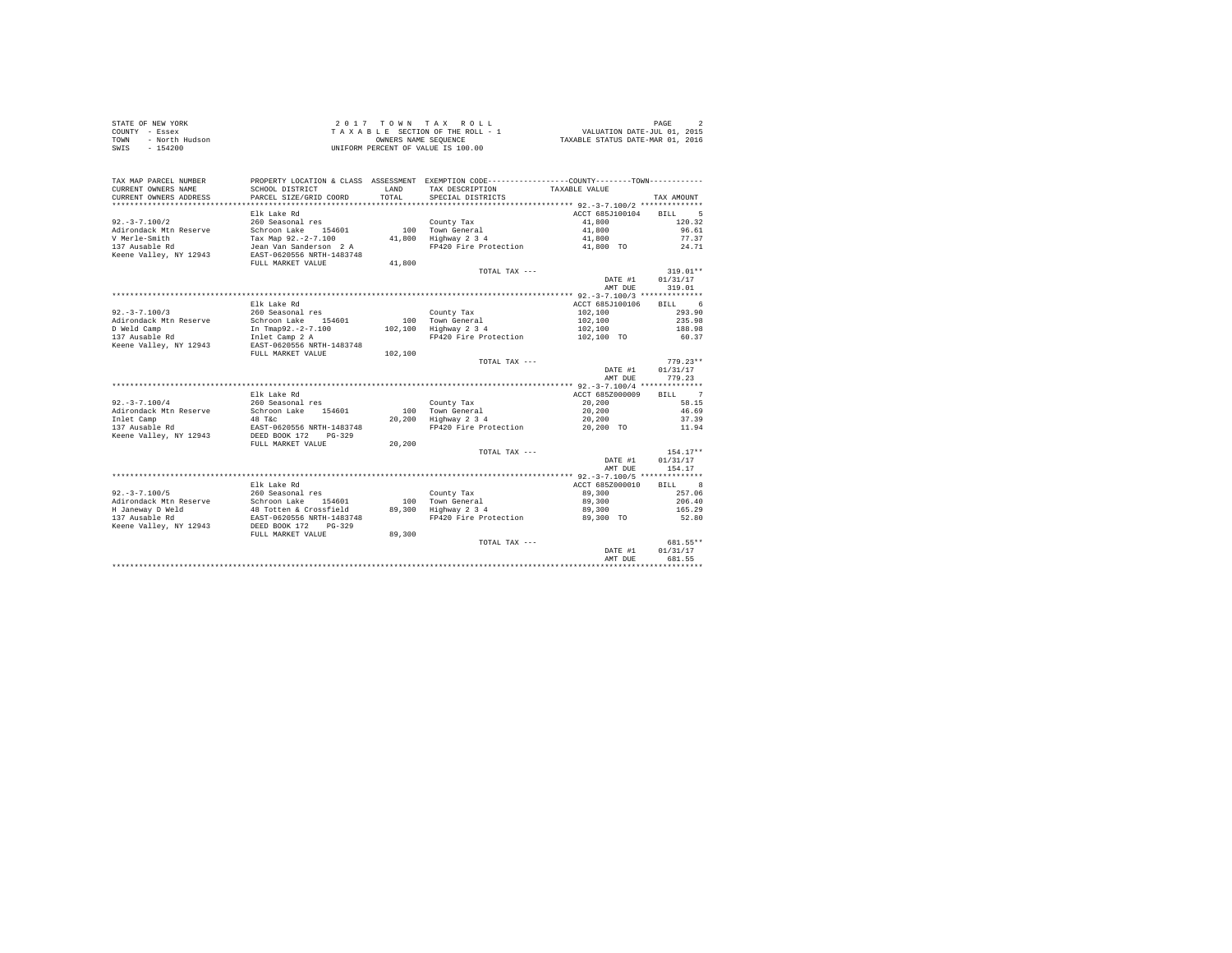| PROPERTY LOCATION & CLASS ASSESSMENT EXEMPTION CODE---------------COUNTY-------TOWN----------<br>CURRENT OWNERS NAME<br>SCHOOL DISTRICT<br>LAND<br>TAX DESCRIPTION<br>TAXABLE VALUE<br>CURRENT OWNERS ADDRESS<br>PARCEL SIZE/GRID COORD<br>TOTAL.<br>SPECIAL DISTRICTS<br>TAX AMOUNT<br>*************************<br>3382 US Route 9<br>ACCT 685J100605<br>BILL<br>-9<br>260 Seasonal res<br>77.500<br>223.09<br>County Tax<br>Schroon Lake 154601<br>16,700 Town General<br>77.500<br>179.12<br>25 Platt Rogers&co Rd Pat<br>77.500 Highway 2 3 4<br>77.500<br>143.45<br>1384/277 Life Use To<br>FP420 Fire Protection<br>77.500 TO<br>45.82<br>Joseph DeMaria Sr ETAL<br>ACRES 0.60<br>EAST-0661930 NRTH-1451981<br>DEED BOOK 1813 PG-179<br>77,500<br>FULL MARKET VALUE<br>591.48**<br>TOTAL TAX ---<br>DATE #1<br>01/31/17<br>AMT DUE<br>591.48<br>US Route 9<br>ACCT 685J100606<br>10<br>RTLL.<br>$114.2 - 1 - 46.000$<br>312 Vac w/imprv<br>1,900<br>5.47<br>County Tax<br>Aiezza Andrew A Jr<br>Schroon Lake 154601<br>4.39<br>1,300 Town General<br>1,900<br>Aiezza Pat A<br>25 Platt&rogers Co Rd Pat<br>1,900 Highway 2 3 4<br>1,900<br>3.52<br>16 Woodland Dr<br>1384/277 Life Use To<br>FP420 Fire Protection<br>1,900 TO<br>1.12<br>Castleton, NY 12033<br>Joseph DeMaria Sr ETAL<br>ACRES 1.10<br>EAST-0662132 NRTH-1451921<br>DEED BOOK 1813 PG-179<br>FULL MARKET VALUE<br>1,900<br>$14.50**$<br>TOTAL TAX ---<br>01/31/17<br>DATE #1<br>AMT DUE<br>14.50<br>US Route 9<br>ACCT 685J176003<br>BILL 11<br>$114.2 - 1 - 55.000$<br>314 Rural vac<10 - WTRFNT<br>37,200<br>107.08<br>County Tax<br>Aiezza Andrew A Jr<br>Schroon Lake 154601<br>37.200 Town General<br>37,200<br>85.98<br>Aiezza Pat A<br>25 Platt Rogers&co Rd Pat<br>37,200 Highway 2 3 4<br>37,200<br>68.86<br>16 Woodland Dr<br>1384/281 Life Use To<br>FP420 Fire Protection<br>21.99<br>37.200 TO<br>Castleton, NY 12033<br>Joseph DeMaria Sr ETAL<br>ACRES<br>4.93<br>EAST-0661246 NRTH-1451855<br>DEED BOOK 1813 PG-176<br>FULL MARKET VALUE<br>37,200<br>283.91**<br>TOTAL TAX ---<br>01/31/17<br>DATE #1<br>AMT DUE<br>283.91<br>******** | STATE OF NEW YORK<br>COUNTY - Essex<br>- North Hudson<br>TOWN<br>$-154200$<br>SWTS | OWNERS NAME SEQUENCE | 2017 TOWN TAX ROLL<br>TAXABLE SECTION OF THE ROLL - 1<br>UNIFORM PERCENT OF VALUE IS 100.00 | VALUATION DATE-JUL 01, 2015<br>TAXABLE STATUS DATE-MAR 01, 2016 | PAGE<br>$\mathbf{R}$ |
|----------------------------------------------------------------------------------------------------------------------------------------------------------------------------------------------------------------------------------------------------------------------------------------------------------------------------------------------------------------------------------------------------------------------------------------------------------------------------------------------------------------------------------------------------------------------------------------------------------------------------------------------------------------------------------------------------------------------------------------------------------------------------------------------------------------------------------------------------------------------------------------------------------------------------------------------------------------------------------------------------------------------------------------------------------------------------------------------------------------------------------------------------------------------------------------------------------------------------------------------------------------------------------------------------------------------------------------------------------------------------------------------------------------------------------------------------------------------------------------------------------------------------------------------------------------------------------------------------------------------------------------------------------------------------------------------------------------------------------------------------------------------------------------------------------------------------------------------------------------------------------------------------------------------------------------------------------------------------------------------------------------------------------------------------------------------------------------------------------------------------------|------------------------------------------------------------------------------------|----------------------|---------------------------------------------------------------------------------------------|-----------------------------------------------------------------|----------------------|
|                                                                                                                                                                                                                                                                                                                                                                                                                                                                                                                                                                                                                                                                                                                                                                                                                                                                                                                                                                                                                                                                                                                                                                                                                                                                                                                                                                                                                                                                                                                                                                                                                                                                                                                                                                                                                                                                                                                                                                                                                                                                                                                                  | TAX MAP PARCEL NUMBER                                                              |                      |                                                                                             |                                                                 |                      |
|                                                                                                                                                                                                                                                                                                                                                                                                                                                                                                                                                                                                                                                                                                                                                                                                                                                                                                                                                                                                                                                                                                                                                                                                                                                                                                                                                                                                                                                                                                                                                                                                                                                                                                                                                                                                                                                                                                                                                                                                                                                                                                                                  |                                                                                    |                      |                                                                                             |                                                                 |                      |
|                                                                                                                                                                                                                                                                                                                                                                                                                                                                                                                                                                                                                                                                                                                                                                                                                                                                                                                                                                                                                                                                                                                                                                                                                                                                                                                                                                                                                                                                                                                                                                                                                                                                                                                                                                                                                                                                                                                                                                                                                                                                                                                                  |                                                                                    |                      |                                                                                             |                                                                 |                      |
|                                                                                                                                                                                                                                                                                                                                                                                                                                                                                                                                                                                                                                                                                                                                                                                                                                                                                                                                                                                                                                                                                                                                                                                                                                                                                                                                                                                                                                                                                                                                                                                                                                                                                                                                                                                                                                                                                                                                                                                                                                                                                                                                  |                                                                                    |                      |                                                                                             |                                                                 |                      |
|                                                                                                                                                                                                                                                                                                                                                                                                                                                                                                                                                                                                                                                                                                                                                                                                                                                                                                                                                                                                                                                                                                                                                                                                                                                                                                                                                                                                                                                                                                                                                                                                                                                                                                                                                                                                                                                                                                                                                                                                                                                                                                                                  |                                                                                    |                      |                                                                                             |                                                                 |                      |
|                                                                                                                                                                                                                                                                                                                                                                                                                                                                                                                                                                                                                                                                                                                                                                                                                                                                                                                                                                                                                                                                                                                                                                                                                                                                                                                                                                                                                                                                                                                                                                                                                                                                                                                                                                                                                                                                                                                                                                                                                                                                                                                                  | $114.2 - 1 - 44.000$                                                               |                      |                                                                                             |                                                                 |                      |
|                                                                                                                                                                                                                                                                                                                                                                                                                                                                                                                                                                                                                                                                                                                                                                                                                                                                                                                                                                                                                                                                                                                                                                                                                                                                                                                                                                                                                                                                                                                                                                                                                                                                                                                                                                                                                                                                                                                                                                                                                                                                                                                                  | Aiezza Andrew A Jr                                                                 |                      |                                                                                             |                                                                 |                      |
|                                                                                                                                                                                                                                                                                                                                                                                                                                                                                                                                                                                                                                                                                                                                                                                                                                                                                                                                                                                                                                                                                                                                                                                                                                                                                                                                                                                                                                                                                                                                                                                                                                                                                                                                                                                                                                                                                                                                                                                                                                                                                                                                  | Aiezza Pat A                                                                       |                      |                                                                                             |                                                                 |                      |
|                                                                                                                                                                                                                                                                                                                                                                                                                                                                                                                                                                                                                                                                                                                                                                                                                                                                                                                                                                                                                                                                                                                                                                                                                                                                                                                                                                                                                                                                                                                                                                                                                                                                                                                                                                                                                                                                                                                                                                                                                                                                                                                                  | 16 Woodland Dr                                                                     |                      |                                                                                             |                                                                 |                      |
|                                                                                                                                                                                                                                                                                                                                                                                                                                                                                                                                                                                                                                                                                                                                                                                                                                                                                                                                                                                                                                                                                                                                                                                                                                                                                                                                                                                                                                                                                                                                                                                                                                                                                                                                                                                                                                                                                                                                                                                                                                                                                                                                  | Castleton, NY 12033                                                                |                      |                                                                                             |                                                                 |                      |
|                                                                                                                                                                                                                                                                                                                                                                                                                                                                                                                                                                                                                                                                                                                                                                                                                                                                                                                                                                                                                                                                                                                                                                                                                                                                                                                                                                                                                                                                                                                                                                                                                                                                                                                                                                                                                                                                                                                                                                                                                                                                                                                                  |                                                                                    |                      |                                                                                             |                                                                 |                      |
|                                                                                                                                                                                                                                                                                                                                                                                                                                                                                                                                                                                                                                                                                                                                                                                                                                                                                                                                                                                                                                                                                                                                                                                                                                                                                                                                                                                                                                                                                                                                                                                                                                                                                                                                                                                                                                                                                                                                                                                                                                                                                                                                  |                                                                                    |                      |                                                                                             |                                                                 |                      |
|                                                                                                                                                                                                                                                                                                                                                                                                                                                                                                                                                                                                                                                                                                                                                                                                                                                                                                                                                                                                                                                                                                                                                                                                                                                                                                                                                                                                                                                                                                                                                                                                                                                                                                                                                                                                                                                                                                                                                                                                                                                                                                                                  |                                                                                    |                      |                                                                                             |                                                                 |                      |
|                                                                                                                                                                                                                                                                                                                                                                                                                                                                                                                                                                                                                                                                                                                                                                                                                                                                                                                                                                                                                                                                                                                                                                                                                                                                                                                                                                                                                                                                                                                                                                                                                                                                                                                                                                                                                                                                                                                                                                                                                                                                                                                                  |                                                                                    |                      |                                                                                             |                                                                 |                      |
|                                                                                                                                                                                                                                                                                                                                                                                                                                                                                                                                                                                                                                                                                                                                                                                                                                                                                                                                                                                                                                                                                                                                                                                                                                                                                                                                                                                                                                                                                                                                                                                                                                                                                                                                                                                                                                                                                                                                                                                                                                                                                                                                  |                                                                                    |                      |                                                                                             |                                                                 |                      |
|                                                                                                                                                                                                                                                                                                                                                                                                                                                                                                                                                                                                                                                                                                                                                                                                                                                                                                                                                                                                                                                                                                                                                                                                                                                                                                                                                                                                                                                                                                                                                                                                                                                                                                                                                                                                                                                                                                                                                                                                                                                                                                                                  |                                                                                    |                      |                                                                                             |                                                                 |                      |
|                                                                                                                                                                                                                                                                                                                                                                                                                                                                                                                                                                                                                                                                                                                                                                                                                                                                                                                                                                                                                                                                                                                                                                                                                                                                                                                                                                                                                                                                                                                                                                                                                                                                                                                                                                                                                                                                                                                                                                                                                                                                                                                                  |                                                                                    |                      |                                                                                             |                                                                 |                      |
|                                                                                                                                                                                                                                                                                                                                                                                                                                                                                                                                                                                                                                                                                                                                                                                                                                                                                                                                                                                                                                                                                                                                                                                                                                                                                                                                                                                                                                                                                                                                                                                                                                                                                                                                                                                                                                                                                                                                                                                                                                                                                                                                  |                                                                                    |                      |                                                                                             |                                                                 |                      |
|                                                                                                                                                                                                                                                                                                                                                                                                                                                                                                                                                                                                                                                                                                                                                                                                                                                                                                                                                                                                                                                                                                                                                                                                                                                                                                                                                                                                                                                                                                                                                                                                                                                                                                                                                                                                                                                                                                                                                                                                                                                                                                                                  |                                                                                    |                      |                                                                                             |                                                                 |                      |
|                                                                                                                                                                                                                                                                                                                                                                                                                                                                                                                                                                                                                                                                                                                                                                                                                                                                                                                                                                                                                                                                                                                                                                                                                                                                                                                                                                                                                                                                                                                                                                                                                                                                                                                                                                                                                                                                                                                                                                                                                                                                                                                                  |                                                                                    |                      |                                                                                             |                                                                 |                      |
|                                                                                                                                                                                                                                                                                                                                                                                                                                                                                                                                                                                                                                                                                                                                                                                                                                                                                                                                                                                                                                                                                                                                                                                                                                                                                                                                                                                                                                                                                                                                                                                                                                                                                                                                                                                                                                                                                                                                                                                                                                                                                                                                  |                                                                                    |                      |                                                                                             |                                                                 |                      |
|                                                                                                                                                                                                                                                                                                                                                                                                                                                                                                                                                                                                                                                                                                                                                                                                                                                                                                                                                                                                                                                                                                                                                                                                                                                                                                                                                                                                                                                                                                                                                                                                                                                                                                                                                                                                                                                                                                                                                                                                                                                                                                                                  |                                                                                    |                      |                                                                                             |                                                                 |                      |
|                                                                                                                                                                                                                                                                                                                                                                                                                                                                                                                                                                                                                                                                                                                                                                                                                                                                                                                                                                                                                                                                                                                                                                                                                                                                                                                                                                                                                                                                                                                                                                                                                                                                                                                                                                                                                                                                                                                                                                                                                                                                                                                                  |                                                                                    |                      |                                                                                             |                                                                 |                      |
|                                                                                                                                                                                                                                                                                                                                                                                                                                                                                                                                                                                                                                                                                                                                                                                                                                                                                                                                                                                                                                                                                                                                                                                                                                                                                                                                                                                                                                                                                                                                                                                                                                                                                                                                                                                                                                                                                                                                                                                                                                                                                                                                  |                                                                                    |                      |                                                                                             |                                                                 |                      |
|                                                                                                                                                                                                                                                                                                                                                                                                                                                                                                                                                                                                                                                                                                                                                                                                                                                                                                                                                                                                                                                                                                                                                                                                                                                                                                                                                                                                                                                                                                                                                                                                                                                                                                                                                                                                                                                                                                                                                                                                                                                                                                                                  |                                                                                    |                      |                                                                                             |                                                                 |                      |
|                                                                                                                                                                                                                                                                                                                                                                                                                                                                                                                                                                                                                                                                                                                                                                                                                                                                                                                                                                                                                                                                                                                                                                                                                                                                                                                                                                                                                                                                                                                                                                                                                                                                                                                                                                                                                                                                                                                                                                                                                                                                                                                                  |                                                                                    |                      |                                                                                             |                                                                 |                      |
|                                                                                                                                                                                                                                                                                                                                                                                                                                                                                                                                                                                                                                                                                                                                                                                                                                                                                                                                                                                                                                                                                                                                                                                                                                                                                                                                                                                                                                                                                                                                                                                                                                                                                                                                                                                                                                                                                                                                                                                                                                                                                                                                  |                                                                                    |                      |                                                                                             |                                                                 |                      |
|                                                                                                                                                                                                                                                                                                                                                                                                                                                                                                                                                                                                                                                                                                                                                                                                                                                                                                                                                                                                                                                                                                                                                                                                                                                                                                                                                                                                                                                                                                                                                                                                                                                                                                                                                                                                                                                                                                                                                                                                                                                                                                                                  |                                                                                    |                      |                                                                                             |                                                                 |                      |
|                                                                                                                                                                                                                                                                                                                                                                                                                                                                                                                                                                                                                                                                                                                                                                                                                                                                                                                                                                                                                                                                                                                                                                                                                                                                                                                                                                                                                                                                                                                                                                                                                                                                                                                                                                                                                                                                                                                                                                                                                                                                                                                                  |                                                                                    |                      |                                                                                             |                                                                 |                      |
|                                                                                                                                                                                                                                                                                                                                                                                                                                                                                                                                                                                                                                                                                                                                                                                                                                                                                                                                                                                                                                                                                                                                                                                                                                                                                                                                                                                                                                                                                                                                                                                                                                                                                                                                                                                                                                                                                                                                                                                                                                                                                                                                  |                                                                                    |                      |                                                                                             |                                                                 |                      |
|                                                                                                                                                                                                                                                                                                                                                                                                                                                                                                                                                                                                                                                                                                                                                                                                                                                                                                                                                                                                                                                                                                                                                                                                                                                                                                                                                                                                                                                                                                                                                                                                                                                                                                                                                                                                                                                                                                                                                                                                                                                                                                                                  |                                                                                    |                      |                                                                                             |                                                                 |                      |
|                                                                                                                                                                                                                                                                                                                                                                                                                                                                                                                                                                                                                                                                                                                                                                                                                                                                                                                                                                                                                                                                                                                                                                                                                                                                                                                                                                                                                                                                                                                                                                                                                                                                                                                                                                                                                                                                                                                                                                                                                                                                                                                                  |                                                                                    |                      |                                                                                             |                                                                 |                      |
|                                                                                                                                                                                                                                                                                                                                                                                                                                                                                                                                                                                                                                                                                                                                                                                                                                                                                                                                                                                                                                                                                                                                                                                                                                                                                                                                                                                                                                                                                                                                                                                                                                                                                                                                                                                                                                                                                                                                                                                                                                                                                                                                  |                                                                                    |                      |                                                                                             |                                                                 |                      |
|                                                                                                                                                                                                                                                                                                                                                                                                                                                                                                                                                                                                                                                                                                                                                                                                                                                                                                                                                                                                                                                                                                                                                                                                                                                                                                                                                                                                                                                                                                                                                                                                                                                                                                                                                                                                                                                                                                                                                                                                                                                                                                                                  |                                                                                    |                      |                                                                                             |                                                                 |                      |
|                                                                                                                                                                                                                                                                                                                                                                                                                                                                                                                                                                                                                                                                                                                                                                                                                                                                                                                                                                                                                                                                                                                                                                                                                                                                                                                                                                                                                                                                                                                                                                                                                                                                                                                                                                                                                                                                                                                                                                                                                                                                                                                                  |                                                                                    |                      |                                                                                             |                                                                 |                      |
|                                                                                                                                                                                                                                                                                                                                                                                                                                                                                                                                                                                                                                                                                                                                                                                                                                                                                                                                                                                                                                                                                                                                                                                                                                                                                                                                                                                                                                                                                                                                                                                                                                                                                                                                                                                                                                                                                                                                                                                                                                                                                                                                  |                                                                                    |                      |                                                                                             |                                                                 |                      |
|                                                                                                                                                                                                                                                                                                                                                                                                                                                                                                                                                                                                                                                                                                                                                                                                                                                                                                                                                                                                                                                                                                                                                                                                                                                                                                                                                                                                                                                                                                                                                                                                                                                                                                                                                                                                                                                                                                                                                                                                                                                                                                                                  |                                                                                    |                      |                                                                                             |                                                                 |                      |
|                                                                                                                                                                                                                                                                                                                                                                                                                                                                                                                                                                                                                                                                                                                                                                                                                                                                                                                                                                                                                                                                                                                                                                                                                                                                                                                                                                                                                                                                                                                                                                                                                                                                                                                                                                                                                                                                                                                                                                                                                                                                                                                                  |                                                                                    |                      |                                                                                             |                                                                 |                      |
|                                                                                                                                                                                                                                                                                                                                                                                                                                                                                                                                                                                                                                                                                                                                                                                                                                                                                                                                                                                                                                                                                                                                                                                                                                                                                                                                                                                                                                                                                                                                                                                                                                                                                                                                                                                                                                                                                                                                                                                                                                                                                                                                  |                                                                                    |                      |                                                                                             |                                                                 |                      |
|                                                                                                                                                                                                                                                                                                                                                                                                                                                                                                                                                                                                                                                                                                                                                                                                                                                                                                                                                                                                                                                                                                                                                                                                                                                                                                                                                                                                                                                                                                                                                                                                                                                                                                                                                                                                                                                                                                                                                                                                                                                                                                                                  |                                                                                    |                      |                                                                                             |                                                                 |                      |
|                                                                                                                                                                                                                                                                                                                                                                                                                                                                                                                                                                                                                                                                                                                                                                                                                                                                                                                                                                                                                                                                                                                                                                                                                                                                                                                                                                                                                                                                                                                                                                                                                                                                                                                                                                                                                                                                                                                                                                                                                                                                                                                                  |                                                                                    |                      |                                                                                             |                                                                 |                      |
|                                                                                                                                                                                                                                                                                                                                                                                                                                                                                                                                                                                                                                                                                                                                                                                                                                                                                                                                                                                                                                                                                                                                                                                                                                                                                                                                                                                                                                                                                                                                                                                                                                                                                                                                                                                                                                                                                                                                                                                                                                                                                                                                  |                                                                                    |                      |                                                                                             |                                                                 |                      |
|                                                                                                                                                                                                                                                                                                                                                                                                                                                                                                                                                                                                                                                                                                                                                                                                                                                                                                                                                                                                                                                                                                                                                                                                                                                                                                                                                                                                                                                                                                                                                                                                                                                                                                                                                                                                                                                                                                                                                                                                                                                                                                                                  |                                                                                    |                      |                                                                                             |                                                                 |                      |
|                                                                                                                                                                                                                                                                                                                                                                                                                                                                                                                                                                                                                                                                                                                                                                                                                                                                                                                                                                                                                                                                                                                                                                                                                                                                                                                                                                                                                                                                                                                                                                                                                                                                                                                                                                                                                                                                                                                                                                                                                                                                                                                                  |                                                                                    |                      |                                                                                             |                                                                 |                      |
|                                                                                                                                                                                                                                                                                                                                                                                                                                                                                                                                                                                                                                                                                                                                                                                                                                                                                                                                                                                                                                                                                                                                                                                                                                                                                                                                                                                                                                                                                                                                                                                                                                                                                                                                                                                                                                                                                                                                                                                                                                                                                                                                  |                                                                                    |                      |                                                                                             |                                                                 |                      |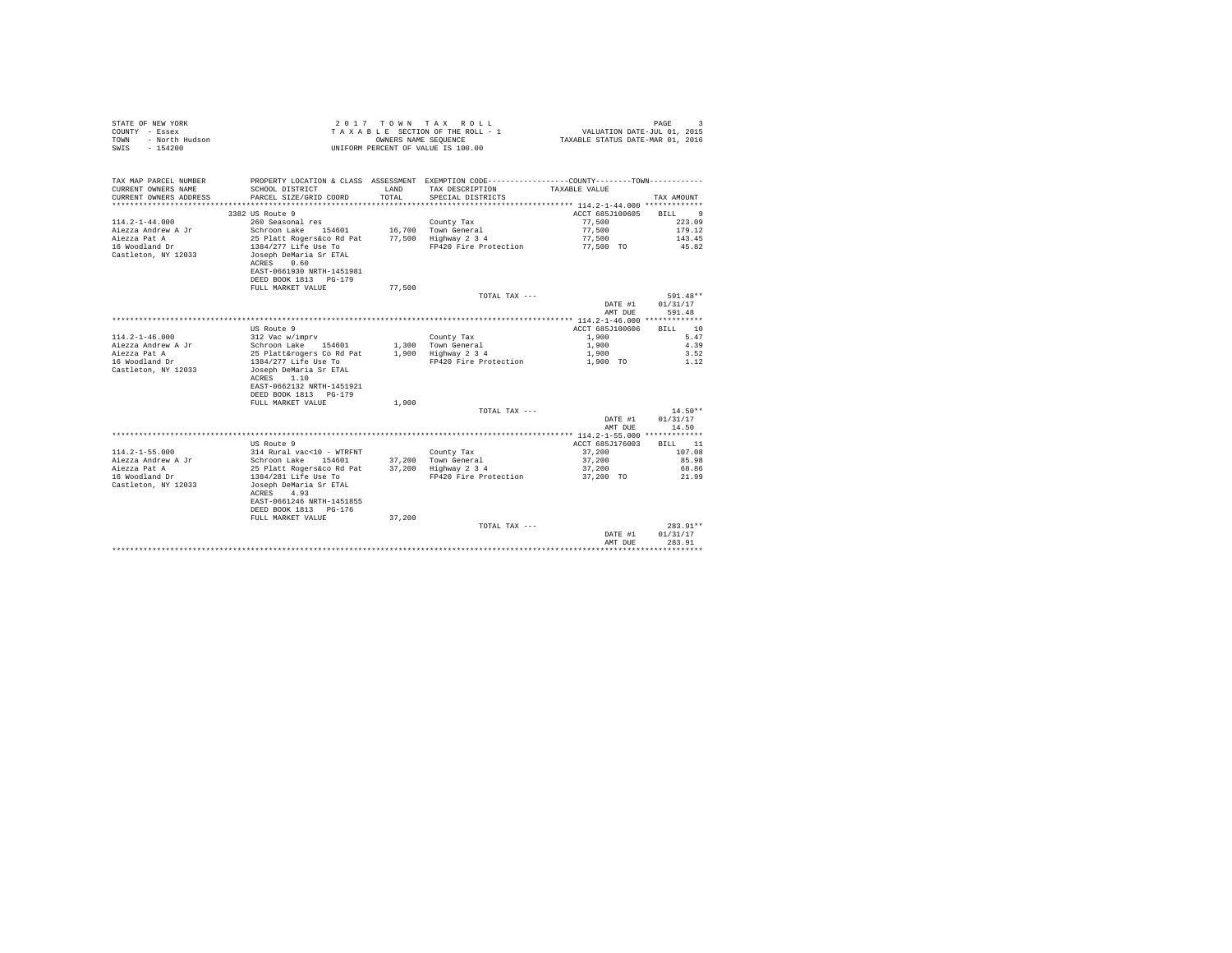| STATE OF NEW YORK<br>COUNTY - Essex<br>- North Hudson<br>TOWN<br>$-154200$<br>SWIS |                                                                 | OWNERS NAME SEQUENCE | 2017 TOWN TAX ROLL<br>TAXABLE SECTION OF THE ROLL - 1<br>UNIFORM PERCENT OF VALUE IS 100.00                                           | 4<br>701, VALUATION DATE-JUL 01, 2015<br>712XABLE STATUS DATE-MAR 01, 2016 | PAGE<br>$\overline{4}$ |
|------------------------------------------------------------------------------------|-----------------------------------------------------------------|----------------------|---------------------------------------------------------------------------------------------------------------------------------------|----------------------------------------------------------------------------|------------------------|
| TAX MAP PARCEL NUMBER<br>CURRENT OWNERS NAME<br>CURRENT OWNERS ADDRESS             | SCHOOL DISTRICT<br>PARCEL SIZE/GRID COORD                       | LAND<br>TOTAL        | PROPERTY LOCATION & CLASS ASSESSMENT EXEMPTION CODE---------------COUNTY-------TOWN----------<br>TAX DESCRIPTION<br>SPECIAL DISTRICTS | TAXABLE VALUE                                                              | TAX AMOUNT             |
|                                                                                    |                                                                 |                      |                                                                                                                                       |                                                                            |                        |
|                                                                                    | 139 Pepper Hollow Rd                                            |                      |                                                                                                                                       | ACCT 685J100114                                                            | RTLL 12                |
| $104.4 - 1 - 28.000$                                                               | 270 Mfg housing - WTRFNT                                        |                      | County Tax                                                                                                                            | 68,400                                                                     | 196.89                 |
| Albert John H                                                                      | Schroon Lake 154601                                             |                      | 52,300 Town General                                                                                                                   | 68,400                                                                     | 158.09                 |
| Albert Annette S                                                                   | 3 T&c Twp 49                                                    |                      | 52,500 Iown General<br>68,400 Highway 234                                                                                             | 68,400                                                                     | 126.60                 |
| 860 Charlton Rd                                                                    | ACRES 3.96                                                      |                      | FP420 Fire Protection                                                                                                                 | 68,400 TO                                                                  | 40.44                  |
| Ballston Lake, NY 12019                                                            | EAST-0665007 NRTH-1462031<br>DEED BOOK 1134 PG-63               |                      |                                                                                                                                       |                                                                            |                        |
|                                                                                    | FULL MARKET VALUE                                               | 68,400               |                                                                                                                                       |                                                                            |                        |
|                                                                                    |                                                                 |                      | TOTAL TAX ---                                                                                                                         | DATE #1                                                                    | $522.02**$             |
|                                                                                    |                                                                 |                      |                                                                                                                                       | AMT DUE                                                                    | 01/31/17<br>522.02     |
|                                                                                    |                                                                 |                      |                                                                                                                                       |                                                                            |                        |
|                                                                                    | 4007 Blue Ridge Rd                                              |                      |                                                                                                                                       | ACCT 685J183001                                                            | BILL 13                |
| $114.18 - 2 - 7.200$                                                               | 432 Gas station                                                 |                      | County Tax                                                                                                                            | 210,000                                                                    | 604.50                 |
| Aleeze Enterprises Inc                                                             | Schroon Lake 154601                                             | 69,800               | Town General                                                                                                                          | 210,000                                                                    | 485.37                 |
| PO Box 712                                                                         | 22 Platt Rogers&co Rd Pat                                       |                      | 210,000 Highway 2 3 4                                                                                                                 | 210,000                                                                    | 388.70                 |
| Schroon Lake, NY 12870                                                             | 2016 BAR Decision                                               |                      | FP420 Fire Protection                                                                                                                 | 210,000 TO                                                                 | 124.16                 |
|                                                                                    | ACRES 0.91<br>EAST-0657893 NRTH-1440589<br>DEED BOOK 1782 PG-80 |                      |                                                                                                                                       |                                                                            |                        |
|                                                                                    | FULL MARKET VALUE                                               | 210,000              |                                                                                                                                       |                                                                            |                        |
|                                                                                    |                                                                 |                      | TOTAL TAX ---                                                                                                                         |                                                                            | $1.602.73**$           |
|                                                                                    |                                                                 |                      |                                                                                                                                       | DATE #1                                                                    | 01/31/17               |
|                                                                                    |                                                                 |                      |                                                                                                                                       | AMT DUE                                                                    | 1,602.73               |
|                                                                                    | 27 Wonder View Rd                                               |                      |                                                                                                                                       | ACCT 685J178508                                                            | BILL 14                |
| $104.4 - 1 - 63.000$                                                               | 210 1 Family Res                                                |                      | County Tax                                                                                                                            | 80,100                                                                     | 230.57                 |
| Anauo Franklin T                                                                   | Schroon Lake 154601                                             | 29,000               |                                                                                                                                       | 80,100                                                                     | 185.13                 |
| Anauo Linda A                                                                      | 31 Platt Rogers&co Rd Pat                                       | 80,100               | Town General<br>Highway 2 3 4                                                                                                         | 80,100                                                                     | 148.26                 |
| Box 104                                                                            | ACRES 1.10 BANK1STARSG                                          |                      | FP420 Fire Protection                                                                                                                 | 80,100 TO                                                                  | 47.36                  |
| Schroon Lake, NY 12870                                                             | EAST-0666847 NRTH-1460240<br>DEED BOOK 1064 PG-329              |                      |                                                                                                                                       |                                                                            |                        |
|                                                                                    | FULL MARKET VALUE                                               | 80,100               |                                                                                                                                       |                                                                            |                        |
|                                                                                    |                                                                 |                      | TOTAL TAX ---                                                                                                                         |                                                                            | $611.32**$             |
|                                                                                    |                                                                 |                      |                                                                                                                                       | DATE #1                                                                    | 01/31/17               |
|                                                                                    |                                                                 |                      |                                                                                                                                       | AMT DUE                                                                    | 611.32                 |
|                                                                                    | 61 Duntley Rd                                                   |                      |                                                                                                                                       | ACCT 685J101710                                                            | BILL 15                |
| $104.4 - 1 - 48.002$                                                               | 281 Multiple res - WTRFNT                                       |                      | County Tax                                                                                                                            | 309,700                                                                    | 891.49                 |
| Anderson David P                                                                   | Schroon Lake 154601                                             |                      | 64,700 Town General<br>309,700 Highway 2 3 4                                                                                          | 309,700                                                                    | 715.81                 |
| Anderson Patricia S<br>PO Box 447                                                  | 31 Platt Rogers&co Rd Pat<br>ACRES 6.50                         |                      | FP420 Fire Protection                                                                                                                 | 309,700                                                                    | 573.24<br>183.11       |
| Ft George G Meade, MD 20755 EAST-0668247 NRTH-1461999                              | DEED BOOK 1457 PG-159                                           |                      |                                                                                                                                       | 309,700 TO                                                                 |                        |
|                                                                                    | FULL MARKET VALUE                                               | 309,700              |                                                                                                                                       |                                                                            |                        |
|                                                                                    |                                                                 |                      | TOTAL TAX ---                                                                                                                         |                                                                            | $2.363.65**$           |
|                                                                                    |                                                                 |                      |                                                                                                                                       | DATE #1                                                                    | 01/31/17               |
|                                                                                    |                                                                 |                      |                                                                                                                                       | AMT DUE                                                                    | 2.363.65               |
|                                                                                    |                                                                 |                      |                                                                                                                                       |                                                                            |                        |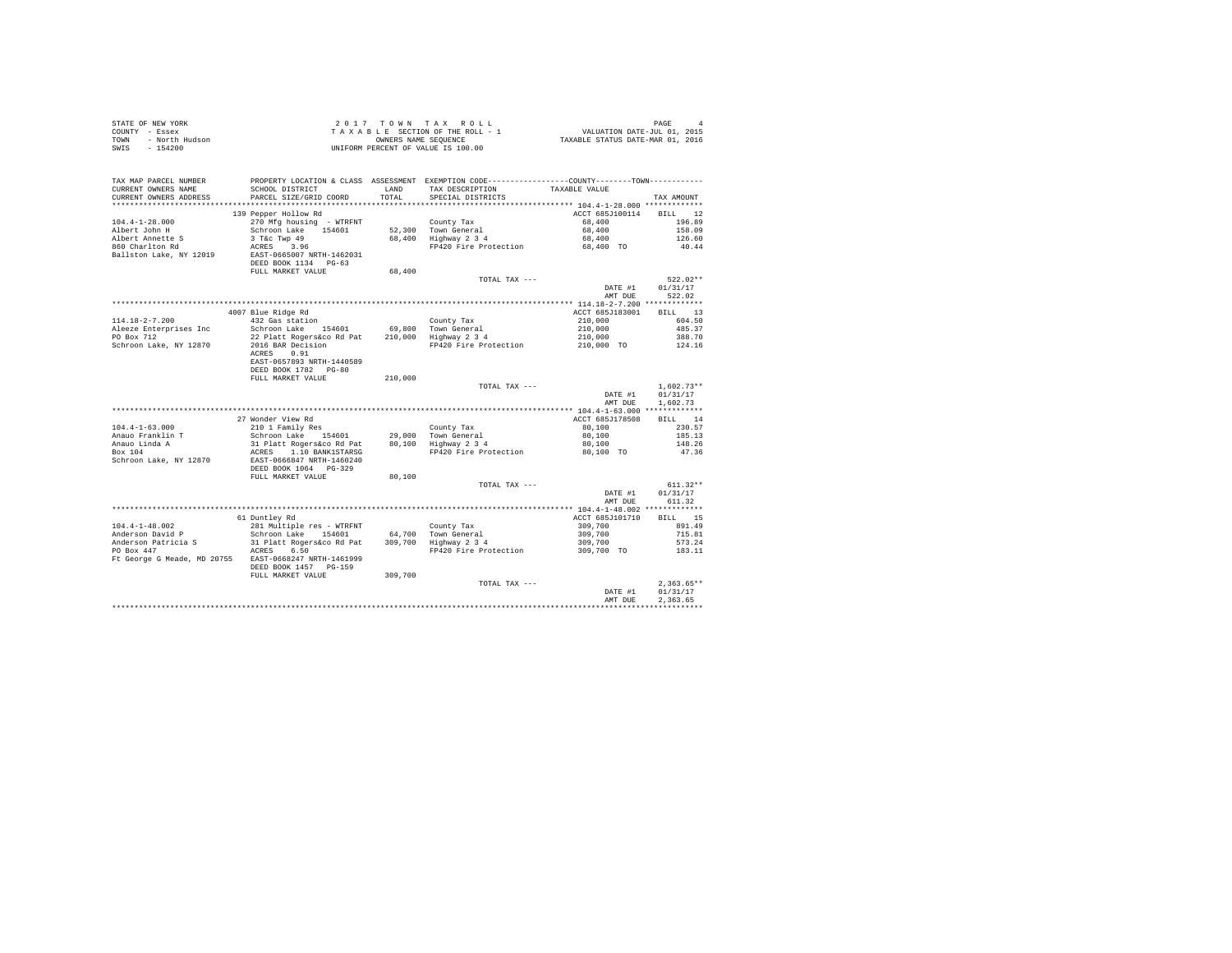| COUNTY - Essex<br>TOWN<br>- North Hudson |                                               | OWNERS NAME SEQUENCE | TAXABLE SECTION OF THE ROLL - 1                                                                | VALUATION DATE-JUL 01, 2015<br>TAXABLE STATUS DATE-MAR 01, 2016 |                      |
|------------------------------------------|-----------------------------------------------|----------------------|------------------------------------------------------------------------------------------------|-----------------------------------------------------------------|----------------------|
| $-154200$<br>SWIS                        |                                               |                      | UNIFORM PERCENT OF VALUE IS 100.00                                                             |                                                                 |                      |
|                                          |                                               |                      |                                                                                                |                                                                 |                      |
| TAX MAP PARCEL NUMBER                    |                                               |                      | PROPERTY LOCATION & CLASS ASSESSMENT EXEMPTION CODE----------------COUNTY-------TOWN---------- |                                                                 |                      |
| CURRENT OWNERS NAME                      | SCHOOL DISTRICT                               | LAND                 | TAX DESCRIPTION                                                                                | TAXABLE VALUE                                                   |                      |
| CURRENT OWNERS ADDRESS                   | PARCEL SIZE/GRID COORD                        | TOTAL                | SPECIAL DISTRICTS                                                                              |                                                                 | TAX AMOUNT           |
|                                          |                                               |                      |                                                                                                |                                                                 |                      |
|                                          | Pepper Hollow Rd                              |                      |                                                                                                | ACCT 685J101914                                                 | 16<br>BILL           |
| $104.4 - 1 - 8.300$                      | 322 Rural vac>10 - WTRFNT                     |                      | County Tax                                                                                     | 3,000                                                           | 8.64                 |
| Anzovino Constance A                     | Schroon Lake 154601                           |                      | 3,000 Town General                                                                             | 3,000                                                           | 6.93                 |
| Koch Bruce E                             | 3 T&c Twp 49                                  |                      | 3,000 Highway 2 3 4                                                                            | 3,000                                                           | 5.55                 |
| 70 Pearl St<br>Crown Point, NY 12928     | ACRES 11.60<br>EAST-0662632 NRTH-1460589      |                      | FP420 Fire Protection                                                                          | 3,000 TO                                                        | 1.77                 |
|                                          | DEED BOOK 1818 PG-170                         |                      |                                                                                                |                                                                 |                      |
|                                          | FULL MARKET VALUE                             | 3,000                |                                                                                                |                                                                 |                      |
|                                          |                                               |                      | TOTAL TAX ---                                                                                  |                                                                 | $22.89**$            |
|                                          |                                               |                      |                                                                                                | DATE #1                                                         | 01/31/17             |
|                                          |                                               |                      |                                                                                                | AMT DUE                                                         | 22.89                |
|                                          |                                               |                      |                                                                                                | ACCT 685J100204                                                 |                      |
| 104.4-1-11.000                           | 136 Pepper Hollow Rd<br>260 Seasonal res      |                      | County Tax                                                                                     | 70,000                                                          | BILL 17<br>201.50    |
| Anzovino Peter III                       | Schroon Lake 154601                           |                      | 29.500 Town General                                                                            | 70,000                                                          | 161.79               |
| 25 Hampton Pl                            | 3 T&c Twp 49                                  |                      | 70,000 Highway 2 3 4                                                                           | 70,000                                                          | 129.57               |
| Cornwall, NY 12518                       | ACRES 1.43                                    |                      | FP420 Fire Protection                                                                          | 70,000 TO                                                       | 41.39                |
|                                          | EAST-0664935 NRTH-1462424                     |                      |                                                                                                |                                                                 |                      |
|                                          | DEED BOOK 997 PG-78                           |                      |                                                                                                |                                                                 |                      |
|                                          | FULL MARKET VALUE                             | 70,000               |                                                                                                |                                                                 |                      |
|                                          |                                               |                      |                                                                                                |                                                                 |                      |
|                                          |                                               |                      | TOTAL TAX ---                                                                                  |                                                                 | 534.25**             |
|                                          |                                               |                      |                                                                                                | DATE #1                                                         | 01/31/17             |
|                                          |                                               |                      |                                                                                                | AMT DUE                                                         | 534.25               |
|                                          |                                               |                      |                                                                                                |                                                                 |                      |
|                                          | 21 Lazy St                                    |                      |                                                                                                | ACCT 685J102612                                                 | BILL 18              |
| $113.20 - 1 - 36.040$                    | 260 Seasonal res                              |                      | County Tax                                                                                     | 76,400                                                          | 219.92               |
|                                          | Schroon Lake 154601                           |                      |                                                                                                | 76,400                                                          | 176.58               |
| Baker Victoria<br>44 Johnson Ave         | 20 Tract West Of Road Pat                     |                      | 28,900 Town General<br>76,400 Highway 2 3 4                                                    | 76,400                                                          | 141.41               |
| Lake Placid, NY 12946                    | Book 837 Page 207                             |                      | FP420 Fire Protection                                                                          | 76,400 TO                                                       | 45.17                |
|                                          | ACRES 1.04                                    |                      |                                                                                                |                                                                 |                      |
|                                          | EAST-0643821 NRTH-1442156                     |                      |                                                                                                |                                                                 |                      |
|                                          | DEED BOOK 1471    PG-155<br>FULL MARKET VALUE |                      |                                                                                                |                                                                 |                      |
|                                          |                                               | 76,400               | TOTAL TAX ---                                                                                  |                                                                 | 583.08**             |
|                                          |                                               |                      |                                                                                                | DATE #1                                                         | 01/31/17             |
|                                          |                                               |                      |                                                                                                | AMT DUE                                                         | 583.08               |
|                                          |                                               |                      |                                                                                                |                                                                 |                      |
|                                          | 3390 US Route 9                               |                      |                                                                                                | ACCT 685J100212                                                 | BILL 19              |
| $114.2 - 1 - 43.000$                     | 210 1 Family Res                              |                      | County Tax                                                                                     | 83,600                                                          | 240.65               |
| Ball Michael                             | Schroon Lake 154601                           |                      |                                                                                                | 83,600                                                          | 193.22               |
| Pierrepointe Monica                      | 25 Platt Rogers&co Rd Pat                     |                      | 24,500 Town General<br>83,600 Highway 2 3 4                                                    | 83,600                                                          | 154.74               |
| 34 Plaza St Apt 1003                     | ACRES<br>0.90                                 |                      | FP420 Fire Protection 83,600 TO                                                                |                                                                 | 49.43                |
| Brooklyn, NY 11238                       | EAST-0661958 NRTH-1452147                     |                      |                                                                                                |                                                                 |                      |
|                                          | DEED BOOK 1433 PG-213                         |                      |                                                                                                |                                                                 |                      |
|                                          | FULL MARKET VALUE                             | 83,600               |                                                                                                |                                                                 |                      |
|                                          |                                               |                      | TOTAL TAX ---                                                                                  |                                                                 | 638.04**<br>01/31/17 |
|                                          |                                               |                      |                                                                                                | DATE #1<br>AMT DUE                                              | 638.04               |

STATE OF NEW YORK  $2017$   $70$  w N  $7$  A X R O L L PAGE 5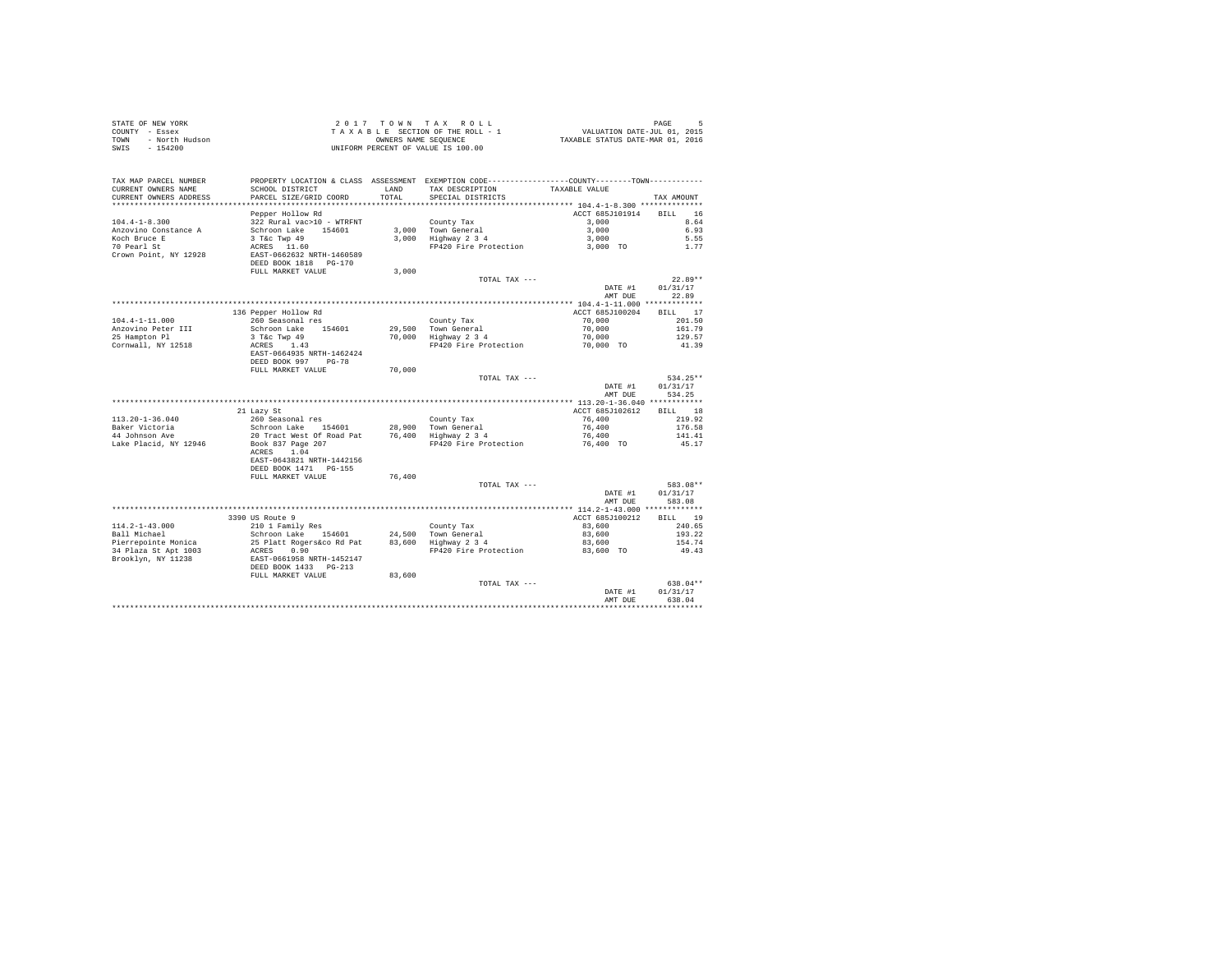| STATE OF NEW YORK<br>COUNTY - Essex<br>TOWN<br>- North Hudson<br>$-154200$<br>SWIS |                                                                   |               | 2017 TOWN TAX ROLL<br>$\begin{array}{lllllll} & \angle & \cup & \bot & \bot & \bot & \bot & \bot & \bot \\ & \top & \text{A} & \text{A} & \text{B} & \text{A} & \text{B} & \text{A} & \text{B} & \text{A} & \text{B} \\ \end{array} \quad \begin{array}{lllllllll} & \text{A} & \text{A} & \text{A} & \text{A} & \text{A} & \text{B} & \text{A} & \text{B} & \text{B} \\ & \text{A} & \text{A} & \text{A} & \text{A} & \text{B} & \text{B} & \text{A} & \text{B} \\ & \text{B$<br>UNIFORM PERCENT OF VALUE IS 100.00 |                    | PAGE<br>6                            |
|------------------------------------------------------------------------------------|-------------------------------------------------------------------|---------------|----------------------------------------------------------------------------------------------------------------------------------------------------------------------------------------------------------------------------------------------------------------------------------------------------------------------------------------------------------------------------------------------------------------------------------------------------------------------------------------------------------------------|--------------------|--------------------------------------|
| TAX MAP PARCEL NUMBER<br>CURRENT OWNERS NAME<br>CURRENT OWNERS ADDRESS             | SCHOOL DISTRICT<br>PARCEL SIZE/GRID COORD                         | LAND<br>TOTAL | PROPERTY LOCATION & CLASS ASSESSMENT EXEMPTION CODE----------------COUNTY-------TOWN----------<br>TAX DESCRIPTION<br>SPECIAL DISTRICTS                                                                                                                                                                                                                                                                                                                                                                               | TAXABLE VALUE      | TAX AMOUNT                           |
|                                                                                    |                                                                   |               |                                                                                                                                                                                                                                                                                                                                                                                                                                                                                                                      |                    |                                      |
|                                                                                    | 3963 US Route 9                                                   |               |                                                                                                                                                                                                                                                                                                                                                                                                                                                                                                                      | ACCT 685J102708    | BILL 20                              |
| $104.2 - 1 - 18.000$                                                               | 210 1 Family Res                                                  |               | County Tax                                                                                                                                                                                                                                                                                                                                                                                                                                                                                                           | 114,500            | 329.60                               |
| Barnabei Susan M                                                                   | Schroon Lake 154601                                               |               | 30,500 Town General                                                                                                                                                                                                                                                                                                                                                                                                                                                                                                  | 114,500<br>114,500 | 264.64                               |
| 27 North Franklin St                                                               | 4 T&C Twp 49<br>ACRES 2.50                                        |               | 114,500 Highway 2 3 4                                                                                                                                                                                                                                                                                                                                                                                                                                                                                                |                    | 211.93                               |
| Lambertville, NJ 08530                                                             | EAST-0669000 NRTH-1464540<br>DEED BOOK 986 PG-182                 |               | FP420 Fire Protection                                                                                                                                                                                                                                                                                                                                                                                                                                                                                                | 114,500 TO         | 67.70                                |
|                                                                                    | FULL MARKET VALUE                                                 | 114,500       |                                                                                                                                                                                                                                                                                                                                                                                                                                                                                                                      |                    |                                      |
|                                                                                    |                                                                   |               | TOTAL TAX ---                                                                                                                                                                                                                                                                                                                                                                                                                                                                                                        |                    | $873.87**$                           |
|                                                                                    |                                                                   |               |                                                                                                                                                                                                                                                                                                                                                                                                                                                                                                                      | DATE #1<br>AMT DUE | 01/31/17<br>873.87                   |
|                                                                                    |                                                                   |               |                                                                                                                                                                                                                                                                                                                                                                                                                                                                                                                      |                    |                                      |
|                                                                                    | 56 Johnson Pond Rd                                                |               |                                                                                                                                                                                                                                                                                                                                                                                                                                                                                                                      | ACCT 685J100713    | BILL 21                              |
| $114.4 - 1 - 19.000$                                                               | 240 Rural res                                                     |               | County Tax                                                                                                                                                                                                                                                                                                                                                                                                                                                                                                           | 208,400            | 599.89                               |
| Bastian Eugene J<br>Bastian Jessica S                                              | Schroon Lake 154601<br>142 Paradox Tract                          |               | 51,100 Town General<br>208,400 Highway 2 3 4                                                                                                                                                                                                                                                                                                                                                                                                                                                                         | 208,400<br>208,400 | 481.67<br>385.74                     |
| 159 Orchard Ln                                                                     |                                                                   |               | FP420 Fire Protection 208,400 TO                                                                                                                                                                                                                                                                                                                                                                                                                                                                                     |                    | 123.22                               |
| Weybridge, VT 05753                                                                | ACRES 31.00<br>EAST-0661204 NRTH-1441276<br>DEED BOOK 1581 PG-29  |               |                                                                                                                                                                                                                                                                                                                                                                                                                                                                                                                      |                    |                                      |
|                                                                                    | FULL MARKET VALUE                                                 | 208,400       |                                                                                                                                                                                                                                                                                                                                                                                                                                                                                                                      |                    |                                      |
|                                                                                    |                                                                   |               | TOTAL TAX ---                                                                                                                                                                                                                                                                                                                                                                                                                                                                                                        | DATE #1<br>AMT DUE | $1.590.52**$<br>01/31/17<br>1,590.52 |
|                                                                                    |                                                                   |               |                                                                                                                                                                                                                                                                                                                                                                                                                                                                                                                      |                    |                                      |
|                                                                                    | 3183 US Route 9                                                   |               |                                                                                                                                                                                                                                                                                                                                                                                                                                                                                                                      | ACCT 685Z005005    | BILL 22                              |
| $114.2 - 2 - 24.000$                                                               | 312 Vac w/imprv - WTRFNT                                          |               | County Tax                                                                                                                                                                                                                                                                                                                                                                                                                                                                                                           | 63,000             | 181.35                               |
| Benjamin Richard L Jr                                                              | Schroon Lake 154601                                               |               |                                                                                                                                                                                                                                                                                                                                                                                                                                                                                                                      | 63,000             | 145.61                               |
|                                                                                    | 24 Platt Rogers Patent                                            |               | 60,700 Town General<br>63,000 Highway 2 3 4                                                                                                                                                                                                                                                                                                                                                                                                                                                                          | 63,000             | 116.61                               |
| Hogue Daniel S<br>531 Southwoods Dr<br>Monticello, NY 12701                        | ACRES 13.15<br>EAST-0660736 NRTH-1447167<br>DEED BOOK 1422 PG-245 |               | FP420 Fire Protection                                                                                                                                                                                                                                                                                                                                                                                                                                                                                                | 63,000 TO          | 37.25                                |
|                                                                                    |                                                                   |               |                                                                                                                                                                                                                                                                                                                                                                                                                                                                                                                      |                    |                                      |
|                                                                                    | FULL MARKET VALUE                                                 | 63,000        | TOTAL TAX ---                                                                                                                                                                                                                                                                                                                                                                                                                                                                                                        |                    | 480.82**                             |
|                                                                                    |                                                                   |               |                                                                                                                                                                                                                                                                                                                                                                                                                                                                                                                      | DATE #1            | 01/31/17                             |
|                                                                                    |                                                                   |               |                                                                                                                                                                                                                                                                                                                                                                                                                                                                                                                      | AMT DUE            | 480.82                               |
|                                                                                    |                                                                   |               |                                                                                                                                                                                                                                                                                                                                                                                                                                                                                                                      |                    |                                      |
|                                                                                    | 33 Pepper Hollow Rd                                               |               |                                                                                                                                                                                                                                                                                                                                                                                                                                                                                                                      | ACCT 685J180001    | BILL 23                              |
| $104.4 - 1 - 80.001$                                                               | 210 1 Family Res                                                  |               | County Tax                                                                                                                                                                                                                                                                                                                                                                                                                                                                                                           | 97,600             | 280.95                               |
|                                                                                    |                                                                   |               |                                                                                                                                                                                                                                                                                                                                                                                                                                                                                                                      | 97,600             | 225.58                               |
|                                                                                    |                                                                   |               |                                                                                                                                                                                                                                                                                                                                                                                                                                                                                                                      | 97,600             | 180.65                               |
| 2 Heather Ln<br>Wallkill, NY 12589                                                 | ACRES 7.10                                                        |               | FP420 Fire Protection                                                                                                                                                                                                                                                                                                                                                                                                                                                                                                | 97,600 TO          | 57.71                                |
|                                                                                    | EAST-0666603 NRTH-1463031<br>DEED BOOK 1063 PG-337                |               |                                                                                                                                                                                                                                                                                                                                                                                                                                                                                                                      |                    |                                      |
|                                                                                    | FULL MARKET VALUE                                                 | 97,600        |                                                                                                                                                                                                                                                                                                                                                                                                                                                                                                                      |                    |                                      |
|                                                                                    |                                                                   |               | TOTAL TAX ---                                                                                                                                                                                                                                                                                                                                                                                                                                                                                                        |                    | $744.89**$                           |
|                                                                                    |                                                                   |               |                                                                                                                                                                                                                                                                                                                                                                                                                                                                                                                      | DATE #1            | 01/31/17                             |
|                                                                                    |                                                                   |               |                                                                                                                                                                                                                                                                                                                                                                                                                                                                                                                      | AMT DUE            | 744.89                               |
|                                                                                    |                                                                   |               |                                                                                                                                                                                                                                                                                                                                                                                                                                                                                                                      |                    |                                      |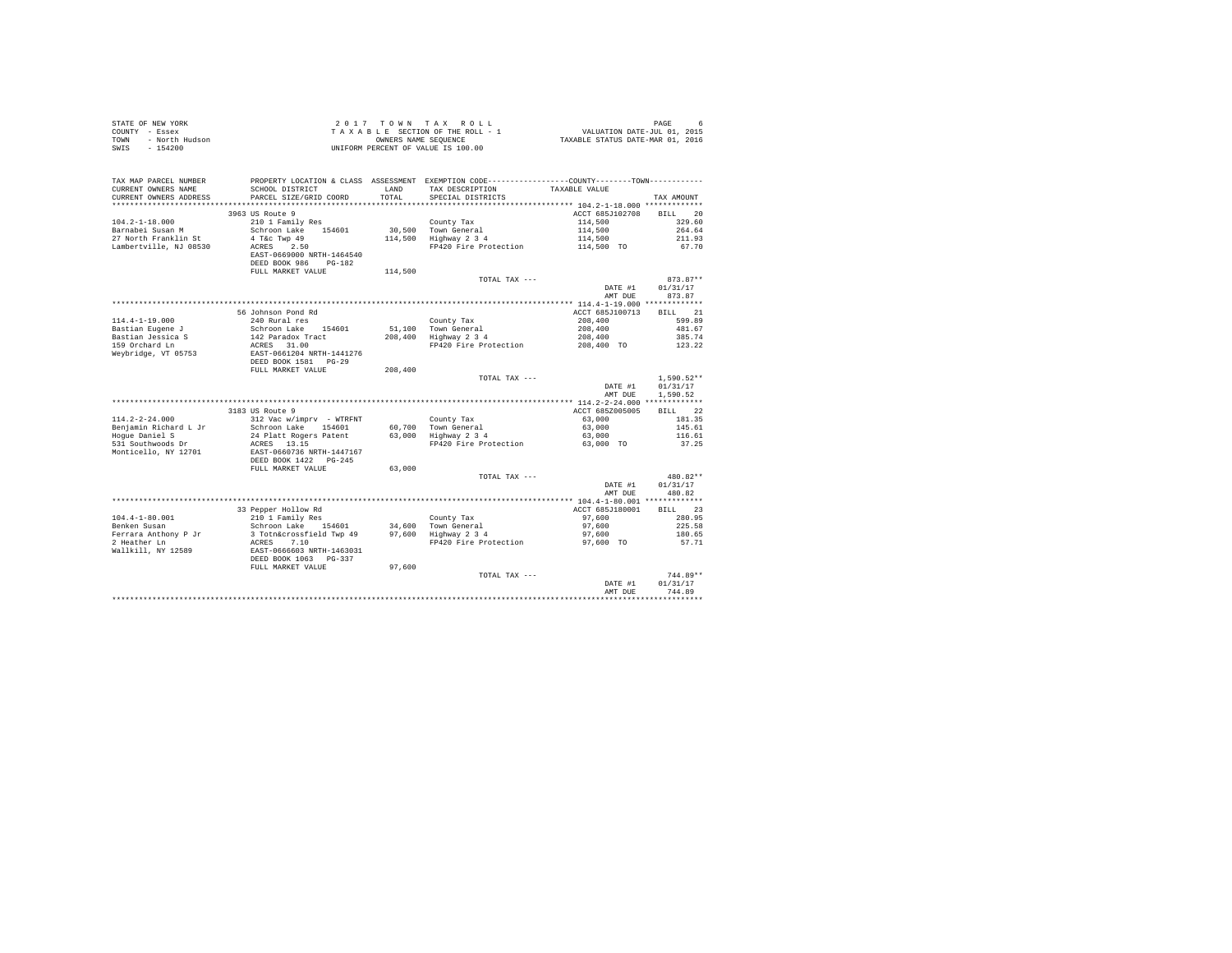| PROPERTY LOCATION & CLASS ASSESSMENT EXEMPTION CODE---------------COUNTY-------TOWN----------<br>TAX MAP PARCEL NUMBER<br>TAX DESCRIPTION TAXABLE VALUE<br>CURRENT OWNERS NAME<br>SCHOOL DISTRICT<br>LAND<br>PARCEL SIZE/GRID COORD<br>TOTAL<br>CURRENT OWNERS ADDRESS<br>SPECIAL DISTRICTS<br>TAX AMOUNT<br>84 Caza Turn Rd<br>ACCT 685J189009<br>BILL 24<br>$114.2 - 1 - 1.300$<br>45,000<br>129.54<br>45,000<br>Bennett Harold C<br>104.01<br>45,000<br>Bennett Nancy M<br>84 Caza Turn Rd<br>83.29<br>FP420 Fire Protection 45,000 TO<br>26.61<br>North Hudson, NY 12855<br>DEED BOOK 1446 PG-46<br>FULL MARKET VALUE<br>45,000<br>TOTAL TAX ---<br>$343.45**$<br>DATE #1<br>01/31/17<br>AMT DUE<br>343.45<br>BILL 25<br>3915 Blue Ridge Rd<br>ACCT 685J101805<br>210 1 Family Res<br>114.18-1-12.002<br>County Tax<br>182,500<br>525.34<br>13,700 Town General<br>182,500 Highway 2 3 4<br>Bennett Richard E<br>Schroon Lake 154601<br>182,500<br>421.81<br>25 Tr W Of Rd Pat<br>ACRES 0.27 BANK NATION<br>182,500<br>Bennett Cynthia D<br>337.80<br>1347 Union St<br>$FP\overline{420}$ Fire Protection $182,500$ TO $107.90$<br>EAST-0655673 NRTH-1440466<br>Schenectady, NY 12308<br>DEED BOOK 1359 PG-172<br>FULL MARKET VALUE<br>182,500<br>$1.392.85**$<br>TOTAL TAX ---<br>01/31/17<br>DATE #1<br>1.392.85<br>AMT DUE<br>BILL 26<br>33 Hyatt Heights Way<br>210 1 Family Res<br>Schroon Lake 154601 33,600 Town General<br>25 Platt Rogers&co Rd Pat 149,800 Highway 234<br>ACCT 685J100211<br>$114.2 - 2 - 31.100$<br>149,800<br>431.21<br>149,800<br>Berube Joseph P<br>Berube Diane M<br>33 Hyatt Heights Way<br>346.23<br>277.27<br>149,800<br>ACRES 5.93<br>FP420 Fire Protection 149,800 TO<br>88.57<br>PO Box 23<br>EAST-0663144 NRTH-1452483<br>DEED BOOK 1631 PG-289<br>North Hudson, NY 12855<br>FULL MARKET VALUE<br>149,800<br>$1.143.28**$<br>TOTAL TAX ---<br>01/31/17<br>DATE #1<br>AMT DUE<br>1.143.28<br>BILL 27<br>ACCT 685J100309<br>US Route 9<br>114.4-1-25.100<br>Bessey Mary E<br>Schroon Lake 154601 30,900 Town General<br>$\frac{2}{2}$<br>23 Pural vac>10 30,900 Town General<br>2000 TC Respublic Reserved Contract 2000 TC Respublic 2.000 TC Respublic 2.000 TC Respublic 2.30<br>200<br>30,900<br>88.95<br>30,900<br>71.42<br>30,900<br>57.19<br>FP420 Fire Protection 30,900 TO<br>3090 US Rte 9<br>18.27<br>ACRES 16.46<br>North Hudson, NY 12855<br>EAST-0661177 NRTH-1444916<br>DEED BOOK 414 PG-072<br>FULL MARKET VALUE<br>30,900<br>$235.83**$<br>TOTAL TAX ---<br>01/31/17<br>DATE #1<br>235.83<br>AMT DUE | STATE OF NEW YORK<br>COUNTY - Essex<br>- North Hudson<br>TOWN<br>$-154200$<br>SWIS |  | 2017 TOWN TAX ROLL<br>$\begin{array}{ccccccccc} 2&0&1&7&7&0&\text{W} &\text{R} &\text{X} &\text{R} &0&L&L\\ T&\text{A} &X&\text{A} &B&L&E&\text{SIC} &T\text{RIC} &0&T\text{HIC} &0&T\text{SIC} &0&T\text{SIC} &0&T\text{SIC} &0&T\text{SIC} &0&T\text{SIC} &0&T\text{SIC} &0&T\text{SIC} &0&T\text{SIC} &0&T\text{SIC} &0&T\text{SIC} &0&T\text{SIC} &0&T\text{SIC} &0$<br>UNIFORM PERCENT OF VALUE IS 100.00 | PAGE |
|---------------------------------------------------------------------------------------------------------------------------------------------------------------------------------------------------------------------------------------------------------------------------------------------------------------------------------------------------------------------------------------------------------------------------------------------------------------------------------------------------------------------------------------------------------------------------------------------------------------------------------------------------------------------------------------------------------------------------------------------------------------------------------------------------------------------------------------------------------------------------------------------------------------------------------------------------------------------------------------------------------------------------------------------------------------------------------------------------------------------------------------------------------------------------------------------------------------------------------------------------------------------------------------------------------------------------------------------------------------------------------------------------------------------------------------------------------------------------------------------------------------------------------------------------------------------------------------------------------------------------------------------------------------------------------------------------------------------------------------------------------------------------------------------------------------------------------------------------------------------------------------------------------------------------------------------------------------------------------------------------------------------------------------------------------------------------------------------------------------------------------------------------------------------------------------------------------------------------------------------------------------------------------------------------------------------------------------------------------------------------------------------------------------------------------------------------------------------------------------------------------------------------------------------------------------|------------------------------------------------------------------------------------|--|----------------------------------------------------------------------------------------------------------------------------------------------------------------------------------------------------------------------------------------------------------------------------------------------------------------------------------------------------------------------------------------------------------------|------|
|                                                                                                                                                                                                                                                                                                                                                                                                                                                                                                                                                                                                                                                                                                                                                                                                                                                                                                                                                                                                                                                                                                                                                                                                                                                                                                                                                                                                                                                                                                                                                                                                                                                                                                                                                                                                                                                                                                                                                                                                                                                                                                                                                                                                                                                                                                                                                                                                                                                                                                                                                               |                                                                                    |  |                                                                                                                                                                                                                                                                                                                                                                                                                |      |
|                                                                                                                                                                                                                                                                                                                                                                                                                                                                                                                                                                                                                                                                                                                                                                                                                                                                                                                                                                                                                                                                                                                                                                                                                                                                                                                                                                                                                                                                                                                                                                                                                                                                                                                                                                                                                                                                                                                                                                                                                                                                                                                                                                                                                                                                                                                                                                                                                                                                                                                                                               |                                                                                    |  |                                                                                                                                                                                                                                                                                                                                                                                                                |      |
|                                                                                                                                                                                                                                                                                                                                                                                                                                                                                                                                                                                                                                                                                                                                                                                                                                                                                                                                                                                                                                                                                                                                                                                                                                                                                                                                                                                                                                                                                                                                                                                                                                                                                                                                                                                                                                                                                                                                                                                                                                                                                                                                                                                                                                                                                                                                                                                                                                                                                                                                                               |                                                                                    |  |                                                                                                                                                                                                                                                                                                                                                                                                                |      |
|                                                                                                                                                                                                                                                                                                                                                                                                                                                                                                                                                                                                                                                                                                                                                                                                                                                                                                                                                                                                                                                                                                                                                                                                                                                                                                                                                                                                                                                                                                                                                                                                                                                                                                                                                                                                                                                                                                                                                                                                                                                                                                                                                                                                                                                                                                                                                                                                                                                                                                                                                               |                                                                                    |  |                                                                                                                                                                                                                                                                                                                                                                                                                |      |
|                                                                                                                                                                                                                                                                                                                                                                                                                                                                                                                                                                                                                                                                                                                                                                                                                                                                                                                                                                                                                                                                                                                                                                                                                                                                                                                                                                                                                                                                                                                                                                                                                                                                                                                                                                                                                                                                                                                                                                                                                                                                                                                                                                                                                                                                                                                                                                                                                                                                                                                                                               |                                                                                    |  |                                                                                                                                                                                                                                                                                                                                                                                                                |      |
|                                                                                                                                                                                                                                                                                                                                                                                                                                                                                                                                                                                                                                                                                                                                                                                                                                                                                                                                                                                                                                                                                                                                                                                                                                                                                                                                                                                                                                                                                                                                                                                                                                                                                                                                                                                                                                                                                                                                                                                                                                                                                                                                                                                                                                                                                                                                                                                                                                                                                                                                                               |                                                                                    |  |                                                                                                                                                                                                                                                                                                                                                                                                                |      |
|                                                                                                                                                                                                                                                                                                                                                                                                                                                                                                                                                                                                                                                                                                                                                                                                                                                                                                                                                                                                                                                                                                                                                                                                                                                                                                                                                                                                                                                                                                                                                                                                                                                                                                                                                                                                                                                                                                                                                                                                                                                                                                                                                                                                                                                                                                                                                                                                                                                                                                                                                               |                                                                                    |  |                                                                                                                                                                                                                                                                                                                                                                                                                |      |
|                                                                                                                                                                                                                                                                                                                                                                                                                                                                                                                                                                                                                                                                                                                                                                                                                                                                                                                                                                                                                                                                                                                                                                                                                                                                                                                                                                                                                                                                                                                                                                                                                                                                                                                                                                                                                                                                                                                                                                                                                                                                                                                                                                                                                                                                                                                                                                                                                                                                                                                                                               |                                                                                    |  |                                                                                                                                                                                                                                                                                                                                                                                                                |      |
|                                                                                                                                                                                                                                                                                                                                                                                                                                                                                                                                                                                                                                                                                                                                                                                                                                                                                                                                                                                                                                                                                                                                                                                                                                                                                                                                                                                                                                                                                                                                                                                                                                                                                                                                                                                                                                                                                                                                                                                                                                                                                                                                                                                                                                                                                                                                                                                                                                                                                                                                                               |                                                                                    |  |                                                                                                                                                                                                                                                                                                                                                                                                                |      |
|                                                                                                                                                                                                                                                                                                                                                                                                                                                                                                                                                                                                                                                                                                                                                                                                                                                                                                                                                                                                                                                                                                                                                                                                                                                                                                                                                                                                                                                                                                                                                                                                                                                                                                                                                                                                                                                                                                                                                                                                                                                                                                                                                                                                                                                                                                                                                                                                                                                                                                                                                               |                                                                                    |  |                                                                                                                                                                                                                                                                                                                                                                                                                |      |
|                                                                                                                                                                                                                                                                                                                                                                                                                                                                                                                                                                                                                                                                                                                                                                                                                                                                                                                                                                                                                                                                                                                                                                                                                                                                                                                                                                                                                                                                                                                                                                                                                                                                                                                                                                                                                                                                                                                                                                                                                                                                                                                                                                                                                                                                                                                                                                                                                                                                                                                                                               |                                                                                    |  |                                                                                                                                                                                                                                                                                                                                                                                                                |      |
|                                                                                                                                                                                                                                                                                                                                                                                                                                                                                                                                                                                                                                                                                                                                                                                                                                                                                                                                                                                                                                                                                                                                                                                                                                                                                                                                                                                                                                                                                                                                                                                                                                                                                                                                                                                                                                                                                                                                                                                                                                                                                                                                                                                                                                                                                                                                                                                                                                                                                                                                                               |                                                                                    |  |                                                                                                                                                                                                                                                                                                                                                                                                                |      |
|                                                                                                                                                                                                                                                                                                                                                                                                                                                                                                                                                                                                                                                                                                                                                                                                                                                                                                                                                                                                                                                                                                                                                                                                                                                                                                                                                                                                                                                                                                                                                                                                                                                                                                                                                                                                                                                                                                                                                                                                                                                                                                                                                                                                                                                                                                                                                                                                                                                                                                                                                               |                                                                                    |  |                                                                                                                                                                                                                                                                                                                                                                                                                |      |
|                                                                                                                                                                                                                                                                                                                                                                                                                                                                                                                                                                                                                                                                                                                                                                                                                                                                                                                                                                                                                                                                                                                                                                                                                                                                                                                                                                                                                                                                                                                                                                                                                                                                                                                                                                                                                                                                                                                                                                                                                                                                                                                                                                                                                                                                                                                                                                                                                                                                                                                                                               |                                                                                    |  |                                                                                                                                                                                                                                                                                                                                                                                                                |      |
|                                                                                                                                                                                                                                                                                                                                                                                                                                                                                                                                                                                                                                                                                                                                                                                                                                                                                                                                                                                                                                                                                                                                                                                                                                                                                                                                                                                                                                                                                                                                                                                                                                                                                                                                                                                                                                                                                                                                                                                                                                                                                                                                                                                                                                                                                                                                                                                                                                                                                                                                                               |                                                                                    |  |                                                                                                                                                                                                                                                                                                                                                                                                                |      |
|                                                                                                                                                                                                                                                                                                                                                                                                                                                                                                                                                                                                                                                                                                                                                                                                                                                                                                                                                                                                                                                                                                                                                                                                                                                                                                                                                                                                                                                                                                                                                                                                                                                                                                                                                                                                                                                                                                                                                                                                                                                                                                                                                                                                                                                                                                                                                                                                                                                                                                                                                               |                                                                                    |  |                                                                                                                                                                                                                                                                                                                                                                                                                |      |
|                                                                                                                                                                                                                                                                                                                                                                                                                                                                                                                                                                                                                                                                                                                                                                                                                                                                                                                                                                                                                                                                                                                                                                                                                                                                                                                                                                                                                                                                                                                                                                                                                                                                                                                                                                                                                                                                                                                                                                                                                                                                                                                                                                                                                                                                                                                                                                                                                                                                                                                                                               |                                                                                    |  |                                                                                                                                                                                                                                                                                                                                                                                                                |      |
|                                                                                                                                                                                                                                                                                                                                                                                                                                                                                                                                                                                                                                                                                                                                                                                                                                                                                                                                                                                                                                                                                                                                                                                                                                                                                                                                                                                                                                                                                                                                                                                                                                                                                                                                                                                                                                                                                                                                                                                                                                                                                                                                                                                                                                                                                                                                                                                                                                                                                                                                                               |                                                                                    |  |                                                                                                                                                                                                                                                                                                                                                                                                                |      |
|                                                                                                                                                                                                                                                                                                                                                                                                                                                                                                                                                                                                                                                                                                                                                                                                                                                                                                                                                                                                                                                                                                                                                                                                                                                                                                                                                                                                                                                                                                                                                                                                                                                                                                                                                                                                                                                                                                                                                                                                                                                                                                                                                                                                                                                                                                                                                                                                                                                                                                                                                               |                                                                                    |  |                                                                                                                                                                                                                                                                                                                                                                                                                |      |
|                                                                                                                                                                                                                                                                                                                                                                                                                                                                                                                                                                                                                                                                                                                                                                                                                                                                                                                                                                                                                                                                                                                                                                                                                                                                                                                                                                                                                                                                                                                                                                                                                                                                                                                                                                                                                                                                                                                                                                                                                                                                                                                                                                                                                                                                                                                                                                                                                                                                                                                                                               |                                                                                    |  |                                                                                                                                                                                                                                                                                                                                                                                                                |      |
|                                                                                                                                                                                                                                                                                                                                                                                                                                                                                                                                                                                                                                                                                                                                                                                                                                                                                                                                                                                                                                                                                                                                                                                                                                                                                                                                                                                                                                                                                                                                                                                                                                                                                                                                                                                                                                                                                                                                                                                                                                                                                                                                                                                                                                                                                                                                                                                                                                                                                                                                                               |                                                                                    |  |                                                                                                                                                                                                                                                                                                                                                                                                                |      |
|                                                                                                                                                                                                                                                                                                                                                                                                                                                                                                                                                                                                                                                                                                                                                                                                                                                                                                                                                                                                                                                                                                                                                                                                                                                                                                                                                                                                                                                                                                                                                                                                                                                                                                                                                                                                                                                                                                                                                                                                                                                                                                                                                                                                                                                                                                                                                                                                                                                                                                                                                               |                                                                                    |  |                                                                                                                                                                                                                                                                                                                                                                                                                |      |
|                                                                                                                                                                                                                                                                                                                                                                                                                                                                                                                                                                                                                                                                                                                                                                                                                                                                                                                                                                                                                                                                                                                                                                                                                                                                                                                                                                                                                                                                                                                                                                                                                                                                                                                                                                                                                                                                                                                                                                                                                                                                                                                                                                                                                                                                                                                                                                                                                                                                                                                                                               |                                                                                    |  |                                                                                                                                                                                                                                                                                                                                                                                                                |      |
|                                                                                                                                                                                                                                                                                                                                                                                                                                                                                                                                                                                                                                                                                                                                                                                                                                                                                                                                                                                                                                                                                                                                                                                                                                                                                                                                                                                                                                                                                                                                                                                                                                                                                                                                                                                                                                                                                                                                                                                                                                                                                                                                                                                                                                                                                                                                                                                                                                                                                                                                                               |                                                                                    |  |                                                                                                                                                                                                                                                                                                                                                                                                                |      |
|                                                                                                                                                                                                                                                                                                                                                                                                                                                                                                                                                                                                                                                                                                                                                                                                                                                                                                                                                                                                                                                                                                                                                                                                                                                                                                                                                                                                                                                                                                                                                                                                                                                                                                                                                                                                                                                                                                                                                                                                                                                                                                                                                                                                                                                                                                                                                                                                                                                                                                                                                               |                                                                                    |  |                                                                                                                                                                                                                                                                                                                                                                                                                |      |
|                                                                                                                                                                                                                                                                                                                                                                                                                                                                                                                                                                                                                                                                                                                                                                                                                                                                                                                                                                                                                                                                                                                                                                                                                                                                                                                                                                                                                                                                                                                                                                                                                                                                                                                                                                                                                                                                                                                                                                                                                                                                                                                                                                                                                                                                                                                                                                                                                                                                                                                                                               |                                                                                    |  |                                                                                                                                                                                                                                                                                                                                                                                                                |      |
|                                                                                                                                                                                                                                                                                                                                                                                                                                                                                                                                                                                                                                                                                                                                                                                                                                                                                                                                                                                                                                                                                                                                                                                                                                                                                                                                                                                                                                                                                                                                                                                                                                                                                                                                                                                                                                                                                                                                                                                                                                                                                                                                                                                                                                                                                                                                                                                                                                                                                                                                                               |                                                                                    |  |                                                                                                                                                                                                                                                                                                                                                                                                                |      |
|                                                                                                                                                                                                                                                                                                                                                                                                                                                                                                                                                                                                                                                                                                                                                                                                                                                                                                                                                                                                                                                                                                                                                                                                                                                                                                                                                                                                                                                                                                                                                                                                                                                                                                                                                                                                                                                                                                                                                                                                                                                                                                                                                                                                                                                                                                                                                                                                                                                                                                                                                               |                                                                                    |  |                                                                                                                                                                                                                                                                                                                                                                                                                |      |
|                                                                                                                                                                                                                                                                                                                                                                                                                                                                                                                                                                                                                                                                                                                                                                                                                                                                                                                                                                                                                                                                                                                                                                                                                                                                                                                                                                                                                                                                                                                                                                                                                                                                                                                                                                                                                                                                                                                                                                                                                                                                                                                                                                                                                                                                                                                                                                                                                                                                                                                                                               |                                                                                    |  |                                                                                                                                                                                                                                                                                                                                                                                                                |      |
|                                                                                                                                                                                                                                                                                                                                                                                                                                                                                                                                                                                                                                                                                                                                                                                                                                                                                                                                                                                                                                                                                                                                                                                                                                                                                                                                                                                                                                                                                                                                                                                                                                                                                                                                                                                                                                                                                                                                                                                                                                                                                                                                                                                                                                                                                                                                                                                                                                                                                                                                                               |                                                                                    |  |                                                                                                                                                                                                                                                                                                                                                                                                                |      |
|                                                                                                                                                                                                                                                                                                                                                                                                                                                                                                                                                                                                                                                                                                                                                                                                                                                                                                                                                                                                                                                                                                                                                                                                                                                                                                                                                                                                                                                                                                                                                                                                                                                                                                                                                                                                                                                                                                                                                                                                                                                                                                                                                                                                                                                                                                                                                                                                                                                                                                                                                               |                                                                                    |  |                                                                                                                                                                                                                                                                                                                                                                                                                |      |
|                                                                                                                                                                                                                                                                                                                                                                                                                                                                                                                                                                                                                                                                                                                                                                                                                                                                                                                                                                                                                                                                                                                                                                                                                                                                                                                                                                                                                                                                                                                                                                                                                                                                                                                                                                                                                                                                                                                                                                                                                                                                                                                                                                                                                                                                                                                                                                                                                                                                                                                                                               |                                                                                    |  |                                                                                                                                                                                                                                                                                                                                                                                                                |      |
|                                                                                                                                                                                                                                                                                                                                                                                                                                                                                                                                                                                                                                                                                                                                                                                                                                                                                                                                                                                                                                                                                                                                                                                                                                                                                                                                                                                                                                                                                                                                                                                                                                                                                                                                                                                                                                                                                                                                                                                                                                                                                                                                                                                                                                                                                                                                                                                                                                                                                                                                                               |                                                                                    |  |                                                                                                                                                                                                                                                                                                                                                                                                                |      |
|                                                                                                                                                                                                                                                                                                                                                                                                                                                                                                                                                                                                                                                                                                                                                                                                                                                                                                                                                                                                                                                                                                                                                                                                                                                                                                                                                                                                                                                                                                                                                                                                                                                                                                                                                                                                                                                                                                                                                                                                                                                                                                                                                                                                                                                                                                                                                                                                                                                                                                                                                               |                                                                                    |  |                                                                                                                                                                                                                                                                                                                                                                                                                |      |
|                                                                                                                                                                                                                                                                                                                                                                                                                                                                                                                                                                                                                                                                                                                                                                                                                                                                                                                                                                                                                                                                                                                                                                                                                                                                                                                                                                                                                                                                                                                                                                                                                                                                                                                                                                                                                                                                                                                                                                                                                                                                                                                                                                                                                                                                                                                                                                                                                                                                                                                                                               |                                                                                    |  |                                                                                                                                                                                                                                                                                                                                                                                                                |      |
|                                                                                                                                                                                                                                                                                                                                                                                                                                                                                                                                                                                                                                                                                                                                                                                                                                                                                                                                                                                                                                                                                                                                                                                                                                                                                                                                                                                                                                                                                                                                                                                                                                                                                                                                                                                                                                                                                                                                                                                                                                                                                                                                                                                                                                                                                                                                                                                                                                                                                                                                                               |                                                                                    |  |                                                                                                                                                                                                                                                                                                                                                                                                                |      |
|                                                                                                                                                                                                                                                                                                                                                                                                                                                                                                                                                                                                                                                                                                                                                                                                                                                                                                                                                                                                                                                                                                                                                                                                                                                                                                                                                                                                                                                                                                                                                                                                                                                                                                                                                                                                                                                                                                                                                                                                                                                                                                                                                                                                                                                                                                                                                                                                                                                                                                                                                               |                                                                                    |  |                                                                                                                                                                                                                                                                                                                                                                                                                |      |
|                                                                                                                                                                                                                                                                                                                                                                                                                                                                                                                                                                                                                                                                                                                                                                                                                                                                                                                                                                                                                                                                                                                                                                                                                                                                                                                                                                                                                                                                                                                                                                                                                                                                                                                                                                                                                                                                                                                                                                                                                                                                                                                                                                                                                                                                                                                                                                                                                                                                                                                                                               |                                                                                    |  |                                                                                                                                                                                                                                                                                                                                                                                                                |      |
|                                                                                                                                                                                                                                                                                                                                                                                                                                                                                                                                                                                                                                                                                                                                                                                                                                                                                                                                                                                                                                                                                                                                                                                                                                                                                                                                                                                                                                                                                                                                                                                                                                                                                                                                                                                                                                                                                                                                                                                                                                                                                                                                                                                                                                                                                                                                                                                                                                                                                                                                                               |                                                                                    |  |                                                                                                                                                                                                                                                                                                                                                                                                                |      |
|                                                                                                                                                                                                                                                                                                                                                                                                                                                                                                                                                                                                                                                                                                                                                                                                                                                                                                                                                                                                                                                                                                                                                                                                                                                                                                                                                                                                                                                                                                                                                                                                                                                                                                                                                                                                                                                                                                                                                                                                                                                                                                                                                                                                                                                                                                                                                                                                                                                                                                                                                               |                                                                                    |  |                                                                                                                                                                                                                                                                                                                                                                                                                |      |
|                                                                                                                                                                                                                                                                                                                                                                                                                                                                                                                                                                                                                                                                                                                                                                                                                                                                                                                                                                                                                                                                                                                                                                                                                                                                                                                                                                                                                                                                                                                                                                                                                                                                                                                                                                                                                                                                                                                                                                                                                                                                                                                                                                                                                                                                                                                                                                                                                                                                                                                                                               |                                                                                    |  |                                                                                                                                                                                                                                                                                                                                                                                                                |      |
|                                                                                                                                                                                                                                                                                                                                                                                                                                                                                                                                                                                                                                                                                                                                                                                                                                                                                                                                                                                                                                                                                                                                                                                                                                                                                                                                                                                                                                                                                                                                                                                                                                                                                                                                                                                                                                                                                                                                                                                                                                                                                                                                                                                                                                                                                                                                                                                                                                                                                                                                                               |                                                                                    |  |                                                                                                                                                                                                                                                                                                                                                                                                                |      |
|                                                                                                                                                                                                                                                                                                                                                                                                                                                                                                                                                                                                                                                                                                                                                                                                                                                                                                                                                                                                                                                                                                                                                                                                                                                                                                                                                                                                                                                                                                                                                                                                                                                                                                                                                                                                                                                                                                                                                                                                                                                                                                                                                                                                                                                                                                                                                                                                                                                                                                                                                               |                                                                                    |  |                                                                                                                                                                                                                                                                                                                                                                                                                |      |
|                                                                                                                                                                                                                                                                                                                                                                                                                                                                                                                                                                                                                                                                                                                                                                                                                                                                                                                                                                                                                                                                                                                                                                                                                                                                                                                                                                                                                                                                                                                                                                                                                                                                                                                                                                                                                                                                                                                                                                                                                                                                                                                                                                                                                                                                                                                                                                                                                                                                                                                                                               |                                                                                    |  |                                                                                                                                                                                                                                                                                                                                                                                                                |      |
|                                                                                                                                                                                                                                                                                                                                                                                                                                                                                                                                                                                                                                                                                                                                                                                                                                                                                                                                                                                                                                                                                                                                                                                                                                                                                                                                                                                                                                                                                                                                                                                                                                                                                                                                                                                                                                                                                                                                                                                                                                                                                                                                                                                                                                                                                                                                                                                                                                                                                                                                                               |                                                                                    |  |                                                                                                                                                                                                                                                                                                                                                                                                                |      |
|                                                                                                                                                                                                                                                                                                                                                                                                                                                                                                                                                                                                                                                                                                                                                                                                                                                                                                                                                                                                                                                                                                                                                                                                                                                                                                                                                                                                                                                                                                                                                                                                                                                                                                                                                                                                                                                                                                                                                                                                                                                                                                                                                                                                                                                                                                                                                                                                                                                                                                                                                               |                                                                                    |  |                                                                                                                                                                                                                                                                                                                                                                                                                |      |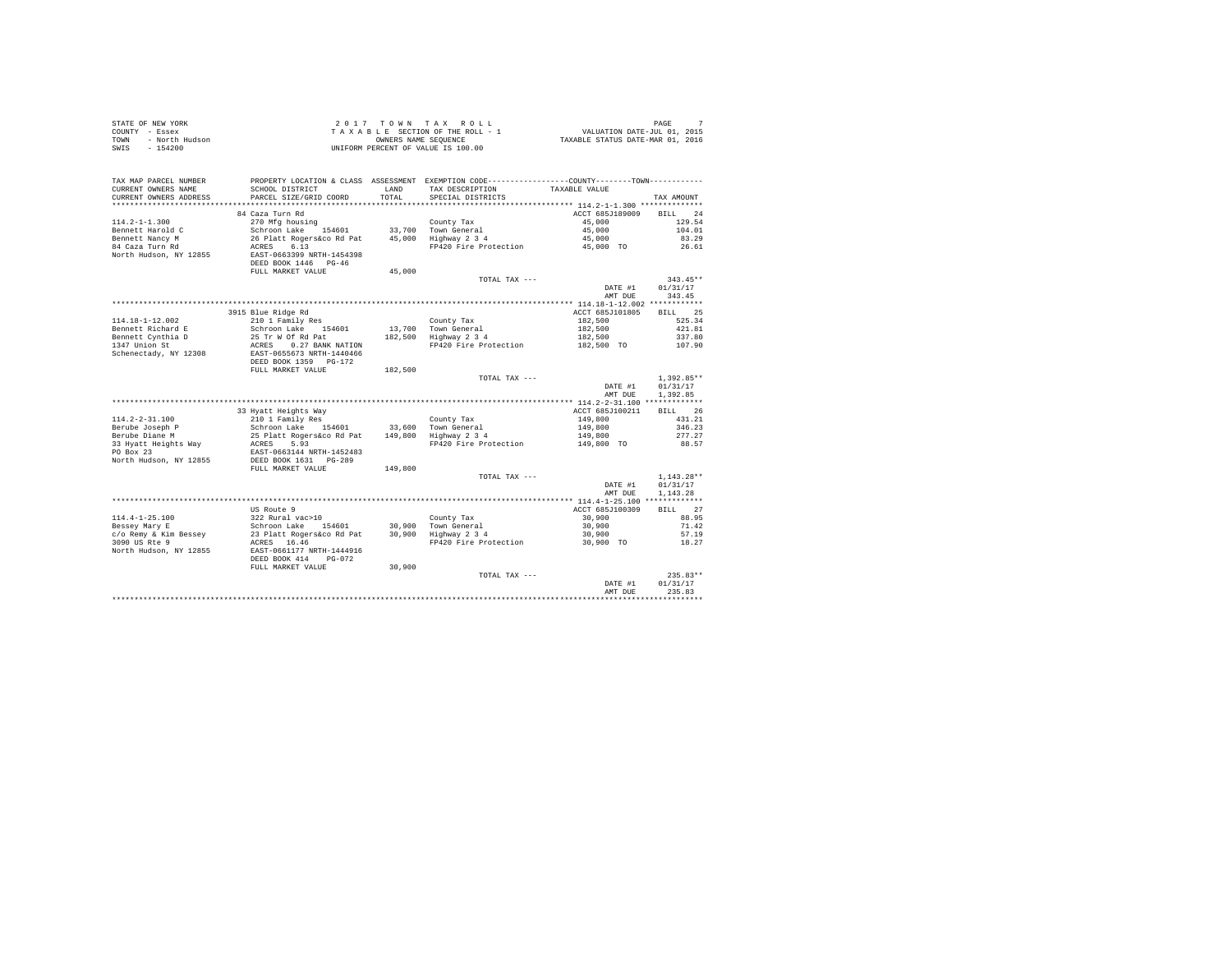|                | STATE OF NEW YORK | 2017 TOWN TAX ROLL                 | - 8<br>PAGE                      |
|----------------|-------------------|------------------------------------|----------------------------------|
| COUNTY - Essex |                   | TAXABLE SECTION OF THE ROLL - 1    | VALUATION DATE-JUL 01, 2015      |
| TOWN           | - North Hudson    | OWNERS NAME SEOUENCE               | TAXABLE STATUS DATE-MAR 01, 2016 |
| SWIS           | $-154200$         | UNIFORM PERCENT OF VALUE IS 100.00 |                                  |

| TAX MAP PARCEL NUMBER  | PROPERTY LOCATION & CLASS ASSESSMENT EXEMPTION CODE-----------------COUNTY--------TOWN----------                                      |         |                                             |                         |                   |
|------------------------|---------------------------------------------------------------------------------------------------------------------------------------|---------|---------------------------------------------|-------------------------|-------------------|
| CURRENT OWNERS NAME    | SCHOOL DISTRICT                                                                                                                       | LAND    | TAX DESCRIPTION                             | TAXABLE VALUE           |                   |
| CURRENT OWNERS ADDRESS | PARCEL SIZE/GRID COORD                                                                                                                | TOTAL   | SPECIAL DISTRICTS                           |                         | TAX AMOUNT        |
|                        |                                                                                                                                       |         |                                             |                         |                   |
|                        | 2997 US Route 9                                                                                                                       |         |                                             | ACCT 685J100311 BILL 28 |                   |
| $114.4 - 1 - 42.000$   | 311 Res vac land                                                                                                                      |         | County Tax                                  | 15,300                  | 44.04             |
| Bessey Mary E          | Schroon Lake 154601<br>1-A Gore E Of Rd Pat                                                                                           |         | 15,300 Town General<br>15,300 Highway 2 3 4 | 15,300                  | 35.36             |
| c/o Remy & Kim Bessey  |                                                                                                                                       |         |                                             | 15,300                  | 28.32             |
| 3090 US Rte 9          | ACRES 0.60                                                                                                                            |         | FP420 Fire Protection                       | 15,300 TO               | 9.05              |
| North Hudson, NY 12855 | EAST-0660160 NRTH-1442828                                                                                                             |         |                                             |                         |                   |
|                        | DEED BOOK 485 PG-487                                                                                                                  |         |                                             |                         |                   |
|                        | FULL MARKET VALUE                                                                                                                     | 15,300  |                                             |                         |                   |
|                        |                                                                                                                                       |         | TOTAL TAX ---                               |                         | $116.77**$        |
|                        |                                                                                                                                       |         |                                             | DATE #1                 | 01/31/17          |
|                        |                                                                                                                                       |         |                                             | AMT DUE                 | 116.77            |
|                        |                                                                                                                                       |         |                                             |                         |                   |
|                        | 3084 US Route 9                                                                                                                       |         |                                             | ACCT 685J100312         | <b>BILL</b><br>29 |
| $114.4 - 1 - 27.000$   | 210 1 Family Res                                                                                                                      |         | VETWAR CTS 41120                            | 15,000 15,000           |                   |
| Bessey Randy           | Schroon Lake 154601<br>23 Platt Rogers&co Rd Pat<br>1817/186 Life Use to<br>Brenda Bessey                                             |         | 18,000 AGED ALL 41800                       | 44,700 44,700           |                   |
| Bessey Ryan            |                                                                                                                                       |         | 104,400 County Tax                          | 44,700                  | 128.67            |
| 3084 US Route 9        |                                                                                                                                       |         | Town General                                | 44,700                  | 103.31            |
| North Hudson, NY 12855 | prenda Bessey<br>ACRES 0.75                                                                                                           |         | Highway 2 3 4                               | 44,700                  | 82.74             |
|                        |                                                                                                                                       |         | FP420 Fire Protection                       | $104,400$ TO            | 61.73             |
|                        | EAST-0660609 NRTH-1444888                                                                                                             |         |                                             |                         |                   |
|                        | DEED BOOK 1817 PG-186                                                                                                                 |         |                                             |                         |                   |
|                        | FULL MARKET VALUE                                                                                                                     | 104,400 |                                             |                         |                   |
|                        |                                                                                                                                       |         | TOTAL TAX ---                               |                         | $376.45**$        |
|                        |                                                                                                                                       |         |                                             | DATE #1                 | 01/31/17          |
|                        |                                                                                                                                       |         |                                             | AMT DUE                 | 376.45            |
|                        |                                                                                                                                       |         |                                             |                         |                   |
|                        | 2937 US Route 9                                                                                                                       |         |                                             | ACCT 685J103307         | BILL 30           |
| $114.18 - 2 - 4.000$   | 210 1 Family Res                                                                                                                      |         | County Tax                                  | 88,400                  | 254.47            |
| Bessey Randy R         |                                                                                                                                       |         |                                             | 88,400                  | 204.32            |
| Bessey Diane M         |                                                                                                                                       |         | 88,400 Highway 2 3 4                        | 88,400                  | 163.62            |
| PO Box 24              | Schroon Lake 154601 19,700 Town General<br>22 Platt Rogers&co Rd Pat 88,400 Highway 234<br>Db 943 Pg 44 Corr Deed 188,400 Highway 234 |         | FP420 Fire Protection 88,400 TO             |                         | 52.27             |
| North Hudson, NY 12855 | ACRES 0.79                                                                                                                            |         |                                             |                         |                   |
|                        | EAST-0659340 NRTH-1441644                                                                                                             |         |                                             |                         |                   |
|                        | DEED BOOK 1284 PG-60                                                                                                                  |         |                                             |                         |                   |
|                        | FULL MARKET VALUE                                                                                                                     | 88,400  |                                             |                         |                   |
|                        |                                                                                                                                       |         | TOTAL TAX ---                               |                         | $674.68**$        |
|                        |                                                                                                                                       |         |                                             | DATE #1                 | 01/31/17          |
|                        |                                                                                                                                       |         |                                             | AMT DUE                 | 674.68            |
|                        |                                                                                                                                       |         |                                             |                         |                   |
|                        | 3083 US Route 9                                                                                                                       |         |                                             | ACCT 685J181001         | BILL 31           |
| $114.4 - 1 - 25.200$   | 312 Vac w/imprv - WTRFNT                                                                                                              |         | County Tax                                  | 53,500                  | 154.00            |
| Bessey Remy R          | Schroon Lake 154601 37,500 Town General<br>23 Platt Roger&co Rd Pat 53,500 Highway 2 3 4                                              |         |                                             | 53,500                  | 123.65            |
| Bessey Kim M           |                                                                                                                                       |         |                                             | 53,500                  | 99.03             |
| 3090 US Rte 9          | ACRES 5.30                                                                                                                            |         | FP420 Fire Protection                       | 53,500 TO               | 31.63             |
|                        | North Hudson, NY 12855 EAST-0660257 NRTH-1444793                                                                                      |         |                                             |                         |                   |
|                        | DEED BOOK 1206 PG-194                                                                                                                 |         |                                             |                         |                   |
|                        | FULL MARKET VALUE                                                                                                                     | 53,500  |                                             |                         |                   |
|                        |                                                                                                                                       |         | TOTAL TAX ---                               |                         | $408.31**$        |
|                        |                                                                                                                                       |         |                                             | DATE #1                 | 01/31/17          |
|                        |                                                                                                                                       |         |                                             | AMT DUE                 | 408.31            |
|                        |                                                                                                                                       |         |                                             |                         |                   |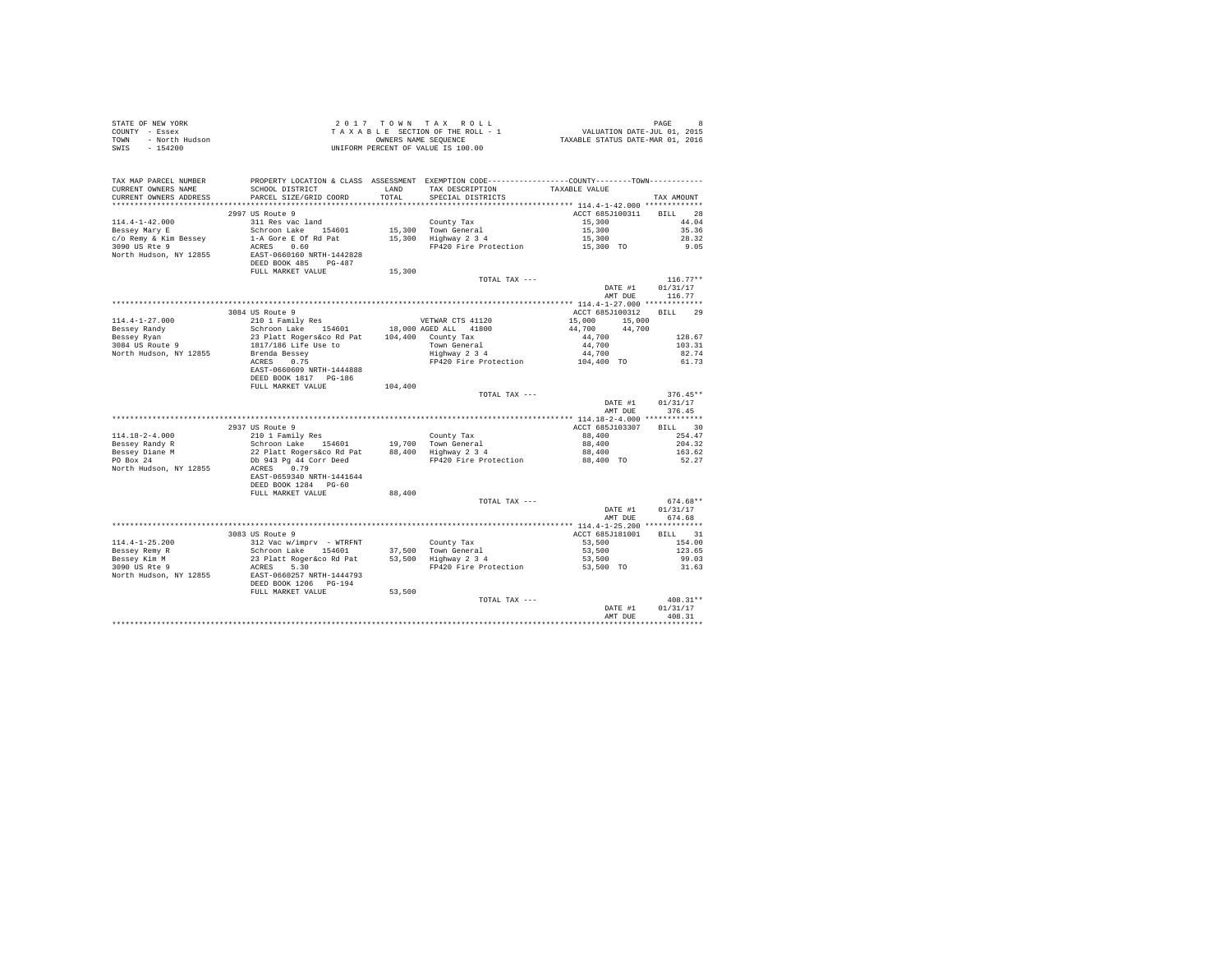| STATE OF NEW YORK      | 2017 TOWN TAX ROLL                 | PAGE                             |
|------------------------|------------------------------------|----------------------------------|
| COUNTY - Essex         | TAXABLE SECTION OF THE ROLL - 1    | VALUATION DATE-JUL 01, 2015      |
| TOWN<br>- North Hudson | OWNERS NAME SEOUENCE               | TAXABLE STATUS DATE-MAR 01, 2016 |
| SWIS<br>$-154200$      | UNIFORM PERCENT OF VALUE IS 100.00 |                                  |

| TAX MAP PARCEL NUMBER<br>CURRENT OWNERS NAME<br>CURRENT OWNERS ADDRESS | SCHOOL DISTRICT<br>PARCEL SIZE/GRID COORD | <b>T.AND</b><br>TOTAL | PROPERTY LOCATION & CLASS ASSESSMENT EXEMPTION CODE----------------COUNTY-------TOWN----------<br>TAX DESCRIPTION<br>SPECIAL DISTRICTS | TAXABLE VALUE                               | TAX AMOUNT   |
|------------------------------------------------------------------------|-------------------------------------------|-----------------------|----------------------------------------------------------------------------------------------------------------------------------------|---------------------------------------------|--------------|
| ******************                                                     |                                           | ********              |                                                                                                                                        | *********** 114.4-1-26.000 *************    |              |
|                                                                        | 3090 US Route 9                           |                       |                                                                                                                                        | ACCT 685J100308                             | 32<br>BTLL.  |
| $114.4 - 1 - 26.000$                                                   | 210 1 Family Res - WTRFNT                 |                       | County Tax                                                                                                                             | 109,500                                     | 315.20       |
| Bessey Remy R                                                          | Schroon Lake<br>154601                    | 17,600                | Town General                                                                                                                           | 109,500                                     | 253.09       |
| Bessey Kim M                                                           | 23 Platt Rogers Co Rd Pat                 | 109,500               | Highway 2 3 4                                                                                                                          | 109,500                                     | 202.68       |
| 3090 US Rte 9                                                          | ACRES<br>0.70                             |                       | FP420 Fire Protection                                                                                                                  | 109,500 TO                                  | 64.74        |
| North Hudson, NY 12855                                                 | EAST-0660640 NRTH-1445034                 |                       |                                                                                                                                        |                                             |              |
|                                                                        | DEED BOOK 1219 PG-290                     |                       |                                                                                                                                        |                                             |              |
|                                                                        | FULL MARKET VALUE                         | 109,500               |                                                                                                                                        |                                             |              |
|                                                                        |                                           |                       | TOTAL TAX ---                                                                                                                          |                                             | 835.71**     |
|                                                                        |                                           |                       |                                                                                                                                        | DATE #1                                     | 01/31/17     |
|                                                                        |                                           |                       |                                                                                                                                        | AMT DUE                                     | 835.71       |
|                                                                        |                                           |                       |                                                                                                                                        |                                             |              |
|                                                                        | 3066 US Route 9                           |                       |                                                                                                                                        | ACCT 685J102801                             | 33<br>RTT.T. |
| $114.4 - 1 - 24.000$                                                   | 312 Vac w/imprv                           |                       | County Tax                                                                                                                             | 39,700                                      | 114.28       |
| Bessey Ryan R                                                          | Schroon Lake 154601                       | 36,600                | Town General                                                                                                                           | 39,700                                      | 91.76        |
| Bessey April M                                                         | 23 Platt Rogers&co Rd Pat                 | 39,700                | Highway 2 3 4                                                                                                                          | 39,700                                      | 73.48        |
| 3054 US Route 9                                                        | 25.20<br>ACRES                            |                       | FP420 Fire Protection                                                                                                                  | 39,700 TO                                   | 23.47        |
| North Hudson, NY 12855                                                 | EAST-0661271 NRTH-1444327                 |                       |                                                                                                                                        |                                             |              |
|                                                                        | DEED BOOK 1774 PG-70                      |                       |                                                                                                                                        |                                             |              |
|                                                                        | FULL MARKET VALUE                         | 39,700                |                                                                                                                                        |                                             |              |
|                                                                        |                                           |                       | TOTAL TAX ---                                                                                                                          |                                             | 302.99**     |
|                                                                        |                                           |                       |                                                                                                                                        | DATE #1                                     | 01/31/17     |
|                                                                        |                                           |                       |                                                                                                                                        | AMT DUE                                     | 302.99       |
|                                                                        |                                           |                       |                                                                                                                                        | ************** 114.4-1-29.000 ************* |              |
|                                                                        | 3054 US Route 9                           |                       |                                                                                                                                        | ACCT 685J103405                             | 34<br>BILL   |
| $114.4 - 1 - 29.000$                                                   | 210 1 Family Res                          |                       |                                                                                                                                        | 118,400                                     | 340.82       |
|                                                                        |                                           |                       | County Tax                                                                                                                             |                                             |              |
| Bessey Ryan R                                                          | Schroon Lake 154601                       |                       | 16,700 Town General                                                                                                                    | 118,400                                     | 273.66       |
| Bessey April M                                                         | 23 Platt Rogers&co Rd Pat                 | 118,400               | Highway 2 3 4                                                                                                                          | 118,400                                     | 219.15       |
| 3054 US Rte 9                                                          | Life Use To R&q Wetmore                   |                       | FP420 Fire Protection                                                                                                                  | 118,400 TO                                  | 70.00        |
| North Hudson, NY 12855                                                 | By Db 1042 Pg 139                         |                       |                                                                                                                                        |                                             |              |
|                                                                        | 0.60<br>ACRES                             |                       |                                                                                                                                        |                                             |              |
|                                                                        | EAST-0660499 NRTH-1444131                 |                       |                                                                                                                                        |                                             |              |
|                                                                        | DEED BOOK 1042 PG-139                     |                       |                                                                                                                                        |                                             |              |
|                                                                        | FULL MARKET VALUE                         | 118,400               |                                                                                                                                        |                                             |              |
|                                                                        |                                           |                       | TOTAL TAX ---                                                                                                                          |                                             | $903.63**$   |
|                                                                        |                                           |                       |                                                                                                                                        | DATE #1                                     | 01/31/17     |
|                                                                        |                                           |                       |                                                                                                                                        | AMT DUE                                     | 903.63       |
|                                                                        |                                           |                       |                                                                                                                                        |                                             |              |
|                                                                        | US Route 9                                |                       |                                                                                                                                        | ACCT 685J198005                             | 35<br>BILL   |
| $104.4 - 1 - 4.003$                                                    | 910 Priv forest - WTRFNT                  |                       | County Tax                                                                                                                             | 71,900                                      | 206.97       |
| Bisso Mark                                                             | Schroon Lake<br>154601                    | 71,900                | Town General                                                                                                                           | 71,900                                      | 166.18       |
| Bisso Erik                                                             | 3 T&c Twp 49                              | 71,900                | Highway 2 3 4                                                                                                                          | 71,900                                      | 133.08       |
| 6266 Piping Rock Ln                                                    | ACRES 86.66                               |                       | FP420 Fire Protection                                                                                                                  | 71,900 TO                                   | 42.51        |
| Houston, TX 77057                                                      | EAST-0662215 NRTH-1457610                 |                       |                                                                                                                                        |                                             |              |
|                                                                        | DEED BOOK 1761 PG-106                     |                       |                                                                                                                                        |                                             |              |
| PRIOR OWNER ON 3/01/2016                                               | FULL MARKET VALUE                         | 71,900                |                                                                                                                                        |                                             |              |
| Bisso Mark                                                             |                                           |                       |                                                                                                                                        |                                             |              |
|                                                                        |                                           |                       | TOTAL TAX ---                                                                                                                          |                                             | 548.74**     |
|                                                                        |                                           |                       |                                                                                                                                        | DATE #1                                     | 01/31/17     |
|                                                                        |                                           |                       |                                                                                                                                        | AMT DUE                                     | 548.74       |
|                                                                        |                                           |                       |                                                                                                                                        |                                             | *******      |
|                                                                        |                                           |                       |                                                                                                                                        |                                             |              |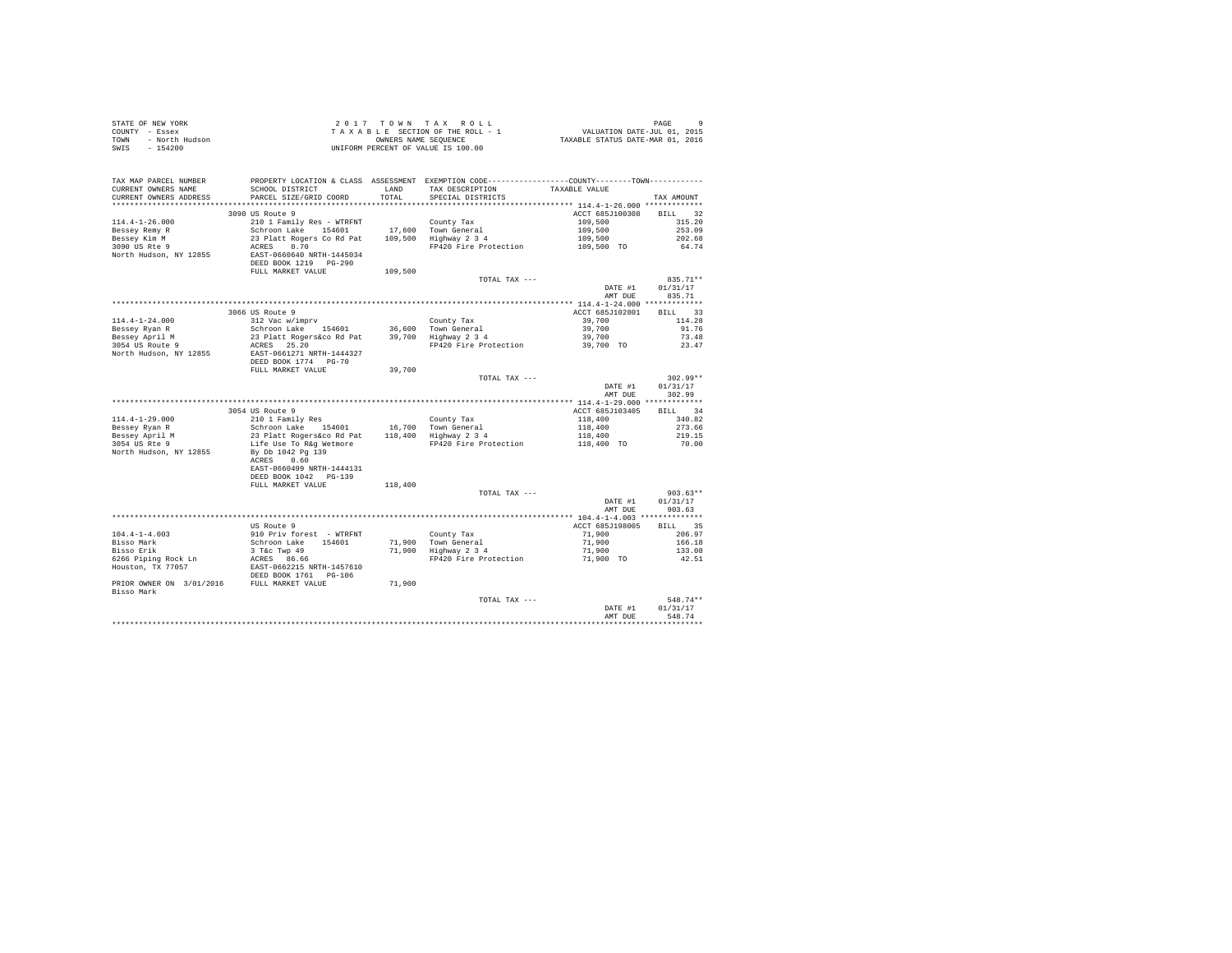| STATE OF NEW YORK      | 2017 TOWN TAX ROLL                 | 10<br>PAGE                       |
|------------------------|------------------------------------|----------------------------------|
| COUNTY - Essex         | TAXABLE SECTION OF THE ROLL - 1    | VALUATION DATE-JUL 01, 2015      |
| TOWN<br>- North Hudson | OWNERS NAME SEOUENCE               | TAXABLE STATUS DATE-MAR 01, 2016 |
| SWIS - 154200          | UNIFORM PERCENT OF VALUE IS 100.00 |                                  |

| TAX MAP PARCEL NUMBER    |                           |         | PROPERTY LOCATION & CLASS ASSESSMENT EXEMPTION CODE---------------COUNTY-------TOWN--------- |                 |                  |
|--------------------------|---------------------------|---------|----------------------------------------------------------------------------------------------|-----------------|------------------|
| CURRENT OWNERS NAME      | SCHOOL DISTRICT           | LAND    | TAX DESCRIPTION                                                                              | TAXABLE VALUE   |                  |
| CURRENT OWNERS ADDRESS   | PARCEL SIZE/GRID COORD    | TOTAL   | SPECIAL DISTRICTS                                                                            |                 | TAX AMOUNT       |
|                          |                           |         |                                                                                              |                 |                  |
|                          | 3523 US Route 9           |         |                                                                                              | ACCT 685J101610 | BILL 36          |
| 114.2-1-1.100            | 240 Rural res<br>- WTRFNT |         | County Tax                                                                                   | 326,600         | 940.14           |
| Bisso Mark               | Schroon Lake<br>154601    |         | 182.700 Town General                                                                         | 326,600         | 754.87           |
| Bisso Erik               | 26 Platt Rogers&co Rd Pat |         | 326,600 Highway 2 3 4                                                                        | 326,600         | 604.52           |
| 6266 Piping Rock Ln      | ACRES 172.22              |         | FP420 Fire Protection                                                                        | 326,600 TO      | 193.10           |
| Houston, TX 77057        | EAST-0661551 NRTH-1454607 |         |                                                                                              |                 |                  |
|                          | DEED BOOK 1644 PG-263     |         |                                                                                              |                 |                  |
| PRIOR OWNER ON 3/01/2016 | FULL MARKET VALUE         | 326,600 |                                                                                              |                 |                  |
| Bisso Mark               |                           |         |                                                                                              |                 |                  |
|                          |                           |         | TOTAL TAX ---                                                                                |                 | $2,492.63**$     |
|                          |                           |         |                                                                                              | DATE #1         | 01/31/17         |
|                          |                           |         |                                                                                              | AMT DUE         | 2,492.63         |
|                          |                           |         |                                                                                              |                 |                  |
|                          | 28 Old Campsite Rd        |         |                                                                                              | ACCT 685J191002 | BILL 37          |
| $105. - 1 - 20.200$      | 312 Vac w/imprv           |         | County Tax                                                                                   | 75,000          | 215.89           |
| Boggs Catherine R        | Schroon Lake 154601       |         | 68,600 Town General                                                                          | 75,000          | 173.35           |
| Lupe David J             | 179 Paradox Tract         |         | 75,000 Highway 2 3 4                                                                         | 75,000          | 138.82           |
| 431 Broadway Greenlawn   | ACRES 25.90               |         | FP420 Fire Protection                                                                        | 75,000 TO       | 44.34            |
| Huntington, NY 11743     | EAST-0669579 NRTH-1462505 |         |                                                                                              |                 |                  |
|                          | DEED BOOK 966 PG-084      |         |                                                                                              |                 |                  |
|                          | FULL MARKET VALUE         | 75,000  |                                                                                              |                 |                  |
|                          |                           |         | TOTAL TAX ---                                                                                |                 | $572.40**$       |
|                          |                           |         |                                                                                              | DATE #1         | 01/31/17         |
|                          |                           |         |                                                                                              | AMT DUE         | 572.40           |
|                          | 1827 Blue Ridge Rd        |         |                                                                                              | ACCT 685J103404 | BILL 38          |
| $123. - 2 - 3.000$       | 260 Seasonal res          |         | County Tax                                                                                   | 53,600          | 154.29           |
| Bornhorst Carl E         | Schroon Lake<br>154601    |         | 20,300 Town General                                                                          | 53,600          | 123.89           |
| Bornhorst Catherine E    | 14 T&c Twp 30             |         | 53,600 Highway 2 3 4                                                                         | 53,600          | 99.21            |
| 49 Sesame St             | 2ac                       |         | FP420 Fire Protection                                                                        | 53,600 TO       | 31.69            |
| PO Box 77                | ACRES<br>3.23             |         |                                                                                              |                 |                  |
| Old Chatham, NY 12136    | EAST-0606477 NRTH-1439440 |         |                                                                                              |                 |                  |
|                          | DEED BOOK 1840 PG-230     |         |                                                                                              |                 |                  |
| PRIOR OWNER ON 3/01/2016 | FULL MARKET VALUE         | 53,600  |                                                                                              |                 |                  |
| Bornhorst Carl E         |                           |         |                                                                                              |                 |                  |
|                          |                           |         | TOTAL TAX ---                                                                                |                 | $409.08**$       |
|                          |                           |         |                                                                                              | DATE #1         | 01/31/17         |
|                          |                           |         |                                                                                              | AMT DUE         | 409.08           |
|                          |                           |         |                                                                                              |                 |                  |
|                          | 1827 Blue Ridge Rd        |         |                                                                                              | ACCT 685J103402 | 39<br>BILL       |
| $123. - 2 - 4.000$       | 314 Rural vac<10          |         | County Tax                                                                                   | 1,200           | 3.45             |
| Bornhorst Carl E         | Schroon Lake 154601       |         | 1,200 Town General                                                                           | 1,200           | 2.77             |
| Bornhorst Catherine E    | 14 Totn&crossfield Twp 30 |         | 1,200 Highway 2 3 4                                                                          | 1,200           | 2.22             |
| 49 Sesame St             | 1.00<br>ACRES             |         | FP420 Fire Protection                                                                        | 1,200 TO        | .71              |
| PO Box 77                | EAST-0606535 NRTH-1439274 |         |                                                                                              |                 |                  |
| Old Chatham, NY 12136    | DEED BOOK 1840 PG-230     |         |                                                                                              |                 |                  |
|                          | FULL MARKET VALUE         | 1,200   |                                                                                              |                 |                  |
| PRIOR OWNER ON 3/01/2016 |                           |         |                                                                                              |                 |                  |
| Bornhorst Carl E         |                           |         |                                                                                              |                 |                  |
|                          |                           |         | TOTAL TAX ---                                                                                |                 | $9.15**$         |
|                          |                           |         |                                                                                              | DATE #1         | 01/31/17         |
|                          |                           |         |                                                                                              | AMT DUE         | 9.15<br>******** |
|                          |                           |         |                                                                                              |                 |                  |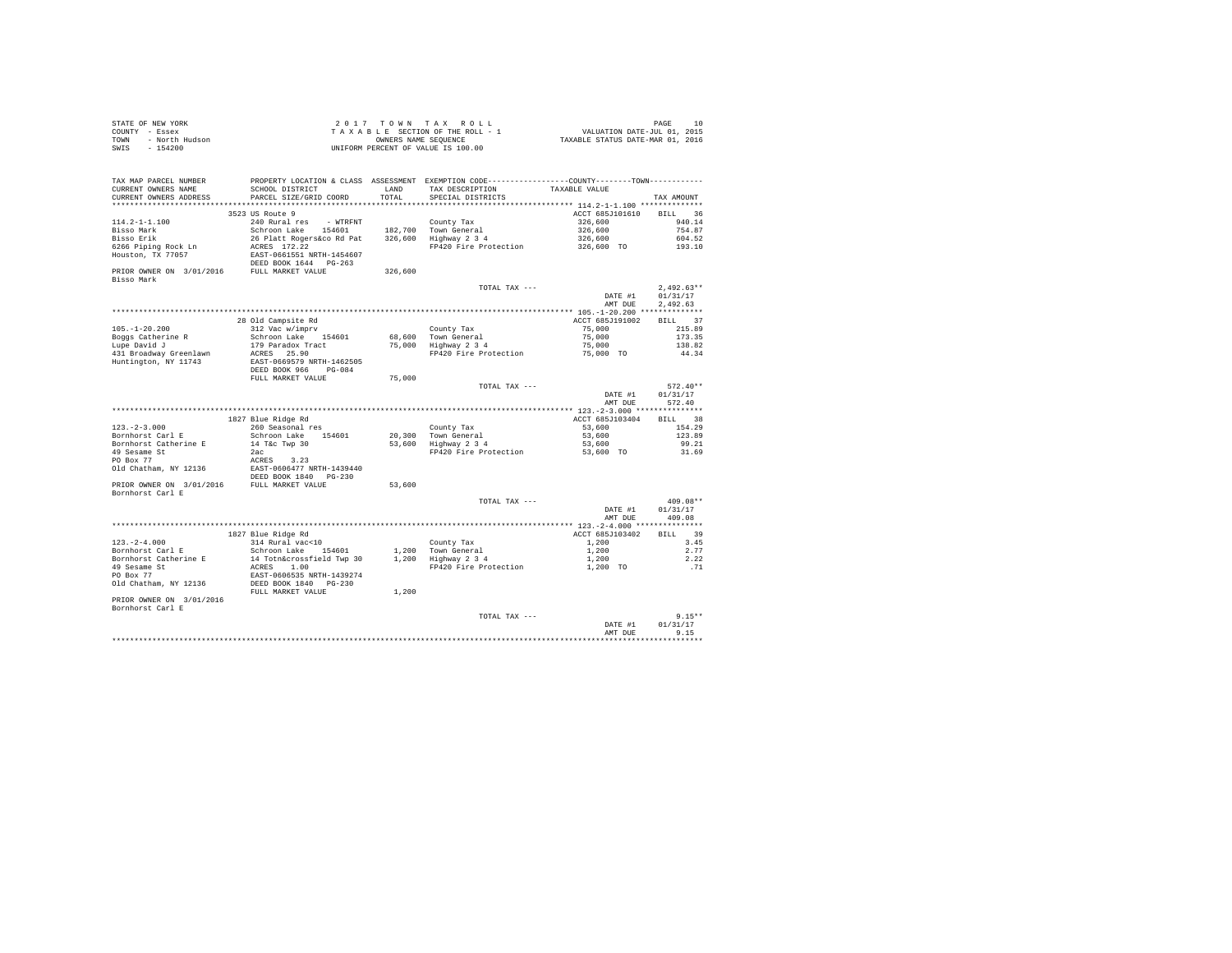| STATE OF NEW YORK<br>COUNTY - Essex<br>- North Hudson<br>TOWN<br>$-154200$<br>SWIS                        |                                                                                                                                                                       |               | 2017 TOWN TAX ROLL<br>$\begin{array}{cccccc} 2&0&1&7&7&0&\text{W} &\text{R} &\text{X} &\text{R} &0&\text{L} &\text{L} \\ T&\text{A} &X&\text{A} &B&L&\text{E} &S &C\text{T} &I\text{W} &O\text{W} &\text{M} &\text{M} &\text{M} &\text{M} &\text{M} &\text{M} &\text{M} &\text{M} &\text{M} &\text{M} &\text{M} &\text{M} &\text{M} &\text{M} &\text{M} &\text{M} &\text{M} &\text{M} &\text{M}$<br>UNIFORM PERCENT OF VALUE IS 100.00 |                                               | PAGE<br>11                                     |
|-----------------------------------------------------------------------------------------------------------|-----------------------------------------------------------------------------------------------------------------------------------------------------------------------|---------------|----------------------------------------------------------------------------------------------------------------------------------------------------------------------------------------------------------------------------------------------------------------------------------------------------------------------------------------------------------------------------------------------------------------------------------------|-----------------------------------------------|------------------------------------------------|
| TAX MAP PARCEL NUMBER<br>CURRENT OWNERS NAME<br>CURRENT OWNERS ADDRESS                                    | SCHOOL DISTRICT<br>PARCEL SIZE/GRID COORD                                                                                                                             | LAND<br>TOTAL | PROPERTY LOCATION & CLASS ASSESSMENT EXEMPTION CODE----------------COUNTY-------TOWN---------<br>TAX DESCRIPTION<br>SPECIAL DISTRICTS                                                                                                                                                                                                                                                                                                  | TAXABLE VALUE                                 | TAX AMOUNT                                     |
|                                                                                                           |                                                                                                                                                                       |               |                                                                                                                                                                                                                                                                                                                                                                                                                                        |                                               |                                                |
| $114.18 - 2 - 3.000$<br>Bowers Stephen F<br>Bowers Edna M<br>386 Loch Muller Rd<br>Olmstedville, NY 12857 | 2941 US Route 9<br>210 1 Family Res<br>Schroon Lake 154601<br>22 Platt Rogers&co Rd Pat 97,500 Highway 2 3 4<br>ACRES 1 20<br>ACRES 1.30<br>EAST-0659486 NRTH-1441738 |               | County Tax<br>29,400 Town General<br>FP420 Fire Protection 97,500 TO                                                                                                                                                                                                                                                                                                                                                                   | ACCT 685J103314<br>97,500<br>97,500<br>97,500 | BILL 40<br>280.66<br>225.35<br>180.47<br>57.65 |
|                                                                                                           | DEED BOOK 1710 PG-158<br>FULL MARKET VALUE                                                                                                                            | 97,500        |                                                                                                                                                                                                                                                                                                                                                                                                                                        |                                               |                                                |
|                                                                                                           |                                                                                                                                                                       |               | TOTAL TAX ---                                                                                                                                                                                                                                                                                                                                                                                                                          | DATE #1<br>AMT DUE                            | $744.13**$<br>01/31/17<br>744.13               |
|                                                                                                           |                                                                                                                                                                       |               |                                                                                                                                                                                                                                                                                                                                                                                                                                        |                                               |                                                |
| $85.3 - 1 - 8.000$                                                                                        | 5148 US Route 9<br>260 Seasonal res                                                                                                                                   |               |                                                                                                                                                                                                                                                                                                                                                                                                                                        | ACCT 685J103104<br>219,700                    | BILL 41<br>632.42                              |
| Brandt Edward A Jr<br>Brandt Nancy S<br>106 Friends Rd                                                    | Schroon Lake 154601<br>59 N River Head Tr                                                                                                                             |               | County Tax<br>108,300 Town General<br>219,700 Highway 2 3 4                                                                                                                                                                                                                                                                                                                                                                            | 219,700<br>219,700<br>219,700 TO              | 507.79<br>406.65                               |
| Yorktown Heights, NY 10598                                                                                | 1522/35 Life Use To<br>Edward A Brandt<br>ACRES 0.96<br>EAST-0672636 NRTH-1490130<br>DEED BOOK 1610 PG-39                                                             |               | FP420 Fire Protection                                                                                                                                                                                                                                                                                                                                                                                                                  |                                               | 129.90                                         |
|                                                                                                           | FULL MARKET VALUE                                                                                                                                                     | 219,700       |                                                                                                                                                                                                                                                                                                                                                                                                                                        |                                               |                                                |
|                                                                                                           |                                                                                                                                                                       |               | TOTAL TAX ---                                                                                                                                                                                                                                                                                                                                                                                                                          | DATE #1<br>AMT DUE                            | $1,676.76**$<br>01/31/17<br>1.676.76           |
|                                                                                                           |                                                                                                                                                                       |               |                                                                                                                                                                                                                                                                                                                                                                                                                                        |                                               |                                                |
|                                                                                                           | 25 Hyatt Heights Way                                                                                                                                                  |               |                                                                                                                                                                                                                                                                                                                                                                                                                                        | ACCT 685Z007001                               | BILL 42                                        |
| $114.2 - 2 - 28.000$                                                                                      | 240 Rural res                                                                                                                                                         |               | County Tax                                                                                                                                                                                                                                                                                                                                                                                                                             | 218,500                                       | 628.97                                         |
|                                                                                                           | Schroon Lake 154601<br>25 Platt Rogers&Co                                                                                                                             |               | 38,100 Town General<br>218,500 Highway 2 3 4                                                                                                                                                                                                                                                                                                                                                                                           | 218,500<br>218,500                            | 505.02<br>404.43                               |
| Braunius Abby K<br>Braunius Matthew J<br>PO Box 93<br>North Hudson, NY 12855                              | Lot 3 5962 5963<br>ACRES 11.01 BANK1STARSG<br>EAST-0663014 NRTH-1452958<br>DEED BOOK 1485 PG-67                                                                       |               | FP420 Fire Protection                                                                                                                                                                                                                                                                                                                                                                                                                  | 218,500 TO                                    | 129.19                                         |
|                                                                                                           | FULL MARKET VALUE                                                                                                                                                     | 218,500       |                                                                                                                                                                                                                                                                                                                                                                                                                                        |                                               |                                                |
|                                                                                                           |                                                                                                                                                                       |               | TOTAL TAX ---                                                                                                                                                                                                                                                                                                                                                                                                                          | DATE #1<br>AMT DUE                            | $1,667.61**$<br>01/31/17<br>1,667.61           |
|                                                                                                           |                                                                                                                                                                       |               |                                                                                                                                                                                                                                                                                                                                                                                                                                        |                                               |                                                |
|                                                                                                           | 64 Walker Way                                                                                                                                                         |               |                                                                                                                                                                                                                                                                                                                                                                                                                                        | ACCT 685J179003<br>55,000                     | BILL 43<br>158.32                              |
|                                                                                                           |                                                                                                                                                                       |               |                                                                                                                                                                                                                                                                                                                                                                                                                                        | 55,000<br>55,000                              | 127.12<br>101.80                               |
|                                                                                                           |                                                                                                                                                                       |               | FP420 Fire Protection                                                                                                                                                                                                                                                                                                                                                                                                                  | 55,000 TO                                     | 32.52                                          |
|                                                                                                           |                                                                                                                                                                       |               | TOTAL TAX ---                                                                                                                                                                                                                                                                                                                                                                                                                          |                                               | $419.76**$                                     |
|                                                                                                           |                                                                                                                                                                       |               |                                                                                                                                                                                                                                                                                                                                                                                                                                        | DATE #1<br>AMT DUE                            | 01/31/17<br>419.76                             |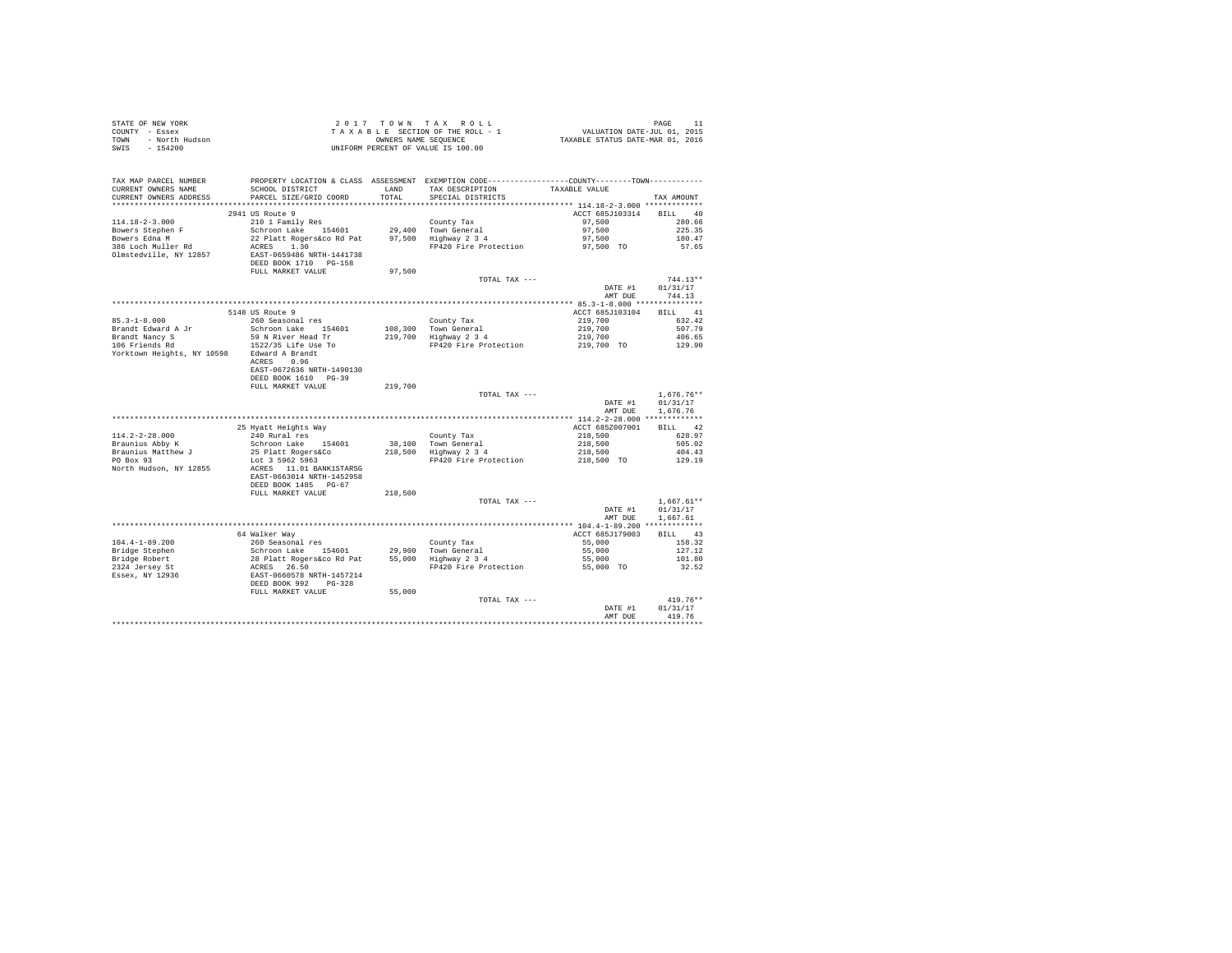| STATE OF NEW YORK      | 2017 TOWN TAX ROLL                 | PAGE                             |
|------------------------|------------------------------------|----------------------------------|
| COUNTY - Essex         | TAXABLE SECTION OF THE ROLL - 1    | VALUATION DATE-JUL 01, 2015      |
| TOWN<br>- North Hudson | OWNERS NAME SEOUENCE               | TAXABLE STATUS DATE-MAR 01, 2016 |
| SWIS<br>- 154200       | UNIFORM PERCENT OF VALUE IS 100.00 |                                  |

| TAX MAP PARCEL NUMBER<br>CURRENT OWNERS NAME<br>CURRENT OWNERS ADDRESS | SCHOOL DISTRICT<br>PARCEL SIZE/GRID COORD | LAND<br>TOTAL | PROPERTY LOCATION & CLASS ASSESSMENT EXEMPTION CODE---------------COUNTY-------TOWN----------<br>TAX DESCRIPTION<br>SPECIAL DISTRICTS | TAXABLE VALUE                                         | TAX AMOUNT        |
|------------------------------------------------------------------------|-------------------------------------------|---------------|---------------------------------------------------------------------------------------------------------------------------------------|-------------------------------------------------------|-------------------|
|                                                                        |                                           |               |                                                                                                                                       |                                                       |                   |
|                                                                        | 4213 US Route 9                           |               |                                                                                                                                       | ACCT 685J100402                                       | BILL 44           |
| $104.2 - 1 - 8.002$                                                    | 260 Seasonal res - WTRFNT                 |               | County Tax                                                                                                                            | 171,100                                               | 492.52            |
| Brown Gary E                                                           | Schroon Lake<br>154601                    |               | 136,500 Town General                                                                                                                  | 171,100                                               | 395.46            |
| Shiland Sybil A                                                        | 4 T&c Twp 49                              |               | 171,100 Highway 2 3 4                                                                                                                 | 171,100                                               | 316.70            |
| 4080 Rusty Pine Ln                                                     | ACRES 125.90                              |               | FP420 Fire Protection                                                                                                                 | 171,100 TO                                            | 101.16            |
| Liverpool, NY 13090                                                    | EAST-0669861 NRTH-1470631                 |               |                                                                                                                                       |                                                       |                   |
|                                                                        | DEED BOOK 1056 PG-202                     |               |                                                                                                                                       |                                                       |                   |
|                                                                        | FULL MARKET VALUE                         | 171,100       |                                                                                                                                       |                                                       |                   |
|                                                                        |                                           |               | TOTAL TAX ---                                                                                                                         |                                                       | $1,305.84**$      |
|                                                                        |                                           |               |                                                                                                                                       | DATE #1                                               | 01/31/17          |
|                                                                        |                                           |               |                                                                                                                                       | AMT DUE                                               | 1,305.84          |
|                                                                        |                                           |               |                                                                                                                                       |                                                       |                   |
|                                                                        | Blue Ridge Rd                             |               |                                                                                                                                       | ACCT 685J100603                                       | 45<br><b>BILL</b> |
| $114.18 - 1 - 6.000$                                                   | 314 Rural vac<10                          |               | County Tax                                                                                                                            | 1,300                                                 | 3.74              |
| Brown Robert J Jr                                                      | Schroon Lake 154601                       |               | 1,300 Town General                                                                                                                    | 1,300                                                 | 3.00              |
| Brown Tammy L                                                          | 25 Tr W Of Rd Pat                         |               | 1,300 Highway 2 3 4                                                                                                                   | 1,300                                                 | 2.41              |
| 3816 Military Tpke                                                     | ACRES 1.05                                |               | FP420 Fire Protection                                                                                                                 | 1,300 TO                                              | . 77              |
| West Chazy, NY 12992                                                   | EAST-0655221 NRTH-1441126                 |               |                                                                                                                                       |                                                       |                   |
|                                                                        | DEED BOOK 1800 PG-243                     |               |                                                                                                                                       |                                                       |                   |
|                                                                        | FULL MARKET VALUE                         | 1,300         |                                                                                                                                       |                                                       |                   |
|                                                                        |                                           |               | TOTAL TAX ---                                                                                                                         |                                                       | $9.92**$          |
|                                                                        |                                           |               |                                                                                                                                       | DATE #1                                               | 01/31/17          |
|                                                                        |                                           |               |                                                                                                                                       | AMT DUE<br>************* 114.18-1-15.000 ************ | 9.92              |
|                                                                        |                                           |               |                                                                                                                                       |                                                       |                   |
|                                                                        | 3883 Blue Ridge Rd                        |               |                                                                                                                                       | ACCT 685J100602                                       | <b>BILL</b><br>46 |
| $114.18 - 1 - 15.000$                                                  | 210 1 Family Res                          |               | County Tax                                                                                                                            | 158,900                                               | 457.40            |
| Brown Robert J Jr                                                      | Schroon Lake 154601<br>25 Tr W Of Rd Pat  |               | 14,900 Town General                                                                                                                   | 158,900<br>158,900                                    | 367.26<br>294.11  |
| Brown Tammy L<br>3816 Military Tpke                                    | 0.40<br>ACRES                             |               | 158,900 Highway 2 3 4<br>FP420 Fire Protection                                                                                        | 158,900 TO                                            | 93.95             |
| West Chazy, NY 12992                                                   | EAST-0655085 NRTH-1440964                 |               |                                                                                                                                       |                                                       |                   |
|                                                                        | DEED BOOK 1800 PG-243                     |               |                                                                                                                                       |                                                       |                   |
|                                                                        | FULL MARKET VALUE                         | 158,900       |                                                                                                                                       |                                                       |                   |
|                                                                        |                                           |               | TOTAL TAX ---                                                                                                                         |                                                       | $1.212.72**$      |
|                                                                        |                                           |               |                                                                                                                                       | DATE #1                                               | 01/31/17          |
|                                                                        |                                           |               |                                                                                                                                       | AMT DUE                                               | 1,212.72          |
|                                                                        |                                           |               |                                                                                                                                       |                                                       |                   |
|                                                                        | 2580 Blue Ridge Rd                        |               |                                                                                                                                       | ACCT 685J100215                                       | 47<br><b>BILL</b> |
| $113.3 - 2 - 1.000$                                                    | 210 1 Family Res                          |               | County Tax                                                                                                                            | 82,000                                                | 236.04            |
| Brown Wendy                                                            | Schroon Lake 154601                       |               | 32,100 Town General                                                                                                                   | 82,000                                                | 189.53            |
| Earlsdale                                                              | 7 Totn&crossfield Twp 44                  |               | $82,000$ Highway $2\overline{3}4$                                                                                                     | 82,000                                                | 151.78            |
| Chance Inn by Cupan Fife                                               | 1277/104 Life Estate To                   |               | FP420 Fire Protection                                                                                                                 | 82,000 TO                                             | 48.48             |
| Scotland, KY1550J                                                      | Melvin Brown                              |               |                                                                                                                                       |                                                       |                   |
|                                                                        | 4.30<br>ACRES                             |               |                                                                                                                                       |                                                       |                   |
|                                                                        | EAST-0624821 NRTH-1441161                 |               |                                                                                                                                       |                                                       |                   |
|                                                                        | DEED BOOK 1459 PG-185                     |               |                                                                                                                                       |                                                       |                   |
|                                                                        | FULL MARKET VALUE                         | 82,000        |                                                                                                                                       |                                                       |                   |
|                                                                        |                                           |               | TOTAL TAX ---                                                                                                                         |                                                       | $625.83**$        |
|                                                                        |                                           |               |                                                                                                                                       | DATE #1                                               | 01/31/17          |
|                                                                        |                                           |               |                                                                                                                                       | AMT DUE                                               | 625.83            |
|                                                                        |                                           |               |                                                                                                                                       |                                                       |                   |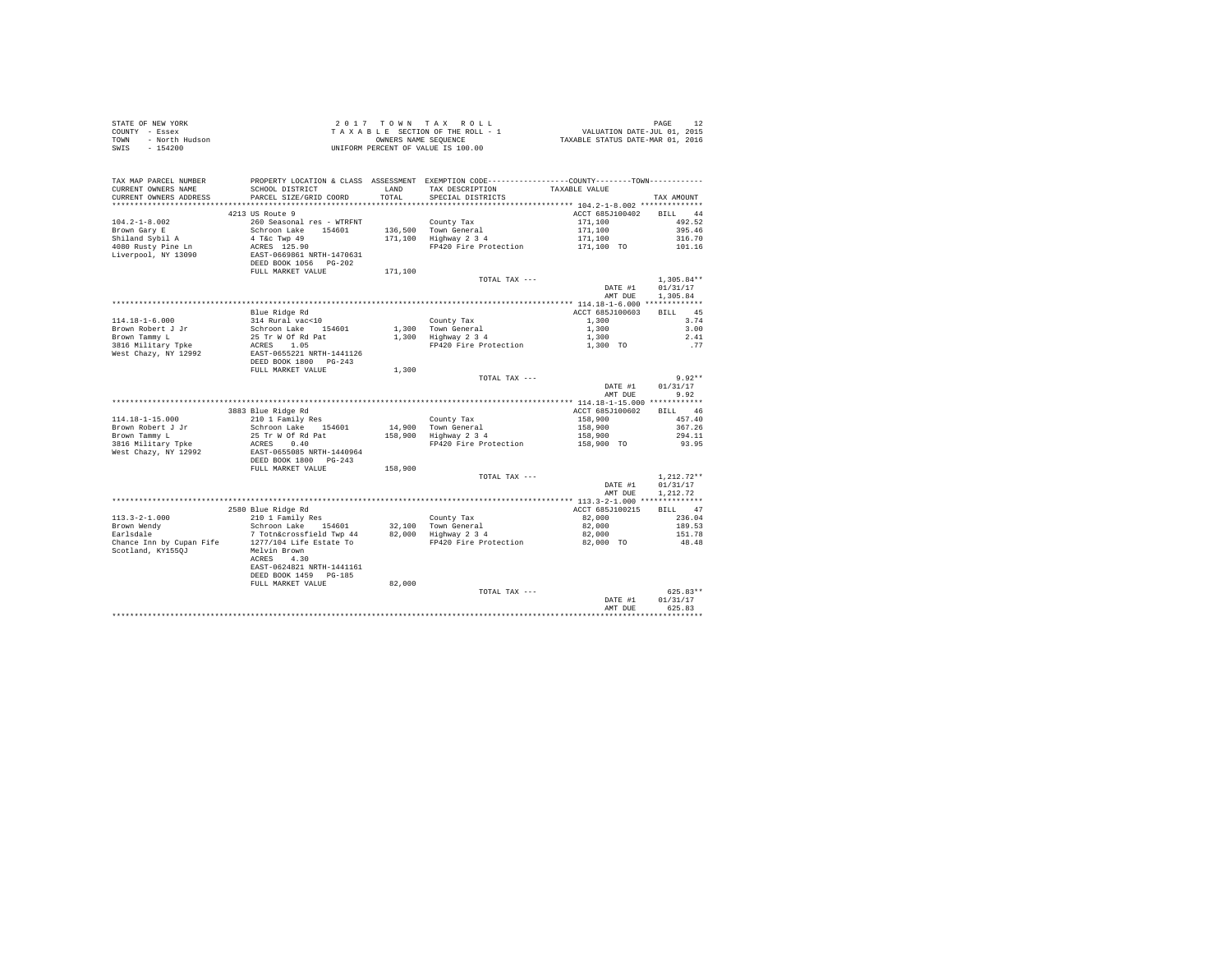| STATE OF NEW YORK      | $2.017$ TOWN TAX ROLL              | PAGE                             |
|------------------------|------------------------------------|----------------------------------|
| COUNTY - Essex         | TAXABLE SECTION OF THE ROLL - 1    | VALUATION DATE-JUL 01, 2015      |
| TOWN<br>- North Hudson | OWNERS NAME SEOUENCE               | TAXABLE STATUS DATE-MAR 01, 2016 |
| - 154200<br>SWIS       | UNIFORM PERCENT OF VALUE IS 100.00 |                                  |

| TAX MAP PARCEL NUMBER<br>CURRENT OWNERS NAME | PROPERTY LOCATION & CLASS ASSESSMENT EXEMPTION CODE---------------COUNTY-------TOWN----------<br>SCHOOL DISTRICT | <b>T.AND</b> | TAX DESCRIPTION            | TAXABLE VALUE                            |                   |
|----------------------------------------------|------------------------------------------------------------------------------------------------------------------|--------------|----------------------------|------------------------------------------|-------------------|
| CURRENT OWNERS ADDRESS                       | PARCEL SIZE/GRID COORD                                                                                           | TOTAL        | SPECIAL DISTRICTS          |                                          | TAX AMOUNT        |
| **********************                       |                                                                                                                  |              |                            |                                          |                   |
|                                              | 7 Pepper Hollow Rd                                                                                               |              |                            | ACCT 685J100409                          | 48<br><b>BILL</b> |
| $104.4 - 1 - 34.000$                         | 260 Seasonal res - WTRFNT                                                                                        |              | County Tax                 | 70,000                                   | 201.50            |
| Calcutti Patrick E                           | Schroon Lake<br>154601                                                                                           | 49,500       | Town General               | 70,000                                   | 161.79            |
| Calcutti Estelle                             | 31 Platt Rogers&co Rd Pat                                                                                        | 70,000       | Highway 2 3 4              | 70,000                                   | 129.57            |
| 221 Grand St                                 | ACRES<br>1.50                                                                                                    |              | FP420 Fire Protection      | 70,000 TO                                | 41.39             |
| Croton-on-Hudson, NY 10520                   | EAST-0667446 NRTH-1462532                                                                                        |              |                            |                                          |                   |
|                                              | DEED BOOK 1622 PG-24                                                                                             |              |                            |                                          |                   |
|                                              | FULL MARKET VALUE                                                                                                | 70,000       |                            |                                          |                   |
|                                              |                                                                                                                  |              | TOTAL TAX ---              |                                          | 534.25**          |
|                                              |                                                                                                                  |              |                            | DATE #1                                  | 01/31/17          |
|                                              |                                                                                                                  |              |                            | AMT DUE                                  | 534.25            |
|                                              |                                                                                                                  |              |                            |                                          |                   |
|                                              | 3193 US Route 9                                                                                                  |              |                            | ACCT 685Z000005                          | 49<br><b>BILL</b> |
| $114.2 - 2 - 20.000$                         | 210 1 Family Res - WTRFNT                                                                                        |              | County Tax                 | 165,600                                  | 476.69            |
| Campbell Richard R                           | Schroon Lake 154601                                                                                              | 56,800       | Town General               | 165,600                                  | 382.75            |
| 8 Glenmont Ct                                | 24 Platt Rogers Rd Pat                                                                                           | 165,600      | Highway 2 3 4              | 165,600                                  | 306.52            |
| PO Box 453                                   | 8.72<br>ACRES                                                                                                    |              | FP420 Fire Protection      | 165,600 TO                               | 97.91             |
| Glenmont, NY 12077                           | EAST-0660878 NRTH-1447489                                                                                        |              |                            |                                          |                   |
|                                              | DEED BOOK 1263 PG-170                                                                                            |              |                            |                                          |                   |
|                                              | FULL MARKET VALUE                                                                                                | 165,600      |                            |                                          |                   |
|                                              |                                                                                                                  |              | TOTAL TAX ---              |                                          | $1.263.87**$      |
|                                              |                                                                                                                  |              |                            | DATE #1                                  | 01/31/17          |
|                                              |                                                                                                                  |              |                            | AMT DUE                                  | 1.263.87          |
|                                              |                                                                                                                  |              |                            | ************ 104.4-3-4.100 *******       |                   |
|                                              | 30 Alsatia Dr                                                                                                    |              |                            | ACCT 685Z010007                          | 50<br><b>BILL</b> |
| $104.4 - 3 - 4.100$                          | 271 Mfg housings                                                                                                 |              | County Tax                 | 60,300                                   | 173.58            |
| Carey Norman                                 | Schroon Lake<br>154601                                                                                           | 53,300       | Town General               | 60,300                                   | 139.37            |
| Carey Marlene                                | 29 Platt Rogers&co Rd Pat                                                                                        | 60,300       | Highway 2 3 4              | 60,300                                   | 111.61            |
| 7 Lape Rd                                    | Pt Lot 4 Kenakwar Subd                                                                                           |              | FP420 Fire Protection      | 60.300 TO                                | 35.65             |
| Waterford, NY 12188                          | ACRES<br>5.06                                                                                                    |              |                            |                                          |                   |
|                                              | EAST-0664379 NRTH-1458876                                                                                        |              |                            |                                          |                   |
|                                              | DEED BOOK 1605 PG-160                                                                                            |              |                            |                                          |                   |
|                                              | FULL MARKET VALUE                                                                                                |              |                            |                                          |                   |
|                                              |                                                                                                                  | 60,300       |                            |                                          | $460.21**$        |
|                                              |                                                                                                                  |              | TOTAL TAX ---              | DATE #1                                  | 01/31/17          |
|                                              |                                                                                                                  |              |                            | AMT DUE                                  | 460.21            |
|                                              |                                                                                                                  |              |                            | *********** 104.4-3-4.200 ************** |                   |
|                                              | Kenakwar Ln                                                                                                      |              |                            | ACCT 685Z010008                          | 51<br><b>BILL</b> |
| $104.4 - 3 - 4.200$                          | 314 Rural vac<10                                                                                                 |              |                            | 700                                      | 2.02              |
|                                              | Schroon Lake<br>154601                                                                                           | 700          | County Tax<br>Town General | 700                                      | 1.62              |
| Carey Norman<br>Carey Marlene                | 29 Platt Rogers&co Rd Pat                                                                                        | 700          | Highway 2 3 4              | 700                                      | 1.30              |
| 7 Lape Rd                                    | Pt Lot 4 Kenakwar Subd                                                                                           |              | FP420 Fire Protection      | 700 TO                                   | .41               |
|                                              | ACRES<br>0.47                                                                                                    |              |                            |                                          |                   |
| Waterford, NY 12188                          | EAST-0664608 NRTH-1458679                                                                                        |              |                            |                                          |                   |
|                                              |                                                                                                                  |              |                            |                                          |                   |
|                                              | DEED BOOK 1605<br>$PG-160$<br>FULL MARKET VALUE                                                                  | 700          |                            |                                          |                   |
|                                              |                                                                                                                  |              |                            |                                          | $5.35**$          |
|                                              |                                                                                                                  |              | TOTAL TAX ---              |                                          |                   |
|                                              |                                                                                                                  |              |                            | DATE #1                                  | 01/31/17          |
|                                              |                                                                                                                  |              |                            | AMT DUE                                  | 5.35              |
|                                              |                                                                                                                  |              |                            |                                          |                   |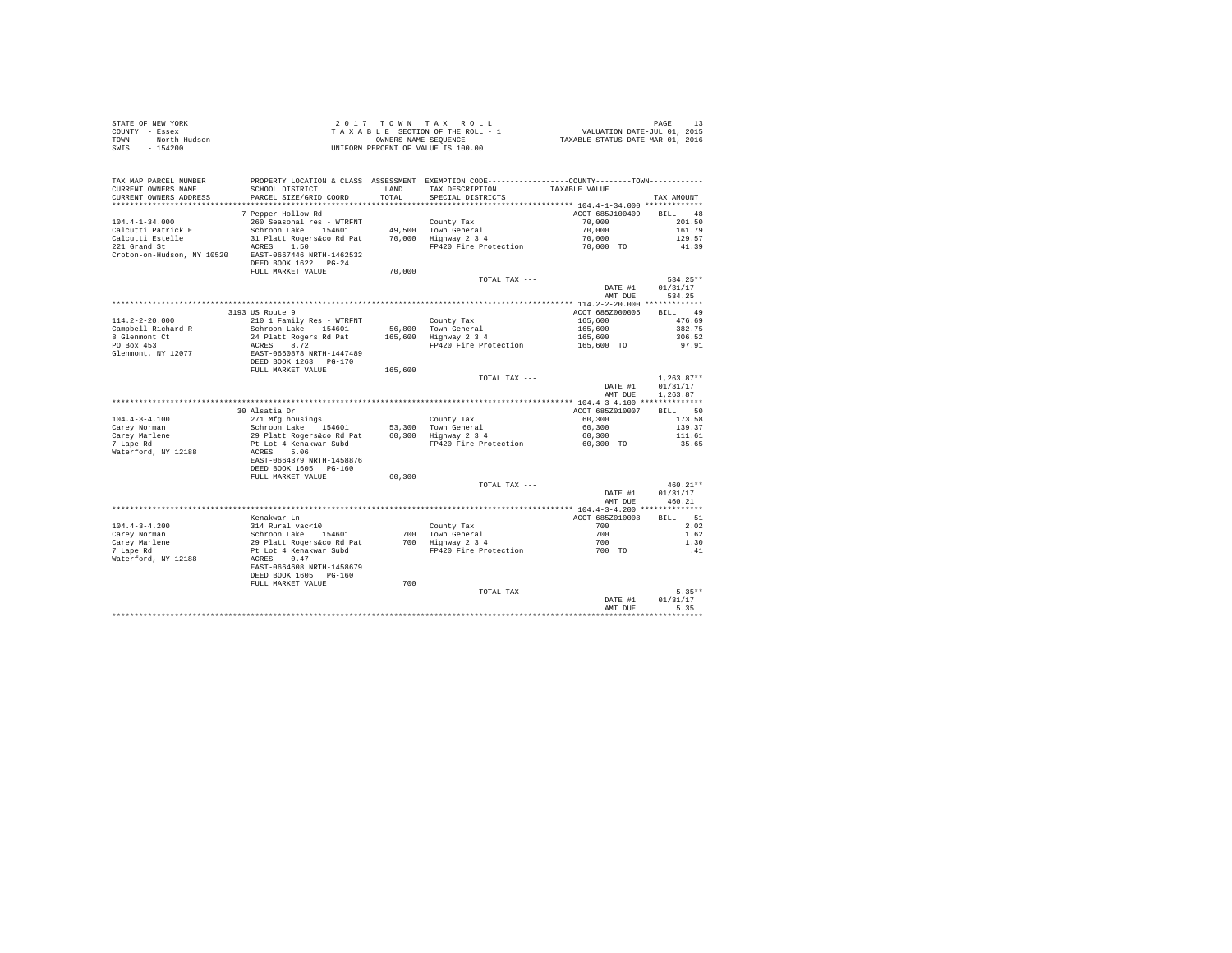| STATE OF NEW YORK         |                            | 2017 TOWN            | TAX ROLL                                                                                     |                                  | PAGE<br>14        |
|---------------------------|----------------------------|----------------------|----------------------------------------------------------------------------------------------|----------------------------------|-------------------|
| COUNTY - Essex            |                            |                      | TAXABLE SECTION OF THE ROLL - 1                                                              | VALUATION DATE-JUL 01, 2015      |                   |
| - North Hudson<br>TOWN    |                            | OWNERS NAME SEQUENCE |                                                                                              | TAXABLE STATUS DATE-MAR 01, 2016 |                   |
| $-154200$<br>SWIS         |                            |                      | UNIFORM PERCENT OF VALUE IS 100.00                                                           |                                  |                   |
|                           |                            |                      |                                                                                              |                                  |                   |
|                           |                            |                      |                                                                                              |                                  |                   |
|                           |                            |                      |                                                                                              |                                  |                   |
| TAX MAP PARCEL NUMBER     |                            |                      | PROPERTY LOCATION & CLASS ASSESSMENT EXEMPTION CODE---------------COUNTY-------TOWN--------- |                                  |                   |
| CURRENT OWNERS NAME       | SCHOOL DISTRICT            | LAND                 | TAX DESCRIPTION                                                                              | TAXABLE VALUE                    |                   |
| CURRENT OWNERS ADDRESS    | PARCEL SIZE/GRID COORD     | TOTAL                | SPECIAL DISTRICTS                                                                            |                                  | TAX AMOUNT        |
| ***********************   |                            |                      |                                                                                              |                                  |                   |
|                           | 216 Ensign Pond Rd         |                      |                                                                                              | ACCT 685J102710                  | <b>BILL</b><br>52 |
| $114.2 - 1 - 19.000$      | 260 Seasonal res           |                      | County Tax                                                                                   | 60,100                           | 173.00            |
| Carpaneto Ronald R        | Schroon Lake 154601        | 20,300               | Town General                                                                                 | 60,100                           | 138.91            |
| Carpaneto Sandra E        | 182 Paradox Tract          | 60.100               | Highway 2 3 4                                                                                | 60,100                           | 111.24            |
| 1 Ridge Way               | ACRES<br>3.20              |                      | School Relevy                                                                                |                                  | 492.07            |
|                           | EAST-0668421 NRTH-1454637  |                      | FP420 Fire Protection                                                                        |                                  | 35.53             |
| Purdys, NY 10578          |                            |                      |                                                                                              | 60,100 TO                        |                   |
|                           | DEED BOOK 1250 PG-266      | 60,100               |                                                                                              |                                  |                   |
|                           | FULL MARKET VALUE          |                      |                                                                                              |                                  |                   |
|                           |                            |                      | TOTAL TAX ---                                                                                |                                  | $950.75**$        |
|                           |                            |                      |                                                                                              | DATE #1                          | 01/31/17          |
|                           |                            |                      |                                                                                              | AMT DUE                          | 950.75            |
|                           |                            |                      |                                                                                              |                                  |                   |
|                           | 4031 US Route 9            |                      |                                                                                              | ACCT 685Z012002                  | 53<br>BILL        |
| $104.2 - 1 - 5.112$       | 314 Rural vac<10           |                      | County Tax                                                                                   | 26,000                           | 74.84             |
| Casey James F             | Schroon Lake<br>154601     | 26,000               | Town General                                                                                 | 26,000                           | 60.09             |
| Casey Lisa A              | 4 T&c Twp 49               | 26,000               | Highway 2 3 4                                                                                | 26,000                           | 48.12             |
| PO Box 232                | Lot $2$ #6642              |                      | FP420 Fire Protection                                                                        | 26,000 TO                        | 15.37             |
| Bomoseen, VT 05732        | ACRES<br>9.50              |                      |                                                                                              |                                  |                   |
|                           | EAST-0669331 NRTH-1465415  |                      |                                                                                              |                                  |                   |
| MAY BE SUBJECT TO PAYMENT | DEED BOOK 1781 PG-266      |                      |                                                                                              |                                  |                   |
| UNDER RPTL480A UNTIL 2016 | FULL MARKET VALUE          | 26,000               |                                                                                              |                                  |                   |
|                           |                            |                      | TOTAL TAX ---                                                                                |                                  | 198.42**          |
|                           |                            |                      |                                                                                              | DATE #1                          | 01/31/17          |
|                           |                            |                      |                                                                                              | AMT DUE                          | 198.42            |
|                           |                            |                      |                                                                                              |                                  |                   |
|                           | 614 Johnson Pond Rd        |                      |                                                                                              | ACCT 685J190005                  | 54<br><b>BILL</b> |
| $125.12 - 1 - 8.200$      | 281 Multiple res - WTRFNT  |                      | County Tax                                                                                   | 395,000                          | 1,137.04          |
| Cavaluzzi Joseph E        | Schroon Lake<br>154601     | 237,400              | Town General                                                                                 | 395,000                          | 912.96            |
| Stephenson Deborah C      | 169 Paradox Tract          | 395,000              | Highway 2 3 4                                                                                | 395,000                          | 731.12            |
| 12038 Twin Cedar Ln       | ACRES 17.32                |                      | FP420 Fire Protection                                                                        | 395,000 TO                       | 233.55            |
| Bowie, MD 20715           | EAST-0670425 NRTH-1434337  |                      |                                                                                              |                                  |                   |
|                           | DEED BOOK 1607 PG-52       |                      |                                                                                              |                                  |                   |
|                           |                            |                      |                                                                                              |                                  |                   |
|                           | FULL MARKET VALUE          | 395,000              |                                                                                              |                                  |                   |
|                           |                            |                      | TOTAL TAX ---                                                                                |                                  | $3,014.67**$      |
|                           |                            |                      |                                                                                              | DATE #1                          | 01/31/17          |
|                           |                            |                      |                                                                                              | AMT DUE                          | 3.014.67          |
|                           |                            |                      |                                                                                              |                                  |                   |
|                           | 489 Ensign Pond Rd         |                      |                                                                                              | ACCT 685J100206                  | 55<br>BILL        |
| $105. - 1 - 50.000$       | 271 Mfg housings           |                      | County Tax                                                                                   | 15,400                           | 44.33             |
| Caza Brian J              | Schroon Lake<br>154601     | 14,000               | Town General                                                                                 | 15,400                           | 35.59             |
| PO Box 174                | 204 Paradox Tract          | 15,400               | Highway 2 3 4                                                                                | 15,400                           | 28.50             |
| North Hudson, NY 12855    | 0.30<br>ACRES              |                      | FP420 Fire Protection                                                                        | 15,400 TO                        | 9.11              |
|                           | EAST-0674853 NRTH-1456119  |                      |                                                                                              |                                  |                   |
|                           | DEED BOOK 1769<br>$PG-100$ |                      |                                                                                              |                                  |                   |
|                           | FULL MARKET VALUE          | 15,400               |                                                                                              |                                  |                   |
|                           |                            |                      | TOTAL TAX ---                                                                                |                                  | $117.53**$        |
|                           |                            |                      |                                                                                              | DATE #1                          | 01/31/17          |
|                           |                            |                      |                                                                                              | AMT DUE                          | 117.53            |
|                           |                            |                      |                                                                                              | <b></b>                          | *********         |
|                           |                            |                      |                                                                                              |                                  |                   |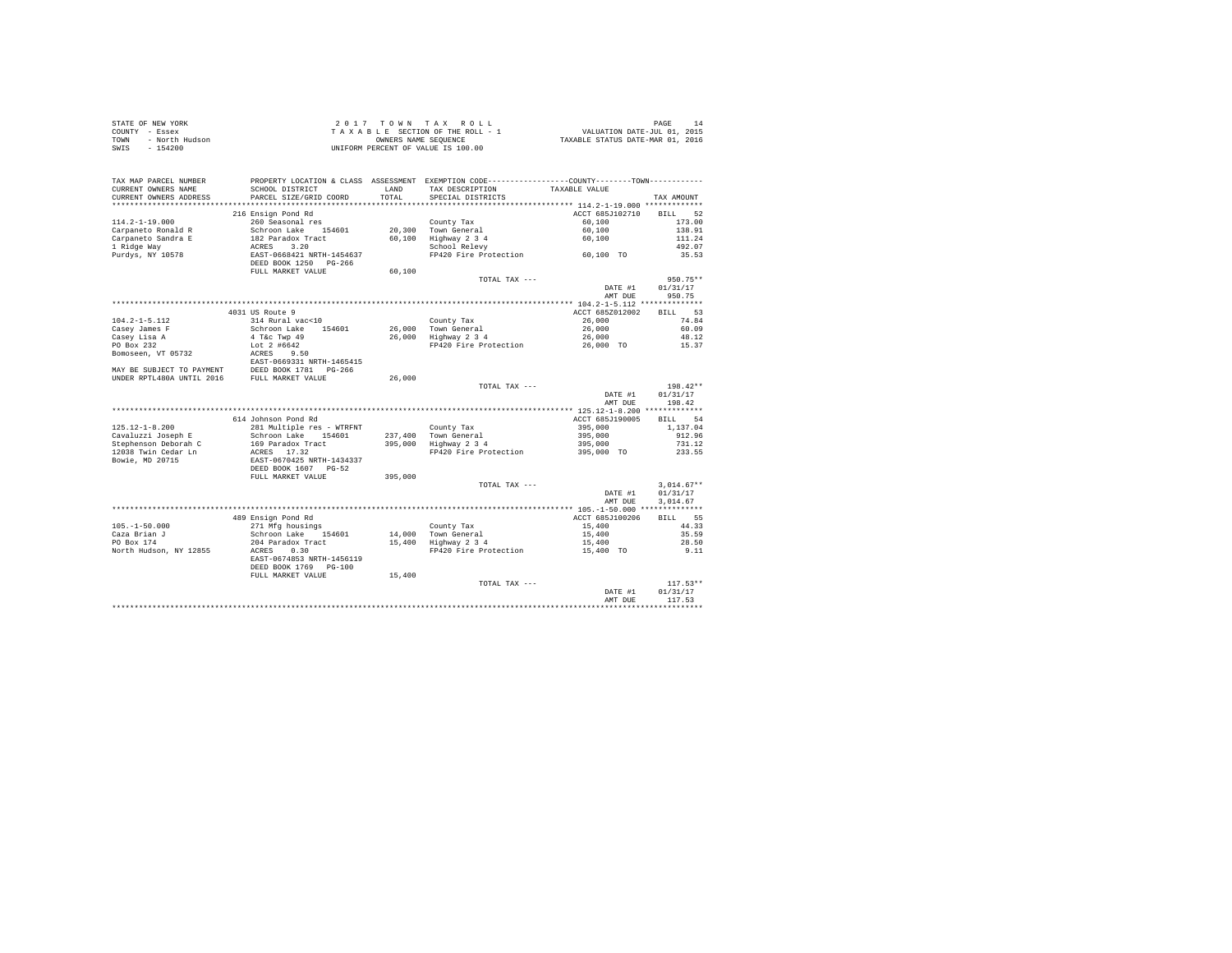| STATE OF NEW YORK      | 2017 TOWN TAX ROLL                 | 15<br>PAGE                       |
|------------------------|------------------------------------|----------------------------------|
| COUNTY - Essex         | TAXABLE SECTION OF THE ROLL - 1    | VALUATION DATE-JUL 01, 2015      |
| TOWN<br>- North Hudson | OWNERS NAME SEOUENCE               | TAXABLE STATUS DATE-MAR 01, 2016 |
| SWIS<br>- 154200       | UNIFORM PERCENT OF VALUE IS 100.00 |                                  |

| TAX MAP PARCEL NUMBER<br>CURRENT OWNERS NAME | PROPERTY LOCATION & CLASS ASSESSMENT EXEMPTION CODE----------------COUNTY--------TOWN----------<br>SCHOOL DISTRICT | LAND    | TAX DESCRIPTION                          | TAXABLE VALUE   |              |
|----------------------------------------------|--------------------------------------------------------------------------------------------------------------------|---------|------------------------------------------|-----------------|--------------|
| CURRENT OWNERS ADDRESS                       | PARCEL SIZE/GRID COORD                                                                                             | TOTAL   | SPECIAL DISTRICTS                        |                 | TAX AMOUNT   |
|                                              |                                                                                                                    |         |                                          |                 |              |
|                                              | 36 Liberty Rd                                                                                                      |         |                                          | ACCT 685J102712 | BILL 56      |
| $114.2 - 2 - 4.100$                          |                                                                                                                    |         |                                          | 70,000          | 201.50       |
| Caza Bruce E                                 |                                                                                                                    |         |                                          | 70,000          | 161.79       |
| Caza Brenda J                                |                                                                                                                    |         |                                          | 70,000          | 129.57       |
| 3210 US Route 9                              |                                                                                                                    |         | FP420 Fire Protection                    | 70,000 TO       | 41.39        |
| North Hudson, NY 12855                       | ACRES 17.77                                                                                                        |         |                                          |                 |              |
|                                              | EAST-0662349 NRTH-1450988                                                                                          |         |                                          |                 |              |
|                                              | DEED BOOK 1132 PG-307                                                                                              |         |                                          |                 |              |
|                                              | FULL MARKET VALUE                                                                                                  | 70,000  |                                          |                 |              |
|                                              |                                                                                                                    |         | TOTAL TAX ---                            |                 | 534.25**     |
|                                              |                                                                                                                    |         |                                          | DATE #1         | 01/31/17     |
|                                              |                                                                                                                    |         |                                          | AMT DUE         | 534.25       |
|                                              |                                                                                                                    |         |                                          |                 |              |
|                                              | 69 Wonder View Rd                                                                                                  |         |                                          | ACCT 685J178511 | BILL 57      |
| $104.4 - 1 - 67.000$                         | 210 1 Family Res                                                                                                   |         | County Tax                               | 75,800          | 218.20       |
| Caza Eric                                    |                                                                                                                    |         | 29,800 Town General                      | 75,800          | 175.20       |
| Caza Jilian L                                |                                                                                                                    |         | 75,800 Highway 2 3 4                     | 75,800          | 140.30       |
| PO Box 104                                   |                                                                                                                    |         | School Relevy                            |                 | 356.12       |
| North Hudson, NY 12855                       | Schroon Lake 154601<br>31 Platt Rogerskoo Rd Pat<br>ACRES 1.80<br>EAST-0666330 NRTH-1458965                        |         | FP420 Fire Protection 75,800 TO          |                 | 44.82        |
|                                              | DEED BOOK 1664 PG-153                                                                                              |         |                                          |                 |              |
|                                              | FULL MARKET VALUE                                                                                                  | 75,800  |                                          |                 |              |
|                                              |                                                                                                                    |         | TOTAL TAX ---                            |                 | $934.64**$   |
|                                              |                                                                                                                    |         |                                          | DATE #1         | 01/31/17     |
|                                              |                                                                                                                    |         |                                          | AMT DUE         | 934.64       |
|                                              |                                                                                                                    |         |                                          |                 |              |
|                                              | 58 Caza Turn Rd                                                                                                    |         |                                          | ACCT 685J189010 | BILL 58      |
| $114.2 - 1 - 1.400$                          | 210 1 Family Res                                                                                                   |         | County Tax                               | 73,700          | 212.15       |
| Caza Joshua E                                | Schroon Lake 154601                                                                                                |         | 29,500 Town General                      | 73,700          | 170.34       |
| 58 Caza Turn Rd                              | 26 Platt Rogers&co Rd Pat 73,700 Highway 2 3 4<br>20 NOPE 1 26 1 26                                                |         |                                          | 73,700          | 136.41       |
| North Hudson, NY 12855                       | ACRES 1.36                                                                                                         |         | FP420 Fire Protection                    | 73,700 TO       | 43.58        |
|                                              | EAST-0663536 NRTH-1453403                                                                                          |         | OT902 Omitted tax C                      | 31.26 MT        | 31.26        |
|                                              | DEED BOOK 1805 PG-232                                                                                              |         | OT903 Omitted tax T 39.58 MT             |                 | 39.58        |
|                                              | FULL MARKET VALUE                                                                                                  | 73,700  |                                          |                 |              |
|                                              |                                                                                                                    |         | TOTAL TAX ---                            |                 | 633.32**     |
|                                              |                                                                                                                    |         |                                          | DATE #1         | 01/31/17     |
|                                              |                                                                                                                    |         |                                          | AMT DUE         | 633.32       |
|                                              |                                                                                                                    |         |                                          |                 |              |
|                                              | 3200 US Route 9                                                                                                    |         |                                          | ACCT 685J194003 | BILL 59      |
| $114.2 - 2 - 21.000$                         | 411 Apartment                                                                                                      |         | County Tax                               | 226,400         | 651.71       |
| Caza Properties LLC                          | Schroon Lake 154601                                                                                                |         | 55,000 Town General                      | 226,400         | 523.28       |
| c/o Bruce Caza                               | 24 Platt Rogers & Co                                                                                               |         | 226,400 Highway 2 3 4                    | 226,400         | 419.05       |
| 3210 US Route 9                              | Apts 1,3&5                                                                                                         |         | FP420 Fire Protection 226, 400 TO 133.86 |                 |              |
| North Hudson, NY 12855                       | ACRES 2.45                                                                                                         |         |                                          |                 |              |
|                                              | EAST-0661655 NRTH-1447714                                                                                          |         |                                          |                 |              |
|                                              | DEED BOOK 1761 PG-137                                                                                              |         |                                          |                 |              |
|                                              | FULL MARKET VALUE                                                                                                  | 226,400 |                                          |                 |              |
|                                              |                                                                                                                    |         | TOTAL TAX ---                            |                 | $1,727.90**$ |
|                                              |                                                                                                                    |         |                                          | DATE #1         | 01/31/17     |
|                                              |                                                                                                                    |         |                                          | AMT DUE         | 1,727.90     |
|                                              |                                                                                                                    |         |                                          |                 |              |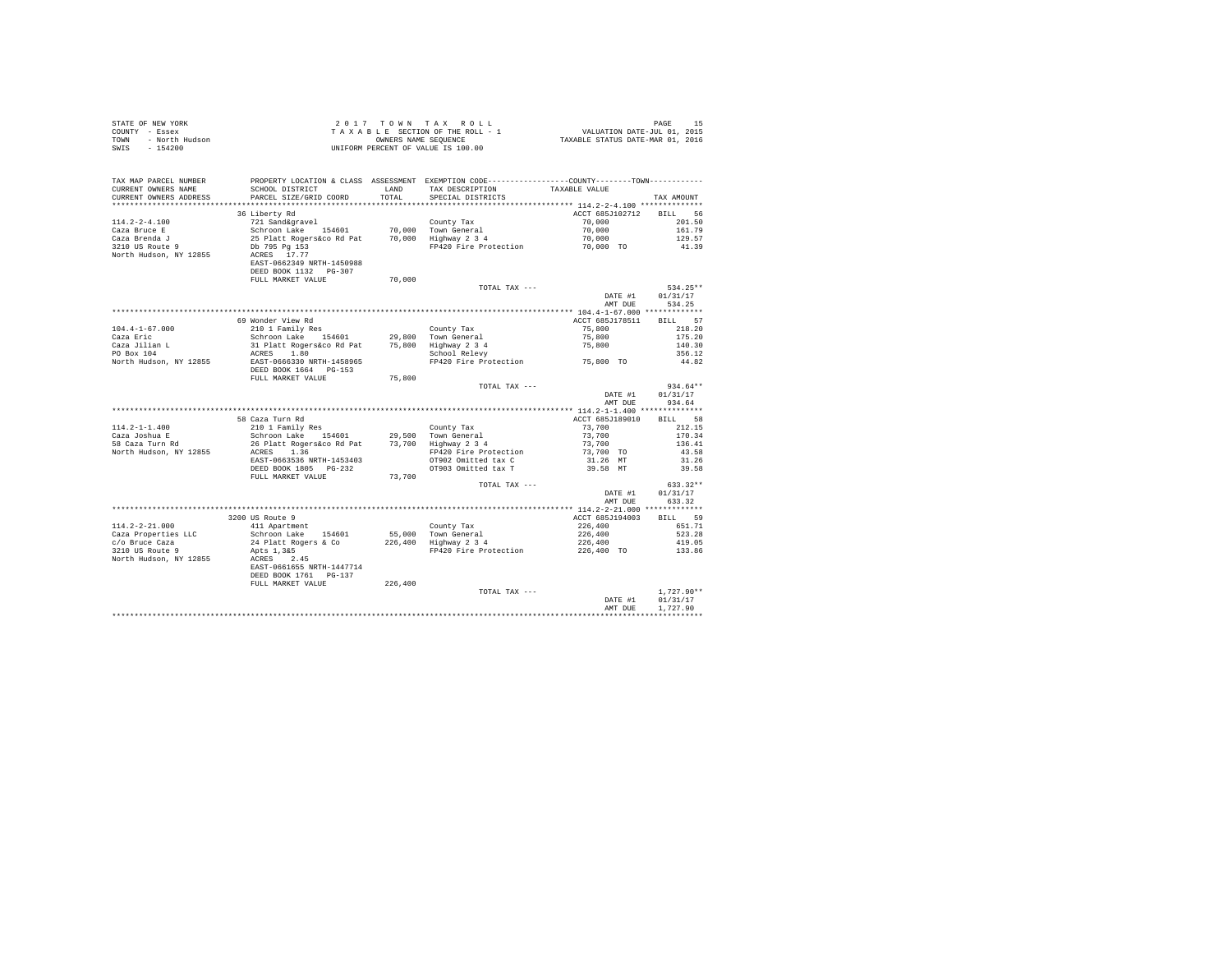| STATE OF NEW YORK |                | $2.017$ TOWN TAX ROLL              |                      |  |                                  | PAGE                        | 16 |
|-------------------|----------------|------------------------------------|----------------------|--|----------------------------------|-----------------------------|----|
| COUNTY - Essex    |                | TAXABLE SECTION OF THE ROLL - 1    |                      |  |                                  | VALUATION DATE-JUL 01, 2015 |    |
| TOWN              | - North Hudson |                                    | OWNERS NAME SEOUENCE |  | TAXABLE STATUS DATE-MAR 01, 2016 |                             |    |
| - 154200<br>SWIS  |                | UNIFORM PERCENT OF VALUE IS 100.00 |                      |  |                                  |                             |    |

| TAX MAP PARCEL NUMBER<br>CURRENT OWNERS NAME<br>CURRENT OWNERS ADDRESS<br>************************         | PROPERTY LOCATION & CLASS ASSESSMENT EXEMPTION CODE---------------COUNTY-------TOWN----------<br>SCHOOL DISTRICT<br>PARCEL SIZE/GRID COORD<br>*************************** | <b>T.AND</b><br>TOTAL | TAX DESCRIPTION<br>SPECIAL DISTRICTS                                               | TAXABLE VALUE                                                  | TAX AMOUNT                                           |
|------------------------------------------------------------------------------------------------------------|---------------------------------------------------------------------------------------------------------------------------------------------------------------------------|-----------------------|------------------------------------------------------------------------------------|----------------------------------------------------------------|------------------------------------------------------|
| $114.2 - 2 - 22.000$<br>Caza Properties LLC<br>c/o Bruce Caza<br>3210 US Route 9<br>North Hudson, NY 12855 | US Route 9<br>322 Rural vac>10<br>Schroon Lake 154601<br>24 Platt Rogers & Co<br>ACRES 12.85<br>EAST-0662063 NRTH-1447505<br>DEED BOOK 1761 PG-137                        | 11,200                | County Tax<br>11.200 Town General<br>Highway 2 3 4<br>FP420 Fire Protection        | ACCT 685J194002<br>11,200<br>11,200<br>11,200<br>11,200 TO     | 60<br><b>BILL</b><br>32.24<br>25.89<br>20.73<br>6.62 |
|                                                                                                            | FULL MARKET VALUE                                                                                                                                                         | 11,200                | TOTAL TAX ---                                                                      | DATE #1<br>AMT DUE                                             | $85.48**$<br>01/31/17<br>85.48                       |
|                                                                                                            |                                                                                                                                                                           |                       |                                                                                    |                                                                |                                                      |
| $114.4 - 1 - 12.110$<br>Chaplin John H<br>Adams Jill U<br>11 Palmer Ave<br>Delmar, NY 12054                | 115 Proctor Path Way<br>210 1 Family Res - WTRFNT<br>Schroon Lake 154601<br>161 Paradox Tract<br>ACRES 39.69<br>EAST-0666163 NRTH-1441282                                 | 319,200               | County Tax<br>127.400 Town General<br>Highway 2 3 4<br>FP420 Fire Protection       | ACCT 685J102607<br>319,200<br>319,200<br>319,200<br>319,200 TO | BILL 61<br>918.84<br>737.76<br>590.82<br>188.73      |
|                                                                                                            | DEED BOOK 1513 PG-90<br>FULL MARKET VALUE                                                                                                                                 | 319,200               | TOTAL TAX ---                                                                      | DATE #1<br>AMT DUE                                             | $2,436.15**$<br>01/31/17<br>2.436.15                 |
|                                                                                                            |                                                                                                                                                                           |                       |                                                                                    |                                                                |                                                      |
| $104.4 - 1 - 30.100$<br>Christner Joanne H<br>579 Barry Rd                                                 | Pepper Hollow Rd<br>314 Rural vac<10 - WTRFNT<br>Schroon Lake<br>154601<br>3 T&c Twp 49                                                                                   |                       | County Tax<br>5.500 Town General<br>5,500 Highway 2 3 4                            | ACCT 685J101608<br>5,500<br>5,500<br>5,500                     | BILL 62<br>15.83<br>12.71<br>10.18                   |
| Rochester, NY 14617                                                                                        | ACRES 4.30<br>EAST-0666444 NRTH-1462510<br>DEED BOOK 1537 PG-119<br>FULL MARKET VALUE                                                                                     | 5,500                 | FP420 Fire Protection                                                              | 5,500 TO                                                       | 3.25                                                 |
|                                                                                                            |                                                                                                                                                                           |                       | TOTAL TAX ---                                                                      | DATE #1<br>AMT DUE                                             | $41.97**$<br>01/31/17<br>41.97                       |
| $104.4 - 1 - 30.200$<br>Christner Joanne H<br>579 Barry Rd<br>Rochester, NY 14617                          | 73 Pepper Hollow Rd<br>260 Seasonal res<br>Schroon Lake 154601<br>4 Twp 49 T & C Pur<br>ACRES<br>1.00<br>EAST-0666213 NRTH-1462519<br>DEED BOOK 972<br>$PG-185$           |                       | County Tax<br>28,800 Town General<br>50,700 Highway 2 3 4<br>FP420 Fire Protection | ACCT 685J191004<br>50,700<br>50,700<br>50,700<br>50,700 TO     | BTLL.<br>63<br>145.94<br>117.18<br>93.84<br>29.98    |
|                                                                                                            | FULL MARKET VALUE                                                                                                                                                         | 50,700                | TOTAL TAX ---                                                                      | DATE #1<br>AMT DUE                                             | $386.94**$<br>01/31/17<br>386.94                     |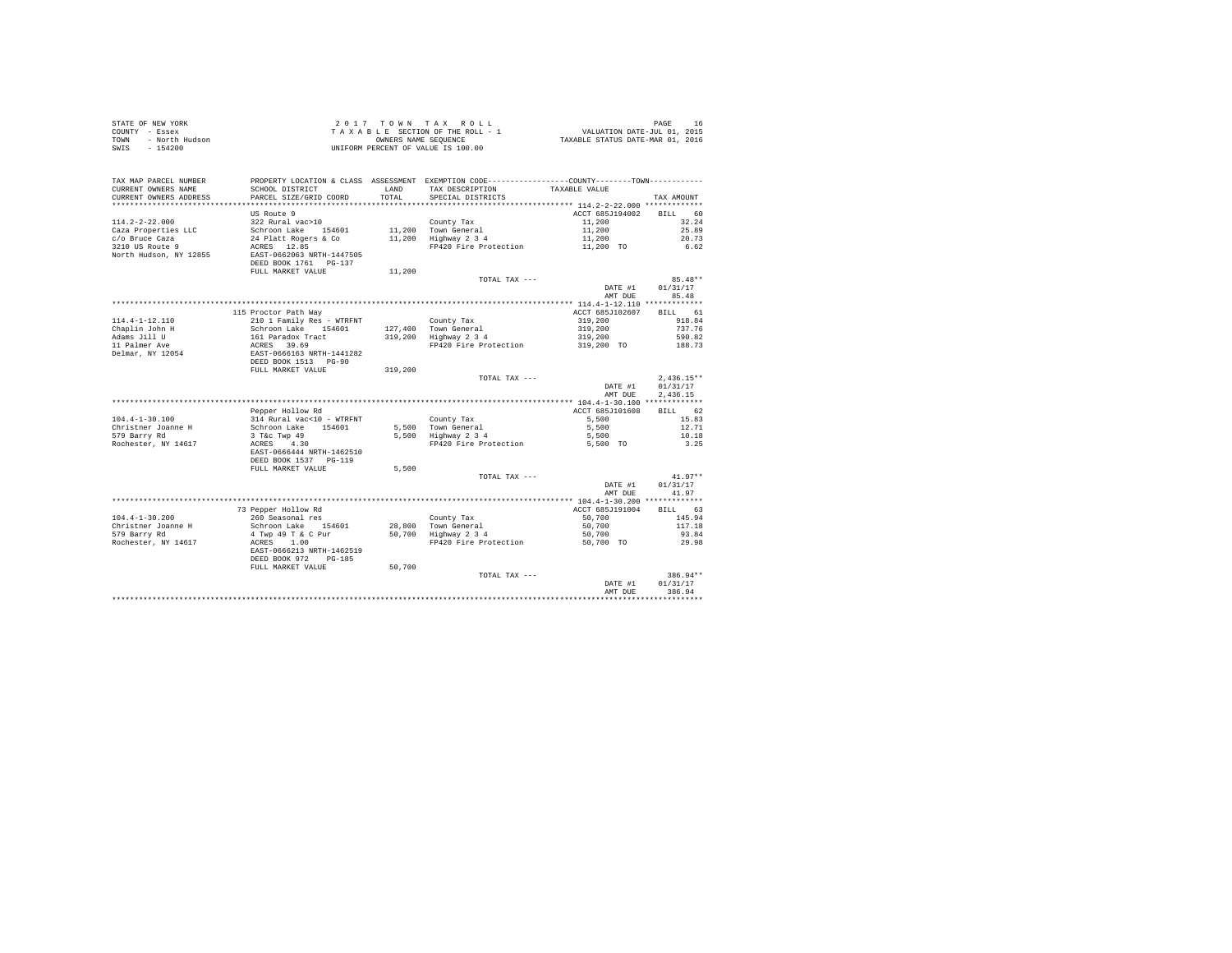| STATE OF NEW YORK      | 2017 TOWN TAX ROLL                 | PAGE                             |
|------------------------|------------------------------------|----------------------------------|
| COUNTY - Essex         | TAXABLE SECTION OF THE ROLL - 1    | VALUATION DATE-JUL 01, 2015      |
| TOWN<br>- North Hudson | OWNERS NAME SEOUENCE               | TAXABLE STATUS DATE-MAR 01, 2016 |
| SWIS<br>- 154200       | UNIFORM PERCENT OF VALUE IS 100.00 |                                  |

| TAX MAP PARCEL NUMBER<br>CURRENT OWNERS NAME | PROPERTY LOCATION & CLASS ASSESSMENT EXEMPTION CODE----------------COUNTY-------TOWN---------<br>SCHOOL DISTRICT | LAND   | TAX DESCRIPTION                 | TAXABLE VALUE   |            |
|----------------------------------------------|------------------------------------------------------------------------------------------------------------------|--------|---------------------------------|-----------------|------------|
| CURRENT OWNERS ADDRESS                       | PARCEL SIZE/GRID COORD<br>******************************                                                         | TOTAL  | SPECIAL DISTRICTS               |                 | TAX AMOUNT |
|                                              |                                                                                                                  |        |                                 |                 | RTLL 64    |
|                                              | 3949 US Route 9                                                                                                  |        |                                 | ACCT 685J101902 |            |
| $104.2 - 1 - 21.000$                         | 210 1 Family Res                                                                                                 |        | County Tax                      | 85,000          | 244.68     |
| Ciancetta Christine                          | 154601<br>Schroon Lake                                                                                           |        | 13,500 Town General             | 85,000          | 196.46     |
| 3949 US Rte 9                                | 4 T&c Twp 49                                                                                                     |        | 85,000 Highway 2 3 4            | 85,000          | 157.33     |
| North Hudson, NY 12855                       | Bldg 1                                                                                                           |        | FP420 Fire Protection           | 85,000 TO       | 50.26      |
|                                              | 2016 BAR Decision                                                                                                |        |                                 |                 |            |
|                                              | 0.25<br>ACRES                                                                                                    |        |                                 |                 |            |
|                                              | EAST-0668532 NRTH-1464352                                                                                        |        |                                 |                 |            |
|                                              | DEED BOOK 1532 PG-91                                                                                             |        |                                 |                 |            |
|                                              | FULL MARKET VALUE                                                                                                | 85,000 |                                 |                 |            |
|                                              |                                                                                                                  |        | TOTAL TAX ---                   |                 | 648.73**   |
|                                              |                                                                                                                  |        |                                 | DATE #1         | 01/31/17   |
|                                              |                                                                                                                  |        |                                 | AMT DUE         | 648.73     |
|                                              |                                                                                                                  |        |                                 |                 |            |
|                                              | 3632 US Route 9                                                                                                  |        |                                 | ACCT 685J191003 | BILL 65    |
| $104.4 - 2 - 12.000$                         | 210 1 Family Res                                                                                                 |        | County Tax                      | 91,500          | 263.39     |
| Clark Christopher T                          | Schroon Lake 154601                                                                                              |        | 40.700 Town General             | 91,500          | 211.48     |
| 3632 Us Rte 9                                | 29 Platt Rogers&co Rd Pat                                                                                        |        | 91,500 Highway 2 3 4            | 91,500          | 169.36     |
| North Hudson, NY 12855                       | ACRES 15.00 BANK LERETA                                                                                          |        | FP420 Fire Protection           | 91,500 TO       | 54.10      |
|                                              | EAST-0665506 NRTH-1457181                                                                                        |        |                                 |                 |            |
|                                              | DEED BOOK 970 PG-86                                                                                              |        |                                 |                 |            |
|                                              | FULL MARKET VALUE                                                                                                | 91,500 |                                 |                 |            |
|                                              |                                                                                                                  |        | TOTAL TAX ---                   |                 | 698.33**   |
|                                              |                                                                                                                  |        |                                 | DATE #1         | 01/31/17   |
|                                              |                                                                                                                  |        |                                 | AMT DUE         | 698.33     |
|                                              |                                                                                                                  |        |                                 |                 |            |
|                                              | 3646 US Route 9                                                                                                  |        |                                 | ACCT 685Z004002 | BILL 66    |
| $104.4 - 2 - 6.000$                          | 312 Vac w/imprv                                                                                                  |        | County Tax                      | 20,500          | 59.01      |
| Clark Scott N                                | Schroon Lake 154601                                                                                              |        | 20,400 Town General             | 20,500          | 47.38      |
| 543 S Johnsburg Rd                           | 29 Platt Rogers & Co Rd P                                                                                        |        | 20,500 Highway 2 3 4            | 20,500          | 37.94      |
| Warrensburg, NY 12885                        | See File 10997                                                                                                   |        | School Relevy                   |                 | 167.85     |
|                                              | ACRES 3.34                                                                                                       |        | FP420 Fire Protection 20,500 TO |                 | 12.12      |
| PRIOR OWNER ON 3/01/2016                     | EAST-0665438 NRTH-1457576                                                                                        |        |                                 |                 |            |
| Clark Scott N                                | DEED BOOK 1853 PG-324                                                                                            | 20,500 |                                 |                 |            |
|                                              | FULL MARKET VALUE                                                                                                |        |                                 |                 | $324.30**$ |
|                                              |                                                                                                                  |        | TOTAL TAX ---                   |                 |            |
|                                              |                                                                                                                  |        |                                 | DATE #1         | 01/31/17   |
|                                              |                                                                                                                  |        |                                 | AMT DUE         | 324.30     |
|                                              |                                                                                                                  |        |                                 |                 |            |
| $113.3 - 5 - 2.000$                          | 2881 Blue Ridge Rd                                                                                               |        |                                 | ACCT 685L102709 | BILL 67    |
|                                              | 240 Rural res                                                                                                    |        | County Tax                      | 67,700          | 194.88     |
| Cobb Julann Schwarz                          | Schroon Lake 154601                                                                                              |        | 38,500 Town General             | 67,700          | 156.47     |
| 8 First St                                   | 3 Totn&crossfield Twp 44                                                                                         |        | 67,700 Highway 2 3 4            | 67,700          | 125.31     |
| Beacon, NY 12508                             | 10.0 Acres                                                                                                       |        | FP420 Fire Protection           | 67,700 TO       | 40.03      |
|                                              | ACRES 11.60<br>EAST-0631845 NRTH-1442225                                                                         |        |                                 |                 |            |
|                                              | DEED BOOK 1072 PG-217                                                                                            |        |                                 |                 |            |
|                                              | FULL MARKET VALUE                                                                                                | 67,700 |                                 |                 |            |
|                                              |                                                                                                                  |        | TOTAL TAX ---                   |                 | $516.69**$ |
|                                              |                                                                                                                  |        |                                 | DATE #1         | 01/31/17   |
|                                              |                                                                                                                  |        |                                 | AMT DUE         | 516.69     |
|                                              |                                                                                                                  |        |                                 |                 |            |
|                                              |                                                                                                                  |        |                                 |                 |            |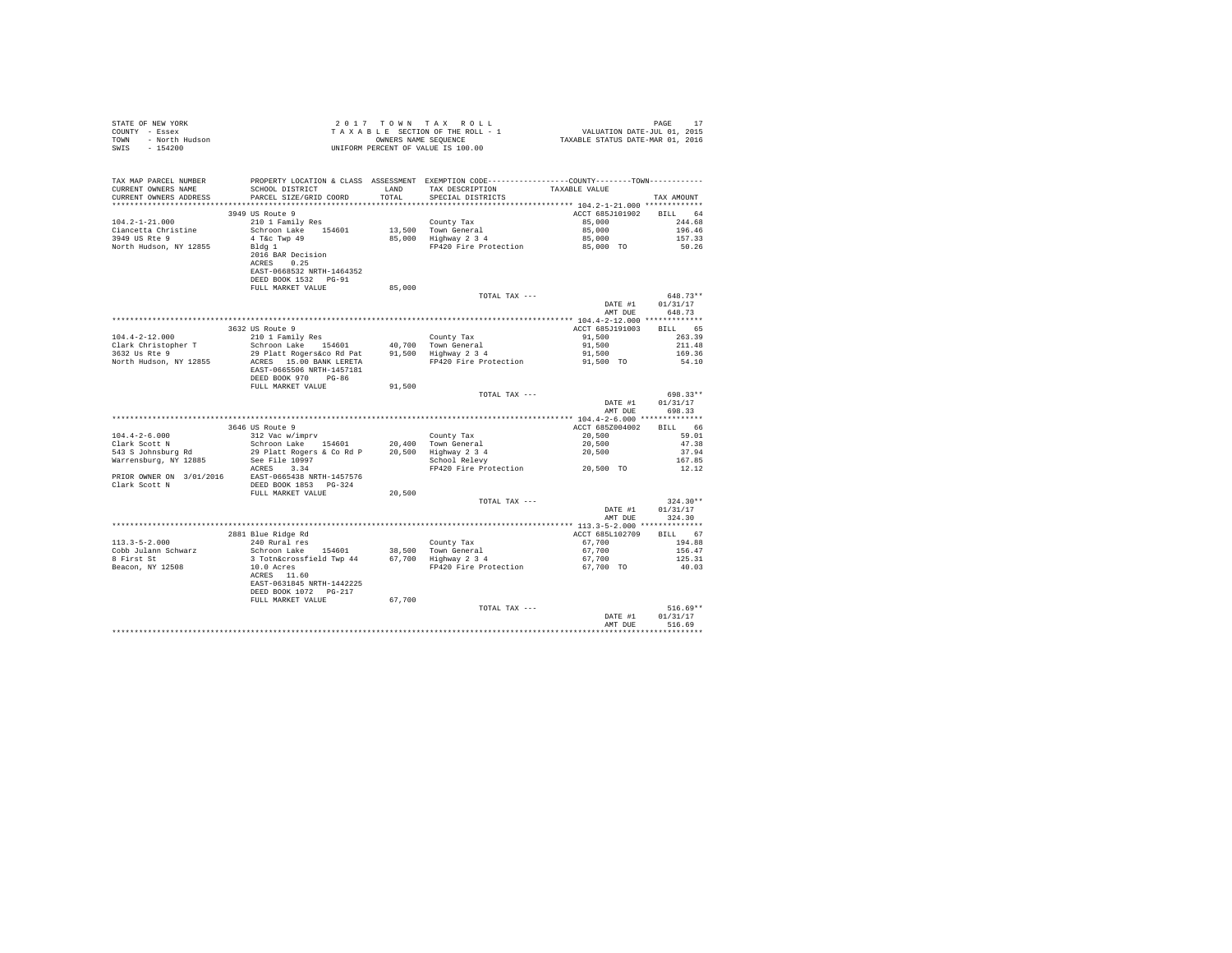| STATE OF NEW YORK      | $2.017$ TOWN TAX ROLL              | PAGE                             |
|------------------------|------------------------------------|----------------------------------|
| COUNTY - Essex         | TAXABLE SECTION OF THE ROLL - 1    | VALUATION DATE-JUL 01, 2015      |
| TOWN<br>- North Hudson | OWNERS NAME SEOUENCE               | TAXABLE STATUS DATE-MAR 01, 2016 |
| SWIS<br>$-154200$      | UNIFORM PERCENT OF VALUE IS 100.00 |                                  |

| TAX MAP PARCEL NUMBER<br>CURRENT OWNERS NAME | PROPERTY LOCATION & CLASS ASSESSMENT EXEMPTION CODE---------------COUNTY-------TOWN---------<br>SCHOOL DISTRICT              | LAND    | TAX DESCRIPTION                               | TAXABLE VALUE           |                |
|----------------------------------------------|------------------------------------------------------------------------------------------------------------------------------|---------|-----------------------------------------------|-------------------------|----------------|
| CURRENT OWNERS ADDRESS                       | PARCEL SIZE/GRID COORD                                                                                                       | TOTAL.  | SPECIAL DISTRICTS                             |                         | TAX AMOUNT     |
|                                              |                                                                                                                              |         |                                               |                         |                |
|                                              | 3076 US Route 9                                                                                                              |         |                                               | ACCT 685J100509         | <b>BTLL</b> 68 |
| $114.4 - 1 - 28.000$                         | 210 1 Family Res                                                                                                             |         | PRO VETS T 41003                              | $\sim$ 0<br>61,337      |                |
|                                              |                                                                                                                              |         |                                               | 5,000                   | $\Omega$       |
| Colburn Gina M                               |                                                                                                                              |         |                                               | 49,200 21,032           |                |
| c/o Doris J Colburn                          | 23 Platt Rogers&co Rd Pat 103,400 AGED ALL 41800<br>1699/98 Life estate to the county Tax<br>Doris J Colburn to Town General |         |                                               | 49,200                  | 141.63         |
| 3076 US Rte 9                                |                                                                                                                              |         |                                               | 21,031                  | 48.61          |
| North Hudson, NY 12855                       | ACRES<br>0.68                                                                                                                |         | Highway 2 3 4                                 | 21,031                  | 38.93          |
|                                              | EAST-0660585 NRTH-1444738                                                                                                    |         | FP420 Fire Protection                         | 103,400 TO              | 61.14          |
|                                              | DEED BOOK 1699 PG-98                                                                                                         |         |                                               |                         |                |
|                                              | FULL MARKET VALUE                                                                                                            | 103,400 |                                               |                         |                |
|                                              |                                                                                                                              |         | TOTAL TAX ---                                 |                         | $290.31**$     |
|                                              |                                                                                                                              |         |                                               | DATE #1                 | 01/31/17       |
|                                              |                                                                                                                              |         |                                               | AMT DUE                 | 290.31         |
|                                              |                                                                                                                              |         |                                               |                         |                |
|                                              |                                                                                                                              |         |                                               |                         |                |
|                                              | 5228 US Route 9                                                                                                              |         |                                               | ACCT 685J103109 BILL 69 |                |
| $85.3 - 1 - 22.000$                          | 260 Seasonal res                                                                                                             |         | County Tax                                    | 234,100                 | 673.87         |
|                                              | Coleman Victoria L Trust Schroon Lake 154601                                                                                 |         | 144,500 Town General<br>234,100 Highway 2 3 4 | 234,100                 | 541.07         |
| 30 Shirley St                                | 59 N River Head Tr                                                                                                           |         |                                               | 234,100                 | 433.31         |
| Pepperell, MA 01463                          | Bldg <sub>2</sub>                                                                                                            |         | FP420 Fire Protection 234,100 TO 138.41       |                         |                |
|                                              | 1.00<br>ACRES                                                                                                                |         |                                               |                         |                |
|                                              | EAST-0672568 NRTH-1491410                                                                                                    |         |                                               |                         |                |
|                                              | DEED BOOK 1533 PG-44                                                                                                         |         |                                               |                         |                |
|                                              | FULL MARKET VALUE                                                                                                            | 234,100 |                                               |                         |                |
|                                              |                                                                                                                              |         | TOTAL TAX ---                                 |                         | $1.786.66**$   |
|                                              |                                                                                                                              |         |                                               | DATE #1                 | 01/31/17       |
|                                              |                                                                                                                              |         |                                               | AMT DUE                 | 1.786.66       |
|                                              |                                                                                                                              |         |                                               |                         |                |
|                                              | 38 Underwood Rd                                                                                                              |         |                                               | ACCT 685J103105 BILL 70 |                |
| $85.3 - 1 - 3.000$                           | 260 Seasonal res                                                                                                             |         | County Tax                                    | 213,700                 | 615.15         |
| Collins Jerome T Jr Trus                     | Schroon Lake 154601                                                                                                          |         | 97,900 Town General                           | 213,700                 | 493.92         |
| Scanlon Catherine C                          | 59 N River Head Tr                                                                                                           |         | 213,700 Highway 2 3 4                         | 213,700                 | 395.55         |
| c/o Patricia A Collins Bldg 1&2              |                                                                                                                              |         | FP420 Fire Protection 213,700 TO 126.35       |                         |                |
| 401 Holland Ln #525                          | ACRES 0.90                                                                                                                   |         |                                               |                         |                |
| Alexandria, VA 22314                         | EAST-0672111 NRTH-1490731                                                                                                    |         |                                               |                         |                |
|                                              | DEED BOOK 1663 PG-180                                                                                                        |         |                                               |                         |                |
|                                              | FULL MARKET VALUE                                                                                                            | 213,700 |                                               |                         |                |
|                                              |                                                                                                                              |         | TOTAL TAX ---                                 |                         | $1.630.97**$   |
|                                              |                                                                                                                              |         |                                               | DATE #1                 | 01/31/17       |
|                                              |                                                                                                                              |         |                                               | AMT DUE                 | 1,630.97       |
|                                              |                                                                                                                              |         |                                               |                         |                |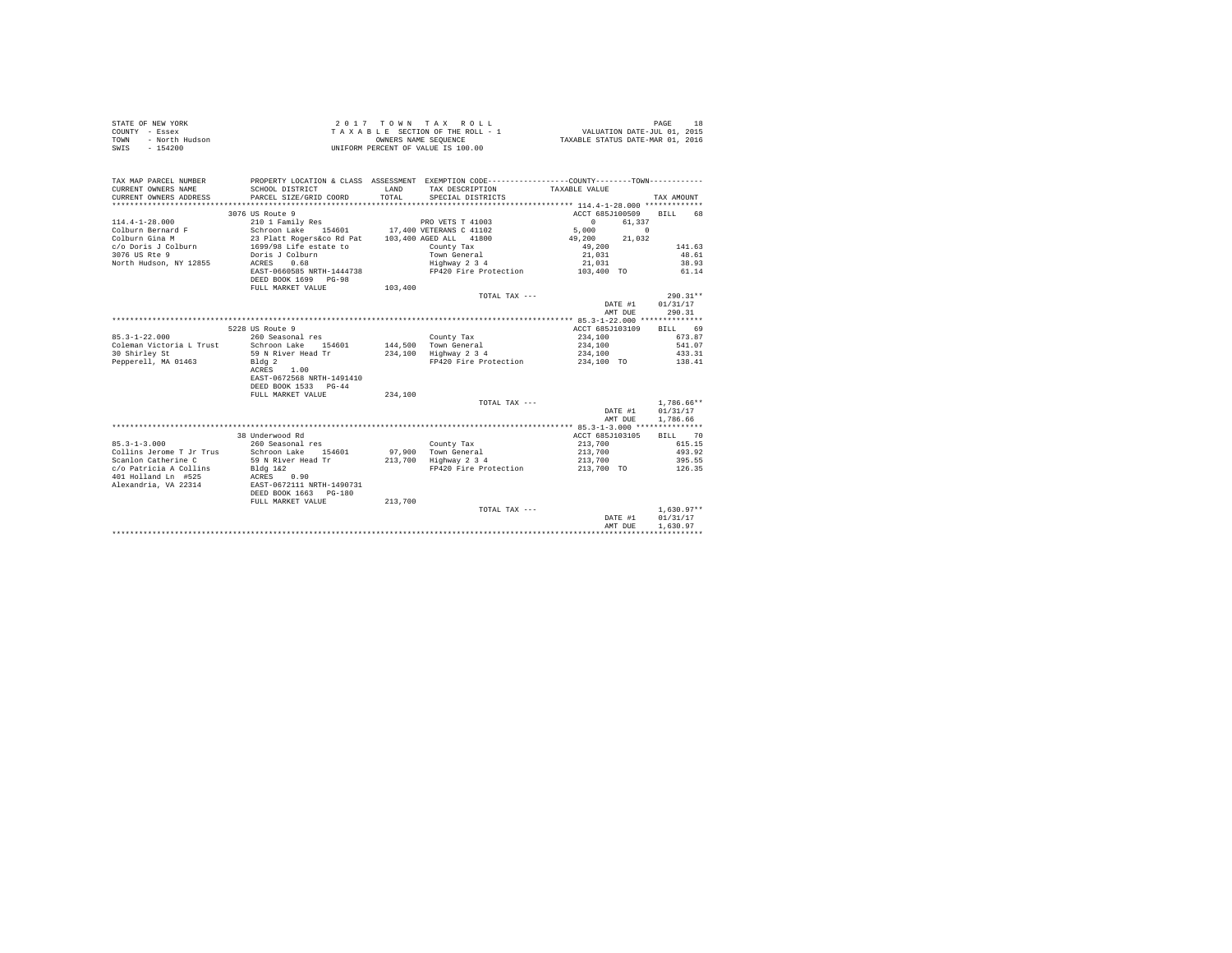|      | STATE OF NEW YORK | 2017 TOWN TAX ROLL                 | 1 Q<br>PAGE                      |
|------|-------------------|------------------------------------|----------------------------------|
|      | COUNTY - Essex    | TAXABLE SECTION OF THE ROLL - 1    | VALUATION DATE-JUL 01, 2015      |
| TOWN | - North Hudson    | OWNERS NAME SEOUENCE               | TAXABLE STATUS DATE-MAR 01, 2016 |
|      | SWIS - 154200     | UNIFORM PERCENT OF VALUE IS 100.00 |                                  |

| TAX MAP PARCEL NUMBER<br>CURRENT OWNERS NAME<br>CURRENT OWNERS ADDRESS<br>******************* | SCHOOL DISTRICT<br>PARCEL SIZE/GRID COORD                                                      | <b>T.AND</b><br>TOTAL<br>********* | PROPERTY LOCATION & CLASS ASSESSMENT EXEMPTION CODE----------------COUNTY-------TOWN----------<br>TAX DESCRIPTION<br>SPECIAL DISTRICTS | TAXABLE VALUE   | TAX AMOUNT |
|-----------------------------------------------------------------------------------------------|------------------------------------------------------------------------------------------------|------------------------------------|----------------------------------------------------------------------------------------------------------------------------------------|-----------------|------------|
|                                                                                               |                                                                                                |                                    |                                                                                                                                        |                 |            |
|                                                                                               | 5 Bessey Rd                                                                                    |                                    |                                                                                                                                        | ACCT 685J100510 | BILL 71    |
| $114.18 - 1 - 3.000$                                                                          | 210 1 Family Res                                                                               |                                    | County Tax                                                                                                                             | 55,300          | 159.18     |
| Comatas George A                                                                              | Schroon Lake 154601                                                                            |                                    | 29,500 Town General                                                                                                                    | 55,300          | 127.81     |
| Comatas Gregory                                                                               | 25 Tr W Of Rd Pat                                                                              |                                    | 55,300 Highway 2 3 4                                                                                                                   | 55,300          | 102.36     |
| 3516 Helendale Ct                                                                             | ACRES 1.36                                                                                     |                                    | FP420 Fire Protection                                                                                                                  | 55,300 TO       | 32.70      |
| Mason, OH 45040                                                                               | EAST-0654926 NRTH-1441336                                                                      |                                    |                                                                                                                                        |                 |            |
|                                                                                               | DEED BOOK 1193    PG-254                                                                       |                                    |                                                                                                                                        |                 |            |
|                                                                                               | FULL MARKET VALUE                                                                              | 55,300                             |                                                                                                                                        |                 |            |
|                                                                                               |                                                                                                |                                    | TOTAL TAX ---                                                                                                                          |                 | $422.05**$ |
|                                                                                               |                                                                                                |                                    |                                                                                                                                        | DATE #1         | 01/31/17   |
|                                                                                               |                                                                                                |                                    |                                                                                                                                        | AMT DUE         | 422.05     |
|                                                                                               |                                                                                                |                                    |                                                                                                                                        |                 |            |
|                                                                                               |                                                                                                |                                    |                                                                                                                                        |                 | BILL 72    |
|                                                                                               | 17 Alsatia Dr                                                                                  |                                    |                                                                                                                                        | ACCT 685Z010004 |            |
| $104.4 - 3 - 2.000$                                                                           | 260 Seasonal res                                                                               |                                    | County Tax                                                                                                                             | 33,600          | 96.72      |
| Cook Deren                                                                                    | Schroon Lake 154601                                                                            |                                    | 22.300 Town General                                                                                                                    | 33,600          | 77.66      |
| Cook Anne                                                                                     | 29 Platt Rogers&co Rd Pat                                                                      |                                    | 33,600 Highway 2 3 4                                                                                                                   | 33,600          | 62.19      |
| c/o Darin Cook                                                                                | Lot 2 Kenakwar Subd                                                                            |                                    | FP420 Fire Protection                                                                                                                  | 33,600 TO       | 19.87      |
| 136 Bridge Rd                                                                                 | ACRES 5.47<br>EAST-0665061 NRTH-1458510                                                        |                                    |                                                                                                                                        |                 |            |
| Berne, NY 12023                                                                               |                                                                                                |                                    |                                                                                                                                        |                 |            |
|                                                                                               | DEED BOOK 1604 PG-161                                                                          |                                    |                                                                                                                                        |                 |            |
|                                                                                               | FULL MARKET VALUE                                                                              | 33,600                             |                                                                                                                                        |                 |            |
|                                                                                               |                                                                                                |                                    | TOTAL TAX ---                                                                                                                          |                 | $256.44**$ |
|                                                                                               |                                                                                                |                                    |                                                                                                                                        | DATE #1         | 01/31/17   |
|                                                                                               |                                                                                                |                                    |                                                                                                                                        | AMT DUE         | 256.44     |
|                                                                                               |                                                                                                |                                    |                                                                                                                                        |                 |            |
|                                                                                               | Alsatia Ln                                                                                     |                                    |                                                                                                                                        | ACCT 685Z010005 | BILL 73    |
| $104.4 - 3 - 5.100$                                                                           | 314 Rural vac<10                                                                               |                                    | County Tax                                                                                                                             | 21,300          | 61.31      |
| Cook Deren                                                                                    | Schroon Lake 154601                                                                            |                                    | 21,300 Town General                                                                                                                    | 21,300          | 49.23      |
| Cook Anne                                                                                     |                                                                                                |                                    | 21,300 Highway 2 3 4                                                                                                                   | 21,300          | 39.43      |
|                                                                                               | 29 Platt Rogers&co Rd Pat<br>Pt Lot 5 Kenakwar Subd<br>ACRES 4.29<br>EAST-0665033 NRTH-1458904 |                                    |                                                                                                                                        |                 |            |
| c/o Darin Cook                                                                                |                                                                                                |                                    | FP420 Fire Protection                                                                                                                  | 21,300 TO       | 12.59      |
| 136 Bridge Rd                                                                                 |                                                                                                |                                    |                                                                                                                                        |                 |            |
| Berne, NY 12023                                                                               |                                                                                                |                                    |                                                                                                                                        |                 |            |
|                                                                                               | DEED BOOK 1604 PG-190                                                                          |                                    |                                                                                                                                        |                 |            |
|                                                                                               | FULL MARKET VALUE                                                                              | 21,300                             |                                                                                                                                        |                 |            |
|                                                                                               |                                                                                                |                                    | TOTAL TAX ---                                                                                                                          |                 | $162.56**$ |
|                                                                                               |                                                                                                |                                    |                                                                                                                                        | DATE #1         | 01/31/17   |
|                                                                                               |                                                                                                |                                    |                                                                                                                                        | AMT DUE         | 162.56     |
|                                                                                               |                                                                                                |                                    |                                                                                                                                        |                 |            |
|                                                                                               | Alsatia Ln                                                                                     |                                    |                                                                                                                                        | ACCT 685Z010006 | BILL 74    |
| $104.4 - 3 - 5.200$                                                                           | 314 Rural vac<10                                                                               |                                    | County Tax                                                                                                                             | 800             | 2.30       |
| Cook Deren                                                                                    | Schroon Lake 154601                                                                            |                                    | 800 Town General                                                                                                                       | 800             | 1.85       |
| Cook Anne                                                                                     |                                                                                                |                                    | 800 Highway 2 3 4                                                                                                                      | 800             | 1.48       |
| c/o Darin Cook                                                                                | 29 Platt Rogers&co Rd Pat<br>Pt Lot 5 Kenakwar Subd                                            |                                    | FP420 Fire Protection                                                                                                                  | 800 TO          | .47        |
| 136 Bridge Rd                                                                                 | ACRES 0.53                                                                                     |                                    |                                                                                                                                        |                 |            |
| Berne, NY 12023                                                                               | EAST-0664773 NRTH-1458914                                                                      |                                    |                                                                                                                                        |                 |            |
|                                                                                               | DEED BOOK 1604 PG-190                                                                          |                                    |                                                                                                                                        |                 |            |
|                                                                                               | FULL MARKET VALUE                                                                              | 800                                |                                                                                                                                        |                 |            |
|                                                                                               |                                                                                                |                                    | TOTAL TAX ---                                                                                                                          |                 | $6.10**$   |
|                                                                                               |                                                                                                |                                    |                                                                                                                                        | DATE #1         | 01/31/17   |
|                                                                                               |                                                                                                |                                    |                                                                                                                                        | AMT DUE         | 6.10       |
|                                                                                               |                                                                                                |                                    |                                                                                                                                        |                 |            |
|                                                                                               |                                                                                                |                                    |                                                                                                                                        |                 |            |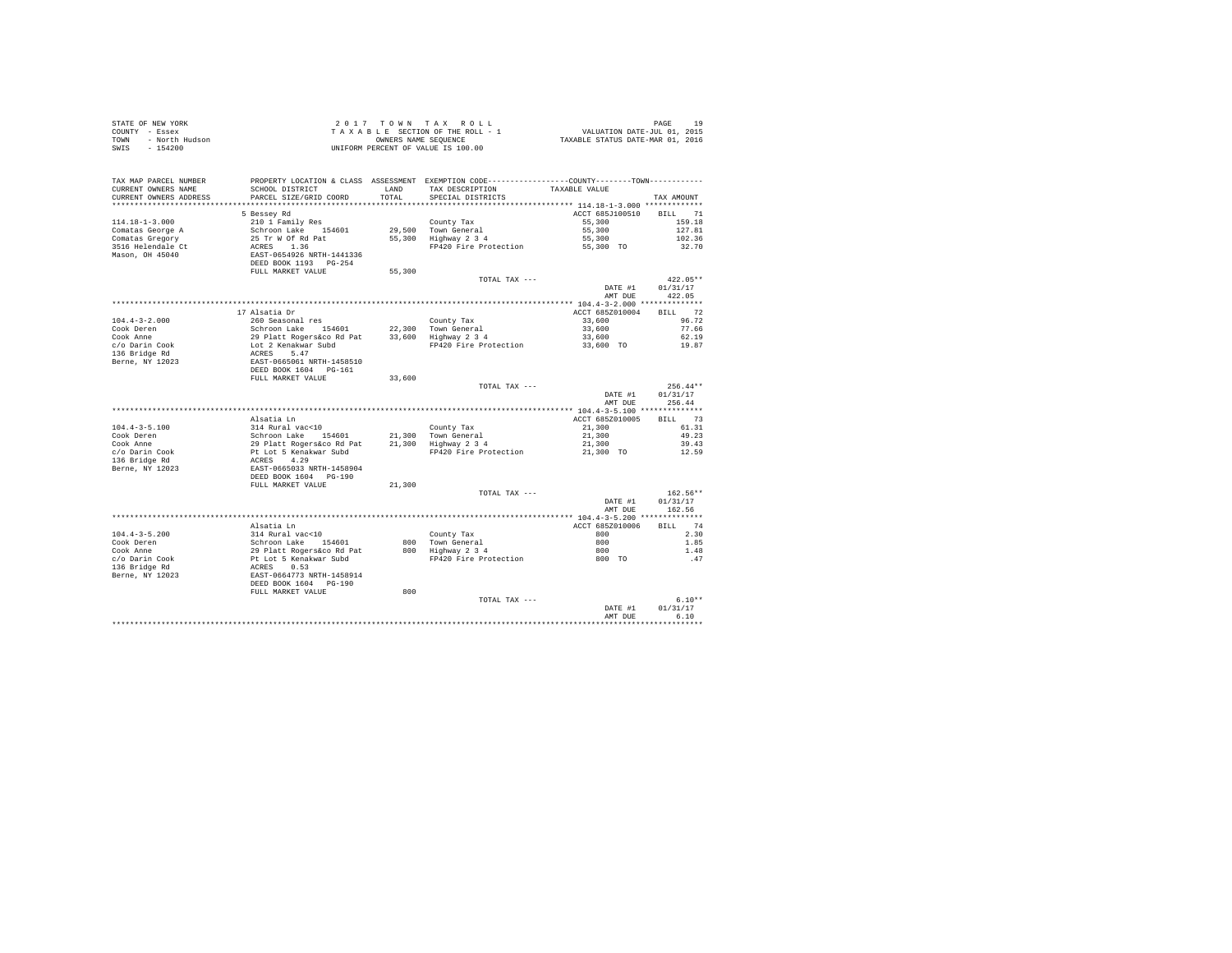| STATE OF NEW YORK      | $2.017$ TOWN TAX ROLL              | 20<br>PAGE                       |
|------------------------|------------------------------------|----------------------------------|
| COUNTY - Essex         | TAXABLE SECTION OF THE ROLL - 1    | VALUATION DATE-JUL 01, 2015      |
| TOWN<br>- North Hudson | OWNERS NAME SEOUENCE               | TAXABLE STATUS DATE-MAR 01, 2016 |
| SWIS<br>- 154200       | UNIFORM PERCENT OF VALUE IS 100.00 |                                  |

| 5216 US Route 9<br>ACCT 685J103111<br>BILL 75<br>$85.3 - 1 - 18.000$<br>260 Seasonal res<br>168,600<br>485.33<br>County Tax<br>Cooke Family Properties LLC Schroon Lake<br>74.300 Town General<br>389.68<br>154601<br>168,600 |  |
|-------------------------------------------------------------------------------------------------------------------------------------------------------------------------------------------------------------------------------|--|
|                                                                                                                                                                                                                               |  |
|                                                                                                                                                                                                                               |  |
|                                                                                                                                                                                                                               |  |
|                                                                                                                                                                                                                               |  |
| c/o James Cooke<br>59 N River Head Tr<br>168,600 Highway 2 3 4<br>312.07<br>168,600<br>27 Overbrook Dr<br>99.69<br>FP420 Fire Protection<br>168,600 TO                                                                        |  |
| Bldg <sub>2</sub><br>Painted Post, NY 14870<br>0.40<br>ACRES                                                                                                                                                                  |  |
| EAST-0672734 NRTH-1490858                                                                                                                                                                                                     |  |
| DEED BOOK 1722 PG-94                                                                                                                                                                                                          |  |
| FULL MARKET VALUE<br>168,600                                                                                                                                                                                                  |  |
| $1.286.77**$<br>TOTAL TAX ---                                                                                                                                                                                                 |  |
| DATE #1<br>01/31/17                                                                                                                                                                                                           |  |
| 1,286.77<br>AMT DUE                                                                                                                                                                                                           |  |
|                                                                                                                                                                                                                               |  |
| 5216 US Route 9<br>ACCT 685J103112<br>BILL 76                                                                                                                                                                                 |  |
| $85.3 - 1 - 19.000$<br>147,600<br>424.88<br>260 Seasonal res<br>County Tax                                                                                                                                                    |  |
| Cooke Family Properties LLC<br>69,800 Town General<br>341.15<br>Schroon Lake<br>154601<br>147.600                                                                                                                             |  |
| c/o James Cooke<br>59 North River Head<br>Highway 2 3 4<br>273.20<br>147.600<br>147.600                                                                                                                                       |  |
| 27 Overbrook Dr<br>FP420 Fire Protection<br>87.27<br>Bldg 3<br>147,600 TO                                                                                                                                                     |  |
| 0.30                                                                                                                                                                                                                          |  |
| Painted Post, NY 14870<br>ACRES<br>EAST-0672733 NRTH-1490929                                                                                                                                                                  |  |
| DEED BOOK 1722 PG-94                                                                                                                                                                                                          |  |
| FULL MARKET VALUE<br>147,600                                                                                                                                                                                                  |  |
| $1.126.50**$<br>TOTAL TAX ---                                                                                                                                                                                                 |  |
| DATE #1<br>01/31/17                                                                                                                                                                                                           |  |
| 1,126.50<br>AMT DUE                                                                                                                                                                                                           |  |
|                                                                                                                                                                                                                               |  |
| 4015 Blue Ridge Rd<br>ACCT 685J190003<br>BILL 77                                                                                                                                                                              |  |
| $114.18 - 2 - 7.300$<br>330 Vacant comm - WTRFNT<br>66,300<br>190.85<br>County Tax                                                                                                                                            |  |
| Countryside Management Corp Schroon Lake<br>66,300 Town General<br>153.24<br>154601<br>66,300                                                                                                                                 |  |
| 122.72<br>22 Platt Rogers&co Rd Pat 66,300 Highway 2 3 4<br>PO Box 335<br>66,300                                                                                                                                              |  |
| Fultonville, NY 12072<br>2.00<br>FP420 Fire Protection<br>39.20<br>ACRES<br>66,300 TO                                                                                                                                         |  |
| EAST-0658091 NRTH-1440747                                                                                                                                                                                                     |  |
| DEED BOOK 1623 PG-93                                                                                                                                                                                                          |  |
| 66,300<br>FULL MARKET VALUE                                                                                                                                                                                                   |  |
| $506.01**$<br>TOTAL TAX ---                                                                                                                                                                                                   |  |
| 01/31/17<br>DATE #1                                                                                                                                                                                                           |  |
| AMT DUE<br>506.01                                                                                                                                                                                                             |  |
|                                                                                                                                                                                                                               |  |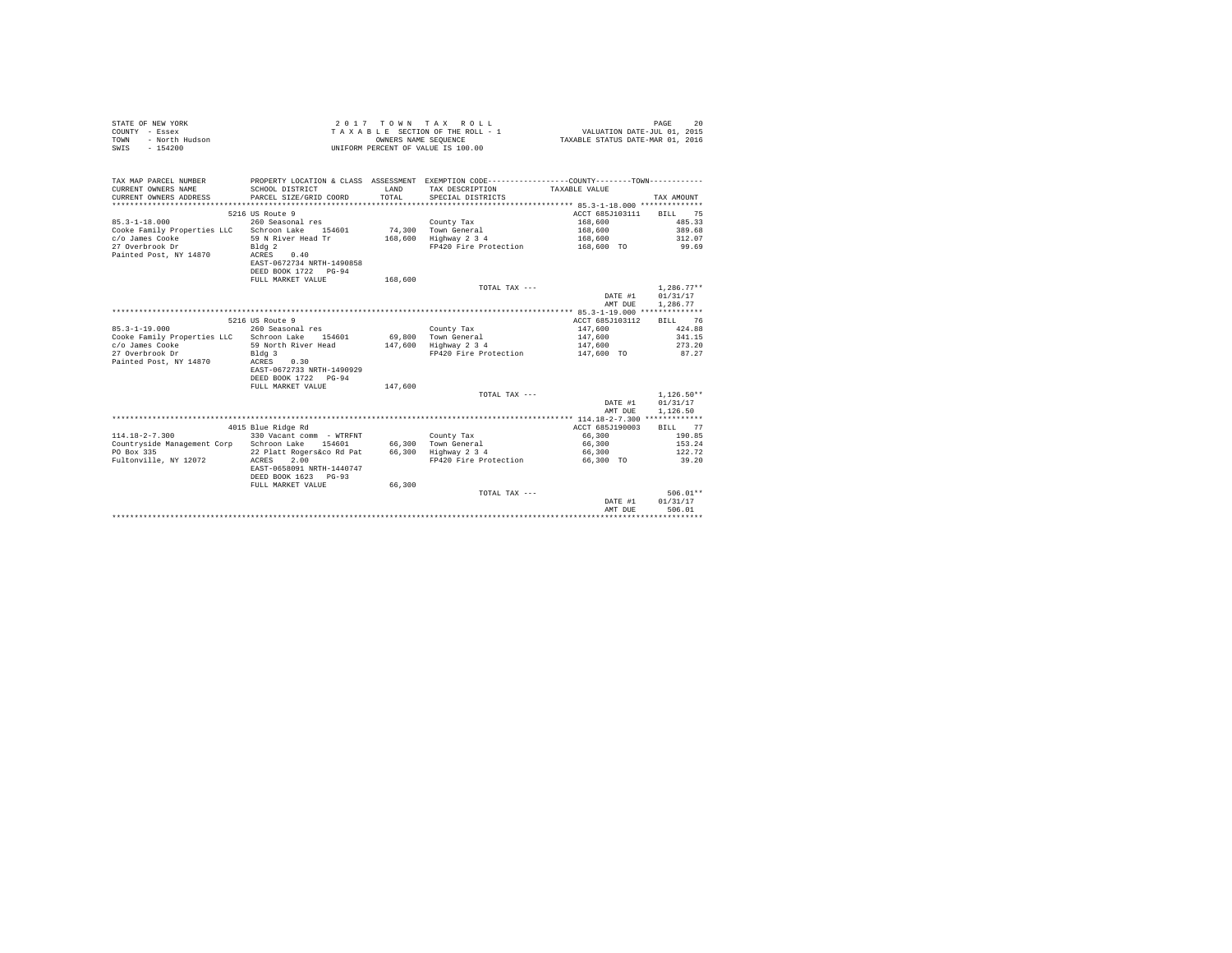| TAX MAP PARCEL NUMBER<br>CURRENT OWNERS NAME<br>CURRENT OWNERS ADDRESS | PROPERTY LOCATION & CLASS ASSESSMENT EXEMPTION CODE-----------------COUNTY--------TOWN----------<br>SCHOOL DISTRICT<br>PARCEL SIZE/GRID COORD | LAND<br>TOTAL | TAX DESCRIPTION<br>SPECIAL DISTRICTS            | TAXABLE VALUE         | TAX AMOUNT               |
|------------------------------------------------------------------------|-----------------------------------------------------------------------------------------------------------------------------------------------|---------------|-------------------------------------------------|-----------------------|--------------------------|
|                                                                        |                                                                                                                                               |               |                                                 |                       |                          |
|                                                                        | 77 Proctor Path Way                                                                                                                           |               |                                                 | ACCT 685J102608       | <b>BILL</b><br>78        |
| 114.4-1-12.121                                                         | 240 Rural res                                                                                                                                 |               | VETCOM CTS 41130                                | 25,000 25,000         |                          |
| Crimi Salvatore M                                                      | Schroon Lake 154601                                                                                                                           |               | 59,700 VETDIS CTS 41140                         | 50.000<br>50,000      |                          |
| Crimi Bernadette M                                                     | 161 Paradox Tract                                                                                                                             |               | 244,200 County Tax                              | 169,200               | 487.05                   |
| PO Box 135                                                             | ACRES 44.15<br>EAST-0665415 NRTH-1441433                                                                                                      |               | Town General<br>Highway 2 3 4                   | 169,200               | 391.07<br>313.18         |
| North Hudson, NY 12855                                                 | DEED BOOK 1526    PG-255                                                                                                                      |               | FP420 Fire Protection                           | 169,200<br>244,200 TO | 144.38                   |
|                                                                        | FULL MARKET VALUE                                                                                                                             | 244,200       |                                                 |                       |                          |
|                                                                        |                                                                                                                                               |               | TOTAL TAX $---$                                 | DATE #1               | $1.335.68**$<br>01/31/17 |
|                                                                        |                                                                                                                                               |               |                                                 | AMT DUE               | 1.335.68                 |
|                                                                        | 2828 US Route 9                                                                                                                               |               |                                                 | ACCT 685J102609       | BILL 79                  |
| $125.1 - 1 - 28.000$                                                   | 281 Multiple res                                                                                                                              |               | County Tax                                      | 136,100               | 391.77                   |
| DAgostino Daniel                                                       | Schroon Lake 154601                                                                                                                           |               | 39,500 Town General                             | 136,100               | 314.57                   |
| DAgostino Cassandra                                                    | 141 Taradox Tr                                                                                                                                |               | 136,100 Highway 2 3 4                           | 136,100               | 251.91                   |
| 2828 US Route 9                                                        | ACRES 1.42                                                                                                                                    |               | FP420 Fire Protection                           | 136,100 TO            | 80.47                    |
| North Hudson, NY 12855                                                 | EAST-0659118 NRTH-1439128<br>DEED BOOK 1816 PG-18                                                                                             |               |                                                 |                       |                          |
|                                                                        | FULL MARKET VALUE                                                                                                                             | 136,100       |                                                 |                       |                          |
|                                                                        |                                                                                                                                               |               | TOTAL TAX ---                                   |                       | $1.038.72**$             |
|                                                                        |                                                                                                                                               |               |                                                 | DATE #1<br>AMT DUE    | 01/31/17<br>1,038.72     |
|                                                                        |                                                                                                                                               |               |                                                 |                       |                          |
|                                                                        | US Route 9                                                                                                                                    |               |                                                 | ACCT 685J102604       | BILL 80                  |
| $125.1 - 1 - 29.000$                                                   | 314 Rural vac<10                                                                                                                              |               | County Tax                                      | 16,600                | 47.78                    |
| DAgostino Daniel                                                       | Schroon Lake 154601                                                                                                                           |               | 16,600 Town General                             | 16,600                | 38.37                    |
| DAgostino Cassandra                                                    | 141 Paradox Tr<br>ACRES 0.83                                                                                                                  |               | 16,600 Highway 2 3 4                            | 16,600                | 30.73                    |
| 2828 US Route 9                                                        |                                                                                                                                               |               | FP420 Fire Protection                           | 16,600 TO             | 9.81                     |
| North Hudson, NY 12855                                                 | EAST-0659006 NRTH-1438938                                                                                                                     |               |                                                 |                       |                          |
|                                                                        | DEED BOOK 1816 PG-18                                                                                                                          |               |                                                 |                       |                          |
|                                                                        | FULL MARKET VALUE                                                                                                                             | 16,600        |                                                 |                       | $126.69**$               |
|                                                                        |                                                                                                                                               |               | TOTAL TAX ---                                   | DATE #1               | 01/31/17                 |
|                                                                        |                                                                                                                                               |               |                                                 | AMT DUE               | 126.69                   |
|                                                                        |                                                                                                                                               |               |                                                 |                       |                          |
|                                                                        | 3859 Blue Ridge Rd                                                                                                                            |               |                                                 | ACCT 685J102102       | <b>BTT.T.</b> 81         |
| $114.18 - 1 - 2.000$                                                   | 260 Seasonal res                                                                                                                              |               | County Tax                                      | 30,000                | 86.36                    |
| Darwak Frank                                                           | Schroon Lake 154601                                                                                                                           |               | $13,800$ Town General<br>$30,000$ Highway 2 3 4 | 30,000                | 69.34                    |
| Darwak Stephanie                                                       | 25 Tr W Of Rd Pat                                                                                                                             |               |                                                 | 30,000                | 55.53                    |
| 3 Independence Row                                                     | ACRES 0.28                                                                                                                                    |               | FP420 Fire Protection                           | 30,000 TO             | 17.74                    |
| Stillwater, NY 12170                                                   | EAST-0654695 NRTH-1441317<br>DEED BOOK 1817 PG-127                                                                                            |               |                                                 |                       |                          |
|                                                                        | FULL MARKET VALUE                                                                                                                             | 30,000        |                                                 |                       |                          |
|                                                                        |                                                                                                                                               |               | TOTAL TAX ---                                   |                       | $228.97**$               |
|                                                                        |                                                                                                                                               |               |                                                 | DATE #1               | 01/31/17                 |
|                                                                        |                                                                                                                                               |               |                                                 | AMT DUE               | 228.97                   |
|                                                                        |                                                                                                                                               |               |                                                 |                       |                          |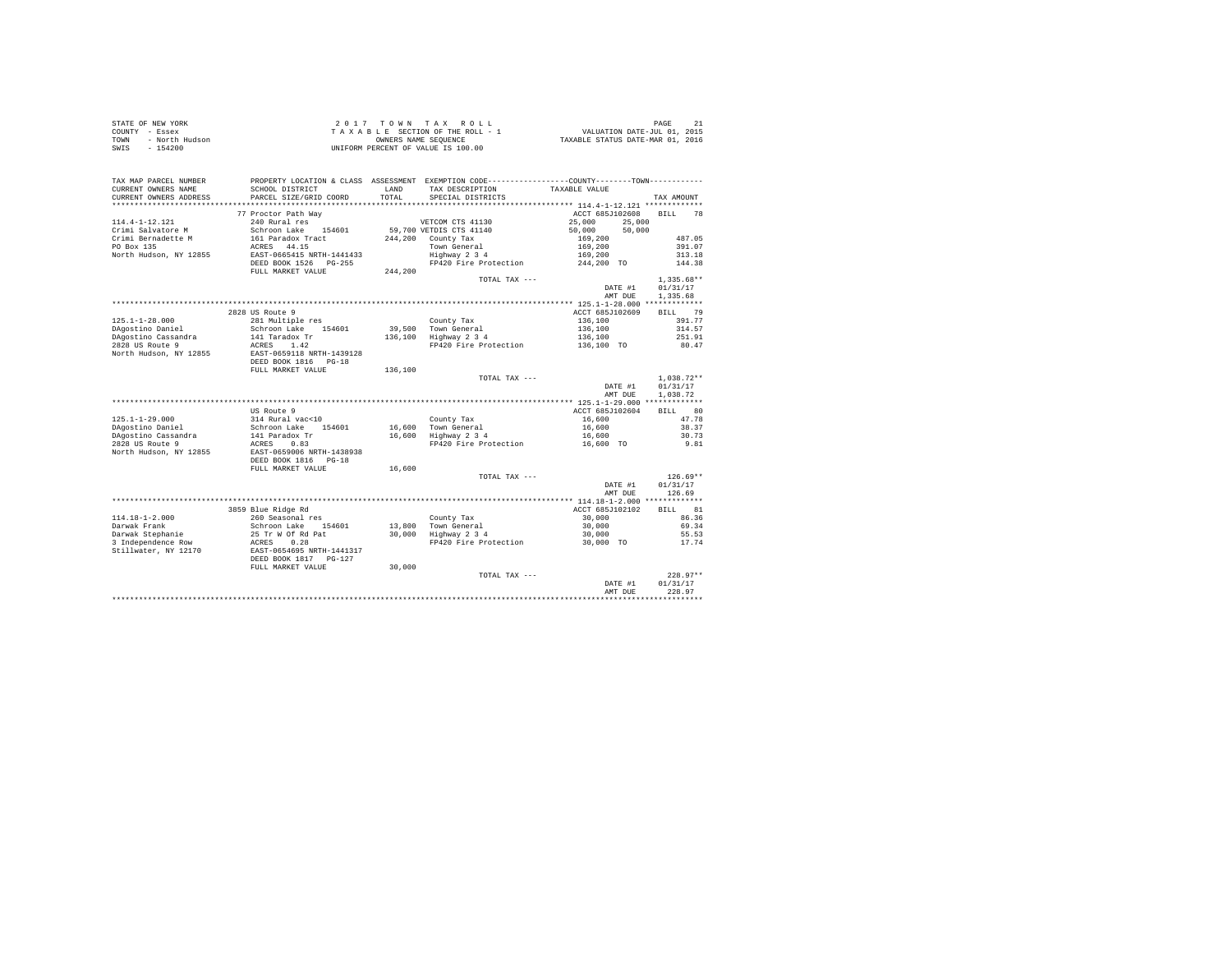| STATE OF NEW YORK      | 2017 TOWN TAX ROLL                 | PAGE                             |
|------------------------|------------------------------------|----------------------------------|
| COUNTY - Essex         | TAXABLE SECTION OF THE ROLL - 1    | VALUATION DATE-JUL 01, 2015      |
| TOWN<br>- North Hudson | OWNERS NAME SEOUENCE               | TAXABLE STATUS DATE-MAR 01, 2016 |
| - 154200<br>SWIS       | UNIFORM PERCENT OF VALUE IS 100.00 |                                  |

| TAX MAP PARCEL NUMBER<br>CURRENT OWNERS NAME<br>CURRENT OWNERS ADDRESS        | PROPERTY LOCATION & CLASS ASSESSMENT EXEMPTION CODE----------------COUNTY--------TOWN----------<br>SCHOOL DISTRICT<br>PARCEL SIZE/GRID COORD                                                   | LAND<br>TOTAL. | TAX DESCRIPTION<br>SPECIAL DISTRICTS                          | TAXABLE VALUE                      | TAX AMOUNT                     |
|-------------------------------------------------------------------------------|------------------------------------------------------------------------------------------------------------------------------------------------------------------------------------------------|----------------|---------------------------------------------------------------|------------------------------------|--------------------------------|
| *************************                                                     |                                                                                                                                                                                                |                |                                                               |                                    |                                |
| $114.18 - 1 - 1.000$                                                          | 3856 Blue Ridge Rd<br>260 Seasonal res - WTRFNT                                                                                                                                                |                | County Tax                                                    | ACCT 685J103306 BILL 82<br>119,400 | 343.70                         |
| David John B<br>David Lisa K<br><i>Duri</i> u <i>misa w</i><br>7 Lancaster Ct | Schroon Lake 154<br>25 Tr W Of Rd Pat<br>ACRES 0.25<br>Schroon Lake 154601                                                                                                                     |                | 56,800 Town General<br>119,400 Highway 2 3 4<br>School Relevy | 119,400<br>119,400                 | 275.97<br>221.00               |
| Ballston Lake, NY 12019                                                       | EAST-0654605 NRTH-1441354<br>DEED BOOK 1197 PG-100<br>FULL MARKET VALUE                                                                                                                        | 119,400        | FP420 Fire Protection 119,400 TO                              |                                    | 977.61<br>70.60                |
|                                                                               |                                                                                                                                                                                                |                | TOTAL TAX ---                                                 |                                    | 1,888.88**                     |
|                                                                               |                                                                                                                                                                                                |                |                                                               | DATE #1<br>AMT DUE                 | 01/31/17<br>1,888.88           |
|                                                                               |                                                                                                                                                                                                |                |                                                               |                                    |                                |
|                                                                               | 536 Johnson Pond Rd                                                                                                                                                                            |                |                                                               | ACCT 685J101507                    | BILL 83                        |
| $125.12 - 1 - 3.000$                                                          | 260 Seasonal res - WTRFNT                                                                                                                                                                      |                | County Tax                                                    | 129,500                            | 372.77                         |
| DeGraff Gail A                                                                | Schroon Lake 154601                                                                                                                                                                            |                | 108.100 Town General                                          | 129,500                            | 299.31                         |
| 35 Lake Hill Rd                                                               | 169 Paradox Tract                                                                                                                                                                              |                | 108,100 Town General<br>129,500 Highway 2 3 4                 | 129,500                            | 239.70                         |
| Ballston Lake, NY 12019                                                       | ACRES<br>0.71<br>EAST-0669078 NRTH-1434860                                                                                                                                                     |                | FP420 Fire Protection                                         | 129,500 TO                         | 76.57                          |
|                                                                               | DEED BOOK 1667 PG-75                                                                                                                                                                           |                |                                                               |                                    |                                |
|                                                                               | FULL MARKET VALUE                                                                                                                                                                              | 129,500        |                                                               |                                    |                                |
|                                                                               |                                                                                                                                                                                                |                | TOTAL TAX ---                                                 | DATE #1<br>AMT DUE                 | 988.35**<br>01/31/17<br>988.35 |
|                                                                               |                                                                                                                                                                                                |                |                                                               |                                    |                                |
|                                                                               | Blue Ridge Rd                                                                                                                                                                                  |                |                                                               | ACCT 685J103401                    | BILL 84                        |
| 114.18-2-8.000                                                                | 314 Rural vac<10                                                                                                                                                                               |                | County Tax                                                    | 17,200                             | 49.51                          |
| Delafrange Kenneth P                                                          |                                                                                                                                                                                                |                |                                                               | 17,200                             | 39.75                          |
| Delafrange Nipa                                                               |                                                                                                                                                                                                |                |                                                               | 17,200                             | 31.84                          |
| 4023 Blue Ridge Rd                                                            |                                                                                                                                                                                                |                | FP420 Fire Protection                                         | 17,200 TO                          | 10.17                          |
| PO Box 179<br>North Hudson, NY 12855                                          | Schroon Lake 154601 17,200 Town General<br>22 Platt Rogerskoo Rd Pat 17,200 Highway 2 3 4<br>ACRES 0.90 Town Person PP420 Fire Protection<br>ERST-0658382 NRTH-1440715<br>DEED BOOK 1739 PG-59 |                |                                                               |                                    |                                |
|                                                                               | FULL MARKET VALUE                                                                                                                                                                              | 17,200         |                                                               |                                    |                                |
|                                                                               |                                                                                                                                                                                                |                | TOTAL TAX ---                                                 | DATE #1                            | $131.27**$<br>01/31/17         |
|                                                                               |                                                                                                                                                                                                |                |                                                               | AMT DUE                            | 131.27                         |
|                                                                               |                                                                                                                                                                                                |                |                                                               |                                    |                                |
|                                                                               | 4023 Blue Ridge Rd                                                                                                                                                                             |                |                                                               | ACCT 685J103315                    | 85<br><b>BILL</b>              |
| $114.18 - 2 - 9.000$                                                          | 210 1 Family Res                                                                                                                                                                               |                | County Tax                                                    | 115,000                            | 331.04                         |
| Delafrange Kenneth P                                                          |                                                                                                                                                                                                |                | 23.600 Town General                                           | 115,000<br>115,000                 | 265.80                         |
| Delafrange Nipa                                                               |                                                                                                                                                                                                |                | 115,000 Highway 2 3 4                                         |                                    | 212.86                         |
| 4023 Blue Ridge Rd                                                            |                                                                                                                                                                                                |                | School Relevy                                                 |                                    | 677.07                         |
| PO Box 179<br>North Hudson, NY 12855                                          | 210 1 raming Research 154601<br>22 Platt Rogers&co Rd Pat<br>ACRES 0.88<br>EAST-0658245 NRTH-1440672<br>DEED BOOK 1739 PG-59<br>RULL MARKET NATHER<br>FULL MARKET VALUE                        | 115,000        | FP420 Fire Protection 115,000 TO                              |                                    | 67.99                          |
|                                                                               |                                                                                                                                                                                                |                | TOTAL TAX ---                                                 |                                    | $1,554.76**$                   |
|                                                                               |                                                                                                                                                                                                |                |                                                               | DATE #1<br>AMT DUE                 | 01/31/17<br>1,554.76           |
|                                                                               |                                                                                                                                                                                                |                |                                                               |                                    |                                |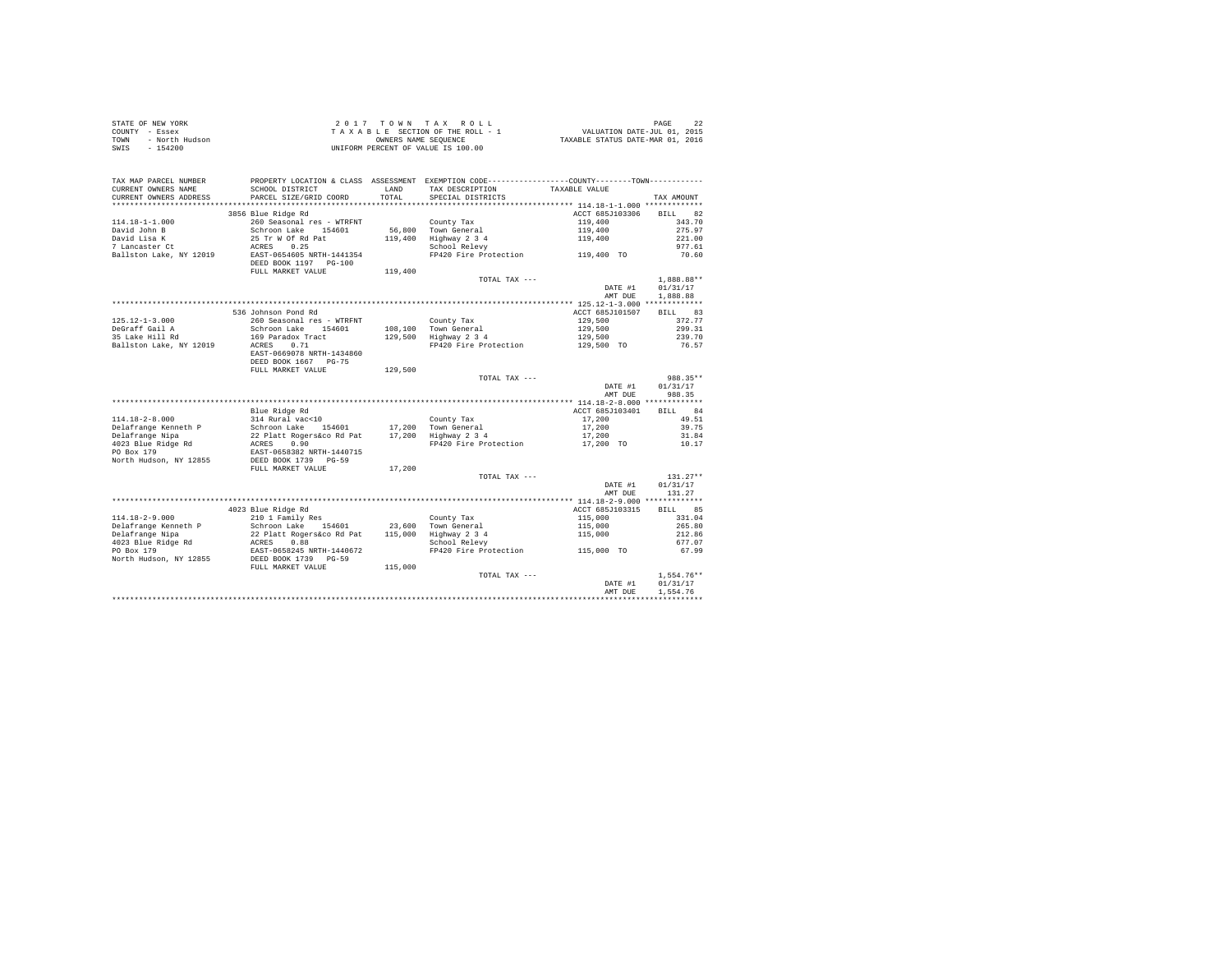| STATE OF NEW YORK<br>COUNTY - Essex<br>- North Hudson<br>TOWN<br>SWIS<br>$-154200$      |                                                                                                                                                                                                                                            |        |                                                                                                                  |                         |                    |
|-----------------------------------------------------------------------------------------|--------------------------------------------------------------------------------------------------------------------------------------------------------------------------------------------------------------------------------------------|--------|------------------------------------------------------------------------------------------------------------------|-------------------------|--------------------|
| TAX MAP PARCEL NUMBER<br>CURRENT OWNERS NAME                                            | SCHOOL DISTRICT                                                                                                                                                                                                                            | LAND   | PROPERTY LOCATION & CLASS ASSESSMENT EXEMPTION CODE---------------COUNTY-------TOWN----------<br>TAX DESCRIPTION | TAXABLE VALUE           |                    |
| CURRENT OWNERS ADDRESS                                                                  | PARCEL SIZE/GRID COORD                                                                                                                                                                                                                     | TOTAL  | SPECIAL DISTRICTS                                                                                                |                         | TAX AMOUNT         |
|                                                                                         |                                                                                                                                                                                                                                            |        |                                                                                                                  |                         |                    |
|                                                                                         | US Route 9                                                                                                                                                                                                                                 |        |                                                                                                                  | ACCT 685J100706 BILL 86 |                    |
| $114.2 - 1 - 28.000$                                                                    |                                                                                                                                                                                                                                            |        | County Tax<br>50,200 Town General<br>50,200 Highway 2 3 4                                                        | 50,200                  | 144.50             |
| DeMaria Joseph Jr                                                                       |                                                                                                                                                                                                                                            |        |                                                                                                                  | 50,200                  | 116.03             |
| 16 Derbyshire Rd                                                                        |                                                                                                                                                                                                                                            |        |                                                                                                                  | 50,200<br>50,200 TO     | 92.92              |
| Feura Bush, NY 12067                                                                    | 910 Priv forest<br>Schroon Lake 154601<br>158 Paradox Tract<br>ACRES 60.50<br>EAST-0665563 NRTH-1449173                                                                                                                                    |        | FP420 Fire Protection                                                                                            |                         | 29.68              |
|                                                                                         | DEED BOOK 695 PG-203<br>FULL MARKET VALUE                                                                                                                                                                                                  | 50,200 |                                                                                                                  |                         |                    |
|                                                                                         |                                                                                                                                                                                                                                            |        | TOTAL TAX ---                                                                                                    |                         | $383.13**$         |
|                                                                                         |                                                                                                                                                                                                                                            |        |                                                                                                                  | DATE #1<br>AMT DUE      | 01/31/17<br>383.13 |
|                                                                                         |                                                                                                                                                                                                                                            |        |                                                                                                                  |                         |                    |
|                                                                                         |                                                                                                                                                                                                                                            |        |                                                                                                                  | ACCT 685J179006         | BILL 87            |
| 114.2-1-56.200                                                                          | 232 Vacant rural<br>Schroon Lake 154601 4,700 Town General<br>25 Platt Rogerskoo Rd Pat 4,700 Highway 2 3 4<br>ACRES 10.10<br>ERAN FURAN FRANCER RESERVED RESERVED RESERVED RESERVED RESERVED RESERVED RESERVED RESERVED RESERVED RESERVED |        |                                                                                                                  | 4,700                   | 13.53              |
|                                                                                         |                                                                                                                                                                                                                                            |        |                                                                                                                  | 4,700                   | 10.86              |
| DeMaria Joseph Jr<br>16 Derbyshire Rd                                                   |                                                                                                                                                                                                                                            |        |                                                                                                                  | 4,700                   | 8.70               |
| Feura Bush, NY 12067                                                                    |                                                                                                                                                                                                                                            |        | FP420 Fire Protection 4,700 TO                                                                                   |                         | 2.78               |
|                                                                                         | EAST-0660152 NRTH-1452349<br>DEED BOOK 682 PG-159                                                                                                                                                                                          |        |                                                                                                                  |                         |                    |
|                                                                                         | FULL MARKET VALUE                                                                                                                                                                                                                          | 4,700  |                                                                                                                  |                         |                    |
|                                                                                         |                                                                                                                                                                                                                                            |        | TOTAL TAX ---                                                                                                    |                         | $35.87**$          |
|                                                                                         |                                                                                                                                                                                                                                            |        |                                                                                                                  | DATE #1                 | 01/31/17           |
|                                                                                         |                                                                                                                                                                                                                                            |        |                                                                                                                  | AMT DUE                 | 35.87              |
|                                                                                         |                                                                                                                                                                                                                                            |        |                                                                                                                  |                         |                    |
|                                                                                         | 3544 US Route 9                                                                                                                                                                                                                            |        |                                                                                                                  | ACCT 685J101705         | BILL 88            |
|                                                                                         | 910 Priv forest                                                                                                                                                                                                                            |        |                                                                                                                  | 95,200                  | 274.04             |
| 114.2-1-13.114<br>Demis John C                                                          | 910 Priv forest<br>Schroon Lake 154601 95,200 Town General<br>26 27 Platt Roger&co Pat 95,200 Highway 2 3 4                                                                                                                                |        |                                                                                                                  | 95,200                  | 220.03             |
| 81 Knox Gallupville Rd                                                                  | 26 27 Platt Roger&co Pat                                                                                                                                                                                                                   |        |                                                                                                                  | 95,200                  | 176.21             |
| Berne, NY 12023                                                                         | ACRES 120.00                                                                                                                                                                                                                               |        | FP420 Fire Protection                                                                                            | 95,200 TO               | 56.29              |
|                                                                                         | EAST-0664982 NRTH-1455254                                                                                                                                                                                                                  |        |                                                                                                                  |                         |                    |
|                                                                                         | DEED BOOK 970 PG-279                                                                                                                                                                                                                       |        |                                                                                                                  |                         |                    |
|                                                                                         | FULL MARKET VALUE                                                                                                                                                                                                                          | 95,200 |                                                                                                                  |                         |                    |
|                                                                                         |                                                                                                                                                                                                                                            |        | TOTAL TAX ---                                                                                                    |                         | $726.57**$         |
|                                                                                         |                                                                                                                                                                                                                                            |        |                                                                                                                  | DATE #1                 | 01/31/17           |
|                                                                                         |                                                                                                                                                                                                                                            |        |                                                                                                                  | AMT DUE                 | 726.57             |
|                                                                                         |                                                                                                                                                                                                                                            |        |                                                                                                                  |                         |                    |
|                                                                                         | 3580 US Route 9                                                                                                                                                                                                                            |        |                                                                                                                  | ACCT 685J100607         | BILL 89            |
|                                                                                         |                                                                                                                                                                                                                                            |        |                                                                                                                  |                         | 58.15              |
|                                                                                         |                                                                                                                                                                                                                                            |        |                                                                                                                  |                         | 46.69              |
|                                                                                         |                                                                                                                                                                                                                                            |        |                                                                                                                  |                         | 37.39              |
| D Joseph Demis<br>PRIOR OWNER ON 3/01/2016<br>Demis John C<br>EAST-0664562 NRTH-1456328 |                                                                                                                                                                                                                                            |        |                                                                                                                  |                         | 11.94              |
|                                                                                         |                                                                                                                                                                                                                                            |        |                                                                                                                  |                         |                    |
|                                                                                         | DEED BOOK 1837 PG-72<br>FULL MARKET VALUE                                                                                                                                                                                                  |        |                                                                                                                  |                         |                    |
|                                                                                         |                                                                                                                                                                                                                                            | 20,200 |                                                                                                                  |                         |                    |
|                                                                                         |                                                                                                                                                                                                                                            |        | TOTAL TAX ---                                                                                                    |                         | $154.17**$         |
|                                                                                         |                                                                                                                                                                                                                                            |        |                                                                                                                  | DATE #1                 | 01/31/17           |
|                                                                                         |                                                                                                                                                                                                                                            |        |                                                                                                                  | AMT DUE                 | 154.17             |
|                                                                                         |                                                                                                                                                                                                                                            |        |                                                                                                                  |                         |                    |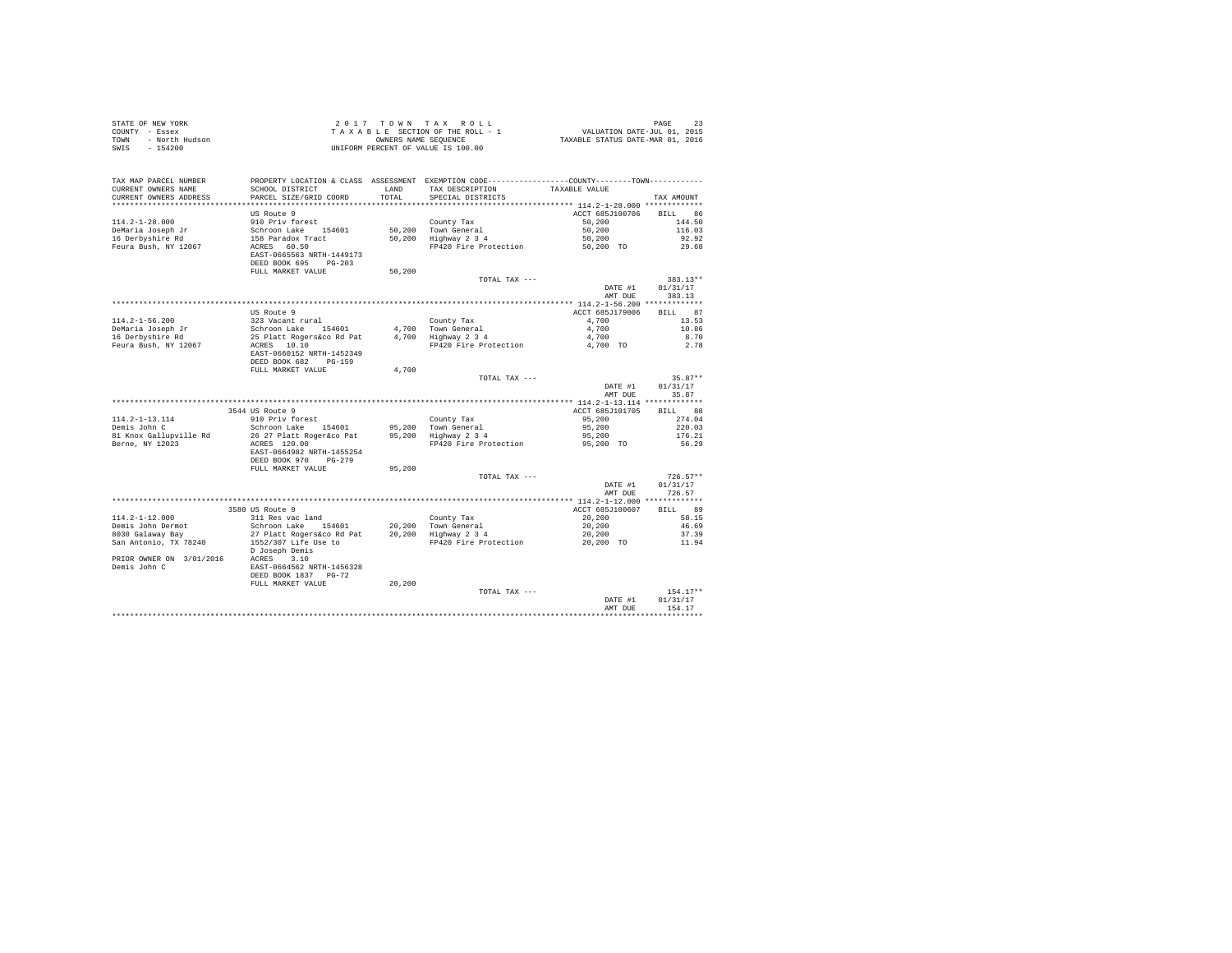| STATE OF NEW YORK<br>COUNTY - Essex<br>- North Hudson<br><b>TOWN</b><br>$-154200$<br>SWIS |                                                  |         | 2017 TOWN TAX ROLL<br>TAXABLE SECTION OF THE ROLL - 1<br>OWNERS NAME SEQUENCE<br>UNIFORM PERCENT OF VALUE IS 100.00 | FAGE 24<br>VALUATION DATE-JUL 01, 2015<br>TAXABLE STATUS DATE-MAR 01, 2016 | PAGE<br>2.4  |
|-------------------------------------------------------------------------------------------|--------------------------------------------------|---------|---------------------------------------------------------------------------------------------------------------------|----------------------------------------------------------------------------|--------------|
| TAX MAP PARCEL NUMBER                                                                     |                                                  |         | PROPERTY LOCATION & CLASS ASSESSMENT EXEMPTION CODE---------------COUNTY-------TOWN----------                       |                                                                            |              |
| CURRENT OWNERS NAME                                                                       | SCHOOL DISTRICT                                  | LAND    | TAX DESCRIPTION                                                                                                     | TAXABLE VALUE                                                              |              |
| CURRENT OWNERS ADDRESS                                                                    | PARCEL SIZE/GRID COORD                           | TOTAL   | SPECIAL DISTRICTS                                                                                                   |                                                                            | TAX AMOUNT   |
|                                                                                           |                                                  |         |                                                                                                                     |                                                                            |              |
|                                                                                           | 30 Kenakwar Ln                                   |         |                                                                                                                     | ACCT 685Z010011                                                            | BILL 90      |
| $104.4 - 3 - 8.100$                                                                       | 312 Vac w/imprv                                  |         | County Tax                                                                                                          | 38,300                                                                     | 110.25       |
| DePaula Daniel                                                                            | Schroon Lake 154601                              |         | 32.200 Town General                                                                                                 | 38,300                                                                     | 88.52        |
| DePaula Judith                                                                            | 29 Platt Rogers&co Rd Pat 38,300 Highway 2 3 4   |         |                                                                                                                     | 38,300                                                                     | 70.89        |
| PO Box 191                                                                                | Pt Lot 8 Kenakwar Subd                           |         | FP420 Fire Protection                                                                                               | 38,300 TO                                                                  | 22.65        |
| Latham, NY 12110                                                                          | ACRES 4.46                                       |         |                                                                                                                     |                                                                            |              |
|                                                                                           | EAST-0665107 NRTH-1459455                        |         |                                                                                                                     |                                                                            |              |
|                                                                                           | DEED BOOK 1611 PG-96                             |         |                                                                                                                     |                                                                            |              |
|                                                                                           | FULL MARKET VALUE                                | 38,300  |                                                                                                                     |                                                                            |              |
|                                                                                           |                                                  |         | TOTAL TAX ---                                                                                                       |                                                                            | $292.31**$   |
|                                                                                           |                                                  |         |                                                                                                                     | DATE #1                                                                    | 01/31/17     |
|                                                                                           |                                                  |         |                                                                                                                     | AMT DUE                                                                    | 292.31       |
|                                                                                           |                                                  |         |                                                                                                                     |                                                                            |              |
|                                                                                           | Kenakwar Ln                                      |         |                                                                                                                     | ACCT 685Z010012                                                            | BILL 91      |
| $104.4 - 3 - 8.200$                                                                       | 314 Rural vac<10                                 |         | County Tax                                                                                                          | 900<br>900                                                                 | 2.59         |
| DePaula Daniel<br>DePaula Judith                                                          | Schroon Lake 154601<br>29 Platt Rogers&co Rd Pat |         | 900 Town General<br>900 Highway 2 3 4                                                                               | 900                                                                        | 2.08<br>1.67 |
| PO Box 191                                                                                | Pt Lot 8 Kenakwar Subd                           |         | FP420 Fire Protection                                                                                               | 900 TO                                                                     | .53          |
| Latham, NY 12110                                                                          | ACRES 0.71                                       |         |                                                                                                                     |                                                                            |              |
|                                                                                           | EAST-0665083 NRTH-1459172                        |         |                                                                                                                     |                                                                            |              |
|                                                                                           | DEED BOOK 1611 PG-96                             |         |                                                                                                                     |                                                                            |              |
|                                                                                           | FULL MARKET VALUE                                | 900     |                                                                                                                     |                                                                            |              |
|                                                                                           |                                                  |         | TOTAL TAX ---                                                                                                       |                                                                            | $6.87**$     |
|                                                                                           |                                                  |         |                                                                                                                     | DATE #1                                                                    | 01/31/17     |
|                                                                                           |                                                  |         |                                                                                                                     | AMT DUE                                                                    | 6.87         |
|                                                                                           |                                                  |         |                                                                                                                     |                                                                            |              |
|                                                                                           | 3396 US Route 9                                  |         |                                                                                                                     | ACCT 685Z007002                                                            | BILL 92      |
| $114.2 - 2 - 29.000$                                                                      | 210 1 Family Res                                 |         | County Tax                                                                                                          | 169,000                                                                    | 486.48       |
| DeZalia Brian                                                                             | Schroon Lake 154601                              |         | 31.100 Town General                                                                                                 | 169,000                                                                    | 390.61       |
| DeZalia Laureen                                                                           | 25 Platt Rogers&Co                               |         | 169,000 Highway 2 3 4                                                                                               | 169,000                                                                    | 312.81       |
| 3396 US Rt 9                                                                              | Lot 1 5962 5963                                  |         | FP420 Fire Protection                                                                                               | 169,000 TO                                                                 | 99.92        |
| North Hudson, NY 12855                                                                    | 2016 BAR Decision                                |         |                                                                                                                     |                                                                            |              |
|                                                                                           | ACRES 3.15                                       |         |                                                                                                                     |                                                                            |              |
|                                                                                           | EAST-0662204 NRTH-1452252                        |         |                                                                                                                     |                                                                            |              |
|                                                                                           | DEED BOOK 1485 PG-73                             |         |                                                                                                                     |                                                                            |              |
|                                                                                           | FULL MARKET VALUE                                | 169,000 |                                                                                                                     |                                                                            |              |
|                                                                                           |                                                  |         | TOTAL TAX ---                                                                                                       |                                                                            | $1,289.82**$ |
|                                                                                           |                                                  |         |                                                                                                                     | DATE #1                                                                    | 01/31/17     |
|                                                                                           |                                                  |         |                                                                                                                     | AMT DUR                                                                    | 1,289.82     |
|                                                                                           |                                                  |         |                                                                                                                     |                                                                            |              |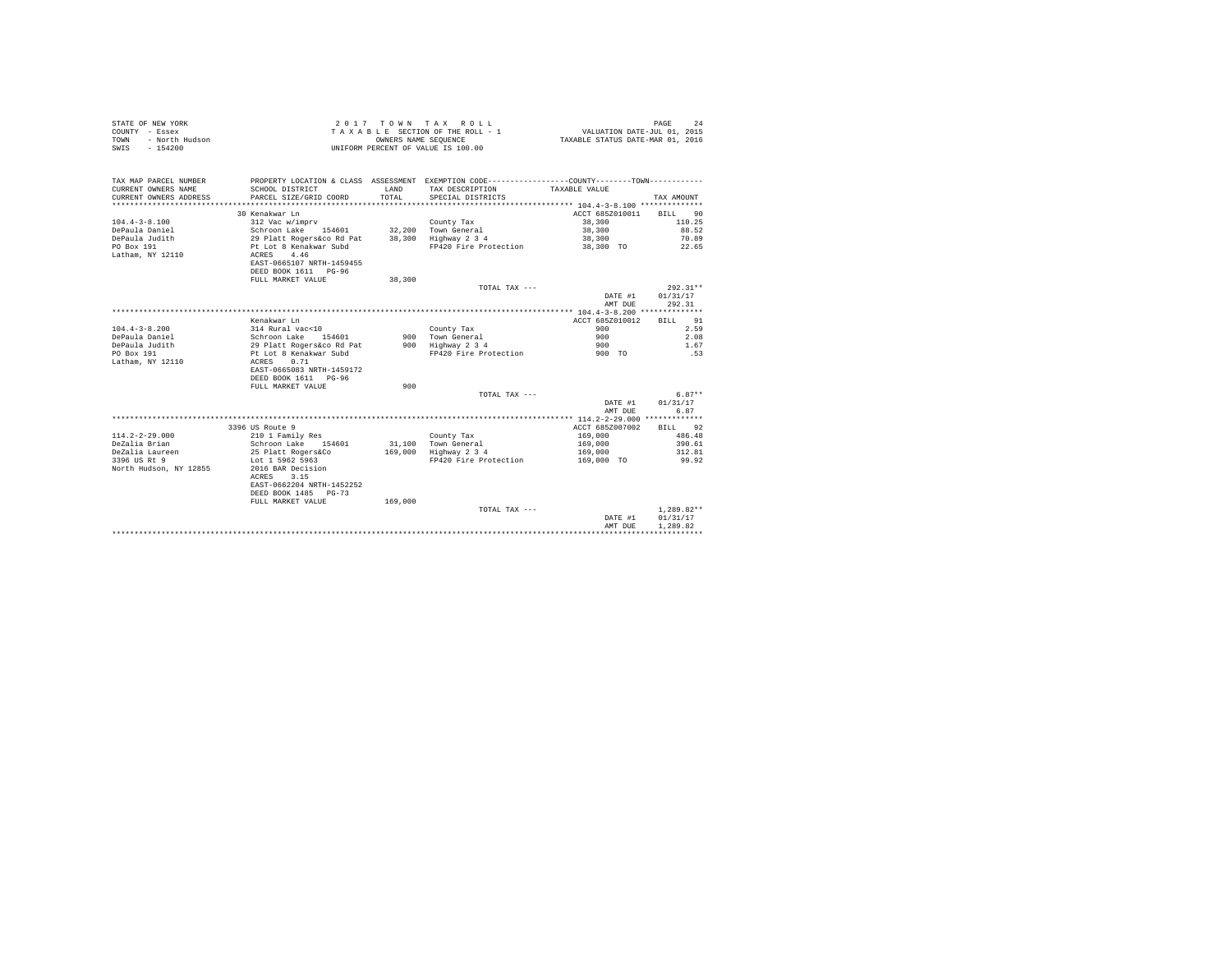| STATE OF NEW YORK      |                              |            | 2017 TOWN TAX ROLL                                        |                                  | 25<br>PAGE                  |
|------------------------|------------------------------|------------|-----------------------------------------------------------|----------------------------------|-----------------------------|
| COUNTY<br>- Essex      |                              |            | TAXABLE SECTION OF THE ROLL - 1                           |                                  | VALUATION DATE-JUL 01, 2015 |
| - North Hudson<br>TOWN |                              |            | OWNERS NAME SEQUENCE                                      | TAXABLE STATUS DATE-MAR 01, 2016 |                             |
| $-154200$<br>SWIS      |                              |            | UNIFORM PERCENT OF VALUE IS 100.00                        |                                  |                             |
|                        |                              |            |                                                           |                                  |                             |
|                        |                              |            |                                                           |                                  |                             |
|                        |                              |            |                                                           |                                  |                             |
| TAX MAP PARCEL NUMBER  | PROPERTY LOCATION & CLASS    | ASSESSMENT | EXEMPTION CODE----------------COUNTY-------TOWN---------- |                                  |                             |
| CURRENT OWNERS NAME    | SCHOOL DISTRICT              | LAND       | TAX DESCRIPTION                                           | TAXABLE VALUE                    |                             |
| CURRENT OWNERS ADDRESS | PARCEL SIZE/GRID COORD TOTAL |            | SPECIAL DISTRICTS                                         |                                  | TAX AMOUNT                  |
|                        |                              |            |                                                           |                                  |                             |
|                        | US Route 9                   |            |                                                           | ACCT 685J100609                  | 93<br><b>BILL</b>           |
| 104.2-1-17.000         | 314 Rural vac<10             |            | County Tax                                                | 700                              | 2.02                        |
| DeZalia Craig          | Schroon Lake 154601          | 700        | Town General                                              | 700                              | 1.62                        |
| 1558 US Route 9        | 4 T&c Twp 49                 | 700        | Highway 2 3 4                                             | 700                              | 1.30                        |
| Schroon Lake, NY 12870 | 0.40<br>ACRES                |            | FP420 Fire Protection                                     | 700 TO                           | .41                         |
|                        | EAST-0669174 NRTH-1464713    |            |                                                           |                                  |                             |
|                        | DEED BOOK 1824 PG-27         |            |                                                           |                                  |                             |
|                        | meet to acknowledge that the | 700        |                                                           |                                  |                             |

|                        | FULL MARKET VALUE         | 700     |                       |                 |                   |
|------------------------|---------------------------|---------|-----------------------|-----------------|-------------------|
|                        |                           |         | TOTAL TAX ---         |                 | $5.35**$          |
|                        |                           |         |                       | DATE #1         | 01/31/17          |
|                        |                           |         |                       | AMT DUE         | 5.35              |
|                        |                           |         |                       |                 |                   |
|                        | 3093 US Route 9           |         |                       |                 |                   |
|                        |                           |         |                       | ACCT 685J100709 | 94<br><b>BILL</b> |
| $114.4 - 1 - 45.001$   | 210 1 Family Res - WTRFNT |         | County Tax            | 110,600         | 318.37            |
| DeZalia Deborah M      | Schroon Lake 154601       |         | 47,700 Town General   | 110,600         | 255.63            |
| DeZalia Terry L        | 23 Platt Rogers&co Rd Pat |         | 110,600 Highway 2 3 4 | 110,600         | 204.71            |
| PO Box 85              | ACRES 1.40 BANK1STARSG    |         | FP420 Fire Protection | 110,600 TO      | 65.39             |
| North Hudson, NY 12855 | EAST-0660290 NRTH-1445187 |         |                       |                 |                   |
|                        | DEED BOOK 1381 PG-1       |         |                       |                 |                   |
|                        | FULL MARKET VALUE         | 110,600 |                       |                 |                   |
|                        |                           |         | TOTAL TAX ---         |                 | 844.10**          |
|                        |                           |         |                       | DATE #1         | 01/31/17          |
|                        |                           |         |                       | AMT DUE         | 844.10            |
|                        |                           |         |                       |                 |                   |
|                        | 3678 US Route 9           |         |                       | ACCT 685J102511 | 95<br>BILL        |
| $104.4 - 1 - 69.000$   | 270 Mfg housing           |         | County Tax            | 62,200          | 179.05            |
| DeZalia H Marc         | Schroon Lake 154601       |         | 30,000 Town General   | 62,200          | 143.76            |
| DeZalia Linda          | 29 Platt Rogers&co Rd Pat |         | 62,200 Highway 2 3 4  | 62,200          | 115.13            |
| 3664 US Route 9        | ACRES<br>2.00             |         | School Relevy         |                 | 509.27            |
|                        |                           |         | FP420 Fire Protection |                 | 36.78             |
| PO Box 3               | EAST-0665634 NRTH-1458460 |         |                       | 62.200 TO       |                   |
| North Hudson, NY 12855 | DEED BOOK 1599 PG-308     |         |                       |                 |                   |
|                        | FULL MARKET VALUE         | 62,200  |                       |                 |                   |
|                        |                           |         | TOTAL TAX ---         |                 | 983.99**          |
|                        |                           |         |                       | DATE #1         | 01/31/17          |
|                        |                           |         |                       | AMT DUE         | 983.99            |
|                        |                           |         |                       |                 |                   |
|                        | US Route 9                |         |                       | ACCT 685J187003 | 96<br><b>BILL</b> |
| $104.4 - 1 - 45.400$   | 314 Rural vac<10 - WTRFNT |         | County Tax            | 36,500          | 105.07            |
| DeZalia James D        | 154601<br>Schroon Lake    |         | 36,500 Town General   | 36,500          | 84.36             |
| 16 Reed Ln             | 8 H Gore E Of Road Patent |         | 36,500 Highway 2 3 4  | 36,500          | 67.56             |
| Clifton Park, NY 12065 | 31 P R Rd Patent          |         | FP420 Fire Protection | 36,500 TO       | 21.58             |
|                        | Lot 5 Dezalia Subd 941/12 |         |                       |                 |                   |
|                        | ACRES<br>4.23             |         |                       |                 |                   |
|                        | EAST-0668227 NRTH-1462923 |         |                       |                 |                   |
|                        | DEED BOOK 874<br>$PG-283$ |         |                       |                 |                   |
|                        | FULL MARKET VALUE         | 36,500  |                       |                 |                   |
|                        |                           |         | TOTAL TAX ---         |                 | $278.57**$        |
|                        |                           |         |                       | DATE #1         | 01/31/17          |
|                        |                           |         |                       | AMT DUE         | 278.57            |
|                        |                           |         |                       |                 |                   |
|                        |                           |         |                       |                 |                   |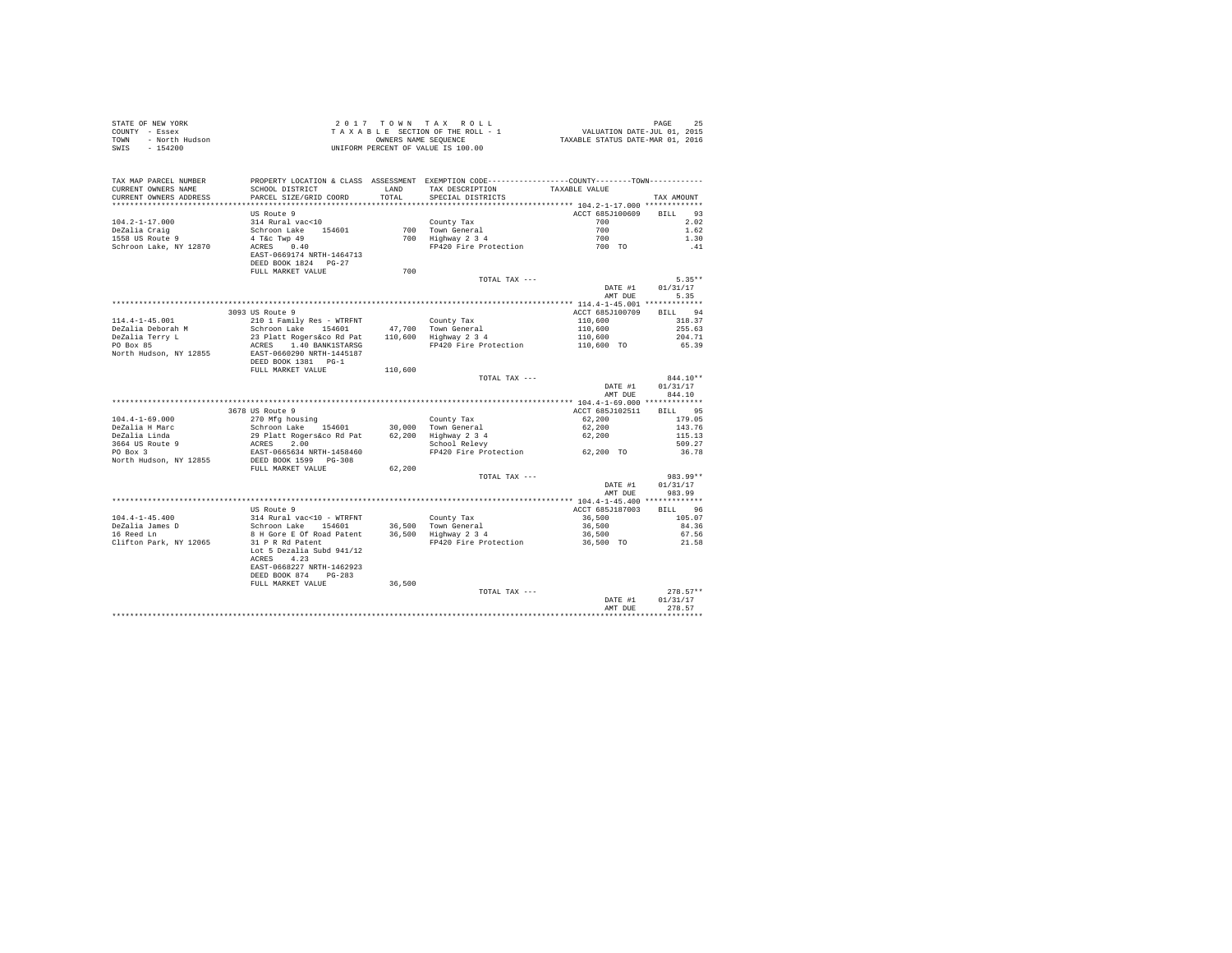| SWIS - 154200                                                          |                                                                                             |               | 2017 TOWN TAX ROLL<br>$\begin{array}{cccccc} 2&0&1&7&7&0&\text{W} &\text{N} &\text{R} &\text{R} &\text{S} &\text{R} &\text{R} &\text{S} &\text{R} &\text{R} \\ \text{T} & \text{A} & \text{A} & \text{B} & \text{E} & \text{C} & \text{T} & \text{B} & \text{R} & \text{D} & \text{A} & \text{D} & \text{A} & \text{D} & \text{M} & \text{D} & \text{M} & \text{D} & \text{M} & \text{D} & \text{M} & \text{D} & \text{M} & \text{$<br>UNIFORM PERCENT OF VALUE IS 100.00 |                                                     |                      |
|------------------------------------------------------------------------|---------------------------------------------------------------------------------------------|---------------|---------------------------------------------------------------------------------------------------------------------------------------------------------------------------------------------------------------------------------------------------------------------------------------------------------------------------------------------------------------------------------------------------------------------------------------------------------------------------|-----------------------------------------------------|----------------------|
| TAX MAP PARCEL NUMBER<br>CURRENT OWNERS NAME<br>CURRENT OWNERS ADDRESS | SCHOOL DISTRICT<br>PARCEL SIZE/GRID COORD                                                   | LAND<br>TOTAL | PROPERTY LOCATION & CLASS ASSESSMENT EXEMPTION CODE---------------COUNTY-------TOWN---------<br>TAX DESCRIPTION<br>SPECIAL DISTRICTS                                                                                                                                                                                                                                                                                                                                      | TAXABLE VALUE                                       | TAX AMOUNT           |
|                                                                        |                                                                                             |               |                                                                                                                                                                                                                                                                                                                                                                                                                                                                           |                                                     |                      |
| $125. - 1 - 8.000$                                                     | Johnson Pond Rd<br>910 Priv forest                                                          |               |                                                                                                                                                                                                                                                                                                                                                                                                                                                                           | ACCT 685J100614 BILL 97<br>132,800                  | 382.27               |
| DeZalia James D                                                        |                                                                                             |               | County Tax<br>County Tax<br>132,800 Town General<br>132,800 Highway 2 3 4                                                                                                                                                                                                                                                                                                                                                                                                 | 132,800                                             | 306.94               |
| DeZalia Michael J                                                      |                                                                                             |               |                                                                                                                                                                                                                                                                                                                                                                                                                                                                           | 132,800                                             | 245.81               |
| 67 Hilton Rd                                                           | Schroon Lake 154601<br>189 Paradox Tract<br>ACRES 160.00                                    |               | FP420 Fire Protection                                                                                                                                                                                                                                                                                                                                                                                                                                                     | 132,800 TO                                          | 78.52                |
| Slingerlands, NY 12159                                                 | EAST-0672399 NRTH-1437293<br>DEED BOOK 1790 PG-5<br>FULL MARKET VALUE                       | 132,800       |                                                                                                                                                                                                                                                                                                                                                                                                                                                                           |                                                     |                      |
|                                                                        |                                                                                             |               | TOTAL TAX ---                                                                                                                                                                                                                                                                                                                                                                                                                                                             |                                                     | $1.013.54**$         |
|                                                                        |                                                                                             |               |                                                                                                                                                                                                                                                                                                                                                                                                                                                                           | DATE #1<br>AMT DUE                                  | 01/31/17<br>1,013.54 |
|                                                                        |                                                                                             |               |                                                                                                                                                                                                                                                                                                                                                                                                                                                                           |                                                     |                      |
|                                                                        | Johnson Pond Rd                                                                             |               |                                                                                                                                                                                                                                                                                                                                                                                                                                                                           | ACCT 685J100611                                     | BILL 98              |
| $125.12 - 1 - 10.000$                                                  | 314 Rural vacc10<br>Schroon Lake 154601<br>169 Paradox Tract<br>ACRES 0.30                  |               | County Tax<br>1,400 Town General<br>1,400 Highway 2 3 4                                                                                                                                                                                                                                                                                                                                                                                                                   | 1,400<br>1,400                                      | 4.03<br>3.24         |
| DeZalia James D<br>DeZalia Michael J<br>67 Hilton Rd                   |                                                                                             |               |                                                                                                                                                                                                                                                                                                                                                                                                                                                                           | 1,400                                               | 2.59                 |
|                                                                        |                                                                                             |               | FP420 Fire Protection                                                                                                                                                                                                                                                                                                                                                                                                                                                     | 1,400 TO                                            | .83                  |
| Slingerlands, NY 12159                                                 | EAST-0671339 NRTH-1433949<br>DEED BOOK 1790 PG-5<br>FULL MARKET VALUE                       | 1,400         |                                                                                                                                                                                                                                                                                                                                                                                                                                                                           |                                                     |                      |
|                                                                        |                                                                                             |               | TOTAL TAX ---                                                                                                                                                                                                                                                                                                                                                                                                                                                             |                                                     | $10.69**$            |
|                                                                        |                                                                                             |               |                                                                                                                                                                                                                                                                                                                                                                                                                                                                           | DATE #1                                             | 01/31/17             |
|                                                                        |                                                                                             |               |                                                                                                                                                                                                                                                                                                                                                                                                                                                                           | AMT DUE                                             | 10.69                |
|                                                                        | 2972 US Route 9                                                                             |               |                                                                                                                                                                                                                                                                                                                                                                                                                                                                           | ACCT 685J103308                                     | BILL 99              |
| $114.4 - 1 - 39.000$                                                   | 210 1 Family Res                                                                            |               | County Tax<br>16,700 Town General<br>103,800 Highway 2 3 4                                                                                                                                                                                                                                                                                                                                                                                                                |                                                     | 298.80               |
| DeZalia Kelly M                                                        | Schroon Lake 154601                                                                         |               |                                                                                                                                                                                                                                                                                                                                                                                                                                                                           |                                                     | 239.91               |
| DeZalia Stephanie E                                                    | 22 Platt&rogers Co Rd Pat                                                                   |               |                                                                                                                                                                                                                                                                                                                                                                                                                                                                           | $103,800$<br>$103,800$<br>$103,800$<br>$103,800$ TO | 192.13               |
| 2972 US Rte 9<br>North Hudson, NY 12855                                | 1619/125 BLA<br>ACRES 0.61 BANK1STARSG<br>EAST-0660116 NRTH-1442225<br>DEED BOOK 1548 PG-47 |               | FP420 Fire Protection                                                                                                                                                                                                                                                                                                                                                                                                                                                     |                                                     | 61.37                |
|                                                                        | FULL MARKET VALUE                                                                           | 103,800       |                                                                                                                                                                                                                                                                                                                                                                                                                                                                           |                                                     |                      |
|                                                                        |                                                                                             |               | TOTAL TAX ---                                                                                                                                                                                                                                                                                                                                                                                                                                                             |                                                     | 792.21**             |
|                                                                        |                                                                                             |               |                                                                                                                                                                                                                                                                                                                                                                                                                                                                           | DATE #1<br>AMT DUE                                  | 01/31/17<br>792.21   |
|                                                                        | 3664 US Route 9                                                                             |               |                                                                                                                                                                                                                                                                                                                                                                                                                                                                           | ACCT 685J185003                                     | BILL 100             |
| $104.4 - 2 - 8.000$                                                    | 210 1 Family Res                                                                            |               |                                                                                                                                                                                                                                                                                                                                                                                                                                                                           | 238,200                                             | 685.68               |
|                                                                        |                                                                                             |               |                                                                                                                                                                                                                                                                                                                                                                                                                                                                           |                                                     | 550.55               |
| DeZalia Marc<br>DeZalia Linda<br>3664 US Rte 9                         |                                                                                             |               |                                                                                                                                                                                                                                                                                                                                                                                                                                                                           |                                                     | 440.89               |
|                                                                        | ACRES 6.80                                                                                  |               | FP420 Fire Protection                                                                                                                                                                                                                                                                                                                                                                                                                                                     | $238, 200$<br>$238, 200$<br>$238, 200$ TO           | 140.84               |
| North Hudson, NY 12855                                                 | EAST-0665832 NRTH-1458202<br>DEED BOOK 1535 PG-217                                          |               |                                                                                                                                                                                                                                                                                                                                                                                                                                                                           |                                                     |                      |
|                                                                        | FULL MARKET VALUE                                                                           | 238,200       |                                                                                                                                                                                                                                                                                                                                                                                                                                                                           |                                                     | $1.817.96**$         |
|                                                                        |                                                                                             |               | TOTAL TAX ---                                                                                                                                                                                                                                                                                                                                                                                                                                                             | DATE #1                                             | 01/31/17             |
|                                                                        |                                                                                             |               |                                                                                                                                                                                                                                                                                                                                                                                                                                                                           | AMT DUE                                             | 1.817.96             |
|                                                                        |                                                                                             |               |                                                                                                                                                                                                                                                                                                                                                                                                                                                                           |                                                     |                      |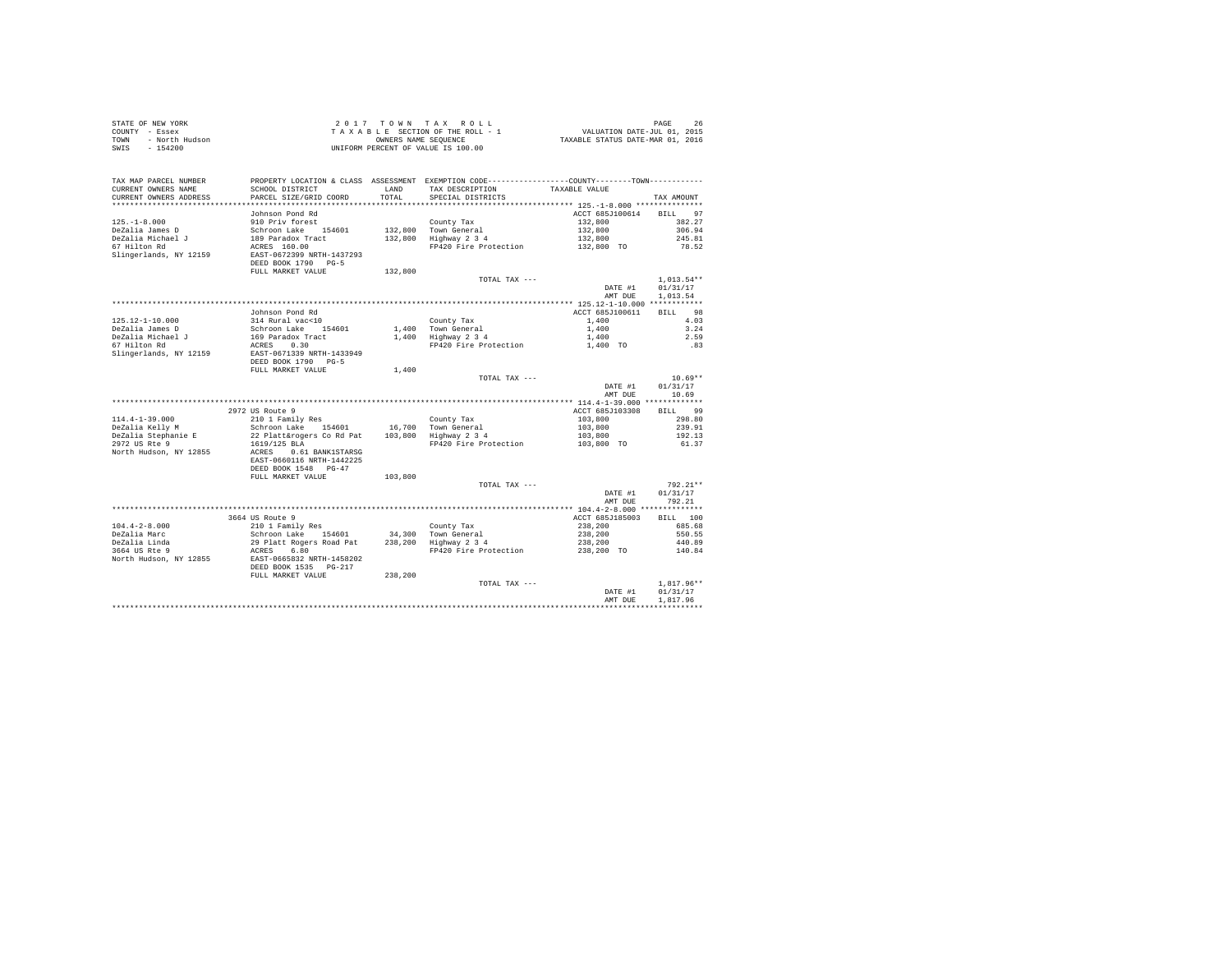|                | STATE OF NEW YORK | 2017 TOWN TAX ROLL                 |                      |  |                                  | PAGE                        |  |
|----------------|-------------------|------------------------------------|----------------------|--|----------------------------------|-----------------------------|--|
| COUNTY - Essex |                   | TAXABLE SECTION OF THE ROLL - 1    |                      |  |                                  | VALUATION DATE-JUL 01, 2015 |  |
| TOWN           | - North Hudson    |                                    | OWNERS NAME SEOUENCE |  | TAXABLE STATUS DATE-MAR 01, 2016 |                             |  |
| SWIS           | $-154200$         | UNIFORM PERCENT OF VALUE IS 100.00 |                      |  |                                  |                             |  |

| TAX MAP PARCEL NUMBER<br>CURRENT OWNERS NAME<br>CURRENT OWNERS ADDRESS | PROPERTY LOCATION & CLASS ASSESSMENT EXEMPTION CODE---------------COUNTY-------TOWN---------<br>SCHOOL DISTRICT<br>PARCEL SIZE/GRID COORD | <b>T.AND</b><br>TOTAL. | TAX DESCRIPTION<br>SPECIAL DISTRICTS | TAXABLE VALUE   | TAX AMOUNT   |
|------------------------------------------------------------------------|-------------------------------------------------------------------------------------------------------------------------------------------|------------------------|--------------------------------------|-----------------|--------------|
|                                                                        | US Route 9                                                                                                                                |                        |                                      | ACCT 685J186012 | BILL<br>101  |
| $104.4 - 2 - 9.000$                                                    | 314 Rural vac<10                                                                                                                          |                        | County Tax                           | 22,700          | 65.34        |
| DeZalia Marc                                                           | Schroon Lake<br>154601                                                                                                                    |                        | 22.700 Town General                  | 22,700          | 52.47        |
| 3664 US Route 9                                                        | 29 Platt Rogers&co Rd Pat                                                                                                                 | 22,700                 | Highway 2 3 4                        | 22,700          | 42.02        |
| North Hudson, NY 12855                                                 | 1230/343 Life Use To                                                                                                                      |                        | FP420 Fire Protection                | 22.700 TO       | 13.42        |
|                                                                        | Donald & Dorothy Fish<br>5.82<br>ACRES<br>EAST-0665730 NRTH-1457822                                                                       |                        |                                      |                 |              |
|                                                                        |                                                                                                                                           |                        |                                      |                 |              |
|                                                                        | DEED BOOK 1472 PG-186                                                                                                                     | 22,700                 |                                      |                 |              |
|                                                                        | FULL MARKET VALUE                                                                                                                         |                        |                                      |                 | $173.25**$   |
|                                                                        |                                                                                                                                           |                        | TOTAL TAX ---                        |                 |              |
|                                                                        |                                                                                                                                           |                        |                                      | DATE #1         | 01/31/17     |
|                                                                        |                                                                                                                                           |                        |                                      | AMT DUE         | 173.25       |
|                                                                        |                                                                                                                                           |                        |                                      |                 |              |
|                                                                        | 7 Kenakwar Ln                                                                                                                             |                        |                                      | ACCT 685Z010001 | BILL 102     |
| $104.4 - 3 - 1.000$                                                    | 210 1 Family Res                                                                                                                          |                        | County Tax                           | 180,900         | 520.73       |
| DiCerbo Stephen                                                        | Schroon Lake<br>154601                                                                                                                    |                        | 35.100 Town General                  | 180,900         | 418.11       |
| 7 Kenakwar Ln                                                          | 29 Platt Rogers&co Rd Pat                                                                                                                 |                        | 180,900 Highway 2 3 4                | 180,900         | 334.84       |
| North Hudson, NY 12855                                                 | Lot 1 Kenakwar Subd<br>ACRES<br>7.68<br>EAST-0665551 NRTH-1458981                                                                         |                        | FP420 Fire Protection                | 180,900 TO      | 106.96       |
|                                                                        | DEED BOOK 1604 PG-96                                                                                                                      |                        |                                      |                 |              |
|                                                                        | FULL MARKET VALUE                                                                                                                         | 180,900                |                                      |                 |              |
|                                                                        |                                                                                                                                           |                        | TOTAL TAX ---                        |                 | $1,380.64**$ |
|                                                                        |                                                                                                                                           |                        |                                      | DATE #1         | 01/31/17     |
|                                                                        |                                                                                                                                           |                        |                                      | AMT DUE         | 1,380.64     |
|                                                                        |                                                                                                                                           |                        |                                      |                 |              |
|                                                                        | 16 Kenakwar Ln                                                                                                                            |                        |                                      | ACCT 685Z010002 | BTLL 103     |
| $104.4 - 3 - 9.100$                                                    | 312 Vac w/imprv                                                                                                                           |                        | County Tax                           | 48,800          | 140.47       |
| DiCerbo Stephen                                                        | Schroon Lake<br>154601                                                                                                                    | 32,900                 | Town General                         | 48,800          | 112.79       |
| DiCerbo Daniel                                                         | 29 Platt Rogers&co Rd Pat                                                                                                                 | 48,800                 | Highway 2 3 4                        | 48,800          | 90.33        |
| 7 Kenakwar Ln                                                          | Pt Lot 9 Kenakwar Subd                                                                                                                    |                        | FP420 Fire Protection                | 48,800 TO       | 28.85        |
| North Hudson, NY 12855                                                 | ACRES<br>5.18                                                                                                                             |                        |                                      |                 |              |
|                                                                        | EAST-0665552 NRTH-1459481                                                                                                                 |                        |                                      |                 |              |
|                                                                        | DEED BOOK 1604 PG-124                                                                                                                     |                        |                                      |                 |              |
|                                                                        | FULL MARKET VALUE                                                                                                                         | 48,800                 |                                      |                 |              |
|                                                                        |                                                                                                                                           |                        | TOTAL TAX ---                        |                 | $372.44**$   |
|                                                                        |                                                                                                                                           |                        |                                      | DATE #1         | 01/31/17     |
|                                                                        |                                                                                                                                           |                        |                                      | AMT DUE         | 372.44       |
|                                                                        |                                                                                                                                           |                        |                                      |                 |              |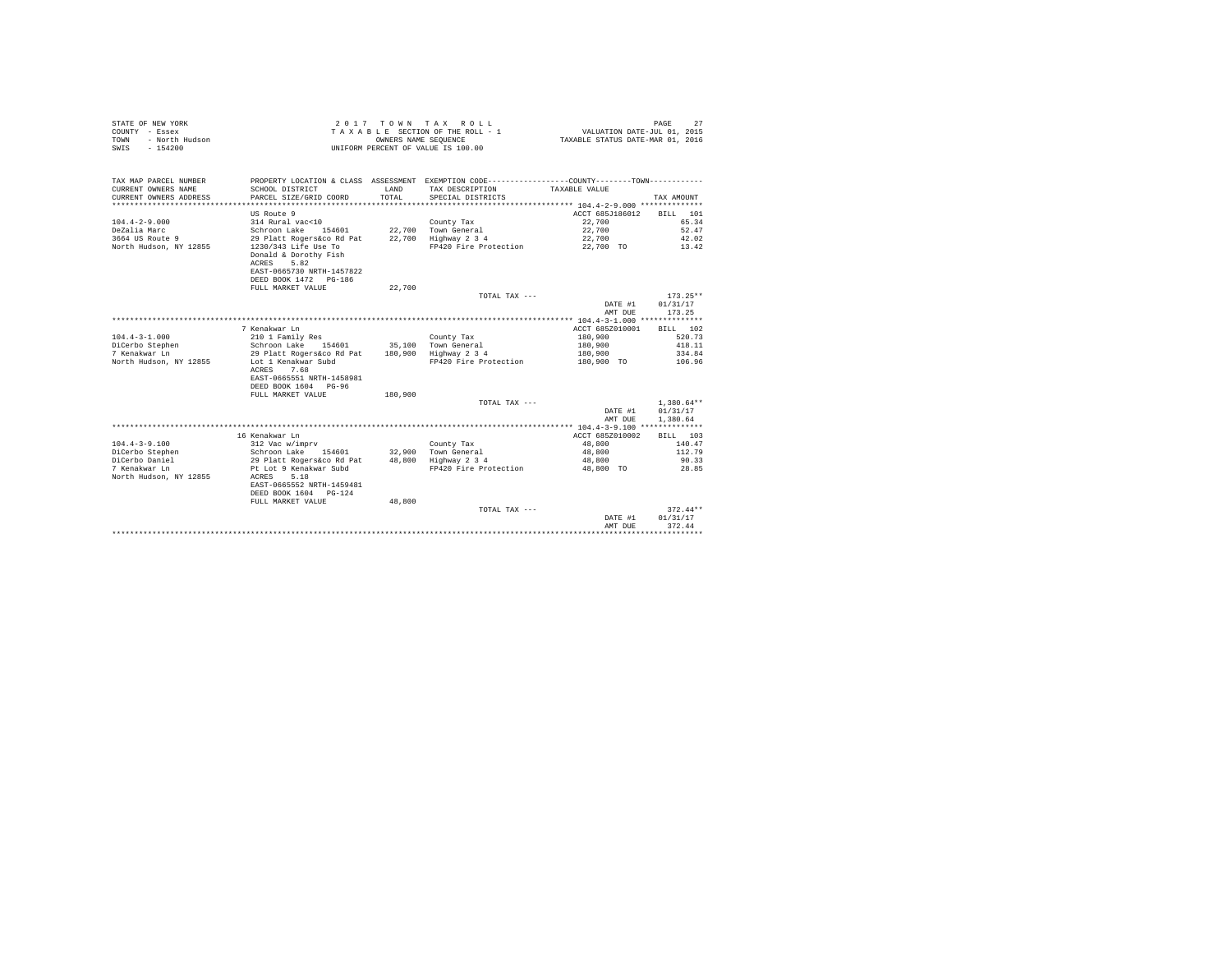| COUNTY - Essex<br>TOWN<br>- North Hudson<br>$-154200$<br>SWIS                                                                                                                                                                          | T A X A B L E SECTION OF THE ROLL - 1<br>OWNERS NAME SENGER SEQUENCE<br>UNIFORM PERCENT OF VALUE IS 100.00                                                                                                                                  |               |                                                                                                 |                    |                  |
|----------------------------------------------------------------------------------------------------------------------------------------------------------------------------------------------------------------------------------------|---------------------------------------------------------------------------------------------------------------------------------------------------------------------------------------------------------------------------------------------|---------------|-------------------------------------------------------------------------------------------------|--------------------|------------------|
|                                                                                                                                                                                                                                        |                                                                                                                                                                                                                                             |               |                                                                                                 |                    |                  |
|                                                                                                                                                                                                                                        |                                                                                                                                                                                                                                             |               |                                                                                                 |                    |                  |
| TAX MAP PARCEL NUMBER                                                                                                                                                                                                                  |                                                                                                                                                                                                                                             |               | PROPERTY LOCATION & CLASS ASSESSMENT EXEMPTION CODE----------------COUNTY--------TOWN---------- |                    |                  |
| CURRENT OWNERS NAME<br>CURRENT OWNERS ADDRESS                                                                                                                                                                                          | SCHOOL DISTRICT<br>PARCEL SIZE/GRID COORD                                                                                                                                                                                                   | LAND<br>TOTAL | TAX DESCRIPTION TAXABLE VALUE<br>SPECIAL DISTRICTS                                              |                    | TAX AMOUNT       |
|                                                                                                                                                                                                                                        |                                                                                                                                                                                                                                             |               |                                                                                                 |                    |                  |
|                                                                                                                                                                                                                                        | Kenakwar Ln                                                                                                                                                                                                                                 |               |                                                                                                 | ACCT 685Z010003    | BILL 104         |
| $104.4 - 3 - 9.200$                                                                                                                                                                                                                    | 314 Rural vac<10                                                                                                                                                                                                                            |               |                                                                                                 |                    | 0.86             |
|                                                                                                                                                                                                                                        |                                                                                                                                                                                                                                             |               | County Tax 300<br>300 Town General 300<br>300 Highway 2 3 4 300<br>PP420 Fire Protection 300 TO |                    | 0.69             |
|                                                                                                                                                                                                                                        |                                                                                                                                                                                                                                             |               |                                                                                                 |                    | 0.56             |
| DiCerbo Stephen<br>DiCerbo Daniel<br>7 Kenakwar Ln                                                                                                                                                                                     |                                                                                                                                                                                                                                             |               |                                                                                                 |                    | .18              |
| North Hudson, NY 12855                                                                                                                                                                                                                 |                                                                                                                                                                                                                                             |               |                                                                                                 |                    |                  |
|                                                                                                                                                                                                                                        | EAST-0665314 NRTH-1459172                                                                                                                                                                                                                   |               |                                                                                                 |                    |                  |
|                                                                                                                                                                                                                                        | DEED BOOK 1604 PG-124                                                                                                                                                                                                                       |               |                                                                                                 |                    |                  |
|                                                                                                                                                                                                                                        | FULL MARKET VALUE                                                                                                                                                                                                                           | 300           |                                                                                                 |                    |                  |
|                                                                                                                                                                                                                                        |                                                                                                                                                                                                                                             |               | TOTAL TAX ---                                                                                   |                    | $2.29**$         |
|                                                                                                                                                                                                                                        |                                                                                                                                                                                                                                             |               |                                                                                                 | DATE #1<br>AMT DUE | 01/31/17<br>2.29 |
|                                                                                                                                                                                                                                        |                                                                                                                                                                                                                                             |               |                                                                                                 |                    |                  |
|                                                                                                                                                                                                                                        | Wonder View Rd                                                                                                                                                                                                                              |               |                                                                                                 | ACCT 685J178513    | BILL 105         |
| $104.4 - 1 - 71.000$                                                                                                                                                                                                                   | 314 Rural vac<10                                                                                                                                                                                                                            |               | County Tax                                                                                      | 18,900             | 54.40            |
| Dickerson Duane P                                                                                                                                                                                                                      |                                                                                                                                                                                                                                             |               |                                                                                                 | 18,900             | 43.68            |
| 105 Reber Rd                                                                                                                                                                                                                           |                                                                                                                                                                                                                                             |               |                                                                                                 | 18,900             | 34.98            |
| Willsboro, NY 12996                                                                                                                                                                                                                    | 314 Kurai Vaccio<br>Schroon Lake 154601 18,900 Town General<br>29 31 Platt Rogers&co Pat 18,900 Highway 2 3 4<br>ACRES 1.70<br>EAST-0666194 NRTH-1459399                                                                                    |               | FP420 Fire Protection                                                                           | 18,900 TO          | 11.17            |
|                                                                                                                                                                                                                                        |                                                                                                                                                                                                                                             |               |                                                                                                 |                    |                  |
|                                                                                                                                                                                                                                        | DEED BOOK 1818 PG-182                                                                                                                                                                                                                       |               |                                                                                                 |                    |                  |
|                                                                                                                                                                                                                                        | FULL MARKET VALUE                                                                                                                                                                                                                           | 18,900        | TOTAL TAX ---                                                                                   |                    | $144.23**$       |
|                                                                                                                                                                                                                                        |                                                                                                                                                                                                                                             |               |                                                                                                 | DATE #1            | 01/31/17         |
|                                                                                                                                                                                                                                        |                                                                                                                                                                                                                                             |               |                                                                                                 | AMT DUE            | 144.23           |
|                                                                                                                                                                                                                                        |                                                                                                                                                                                                                                             |               |                                                                                                 |                    |                  |
|                                                                                                                                                                                                                                        | Wonder View Rd                                                                                                                                                                                                                              |               |                                                                                                 | ACCT 685J178514    | BILL 106         |
| $104.4 - 1 - 72.000$                                                                                                                                                                                                                   |                                                                                                                                                                                                                                             |               |                                                                                                 | 19,000             | 54.69            |
| Dickerson Duane P                                                                                                                                                                                                                      |                                                                                                                                                                                                                                             |               |                                                                                                 | 19,000             | 43.91            |
| 105 Reber Rd                                                                                                                                                                                                                           |                                                                                                                                                                                                                                             |               |                                                                                                 | 19,000             | 35.17            |
| Willsboro, NY 12996                                                                                                                                                                                                                    |                                                                                                                                                                                                                                             |               | FP420 Fire Protection 19,000 TO                                                                 |                    | 11.23            |
|                                                                                                                                                                                                                                        | 314 Rural vac<10 County Tax<br>Schroon Lake 154601 19,000 Town General<br>29 30 Platt Rogerskoo Pat<br>ACRES 1.80 FP420 Fire Protection<br>RATE-0666279 RRTH-1459561<br>RET-0666279 RRTH-1459561<br>PP420 Fire Protection<br>PP420 Fire Pro |               |                                                                                                 |                    |                  |
|                                                                                                                                                                                                                                        | DEED BOOK 1818 PG-178<br>FULL MARKET VALUE                                                                                                                                                                                                  | 19,000        |                                                                                                 |                    |                  |
|                                                                                                                                                                                                                                        |                                                                                                                                                                                                                                             |               | TOTAL TAX ---                                                                                   |                    | $145.00**$       |
|                                                                                                                                                                                                                                        |                                                                                                                                                                                                                                             |               |                                                                                                 | DATE #1            | 01/31/17         |
|                                                                                                                                                                                                                                        |                                                                                                                                                                                                                                             |               |                                                                                                 | AMT DUE            | 145.00           |
|                                                                                                                                                                                                                                        |                                                                                                                                                                                                                                             |               |                                                                                                 |                    |                  |
|                                                                                                                                                                                                                                        | 6 Lazy St                                                                                                                                                                                                                                   |               |                                                                                                 | ACCT 685J100703    | BILL 107         |
|                                                                                                                                                                                                                                        |                                                                                                                                                                                                                                             |               |                                                                                                 |                    | 402.14           |
|                                                                                                                                                                                                                                        |                                                                                                                                                                                                                                             |               |                                                                                                 |                    | 322.89           |
|                                                                                                                                                                                                                                        |                                                                                                                                                                                                                                             |               |                                                                                                 |                    | 258.58           |
|                                                                                                                                                                                                                                        |                                                                                                                                                                                                                                             |               |                                                                                                 |                    | 82.60            |
|                                                                                                                                                                                                                                        |                                                                                                                                                                                                                                             |               |                                                                                                 |                    |                  |
| 113.20-1-9.000 $\mu$ and y Schroon Lake 154601 30,500 Town General<br>Dobie Dim 8 Schroon Lake 154601 30,500 Town General<br>Circle Glenn 20 Tract West Of Road Pat 139,700 Highway 2 3 4<br>Circle Glenn 2CES 2.50<br>Schroom Schroen |                                                                                                                                                                                                                                             |               |                                                                                                 |                    |                  |
|                                                                                                                                                                                                                                        |                                                                                                                                                                                                                                             |               | TOTAL TAX ---                                                                                   |                    | $1.066.21**$     |
|                                                                                                                                                                                                                                        |                                                                                                                                                                                                                                             |               |                                                                                                 | DATE #1            | 01/31/17         |
|                                                                                                                                                                                                                                        |                                                                                                                                                                                                                                             |               |                                                                                                 | AMT DUE            | 1.066.21         |
|                                                                                                                                                                                                                                        |                                                                                                                                                                                                                                             |               |                                                                                                 |                    |                  |

STATE OF NEW YORK  $2017$   $70$   $W$   $T$  A X R O L L  $20$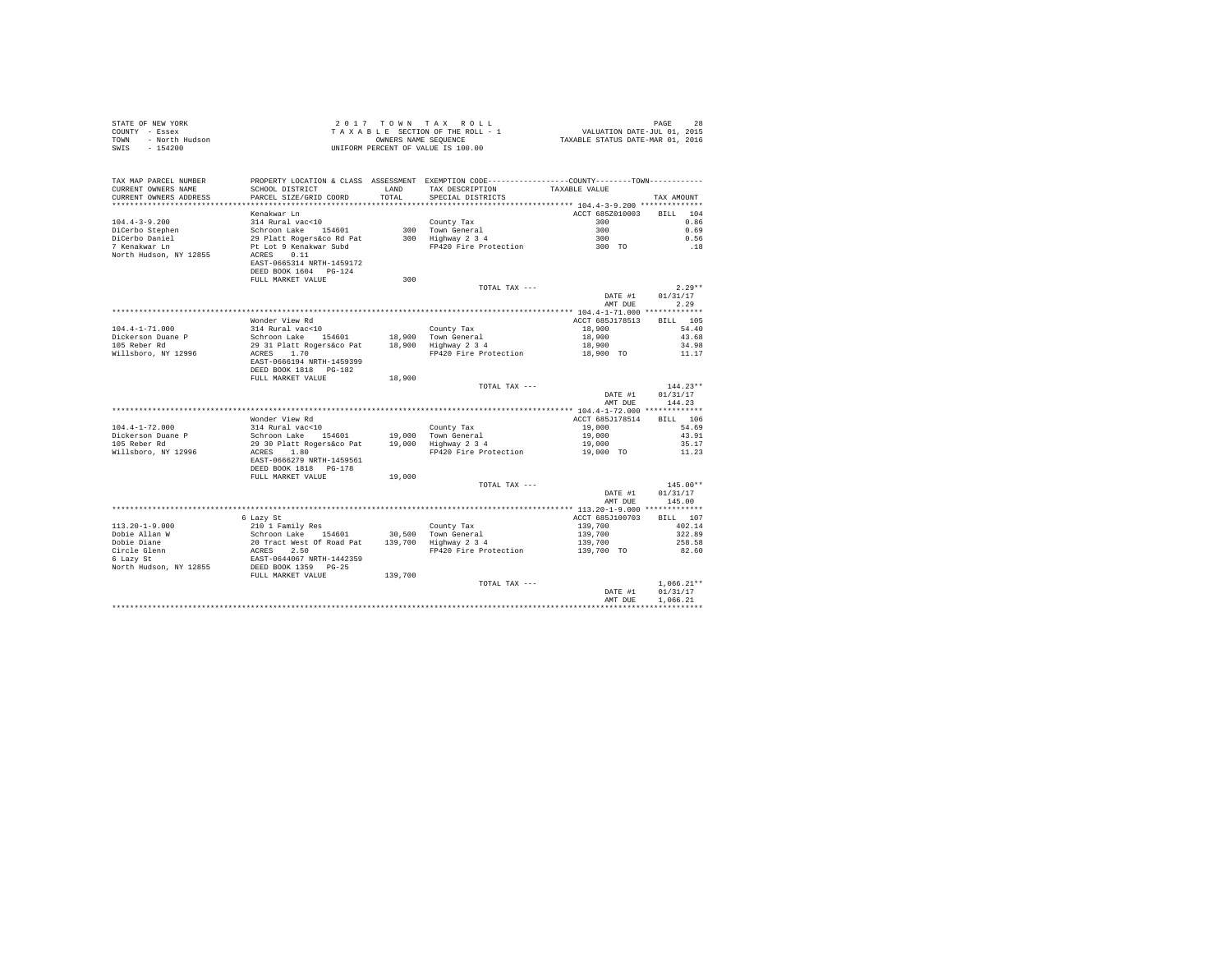|      | STATE OF NEW YORK | 2017 TOWN TAX ROLL                 | 29<br>PAGE                       |  |
|------|-------------------|------------------------------------|----------------------------------|--|
|      | COUNTY - Essex    | TAXABLE SECTION OF THE ROLL - 1    | VALUATION DATE-JUL 01, 2015      |  |
| TOWN | - North Hudson    | OWNERS NAME SEOUENCE               | TAXABLE STATUS DATE-MAR 01, 2016 |  |
| SWIS | - 154200          | UNIFORM PERCENT OF VALUE IS 100.00 |                                  |  |

| TAX MAP PARCEL NUMBER<br>CURRENT OWNERS NAME<br>CURRENT OWNERS ADDRESS | SCHOOL DISTRICT<br>PARCEL SIZE/GRID COORD                                                                                         | LAND<br>TOTAL | PROPERTY LOCATION & CLASS ASSESSMENT EXEMPTION CODE---------------COUNTY-------TOWN---------<br>TAX DESCRIPTION<br>SPECIAL DISTRICTS | TAXABLE VALUE      | TAX AMOUNT         |
|------------------------------------------------------------------------|-----------------------------------------------------------------------------------------------------------------------------------|---------------|--------------------------------------------------------------------------------------------------------------------------------------|--------------------|--------------------|
| ************************                                               |                                                                                                                                   |               |                                                                                                                                      |                    |                    |
|                                                                        | 5 Lazy St                                                                                                                         |               |                                                                                                                                      | ACCT 685J102209    | 108<br><b>BILL</b> |
| $113.20 - 1 - 30.000$                                                  |                                                                                                                                   |               | County Tax                                                                                                                           | 16,600             | 47.78              |
| Dobie Allen                                                            |                                                                                                                                   |               |                                                                                                                                      | 16,600             | 38.37              |
| Dobie Diane                                                            | 311 Res vac land<br>20 Tract West of Rd Pat<br>20 Tract West of Rd Pat<br>20 Tract West of Rd Pat<br>20 EAST-0644262 NRTH-1442238 |               | 16,600 Town General<br>16,600 Highway 2 3 4                                                                                          | 16,600             | 30.73              |
| 6 Lazy St                                                              |                                                                                                                                   |               | FP420 Fire Protection                                                                                                                | 16,600 TO          | 9.81               |
| North Hudson, NY 12855                                                 |                                                                                                                                   |               |                                                                                                                                      |                    |                    |
|                                                                        |                                                                                                                                   |               |                                                                                                                                      |                    |                    |
|                                                                        | DEED BOOK 1132 PG-215                                                                                                             |               |                                                                                                                                      |                    |                    |
|                                                                        | FULL MARKET VALUE                                                                                                                 | 16,600        |                                                                                                                                      |                    |                    |
|                                                                        |                                                                                                                                   |               | TOTAL TAX ---                                                                                                                        |                    | $126.69**$         |
|                                                                        |                                                                                                                                   |               |                                                                                                                                      | DATE #1            | 01/31/17           |
|                                                                        |                                                                                                                                   |               |                                                                                                                                      | AMT DUE            | 126.69             |
|                                                                        |                                                                                                                                   |               |                                                                                                                                      |                    |                    |
|                                                                        | 2940 US Route 9                                                                                                                   |               |                                                                                                                                      | ACCT 685J103311    | BILL 109           |
| $114.18 - 3 - 4.000$                                                   | $485$ >luse sm bld                                                                                                                |               | County Tax                                                                                                                           | 88,900             | 255.90             |
| Dobie Robert D                                                         |                                                                                                                                   |               | 3,600 Town General                                                                                                                   | 88,900             | 205.47             |
| Brazee Brenda M                                                        | Schroon Lake 154601<br>22 Platt Rogers&co Rd Pat                                                                                  |               | 3,600 Town General<br>88,900 Highway 2 3 4                                                                                           | 88,900             | 164.55             |
| PO Box 1                                                               | Suite 1&2                                                                                                                         |               | FP420 Fire Protection                                                                                                                | 88,900 TO          | 52.56              |
|                                                                        |                                                                                                                                   |               |                                                                                                                                      |                    |                    |
| North Hudson, NY 12855                                                 | ACRES 0.12                                                                                                                        |               |                                                                                                                                      |                    |                    |
|                                                                        | EAST-0659569 NRTH-1441513                                                                                                         |               |                                                                                                                                      |                    |                    |
|                                                                        | DEED BOOK 943<br>$PG-47$                                                                                                          |               |                                                                                                                                      |                    |                    |
|                                                                        | FULL MARKET VALUE                                                                                                                 | 88,900        |                                                                                                                                      |                    |                    |
|                                                                        |                                                                                                                                   |               | TOTAL TAX ---                                                                                                                        |                    | $678.48**$         |
|                                                                        |                                                                                                                                   |               |                                                                                                                                      | DATE #1            | 01/31/17           |
|                                                                        |                                                                                                                                   |               |                                                                                                                                      | AMT DUE            | 678.48             |
|                                                                        |                                                                                                                                   |               |                                                                                                                                      |                    |                    |
|                                                                        | 369 Ensign Pond Rd                                                                                                                |               |                                                                                                                                      | ACCT 685J102702    | BILL 110           |
| $115. - 1 - 1.100$                                                     | 240 Rural res                                                                                                                     |               | County Tax                                                                                                                           | 191,600            | 551.53             |
| Dobie Robert D                                                         | Schroon Lake 154601                                                                                                               |               |                                                                                                                                      |                    | 442.84             |
| Dobie Brenda M                                                         | 206 Paradox Tract                                                                                                                 |               | 111,900 Town General<br>191,600 Highway 2 3 4                                                                                        | 191,600<br>191,600 | 354.64             |
| PO Box 1                                                               | ACRES 129.30                                                                                                                      |               | FP420 Fire Protection                                                                                                                | 191,600 TO         | 113.28             |
| North Hudson, NY 12855                                                 | EAST-0671768 NRTH-1455763                                                                                                         |               |                                                                                                                                      |                    |                    |
|                                                                        |                                                                                                                                   |               |                                                                                                                                      |                    |                    |
|                                                                        |                                                                                                                                   |               |                                                                                                                                      |                    |                    |
|                                                                        | DEED BOOK 1161 PG-268                                                                                                             |               |                                                                                                                                      |                    |                    |
|                                                                        | FULL MARKET VALUE                                                                                                                 | 191,600       |                                                                                                                                      |                    |                    |
|                                                                        |                                                                                                                                   |               | TOTAL TAX ---                                                                                                                        |                    | $1.462.29**$       |
|                                                                        |                                                                                                                                   |               |                                                                                                                                      | DATE #1            | 01/31/17           |
|                                                                        |                                                                                                                                   |               |                                                                                                                                      | AMT DUE            | 1.462.29           |
|                                                                        |                                                                                                                                   |               |                                                                                                                                      |                    |                    |
|                                                                        | 532 Johnson Pond Rd                                                                                                               |               |                                                                                                                                      | ACCT 685J100705    | BILL 111           |
| $125.12 - 1 - 2.000$                                                   | 260 Seasonal res - WTRFNT                                                                                                         |               | County Tax                                                                                                                           | 106,800            | 307.43             |
| Doherty Charles T                                                      |                                                                                                                                   |               |                                                                                                                                      | 106,800            | 246.85             |
| Doherty Michael                                                        | Schroon Lake 154601                                                                                                               |               |                                                                                                                                      |                    | 197.68             |
|                                                                        | 169 Paradox Tract                                                                                                                 |               | 61,000 Town General<br>106,800 Highway 2 3 4                                                                                         | 106,800            |                    |
| 11420 Hyde Park Way                                                    | Bldg #2                                                                                                                           |               | FP420 Fire Protection                                                                                                                | 106,800 TO         | 63.15              |
| Spring Hill, FL 34609                                                  | 90.8 X 238.1 Xirr                                                                                                                 |               |                                                                                                                                      |                    |                    |
|                                                                        | ACRES<br>0.55                                                                                                                     |               |                                                                                                                                      |                    |                    |
|                                                                        | EAST-0668959 NRTH-1434930                                                                                                         |               |                                                                                                                                      |                    |                    |
|                                                                        | DEED BOOK 1713 PG-24                                                                                                              |               |                                                                                                                                      |                    |                    |
|                                                                        | FULL MARKET VALUE                                                                                                                 | 106,800       |                                                                                                                                      |                    |                    |
|                                                                        |                                                                                                                                   |               | TOTAL TAX ---                                                                                                                        |                    | $815.11**$         |
|                                                                        |                                                                                                                                   |               |                                                                                                                                      | DATE #1            | 01/31/17           |
|                                                                        |                                                                                                                                   |               |                                                                                                                                      | AMT DUE            | 815.11             |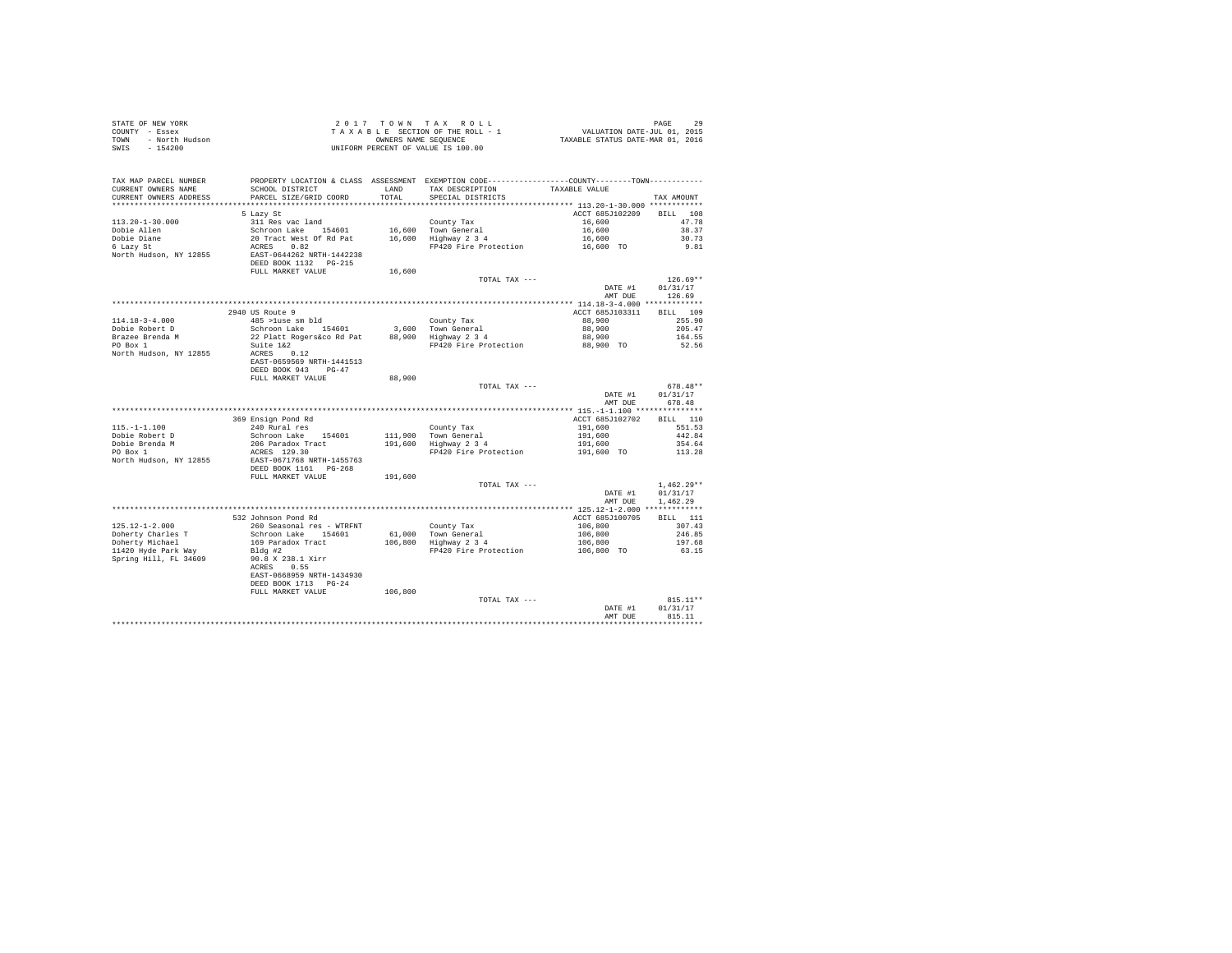| STATE OF NEW YORK      | 2017 TOWN TAX ROLL                 | 30<br>PAGE                       |
|------------------------|------------------------------------|----------------------------------|
| COUNTY - Essex         | TAXABLE SECTION OF THE ROLL - 1    | VALUATION DATE-JUL 01, 2015      |
| TOWN<br>- North Hudson | OWNERS NAME SEOUENCE               | TAXABLE STATUS DATE-MAR 01, 2016 |
| $-154200$<br>SWIS      | UNIFORM PERCENT OF VALUE IS 100.00 |                                  |

| TAX MAP PARCEL NUMBER<br>CURRENT OWNERS NAME                 | SCHOOL DISTRICT                                     | LAND    | PROPERTY LOCATION & CLASS ASSESSMENT EXEMPTION CODE----------------COUNTY-------TOWN----------<br>TAX DESCRIPTION | TAXABLE VALUE      |                    |
|--------------------------------------------------------------|-----------------------------------------------------|---------|-------------------------------------------------------------------------------------------------------------------|--------------------|--------------------|
| CURRENT OWNERS ADDRESS                                       | PARCEL SIZE/GRID COORD                              | TOTAL   | SPECIAL DISTRICTS                                                                                                 |                    | TAX AMOUNT         |
|                                                              |                                                     |         |                                                                                                                   |                    |                    |
|                                                              | 3724 US Route 9                                     |         |                                                                                                                   | ACCT 685J178512    | BILL 112           |
| $104.4 - 1 - 70.000$                                         | 210 1 Family Res                                    |         | County Tax                                                                                                        | 128,700            | 370.47             |
| Drake Nicholas                                               | Schroon Lake 154601 29,600 Town General             |         |                                                                                                                   | 128,700            | 297.46             |
| Drake Amanda                                                 | 29 31 Platt Rogers&co Pat 128,700 Highway 2 3 4     |         |                                                                                                                   | 128,700            | 238.22             |
| 3724 US Route 9                                              | ACRES 1.60 BANK CORE                                |         | FP420 Fire Protection                                                                                             | 128,700 TO         | 76.09              |
| North Hudson, NY 12855                                       | EAST-0666100 NRTH-1459221<br>DEED BOOK 1846 PG-8    |         |                                                                                                                   |                    |                    |
| PRIOR OWNER ON 3/01/2016 FULL MARKET VALUE<br>Drake Nicholas |                                                     | 128,700 |                                                                                                                   |                    |                    |
|                                                              |                                                     |         | TOTAL TAX ---                                                                                                     |                    | $982.24**$         |
|                                                              |                                                     |         |                                                                                                                   | DATE #1<br>AMT DUE | 01/31/17<br>982.24 |
|                                                              |                                                     |         |                                                                                                                   |                    |                    |
|                                                              | US Route 9                                          |         |                                                                                                                   | ACCT 685J102214    | BILL 113           |
| 114.18-2-2.100                                               |                                                     |         | County Tax                                                                                                        | 44,100             | 126.94             |
|                                                              | 322 Rural vac>10 - WTRFNT<br>Schroon Lake 154601    |         | 44,100 Town General                                                                                               | 44,100             | 101.93             |
| Drake-Haynes Anna<br>2969 US Rte 9                           | 22 Platt Rogers&co Rd Pat 44,100 Highway 2 3 4      |         |                                                                                                                   | 44,100             | 81.63              |
| PO Box 9                                                     | ACRES 12.80                                         |         | FP420 Fire Protection                                                                                             | 44,100 TO          | 26.07              |
| North Hudson, NY 12855                                       | EAST-0659451 NRTH-1442201<br>DEED BOOK 1493 PG-319  |         |                                                                                                                   |                    |                    |
|                                                              | FULL MARKET VALUE                                   | 44,100  |                                                                                                                   |                    |                    |
|                                                              |                                                     |         | TOTAL TAX ---                                                                                                     |                    | $336.57**$         |
|                                                              |                                                     |         |                                                                                                                   |                    | DATE #1 $01/31/17$ |
|                                                              |                                                     |         |                                                                                                                   | AMT DUE            | 336.57             |
|                                                              |                                                     |         |                                                                                                                   |                    |                    |
|                                                              | 3105 US Route 9                                     |         |                                                                                                                   | ACCT 685J100708    | BILL 114           |
| $114.4 - 1 - 31.051$                                         | 210 1 Family Res - WTRFNT                           |         | County Tax                                                                                                        | 85,900             | 247.27             |
| Dresser Donald                                               | Schroon Lake 154601                                 |         | 50.400 Town General                                                                                               | 85,900             | 198.54             |
| Dresser Deanne D                                             | 23 Platt Rogers&co Rd Pat 85,900 Highway 2 3 4      |         |                                                                                                                   | 85,900             | 159.00             |
| 3105 US Rte 9                                                | ACRES<br>2.00                                       |         | FP420 Fire Protection                                                                                             | 85,900 TO          | 50.79              |
| North Hudson, NY 12855                                       | EAST-0660416 NRTH-1445422                           |         |                                                                                                                   |                    |                    |
|                                                              | DEED BOOK 1432 PG-198                               |         |                                                                                                                   |                    |                    |
|                                                              | FULL MARKET VALUE                                   | 85,900  |                                                                                                                   |                    |                    |
|                                                              |                                                     |         | TOTAL TAX ---                                                                                                     |                    | 655.60**           |
|                                                              |                                                     |         |                                                                                                                   | DATE #1            | 01/31/17           |
|                                                              |                                                     |         |                                                                                                                   | AMT DUE            | 655.60             |
|                                                              |                                                     |         |                                                                                                                   |                    |                    |
|                                                              | Blue Ridge Rd                                       |         |                                                                                                                   | ACCT 685J179007    | BILL 115           |
| $113.20 - 1 - 12.000$                                        | 312 Vac w/imprv<br>Schroon Lake 154601              |         |                                                                                                                   | 6,900              | 19.86<br>15.95     |
| Dudley Ralph                                                 |                                                     |         | County Tax<br>300 Town General<br>6,900 Highway 2 3 4                                                             | 6,900<br>6,900     | 12.77              |
| Forrester Kristin J<br>PO Box 692                            | Tract West Of Road Patent<br>ACRES 0.13 BANK1STARSG |         | FP420 Fire Protection 6,900 TO                                                                                    |                    | 4.08               |
| Schroon Lake, NY 12870                                       | EAST-0644534 NRTH-1442494<br>DEED BOOK 1516 PG-145  |         |                                                                                                                   |                    |                    |
|                                                              | FULL MARKET VALUE                                   | 6,900   |                                                                                                                   |                    |                    |
|                                                              |                                                     |         | TOTAL TAX ---                                                                                                     |                    | $52.66**$          |
|                                                              |                                                     |         |                                                                                                                   | DATE #1            | 01/31/17           |
|                                                              |                                                     |         |                                                                                                                   | AMT DUE            | 52.66              |
|                                                              |                                                     |         |                                                                                                                   |                    |                    |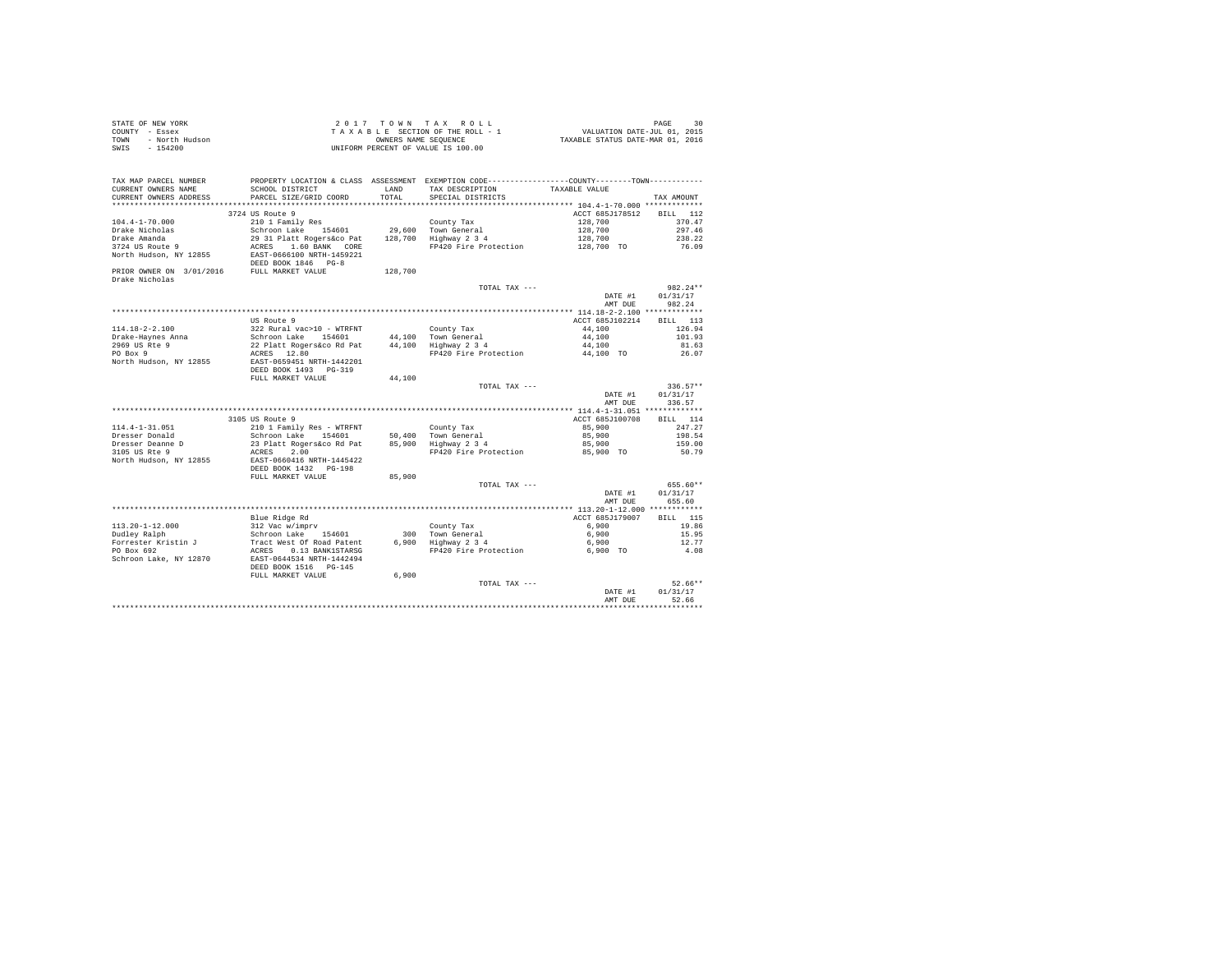|                | STATE OF NEW YORK | 2017 TOWN TAX ROLL                 | PAGE                             | 31 |
|----------------|-------------------|------------------------------------|----------------------------------|----|
| COUNTY - Essex |                   | TAXABLE SECTION OF THE ROLL - 1    | VALUATION DATE-JUL 01, 2015      |    |
| TOWN           | - North Hudson    | OWNERS NAME SEOUENCE               | TAXABLE STATUS DATE-MAR 01, 2016 |    |
| SWIS           | - 154200          | UNIFORM PERCENT OF VALUE IS 100.00 |                                  |    |
|                |                   |                                    |                                  |    |
|                |                   |                                    |                                  |    |

| ***********************<br>*********** 113.20-1-13.000 *******<br>Blue Ridge Rd<br>ACCT 685J102505<br>116<br><b>BILL</b><br>$113.20 - 1 - 13.000$<br>314 Rural vac<10<br>600<br>1.73<br>County Tax<br>1.39<br>Schroon Lake 154601<br>600 Town General<br>600<br>Dudley Ralph<br>Forrester Kristin J<br>20 Tract West Of Rd Pat<br>600 Highway 2 3 4<br>600<br>1.11<br>PO Box 692<br>0.28<br>FP420 Fire Protection<br>ACRES<br>.35<br>600 TO<br>Schroon Lake, NY 12870<br>EAST-0644619 NRTH-1442529<br>DEED BOOK 1516 PG-145<br>FULL MARKET VALUE<br>600<br>$4.58**$<br>TOTAL TAX ---<br>DATE #1<br>01/31/17<br>4.58<br>AMT DUE<br>************ 113.20-1-14.000 ************<br>ACCT 685J102506<br>3449 Blue Ridge Rd<br>117<br>BILL<br>$113.20 - 1 - 14.000$<br>210 1 Family Res<br>54,300<br>156.31<br>County Tax<br>Dudley Ralph<br>Schroon Lake<br>17,900 Town General<br>54,300<br>125.50<br>154601<br>Forrester Kristin J<br>20 Tract West Of Road Pat<br>54,300 Highway 2 3 4<br>54,300<br>100.51<br>PO Box 692<br>ACRES 0.74 BANK1STARSG<br>FP420 Fire Protection<br>54,300 TO<br>32.11<br>Schroon Lake, NY 12870<br>EAST-0644739 NRTH-1442496<br>DEED BOOK 1516 PG-145<br>FULL MARKET VALUE<br>54,300<br>$414.43**$<br>TOTAL TAX ---<br>01/31/17<br>DATE #1<br>AMT DUE<br>414.43<br>3974 US Route 9<br>ACCT 685J100410<br>118<br><b>BILL</b><br>233.74<br>$104.2 - 1 - 15.000$<br>210 1 Family Res<br>County Tax<br>81,200<br>Duntley James S<br>Schroon Lake<br>23.700 Town General<br>81,200<br>187.68<br>154601<br>Duntley Deborah<br>4 T&c Twp 49<br>81,200 Highway 2 3 4<br>81,200<br>150.30<br>3974 US Rte 9<br>3.00<br>ACRES<br>FP420 Fire Protection<br>81,200 TO<br>48.01<br>PO Box 83<br>EAST-0669424 NRTH-1464666<br>North Hudson, NY 12855<br>DEED BOOK 1243 PG-28<br>81,200<br>FULL MARKET VALUE<br>$619.73**$<br>TOTAL TAX ---<br>01/31/17<br>DATE #1<br>AMT DUE<br>619.73<br>ACCT 685J191001<br>119<br>107 Duntley Rd<br>RTT.T.<br>$104.4 - 1 - 51.200$<br>270 Mfg housing<br>VETCOM CTS 41130<br>15,400<br>15,400<br>Duntley James S<br>Schroon Lake<br>34,400 VETDIS CTS 41140<br>30,800<br>30,800<br>154601<br>Duntley Kevin J<br>8-H Gore E Of Road Pat<br>61,600 County Tax<br>44.33<br>15,400<br>c/o Joyce Burdick<br>1609/79-Life Estate to<br>Town General<br>15,400<br>35.59<br>PO Box 127<br>28.50<br>Joyce G Burdick<br>Highway 2 3 4<br>15,400<br>North Hudson, NY 12855<br>6.89<br>FP420 Fire Protection<br>ACRES<br>61,600 TO<br>36.42<br>EAST-0669133 NRTH-1461892<br>DEED BOOK 1609 PG-79<br>FULL MARKET VALUE<br>61,600<br>144.84**<br>TOTAL TAX ---<br>01/31/17<br>DATE #1<br>144.84<br>AMT DUE | TAX MAP PARCEL NUMBER<br>CURRENT OWNERS NAME<br>CURRENT OWNERS ADDRESS | SCHOOL DISTRICT<br>PARCEL SIZE/GRID COORD<br>. | LAND<br>TOTAL | PROPERTY LOCATION & CLASS ASSESSMENT EXEMPTION CODE---------------COUNTY-------TOWN---------<br>TAX DESCRIPTION<br>SPECIAL DISTRICTS | TAXABLE VALUE | TAX AMOUNT |
|------------------------------------------------------------------------------------------------------------------------------------------------------------------------------------------------------------------------------------------------------------------------------------------------------------------------------------------------------------------------------------------------------------------------------------------------------------------------------------------------------------------------------------------------------------------------------------------------------------------------------------------------------------------------------------------------------------------------------------------------------------------------------------------------------------------------------------------------------------------------------------------------------------------------------------------------------------------------------------------------------------------------------------------------------------------------------------------------------------------------------------------------------------------------------------------------------------------------------------------------------------------------------------------------------------------------------------------------------------------------------------------------------------------------------------------------------------------------------------------------------------------------------------------------------------------------------------------------------------------------------------------------------------------------------------------------------------------------------------------------------------------------------------------------------------------------------------------------------------------------------------------------------------------------------------------------------------------------------------------------------------------------------------------------------------------------------------------------------------------------------------------------------------------------------------------------------------------------------------------------------------------------------------------------------------------------------------------------------------------------------------------------------------------------------------------------------------------------------------------------------------------------------------------------------------------------------------------------------------------------------------------|------------------------------------------------------------------------|------------------------------------------------|---------------|--------------------------------------------------------------------------------------------------------------------------------------|---------------|------------|
|                                                                                                                                                                                                                                                                                                                                                                                                                                                                                                                                                                                                                                                                                                                                                                                                                                                                                                                                                                                                                                                                                                                                                                                                                                                                                                                                                                                                                                                                                                                                                                                                                                                                                                                                                                                                                                                                                                                                                                                                                                                                                                                                                                                                                                                                                                                                                                                                                                                                                                                                                                                                                                          |                                                                        |                                                |               |                                                                                                                                      |               |            |
|                                                                                                                                                                                                                                                                                                                                                                                                                                                                                                                                                                                                                                                                                                                                                                                                                                                                                                                                                                                                                                                                                                                                                                                                                                                                                                                                                                                                                                                                                                                                                                                                                                                                                                                                                                                                                                                                                                                                                                                                                                                                                                                                                                                                                                                                                                                                                                                                                                                                                                                                                                                                                                          |                                                                        |                                                |               |                                                                                                                                      |               |            |
|                                                                                                                                                                                                                                                                                                                                                                                                                                                                                                                                                                                                                                                                                                                                                                                                                                                                                                                                                                                                                                                                                                                                                                                                                                                                                                                                                                                                                                                                                                                                                                                                                                                                                                                                                                                                                                                                                                                                                                                                                                                                                                                                                                                                                                                                                                                                                                                                                                                                                                                                                                                                                                          |                                                                        |                                                |               |                                                                                                                                      |               |            |
|                                                                                                                                                                                                                                                                                                                                                                                                                                                                                                                                                                                                                                                                                                                                                                                                                                                                                                                                                                                                                                                                                                                                                                                                                                                                                                                                                                                                                                                                                                                                                                                                                                                                                                                                                                                                                                                                                                                                                                                                                                                                                                                                                                                                                                                                                                                                                                                                                                                                                                                                                                                                                                          |                                                                        |                                                |               |                                                                                                                                      |               |            |
|                                                                                                                                                                                                                                                                                                                                                                                                                                                                                                                                                                                                                                                                                                                                                                                                                                                                                                                                                                                                                                                                                                                                                                                                                                                                                                                                                                                                                                                                                                                                                                                                                                                                                                                                                                                                                                                                                                                                                                                                                                                                                                                                                                                                                                                                                                                                                                                                                                                                                                                                                                                                                                          |                                                                        |                                                |               |                                                                                                                                      |               |            |
|                                                                                                                                                                                                                                                                                                                                                                                                                                                                                                                                                                                                                                                                                                                                                                                                                                                                                                                                                                                                                                                                                                                                                                                                                                                                                                                                                                                                                                                                                                                                                                                                                                                                                                                                                                                                                                                                                                                                                                                                                                                                                                                                                                                                                                                                                                                                                                                                                                                                                                                                                                                                                                          |                                                                        |                                                |               |                                                                                                                                      |               |            |
|                                                                                                                                                                                                                                                                                                                                                                                                                                                                                                                                                                                                                                                                                                                                                                                                                                                                                                                                                                                                                                                                                                                                                                                                                                                                                                                                                                                                                                                                                                                                                                                                                                                                                                                                                                                                                                                                                                                                                                                                                                                                                                                                                                                                                                                                                                                                                                                                                                                                                                                                                                                                                                          |                                                                        |                                                |               |                                                                                                                                      |               |            |
|                                                                                                                                                                                                                                                                                                                                                                                                                                                                                                                                                                                                                                                                                                                                                                                                                                                                                                                                                                                                                                                                                                                                                                                                                                                                                                                                                                                                                                                                                                                                                                                                                                                                                                                                                                                                                                                                                                                                                                                                                                                                                                                                                                                                                                                                                                                                                                                                                                                                                                                                                                                                                                          |                                                                        |                                                |               |                                                                                                                                      |               |            |
|                                                                                                                                                                                                                                                                                                                                                                                                                                                                                                                                                                                                                                                                                                                                                                                                                                                                                                                                                                                                                                                                                                                                                                                                                                                                                                                                                                                                                                                                                                                                                                                                                                                                                                                                                                                                                                                                                                                                                                                                                                                                                                                                                                                                                                                                                                                                                                                                                                                                                                                                                                                                                                          |                                                                        |                                                |               |                                                                                                                                      |               |            |
|                                                                                                                                                                                                                                                                                                                                                                                                                                                                                                                                                                                                                                                                                                                                                                                                                                                                                                                                                                                                                                                                                                                                                                                                                                                                                                                                                                                                                                                                                                                                                                                                                                                                                                                                                                                                                                                                                                                                                                                                                                                                                                                                                                                                                                                                                                                                                                                                                                                                                                                                                                                                                                          |                                                                        |                                                |               |                                                                                                                                      |               |            |
|                                                                                                                                                                                                                                                                                                                                                                                                                                                                                                                                                                                                                                                                                                                                                                                                                                                                                                                                                                                                                                                                                                                                                                                                                                                                                                                                                                                                                                                                                                                                                                                                                                                                                                                                                                                                                                                                                                                                                                                                                                                                                                                                                                                                                                                                                                                                                                                                                                                                                                                                                                                                                                          |                                                                        |                                                |               |                                                                                                                                      |               |            |
|                                                                                                                                                                                                                                                                                                                                                                                                                                                                                                                                                                                                                                                                                                                                                                                                                                                                                                                                                                                                                                                                                                                                                                                                                                                                                                                                                                                                                                                                                                                                                                                                                                                                                                                                                                                                                                                                                                                                                                                                                                                                                                                                                                                                                                                                                                                                                                                                                                                                                                                                                                                                                                          |                                                                        |                                                |               |                                                                                                                                      |               |            |
|                                                                                                                                                                                                                                                                                                                                                                                                                                                                                                                                                                                                                                                                                                                                                                                                                                                                                                                                                                                                                                                                                                                                                                                                                                                                                                                                                                                                                                                                                                                                                                                                                                                                                                                                                                                                                                                                                                                                                                                                                                                                                                                                                                                                                                                                                                                                                                                                                                                                                                                                                                                                                                          |                                                                        |                                                |               |                                                                                                                                      |               |            |
|                                                                                                                                                                                                                                                                                                                                                                                                                                                                                                                                                                                                                                                                                                                                                                                                                                                                                                                                                                                                                                                                                                                                                                                                                                                                                                                                                                                                                                                                                                                                                                                                                                                                                                                                                                                                                                                                                                                                                                                                                                                                                                                                                                                                                                                                                                                                                                                                                                                                                                                                                                                                                                          |                                                                        |                                                |               |                                                                                                                                      |               |            |
|                                                                                                                                                                                                                                                                                                                                                                                                                                                                                                                                                                                                                                                                                                                                                                                                                                                                                                                                                                                                                                                                                                                                                                                                                                                                                                                                                                                                                                                                                                                                                                                                                                                                                                                                                                                                                                                                                                                                                                                                                                                                                                                                                                                                                                                                                                                                                                                                                                                                                                                                                                                                                                          |                                                                        |                                                |               |                                                                                                                                      |               |            |
|                                                                                                                                                                                                                                                                                                                                                                                                                                                                                                                                                                                                                                                                                                                                                                                                                                                                                                                                                                                                                                                                                                                                                                                                                                                                                                                                                                                                                                                                                                                                                                                                                                                                                                                                                                                                                                                                                                                                                                                                                                                                                                                                                                                                                                                                                                                                                                                                                                                                                                                                                                                                                                          |                                                                        |                                                |               |                                                                                                                                      |               |            |
|                                                                                                                                                                                                                                                                                                                                                                                                                                                                                                                                                                                                                                                                                                                                                                                                                                                                                                                                                                                                                                                                                                                                                                                                                                                                                                                                                                                                                                                                                                                                                                                                                                                                                                                                                                                                                                                                                                                                                                                                                                                                                                                                                                                                                                                                                                                                                                                                                                                                                                                                                                                                                                          |                                                                        |                                                |               |                                                                                                                                      |               |            |
|                                                                                                                                                                                                                                                                                                                                                                                                                                                                                                                                                                                                                                                                                                                                                                                                                                                                                                                                                                                                                                                                                                                                                                                                                                                                                                                                                                                                                                                                                                                                                                                                                                                                                                                                                                                                                                                                                                                                                                                                                                                                                                                                                                                                                                                                                                                                                                                                                                                                                                                                                                                                                                          |                                                                        |                                                |               |                                                                                                                                      |               |            |
|                                                                                                                                                                                                                                                                                                                                                                                                                                                                                                                                                                                                                                                                                                                                                                                                                                                                                                                                                                                                                                                                                                                                                                                                                                                                                                                                                                                                                                                                                                                                                                                                                                                                                                                                                                                                                                                                                                                                                                                                                                                                                                                                                                                                                                                                                                                                                                                                                                                                                                                                                                                                                                          |                                                                        |                                                |               |                                                                                                                                      |               |            |
|                                                                                                                                                                                                                                                                                                                                                                                                                                                                                                                                                                                                                                                                                                                                                                                                                                                                                                                                                                                                                                                                                                                                                                                                                                                                                                                                                                                                                                                                                                                                                                                                                                                                                                                                                                                                                                                                                                                                                                                                                                                                                                                                                                                                                                                                                                                                                                                                                                                                                                                                                                                                                                          |                                                                        |                                                |               |                                                                                                                                      |               |            |
|                                                                                                                                                                                                                                                                                                                                                                                                                                                                                                                                                                                                                                                                                                                                                                                                                                                                                                                                                                                                                                                                                                                                                                                                                                                                                                                                                                                                                                                                                                                                                                                                                                                                                                                                                                                                                                                                                                                                                                                                                                                                                                                                                                                                                                                                                                                                                                                                                                                                                                                                                                                                                                          |                                                                        |                                                |               |                                                                                                                                      |               |            |
|                                                                                                                                                                                                                                                                                                                                                                                                                                                                                                                                                                                                                                                                                                                                                                                                                                                                                                                                                                                                                                                                                                                                                                                                                                                                                                                                                                                                                                                                                                                                                                                                                                                                                                                                                                                                                                                                                                                                                                                                                                                                                                                                                                                                                                                                                                                                                                                                                                                                                                                                                                                                                                          |                                                                        |                                                |               |                                                                                                                                      |               |            |
|                                                                                                                                                                                                                                                                                                                                                                                                                                                                                                                                                                                                                                                                                                                                                                                                                                                                                                                                                                                                                                                                                                                                                                                                                                                                                                                                                                                                                                                                                                                                                                                                                                                                                                                                                                                                                                                                                                                                                                                                                                                                                                                                                                                                                                                                                                                                                                                                                                                                                                                                                                                                                                          |                                                                        |                                                |               |                                                                                                                                      |               |            |
|                                                                                                                                                                                                                                                                                                                                                                                                                                                                                                                                                                                                                                                                                                                                                                                                                                                                                                                                                                                                                                                                                                                                                                                                                                                                                                                                                                                                                                                                                                                                                                                                                                                                                                                                                                                                                                                                                                                                                                                                                                                                                                                                                                                                                                                                                                                                                                                                                                                                                                                                                                                                                                          |                                                                        |                                                |               |                                                                                                                                      |               |            |
|                                                                                                                                                                                                                                                                                                                                                                                                                                                                                                                                                                                                                                                                                                                                                                                                                                                                                                                                                                                                                                                                                                                                                                                                                                                                                                                                                                                                                                                                                                                                                                                                                                                                                                                                                                                                                                                                                                                                                                                                                                                                                                                                                                                                                                                                                                                                                                                                                                                                                                                                                                                                                                          |                                                                        |                                                |               |                                                                                                                                      |               |            |
|                                                                                                                                                                                                                                                                                                                                                                                                                                                                                                                                                                                                                                                                                                                                                                                                                                                                                                                                                                                                                                                                                                                                                                                                                                                                                                                                                                                                                                                                                                                                                                                                                                                                                                                                                                                                                                                                                                                                                                                                                                                                                                                                                                                                                                                                                                                                                                                                                                                                                                                                                                                                                                          |                                                                        |                                                |               |                                                                                                                                      |               |            |
|                                                                                                                                                                                                                                                                                                                                                                                                                                                                                                                                                                                                                                                                                                                                                                                                                                                                                                                                                                                                                                                                                                                                                                                                                                                                                                                                                                                                                                                                                                                                                                                                                                                                                                                                                                                                                                                                                                                                                                                                                                                                                                                                                                                                                                                                                                                                                                                                                                                                                                                                                                                                                                          |                                                                        |                                                |               |                                                                                                                                      |               |            |
|                                                                                                                                                                                                                                                                                                                                                                                                                                                                                                                                                                                                                                                                                                                                                                                                                                                                                                                                                                                                                                                                                                                                                                                                                                                                                                                                                                                                                                                                                                                                                                                                                                                                                                                                                                                                                                                                                                                                                                                                                                                                                                                                                                                                                                                                                                                                                                                                                                                                                                                                                                                                                                          |                                                                        |                                                |               |                                                                                                                                      |               |            |
|                                                                                                                                                                                                                                                                                                                                                                                                                                                                                                                                                                                                                                                                                                                                                                                                                                                                                                                                                                                                                                                                                                                                                                                                                                                                                                                                                                                                                                                                                                                                                                                                                                                                                                                                                                                                                                                                                                                                                                                                                                                                                                                                                                                                                                                                                                                                                                                                                                                                                                                                                                                                                                          |                                                                        |                                                |               |                                                                                                                                      |               |            |
|                                                                                                                                                                                                                                                                                                                                                                                                                                                                                                                                                                                                                                                                                                                                                                                                                                                                                                                                                                                                                                                                                                                                                                                                                                                                                                                                                                                                                                                                                                                                                                                                                                                                                                                                                                                                                                                                                                                                                                                                                                                                                                                                                                                                                                                                                                                                                                                                                                                                                                                                                                                                                                          |                                                                        |                                                |               |                                                                                                                                      |               |            |
|                                                                                                                                                                                                                                                                                                                                                                                                                                                                                                                                                                                                                                                                                                                                                                                                                                                                                                                                                                                                                                                                                                                                                                                                                                                                                                                                                                                                                                                                                                                                                                                                                                                                                                                                                                                                                                                                                                                                                                                                                                                                                                                                                                                                                                                                                                                                                                                                                                                                                                                                                                                                                                          |                                                                        |                                                |               |                                                                                                                                      |               |            |
|                                                                                                                                                                                                                                                                                                                                                                                                                                                                                                                                                                                                                                                                                                                                                                                                                                                                                                                                                                                                                                                                                                                                                                                                                                                                                                                                                                                                                                                                                                                                                                                                                                                                                                                                                                                                                                                                                                                                                                                                                                                                                                                                                                                                                                                                                                                                                                                                                                                                                                                                                                                                                                          |                                                                        |                                                |               |                                                                                                                                      |               |            |
|                                                                                                                                                                                                                                                                                                                                                                                                                                                                                                                                                                                                                                                                                                                                                                                                                                                                                                                                                                                                                                                                                                                                                                                                                                                                                                                                                                                                                                                                                                                                                                                                                                                                                                                                                                                                                                                                                                                                                                                                                                                                                                                                                                                                                                                                                                                                                                                                                                                                                                                                                                                                                                          |                                                                        |                                                |               |                                                                                                                                      |               |            |
|                                                                                                                                                                                                                                                                                                                                                                                                                                                                                                                                                                                                                                                                                                                                                                                                                                                                                                                                                                                                                                                                                                                                                                                                                                                                                                                                                                                                                                                                                                                                                                                                                                                                                                                                                                                                                                                                                                                                                                                                                                                                                                                                                                                                                                                                                                                                                                                                                                                                                                                                                                                                                                          |                                                                        |                                                |               |                                                                                                                                      |               |            |
|                                                                                                                                                                                                                                                                                                                                                                                                                                                                                                                                                                                                                                                                                                                                                                                                                                                                                                                                                                                                                                                                                                                                                                                                                                                                                                                                                                                                                                                                                                                                                                                                                                                                                                                                                                                                                                                                                                                                                                                                                                                                                                                                                                                                                                                                                                                                                                                                                                                                                                                                                                                                                                          |                                                                        |                                                |               |                                                                                                                                      |               |            |
|                                                                                                                                                                                                                                                                                                                                                                                                                                                                                                                                                                                                                                                                                                                                                                                                                                                                                                                                                                                                                                                                                                                                                                                                                                                                                                                                                                                                                                                                                                                                                                                                                                                                                                                                                                                                                                                                                                                                                                                                                                                                                                                                                                                                                                                                                                                                                                                                                                                                                                                                                                                                                                          |                                                                        |                                                |               |                                                                                                                                      |               |            |
|                                                                                                                                                                                                                                                                                                                                                                                                                                                                                                                                                                                                                                                                                                                                                                                                                                                                                                                                                                                                                                                                                                                                                                                                                                                                                                                                                                                                                                                                                                                                                                                                                                                                                                                                                                                                                                                                                                                                                                                                                                                                                                                                                                                                                                                                                                                                                                                                                                                                                                                                                                                                                                          |                                                                        |                                                |               |                                                                                                                                      |               |            |
|                                                                                                                                                                                                                                                                                                                                                                                                                                                                                                                                                                                                                                                                                                                                                                                                                                                                                                                                                                                                                                                                                                                                                                                                                                                                                                                                                                                                                                                                                                                                                                                                                                                                                                                                                                                                                                                                                                                                                                                                                                                                                                                                                                                                                                                                                                                                                                                                                                                                                                                                                                                                                                          |                                                                        |                                                |               |                                                                                                                                      |               |            |
|                                                                                                                                                                                                                                                                                                                                                                                                                                                                                                                                                                                                                                                                                                                                                                                                                                                                                                                                                                                                                                                                                                                                                                                                                                                                                                                                                                                                                                                                                                                                                                                                                                                                                                                                                                                                                                                                                                                                                                                                                                                                                                                                                                                                                                                                                                                                                                                                                                                                                                                                                                                                                                          |                                                                        |                                                |               |                                                                                                                                      |               |            |
|                                                                                                                                                                                                                                                                                                                                                                                                                                                                                                                                                                                                                                                                                                                                                                                                                                                                                                                                                                                                                                                                                                                                                                                                                                                                                                                                                                                                                                                                                                                                                                                                                                                                                                                                                                                                                                                                                                                                                                                                                                                                                                                                                                                                                                                                                                                                                                                                                                                                                                                                                                                                                                          |                                                                        |                                                |               |                                                                                                                                      |               |            |
|                                                                                                                                                                                                                                                                                                                                                                                                                                                                                                                                                                                                                                                                                                                                                                                                                                                                                                                                                                                                                                                                                                                                                                                                                                                                                                                                                                                                                                                                                                                                                                                                                                                                                                                                                                                                                                                                                                                                                                                                                                                                                                                                                                                                                                                                                                                                                                                                                                                                                                                                                                                                                                          |                                                                        |                                                |               |                                                                                                                                      |               |            |
|                                                                                                                                                                                                                                                                                                                                                                                                                                                                                                                                                                                                                                                                                                                                                                                                                                                                                                                                                                                                                                                                                                                                                                                                                                                                                                                                                                                                                                                                                                                                                                                                                                                                                                                                                                                                                                                                                                                                                                                                                                                                                                                                                                                                                                                                                                                                                                                                                                                                                                                                                                                                                                          |                                                                        |                                                |               |                                                                                                                                      |               |            |
|                                                                                                                                                                                                                                                                                                                                                                                                                                                                                                                                                                                                                                                                                                                                                                                                                                                                                                                                                                                                                                                                                                                                                                                                                                                                                                                                                                                                                                                                                                                                                                                                                                                                                                                                                                                                                                                                                                                                                                                                                                                                                                                                                                                                                                                                                                                                                                                                                                                                                                                                                                                                                                          |                                                                        |                                                |               |                                                                                                                                      |               |            |
|                                                                                                                                                                                                                                                                                                                                                                                                                                                                                                                                                                                                                                                                                                                                                                                                                                                                                                                                                                                                                                                                                                                                                                                                                                                                                                                                                                                                                                                                                                                                                                                                                                                                                                                                                                                                                                                                                                                                                                                                                                                                                                                                                                                                                                                                                                                                                                                                                                                                                                                                                                                                                                          |                                                                        |                                                |               |                                                                                                                                      |               |            |
|                                                                                                                                                                                                                                                                                                                                                                                                                                                                                                                                                                                                                                                                                                                                                                                                                                                                                                                                                                                                                                                                                                                                                                                                                                                                                                                                                                                                                                                                                                                                                                                                                                                                                                                                                                                                                                                                                                                                                                                                                                                                                                                                                                                                                                                                                                                                                                                                                                                                                                                                                                                                                                          |                                                                        |                                                |               |                                                                                                                                      |               |            |
|                                                                                                                                                                                                                                                                                                                                                                                                                                                                                                                                                                                                                                                                                                                                                                                                                                                                                                                                                                                                                                                                                                                                                                                                                                                                                                                                                                                                                                                                                                                                                                                                                                                                                                                                                                                                                                                                                                                                                                                                                                                                                                                                                                                                                                                                                                                                                                                                                                                                                                                                                                                                                                          |                                                                        |                                                |               |                                                                                                                                      |               |            |
|                                                                                                                                                                                                                                                                                                                                                                                                                                                                                                                                                                                                                                                                                                                                                                                                                                                                                                                                                                                                                                                                                                                                                                                                                                                                                                                                                                                                                                                                                                                                                                                                                                                                                                                                                                                                                                                                                                                                                                                                                                                                                                                                                                                                                                                                                                                                                                                                                                                                                                                                                                                                                                          |                                                                        |                                                |               |                                                                                                                                      |               |            |
|                                                                                                                                                                                                                                                                                                                                                                                                                                                                                                                                                                                                                                                                                                                                                                                                                                                                                                                                                                                                                                                                                                                                                                                                                                                                                                                                                                                                                                                                                                                                                                                                                                                                                                                                                                                                                                                                                                                                                                                                                                                                                                                                                                                                                                                                                                                                                                                                                                                                                                                                                                                                                                          |                                                                        |                                                |               |                                                                                                                                      |               |            |
|                                                                                                                                                                                                                                                                                                                                                                                                                                                                                                                                                                                                                                                                                                                                                                                                                                                                                                                                                                                                                                                                                                                                                                                                                                                                                                                                                                                                                                                                                                                                                                                                                                                                                                                                                                                                                                                                                                                                                                                                                                                                                                                                                                                                                                                                                                                                                                                                                                                                                                                                                                                                                                          |                                                                        |                                                |               |                                                                                                                                      |               |            |
|                                                                                                                                                                                                                                                                                                                                                                                                                                                                                                                                                                                                                                                                                                                                                                                                                                                                                                                                                                                                                                                                                                                                                                                                                                                                                                                                                                                                                                                                                                                                                                                                                                                                                                                                                                                                                                                                                                                                                                                                                                                                                                                                                                                                                                                                                                                                                                                                                                                                                                                                                                                                                                          |                                                                        |                                                |               |                                                                                                                                      |               |            |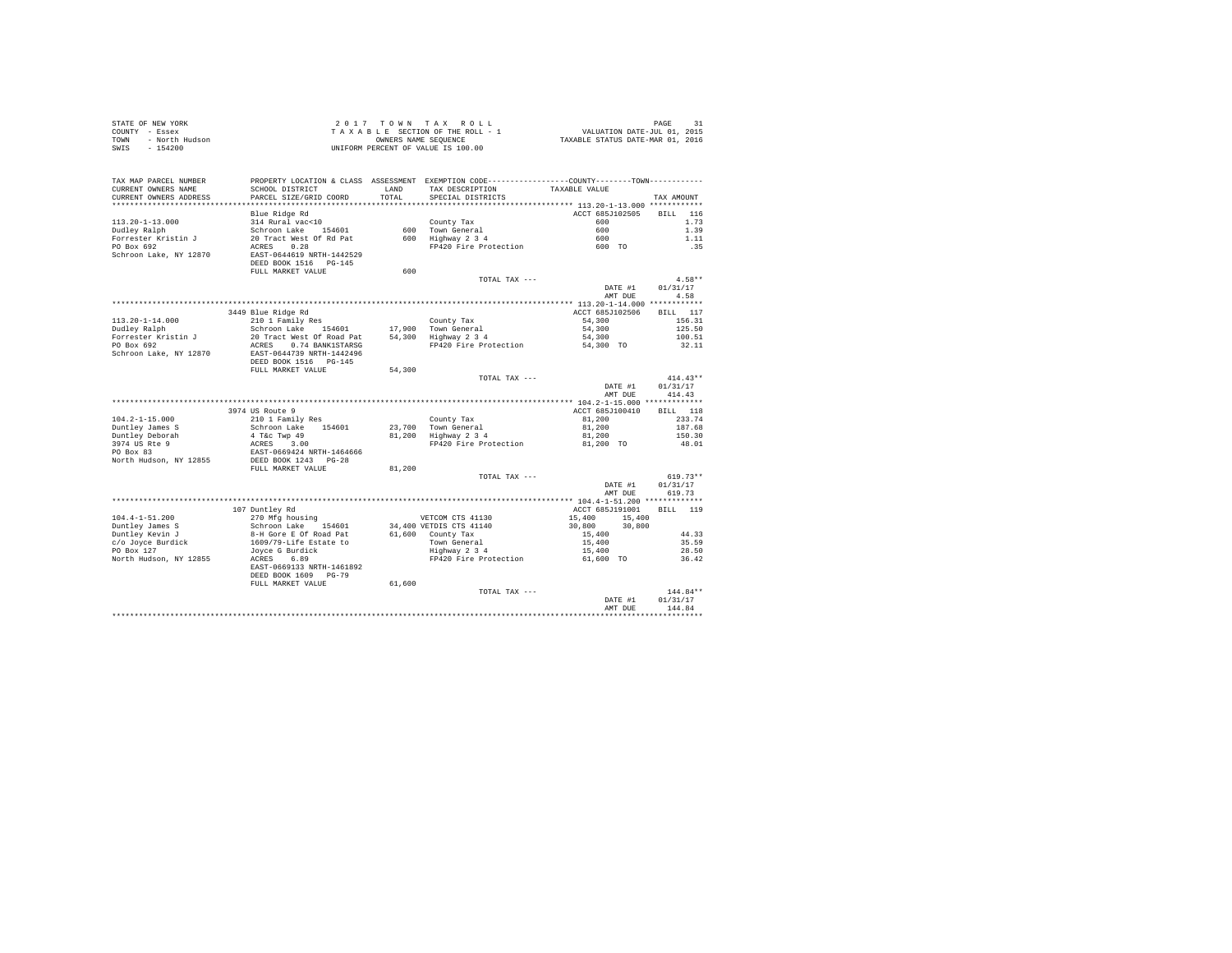| STATE OF NEW YORK<br>COUNTY - Essex<br>- North Hudson<br>TOWN<br>SWIS<br>$-154200$ |                                                                                            |                | UNIFORM PERCENT OF VALUE IS 100.00                                                                                                   |                                        |                          |
|------------------------------------------------------------------------------------|--------------------------------------------------------------------------------------------|----------------|--------------------------------------------------------------------------------------------------------------------------------------|----------------------------------------|--------------------------|
| TAX MAP PARCEL NUMBER<br>CURRENT OWNERS NAME<br>CURRENT OWNERS ADDRESS             | SCHOOL DISTRICT<br>PARCEL SIZE/GRID COORD                                                  | LAND<br>TOTAL. | PROPERTY LOCATION & CLASS ASSESSMENT EXEMPTION CODE---------------COUNTY-------TOWN---------<br>TAX DESCRIPTION<br>SPECIAL DISTRICTS | TAXABLE VALUE                          | TAX AMOUNT               |
|                                                                                    |                                                                                            |                |                                                                                                                                      |                                        |                          |
|                                                                                    | 69 Duntley Rd                                                                              |                |                                                                                                                                      | ACCT 685L100715                        | BILL 120                 |
| $104.4 - 1 - 49.000$                                                               | 210 1 Family Res                                                                           |                | County Tax                                                                                                                           | 128,500                                | 369.90                   |
| Duntley Kevin<br>sunciey Nevin<br>69 Duntley Rd                                    | Schroon Lake 154601 67,100 Town General<br>31 Platt Rogers&co Rd Pat 128,500 Highway 2 3 4 |                |                                                                                                                                      |                                        | 297.00<br>237.85         |
| North Hudson, NY 12855                                                             | ACRES 25.73 BANK CORE<br>EAST-0668772 NRTH-1461975<br>DEED BOOK 1850 PG-213                |                | FP420 Fire Protection                                                                                                                | $128,500$<br>$128,500$<br>$128,500$ TO | 75.98                    |
|                                                                                    | FULL MARKET VALUE                                                                          | 128,500        |                                                                                                                                      |                                        |                          |
|                                                                                    |                                                                                            |                | TOTAL TAX ---                                                                                                                        |                                        | 980.73**                 |
|                                                                                    |                                                                                            |                |                                                                                                                                      | DATE #1<br>AMT DUE                     | 01/31/17<br>980.73       |
|                                                                                    |                                                                                            |                |                                                                                                                                      |                                        |                          |
|                                                                                    | 174 Duntley Rd                                                                             |                |                                                                                                                                      | ACCT 685J101813                        | BILL 121                 |
| $105. - 1 - 19.000$                                                                | 210 1 Family Res                                                                           |                | County Tax<br>15,500 Town General<br>59,400 Highway 2 3 4                                                                            | 59,400                                 | 170.99                   |
| Duntley Nicole<br>174 Duntley Rd                                                   | Schroon Lake 154601                                                                        |                |                                                                                                                                      | 59,400                                 | 137.29                   |
| North Hudson, NY 12855                                                             | 260 Paradox Tract<br>ACRES 0.47 BANK LOANC                                                 |                | FP420 Fire Protection                                                                                                                | 59,400<br>59,400 TO                    | 109.95<br>35.12          |
|                                                                                    | EAST-0670437 NRTH-1462329<br>DEED BOOK 1793 PG-82                                          |                |                                                                                                                                      |                                        |                          |
|                                                                                    | FULL MARKET VALUE                                                                          | 59,400         |                                                                                                                                      |                                        |                          |
|                                                                                    |                                                                                            |                | TOTAL TAX ---                                                                                                                        |                                        | 453.35**                 |
|                                                                                    |                                                                                            |                |                                                                                                                                      | DATE #1                                | 01/31/17                 |
|                                                                                    |                                                                                            |                |                                                                                                                                      | AMT DUE                                | 453.35                   |
|                                                                                    | 10 Caza Turn Rd                                                                            |                |                                                                                                                                      | ACCT 685J100803                        | BILL 122                 |
| $114.2 - 1 - 5.000$                                                                | 270 Mfg housing - WTRFNT                                                                   |                |                                                                                                                                      | 76,900                                 | 221.36                   |
| Duprez Wayne C<br>Duprez Wayne C<br>Duprez Daniel R                                | Schroon Lake 154601                                                                        |                | County Tax<br>31,000 Town General<br>76,900 Highway 2 3 4                                                                            | 76,900                                 | 177.74                   |
|                                                                                    | 25 Platt Rogers&co Rd Pat                                                                  |                |                                                                                                                                      | 76,900                                 | 142.34                   |
| 212 Holly Ln<br>Smithtown, NY 11787                                                | 2.0 Acres<br>ACRES 3.07<br>EAST-0661968 NRTH-1452964<br>DEED BOOK 1243 PG-64               |                | FP420 Fire Protection                                                                                                                | 76,900 TO                              | 45.47                    |
|                                                                                    | FULL MARKET VALUE                                                                          | 76,900         |                                                                                                                                      |                                        |                          |
|                                                                                    |                                                                                            |                | TOTAL TAX ---                                                                                                                        |                                        | 586.91**                 |
|                                                                                    |                                                                                            |                |                                                                                                                                      | DATE #1<br>AMT DUE                     | 01/31/17<br>586.91       |
|                                                                                    |                                                                                            |                |                                                                                                                                      |                                        |                          |
| $85.3 - 1 - 16.000$                                                                | 11 Nokomis Rd<br>260 Seasonal res                                                          |                |                                                                                                                                      | ACCT 685J103201                        | BILL 123<br>844.28       |
| Dwight John K                                                                      | Schroon Lake 154601                                                                        | 88,200         | County Tax<br>Town General<br>Highway 2 3 4                                                                                          | 293,300<br>293,300                     | 677.90                   |
| c/o Count On It Svcs Inc                                                           | 59 N River Head Tr                                                                         | 293,300        |                                                                                                                                      | 293,300                                | 542.88                   |
| 6 Lime Rock Rd                                                                     | BLA 1418/85                                                                                |                | FP420 Fire Protection                                                                                                                | 293,300 TO                             | 173.42                   |
| So Burlington, VT 05403                                                            | ACRES 0.71<br>EAST-0672752 NRTH-1490591                                                    |                |                                                                                                                                      |                                        |                          |
|                                                                                    | DEED BOOK 719 PG-271                                                                       |                |                                                                                                                                      |                                        |                          |
|                                                                                    | FULL MARKET VALUE                                                                          | 293,300        |                                                                                                                                      |                                        |                          |
|                                                                                    |                                                                                            |                | TOTAL TAX ---                                                                                                                        | DATE #1                                | $2.238.48**$<br>01/31/17 |
|                                                                                    |                                                                                            |                |                                                                                                                                      | AMT DUE                                | 2.238.48                 |
|                                                                                    |                                                                                            |                |                                                                                                                                      |                                        |                          |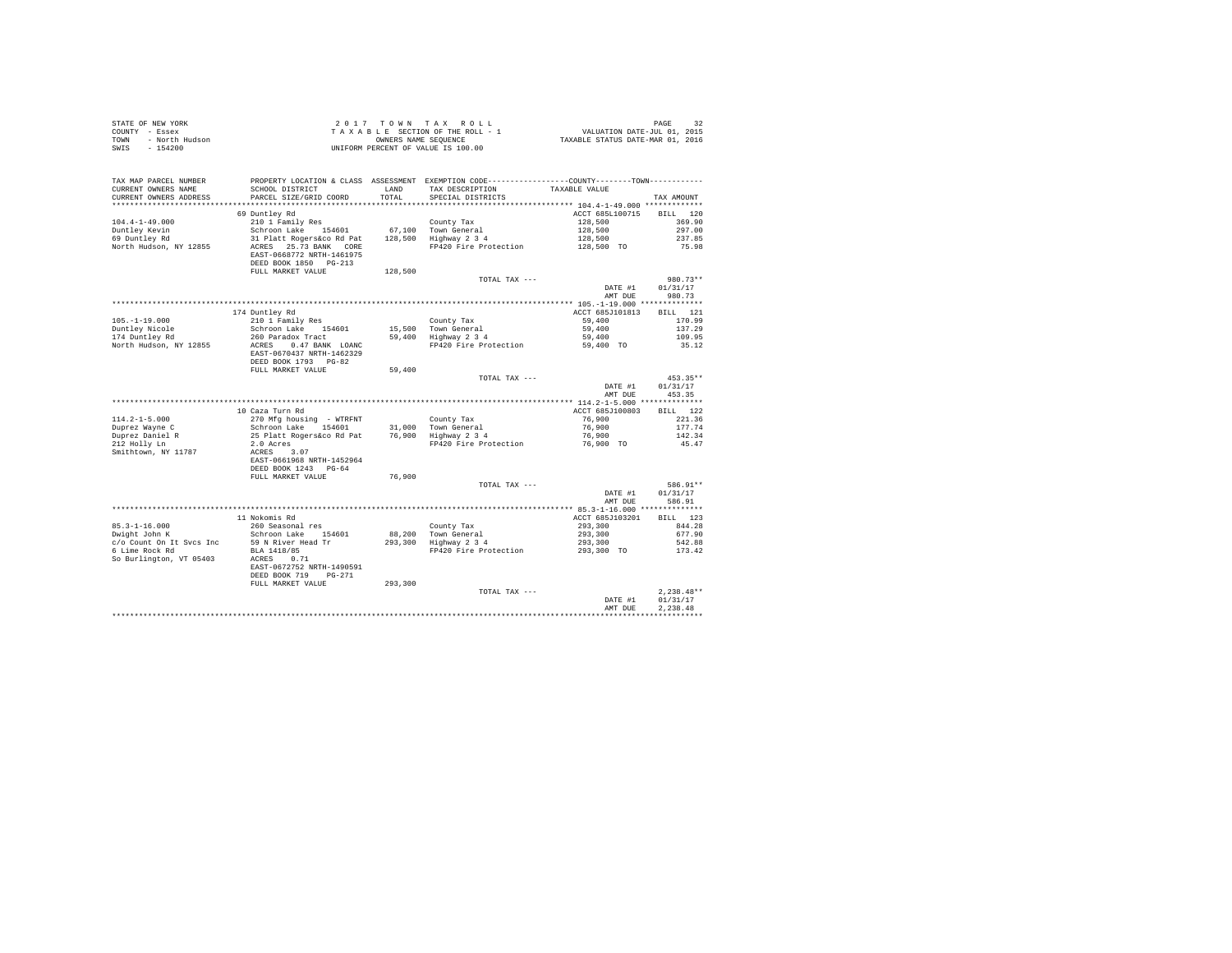| COUNTY - Essex<br>TOWN - North Hudson                                                                                                                                                                                                                                                                                                                                                             | T A X A B L E SECTION OF THE ROLL - 1<br>UNIFORM PONNERS NAME SEQUENCE<br>UNIFORM PERCENT OF VALUE IS 100.00                                                                                                                                                                                                                                                                                                                                                                       |               |                                                                                                                                                                                                                      |                      |                    |
|---------------------------------------------------------------------------------------------------------------------------------------------------------------------------------------------------------------------------------------------------------------------------------------------------------------------------------------------------------------------------------------------------|------------------------------------------------------------------------------------------------------------------------------------------------------------------------------------------------------------------------------------------------------------------------------------------------------------------------------------------------------------------------------------------------------------------------------------------------------------------------------------|---------------|----------------------------------------------------------------------------------------------------------------------------------------------------------------------------------------------------------------------|----------------------|--------------------|
| $-154200$<br>SWIS                                                                                                                                                                                                                                                                                                                                                                                 |                                                                                                                                                                                                                                                                                                                                                                                                                                                                                    |               |                                                                                                                                                                                                                      |                      |                    |
|                                                                                                                                                                                                                                                                                                                                                                                                   |                                                                                                                                                                                                                                                                                                                                                                                                                                                                                    |               |                                                                                                                                                                                                                      |                      |                    |
|                                                                                                                                                                                                                                                                                                                                                                                                   |                                                                                                                                                                                                                                                                                                                                                                                                                                                                                    |               |                                                                                                                                                                                                                      |                      |                    |
| TAX MAP PARCEL NUMBER                                                                                                                                                                                                                                                                                                                                                                             |                                                                                                                                                                                                                                                                                                                                                                                                                                                                                    |               | PROPERTY LOCATION & CLASS ASSESSMENT EXEMPTION CODE----------------COUNTY--------TOWN----------                                                                                                                      |                      |                    |
| CURRENT OWNERS NAME<br>CURRENT OWNERS ADDRESS                                                                                                                                                                                                                                                                                                                                                     | SCHOOL DISTRICT<br>PARCEL SIZE/GRID COORD                                                                                                                                                                                                                                                                                                                                                                                                                                          | LAND<br>TOTAL | TAX DESCRIPTION TAXABLE VALUE<br>SPECIAL DISTRICTS                                                                                                                                                                   |                      | TAX AMOUNT         |
|                                                                                                                                                                                                                                                                                                                                                                                                   |                                                                                                                                                                                                                                                                                                                                                                                                                                                                                    |               |                                                                                                                                                                                                                      |                      |                    |
|                                                                                                                                                                                                                                                                                                                                                                                                   | $\begin{tabular}{lllllllll} \multicolumn{4}{c}{418\;Imn/1odge} & - \text{ WTRENT} & & \multicolumn{4}{c}{\quad} & - \multicolumn{4}{c}{\quad} & - \multicolumn{4}{c}{\quad} & - \multicolumn{4}{c}{\quad} & - \multicolumn{4}{c}{\quad} & - \multicolumn{4}{c}{\quad} & - \multicolumn{4}{c}{\quad} & - \multicolumn{4}{c}{\quad} & - \multicolumn{4}{c}{\quad} & - \multicolumn{4}{c}{\quad} & - \multicolumn{4}{c}{\quad} & - \multicolumn{4}{c}{\quad} & - \multicolumn{4}{c}{$ |               |                                                                                                                                                                                                                      | ACCT 685J100804      | BILL 124           |
| $103. - 1 - 9.000$                                                                                                                                                                                                                                                                                                                                                                                |                                                                                                                                                                                                                                                                                                                                                                                                                                                                                    |               |                                                                                                                                                                                                                      | 1826,100             | 5,256.56           |
| Elk Lake Lodge Inc                                                                                                                                                                                                                                                                                                                                                                                |                                                                                                                                                                                                                                                                                                                                                                                                                                                                                    |               |                                                                                                                                                                                                                      | 1826,100<br>1826,100 | 4,220.64           |
| c/o John L Ernst                                                                                                                                                                                                                                                                                                                                                                                  |                                                                                                                                                                                                                                                                                                                                                                                                                                                                                    |               |                                                                                                                                                                                                                      |                      | 3,380.01           |
| 641 Lexington Ave<br>New York, NY 10022                                                                                                                                                                                                                                                                                                                                                           |                                                                                                                                                                                                                                                                                                                                                                                                                                                                                    |               | FP420 Fire Protection 1826,100 TO 1,079.69                                                                                                                                                                           |                      |                    |
|                                                                                                                                                                                                                                                                                                                                                                                                   |                                                                                                                                                                                                                                                                                                                                                                                                                                                                                    |               |                                                                                                                                                                                                                      |                      |                    |
|                                                                                                                                                                                                                                                                                                                                                                                                   |                                                                                                                                                                                                                                                                                                                                                                                                                                                                                    |               |                                                                                                                                                                                                                      |                      |                    |
|                                                                                                                                                                                                                                                                                                                                                                                                   | FULL MARKET VALUE 1826,100                                                                                                                                                                                                                                                                                                                                                                                                                                                         |               | TOTAL TAX ---                                                                                                                                                                                                        |                      | $13.936.90**$      |
|                                                                                                                                                                                                                                                                                                                                                                                                   |                                                                                                                                                                                                                                                                                                                                                                                                                                                                                    |               |                                                                                                                                                                                                                      | DATE #1              | 01/31/17           |
|                                                                                                                                                                                                                                                                                                                                                                                                   |                                                                                                                                                                                                                                                                                                                                                                                                                                                                                    |               |                                                                                                                                                                                                                      | AMT DUE              | 13,936.90          |
|                                                                                                                                                                                                                                                                                                                                                                                                   |                                                                                                                                                                                                                                                                                                                                                                                                                                                                                    |               |                                                                                                                                                                                                                      |                      |                    |
|                                                                                                                                                                                                                                                                                                                                                                                                   | Elk Lake Rd                                                                                                                                                                                                                                                                                                                                                                                                                                                                        |               |                                                                                                                                                                                                                      | ACCT 685J100805      | BILL 125           |
| $103. - 1 - 11.000$                                                                                                                                                                                                                                                                                                                                                                               |                                                                                                                                                                                                                                                                                                                                                                                                                                                                                    |               |                                                                                                                                                                                                                      |                      | 2,622.09           |
| Ernst John L<br>29th Floor                                                                                                                                                                                                                                                                                                                                                                        |                                                                                                                                                                                                                                                                                                                                                                                                                                                                                    |               | County Tax<br>392,400 Town General<br>910,900 Highway 2 3 4                                                                                                                                                          |                      | 2,105.35           |
|                                                                                                                                                                                                                                                                                                                                                                                                   |                                                                                                                                                                                                                                                                                                                                                                                                                                                                                    |               | $\begin{array}{llll} \text{Country Tax} & \text{ $ 910,900$} \\ 392,400 & \text{Tomeneral} & 910,900 \\ 910,900 & \text{Highway 2 3 4} & 910,900 \\ 910,900 & \text{FP420 Fire Protection} & 910,900 \\ \end{array}$ |                      | 1,686.02<br>538.58 |
| 641 Lexington Ave<br>New York, NY 10022                                                                                                                                                                                                                                                                                                                                                           |                                                                                                                                                                                                                                                                                                                                                                                                                                                                                    |               |                                                                                                                                                                                                                      |                      |                    |
|                                                                                                                                                                                                                                                                                                                                                                                                   | 210 1 Family Res - WTRFNT<br>200 1 Family Res - WTRFNT<br>20 T&C Twp 44<br>Db 878 Pg 289<br>ACRES 4.50<br>RAST-0633065 NRTH-1466899                                                                                                                                                                                                                                                                                                                                                |               |                                                                                                                                                                                                                      |                      |                    |
|                                                                                                                                                                                                                                                                                                                                                                                                   | DEED BOOK 1255 PG-17                                                                                                                                                                                                                                                                                                                                                                                                                                                               |               |                                                                                                                                                                                                                      |                      |                    |
|                                                                                                                                                                                                                                                                                                                                                                                                   | FULL MARKET VALUE                                                                                                                                                                                                                                                                                                                                                                                                                                                                  | 910,900       |                                                                                                                                                                                                                      |                      |                    |
|                                                                                                                                                                                                                                                                                                                                                                                                   |                                                                                                                                                                                                                                                                                                                                                                                                                                                                                    |               | TOTAL TAX ---                                                                                                                                                                                                        |                      | $6.952.04**$       |
|                                                                                                                                                                                                                                                                                                                                                                                                   |                                                                                                                                                                                                                                                                                                                                                                                                                                                                                    |               |                                                                                                                                                                                                                      | DATE #1              | 01/31/17           |
|                                                                                                                                                                                                                                                                                                                                                                                                   |                                                                                                                                                                                                                                                                                                                                                                                                                                                                                    |               |                                                                                                                                                                                                                      | AMT DUE              | 6.952.04           |
|                                                                                                                                                                                                                                                                                                                                                                                                   | Elk Lake Rd                                                                                                                                                                                                                                                                                                                                                                                                                                                                        |               |                                                                                                                                                                                                                      | ACCT 685J100806      | BILL 126           |
|                                                                                                                                                                                                                                                                                                                                                                                                   |                                                                                                                                                                                                                                                                                                                                                                                                                                                                                    |               |                                                                                                                                                                                                                      | 1,300                | 3.74               |
| 113.-2-7.000<br>Ernst John L                                                                                                                                                                                                                                                                                                                                                                      |                                                                                                                                                                                                                                                                                                                                                                                                                                                                                    |               |                                                                                                                                                                                                                      | 1,300                | 3.00               |
| 29th Floor                                                                                                                                                                                                                                                                                                                                                                                        |                                                                                                                                                                                                                                                                                                                                                                                                                                                                                    |               | County Tax<br>1,300 Town General<br>1,300 Highway 2 3 4                                                                                                                                                              | 1,300                | 2.41               |
| 641 Lexington Ave<br>New York, NY 10022                                                                                                                                                                                                                                                                                                                                                           |                                                                                                                                                                                                                                                                                                                                                                                                                                                                                    |               | FP420 Fire Protection 1,300 TO                                                                                                                                                                                       |                      | . 77               |
| New York, NY 10022                                                                                                                                                                                                                                                                                                                                                                                |                                                                                                                                                                                                                                                                                                                                                                                                                                                                                    |               |                                                                                                                                                                                                                      |                      |                    |
|                                                                                                                                                                                                                                                                                                                                                                                                   | EIK Lake Rd<br>314 Rural vac<10<br>5chroon Lake<br>3 Tic Twp 44<br>2CERS<br>2CERS<br>ERST-0637412 RRTH-1443096<br>ERST-0637412 RRTH-1443096<br>DEED BOOK 878                                                                                                                                                                                                                                                                                                                       |               |                                                                                                                                                                                                                      |                      |                    |
|                                                                                                                                                                                                                                                                                                                                                                                                   | FULL MARKET VALUE                                                                                                                                                                                                                                                                                                                                                                                                                                                                  | 1,300         | TOTAL TAX ---                                                                                                                                                                                                        |                      | $9.92**$           |
|                                                                                                                                                                                                                                                                                                                                                                                                   |                                                                                                                                                                                                                                                                                                                                                                                                                                                                                    |               |                                                                                                                                                                                                                      | DATE #1              | 01/31/17           |
|                                                                                                                                                                                                                                                                                                                                                                                                   |                                                                                                                                                                                                                                                                                                                                                                                                                                                                                    |               |                                                                                                                                                                                                                      | AMT DUE              | 9.92               |
|                                                                                                                                                                                                                                                                                                                                                                                                   |                                                                                                                                                                                                                                                                                                                                                                                                                                                                                    |               |                                                                                                                                                                                                                      |                      |                    |
|                                                                                                                                                                                                                                                                                                                                                                                                   | 5108 US Route 9                                                                                                                                                                                                                                                                                                                                                                                                                                                                    |               |                                                                                                                                                                                                                      | ACCT 685J103106      | BILL 127           |
|                                                                                                                                                                                                                                                                                                                                                                                                   |                                                                                                                                                                                                                                                                                                                                                                                                                                                                                    |               |                                                                                                                                                                                                                      |                      |                    |
|                                                                                                                                                                                                                                                                                                                                                                                                   |                                                                                                                                                                                                                                                                                                                                                                                                                                                                                    |               |                                                                                                                                                                                                                      |                      |                    |
|                                                                                                                                                                                                                                                                                                                                                                                                   |                                                                                                                                                                                                                                                                                                                                                                                                                                                                                    |               |                                                                                                                                                                                                                      |                      |                    |
| $\begin{tabular}{l c c c c c c c} \multicolumn{3}{c}{\textbf{51.1.12}} & \multicolumn{3}{c}{\textbf{52.1.13}} & \multicolumn{3}{c}{\textbf{53.1.14}} & \multicolumn{3}{c}{\textbf{54.1.15}} & \multicolumn{3}{c}{\textbf{55.1.15}} & \multicolumn{3}{c}{\textbf{56.1.15}} & \multicolumn{3}{c}{\textbf{57.1.15}} & \multicolumn{3}{c}{\textbf{58.1.15}} & \multicolumn{3}{c}{\textbf{59.1.15}} &$ |                                                                                                                                                                                                                                                                                                                                                                                                                                                                                    |               |                                                                                                                                                                                                                      |                      |                    |
|                                                                                                                                                                                                                                                                                                                                                                                                   |                                                                                                                                                                                                                                                                                                                                                                                                                                                                                    |               |                                                                                                                                                                                                                      |                      |                    |
|                                                                                                                                                                                                                                                                                                                                                                                                   |                                                                                                                                                                                                                                                                                                                                                                                                                                                                                    |               |                                                                                                                                                                                                                      |                      |                    |
|                                                                                                                                                                                                                                                                                                                                                                                                   |                                                                                                                                                                                                                                                                                                                                                                                                                                                                                    |               |                                                                                                                                                                                                                      |                      |                    |
|                                                                                                                                                                                                                                                                                                                                                                                                   |                                                                                                                                                                                                                                                                                                                                                                                                                                                                                    |               |                                                                                                                                                                                                                      | DATE #1              | 01/31/17           |
|                                                                                                                                                                                                                                                                                                                                                                                                   |                                                                                                                                                                                                                                                                                                                                                                                                                                                                                    |               |                                                                                                                                                                                                                      | AMT DUE              | 2.093.47           |
|                                                                                                                                                                                                                                                                                                                                                                                                   |                                                                                                                                                                                                                                                                                                                                                                                                                                                                                    |               |                                                                                                                                                                                                                      |                      |                    |

STATE OF NEW YORK  $2017$   $70$   $W$   $T$  A X  $R$  O  $L$  L  $L$  PAGE 33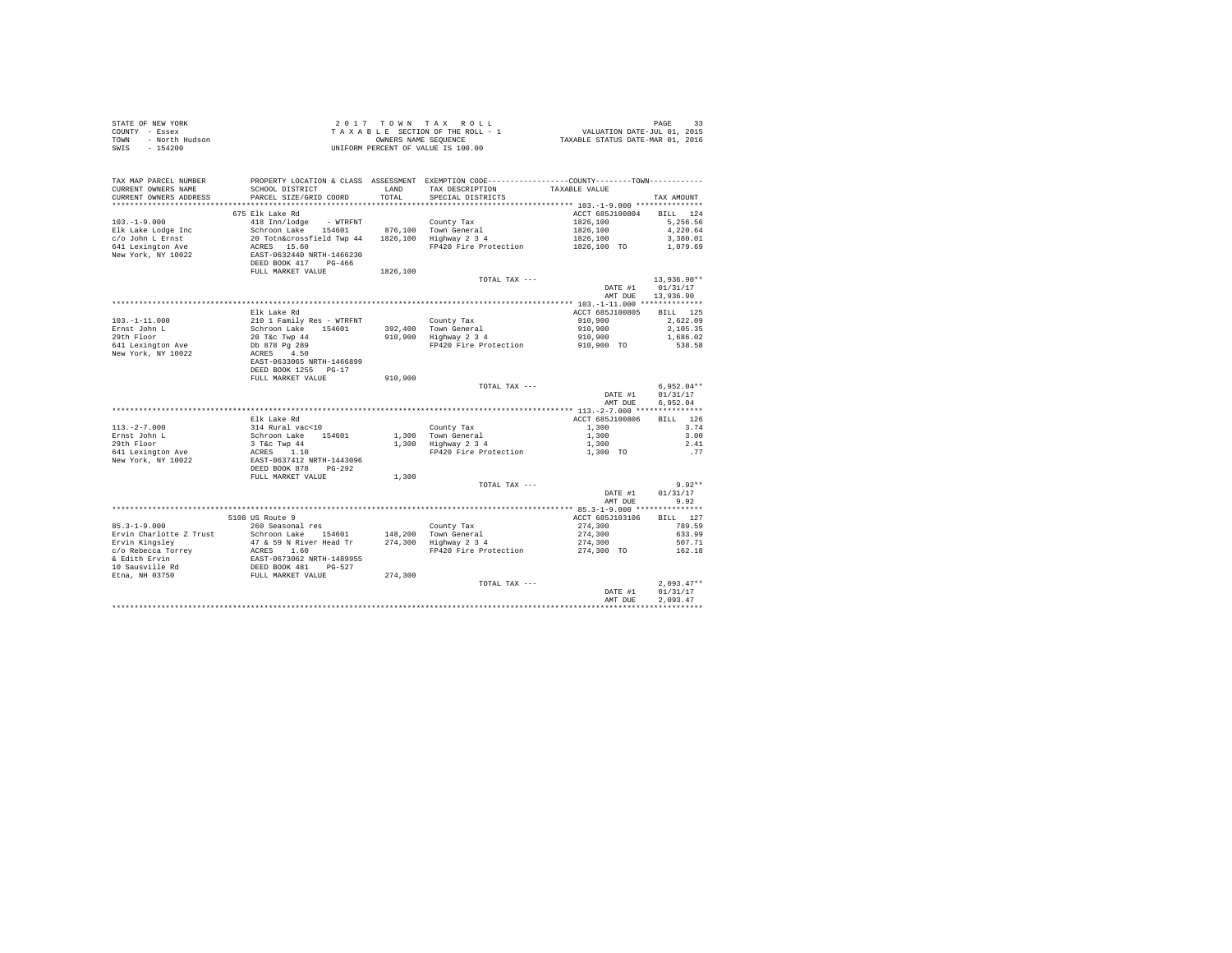| STATE OF NEW YORK      | 2017 TOWN TAX ROLL                 | PAGE<br>34                       |
|------------------------|------------------------------------|----------------------------------|
| COUNTY - Essex         | TAXABLE SECTION OF THE ROLL - 1    | VALUATION DATE-JUL 01, 2015      |
| TOWN<br>- North Hudson | OWNERS NAME SEOUENCE               | TAXABLE STATUS DATE-MAR 01, 2016 |
| - 154200<br>SWIS       | UNIFORM PERCENT OF VALUE IS 100.00 |                                  |

| TAX MAP PARCEL NUMBER<br>CURRENT OWNERS NAME<br>CURRENT OWNERS ADDRESS | PROPERTY LOCATION & CLASS ASSESSMENT EXEMPTION CODE---------------COUNTY-------TOWN---------<br>SCHOOL DISTRICT<br>PARCEL SIZE/GRID COORD | <b>T.AND</b><br>TOTAL. | TAX DESCRIPTION<br>SPECIAL DISTRICTS | TAXABLE VALUE   | TAX AMOUNT  |
|------------------------------------------------------------------------|-------------------------------------------------------------------------------------------------------------------------------------------|------------------------|--------------------------------------|-----------------|-------------|
|                                                                        |                                                                                                                                           |                        |                                      |                 |             |
|                                                                        | US Route 9                                                                                                                                |                        |                                      | ACCT 685J100504 | BILL<br>128 |
| $104.4 - 1 - 55.000$                                                   | 910 Priv forest                                                                                                                           |                        | County Tax                           | 43,200          | 124.35      |
| Essex County                                                           | Schroon Lake<br>154601                                                                                                                    | 43,200                 | Town General                         | 43,200          | 99.85       |
| Clark Property 2011                                                    | 178 Paradox Tract                                                                                                                         | 43,200                 | Highway 2 3 4                        | 43,200          | 79.96       |
| PO Box 217                                                             | Box 10997                                                                                                                                 |                        | School Relevy                        |                 | 353.71      |
| Elizabethtown, NY 12932                                                | 54ac<br>52.10<br>ACRES                                                                                                                    |                        | FP420 Fire Protection 43,200 TO      |                 | 25.54       |
| PRIOR OWNER ON 3/01/2016                                               | EAST-0667201 NRTH-1457380                                                                                                                 |                        |                                      |                 |             |
| Clark Scott N                                                          | DEED BOOK 1852 PG-33                                                                                                                      |                        |                                      |                 |             |
|                                                                        | FULL MARKET VALUE                                                                                                                         | 43,200                 |                                      |                 |             |
|                                                                        |                                                                                                                                           |                        | TOTAL TAX ---                        |                 | 683.41**    |
|                                                                        |                                                                                                                                           |                        |                                      | DATE #1         | 01/31/17    |
|                                                                        |                                                                                                                                           |                        |                                      | AMT DUE         | 683.41      |
|                                                                        |                                                                                                                                           |                        |                                      |                 |             |
|                                                                        | 37 Wonder View Rd                                                                                                                         |                        |                                      | ACCT 685J177001 | 129<br>BILL |
| $104.4 - 1 - 64.000$                                                   | 210 1 Family Res                                                                                                                          |                        | County Tax                           | 60,000          | 172.71      |
| Essex County                                                           | Schroon Lake<br>154601                                                                                                                    |                        | 24,000 Town General                  | 60,000          | 138.68      |
| Essex County Property 2011                                             | 31 Platt Rogers&co Rd Pat                                                                                                                 | 60,000                 | Highway 2 3 4                        | 60,000          | 111.06      |
| PO Box 217                                                             | 1.10<br>ACRES                                                                                                                             |                        | School Relevy                        |                 | 491.26      |
| Elizabethtown, NY 12932                                                | EAST-0666726 NRTH-1459928                                                                                                                 |                        | FP420 Fire Protection                | 60,000 TO       | 35.48       |
|                                                                        | DEED BOOK 1852 PG-33                                                                                                                      |                        |                                      |                 |             |
| PRIOR OWNER ON 3/01/2016                                               | FULL MARKET VALUE                                                                                                                         | 60,000                 |                                      |                 |             |
| Essex County                                                           |                                                                                                                                           |                        |                                      |                 |             |
|                                                                        |                                                                                                                                           |                        | TOTAL TAX ---                        |                 | $949.19**$  |
|                                                                        |                                                                                                                                           |                        |                                      | DATE #1         | 01/31/17    |
|                                                                        |                                                                                                                                           |                        |                                      | AMT DUE         | 949.19      |
|                                                                        |                                                                                                                                           |                        |                                      |                 |             |
|                                                                        | US Route 9                                                                                                                                |                        |                                      | ACCT 685J100506 | BTLL 130    |
| $104.4 - 2 - 10.000$                                                   | 314 Rural vac<10                                                                                                                          |                        | County Tax                           | 2,900           | 8.35        |
| Essex County                                                           | Schroon Lake 154601                                                                                                                       |                        | 2.900 Town General                   | 2,900           | 6.70        |
| Clark Property 2011                                                    | 6f Gore E Of Rd Pat                                                                                                                       | 2,900                  | Highway 2 3 4                        | 2,900           | 5.37        |
| PO Box 217                                                             | Box 10997                                                                                                                                 |                        | School Relevy                        |                 | 23.74       |
| Elizabethtown, NY 12932                                                | 4ac                                                                                                                                       |                        | FP420 Fire Protection                | 2.900 TO        | 1.71        |
|                                                                        | 2.90<br>ACRES                                                                                                                             |                        |                                      |                 |             |
| PRIOR OWNER ON 3/01/2016                                               | EAST-0666219 NRTH-1457823                                                                                                                 |                        |                                      |                 |             |
| Clark Scott N                                                          | DEED BOOK 1852 PG-33                                                                                                                      |                        |                                      |                 |             |
|                                                                        | FULL MARKET VALUE                                                                                                                         | 2,900                  |                                      |                 |             |
|                                                                        |                                                                                                                                           |                        | TOTAL TAX ---                        |                 | $45.87**$   |
|                                                                        |                                                                                                                                           |                        |                                      | DATE #1         | 01/31/17    |
|                                                                        |                                                                                                                                           |                        |                                      | AMT DUE         | 45.87       |
|                                                                        |                                                                                                                                           |                        |                                      |                 |             |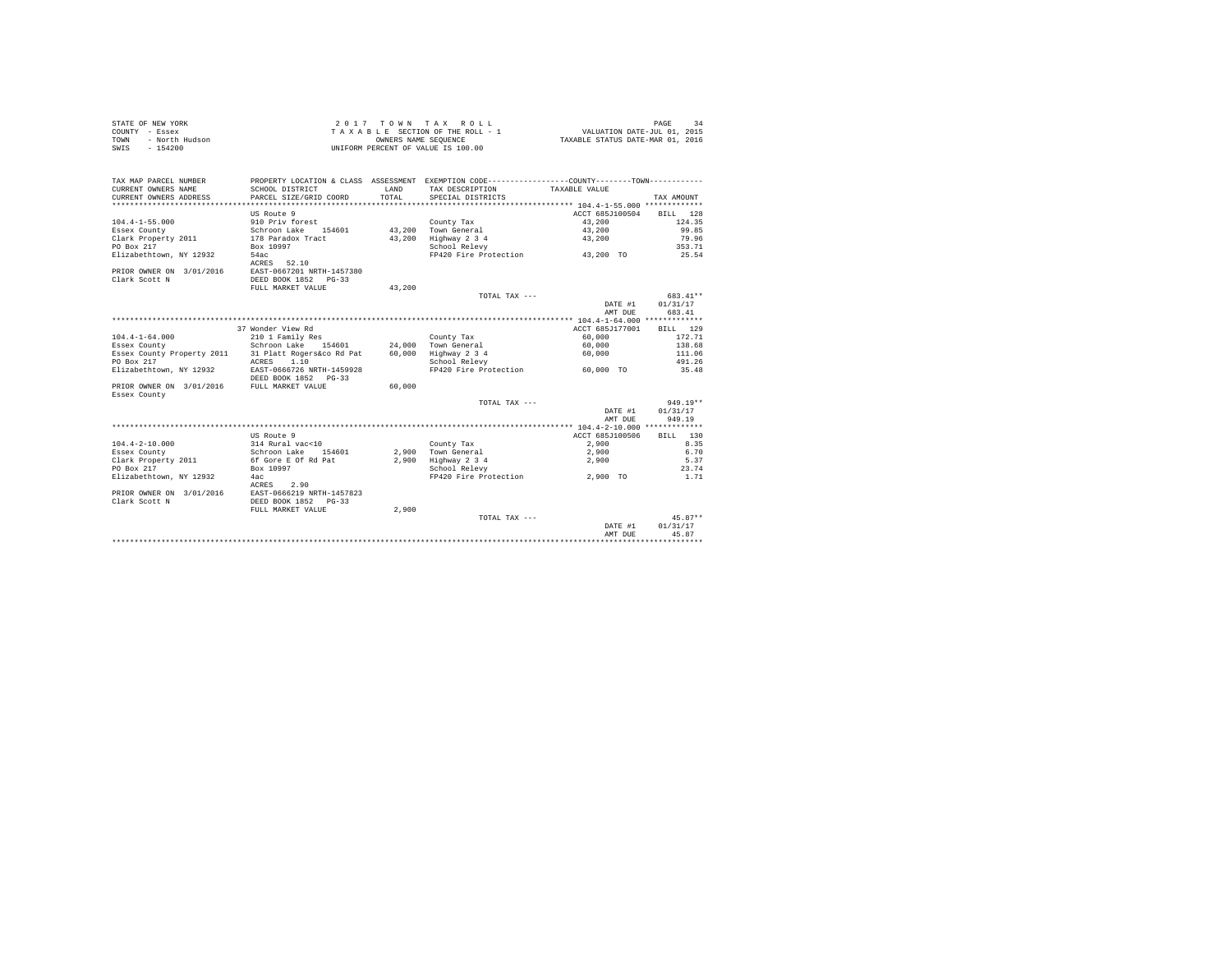| STATE OF NEW YORK      | 2017 TOWN TAX ROLL                 | PAGE                             |
|------------------------|------------------------------------|----------------------------------|
| COUNTY - Essex         | TAXABLE SECTION OF THE ROLL - 1    | VALUATION DATE-JUL 01, 2015      |
| TOWN<br>- North Hudson | OWNERS NAME SEOUENCE               | TAXABLE STATUS DATE-MAR 01, 2016 |
| - 154200<br>SWIS       | UNIFORM PERCENT OF VALUE IS 100.00 |                                  |

| TAX MAP PARCEL NUMBER<br>CURRENT OWNERS NAME<br>CURRENT OWNERS ADDRESS | PROPERTY LOCATION & CLASS ASSESSMENT EXEMPTION CODE---------------COUNTY-------TOWN----------<br>SCHOOL DISTRICT<br>PARCEL SIZE/GRID COORD | LAND<br>TOTAL. | TAX DESCRIPTION<br>SPECIAL DISTRICTS | TAXABLE VALUE    | TAX AMOUNT   |
|------------------------------------------------------------------------|--------------------------------------------------------------------------------------------------------------------------------------------|----------------|--------------------------------------|------------------|--------------|
|                                                                        | US Route 9                                                                                                                                 |                |                                      | ACCT 685J100505  | 131<br>RTLL. |
| $104.4 - 2 - 11.000$                                                   | 322 Rural vac>10                                                                                                                           |                | County Tax                           | 14,500           | 41.74        |
| Essex County                                                           | Schroon Lake 154601                                                                                                                        |                | 14.500 Town General                  | 14,500           | 33.51        |
| Clark Property 2011                                                    | 5-E Gore E Of Rd Pat                                                                                                                       | 14,500         | Highway 2 3 4                        | 14,500           | 26.84        |
| PO Box 217                                                             | Box 10997                                                                                                                                  |                | School Relevy                        |                  | 118.72       |
| Elizabethtown, NY 12932                                                | 14ac<br>ACRES 18.00                                                                                                                        |                | FP420 Fire Protection                | 14,500 TO        | 8.57         |
| PRIOR OWNER ON 3/01/2016                                               | EAST-0666194 NRTH-1456986                                                                                                                  |                |                                      |                  |              |
| Clark Scott N                                                          | DEED BOOK 1852 PG-33                                                                                                                       |                |                                      |                  |              |
|                                                                        | FULL MARKET VALUE                                                                                                                          | 14,500         |                                      |                  |              |
|                                                                        |                                                                                                                                            |                | TOTAL TAX ---                        |                  | $229.38**$   |
|                                                                        |                                                                                                                                            |                |                                      | DATE #1          | 01/31/17     |
|                                                                        |                                                                                                                                            |                |                                      | AMT DUE          | 229.38       |
|                                                                        |                                                                                                                                            |                |                                      |                  |              |
|                                                                        | Caza Turn Rd                                                                                                                               |                |                                      | ACCT 685J100507  | 132<br>BTLL. |
| $114.2 - 1 - 4.000$                                                    | 314 Rural vac<10                                                                                                                           |                | County Tax                           | 600              | 1.73         |
| Essex County                                                           | Schroon Lake<br>154601                                                                                                                     |                | 600 Town General                     | 600              | 1.39         |
| Clark Property 2011                                                    | 27 Platt&rogers Co Rd Pat                                                                                                                  |                | 600 Highway 2 3 4                    | 600              | 1.11         |
| PO Box 217                                                             | 157 Paradox Tract                                                                                                                          |                | FP420 Fire Protection                | 600 TO           | .35          |
| Elizabethtown, NY 12932                                                | Box 10997                                                                                                                                  |                |                                      |                  |              |
|                                                                        | 0.34<br>ACRES                                                                                                                              |                |                                      |                  |              |
| PRIOR OWNER ON 3/01/2016                                               | EAST-0663743 NRTH-1453317                                                                                                                  |                |                                      |                  |              |
| Clark Scott N                                                          | DEED BOOK 1852 PG-33                                                                                                                       |                |                                      |                  |              |
|                                                                        | FULL MARKET VALUE                                                                                                                          | 600            |                                      |                  |              |
|                                                                        |                                                                                                                                            |                | TOTAL TAX ---                        |                  | $4.58**$     |
|                                                                        |                                                                                                                                            |                |                                      | DATE #1          | 01/31/17     |
|                                                                        |                                                                                                                                            |                |                                      | AMT DUE          | 4.58         |
|                                                                        |                                                                                                                                            |                |                                      |                  |              |
|                                                                        | Blue Ridge Rd                                                                                                                              |                |                                      | ACCT 685J101601  | BILL 133     |
| $125.1 - 1 - 12.134/1$                                                 | 822 Water supply                                                                                                                           |                | C TAX SALE 33201                     | 16,300<br>16,300 |              |
| Essex County                                                           | Schroon Lake<br>154601                                                                                                                     |                | 10,000 County Tax                    | 0.00             | 0.00         |
| Panther Mtn Property-2008                                              | Tx Map#125.1-1-12.134Sny                                                                                                                   |                | 16,300 Town General                  | 0.00             | 0.00         |
| PO Box 217                                                             | No Land Improvements Only                                                                                                                  |                | Highway 2 3 4                        | 0.00             | 0.00         |
| Elizabethtown, NY 12932                                                | Water Rights Water Supply                                                                                                                  |                | FP420 Fire Protection                | $0$ TO           |              |
|                                                                        | EAST-0655752 NRTH-1439690<br>DEED BOOK 1751 PG-49                                                                                          |                | 16,300 EX                            |                  |              |
|                                                                        | FULL MARKET VALUE                                                                                                                          | 16,300         |                                      |                  |              |
|                                                                        |                                                                                                                                            |                | TOTAL TAX $---$                      |                  | $0.00**$     |
|                                                                        |                                                                                                                                            |                |                                      |                  |              |
|                                                                        |                                                                                                                                            |                |                                      |                  |              |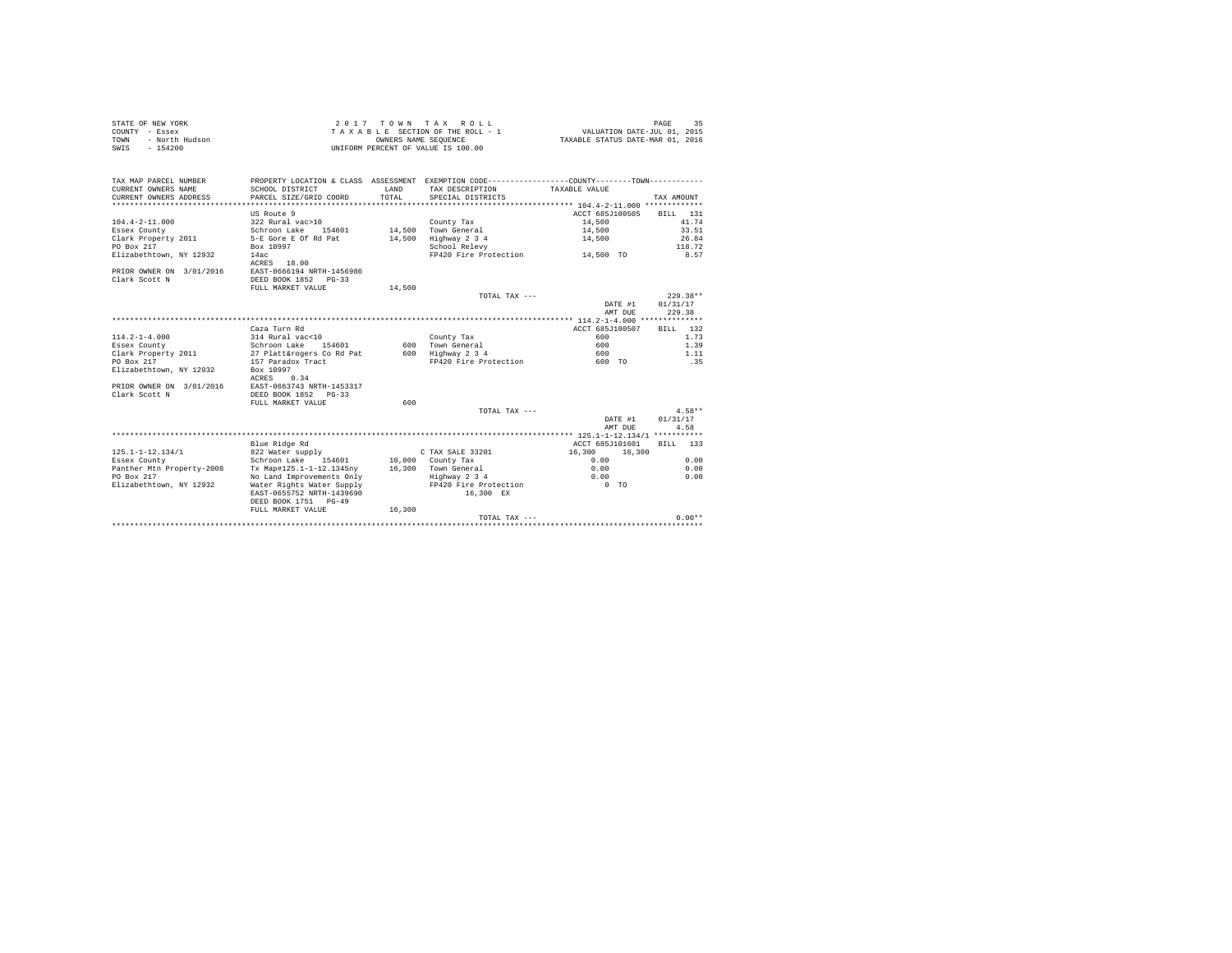| STATE OF NEW YORK      | 2017 TOWN TAX ROLL                 | 36<br>PAGE                       |
|------------------------|------------------------------------|----------------------------------|
| COUNTY - Essex         | TAXABLE SECTION OF THE ROLL - 1    | VALUATION DATE-JUL 01, 2015      |
| - North Hudson<br>TOWN | OWNERS NAME SEOUENCE               | TAXABLE STATUS DATE-MAR 01, 2016 |
| $-154200$<br>SWIS      | UNIFORM PERCENT OF VALUE IS 100.00 |                                  |

| TAX MAP PARCEL NUMBER<br>CURRENT OWNERS NAME | PROPERTY LOCATION & CLASS ASSESSMENT EXEMPTION CODE---------------COUNTY-------TOWN---------<br>SCHOOL DISTRICT | LAND    | TAX DESCRIPTION TAXABLE VALUE          |                                                     |            |
|----------------------------------------------|-----------------------------------------------------------------------------------------------------------------|---------|----------------------------------------|-----------------------------------------------------|------------|
| CURRENT OWNERS ADDRESS                       | PARCEL SIZE/GRID COORD                                                                                          | TOTAL.  | SPECIAL DISTRICTS                      |                                                     | TAX AMOUNT |
|                                              |                                                                                                                 |         |                                        |                                                     |            |
|                                              | Frontier Town Rd                                                                                                |         |                                        | ACCT 685J178531 BILL 134                            |            |
| $125.1 - 1 - 19.000$                         | 330 Vacant comm                                                                                                 |         | C TAX SALE 33201                       | 21,600 21,600                                       |            |
| Essex County                                 | Schroon Lake 154601 21,600 County Tax                                                                           |         |                                        | 0.00                                                | 0.00       |
| N Hudson Assoc Prop-2008                     | 21 Road Patent                                                                                                  |         |                                        | 0.00                                                | 0.00       |
| PO Box 217                                   | ACRES 2.57                                                                                                      |         | 21,600 Town General<br>Highway 2 3 4   | 0.00                                                | 0.00       |
| Elizabethtown, NY 12932                      | EAST-0655971 NRTH-1437813                                                                                       |         | FP420 Fire Protection 0 TO             |                                                     |            |
|                                              | DEED BOOK 1751 PG-49                                                                                            |         | 21,600 EX                              |                                                     |            |
|                                              | FULL MARKET VALUE                                                                                               | 21,600  |                                        |                                                     |            |
|                                              |                                                                                                                 |         | TOTAL TAX ---                          |                                                     | $0.00**$   |
|                                              |                                                                                                                 |         |                                        |                                                     |            |
|                                              | 80 Frontier Town Rd                                                                                             |         |                                        | ACCT 685J101511                                     | BILL 135   |
| $125.1 - 1 - 21.000$                         | 583 Resort cmplx                                                                                                |         |                                        | 210,000 210,000                                     |            |
| Essex County                                 |                                                                                                                 |         |                                        | 0.00                                                | 0.00       |
| Sunrise Land Prop-2008                       | 21 Platt Rogers&co Rd Pat 210,000 Town General                                                                  |         |                                        | 0.00                                                | 0.00       |
| PO Box 217                                   | Apt 1&2                                                                                                         |         | Highway 2 3 4<br>FP420 Fire Protection | $\begin{matrix} 0.00 \\ 0 & \text{TO} \end{matrix}$ | 0.00       |
| Elizabethtown, NY 12932                      | ACRES 84.63                                                                                                     |         |                                        |                                                     |            |
|                                              | EAST-0657252 NRTH-1438108                                                                                       |         | 210,000 EX                             |                                                     |            |
|                                              | DEED BOOK 1751 PG-49                                                                                            | 210,000 |                                        |                                                     |            |
|                                              | FULL MARKET VALUE                                                                                               |         |                                        |                                                     | $0.00**$   |
|                                              |                                                                                                                 |         | TOTAL TAX ---                          |                                                     |            |
|                                              | 4050 Blue Ridge Rd                                                                                              |         |                                        | ACCT 685J102002                                     | BTLL 136   |
| $125.1 - 1 - 24.000$                         | 415 Motel                                                                                                       |         | C TAX SALE 33201 168,400 168,400       |                                                     |            |
| Essex County                                 | Schroon Lake 154601                                                                                             |         | 118,400 County Tax                     | 0.00                                                | 0.00       |
| N Hudson Assoc Prop-2008                     | 141 Paradox Tr                                                                                                  |         | 168,400 Town General                   | 0.00                                                | 0.00       |
| PO Box 217                                   | ACRES 27.80                                                                                                     |         | Highway 2 3 4                          |                                                     | 0.00       |
| Elizabethtown, NY 12932                      | EAST-0658819 NRTH-1439881                                                                                       |         | FP420 Fire Protection                  | $\begin{matrix} 0.00 \\ 0 & \text{TO} \end{matrix}$ |            |
|                                              | DEED BOOK 1751 PG-49                                                                                            |         | 168,400 EX                             |                                                     |            |
|                                              | FULL MARKET VALUE                                                                                               | 168,400 |                                        |                                                     |            |
|                                              |                                                                                                                 |         | TOTAL TAX $---$                        |                                                     | $0.00**$   |
|                                              |                                                                                                                 |         |                                        |                                                     |            |
|                                              | US Route 9                                                                                                      |         |                                        | ACCT 685J101811 BILL 137                            |            |
| $125.1 - 1 - 25.000$                         | 311 Res vac land                                                                                                |         | C TAX SALE 33201                       | 14,200 14,200                                       |            |
| Essex County                                 | Schroon Lake 154601 14,200 County Tax                                                                           |         |                                        | 0.00                                                | 0.00       |
| N Hudson Assoc Prop-2008                     |                                                                                                                 |         |                                        |                                                     | 0.00       |
| PO Box 217                                   |                                                                                                                 |         |                                        |                                                     | 0.00       |
| Elizabethtown, NY 12932                      | EAST-0659191 NRTH-1440661                                                                                       |         |                                        |                                                     |            |
|                                              | DEED BOOK 1751 PG-49                                                                                            |         | 14,200 EX                              |                                                     |            |
|                                              | FULL MARKET VALUE                                                                                               | 14,200  |                                        |                                                     |            |
|                                              |                                                                                                                 |         | TOTAL TAX ---                          |                                                     | $0.00**$   |
|                                              |                                                                                                                 |         |                                        |                                                     |            |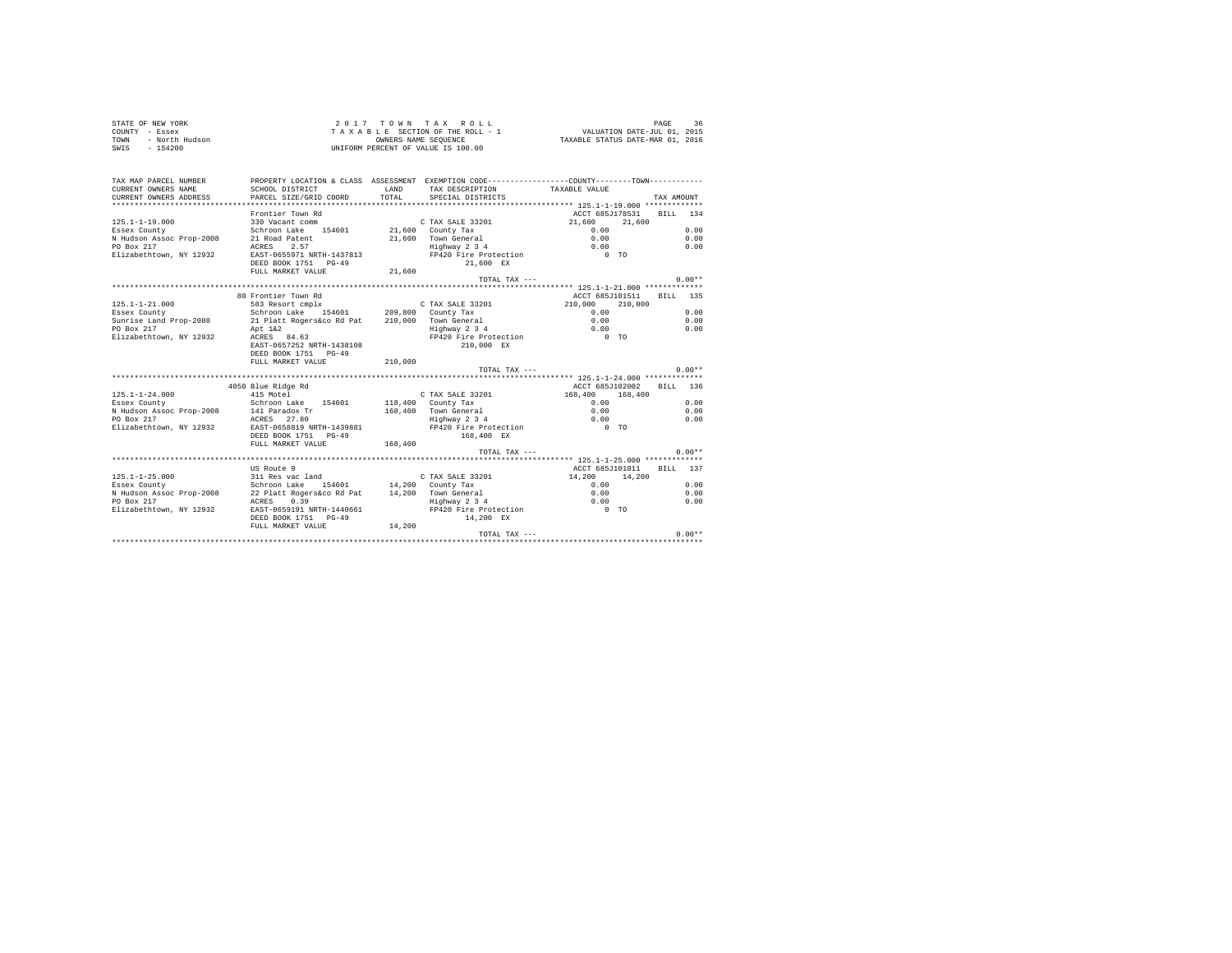| STATE OF NEW YORK      | 2017 TOWN TAX ROLL                 | PAGE                             |
|------------------------|------------------------------------|----------------------------------|
| COUNTY - Essex         | TAXABLE SECTION OF THE ROLL - 1    | VALUATION DATE-JUL 01, 2015      |
| TOWN<br>- North Hudson | OWNERS NAME SEOUENCE               | TAXABLE STATUS DATE-MAR 01, 2016 |
| $-154200$<br>SWIS      | UNIFORM PERCENT OF VALUE IS 100.00 |                                  |

|                                               |                                                                             |               |                                                                                              | AMT DUE                                 | 599.12               |
|-----------------------------------------------|-----------------------------------------------------------------------------|---------------|----------------------------------------------------------------------------------------------|-----------------------------------------|----------------------|
|                                               | EAST-0665146 NRTH-1462442<br>DEED BOOK 1827 PG-185<br>FULL MARKET VALUE     | 78,500        | TOTAL TAX ---                                                                                | DATE #1                                 | 599.12**<br>01/31/17 |
| 2521 South Ave<br>Wappingers Falls, NY 12590  | 00003.00<br>ACRES 2.40                                                      |               | FP420 Fire Protection                                                                        | 78,500 TO                               | 46.41                |
| Ferrara Toni-Jean                             | 3 Totn&crossfield Twp 49                                                    | 78,500        | Highway 2 3 4                                                                                | 78,500                                  | 145.30               |
| Ferrara Robert                                | Schroon Lake 154601                                                         |               | 30,400 Town General                                                                          | 78,500                                  | 181.44               |
| $104.4 - 1 - 12.000$                          | 120 Pepper Hollow Rd<br>260 Seasonal res                                    |               | County Tax                                                                                   | ACCT 685J101510<br>78,500               | BILL 141<br>225.97   |
|                                               |                                                                             |               |                                                                                              |                                         |                      |
|                                               |                                                                             |               |                                                                                              | DATE #1<br>AMT DUE                      | 01/31/17<br>572.40   |
|                                               | EAST-0666923 NRTH-1462740<br>DEED BOOK 805<br>$PG-019$<br>FULL MARKET VALUE | 75,000        | TOTAL TAX ---                                                                                |                                         | $572.40**$           |
| Stormville, NY 12582                          | Db 904 Pg 124<br>ACRES 8.27                                                 |               | FP420 Fire Protection                                                                        | 75,000 TO                               | 44.34                |
| Eder Rd                                       | 4 Twp 49 Totn&crossfield                                                    |               | 75,000 Highway 2 3 4                                                                         | 75,000                                  | 138.82               |
| Ferrara Paul                                  | Schroon Lake 154601                                                         |               | 35,700 Town General                                                                          | 75,000                                  | 173.35               |
| $104.4 - 1 - 90.001$                          | 260 Seasonal res                                                            |               | County Tax                                                                                   | 75,000                                  | 215.89               |
|                                               | 17 Pepper Hollow Rd                                                         |               |                                                                                              | ACCT 685J184004                         | BILL 140             |
|                                               |                                                                             |               |                                                                                              | AMT DUE                                 | 849.45               |
|                                               |                                                                             |               |                                                                                              | DATE #1                                 | 01/31/17             |
|                                               | FULL MARKET VALUE                                                           | 111,300       | TOTAL TAX ---                                                                                |                                         | 849.45**             |
|                                               | EAST-0670096 NRTH-1435251<br>DEED BOOK 1429 PG-76                           |               |                                                                                              |                                         |                      |
| Babylon, NY 11702                             | ACRES 6.15                                                                  |               | FP420 Fire Protection                                                                        | 111,300 TO                              | 65.81                |
| 26 W Jackson Ave                              | 169 Paradox Tract                                                           | 111,300       | Highway 2 3 4                                                                                | 111,300                                 | 206.01               |
| Falcone Paul                                  | Schroon Lake 154601                                                         | 33,800        | Town General                                                                                 | 111,300                                 | 257.25               |
| $125.12 - 1 - 8.340$                          | 575 Johnson Pond Rd<br>210 1 Family Res                                     |               | County Tax                                                                                   | ACCT 685Z000004<br>111,300              | BILL 139<br>320.38   |
|                                               |                                                                             |               |                                                                                              | ********** 125.12-1-8.340 ************* |                      |
|                                               | DEED BOOK 1751 PG-49<br>FULL MARKET VALUE                                   | 18,700        | 18,700 EX<br>TOTAL TAX ---                                                                   |                                         | $0.00**$             |
| Elizabethtown, NY 12932                       | EAST-0658574 NRTH-1438645                                                   |               | FP420 Fire Protection                                                                        | $0$ TO                                  |                      |
| N Hudson Assoc Prop-2008<br>PO Box 217        | 141 Pdox Tr 21 Pr&co Rdpt<br>1.49<br>ACRES                                  |               | 18,700 Town General<br>Highway 2 3 4                                                         | 0.00<br>0.00                            | 0.00<br>0.00         |
| Essex County                                  | Schroon Lake 154601                                                         |               | 18,700 County Tax                                                                            | 0.00                                    | 0.00                 |
| $125.1 - 1 - 27.000$                          | 311 Res vac land                                                            |               | C TAX SALE 33201                                                                             | 18,700<br>18,700                        |                      |
|                                               | US Route 9                                                                  |               |                                                                                              | ACCT 685J101603                         | <b>BILL</b><br>138   |
| **************************                    |                                                                             |               |                                                                                              |                                         |                      |
| CURRENT OWNERS NAME<br>CURRENT OWNERS ADDRESS | SCHOOL DISTRICT<br>PARCEL SIZE/GRID COORD                                   | LAND<br>TOTAL | TAX DESCRIPTION<br>SPECIAL DISTRICTS                                                         | TAXABLE VALUE                           | TAX AMOUNT           |
| TAX MAP PARCEL NUMBER                         |                                                                             |               | PROPERTY LOCATION & CLASS ASSESSMENT EXEMPTION CODE---------------COUNTY-------TOWN--------- |                                         |                      |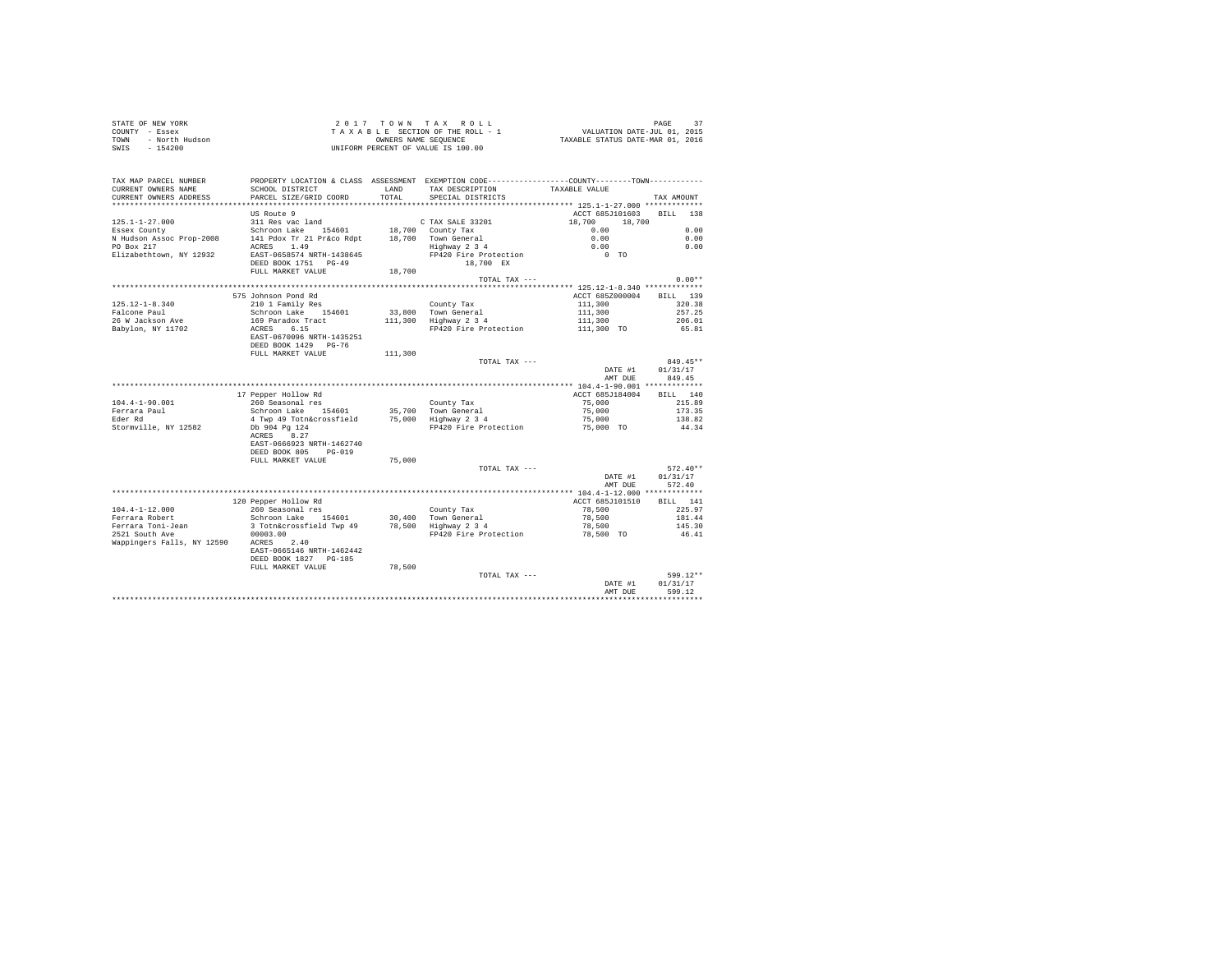| STATE OF NEW YORK<br>COUNTY - Essex<br>TOWN<br>- North Hudson<br>$-154200$<br>SWIS |                                                                                                                                         |               | UNIFORM PERCENT OF VALUE IS 100.00                                                                                                    |                    |                                  |
|------------------------------------------------------------------------------------|-----------------------------------------------------------------------------------------------------------------------------------------|---------------|---------------------------------------------------------------------------------------------------------------------------------------|--------------------|----------------------------------|
| TAX MAP PARCEL NUMBER<br>CURRENT OWNERS NAME<br>CURRENT OWNERS ADDRESS             | SCHOOL DISTRICT<br>PARCEL SIZE/GRID COORD                                                                                               | LAND<br>TOTAL | PROPERTY LOCATION & CLASS ASSESSMENT EXEMPTION CODE---------------COUNTY-------TOWN----------<br>TAX DESCRIPTION<br>SPECIAL DISTRICTS | TAXABLE VALUE      | TAX AMOUNT                       |
|                                                                                    |                                                                                                                                         |               |                                                                                                                                       |                    |                                  |
|                                                                                    | 15 Lazy St                                                                                                                              |               |                                                                                                                                       | ACCT 685J178538    | BILL 142                         |
| 113.20-1-33.000                                                                    | 314 Rural vac<10                                                                                                                        |               | County Tax                                                                                                                            | 4,300              | 12.38                            |
| Fiore Doris E                                                                      | Schroon Lake 154601<br>20 Tract West Of Rd Pat                                                                                          |               | County $\frac{1}{4}$ , 300 Town General<br>4,300 Town General<br>4,300 Highway 2 3 4                                                  | 4,300              | 9.94                             |
| 15 Lazy St<br>North Hudson, NY 12855 ACRES 0.08                                    |                                                                                                                                         |               | FP420 Fire Protection 4,300 TO                                                                                                        | 4,300              | 7.96<br>2.54                     |
|                                                                                    | EAST-0644083 NRTH-1442177<br>DEED BOOK 1557 PG-132                                                                                      |               |                                                                                                                                       |                    |                                  |
|                                                                                    | FULL MARKET VALUE                                                                                                                       | 4,300         |                                                                                                                                       |                    |                                  |
|                                                                                    |                                                                                                                                         |               | TOTAL TAX ---                                                                                                                         |                    | $32.82**$                        |
|                                                                                    |                                                                                                                                         |               |                                                                                                                                       | DATE #1<br>AMT DUE | 01/31/17<br>32.82                |
|                                                                                    | Blue Ridge Rd                                                                                                                           |               |                                                                                                                                       | ACCT 685J102308    | BILL 143                         |
| $113.20 - 1 - 34.000$                                                              | % 11130<br>210 1 Family Res<br>Schroon Lake 154601 14,900 VETDIS CTS 41140<br>20 Tract West Of Rd Pat 108,900 County Tax<br>ACRES  0.40 |               |                                                                                                                                       | 25,000<br>25,000   |                                  |
|                                                                                    |                                                                                                                                         |               |                                                                                                                                       | 50,000<br>50,000   |                                  |
| Fiore Doris E<br>15 Lazy St                                                        |                                                                                                                                         |               |                                                                                                                                       | 33,900             | 97.58                            |
| North Hudson, NY 12855                                                             |                                                                                                                                         |               |                                                                                                                                       |                    | 78.35                            |
|                                                                                    | EAST-0644068 NRTH-1442106                                                                                                               |               | Town General<br>Highway 2 3 4                                                                                                         | 33,900<br>33,900   | 62.75                            |
|                                                                                    | DEED BOOK 1557 PG-132                                                                                                                   |               | FP420 Fire Protection                                                                                                                 | 108,900 TO         | 64.39                            |
|                                                                                    | FULL MARKET VALUE                                                                                                                       | 108,900       |                                                                                                                                       |                    |                                  |
|                                                                                    |                                                                                                                                         |               | TOTAL TAX ---                                                                                                                         | DATE #1<br>AMT DUE | $303.07**$<br>01/31/17<br>303.07 |
|                                                                                    |                                                                                                                                         |               |                                                                                                                                       |                    |                                  |
|                                                                                    | 19 Lazy St                                                                                                                              |               |                                                                                                                                       | ACCT 685J102101    | BILL 144                         |
|                                                                                    |                                                                                                                                         |               | County Tax                                                                                                                            | 15,400             | 44.33                            |
|                                                                                    |                                                                                                                                         |               |                                                                                                                                       | 15,400             | 35.59                            |
|                                                                                    | Schroon Lake $154601$ $14,100$ Town General<br>20 Tract West of Rd Pat $15,400$ Highway 2 3 4                                           |               | FP420 Fire Protection 15,400 TO                                                                                                       | 15,400             | 28.50                            |
| North Hudson, NY 12855 ACRES 0.36                                                  | EAST-0643972 NRTH-1442031<br>DEED BOOK 1557 PG-132                                                                                      |               |                                                                                                                                       |                    | 9.11                             |
|                                                                                    | FULL MARKET VALUE                                                                                                                       | 15,400        |                                                                                                                                       |                    |                                  |
|                                                                                    |                                                                                                                                         |               | TOTAL TAX ---                                                                                                                         |                    | $117.53**$                       |
|                                                                                    |                                                                                                                                         |               |                                                                                                                                       | DATE #1<br>AMT DUE | 01/31/17<br>117.53               |
|                                                                                    |                                                                                                                                         |               |                                                                                                                                       |                    |                                  |
|                                                                                    | Blue Ridge Rd                                                                                                                           |               |                                                                                                                                       | ACCT 685J101413    | BTLL 145                         |
| 114.18-1-16.000                                                                    | 314 Rural vac<10 - WTRFNT<br>Schroon Lake 154601                                                                                        |               | County Tax                                                                                                                            |                    | 38.00                            |
| Flagg David M<br>2a Vine St                                                        |                                                                                                                                         |               | County Tax<br>13,200 Town General<br>13,200 Highway 2 3 4                                                                             |                    | 30.51                            |
|                                                                                    | 25 Tr W Of Rd Pat<br>ACRES 0.20                                                                                                         |               |                                                                                                                                       |                    | 24.43                            |
| Rensselaer, NY 12144                                                               | EAST-0654523 NRTH-1441260<br>DEED BOOK 1299 PG-232                                                                                      |               |                                                                                                                                       |                    | 7.80                             |
|                                                                                    | FULL MARKET VALUE                                                                                                                       | 13,200        |                                                                                                                                       |                    |                                  |
|                                                                                    |                                                                                                                                         |               | TOTAL TAX ---                                                                                                                         |                    | $100.74**$                       |
|                                                                                    |                                                                                                                                         |               |                                                                                                                                       | DATE #1<br>AMT DUE | 01/31/17<br>100.74               |
|                                                                                    |                                                                                                                                         |               |                                                                                                                                       |                    |                                  |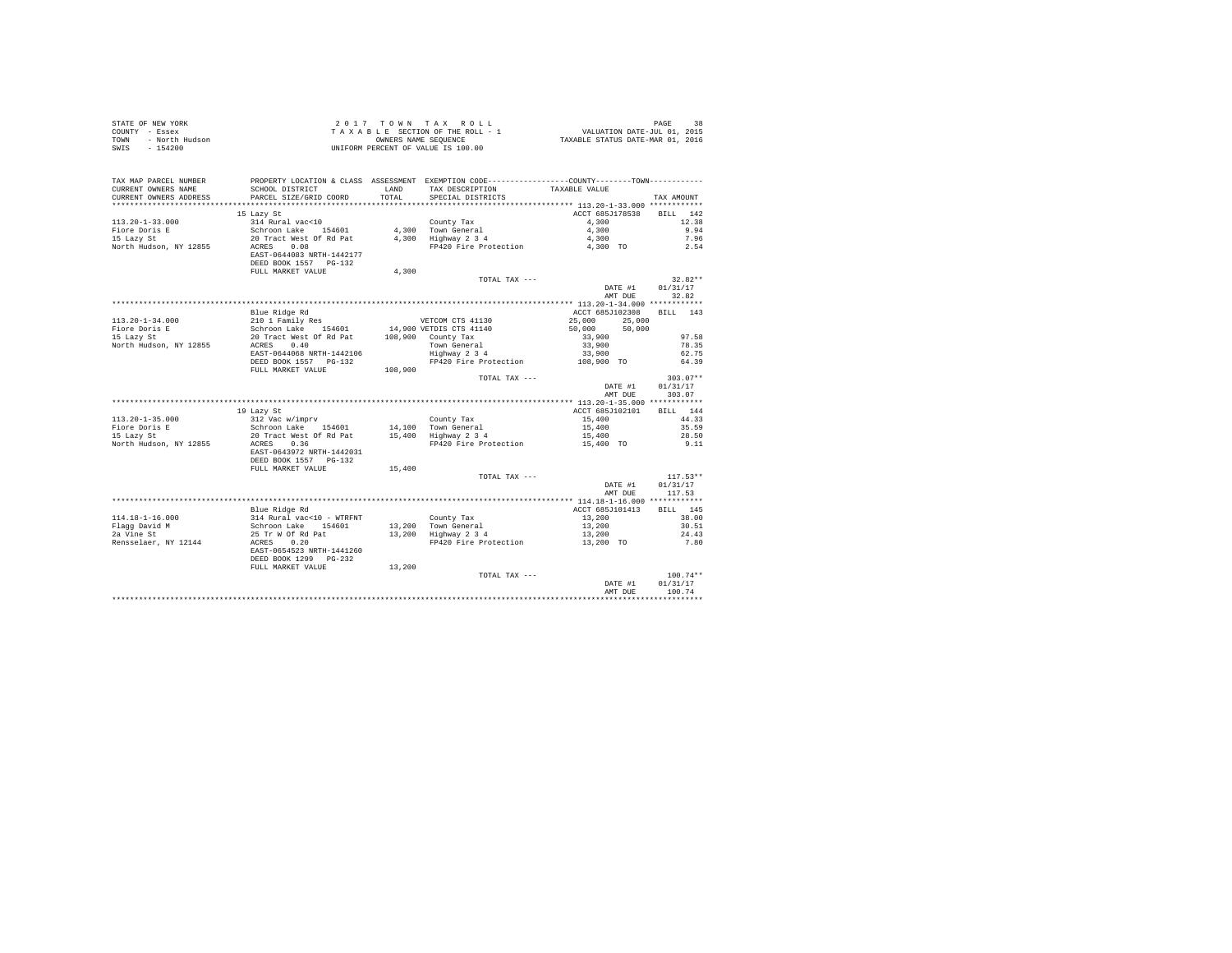| STATE OF NEW YORK<br>COUNTY - Essex<br>- North Hudson<br>TOWN<br>$-154200$<br>SWIS |                                                                                                                                                                                                         |         |                                                                                                                                                                                                                                                          |                                     |                                      |
|------------------------------------------------------------------------------------|---------------------------------------------------------------------------------------------------------------------------------------------------------------------------------------------------------|---------|----------------------------------------------------------------------------------------------------------------------------------------------------------------------------------------------------------------------------------------------------------|-------------------------------------|--------------------------------------|
| TAX MAP PARCEL NUMBER<br>CURRENT OWNERS NAME<br>CURRENT OWNERS ADDRESS             | SCHOOL DISTRICT LAND<br>PARCEL SIZE/GRID COORD                                                                                                                                                          | TOTAL   | PROPERTY LOCATION & CLASS ASSESSMENT EXEMPTION CODE---------------COUNTY-------TOWN---------<br>TAX DESCRIPTION<br>SPECIAL DISTRICTS                                                                                                                     | TAXABLE VALUE                       | TAX AMOUNT                           |
|                                                                                    | Blue Ridge Rd                                                                                                                                                                                           |         |                                                                                                                                                                                                                                                          | ACCT 685J102003 BILL 146            |                                      |
| $113.4 - 2 - 15.000$                                                               |                                                                                                                                                                                                         |         |                                                                                                                                                                                                                                                          | 10,300                              | 29.65                                |
| Flagg Kenneth                                                                      |                                                                                                                                                                                                         |         |                                                                                                                                                                                                                                                          |                                     | 23.81                                |
|                                                                                    |                                                                                                                                                                                                         |         |                                                                                                                                                                                                                                                          | $10,300$<br>$10,300$<br>$10,300$ TO | 19.06                                |
| 49 Black Creek Rd<br>Salem, NY 12865                                               | Elue Kinge Ka<br>S22 Rural vac>10<br>Schronn Lake 154601 10,300 Town General<br>17 Tract West of Road Pat 10,300 Tighway 2 3 4<br>5ac<br>ACRES 11.50 FP420 Fire Protection<br>RATE-0641805 NRTH-1442774 |         | FP420 Fire Protection                                                                                                                                                                                                                                    |                                     | 6.09                                 |
|                                                                                    | FULL MARKET VALUE                                                                                                                                                                                       | 10,300  |                                                                                                                                                                                                                                                          |                                     |                                      |
|                                                                                    |                                                                                                                                                                                                         |         | TOTAL TAX ---                                                                                                                                                                                                                                            |                                     | 78.61**                              |
|                                                                                    |                                                                                                                                                                                                         |         |                                                                                                                                                                                                                                                          | DATE #1                             | 01/31/17                             |
|                                                                                    |                                                                                                                                                                                                         |         |                                                                                                                                                                                                                                                          | AMT DUE                             | 78.61                                |
|                                                                                    |                                                                                                                                                                                                         |         |                                                                                                                                                                                                                                                          |                                     |                                      |
| $113.20 - 1 - 16.000$                                                              | 3483 Blue Ridge Rd<br>582 Camping park                                                                                                                                                                  |         |                                                                                                                                                                                                                                                          | ACCT 685J102008                     | BILL 147<br>948.78                   |
|                                                                                    |                                                                                                                                                                                                         |         |                                                                                                                                                                                                                                                          |                                     | 761.80                               |
| Forbes Thomas A<br>PO Box 69                                                       |                                                                                                                                                                                                         |         |                                                                                                                                                                                                                                                          | 329,600<br>329,600<br>329,600       | 610.07                               |
| North Hudson, NY 12855                                                             | 3483 Blue Ridge Rd<br>582 Camping park<br>Schroon Lake 154601 140,700 Town General<br>20 Tract West of Road Pat 329,600 Highway 234<br>ACRES 23.20<br>ACRES 23.20<br>ACRES 23.20                        |         |                                                                                                                                                                                                                                                          |                                     | 2.698.66                             |
|                                                                                    | EAST-0645392 NRTH-1442671<br>DEED BOOK 1470 PG-289                                                                                                                                                      |         | school Relevy<br>FP420 Fire Protection 529,600 TO                                                                                                                                                                                                        |                                     | 194.88                               |
|                                                                                    | FULL MARKET VALUE                                                                                                                                                                                       | 329,600 |                                                                                                                                                                                                                                                          |                                     |                                      |
|                                                                                    |                                                                                                                                                                                                         |         | TOTAL TAX ---                                                                                                                                                                                                                                            | DATE #1<br>AMT DUE                  | $5,214.19**$<br>01/31/17<br>5.214.19 |
|                                                                                    |                                                                                                                                                                                                         |         |                                                                                                                                                                                                                                                          |                                     |                                      |
|                                                                                    | 3438 Blue Ridge Rd                                                                                                                                                                                      |         |                                                                                                                                                                                                                                                          | ACCT 685J102711                     | BILL 148                             |
| $113.20 - 1 - 10.000$<br>Forbes William                                            | 210 1 Family Res                                                                                                                                                                                        |         |                                                                                                                                                                                                                                                          |                                     |                                      |
| 3438 Blue Ridge Rd                                                                 |                                                                                                                                                                                                         |         |                                                                                                                                                                                                                                                          |                                     |                                      |
| North Hudson, NY 12855                                                             |                                                                                                                                                                                                         |         |                                                                                                                                                                                                                                                          |                                     |                                      |
|                                                                                    | DEED BOOK 1800 PG-104                                                                                                                                                                                   |         | 438 Blue Range Rd<br>2010 I Family Res<br>2010 I Family Res<br>2010 I Family Res<br>2010 I Translate 154601<br>29,600 Town General<br>202.61 Translate 126,600<br>292.61<br>29.61 229.64.33<br>292.61<br>29.61 229.64.33<br>292.61<br>29.64437<br>29.71- |                                     |                                      |
|                                                                                    | FULL MARKET VALUE                                                                                                                                                                                       | 126,600 |                                                                                                                                                                                                                                                          |                                     |                                      |
|                                                                                    |                                                                                                                                                                                                         |         | TOTAL TAX ---                                                                                                                                                                                                                                            | DATE #1<br>AMT DUE                  | $1,738.28**$<br>01/31/17<br>1.738.28 |
|                                                                                    |                                                                                                                                                                                                         |         |                                                                                                                                                                                                                                                          |                                     |                                      |
|                                                                                    | 3927 Blue Ridge Rd                                                                                                                                                                                      |         |                                                                                                                                                                                                                                                          | ACCT 685J101415                     | BILL 149                             |
| 114.18-1-9.000                                                                     | 260 Seasonal res                                                                                                                                                                                        |         |                                                                                                                                                                                                                                                          | 26,850                              | 77.29                                |
| Fortune Cecelia M<br>120 River St                                                  | Schroon Lake 154601                                                                                                                                                                                     |         | County Tax<br>11,850 Town General<br>26,850 Highway 2 3 4<br>FP420 Fire Protection                                                                                                                                                                       | 26,850<br>26,850                    | 62.06                                |
| Hudson Falls, NY 12839                                                             | 25 Tr W Of Rd Pat<br>ACRES 0.70                                                                                                                                                                         |         |                                                                                                                                                                                                                                                          | 26,850 TO                           | 49.70<br>15.88                       |
|                                                                                    | EAST-0656055 NRTH-1440451<br>DEED BOOK 1592 PG-111<br>CONSERVATION ESMT % 25.00                                                                                                                         |         |                                                                                                                                                                                                                                                          |                                     |                                      |
|                                                                                    | FULL MARKET VALUE                                                                                                                                                                                       | 26,850  |                                                                                                                                                                                                                                                          |                                     |                                      |
|                                                                                    |                                                                                                                                                                                                         |         | TOTAL TAX ---                                                                                                                                                                                                                                            | DATE #1<br>AMT DUE                  | $204.93**$<br>01/31/17<br>204.93     |
|                                                                                    |                                                                                                                                                                                                         |         |                                                                                                                                                                                                                                                          |                                     |                                      |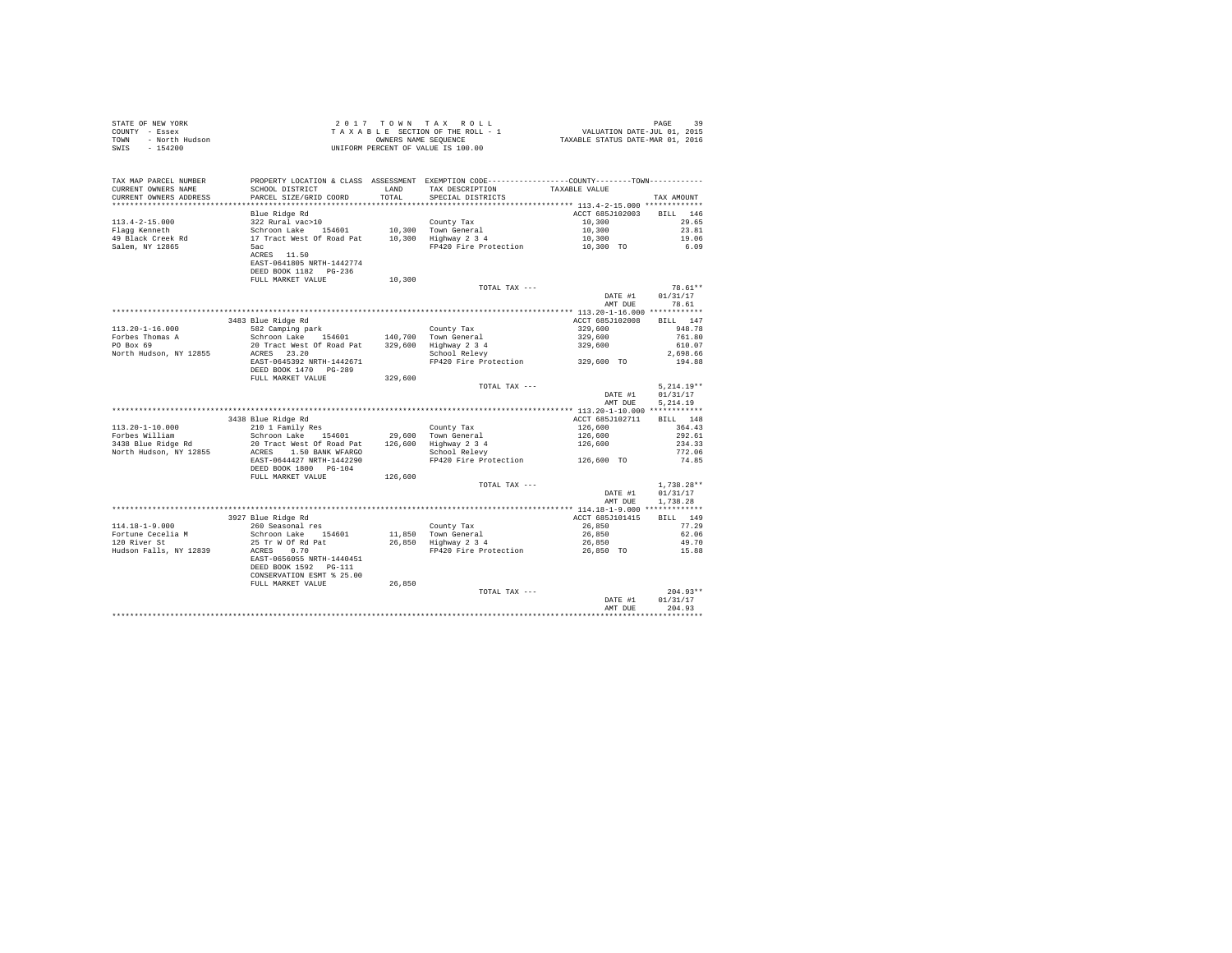|        | STATE OF NEW YORK     |                           |            | 2017 TOWN TAX ROLL                                            |                                  | 40<br>PAGE |
|--------|-----------------------|---------------------------|------------|---------------------------------------------------------------|----------------------------------|------------|
| COUNTY | - Essex               |                           |            | TAXABLE SECTION OF THE ROLL - 1                               | VALUATION DATE-JUL 01, 2015      |            |
| TOWN   | - North Hudson        |                           |            | OWNERS NAME SEOUENCE                                          | TAXABLE STATUS DATE-MAR 01, 2016 |            |
| SWIS   | $-154200$             |                           |            | UNIFORM PERCENT OF VALUE IS 100.00                            |                                  |            |
|        |                       |                           |            |                                                               |                                  |            |
|        |                       |                           |            |                                                               |                                  |            |
|        |                       |                           |            |                                                               |                                  |            |
|        | TAX MAP PARCEL NUMBER | PROPERTY LOCATION & CLASS | ASSESSMENT | EXEMPTION CODE-----------------COUNTY--------TOWN------------ |                                  |            |
|        | CURRENT OWNERS NAME   | SCHOOL DISTRICT           | LAND       | TAX DESCRIPTION                                               | TAXABLE VALUE                    |            |

| CURRENT OWNERS NAME      | SCHOOT DISIRICI            | LAND   | IAA DESCRIPTION       | TAAABLE VALUE                                 |                    |
|--------------------------|----------------------------|--------|-----------------------|-----------------------------------------------|--------------------|
| CURRENT OWNERS ADDRESS   | PARCEL SIZE/GRID COORD     | TOTAL  | SPECIAL DISTRICTS     |                                               | TAX AMOUNT         |
| .                        |                            |        |                       | **************** 113.3-3-1.000 ************** |                    |
|                          | 2753 Blue Ridge Rd         |        |                       | ACCT 685J101501                               | 150<br><b>BILL</b> |
| $113.3 - 3 - 1.000$      | 260 Seasonal res           |        | County Tax            | 56,800                                        | 163.50             |
| Foster Charles M Trust   | Schroon Lake<br>154601     | 26,200 | Town General          | 56,800                                        | 131.28             |
| Foster Elizabeth J Trust | 7 T&C Twp 44               | 56,800 | Highway 2 3 4         | 56,800                                        | 105.13             |
| 1305 Karlo St            | 16.00<br>ACRES             |        | FP420 Fire Protection | 56,800 TO                                     | 33.58              |
| Sebring, FL 33875        | EAST-0628834 NRTH-1441982  |        |                       |                                               |                    |
|                          |                            |        |                       |                                               |                    |
|                          | DEED BOOK 1739<br>$PG-321$ |        |                       |                                               |                    |
|                          | FULL MARKET VALUE          | 56,800 |                       |                                               |                    |
|                          |                            |        | TOTAL TAX ---         |                                               | $433.49**$         |
|                          |                            |        |                       | DATE #1                                       | 01/31/17           |
|                          |                            |        |                       | AMT DUE                                       | 433.49             |
|                          |                            |        |                       | ************ 113.3-3-3.000 **************     |                    |
|                          | 2739 Blue Ridge Rd         |        |                       | ACCT 685J100408                               | 151<br><b>BILL</b> |
| $113.3 - 3 - 3.000$      | 260 Seasonal res           |        | County Tax            | 33,700                                        | 97.01              |
| Foster Charles M Trust   | Schroon Lake<br>154601     | 18,200 | Town General          | 33,700                                        | 77.89              |
| Hutchins Nancy L         | 7 Totn&crossfield Twp 44   | 33,700 | Highway 2 3 4         | 33,700                                        | 62.38              |
| 226 Pinewood Dr          | ACRES<br>1.07              |        | FP420 Fire Protection | 33,700 TO                                     | 19.93              |
| Schenectady, NY 12303    | EAST-0628892 NRTH-1441704  |        |                       |                                               |                    |
|                          |                            |        |                       |                                               |                    |
|                          | DEED BOOK 1739<br>$PG-321$ |        |                       |                                               |                    |
|                          | FULL MARKET VALUE          | 33,700 |                       |                                               |                    |
|                          |                            |        | TOTAL TAX ---         |                                               | $257.21**$         |
|                          |                            |        |                       | DATE #1                                       | 01/31/17           |
|                          |                            |        |                       | AMT DUE                                       | 257.21             |
|                          |                            |        |                       |                                               |                    |
|                          | Wonder View Rd             |        |                       | ACCT 685J178506                               | 152<br>BILL        |
| $104.4 - 1 - 61.000$     | 314 Rural vac<10           |        | County Tax            | 18,800                                        | 54.12              |
| Foster Kenneth S         | Schroon Lake<br>154601     | 18,800 | Town General          | 18,800                                        | 43.45              |
| Foster Thelma D          | 31 Platt Rogers&co Rd Pat  | 18,800 | Highway 2 3 4         | 18,800                                        | 34.80              |
| 9 Wonderview Rd          | 1.50<br>ACRES              |        | School Relevy         |                                               | 153.93             |
| North Hudson, NY 12855   | EAST-0667040 NRTH-1460792  |        | FP420 Fire Protection | 18,800 TO                                     | 11.12              |
|                          | DEED BOOK 1807<br>$PG-247$ |        |                       |                                               |                    |
|                          | FULL MARKET VALUE          | 18,800 |                       |                                               |                    |
|                          |                            |        |                       |                                               | $297.42**$         |
|                          |                            |        | TOTAL TAX ---         |                                               |                    |
|                          |                            |        |                       | DATE #1                                       | 01/31/17           |
|                          |                            |        |                       | AMT DUE                                       | 297.42             |
|                          |                            |        |                       |                                               |                    |
|                          | 9 Wonder View Rd           |        |                       | ACCT 685J178507                               | <b>BILL</b><br>153 |
| $104.4 - 1 - 62.000$     | 270 Mfg housing            |        | County Tax            | 34,100                                        | 98.16              |
| Foster Kenneth S         | Schroon Lake<br>154601     | 29,300 | Town General          | 34,100                                        | 78.81              |
| Foster Thelma D          | 31 Platt Rogers&co Rd Pat  | 34,100 | Highway 2 3 4         | 34,100                                        | 63.12              |
| 9 Wonderview Rd          | 1.20<br>ACRES              |        | School Relevy         |                                               | 279.20             |
| PO Box 143               | EAST-0666957 NRTH-1460536  |        | FP420 Fire Protection | 34,100 TO                                     | 20.16              |
| North Hudson, NY 12855   | DEED BOOK 1117 PG-260      |        |                       |                                               |                    |
|                          | FULL MARKET VALUE          | 34,100 |                       |                                               |                    |
|                          |                            |        | TOTAL TAX ---         |                                               | 539.45**           |
|                          |                            |        |                       | DATE #1                                       | 01/31/17           |
|                          |                            |        |                       | AMT DUE                                       |                    |
|                          |                            |        |                       |                                               | 539.45             |
|                          |                            |        |                       |                                               |                    |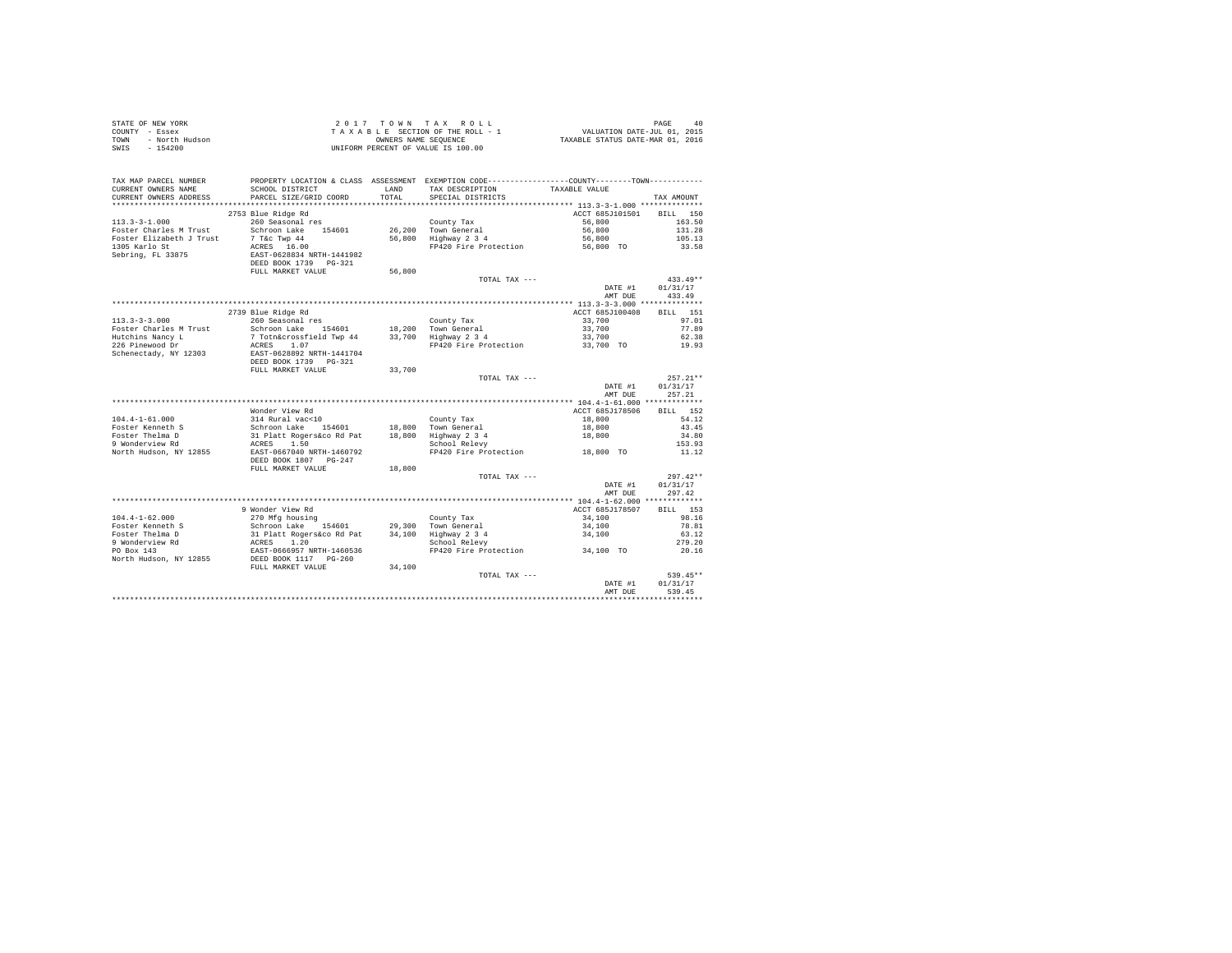| STATE OF NEW YORK             |                           |        | 2017 TOWN TAX ROLL                                                                            |                                  | PAGE<br>41       |
|-------------------------------|---------------------------|--------|-----------------------------------------------------------------------------------------------|----------------------------------|------------------|
| COUNTY - Essex                |                           |        | TAXABLE SECTION OF THE ROLL - 1                                                               | VALUATION DATE-JUL 01, 2015      |                  |
| - North Hudson<br><b>TOWN</b> |                           |        | OWNERS NAME SEQUENCE                                                                          | TAXABLE STATUS DATE-MAR 01, 2016 |                  |
| $-154200$<br>SWTS             |                           |        | UNIFORM PERCENT OF VALUE IS 100.00                                                            |                                  |                  |
|                               |                           |        |                                                                                               |                                  |                  |
|                               |                           |        |                                                                                               |                                  |                  |
| TAX MAP PARCEL NUMBER         |                           |        | PROPERTY LOCATION & CLASS ASSESSMENT EXEMPTION CODE---------------COUNTY-------TOWN---------- |                                  |                  |
| CURRENT OWNERS NAME           | SCHOOL DISTRICT           | LAND   | TAX DESCRIPTION                                                                               | TAXABLE VALUE                    |                  |
| CURRENT OWNERS ADDRESS        | PARCEL SIZE/GRID COORD    | TOTAL  | SPECIAL DISTRICTS                                                                             |                                  | TAX AMOUNT       |
|                               |                           |        |                                                                                               |                                  |                  |
|                               | Blue Ridge Rd             |        |                                                                                               | ACCT 685J178534                  | BILL 154         |
| $113.20 - 1 - 23.000$         | 314 Rural vac<10          |        | County Tax                                                                                    | 1,200                            | 3.45             |
| Freeman Jason F               | Schroon Lake 154601       |        | 1,200 Town General                                                                            | 1,200                            | 2.77             |
| Freeman Lisa Anne             | 20 Tract West Of Road Pat |        | 1,200 Highway 2 3 4                                                                           | 1,200                            | 2.22             |
| 40 Davitt Lake Rd             | ACRES 1.50                |        | FP420 Fire Protection                                                                         | 1,200 TO                         | .71              |
| Averill Park, NY 12018        | EAST-0643882 NRTH-1440141 |        |                                                                                               |                                  |                  |
|                               | DEED BOOK 1599 PG-10      |        |                                                                                               |                                  |                  |
|                               | FULL MARKET VALUE         | 1,200  |                                                                                               |                                  |                  |
|                               |                           |        | TOTAL TAX ---                                                                                 |                                  | $9.15**$         |
|                               |                           |        |                                                                                               |                                  |                  |
|                               |                           |        |                                                                                               | DATE #1                          | 01/31/17<br>9.15 |
|                               |                           |        |                                                                                               | AMT DUE                          |                  |
|                               |                           |        |                                                                                               |                                  |                  |
|                               | Blue Ridge Rd             |        |                                                                                               | ACCT 685J101506                  | BILL 155         |
| 113.20-1-25.000               | 322 Rural vac>10          |        | County Tax                                                                                    | 33,100                           | 95.28            |
| Freeman Jason F               | Schroon Lake 154601       |        | 33,100 Town General                                                                           | 33,100                           | 76.50            |
| Freeman Lisa Anne             | 20 Tract West Of Road Pat |        | 33,100 Highway 2 3 4                                                                          | 33,100                           | 61.27            |
| 40 Davitt Lake Rd             | ACRES 39.90               |        | FP420 Fire Protection                                                                         | 33,100 TO                        | 19.57            |
| Averill Park, NY 12018        | EAST-0643801 NRTH-1441234 |        |                                                                                               |                                  |                  |
|                               | DEED BOOK 1599 PG-10      |        |                                                                                               |                                  |                  |
|                               | FULL MARKET VALUE         | 33,100 |                                                                                               |                                  |                  |
|                               |                           |        | TOTAL TAX ---                                                                                 |                                  | $252.62**$       |
|                               |                           |        |                                                                                               | DATE #1                          | 01/31/17         |
|                               |                           |        |                                                                                               | AMT DUE                          | 252.62           |
|                               |                           |        |                                                                                               |                                  |                  |
|                               | Blue Ridge Rd             |        |                                                                                               | ACCT 685J178535                  | BILL 156         |
| $113.20 - 1 - 28.000$         | 314 Rural vac<10          |        | County Tax                                                                                    | 700                              | 2.02             |
| Freeman Jason F               | Schroon Lake 154601       |        | 700 Town General                                                                              | 700                              | 1.62             |
| Freeman Lisa Anne             | 20 Tract West Of Road Pat |        | 700 Highway 2 3 4                                                                             | 700                              | 1.30             |
| 40 Davitt Lake Rd             | ACRES 0.90                |        | FP420 Fire Protection                                                                         | 700 TO                           | .41              |
| Averill Park, NY 12018        | EAST-0644464 NRTH-1442041 |        |                                                                                               |                                  |                  |
|                               |                           |        |                                                                                               |                                  |                  |
|                               | DEED BOOK 1599 PG-10      |        |                                                                                               |                                  |                  |
|                               | FULL MARKET VALUE         | 700    |                                                                                               |                                  |                  |
|                               |                           |        | TOTAL TAX ---                                                                                 |                                  | $5.35**$         |
|                               |                           |        |                                                                                               | DATE #1                          | 01/31/17         |
|                               |                           |        |                                                                                               | AMT DUE                          | 5.35             |
|                               |                           |        |                                                                                               |                                  |                  |
|                               | Blue Ridge Rd             |        |                                                                                               | ACCT 685J100407                  | BILL 157         |
| 112.4-2-12.000                | 314 Rural vac<10          |        | County Tax                                                                                    | 1,300                            | 3.74             |
| French Frederick R            | Schroon Lake 154601       | 1,300  | Town General                                                                                  | 1,300                            | 3.00             |
| French Barbara J              | 9 Totn&crossfield Twp 44  |        | 1,300 Highway 2 3 4                                                                           | 1,300                            | 2.41             |
| PO Box 428                    | 1.1 Acre                  |        | FP420 Fire Protection                                                                         | 1,300 TO                         | .77              |
| Crown Point, NY 12928         | ACRES 1.10                |        |                                                                                               |                                  |                  |
|                               | EAST-0619139 NRTH-1441675 |        |                                                                                               |                                  |                  |
|                               | DEED BOOK 848<br>$PG-084$ |        |                                                                                               |                                  |                  |
|                               | FULL MARKET VALUE         | 1,300  |                                                                                               |                                  |                  |
|                               |                           |        | TOTAL TAX ---                                                                                 |                                  | $9.92**$         |
|                               |                           |        |                                                                                               | DATE #1                          | 01/31/17         |
|                               |                           |        |                                                                                               | AMT DUE                          | 9.92             |
|                               |                           |        |                                                                                               |                                  |                  |
|                               |                           |        |                                                                                               |                                  |                  |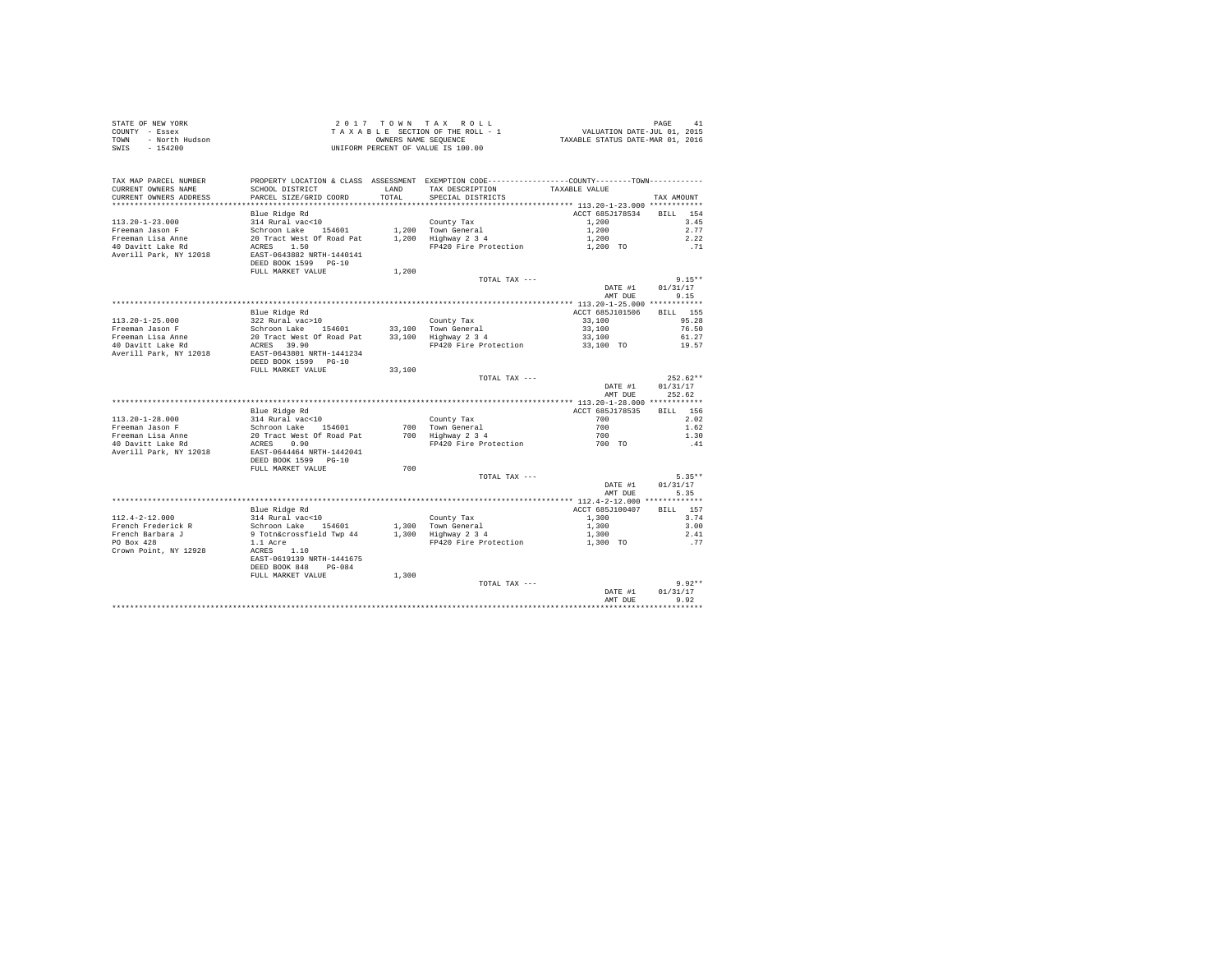| STATE OF NEW YORK |                | 2017 TOWN TAX ROLL                 | 42<br>PAGE                       |
|-------------------|----------------|------------------------------------|----------------------------------|
| COUNTY - Essex    |                | TAXABLE SECTION OF THE ROLL - 1    | VALUATION DATE-JUL 01, 2015      |
| TOWN              | - North Hudson | OWNERS NAME SEOUENCE               | TAXABLE STATUS DATE-MAR 01, 2016 |
| SWIS              | - 154200       | UNIFORM PERCENT OF VALUE IS 100.00 |                                  |

|                                 |                                                                                                         |         |                                             | AMT DUE                                                 | 103.03                 |
|---------------------------------|---------------------------------------------------------------------------------------------------------|---------|---------------------------------------------|---------------------------------------------------------|------------------------|
|                                 |                                                                                                         |         | TOTAL TAX ---                               | DATE #1                                                 | $103.03**$<br>01/31/17 |
|                                 | FULL MARKET VALUE                                                                                       | 13,500  |                                             |                                                         |                        |
|                                 | DEED BOOK 601<br>PG-266                                                                                 |         |                                             |                                                         |                        |
| Troy, NY 12182                  | 314 Rural vac<10<br>Schroon Lake 154601<br>204 Paradox Tract<br>ACRES 1.00<br>EAST-0674200 NRTH-1455955 |         | FP420 Fire Protection 13,500 TO             |                                                         | 7.98                   |
| 879 8th Ave                     |                                                                                                         |         | 13,500 Town General<br>13,500 Highway 2 3 4 | 13,500                                                  | 24.99                  |
| Gendron Donald J                |                                                                                                         |         |                                             | 13,500                                                  | 31.20                  |
| $105. - 1 - 46.000$             |                                                                                                         |         | County Tax                                  | 13,500                                                  | 38.86                  |
|                                 | Ensign Pond Rd                                                                                          |         |                                             | ACCT 685J102014                                         | BILL 161               |
|                                 |                                                                                                         |         |                                             |                                                         |                        |
|                                 |                                                                                                         |         |                                             | AMT DUE                                                 | 293.07                 |
|                                 |                                                                                                         |         | TOTAL TAX ---                               |                                                         | DATE #1 01/31/17       |
|                                 | FULL MARKET VALUE                                                                                       | 38,400  |                                             |                                                         | $293.07**$             |
|                                 | DEED BOOK 1669 PG-165                                                                                   |         |                                             |                                                         |                        |
| Altamont, NY 12009              |                                                                                                         |         |                                             |                                                         |                        |
| 110 Gray Rd                     |                                                                                                         |         | FP420 Fire Protection                       | 38,400 TO                                               | 22.70                  |
| Jones William                   |                                                                                                         |         |                                             | 38,400                                                  | 71.08                  |
| Geene Jeffrey                   |                                                                                                         |         | 19,500 Town General<br>38,400 Highway 2 3 4 | 38,400                                                  | 88.75                  |
| $114.18 - 1 - 14.000$           |                                                                                                         |         | County Tax                                  | 38,400                                                  | 110.54                 |
|                                 | 3885 Blue Ridge Rd                                                                                      |         |                                             | ACCT 685J100202                                         | BILL 160               |
|                                 |                                                                                                         |         |                                             |                                                         |                        |
|                                 |                                                                                                         |         |                                             | AMT DUE                                                 | 811.29                 |
|                                 |                                                                                                         |         |                                             | DATE #1                                                 | 01/31/17               |
|                                 |                                                                                                         |         | TOTAL TAX ---                               |                                                         | $811.29**$             |
|                                 | FULL MARKET VALUE                                                                                       | 106,300 |                                             |                                                         |                        |
|                                 | EAST-0665098 NRTH-1456973<br>DEED BOOK 903 PG-275                                                       |         |                                             |                                                         |                        |
| North Hudson, NY 12855          |                                                                                                         |         |                                             |                                                         |                        |
| PO Box 123                      |                                                                                                         |         | FP420 Fire Protection                       |                                                         | 62.85                  |
| Garcia Thomas F<br>Garcia Amy M |                                                                                                         |         |                                             |                                                         | 245.69<br>196.76       |
| $104.4 - 2 - 13.000$            |                                                                                                         |         |                                             | $106, 300$<br>$106, 300$<br>$106, 300$<br>$106, 300$ TO | 305.99                 |
|                                 | 3618 US Route 9                                                                                         |         |                                             | ACCT 685J100411                                         | <b>BILL</b> 159        |
|                                 |                                                                                                         |         |                                             |                                                         |                        |
|                                 |                                                                                                         |         |                                             | AMT DUE                                                 | 420.53                 |
|                                 |                                                                                                         |         |                                             |                                                         | DATE #1 01/31/17       |
|                                 |                                                                                                         |         | TOTAL TAX ---                               |                                                         | $420.53**$             |
|                                 | FULL MARKET VALUE                                                                                       | 55,100  |                                             |                                                         |                        |
|                                 | DEED BOOK 848<br>$PG-84$                                                                                |         |                                             |                                                         |                        |
| Crown Point, NY 12928           | EAST-0619278 NRTH-1441501                                                                               |         |                                             |                                                         |                        |
| PO Box 428                      | 9 T&C Twp 44<br>ACRES 1.00<br>1.00                                                                      |         | FP420 Fire Protection                       | 55,100 TO                                               | 32.58                  |
| French Barbara J                |                                                                                                         |         | 55,100 Highway 2 3 4                        | 55,100                                                  | 101.99                 |
| French Frederick R              | Schroon Lake 154601                                                                                     |         | 18,000 Town General                         | 55,100                                                  | 127.35                 |
| $112.4 - 2 - 13.000$            | 260 Seasonal res                                                                                        |         | County Tax                                  | 55,100                                                  | 158.61                 |
|                                 | 2359 Blue Ridge Rd                                                                                      |         |                                             | ACCT 685J102402                                         | BILL 158               |
| ********************            | **************************                                                                              |         |                                             |                                                         |                        |
| CURRENT OWNERS ADDRESS          | PARCEL SIZE/GRID COORD                                                                                  | TOTAL   | SPECIAL DISTRICTS                           |                                                         | TAX AMOUNT             |
| CURRENT OWNERS NAME             | SCHOOL DISTRICT                                                                                         | LAND    | TAX DESCRIPTION                             | TAXABLE VALUE                                           |                        |
| TAX MAP PARCEL NUMBER           | PROPERTY LOCATION & CLASS ASSESSMENT EXEMPTION CODE---------------COUNTY-------TOWN----------           |         |                                             |                                                         |                        |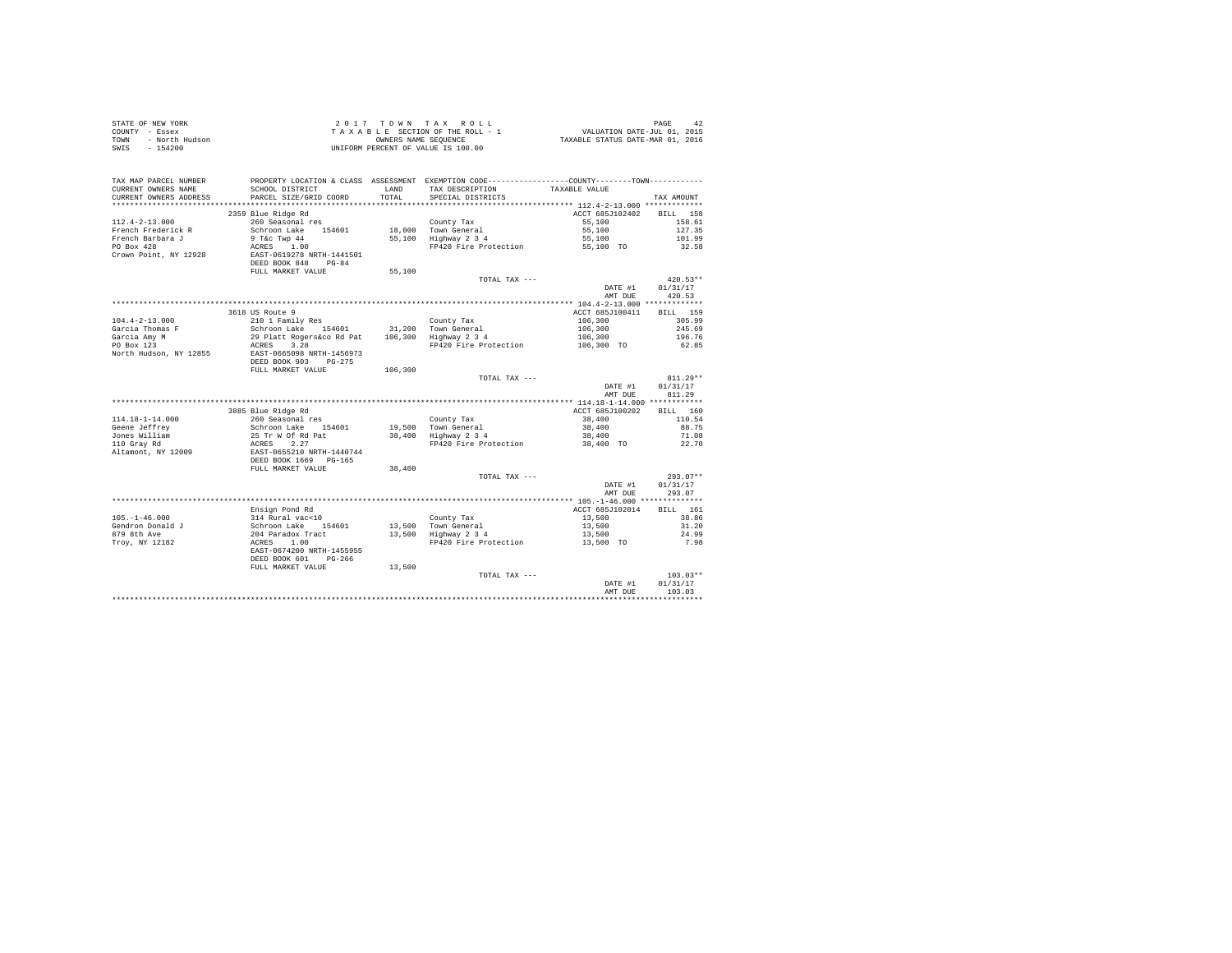| STATE OF NEW YORK<br>OF NEW YORK<br>$Y =$ Basex<br>- North Hudson<br>$Y = 0.00$<br>COUNTY - Essex<br>TOWN<br>SWIS<br>$-154200$                                                                                                                     |                                                                                                                                                                          |         | 2017 TOWN TAX ROLL<br>UNIFORM PERCENT OF VALUE IS 100.00                                     |                     | PAGE                     |
|----------------------------------------------------------------------------------------------------------------------------------------------------------------------------------------------------------------------------------------------------|--------------------------------------------------------------------------------------------------------------------------------------------------------------------------|---------|----------------------------------------------------------------------------------------------|---------------------|--------------------------|
| TAX MAP PARCEL NUMBER                                                                                                                                                                                                                              |                                                                                                                                                                          |         | PROPERTY LOCATION & CLASS ASSESSMENT EXEMPTION CODE---------------COUNTY-------TOWN--------- |                     |                          |
| CURRENT OWNERS NAME                                                                                                                                                                                                                                | SCHOOL DISTRICT                                                                                                                                                          | LAND    | TAX DESCRIPTION                                                                              | TAXABLE VALUE       |                          |
| CURRENT OWNERS ADDRESS                                                                                                                                                                                                                             | PARCEL SIZE/GRID COORD                                                                                                                                                   | TOTAL.  | SPECIAL DISTRICTS                                                                            |                     | TAX AMOUNT               |
|                                                                                                                                                                                                                                                    |                                                                                                                                                                          |         |                                                                                              |                     |                          |
|                                                                                                                                                                                                                                                    | Hyatt Heights Way                                                                                                                                                        |         |                                                                                              | ACCT 685Z008003     | BILL 162                 |
| $114.2 - 2 - 31.200$                                                                                                                                                                                                                               | 314 Rural vac<10                                                                                                                                                         |         | County Tax                                                                                   | 25,300              | 72.83                    |
| Gentile Victor G                                                                                                                                                                                                                                   | Schroon Lake 154601<br>25 Platt Rogers & Co Rd P 25,300 Highway 2 3 4                                                                                                    |         | 25,300 Town General                                                                          | 25,300              | 58.48                    |
| Gentile Suzanne<br>4 Julia Ct                                                                                                                                                                                                                      |                                                                                                                                                                          |         | FP420 Fire Protection                                                                        | 25,300<br>25,300 TO | 46.83<br>14.96           |
| Boonton Twp, NJ 07005                                                                                                                                                                                                                              | ACRES 8.80<br>EAST-0662984 NRTH-1452086                                                                                                                                  |         |                                                                                              |                     |                          |
|                                                                                                                                                                                                                                                    | DEED BOOK 1551 PG-219                                                                                                                                                    |         |                                                                                              |                     |                          |
|                                                                                                                                                                                                                                                    | FULL MARKET VALUE                                                                                                                                                        | 25,300  |                                                                                              |                     |                          |
|                                                                                                                                                                                                                                                    |                                                                                                                                                                          |         | TOTAL TAX ---                                                                                |                     | $193.10**$               |
|                                                                                                                                                                                                                                                    |                                                                                                                                                                          |         |                                                                                              | DATE #1             | 01/31/17                 |
|                                                                                                                                                                                                                                                    |                                                                                                                                                                          |         |                                                                                              | AMT DUE             | 193.10                   |
|                                                                                                                                                                                                                                                    |                                                                                                                                                                          |         |                                                                                              |                     |                          |
|                                                                                                                                                                                                                                                    | 71 Hyatt Heights Way                                                                                                                                                     |         |                                                                                              | ACCT 685J100210     | BILL 163                 |
| $114.2 - 2 - 32.100$                                                                                                                                                                                                                               | 240 Rural res                                                                                                                                                            |         | County Tax                                                                                   | 385,900             | 1,110.84                 |
| Gentile Victor G                                                                                                                                                                                                                                   | Schroon Lake 154601 39,200 Town General                                                                                                                                  |         |                                                                                              | 385,900             | 891.93                   |
| Gentile Suzanne<br>4 Julia Ct                                                                                                                                                                                                                      | 4-D Gore E Of Platt Roger                                                                                                                                                |         | 39,200 IOWN General<br>385,900 Highway 2 3 4                                                 | 385,900             | 714.28                   |
|                                                                                                                                                                                                                                                    | ACRES 12.72                                                                                                                                                              |         | FP420 Fire Protection                                                                        | 385,900 TO          | 228.17                   |
| Boonton Twp, NJ 07005                                                                                                                                                                                                                              | EAST-0663498 NRTH-1450961                                                                                                                                                |         |                                                                                              |                     |                          |
|                                                                                                                                                                                                                                                    | DEED BOOK 1551    PG-219                                                                                                                                                 |         |                                                                                              |                     |                          |
|                                                                                                                                                                                                                                                    | FULL MARKET VALUE                                                                                                                                                        | 385,900 |                                                                                              |                     |                          |
|                                                                                                                                                                                                                                                    |                                                                                                                                                                          |         | TOTAL TAX ---                                                                                | DATE #1             | $2.945.22**$<br>01/31/17 |
|                                                                                                                                                                                                                                                    |                                                                                                                                                                          |         |                                                                                              | AMT DUE             | 2.945.22                 |
|                                                                                                                                                                                                                                                    |                                                                                                                                                                          |         |                                                                                              |                     |                          |
|                                                                                                                                                                                                                                                    | Hyatt Heights Way                                                                                                                                                        |         |                                                                                              | ACCT 685Z008006     | BILL 164                 |
| $114.2 - 2 - 32.200$                                                                                                                                                                                                                               | $314$ Rural $vac<10$                                                                                                                                                     |         | County Tax                                                                                   | 24,100              | 69.37                    |
|                                                                                                                                                                                                                                                    |                                                                                                                                                                          |         |                                                                                              | 24,100              | 55.70                    |
|                                                                                                                                                                                                                                                    |                                                                                                                                                                          |         | 24,100 Town General<br>24,100 Highway 2 3 4                                                  | 24,100              | 44.61                    |
| Gentile Victor G<br>Schroon Lake 154601<br>1991 - Siplatt Rogers & Cord P<br>4 Julia Ct<br>1992 - ACRES 1992 - ACRES 2002<br>1994 - ACRES 2002<br>1994 - ACRES 2002<br>1994 - ACRES 2002<br>1994 - ACRES 2002<br>1994 - ACRES 2002<br>1994 - ACRES |                                                                                                                                                                          |         | FP420 Fire Protection                                                                        | 24,100 TO           | 14.25                    |
| Boonton Township, NJ 07005 EAST-0663195 NRTH-1451143                                                                                                                                                                                               |                                                                                                                                                                          |         |                                                                                              |                     |                          |
|                                                                                                                                                                                                                                                    | DEED BOOK 1561    PG-299                                                                                                                                                 |         |                                                                                              |                     |                          |
|                                                                                                                                                                                                                                                    | FULL MARKET VALUE                                                                                                                                                        | 24,100  |                                                                                              |                     |                          |
|                                                                                                                                                                                                                                                    |                                                                                                                                                                          |         | TOTAL TAX ---                                                                                |                     | $183.93**$               |
|                                                                                                                                                                                                                                                    |                                                                                                                                                                          |         |                                                                                              | DATE #1             | 01/31/17                 |
|                                                                                                                                                                                                                                                    |                                                                                                                                                                          |         |                                                                                              | AMT DUE             | 183.93                   |
|                                                                                                                                                                                                                                                    | 1932 Blue Ridge Rd                                                                                                                                                       |         |                                                                                              | ACCT 685J101605     | BILL 165                 |
| $123. - 2 - 8.000$                                                                                                                                                                                                                                 | 312 Vac w/imprv                                                                                                                                                          |         | County Tax                                                                                   | 36,200              | 104.20                   |
| Gereau John E                                                                                                                                                                                                                                      |                                                                                                                                                                          |         |                                                                                              | 36,200              | 83.67                    |
| Gereau Brian Edward                                                                                                                                                                                                                                | Schroom Lake 154601 21,300 Tounty Tax<br>14 Toth&crossfield Twp 30 36,200 Town General<br>24 ACRES 4.30 36,200 Highway 2 34<br>2008 2010 ACRES 4.300 Total School Relevy |         |                                                                                              | 36,200              | 67.00                    |
| 26 Padanarum Spur                                                                                                                                                                                                                                  |                                                                                                                                                                          |         |                                                                                              |                     | 296.40                   |
| Brant Lake, NY 12815                                                                                                                                                                                                                               | EAST-0608873 NRTH-1439150                                                                                                                                                |         | FP420 Fire Protection                                                                        | 36,200 TO           | 21.40                    |
|                                                                                                                                                                                                                                                    |                                                                                                                                                                          |         |                                                                                              |                     |                          |
|                                                                                                                                                                                                                                                    | FULL MARKET VALUE                                                                                                                                                        | 36,200  |                                                                                              |                     |                          |
|                                                                                                                                                                                                                                                    |                                                                                                                                                                          |         | TOTAL TAX ---                                                                                |                     | $572.67**$               |
|                                                                                                                                                                                                                                                    |                                                                                                                                                                          |         |                                                                                              | DATE #1             | 01/31/17                 |
|                                                                                                                                                                                                                                                    |                                                                                                                                                                          |         |                                                                                              | AMT DUE             | 572.67                   |
|                                                                                                                                                                                                                                                    |                                                                                                                                                                          |         |                                                                                              |                     |                          |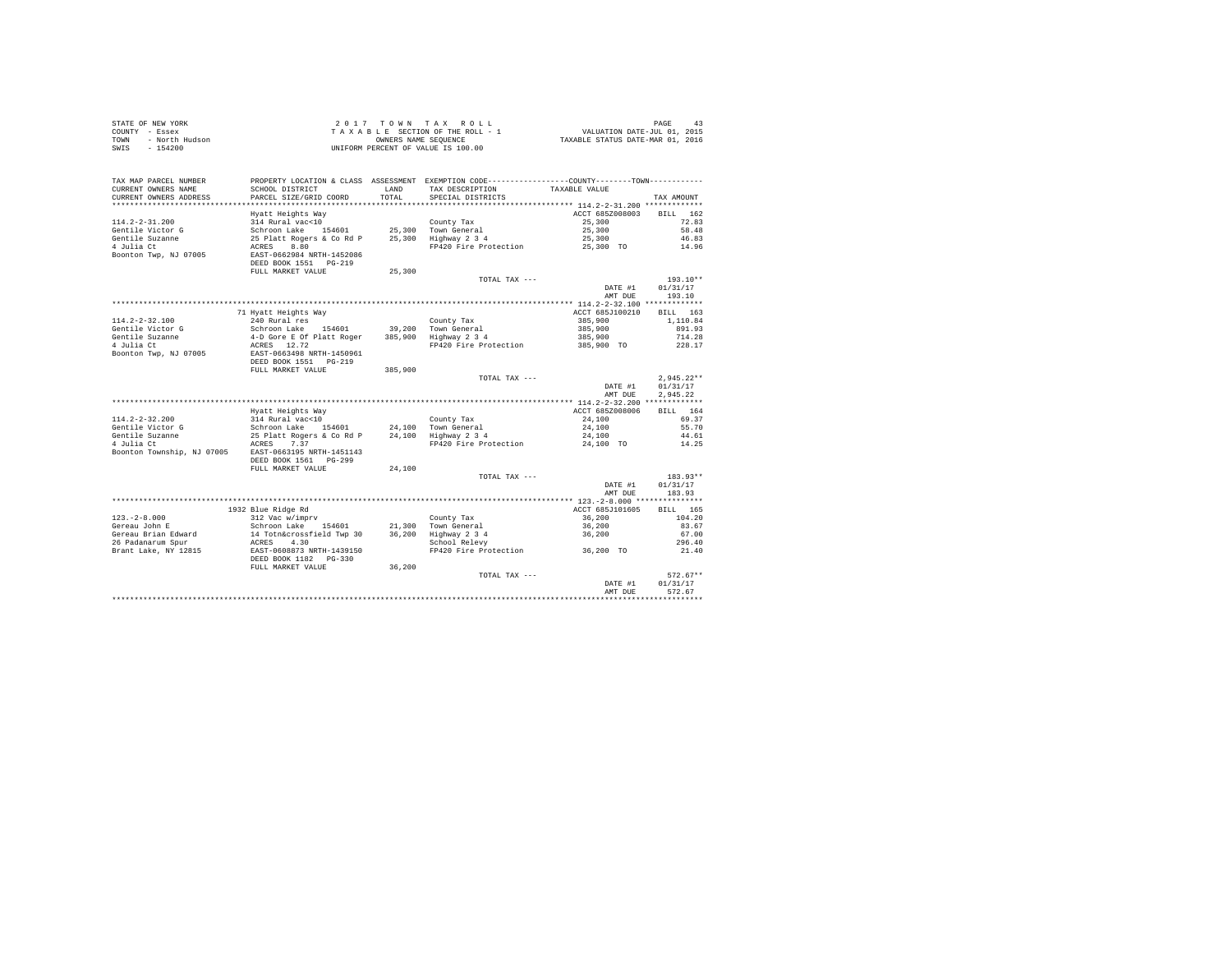| STATE OF NEW YORK      | 2017 TOWN TAX ROLL                 | PAGE<br>44                       |
|------------------------|------------------------------------|----------------------------------|
| COUNTY - Essex         | TAXABLE SECTION OF THE ROLL - 1    | VALUATION DATE-JUL 01, 2015      |
| TOWN<br>- North Hudson | OWNERS NAME SEOUENCE               | TAXABLE STATUS DATE-MAR 01, 2016 |
| - 154200<br>SWIS       | UNIFORM PERCENT OF VALUE IS 100.00 |                                  |

| TAX MAP PARCEL NUMBER<br>CURRENT OWNERS NAME<br>CURRENT OWNERS ADDRESS | SCHOOL DISTRICT<br>PARCEL SIZE/GRID COORD                                  | <b>T.AND</b><br>TOTAL | PROPERTY LOCATION & CLASS ASSESSMENT EXEMPTION CODE---------------COUNTY-------TOWN----------<br>TAX DESCRIPTION<br>SPECIAL DISTRICTS | TAXABLE VALUE   | TAX AMOUNT         |
|------------------------------------------------------------------------|----------------------------------------------------------------------------|-----------------------|---------------------------------------------------------------------------------------------------------------------------------------|-----------------|--------------------|
| ************************                                               | *****************************                                              |                       |                                                                                                                                       |                 |                    |
|                                                                        | 2991 US Route 9                                                            |                       |                                                                                                                                       | ACCT 685J101607 | <b>BILL</b><br>166 |
| $114.4 - 1 - 41.000$                                                   | 210 1 Family Res                                                           |                       | County Tax                                                                                                                            | 121,700         | 350.32             |
| Gero Marshall                                                          | Schroon Lake 154601                                                        |                       | 24.500 Town General                                                                                                                   | 121,700         | 281.28             |
| Gero Christine                                                         | 1-A Gore E Of Rd Pat                                                       |                       | 121,700 Highway 2 3 4                                                                                                                 | 121,700         | 225.26             |
| PO Box 33                                                              | ACRES<br>0.90                                                              |                       | FP420 Fire Protection                                                                                                                 | 121,700 TO      | 71.96              |
| North Hudson, NY 12855                                                 | EAST-0660090 NRTH-1442661<br>DEED BOOK 600<br>$PG-96$<br>FULL MARKET VALUE | 121,700               |                                                                                                                                       |                 |                    |
|                                                                        |                                                                            |                       | TOTAL TAX ---                                                                                                                         |                 | $928.82**$         |
|                                                                        |                                                                            |                       |                                                                                                                                       | DATE #1         | 01/31/17           |
|                                                                        |                                                                            |                       |                                                                                                                                       | AMT DUE         | 928.82             |
|                                                                        |                                                                            |                       |                                                                                                                                       |                 |                    |
|                                                                        |                                                                            |                       |                                                                                                                                       | ACCT 685L102113 | BILL 167           |
|                                                                        | Duntley Rd                                                                 |                       |                                                                                                                                       |                 |                    |
| $105. - 1 - 14.000$                                                    | 314 Rural vac<10<br>Schroon Lake 154601                                    |                       | County Tax                                                                                                                            | 6,900           | 19.86              |
| Gershon Nina                                                           | 179 Paradox Tract                                                          |                       | 6.900 Town General<br>$6,900$ Highway $2\,3\,4$                                                                                       | 6,900           | 15.95              |
| 305 West 98Th St                                                       |                                                                            |                       |                                                                                                                                       | 6,900           | 12.77              |
| New York, NY 10025                                                     | 0.30<br>ACRES<br>EAST-0670458 NRTH-1462766<br>DEED BOOK 1021 PG-164        |                       | FP420 Fire Protection                                                                                                                 | 6,900 TO        | 4.08               |
|                                                                        | FULL MARKET VALUE                                                          | 6,900                 |                                                                                                                                       |                 |                    |
|                                                                        |                                                                            |                       | TOTAL TAX ---                                                                                                                         |                 | $52.66**$          |
|                                                                        |                                                                            |                       |                                                                                                                                       | DATE #1         | 01/31/17           |
|                                                                        |                                                                            |                       |                                                                                                                                       | AMT DUE         | 52.66              |
|                                                                        |                                                                            |                       |                                                                                                                                       |                 |                    |
|                                                                        | Duntley Rd                                                                 |                       |                                                                                                                                       | ACCT 685J102112 | BILL 168           |
| $105. - 1 - 15.000$                                                    | 314 Rural vac<10                                                           |                       | County Tax                                                                                                                            | 6.500           | 18.71              |
| Gershon Nina                                                           | 154601                                                                     |                       | 6.500 Town General                                                                                                                    | 6.500           | 15.02              |
|                                                                        | Schroon Lake 15<br>179 Paradox Tract                                       |                       |                                                                                                                                       |                 |                    |
| 305 West 98Th St                                                       |                                                                            |                       | 6,500 Highway 2 3 4                                                                                                                   | 6,500           | 12.03              |
| New York, NY 10025                                                     | ACRES<br>0.24<br>EAST-0670353 NRTH-1462742<br>DEED BOOK 1021 PG-164        |                       | FP420 Fire Protection                                                                                                                 | 6,500 TO        | 3.84               |
|                                                                        | FULL MARKET VALUE                                                          | 6.500                 |                                                                                                                                       |                 |                    |
|                                                                        |                                                                            |                       | TOTAL TAX ---                                                                                                                         |                 | $49.60**$          |
|                                                                        |                                                                            |                       |                                                                                                                                       | DATE #1         | 01/31/17           |
|                                                                        |                                                                            |                       |                                                                                                                                       | AMT DUE         | 49.60              |
|                                                                        |                                                                            |                       |                                                                                                                                       |                 |                    |
|                                                                        | 190 Duntley Rd                                                             |                       |                                                                                                                                       | ACCT 685J100512 | BTT.T. 169         |
| $105. - 1 - 20.100$                                                    | 240 Rural res                                                              |                       | County Tax                                                                                                                            | 230,900         | 664.66             |
| Gershon Nina                                                           |                                                                            |                       | 152,300 Town General                                                                                                                  | 230,900         | 533.68             |
| 305 West 98Th St                                                       | Schroon Lake 154601<br>179 Paradox Tract                                   |                       | 230,900 Highway 2 3 4                                                                                                                 | 230,900         | 427.38             |
| New York, NY 10025                                                     | ACRES 172.20                                                               |                       | FP420 Fire Protection                                                                                                                 | 230,900 TO      | 136.52             |
|                                                                        | EAST-0671592 NRTH-1462870<br>DEED BOOK 1021 PG-164                         |                       |                                                                                                                                       |                 |                    |
|                                                                        | FULL MARKET VALUE                                                          | 230,900               |                                                                                                                                       |                 |                    |
|                                                                        |                                                                            |                       | TOTAL TAX ---                                                                                                                         |                 | $1.762.24**$       |
|                                                                        |                                                                            |                       |                                                                                                                                       | DATE #1         | 01/31/17           |
|                                                                        |                                                                            |                       |                                                                                                                                       | AMT DUE         | 1,762.24           |
|                                                                        |                                                                            |                       |                                                                                                                                       |                 |                    |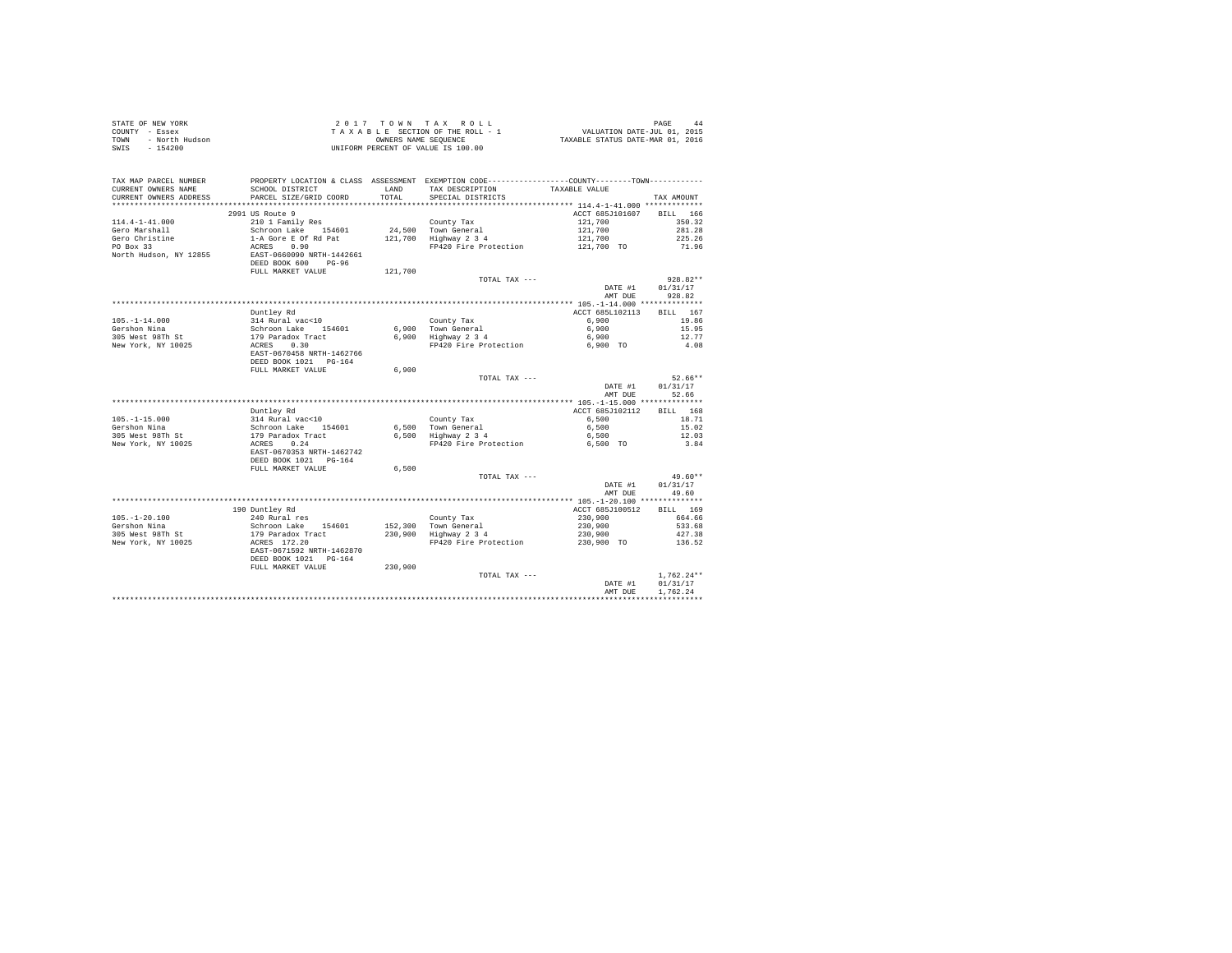| TAX MAP PARCEL NUMBER<br>CURRENT OWNERS NAME<br>CURRENT OWNERS ADDRESS | PROPERTY LOCATION & CLASS ASSESSMENT EXEMPTION CODE----------------COUNTY--------TOWN---------- |        | ${\tt SCHOOL\,\,DISTRICT}\qquad\qquad {\tt LAND}\qquad\qquad {\tt TAX\,\,DESCRIPTION}\qquad\qquad {\tt TAXABLE\,\,VALUE}\qquad\qquad {\tt PARCEL\,\,SIZE/GRID\,\,COORD}\qquad\qquad {\tt TOTAL}\qquad\qquad {\tt SPECIAL\,\,DISTRICTS}\qquad\qquad$ |                            |                  |
|------------------------------------------------------------------------|-------------------------------------------------------------------------------------------------|--------|-----------------------------------------------------------------------------------------------------------------------------------------------------------------------------------------------------------------------------------------------------|----------------------------|------------------|
|                                                                        |                                                                                                 |        |                                                                                                                                                                                                                                                     |                            | TAX AMOUNT       |
|                                                                        |                                                                                                 |        |                                                                                                                                                                                                                                                     |                            |                  |
|                                                                        |                                                                                                 |        |                                                                                                                                                                                                                                                     |                            |                  |
|                                                                        |                                                                                                 |        |                                                                                                                                                                                                                                                     |                            |                  |
|                                                                        |                                                                                                 |        |                                                                                                                                                                                                                                                     |                            |                  |
|                                                                        |                                                                                                 |        |                                                                                                                                                                                                                                                     |                            |                  |
|                                                                        |                                                                                                 |        |                                                                                                                                                                                                                                                     |                            |                  |
|                                                                        | EAST-0673417 NRTH-1463991                                                                       |        |                                                                                                                                                                                                                                                     |                            |                  |
|                                                                        | DEED BOOK 1021 PG-164                                                                           |        |                                                                                                                                                                                                                                                     |                            |                  |
|                                                                        | FULL MARKET VALUE                                                                               | 4,000  |                                                                                                                                                                                                                                                     |                            |                  |
|                                                                        |                                                                                                 |        | TOTAL TAX ---                                                                                                                                                                                                                                       |                            | $30.53**$        |
|                                                                        |                                                                                                 |        |                                                                                                                                                                                                                                                     |                            | DATE #1 01/31/17 |
|                                                                        |                                                                                                 |        |                                                                                                                                                                                                                                                     |                            | AMT DUE 30.53    |
|                                                                        |                                                                                                 |        |                                                                                                                                                                                                                                                     |                            |                  |
|                                                                        |                                                                                                 |        |                                                                                                                                                                                                                                                     |                            |                  |
|                                                                        |                                                                                                 |        |                                                                                                                                                                                                                                                     |                            |                  |
|                                                                        |                                                                                                 |        |                                                                                                                                                                                                                                                     |                            |                  |
|                                                                        |                                                                                                 |        |                                                                                                                                                                                                                                                     |                            |                  |
|                                                                        |                                                                                                 |        |                                                                                                                                                                                                                                                     |                            |                  |
|                                                                        | EAST-0664289 NRTH-1459423                                                                       |        |                                                                                                                                                                                                                                                     |                            |                  |
|                                                                        | DEED BOOK 1615 PG-229                                                                           |        |                                                                                                                                                                                                                                                     |                            |                  |
|                                                                        | FULL MARKET VALUE                                                                               | 35,900 |                                                                                                                                                                                                                                                     |                            |                  |
|                                                                        |                                                                                                 |        | TOTAL TAX ---                                                                                                                                                                                                                                       |                            | $274.00**$       |
|                                                                        |                                                                                                 |        |                                                                                                                                                                                                                                                     | DATE #1                    | 01/31/17         |
|                                                                        |                                                                                                 |        |                                                                                                                                                                                                                                                     |                            | AMT DUE 274.00   |
|                                                                        |                                                                                                 |        |                                                                                                                                                                                                                                                     |                            |                  |
|                                                                        |                                                                                                 |        |                                                                                                                                                                                                                                                     | ACCT 685Z010010 BILL 172   |                  |
|                                                                        |                                                                                                 |        |                                                                                                                                                                                                                                                     | 1,900 5.47                 | 4.39             |
|                                                                        |                                                                                                 |        |                                                                                                                                                                                                                                                     |                            | 3.52             |
|                                                                        |                                                                                                 |        |                                                                                                                                                                                                                                                     | 1,900<br>1,900<br>1,900 TO | 1.12             |
|                                                                        |                                                                                                 |        |                                                                                                                                                                                                                                                     |                            |                  |
|                                                                        | EAST-0664290 NRTH-1459105                                                                       |        |                                                                                                                                                                                                                                                     |                            |                  |
|                                                                        | DEED BOOK 1615 PG-229                                                                           |        |                                                                                                                                                                                                                                                     |                            |                  |
|                                                                        | FULL MARKET VALUE $1,900$                                                                       |        |                                                                                                                                                                                                                                                     |                            |                  |
|                                                                        |                                                                                                 |        | TOTAL TAX ---                                                                                                                                                                                                                                       |                            | $14.50**$        |
|                                                                        |                                                                                                 |        |                                                                                                                                                                                                                                                     | DATE #1 01/31/17           |                  |
|                                                                        |                                                                                                 |        |                                                                                                                                                                                                                                                     |                            | AMT DUE 14.50    |
|                                                                        |                                                                                                 |        |                                                                                                                                                                                                                                                     | ACCT 685J178546 BILL 173   |                  |
|                                                                        |                                                                                                 |        |                                                                                                                                                                                                                                                     | 39,400 113.42              |                  |
|                                                                        |                                                                                                 |        |                                                                                                                                                                                                                                                     |                            | 91.06            |
|                                                                        |                                                                                                 |        |                                                                                                                                                                                                                                                     | $39,400$<br>$39,400$       | 72.93            |
|                                                                        |                                                                                                 |        | FP420 Fire Protection 39,400 TO                                                                                                                                                                                                                     |                            | 23.30            |
|                                                                        |                                                                                                 |        |                                                                                                                                                                                                                                                     |                            |                  |
|                                                                        |                                                                                                 |        |                                                                                                                                                                                                                                                     |                            |                  |
|                                                                        | FULL MARKET VALUE                                                                               | 39,400 |                                                                                                                                                                                                                                                     |                            |                  |
|                                                                        |                                                                                                 |        | TOTAL TAX ---                                                                                                                                                                                                                                       |                            | $300.71**$       |
|                                                                        |                                                                                                 |        |                                                                                                                                                                                                                                                     |                            | DATE #1 01/31/17 |
|                                                                        |                                                                                                 |        |                                                                                                                                                                                                                                                     | AMT DUR                    | 300.71           |
|                                                                        |                                                                                                 |        |                                                                                                                                                                                                                                                     |                            |                  |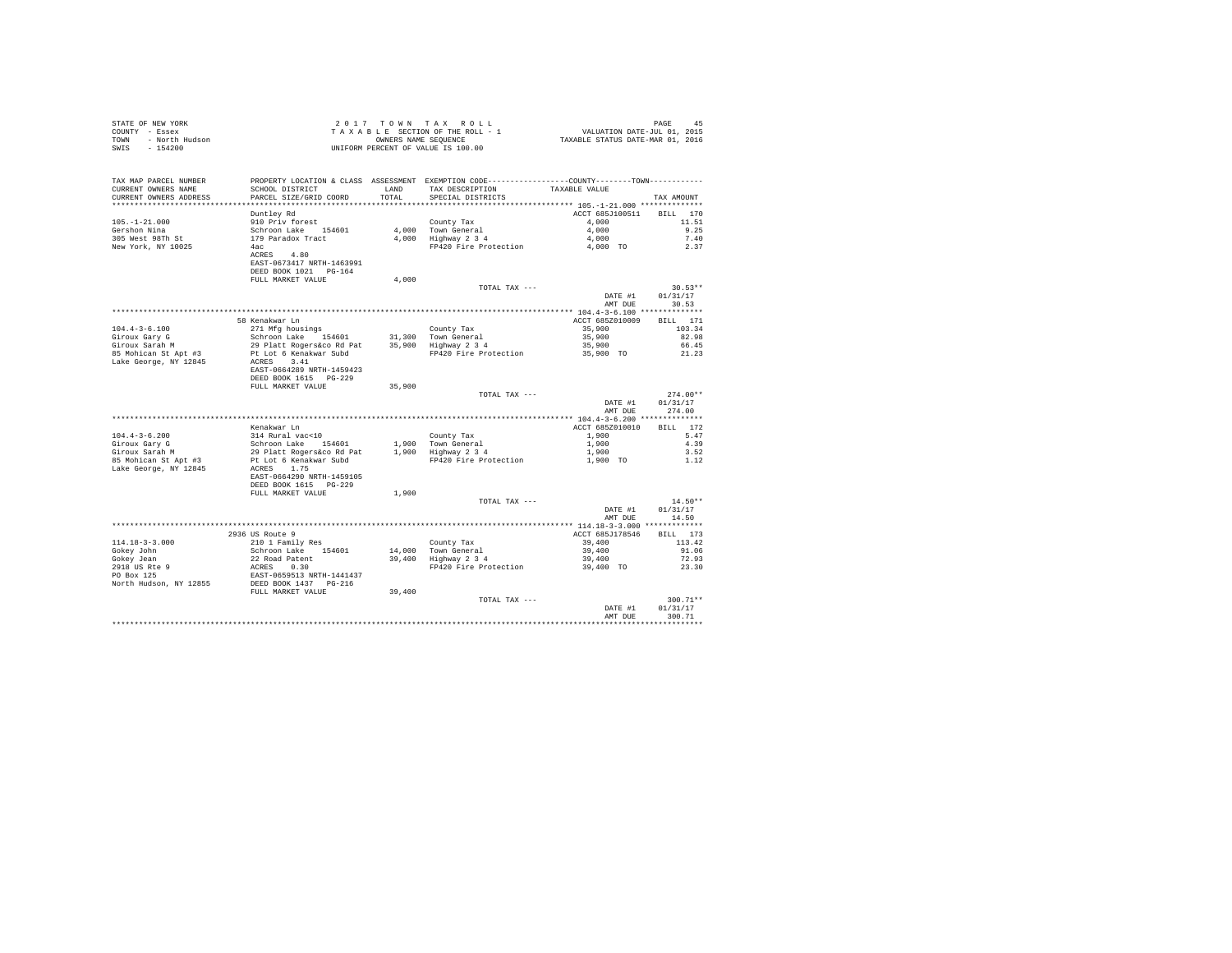| STATE OF NEW YORK      | 2017 TOWN TAX ROLL                 | PAGE<br>46                       |
|------------------------|------------------------------------|----------------------------------|
| COUNTY - Essex         | TAXABLE SECTION OF THE ROLL - 1    | VALUATION DATE-JUL 01, 2015      |
| TOWN<br>- North Hudson | OWNERS NAME SEOUENCE               | TAXABLE STATUS DATE-MAR 01, 2016 |
| - 154200<br>SWIS       | UNIFORM PERCENT OF VALUE IS 100.00 |                                  |

| TAX MAP PARCEL NUMBER<br>CURRENT OWNERS NAME   | SCHOOL DISTRICT                                    | LAND    | PROPERTY LOCATION & CLASS ASSESSMENT EXEMPTION CODE---------------COUNTY-------TOWN---------<br>TAX DESCRIPTION | TAXABLE VALUE                            |                    |
|------------------------------------------------|----------------------------------------------------|---------|-----------------------------------------------------------------------------------------------------------------|------------------------------------------|--------------------|
| CURRENT OWNERS ADDRESS<br>******************** | PARCEL SIZE/GRID COORD<br>************************ | TOTAL   | SPECIAL DISTRICTS                                                                                               |                                          | TAX AMOUNT         |
|                                                | 2918 US Route 9                                    |         |                                                                                                                 | ACCT 685J100712                          |                    |
| $114.18 - 3 - 2.110$                           | 483 Converted Re                                   |         |                                                                                                                 | 295,000                                  | BILL 174<br>849.18 |
|                                                |                                                    |         | County Tax                                                                                                      |                                          | 681.83             |
| Gokey John E<br>Gokey Jean F                   | Schroon Lake 154601<br>22 Road Patent              | 295,000 | 101,600 Town General<br>Highway 2 3 4                                                                           | 295,000<br>295,000                       | 546.03             |
| 2918 US Rte 9                                  | Bldg 1-4 1715/261 Lease                            |         | FP420 Fire Protection                                                                                           | 295,000 TO                               | 174.42             |
| PO Box 125                                     | 1587/278 Lease 1715/270 E                          |         |                                                                                                                 |                                          |                    |
| North Hudson, NY 12855                         | ACRES 10.10                                        |         |                                                                                                                 |                                          |                    |
|                                                | EAST-0659977 NRTH-1440890                          |         |                                                                                                                 |                                          |                    |
|                                                | DEED BOOK 1000 PG-132                              |         |                                                                                                                 |                                          |                    |
|                                                | FULL MARKET VALUE                                  | 295,000 |                                                                                                                 |                                          |                    |
|                                                |                                                    |         | TOTAL TAX ---                                                                                                   |                                          | $2.251.46**$       |
|                                                |                                                    |         |                                                                                                                 | DATE #1                                  | 01/31/17           |
|                                                |                                                    |         |                                                                                                                 | AMT DUE                                  | 2,251.46           |
|                                                |                                                    |         |                                                                                                                 |                                          |                    |
|                                                | US Route 9                                         |         |                                                                                                                 | ACCT 685J192002                          | BILL 175           |
| $114.18 - 3 - 2.120$                           | 311 Res vac land                                   |         | County Tax                                                                                                      | 25,800                                   | 74.27              |
| Gokey John E                                   | Schroon Lake 154601                                |         | 25,800 Town General                                                                                             | 25,800                                   | 59.63              |
| Gokey Jean F                                   | 22 Road Pat                                        |         | 25,800 Highway 2 3 4                                                                                            | 25,800                                   | 47.75              |
| 2918 US Rte 9                                  | ACRES 9.32                                         |         | FP420 Fire Protection                                                                                           | 25,800 TO                                | 15.25              |
| PO Box 125                                     | EAST-0659862 NRTH-1441410                          |         |                                                                                                                 |                                          |                    |
| North Hudson, NY 12855                         | DEED BOOK 1028 PG-31                               |         |                                                                                                                 |                                          |                    |
|                                                | FULL MARKET VALUE                                  | 25,800  |                                                                                                                 |                                          |                    |
|                                                |                                                    |         | TOTAL TAX ---                                                                                                   |                                          | 196.90**           |
|                                                |                                                    |         |                                                                                                                 | DATE #1                                  | 01/31/17           |
|                                                |                                                    |         |                                                                                                                 | AMT DUE                                  | 196.90             |
|                                                | *********************************                  |         | ********************                                                                                            | *********** 125.12-1-8.100 ************* |                    |
|                                                | 514 Johnson Pond Rd                                |         |                                                                                                                 | ACCT 685J101502                          | BILL 176           |
| $125.12 - 1 - 8.100$                           | 210 1 Family Res - WTRFNT                          |         | County Tax                                                                                                      | 374,300                                  | 1,077.45           |
| Grace Kathleen                                 | Schroon Lake 154601                                |         | 211,500 Town General                                                                                            | 374,300                                  | 865.12             |
| 165 Dezenzo Ln                                 | 169 Paradox Tract                                  |         | 374,300 Highway 2 3 4                                                                                           | 374,300                                  | 692.81             |
| West Orange, NJ 07052                          | 3.34ac                                             |         | FP420 Fire Protection                                                                                           | 374,300 TO                               | 221.31             |
|                                                | 3.34<br>ACRES                                      |         |                                                                                                                 |                                          |                    |
|                                                | EAST-0668640 NRTH-1435156                          |         |                                                                                                                 |                                          |                    |
|                                                | DEED BOOK 1453 PG-182                              |         |                                                                                                                 |                                          |                    |
|                                                | FULL MARKET VALUE                                  | 374,300 |                                                                                                                 |                                          |                    |
|                                                |                                                    |         | TOTAL TAX ---                                                                                                   |                                          | $2.856.69**$       |
|                                                |                                                    |         |                                                                                                                 | DATE #1                                  | 01/31/17           |
|                                                |                                                    |         |                                                                                                                 | AMT DUE                                  | 2.856.69           |
|                                                | 3712 US Route 9                                    |         |                                                                                                                 | ACCT 685J103303                          | BILL 177           |
| $104.4 - 1 - 68.000$                           | 312 Vac w/imprv                                    |         | County Tax                                                                                                      | 27,000                                   | 77.72              |
| Gregson Jane                                   | Schroon Lake 154601                                |         | 25.800 Town General                                                                                             | 27,000                                   | 62.40              |
| Gregson Eric                                   | 29 Platt Rogers&co Rd Pat                          |         | 27,000 Highway 2 3 4                                                                                            | 27,000                                   | 49.98              |
| 295 Nys Rte 74                                 | 3ac                                                |         | FP420 Fire Protection                                                                                           | 27,000 TO                                | 15.96              |
| Schroon Lake, NY 12870                         | ACRES 9.30                                         |         |                                                                                                                 |                                          |                    |
|                                                | EAST-0666007 NRTH-1458766                          |         |                                                                                                                 |                                          |                    |
|                                                | DEED BOOK 1092 PG-174                              |         |                                                                                                                 |                                          |                    |
|                                                | FULL MARKET VALUE                                  | 27,000  |                                                                                                                 |                                          |                    |
|                                                |                                                    |         | TOTAL TAX ---                                                                                                   |                                          | $206.06**$         |
|                                                |                                                    |         |                                                                                                                 | DATE #1                                  | 01/31/17           |
|                                                |                                                    |         |                                                                                                                 | AMT DUE                                  | 206.06             |
|                                                |                                                    |         |                                                                                                                 |                                          |                    |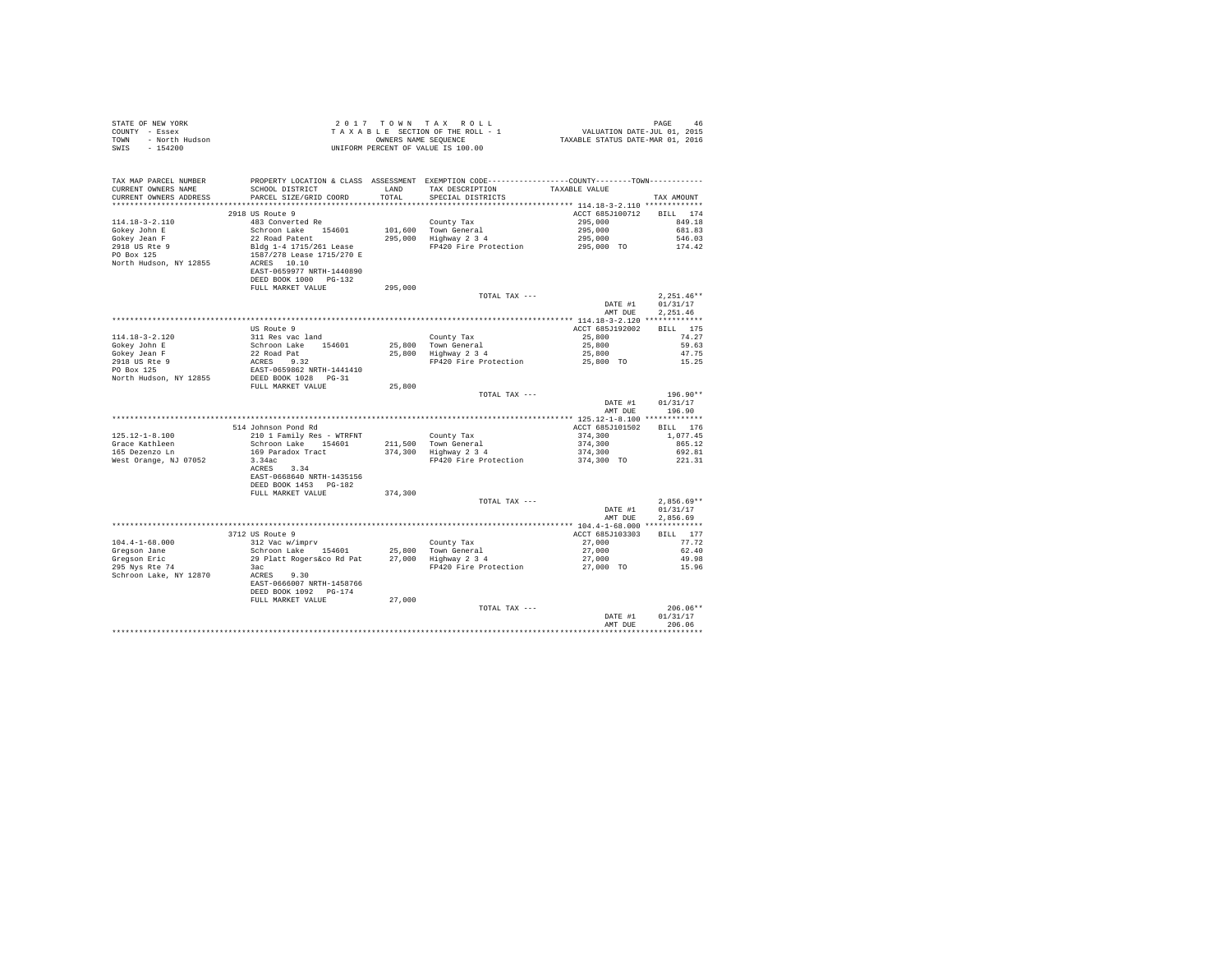|      | STATE OF NEW YORK | 2017 TOWN TAX ROLL                 | PAGE                             |  |
|------|-------------------|------------------------------------|----------------------------------|--|
|      | COUNTY - Essex    | TAXABLE SECTION OF THE ROLL - 1    | VALUATION DATE-JUL 01, 2015      |  |
| TOWN | - North Hudson    | OWNERS NAME SEOUENCE               | TAXABLE STATUS DATE-MAR 01, 2016 |  |
| SWIS | $-154200$         | UNIFORM PERCENT OF VALUE IS 100.00 |                                  |  |

|                          |                                                         |         |                                                              | DATE #1<br>AMT DUE                      | 369.40                 |
|--------------------------|---------------------------------------------------------|---------|--------------------------------------------------------------|-----------------------------------------|------------------------|
|                          |                                                         |         | TOTAL TAX ---                                                |                                         | $369.40**$<br>01/31/17 |
|                          | FULL MARKET VALUE                                       | 48,400  |                                                              |                                         |                        |
| Douglassville, PA 19518  | EAST-0639631 NRTH-1444478<br>DEED BOOK 1737<br>$PG-133$ |         |                                                              |                                         |                        |
| 112 Aviemore Ln          | ACRES<br>0.60                                           |         |                                                              |                                         |                        |
| c/o Cote Sterno Holdings | 1605/302-Will                                           |         | FP420 Fire Protection                                        | 48,400 TO                               | 28.62                  |
| Guyatte David A          | 4 T&c Twp 44                                            | 48,400  | Highway 2 3 4                                                | 48,400                                  | 89.59                  |
| Guyatte James B          | Schroon Lake<br>154601                                  | 16,700  | Town General                                                 | 48,400                                  | 111.87                 |
| $113.4 - 2 - 4.000$      | 260 Seasonal res                                        |         | County Tax                                                   | 48,400                                  | 139.32                 |
|                          | 3217 Blue Ridge Rd                                      |         |                                                              | ACCT 685J100515                         | <b>BILL</b><br>181     |
|                          |                                                         |         |                                                              | ****** 113.4-2-4.000                    |                        |
|                          |                                                         |         |                                                              | AMT DUE                                 | 6,623.72               |
|                          |                                                         |         |                                                              | DATE #1                                 | 01/31/17               |
|                          |                                                         |         | TOTAL TAX ---                                                |                                         | $6.623.72**$           |
|                          | FULL MARKET VALUE                                       | 418,700 |                                                              |                                         |                        |
|                          | DEED BOOK 1398<br>$PG-152$                              |         |                                                              |                                         |                        |
| North Hudson, NY 12855   | EAST-0671262 NRTH-1464885                               |         | FP420 Fire Protection                                        | 418,700 TO                              | 247.56                 |
| 54 Greenough Rd          | ACRES 102.50                                            |         | School Relevy                                                |                                         | 3,428,17               |
| Guttenberg Nancy M       | 202 Paradox Tract                                       | 418,700 | Highway 2 3 4                                                | 418,700                                 | 774.99                 |
| Guttenberg Richard N     | Schroon Lake<br>154601                                  | 132,200 | Town General                                                 | 418,700                                 | 967.74                 |
| $104.2 - 1 - 12.000$     | 240 Rural res                                           |         | County Tax                                                   | 418,700                                 | 1,205.26               |
|                          | 54 Greenough Rd                                         |         |                                                              | ACCT 685J102510                         | 180<br><b>BILL</b>     |
|                          |                                                         |         |                                                              |                                         |                        |
|                          |                                                         |         |                                                              | AMT DUE                                 | 54.19                  |
|                          |                                                         |         |                                                              | DATE #1                                 | 01/31/17               |
|                          |                                                         |         | TOTAL TAX ---                                                |                                         | $54.19**$              |
|                          | FULL MARKET VALUE                                       | 7.100   |                                                              |                                         |                        |
|                          | DEED BOOK 1468<br>$PG-187$                              |         |                                                              |                                         |                        |
| Huntington, NY 11743     | EAST-0670166 NRTH-1462571                               |         |                                                              |                                         |                        |
| 431 Broadway             | 0.40<br>ACRES                                           |         | FP420 Fire Protection                                        | 7,100 TO                                | 4.20                   |
| Gunsel Charlene          | 179 Paradox Tract                                       | 7.100   | Highway 2 3 4                                                | 7,100                                   | 13.14                  |
| Gunsel Thomas A          | Schroon Lake<br>154601                                  | 7.100   | Town General                                                 | 7.100                                   | 16.41                  |
| $105. - 1 - 13.000$      | 314 Rural vac<10                                        |         | County Tax                                                   | 7,100                                   | 20.44                  |
|                          | Duntley Rd                                              |         |                                                              | ACCT 685J103211                         | <b>BILL</b><br>179     |
|                          |                                                         |         |                                                              | ********** 105.-1-13.000 ************** |                        |
|                          |                                                         |         |                                                              | AMT DUE                                 | 58.01                  |
|                          |                                                         |         |                                                              | DATE #1                                 | 01/31/17               |
|                          |                                                         |         | $TOTAI. TAX - - -$                                           |                                         | 58.01**                |
|                          | FULL MARKET VALUE                                       | 7.600   |                                                              |                                         |                        |
|                          | DEED BOOK 1468<br>$PG-187$                              |         |                                                              |                                         |                        |
| Huntington, NY 11743     | EAST-0670171 NRTH-1462688                               |         |                                                              |                                         |                        |
| 431 Broadway             | 0.60<br>ACRES                                           |         | FP420 Fire Protection                                        | 7,600 TO                                | 4.49                   |
| Gunsel Charlene          | 179 Paradox Tract                                       | 7.600   | Highway 2 3 4                                                | 7.600                                   | 14.07                  |
| Gunsel Thomas A          | Schroon Lake<br>154601                                  | 7.600   | Town General                                                 | 7,600                                   | 17.57                  |
| $105. - 1 - 12.000$      | 314 Rural vac<10                                        |         | County Tax                                                   | 7.600                                   | 21.88                  |
|                          | Duntley Rd                                              |         |                                                              | ACCT 685J103406                         | 178<br><b>BILL</b>     |
| ********************     | *********************                                   |         | ************************************ 105.-1-12.000 ********* |                                         |                        |
| CURRENT OWNERS ADDRESS   | PARCEL SIZE/GRID COORD                                  | TOTAL   | SPECIAL DISTRICTS                                            |                                         | TAX AMOUNT             |
| CURRENT OWNERS NAME      | SCHOOL DISTRICT                                         | LAND    | TAX DESCRIPTION                                              | TAXABLE VALUE                           |                        |
| TAX MAP PARCEL NUMBER    | PROPERTY LOCATION & CLASS ASSESSMENT                    |         | EXEMPTION CODE----------------COUNTY-------TOWN-----------   |                                         |                        |
|                          |                                                         |         |                                                              |                                         |                        |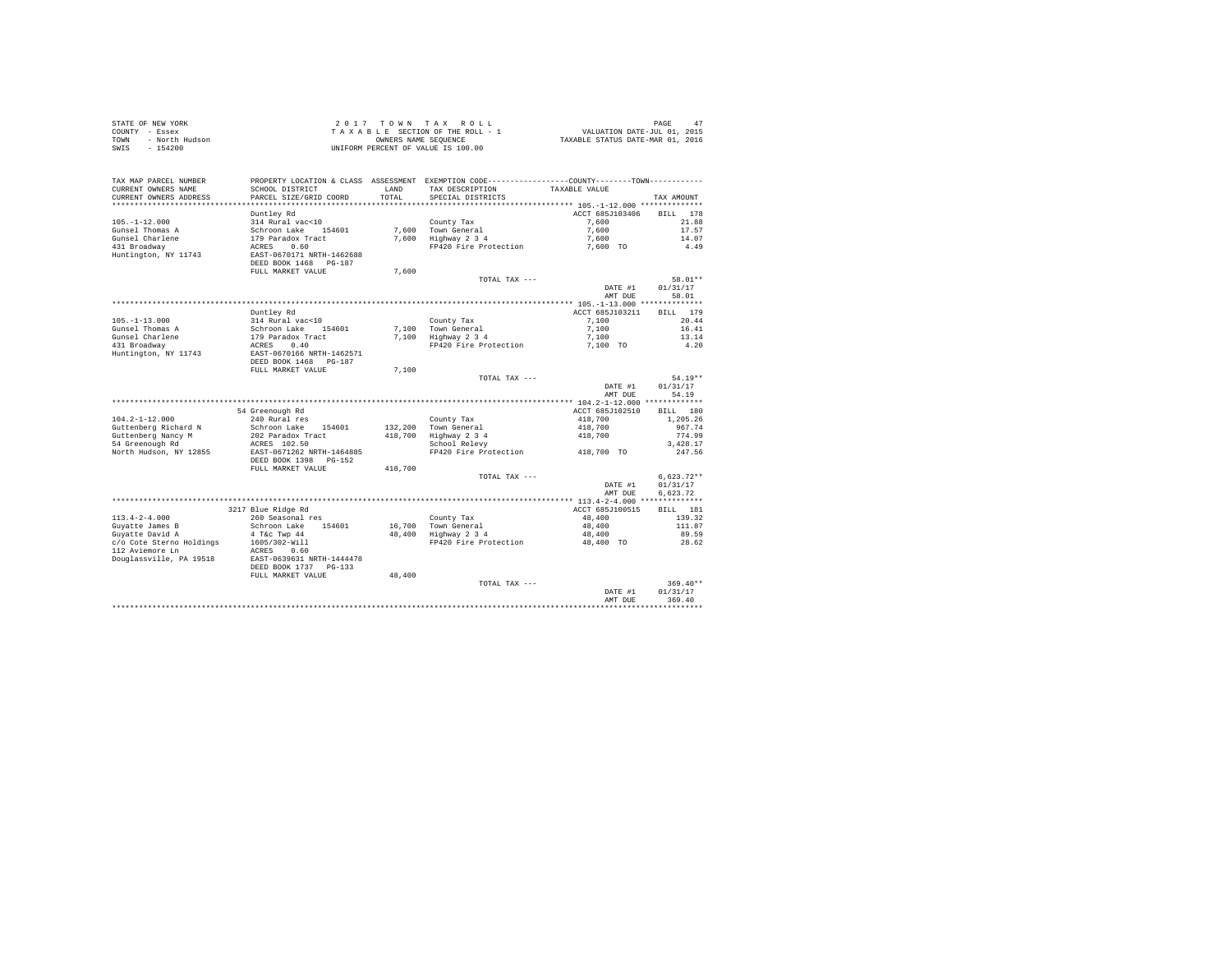|                | STATE OF NEW YORK | $2.017$ TOWN TAX ROLL              | 48<br>PAGE                       |
|----------------|-------------------|------------------------------------|----------------------------------|
| COUNTY - Essex |                   | TAXABLE SECTION OF THE ROLL - 1    | VALUATION DATE-JUL 01, 2015      |
| TOWN           | - North Hudson    | OWNERS NAME SEOUENCE               | TAXABLE STATUS DATE-MAR 01, 2016 |
| SWIS           | - 154200          | UNIFORM PERCENT OF VALUE IS 100.00 |                                  |

| TAX MAP PARCEL NUMBER<br>CURRENT OWNERS NAME<br>CURRENT OWNERS ADDRESS | PROPERTY LOCATION & CLASS ASSESSMENT EXEMPTION CODE---------------COUNTY-------TOWN----------<br>SCHOOL DISTRICT<br>PARCEL SIZE/GRID COORD | <b>T.AND</b><br>TOTAL | TAX DESCRIPTION<br>SPECIAL DISTRICTS | TAXABLE VALUE              | TAX AMOUNT                     |
|------------------------------------------------------------------------|--------------------------------------------------------------------------------------------------------------------------------------------|-----------------------|--------------------------------------|----------------------------|--------------------------------|
| ********************                                                   | ***************************                                                                                                                |                       |                                      |                            |                                |
| $114.2 - 1 - 10.000$                                                   | 3589 US Route 9<br>210 1 Family Res                                                                                                        |                       | County Tax                           | ACCT 685J102706<br>103,200 | 182<br><b>BILL</b><br>297.07   |
| Hamilton Robert<br>Hamilton Lee A                                      | Schroon Lake 154601<br>27 Platt Rogers&co Rd Pat                                                                                           | 29,800<br>103,200     | Town General<br>Highway 2 3 4        | 103,200<br>103,200         | 238.53<br>191.02               |
| 3589 US Rte 9<br>North Hudson, NY 12855                                | ACRES<br>1.80<br>EAST-0664098 NRTH-1456363<br>DEED BOOK 1498 PG-167<br>FULL MARKET VALUE                                                   | 103,200               | FP420 Fire Protection                | 103,200 TO                 | 61.02                          |
|                                                                        |                                                                                                                                            |                       | TOTAL TAX ---                        | DATE #1<br>AMT DUE         | 787.64**<br>01/31/17<br>787.64 |
|                                                                        |                                                                                                                                            |                       |                                      |                            |                                |
|                                                                        | Blue Ridge Rd                                                                                                                              |                       |                                      | ACCT 685J101715            | BTLL.<br>183                   |
| $112.4 - 2 - 8.000$                                                    | 314 Rural vac<10                                                                                                                           |                       | County Tax                           | 400                        | 1.15                           |
| Hammond Sherm P                                                        | Schroon Lake<br>154601                                                                                                                     | 400                   | Town General                         | 400                        | 0.92                           |
| Hammond Patricia D                                                     | 9 T&c Twp 44                                                                                                                               | 400                   | Highway 2 3 4                        | 400                        | 0.74                           |
| 220 County Route 43                                                    | ACRES<br>0.17                                                                                                                              |                       | FP420 Fire Protection                | 400 TO                     | .24                            |
| Fort Edward, NY 12828                                                  | EAST-0617114 NRTH-1441212<br>DEED BOOK 1665 PG-214                                                                                         |                       |                                      |                            |                                |
|                                                                        | FULL MARKET VALUE                                                                                                                          | 400                   |                                      |                            |                                |
|                                                                        |                                                                                                                                            |                       | TOTAL TAX ---                        |                            | $3.05**$                       |
|                                                                        |                                                                                                                                            |                       |                                      | DATE #1                    | 01/31/17                       |
|                                                                        |                                                                                                                                            |                       |                                      | AMT DUE                    | 3.05                           |
|                                                                        |                                                                                                                                            |                       |                                      |                            |                                |
|                                                                        | 2268 Blue Ridge Rd                                                                                                                         |                       |                                      | ACCT 685J101801            | 184<br><b>BILL</b>             |
| $112.4 - 2 - 15.000$                                                   | 210 1 Family Res                                                                                                                           |                       | County Tax                           | 108,900                    | 313.48                         |
| Hammond Thomas C                                                       | Schroon Lake<br>154601                                                                                                                     | 42,400                | Town General                         | 108,900                    | 251.70                         |
| Hammond Lois B A                                                       | 9 Totn&crossfield Twp 44                                                                                                                   | 108,900               | Highway 2 3 4                        | 108,900                    | 201.57                         |
| 16 Pine St<br>Queensbury, NY 12804-4040                                | ACRES 17.64<br>EAST-0617398 NRTH-1440458<br>DEED BOOK 830<br>$PG-299$                                                                      |                       | FP420 Fire Protection                | 108,900 TO                 | 64.39                          |
|                                                                        | FULL MARKET VALUE                                                                                                                          | 108,900               |                                      |                            |                                |
|                                                                        |                                                                                                                                            |                       | TOTAL TAX ---                        | DATE #1<br>AMT DUE         | 831.14**<br>01/31/17<br>831.14 |
|                                                                        |                                                                                                                                            |                       |                                      |                            |                                |
|                                                                        | Blue Ridge Rd                                                                                                                              |                       |                                      | ACCT 685J185004            | BTLL.<br>185                   |
| $112.4 - 2 - 24.000$                                                   | 322 Rural vac>10                                                                                                                           |                       | County Tax                           | 16,000                     | 46.06                          |
| Hammond Thomas C                                                       | Schroon Lake<br>154601                                                                                                                     | 16,000                | Town General                         | 16,000                     | 36.98                          |
| Hammond Lois B A                                                       | 9 T&c Twp 44                                                                                                                               | 16,000                | Highway 2 3 4                        | 16,000                     | 29.62                          |
| 16 Pine St                                                             | ACRES<br>20.25                                                                                                                             |                       | FP420 Fire Protection                | 16,000 TO                  | 9.46                           |
| Queensbury, NY 12804-4040                                              | EAST-0618590 NRTH-1439992<br>DEED BOOK 830<br>$PG - 299$                                                                                   |                       |                                      |                            |                                |
|                                                                        | FULL MARKET VALUE                                                                                                                          | 16,000                |                                      |                            |                                |
|                                                                        |                                                                                                                                            |                       | TOTAL TAX ---                        | DATE #1                    | $122.12**$<br>01/31/17         |
|                                                                        |                                                                                                                                            |                       |                                      | AMT DUE                    | 122.12                         |
|                                                                        |                                                                                                                                            |                       |                                      |                            |                                |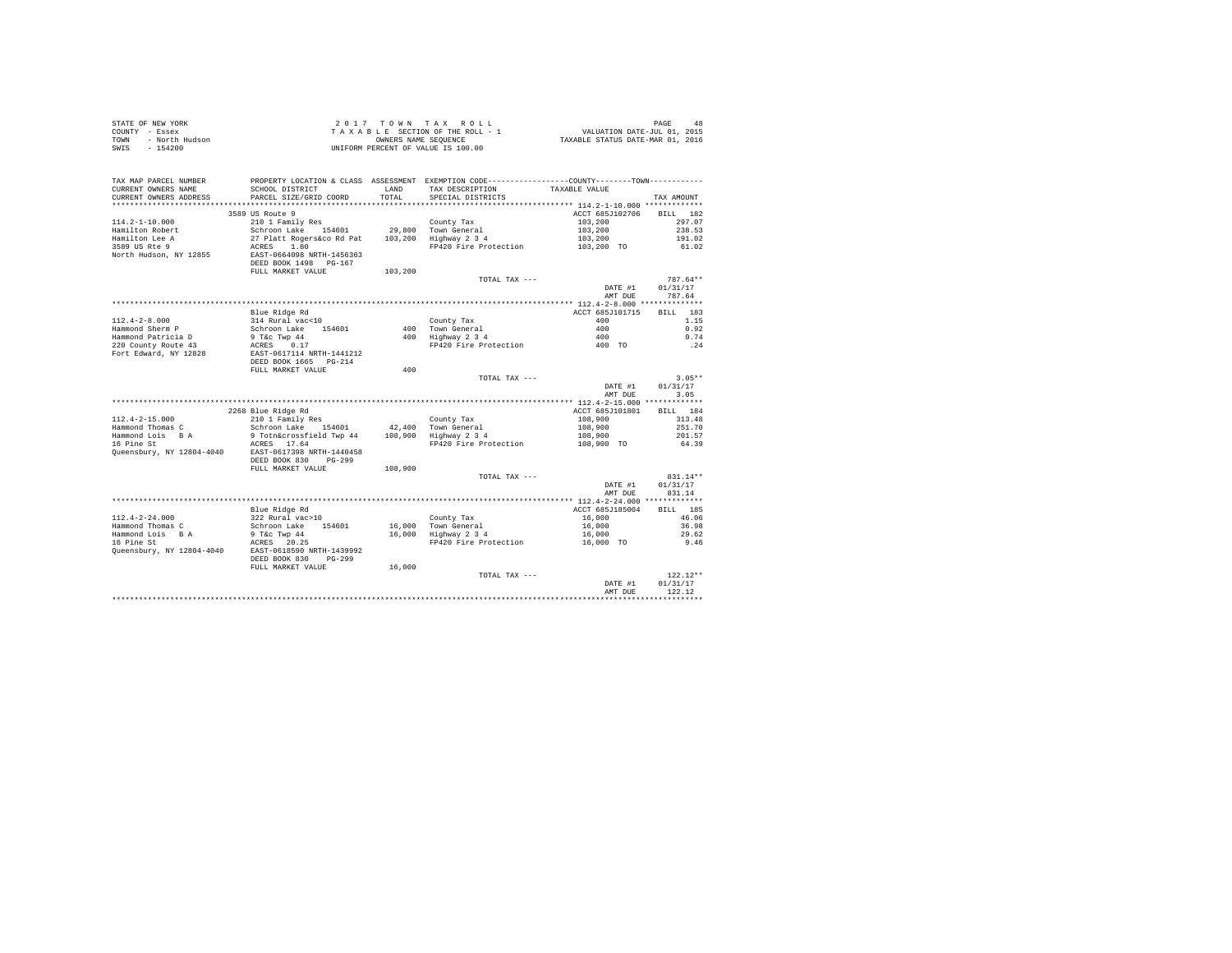|                | STATE OF NEW YORK |  |  | 2017 TOWN TAX ROLL                 |  |  |  | 49<br>PAGE                       |
|----------------|-------------------|--|--|------------------------------------|--|--|--|----------------------------------|
| COUNTY - Essex |                   |  |  | TAXABLE SECTION OF THE ROLL - 1    |  |  |  | VALUATION DATE-JUL 01, 2015      |
| TOWN           | - North Hudson    |  |  | OWNERS NAME SEOUENCE               |  |  |  | TAXABLE STATUS DATE-MAR 01, 2016 |
| SWIS           | $-154200$         |  |  | UNIFORM PERCENT OF VALUE IS 100.00 |  |  |  |                                  |

| CURRENT OWNERS ADDRESS<br>PARCEL SIZE/GRID COORD<br>TOTAL<br>SPECIAL DISTRICTS<br>TAX AMOUNT<br>3835 US Route 9<br>ACCT 685J179001<br>BILL 186<br>$104.4 - 1 - 36.200$<br>210 1 Family Res - WTRFNT<br>144,100<br>County Tax<br>414.80<br>Hanehan Patrick M<br>Schroon Lake 154601<br>51,200 Town General<br>144,100 Highway 2 3 4<br>144,100<br>144,100<br>333.06<br>Hanehan Sherri A<br>31 Platt Rogers&co Rd Pat<br>266.72<br>ACRES<br>229 Ctv Rte 67<br>2.89<br>FP420 Fire Protection<br>85.20<br>144,100 TO<br>Saratoga Springs, NY 12866 EAST-0667168 NRTH-1461912<br>DEED BOOK 1726 PG-236<br>FULL MARKET VALUE<br>144,100<br>$1,099.78**$<br>TOTAL TAX ---<br>DATE #1<br>01/31/17<br>AMT DUE<br>1,099.78<br>2169 Blue Ridge Rd<br>ACCT 685J102507<br>BILL 187<br>$112.4 - 2 - 6.000$<br>778.94<br>210 1 Family Res<br>County Tax<br>270,600<br>Schroon Lake 154601<br>51,800 Town General<br>270,600<br>625.43<br>9 Totn&crossfield Twp 44<br>270,600 Highway 2 3 4<br>270,600<br>500.86<br>ACRES 32.09 BANK CORE<br>FP420 Fire Protection<br>270,600 TO<br>159.99<br>EAST-0614022 NRTH-1441305<br>DEED BOOK 1261 PG-204<br>FULL MARKET VALUE<br>270,600<br>$2,065.22**$<br>TOTAL TAX ---<br>DATE #1<br>01/31/17<br>AMT DUE<br>2,065.22<br>4041 US Route 9<br>ACCT 685Z012003<br>BILL 188<br>260 Seasonal res<br>70,200<br>202.08<br>County Tax<br>Schroon Lake 154601<br>4 T&c Twp 49<br>30,700 Town General<br>70,200 Highway 2 3 4<br>70,200<br>162.25<br>Hathaway Douglas<br>70,200<br>129.94<br>Lot 1 #6642<br>70,200 TO<br>FP420 Fire Protection<br>41.51<br>ACRES 2.70<br>ACRES 2.70<br>EAST-0669361 NRTH-1466374<br>Benson, VT 05743<br>MAY BE SUBJECT TO PAYMENT DEED BOOK 1728 PG-114<br>UNDER RPTL480A UNTIL 2016 FULL MARKET VALUE<br>70,200<br>535.78**<br>TOTAL TAX ---<br>DATE #1<br>01/31/17<br>AMT DUE<br>535.78<br>US Route 9<br>ACCT 685J101611<br>BILL 189<br>$114.2 - 1 - 2.000$<br>314 Rural vac<10 - WTRFNT<br>Schroon Lake 154601<br>26 Platt&rogers Co Rd Pat<br>5.18<br>County Tax<br>1,800<br>1,800 Town General<br>1,800 Highway 2 3 4<br>Hav William I<br>1,800<br>4.16<br>185 Fisk Rd<br>1,800<br>3.33<br>ACRES<br>FP420 Fire Protection<br>Moriah, NY 12960<br>0.67<br>1,800 TO<br>1.06<br>EAST-0662175 NRTH-1453222<br>DEED BOOK 929<br>$PG-246$<br>1,800<br>FULL MARKET VALUE<br>$13.73**$<br>TOTAL TAX ---<br>01/31/17<br>DATE #1<br>AMT DUE<br>13.73<br>****************************** | TAX MAP PARCEL NUMBER  | PROPERTY LOCATION & CLASS ASSESSMENT EXEMPTION CODE---------------COUNTY-------TOWN--------- |      |                 |               |  |
|-----------------------------------------------------------------------------------------------------------------------------------------------------------------------------------------------------------------------------------------------------------------------------------------------------------------------------------------------------------------------------------------------------------------------------------------------------------------------------------------------------------------------------------------------------------------------------------------------------------------------------------------------------------------------------------------------------------------------------------------------------------------------------------------------------------------------------------------------------------------------------------------------------------------------------------------------------------------------------------------------------------------------------------------------------------------------------------------------------------------------------------------------------------------------------------------------------------------------------------------------------------------------------------------------------------------------------------------------------------------------------------------------------------------------------------------------------------------------------------------------------------------------------------------------------------------------------------------------------------------------------------------------------------------------------------------------------------------------------------------------------------------------------------------------------------------------------------------------------------------------------------------------------------------------------------------------------------------------------------------------------------------------------------------------------------------------------------------------------------------------------------------------------------------------------------------------------------------------------------------------------------------------------------------------------------------------------------------------------------------------------------------------------------------------------------|------------------------|----------------------------------------------------------------------------------------------|------|-----------------|---------------|--|
|                                                                                                                                                                                                                                                                                                                                                                                                                                                                                                                                                                                                                                                                                                                                                                                                                                                                                                                                                                                                                                                                                                                                                                                                                                                                                                                                                                                                                                                                                                                                                                                                                                                                                                                                                                                                                                                                                                                                                                                                                                                                                                                                                                                                                                                                                                                                                                                                                                   | CURRENT OWNERS NAME    | SCHOOL DISTRICT                                                                              | LAND | TAX DESCRIPTION | TAXABLE VALUE |  |
|                                                                                                                                                                                                                                                                                                                                                                                                                                                                                                                                                                                                                                                                                                                                                                                                                                                                                                                                                                                                                                                                                                                                                                                                                                                                                                                                                                                                                                                                                                                                                                                                                                                                                                                                                                                                                                                                                                                                                                                                                                                                                                                                                                                                                                                                                                                                                                                                                                   |                        |                                                                                              |      |                 |               |  |
|                                                                                                                                                                                                                                                                                                                                                                                                                                                                                                                                                                                                                                                                                                                                                                                                                                                                                                                                                                                                                                                                                                                                                                                                                                                                                                                                                                                                                                                                                                                                                                                                                                                                                                                                                                                                                                                                                                                                                                                                                                                                                                                                                                                                                                                                                                                                                                                                                                   |                        |                                                                                              |      |                 |               |  |
|                                                                                                                                                                                                                                                                                                                                                                                                                                                                                                                                                                                                                                                                                                                                                                                                                                                                                                                                                                                                                                                                                                                                                                                                                                                                                                                                                                                                                                                                                                                                                                                                                                                                                                                                                                                                                                                                                                                                                                                                                                                                                                                                                                                                                                                                                                                                                                                                                                   |                        |                                                                                              |      |                 |               |  |
|                                                                                                                                                                                                                                                                                                                                                                                                                                                                                                                                                                                                                                                                                                                                                                                                                                                                                                                                                                                                                                                                                                                                                                                                                                                                                                                                                                                                                                                                                                                                                                                                                                                                                                                                                                                                                                                                                                                                                                                                                                                                                                                                                                                                                                                                                                                                                                                                                                   |                        |                                                                                              |      |                 |               |  |
|                                                                                                                                                                                                                                                                                                                                                                                                                                                                                                                                                                                                                                                                                                                                                                                                                                                                                                                                                                                                                                                                                                                                                                                                                                                                                                                                                                                                                                                                                                                                                                                                                                                                                                                                                                                                                                                                                                                                                                                                                                                                                                                                                                                                                                                                                                                                                                                                                                   |                        |                                                                                              |      |                 |               |  |
|                                                                                                                                                                                                                                                                                                                                                                                                                                                                                                                                                                                                                                                                                                                                                                                                                                                                                                                                                                                                                                                                                                                                                                                                                                                                                                                                                                                                                                                                                                                                                                                                                                                                                                                                                                                                                                                                                                                                                                                                                                                                                                                                                                                                                                                                                                                                                                                                                                   |                        |                                                                                              |      |                 |               |  |
|                                                                                                                                                                                                                                                                                                                                                                                                                                                                                                                                                                                                                                                                                                                                                                                                                                                                                                                                                                                                                                                                                                                                                                                                                                                                                                                                                                                                                                                                                                                                                                                                                                                                                                                                                                                                                                                                                                                                                                                                                                                                                                                                                                                                                                                                                                                                                                                                                                   |                        |                                                                                              |      |                 |               |  |
|                                                                                                                                                                                                                                                                                                                                                                                                                                                                                                                                                                                                                                                                                                                                                                                                                                                                                                                                                                                                                                                                                                                                                                                                                                                                                                                                                                                                                                                                                                                                                                                                                                                                                                                                                                                                                                                                                                                                                                                                                                                                                                                                                                                                                                                                                                                                                                                                                                   |                        |                                                                                              |      |                 |               |  |
|                                                                                                                                                                                                                                                                                                                                                                                                                                                                                                                                                                                                                                                                                                                                                                                                                                                                                                                                                                                                                                                                                                                                                                                                                                                                                                                                                                                                                                                                                                                                                                                                                                                                                                                                                                                                                                                                                                                                                                                                                                                                                                                                                                                                                                                                                                                                                                                                                                   |                        |                                                                                              |      |                 |               |  |
|                                                                                                                                                                                                                                                                                                                                                                                                                                                                                                                                                                                                                                                                                                                                                                                                                                                                                                                                                                                                                                                                                                                                                                                                                                                                                                                                                                                                                                                                                                                                                                                                                                                                                                                                                                                                                                                                                                                                                                                                                                                                                                                                                                                                                                                                                                                                                                                                                                   |                        |                                                                                              |      |                 |               |  |
|                                                                                                                                                                                                                                                                                                                                                                                                                                                                                                                                                                                                                                                                                                                                                                                                                                                                                                                                                                                                                                                                                                                                                                                                                                                                                                                                                                                                                                                                                                                                                                                                                                                                                                                                                                                                                                                                                                                                                                                                                                                                                                                                                                                                                                                                                                                                                                                                                                   |                        |                                                                                              |      |                 |               |  |
|                                                                                                                                                                                                                                                                                                                                                                                                                                                                                                                                                                                                                                                                                                                                                                                                                                                                                                                                                                                                                                                                                                                                                                                                                                                                                                                                                                                                                                                                                                                                                                                                                                                                                                                                                                                                                                                                                                                                                                                                                                                                                                                                                                                                                                                                                                                                                                                                                                   |                        |                                                                                              |      |                 |               |  |
|                                                                                                                                                                                                                                                                                                                                                                                                                                                                                                                                                                                                                                                                                                                                                                                                                                                                                                                                                                                                                                                                                                                                                                                                                                                                                                                                                                                                                                                                                                                                                                                                                                                                                                                                                                                                                                                                                                                                                                                                                                                                                                                                                                                                                                                                                                                                                                                                                                   |                        |                                                                                              |      |                 |               |  |
|                                                                                                                                                                                                                                                                                                                                                                                                                                                                                                                                                                                                                                                                                                                                                                                                                                                                                                                                                                                                                                                                                                                                                                                                                                                                                                                                                                                                                                                                                                                                                                                                                                                                                                                                                                                                                                                                                                                                                                                                                                                                                                                                                                                                                                                                                                                                                                                                                                   |                        |                                                                                              |      |                 |               |  |
|                                                                                                                                                                                                                                                                                                                                                                                                                                                                                                                                                                                                                                                                                                                                                                                                                                                                                                                                                                                                                                                                                                                                                                                                                                                                                                                                                                                                                                                                                                                                                                                                                                                                                                                                                                                                                                                                                                                                                                                                                                                                                                                                                                                                                                                                                                                                                                                                                                   |                        |                                                                                              |      |                 |               |  |
|                                                                                                                                                                                                                                                                                                                                                                                                                                                                                                                                                                                                                                                                                                                                                                                                                                                                                                                                                                                                                                                                                                                                                                                                                                                                                                                                                                                                                                                                                                                                                                                                                                                                                                                                                                                                                                                                                                                                                                                                                                                                                                                                                                                                                                                                                                                                                                                                                                   |                        |                                                                                              |      |                 |               |  |
|                                                                                                                                                                                                                                                                                                                                                                                                                                                                                                                                                                                                                                                                                                                                                                                                                                                                                                                                                                                                                                                                                                                                                                                                                                                                                                                                                                                                                                                                                                                                                                                                                                                                                                                                                                                                                                                                                                                                                                                                                                                                                                                                                                                                                                                                                                                                                                                                                                   | Hartofililis Harriet   |                                                                                              |      |                 |               |  |
|                                                                                                                                                                                                                                                                                                                                                                                                                                                                                                                                                                                                                                                                                                                                                                                                                                                                                                                                                                                                                                                                                                                                                                                                                                                                                                                                                                                                                                                                                                                                                                                                                                                                                                                                                                                                                                                                                                                                                                                                                                                                                                                                                                                                                                                                                                                                                                                                                                   | 2169 Blue Ridge Rd     |                                                                                              |      |                 |               |  |
|                                                                                                                                                                                                                                                                                                                                                                                                                                                                                                                                                                                                                                                                                                                                                                                                                                                                                                                                                                                                                                                                                                                                                                                                                                                                                                                                                                                                                                                                                                                                                                                                                                                                                                                                                                                                                                                                                                                                                                                                                                                                                                                                                                                                                                                                                                                                                                                                                                   | North Hudson, NY 12855 |                                                                                              |      |                 |               |  |
|                                                                                                                                                                                                                                                                                                                                                                                                                                                                                                                                                                                                                                                                                                                                                                                                                                                                                                                                                                                                                                                                                                                                                                                                                                                                                                                                                                                                                                                                                                                                                                                                                                                                                                                                                                                                                                                                                                                                                                                                                                                                                                                                                                                                                                                                                                                                                                                                                                   |                        |                                                                                              |      |                 |               |  |
|                                                                                                                                                                                                                                                                                                                                                                                                                                                                                                                                                                                                                                                                                                                                                                                                                                                                                                                                                                                                                                                                                                                                                                                                                                                                                                                                                                                                                                                                                                                                                                                                                                                                                                                                                                                                                                                                                                                                                                                                                                                                                                                                                                                                                                                                                                                                                                                                                                   |                        |                                                                                              |      |                 |               |  |
|                                                                                                                                                                                                                                                                                                                                                                                                                                                                                                                                                                                                                                                                                                                                                                                                                                                                                                                                                                                                                                                                                                                                                                                                                                                                                                                                                                                                                                                                                                                                                                                                                                                                                                                                                                                                                                                                                                                                                                                                                                                                                                                                                                                                                                                                                                                                                                                                                                   |                        |                                                                                              |      |                 |               |  |
|                                                                                                                                                                                                                                                                                                                                                                                                                                                                                                                                                                                                                                                                                                                                                                                                                                                                                                                                                                                                                                                                                                                                                                                                                                                                                                                                                                                                                                                                                                                                                                                                                                                                                                                                                                                                                                                                                                                                                                                                                                                                                                                                                                                                                                                                                                                                                                                                                                   |                        |                                                                                              |      |                 |               |  |
|                                                                                                                                                                                                                                                                                                                                                                                                                                                                                                                                                                                                                                                                                                                                                                                                                                                                                                                                                                                                                                                                                                                                                                                                                                                                                                                                                                                                                                                                                                                                                                                                                                                                                                                                                                                                                                                                                                                                                                                                                                                                                                                                                                                                                                                                                                                                                                                                                                   |                        |                                                                                              |      |                 |               |  |
|                                                                                                                                                                                                                                                                                                                                                                                                                                                                                                                                                                                                                                                                                                                                                                                                                                                                                                                                                                                                                                                                                                                                                                                                                                                                                                                                                                                                                                                                                                                                                                                                                                                                                                                                                                                                                                                                                                                                                                                                                                                                                                                                                                                                                                                                                                                                                                                                                                   |                        |                                                                                              |      |                 |               |  |
|                                                                                                                                                                                                                                                                                                                                                                                                                                                                                                                                                                                                                                                                                                                                                                                                                                                                                                                                                                                                                                                                                                                                                                                                                                                                                                                                                                                                                                                                                                                                                                                                                                                                                                                                                                                                                                                                                                                                                                                                                                                                                                                                                                                                                                                                                                                                                                                                                                   |                        |                                                                                              |      |                 |               |  |
|                                                                                                                                                                                                                                                                                                                                                                                                                                                                                                                                                                                                                                                                                                                                                                                                                                                                                                                                                                                                                                                                                                                                                                                                                                                                                                                                                                                                                                                                                                                                                                                                                                                                                                                                                                                                                                                                                                                                                                                                                                                                                                                                                                                                                                                                                                                                                                                                                                   |                        |                                                                                              |      |                 |               |  |
|                                                                                                                                                                                                                                                                                                                                                                                                                                                                                                                                                                                                                                                                                                                                                                                                                                                                                                                                                                                                                                                                                                                                                                                                                                                                                                                                                                                                                                                                                                                                                                                                                                                                                                                                                                                                                                                                                                                                                                                                                                                                                                                                                                                                                                                                                                                                                                                                                                   | $104.2 - 1 - 5.113$    |                                                                                              |      |                 |               |  |
|                                                                                                                                                                                                                                                                                                                                                                                                                                                                                                                                                                                                                                                                                                                                                                                                                                                                                                                                                                                                                                                                                                                                                                                                                                                                                                                                                                                                                                                                                                                                                                                                                                                                                                                                                                                                                                                                                                                                                                                                                                                                                                                                                                                                                                                                                                                                                                                                                                   |                        |                                                                                              |      |                 |               |  |
|                                                                                                                                                                                                                                                                                                                                                                                                                                                                                                                                                                                                                                                                                                                                                                                                                                                                                                                                                                                                                                                                                                                                                                                                                                                                                                                                                                                                                                                                                                                                                                                                                                                                                                                                                                                                                                                                                                                                                                                                                                                                                                                                                                                                                                                                                                                                                                                                                                   | Perron Scott           |                                                                                              |      |                 |               |  |
|                                                                                                                                                                                                                                                                                                                                                                                                                                                                                                                                                                                                                                                                                                                                                                                                                                                                                                                                                                                                                                                                                                                                                                                                                                                                                                                                                                                                                                                                                                                                                                                                                                                                                                                                                                                                                                                                                                                                                                                                                                                                                                                                                                                                                                                                                                                                                                                                                                   | 293 N Crossroads       |                                                                                              |      |                 |               |  |
|                                                                                                                                                                                                                                                                                                                                                                                                                                                                                                                                                                                                                                                                                                                                                                                                                                                                                                                                                                                                                                                                                                                                                                                                                                                                                                                                                                                                                                                                                                                                                                                                                                                                                                                                                                                                                                                                                                                                                                                                                                                                                                                                                                                                                                                                                                                                                                                                                                   |                        |                                                                                              |      |                 |               |  |
|                                                                                                                                                                                                                                                                                                                                                                                                                                                                                                                                                                                                                                                                                                                                                                                                                                                                                                                                                                                                                                                                                                                                                                                                                                                                                                                                                                                                                                                                                                                                                                                                                                                                                                                                                                                                                                                                                                                                                                                                                                                                                                                                                                                                                                                                                                                                                                                                                                   |                        |                                                                                              |      |                 |               |  |
|                                                                                                                                                                                                                                                                                                                                                                                                                                                                                                                                                                                                                                                                                                                                                                                                                                                                                                                                                                                                                                                                                                                                                                                                                                                                                                                                                                                                                                                                                                                                                                                                                                                                                                                                                                                                                                                                                                                                                                                                                                                                                                                                                                                                                                                                                                                                                                                                                                   |                        |                                                                                              |      |                 |               |  |
|                                                                                                                                                                                                                                                                                                                                                                                                                                                                                                                                                                                                                                                                                                                                                                                                                                                                                                                                                                                                                                                                                                                                                                                                                                                                                                                                                                                                                                                                                                                                                                                                                                                                                                                                                                                                                                                                                                                                                                                                                                                                                                                                                                                                                                                                                                                                                                                                                                   |                        |                                                                                              |      |                 |               |  |
|                                                                                                                                                                                                                                                                                                                                                                                                                                                                                                                                                                                                                                                                                                                                                                                                                                                                                                                                                                                                                                                                                                                                                                                                                                                                                                                                                                                                                                                                                                                                                                                                                                                                                                                                                                                                                                                                                                                                                                                                                                                                                                                                                                                                                                                                                                                                                                                                                                   |                        |                                                                                              |      |                 |               |  |
|                                                                                                                                                                                                                                                                                                                                                                                                                                                                                                                                                                                                                                                                                                                                                                                                                                                                                                                                                                                                                                                                                                                                                                                                                                                                                                                                                                                                                                                                                                                                                                                                                                                                                                                                                                                                                                                                                                                                                                                                                                                                                                                                                                                                                                                                                                                                                                                                                                   |                        |                                                                                              |      |                 |               |  |
|                                                                                                                                                                                                                                                                                                                                                                                                                                                                                                                                                                                                                                                                                                                                                                                                                                                                                                                                                                                                                                                                                                                                                                                                                                                                                                                                                                                                                                                                                                                                                                                                                                                                                                                                                                                                                                                                                                                                                                                                                                                                                                                                                                                                                                                                                                                                                                                                                                   |                        |                                                                                              |      |                 |               |  |
|                                                                                                                                                                                                                                                                                                                                                                                                                                                                                                                                                                                                                                                                                                                                                                                                                                                                                                                                                                                                                                                                                                                                                                                                                                                                                                                                                                                                                                                                                                                                                                                                                                                                                                                                                                                                                                                                                                                                                                                                                                                                                                                                                                                                                                                                                                                                                                                                                                   |                        |                                                                                              |      |                 |               |  |
|                                                                                                                                                                                                                                                                                                                                                                                                                                                                                                                                                                                                                                                                                                                                                                                                                                                                                                                                                                                                                                                                                                                                                                                                                                                                                                                                                                                                                                                                                                                                                                                                                                                                                                                                                                                                                                                                                                                                                                                                                                                                                                                                                                                                                                                                                                                                                                                                                                   |                        |                                                                                              |      |                 |               |  |
|                                                                                                                                                                                                                                                                                                                                                                                                                                                                                                                                                                                                                                                                                                                                                                                                                                                                                                                                                                                                                                                                                                                                                                                                                                                                                                                                                                                                                                                                                                                                                                                                                                                                                                                                                                                                                                                                                                                                                                                                                                                                                                                                                                                                                                                                                                                                                                                                                                   |                        |                                                                                              |      |                 |               |  |
|                                                                                                                                                                                                                                                                                                                                                                                                                                                                                                                                                                                                                                                                                                                                                                                                                                                                                                                                                                                                                                                                                                                                                                                                                                                                                                                                                                                                                                                                                                                                                                                                                                                                                                                                                                                                                                                                                                                                                                                                                                                                                                                                                                                                                                                                                                                                                                                                                                   |                        |                                                                                              |      |                 |               |  |
|                                                                                                                                                                                                                                                                                                                                                                                                                                                                                                                                                                                                                                                                                                                                                                                                                                                                                                                                                                                                                                                                                                                                                                                                                                                                                                                                                                                                                                                                                                                                                                                                                                                                                                                                                                                                                                                                                                                                                                                                                                                                                                                                                                                                                                                                                                                                                                                                                                   |                        |                                                                                              |      |                 |               |  |
|                                                                                                                                                                                                                                                                                                                                                                                                                                                                                                                                                                                                                                                                                                                                                                                                                                                                                                                                                                                                                                                                                                                                                                                                                                                                                                                                                                                                                                                                                                                                                                                                                                                                                                                                                                                                                                                                                                                                                                                                                                                                                                                                                                                                                                                                                                                                                                                                                                   |                        |                                                                                              |      |                 |               |  |
|                                                                                                                                                                                                                                                                                                                                                                                                                                                                                                                                                                                                                                                                                                                                                                                                                                                                                                                                                                                                                                                                                                                                                                                                                                                                                                                                                                                                                                                                                                                                                                                                                                                                                                                                                                                                                                                                                                                                                                                                                                                                                                                                                                                                                                                                                                                                                                                                                                   |                        |                                                                                              |      |                 |               |  |
|                                                                                                                                                                                                                                                                                                                                                                                                                                                                                                                                                                                                                                                                                                                                                                                                                                                                                                                                                                                                                                                                                                                                                                                                                                                                                                                                                                                                                                                                                                                                                                                                                                                                                                                                                                                                                                                                                                                                                                                                                                                                                                                                                                                                                                                                                                                                                                                                                                   |                        |                                                                                              |      |                 |               |  |
|                                                                                                                                                                                                                                                                                                                                                                                                                                                                                                                                                                                                                                                                                                                                                                                                                                                                                                                                                                                                                                                                                                                                                                                                                                                                                                                                                                                                                                                                                                                                                                                                                                                                                                                                                                                                                                                                                                                                                                                                                                                                                                                                                                                                                                                                                                                                                                                                                                   |                        |                                                                                              |      |                 |               |  |
|                                                                                                                                                                                                                                                                                                                                                                                                                                                                                                                                                                                                                                                                                                                                                                                                                                                                                                                                                                                                                                                                                                                                                                                                                                                                                                                                                                                                                                                                                                                                                                                                                                                                                                                                                                                                                                                                                                                                                                                                                                                                                                                                                                                                                                                                                                                                                                                                                                   |                        |                                                                                              |      |                 |               |  |
|                                                                                                                                                                                                                                                                                                                                                                                                                                                                                                                                                                                                                                                                                                                                                                                                                                                                                                                                                                                                                                                                                                                                                                                                                                                                                                                                                                                                                                                                                                                                                                                                                                                                                                                                                                                                                                                                                                                                                                                                                                                                                                                                                                                                                                                                                                                                                                                                                                   |                        |                                                                                              |      |                 |               |  |
|                                                                                                                                                                                                                                                                                                                                                                                                                                                                                                                                                                                                                                                                                                                                                                                                                                                                                                                                                                                                                                                                                                                                                                                                                                                                                                                                                                                                                                                                                                                                                                                                                                                                                                                                                                                                                                                                                                                                                                                                                                                                                                                                                                                                                                                                                                                                                                                                                                   |                        |                                                                                              |      |                 |               |  |
|                                                                                                                                                                                                                                                                                                                                                                                                                                                                                                                                                                                                                                                                                                                                                                                                                                                                                                                                                                                                                                                                                                                                                                                                                                                                                                                                                                                                                                                                                                                                                                                                                                                                                                                                                                                                                                                                                                                                                                                                                                                                                                                                                                                                                                                                                                                                                                                                                                   |                        |                                                                                              |      |                 |               |  |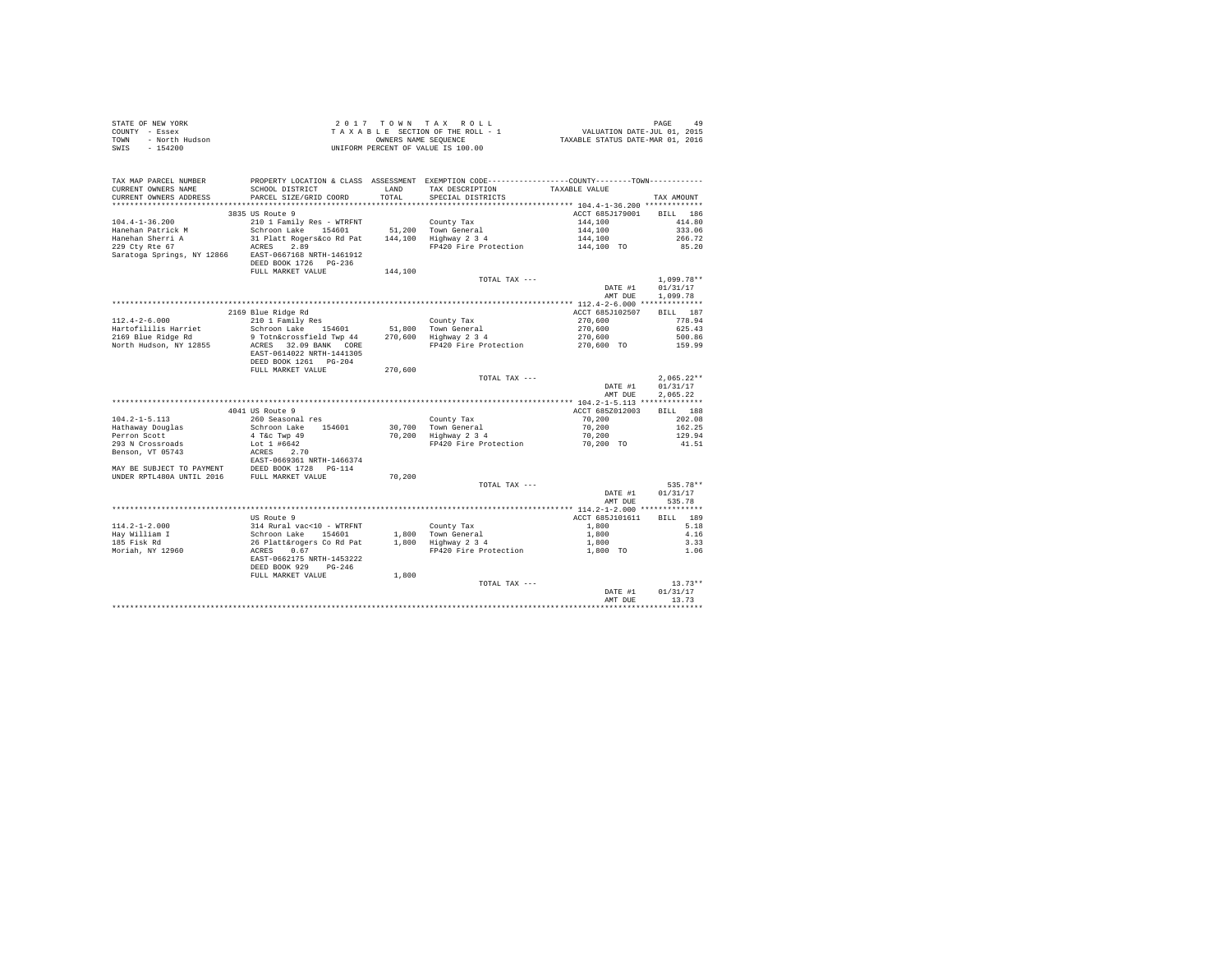| STATE OF NEW YORK<br>COUNTY - Essex<br>- North Hudson<br>TOWN<br>$-154200$<br>SWIS |                                                                              |               | 2017 TOWN TAX ROLL<br>TAXABLE SECTION OF THE ROLL - 1<br>OWNERS NAME SEQUENCE<br>UNIFORM PERCENT OF VALUE IS 100.00                    | ں 14HJE<br>7015 ,2015 VALUATION DATE-JUL<br>7016 ,2016 TAXABLE STATUS DATE-MAR | PAGE<br>50           |
|------------------------------------------------------------------------------------|------------------------------------------------------------------------------|---------------|----------------------------------------------------------------------------------------------------------------------------------------|--------------------------------------------------------------------------------|----------------------|
| TAX MAP PARCEL NUMBER<br>CURRENT OWNERS NAME<br>CURRENT OWNERS ADDRESS             | SCHOOL DISTRICT<br>PARCEL SIZE/GRID COORD                                    | LAND<br>TOTAL | PROPERTY LOCATION & CLASS ASSESSMENT EXEMPTION CODE----------------COUNTY-------TOWN----------<br>TAX DESCRIPTION<br>SPECIAL DISTRICTS | TAXABLE VALUE                                                                  | TAX AMOUNT           |
|                                                                                    | 9 Nokomis Rd                                                                 |               |                                                                                                                                        | ACCT 685J103114                                                                | RTT.T. 190           |
| $85.3 - 1 - 17.000$                                                                | 260 Seasonal res                                                             |               | County Tax                                                                                                                             | 281,400                                                                        | 810.03               |
| Hayden Family Trust                                                                | Schroon Lake 154601                                                          | 87.800        | Town General                                                                                                                           | 281,400                                                                        | 650.40               |
| c/o Margaret H Cooke                                                               | 59 N River Head Tr                                                           | 281,400       | Highway 2 3 4                                                                                                                          | 281,400                                                                        | 520.86               |
| 27 Overbrook Rd                                                                    | ACRES 0.70                                                                   |               | FP420 Fire Protection                                                                                                                  | 281,400 TO                                                                     | 166.38               |
| Painted Post, NY 14870                                                             | EAST-0672744 NRTH-1490717<br>DEED BOOK 1405 PG-200<br>FULL MARKET VALUE      |               |                                                                                                                                        |                                                                                |                      |
|                                                                                    |                                                                              | 281,400       | TOTAL TAX ---                                                                                                                          |                                                                                | $2.147.67**$         |
|                                                                                    |                                                                              |               |                                                                                                                                        | DATE #1<br>AMT DUE                                                             | 01/31/17<br>2.147.67 |
|                                                                                    |                                                                              |               |                                                                                                                                        |                                                                                |                      |
|                                                                                    | 7 Johnson Pond Rd                                                            |               |                                                                                                                                        | ACCT 685J101809                                                                | BILL 191             |
| $114.4 - 1 - 36.000$                                                               | 210 1 Family Res                                                             |               | County Tax                                                                                                                             | 80,100                                                                         | 230.57               |
| Hedden Kenneth A<br>Hedden Geralyn A                                               | Schroon Lake 154601<br>22 Platt&rogers Co Rd Pat                             | 17,400        | 17,400 Town General<br>80,100 Highway 2 3 4                                                                                            | 80,100<br>80,100                                                               | 185.13<br>148.26     |
| 7 Johnson Pond Rd                                                                  | 1619/125 BLA                                                                 |               | FP420 Fire Protection                                                                                                                  | 80,100 TO                                                                      | 47.36                |
| North Hudson, NY 12855                                                             | ACRES 0.68 BANK WFARGO<br>EAST-0660233 NRTH-1442315<br>DEED BOOK 1629 PG-186 |               |                                                                                                                                        |                                                                                |                      |
|                                                                                    | FULL MARKET VALUE                                                            | 80,100        |                                                                                                                                        |                                                                                |                      |
|                                                                                    |                                                                              |               | TOTAL TAX ---                                                                                                                          |                                                                                | $611.32**$           |
|                                                                                    |                                                                              |               |                                                                                                                                        | DATE #1<br>AMT DUE                                                             | 01/31/17<br>611.32   |
|                                                                                    |                                                                              |               |                                                                                                                                        |                                                                                |                      |
| $114.2 - 1 - 49.000$                                                               | 3374 US Route 9<br>210 1 Family Res                                          |               | County Tax                                                                                                                             | ACCT 685J100413<br>39,200                                                      | BILL 192<br>112.84   |
| Heitzman Kenneth N                                                                 | Schroon Lake 154601                                                          | 15,800        |                                                                                                                                        | 39,200                                                                         | 90.60                |
| 3374 US Route 9                                                                    | 25 Platt Rogers&co Rd Pat                                                    | 39,200        | Town General<br>Highway 2 3 4                                                                                                          | 39,200                                                                         | 72.56                |
| North Hudson, NY 12855                                                             | ACRES 0.50<br>EAST-0661829 NRTH-1451727                                      |               | FP420 Fire Protection                                                                                                                  | 39,200 TO                                                                      | 23.18                |
|                                                                                    | DEED BOOK 1670 PG-73                                                         |               |                                                                                                                                        |                                                                                |                      |
|                                                                                    | FULL MARKET VALUE                                                            | 39,200        | TOTAL TAX ---                                                                                                                          |                                                                                | 299.18**             |
|                                                                                    |                                                                              |               |                                                                                                                                        | DATE #1<br>AMT DUE                                                             | 01/31/17<br>299.18   |
|                                                                                    |                                                                              |               |                                                                                                                                        |                                                                                |                      |
|                                                                                    | 3363 US Route 9                                                              |               |                                                                                                                                        | ACCT 685J102006                                                                | BILL 193             |
| $114.2 - 1 - 51.000$                                                               | 210 1 Family Res                                                             |               | VETCOM CTS 41130                                                                                                                       | 25,000<br>25,000                                                               |                      |
| Herrick Roscoe S                                                                   | Schroon Lake 154601                                                          |               | 20,200 VETDIS CTS 41140                                                                                                                | 40,880<br>40,880                                                               |                      |
| Herrick Janice Fay<br>3363 Us Rte 9                                                | 25 Platt Rogers&co Rd Pat<br>ACRES 0.80                                      |               | 102,200 County Tax<br>Town General                                                                                                     | 36,320<br>36,320                                                               | 104.55<br>83.95      |
| North Hudson, NY 12855                                                             | EAST-0661586 NRTH-1451579                                                    |               | $\frac{1}{2}$ Highway 2 3 4                                                                                                            | 36,320                                                                         | 67.23                |
|                                                                                    | DEED BOOK 597 PG-89                                                          |               | FP420 Fire Protection                                                                                                                  | 102,200 TO                                                                     | 60.43                |
|                                                                                    | FULL MARKET VALUE                                                            | 102,200       |                                                                                                                                        |                                                                                |                      |
|                                                                                    |                                                                              |               | TOTAL TAX ---                                                                                                                          |                                                                                | $316.16**$           |
|                                                                                    |                                                                              |               |                                                                                                                                        | DATE #1                                                                        | 01/31/17             |
|                                                                                    |                                                                              |               |                                                                                                                                        | AMT DUE                                                                        | 316.16               |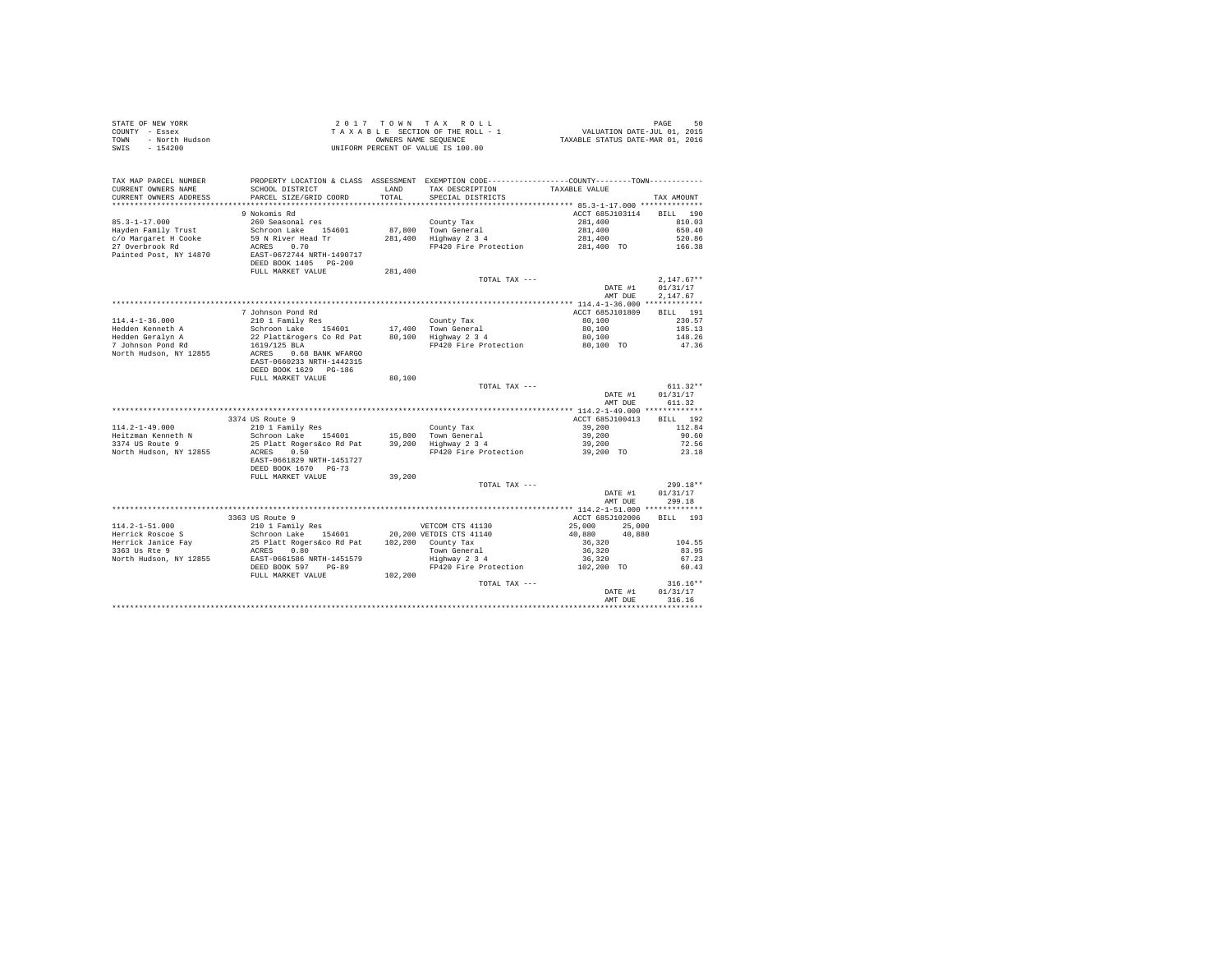|                                                                                                                                                                                                                              |                                                                                                                    |         |                                                            | PAGE 51<br>VALUATION DATE-JUL 01, 2015<br>TAXABLE STATUS DATE-MAR 01, 2016         |                 |
|------------------------------------------------------------------------------------------------------------------------------------------------------------------------------------------------------------------------------|--------------------------------------------------------------------------------------------------------------------|---------|------------------------------------------------------------|------------------------------------------------------------------------------------|-----------------|
|                                                                                                                                                                                                                              |                                                                                                                    |         |                                                            |                                                                                    |                 |
| STATE OF EMEW YORK A REPORT OF THE ROLL - 1<br>COUNTY - ESSEX<br>TOWN - NOTH Hudson<br>TAXABLE SECTION OF THE ROLL - 1<br>TOWN - NOTH Hudson<br>TAXABLE SECTION OF THE ROLL - 1<br>OWNERS NAME SEQUENCE<br>TAXABLE IS 100.00 |                                                                                                                    |         |                                                            |                                                                                    |                 |
|                                                                                                                                                                                                                              |                                                                                                                    |         |                                                            |                                                                                    |                 |
|                                                                                                                                                                                                                              |                                                                                                                    |         |                                                            |                                                                                    |                 |
| TAX MAP PARCEL NUMBER                                                                                                                                                                                                        | PROPERTY LOCATION & CLASS ASSESSMENT EXEMPTION CODE---------------COUNTY-------TOWN---------                       |         |                                                            |                                                                                    |                 |
| CURRENT OWNERS NAME                                                                                                                                                                                                          | SCHOOL DISTRICT                                                                                                    | LAND    | TAX DESCRIPTION                                            | TAXABLE VALUE                                                                      |                 |
| CURRENT OWNERS ADDRESS                                                                                                                                                                                                       | PARCEL SIZE/GRID COORD                                                                                             | TOTAL   | SPECIAL DISTRICTS                                          |                                                                                    | TAX AMOUNT      |
|                                                                                                                                                                                                                              |                                                                                                                    |         |                                                            |                                                                                    |                 |
|                                                                                                                                                                                                                              | 2504 US Route 9                                                                                                    |         |                                                            | ACCT 685J103407                                                                    | <b>BILL</b> 194 |
| $125.1 - 1 - 34.000$                                                                                                                                                                                                         | 210 1 Family Res                                                                                                   |         | County Tax                                                 | 205,900                                                                            | 592.70          |
| Hilinski Robert                                                                                                                                                                                                              | Schroon Lake 154601                                                                                                |         |                                                            | 205,900                                                                            | 475.89          |
| Glenn Kathleen                                                                                                                                                                                                               | 1 / I Platt Rogers&co Pat                                                                                          |         | County Tax<br>28,800 Town General<br>205,900 Highway 2 3 4 | 205,900                                                                            | 381.11          |
| 26 Homes Park Ave                                                                                                                                                                                                            |                                                                                                                    |         | FP420 Fire Protection                                      | 205,900 TO                                                                         | 121.74          |
| Iselin, NJ 08830                                                                                                                                                                                                             | ACRES 1.00<br>EAST-0656404 NRTH-1431357<br>DEED BOOK 1066 PG-339<br>FULL MARKET VALUE                              |         |                                                            |                                                                                    |                 |
|                                                                                                                                                                                                                              |                                                                                                                    |         |                                                            |                                                                                    |                 |
|                                                                                                                                                                                                                              |                                                                                                                    |         |                                                            |                                                                                    |                 |
|                                                                                                                                                                                                                              |                                                                                                                    | 205,900 |                                                            |                                                                                    | $1.571.44**$    |
|                                                                                                                                                                                                                              |                                                                                                                    |         | TOTAL TAX ---                                              |                                                                                    |                 |
|                                                                                                                                                                                                                              |                                                                                                                    |         |                                                            | DATE #1                                                                            | 01/31/17        |
|                                                                                                                                                                                                                              |                                                                                                                    |         |                                                            | AMT DUE                                                                            | 1,571,44        |
|                                                                                                                                                                                                                              |                                                                                                                    |         |                                                            |                                                                                    |                 |
|                                                                                                                                                                                                                              | 3921 Blue Ridge Rd                                                                                                 |         |                                                            | ACCT 685J101901                                                                    | BILL 195        |
| 114.18-1-10.000                                                                                                                                                                                                              | 210 1 Family Res                                                                                                   |         |                                                            | 51,600                                                                             | 148.53          |
| Holligan Frederick J                                                                                                                                                                                                         | Schroon Lake 154601                                                                                                |         |                                                            | 51,600                                                                             | 119.26          |
| Holligan Rebecca S                                                                                                                                                                                                           | 25 Tr W Of Rd Pat                                                                                                  |         | County Tax<br>13,200 Town General<br>51,600 Highway 2 3 4  | 51,600                                                                             | 95.51           |
| 27 Mountain View Ave                                                                                                                                                                                                         | ACRES 0.70                                                                                                         |         | FP420 Fire Protection                                      | 51,600 TO                                                                          | 30.51           |
| East Greenbush, NY 12061                                                                                                                                                                                                     | EAST-0655817 NRTH-1440440                                                                                          |         |                                                            |                                                                                    |                 |
|                                                                                                                                                                                                                              | DEED BOOK 1264 PG-87                                                                                               |         |                                                            |                                                                                    |                 |
|                                                                                                                                                                                                                              | CONSERVATION ESMT % 25.00                                                                                          |         |                                                            |                                                                                    |                 |
|                                                                                                                                                                                                                              | FULL MARKET VALUE                                                                                                  | 51,600  |                                                            |                                                                                    |                 |
|                                                                                                                                                                                                                              |                                                                                                                    |         | TOTAL TAX ---                                              |                                                                                    | 393.81**        |
|                                                                                                                                                                                                                              |                                                                                                                    |         |                                                            | DATE #1                                                                            | 01/31/17        |
|                                                                                                                                                                                                                              |                                                                                                                    |         |                                                            | AMT DUE                                                                            | 393.81          |
|                                                                                                                                                                                                                              |                                                                                                                    |         |                                                            |                                                                                    |                 |
|                                                                                                                                                                                                                              | 3911 Blue Ridge Rd                                                                                                 |         |                                                            | ACCT 685J102903                                                                    | BILL 196        |
| 114.18-1-13.000                                                                                                                                                                                                              | 210 1 Family Res                                                                                                   |         |                                                            |                                                                                    | 339.10          |
| Hoogmoed Matthew R                                                                                                                                                                                                           | Schroon Lake 154601                                                                                                |         |                                                            |                                                                                    | 272.27          |
| Hoogmoed Holly M                                                                                                                                                                                                             | 25 Tr W Of Rd Pat                                                                                                  |         | County Tax<br>39,300 Town General<br>117,800 Highway 2 3 4 |                                                                                    | 218.04          |
| 507 Goffle Hill Rd                                                                                                                                                                                                           |                                                                                                                    |         | FP420 Fire Protection                                      | $\begin{array}{r} 117,800 \\ 117,800 \\ 117,800 \\ 117,800 \\ 117,800 \end{array}$ | 69.65           |
|                                                                                                                                                                                                                              |                                                                                                                    |         |                                                            |                                                                                    |                 |
| Hawthorne, NJ 07506                                                                                                                                                                                                          |                                                                                                                    |         |                                                            |                                                                                    |                 |
|                                                                                                                                                                                                                              | ACRES 0.46 BANK CORE<br>EAST-0655500 NRTH-1440514<br>DEED BOOK 1804 PG-284<br>FULL MARKET VALUE                    |         |                                                            |                                                                                    |                 |
|                                                                                                                                                                                                                              |                                                                                                                    | 117,800 |                                                            |                                                                                    |                 |
|                                                                                                                                                                                                                              |                                                                                                                    |         | TOTAL TAX ---                                              |                                                                                    | 899.06**        |
|                                                                                                                                                                                                                              |                                                                                                                    |         |                                                            | DATE #1                                                                            | 01/31/17        |
|                                                                                                                                                                                                                              |                                                                                                                    |         |                                                            | AMT DUE                                                                            | 899.06          |
|                                                                                                                                                                                                                              |                                                                                                                    |         |                                                            |                                                                                    |                 |
|                                                                                                                                                                                                                              | 5228 US Route 9                                                                                                    |         |                                                            | ACCT 685J103115                                                                    | BILL 197        |
| $85.3 - 1 - 21.000$                                                                                                                                                                                                          | 281 Multiple res                                                                                                   |         |                                                            |                                                                                    | 1,230.88        |
| Hopple Ed Trust                                                                                                                                                                                                              | 281 Multiple res<br>Schroon Lake 154601 147,700 Town General<br>59 N River Head Tr 427,600 Highway 2 3 4<br>Bldg 1 |         |                                                            | 427,600<br>427,600                                                                 | 988.31          |
|                                                                                                                                                                                                                              |                                                                                                                    |         |                                                            | 427,600                                                                            | 791.46          |
| Hopple Cathi Trust<br>2300 El Portal 58<br>2300 El Portal 58 Bldg 1<br>Bakersfield, CA 93309-4282 ACRES 1.10                                                                                                                 |                                                                                                                    |         | FP420 Fire Protection                                      | $427,600$ TO                                                                       | 252.82          |
|                                                                                                                                                                                                                              |                                                                                                                    |         |                                                            |                                                                                    |                 |
|                                                                                                                                                                                                                              | EAST-0672629 NRTH-1491210                                                                                          |         |                                                            |                                                                                    |                 |
|                                                                                                                                                                                                                              | DEED BOOK 1293 PG-263                                                                                              |         |                                                            |                                                                                    |                 |
|                                                                                                                                                                                                                              | FULL MARKET VALUE                                                                                                  | 427,600 |                                                            |                                                                                    |                 |
|                                                                                                                                                                                                                              |                                                                                                                    |         | TOTAL TAX ---                                              |                                                                                    | $3.263.47**$    |
|                                                                                                                                                                                                                              |                                                                                                                    |         |                                                            | DATE #1                                                                            | 01/31/17        |
|                                                                                                                                                                                                                              |                                                                                                                    |         |                                                            | AMT DUE                                                                            | 3.263.47        |
|                                                                                                                                                                                                                              |                                                                                                                    |         |                                                            |                                                                                    | ***********     |
|                                                                                                                                                                                                                              |                                                                                                                    |         |                                                            |                                                                                    |                 |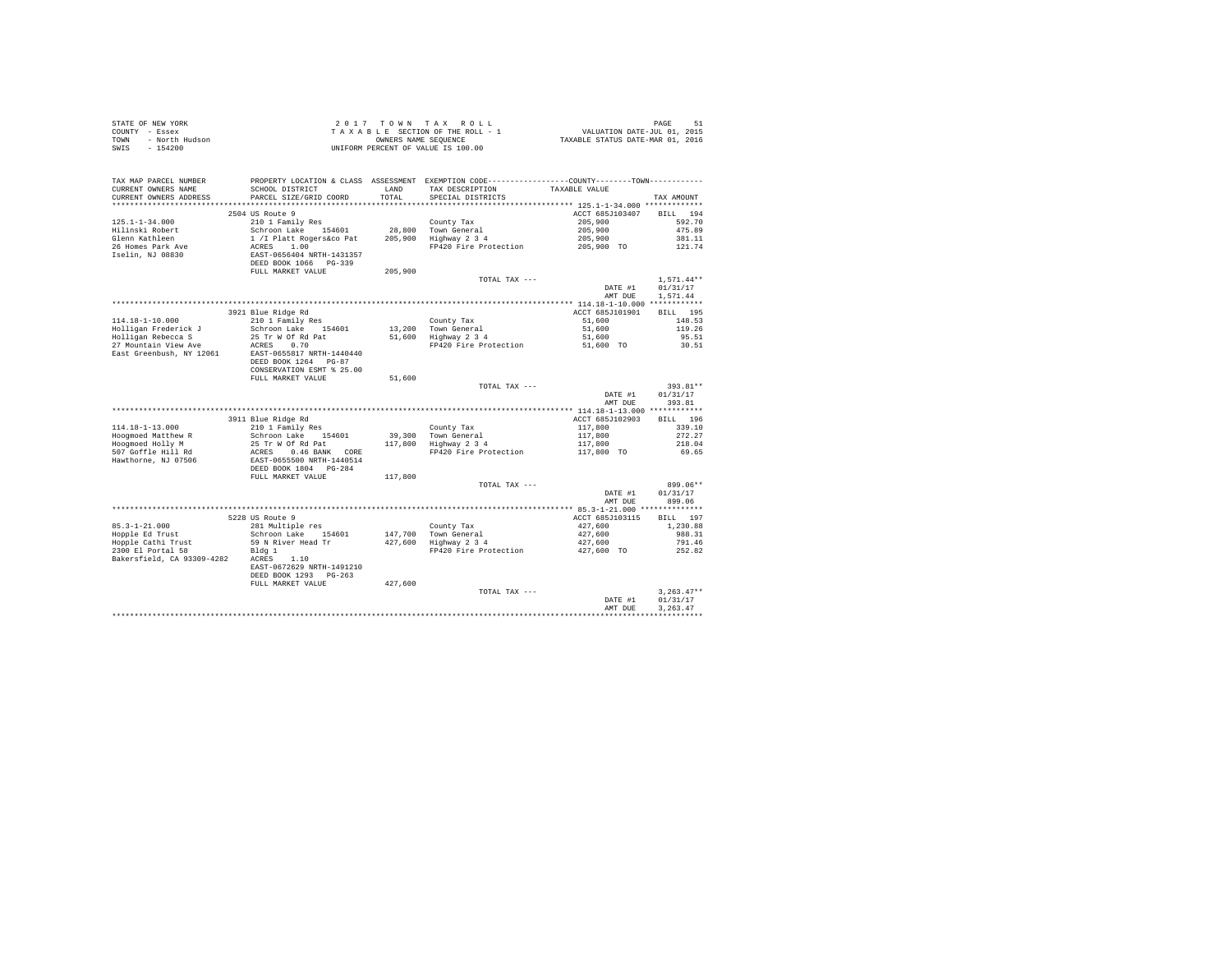| STATE OF NEW YORK<br>COUNTY - Essex<br>- North Hudson<br><b>TOWN</b><br>$-154200$<br>SWIS |                                   | OWNERS NAME SEQUENCE | 2017 TOWN TAX ROLL<br>TAXABLE SECTION OF THE ROLL - 1<br>UNIFORM PERCENT OF VALUE IS 100.00     | VALUATION DATE-JUL 01, 2015<br>TAXABLE STATUS DATE-MAR 01, 2016 | PAGE<br>52 |
|-------------------------------------------------------------------------------------------|-----------------------------------|----------------------|-------------------------------------------------------------------------------------------------|-----------------------------------------------------------------|------------|
| TAX MAP PARCEL NUMBER                                                                     |                                   |                      | PROPERTY LOCATION & CLASS ASSESSMENT EXEMPTION CODE----------------COUNTY--------TOWN---------- |                                                                 |            |
| CURRENT OWNERS NAME                                                                       | SCHOOL DISTRICT                   | LAND                 | TAX DESCRIPTION                                                                                 | TAXABLE VALUE                                                   |            |
| CURRENT OWNERS ADDRESS                                                                    | PARCEL SIZE/GRID COORD            | TOTAL.               | SPECIAL DISTRICTS                                                                               |                                                                 | TAX AMOUNT |
|                                                                                           |                                   |                      |                                                                                                 |                                                                 |            |
|                                                                                           | 331 Ensign Pond Rd                |                      |                                                                                                 | ACCT 685J198004                                                 | RTT.T. 198 |
| $115. - 1 - 1.200$                                                                        | 270 Mfg housing                   |                      | County Tax                                                                                      | 36,100                                                          | 103.92     |
| Houck Linda                                                                               | Schroon Lake 154601               |                      | 33,500 Town General                                                                             | 36,100                                                          | 83.44      |
| 16116 NE Grantham Rd                                                                      | 206 Paradox Tr                    |                      | 36.100 Highway 2 3 4                                                                            | 36,100                                                          | 66.82      |
| Ambov, WA 98601-3103                                                                      | 5.90<br>ACRES                     |                      | FP420 Fire Protection                                                                           | 36,100 TO                                                       | 21.34      |
|                                                                                           | EAST-0671503 NRTH-1455292         |                      |                                                                                                 |                                                                 |            |
|                                                                                           | DEED BOOK 1150 PG-271             |                      |                                                                                                 |                                                                 |            |
|                                                                                           | FULL MARKET VALUE                 | 36,100               |                                                                                                 |                                                                 |            |
|                                                                                           |                                   |                      | TOTAL TAX ---                                                                                   |                                                                 | $275.52**$ |
|                                                                                           |                                   |                      |                                                                                                 | DATE #1                                                         | 01/31/17   |
|                                                                                           |                                   |                      |                                                                                                 | AMT DUE                                                         | 275.52     |
|                                                                                           |                                   |                      |                                                                                                 |                                                                 |            |
|                                                                                           | 2623 Blue Ridge Rd                |                      |                                                                                                 | ACCT 685J178501                                                 | BILL 199   |
| $113.3 - 2 - 5.000$                                                                       | 260 Seasonal res                  |                      | County Tax                                                                                      | 69,300                                                          | 199.48     |
| Howard Steve                                                                              | Schroon Lake 154601               |                      | 28,800 Town General                                                                             | 69,300                                                          | 160.17     |
| Howard Angela                                                                             | Lt 7Totn&crossfield Twp44         |                      | 69,300 Highway 2 3 4                                                                            | 69,300                                                          | 128.27     |
| 137 Feeder Dam Rd                                                                         | 1388/111 Life Use To              |                      | FP420 Fire Protection                                                                           | 69,300 TO                                                       | 40.97      |
| South Glens Falls, NY 12803                                                               | John & Norma Howard<br>ACRES 1.00 |                      |                                                                                                 |                                                                 |            |
|                                                                                           | EAST-0625621 NRTH-1441567         |                      |                                                                                                 |                                                                 |            |
|                                                                                           | DEED BOOK 1388 PG-111             |                      |                                                                                                 |                                                                 |            |
|                                                                                           | FULL MARKET VALUE                 | 69,300               |                                                                                                 |                                                                 |            |
|                                                                                           |                                   |                      | TOTAL TAX ---                                                                                   |                                                                 | 528.89**   |
|                                                                                           |                                   |                      |                                                                                                 | DATE #1                                                         | 01/31/17   |
|                                                                                           |                                   |                      |                                                                                                 | AMT DUE                                                         | 528.89     |
|                                                                                           |                                   |                      |                                                                                                 |                                                                 |            |
|                                                                                           | Blue Ridge Rd                     |                      |                                                                                                 | ACCT 685J193004                                                 | BILL 200   |
| $113.3 - 2 - 6.000$                                                                       | 314 Rural vac<10                  |                      | County Tax                                                                                      | 700                                                             | 2.02       |
| Howard Steve                                                                              | Schroon Lake 154601               |                      | 700 Town General                                                                                | 700                                                             | 1.62       |
| Howard Angela                                                                             | 7 T&c Twp 44                      |                      | 700 Highway 2 3 4                                                                               | 700                                                             | 1.30       |
| 137 Feeder Dam Rd                                                                         | 1388/111 Life Use To              |                      | FP420 Fire Protection                                                                           | 700 TO                                                          | .41        |
| South Glens Falls, NY 12803                                                               | John & Norma Howard               |                      |                                                                                                 |                                                                 |            |
|                                                                                           | 0.45<br>ACRES                     |                      |                                                                                                 |                                                                 |            |
|                                                                                           | EAST-0625776 NRTH-1441570         |                      |                                                                                                 |                                                                 |            |
|                                                                                           | DEED BOOK 1388 PG-111             |                      |                                                                                                 |                                                                 |            |
|                                                                                           | FULL MARKET VALUE                 | 700                  |                                                                                                 |                                                                 |            |
|                                                                                           |                                   |                      | TOTAL TAX ---                                                                                   |                                                                 | $5.35**$   |
|                                                                                           |                                   |                      |                                                                                                 | DATE #1                                                         | 01/31/17   |
|                                                                                           |                                   |                      |                                                                                                 | AMT DUE                                                         | 5.35       |
|                                                                                           |                                   |                      |                                                                                                 |                                                                 | .          |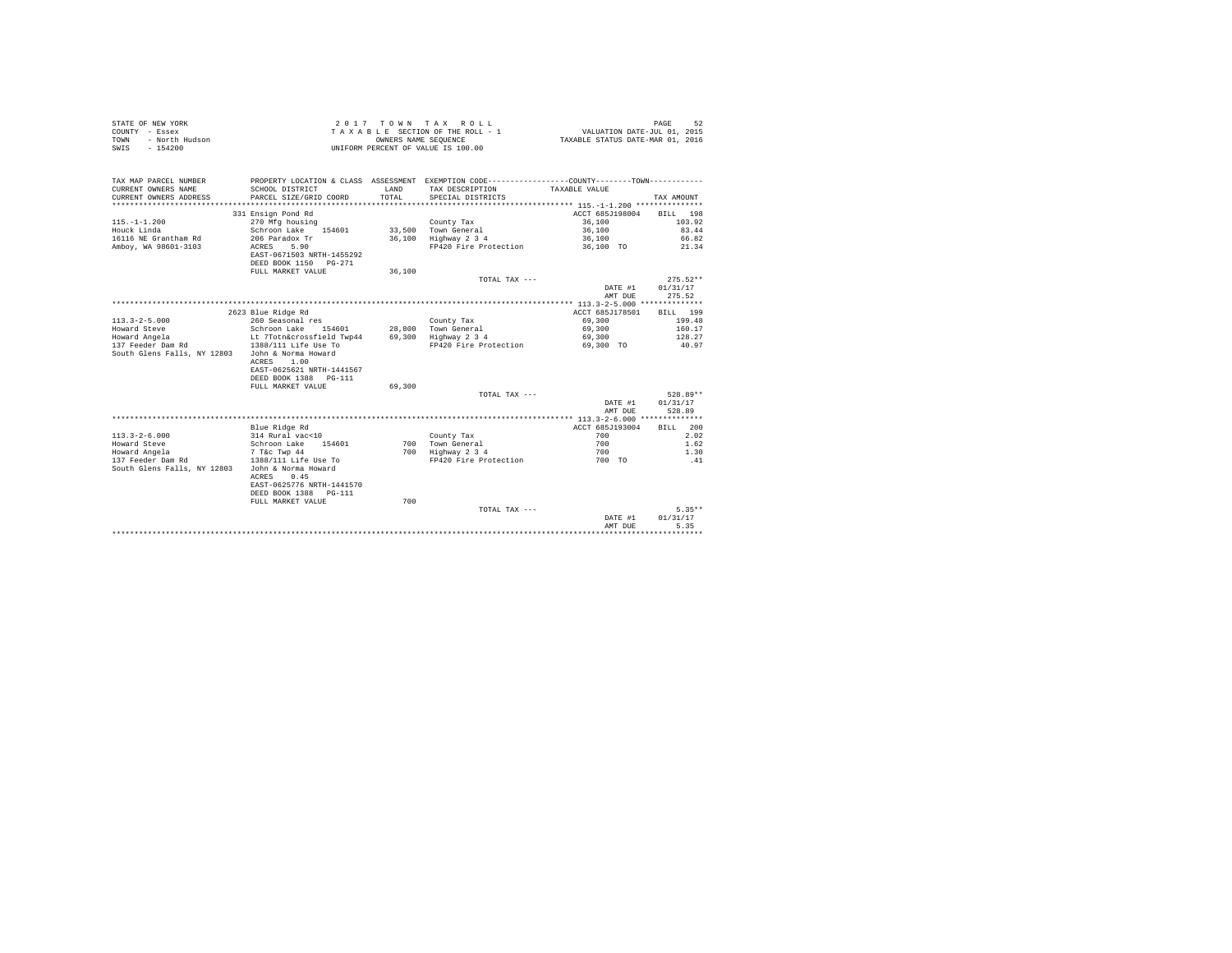| STATE OF NEW YORK<br>COUNTY - Essex<br>- North Hudson<br>TOWN<br>$-154200$<br>SWIS |                                                                                                                                                              |               | 2017 TOWN TAX ROLL<br>UNIFORM PERCENT OF VALUE IS 100.00 |                  | PAGE<br>53               |
|------------------------------------------------------------------------------------|--------------------------------------------------------------------------------------------------------------------------------------------------------------|---------------|----------------------------------------------------------|------------------|--------------------------|
| TAX MAP PARCEL NUMBER<br>CURRENT OWNERS NAME<br>CURRENT OWNERS ADDRESS             | PROPERTY LOCATION & CLASS ASSESSMENT EXEMPTION CODE----------------COUNTY-------TOWN----------<br>SCHOOL DISTRICT<br>PARCEL SIZE/GRID COORD                  | LAND<br>TOTAL | TAX DESCRIPTION<br>SPECIAL DISTRICTS                     | TAXABLE VALUE    | TAX AMOUNT               |
|                                                                                    |                                                                                                                                                              |               |                                                          |                  |                          |
|                                                                                    | 44 Pepper Hollow Rd                                                                                                                                          |               |                                                          | ACCT 685J100414  | <b>BILL</b><br>201       |
| $104.4 - 1 - 31.100$                                                               | 210 1 Family Res                                                                                                                                             |               | VETCOM CTS 41130                                         | 25,000<br>25,000 |                          |
| Iannaccone Virginia                                                                | Schroon Lake 154601                                                                                                                                          |               | 35,700 AGED ALL 41800                                    | 44,400<br>44,400 |                          |
| 44 Pepper Hollow Rd                                                                | 3 Totn&crossfield Twp 49                                                                                                                                     |               | 113,800 County Tax                                       | 44,400           | 127.81                   |
| North Hudson, NY 12855                                                             | ACRES 8.30                                                                                                                                                   |               | Town General<br>Highway 2 3 4                            | 44,400           | 102.62                   |
|                                                                                    | EAST-0666662 NRTH-1463475                                                                                                                                    |               |                                                          | 44,400           | 82.18                    |
|                                                                                    | DEED BOOK 1696 PG-30                                                                                                                                         |               | FP420 Fire Protection                                    | 113,800 TO       | 67.28                    |
|                                                                                    | FULL MARKET VALUE                                                                                                                                            | 113,800       | TOTAL TAX ---                                            |                  | $379.89**$               |
|                                                                                    |                                                                                                                                                              |               |                                                          | DATE #1          | 01/31/17                 |
|                                                                                    |                                                                                                                                                              |               |                                                          | AMT DUE          | 379.89                   |
|                                                                                    |                                                                                                                                                              |               |                                                          |                  |                          |
|                                                                                    | 495 Ensign Pond Rd                                                                                                                                           |               |                                                          | ACCT 685J102807  | BILL 202                 |
| $105. - 1 - 44.000$                                                                | 920 Priv Hunt/Fi                                                                                                                                             |               | County Tax                                               | 109,800          | 316.07                   |
| James Matthew R                                                                    | Schroon Lake 154601                                                                                                                                          |               | 101,900 Town General                                     | 109,800          | 253.78                   |
| Donnellan Donald R                                                                 | 211 Paradox Tract                                                                                                                                            |               | 109,800 Highway 2 3 4                                    | 109,800          | 203.23                   |
| 85 Riverside Ave                                                                   | ACRES 106.00<br>EAST-0676217 NRTH-1456576                                                                                                                    |               | FP420 Fire Protection 109,800 TO                         |                  | 64.92                    |
| Massapequa, NY 11758                                                               | DEED BOOK 1223 PG-257                                                                                                                                        |               |                                                          |                  |                          |
|                                                                                    | FULL MARKET VALUE                                                                                                                                            | 109,800       |                                                          |                  |                          |
|                                                                                    |                                                                                                                                                              |               | TOTAL TAX ---                                            |                  | 838.00**                 |
|                                                                                    |                                                                                                                                                              |               |                                                          | DATE #1          | 01/31/17                 |
|                                                                                    |                                                                                                                                                              |               |                                                          | AMT DUE          | 838.00                   |
|                                                                                    |                                                                                                                                                              |               |                                                          |                  |                          |
|                                                                                    | US Route 9                                                                                                                                                   |               |                                                          | ACCT 685J178503  | BILL 203                 |
| $85.3 - 1 - 12.000$                                                                |                                                                                                                                                              |               | County Tax                                               | 12,200           | 35.12                    |
| Jenkins Molly                                                                      |                                                                                                                                                              |               | 1.200 Town General                                       | 12,200           | 28.20                    |
| Movlan Clint C                                                                     |                                                                                                                                                              |               | $12.200$ $10$ $m$ $9$ $m$ $4$                            | 12,200           | 22.58                    |
| c/o Edward Moylan Sr                                                               | 05 Noute 9<br>312 Vac W/imprv<br>Schroon Lake<br>59 N River Head Tr<br>ACRES 0.10<br>EAST-0672859 NRTH-1490258<br>DEED BOOK 1721 PG-176<br>FULL MARKET VALUE |               | FP420 Fire Protection                                    | 12,200 TO        | 7.21                     |
| 1345 Alegriano Ave                                                                 |                                                                                                                                                              |               |                                                          |                  |                          |
| Miami, FL 33146                                                                    |                                                                                                                                                              | 12,200        |                                                          |                  |                          |
|                                                                                    |                                                                                                                                                              |               | TOTAL TAX ---                                            |                  | $93.11**$                |
|                                                                                    |                                                                                                                                                              |               |                                                          | DATE #1          | 01/31/17                 |
|                                                                                    |                                                                                                                                                              |               |                                                          | AMT DUE          | 93.11                    |
|                                                                                    |                                                                                                                                                              |               |                                                          |                  |                          |
|                                                                                    | 36 Nokomis Rd                                                                                                                                                |               |                                                          | ACCT 685J103205  | RTT.T. 204               |
| $85.3 - 1 - 14.000$                                                                | 260 Seasonal res                                                                                                                                             |               | County Tax                                               | 176,100          | 506.92                   |
| Jenkins Molly                                                                      | Schroon Lake 154601                                                                                                                                          |               | 69,800 Town General                                      | 176,100          | 407.02                   |
| Moylan Clint C                                                                     | 59 N River Head Tr<br>ACRES 0.30<br>EAST-0672893 NRTH-1490459<br>DEED BOOK 1721 PG-176<br>FULL MARKET VALUE                                                  |               | $176,100$ Highway $2\frac{3}{4}$                         | 176,100          | 325.95                   |
| c/o Edward Moylan Sr                                                               |                                                                                                                                                              |               | FP420 Fire Protection                                    | 176,100 TO       | 104.12                   |
| 1345 Alegriano Ave                                                                 |                                                                                                                                                              |               |                                                          |                  |                          |
| Miami, FL 33146                                                                    |                                                                                                                                                              |               |                                                          |                  |                          |
|                                                                                    |                                                                                                                                                              | 176,100       |                                                          |                  |                          |
|                                                                                    |                                                                                                                                                              |               | TOTAL TAX ---                                            | DATE #1          | $1.344.01**$<br>01/31/17 |
|                                                                                    |                                                                                                                                                              |               |                                                          | AMT DUE          | 1.344.01                 |
|                                                                                    |                                                                                                                                                              |               |                                                          |                  |                          |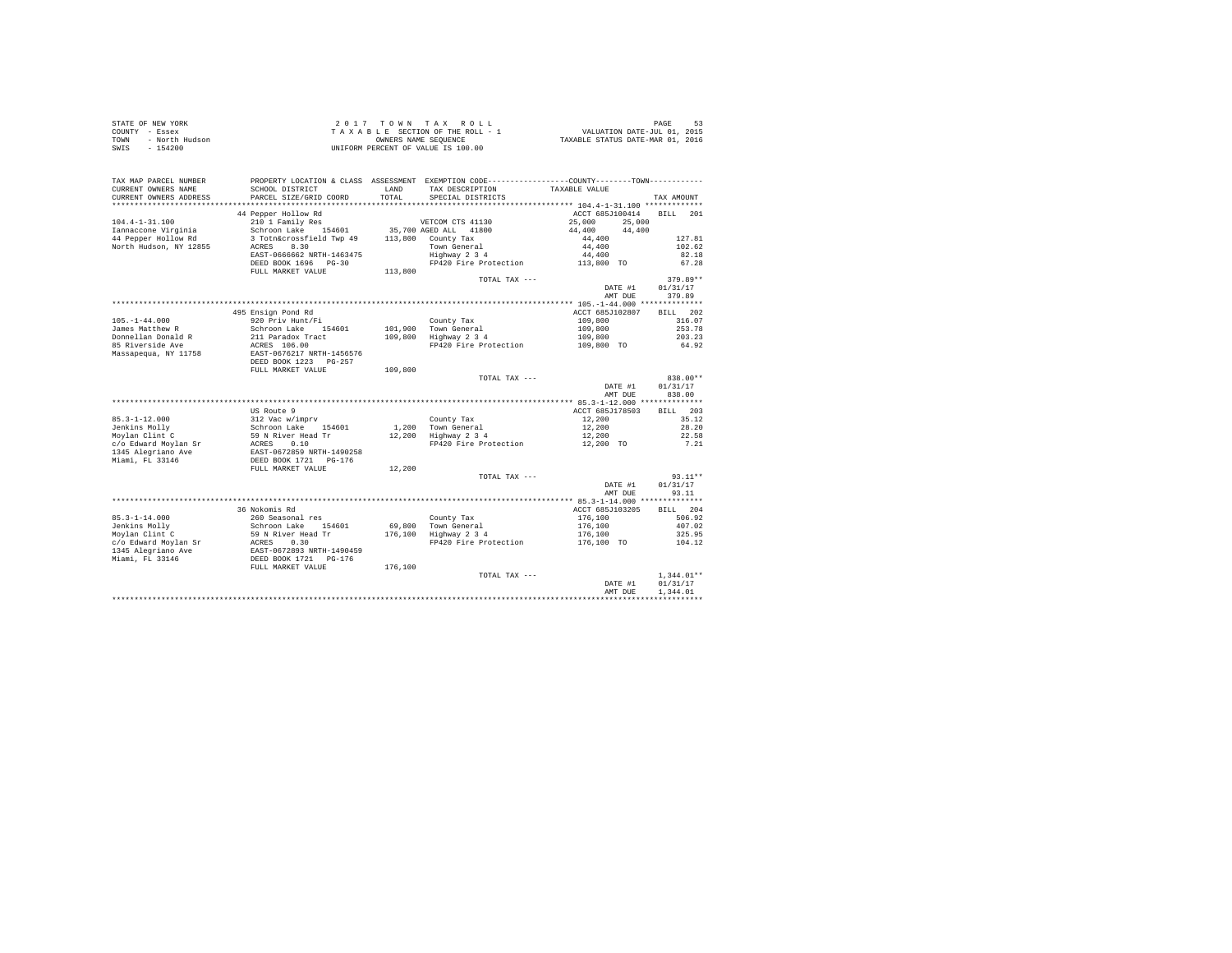| STATE OF NEW YORK      | 2017 TOWN TAX ROLL                 | 54<br>PAGE                       |
|------------------------|------------------------------------|----------------------------------|
| COUNTY - Essex         | TAXABLE SECTION OF THE ROLL - 1    | VALUATION DATE-JUL 01, 2015      |
| TOWN<br>- North Hudson | OWNERS NAME SEOUENCE               | TAXABLE STATUS DATE-MAR 01, 2016 |
| SWIS<br>- 154200       | UNIFORM PERCENT OF VALUE IS 100.00 |                                  |

| TAX MAP PARCEL NUMBER<br>CURRENT OWNERS NAME<br>CURRENT OWNERS ADDRESS | SCHOOL DISTRICT<br>PARCEL SIZE/GRID COORD | LAND<br>TOTAL | PROPERTY LOCATION & CLASS ASSESSMENT EXEMPTION CODE----------------COUNTY-------TOWN----------<br>TAX DESCRIPTION<br>SPECIAL DISTRICTS | TAXABLE VALUE   | TAX AMOUNT         |
|------------------------------------------------------------------------|-------------------------------------------|---------------|----------------------------------------------------------------------------------------------------------------------------------------|-----------------|--------------------|
|                                                                        |                                           |               |                                                                                                                                        |                 |                    |
|                                                                        | 2318 Blue Ridge Rd                        |               |                                                                                                                                        | ACCT 685J101712 | 205<br><b>BILL</b> |
| $112.4 - 2 - 14.000$                                                   | 210 1 Family Res                          |               | County Tax                                                                                                                             | 133,000         | 382.85             |
| Jepson Donald Jr                                                       | Schroon Lake<br>154601                    | 58,000        | Town General                                                                                                                           | 133,000         | 307.40             |
| Jepson Leitha                                                          | 9 T&c Twp 44                              | 133,000       | Highway 2 3 4                                                                                                                          | 133,000         | 246.18             |
| Rd3 Box 195M                                                           | Db 943 Pg 124                             |               | FP420 Fire Protection                                                                                                                  | 133,000 TO      | 78.64              |
| Stump Church Rd                                                        | ACRES 41.56                               |               |                                                                                                                                        |                 |                    |
| Greenwich, NY 12834                                                    | EAST-0618624 NRTH-1440782                 |               |                                                                                                                                        |                 |                    |
|                                                                        | DEED BOOK 875<br>$PG-238$                 |               |                                                                                                                                        |                 |                    |
|                                                                        | FULL MARKET VALUE                         | 133,000       |                                                                                                                                        |                 |                    |
|                                                                        |                                           |               | TOTAL TAX ---                                                                                                                          |                 | $1,015.07**$       |
|                                                                        |                                           |               |                                                                                                                                        | DATE #1         | 01/31/17           |
|                                                                        |                                           |               |                                                                                                                                        | AMT DUE         | 1.015.07           |
|                                                                        |                                           |               |                                                                                                                                        |                 |                    |
|                                                                        | 82 Nokomis Rd                             |               |                                                                                                                                        | ACCT 685J103202 | 206<br>BTLL        |
| $85.3 - 1 - 23.000$                                                    | 260 Seasonal res                          |               | County Tax                                                                                                                             | 250,000         | 719.64             |
| Johnson Family Camp                                                    | Schroon Lake 154601                       | 144,000       | Town General                                                                                                                           | 250,000         | 577.82             |
| c/o Helen J Williamson                                                 | 59 N River Head Tr                        |               | 250,000 Highway 2 3 4                                                                                                                  | 250,000         | 462.74             |
| 1983 Cedarwood Pl                                                      | 2016 BAR Decision                         |               | FP420 Fire Protection                                                                                                                  | 250,000 TO      | 147.81             |
| Erie, CO 80516                                                         | ACRES 1.00                                |               |                                                                                                                                        |                 |                    |
|                                                                        | EAST-0672708 NRTH-1491593                 |               |                                                                                                                                        |                 |                    |
| PRIOR OWNER ON 3/01/2016                                               | DEED BOOK 1773 PG-54                      |               |                                                                                                                                        |                 |                    |
| Johnson Family Camp                                                    | FULL MARKET VALUE                         | 250,000       |                                                                                                                                        |                 |                    |
|                                                                        |                                           |               | TOTAL TAX ---                                                                                                                          |                 | $1,908.01**$       |
|                                                                        |                                           |               |                                                                                                                                        | DATE #1         | 01/31/17           |
|                                                                        |                                           |               |                                                                                                                                        | AMT DUE         | 1,908.01           |
|                                                                        |                                           |               |                                                                                                                                        |                 |                    |
|                                                                        | 28 Caza Turn Rd                           |               |                                                                                                                                        | ACCT 685J100412 | BILL 207           |
| $114.2 - 1 - 3.000$                                                    | 210 1 Family Res                          |               | County Tax                                                                                                                             | 60,000          | 172.71             |
| Johnson Helen                                                          | Schroon Lake<br>154601                    | 30,800        | Town General                                                                                                                           | 60,000          | 138.68             |
| Caza Joseph Jr                                                         | 26 Platt Rogers&co Rd Pat                 | 60,000        | Highway 2 3 4                                                                                                                          | 60,000          | 111.06             |
| 460 Glen Abbey Way                                                     | 00002.00                                  |               | FP420 Fire Protection                                                                                                                  | 60,000 TO       | 35.48              |
| Melbourne, FL 32940                                                    | ACRES<br>2.85                             |               |                                                                                                                                        |                 |                    |
|                                                                        | EAST-0663248 NRTH-1453289                 |               |                                                                                                                                        |                 |                    |
|                                                                        | DEED BOOK 320<br>$PG-148$                 |               |                                                                                                                                        |                 |                    |
|                                                                        | FULL MARKET VALUE                         | 60,000        |                                                                                                                                        |                 |                    |
|                                                                        |                                           |               | TOTAL TAX ---                                                                                                                          |                 | $457.93**$         |
|                                                                        |                                           |               |                                                                                                                                        | DATE #1         | 01/31/17           |
|                                                                        |                                           |               |                                                                                                                                        | AMT DUE         | 457.93             |
|                                                                        |                                           |               |                                                                                                                                        |                 |                    |
|                                                                        | 3647 US Route 9                           |               |                                                                                                                                        | ACCT 685J186001 | 208<br>BTLL.       |
| $104.4 - 2 - 4.000$                                                    | 210 1 Family Res                          |               | County Tax                                                                                                                             | 22,600          | 65.06              |
| Johnston Violet M                                                      | Schroon Lake 154601                       | 14,800        | Town General                                                                                                                           | 22,600          | 52.24              |
| 151 Pepper Holw                                                        | 29 Platt Rogers&co Rd Pat                 | 22,600        | Highway 2 3 4                                                                                                                          | 22,600          | 41.83              |
| North Hudson, NY 12855                                                 | 0.50<br>ACRES                             |               | School Relevy                                                                                                                          |                 | 185.05             |
|                                                                        | EAST-0665063 NRTH-1457880                 |               | FP420 Fire Protection                                                                                                                  | 22,600 TO       | 13.36              |
|                                                                        |                                           |               |                                                                                                                                        |                 |                    |
|                                                                        | DEED BOOK 1325 PG-53                      | 22,600        |                                                                                                                                        |                 |                    |
|                                                                        | FULL MARKET VALUE                         |               | TOTAL TAX ---                                                                                                                          |                 | $357.54**$         |
|                                                                        |                                           |               |                                                                                                                                        | DATE #1         | 01/31/17           |
|                                                                        |                                           |               |                                                                                                                                        | AMT DUE         | 357.54             |
|                                                                        |                                           |               |                                                                                                                                        |                 |                    |
|                                                                        |                                           |               |                                                                                                                                        |                 |                    |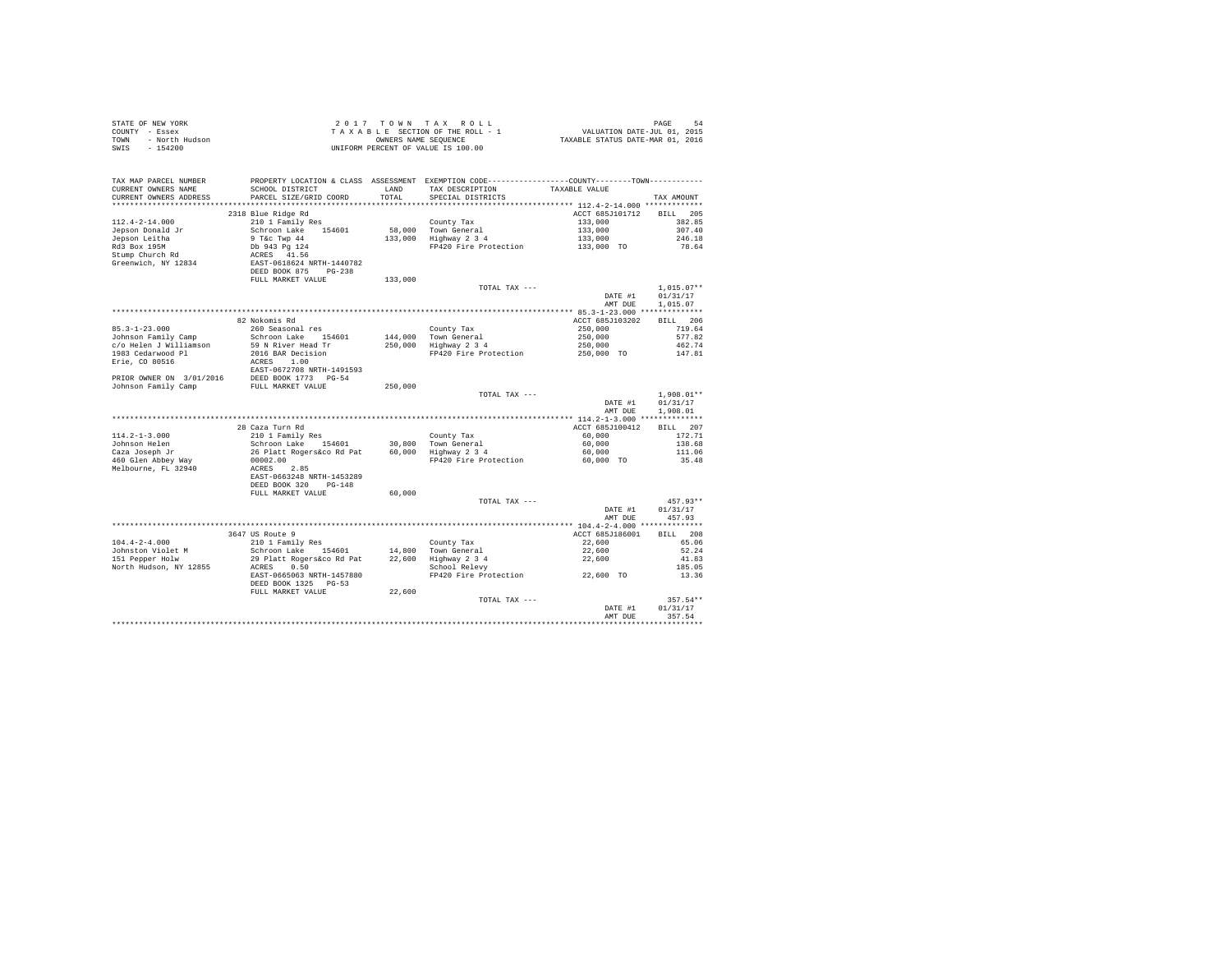| STATE OF NEW YORK      | 2017 TOWN TAX ROLL                 | PAGE                             |
|------------------------|------------------------------------|----------------------------------|
| COUNTY - Essex         | TAXABLE SECTION OF THE ROLL - 1    | VALUATION DATE-JUL 01, 2015      |
| TOWN<br>- North Hudson | OWNERS NAME SEOUENCE               | TAXABLE STATUS DATE-MAR 01, 2016 |
| SWIS - 154200          | UNIFORM PERCENT OF VALUE IS 100.00 |                                  |

| TAX MAP PARCEL NUMBER<br>CURRENT OWNERS NAME | PROPERTY LOCATION & CLASS ASSESSMENT EXEMPTION CODE---------------COUNTY-------TOWN----------<br>SCHOOL DISTRICT | LAND    | TAX DESCRIPTION       | TAXABLE VALUE                            |                    |
|----------------------------------------------|------------------------------------------------------------------------------------------------------------------|---------|-----------------------|------------------------------------------|--------------------|
| CURRENT OWNERS ADDRESS                       | PARCEL SIZE/GRID COORD                                                                                           | TOTAL   | SPECIAL DISTRICTS     |                                          | TAX AMOUNT         |
| ********************                         |                                                                                                                  |         |                       | ********** 112.4-2-2.000 *************** |                    |
|                                              | Blue Ridge Rd                                                                                                    |         |                       | ACCT 685J103415                          | 209<br>RTLL.       |
| $112.4 - 2 - 2.000$                          | 322 Rural vac>10                                                                                                 |         | County Tax            | 11,000                                   | 31.66              |
| Jolly Penny H                                | Schroon Lake<br>154601                                                                                           | 11,000  | Town General          | 11,000                                   | 25.42              |
|                                              | 16 T&C Twp 44                                                                                                    | 11,000  |                       | 11,000                                   | 20.36              |
| Jolly Joseph H                               |                                                                                                                  |         | Highway 2 3 4         |                                          |                    |
| 35 Pinewood Ave                              | 1286/110                                                                                                         |         | FP420 Fire Protection | 11,000 TO                                | 6.50               |
| Saratoga Springs, NY                         | ACRES 12.60                                                                                                      |         |                       |                                          |                    |
|                                              | 12866-2622 EAST-0611618 NRTH-1441034                                                                             |         |                       |                                          |                    |
|                                              | DEED BOOK 1315 PG-248                                                                                            |         |                       |                                          |                    |
|                                              | FULL MARKET VALUE                                                                                                | 11,000  |                       |                                          |                    |
|                                              |                                                                                                                  |         | TOTAL TAX ---         |                                          | $83.94**$          |
|                                              |                                                                                                                  |         |                       | DATE #1                                  | 01/31/17           |
|                                              |                                                                                                                  |         |                       | AMT DUE                                  | 83.94              |
|                                              |                                                                                                                  |         |                       |                                          |                    |
|                                              | Blue Ridge Rd                                                                                                    |         |                       | ACCT 685J103413                          | 210<br><b>BILL</b> |
| $112.4 - 2 - 3.000$                          | 322 Rural vac>10                                                                                                 |         | County Tax            | 19,200                                   | 55.27              |
|                                              | Schroon Lake<br>154601                                                                                           |         | Town General          |                                          | 44.38              |
| Jolly Penny H                                |                                                                                                                  | 19,200  |                       | 19,200                                   |                    |
| Jolly Joseph H                               | 9 Totn&crossfield Twp 44                                                                                         | 19,200  | Highway 2 3 4         | 19,200                                   | 35.54              |
| 35 Pinewood Ave                              | 1286/110                                                                                                         |         | FP420 Fire Protection | 19,200 TO                                | 11.35              |
| Saratoga Springs, NY                         | ACRES 25.20                                                                                                      |         |                       |                                          |                    |
|                                              | 12866-2622 EAST-0612275 NRTH-1440377                                                                             |         |                       |                                          |                    |
|                                              | DEED BOOK 1315 PG-248                                                                                            |         |                       |                                          |                    |
|                                              | FULL MARKET VALUE                                                                                                | 19,200  |                       |                                          |                    |
|                                              |                                                                                                                  |         | TOTAL TAX ---         |                                          | $146.54**$         |
|                                              |                                                                                                                  |         |                       | DATE #1                                  | 01/31/17           |
|                                              |                                                                                                                  |         |                       | AMT DUE                                  | 146.54             |
|                                              |                                                                                                                  |         |                       |                                          |                    |
|                                              | Blue Ridge Rd                                                                                                    |         |                       | ACCT 685J103502                          | BILL 211           |
| $112.4 - 2 - 5.000$                          | 910 Priv forest                                                                                                  |         | County Tax            | 58,300                                   | 167.82             |
|                                              | Schroon Lake                                                                                                     |         | 58,300 Town General   | 58,300                                   | 134.75             |
| Jolly Penny H                                | 154601                                                                                                           |         |                       |                                          |                    |
| Jolly Joseph H                               | 9 T&c Twp 44                                                                                                     | 58,300  | Highway 2 3 4         | 58,300                                   | 107.91             |
| 35 Pinewood Ave                              | 1286/110                                                                                                         |         | FP420 Fire Protection | 58,300 TO                                | 34.47              |
| Saratoga Springs, NY                         | ACRES 70.26                                                                                                      |         |                       |                                          |                    |
|                                              | 12866-2622 EAST-0613785 NRTH-1440156                                                                             |         |                       |                                          |                    |
|                                              | DEED BOOK 1315 PG-248                                                                                            |         |                       |                                          |                    |
|                                              | FULL MARKET VALUE                                                                                                | 58,300  |                       |                                          |                    |
|                                              |                                                                                                                  |         | TOTAL TAX ---         |                                          | 444.95**           |
|                                              |                                                                                                                  |         |                       | DATE #1                                  | 01/31/17           |
|                                              |                                                                                                                  |         |                       | AMT DUE                                  | 444.95             |
|                                              |                                                                                                                  |         |                       |                                          |                    |
|                                              | 2074 Blue Ridge Rd                                                                                               |         |                       | ACCT 685J178523                          | BILL 212           |
| $112.4 - 2 - 19.000$                         | 240 Rural res<br>- WTRFNT                                                                                        |         | County Tax            | 580,000                                  | 1,669.57           |
| Jolly Penny H                                | Schroon Lake<br>154601                                                                                           | 378,500 | Town General          | 580,000                                  | 1,340.55           |
|                                              |                                                                                                                  |         |                       |                                          |                    |
| Jolly Joseph H                               | 9 T&c Twp 44                                                                                                     | 580,000 | Highway 2 3 4         | 580,000                                  | 1,073.55           |
| 35 Pinewood Ave                              | 1286/110                                                                                                         |         | FP420 Fire Protection | 580,000 TO                               | 342.93             |
| Saratoga Springs, NY                         | ACRES 56.85                                                                                                      |         |                       |                                          |                    |
|                                              | 12866-2622 EAST-0612412 NRTH-1439475                                                                             |         |                       |                                          |                    |
|                                              | DEED BOOK 1315<br>$PG-248$                                                                                       |         |                       |                                          |                    |
|                                              | FULL MARKET VALUE                                                                                                | 580,000 |                       |                                          |                    |
|                                              |                                                                                                                  |         | TOTAL TAX ---         |                                          | $4.426.60**$       |
|                                              |                                                                                                                  |         |                       | DATE #1                                  | 01/31/17           |
|                                              |                                                                                                                  |         |                       | AMT DUE                                  | 4.426.60           |
|                                              |                                                                                                                  |         |                       |                                          |                    |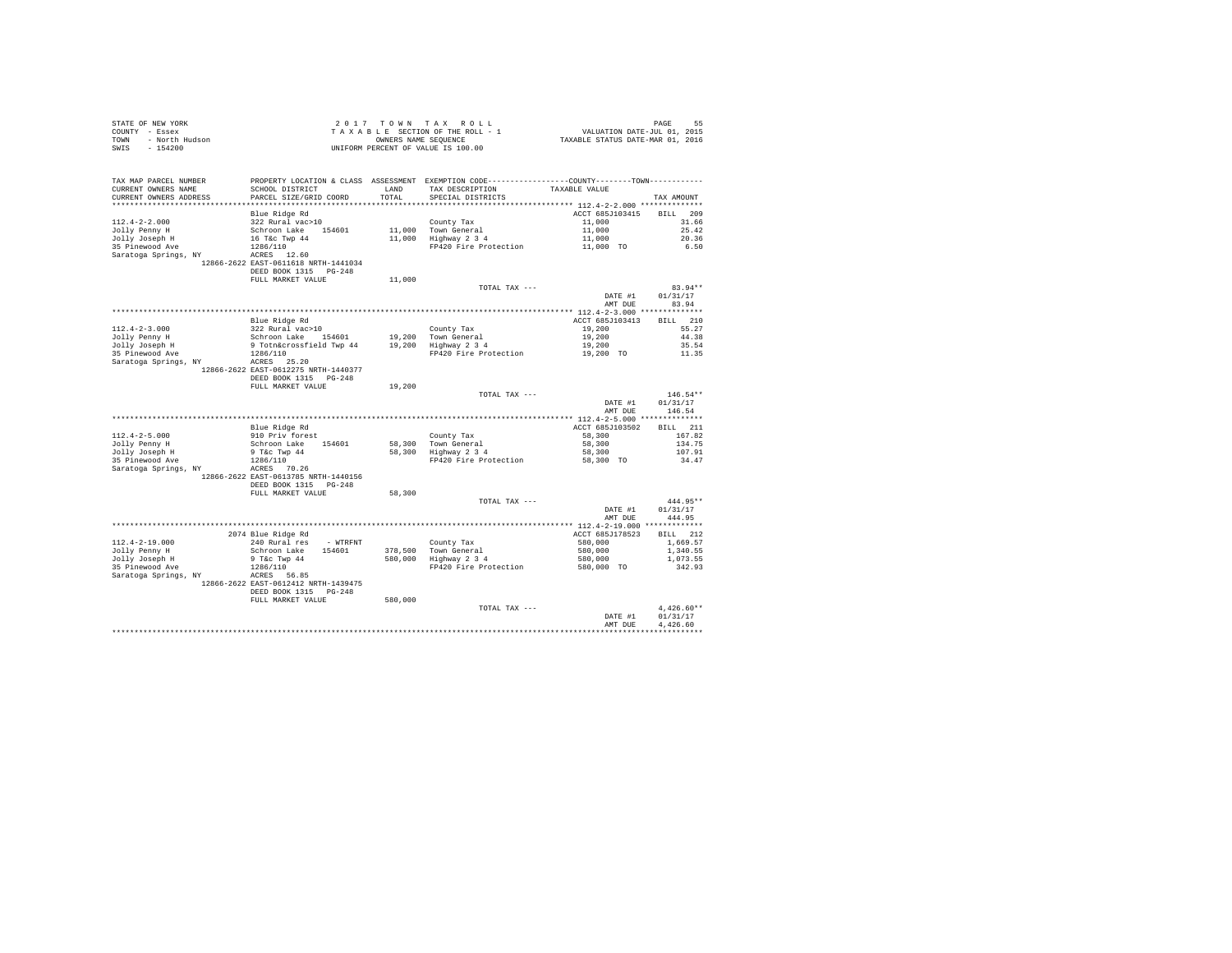| STATE OF NEW YORK      | 2017 TOWN TAX ROLL                 | 56<br>PAGE                       |
|------------------------|------------------------------------|----------------------------------|
| COUNTY - Essex         | TAXABLE SECTION OF THE ROLL - 1    | VALUATION DATE-JUL 01, 2015      |
| TOWN<br>- North Hudson | OWNERS NAME SEOUENCE               | TAXABLE STATUS DATE-MAR 01, 2016 |
| - 154200<br>SWIS       | UNIFORM PERCENT OF VALUE IS 100.00 |                                  |

| *********<br>****************<br>************************************** 112.4-2-7.000 ***************<br>2185 Blue Ridge Rd<br>ACCT 685J187004<br><b>BILL</b><br>213<br>210 1 Family Res<br>County Tax<br>193,700<br>557.58<br>Schroon Lake<br>51,500<br>Town General<br>193,700<br>447.70<br>Jordan James D<br>154601<br>53 Sandy Point Farm Rd #5<br>9 Totn&crossfield Twp 44<br>Highway 2 3 4<br>358.53<br>193,700<br>193,700<br>Portsmouth, RI 02871<br>ACRES 31.60<br>School Relevy<br>1,585.95<br>EAST-0614530 NRTH-1441664<br>FP420 Fire Protection<br>193,700 TO<br>114.53<br>DEED BOOK 873<br>$PG-226$<br>FULL MARKET VALUE<br>193,700<br>$3,064.29**$<br>TOTAL TAX ---<br>01/31/17<br>DATE #1<br>3,064.29<br>AMT DUE<br>194 Cedar Point Road Way<br>ACCT 685Z008007<br>214<br>BILL<br>$104.2 - 1 - 4.200$<br>910 Priv forest - WTRFNT<br>83,200<br>239.50<br>County Tax<br>Jorgensen Todd R<br>Schroon Lake<br>154601<br>83,200<br>Town General<br>83,200<br>192.30<br>Jorgensen Laurie L<br>4 T&C TWP 49<br>83,200<br>Highway 2 3 4<br>83,200<br>154.00<br>141 Big Bay Rd<br>ACRES 119.95<br>FP420 Fire Protection<br>83,200 TO<br>49.19<br>EAST-0666682 NRTH-1469479<br>DEED BOOK 1530 PG-40<br>83,200<br>FULL MARKET VALUE<br>UNDER RPTL480A UNTIL 2016<br>634.99**<br>TOTAL TAX ---<br>DATE #1<br>01/31/17<br>AMT DUE<br>634.99<br>** 125.12-1-8.312 *************<br>623 Johnson Pond Rd<br>ACCT 685Z014001<br>215<br><b>BILL</b><br>311 Res vac land<br>22,000<br>63.33<br>County Tax<br>Schroon Lake 154601<br>22,000<br>Town General<br>22,000<br>50.85<br>40.72<br>169 Paradox Tract<br>22,000<br>Highway 2 3 4<br>22,000<br>59 Meigs Rd<br>Lot 3 #6949<br>FP420 Fire Protection<br>22,000 TO<br>13.01<br>ACRES<br>5.10<br>EAST-0671096 NRTH-1434197<br>DEED BOOK 1787 PG-118<br>FULL MARKET VALUE<br>22,000<br>$167.91**$<br>TOTAL TAX ---<br>DATE #1<br>01/31/17<br>AMT DUE<br>167.91<br>****************************<br>************************<br>** 125.12-1-8.330 *************<br>549 Johnson Pond Rd<br>216<br>ACCT 685Z000003<br>BTLL.<br>$125.12 - 1 - 8.330$<br>144,300<br>415.38<br>210 1 Family Res<br>County Tax<br>Kadric Mumin<br>Schroon Lake 154601<br>33,800<br>Town General<br>144,300<br>333.52<br>Kadric Doreen R<br>169 Paradox Tract<br>144,300<br>Highway 2 3 4<br>144,300<br>267.09<br>59 Meigs Rd<br>6.15<br>FP420 Fire Protection<br>ACRES<br>144,300 TO<br>85.32<br>EAST-0669646 NRTH-1435204<br>DEED BOOK 1391 PG-129<br>FULL MARKET VALUE<br>144,300<br>$1.101.31**$<br>TOTAL TAX ---<br>01/31/17<br>DATE #1<br>1,101.31<br>AMT DUE | TAX MAP PARCEL NUMBER<br>CURRENT OWNERS NAME<br>CURRENT OWNERS ADDRESS | PROPERTY LOCATION & CLASS ASSESSMENT EXEMPTION CODE----------<br>SCHOOL DISTRICT<br>PARCEL SIZE/GRID COORD | LAND<br>TOTAL | TAX DESCRIPTION<br>SPECIAL DISTRICTS | TAXABLE VALUE | -------COUNTY-------TOWN------------<br>TAX AMOUNT |
|----------------------------------------------------------------------------------------------------------------------------------------------------------------------------------------------------------------------------------------------------------------------------------------------------------------------------------------------------------------------------------------------------------------------------------------------------------------------------------------------------------------------------------------------------------------------------------------------------------------------------------------------------------------------------------------------------------------------------------------------------------------------------------------------------------------------------------------------------------------------------------------------------------------------------------------------------------------------------------------------------------------------------------------------------------------------------------------------------------------------------------------------------------------------------------------------------------------------------------------------------------------------------------------------------------------------------------------------------------------------------------------------------------------------------------------------------------------------------------------------------------------------------------------------------------------------------------------------------------------------------------------------------------------------------------------------------------------------------------------------------------------------------------------------------------------------------------------------------------------------------------------------------------------------------------------------------------------------------------------------------------------------------------------------------------------------------------------------------------------------------------------------------------------------------------------------------------------------------------------------------------------------------------------------------------------------------------------------------------------------------------------------------------------------------------------------------------------------------------------------------------------------------------------------------------------------------------------|------------------------------------------------------------------------|------------------------------------------------------------------------------------------------------------|---------------|--------------------------------------|---------------|----------------------------------------------------|
|                                                                                                                                                                                                                                                                                                                                                                                                                                                                                                                                                                                                                                                                                                                                                                                                                                                                                                                                                                                                                                                                                                                                                                                                                                                                                                                                                                                                                                                                                                                                                                                                                                                                                                                                                                                                                                                                                                                                                                                                                                                                                                                                                                                                                                                                                                                                                                                                                                                                                                                                                                                        |                                                                        |                                                                                                            |               |                                      |               |                                                    |
|                                                                                                                                                                                                                                                                                                                                                                                                                                                                                                                                                                                                                                                                                                                                                                                                                                                                                                                                                                                                                                                                                                                                                                                                                                                                                                                                                                                                                                                                                                                                                                                                                                                                                                                                                                                                                                                                                                                                                                                                                                                                                                                                                                                                                                                                                                                                                                                                                                                                                                                                                                                        | $112.4 - 2 - 7.000$                                                    |                                                                                                            |               |                                      |               |                                                    |
|                                                                                                                                                                                                                                                                                                                                                                                                                                                                                                                                                                                                                                                                                                                                                                                                                                                                                                                                                                                                                                                                                                                                                                                                                                                                                                                                                                                                                                                                                                                                                                                                                                                                                                                                                                                                                                                                                                                                                                                                                                                                                                                                                                                                                                                                                                                                                                                                                                                                                                                                                                                        |                                                                        |                                                                                                            |               |                                      |               |                                                    |
|                                                                                                                                                                                                                                                                                                                                                                                                                                                                                                                                                                                                                                                                                                                                                                                                                                                                                                                                                                                                                                                                                                                                                                                                                                                                                                                                                                                                                                                                                                                                                                                                                                                                                                                                                                                                                                                                                                                                                                                                                                                                                                                                                                                                                                                                                                                                                                                                                                                                                                                                                                                        |                                                                        |                                                                                                            |               |                                      |               |                                                    |
|                                                                                                                                                                                                                                                                                                                                                                                                                                                                                                                                                                                                                                                                                                                                                                                                                                                                                                                                                                                                                                                                                                                                                                                                                                                                                                                                                                                                                                                                                                                                                                                                                                                                                                                                                                                                                                                                                                                                                                                                                                                                                                                                                                                                                                                                                                                                                                                                                                                                                                                                                                                        |                                                                        |                                                                                                            |               |                                      |               |                                                    |
|                                                                                                                                                                                                                                                                                                                                                                                                                                                                                                                                                                                                                                                                                                                                                                                                                                                                                                                                                                                                                                                                                                                                                                                                                                                                                                                                                                                                                                                                                                                                                                                                                                                                                                                                                                                                                                                                                                                                                                                                                                                                                                                                                                                                                                                                                                                                                                                                                                                                                                                                                                                        |                                                                        |                                                                                                            |               |                                      |               |                                                    |
|                                                                                                                                                                                                                                                                                                                                                                                                                                                                                                                                                                                                                                                                                                                                                                                                                                                                                                                                                                                                                                                                                                                                                                                                                                                                                                                                                                                                                                                                                                                                                                                                                                                                                                                                                                                                                                                                                                                                                                                                                                                                                                                                                                                                                                                                                                                                                                                                                                                                                                                                                                                        |                                                                        |                                                                                                            |               |                                      |               |                                                    |
|                                                                                                                                                                                                                                                                                                                                                                                                                                                                                                                                                                                                                                                                                                                                                                                                                                                                                                                                                                                                                                                                                                                                                                                                                                                                                                                                                                                                                                                                                                                                                                                                                                                                                                                                                                                                                                                                                                                                                                                                                                                                                                                                                                                                                                                                                                                                                                                                                                                                                                                                                                                        |                                                                        |                                                                                                            |               |                                      |               |                                                    |
|                                                                                                                                                                                                                                                                                                                                                                                                                                                                                                                                                                                                                                                                                                                                                                                                                                                                                                                                                                                                                                                                                                                                                                                                                                                                                                                                                                                                                                                                                                                                                                                                                                                                                                                                                                                                                                                                                                                                                                                                                                                                                                                                                                                                                                                                                                                                                                                                                                                                                                                                                                                        |                                                                        |                                                                                                            |               |                                      |               |                                                    |
|                                                                                                                                                                                                                                                                                                                                                                                                                                                                                                                                                                                                                                                                                                                                                                                                                                                                                                                                                                                                                                                                                                                                                                                                                                                                                                                                                                                                                                                                                                                                                                                                                                                                                                                                                                                                                                                                                                                                                                                                                                                                                                                                                                                                                                                                                                                                                                                                                                                                                                                                                                                        |                                                                        |                                                                                                            |               |                                      |               |                                                    |
|                                                                                                                                                                                                                                                                                                                                                                                                                                                                                                                                                                                                                                                                                                                                                                                                                                                                                                                                                                                                                                                                                                                                                                                                                                                                                                                                                                                                                                                                                                                                                                                                                                                                                                                                                                                                                                                                                                                                                                                                                                                                                                                                                                                                                                                                                                                                                                                                                                                                                                                                                                                        |                                                                        |                                                                                                            |               |                                      |               |                                                    |
|                                                                                                                                                                                                                                                                                                                                                                                                                                                                                                                                                                                                                                                                                                                                                                                                                                                                                                                                                                                                                                                                                                                                                                                                                                                                                                                                                                                                                                                                                                                                                                                                                                                                                                                                                                                                                                                                                                                                                                                                                                                                                                                                                                                                                                                                                                                                                                                                                                                                                                                                                                                        | Queensbury, NY 12804                                                   |                                                                                                            |               |                                      |               |                                                    |
|                                                                                                                                                                                                                                                                                                                                                                                                                                                                                                                                                                                                                                                                                                                                                                                                                                                                                                                                                                                                                                                                                                                                                                                                                                                                                                                                                                                                                                                                                                                                                                                                                                                                                                                                                                                                                                                                                                                                                                                                                                                                                                                                                                                                                                                                                                                                                                                                                                                                                                                                                                                        | MAY BE SUBJECT TO PAYMENT                                              |                                                                                                            |               |                                      |               |                                                    |
|                                                                                                                                                                                                                                                                                                                                                                                                                                                                                                                                                                                                                                                                                                                                                                                                                                                                                                                                                                                                                                                                                                                                                                                                                                                                                                                                                                                                                                                                                                                                                                                                                                                                                                                                                                                                                                                                                                                                                                                                                                                                                                                                                                                                                                                                                                                                                                                                                                                                                                                                                                                        |                                                                        |                                                                                                            |               |                                      |               |                                                    |
|                                                                                                                                                                                                                                                                                                                                                                                                                                                                                                                                                                                                                                                                                                                                                                                                                                                                                                                                                                                                                                                                                                                                                                                                                                                                                                                                                                                                                                                                                                                                                                                                                                                                                                                                                                                                                                                                                                                                                                                                                                                                                                                                                                                                                                                                                                                                                                                                                                                                                                                                                                                        |                                                                        |                                                                                                            |               |                                      |               |                                                    |
|                                                                                                                                                                                                                                                                                                                                                                                                                                                                                                                                                                                                                                                                                                                                                                                                                                                                                                                                                                                                                                                                                                                                                                                                                                                                                                                                                                                                                                                                                                                                                                                                                                                                                                                                                                                                                                                                                                                                                                                                                                                                                                                                                                                                                                                                                                                                                                                                                                                                                                                                                                                        |                                                                        |                                                                                                            |               |                                      |               |                                                    |
|                                                                                                                                                                                                                                                                                                                                                                                                                                                                                                                                                                                                                                                                                                                                                                                                                                                                                                                                                                                                                                                                                                                                                                                                                                                                                                                                                                                                                                                                                                                                                                                                                                                                                                                                                                                                                                                                                                                                                                                                                                                                                                                                                                                                                                                                                                                                                                                                                                                                                                                                                                                        |                                                                        |                                                                                                            |               |                                      |               |                                                    |
|                                                                                                                                                                                                                                                                                                                                                                                                                                                                                                                                                                                                                                                                                                                                                                                                                                                                                                                                                                                                                                                                                                                                                                                                                                                                                                                                                                                                                                                                                                                                                                                                                                                                                                                                                                                                                                                                                                                                                                                                                                                                                                                                                                                                                                                                                                                                                                                                                                                                                                                                                                                        |                                                                        |                                                                                                            |               |                                      |               |                                                    |
|                                                                                                                                                                                                                                                                                                                                                                                                                                                                                                                                                                                                                                                                                                                                                                                                                                                                                                                                                                                                                                                                                                                                                                                                                                                                                                                                                                                                                                                                                                                                                                                                                                                                                                                                                                                                                                                                                                                                                                                                                                                                                                                                                                                                                                                                                                                                                                                                                                                                                                                                                                                        | $125.12 - 1 - 8.312$                                                   |                                                                                                            |               |                                      |               |                                                    |
|                                                                                                                                                                                                                                                                                                                                                                                                                                                                                                                                                                                                                                                                                                                                                                                                                                                                                                                                                                                                                                                                                                                                                                                                                                                                                                                                                                                                                                                                                                                                                                                                                                                                                                                                                                                                                                                                                                                                                                                                                                                                                                                                                                                                                                                                                                                                                                                                                                                                                                                                                                                        | Kadric Mumin                                                           |                                                                                                            |               |                                      |               |                                                    |
|                                                                                                                                                                                                                                                                                                                                                                                                                                                                                                                                                                                                                                                                                                                                                                                                                                                                                                                                                                                                                                                                                                                                                                                                                                                                                                                                                                                                                                                                                                                                                                                                                                                                                                                                                                                                                                                                                                                                                                                                                                                                                                                                                                                                                                                                                                                                                                                                                                                                                                                                                                                        | Kadric Doreen R                                                        |                                                                                                            |               |                                      |               |                                                    |
|                                                                                                                                                                                                                                                                                                                                                                                                                                                                                                                                                                                                                                                                                                                                                                                                                                                                                                                                                                                                                                                                                                                                                                                                                                                                                                                                                                                                                                                                                                                                                                                                                                                                                                                                                                                                                                                                                                                                                                                                                                                                                                                                                                                                                                                                                                                                                                                                                                                                                                                                                                                        |                                                                        |                                                                                                            |               |                                      |               |                                                    |
|                                                                                                                                                                                                                                                                                                                                                                                                                                                                                                                                                                                                                                                                                                                                                                                                                                                                                                                                                                                                                                                                                                                                                                                                                                                                                                                                                                                                                                                                                                                                                                                                                                                                                                                                                                                                                                                                                                                                                                                                                                                                                                                                                                                                                                                                                                                                                                                                                                                                                                                                                                                        | Vergennes, VT 05491                                                    |                                                                                                            |               |                                      |               |                                                    |
|                                                                                                                                                                                                                                                                                                                                                                                                                                                                                                                                                                                                                                                                                                                                                                                                                                                                                                                                                                                                                                                                                                                                                                                                                                                                                                                                                                                                                                                                                                                                                                                                                                                                                                                                                                                                                                                                                                                                                                                                                                                                                                                                                                                                                                                                                                                                                                                                                                                                                                                                                                                        |                                                                        |                                                                                                            |               |                                      |               |                                                    |
|                                                                                                                                                                                                                                                                                                                                                                                                                                                                                                                                                                                                                                                                                                                                                                                                                                                                                                                                                                                                                                                                                                                                                                                                                                                                                                                                                                                                                                                                                                                                                                                                                                                                                                                                                                                                                                                                                                                                                                                                                                                                                                                                                                                                                                                                                                                                                                                                                                                                                                                                                                                        |                                                                        |                                                                                                            |               |                                      |               |                                                    |
|                                                                                                                                                                                                                                                                                                                                                                                                                                                                                                                                                                                                                                                                                                                                                                                                                                                                                                                                                                                                                                                                                                                                                                                                                                                                                                                                                                                                                                                                                                                                                                                                                                                                                                                                                                                                                                                                                                                                                                                                                                                                                                                                                                                                                                                                                                                                                                                                                                                                                                                                                                                        |                                                                        |                                                                                                            |               |                                      |               |                                                    |
|                                                                                                                                                                                                                                                                                                                                                                                                                                                                                                                                                                                                                                                                                                                                                                                                                                                                                                                                                                                                                                                                                                                                                                                                                                                                                                                                                                                                                                                                                                                                                                                                                                                                                                                                                                                                                                                                                                                                                                                                                                                                                                                                                                                                                                                                                                                                                                                                                                                                                                                                                                                        |                                                                        |                                                                                                            |               |                                      |               |                                                    |
|                                                                                                                                                                                                                                                                                                                                                                                                                                                                                                                                                                                                                                                                                                                                                                                                                                                                                                                                                                                                                                                                                                                                                                                                                                                                                                                                                                                                                                                                                                                                                                                                                                                                                                                                                                                                                                                                                                                                                                                                                                                                                                                                                                                                                                                                                                                                                                                                                                                                                                                                                                                        |                                                                        |                                                                                                            |               |                                      |               |                                                    |
|                                                                                                                                                                                                                                                                                                                                                                                                                                                                                                                                                                                                                                                                                                                                                                                                                                                                                                                                                                                                                                                                                                                                                                                                                                                                                                                                                                                                                                                                                                                                                                                                                                                                                                                                                                                                                                                                                                                                                                                                                                                                                                                                                                                                                                                                                                                                                                                                                                                                                                                                                                                        |                                                                        |                                                                                                            |               |                                      |               |                                                    |
|                                                                                                                                                                                                                                                                                                                                                                                                                                                                                                                                                                                                                                                                                                                                                                                                                                                                                                                                                                                                                                                                                                                                                                                                                                                                                                                                                                                                                                                                                                                                                                                                                                                                                                                                                                                                                                                                                                                                                                                                                                                                                                                                                                                                                                                                                                                                                                                                                                                                                                                                                                                        |                                                                        |                                                                                                            |               |                                      |               |                                                    |
|                                                                                                                                                                                                                                                                                                                                                                                                                                                                                                                                                                                                                                                                                                                                                                                                                                                                                                                                                                                                                                                                                                                                                                                                                                                                                                                                                                                                                                                                                                                                                                                                                                                                                                                                                                                                                                                                                                                                                                                                                                                                                                                                                                                                                                                                                                                                                                                                                                                                                                                                                                                        |                                                                        |                                                                                                            |               |                                      |               |                                                    |
|                                                                                                                                                                                                                                                                                                                                                                                                                                                                                                                                                                                                                                                                                                                                                                                                                                                                                                                                                                                                                                                                                                                                                                                                                                                                                                                                                                                                                                                                                                                                                                                                                                                                                                                                                                                                                                                                                                                                                                                                                                                                                                                                                                                                                                                                                                                                                                                                                                                                                                                                                                                        |                                                                        |                                                                                                            |               |                                      |               |                                                    |
|                                                                                                                                                                                                                                                                                                                                                                                                                                                                                                                                                                                                                                                                                                                                                                                                                                                                                                                                                                                                                                                                                                                                                                                                                                                                                                                                                                                                                                                                                                                                                                                                                                                                                                                                                                                                                                                                                                                                                                                                                                                                                                                                                                                                                                                                                                                                                                                                                                                                                                                                                                                        | Vergennes, VT 05491                                                    |                                                                                                            |               |                                      |               |                                                    |
|                                                                                                                                                                                                                                                                                                                                                                                                                                                                                                                                                                                                                                                                                                                                                                                                                                                                                                                                                                                                                                                                                                                                                                                                                                                                                                                                                                                                                                                                                                                                                                                                                                                                                                                                                                                                                                                                                                                                                                                                                                                                                                                                                                                                                                                                                                                                                                                                                                                                                                                                                                                        |                                                                        |                                                                                                            |               |                                      |               |                                                    |
|                                                                                                                                                                                                                                                                                                                                                                                                                                                                                                                                                                                                                                                                                                                                                                                                                                                                                                                                                                                                                                                                                                                                                                                                                                                                                                                                                                                                                                                                                                                                                                                                                                                                                                                                                                                                                                                                                                                                                                                                                                                                                                                                                                                                                                                                                                                                                                                                                                                                                                                                                                                        |                                                                        |                                                                                                            |               |                                      |               |                                                    |
|                                                                                                                                                                                                                                                                                                                                                                                                                                                                                                                                                                                                                                                                                                                                                                                                                                                                                                                                                                                                                                                                                                                                                                                                                                                                                                                                                                                                                                                                                                                                                                                                                                                                                                                                                                                                                                                                                                                                                                                                                                                                                                                                                                                                                                                                                                                                                                                                                                                                                                                                                                                        |                                                                        |                                                                                                            |               |                                      |               |                                                    |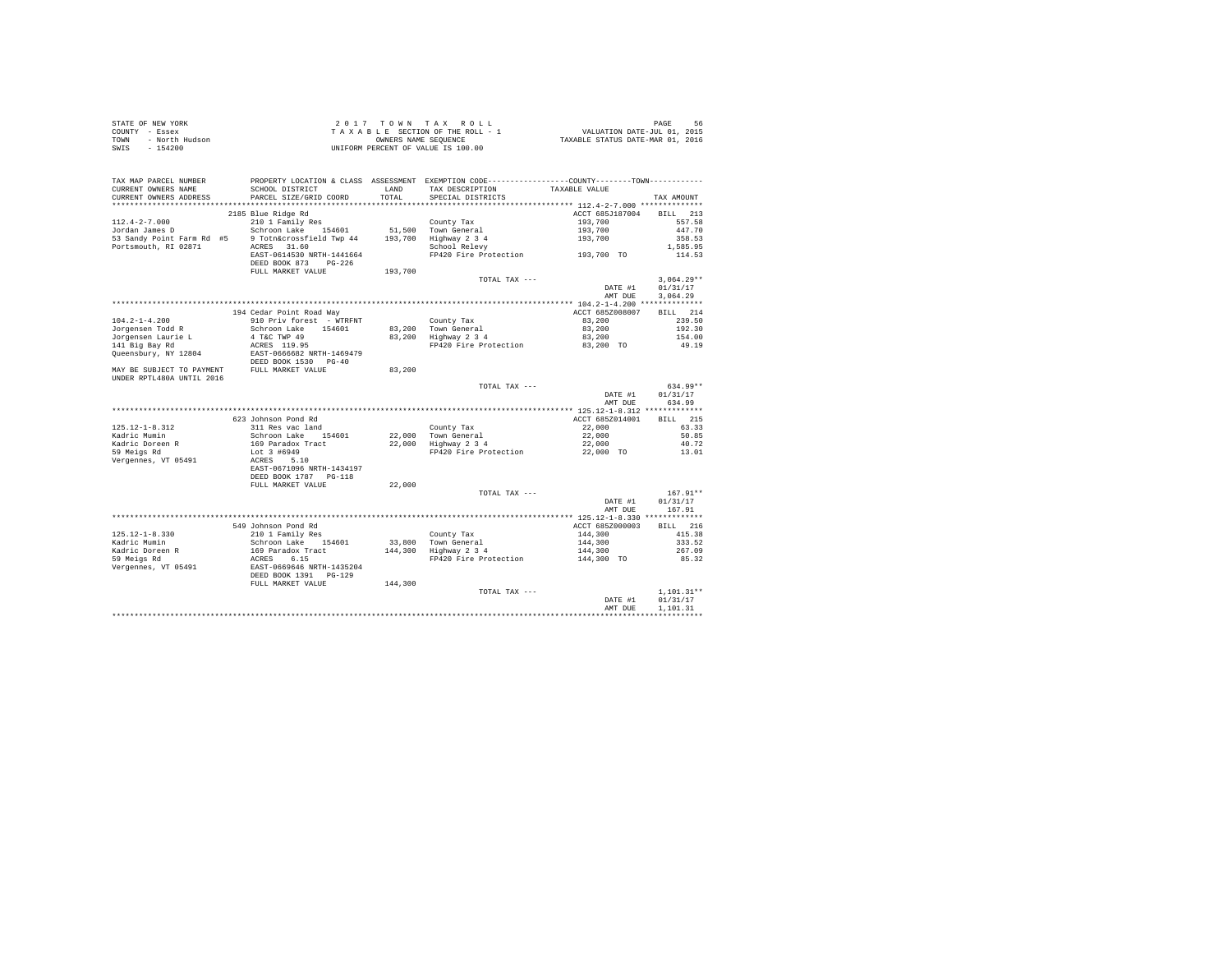| STATE OF NEW YORK      | $2.017$ TOWN TAX ROLL              | 57<br>PAGE                       |
|------------------------|------------------------------------|----------------------------------|
| COUNTY - Essex         | TAXABLE SECTION OF THE ROLL - 1    | VALUATION DATE-JUL 01, 2015      |
| TOWN<br>- North Hudson | OWNERS NAME SEOUENCE               | TAXABLE STATUS DATE-MAR 01, 2016 |
| SWIS<br>$-154200$      | UNIFORM PERCENT OF VALUE IS 100.00 |                                  |

|                                               |                                                                               |                  | TOTAL TAX ---                                                                                 | DATE #1<br>AMT DUE                           | $561.72**$<br>01/31/17<br>561.72 |
|-----------------------------------------------|-------------------------------------------------------------------------------|------------------|-----------------------------------------------------------------------------------------------|----------------------------------------------|----------------------------------|
|                                               | EAST-0644025 NRTH-1442629<br>DEED BOOK 1428<br>$PG-2.81$<br>FULL MARKET VALUE | 73,600           |                                                                                               |                                              |                                  |
| North Hudson, NY 12855                        | ACRES<br>0.20                                                                 |                  | FP420 Fire Protection                                                                         | 73,600 TO                                    | 43.52                            |
| Kanaly William J Jr<br>3421 Blue Ridge Rd     | Schroon Lake<br>154601<br>20 Tract West Of Rd Pat                             | 10,800<br>73,600 | Town General<br>Highway 2 3 4                                                                 | 73,600<br>73,600                             | 170.11<br>136.23                 |
| $113.20 - 1 - 7.000$                          | 210 1 Family Res                                                              |                  | County Tax                                                                                    | 73,600                                       | 211.86                           |
|                                               | 3421 Blue Ridge Rd                                                            |                  |                                                                                               | ACCT 685J100115                              | 220<br><b>BILL</b>               |
|                                               |                                                                               |                  |                                                                                               | *************** 113.20-1-7.000 ************* |                                  |
|                                               |                                                                               |                  |                                                                                               | AMT DUE                                      | 3.83                             |
|                                               |                                                                               |                  |                                                                                               | DATE #1                                      | 01/31/17                         |
|                                               |                                                                               |                  | TOTAL TAX ---                                                                                 |                                              | $3.83**$                         |
|                                               | DEED BOOK 1787 PG-118<br>FULL MARKET VALUE                                    | 500              |                                                                                               |                                              |                                  |
| Vergennes, VT 05491                           | EAST-0671198 NRTH-1433934                                                     |                  |                                                                                               |                                              |                                  |
| 59 Meigs Rd                                   | ACRES<br>0.10                                                                 |                  | Highway 2 3 4<br>FP420 Fire Protection                                                        | 500 TO                                       | .30                              |
| Kadric Mumin<br>Kadric Doreen R               | Schroon Lake<br>154601<br>169 Paradox Tract                                   | 500<br>500       | Town General                                                                                  | 500<br>500                                   | 1.16<br>0.93                     |
| $125.12 - 1 - 11.000$                         | 314 Rural vac<10                                                              |                  | County Tax                                                                                    | 500                                          | 1.44                             |
|                                               | Johnson Pond Rd                                                               |                  |                                                                                               | ACCT 685J101808                              | 219<br>BILL                      |
|                                               |                                                                               |                  |                                                                                               | ************* 125.12-1-11.000 ************   |                                  |
|                                               |                                                                               |                  |                                                                                               | AMT DUE                                      | 10.69                            |
|                                               |                                                                               |                  |                                                                                               | DATE #1                                      | 01/31/17                         |
|                                               |                                                                               |                  | TOTAL TAX ---                                                                                 |                                              | $10.69**$                        |
|                                               | FULL MARKET VALUE                                                             | 1,400            |                                                                                               |                                              |                                  |
|                                               | DEED BOOK 1787 PG-118                                                         |                  |                                                                                               |                                              |                                  |
| Vergennes, VT 05491                           | EAST-0671329 NRTH-1434018                                                     |                  |                                                                                               |                                              |                                  |
| Kadric Doreen R<br>59 Meigs Rd                | 169 Paradox Tract<br>ACRES<br>0.30                                            | 1,400            | Highway 2 3 4<br>FP420 Fire Protection                                                        | 1,400<br>1,400 TO                            | 2.59<br>.83                      |
| Kadric Mumin                                  | Schroon Lake<br>154601                                                        |                  | 1.400 Town General                                                                            | 1,400                                        | 3.24                             |
| $125.12 - 1 - 9.000$                          | 314 Rural vac<10                                                              |                  | County Tax                                                                                    | 1,400                                        | 4.03                             |
|                                               | Johnson Pond Rd                                                               |                  |                                                                                               | ACCT 685J100610                              | 218<br>RTLL.                     |
|                                               |                                                                               |                  |                                                                                               |                                              |                                  |
|                                               |                                                                               |                  |                                                                                               | AMT DUE                                      | 175.54                           |
|                                               |                                                                               |                  |                                                                                               | DATE #1                                      | 01/31/17                         |
|                                               | FULL MARKET VALUE                                                             | 23,000           | TOTAL TAX ---                                                                                 |                                              | $175.54**$                       |
|                                               | DEED BOOK 1780 PG-318                                                         |                  |                                                                                               |                                              |                                  |
| Vergennes, VT 05491                           | EAST-0670471 NRTH-1435259                                                     |                  |                                                                                               |                                              |                                  |
| 50 Meigs Rd                                   | 6.14<br>ACRES                                                                 |                  | FP420 Fire Protection                                                                         | 23,000 TO                                    | 13.60                            |
| Kadric Doreen B                               | 169 Paradox Tract                                                             | 23,000           | Highway 2 3 4                                                                                 | 23,000                                       | 42.57                            |
| Kadric Mumin                                  | Schroon Lake<br>154601                                                        | 23,000           | Town General                                                                                  | 23,000                                       | 53.16                            |
| $125.12 - 1 - 8.350$                          | 314 Rural vac<10                                                              |                  | County Tax                                                                                    | 23,000                                       | 66.21                            |
|                                               | Johnson Pond Rd                                                               |                  |                                                                                               | ACCT 685Z000008                              | 217<br><b>BILL</b>               |
| **********************                        |                                                                               |                  |                                                                                               |                                              |                                  |
| CURRENT OWNERS NAME<br>CURRENT OWNERS ADDRESS | SCHOOL DISTRICT<br>PARCEL SIZE/GRID COORD                                     | LAND<br>TOTAL    | TAX DESCRIPTION<br>SPECIAL DISTRICTS                                                          | TAXABLE VALUE                                | TAX AMOUNT                       |
| TAX MAP PARCEL NUMBER                         |                                                                               |                  | PROPERTY LOCATION & CLASS ASSESSMENT EXEMPTION CODE---------------COUNTY-------TOWN---------- |                                              |                                  |
|                                               |                                                                               |                  |                                                                                               |                                              |                                  |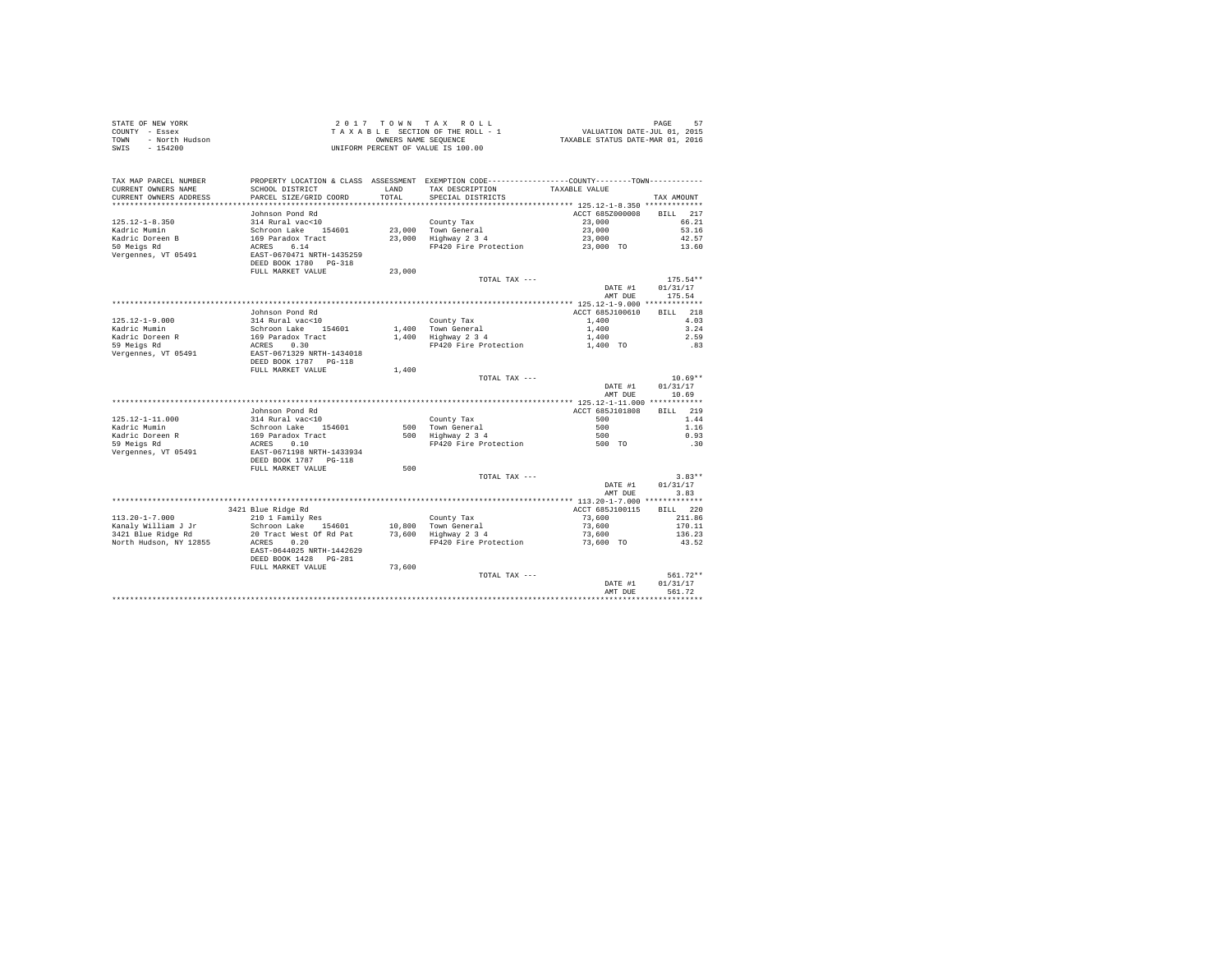| COUNTY - Essex<br>- North Hudson<br>TOWN<br>SWIS - 154200 |                                                                                                 |              | TAXABLE SECTION OF THE ROLL - 1<br>OWNERS NAME SEQUENCE<br>UNIFORM PERCENT OF VALUE IS 100.00 | VALUATION DATE-JUL 01, 2015<br>TAXABLE STATUS DATE-MAR 01, 2016 |                    |
|-----------------------------------------------------------|-------------------------------------------------------------------------------------------------|--------------|-----------------------------------------------------------------------------------------------|-----------------------------------------------------------------|--------------------|
|                                                           |                                                                                                 |              |                                                                                               |                                                                 |                    |
| TAX MAP PARCEL NUMBER                                     | PROPERTY LOCATION & CLASS ASSESSMENT EXEMPTION CODE----------------COUNTY--------TOWN---------- |              |                                                                                               |                                                                 |                    |
| CURRENT OWNERS NAME                                       | SCHOOL DISTRICT                                                                                 | <b>T.AND</b> | TAX DESCRIPTION TAXABLE VALUE                                                                 |                                                                 |                    |
| CURRENT OWNERS ADDRESS                                    | PARCEL SIZE/GRID COORD                                                                          | TOTAL        | SPECIAL DISTRICTS                                                                             |                                                                 | TAX AMOUNT         |
|                                                           | Blue Ridge Rd                                                                                   |              |                                                                                               | ACCT 685J100201                                                 | BILL 221           |
| $113.20 - 1 - 8.110$                                      | 311 Res vac land                                                                                |              | County Tax                                                                                    | 1,000                                                           | 2.88               |
| Kanaly William J Jr                                       | Schroon Lake 154601 1,000 Town General                                                          |              |                                                                                               | 1,000                                                           | 2.31               |
| 3421 Blue Ridge Rd                                        | 20 Tract West Of Rd Pat                                                                         |              | 1,000 Highway 2 3 4                                                                           | 1,000                                                           | 1.85               |
| North Hudson, NY 12855                                    | ACRES 0.76                                                                                      |              | FP420 Fire Protection                                                                         | 1,000 TO                                                        | .59                |
|                                                           | EAST-0644084 NRTH-1442721                                                                       |              |                                                                                               |                                                                 |                    |
|                                                           | DEED BOOK 1428 PG-281                                                                           |              |                                                                                               |                                                                 |                    |
|                                                           | FULL MARKET VALUE                                                                               | 1,000        |                                                                                               |                                                                 |                    |
|                                                           |                                                                                                 |              | TOTAL TAX ---                                                                                 |                                                                 | $7.63**$           |
|                                                           |                                                                                                 |              |                                                                                               | DATE #1                                                         | 01/31/17           |
|                                                           |                                                                                                 |              |                                                                                               | AMT DUE                                                         | 7.63               |
|                                                           |                                                                                                 |              |                                                                                               |                                                                 |                    |
|                                                           | 3535 US Route 9                                                                                 |              |                                                                                               | ACCT 685J101701                                                 | BILL 222           |
| $114.2 - 1 - 8.000$                                       | 210 1 Family Res                                                                                |              | VETWAR CTS 41120                                                                              | 15,000 15,000                                                   |                    |
|                                                           | Keller Christopher E Schroon Lake 154601 30,100 County Tax                                      |              |                                                                                               | 100,700                                                         | 289.87             |
| 3535 US Rte 9                                             | 26 27 Platt Rogers&co Pat 115,700 Town General                                                  |              |                                                                                               | 100,700                                                         | 232.75             |
| North Hudson, NY 12855                                    | ACRES 2.10                                                                                      |              | Highway 2 3 4                                                                                 | 100.700                                                         | 186.39             |
|                                                           | EAST-0663561 NRTH-1455403                                                                       |              | FP420 Fire Protection                                                                         | 115,700 TO                                                      | 68.41              |
|                                                           | DEED BOOK 1628 PG-171                                                                           |              |                                                                                               |                                                                 |                    |
|                                                           | FULL MARKET VALUE                                                                               | 115,700      |                                                                                               |                                                                 |                    |
|                                                           |                                                                                                 |              | TOTAL TAX ---                                                                                 |                                                                 | $777.42**$         |
|                                                           |                                                                                                 |              |                                                                                               | DATE #1<br>AMT DUE                                              | 01/31/17<br>777.42 |
|                                                           |                                                                                                 |              |                                                                                               |                                                                 |                    |
|                                                           | 3572 US Route 9                                                                                 |              |                                                                                               | ACCT 685J180004                                                 | BILL 223           |
| $114.2 - 1 - 14.120$                                      | 210 1 Family Res                                                                                |              | County Tax                                                                                    | 78,500                                                          | 225.97             |
| Kelley Amy K                                              | Schroon Lake 154601 31,400 Town General                                                         |              |                                                                                               | 78,500                                                          | 181.44             |
| 301 2nd Ave                                               | 27 Platt Rogers&co Rd Pat 78,500 Highway 2 3 4                                                  |              |                                                                                               | 78,500                                                          | 145.30             |
| Watervliet, NY 12189                                      | ACRES 3.50 BANK WFARGO                                                                          |              | FP420 Fire Protection 78,500 TO                                                               |                                                                 | 46.41              |
|                                                           | EAST-0664474 NRTH-1455933                                                                       |              |                                                                                               |                                                                 |                    |
|                                                           | DEED BOOK 1717 PG-245                                                                           |              |                                                                                               |                                                                 |                    |
|                                                           | FULL MARKET VALUE                                                                               | 78,500       |                                                                                               |                                                                 |                    |

STATE OF NEW YORK STATE OF THE RESERVE OF A X R O L L PAGE AND TAX R O L L PAGE ASSESSED ASSESSED ASSESSED AND TRACKLE OF THE RESERVE OF THE PAGE OF THE RESERVE OF THE PAGE OF THE PAGE OF THE PAGE OF THE PAGE OF THE PAGE O

|                        |                                                                          |        | TOTAL TAX ---         |                      | 599.12**      |
|------------------------|--------------------------------------------------------------------------|--------|-----------------------|----------------------|---------------|
|                        |                                                                          |        |                       | DATE #1              | 01/31/17      |
|                        |                                                                          |        |                       | AMT DUE              | 599.12        |
|                        |                                                                          |        |                       | $104.4 - 3 - 17.000$ | ************* |
|                        | Alsatia Dr                                                               |        |                       | ACCT 685J100113      | 224<br>BILL   |
| $104.4 - 3 - 17.000$   | 322 Rural vac>10 - WTRFNT                                                |        | County Tax            | 20,800               | 59.87         |
| Kenakwar Corp          | 154601<br>Schroon Lake                                                   | 20,800 | Town General          | 20,800               | 48.07         |
| PO Box 63              | 29 Platt Rogers&co Rd Pat                                                | 20,800 | Highway 2 3 4         | 20,800               | 38.50         |
| Clifton Park, NY 12065 | 25.10<br>ACRES<br>EAST-0663761 NRTH-1459027<br>DEED BOOK 944<br>$PG-218$ |        | FP420 Fire Protection | 20,800<br><b>TO</b>  | 12.30         |
|                        | FULL MARKET VALUE                                                        | 20,800 |                       |                      |               |
|                        |                                                                          |        | TOTAL TAX ---         |                      | $158.74**$    |
|                        |                                                                          |        |                       | DATE #1              | 01/31/17      |
|                        |                                                                          |        |                       | AMT DUR              | 158.74        |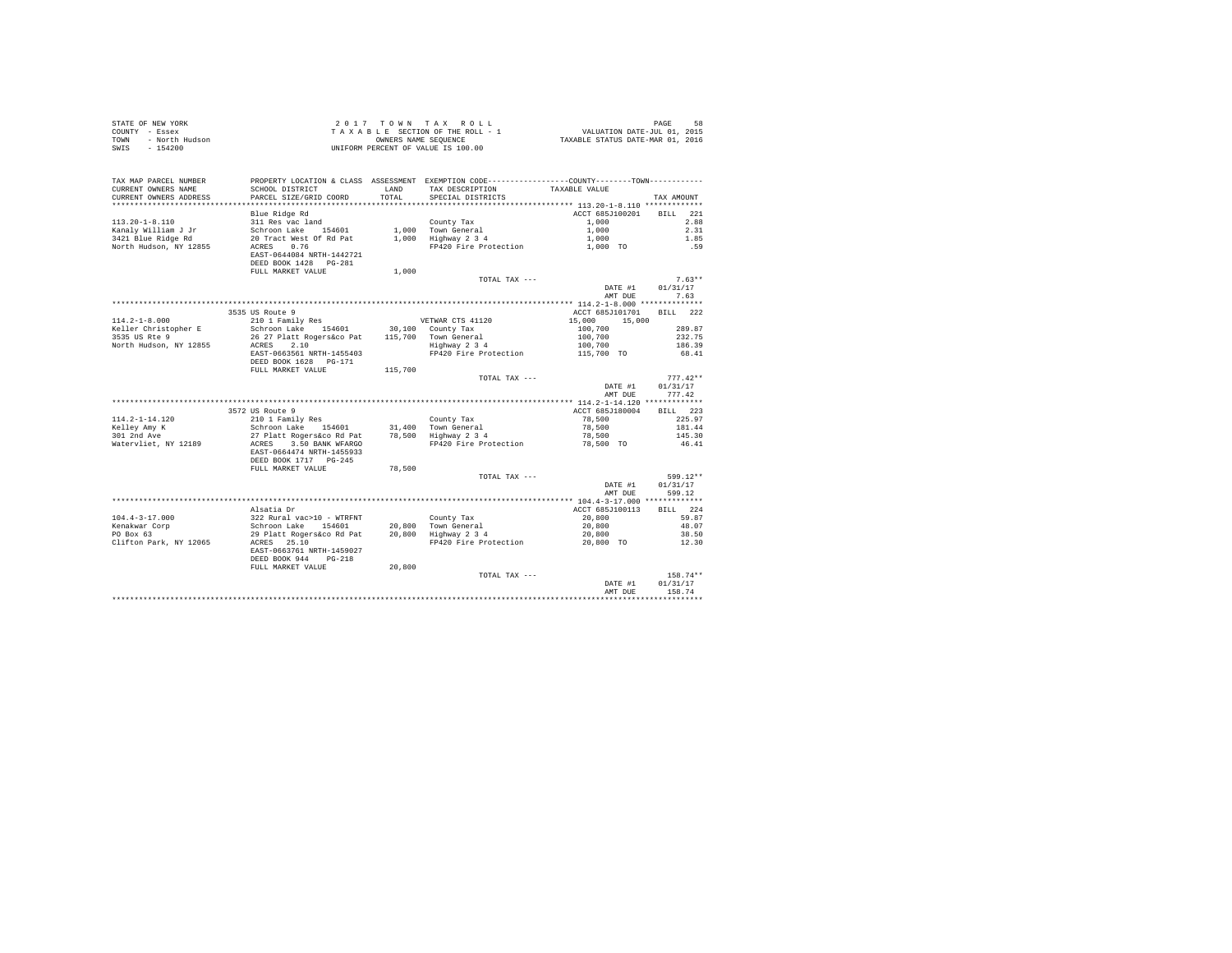| THE MENT YORK<br>TY - Essex<br>- North Hudson<br>-<br>STATE OF NEW YORK<br>COUNTY - Essex<br>TOWN<br>SWTS |                                          |         | 2017 TOWN TAX ROLL<br>TAXABLE SECTION OF THE ROLL - 1<br>OWNERS NAME SEQUENCE<br>UNIFORM PERCENT OF VALUE IS 100.00                                                   | PAGE 59<br>VALUATION DATE-JUL 01, 2015<br>TAXABLE STATUS DATE-MAR 01, 2016 |                      |
|-----------------------------------------------------------------------------------------------------------|------------------------------------------|---------|-----------------------------------------------------------------------------------------------------------------------------------------------------------------------|----------------------------------------------------------------------------|----------------------|
|                                                                                                           |                                          |         |                                                                                                                                                                       |                                                                            |                      |
| TAX MAP PARCEL NUMBER                                                                                     |                                          |         | PROPERTY LOCATION & CLASS ASSESSMENT EXEMPTION CODE---------------COUNTY--------TOWN----------                                                                        |                                                                            |                      |
| CURRENT OWNERS NAME                                                                                       | SCHOOL DISTRICT                          | LAND    | TAX DESCRIPTION                                                                                                                                                       | TAXABLE VALUE                                                              |                      |
| CURRENT OWNERS ADDRESS                                                                                    | PARCEL SIZE/GRID COORD                   | TOTAL   | SPECIAL DISTRICTS                                                                                                                                                     |                                                                            | TAX AMOUNT           |
|                                                                                                           | 177 Pepper Hollow Rd                     |         |                                                                                                                                                                       | ACCT 685J102009                                                            | BILL 225             |
| $104.4 - 1 - 7.000$                                                                                       | 260 Seasonal res - WTRFNT                |         | County Tax                                                                                                                                                            | 67,200                                                                     | 193.44               |
| Kern Julia                                                                                                | Schroon Lake 154601                      |         | 51,600 Town General                                                                                                                                                   | 67,200                                                                     | 155.32               |
| Kern Robert                                                                                               | 3 Totn&crossfield Twp 49                 |         | 67,200 Highway 2 3 4                                                                                                                                                  | 67,200                                                                     | 124.38               |
| 144 Ithica Rd                                                                                             | 1.0A                                     |         | FP420 Fire Protection 67,200 TO                                                                                                                                       |                                                                            | 39.73                |
| Willseyville, NY 13867                                                                                    | ACRES<br>3.30                            |         |                                                                                                                                                                       |                                                                            |                      |
|                                                                                                           | EAST-0664170 NRTH-1461570                |         |                                                                                                                                                                       |                                                                            |                      |
|                                                                                                           | DEED BOOK 1453 PG-297                    |         |                                                                                                                                                                       |                                                                            |                      |
|                                                                                                           | FULL MARKET VALUE                        | 67,200  | TOTAL TAX ---                                                                                                                                                         |                                                                            | $512.87**$           |
|                                                                                                           |                                          |         |                                                                                                                                                                       | DATE #1                                                                    | 01/31/17             |
|                                                                                                           |                                          |         |                                                                                                                                                                       | AMT DUE                                                                    | 512.87               |
|                                                                                                           |                                          |         |                                                                                                                                                                       |                                                                            |                      |
|                                                                                                           | US Route 9                               |         |                                                                                                                                                                       | ACCT 685J181004                                                            | BILL 226             |
| $104.2 - 1 - 5.300$                                                                                       | 314 Rural vac<10                         |         | County Tax                                                                                                                                                            | 7,200                                                                      | 20.73                |
| King John C Sr                                                                                            | Schroon Lake 154601                      |         | 7,200 Town General                                                                                                                                                    | 7,200                                                                      | 16.64                |
| King Martha M<br>$128$ Greenough Rd                                                                       | 4 T&c Purchase Twp 49                    |         | 7,200 Highway 2 3 4<br>School Relevy                                                                                                                                  | 7,200                                                                      | 13.33                |
| North Hudson, NY 12855                                                                                    | ACRES 0.42<br>EAST-0669487 NRTH-1466618  |         | FP420 Fire Protection 7,200 TO                                                                                                                                        |                                                                            | 58.95<br>4.26        |
|                                                                                                           | DEED BOOK 965 PG-299                     |         |                                                                                                                                                                       |                                                                            |                      |
|                                                                                                           | FULL MARKET VALUE                        | 7,200   |                                                                                                                                                                       |                                                                            |                      |
|                                                                                                           |                                          |         | TOTAL TAX ---                                                                                                                                                         |                                                                            | $113.91**$           |
|                                                                                                           |                                          |         |                                                                                                                                                                       | DATE #1                                                                    | 01/31/17             |
|                                                                                                           |                                          |         |                                                                                                                                                                       | AMT DUE                                                                    | 113.91               |
|                                                                                                           | US Route 9                               |         |                                                                                                                                                                       | ACCT 685J101910                                                            | BILL 227             |
| $104.2 - 1 - 6.000$                                                                                       | 314 Rural vac<10                         |         | County Tax                                                                                                                                                            | 400                                                                        | 1.15                 |
| King John C Sr                                                                                            | Schroon Lake 154601                      |         | 400 Town General                                                                                                                                                      | 400                                                                        | 0.92                 |
| 128 Greenough Rd                                                                                          |                                          |         |                                                                                                                                                                       |                                                                            | 0.74                 |
| North Hudson, NY 12855                                                                                    | 4 T&C Twp 49<br>ACRES 0.19               |         | 400 Town General<br>400 Highway 2 3 4<br>School Relevy<br>10 und deneral and the material of the Shock School Relevy<br>School Relevy<br>FP420 Fire Protection 400 TO |                                                                            | 3.27                 |
|                                                                                                           | EAST-0669541 NRTH-1466702                |         |                                                                                                                                                                       |                                                                            | .24                  |
|                                                                                                           | DEED BOOK 805 PG-129                     |         |                                                                                                                                                                       |                                                                            |                      |
|                                                                                                           | FULL MARKET VALUE                        | 400     |                                                                                                                                                                       |                                                                            |                      |
|                                                                                                           |                                          |         | TOTAL TAX ---                                                                                                                                                         | DATE #1                                                                    | $6.32**$<br>01/31/17 |
|                                                                                                           |                                          |         |                                                                                                                                                                       | AMT DUE                                                                    | 6.32                 |
|                                                                                                           |                                          |         | ***********************************                                                                                                                                   | ******* 104.2-1-11.100 *************                                       |                      |
|                                                                                                           | 124 Greenough Rd                         |         |                                                                                                                                                                       | ACCT 685J101911                                                            | BILL 228             |
| $104.2 - 1 - 11.100$                                                                                      | 281 Multiple res                         |         | VETWAR CTS 41120                                                                                                                                                      | 15,000<br>15,000                                                           |                      |
| King John C Sr                                                                                            | Schroon Lake 154601                      |         | 107,900 County Tax                                                                                                                                                    | 200,800                                                                    | 578.02               |
| $128$ Greenough Rd                                                                                        | 4 Totn&crossfield Twp 49                 |         | 215,800 Town General<br>Highway 2 3 4<br>School Relevy                                                                                                                | 200,800<br>200,800                                                         | 464.11               |
| North Hudson, NY 12855                                                                                    | ACRES 94.73<br>EAST-0671831 NRTH-1466921 |         |                                                                                                                                                                       |                                                                            | 371.67<br>1,090.51   |
|                                                                                                           | DEED BOOK 805 PG-134                     |         | FP420 Fire Protection 215,800 TO                                                                                                                                      |                                                                            | 127.59               |
|                                                                                                           | FULL MARKET VALUE                        | 215,800 |                                                                                                                                                                       |                                                                            |                      |
|                                                                                                           |                                          |         | TOTAL TAX ---                                                                                                                                                         |                                                                            | $2.631.90**$         |
|                                                                                                           |                                          |         |                                                                                                                                                                       | DATE #1                                                                    | 01/31/17             |
|                                                                                                           |                                          |         |                                                                                                                                                                       | AMT DUE                                                                    | 2,631.90             |
|                                                                                                           |                                          |         |                                                                                                                                                                       |                                                                            |                      |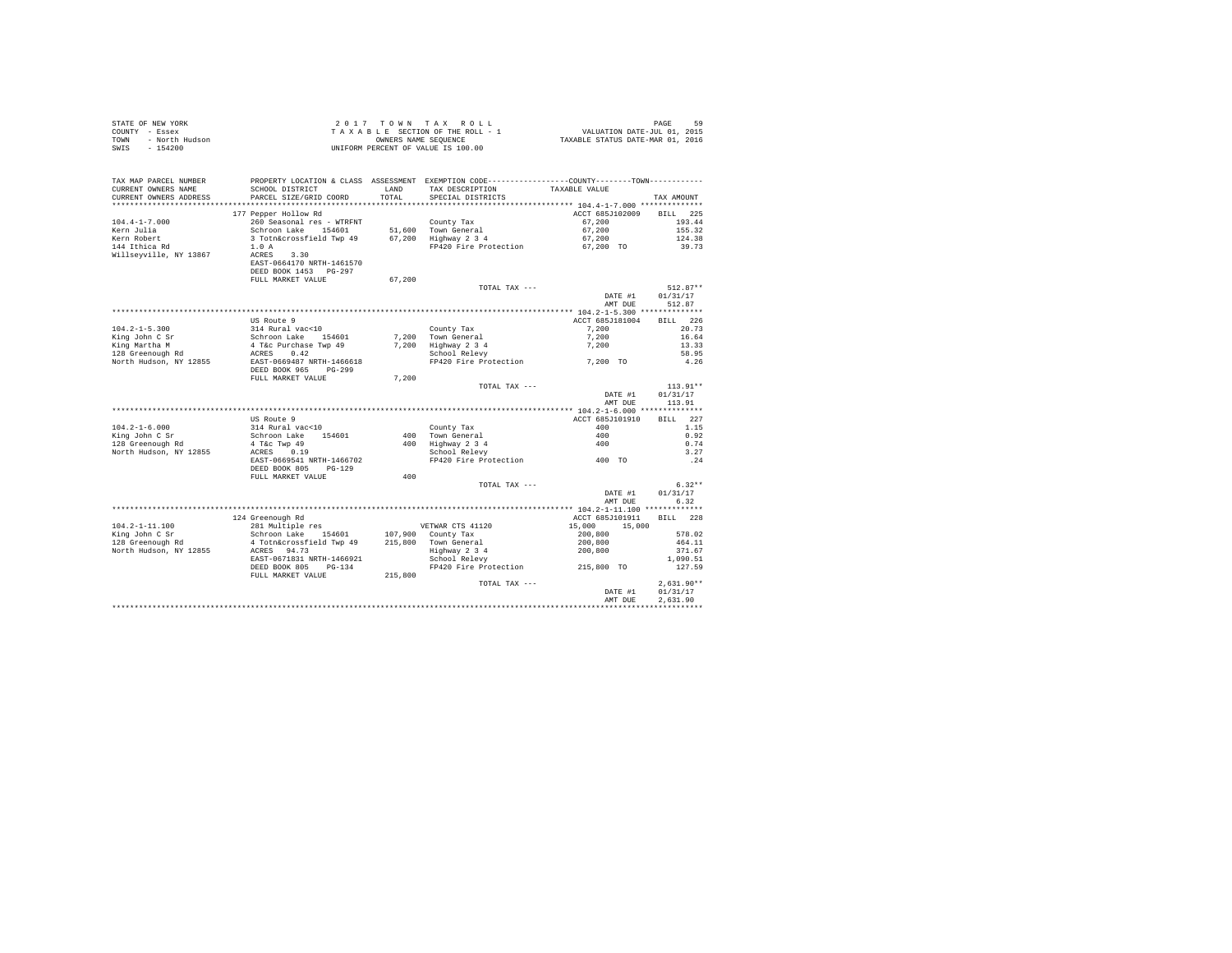| STATE OF NEW YORK      | 2017 TOWN TAX ROLL                 | 60<br>PAGE                       |
|------------------------|------------------------------------|----------------------------------|
| COUNTY - Essex         | TAXABLE SECTION OF THE ROLL - 1    | VALUATION DATE-JUL 01, 2015      |
| TOWN<br>- North Hudson | OWNERS NAME SEOUENCE               | TAXABLE STATUS DATE-MAR 01, 2016 |
| - 154200<br>SWIS       | UNIFORM PERCENT OF VALUE IS 100.00 |                                  |

| TAX MAP PARCEL NUMBER<br>CURRENT OWNERS NAME<br>CURRENT OWNERS ADDRESS | PROPERTY LOCATION & CLASS ASSESSMENT EXEMPTION CODE----------------COUNTY-------TOWN----------<br>SCHOOL DISTRICT<br>PARCEL SIZE/GRID COORD | LAND<br>TOTAL | TAX DESCRIPTION<br>SPECIAL DISTRICTS | TAXABLE VALUE   | TAX AMOUNT         |
|------------------------------------------------------------------------|---------------------------------------------------------------------------------------------------------------------------------------------|---------------|--------------------------------------|-----------------|--------------------|
|                                                                        |                                                                                                                                             |               |                                      |                 |                    |
|                                                                        | US Route 9                                                                                                                                  |               |                                      | ACCT 685Z007003 | 229<br><b>BILL</b> |
| $114.2 - 2 - 30.000$                                                   | 311 Res vac land                                                                                                                            |               | County Tax                           | 21,500          | 61.89              |
| King John C Sr                                                         | Schroon Lake 154601                                                                                                                         |               | 21.500 Town General                  | 21,500          | 49.69              |
| 128 Greenough Rd                                                       | 25 Platt Rogers&Co                                                                                                                          | 21,500        | Highway 2 3 4                        | 21,500          | 39.80              |
| North Hudson, NY 12855                                                 | 4.55<br>ACRES                                                                                                                               |               | School Relevy                        |                 | 176.04             |
|                                                                        |                                                                                                                                             |               |                                      | 21,500 TO       |                    |
|                                                                        | EAST-0662309 NRTH-1452557<br>DEED BOOK 1531 PG-164<br>FULL MARKET VALUE                                                                     | 21,500        | FP420 Fire Protection                |                 | 12.71              |
|                                                                        |                                                                                                                                             |               |                                      |                 |                    |
|                                                                        |                                                                                                                                             |               | TOTAL TAX ---                        |                 | $340.13**$         |
|                                                                        |                                                                                                                                             |               |                                      | DATE #1         | 01/31/17           |
|                                                                        |                                                                                                                                             |               |                                      | AMT DUE         | 340.13             |
|                                                                        |                                                                                                                                             |               |                                      |                 |                    |
|                                                                        | 2101 Blue Ridge Rd                                                                                                                          |               |                                      | ACCT 685J102605 | BILL 230           |
| $112.4 - 2 - 4.000$                                                    | 260 Seasonal res                                                                                                                            |               | County Tax                           | 35,000          | 100.75             |
| King John R Jr                                                         | Schroon Lake 154601                                                                                                                         |               | 14,900 Town General                  | 35,000          | 80.90              |
| King Melanie E                                                         | 9 Totn&crossfield Twp 44                                                                                                                    |               | 35,000 Highway 2 3 4                 | 35,000          | 64.78              |
| 1158 West Mountain Rd                                                  | ACRES<br>0.40                                                                                                                               |               | FP420 Fire Protection                | 35,000 TO       | 20.69              |
| Queensbury, NY 12804                                                   | EAST-0613082 NRTH-1440357<br>DEED BOOK 1653 PG-24                                                                                           |               |                                      |                 |                    |
|                                                                        | FULL MARKET VALUE                                                                                                                           | 35,000        |                                      |                 |                    |
|                                                                        |                                                                                                                                             |               | TOTAL TAX ---                        |                 | $267.12**$         |
|                                                                        |                                                                                                                                             |               |                                      | DATE #1         | 01/31/17           |
|                                                                        |                                                                                                                                             |               |                                      | AMT DUE         | 267.12             |
|                                                                        |                                                                                                                                             |               |                                      |                 |                    |
|                                                                        | 3765 US Route 9                                                                                                                             |               |                                      | ACCT 685J101606 | BILL 231           |
| $104.4 - 1 - 5.000$                                                    | 260 Seasonal res - WTRFNT                                                                                                                   |               | County Tax                           | 27,600          | 79.45              |
| Koch Bruce                                                             | Schroon Lake 154601                                                                                                                         |               | 25,600 Town General                  | 27,600          | 63.79              |
| Anzovino Constance                                                     | 3 T&c Twp 49                                                                                                                                |               | 27,600 Highway 2 3 4                 | 27,600          | 51.09              |
|                                                                        |                                                                                                                                             |               |                                      |                 |                    |
| 70 Pearl St<br>Crown Point, NY 12928                                   | ACRES 1.00<br>EAST-0663208 NRTH-1459871<br>DEED BOOK 1815 PG-317                                                                            |               | FP420 Fire Protection                | 27,600 TO       | 16.32              |
|                                                                        | FULL MARKET VALUE                                                                                                                           | 27,600        |                                      |                 |                    |
|                                                                        |                                                                                                                                             |               | TOTAL TAX ---                        |                 | $210.65**$         |
|                                                                        |                                                                                                                                             |               |                                      | DATE #1         | 01/31/17           |
|                                                                        |                                                                                                                                             |               |                                      | AMT DUE         | 210.65             |
|                                                                        |                                                                                                                                             |               |                                      |                 |                    |
|                                                                        | Pepper Hollow Rd                                                                                                                            |               |                                      | ACCT 685J101709 | 232<br><b>BILL</b> |
| $104.2 - 1 - 2.100$                                                    | 322 Rural vac>10                                                                                                                            |               | County Tax                           | 27,700          | 79.74              |
| Koller Larry                                                           | Schroon Lake<br>154601                                                                                                                      |               | 27.700 Town General                  | 27,700          | 64.02              |
| 8 Marsden Rd                                                           | 3 T&c Twp 49                                                                                                                                |               | 27,700 Highway 2 3 4                 | 27,700          | 51.27              |
| North Hudson, NY 12855                                                 | ACRES 11.50                                                                                                                                 |               | FP420 Fire Protection                | 27,700 TO       | 16.38              |
|                                                                        | EAST-0665893 NRTH-1463719<br>DEED BOOK 1524 PG-163                                                                                          |               |                                      |                 |                    |
|                                                                        | FULL MARKET VALUE                                                                                                                           | 27,700        |                                      |                 |                    |
|                                                                        |                                                                                                                                             |               | TOTAL TAX ---                        |                 | $211.41**$         |
|                                                                        |                                                                                                                                             |               |                                      | DATE #1         | 01/31/17           |
|                                                                        |                                                                                                                                             |               |                                      | AMT DUE         | 211.41             |
|                                                                        |                                                                                                                                             |               |                                      |                 |                    |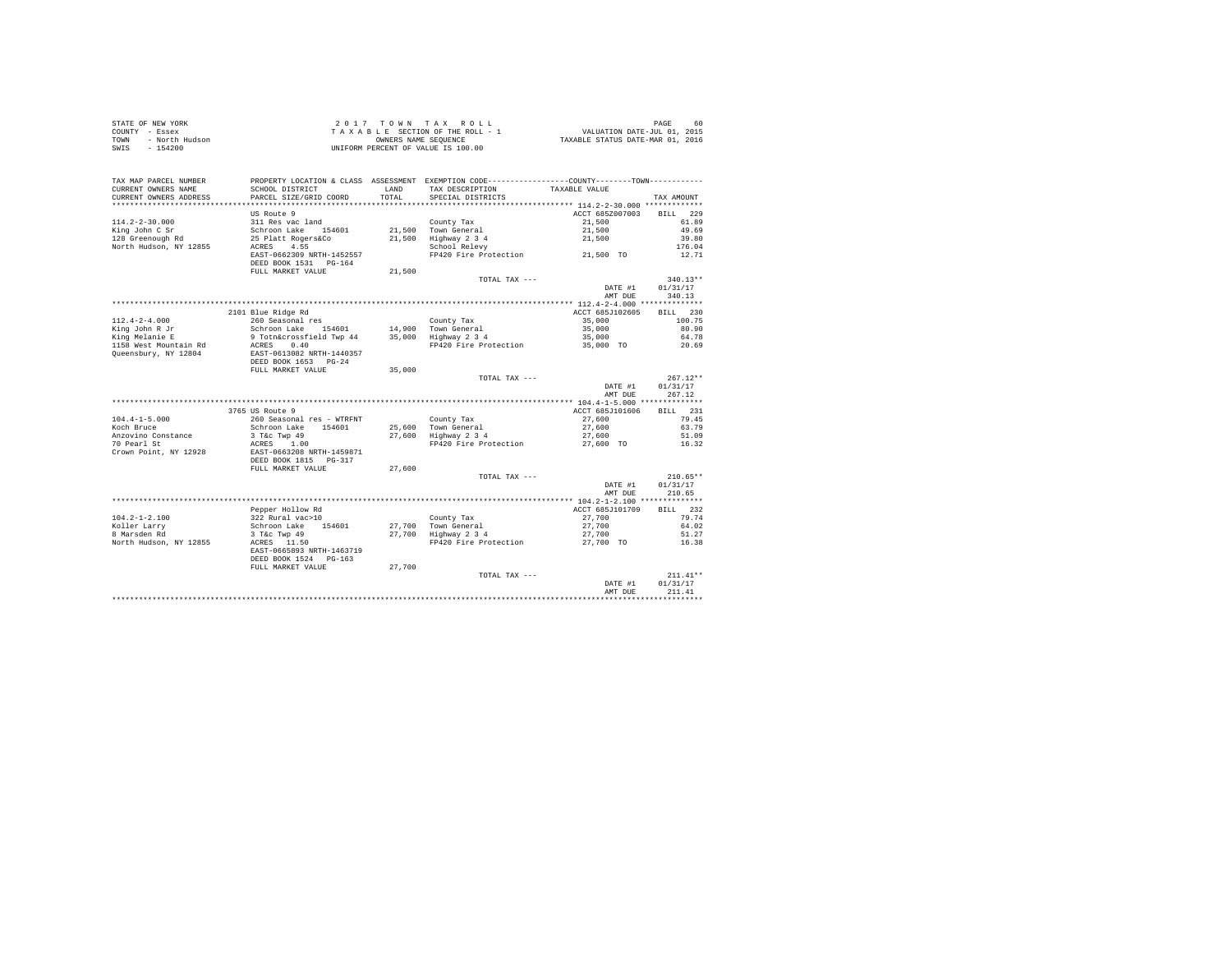| STATE OF NEW YORK<br>COUNTY - Essex<br>- North Hudson<br>TOWN<br>SWIS<br>$-154200$ |                                                                                                                 |                | 2017 TOWN TAX ROLL<br>UNIFORM PERCENT OF VALUE IS 100.00                                                                             |                                     | PAGE<br>61                     |
|------------------------------------------------------------------------------------|-----------------------------------------------------------------------------------------------------------------|----------------|--------------------------------------------------------------------------------------------------------------------------------------|-------------------------------------|--------------------------------|
| TAX MAP PARCEL NUMBER<br>CURRENT OWNERS NAME<br>CURRENT OWNERS ADDRESS             | SCHOOL DISTRICT<br>PARCEL SIZE/GRID COORD                                                                       | LAND<br>TOTAL. | PROPERTY LOCATION & CLASS ASSESSMENT EXEMPTION CODE---------------COUNTY-------TOWN---------<br>TAX DESCRIPTION<br>SPECIAL DISTRICTS | TAXABLE VALUE                       | TAX AMOUNT                     |
|                                                                                    |                                                                                                                 |                |                                                                                                                                      |                                     |                                |
| $104.2 - 1 - 3.100$                                                                | Pepper Hollow Rd<br>721 Sand&gravel                                                                             |                |                                                                                                                                      | ACCT 685J101707 BILL 233<br>109,600 | 315.49                         |
| Koller Larry                                                                       | Schroon Lake 154601                                                                                             |                | County Tax                                                                                                                           | 109,600                             | 253.32                         |
| 8 Marsden Rd                                                                       |                                                                                                                 |                | 109,600 Town General<br>109,600 Highway 2 3 4                                                                                        |                                     | 202.86                         |
| North Hudson, NY 12855                                                             | $3$ T&C Twp $49$<br>ACRES $93.20$<br>ACRES 93.20<br>EAST-0666744 NRTH-1464854<br>DEED BOOK 1524 PG-163          |                | FP420 Fire Protection                                                                                                                | 109,600<br>109,600 TO               | 64.80                          |
|                                                                                    | FULL MARKET VALUE                                                                                               | 109,600        |                                                                                                                                      |                                     |                                |
|                                                                                    |                                                                                                                 |                | TOTAL TAX ---                                                                                                                        |                                     | $836.47**$                     |
|                                                                                    |                                                                                                                 |                |                                                                                                                                      | DATE #1<br>AMT DUE                  | 01/31/17<br>836.47             |
|                                                                                    |                                                                                                                 |                |                                                                                                                                      |                                     |                                |
|                                                                                    | 86 Pepper Hollow Rd                                                                                             |                |                                                                                                                                      | ACCT 685J176106                     | BILL 234                       |
| $104.4 - 1 - 20.000$                                                               | 312 Vac w/imprv                                                                                                 |                | County Tax                                                                                                                           | 27,200                              | 78.30                          |
| Koller Larry<br>8 Marsden Rd                                                       | Schroon Lake 154601 26,800 Town General<br>3 Tothacrossfield Twp 49 27,200 Highway 2 3 4<br>Schroon Lake 154601 |                |                                                                                                                                      | 27,200                              | 62.87                          |
|                                                                                    |                                                                                                                 |                |                                                                                                                                      | 27,200                              | 50.35                          |
| North Hudson, NY 12855                                                             | ACRES 10.40<br>EAST-0665668 NRTH-1463293<br>DEED BOOK 1722 PG-76                                                |                | FP420 Fire Protection                                                                                                                | 27,200 TO                           | 16.08                          |
|                                                                                    | FULL MARKET VALUE                                                                                               | 27,200         |                                                                                                                                      |                                     |                                |
|                                                                                    |                                                                                                                 |                | TOTAL TAX ---                                                                                                                        | DATE #1                             | $207.60**$<br>01/31/17         |
|                                                                                    |                                                                                                                 |                |                                                                                                                                      | AMT DUE                             | 207.60                         |
|                                                                                    | 8 Marsden Rd                                                                                                    |                |                                                                                                                                      | ACCT 685J102001                     | BILL 235                       |
| $104.4 - 1 - 42.000$                                                               | 210 1 Family Res - WTRFNT                                                                                       |                | County Tax                                                                                                                           |                                     | 337.37                         |
|                                                                                    | Schroon Lake 154601                                                                                             |                | County Tax<br>52,100 Town General<br>117,200 Highway 2 3 4                                                                           | 117,200<br>117,200                  | 270.88                         |
| Koller Larry W<br>8 Marsden Rd                                                     | 31 Platt Rogers&co Rd Pat                                                                                       |                |                                                                                                                                      | 117,200                             | 216.93                         |
| North Hudson, NY 12855-2607 1274/1 Life Use                                        | John P Koller 1604/12-Lea<br>ACRES 3.80                                                                         |                | FP420 Fire Protection                                                                                                                | 117,200 TO                          | 69.30                          |
|                                                                                    | EAST-0667939 NRTH-1462113<br>DEED BOOK 1274 PG-1                                                                |                |                                                                                                                                      |                                     |                                |
|                                                                                    | FULL MARKET VALUE                                                                                               | 117,200        |                                                                                                                                      |                                     |                                |
|                                                                                    |                                                                                                                 |                | TOTAL TAX ---                                                                                                                        | DATE #1<br>AMT DUE                  | 894.48**<br>01/31/17<br>894.48 |
|                                                                                    |                                                                                                                 |                |                                                                                                                                      |                                     |                                |
|                                                                                    | Pepper Hollow Rd                                                                                                |                |                                                                                                                                      | ACCT 685J101810                     | BILL 236                       |
| $104.4 - 1 - 3.000$                                                                | 260 Seasonal res                                                                                                |                |                                                                                                                                      | 45,900                              | 132.13                         |
| Kolodzey Charles Jr                                                                | Schroon Lake 154601                                                                                             |                | County Tax<br>23,000 Town General<br>45,900 Highway 2 3 4                                                                            | 45,900                              | 106.09                         |
| McKown Peter<br>274 Whitney St                                                     | 4 T&C Twp 49<br>ACRES 1.00                                                                                      |                |                                                                                                                                      | 45,900                              | 84.96                          |
| Port Henry, NY 12974                                                               | EAST-0664786 NRTH-1464834                                                                                       |                | FP420 Fire Protection                                                                                                                | 45,900 TO                           | 27.14                          |
|                                                                                    | DEED BOOK 657 PG-7                                                                                              |                |                                                                                                                                      |                                     |                                |
|                                                                                    | FULL MARKET VALUE                                                                                               | 45,900         | TOTAL TAX ---                                                                                                                        |                                     | $350.32**$                     |
|                                                                                    |                                                                                                                 |                |                                                                                                                                      | DATE #1<br>AMT DUE                  | 01/31/17<br>350.32             |
|                                                                                    |                                                                                                                 |                |                                                                                                                                      |                                     |                                |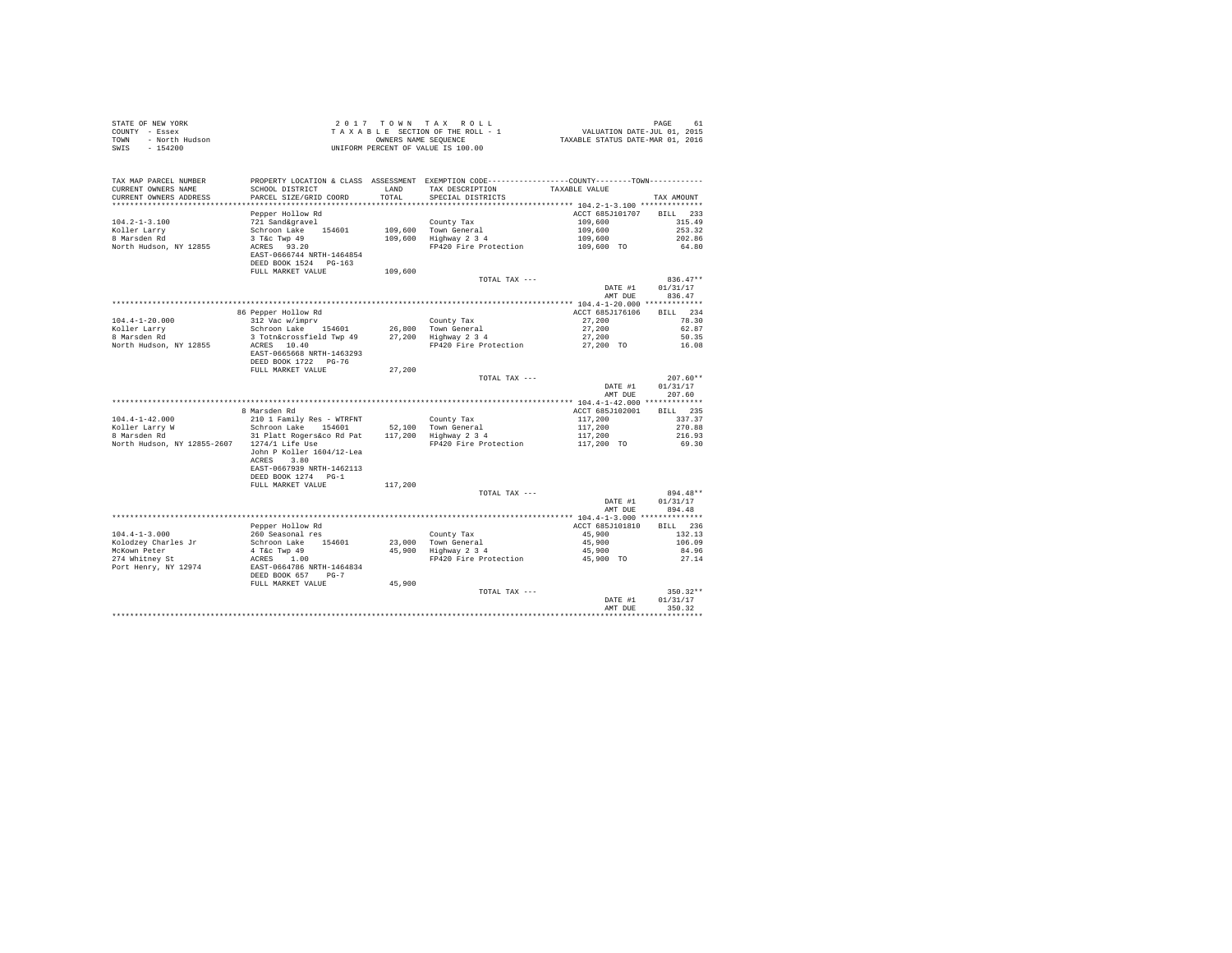| STATE OF NEW YORK      | 2017 TOWN TAX ROLL                 | 62<br>PAGE                       |
|------------------------|------------------------------------|----------------------------------|
| COUNTY - Essex         | TAXABLE SECTION OF THE ROLL - 1    | VALUATION DATE-JUL 01, 2015      |
| TOWN<br>- North Hudson | OWNERS NAME SEOUENCE               | TAXABLE STATUS DATE-MAR 01, 2016 |
| $-154200$<br>SWIS      | UNIFORM PERCENT OF VALUE IS 100.00 |                                  |

| TAX MAP PARCEL NUMBER<br>CURRENT OWNERS NAME<br>CURRENT OWNERS ADDRESS | PROPERTY LOCATION & CLASS ASSESSMENT EXEMPTION CODE---------------COUNTY-------TOWN---------<br>SCHOOL DISTRICT<br>PARCEL SIZE/GRID COORD | LAND<br>TOTAL | TAX DESCRIPTION<br>SPECIAL DISTRICTS             | TAXABLE VALUE                      | TAX AMOUNT   |
|------------------------------------------------------------------------|-------------------------------------------------------------------------------------------------------------------------------------------|---------------|--------------------------------------------------|------------------------------------|--------------|
| *************************                                              |                                                                                                                                           |               |                                                  |                                    |              |
|                                                                        | <b>US Route 9</b>                                                                                                                         |               |                                                  | ACCT 685J102110                    | BTLL.<br>237 |
| $104.2 - 1 - 19.000$                                                   | 314 Rural vac<10                                                                                                                          |               | County Tax                                       | 19,900                             | 57.28        |
| Koziel Kenneth                                                         | Schroon Lake 154601                                                                                                                       |               | 19,900 Town General                              | 19,900                             | 45.99        |
| 487 Vreeland Ave                                                       | 4 T&c Twp 49                                                                                                                              | 19,900        | Highway 2 3 4                                    | 19,900                             | 36.83        |
| Boonton, NJ 07005                                                      | 2.70<br>ACRES                                                                                                                             |               | School Relevy                                    |                                    | 162.94       |
|                                                                        | EAST-0668763 NRTH-1464388<br>DEED BOOK 1624 PG-157                                                                                        |               | school Relevy<br>FP420 Fire Protection 19,900 TO |                                    | 11.77        |
|                                                                        | FULL MARKET VALUE                                                                                                                         | 19,900        |                                                  |                                    |              |
|                                                                        |                                                                                                                                           |               | TOTAL TAX ---                                    |                                    | $314.81**$   |
|                                                                        |                                                                                                                                           |               |                                                  | DATE #1                            | 01/31/17     |
|                                                                        |                                                                                                                                           |               |                                                  | AMT DUE                            | 314.81       |
|                                                                        |                                                                                                                                           |               |                                                  | ***** 104.2-1-22.000 ************* |              |
|                                                                        | 3949 US Route 9                                                                                                                           |               |                                                  | ACCT 685J102111                    | BILL 238     |
| $104.2 - 1 - 22.000$                                                   | 210 1 Family Res                                                                                                                          |               | County Tax                                       | 120,100                            | 345.72       |
| Koziel Kenneth                                                         | Schroon Lake 154601                                                                                                                       |               | 32.100 Town General                              | 120,100                            | 277.59       |
| 487 Vreeland Ave                                                       | 4 T&c Twp 49                                                                                                                              |               | 120,100 Highway 2 3 4                            | 120,100                            | 222.30       |
| Boonton, NJ 07005                                                      | Bldg <sub>2</sub>                                                                                                                         |               | School Relevy                                    |                                    | 983.34       |
|                                                                        | ACRES<br>4.30                                                                                                                             |               | FP420 Fire Protection                            | 120,100 TO                         | 71.01        |
|                                                                        | EAST-0668420 NRTH-1464489                                                                                                                 |               |                                                  |                                    |              |
|                                                                        | DEED BOOK 1624 PG-157                                                                                                                     |               |                                                  |                                    |              |
|                                                                        | FULL MARKET VALUE                                                                                                                         | 120,100       |                                                  |                                    | $1.899.96**$ |
|                                                                        |                                                                                                                                           |               | TOTAL TAX ---                                    | DATE #1                            | 01/31/17     |
|                                                                        |                                                                                                                                           |               |                                                  | AMT DUE                            | 1,899.96     |
|                                                                        |                                                                                                                                           |               |                                                  |                                    |              |
|                                                                        | Pepper Hollow Rd                                                                                                                          |               |                                                  | ACCT 685J100415                    | BILL 239     |
| $104.4 - 1 - 29.000$                                                   | 322 Rural vac>10 - WTRFNT                                                                                                                 |               | County Tax                                       | 11,000                             | 31.66        |
| Kralik Jozef                                                           | Schroon Lake 154601                                                                                                                       |               | 11,000 Town General                              | 11,000                             | 25.42        |
| Kralik Donna M                                                         | 3 T&c Twp 49                                                                                                                              |               | 11,000 Highway 2 3 4                             | 11,000                             | 20.36        |
| 31 Wygant Rd                                                           | ACRES 10.00                                                                                                                               |               | School Relevy                                    |                                    | 90.06        |
| Marlboro, NY 12542                                                     | EAST-0665652 NRTH-1461859                                                                                                                 |               | FP420 Fire Protection                            | 11,000 TO                          | 6.50         |
|                                                                        | DEED BOOK 1438 PG-271                                                                                                                     |               |                                                  |                                    |              |
|                                                                        | FULL MARKET VALUE                                                                                                                         | 11,000        |                                                  |                                    |              |
|                                                                        |                                                                                                                                           |               | TOTAL TAX ---                                    |                                    | $174.00**$   |
|                                                                        |                                                                                                                                           |               |                                                  | DATE #1                            | 01/31/17     |
|                                                                        |                                                                                                                                           |               |                                                  | AMT DUE                            | 174.00       |
|                                                                        |                                                                                                                                           |               |                                                  |                                    |              |
|                                                                        | 3795 US Route 9                                                                                                                           |               |                                                  | ACCT 685J100501                    | BILL 240     |
| $104.4 - 1 - 79.000$                                                   | 312 Vac w/imprv - WTRFNT                                                                                                                  |               | County Tax                                       | 87,600                             | 252.16       |
| Kralik Jozef                                                           | Schroon Lake 154601                                                                                                                       |               | 80.900 Town General                              | 87,600                             | 202.47       |
| 31 Wygant Rd                                                           | 31 Platt Rogers&co Rd Pat                                                                                                                 |               | 87.600 Highway 2 3 4                             | 87,600                             | 162.14       |
| Marlboro, NY 12542                                                     | ACRES 44.70                                                                                                                               |               | School Relevy                                    |                                    | 717.23       |
|                                                                        | EAST-0666650 NRTH-1461586                                                                                                                 |               | FP420 Fire Protection                            | 87,600 TO                          | 51.79        |
| PRIOR OWNER ON 3/01/2016                                               | DEED BOOK 1839 PG-147                                                                                                                     |               |                                                  |                                    |              |
| Kralik Jozef                                                           | FULL MARKET VALUE                                                                                                                         | 87,600        |                                                  |                                    |              |
|                                                                        |                                                                                                                                           |               | TOTAL TAX ---                                    |                                    | $1,385.79**$ |
|                                                                        |                                                                                                                                           |               |                                                  | DATE #1                            | 01/31/17     |
|                                                                        |                                                                                                                                           |               |                                                  | AMT DUE                            | 1,385.79     |
|                                                                        |                                                                                                                                           |               |                                                  |                                    |              |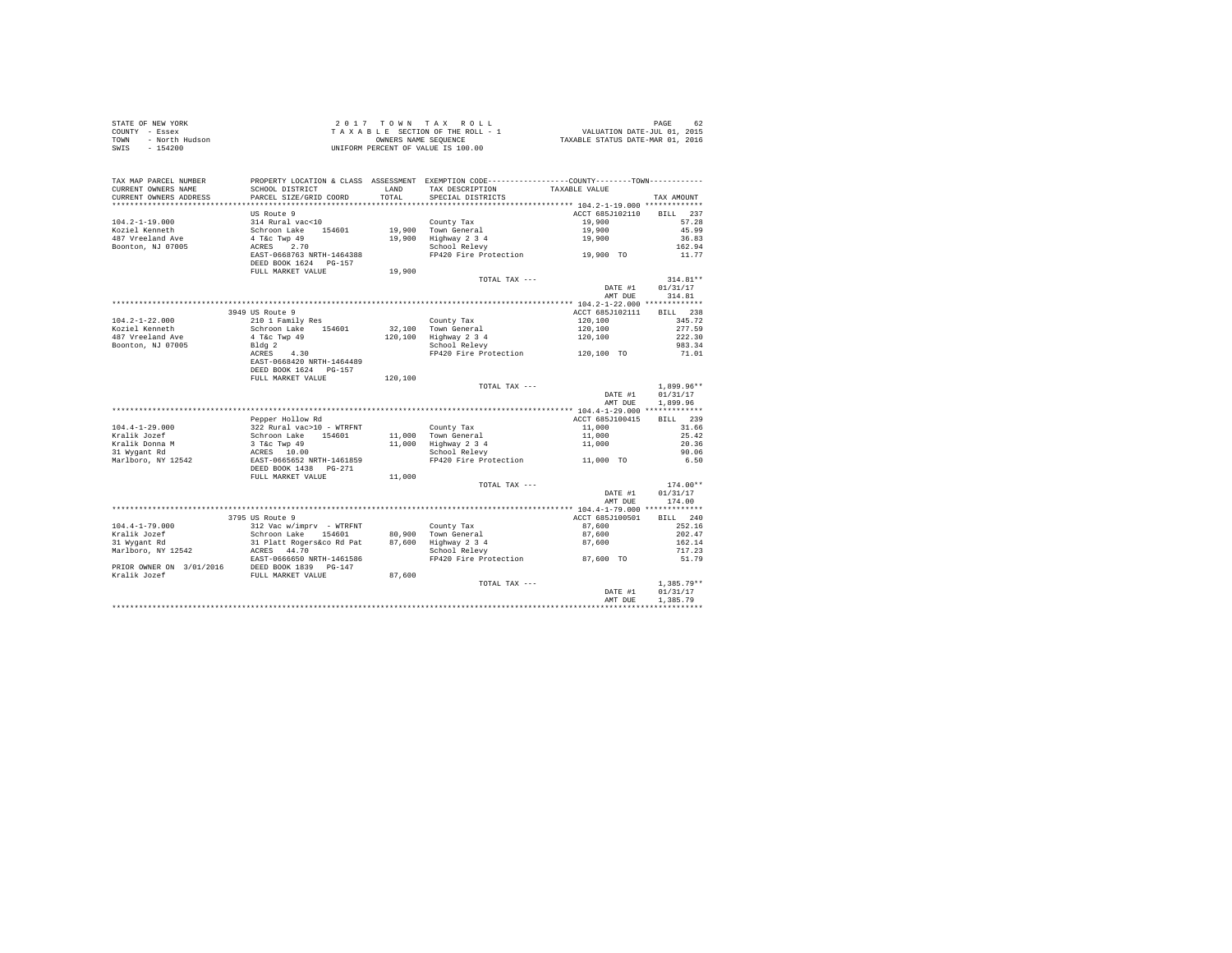| TAX MAP PARCEL NUMBER<br>CURRENT OWNERS NAME                  | PROPERTY LOCATION & CLASS ASSESSMENT EXEMPTION CODE---------------COUNTY-------TOWN---------<br>SCHOOL DISTRICT |         | LAND TAX DESCRIPTION TAXABLE VALUE          |                                   |                           |
|---------------------------------------------------------------|-----------------------------------------------------------------------------------------------------------------|---------|---------------------------------------------|-----------------------------------|---------------------------|
| CURRENT OWNERS ADDRESS                                        | PARCEL SIZE/GRID COORD                                                                                          | TOTAL   | SPECIAL DISTRICTS                           |                                   | TAX AMOUNT                |
|                                                               |                                                                                                                 |         |                                             |                                   |                           |
|                                                               | 3314 Blue Ridge Rd                                                                                              |         |                                             | ACCT 685J100404 BILL 241          |                           |
| $113.4 - 2 - 7.000$                                           |                                                                                                                 |         |                                             | 124,900                           | 359.53                    |
| Kristiansen Jane E                                            |                                                                                                                 |         |                                             | 124,900                           | 288.68                    |
|                                                               |                                                                                                                 |         |                                             | 124,900                           | 231.18                    |
|                                                               |                                                                                                                 |         | FP420 Fire Protection 124,900 TO            |                                   | 73.85                     |
|                                                               | EAST-0640996 NRTH-1443520                                                                                       |         |                                             |                                   |                           |
|                                                               | DEED BOOK 1613 PG-293                                                                                           |         |                                             |                                   |                           |
|                                                               | FULL MARKET VALUE                                                                                               | 124,900 |                                             |                                   |                           |
|                                                               |                                                                                                                 |         | TOTAL TAX ---                               |                                   | $953.24**$                |
|                                                               |                                                                                                                 |         |                                             | DATE #1                           | 01/31/17                  |
|                                                               |                                                                                                                 |         |                                             | AMT DUE                           | 953.24                    |
|                                                               |                                                                                                                 |         |                                             |                                   |                           |
| $113.4 - 2 - 8.000$                                           | Blue Ridge Rd<br>314 Rural vac<10                                                                               |         | County Tax                                  | ACCT 685J102313 BILL 242<br>3,600 | 10.36                     |
| Kristiansen Jane E                                            | Schroon Lake 154601                                                                                             |         |                                             | 3,600                             | 8.32                      |
| Kristiansen Thomas Kurt                                       |                                                                                                                 |         | 3,600 Town General<br>3,600 Highway 2 3 4   | 3,600                             | 6.66                      |
| 10 Knoll Cir                                                  | $4$ T&C Twp $44$<br>ACRES $3.60$                                                                                |         | FP420 Fire Protection                       | 3,600 TO                          | 2.13                      |
| South Burlington, VT 05403 EAST-0641704 NRTH-1443971          | DEED BOOK 1613 PG-293                                                                                           |         |                                             |                                   |                           |
|                                                               | FULL MARKET VALUE 3,600                                                                                         |         |                                             |                                   |                           |
|                                                               |                                                                                                                 |         | TOTAL TAX ---                               |                                   | $27.47**$                 |
|                                                               |                                                                                                                 |         |                                             | AMT DUE                           | DATE #1 01/31/17<br>27.47 |
|                                                               |                                                                                                                 |         |                                             |                                   |                           |
|                                                               | Blue Ridge Rd<br>322 Rural vac>10<br>022 Rural vac>10                                                           |         |                                             | ACCT 685J178526                   | <b>BILL</b> 243           |
|                                                               |                                                                                                                 |         |                                             | 51,600                            | 148.53                    |
|                                                               |                                                                                                                 |         |                                             | 51,600                            | 119.26                    |
|                                                               |                                                                                                                 |         |                                             | 51,600                            | 95.51                     |
| 10 Knoll Cir 60ac<br>South Burlington, VT 05403 ACRES 48.30   |                                                                                                                 |         | FP420 Fire Protection 51,600 TO             |                                   | 30.51                     |
|                                                               |                                                                                                                 |         |                                             |                                   |                           |
|                                                               | EAST-0642249 NRTH-1444463                                                                                       |         |                                             |                                   |                           |
|                                                               | DEED BOOK 1613 PG-293                                                                                           |         |                                             |                                   |                           |
|                                                               | FULL MARKET VALUE                                                                                               | 51,600  | TOTAL TAX ---                               |                                   | 393.81**                  |
|                                                               |                                                                                                                 |         |                                             | DATE #1                           | 01/31/17                  |
|                                                               |                                                                                                                 |         |                                             | AMT DUE                           | 393.81                    |
|                                                               |                                                                                                                 |         |                                             |                                   |                           |
|                                                               |                                                                                                                 |         |                                             | ACCT 685J100612                   | BILL 244                  |
| 114.4-1-37.000                                                | 20 Johnson Pond Rd<br>210 1 Family Res                                                                          |         | County Tax                                  | 99,300                            | 285.84                    |
| Kugler Virginia M Trust                                       | Schroon Lake 154601                                                                                             |         | 14,900 Town General<br>99,300 Highway 2 3 4 | 99,300                            | 229.51                    |
| Johnson Pond Rd $1-A$ Gore E Of Rd Pat PO Box 68 $ACRES$ 0.40 |                                                                                                                 |         |                                             | 99,300                            | 183.80                    |
|                                                               |                                                                                                                 |         | FP420 Fire Protection                       | 99,300 TO                         | 58.71                     |
| North Hudson, NY 12855-0068 EAST-0660398 NRTH-1442161         | DEED BOOK 1238 PG-44                                                                                            |         |                                             |                                   |                           |
|                                                               | FULL MARKET VALUE                                                                                               | 99,300  |                                             |                                   |                           |
|                                                               |                                                                                                                 |         | TOTAL TAX ---                               |                                   | $757.86**$                |
|                                                               |                                                                                                                 |         |                                             | DATE #1                           | 01/31/17                  |
|                                                               |                                                                                                                 |         |                                             | AMT DUE                           | 757.86                    |
|                                                               |                                                                                                                 |         |                                             |                                   |                           |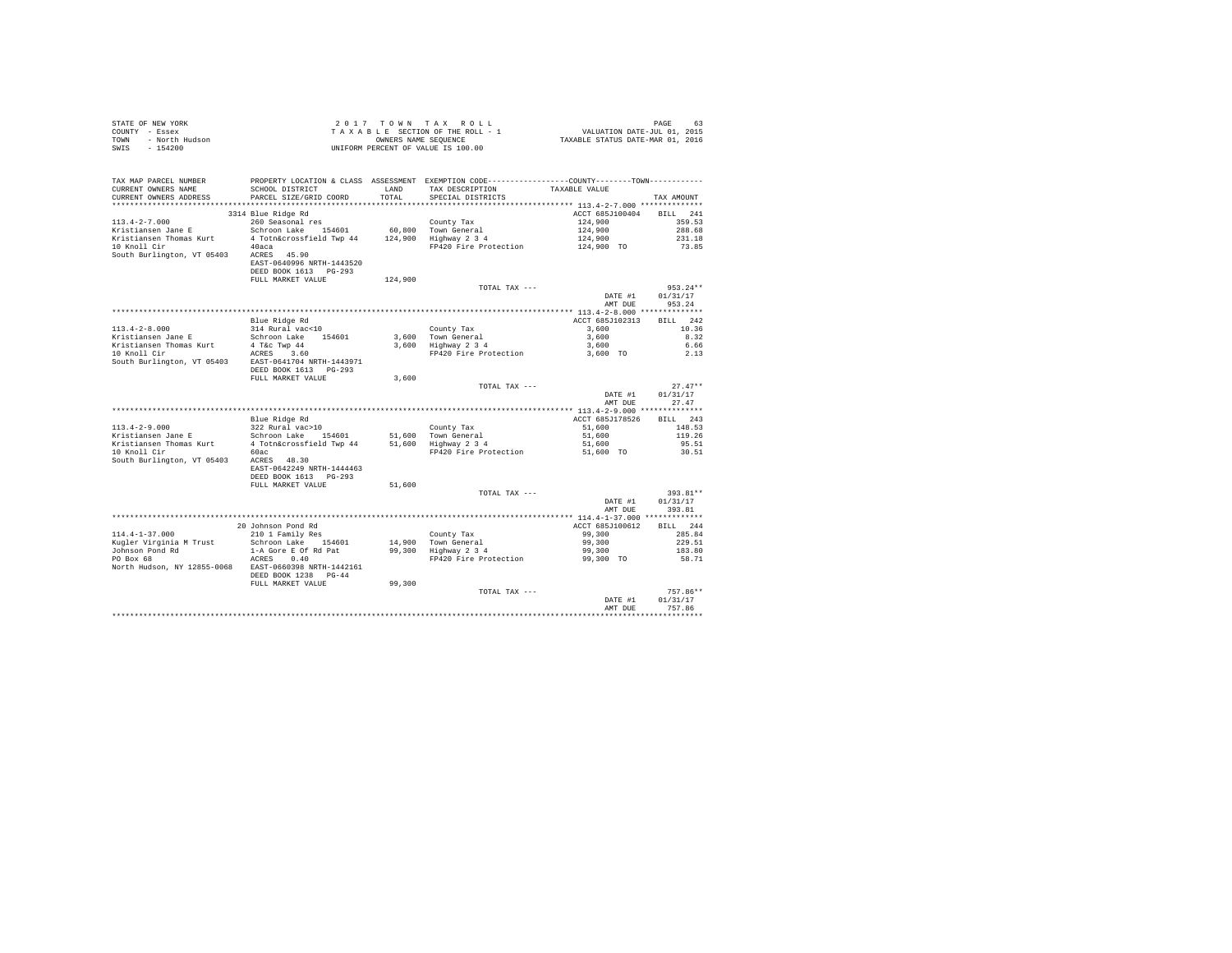| STATE OF NEW YORK |                | 2017 TOWN TAX ROLL                 |                      |  |                                  | PAGE | 64 |
|-------------------|----------------|------------------------------------|----------------------|--|----------------------------------|------|----|
| COUNTY - Essex    |                | TAXABLE SECTION OF THE ROLL - 1    |                      |  | VALUATION DATE-JUL 01, 2015      |      |    |
| TOWN              | - North Hudson |                                    | OWNERS NAME SEOUENCE |  | TAXABLE STATUS DATE-MAR 01, 2016 |      |    |
| SWIS              | $-154200$      | UNIFORM PERCENT OF VALUE IS 100.00 |                      |  |                                  |      |    |

| TAX MAP PARCEL NUMBER<br>CURRENT OWNERS NAME<br>CURRENT OWNERS ADDRESS | PROPERTY LOCATION & CLASS ASSESSMENT EXEMPTION CODE---------------COUNTY-------TOWN---------<br>SCHOOL DISTRICT<br>PARCEL SIZE/GRID COORD | LAND<br>TOTAL. | TAX DESCRIPTION<br>SPECIAL DISTRICTS | TAXABLE VALUE   | TAX AMOUNT         |
|------------------------------------------------------------------------|-------------------------------------------------------------------------------------------------------------------------------------------|----------------|--------------------------------------|-----------------|--------------------|
|                                                                        |                                                                                                                                           |                |                                      |                 |                    |
|                                                                        | Johnson Pond Rd                                                                                                                           |                |                                      | ACCT 685J100711 | 245<br><b>BILL</b> |
| $114.4 - 1 - 38.000$                                                   | 322 Rural vac>10                                                                                                                          |                | County Tax                           | 16,200          | 46.63              |
| Kugler Virginia M Trust                                                | Schroon Lake 154601                                                                                                                       | 16,200         | Town General                         | 16,200          | 37.44              |
| Johnson Pond Rd                                                        | la Gore E Of Rd Pat                                                                                                                       | 16,200         | Highway 2 3 4                        | 16,200          | 29.99              |
| PO Box 68                                                              | 33.9ac                                                                                                                                    |                | FP420 Fire Protection                | 16,200 TO       | 9.58               |
| North Hudson, NY 12855-0068                                            | 20.60<br>ACRES<br>EAST-0660566 NRTH-1441513<br>DEED BOOK 1238 PG-53                                                                       |                |                                      |                 |                    |
|                                                                        | FULL MARKET VALUE                                                                                                                         | 16,200         |                                      |                 |                    |
|                                                                        |                                                                                                                                           |                | TOTAL TAX ---                        |                 | $123.64**$         |
|                                                                        |                                                                                                                                           |                |                                      | DATE #1         | 01/31/17           |
|                                                                        |                                                                                                                                           |                |                                      | AMT DUE         | 123.64             |
|                                                                        |                                                                                                                                           |                |                                      |                 |                    |
|                                                                        | US Route 9                                                                                                                                |                |                                      | ACCT 685J100702 | 246<br><b>BILL</b> |
| $114.18 - 3 - 1.000$                                                   | 314 Rural vac<10                                                                                                                          |                | County Tax                           | 18,300          | 52.68              |
| Kugler Virginia M Trust                                                | 154601<br>Schroon Lake                                                                                                                    | 18,300         | Town General                         | 18,300          | 42.30              |
| Johnson Pond Rd                                                        | 22 Road Patent                                                                                                                            | 18,300         | Highway 2 3 4                        | 18,300          | 33.87              |
| PO Box 68                                                              | ACRES<br>1.12                                                                                                                             |                | FP420 Fire Protection                | 18,300 TO       | 10.82              |
| North Hudson, NY 12855-0068                                            | EAST-0659929 NRTH-1441883                                                                                                                 |                |                                      |                 |                    |
|                                                                        |                                                                                                                                           |                |                                      |                 |                    |
|                                                                        | DEED BOOK 1238<br>$PG-50$                                                                                                                 |                |                                      |                 |                    |
|                                                                        | FULL MARKET VALUE                                                                                                                         | 18,300         |                                      |                 |                    |
|                                                                        |                                                                                                                                           |                | TOTAL TAX ---                        |                 | $139.67**$         |
|                                                                        |                                                                                                                                           |                |                                      | DATE #1         | 01/31/17           |
|                                                                        |                                                                                                                                           |                |                                      | AMT DUE         | 139.67             |
|                                                                        |                                                                                                                                           |                |                                      |                 |                    |
|                                                                        | US Route 9                                                                                                                                |                |                                      | ACCT 685J185005 | 247<br>BTLL.       |
| $114.18 - 3 - 2.200$                                                   | 314 Rural vac<10                                                                                                                          |                | County Tax                           | 400             | 1.15               |
| Kugler Virginia M Trust                                                | Schroon Lake 154601                                                                                                                       | 400            | Town General                         | 400             | 0.92               |
| Johnson Pond Rd                                                        | 22 Road Patent                                                                                                                            | 400            | Highway 2 3 4                        | 400             | 0.74               |
| PO Box 68<br>North Hudson, NY 12855-0068                               | ACRES<br>0.18<br>EAST-0659930 NRTH-1441782<br>DEED BOOK 1238<br>$PG-47$                                                                   |                | FP420 Fire Protection                | 400 TO          | .24                |
|                                                                        | FULL MARKET VALUE                                                                                                                         | 400            |                                      |                 |                    |
|                                                                        |                                                                                                                                           |                |                                      |                 | $3.05**$           |
|                                                                        |                                                                                                                                           |                | TOTAL TAX ---                        |                 | 01/31/17           |
|                                                                        |                                                                                                                                           |                |                                      | DATE #1         |                    |
|                                                                        |                                                                                                                                           |                |                                      | AMT DUE         | 3.05               |
|                                                                        |                                                                                                                                           |                |                                      |                 |                    |
|                                                                        | 475 Ensign Pond Rd                                                                                                                        |                |                                      | ACCT 685J102004 | 248<br>RTLL.       |
| $105. - 1 - 49.000$                                                    | 270 Mfg housing                                                                                                                           |                | County Tax                           | 24,200          | 69.66              |
| Kurywka Michael                                                        | Schroon Lake<br>154601                                                                                                                    | 19,300         | Town General                         | 24,200          | 55.93              |
| 285 Vliet Blvd                                                         | 204 Paradox Tract                                                                                                                         | 24,200         | Highway 2 3 4                        | 24,200          | 44.79              |
| Cohoes, NY 12047                                                       | 0.78<br>ACRES                                                                                                                             |                | FP420 Fire Protection                | 24,200 TO       | 14.31              |
|                                                                        | EAST-0674583 NRTH-1456098                                                                                                                 |                |                                      |                 |                    |
|                                                                        | DEED BOOK 434<br>$PG-590$                                                                                                                 |                |                                      |                 |                    |
|                                                                        | FULL MARKET VALUE                                                                                                                         | 24,200         |                                      |                 |                    |
|                                                                        |                                                                                                                                           |                | TOTAL TAX ---                        |                 | 184.69**           |
|                                                                        |                                                                                                                                           |                |                                      | DATE #1         | 01/31/17           |
|                                                                        |                                                                                                                                           |                |                                      | AMT DUE         | 184.69             |
|                                                                        |                                                                                                                                           |                |                                      |                 |                    |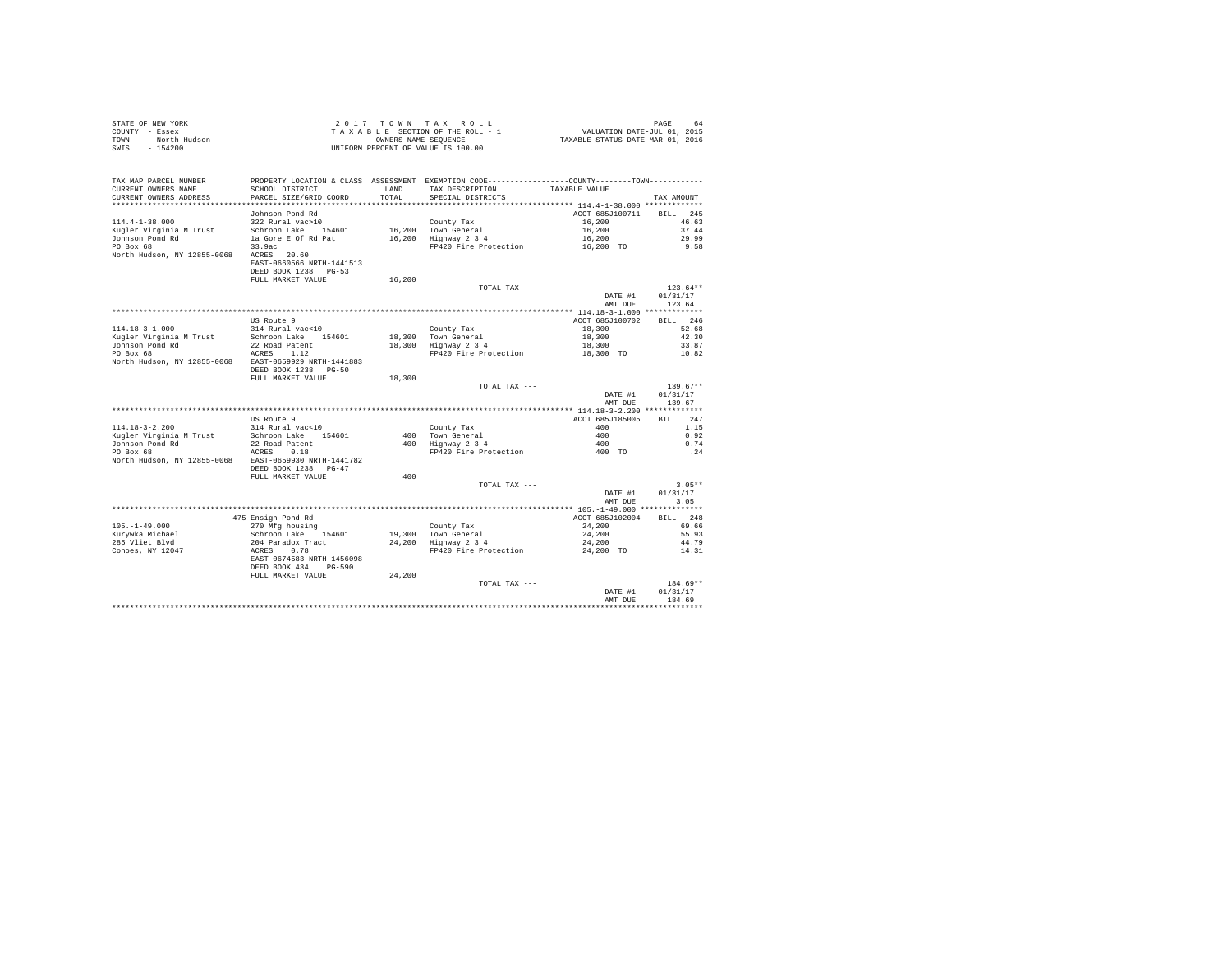| STATE OF NEW YORK      | 2017 TOWN TAX ROLL                 | 65<br>PAGE                       |
|------------------------|------------------------------------|----------------------------------|
| COUNTY - Essex         | TAXABLE SECTION OF THE ROLL - 1    | VALUATION DATE-JUL 01, 2015      |
| TOWN<br>- North Hudson | OWNERS NAME SEOUENCE               | TAXABLE STATUS DATE-MAR 01, 2016 |
| SWIS<br>- 154200       | UNIFORM PERCENT OF VALUE IS 100.00 |                                  |

| TAX MAP PARCEL NUMBER<br>CURRENT OWNERS NAME<br>CURRENT OWNERS ADDRESS | SCHOOL DISTRICT<br>PARCEL SIZE/GRID COORD                                                    | LAND<br>TOTAL. | PROPERTY LOCATION & CLASS ASSESSMENT EXEMPTION CODE------------<br>TAX DESCRIPTION<br>SPECIAL DISTRICTS | -----COUNTY--------TOWN------------<br>TAXABLE VALUE | TAX AMOUNT                                       |
|------------------------------------------------------------------------|----------------------------------------------------------------------------------------------|----------------|---------------------------------------------------------------------------------------------------------|------------------------------------------------------|--------------------------------------------------|
| *********************                                                  | *******************                                                                          |                | ************************************** 104.2-1-2.200 ***************                                    |                                                      |                                                  |
| $104.2 - 1 - 2.200$<br>LaFlower Paul<br>LaFlower Danelle               | US Route 9<br>910 Priv forest<br>Schroon Lake<br>154601<br>T&c 3&4                           | 113,500        | County Tax<br>113,500 Town General<br>Highway 2 3 4                                                     | ACCT 685Z000006<br>113,500<br>113,500<br>113,500     | <b>BILL</b><br>249<br>326.72<br>262.33<br>210.08 |
| PO Box 416<br>Wales, MA 01081                                          | ACRES 136.80<br>EAST-0663455 NRTH-1465650<br>DEED BOOK 1223 PG-154<br>FULL MARKET VALUE      | 113,500        | FP420 Fire Protection                                                                                   | 113,500 TO                                           | 67.11                                            |
|                                                                        |                                                                                              |                | TOTAL TAX ---                                                                                           | DATE #1<br>AMT DUE                                   | $866.24**$<br>01/31/17<br>866.24                 |
|                                                                        |                                                                                              |                |                                                                                                         | ************ 104.2-1-3.200 **************            |                                                  |
|                                                                        | 175 Cedar Point Road Way                                                                     |                |                                                                                                         | ACCT 685Z000007                                      | 250<br><b>BILL</b>                               |
| $104.2 - 1 - 3.200$                                                    | 910 Priv forest                                                                              |                | County Tax                                                                                              | 73,500                                               | 211.57                                           |
| LaFlower Paul                                                          | Schroon Lake 154601                                                                          | 73,500         | Town General                                                                                            | 73,500                                               | 169.88                                           |
| LaFlower Danelle                                                       | T&c 4                                                                                        | 73,500         | Highway 2 3 4                                                                                           | 73,500                                               | 136.04                                           |
| PO Box 416                                                             | ACRES 88.60                                                                                  |                | FP420 Fire Protection                                                                                   | 73,500 TO                                            | 43.46                                            |
| Wales, MA 01081                                                        | EAST-0665219 NRTH-1466444                                                                    |                |                                                                                                         |                                                      |                                                  |
|                                                                        | DEED BOOK 1223 PG-154                                                                        |                |                                                                                                         |                                                      |                                                  |
|                                                                        | FULL MARKET VALUE                                                                            | 73,500         |                                                                                                         |                                                      |                                                  |
|                                                                        |                                                                                              |                | TOTAL TAX ---                                                                                           |                                                      | 560.95**                                         |
|                                                                        |                                                                                              |                |                                                                                                         | DATE #1                                              | 01/31/17                                         |
|                                                                        |                                                                                              |                |                                                                                                         | AMT DUE                                              | 560.95                                           |
|                                                                        |                                                                                              |                |                                                                                                         |                                                      |                                                  |
|                                                                        | Pepper Hollow Rd                                                                             |                |                                                                                                         | ACCT 685J178557                                      | RTT.T.<br>251                                    |
| $104.4 - 1 - 8.130$                                                    | 910 Priv forest                                                                              |                | County Tax                                                                                              | 24,100                                               | 69.37                                            |
| LaFlower Paul                                                          | Schroon Lake<br>154601                                                                       |                |                                                                                                         | 24,100                                               | 55.70                                            |
|                                                                        |                                                                                              |                | 24,100 Town General                                                                                     |                                                      |                                                  |
| LaFlower Danelle                                                       | 3 T&C Pat Twp                                                                                |                | 24,100 Highway 2 3 4                                                                                    | 24,100                                               | 44.61                                            |
| PO Box 416<br>Wales, MA 01081                                          | ACRES 29.00<br>EAST-0664429 NRTH-1463519<br>DEED BOOK 1223 PG-154                            |                | FP420 Fire Protection                                                                                   | 24,100 TO                                            | 14.25                                            |
|                                                                        | FULL MARKET VALUE                                                                            | 24,100         |                                                                                                         |                                                      |                                                  |
|                                                                        |                                                                                              |                | TOTAL TAX ---                                                                                           | DATE #1<br>AMT DUE                                   | 183.93**<br>01/31/17<br>183.93                   |
|                                                                        |                                                                                              |                |                                                                                                         |                                                      |                                                  |
|                                                                        | 40 Kenakwar Ln                                                                               |                |                                                                                                         | ACCT 685Z009005                                      | 252<br>RTLL.                                     |
| $104.4 - 3 - 7.100$                                                    | 271 Mfg housings                                                                             |                | County Tax                                                                                              | 44,100                                               | 126.94                                           |
| LaMontain Michael                                                      | Schroon Lake 154601                                                                          | 32,000         | Town General                                                                                            | 44,100                                               | 101.93                                           |
| LaMontain Susan                                                        | 29 Platt Rogers&Co Rd Pat                                                                    | 44,100         | Highway 2 3 4                                                                                           | 44,100                                               | 81.63                                            |
| 2560 Rt 9 Lot 103<br>Ballston Spa. NY 12020                            | Pt Lot 7 Kenakwar Dubd<br>4.15<br>ACRES<br>EAST-0664679 NRTH-1459423<br>DEED BOOK 1598 PG-68 |                | FP420 Fire Protection                                                                                   | 44,100 TO                                            | 26.07                                            |
|                                                                        | FULL MARKET VALUE                                                                            | 44,100         |                                                                                                         |                                                      |                                                  |
|                                                                        |                                                                                              |                | TOTAL TAX ---                                                                                           | DATE #1<br>AMT DUE                                   | $336.57**$<br>01/31/17<br>336.57                 |
|                                                                        |                                                                                              |                |                                                                                                         |                                                      |                                                  |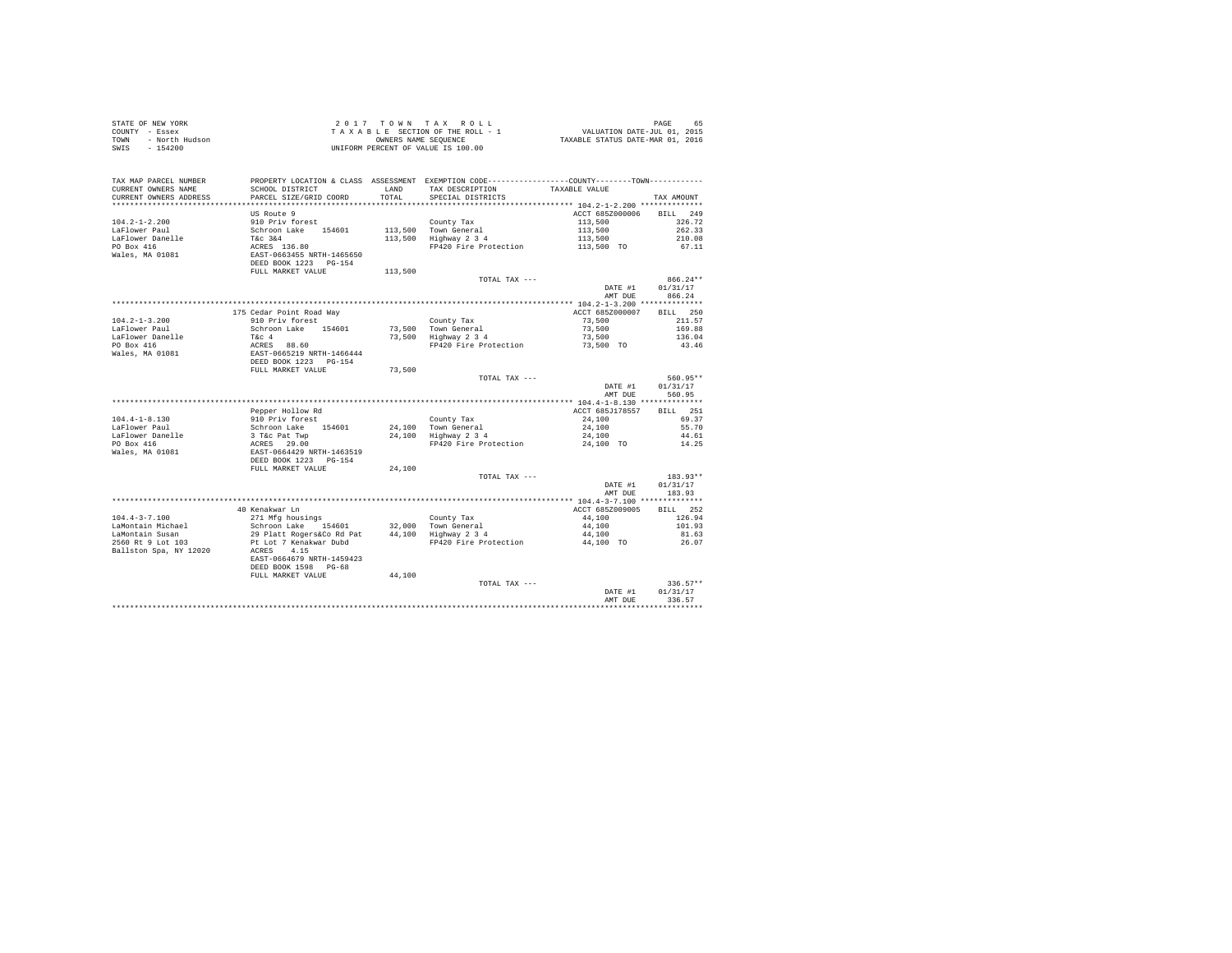| STATE OF NEW YORK<br>COUNTY - Essex<br>TOWN - North Hudson<br>***^^^                                                                                                                                                                                                                         |                                                   |         | 2017 TOWN TAX ROLL<br>UNIFORM PERCENT OF VALUE IS 100.00                                    |                          | PAGE                             |
|----------------------------------------------------------------------------------------------------------------------------------------------------------------------------------------------------------------------------------------------------------------------------------------------|---------------------------------------------------|---------|---------------------------------------------------------------------------------------------|--------------------------|----------------------------------|
| TAX MAP PARCEL NUMBER PROPERTY LOCATION & CLASS ASSESSMENT EXEMPTION CODE--------------COUNTY--------TOWN----------<br>CURRENT OWNERS NAME                                                                                                                                                   |                                                   |         |                                                                                             |                          |                                  |
| CURRENT OWNERS ADDRESS                                                                                                                                                                                                                                                                       | PARCEL SIZE/GRID COORD                            | TOTAL   | SPECIAL DISTRICTS                                                                           |                          | TAX AMOUNT                       |
|                                                                                                                                                                                                                                                                                              |                                                   |         |                                                                                             |                          |                                  |
|                                                                                                                                                                                                                                                                                              | Kenakwar Ln<br>314 Rural vac<10                   |         |                                                                                             | ACCT 685Z009006 BILL 253 | 2.59                             |
|                                                                                                                                                                                                                                                                                              |                                                   |         |                                                                                             |                          | 2.08                             |
| 104.4-3-7.200<br>LaMontain Michael<br>LaMontain Susan<br>2560 Rt 9 Lot 103                                                                                                                                                                                                                   |                                                   |         | County Tax 900<br>900 Town General 900<br>900 Highway 2 3 4<br>PP420 Fire Protection 900 TO |                          | 1.67                             |
|                                                                                                                                                                                                                                                                                              |                                                   |         |                                                                                             |                          | .53                              |
| $\begin{tabular}{lllllllll} \texttt{LaMontal method} & 314 Rural vac101 & 314811 & 314811 & 314811 & 314811 & 314811 & 314811 & 314811 & 314811 & 314811 & 314811 & 314811 & 314811 & 314811 & 314811 & 314811 & 314811 & 314811 & 314811 & 314811 & 314811 & 314811 & 314811 & 314811 & 31$ |                                                   |         |                                                                                             |                          |                                  |
|                                                                                                                                                                                                                                                                                              | EAST-0664648 NRTH-1459108<br>DEED BOOK 1598 PG-68 |         |                                                                                             |                          |                                  |
|                                                                                                                                                                                                                                                                                              | FULL MARKET VALUE                                 | 900     |                                                                                             |                          |                                  |
|                                                                                                                                                                                                                                                                                              |                                                   |         | TOTAL TAX ---                                                                               |                          | $6.87**$                         |
|                                                                                                                                                                                                                                                                                              |                                                   |         |                                                                                             |                          | DATE #1 01/31/17<br>AMT DUE 6.87 |
|                                                                                                                                                                                                                                                                                              |                                                   |         |                                                                                             |                          |                                  |
|                                                                                                                                                                                                                                                                                              | Kenakwar Ln                                       |         |                                                                                             | ACCT 685Z009007          | BILL 254                         |
|                                                                                                                                                                                                                                                                                              |                                                   |         |                                                                                             |                          | 1.73                             |
|                                                                                                                                                                                                                                                                                              |                                                   |         |                                                                                             |                          | 1.39                             |
|                                                                                                                                                                                                                                                                                              |                                                   |         |                                                                                             |                          | 1.11                             |
|                                                                                                                                                                                                                                                                                              |                                                   |         |                                                                                             |                          | .35                              |
|                                                                                                                                                                                                                                                                                              | EAST-0664648 NRTH-1459108                         |         |                                                                                             |                          |                                  |
|                                                                                                                                                                                                                                                                                              | DEED BOOK 1598 PG-68                              |         |                                                                                             |                          |                                  |
|                                                                                                                                                                                                                                                                                              | FULL MARKET VALUE                                 | 600     |                                                                                             |                          |                                  |
|                                                                                                                                                                                                                                                                                              |                                                   |         | TOTAL TAX ---                                                                               |                          | $4.58**$                         |
|                                                                                                                                                                                                                                                                                              |                                                   |         |                                                                                             | DATE #1                  | 01/31/17                         |
|                                                                                                                                                                                                                                                                                              |                                                   |         |                                                                                             | AMT DUE                  | 4.58                             |
|                                                                                                                                                                                                                                                                                              | 3623 US Route 9                                   |         |                                                                                             | ACCT 685J186005          | <b>BILL</b> 255                  |
| $104.4 - 2 - 2.000$                                                                                                                                                                                                                                                                          |                                                   |         |                                                                                             |                          | 365.58                           |
|                                                                                                                                                                                                                                                                                              |                                                   |         |                                                                                             |                          | 293.53                           |
| Lang Aaron T<br>PO Box 234                                                                                                                                                                                                                                                                   |                                                   |         |                                                                                             |                          | 235.07                           |
| Crown Point, NY 12928                                                                                                                                                                                                                                                                        |                                                   |         |                                                                                             |                          | 75.09                            |
|                                                                                                                                                                                                                                                                                              | EAST-0664679 NRTH-1457390                         |         |                                                                                             |                          |                                  |
|                                                                                                                                                                                                                                                                                              | DEED BOOK 1674 PG-56<br>FULL MARKET VALUE         | 127,000 |                                                                                             |                          |                                  |
|                                                                                                                                                                                                                                                                                              |                                                   |         | TOTAL TAX ---                                                                               |                          | $969.27**$                       |
|                                                                                                                                                                                                                                                                                              |                                                   |         |                                                                                             | DATE #1                  | 01/31/17                         |
|                                                                                                                                                                                                                                                                                              |                                                   |         |                                                                                             | AMT DUE                  | 969.27                           |
|                                                                                                                                                                                                                                                                                              |                                                   |         |                                                                                             |                          |                                  |
|                                                                                                                                                                                                                                                                                              | 3764 US Route 9                                   |         |                                                                                             | ACCT 685J178518 BILL 256 |                                  |
|                                                                                                                                                                                                                                                                                              |                                                   |         |                                                                                             | 32,500                   | 93.55<br>75.12                   |
|                                                                                                                                                                                                                                                                                              |                                                   |         |                                                                                             | $32,500$<br>$32,500$     | 60.16                            |
|                                                                                                                                                                                                                                                                                              |                                                   |         |                                                                                             |                          | 1.59                             |
| North Hudson, NY 12855-0055 Theresa A Wood<br>ACRES 1.30                                                                                                                                                                                                                                     |                                                   |         | FP420 Fire Protection 32,500 TO                                                             |                          | 19.22                            |
|                                                                                                                                                                                                                                                                                              | ACRES 1.30                                        |         |                                                                                             |                          |                                  |
|                                                                                                                                                                                                                                                                                              | EAST-0666593 NRTH-1460298                         |         |                                                                                             |                          |                                  |
|                                                                                                                                                                                                                                                                                              | DEED BOOK 1279    PG-301                          |         |                                                                                             |                          |                                  |
|                                                                                                                                                                                                                                                                                              | FULL MARKET VALUE                                 | 32,500  | TOTAL TAX ---                                                                               |                          | $249.64**$                       |
|                                                                                                                                                                                                                                                                                              |                                                   |         |                                                                                             |                          | DATE #1 01/31/17                 |
|                                                                                                                                                                                                                                                                                              |                                                   |         |                                                                                             | AMT DUR                  | 249.64                           |
|                                                                                                                                                                                                                                                                                              |                                                   |         |                                                                                             |                          | ***********                      |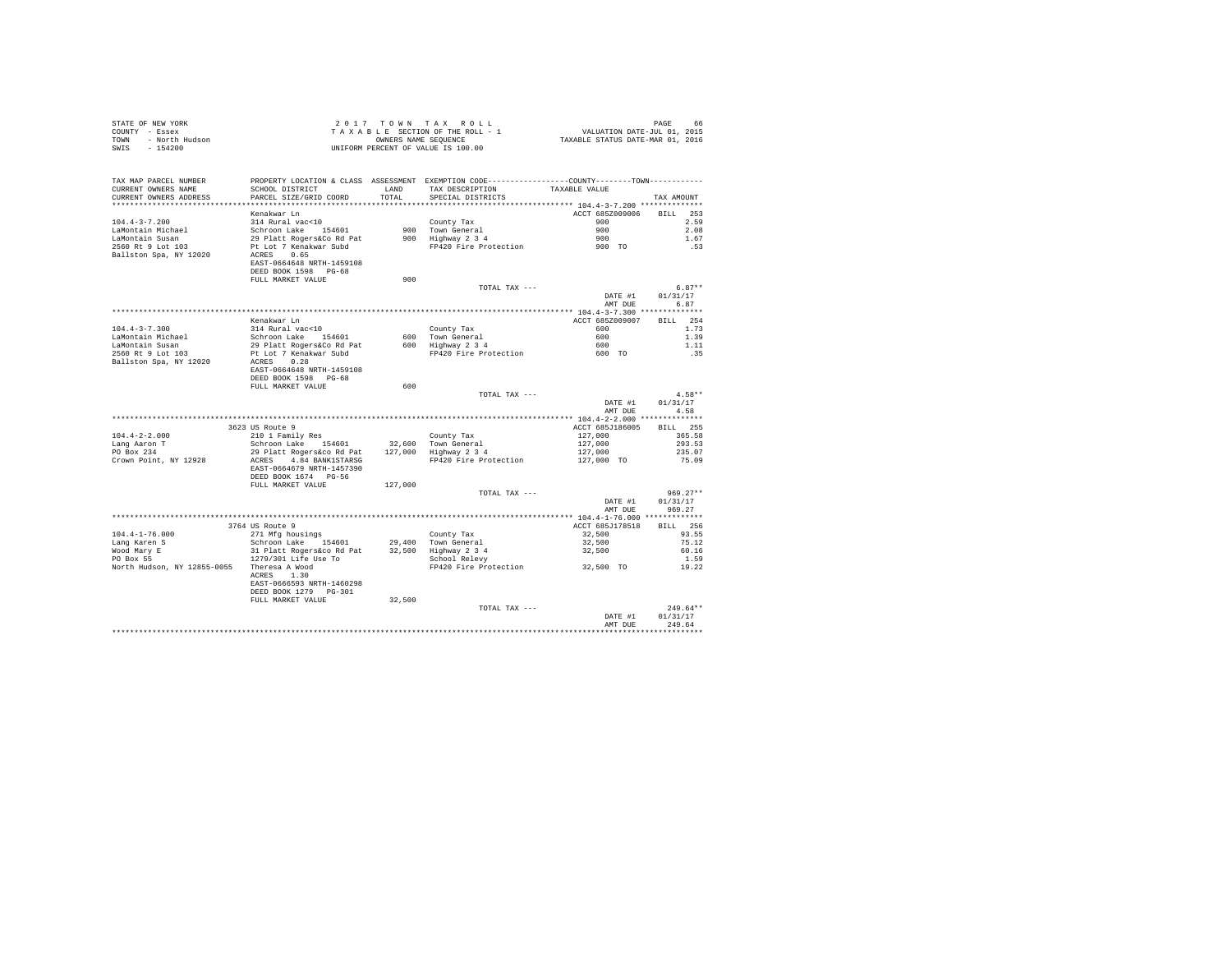| STATE OF NEW YORK<br>COUNTY - Essex<br>- North Hudson<br>TOWN<br>SWIS<br>$-154200$                                                                             |                                                                                                                      |               | 2017 TOWN TAX ROLL<br>UNIFORM PERCENT OF VALUE IS 100.00                                                                                            |                            | PAGE                 |
|----------------------------------------------------------------------------------------------------------------------------------------------------------------|----------------------------------------------------------------------------------------------------------------------|---------------|-----------------------------------------------------------------------------------------------------------------------------------------------------|----------------------------|----------------------|
| TAX MAP PARCEL NUMBER<br>CURRENT OWNERS NAME<br>CURRENT OWNERS ADDRESS                                                                                         | SCHOOL DISTRICT<br>PARCEL SIZE/GRID COORD                                                                            | LAND<br>TOTAL | PROPERTY LOCATION & CLASS ASSESSMENT EXEMPTION CODE---------------COUNTY-------TOWN----------<br>TAX DESCRIPTION TAXABLE VALUE<br>SPECIAL DISTRICTS |                            | TAX AMOUNT           |
|                                                                                                                                                                |                                                                                                                      |               |                                                                                                                                                     |                            |                      |
|                                                                                                                                                                | 2767 Blue Ridge Rd                                                                                                   |               |                                                                                                                                                     | ACCT 685J100508            | BILL 257             |
| $113.3 - 3 - 5.000$                                                                                                                                            | 210 1 Family Res                                                                                                     |               | County Tax<br>30,000 Town General                                                                                                                   | 156,600                    | 450.78               |
| Langworthy Donald A Jr                                                                                                                                         | Schroon Lake 154601                                                                                                  |               |                                                                                                                                                     | 156,600                    | 361.95               |
| 2767 Blue Ridge Rd                                                                                                                                             | $\frac{1}{2}$<br>$\frac{1}{2}$ Totn&crossfield Twp 44 156,600 Highway 2 3 4<br>$\frac{1}{2}$                         |               |                                                                                                                                                     | 156,600                    | 289.86               |
| North Hudson, NY 12855                                                                                                                                         | ACRES 1.99<br>EAST-0629533 NRTH-1441569<br>DEED BOOK 1114 PG-348                                                     |               | $FP\overline{4}20$ Fire Protection $156,600$ TO                                                                                                     |                            | 92.59                |
|                                                                                                                                                                | FULL MARKET VALUE                                                                                                    | 156,600       |                                                                                                                                                     |                            |                      |
|                                                                                                                                                                |                                                                                                                      |               | TOTAL TAX ---                                                                                                                                       |                            | $1,195.18**$         |
|                                                                                                                                                                |                                                                                                                      |               |                                                                                                                                                     | DATE #1<br>AMT DUE         | 01/31/17<br>1,195.18 |
|                                                                                                                                                                |                                                                                                                      |               |                                                                                                                                                     |                            |                      |
|                                                                                                                                                                | 2600 Blue Ridge Rd                                                                                                   |               |                                                                                                                                                     | ACCT 685J100514            | BILL 258             |
| $113.3 - 2 - 2.000$                                                                                                                                            | 312 Vac w/imprv                                                                                                      |               | County Tax                                                                                                                                          | 14,200                     | 40.88                |
|                                                                                                                                                                |                                                                                                                      |               |                                                                                                                                                     | 14,200                     | 32.82<br>26.28       |
| Extrem Larry Schroon Lake 154601 13,500 Town General<br>256 Scarawan Rd 15 7 Tothacrossfield Twp 44 14,200 Highway 2 34<br>25 Stone Ridge, NY 12484 2CRES 0.25 |                                                                                                                      |               | FP420 Fire Protection 14,200 TO                                                                                                                     | 14,200                     | 8.40                 |
|                                                                                                                                                                | EAST-0625347 NRTH-1441303<br>DEED BOOK 1591   PG-130                                                                 |               |                                                                                                                                                     |                            |                      |
|                                                                                                                                                                | FULL MARKET VALUE                                                                                                    | 14,200        |                                                                                                                                                     |                            |                      |
|                                                                                                                                                                |                                                                                                                      |               | TOTAL TAX ---                                                                                                                                       |                            | $108.38**$           |
|                                                                                                                                                                |                                                                                                                      |               |                                                                                                                                                     | DATE #1<br>AMT DUE         | 01/31/17<br>108.38   |
|                                                                                                                                                                |                                                                                                                      |               |                                                                                                                                                     |                            | BILL 259             |
| $113.3 - 2 - 3.000$                                                                                                                                            | 2604 Blue Ridge Rd<br>312 Vac w/imprv<br>Schroon Lake 154601<br>2 Troon Lake 113 Trouble                             |               | County Tax                                                                                                                                          | ACCT 685J100513<br>14,000  | 40.30                |
| Larsen Larry                                                                                                                                                   |                                                                                                                      |               |                                                                                                                                                     | 14,000                     | 32.36                |
| narsen narry<br>356 Scarawan Rd                                                                                                                                | Schroon Lake 154601 13,500 Town General<br>7 Toth General<br>2 Toth General<br>14,000 Highway 2 3 4<br>19 Norse 0 25 |               |                                                                                                                                                     | 14,000                     | 25.91                |
| Stone Ridge, NY 12484                                                                                                                                          | ACRES 0.25                                                                                                           |               | FP420 Fire Protection 14,000 TO                                                                                                                     |                            | 8.28                 |
|                                                                                                                                                                | EAST-0625444 NRTH-1441301<br>DEED BOOK 1591   PG-130                                                                 |               |                                                                                                                                                     |                            |                      |
|                                                                                                                                                                | FULL MARKET VALUE                                                                                                    | 14,000        |                                                                                                                                                     |                            |                      |
|                                                                                                                                                                |                                                                                                                      |               | TOTAL TAX ---                                                                                                                                       |                            | $106.85**$           |
|                                                                                                                                                                |                                                                                                                      |               |                                                                                                                                                     | DATE #1<br>AMT DUE         | 01/31/17<br>106.85   |
|                                                                                                                                                                | US Route 9                                                                                                           |               |                                                                                                                                                     | ACCT 685J102213            | BILL 260             |
|                                                                                                                                                                |                                                                                                                      |               |                                                                                                                                                     |                            | 42.89                |
|                                                                                                                                                                |                                                                                                                      |               | County Tax<br>14,900 Town General<br>14,900 Highway 2 3 4<br>School Relevy                                                                          | 14,900<br>14,900<br>14,900 | 34.44                |
|                                                                                                                                                                |                                                                                                                      |               |                                                                                                                                                     |                            | 27.58                |
|                                                                                                                                                                |                                                                                                                      |               |                                                                                                                                                     |                            | 121.99               |
| North Hudson, NY 12855                                                                                                                                         | ACRES 0.52<br>EAST-0659222 NRTH-1441332<br>DEED BOOK 1117 PG-68                                                      |               | FP420 Fire Protection 14,900 TO                                                                                                                     |                            | 8.81                 |
|                                                                                                                                                                | FULL MARKET VALUE                                                                                                    | 14,900        |                                                                                                                                                     |                            |                      |
|                                                                                                                                                                |                                                                                                                      |               | TOTAL TAX ---                                                                                                                                       |                            | $235.71**$           |
|                                                                                                                                                                |                                                                                                                      |               |                                                                                                                                                     | DATE #1<br>AMT DUE         | 01/31/17<br>235.71   |
|                                                                                                                                                                |                                                                                                                      |               |                                                                                                                                                     |                            |                      |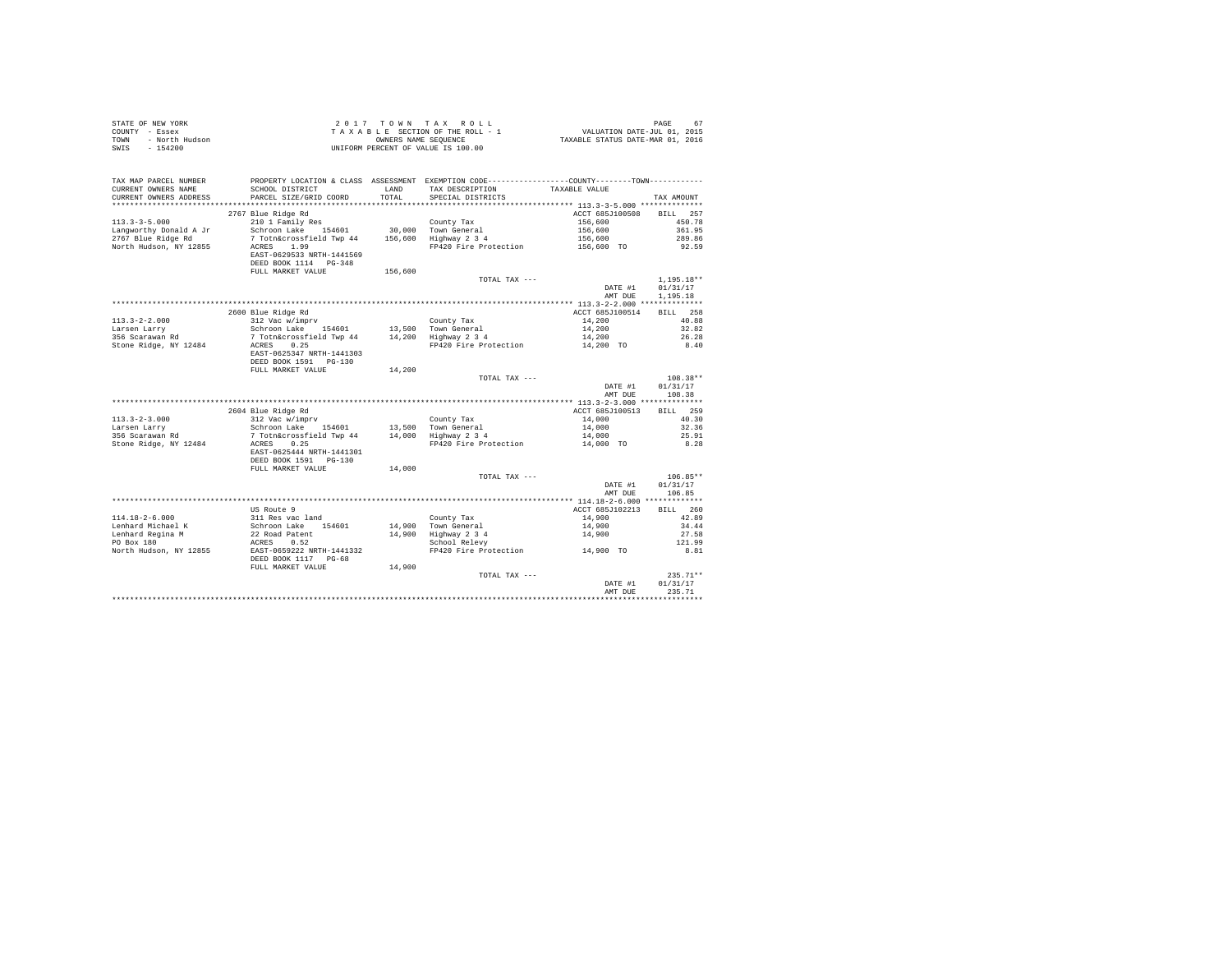| STATE OF NEW YORK      | 2017 TOWN TAX ROLL                 | 68<br>PAGE                       |
|------------------------|------------------------------------|----------------------------------|
| COUNTY - Essex         | TAXABLE SECTION OF THE ROLL - 1    | VALUATION DATE-JUL 01, 2015      |
| TOWN<br>- North Hudson | OWNERS NAME SEOUENCE               | TAXABLE STATUS DATE-MAR 01, 2016 |
| $-154200$<br>SWIS      | UNIFORM PERCENT OF VALUE IS 100.00 |                                  |

| TAX MAP PARCEL NUMBER<br>CURRENT OWNERS NAME   | SCHOOL DISTRICT                                                  | LAND     | PROPERTY LOCATION & CLASS ASSESSMENT EXEMPTION CODE---------------COUNTY-------TOWN---------<br>TAX DESCRIPTION | TAXABLE VALUE   |                    |
|------------------------------------------------|------------------------------------------------------------------|----------|-----------------------------------------------------------------------------------------------------------------|-----------------|--------------------|
| CURRENT OWNERS ADDRESS<br>******************** | PARCEL SIZE/GRID COORD<br>*************************              | TOTAL    | SPECIAL DISTRICTS                                                                                               |                 | TAX AMOUNT         |
|                                                |                                                                  |          |                                                                                                                 | ACCT 685J199002 | <b>BILL</b><br>261 |
|                                                | 4035 Blue Ridge Rd                                               |          |                                                                                                                 |                 |                    |
| $114.18 - 2 - 7.110$                           | 582 Camping park - WTRFNT                                        |          | County Tax                                                                                                      | 1206,900        | 3, 474.15          |
| Lenhard Regina M                               | Schroon Lake<br>154601                                           |          | 207,400 Town General                                                                                            | 1206,900        | 2.789.49           |
| Lenhard Michael K                              | 22 Platt Rogers&co Rd Pat                                        | 1206,900 | Highway 2 3 4                                                                                                   | 1206,900        | 2.233.90           |
| PO Box 180                                     | 2016 BAR Decision                                                |          | School Relevy                                                                                                   |                 | 9,881.70           |
| North Hudson, NY 12855                         | ACRES 20.42<br>EAST-0658654 NRTH-1441227<br>DEED BOOK 1012 PG-51 |          | FP420 Fire Protection                                                                                           | 1206,900 TO     | 713.59             |
|                                                | FULL MARKET VALUE                                                | 1206,900 |                                                                                                                 |                 |                    |
|                                                |                                                                  |          | TOTAL TAX ---                                                                                                   |                 | 19,092.83**        |
|                                                |                                                                  |          |                                                                                                                 | DATE #1         | 01/31/17           |
|                                                |                                                                  |          |                                                                                                                 | AMT DUE         | 19,092.83          |
|                                                |                                                                  |          |                                                                                                                 |                 |                    |
|                                                | 85 Caza Turn Rd                                                  |          |                                                                                                                 | ACCT 685J186013 | 262<br><b>BILL</b> |
| $114.2 - 1 - 1.200$                            | 210 1 Family Res                                                 |          | County Tax                                                                                                      | 200,800         | 578.02             |
| Levy Mark W                                    | Schroon Lake 154601                                              |          | 42.000 Town General                                                                                             | 200,800         | 464.11             |
| Lipsitt Martin                                 | 26 Platt Rogers&co Rd Pat                                        |          | 200,800 Highway 2 3 4                                                                                           | 200,800         | 371.67             |
| 85 Caza Turn Rd                                | ACRES 17.00                                                      |          | FP420 Fire Protection                                                                                           | 200,800 TO      | 118.72             |
| North Hudson, NY 12855                         | EAST-0662967 NRTH-1453735                                        |          |                                                                                                                 |                 |                    |
|                                                | DEED BOOK 969<br>$PG-233$                                        |          |                                                                                                                 |                 |                    |
|                                                | FULL MARKET VALUE                                                | 200,800  |                                                                                                                 |                 |                    |
|                                                |                                                                  |          | TOTAL TAX ---                                                                                                   |                 | $1,532.52**$       |
|                                                |                                                                  |          |                                                                                                                 | DATE #1         | 01/31/17           |
|                                                |                                                                  |          |                                                                                                                 | AMT DUE         | 1.532.52           |
|                                                |                                                                  |          |                                                                                                                 |                 |                    |
|                                                | 16 Liberty Rd                                                    |          |                                                                                                                 | ACCT 685J198002 | BILL 263           |
| $114.2 - 2 - 7.000$                            | 312 Vac w/imprv                                                  |          | County Tax                                                                                                      | 40,100          | 115.43             |
| Liberty James B                                | Schroon Lake 154601                                              |          | 19,100 Town General                                                                                             | 40,100          | 92.68              |
| Liberty Marilyn M                              | 25 Platt Rogers & Co                                             | 40,100   | Highway 2 3 4                                                                                                   | 40,100          | 74.22              |
| PO Box 112                                     | ACRES<br>1.84                                                    |          | FP420 Fire Protection                                                                                           | 40,100 TO       | 23.71              |
| North Hudson, NY 12855                         | EAST-0662164 NRTH-1450165<br>DEED BOOK 1141 PG-95                |          |                                                                                                                 |                 |                    |
|                                                | FULL MARKET VALUE                                                | 40,100   |                                                                                                                 |                 |                    |
|                                                |                                                                  |          | TOTAL TAX ---                                                                                                   |                 | $306.04**$         |
|                                                |                                                                  |          |                                                                                                                 | DATE #1         | 01/31/17           |
|                                                |                                                                  |          |                                                                                                                 | AMT DUE         | 306.04             |
|                                                |                                                                  |          |                                                                                                                 |                 |                    |
|                                                | 13 Liberty Rd                                                    |          |                                                                                                                 | ACCT 685J102013 | BILL 264           |
| $114.2 - 2 - 8.000$                            | 210 1 Family Res                                                 |          | County Tax                                                                                                      | 77,700          | 223.66             |
| Liberty James B                                | Schroon Lake<br>154601                                           |          | 29,900 Town General                                                                                             | 77,700          | 179.59             |
| Liberty Marilyn                                | 24 Platt Rogers&co Rd Pat                                        |          | 77,700 Highway 2 3 4                                                                                            | 77,700          | 143.82             |
| PO Box 112                                     | 2.5ac                                                            |          | FP420 Fire Protection                                                                                           | 77,700 TO       | 45.94              |
| North Hudson, NY 12855                         | 1.90<br>ACRES                                                    |          |                                                                                                                 |                 |                    |
|                                                | EAST-0661919 NRTH-1450301                                        |          |                                                                                                                 |                 |                    |
|                                                | DEED BOOK 913<br>$PG-305$                                        |          |                                                                                                                 |                 |                    |
|                                                | FULL MARKET VALUE                                                | 77,700   |                                                                                                                 |                 |                    |
|                                                |                                                                  |          | TOTAL TAX ---                                                                                                   |                 | 593.01**           |
|                                                |                                                                  |          |                                                                                                                 | DATE #1         | 01/31/17           |
|                                                |                                                                  |          |                                                                                                                 | AMT DUE         | 593.01             |
|                                                |                                                                  |          |                                                                                                                 |                 |                    |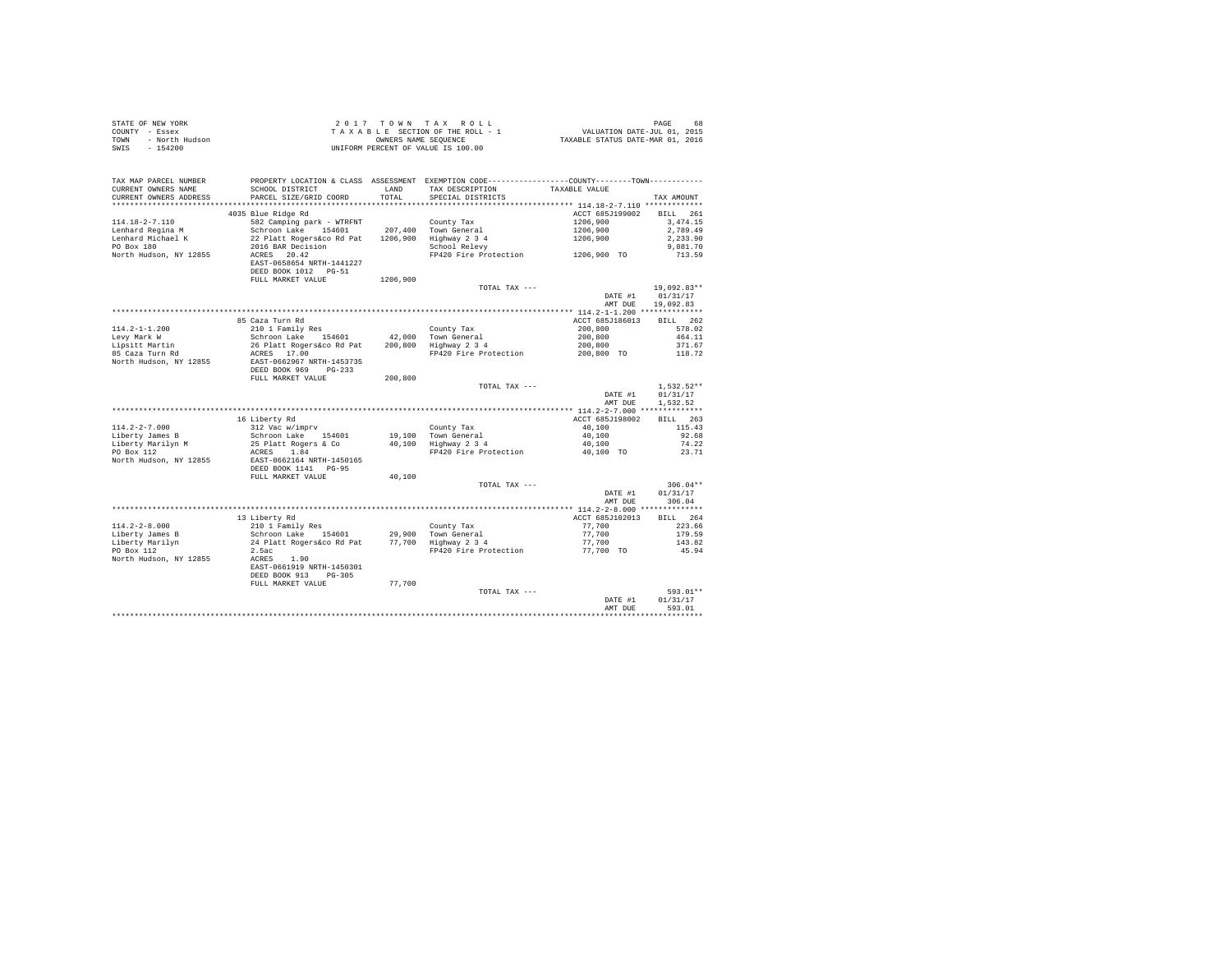|                | STATE OF NEW YORK |  |  |  | $2.017$ TOWN TAX ROLL              |  |  |  |  |                                  |                             |  | PAGE | 69 |
|----------------|-------------------|--|--|--|------------------------------------|--|--|--|--|----------------------------------|-----------------------------|--|------|----|
| COUNTY - Essex |                   |  |  |  | TAXABLE SECTION OF THE ROLL - 1    |  |  |  |  |                                  | VALUATION DATE-JUL 01, 2015 |  |      |    |
| TOWN           | - North Hudson    |  |  |  | OWNERS NAME SEOUENCE               |  |  |  |  | TAXABLE STATUS DATE-MAR 01, 2016 |                             |  |      |    |
| SWIS           | - 154200          |  |  |  | UNIFORM PERCENT OF VALUE IS 100.00 |  |  |  |  |                                  |                             |  |      |    |

| TAX MAP PARCEL NUMBER<br>CURRENT OWNERS NAME<br>CURRENT OWNERS ADDRESS | PROPERTY LOCATION & CLASS ASSESSMENT EXEMPTION CODE---------------COUNTY-------TOWN----------<br>SCHOOL DISTRICT<br>PARCEL SIZE/GRID COORD | LAND<br>TOTAL | TAX DESCRIPTION<br>SPECIAL DISTRICTS | TAXABLE VALUE   | TAX AMOUNT |
|------------------------------------------------------------------------|--------------------------------------------------------------------------------------------------------------------------------------------|---------------|--------------------------------------|-----------------|------------|
|                                                                        |                                                                                                                                            |               |                                      |                 |            |
|                                                                        | 2867 US Route 9                                                                                                                            |               |                                      | ACCT 685J102012 | BILL 265   |
| $125.1 - 1 - 26.000$                                                   | 210 1 Family Res                                                                                                                           |               | VETCOM CTS 41130                     | 15,825 15,825   |            |
| Liberty James B                                                        | Schroon Lake 154601 14,500 AGED ALL 41800                                                                                                  |               |                                      | 23.738 23.738   |            |
| c/o Dorothy Liberty                                                    |                                                                                                                                            |               | 63,300 County Tax                    | 23,737          | 68.33      |
| 2867 Us Rte 9                                                          | 141 Paradox Tr<br>Life Use Dorothy Liberty                                                                                                 |               | Town General                         | 23,737          | 54.86      |
| North Hudson, NY 12855                                                 | By Db 878 Pg 330                                                                                                                           |               | Highway 2 3 4                        | 23,737          | 43.94      |
|                                                                        | ACRES 0.36                                                                                                                                 |               | FP420 Fire Protection                | 63,300 TO       | 37.43      |
|                                                                        | EAST-0659270 NRTH-1439920                                                                                                                  |               |                                      |                 |            |
|                                                                        | DEED BOOK 878<br>$PG-330$                                                                                                                  |               |                                      |                 |            |
|                                                                        | FULL MARKET VALUE                                                                                                                          | 63,300        |                                      |                 |            |
|                                                                        |                                                                                                                                            |               | TOTAL TAX ---                        |                 | $204.56**$ |
|                                                                        |                                                                                                                                            |               |                                      | DATE #1         | 01/31/17   |
|                                                                        |                                                                                                                                            |               |                                      | AMT DUE         | 204.56     |
|                                                                        |                                                                                                                                            |               |                                      |                 |            |
|                                                                        | 3260 US Route 9                                                                                                                            |               |                                      | ACCT 685Z005002 | BILL 266   |
| $114.2 - 2 - 12.000$                                                   | 260 Seasonal res                                                                                                                           |               | County Tax                           | 77,000          | 221.65     |
| Linsner Dennis W                                                       |                                                                                                                                            |               |                                      | 77,000          | 177.97     |
| Davis Barbara J                                                        | Schroon Lake 154601 30,500 Town General<br>24 Platt Rogers&co Rd Pat 77,000 Highway 2 3 4                                                  |               |                                      | 77,000          | 142.52     |
| 6311 Logan Rd                                                          | Lot A 5755                                                                                                                                 |               | FP420 Fire Protection                | 77,000 TO       | 45.53      |
| Mt Morris, NY 14510                                                    | 1779/297 Affidavit                                                                                                                         |               |                                      |                 |            |
|                                                                        | ACRES<br>2.49                                                                                                                              |               |                                      |                 |            |
|                                                                        | EAST-0662115 NRTH-1449014                                                                                                                  |               |                                      |                 |            |
|                                                                        | DEED BOOK 1779 PG-292                                                                                                                      |               |                                      |                 |            |
|                                                                        | FULL MARKET VALUE                                                                                                                          | 77,000        |                                      |                 |            |
|                                                                        |                                                                                                                                            |               | TOTAL TAX ---                        |                 | 587.67**   |
|                                                                        |                                                                                                                                            |               |                                      | DATE #1         | 01/31/17   |
|                                                                        |                                                                                                                                            |               |                                      | AMT DUE         | 587.67     |
|                                                                        |                                                                                                                                            |               |                                      |                 |            |
|                                                                        | 3399 Blue Ridge Rd                                                                                                                         |               |                                      | ACCT 685J101815 | BILL 267   |
| $113.20 - 1 - 4.000$                                                   | 314 Rural vac<10                                                                                                                           |               | County Tax                           | 400             | 1.15       |
| Little Dutchman Club Inc                                               | Schroon Lake 154601                                                                                                                        |               | 400 Town General                     | 400             | 0.92       |
| 626 Plains Rd                                                          | 2 Tract West Of Road Pat                                                                                                                   |               | 400 Highway 2 3 4                    | 400             | 0.74       |
| Canton, NY 13617-3717                                                  | ACRES 0.16                                                                                                                                 |               | FP420 Fire Protection                | 400 TO          | .24        |
|                                                                        | EAST-0643722 NRTH-1442698                                                                                                                  |               |                                      |                 |            |
|                                                                        | DEED BOOK 1560 PG-133                                                                                                                      |               |                                      |                 |            |
|                                                                        | FULL MARKET VALUE                                                                                                                          | 400           |                                      |                 |            |
|                                                                        |                                                                                                                                            |               | TOTAL TAX ---                        |                 | $3.05**$   |
|                                                                        |                                                                                                                                            |               |                                      | DATE #1         | 01/31/17   |
|                                                                        |                                                                                                                                            |               |                                      | AMT DUE         | 3.05       |
|                                                                        |                                                                                                                                            |               |                                      |                 |            |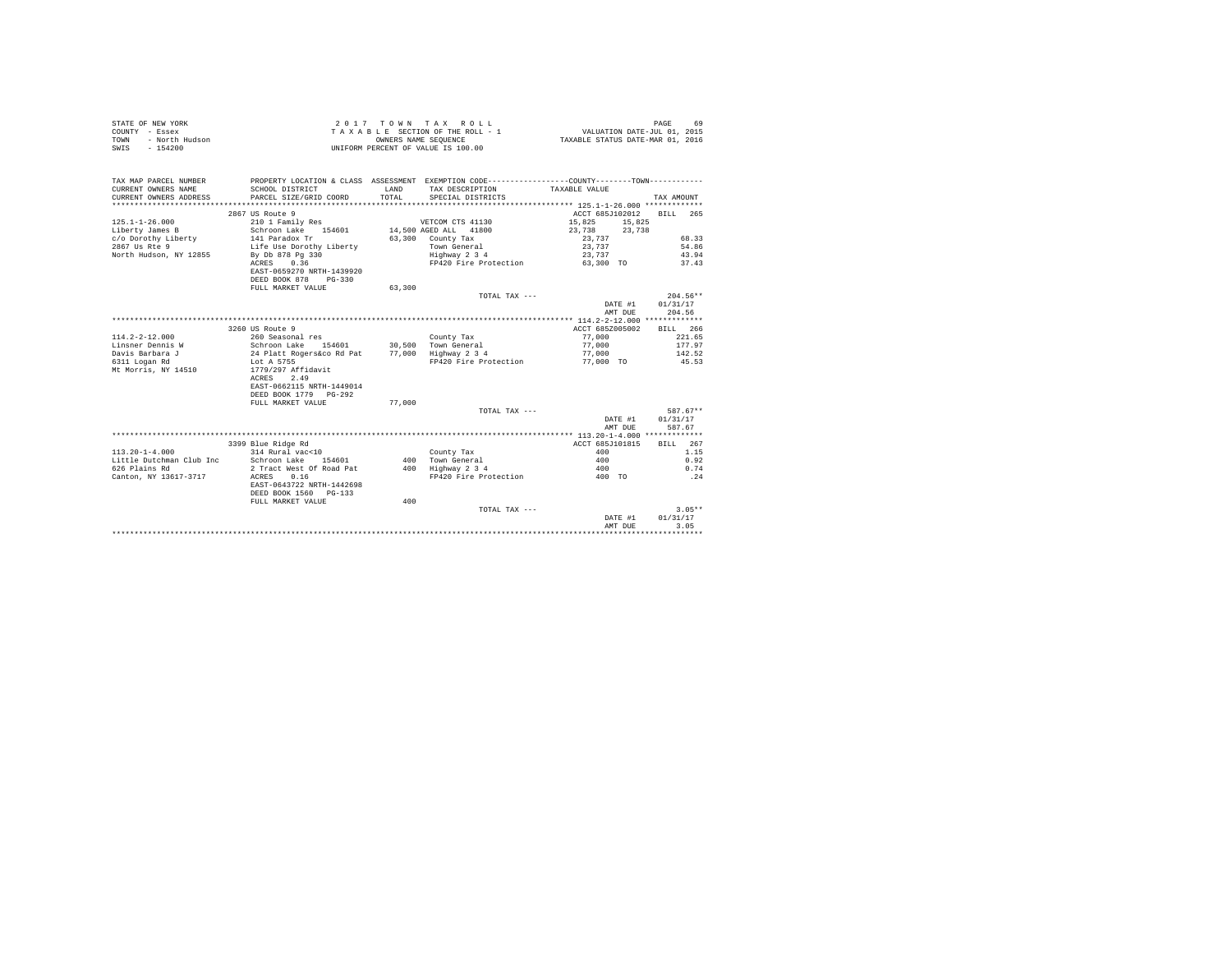| STATE OF NEW YORK      | 2017 TOWN TAX ROLL                 | 70<br>PAGE                       |
|------------------------|------------------------------------|----------------------------------|
| COUNTY - Essex         | TAXABLE SECTION OF THE ROLL - 1    | VALUATION DATE-JUL 01, 2015      |
| - North Hudson<br>TOWN | OWNERS NAME SEOUENCE               | TAXABLE STATUS DATE-MAR 01, 2016 |
| SWIS<br>- 154200       | UNIFORM PERCENT OF VALUE IS 100.00 |                                  |
|                        |                                    |                                  |

| TAX MAP PARCEL NUMBER<br>CURRENT OWNERS NAME | SCHOOL DISTRICT                               |               | PROPERTY LOCATION & CLASS ASSESSMENT EXEMPTION CODE---------------COUNTY-------TOWN---------- |                 |                    |
|----------------------------------------------|-----------------------------------------------|---------------|-----------------------------------------------------------------------------------------------|-----------------|--------------------|
| CURRENT OWNERS ADDRESS                       | PARCEL SIZE/GRID COORD                        | LAND<br>TOTAL | TAX DESCRIPTION<br>SPECIAL DISTRICTS                                                          | TAXABLE VALUE   |                    |
| ************************                     |                                               |               |                                                                                               |                 | TAX AMOUNT         |
|                                              |                                               |               |                                                                                               |                 |                    |
|                                              | 3411 Blue Ridge Rd                            |               |                                                                                               | ACCT 685J102904 | 268<br><b>BILL</b> |
| $113.20 - 1 - 5.000$                         | 260 Seasonal res                              |               | County Tax                                                                                    | 28,700          | 82.61              |
| Little Dutchman Club Inc                     | Schroon Lake<br>154601                        |               | 12,400 Town General                                                                           | 28,700          | 66.33              |
| c/o Scott J Perretta                         | 20 Tract West Of Road Pat                     |               | 28,700 Highway 2 3 4                                                                          | 28,700          | 53.12              |
| 626 Plains Rd                                | ACRES<br>0.23                                 |               | FP420 Fire Protection                                                                         | 28,700 TO       | 16.97              |
| Canton, NY 13617                             | EAST-0643803 NRTH-1442668                     |               |                                                                                               |                 |                    |
|                                              | DEED BOOK 444<br>$PG-150$                     |               |                                                                                               |                 |                    |
|                                              | FULL MARKET VALUE                             | 28,700        |                                                                                               |                 |                    |
|                                              |                                               |               | TOTAL TAX ---                                                                                 |                 | $219.03**$         |
|                                              |                                               |               |                                                                                               | DATE #1         | 01/31/17           |
|                                              |                                               |               |                                                                                               | AMT DUE         | 219.03             |
|                                              |                                               |               |                                                                                               |                 |                    |
|                                              | Blue Ridge Rd                                 |               |                                                                                               | ACCT 685J189008 | BILL 269           |
| $113.20 - 1 - 8.300$                         | 314 Rural vac<10                              |               | County Tax                                                                                    | 700             | 2.02               |
| Little Dutchman Club Inc                     | Schroon Lake 154601                           |               | 700 Town General                                                                              | 700             | 1.62               |
| 626 Plains Rd                                | 20 Tract West Of Road Pat                     |               | 700 Highway 2 3 4                                                                             | 700             | 1.30               |
| Canton, NY 13617-3717                        | 0.39<br>ACRES                                 |               | FP420 Fire Protection                                                                         | 700 TO          | .41                |
|                                              | EAST-0643644 NRTH-1442741                     |               |                                                                                               |                 |                    |
|                                              | DEED BOOK 1560 PG-133                         |               |                                                                                               |                 |                    |
|                                              | FULL MARKET VALUE                             | 700           |                                                                                               |                 |                    |
|                                              |                                               |               | TOTAL TAX ---                                                                                 |                 | $5.35**$           |
|                                              |                                               |               |                                                                                               | DATE #1         | 01/31/17           |
|                                              |                                               |               |                                                                                               | AMT DUE         | 5.35               |
|                                              |                                               |               |                                                                                               |                 |                    |
|                                              | 3355 US Route 9                               |               |                                                                                               | ACCT 685J199001 | BILL 270           |
| $114.2 - 2 - 2.000$                          | 210 1 Family Res - WTRFNT                     |               | County Tax                                                                                    | 75,100          | 216.18             |
| Loding Thomas J Sr                           | Schroon Lake 154601                           |               | 56,100 Town General                                                                           | 75,100          | 173.58             |
| Loding Linda A                               | 25 Platt Rogers Rd                            |               | 75,100 Highway 2 3 4                                                                          | 75,100          | 139.01             |
| 26 Second St                                 | ACRES<br>8.01                                 |               | FP420 Fire Protection                                                                         | 75,100 TO       | 44.40              |
| Glens Falls, NY 12801                        | EAST-0661235 NRTH-1451192                     |               |                                                                                               |                 |                    |
|                                              | DEED BOOK 1178 PG-1                           |               |                                                                                               |                 |                    |
|                                              | FULL MARKET VALUE                             | 75,100        |                                                                                               |                 |                    |
|                                              |                                               |               | TOTAL TAX ---                                                                                 |                 | $573.17**$         |
|                                              |                                               |               |                                                                                               | DATE #1         | 01/31/17           |
|                                              |                                               |               |                                                                                               | AMT DUE         | 573.17             |
|                                              |                                               |               |                                                                                               |                 |                    |
|                                              | 3423 Blue Ridge Rd                            |               |                                                                                               | ACCT 685J190004 | BILL 271           |
| $113.20 - 1 - 8.120$                         | 314 Rural vac<10                              |               | County Tax                                                                                    | 29,100          | 83.77              |
| Lohn Henry J                                 | Schroon Lake 154601<br>20 Tract W Of Road Pat |               |                                                                                               | 29,100          | 67.26              |
| Lohn Hollie M                                |                                               |               | 29,100 Town General<br>29,100 Highway 2 3 4                                                   | 29,100          | 53.86              |
| 67 McCleary Ave                              |                                               |               | FP420 Fire Protection                                                                         | 29,100 TO       | 17.21              |
| Amsterdam, NY 12010                          | ACRES 1.14<br>EAST-0644205 NRTH-1442679       |               |                                                                                               |                 |                    |
|                                              | DEED BOOK 1580 PG-189                         |               |                                                                                               |                 |                    |
|                                              | FULL MARKET VALUE                             | 29,100        |                                                                                               |                 |                    |
|                                              |                                               |               | TOTAL TAX ---                                                                                 |                 | $222.10**$         |
|                                              |                                               |               |                                                                                               | DATE #1         | 01/31/17           |
|                                              |                                               |               |                                                                                               | AMT DUE         | 222.10             |
|                                              |                                               |               |                                                                                               |                 |                    |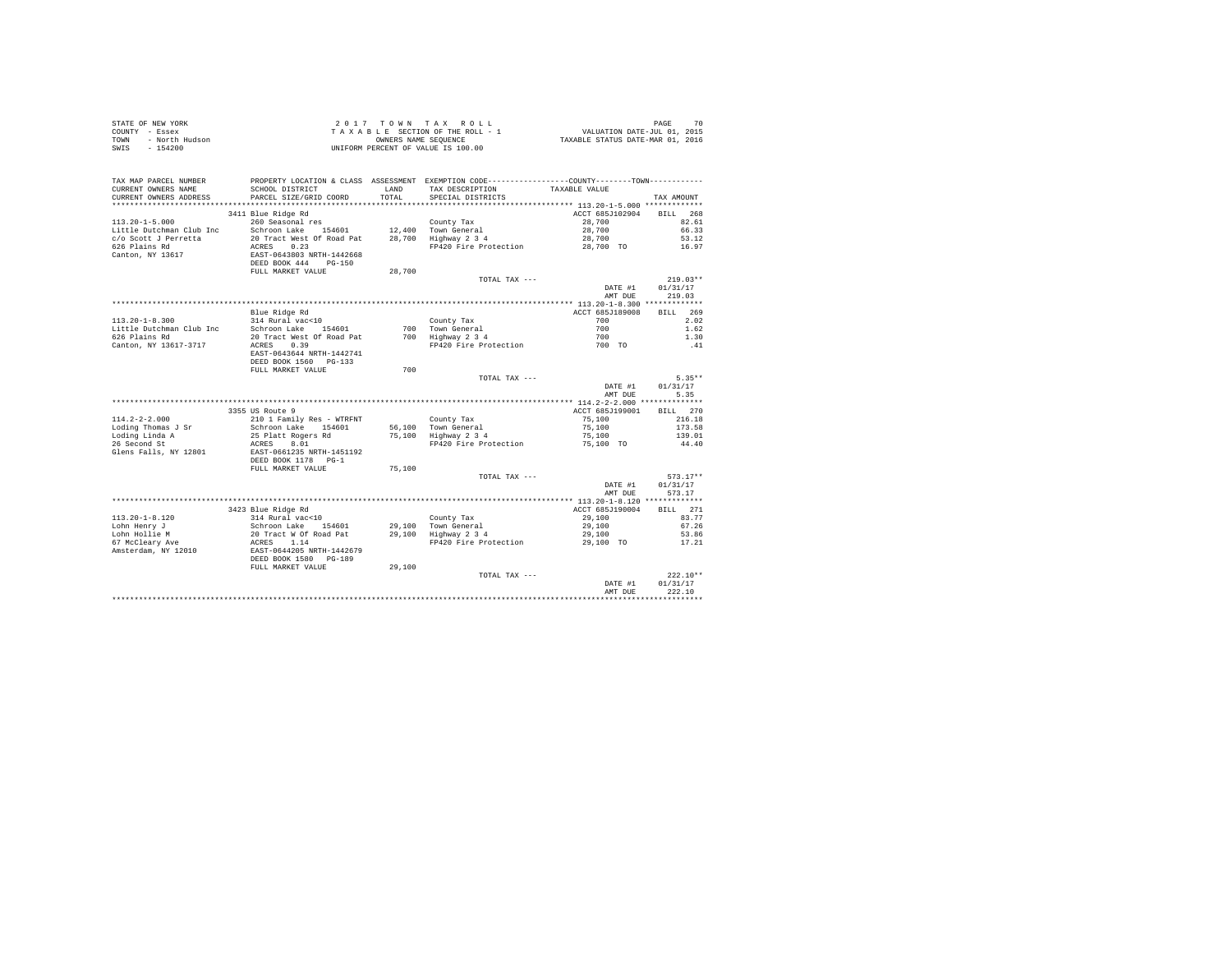| STATE OF NEW YORK<br>COUNTY - Essex<br>TOWN<br>- North Hudson<br>$-154200$<br>SWIS |                                           | OWNERS NAME SEOUENCE | 2017 TOWN TAX ROLL<br>TAXABLE SECTION OF THE ROLL - 1<br>UNIFORM PERCENT OF VALUE IS 100.00                                           | 71 PAGE<br>711. VALUATION DATE-JUL 01, 2015<br>712. TAXABLE STATUS DATE-MAR 01 | PAGE<br>71      |
|------------------------------------------------------------------------------------|-------------------------------------------|----------------------|---------------------------------------------------------------------------------------------------------------------------------------|--------------------------------------------------------------------------------|-----------------|
| TAX MAP PARCEL NUMBER<br>CURRENT OWNERS NAME<br>CURRENT OWNERS ADDRESS             | SCHOOL DISTRICT<br>PARCEL SIZE/GRID COORD | LAND<br>TOTAL        | PROPERTY LOCATION & CLASS ASSESSMENT EXEMPTION CODE---------------COUNTY-------TOWN----------<br>TAX DESCRIPTION<br>SPECIAL DISTRICTS | TAXABLE VALUE                                                                  | TAX AMOUNT      |
|                                                                                    |                                           |                      |                                                                                                                                       |                                                                                |                 |
|                                                                                    | 445 Ensign Pond Rd                        |                      |                                                                                                                                       | ACCT 685J196003                                                                | BILL 272        |
| $105. - 1 - 53.200$                                                                | 240 Rural res                             |                      | County Tax                                                                                                                            | 282,400                                                                        | 812.91          |
| Lowe Arthur A Jr                                                                   | Schroon Lake<br>154601                    |                      | 44,700 Town General                                                                                                                   | 282,400                                                                        | 652.71          |
| Lowe Linda K                                                                       | 204 Paradox Tr                            |                      | 282,400 Highway 2 3 4                                                                                                                 | 282,400                                                                        | 522.71          |
| 445 Black Brook Rd                                                                 | ACRES 35.00                               |                      | FP420 Fire Protection                                                                                                                 | 282,400 TO                                                                     | 166.97          |
| North Hudson, NY 12855                                                             | EAST-0673077 NRTH-1456891                 |                      |                                                                                                                                       |                                                                                |                 |
|                                                                                    | DEED BOOK 1100 PG-312                     |                      |                                                                                                                                       |                                                                                |                 |
|                                                                                    | FULL MARKET VALUE                         | 282,400              |                                                                                                                                       |                                                                                |                 |
|                                                                                    |                                           |                      | TOTAL TAX ---                                                                                                                         |                                                                                | $2.155.30**$    |
|                                                                                    |                                           |                      |                                                                                                                                       | DATE #1                                                                        | 01/31/17        |
|                                                                                    |                                           |                      |                                                                                                                                       | AMT DUE                                                                        | 2.155.30        |
|                                                                                    |                                           |                      |                                                                                                                                       |                                                                                |                 |
|                                                                                    | 459 Ensign Pond Rd                        |                      |                                                                                                                                       | ACCT 685J103212                                                                | BTLL 273        |
| $105. - 1 - 52.000$                                                                | 240 Rural res                             |                      | VETCOM CTS 41130                                                                                                                      | 25,000<br>25,000                                                               |                 |
| Lozito Ronald                                                                      | Schroon Lake 154601                       |                      | 98,600 VETDIS CTS 41140                                                                                                               | 50,000<br>50,000                                                               |                 |
| Lozito Marie                                                                       | 204 Paradox Tract                         |                      | 209,300 County Tax                                                                                                                    | 134,300                                                                        | 386.59          |
| 459 Ensign Pond Rd ACRES 115.60                                                    |                                           |                      | Town General                                                                                                                          | 134,300                                                                        | 310.41          |
| North Hudson, NY 12855-0034 EAST-0674685 NRTH-1456487                              |                                           |                      | Highway 2 3 4                                                                                                                         | 134,300                                                                        | 248.58          |
|                                                                                    | DEED BOOK 827 PG-149                      |                      | FP420 Fire Protection                                                                                                                 | 209,300 TO                                                                     | 123.75          |
|                                                                                    | FULL MARKET VALUE                         | 209,300              | TOTAL TAX ---                                                                                                                         |                                                                                | $1.069.33**$    |
|                                                                                    |                                           |                      |                                                                                                                                       | DATE #1                                                                        | 01/31/17        |
|                                                                                    |                                           |                      |                                                                                                                                       | AMT DUE                                                                        | 1,069.33        |
|                                                                                    |                                           |                      |                                                                                                                                       |                                                                                |                 |
|                                                                                    | 542 Johnson Pond Rd                       |                      |                                                                                                                                       | ACCT 685J190008                                                                | BILL 274        |
| $125.12 - 1 - 8.500$                                                               | 260 Seasonal res - WTRFNT                 |                      | County Tax                                                                                                                            | 205,100                                                                        | 590.39          |
| Mahoney Edward J                                                                   | Schroon Lake 154601                       |                      | 142.700 Town General                                                                                                                  | 205,100                                                                        | 474.05          |
| Mahoney Shirley                                                                    | 169 Paradox Tract                         |                      | 205.100 Highway 2 3 4                                                                                                                 | 205,100                                                                        | 379.63          |
| 3 Sherwood Pl                                                                      | ACRES 1.48                                |                      | FP420 Fire Protection                                                                                                                 | 205,100 TO                                                                     | 121.27          |
| Hyde Park, NY 12538                                                                | EAST-0669275 NRTH-1434757                 |                      |                                                                                                                                       |                                                                                |                 |
|                                                                                    | DEED BOOK 1626    PG-123                  |                      |                                                                                                                                       |                                                                                |                 |
|                                                                                    | FULL MARKET VALUE                         | 205,100              |                                                                                                                                       |                                                                                |                 |
|                                                                                    |                                           |                      | TOTAL TAX ---                                                                                                                         |                                                                                | $1.565.34**$    |
|                                                                                    |                                           |                      |                                                                                                                                       | DATE #1                                                                        | 01/31/17        |
|                                                                                    |                                           |                      |                                                                                                                                       | AMT DUE                                                                        | 1.565.34        |
|                                                                                    |                                           |                      |                                                                                                                                       |                                                                                |                 |
|                                                                                    | 123 Pepper Hollow Rd                      |                      |                                                                                                                                       | ACCT 685J102015                                                                | BILL 275        |
| $104.4 - 1 - 27.000$                                                               | 260 Seasonal res - WTRFNT                 |                      | County Tax                                                                                                                            | 76,700                                                                         | 220.79          |
| Manchester Hunt Club Inc<br>PO Box 3363                                            | Schroon Lake 154601                       |                      | 48,300 Town General<br>76,700 Highway 2 3 4                                                                                           | 76,700                                                                         | 177.28          |
| Poughkeepsie, NY 12603                                                             | 3 Totn&crossfield Twp 49                  |                      |                                                                                                                                       | 76,700                                                                         | 141.97<br>45.35 |
|                                                                                    | ACRES 1.10<br>EAST-0665295 NRTH-1462201   |                      | FP420 Fire Protection                                                                                                                 | 76,700 TO                                                                      |                 |
|                                                                                    | DEED BOOK 463 PG-277                      |                      |                                                                                                                                       |                                                                                |                 |
|                                                                                    | FULL MARKET VALUE                         | 76,700               |                                                                                                                                       |                                                                                |                 |
|                                                                                    |                                           |                      | TOTAL TAX ---                                                                                                                         |                                                                                | 585.39**        |
|                                                                                    |                                           |                      |                                                                                                                                       | DATE #1                                                                        | 01/31/17        |
|                                                                                    |                                           |                      |                                                                                                                                       | AMT DUE                                                                        | 585.39          |
|                                                                                    |                                           |                      |                                                                                                                                       |                                                                                |                 |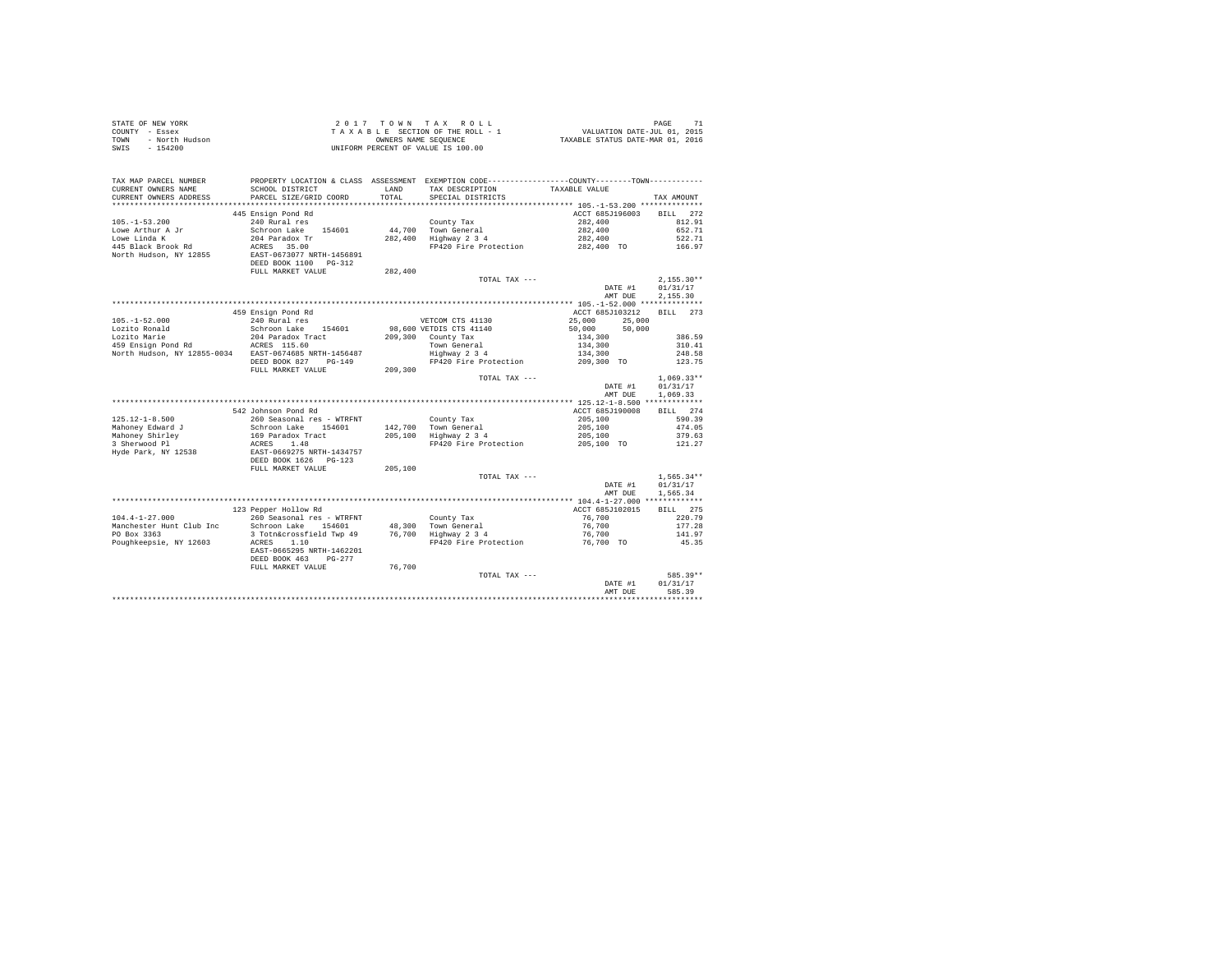| 2017 TOWN TAX ROLL<br>STATE OF NEW YORK<br>PAGE<br>$\begin{array}{lllllll} & \angle & \cup & \bot & \bot & \bot & \bot & \bot \\ & \angle & \bot & \bot & \bot & \bot & \bot & \bot \\ \end{array} \quad \begin{array}{lllllllll} & \angle & \bot & \bot & \bot & \bot & \bot \\ & \top & \lambda & \lambda & \lambda & \bot & \bot \\ & \top & \lambda & \lambda & \lambda & \bot \\ & \text{NNL12-T1ON DATE-SU NCE} & \text{NARTS DATE-MAR O1, 2015} \\ & \text{NNL22-T2 NCE} & \text{NNL33-T2 NCE} & \text{STRTUS DATE-MAR O1, 2016} \\ & \text{NNL3$<br>COUNTY - Essex<br>TOWN<br>- North Hudson<br>$-154200$<br>UNIFORM PERCENT OF VALUE IS 100.00<br>SWIS |                                           |               |                                                                                                                                         |                 |                  |  |
|-----------------------------------------------------------------------------------------------------------------------------------------------------------------------------------------------------------------------------------------------------------------------------------------------------------------------------------------------------------------------------------------------------------------------------------------------------------------------------------------------------------------------------------------------------------------------------------------------------------------------------------------------------------------|-------------------------------------------|---------------|-----------------------------------------------------------------------------------------------------------------------------------------|-----------------|------------------|--|
| TAX MAP PARCEL NUMBER<br>CURRENT OWNERS NAME<br>CURRENT OWNERS ADDRESS                                                                                                                                                                                                                                                                                                                                                                                                                                                                                                                                                                                          | SCHOOL DISTRICT<br>PARCEL SIZE/GRID COORD | LAND<br>TOTAL | PROPERTY LOCATION & CLASS ASSESSMENT EXEMPTION CODE----------------COUNTY--------TOWN----------<br>TAX DESCRIPTION<br>SPECIAL DISTRICTS | TAXABLE VALUE   | TAX AMOUNT       |  |
|                                                                                                                                                                                                                                                                                                                                                                                                                                                                                                                                                                                                                                                                 |                                           |               |                                                                                                                                         |                 |                  |  |
|                                                                                                                                                                                                                                                                                                                                                                                                                                                                                                                                                                                                                                                                 | 56 Greenough Rd                           |               |                                                                                                                                         | ACCT 685J103408 | BILL 276         |  |
| $105. - 1 - 22.000$                                                                                                                                                                                                                                                                                                                                                                                                                                                                                                                                                                                                                                             | 910 Priv forest                           |               | County Tax                                                                                                                              | 145,300         | 418.26           |  |
| Marsden Michael<br>3948 US Rte 9                                                                                                                                                                                                                                                                                                                                                                                                                                                                                                                                                                                                                                | Schroon Lake 154601                       |               | 145,300 Town General<br>145,300 Highway 2 3 4                                                                                           | 145,300         | 335.83<br>268.94 |  |
| North Hudson, NY 12855                                                                                                                                                                                                                                                                                                                                                                                                                                                                                                                                                                                                                                          | 208 Paradox Tract<br>ACRES 199.77         |               | 145,300 Highway 2 3 4<br>PP420 Fire Protection 145,300 TO                                                                               |                 | 85.91            |  |
|                                                                                                                                                                                                                                                                                                                                                                                                                                                                                                                                                                                                                                                                 | EAST-0674656 NRTH-1464319                 |               |                                                                                                                                         |                 |                  |  |
|                                                                                                                                                                                                                                                                                                                                                                                                                                                                                                                                                                                                                                                                 | DEED BOOK 894 PG-282                      |               |                                                                                                                                         |                 |                  |  |
|                                                                                                                                                                                                                                                                                                                                                                                                                                                                                                                                                                                                                                                                 | FULL MARKET VALUE                         | 145,300       |                                                                                                                                         |                 |                  |  |
|                                                                                                                                                                                                                                                                                                                                                                                                                                                                                                                                                                                                                                                                 |                                           |               | TOTAL TAX ---                                                                                                                           |                 | $1,108.94**$     |  |
|                                                                                                                                                                                                                                                                                                                                                                                                                                                                                                                                                                                                                                                                 |                                           |               |                                                                                                                                         | DATE #1         | 01/31/17         |  |
|                                                                                                                                                                                                                                                                                                                                                                                                                                                                                                                                                                                                                                                                 |                                           |               |                                                                                                                                         | AMT DUE         | 1,108.94         |  |
|                                                                                                                                                                                                                                                                                                                                                                                                                                                                                                                                                                                                                                                                 | 3948 US Route 9                           |               |                                                                                                                                         | ACCT 685J102106 | BILL 277         |  |
| $104.2 - 1 - 16.000$                                                                                                                                                                                                                                                                                                                                                                                                                                                                                                                                                                                                                                            | 210 1 Family Res                          |               | County Tax                                                                                                                              | 56,400          | 162.35           |  |
| Marsden Michael A                                                                                                                                                                                                                                                                                                                                                                                                                                                                                                                                                                                                                                               | Schroon Lake 154601                       |               |                                                                                                                                         | 56,400          | 130.36           |  |
| Marsden Maureen M<br>Route 9                                                                                                                                                                                                                                                                                                                                                                                                                                                                                                                                                                                                                                    | 4 T&C Twp                                 |               | 23,500 Town General<br>56,400 Highway 2 3 4                                                                                             | 56,400          | 104.39           |  |
|                                                                                                                                                                                                                                                                                                                                                                                                                                                                                                                                                                                                                                                                 | ACRES 2.75 BANK DFCU                      |               | FP420 Fire Protection 56,400 TO                                                                                                         |                 | 33.35            |  |
| North Hudson, NY 12855                                                                                                                                                                                                                                                                                                                                                                                                                                                                                                                                                                                                                                          | EAST-0669078 NRTH-1464187                 |               |                                                                                                                                         |                 |                  |  |
|                                                                                                                                                                                                                                                                                                                                                                                                                                                                                                                                                                                                                                                                 | DEED BOOK 1035 PG-50<br>FULL MARKET VALUE | 56,400        |                                                                                                                                         |                 |                  |  |
|                                                                                                                                                                                                                                                                                                                                                                                                                                                                                                                                                                                                                                                                 |                                           |               | TOTAL TAX ---                                                                                                                           |                 | $430.45**$       |  |
|                                                                                                                                                                                                                                                                                                                                                                                                                                                                                                                                                                                                                                                                 |                                           |               |                                                                                                                                         | DATE #1         | 01/31/17         |  |
|                                                                                                                                                                                                                                                                                                                                                                                                                                                                                                                                                                                                                                                                 |                                           |               |                                                                                                                                         | AMT DUE         | 430.45           |  |
|                                                                                                                                                                                                                                                                                                                                                                                                                                                                                                                                                                                                                                                                 |                                           |               |                                                                                                                                         |                 |                  |  |
|                                                                                                                                                                                                                                                                                                                                                                                                                                                                                                                                                                                                                                                                 | 3943 US Route 9                           |               |                                                                                                                                         | ACCT 685J102105 | BILL 278         |  |
| $104.2 - 1 - 20.000$                                                                                                                                                                                                                                                                                                                                                                                                                                                                                                                                                                                                                                            | 260 Seasonal res                          |               | County Tax                                                                                                                              | 53,500          | 154.00           |  |
| Marsden Michael A<br>Rte 9                                                                                                                                                                                                                                                                                                                                                                                                                                                                                                                                                                                                                                      | Schroon Lake 154601                       |               | 31,700 Town General<br>53,500 Highway 2 3 4                                                                                             | 53,500          | 123.65           |  |
| North Hudson, NY 12855                                                                                                                                                                                                                                                                                                                                                                                                                                                                                                                                                                                                                                          | $4$ T&C Twp $49$<br>ACRES 3.85            |               | FP420 Fire Protection 53,500 TO                                                                                                         | 53,500          | 99.03<br>31.63   |  |
|                                                                                                                                                                                                                                                                                                                                                                                                                                                                                                                                                                                                                                                                 | EAST-0668793 NRTH-1464078                 |               |                                                                                                                                         |                 |                  |  |
|                                                                                                                                                                                                                                                                                                                                                                                                                                                                                                                                                                                                                                                                 | DEED BOOK 1057 PG-335                     |               |                                                                                                                                         |                 |                  |  |
|                                                                                                                                                                                                                                                                                                                                                                                                                                                                                                                                                                                                                                                                 | FULL MARKET VALUE                         | 53,500        |                                                                                                                                         |                 |                  |  |
|                                                                                                                                                                                                                                                                                                                                                                                                                                                                                                                                                                                                                                                                 |                                           |               | TOTAL TAX ---                                                                                                                           |                 | 408.31**         |  |
|                                                                                                                                                                                                                                                                                                                                                                                                                                                                                                                                                                                                                                                                 |                                           |               |                                                                                                                                         | DATE #1         | 01/31/17         |  |
|                                                                                                                                                                                                                                                                                                                                                                                                                                                                                                                                                                                                                                                                 |                                           |               |                                                                                                                                         | AMT DUE         | 408.31           |  |
|                                                                                                                                                                                                                                                                                                                                                                                                                                                                                                                                                                                                                                                                 | US Route 9                                |               |                                                                                                                                         | ACCT 685J193005 | BILL 279         |  |
|                                                                                                                                                                                                                                                                                                                                                                                                                                                                                                                                                                                                                                                                 |                                           |               |                                                                                                                                         | 66,000          | 189.99           |  |
|                                                                                                                                                                                                                                                                                                                                                                                                                                                                                                                                                                                                                                                                 |                                           |               |                                                                                                                                         | 66,000          | 152.55           |  |
|                                                                                                                                                                                                                                                                                                                                                                                                                                                                                                                                                                                                                                                                 |                                           |               |                                                                                                                                         | 66,000          | 122.16           |  |
|                                                                                                                                                                                                                                                                                                                                                                                                                                                                                                                                                                                                                                                                 |                                           |               | FP420 Fire Protection 66,000 TO                                                                                                         |                 | 39.02            |  |
| North Hudson, NY 12855                                                                                                                                                                                                                                                                                                                                                                                                                                                                                                                                                                                                                                          | EAST-0668142 NRTH-1463900                 |               |                                                                                                                                         |                 |                  |  |
|                                                                                                                                                                                                                                                                                                                                                                                                                                                                                                                                                                                                                                                                 | DEED BOOK 1035 PG-53                      |               |                                                                                                                                         |                 |                  |  |
|                                                                                                                                                                                                                                                                                                                                                                                                                                                                                                                                                                                                                                                                 | FULL MARKET VALUE                         | 66,000        | TOTAL TAX ---                                                                                                                           |                 | $503.72**$       |  |
|                                                                                                                                                                                                                                                                                                                                                                                                                                                                                                                                                                                                                                                                 |                                           |               |                                                                                                                                         | DATE #1         | 01/31/17         |  |
|                                                                                                                                                                                                                                                                                                                                                                                                                                                                                                                                                                                                                                                                 |                                           |               |                                                                                                                                         | AMT DUE         | 503.72           |  |
|                                                                                                                                                                                                                                                                                                                                                                                                                                                                                                                                                                                                                                                                 |                                           |               |                                                                                                                                         |                 |                  |  |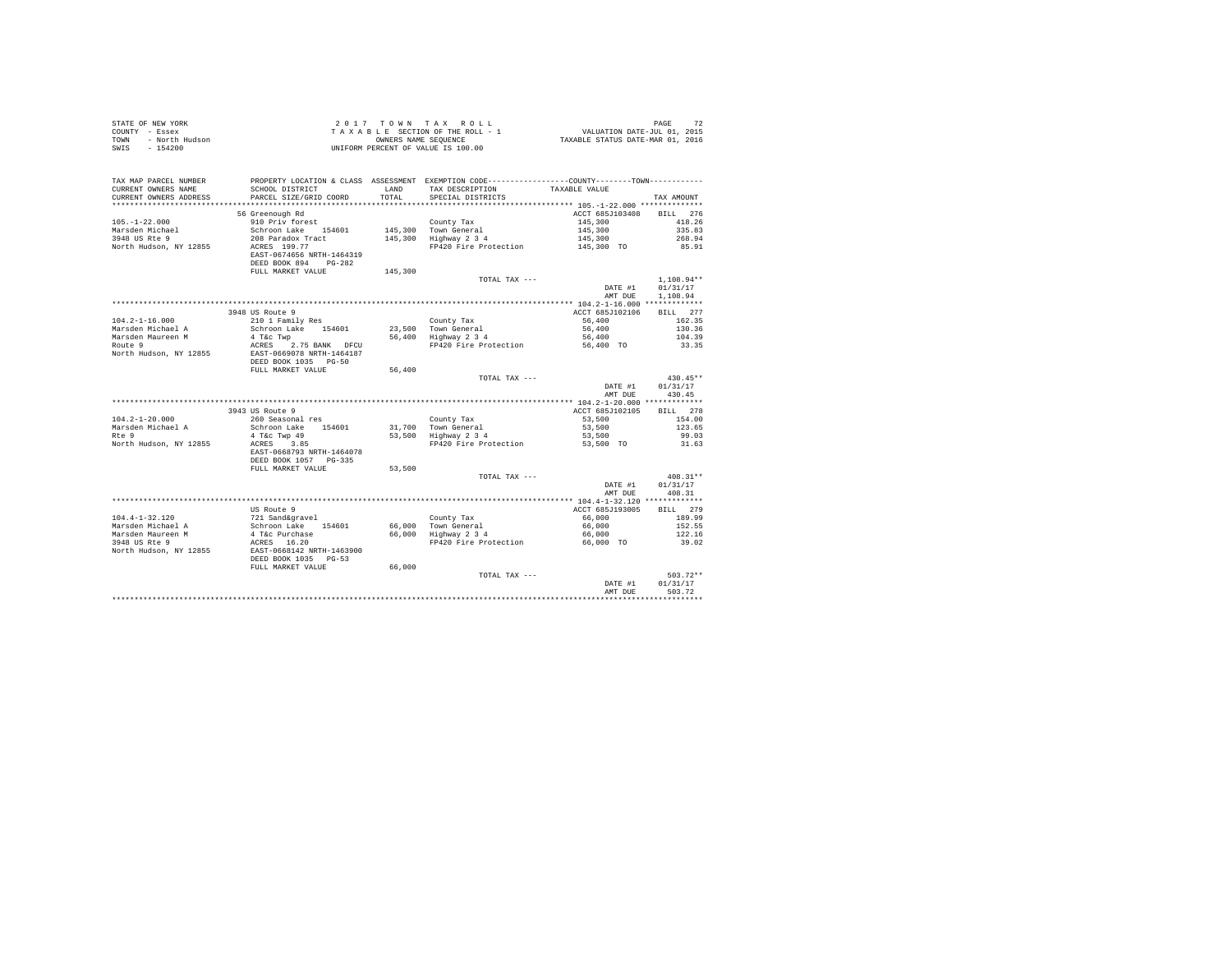| STATE OF NEW YORK<br>COUNTY - Essex<br>TOWN<br>- North Hudson<br>SWIS<br>$-154200$ |                                                                                                                                              |               | UNIFORM PERCENT OF VALUE IS 100.00                         |                       |                                      |
|------------------------------------------------------------------------------------|----------------------------------------------------------------------------------------------------------------------------------------------|---------------|------------------------------------------------------------|-----------------------|--------------------------------------|
| TAX MAP PARCEL NUMBER<br>CURRENT OWNERS NAME<br>CURRENT OWNERS ADDRESS             | PROPERTY LOCATION & CLASS ASSESSMENT EXEMPTION CODE---------------COUNTY-------TOWN---------<br>SCHOOL DISTRICT<br>PARCEL SIZE/GRID COORD    | LAND<br>TOTAL | TAX DESCRIPTION<br>SPECIAL DISTRICTS                       | TAXABLE VALUE         | TAX AMOUNT                           |
|                                                                                    |                                                                                                                                              |               |                                                            |                       |                                      |
|                                                                                    | 3376 US Route 9                                                                                                                              |               |                                                            | ACCT 685J102802       | BILL 280                             |
| $114.2 - 1 - 50.000$                                                               | 210 1 Family Res                                                                                                                             |               | County Tax                                                 | 49,500                | 142.49                               |
| Martinez Charles A                                                                 |                                                                                                                                              |               |                                                            | 49,500                | 114.41                               |
| PO Box 271                                                                         | Schroon Lake 154601 10,800 Town General<br>25 Platt Rogers&co Rd Pat 49,500 Highway 2 3 4                                                    |               |                                                            | 49,500                | 91.62                                |
| Coxsackie, NY 12051                                                                | ACRES 0.20<br>EAST-0661862 NRTH-1451803<br>DEED BOOK 1688 PG-48                                                                              |               | FP420 Fire Protection                                      | 49.500 TO             | 29.27                                |
|                                                                                    | FULL MARKET VALUE                                                                                                                            | 49,500        |                                                            |                       |                                      |
|                                                                                    |                                                                                                                                              |               | TOTAL TAX ---                                              |                       | $377.79**$                           |
|                                                                                    |                                                                                                                                              |               |                                                            | DATE #1               | 01/31/17                             |
|                                                                                    |                                                                                                                                              |               |                                                            | AMT DUE               | 377.79                               |
|                                                                                    |                                                                                                                                              |               |                                                            |                       |                                      |
|                                                                                    | 334 Ensign Pond Rd                                                                                                                           |               |                                                            | ACCT 685J100802       | BILL 281                             |
| $115. - 1 - 2.000$                                                                 | 210 1 Family Res                                                                                                                             |               | County Tax<br>31,800 Town General<br>132,800 Highway 2 3 4 | 132,800               | 382.27                               |
| Masterson Michael J                                                                | Schroon Lake 154601                                                                                                                          |               |                                                            | 132,800               | 306.94                               |
| Masterson Deborah A<br>334 Ensign Pond Rd                                          | 206 Paradox Tract<br>4ac                                                                                                                     |               | FP420 Fire Protection                                      | 132,800<br>132,800 TO | 245.81<br>78.52                      |
| North Hudson, NY 12855                                                             | ACRES 4.00 BANK LERETA<br>EAST-0671581 NRTH-1454617<br>DEED BOOK 1570 PG-317                                                                 |               |                                                            |                       |                                      |
|                                                                                    | FULL MARKET VALUE                                                                                                                            | 132,800       |                                                            |                       |                                      |
|                                                                                    |                                                                                                                                              |               | TOTAL TAX ---                                              |                       | $1,013.54**$                         |
|                                                                                    |                                                                                                                                              |               |                                                            | DATE #1               | 01/31/17                             |
|                                                                                    |                                                                                                                                              |               |                                                            | AMT DUE               | 1,013.54                             |
|                                                                                    | 22 Underwood Rd                                                                                                                              |               |                                                            | ACCT 685J103207       | BILL 282                             |
| $85.3 - 1 - 5.000$                                                                 | 260 Seasonal res                                                                                                                             |               | County Tax                                                 | 277.200               | 797.94                               |
| McAlister Sara O                                                                   | Schroon Lake 154601                                                                                                                          |               |                                                            | 277,200               | 640.69                               |
|                                                                                    | 59 N River Head Tr                                                                                                                           |               | 116,100 Town General<br>277,200 Highway 2 3 4              | 277,200               | 513.08                               |
| 4480 Spring Is<br>0katie, SC 29909                                                 | ACRES 1.10                                                                                                                                   |               | FP420 Fire Protection                                      | 277,200 TO 163.90     |                                      |
|                                                                                    | EAST-0672129 NRTH-1490311                                                                                                                    |               |                                                            |                       |                                      |
|                                                                                    |                                                                                                                                              |               |                                                            |                       |                                      |
|                                                                                    |                                                                                                                                              | 277,200       |                                                            |                       |                                      |
|                                                                                    |                                                                                                                                              |               | TOTAL TAX ---                                              | DATE #1<br>AMT DUE    | $2,115.61**$<br>01/31/17<br>2.115.61 |
|                                                                                    |                                                                                                                                              |               |                                                            |                       |                                      |
|                                                                                    | US Route 9                                                                                                                                   |               |                                                            | ACCT 685J102007       | BILL 283                             |
| 114.2-1-47.000                                                                     | 314 Rural vac<10<br>314 Rural vac<10 (2011)<br>County Tax (2014)<br>25 Platt Rogers (2014)<br>25 Platt Rogers (2014)<br>27 210 211 212 213 4 |               |                                                            | 2,100                 | 6.05                                 |
| McCarthy Maryjo<br>35 Newfane Rd                                                   | Schroon Lake 154601                                                                                                                          |               |                                                            | 2,100                 | 4.85                                 |
|                                                                                    |                                                                                                                                              |               |                                                            | 2,100                 | 3.89                                 |
| New Fairfield, CT 06812                                                            | 25 Platt Rogers&co Rd Pat<br>1330/319 Life Use To                                                                                            |               | FP420 Fire Protection                                      | 2,100 TO              | 1.24                                 |
|                                                                                    | Pauline Leblanc<br>PRIOR OWNER ON 3/01/2016 ACRES 2.00 BANK DITECH<br>McCarthy Maryjo<br>DEED BOOK 1845 PG-60                                |               |                                                            |                       |                                      |
|                                                                                    | FULL MARKET VALUE                                                                                                                            | 2,100         |                                                            |                       |                                      |
|                                                                                    |                                                                                                                                              |               | TOTAL TAX ---                                              |                       | $16.03**$                            |
|                                                                                    |                                                                                                                                              |               |                                                            | DATE #1               | 01/31/17                             |
|                                                                                    |                                                                                                                                              |               |                                                            | AMT DUE               | 16.03<br>.                           |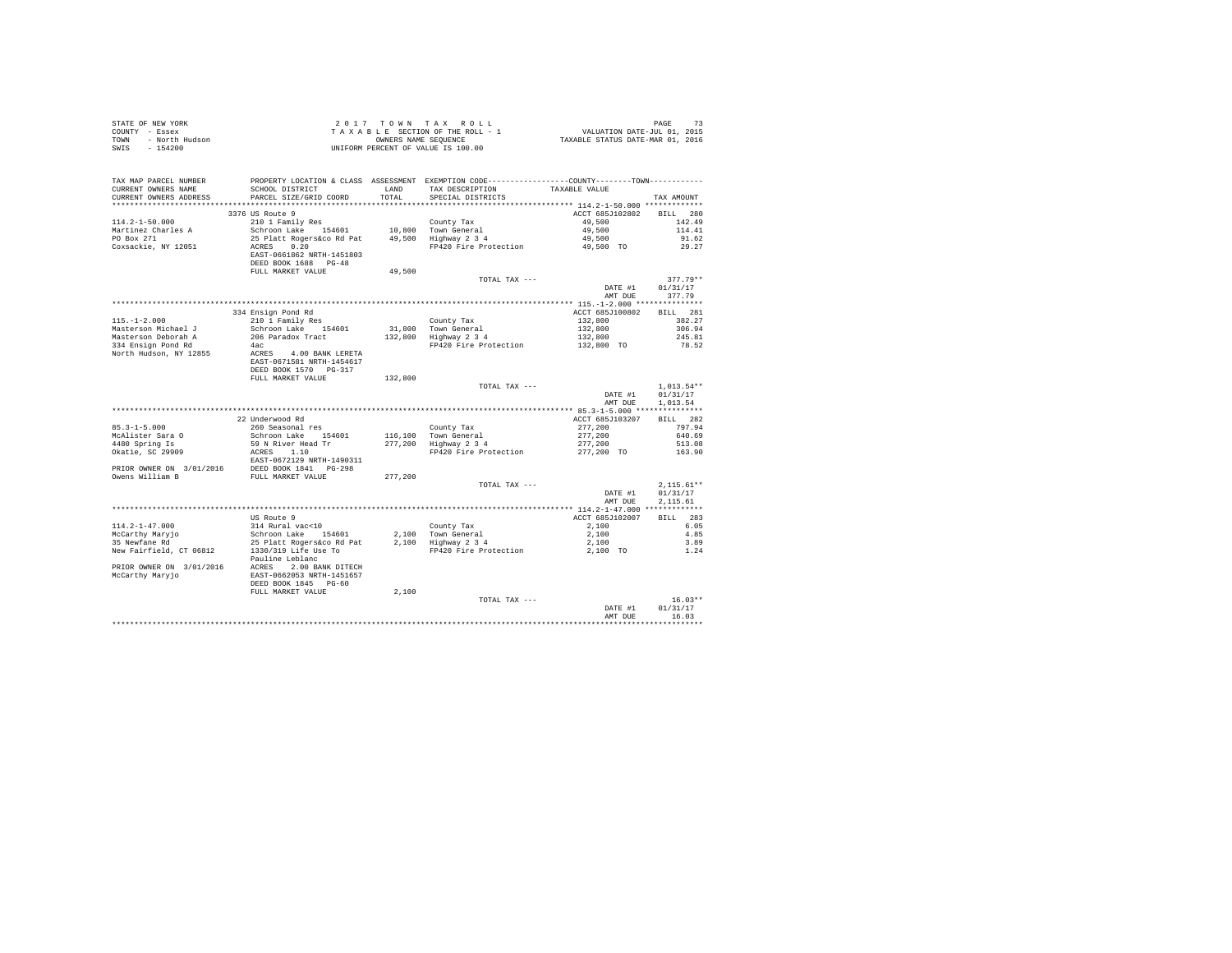| STATE OF NEW YORK      | 2017 TOWN TAX ROLL                 | 74<br>PAGE                       |
|------------------------|------------------------------------|----------------------------------|
| COUNTY - Essex         | TAXABLE SECTION OF THE ROLL - 1    | VALUATION DATE-JUL 01, 2015      |
| - North Hudson<br>TOWN | OWNERS NAME SEOUENCE               | TAXABLE STATUS DATE-MAR 01, 2016 |
| SWIS<br>$-154200$      | UNIFORM PERCENT OF VALUE IS 100.00 |                                  |

| TAX MAP PARCEL NUMBER<br>CURRENT OWNERS NAME<br>CURRENT OWNERS ADDRESS                    | PROPERTY LOCATION & CLASS ASSESSMENT EXEMPTION CODE---------------COUNTY-------TOWN----------<br>SCHOOL DISTRICT<br>PARCEL SIZE/GRID COORD     | <b>T.AND</b><br>TOTAL | TAX DESCRIPTION<br>SPECIAL DISTRICTS                                               | TAXABLE VALUE                                                  | TAX AMOUNT                                                |
|-------------------------------------------------------------------------------------------|------------------------------------------------------------------------------------------------------------------------------------------------|-----------------------|------------------------------------------------------------------------------------|----------------------------------------------------------------|-----------------------------------------------------------|
| ************************                                                                  | ******************************                                                                                                                 |                       |                                                                                    |                                                                |                                                           |
| $114.2 - 1 - 48.000$<br>McCarthy Maryjo<br>35 Newfane Rd<br>New Fairfield, CT 06812       | 3364 US Route 9<br>210 1 Family Res<br>Schroon Lake 154601<br>25 Platt Rogers&co Rd Pat<br>ACRES<br>0.90 BANK DITECH                           | 93,900                | County Tax<br>24,500 Town General<br>Highway 2 3 4<br>FP420 Fire Protection        | ACCT 685L102005<br>93,900<br>93,900<br>93,900<br>93,900 TO     | 284<br><b>BILL</b><br>270.30<br>217.03<br>173.80<br>55.52 |
| PRIOR OWNER ON 3/01/2016<br>McCarthy Maryjo                                               | EAST-0661807 NRTH-1451590<br>DEED BOOK 1845 PG-60<br>FULL MARKET VALUE                                                                         | 93,900                |                                                                                    |                                                                |                                                           |
|                                                                                           |                                                                                                                                                |                       | TOTAL TAX ---                                                                      | DATE #1<br>AMT DUE                                             | $716.65**$<br>01/31/17<br>716.65                          |
|                                                                                           |                                                                                                                                                |                       |                                                                                    |                                                                |                                                           |
| $85.3 - 1 - 2.000$<br>McCov Catherine C Trust<br>4312 Holly Harbor Rd<br>Oxford, MD 21654 | 43 Underwood Rd<br>260 Seasonal res<br>Schroon Lake 154601<br>59 N River Head Tr<br>1.06<br>ACRES<br>EAST-0672106 NRTH-1490958                 | 245,700               | County Tax<br>115,800 Town General<br>Highway 2 3 4<br>FP420 Fire Protection       | ACCT 685J103206<br>245,700<br>245,700<br>245,700<br>245,700 TO | BILL 285<br>707.26<br>567.88<br>454.78<br>145.27          |
|                                                                                           | DEED BOOK 1674 PG-175                                                                                                                          |                       |                                                                                    |                                                                |                                                           |
|                                                                                           | FULL MARKET VALUE                                                                                                                              | 245,700               | TOTAL TAX ---                                                                      | DATE #1<br>AMT DUE                                             | $1,875.19**$<br>01/31/17<br>1,875.19                      |
|                                                                                           |                                                                                                                                                |                       |                                                                                    |                                                                |                                                           |
| $123. -2 - 7.000$<br>McDonald Edward J<br>39 Beechwood Dr<br>Clifton Park, NY 12065       | 1828 Blue Ridge Rd<br>240 Rural res<br>Schroon Lake<br>154601<br>14 Totn&crossfield Twp 30<br>ACRES 93.11<br>EAST-0607547 NRTH-1438538         | 105,300<br>261,200    | County Tax<br>Town General<br>Highway 2 3 4<br>FP420 Fire Protection               | ACCT 685J103403<br>261,200<br>261,200<br>261,200<br>261,200 TO | BILL 286<br>751.88<br>603.71<br>483.47<br>154.44          |
|                                                                                           | DEED BOOK 1764 PG-186<br>FULL MARKET VALUE                                                                                                     | 261,200               | TOTAL TAX ---                                                                      |                                                                | $1,993.50**$                                              |
|                                                                                           |                                                                                                                                                |                       |                                                                                    | DATE #1<br>AMT DUE                                             | 01/31/17<br>1,993.50                                      |
|                                                                                           | 1828 Blue Ridge Rd                                                                                                                             |                       |                                                                                    | ACCT 685J101508                                                | BTLL.<br>287                                              |
| $123. - 2 - 6.000$<br>McDonald Karen J<br>39 Beechwood Dr<br>Clifton Park, NY 12065       | 260 Seasonal res<br>Schroon Lake<br>154601<br>14 Totn&crossfield Twp 30<br>0.40<br>ACRES<br>EAST-0606763 NRTH-1438644<br>DEED BOOK 1642 PG-270 |                       | County Tax<br>14,900 Town General<br>74,000 Highway 2 3 4<br>FP420 Fire Protection | 74,000<br>74,000<br>74,000<br>74,000 TO                        | 213.01<br>171.04<br>136.97<br>43.75                       |
|                                                                                           | FULL MARKET VALUE                                                                                                                              | 74,000                | TOTAL TAX ---                                                                      | DATE #1<br>AMT DUE                                             | 564.77**<br>01/31/17<br>564.77                            |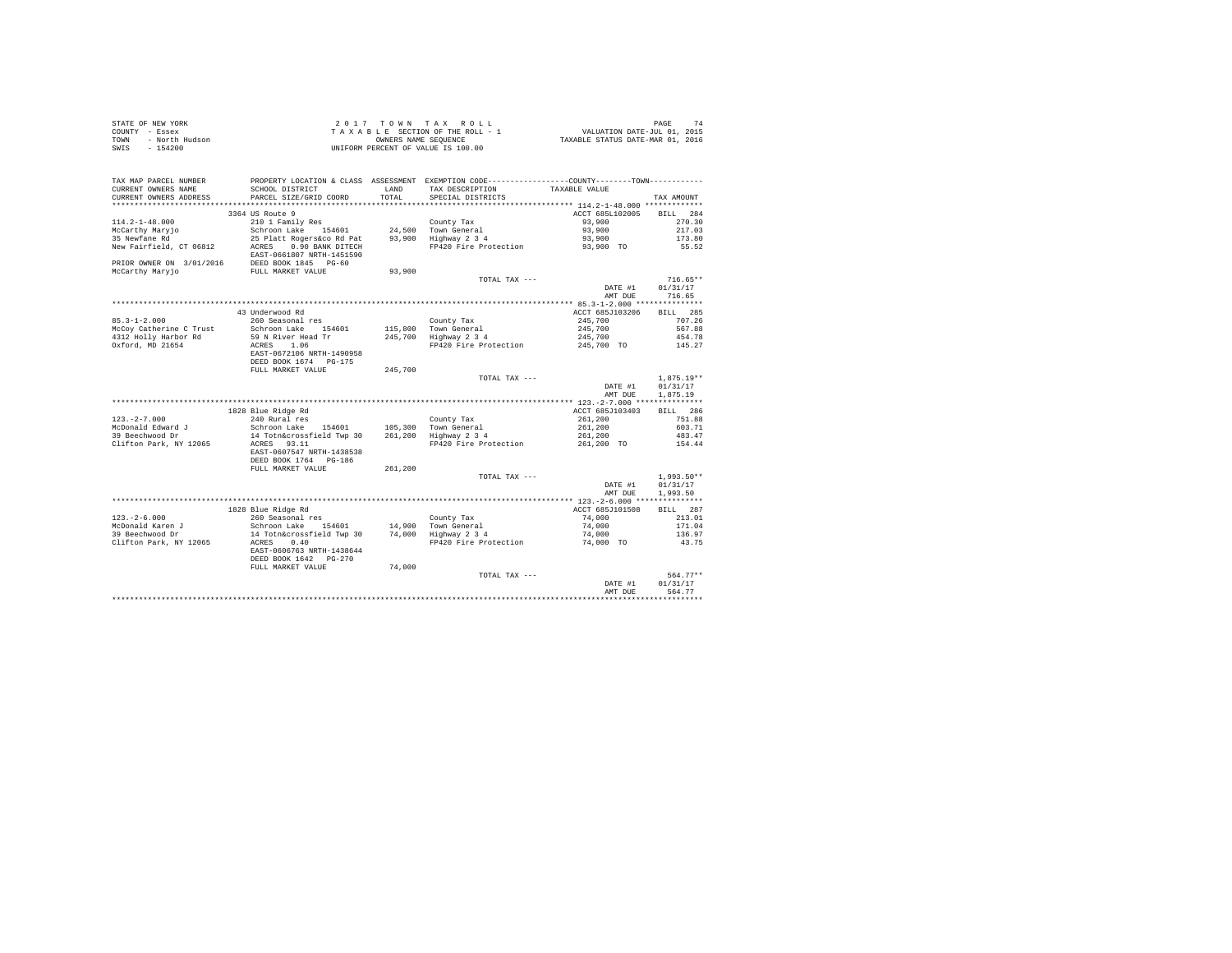| STATE OF NEW YORK   | 2017 TOWN TAX ROLL                 | 75<br>PAGE                       |
|---------------------|------------------------------------|----------------------------------|
| COUNTY - Essex      | TAXABLE SECTION OF THE ROLL - 1    | VALUATION DATE-JUL 01, 2015      |
| TOWN - North Hudson | OWNERS NAME SEOUENCE               | TAXABLE STATUS DATE-MAR 01, 2016 |
| SWIS<br>$-154200$   | UNIFORM PERCENT OF VALUE IS 100.00 |                                  |
|                     |                                    |                                  |

| TAX MAP PARCEL NUMBER  | PROPERTY LOCATION & CLASS ASSESSMENT EXEMPTION CODE---------------COUNTY-------TOWN----------                                                                                                                                     |         |                                  |                    |              |
|------------------------|-----------------------------------------------------------------------------------------------------------------------------------------------------------------------------------------------------------------------------------|---------|----------------------------------|--------------------|--------------|
| CURRENT OWNERS NAME    | SCHOOL DISTRICT                                                                                                                                                                                                                   | LAND    | TAX DESCRIPTION                  | TAXABLE VALUE      |              |
| CURRENT OWNERS ADDRESS | PARCEL SIZE/GRID COORD                                                                                                                                                                                                            | TOTAL   | SPECIAL DISTRICTS                |                    | TAX AMOUNT   |
|                        |                                                                                                                                                                                                                                   |         |                                  |                    |              |
|                        | 2733 Blue Ridge Rd                                                                                                                                                                                                                |         |                                  | ACCT 685J101905    | BILL 288     |
| $113.3 - 3 - 2.000$    | 210 1 Family Res                                                                                                                                                                                                                  |         | County Tax                       |                    | 379.97       |
| McDonald Thomas        | Schroon Lake 154601                                                                                                                                                                                                               |         | 12,400 Town General              | 132,000<br>132,000 | 305.09       |
|                        |                                                                                                                                                                                                                                   |         |                                  |                    |              |
| McDonald Carol J       | 7 Totn&crossfield Twp 44 132,000 Highway 2 3 4<br>1261/72 FP420 Fire Protection                                                                                                                                                   |         |                                  | 132,000            | 244.32       |
| 3160 Broad St          |                                                                                                                                                                                                                                   |         | FP420 Fire Protection            | $132,000$ TO       | 78.05        |
| Port Henry, NY 12974   | 2016 BAR Decision                                                                                                                                                                                                                 |         |                                  |                    |              |
|                        | ACRES<br>0.47                                                                                                                                                                                                                     |         |                                  |                    |              |
|                        | EAST-0628738 NRTH-1441627                                                                                                                                                                                                         |         |                                  |                    |              |
|                        | DEED BOOK 1252 PG-9                                                                                                                                                                                                               |         |                                  |                    |              |
|                        | FULL MARKET VALUE                                                                                                                                                                                                                 | 132,000 |                                  |                    |              |
|                        |                                                                                                                                                                                                                                   |         | TOTAL TAX ---                    |                    | $1,007.43**$ |
|                        |                                                                                                                                                                                                                                   |         |                                  | DATE #1            | 01/31/17     |
|                        |                                                                                                                                                                                                                                   |         |                                  | AMT DUE            | 1,007.43     |
|                        |                                                                                                                                                                                                                                   |         |                                  |                    |              |
|                        | Pepper Hollow Rd                                                                                                                                                                                                                  |         |                                  | ACCT 685J102210    | BILL 289     |
| $104.4 - 1 - 25.000$   | 311 Res vac land - WTRFNT                                                                                                                                                                                                         |         | County Tax                       | 36,900             | 106.22       |
| McDonough Dorothy      |                                                                                                                                                                                                                                   |         | 36,900 Town General              | 36,900             | 85.29        |
| Christner Joanne       |                                                                                                                                                                                                                                   |         | 36,900 Highway 2 3 4             | 36,900             | 68.30        |
|                        |                                                                                                                                                                                                                                   |         |                                  |                    |              |
| 579 Barry Rd           |                                                                                                                                                                                                                                   |         | FP420 Fire Protection 36,900 TO  |                    | 21.82        |
| Rochester, NY 14617    | Schroon Lake 154601<br>3 T&C Twp 49<br>ACRES 4.60<br>ERST-0665853 RETH-1462528<br>DEED BOOK 1537 PG-114                                                                                                                           |         |                                  |                    |              |
|                        |                                                                                                                                                                                                                                   |         |                                  |                    |              |
|                        | FULL MARKET VALUE                                                                                                                                                                                                                 | 36,900  |                                  |                    |              |
|                        |                                                                                                                                                                                                                                   |         | TOTAL TAX ---                    |                    | $281.63**$   |
|                        |                                                                                                                                                                                                                                   |         |                                  | DATE #1            | 01/31/17     |
|                        |                                                                                                                                                                                                                                   |         |                                  | AMT DUE            | 281.63       |
|                        |                                                                                                                                                                                                                                   |         |                                  |                    |              |
|                        | 3800 US Route 9                                                                                                                                                                                                                   |         |                                  | ACCT 685J102207    | BILL 290     |
| $104.4 - 1 - 37.000$   |                                                                                                                                                                                                                                   |         |                                  | 25,000<br>25,000   |              |
| McKee James T          |                                                                                                                                                                                                                                   |         |                                  | 101,000            | 290.74       |
| McKee Jean A           | 210 1 Family Res - WTRFNT VETCOM CTS 41130<br>Schroon Lake 154601 56,600 County Tax<br>31 Platt Rogers&co Rd Pat 126,000 Town General<br>ACRES 8.50                                                                               |         |                                  | 101,000            | 233.44       |
| PO Box 46              |                                                                                                                                                                                                                                   |         | Highway 2 3 4                    | 101,000            | 186.95       |
|                        | North Hudson, NY 12855 EAST-0667202 NRTH-1461306                                                                                                                                                                                  |         | FP420 Fire Protection 126,000 TO |                    | 74.50        |
|                        | DEED BOOK 1190 PG-31                                                                                                                                                                                                              |         |                                  |                    |              |
|                        | FULL MARKET VALUE                                                                                                                                                                                                                 | 126,000 |                                  |                    |              |
|                        |                                                                                                                                                                                                                                   |         | TOTAL TAX ---                    |                    | $785.63**$   |
|                        |                                                                                                                                                                                                                                   |         |                                  | DATE #1            | 01/31/17     |
|                        |                                                                                                                                                                                                                                   |         |                                  |                    | 785.63       |
|                        |                                                                                                                                                                                                                                   |         |                                  | AMT DUE            |              |
|                        |                                                                                                                                                                                                                                   |         |                                  |                    |              |
|                        | 45 Duntley Rd                                                                                                                                                                                                                     |         |                                  | ACCT 685J194001    | BILL 291     |
| $104.4 - 1 - 38.200$   | 210 1 Family Res - WTRFNT<br>Schroon Lake 154601                                                                                                                                                                                  |         | County Tax                       | 88,100             | 253.60       |
| McKee Jean             | and the community of the state of the sense of the sense of the state of the sense of the sense of the sense o<br>The sense of the sense of the sense of the sense of the sense of the sense of the sense of the sense of the sen |         | 51,800 Town General              | 88,100             | 203.62       |
| PO Box 46              |                                                                                                                                                                                                                                   |         |                                  | 88,100             | 163.07       |
| North Hudson, NY 12855 | ACRES<br>3.50                                                                                                                                                                                                                     |         | FP420 Fire Protection 88,100 TO  |                    | 52.09        |
|                        | EAST-0667714 NRTH-1461475                                                                                                                                                                                                         |         |                                  |                    |              |
|                        | DEED BOOK 1697 PG-224                                                                                                                                                                                                             |         |                                  |                    |              |
|                        | FULL MARKET VALUE                                                                                                                                                                                                                 | 88,100  |                                  |                    |              |
|                        |                                                                                                                                                                                                                                   |         | TOTAL TAX ---                    |                    | $672.38**$   |
|                        |                                                                                                                                                                                                                                   |         |                                  | DATE #1            | 01/31/17     |
|                        |                                                                                                                                                                                                                                   |         |                                  | AMT DUE            | 672.38       |
|                        |                                                                                                                                                                                                                                   |         |                                  |                    |              |
|                        |                                                                                                                                                                                                                                   |         |                                  |                    |              |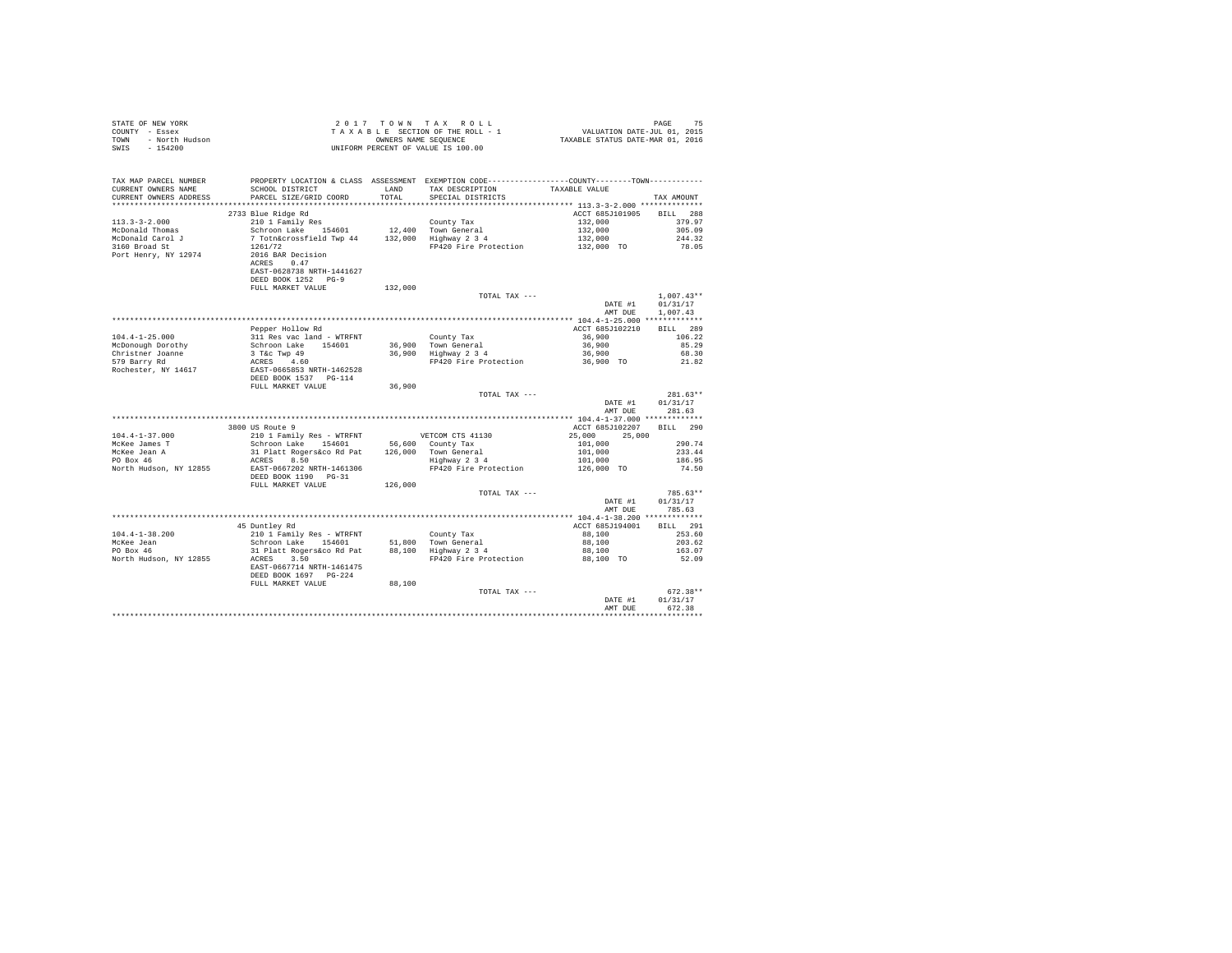| $\begin{array}{cccccc} \texttt{STATE OF NEW YORK} & & & & & & 2\ 0\ 1\ 7\ &\texttt{T ON N} & \texttt{T A X R O LL} \\ \texttt{COUNT} & - \texttt{Eosex} & & & & & \texttt{T A X A B E SECTION OF THE ROLL - 1 \\ \texttt{TONNT} & - \texttt{North Hudson} & & & & & \texttt{ONITER NIME IS QUENCE} \\ \texttt{SWIS} & - \ 154200 & & & & & \texttt{UNIFORM PERCENT OF VALUE IS} \ 100.00 \\ \end{array}$ |                                                                                                                                                                                                                                          |         |                                    |                                                                         |                  |
|----------------------------------------------------------------------------------------------------------------------------------------------------------------------------------------------------------------------------------------------------------------------------------------------------------------------------------------------------------------------------------------------------------|------------------------------------------------------------------------------------------------------------------------------------------------------------------------------------------------------------------------------------------|---------|------------------------------------|-------------------------------------------------------------------------|------------------|
|                                                                                                                                                                                                                                                                                                                                                                                                          |                                                                                                                                                                                                                                          |         |                                    |                                                                         |                  |
|                                                                                                                                                                                                                                                                                                                                                                                                          |                                                                                                                                                                                                                                          |         |                                    |                                                                         |                  |
|                                                                                                                                                                                                                                                                                                                                                                                                          |                                                                                                                                                                                                                                          |         |                                    |                                                                         |                  |
|                                                                                                                                                                                                                                                                                                                                                                                                          |                                                                                                                                                                                                                                          |         |                                    |                                                                         |                  |
|                                                                                                                                                                                                                                                                                                                                                                                                          |                                                                                                                                                                                                                                          |         |                                    |                                                                         |                  |
| TAX MAP PARCEL NUMBER PROPERTY LOCATION & CLASS ASSESSMENT EXEMPTION CODE---------------COUNTY-------TOWN---------                                                                                                                                                                                                                                                                                       |                                                                                                                                                                                                                                          |         |                                    |                                                                         |                  |
| CURRENT OWNERS NAME                                                                                                                                                                                                                                                                                                                                                                                      | SCHOOL DISTRICT                                                                                                                                                                                                                          |         | LAND TAX DESCRIPTION TAXABLE VALUE |                                                                         |                  |
| CURRENT OWNERS ADDRESS                                                                                                                                                                                                                                                                                                                                                                                   | PARCEL SIZE/GRID COORD                                                                                                                                                                                                                   | TOTAL   | SPECIAL DISTRICTS                  |                                                                         | TAX AMOUNT       |
|                                                                                                                                                                                                                                                                                                                                                                                                          |                                                                                                                                                                                                                                          |         |                                    |                                                                         |                  |
|                                                                                                                                                                                                                                                                                                                                                                                                          | 3047 US Route 9                                                                                                                                                                                                                          |         |                                    | ACCT 685J102810 BILL 292                                                |                  |
| $114.4 - 1 - 47.003$                                                                                                                                                                                                                                                                                                                                                                                     | 240 Rural res - WTRFNT                                                                                                                                                                                                                   |         |                                    |                                                                         | 385.73           |
|                                                                                                                                                                                                                                                                                                                                                                                                          |                                                                                                                                                                                                                                          |         |                                    |                                                                         | 309.71           |
| McLean Kathleen<br>12 W Dillenbeck Dr                                                                                                                                                                                                                                                                                                                                                                    |                                                                                                                                                                                                                                          |         |                                    |                                                                         | 248.03           |
| Guilderland, NY 12203                                                                                                                                                                                                                                                                                                                                                                                    |                                                                                                                                                                                                                                          |         |                                    |                                                                         | 79.23            |
|                                                                                                                                                                                                                                                                                                                                                                                                          | EAST-0659788 NRTH-1444263                                                                                                                                                                                                                |         |                                    |                                                                         |                  |
|                                                                                                                                                                                                                                                                                                                                                                                                          |                                                                                                                                                                                                                                          |         |                                    |                                                                         |                  |
|                                                                                                                                                                                                                                                                                                                                                                                                          | DEED BOOK 1691 PG-93                                                                                                                                                                                                                     |         |                                    |                                                                         |                  |
|                                                                                                                                                                                                                                                                                                                                                                                                          | FULL MARKET VALUE                                                                                                                                                                                                                        | 134,000 |                                    |                                                                         |                  |
|                                                                                                                                                                                                                                                                                                                                                                                                          |                                                                                                                                                                                                                                          |         | TOTAL TAX ---                      |                                                                         | $1.022.70**$     |
|                                                                                                                                                                                                                                                                                                                                                                                                          |                                                                                                                                                                                                                                          |         |                                    |                                                                         | DATE #1 01/31/17 |
|                                                                                                                                                                                                                                                                                                                                                                                                          |                                                                                                                                                                                                                                          |         |                                    |                                                                         | AMT DUE 1.022.70 |
|                                                                                                                                                                                                                                                                                                                                                                                                          |                                                                                                                                                                                                                                          |         |                                    |                                                                         |                  |
|                                                                                                                                                                                                                                                                                                                                                                                                          | 3836 US Route 9<br>270 Mfg housing - WTRFNT County Tax<br>Schroon Lake 154601 54,500 Town General<br>31 Platt Rogers aco Relat 59,200 Highway 2 3 4<br>1582/114 Life Estate FP420 Fire Protection<br>George & Linda Meehan<br>CREES 6.30 |         |                                    | ACCT 685J102107                                                         | BILL 293         |
| $104.4 - 1 - 39.100$                                                                                                                                                                                                                                                                                                                                                                                     |                                                                                                                                                                                                                                          |         |                                    | 59,200                                                                  | 170.41           |
|                                                                                                                                                                                                                                                                                                                                                                                                          |                                                                                                                                                                                                                                          |         |                                    |                                                                         | 136.83           |
| Meehan Thomas J<br>41 Union Ave                                                                                                                                                                                                                                                                                                                                                                          |                                                                                                                                                                                                                                          |         |                                    | 59,200<br>59,200                                                        | 109.58           |
| Ronkonkoma, NY 11779                                                                                                                                                                                                                                                                                                                                                                                     |                                                                                                                                                                                                                                          |         | FP420 Fire Protection 59,200 TO    |                                                                         | 35.00            |
|                                                                                                                                                                                                                                                                                                                                                                                                          |                                                                                                                                                                                                                                          |         |                                    |                                                                         |                  |
|                                                                                                                                                                                                                                                                                                                                                                                                          | ACRES 6.30                                                                                                                                                                                                                               |         |                                    |                                                                         |                  |
|                                                                                                                                                                                                                                                                                                                                                                                                          | EAST-0667517 NRTH-1461792                                                                                                                                                                                                                |         |                                    |                                                                         |                  |
|                                                                                                                                                                                                                                                                                                                                                                                                          | DEED BOOK 1582    PG-114                                                                                                                                                                                                                 |         |                                    |                                                                         |                  |
|                                                                                                                                                                                                                                                                                                                                                                                                          | FULL MARKET VALUE                                                                                                                                                                                                                        | 59,200  |                                    |                                                                         |                  |
|                                                                                                                                                                                                                                                                                                                                                                                                          |                                                                                                                                                                                                                                          |         | TOTAL TAX ---                      |                                                                         | $451.82**$       |
|                                                                                                                                                                                                                                                                                                                                                                                                          |                                                                                                                                                                                                                                          |         |                                    |                                                                         |                  |
|                                                                                                                                                                                                                                                                                                                                                                                                          |                                                                                                                                                                                                                                          |         |                                    | DATE #1                                                                 | 01/31/17         |
|                                                                                                                                                                                                                                                                                                                                                                                                          |                                                                                                                                                                                                                                          |         |                                    | AMT DUE                                                                 | 451.82           |
|                                                                                                                                                                                                                                                                                                                                                                                                          |                                                                                                                                                                                                                                          |         |                                    |                                                                         |                  |
|                                                                                                                                                                                                                                                                                                                                                                                                          | 49 Greenough Rd                                                                                                                                                                                                                          |         |                                    | ACCT 685J102703 BILL 294                                                |                  |
|                                                                                                                                                                                                                                                                                                                                                                                                          |                                                                                                                                                                                                                                          |         |                                    | $118,600$<br>$118,600$<br>$274.12$<br>$118,600$<br>$219.52$<br>$971.06$ |                  |
|                                                                                                                                                                                                                                                                                                                                                                                                          |                                                                                                                                                                                                                                          |         |                                    |                                                                         |                  |
|                                                                                                                                                                                                                                                                                                                                                                                                          |                                                                                                                                                                                                                                          |         |                                    |                                                                         |                  |
|                                                                                                                                                                                                                                                                                                                                                                                                          |                                                                                                                                                                                                                                          |         |                                    |                                                                         | 971.06           |
|                                                                                                                                                                                                                                                                                                                                                                                                          |                                                                                                                                                                                                                                          |         | FP420 Fire Protection 118,600 TO   |                                                                         | 70.12            |
|                                                                                                                                                                                                                                                                                                                                                                                                          |                                                                                                                                                                                                                                          |         |                                    |                                                                         |                  |
|                                                                                                                                                                                                                                                                                                                                                                                                          |                                                                                                                                                                                                                                          |         |                                    |                                                                         |                  |
|                                                                                                                                                                                                                                                                                                                                                                                                          |                                                                                                                                                                                                                                          |         | TOTAL TAX ---                      |                                                                         | $1,876.22**$     |
|                                                                                                                                                                                                                                                                                                                                                                                                          |                                                                                                                                                                                                                                          |         |                                    |                                                                         | DATE #1 01/31/17 |
|                                                                                                                                                                                                                                                                                                                                                                                                          |                                                                                                                                                                                                                                          |         |                                    |                                                                         | AMT DUE 1,876.22 |
|                                                                                                                                                                                                                                                                                                                                                                                                          |                                                                                                                                                                                                                                          |         |                                    |                                                                         |                  |
|                                                                                                                                                                                                                                                                                                                                                                                                          | 3563 US Route 9                                                                                                                                                                                                                          |         |                                    | ACCT 685J192003                                                         | BILL 295         |
|                                                                                                                                                                                                                                                                                                                                                                                                          |                                                                                                                                                                                                                                          |         |                                    |                                                                         | 559.31           |
|                                                                                                                                                                                                                                                                                                                                                                                                          |                                                                                                                                                                                                                                          |         |                                    | $194,300$<br>$194,300$<br>$194,300$<br>$194,300$<br>$194,300$ TO        | 449.08           |
|                                                                                                                                                                                                                                                                                                                                                                                                          |                                                                                                                                                                                                                                          |         |                                    |                                                                         |                  |
|                                                                                                                                                                                                                                                                                                                                                                                                          |                                                                                                                                                                                                                                          |         |                                    |                                                                         | 359.64           |
|                                                                                                                                                                                                                                                                                                                                                                                                          |                                                                                                                                                                                                                                          |         |                                    |                                                                         | 114.88           |
|                                                                                                                                                                                                                                                                                                                                                                                                          |                                                                                                                                                                                                                                          |         |                                    |                                                                         |                  |
|                                                                                                                                                                                                                                                                                                                                                                                                          |                                                                                                                                                                                                                                          |         |                                    |                                                                         |                  |
|                                                                                                                                                                                                                                                                                                                                                                                                          | FULL MARKET VALUE 194,300                                                                                                                                                                                                                |         |                                    |                                                                         |                  |
|                                                                                                                                                                                                                                                                                                                                                                                                          |                                                                                                                                                                                                                                          |         | TOTAL TAX ---                      |                                                                         | $1.482.91**$     |
|                                                                                                                                                                                                                                                                                                                                                                                                          |                                                                                                                                                                                                                                          |         |                                    |                                                                         | DATE #1 01/31/17 |
|                                                                                                                                                                                                                                                                                                                                                                                                          |                                                                                                                                                                                                                                          |         |                                    | AMT DUE                                                                 | 1,482.91         |
|                                                                                                                                                                                                                                                                                                                                                                                                          |                                                                                                                                                                                                                                          |         |                                    |                                                                         |                  |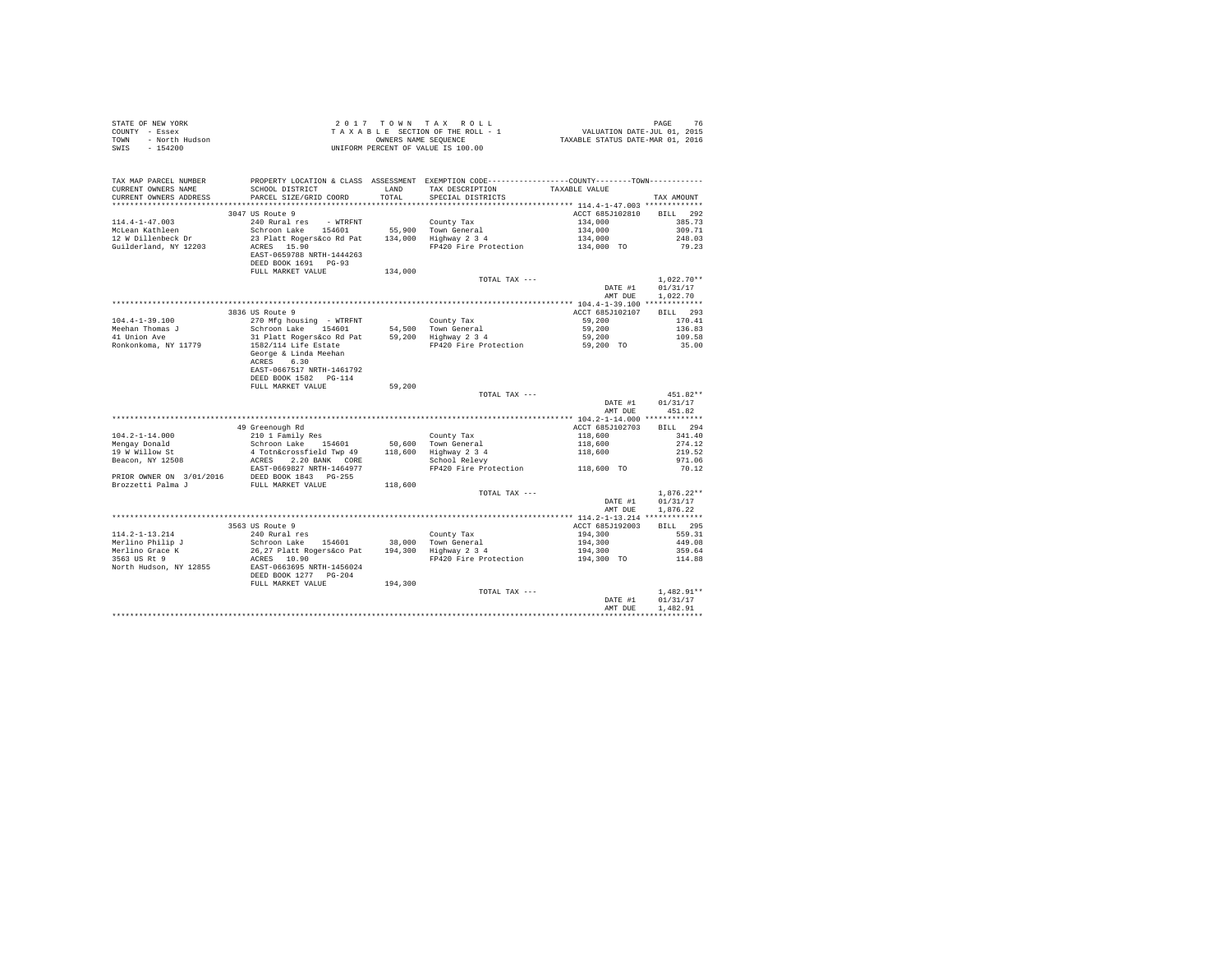| STATE OF NEW YORK |                | 2017 TOWN TAX ROLL                 | 77<br>PAGE                       |
|-------------------|----------------|------------------------------------|----------------------------------|
| COUNTY - Essex    |                | TAXABLE SECTION OF THE ROLL - 1    | VALUATION DATE-JUL 01, 2015      |
| TOWN              | - North Hudson | OWNERS NAME SEOUENCE               | TAXABLE STATUS DATE-MAR 01, 2016 |
| SWIS              | $-154200$      | UNIFORM PERCENT OF VALUE IS 100.00 |                                  |

| TAX MAP PARCEL NUMBER<br>CURRENT OWNERS NAME<br>CURRENT OWNERS ADDRESS | PROPERTY LOCATION & CLASS ASSESSMENT<br>SCHOOL DISTRICT<br>PARCEL SIZE/GRID COORD | LAND<br>TOTAL. | EXEMPTION CODE---------<br>TAX DESCRIPTION<br>SPECIAL DISTRICTS | -------COUNTY-------TOWN-----------<br>TAXABLE VALUE | TAX AMOUNT         |
|------------------------------------------------------------------------|-----------------------------------------------------------------------------------|----------------|-----------------------------------------------------------------|------------------------------------------------------|--------------------|
|                                                                        | *****************                                                                 |                |                                                                 |                                                      |                    |
|                                                                        | US Route 9                                                                        |                |                                                                 | ACCT 685J183004                                      | 296<br><b>BILL</b> |
| $114.2 - 2 - 13.000$                                                   | 314 Rural vac<10 - WTRFNT                                                         |                | County Tax                                                      | 38,100                                               | 109.67             |
| Meyer Joseph A                                                         | Schroon Lake<br>154601                                                            | 38,100         | Town General                                                    | 38,100                                               | 88.06              |
| Meyer Patricia A                                                       | 24 Platt Rogers&co Rd Pat                                                         | 38,100         | Highway 2 3 4                                                   | 38,100                                               | 70.52              |
| 16 Ravlinsky Ln                                                        | 5.91<br>ACRES                                                                     |                | FP420 Fire Protection                                           | 38,100 TO                                            | 22.53              |
| Mechanicville, NY 12118                                                | EAST-0661551 NRTH-1448535<br>DEED BOOK 1766 PG-4<br>FULL MARKET VALUE             |                |                                                                 |                                                      |                    |
|                                                                        |                                                                                   | 38,100         |                                                                 |                                                      |                    |
|                                                                        |                                                                                   |                | TOTAL TAX ---                                                   |                                                      | $290.78**$         |
|                                                                        |                                                                                   |                |                                                                 | DATE #1                                              | 01/31/17           |
|                                                                        | *************************                                                         |                |                                                                 | AMT DUE                                              | 290.78             |
|                                                                        |                                                                                   |                |                                                                 | ********* 114.2-2-27.000 *************               |                    |
|                                                                        | US Route 9                                                                        |                |                                                                 | ACCT 685J102010                                      | 297<br><b>BILL</b> |
| $114.2 - 2 - 27.000$                                                   | 910 Priv forest - WTRFNT                                                          |                | County Tax                                                      | 86,800                                               | 249.86             |
| Meyer Joseph A                                                         | Schroon Lake<br>154601                                                            | 86,800         | Town General                                                    | 86,800                                               | 200.62             |
| Kruegler Gerald F                                                      | 24 Platt Rogers&co Rd Pat                                                         | 86,800         | Highway 2 3 4                                                   | 86,800                                               | 160.66             |
| 16 Raylinsky Ln                                                        | ACRES 104.52                                                                      |                | FP420 Fire Protection                                           | 86,800 TO                                            | 51.32              |
| Mechanicsville, NY 12118                                               | EAST-0660656 NRTH-1449281                                                         |                |                                                                 |                                                      |                    |
|                                                                        | DEED BOOK 1273 PG-347                                                             |                |                                                                 |                                                      |                    |
|                                                                        | FULL MARKET VALUE                                                                 | 86,800         |                                                                 |                                                      |                    |
|                                                                        |                                                                                   |                | TOTAL TAX ---                                                   |                                                      | 662.46**           |
|                                                                        |                                                                                   |                |                                                                 | DATE #1                                              | 01/31/17           |
|                                                                        |                                                                                   |                |                                                                 | AMT DUE                                              | 662.46             |
|                                                                        |                                                                                   |                |                                                                 | ** 104.4-1-35.000 *************                      |                    |
|                                                                        | 13 Pepper Hollow Rd                                                               |                |                                                                 | ACCT 685J102902                                      | 298<br><b>BILL</b> |
| $104.4 - 1 - 35.000$                                                   | 210 1 Family Res - WTRFNT                                                         |                | County Tax                                                      | 109,200                                              | 314.34             |
| Millman Robert L                                                       | Schroon Lake<br>154601                                                            | 51,400         | Town General                                                    | 109,200                                              | 252.39             |
| Fucillo Joan M                                                         | 31 Platt Rogers&co Rd Pat                                                         | 109,200        | Highway 2 3 4                                                   | 109,200                                              | 202.12             |
| 508 Lindsay Ave                                                        | ACRES<br>3.00                                                                     |                | FP420 Fire Protection                                           | 109,200 TO                                           | 64.57              |
| Glenville, NY 12302                                                    | EAST-0667357 NRTH-1462641<br>DEED BOOK 1360 PG-223                                |                |                                                                 |                                                      |                    |
|                                                                        | FULL MARKET VALUE                                                                 | 109,200        |                                                                 |                                                      |                    |
|                                                                        |                                                                                   |                | TOTAL TAX ---                                                   |                                                      | $833.42**$         |
|                                                                        |                                                                                   |                |                                                                 | DATE #1                                              | 01/31/17           |
|                                                                        |                                                                                   |                |                                                                 | AMT DUE                                              | 833.42             |
|                                                                        |                                                                                   |                |                                                                 | *************** 104.4-2-14.000 *************         |                    |
|                                                                        | 3616 US Route 9                                                                   |                |                                                                 | ACCT 685J102201                                      | <b>BILL</b><br>299 |
| $104.4 - 2 - 14.000$                                                   | 260 Seasonal res                                                                  |                | County Tax                                                      | 42,500                                               | 122.34             |
| Minch Jason                                                            | Schroon Lake<br>154601                                                            | 23,200         | Town General                                                    | 42,500                                               | 98.23              |
| Minch Ronald                                                           | 29 Platt Rogers&co Rd Pat                                                         | 42,500         | Highway 2 3 4                                                   | 42,500                                               | 78.67              |
| 144 Pound Ridge Rd                                                     | ACRES<br>6.38                                                                     |                | School Relevy                                                   |                                                      | 347.97             |
| Bedford, NY 10506                                                      | EAST-0664882 NRTH-1456712                                                         |                | FP420 Fire Protection                                           | 42,500 TO                                            | 25.13              |
|                                                                        | DEED BOOK 685<br>$PG-218$                                                         |                |                                                                 |                                                      |                    |
|                                                                        | FULL MARKET VALUE                                                                 | 42,500         |                                                                 |                                                      |                    |
|                                                                        |                                                                                   |                | TOTAL TAX ---                                                   |                                                      | $672.34**$         |
|                                                                        |                                                                                   |                |                                                                 | DATE #1                                              | 01/31/17           |
|                                                                        |                                                                                   |                |                                                                 | AMT DUE                                              | 672.34             |
|                                                                        |                                                                                   |                |                                                                 |                                                      |                    |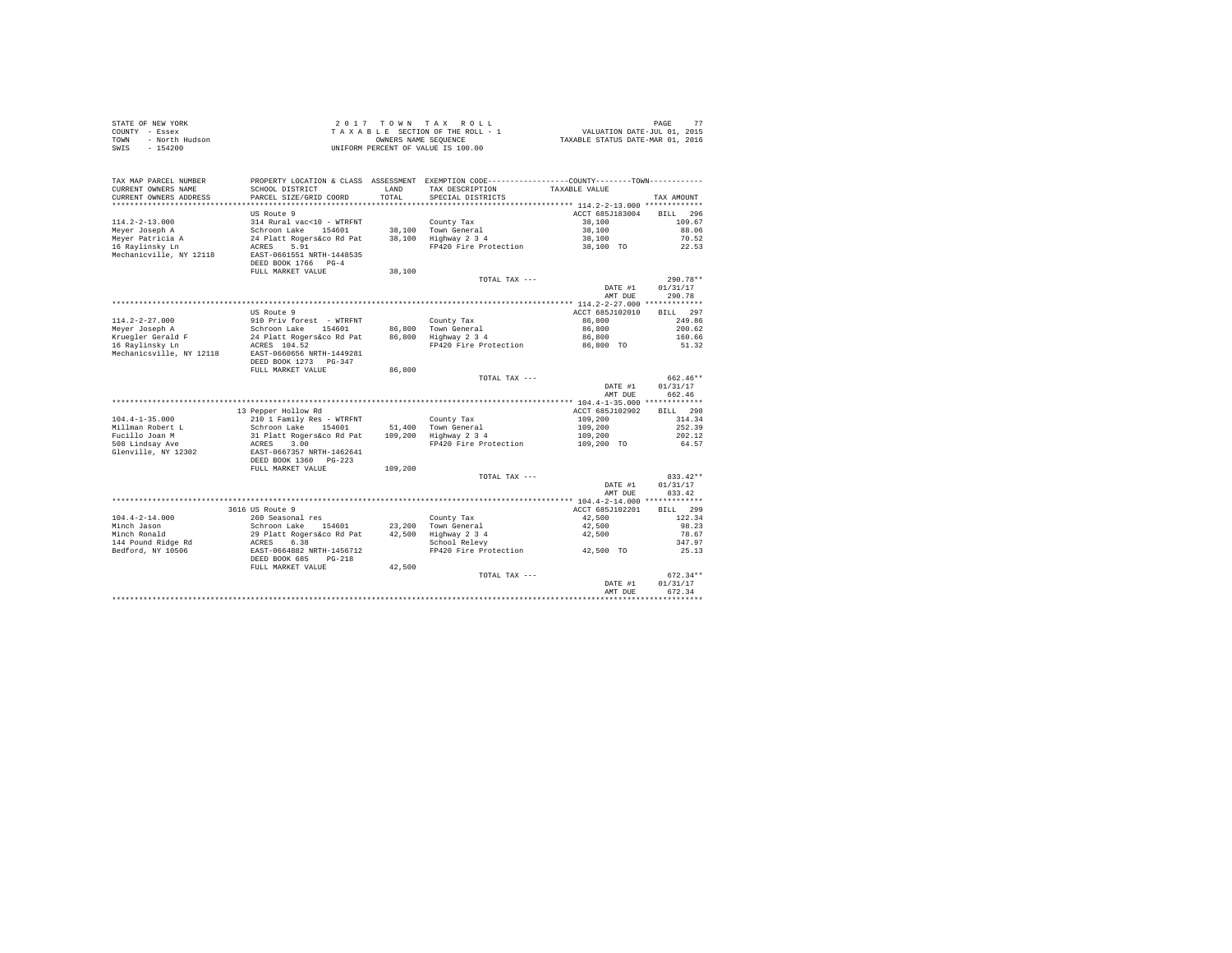| STATE OF NEW YORK      | 2017 TOWN TAX ROLL                 | 78<br>PAGE                       |
|------------------------|------------------------------------|----------------------------------|
| COUNTY - Essex         | TAXABLE SECTION OF THE ROLL - 1    | VALUATION DATE-JUL 01, 2015      |
| TOWN<br>- North Hudson | OWNERS NAME SEOUENCE               | TAXABLE STATUS DATE-MAR 01, 2016 |
| - 154200<br>SWIS       | UNIFORM PERCENT OF VALUE IS 100.00 |                                  |

| TAX MAP PARCEL NUMBER<br>CURRENT OWNERS NAME<br>CURRENT OWNERS ADDRESS | SCHOOL DISTRICT<br>PARCEL SIZE/GRID COORD         | LAND<br>TOTAL | PROPERTY LOCATION & CLASS ASSESSMENT EXEMPTION CODE---------------COUNTY-------TOWN----------<br>TAX DESCRIPTION<br>SPECIAL DISTRICTS | TAXABLE VALUE      | TAX AMOUNT   |
|------------------------------------------------------------------------|---------------------------------------------------|---------------|---------------------------------------------------------------------------------------------------------------------------------------|--------------------|--------------|
| **********************                                                 |                                                   |               |                                                                                                                                       |                    |              |
|                                                                        | 4010 Blue Ridge Rd                                |               |                                                                                                                                       | ACCT 685J101512    | BILL 300     |
| $125.1 - 1 - 22.000$                                                   | 421 Restaurant                                    |               | County Tax                                                                                                                            | 275,000            | 791.61       |
| Moore Family Real Estate LLC Schroon Lake 154601                       |                                                   |               |                                                                                                                                       |                    | 635.60       |
| PO Box 385                                                             | 21 Platt Rogers&co Rd Pat                         |               | 174,600 Town General<br>275,000 Highway 2 3 4                                                                                         | 275,000<br>275,000 | 509.01       |
| Keeseville, NY 12944                                                   | See Subaccts / Remainder                          |               | FP420 Fire Protection                                                                                                                 | 275,000 TO         | 162.60       |
|                                                                        | Of Parcel Amusement Park<br>ACRES 50.30           |               |                                                                                                                                       |                    |              |
|                                                                        | EAST-0657683 NRTH-1439595<br>DEED BOOK 1792 PG-46 |               |                                                                                                                                       |                    |              |
|                                                                        | FULL MARKET VALUE                                 | 275,000       |                                                                                                                                       |                    |              |
|                                                                        |                                                   |               | TOTAL TAX ---                                                                                                                         |                    | $2.098.82**$ |
|                                                                        |                                                   |               |                                                                                                                                       | DATE #1            | 01/31/17     |
|                                                                        |                                                   |               |                                                                                                                                       | AMT DUE            | 2.098.82     |
|                                                                        |                                                   |               |                                                                                                                                       |                    |              |
|                                                                        | 77 Pepper Hollow Rd                               |               |                                                                                                                                       | ACCT 685J102203    | BILL 301     |
| $104.4 - 1 - 22.000$                                                   | 260 Seasonal res                                  |               | County Tax                                                                                                                            | 45,700             | 131.55       |
| Moore Louise                                                           | Schroon Lake 154601                               |               |                                                                                                                                       | 45,700             | 105.63       |
| c/o John Richard Whyte                                                 | 3 T&C Twp 49                                      |               | 16,700 Town General<br>45,700 Highway 2 3 4                                                                                           | 45,700             | 84.59        |
| Box 61                                                                 | ACRES 0.60                                        |               | FP420 Fire Protection                                                                                                                 | 45,700 TO          | 27.02        |
| North Hudson, NY 12855                                                 | EAST-0666197 NRTH-1462892                         |               |                                                                                                                                       |                    |              |
|                                                                        | DEED BOOK 427 PG-010                              |               |                                                                                                                                       |                    |              |
|                                                                        | FULL MARKET VALUE                                 | 45,700        |                                                                                                                                       |                    |              |
|                                                                        |                                                   |               | TOTAL TAX ---                                                                                                                         |                    | 348.79**     |
|                                                                        |                                                   |               |                                                                                                                                       | DATE #1            | 01/31/17     |
|                                                                        |                                                   |               |                                                                                                                                       | AMT DUE            | 348.79       |
|                                                                        |                                                   |               |                                                                                                                                       |                    |              |
|                                                                        | 3658 US Route 9                                   |               |                                                                                                                                       | ACCT 685J183002    | BILL 302     |
| $104.4 - 2 - 7.000$                                                    | 210 1 Family Res                                  |               | VETWAR CTS 41120                                                                                                                      | 15,000 15,000      |              |
| Moore Ronald J                                                         | Schroon Lake 154601 28,800 VETDIS CTS 41140       |               |                                                                                                                                       | 39,725<br>39,725   |              |
| Moore Claire B                                                         | 29 Platt Rogers&co Rd Pat 158,900 County Tax      |               |                                                                                                                                       | 104,175            | 299.88       |
| PO Box 74                                                              | ACRES 1.00                                        |               |                                                                                                                                       |                    | 240.78       |
| North Hudson, NY 12855                                                 | EAST-0665351 NRTH-1457958                         |               | Town General<br>Highway 2 3 4                                                                                                         | 104,175<br>104,175 | 192.82       |
|                                                                        | DEED BOOK 1034 PG-230                             |               | FP420 Fire Protection                                                                                                                 | 158,900 TO         | 93.95        |
|                                                                        | FULL MARKET VALUE                                 | 158,900       |                                                                                                                                       |                    |              |
|                                                                        |                                                   |               | TOTAL TAX ---                                                                                                                         |                    | $827.43**$   |
|                                                                        |                                                   |               |                                                                                                                                       | DATE #1            | 01/31/17     |
|                                                                        |                                                   |               |                                                                                                                                       | AMT DUE            | 827.43       |
|                                                                        |                                                   |               |                                                                                                                                       |                    |              |
|                                                                        | 30 Nokomis Rd                                     |               |                                                                                                                                       | ACCT 685J103113    | BILL 303     |
| $85.3 - 1 - 10.000$                                                    | 260 Seasonal res                                  |               | County Tax                                                                                                                            | 241,900            | 696.33       |
| Moose House Mqmnt LLC                                                  | Schroon Lake 154601                               |               | 73,400 Town General                                                                                                                   | 241,900            | 559.10       |
| 296 Ashbourne Pl                                                       | 59 N River Head Tr                                |               | 241,900 Highway 2 3 4                                                                                                                 | 241,900            | 447.74       |
| Columbus, OH 43209                                                     | Bldg 2                                            |               | FP420 Fire Protection 241,900 TO 143.02                                                                                               |                    |              |
|                                                                        | 0.38<br>ACRES                                     |               |                                                                                                                                       |                    |              |
|                                                                        | EAST-0672987 NRTH-1490129                         |               |                                                                                                                                       |                    |              |
|                                                                        | DEED BOOK 1347 PG-49                              |               |                                                                                                                                       |                    |              |
|                                                                        | FULL MARKET VALUE                                 | 241,900       |                                                                                                                                       |                    |              |
|                                                                        |                                                   |               | TOTAL TAX ---                                                                                                                         |                    | $1.846.19**$ |
|                                                                        |                                                   |               |                                                                                                                                       | DATE #1            | 01/31/17     |
|                                                                        |                                                   |               |                                                                                                                                       | AMT DUE            | 1,846.19     |
|                                                                        |                                                   |               |                                                                                                                                       |                    |              |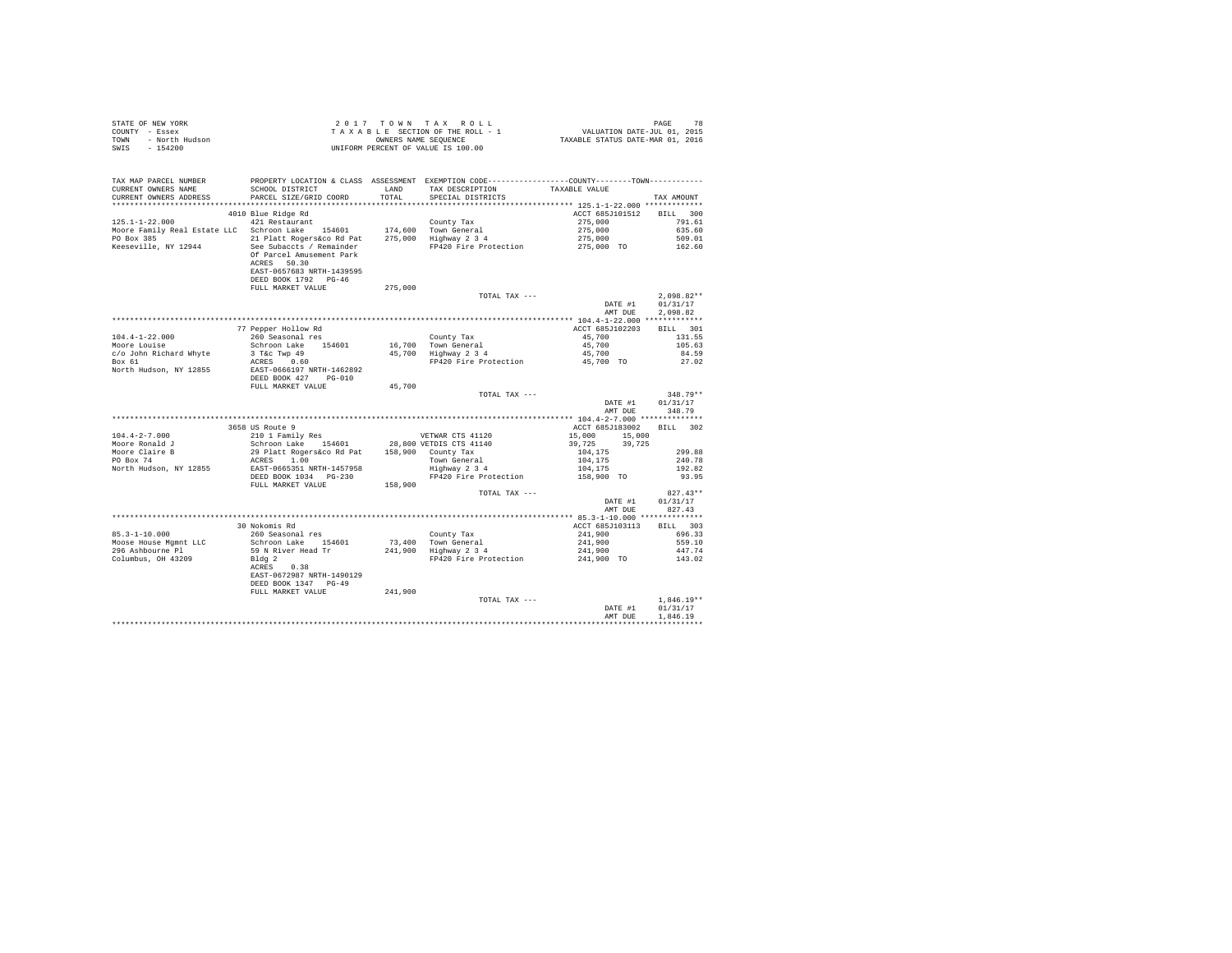| TAX MAP PARCEL NUMBER              |                                                                                                                 |         | PROPERTY LOCATION & CLASS ASSESSMENT EXEMPTION CODE----------------COUNTY--------TOWN---------- |                    |                        |
|------------------------------------|-----------------------------------------------------------------------------------------------------------------|---------|-------------------------------------------------------------------------------------------------|--------------------|------------------------|
| CURRENT OWNERS NAME                | SCHOOL DISTRICT                                                                                                 | LAND    | TAX DESCRIPTION                                                                                 | TAXABLE VALUE      |                        |
| CURRENT OWNERS ADDRESS             | PARCEL SIZE/GRID COORD                                                                                          | TOTAL   | SPECIAL DISTRICTS                                                                               |                    | TAX AMOUNT             |
|                                    | Ensign Pond Rd                                                                                                  |         |                                                                                                 | ACCT 685J102204    | BILL 304               |
| $105. - 1 - 53.100$                | 322 Rural vac>10                                                                                                |         | County Tax                                                                                      | 49,400             | 142.20                 |
| Moreo Thomas                       |                                                                                                                 |         | 49,400 Town General                                                                             | 49,400             | 114.18                 |
| Moreo Louise                       |                                                                                                                 |         | 49,400 fown General<br>49,400 Highway 234                                                       | 49,400             | 91.44                  |
| c/o Philip Pascucci                | Schroon Lake 154601<br>204 Paradox Tract<br>ACRES 45.00                                                         |         | FP420 Fire Protection 49,400 TO                                                                 |                    | 29.21                  |
| 206 Ranchlands                     |                                                                                                                 |         |                                                                                                 |                    |                        |
| Bushkill, PA 18324                 | EAST-0673509 NRTH-1455233<br>DEED BOOK 490 PG-36                                                                |         |                                                                                                 |                    |                        |
|                                    | FULL MARKET VALUE                                                                                               | 49,400  |                                                                                                 |                    |                        |
|                                    |                                                                                                                 |         | TOTAL TAX ---                                                                                   |                    | $377.03**$             |
|                                    |                                                                                                                 |         |                                                                                                 | DATE #1            | 01/31/17               |
|                                    |                                                                                                                 |         |                                                                                                 | AMT DUE            | 377.03                 |
|                                    | 3403 US Route 9                                                                                                 |         |                                                                                                 | ACCT 685L101613    | BILL 305               |
| $114.2 - 1 - 36.000$               | 210 1 Family Res - WTRFNT                                                                                       |         | County Tax                                                                                      |                    | 367.59                 |
| Morgan Donald                      | Schroon Lake 154601 50,700 Town General                                                                         |         |                                                                                                 | 127,700<br>127,700 | 295.15                 |
| Morgan Donaid<br>Morgan Celanire   | Schroon Lake 194601 - 50,700 Town General<br>25 Platt Rogers&co Rd Pat - 127,700 - Highway 2 3 4                |         |                                                                                                 | 127,700            | 236.37                 |
|                                    |                                                                                                                 |         | FP420 Fire Protection 127,700 TO                                                                |                    | 75.50                  |
| Webster, NY 14580                  | EAST-0661832 NRTH-1452572                                                                                       |         |                                                                                                 |                    |                        |
|                                    | DEED BOOK 807 PG-148                                                                                            |         |                                                                                                 |                    |                        |
|                                    | FULL MARKET VALUE 127,700                                                                                       |         |                                                                                                 |                    |                        |
|                                    |                                                                                                                 |         | TOTAL TAX ---                                                                                   | DATE #1            | $974.61**$<br>01/31/17 |
|                                    |                                                                                                                 |         |                                                                                                 | AMT DUE            | 974.61                 |
|                                    |                                                                                                                 |         |                                                                                                 |                    |                        |
|                                    | US Route 9                                                                                                      |         |                                                                                                 | ACCT 685J102513    | BILL 306               |
| $104.4 - 1 - 6.000$                | 910 Priv forest - WTRFNT                                                                                        |         | County Tax                                                                                      | 83,900             | 241.51                 |
| Morissey Patrick C                 | Schroon Lake 154601                                                                                             |         |                                                                                                 | 83,900             | 193.92                 |
| 3763 US Rt 9                       | 3 T&C Twp 49<br>ACRES 63.48                                                                                     |         | 83,900 Town General<br>83,900 Highway 2 3 4                                                     | 83,900             | 155.29                 |
| North Hudson, NY 12855             |                                                                                                                 |         | FP420 Fire Protection                                                                           | 83,900 TO          | 49.61                  |
|                                    | EAST-0663851 NRTH-1460668                                                                                       |         |                                                                                                 |                    |                        |
|                                    | DEED BOOK 1697 PG-217                                                                                           |         |                                                                                                 |                    |                        |
|                                    | FULL MARKET VALUE                                                                                               | 83,900  | TOTAL TAX ---                                                                                   |                    | $640.33**$             |
|                                    |                                                                                                                 |         |                                                                                                 | DATE #1            | 01/31/17               |
|                                    |                                                                                                                 |         |                                                                                                 | AMT DUE            | 640.33                 |
|                                    |                                                                                                                 |         |                                                                                                 |                    |                        |
|                                    | 3763 US Route 9                                                                                                 |         |                                                                                                 | ACCT 685J102512    | BILL 307               |
| $104.4 - 1 - 81.002$               | 240 Rural res                                                                                                   |         | County Tax                                                                                      | 131,900            | 379.68                 |
| Morissey Patrick C<br>3763 US Rt 9 | 24 Mulai Es<br>Schroon Lake 154601 - 83,200 Town General<br>30 31 Platt Rogers&co Pat - 131,900 - Highway 2 3 4 |         |                                                                                                 | 131,900            | 304.86                 |
|                                    |                                                                                                                 |         |                                                                                                 | 131,900            | 244.14                 |
| North Hudson, NY 12855             | ACRES 66.60                                                                                                     |         | FP420 Fire Protection                                                                           | 131,900 TO         | 77.99                  |
|                                    | EAST-0665340 NRTH-1460357                                                                                       |         |                                                                                                 |                    |                        |
|                                    | DEED BOOK 1697 PG-217                                                                                           |         |                                                                                                 |                    |                        |
|                                    | FULL MARKET VALUE                                                                                               | 131,900 | TOTAL TAX ---                                                                                   |                    | $1.006.67**$           |
|                                    |                                                                                                                 |         |                                                                                                 | DATE #1            | 01/31/17               |
|                                    |                                                                                                                 |         |                                                                                                 | AMT DUE            | 1,006.67               |
|                                    |                                                                                                                 |         |                                                                                                 |                    |                        |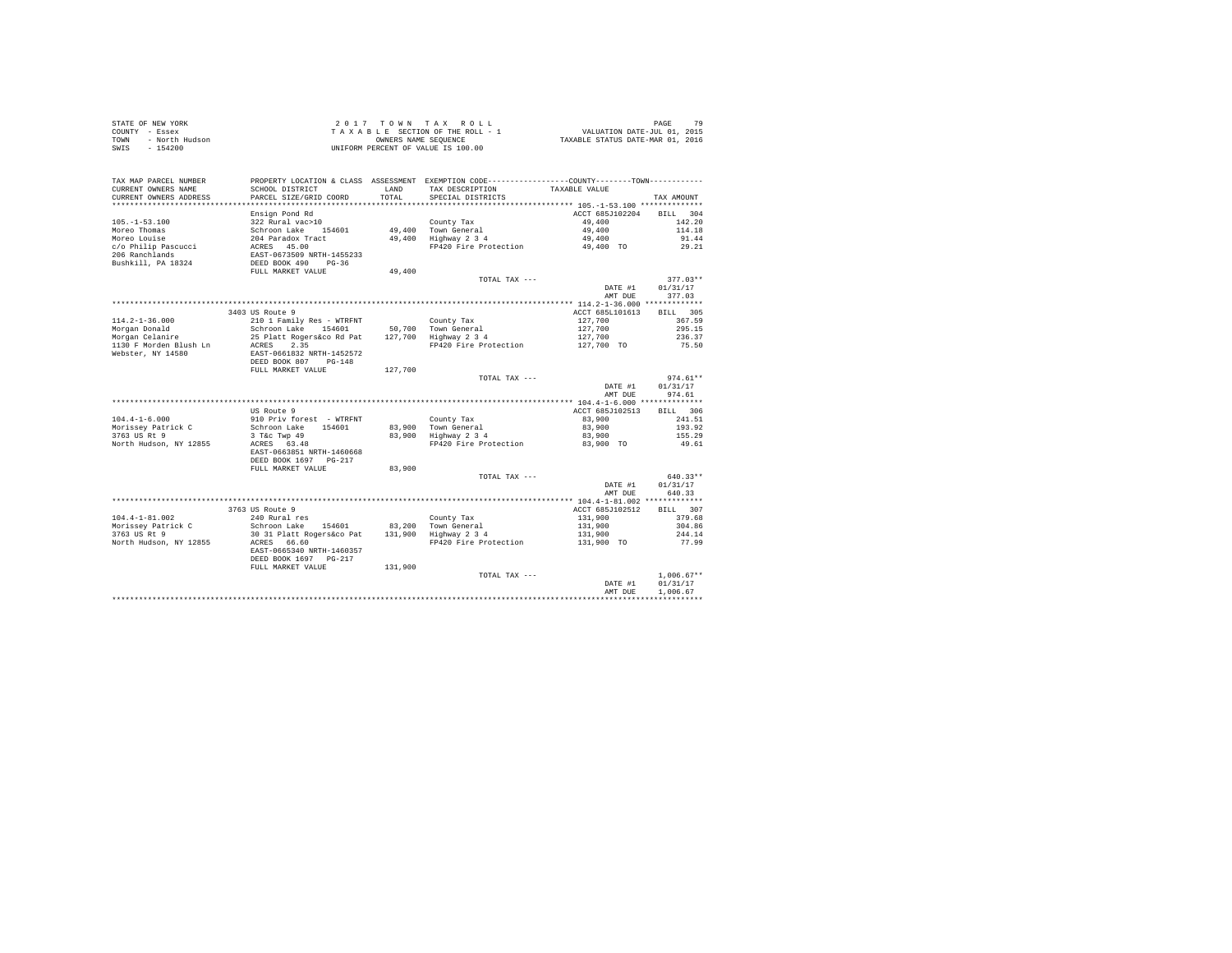|      | STATE OF NEW YORK | 2017 TOWN TAX ROLL                 | 80<br>PAGE                       |
|------|-------------------|------------------------------------|----------------------------------|
|      | COUNTY - Essex    | TAXABLE SECTION OF THE ROLL - 1    | VALUATION DATE-JUL 01, 2015      |
| TOWN | - North Hudson    | OWNERS NAME SEOUENCE               | TAXABLE STATUS DATE-MAR 01, 2016 |
| SWIS | - 154200          | UNIFORM PERCENT OF VALUE IS 100.00 |                                  |

| TAX MAP PARCEL NUMBER<br>CURRENT OWNERS NAME<br>CURRENT OWNERS ADDRESS | SCHOOL DISTRICT<br>PARCEL SIZE/GRID COORD | LAND<br>TOTAL | PROPERTY LOCATION & CLASS ASSESSMENT EXEMPTION CODE---------------COUNTY-------TOWN----------<br>TAX DESCRIPTION<br>SPECIAL DISTRICTS | TAXABLE VALUE    | TAX AMOUNT         |
|------------------------------------------------------------------------|-------------------------------------------|---------------|---------------------------------------------------------------------------------------------------------------------------------------|------------------|--------------------|
| ****************                                                       |                                           | *********     | ************************************** 113.3-4-1.000 **************                                                                   |                  |                    |
|                                                                        |                                           |               |                                                                                                                                       |                  |                    |
|                                                                        | 2809 Blue Ridge Rd                        |               |                                                                                                                                       | ACCT 685J102109  | 308<br>BILL        |
| $113.3 - 4 - 1.000$                                                    | 210 1 Family Res                          |               | County Tax                                                                                                                            | 115,500          | 332.47             |
| Morris Wallace                                                         | Schroon Lake<br>154601                    |               | 30,000 Town General                                                                                                                   | 115,500          | 266.95             |
| Jordan Nicole                                                          | 2 Totn&crossfield Twp 44                  |               | 115,500 Highway 2 3 4                                                                                                                 | 115,500          | 213.78             |
| 22 Brendon Ct                                                          | ACRES 1.98 BANK1STARSG                    |               | FP420 Fire Protection                                                                                                                 | 115,500 TO       | 68.29              |
| Clifton Park, NY 12065                                                 | EAST-0630399 NRTH-1441475                 |               |                                                                                                                                       |                  |                    |
|                                                                        | DEED BOOK 1582 PG-37                      |               |                                                                                                                                       |                  |                    |
|                                                                        | FULL MARKET VALUE                         | 115,500       |                                                                                                                                       |                  |                    |
|                                                                        |                                           |               | TOTAL TAX ---                                                                                                                         |                  | 881.49**           |
|                                                                        |                                           |               |                                                                                                                                       | DATE #1          | 01/31/17           |
|                                                                        |                                           |               |                                                                                                                                       | AMT DUE          | 881.49             |
|                                                                        |                                           |               |                                                                                                                                       |                  |                    |
|                                                                        | 52 Hyatt Heights Way                      |               |                                                                                                                                       | ACCT 685Z008004  | BILL 309           |
| $114.2 - 2 - 31.300$                                                   | 210 1 Family Res                          |               | County Tax                                                                                                                            | 127,700          | 367.59             |
| Moryl Joseph M                                                         | Schroon Lake 154601                       |               | 34,700 Town General                                                                                                                   | 127,700          | 295.15             |
| Moryl Amy E                                                            | 25 Platt Rogers & Co Rd P                 |               | 127,700 Highway 2 3 4                                                                                                                 | 127,700          | 236.37             |
| 52 Hyatt Heights Way                                                   | 7.20<br>ACRES                             |               | FP420 Fire Protection                                                                                                                 | 127,700 TO       | 75.50              |
| North Hudson, NY 12855                                                 | EAST-0662459 NRTH-1451853                 |               |                                                                                                                                       |                  |                    |
|                                                                        | DEED BOOK 1625 PG-81                      |               |                                                                                                                                       |                  |                    |
| PRIOR OWNER ON 3/01/2016                                               |                                           | 127,700       |                                                                                                                                       |                  |                    |
|                                                                        | FULL MARKET VALUE                         |               |                                                                                                                                       |                  |                    |
| Moryl Joseph M                                                         |                                           |               |                                                                                                                                       |                  |                    |
|                                                                        |                                           |               | TOTAL TAX ---                                                                                                                         |                  | $974.61**$         |
|                                                                        |                                           |               |                                                                                                                                       | DATE #1          | 01/31/17           |
|                                                                        |                                           |               |                                                                                                                                       | AMT DUE          | 974.61             |
|                                                                        |                                           |               |                                                                                                                                       |                  |                    |
|                                                                        | 6 Ensign Pond Rd                          |               |                                                                                                                                       | ACCT 685J101609  | <b>BILL</b><br>310 |
| $114.2 - 1 - 6.000$                                                    | 210 1 Family Res                          |               | AGED ALL 41800                                                                                                                        | 37,750<br>37,750 |                    |
| Moses Catherine L                                                      | Schroon Lake 154601                       |               | 29,300 County Tax                                                                                                                     | 37,750           | 108.67             |
| DeZalia H Marc                                                         | 27 Platt Rogers&co Rd Pat                 |               | 75,500 Town General                                                                                                                   | 37,750           | 87.25              |
| c/o Horace DeZalia                                                     | 1434/6 Life Use To                        |               | Highway 2 3 4                                                                                                                         | 37,750           | 69.87              |
| PO Box 124                                                             | Horace & Lucille DeZalia                  |               | FP420 Fire Protection                                                                                                                 | 75,500 TO        | 44.64              |
| North Hudson, NY 12855-0124 ACRES                                      | 1.20                                      |               |                                                                                                                                       |                  |                    |
|                                                                        | EAST-0663595 NRTH-1453671                 |               |                                                                                                                                       |                  |                    |
|                                                                        | DEED BOOK 1434 PG-6                       |               |                                                                                                                                       |                  |                    |
|                                                                        | FULL MARKET VALUE                         | 75,500        |                                                                                                                                       |                  |                    |
|                                                                        |                                           |               | TOTAL TAX ---                                                                                                                         |                  | $310.43**$         |
|                                                                        |                                           |               |                                                                                                                                       | DATE #1          | 01/31/17           |
|                                                                        |                                           |               |                                                                                                                                       | AMT DUE          | 310.43             |
|                                                                        |                                           |               |                                                                                                                                       |                  |                    |
|                                                                        | 2985 US Route 9                           |               |                                                                                                                                       | ACCT 685J102208  | BILL 311           |
| $114.4 - 1 - 40.000$                                                   | 210 1 Family Res - WTRFNT                 |               | County Tax                                                                                                                            | 128,800          | 370.76             |
| Moses Kevin T                                                          | Schroon Lake 154601                       | 52,300        | Town General                                                                                                                          | 128,800          | 297.69             |
| Moses Donna M                                                          | 1-A Gore E Of Road Pat                    | 128,800       | Town General<br>Highway 2 3 4                                                                                                         | 128,800          | 238.40             |
| 2985 Us Rte 9                                                          | ACRES<br>4.00                             |               | School Relevy                                                                                                                         |                  | 790.07             |
| North Hudson, NY 12855                                                 | EAST-0659852 NRTH-1442697                 |               | FP420 Fire Protection                                                                                                                 | 128,800 TO       | 76.15              |
|                                                                        | DEED BOOK 1127 PG-262                     |               |                                                                                                                                       |                  |                    |
|                                                                        | FULL MARKET VALUE                         | 128,800       |                                                                                                                                       |                  |                    |
|                                                                        |                                           |               | TOTAL TAX ---                                                                                                                         |                  | $1,773.07**$       |
|                                                                        |                                           |               |                                                                                                                                       | DATE #1          | 01/31/17           |
|                                                                        |                                           |               |                                                                                                                                       | AMT DUE          | 1,773.07           |
|                                                                        |                                           |               |                                                                                                                                       |                  |                    |
|                                                                        |                                           |               |                                                                                                                                       |                  |                    |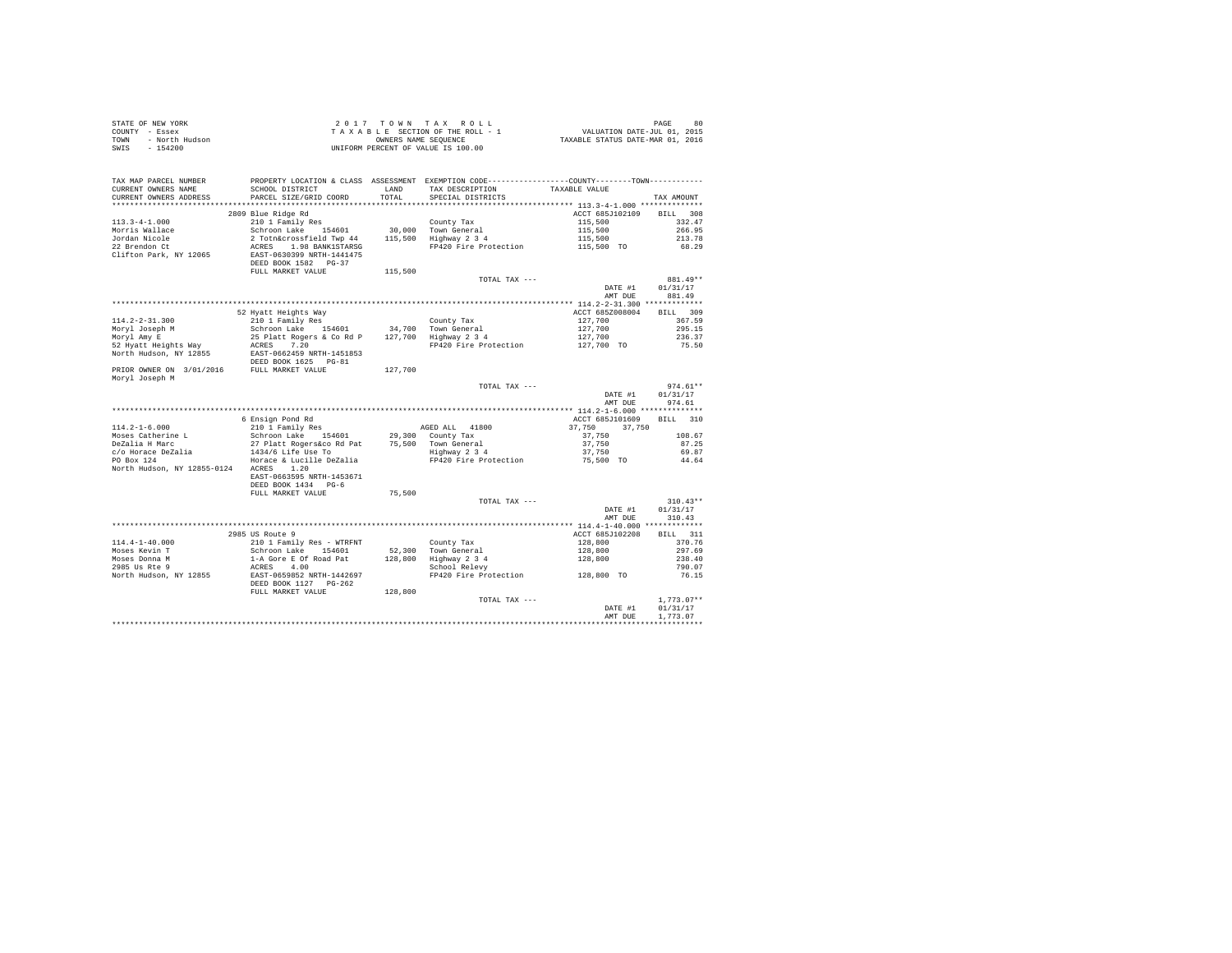| STATE OF NEW YORK      | 2017 TOWN TAX ROLL                 | 81<br>PAGE                       |
|------------------------|------------------------------------|----------------------------------|
| COUNTY - Essex         | TAXABLE SECTION OF THE ROLL - 1    | VALUATION DATE-JUL 01, 2015      |
| TOWN<br>- North Hudson | OWNERS NAME SEOUENCE               | TAXABLE STATUS DATE-MAR 01, 2016 |
| SWTS<br>$-154200$      | UNIFORM PERCENT OF VALUE IS 100.00 |                                  |
|                        |                                    |                                  |

| TAX MAP PARCEL NUMBER<br>CURRENT OWNERS NAME        | PROPERTY LOCATION & CLASS ASSESSMENT EXEMPTION CODE---------------COUNTY-------TOWN----------<br>SCHOOL DISTRICT | LAND    | TAX DESCRIPTION                 | TAXABLE VALUE   |            |
|-----------------------------------------------------|------------------------------------------------------------------------------------------------------------------|---------|---------------------------------|-----------------|------------|
| CURRENT OWNERS ADDRESS                              | PARCEL SIZE/GRID COORD                                                                                           | TOTAL   | SPECIAL DISTRICTS               |                 | TAX AMOUNT |
|                                                     |                                                                                                                  |         |                                 |                 |            |
|                                                     | 92 Cedar Point Road Way                                                                                          |         |                                 | ACCT 685J100313 | BILL 312   |
| $104.2 - 1 - 4.111$                                 |                                                                                                                  |         |                                 |                 | 320.10     |
|                                                     | 721 Sand&gravel                                                                                                  |         | County Tax                      | 111,200         |            |
| Mountain Forest Products                            | Schroon Lake<br>154601                                                                                           |         | 111,200 Town General            | 111,200         | 257.02     |
| c/o Kevin C Mero                                    | 4 T&c Twp 49                                                                                                     |         | 111,200 Highway 2 3 4           | 111,200         | 205.82     |
| 3281 NYS Route 9                                    | Also 1381/193                                                                                                    |         | FP420 Fire Protection           | 111,200 TO      | 65.75      |
| Crown Point, NY 12928                               | ACRES 108.30                                                                                                     |         |                                 |                 |            |
|                                                     | EAST-0668205 NRTH-1466076<br>DEED BOOK 1530 PG-34                                                                |         |                                 |                 |            |
| MAY BE SUBJECT TO PAYMENT                           |                                                                                                                  |         |                                 |                 |            |
| UNDER RPTL480A UNTIL 2016 FULL MARKET VALUE         |                                                                                                                  | 111,200 |                                 |                 |            |
|                                                     |                                                                                                                  |         | TOTAL TAX ---                   |                 | 848.69**   |
|                                                     |                                                                                                                  |         |                                 | DATE #1         | 01/31/17   |
|                                                     |                                                                                                                  |         |                                 | AMT DUE         | 848.69     |
|                                                     |                                                                                                                  |         |                                 |                 |            |
|                                                     | Greenough Rd                                                                                                     |         |                                 | ACCT 685J189002 | BILL 313   |
| $104.2 - 1 - 11.220$                                | 314 Rural vac<10                                                                                                 |         | County Tax                      | 4.200           | 12.09      |
| Mower Edwin L                                       | Schroon Lake 154601                                                                                              |         | 4.200 Town General              | 4,200           | 9.71       |
| Mower Nancy J                                       | 4 Twp 49 T&c Pur                                                                                                 |         | 4,200 Highway 2 3 4             | 4,200           | 7.77       |
| 18 Churchland Rd                                    | ACRES 2.94                                                                                                       |         | FP420 Fire Protection           | 4,200 TO        | 2.48       |
| Saugerties, NY 12477-4611 EAST-0670439 NRTH-1466053 |                                                                                                                  |         |                                 |                 |            |
|                                                     | DEED BOOK 918<br>$PG-116$                                                                                        |         |                                 |                 |            |
|                                                     | FULL MARKET VALUE                                                                                                | 4.200   |                                 |                 |            |
|                                                     |                                                                                                                  |         | TOTAL TAX ---                   |                 | $32.05**$  |
|                                                     |                                                                                                                  |         |                                 | DATE #1         | 01/31/17   |
|                                                     |                                                                                                                  |         |                                 | AMT DUE         | 32.05      |
|                                                     |                                                                                                                  |         |                                 |                 |            |
|                                                     | 100 Greenough Rd                                                                                                 |         |                                 | ACCT 685J189003 | BILL 314   |
| $104.2 - 1 - 11.320$                                | 210 1 Family Res                                                                                                 |         | County Tax                      | 103,200         | 297.07     |
| Mower Edwin L                                       | Schroon Lake 154601                                                                                              |         | 31,100 Town General             | 103,200         | 238.53     |
| Mower Nancy J                                       | 4 Twp 49 T&c Purchase                                                                                            |         | 103,200 Highway 2 3 4           | 103,200         | 191.02     |
| 18 Churchland Rd                                    | ACRES 3.20                                                                                                       |         | FP420 Fire Protection           | 103,200 TO      | 61.02      |
| Saugerties, NY 12477-4611                           | EAST-0670704 NRTH-1465694                                                                                        |         |                                 |                 |            |
|                                                     | DEED BOOK 918<br>$PG-116$                                                                                        |         |                                 |                 |            |
|                                                     | FULL MARKET VALUE                                                                                                | 103,200 |                                 |                 |            |
|                                                     |                                                                                                                  |         | TOTAL TAX ---                   |                 | 787.64**   |
|                                                     |                                                                                                                  |         |                                 | DATE #1         | 01/31/17   |
|                                                     |                                                                                                                  |         |                                 | AMT DUE         | 787.64     |
|                                                     |                                                                                                                  |         |                                 |                 |            |
|                                                     | 2840 US Route 9                                                                                                  |         |                                 | ACCT 685J196002 | BILL 315   |
| $125.1 - 1 - 30.200$                                | 270 Mfg housing                                                                                                  |         | County Tax                      | 48,300          | 139.03     |
| Mullis Maria K                                      |                                                                                                                  |         | 30.300 Town General             | 48,300          | 111.64     |
| Mullis Shawn                                        | Schroon Lake 154601<br>141 Paradox Tr<br>1740/285 L Estate to<br>Jane K Mullis                                   |         | 48,300 Highway 2 3 4            | 48,300          | 89.40      |
| c/o Shawn Mullis                                    |                                                                                                                  |         | School Relevy                   |                 | 130.96     |
| PO Box 872                                          |                                                                                                                  |         | FP420 Fire Protection 48,300 TO |                 | 28.56      |
| Edgewater, FL 32132                                 | ACRES<br>2.27                                                                                                    |         |                                 |                 |            |
|                                                     | EAST-0659271 NRTH-1439352                                                                                        |         |                                 |                 |            |
|                                                     | DEED BOOK 1740 PG-285                                                                                            |         |                                 |                 |            |
|                                                     | FULL MARKET VALUE                                                                                                | 48,300  |                                 |                 |            |
|                                                     |                                                                                                                  |         | TOTAL TAX ---                   |                 | 499.59**   |
|                                                     |                                                                                                                  |         |                                 | DATE #1         | 01/31/17   |
|                                                     |                                                                                                                  |         |                                 | AMT DUE         | 499.59     |
|                                                     |                                                                                                                  |         |                                 |                 |            |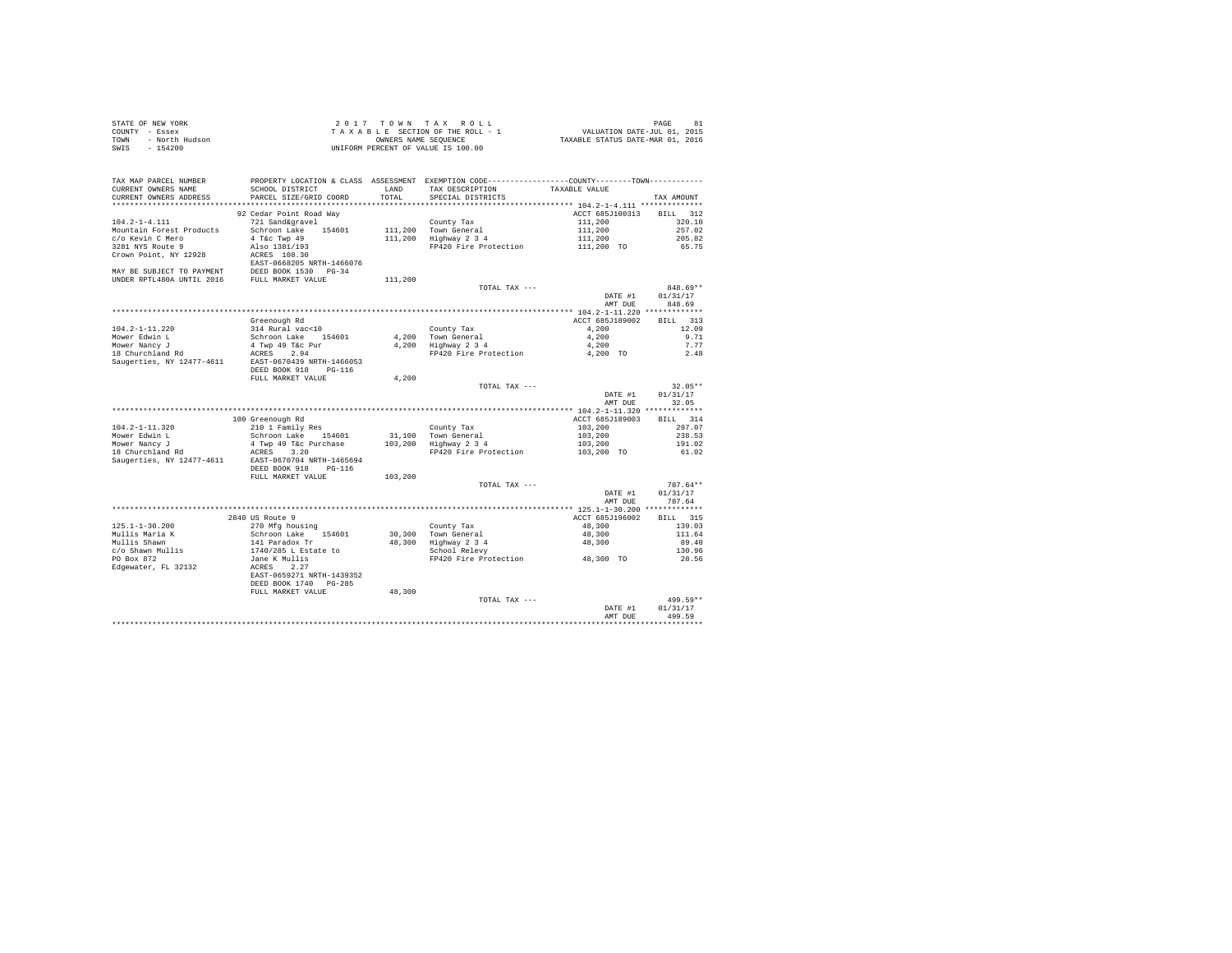| STATE OF NEW YORK      | 2017 TOWN TAX ROLL                 | 82<br>PAGE                       |
|------------------------|------------------------------------|----------------------------------|
| COUNTY - Essex         | TAXABLE SECTION OF THE ROLL - 1    | VALUATION DATE-JUL 01, 2015      |
| TOWN<br>- North Hudson | OWNERS NAME SEOUENCE               | TAXABLE STATUS DATE-MAR 01, 2016 |
| - 154200<br>SWIS       | UNIFORM PERCENT OF VALUE IS 100.00 |                                  |

| TAX MAP PARCEL NUMBER                                           |                           |         | PROPERTY LOCATION & CLASS ASSESSMENT EXEMPTION CODE---------------COUNTY-------TOWN--------- |                 |              |
|-----------------------------------------------------------------|---------------------------|---------|----------------------------------------------------------------------------------------------|-----------------|--------------|
| CURRENT OWNERS NAME                                             | SCHOOL DISTRICT           | LAND    | TAX DESCRIPTION                                                                              | TAXABLE VALUE   |              |
| CURRENT OWNERS ADDRESS                                          | PARCEL SIZE/GRID COORD    | TOTAL   | SPECIAL DISTRICTS                                                                            |                 | TAX AMOUNT   |
|                                                                 |                           |         |                                                                                              |                 |              |
|                                                                 | 34 Wonder View Rd         |         |                                                                                              | ACCT 685J178517 | BILL 316     |
| $104.4 - 1 - 75.000$                                            | 210 1 Family Res          |         | County Tax                                                                                   | 149,400         | 430.06       |
| Myers Larry D                                                   | Schroon Lake<br>154601    |         | 29,500 Town General                                                                          | 149,400         | 345.31       |
| Myers Nancy L                                                   | 31 Platt Rogers&co Rd Pat |         | 149,400 Highway 2 3 4                                                                        | 149,400         | 276.53       |
| 34 Wonder View Rd                                               | 1.40<br>ACRES             |         | FP420 Fire Protection                                                                        | 149,400 TO      | 88.33        |
| North Hudson, NY 12855                                          | EAST-0666514 NRTH-1460118 |         |                                                                                              |                 |              |
|                                                                 | DEED BOOK 1844 PG-277     |         |                                                                                              |                 |              |
| PRIOR OWNER ON 3/01/2016 FULL MARKET VALUE                      |                           | 149,400 |                                                                                              |                 |              |
| Miller Wade A                                                   |                           |         |                                                                                              |                 |              |
|                                                                 |                           |         | TOTAL TAX ---                                                                                |                 | $1.140.23**$ |
|                                                                 |                           |         |                                                                                              | DATE #1         | 01/31/17     |
|                                                                 |                           |         |                                                                                              | AMT DUE         | 1,140.23     |
|                                                                 |                           |         |                                                                                              |                 |              |
|                                                                 | 3373 US Route 9           |         |                                                                                              | ACCT 685J102707 | BILL 317     |
| $114.2 - 1 - 54.000$                                            | 210 1 Family Res - WTRFNT |         | County Tax                                                                                   | 228,600         | 658.04       |
| Mvrtle Hugh T                                                   | Schroon Lake 154601       |         | 52.900 Town General                                                                          | 228,600         | 528.36       |
| Myrtle Carol J                                                  | 25 Platt Rogers&co Rd Pat |         | 228,600 Highway 2 3 4                                                                        | 228,600         | 423.13       |
| PO Box 111                                                      | 4.6ac                     |         | FP420 Fire Protection                                                                        | 228,600 TO      | 135.16       |
| North Hudson, NY 12855                                          | ACRES<br>4.60 BANK WFARGO |         |                                                                                              |                 |              |
|                                                                 | EAST-0660920 NRTH-1451561 |         |                                                                                              |                 |              |
|                                                                 | DEED BOOK 1303 PG-128     |         |                                                                                              |                 |              |
|                                                                 | FULL MARKET VALUE         | 228,600 |                                                                                              |                 |              |
|                                                                 |                           |         | TOTAL TAX ---                                                                                |                 | $1.744.69**$ |
|                                                                 |                           |         |                                                                                              | DATE #1         | 01/31/17     |
|                                                                 |                           |         |                                                                                              | AMT DUE         | 1,744.69     |
|                                                                 |                           |         |                                                                                              |                 |              |
|                                                                 | Blue Ridge Rd             |         |                                                                                              | ACCT 685J190002 | BILL 318     |
| $112.4 - 2 - 10.001$                                            | 882 Elec Trans I          |         | County Tax                                                                                   | 9,700           | 27.92        |
| NL Industries Inc                                               | Schroon Lake<br>154601    |         | 9,700 Town General                                                                           | 9,700           | 22.42        |
|                                                                 | 9 T&c Purchase Twp 44     |         | 9,700 Highway 2 3 4                                                                          | 9,700           | 17.95        |
|                                                                 |                           |         |                                                                                              |                 |              |
|                                                                 |                           |         |                                                                                              |                 |              |
| Attn: Marc Reinoehl<br>5430 LBJ Fwy Ste 1700                    | ACRES 1.72                |         | FP420 Fire Protection                                                                        | 9,700 TO        | 5.74         |
| Dallas, TX 75240-2620                                           | EAST-0615975 NRTH-1439161 |         |                                                                                              |                 |              |
|                                                                 | DEED BOOK 234 PG-201      |         |                                                                                              |                 |              |
| PRIOR OWNER ON 3/01/2016 FULL MARKET VALUE                      |                           | 9,700   |                                                                                              |                 |              |
| NL Industries Inc                                               |                           |         |                                                                                              |                 |              |
|                                                                 |                           |         | TOTAL TAX ---                                                                                |                 | $74.03**$    |
|                                                                 |                           |         |                                                                                              | DATE #1         | 01/31/17     |
|                                                                 |                           |         |                                                                                              | AMT DUE         | 74.03        |
|                                                                 |                           |         |                                                                                              |                 |              |
|                                                                 | Blue Ridge Rd             |         |                                                                                              | ACCT 685J102404 | BILL 319     |
| $112.4 - 2 - 11.001$                                            | 882 Elec Trans I          |         | County Tax                                                                                   | 12,300          | 35.41        |
| NL Industries Inc                                               | Schroon Lake 154601       |         | 12,300 Town General                                                                          | 12,300          | 28.43        |
| Attn: Marc Reinoehl                                             | 9 T&c Twp 44              |         | 12,300 Highway 2 3 4                                                                         | 12,300          | 22.77        |
| 5430 LBJ Fwy Ste 1700                                           | ACRES<br>3.77             |         | FP420 Fire Protection                                                                        | 12,300 TO       | 7.27         |
| Dallas, TX 75240-2620                                           | EAST-0616985 NRTH-1438845 |         |                                                                                              |                 |              |
|                                                                 | DEED BOOK 234<br>$PG-201$ |         |                                                                                              |                 |              |
|                                                                 |                           | 12,300  |                                                                                              |                 |              |
|                                                                 |                           |         |                                                                                              |                 |              |
| PRIOR OWNER ON 3/01/2016 FULL MARKET VALUE<br>NL Industries Inc |                           |         | TOTAL TAX ---                                                                                |                 | $93.88**$    |
|                                                                 |                           |         |                                                                                              | DATE #1         | 01/31/17     |
|                                                                 |                           |         |                                                                                              | AMT DUE         | 93.88        |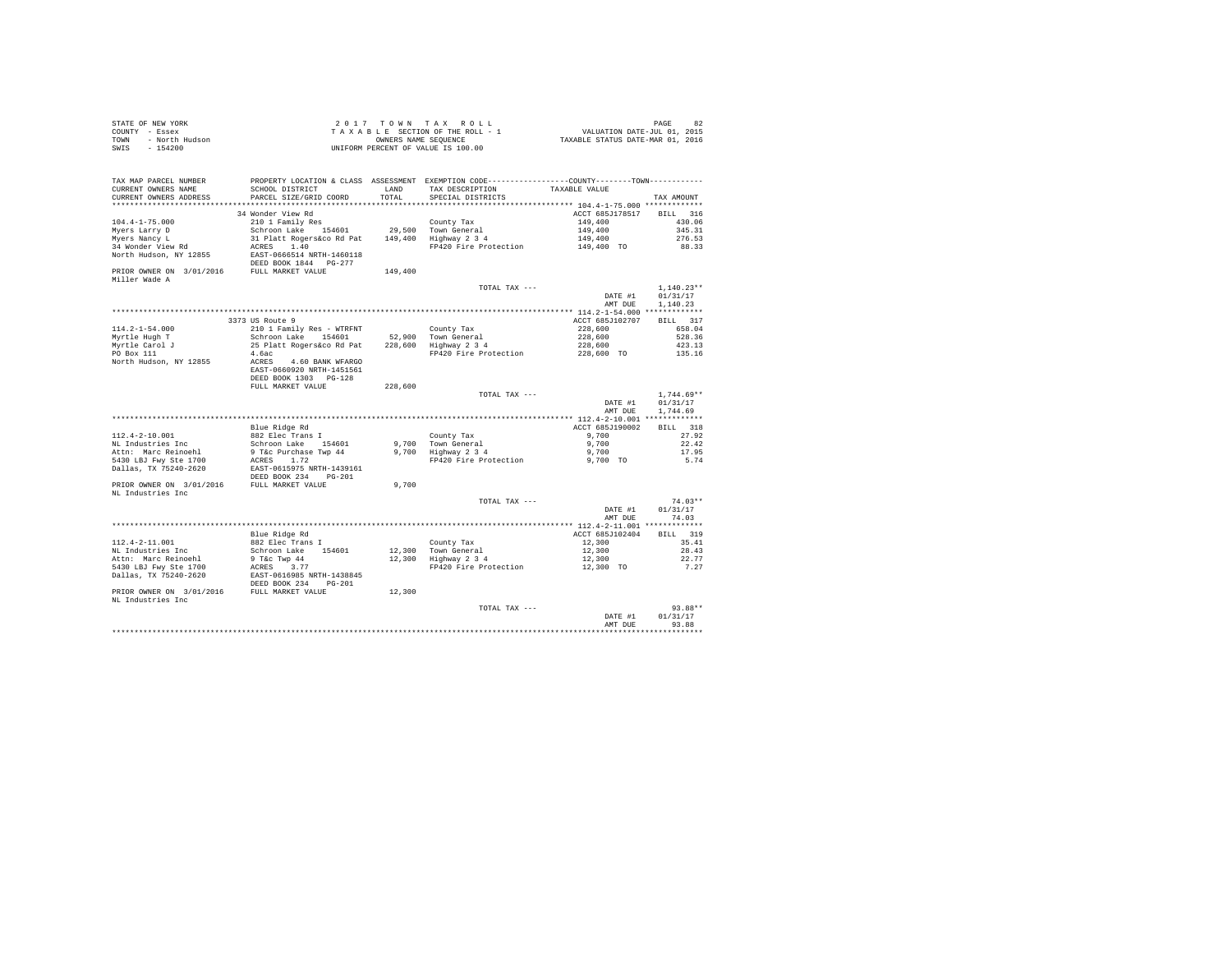| STATE OF NEW YORK      | 2017 TOWN TAX ROLL                 | PAGE                             |
|------------------------|------------------------------------|----------------------------------|
| COUNTY - Essex         | TAXABLE SECTION OF THE ROLL - 1    | VALUATION DATE-JUL 01, 2015      |
| TOWN<br>- North Hudson | OWNERS NAME SEOUENCE               | TAXABLE STATUS DATE-MAR 01, 2016 |
| SWIS - 154200          | UNIFORM PERCENT OF VALUE IS 100.00 |                                  |

| TAX MAP PARCEL NUMBER<br>CURRENT OWNERS NAME  | PROPERTY LOCATION & CLASS ASSESSMENT EXEMPTION CODE---------------COUNTY-------TOWN---------<br>SCHOOL DISTRICT | LAND   | TAX DESCRIPTION                                         | TAXABLE VALUE      |            |
|-----------------------------------------------|-----------------------------------------------------------------------------------------------------------------|--------|---------------------------------------------------------|--------------------|------------|
| CURRENT OWNERS ADDRESS                        | PARCEL SIZE/GRID COORD                                                                                          | TOTAL  | SPECIAL DISTRICTS                                       |                    | TAX AMOUNT |
|                                               | Blue Ridge Rd                                                                                                   |        |                                                         | ACCT 685J102403    | BILL 320   |
| $112.4 - 2 - 26.000$                          | 882 Elec Trans I                                                                                                |        | County Tax                                              | 15,200             | 43.75      |
| NL Industries Inc                             | Schroon Lake 154601                                                                                             |        | 15,200 Town General                                     | 15,200             | 35.13      |
| Attn: Marc Reinoehl                           | 9 T&c Twp 44                                                                                                    |        | 15,200 Highway 2 3 4                                    | 15,200             | 28.13      |
|                                               |                                                                                                                 |        |                                                         |                    |            |
| 5430 LBJ Fwy Ste 1700                         | ACRES 6.10                                                                                                      |        | FP420 Fire Protection                                   | 15,200 TO          | 8.99       |
| Dallas, TX 75240-2620                         | EAST-0617938 NRTH-1439567                                                                                       |        |                                                         |                    |            |
|                                               | DEED BOOK 234 PG-201                                                                                            |        |                                                         |                    |            |
| PRIOR OWNER ON 3/01/2016 FULL MARKET VALUE    |                                                                                                                 | 15,200 |                                                         |                    |            |
| NL Industries Inc                             |                                                                                                                 |        |                                                         |                    |            |
|                                               |                                                                                                                 |        | TOTAL TAX ---                                           |                    | $116.00**$ |
|                                               |                                                                                                                 |        |                                                         | $\texttt{DATE}$ #1 | 01/31/17   |
|                                               |                                                                                                                 |        |                                                         | AMT DUE            | 116.00     |
|                                               |                                                                                                                 |        |                                                         |                    |            |
|                                               | Blue Ridge Rd                                                                                                   |        |                                                         | ACCT 685J102401    | BILL 321   |
| 113.3-2-14.000                                | 882 Elec Trans I                                                                                                |        | County Tax                                              | 22,700             | 65.34      |
| NL Industries Inc                             |                                                                                                                 |        | 22,700 Town General<br>22,700 Highway 2 3 4             | 22,700             | 52.47      |
| Attn: Marc Reinoehl                           | Schroon Lake 154601<br>7 10 T&c Twp 44                                                                          |        |                                                         | 22,700             | 42.02      |
| 5430 LBJ Fwy Ste 1700                         | ACRES 12.10                                                                                                     |        | FP420 Fire Protection                                   | 22,700 TO          | 13.42      |
| Dallas, TX 75240-2620                         | EAST-0623958 NRTH-1442702                                                                                       |        |                                                         |                    |            |
|                                               | DEED BOOK 234 PG-201                                                                                            |        |                                                         |                    |            |
| PRIOR OWNER ON 3/01/2016 FULL MARKET VALUE    |                                                                                                                 | 22,700 |                                                         |                    |            |
| NL Industries Inc                             |                                                                                                                 |        |                                                         |                    |            |
|                                               |                                                                                                                 |        | TOTAL TAX ---                                           |                    | $173.25**$ |
|                                               |                                                                                                                 |        |                                                         | DATE #1            | 01/31/17   |
|                                               |                                                                                                                 |        |                                                         | AMT DUE            | 173.25     |
|                                               |                                                                                                                 |        |                                                         |                    |            |
|                                               |                                                                                                                 |        |                                                         |                    |            |
|                                               | Blue Ridge Rd                                                                                                   |        |                                                         | ACCT 685J102312    | BILL 322   |
| 113.4-2-14.000                                | 882 Elec Trans I                                                                                                |        |                                                         | 9,900              | 28.50      |
| NL Industries Inc                             | Schroon Lake 154601                                                                                             |        | County Tax<br>9,900 Town General<br>9,900 Highway 2 3 4 | 9.900              | 22.88      |
| Attn: Marc Reinoehl                           | 17 Tract West Of Road Pat                                                                                       |        |                                                         | 9,900              | 18.32      |
| 5430 LBJ Fwy Ste 1700                         | 2.4ac                                                                                                           |        | FP420 Fire Protection                                   | 9,900 TO           | 5.85       |
| Dallas, TX 75240-2620                         | ACRES 1.90                                                                                                      |        |                                                         |                    |            |
|                                               | EAST-0642589 NRTH-1443194                                                                                       |        |                                                         |                    |            |
| PRIOR OWNER ON 3/01/2016 DEED BOOK 234 PG-201 |                                                                                                                 |        |                                                         |                    |            |
| NL Industries Inc                             | FULL MARKET VALUE                                                                                               | 9,900  |                                                         |                    |            |
|                                               |                                                                                                                 |        | TOTAL TAX ---                                           |                    | $75.55**$  |
|                                               |                                                                                                                 |        |                                                         | DATE #1            | 01/31/17   |
|                                               |                                                                                                                 |        |                                                         | AMT DUE            | 75.55      |
|                                               |                                                                                                                 |        |                                                         |                    |            |
|                                               | Blue Ridge Rd                                                                                                   |        |                                                         | ACCT 685J102310    | BILL 323   |
| $113.4 - 3 - 1.000$                           | 882 Elec Trans I                                                                                                |        | County Tax                                              | 15,300             | 44.04      |
| NL Industries Inc                             | Schroon Lake 154601                                                                                             |        | 15,300 Town General                                     | 15,300             | 35.36      |
| Attn: Marc Reinoehl                           | 21 Tract West Of Road Pat                                                                                       |        | own General ده<br>15,300 Highway 2 3 4                  | 15,300             | 28.32      |
|                                               | ACRES 6.20                                                                                                      |        |                                                         |                    |            |
| 5430 LBJ Fwy Ste 1700                         |                                                                                                                 |        | FP420 Fire Protection                                   | 15,300 TO          | 9.05       |
| Dallas, TX 75240-2620                         | EAST-0647583 NRTH-1441554                                                                                       |        |                                                         |                    |            |
|                                               | DEED BOOK 234 PG-201                                                                                            |        |                                                         |                    |            |
| PRIOR OWNER ON 3/01/2016 FULL MARKET VALUE    |                                                                                                                 | 15,300 |                                                         |                    |            |
| NL Industries Inc                             |                                                                                                                 |        |                                                         |                    |            |
|                                               |                                                                                                                 |        | TOTAL TAX ---                                           |                    | $116.77**$ |
|                                               |                                                                                                                 |        |                                                         | DATE #1            | 01/31/17   |
|                                               |                                                                                                                 |        |                                                         | AMT DUE            | 116.77     |
|                                               |                                                                                                                 |        |                                                         |                    |            |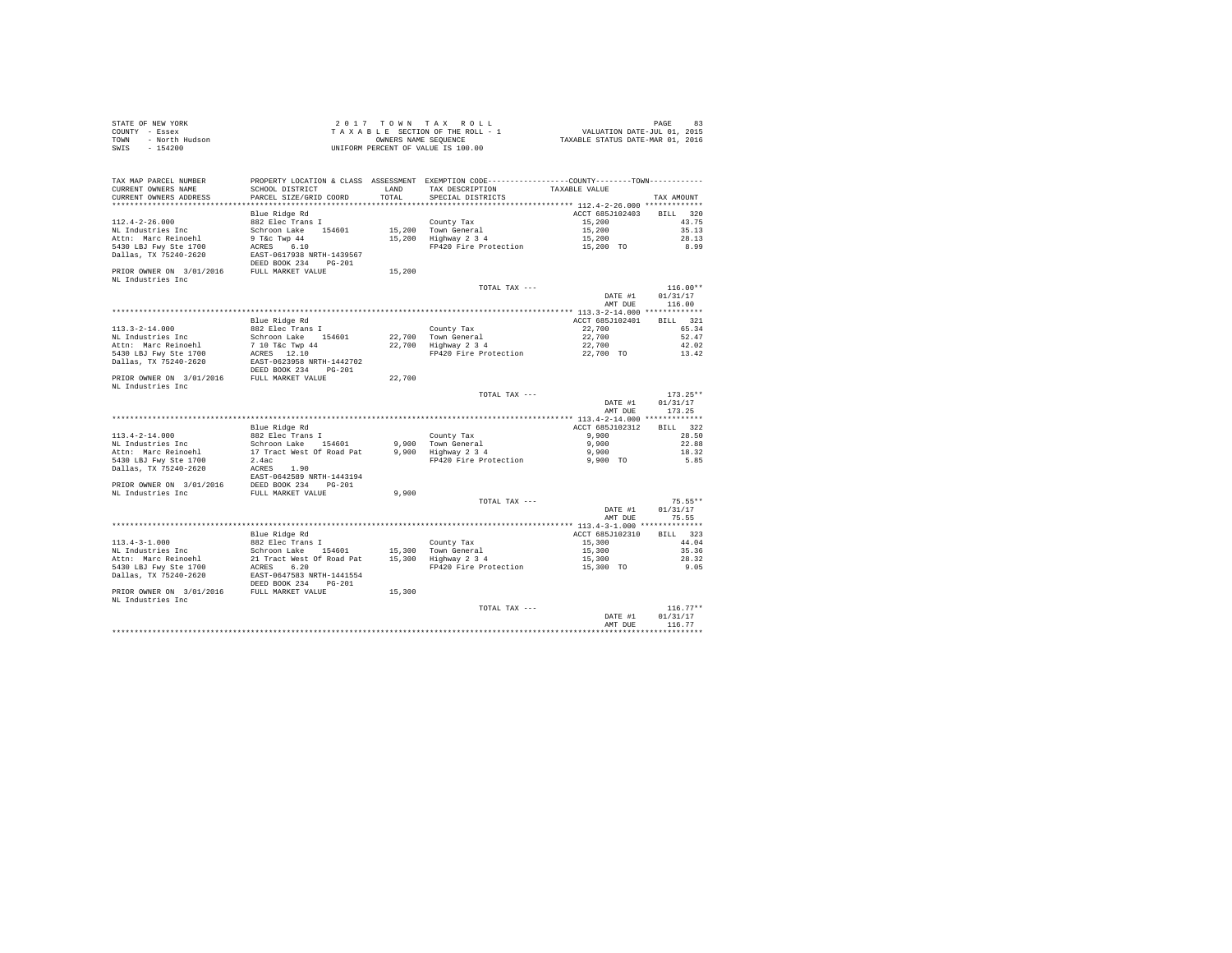| STATE OF NEW YORK      | 2017 TOWN TAX ROLL                 | PAGE                             |
|------------------------|------------------------------------|----------------------------------|
| COUNTY - Essex         | TAXABLE SECTION OF THE ROLL - 1    | VALUATION DATE-JUL 01, 2015      |
| TOWN<br>- North Hudson | OWNERS NAME SEOUENCE               | TAXABLE STATUS DATE-MAR 01, 2016 |
| SWIS - 154200          | UNIFORM PERCENT OF VALUE IS 100.00 |                                  |

| CURRENT OWNERS NAME                           | SCHOOL DISTRICT                                   | LAND   | PROPERTY LOCATION & CLASS ASSESSMENT EXEMPTION CODE----------------COUNTY-------TOWN----------<br>TAX DESCRIPTION | TAXABLE VALUE   |            |
|-----------------------------------------------|---------------------------------------------------|--------|-------------------------------------------------------------------------------------------------------------------|-----------------|------------|
| CURRENT OWNERS ADDRESS                        | PARCEL SIZE/GRID COORD                            | TOTAL  | SPECIAL DISTRICTS                                                                                                 |                 | TAX AMOUNT |
|                                               | Blue Ridge Rd                                     |        |                                                                                                                   | ACCT 685J102413 | BILL 324   |
| $113.20 - 1 - 18.000$                         | 882 Elec Trans I                                  |        | County Tax                                                                                                        | 13,600          | 39.15      |
| NL Industries Inc                             | Schroon Lake 154601                               |        | 13,600 Town General                                                                                               | 13,600          | 31.43      |
| Attn: Marc Reinoehl                           | 20 Tract West Of Road Pat                         |        | 13,600 Highway 2 3 4                                                                                              | 13,600          | 25.17      |
| 5430 LBJ Fwy Ste 1700                         | ACRES 4.80                                        |        | FP420 Fire Protection                                                                                             | 13,600 TO       | 8.04       |
| Dallas, TX 75240-2620                         | EAST-0645518 NRTH-1441519<br>DEED BOOK 347 PG-302 |        |                                                                                                                   |                 |            |
| PRIOR OWNER ON 3/01/2016<br>NL Industries Inc | FULL MARKET VALUE                                 | 13,600 |                                                                                                                   |                 |            |
|                                               |                                                   |        | TOTAL TAX ---                                                                                                     |                 | $103.79**$ |
|                                               |                                                   |        |                                                                                                                   | DATE #1         | 01/31/17   |
|                                               |                                                   |        |                                                                                                                   | AMT DUE         | 103.79     |
|                                               |                                                   |        |                                                                                                                   |                 |            |
|                                               | Blue Ridge Rd                                     |        |                                                                                                                   | ACCT 685J102502 | BILL 325   |
| $113.20 - 1 - 21.000$                         | 882 Elec Trans I                                  |        | County Tax                                                                                                        | 13,200          | 38.00      |
| NL Industries Inc                             | Schroon Lake 154601                               | 13,200 | Town General                                                                                                      | 13,200          | 30.51      |
| Attn: Marc Reinoehl                           | 20 Tract West Of Road Pat                         |        | 13,200 Highway 2 3 4                                                                                              | 13,200          | 24.43      |
| 5430 LBJ Fwy Ste 1700                         | ACRES 4.50                                        |        | FP420 Fire Protection                                                                                             | 13,200 TO       | 7.80       |
| Dallas, TX 75240-2620                         | EAST-0645236 NRTH-1440402                         |        |                                                                                                                   |                 |            |
|                                               | FULL MARKET VALUE                                 | 13,200 |                                                                                                                   |                 |            |
| PRIOR OWNER ON 3/01/2016                      |                                                   |        |                                                                                                                   |                 |            |
| NL Industries Inc                             |                                                   |        |                                                                                                                   |                 |            |
|                                               |                                                   |        | TOTAL TAX ---                                                                                                     |                 | $100.74**$ |
|                                               |                                                   |        |                                                                                                                   |                 |            |
|                                               |                                                   |        |                                                                                                                   |                 |            |
|                                               |                                                   |        |                                                                                                                   | DATE #1         | 01/31/17   |
|                                               |                                                   |        |                                                                                                                   | AMT DUE         | 100.74     |
|                                               |                                                   |        |                                                                                                                   |                 |            |
|                                               | Blue Ridge Rd                                     |        |                                                                                                                   | ACCT 685J102409 | BILL 326   |
| $113.20 - 1 - 24.000$                         | 882 Elec Trans I                                  |        | County Tax                                                                                                        | 9,900           | 28.50      |
| NL Industries Inc                             | Schroon Lake 154601                               |        | 9.900 Town General                                                                                                | 9,900           | 22.88      |
| Attn: Marc Reinoehl                           | 20 Tract West Of Road Pat                         |        | 9,900 Highway 2 3 4                                                                                               | 9,900           | 18.32      |
| 5430 LBJ Fwy Ste 1700                         | ACRES 1.90                                        |        | FP420 Fire Protection                                                                                             | 9,900 TO        | 5.85       |
| Dallas, TX 75240-2620                         | EAST-0643895 NRTH-1440236                         |        |                                                                                                                   |                 |            |
|                                               | DEED BOOK 231 PG-489                              |        |                                                                                                                   |                 |            |
| PRIOR OWNER ON 3/01/2016                      | FULL MARKET VALUE                                 | 9.900  |                                                                                                                   |                 |            |
| NL Industries Inc                             |                                                   |        |                                                                                                                   |                 |            |
|                                               |                                                   |        | TOTAL TAX ---                                                                                                     |                 | $75.55**$  |
|                                               |                                                   |        |                                                                                                                   | DATE #1         | 01/31/17   |
|                                               |                                                   |        |                                                                                                                   | AMT DUE         | 75.55      |
|                                               |                                                   |        |                                                                                                                   |                 |            |
|                                               | Blue Ridge Rd                                     |        |                                                                                                                   | ACCT 685J102503 | BILL 327   |
| $113.20 - 1 - 26.000$                         | 882 Elec Trans I                                  |        | County Tax                                                                                                        | 9.100           | 26.19      |
| NL Industries Inc                             | Schroon Lake 154601                               |        | 9.100 Town General                                                                                                | 9.100           | 21.03      |
| Attn: Marc Reinoehl                           | 20 Tract West Of Road Pat                         |        | 9,100 Highway 2 3 4                                                                                               | 9,100           | 16.84      |
| 5430 LBJ Fwy Ste 1700                         | ACRES 1.20                                        |        | FP420 Fire Protection                                                                                             | 9,100 TO        | 5.38       |
| Dallas, TX 75240-2620                         | EAST-0644773 NRTH-1441730                         |        |                                                                                                                   |                 |            |
|                                               | FULL MARKET VALUE                                 | 9.100  |                                                                                                                   |                 |            |
| PRIOR OWNER ON 3/01/2016                      |                                                   |        |                                                                                                                   |                 |            |
| NL Industries Inc                             |                                                   |        |                                                                                                                   |                 |            |
|                                               |                                                   |        | TOTAL TAX ---                                                                                                     |                 | 69.44**    |
|                                               |                                                   |        |                                                                                                                   | DATE #1         | 01/31/17   |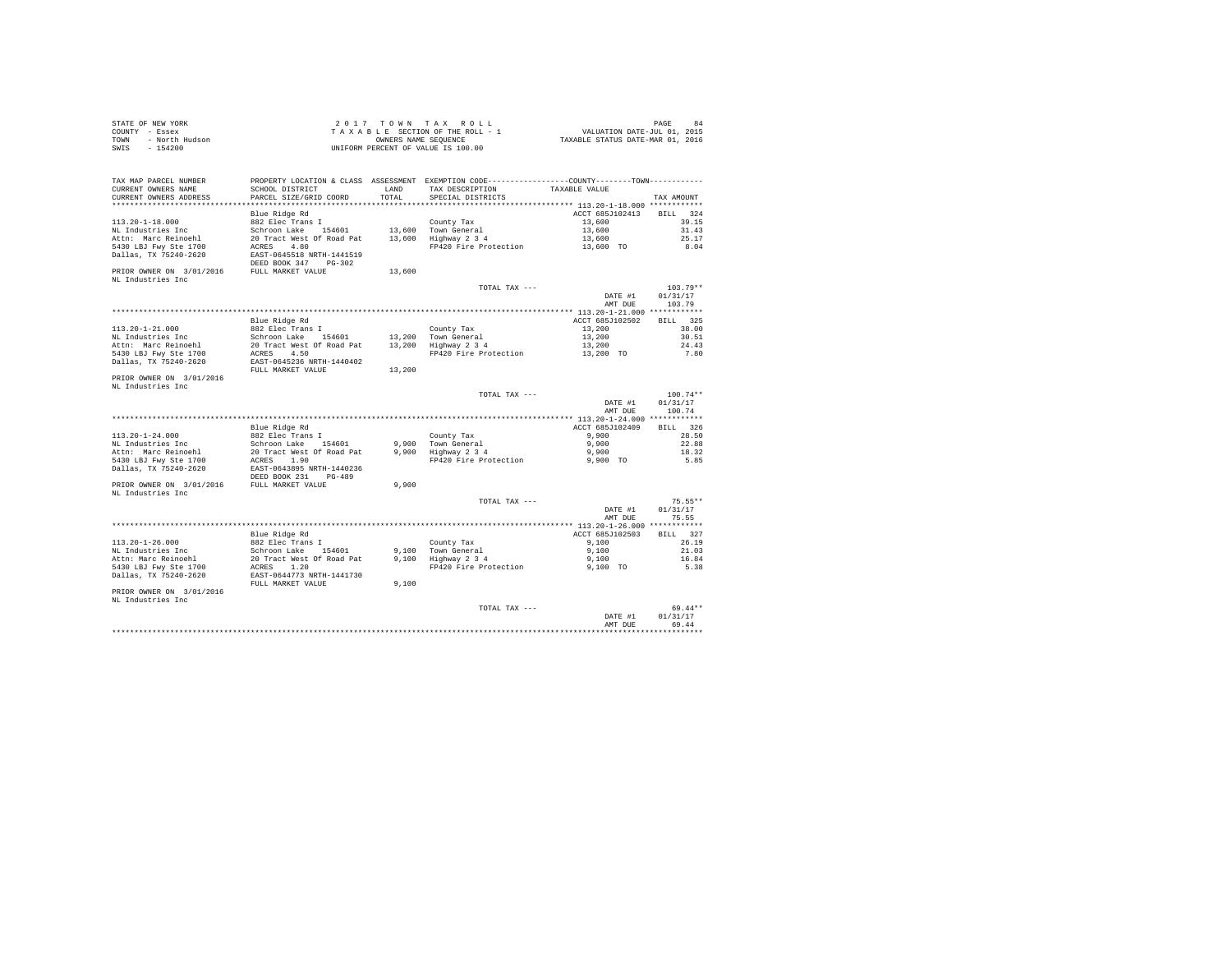| STATE OF NEW YORK |                |  |  | 2017 TOWN TAX ROLL                 |  |  |  | 85<br>PAGE                       |
|-------------------|----------------|--|--|------------------------------------|--|--|--|----------------------------------|
| COUNTY - Essex    |                |  |  | TAXABLE SECTION OF THE ROLL - 1    |  |  |  | VALUATION DATE-JUL 01, 2015      |
| TOWN              | - North Hudson |  |  | OWNERS NAME SEOUENCE               |  |  |  | TAXABLE STATUS DATE-MAR 01, 2016 |
| SWIS - 154200     |                |  |  | UNIFORM PERCENT OF VALUE IS 100.00 |  |  |  |                                  |

| TAX MAP PARCEL NUMBER<br>CURRENT OWNERS NAME  | SCHOOL DISTRICT                                        | LAND  | PROPERTY LOCATION & CLASS ASSESSMENT EXEMPTION CODE---------------COUNTY-------TOWN---------<br>TAX DESCRIPTION | TAXABLE VALUE      |                    |
|-----------------------------------------------|--------------------------------------------------------|-------|-----------------------------------------------------------------------------------------------------------------|--------------------|--------------------|
| CURRENT OWNERS ADDRESS                        | PARCEL SIZE/GRID COORD                                 | TOTAL | SPECIAL DISTRICTS                                                                                               |                    | TAX AMOUNT         |
|                                               | Blue Ridge Rd                                          |       |                                                                                                                 | ACCT 685J102307    | BILL 328           |
| $113.20 - 1 - 29.000$                         | 882 Elec Trans I                                       |       | County Tax                                                                                                      | 9,300              | 26.77              |
| NL Industries Inc                             | Schroon Lake 154601                                    |       | 9.300 Town General                                                                                              | 9,300              | 21.49              |
| Attn: Marc Reinoehl                           | 20 Tract West Of Road Pat                              |       | 9,300 Highway 2 3 4                                                                                             | 9,300              | 17.21              |
| 5430 LBJ Fwy Ste 1700                         | ACRES 1.40                                             |       | FP420 Fire Protection                                                                                           | 9,300 TO           | 5.50               |
| Dallas, TX 75240-2620                         | EAST-0644419 NRTH-1441930<br>DEED BOOK 355<br>PG-509   |       |                                                                                                                 |                    |                    |
| PRIOR OWNER ON 3/01/2016                      | FULL MARKET VALUE                                      | 9,300 |                                                                                                                 |                    |                    |
| Nl Industries Inc                             |                                                        |       | TOTAL TAX ---                                                                                                   |                    | $70.97**$          |
|                                               |                                                        |       |                                                                                                                 | DATE #1<br>AMT DUE | 01/31/17<br>70.97  |
|                                               |                                                        |       |                                                                                                                 |                    |                    |
|                                               | Blue Ridge Rd                                          |       |                                                                                                                 | ACCT 685J102415    | BILL 329           |
| $113.20 - 1 - 37.040$                         | 882 Elec Trans I                                       |       | County Tax                                                                                                      | 9,800              | 28.21              |
| NL Industries Inc                             | Schroon Lake<br>154601                                 | 9,800 | Town General                                                                                                    | 9,800              | 22.65              |
| Attn: Marc Reinoehl                           | 20 Tract West Of Road Pat                              |       | 9,800 Highway 2 3 4                                                                                             | 9,800              | 18.14              |
| 5430 LBJ Fwy Ste 1700                         | ACRES 1.75                                             |       | FP420 Fire Protection                                                                                           | 9,800 TO           | 5.79               |
| Dallas, TX 75240-2620                         | EAST-0643599 NRTH-1442358<br>DEED BOOK 385<br>PG-99    |       |                                                                                                                 |                    |                    |
| PRIOR OWNER ON 3/01/2016                      | FULL MARKET VALUE                                      | 9,800 |                                                                                                                 |                    |                    |
| NL Industries Inc                             |                                                        |       |                                                                                                                 |                    |                    |
|                                               |                                                        |       | TOTAL TAX ---                                                                                                   |                    | $74.79**$          |
|                                               |                                                        |       |                                                                                                                 | DATE #1            | 01/31/17           |
|                                               |                                                        |       |                                                                                                                 | AMT DUE            | 74.79              |
|                                               |                                                        |       |                                                                                                                 |                    |                    |
|                                               | Lazy St                                                |       |                                                                                                                 | ACCT 685J196001    | BTLL 330           |
| 113.20-1-38.001                               | 882 Elec Trans I                                       |       | County Tax                                                                                                      | 300                | 0.86               |
| NL Industries Inc                             | Schroon Lake 154601                                    |       | 300 Town General                                                                                                | 300                | 0.69               |
| Attn: Marc Reinoehl                           | 20 Tr W Of Rd Pat                                      |       | 300 Highway 2 3 4                                                                                               | 300                | 0.56               |
| 5430 LBJ Fwy Ste 1700                         | ACRES 0.01                                             |       | FP420 Fire Protection                                                                                           | 300 TO             | .18                |
| Dallas, TX 75240-2620                         | EAST-0643871 NRTH-1442139<br>DEED BOOK 361 PG-520      |       |                                                                                                                 |                    |                    |
| PRIOR OWNER ON 3/01/2016<br>NL Industries Inc | FULL MARKET VALUE                                      | 300   |                                                                                                                 |                    |                    |
|                                               |                                                        |       | TOTAL TAX ---                                                                                                   |                    | $2.29**$           |
|                                               |                                                        |       |                                                                                                                 | DATE #1            | 01/31/17           |
|                                               |                                                        |       |                                                                                                                 | AMT DUE            | 2.29               |
|                                               |                                                        |       |                                                                                                                 |                    |                    |
|                                               | Blue Ridge Rd                                          |       |                                                                                                                 | ACCT 685J102311    | <b>BILL</b><br>331 |
| $114.3 - 3 - 1.000$                           | 882 Elec Trans I                                       |       | County Tax                                                                                                      | 1,100              | 3.17               |
| NL Industries Inc                             | Schroon Lake 154601                                    |       | 1.100 Town General                                                                                              | 1,100              | 2.54               |
| Attn: Marc Reinoehl                           | 23 Tract W Of Rd Patent                                |       | 1,100 Highway 2 3 4                                                                                             | 1,100              | 2.04               |
| 5430 LBJ Fwy Ste 1700                         | ACRES 0.90                                             |       | FP420 Fire Protection                                                                                           | 1,100 TO           | .65                |
| Dallas, TX 75240-2620                         | EAST-0651853 NRTH-1441101<br>DEED BOOK 234<br>$PG-201$ |       |                                                                                                                 |                    |                    |
| PRIOR OWNER ON 3/01/2016                      | FULL MARKET VALUE                                      | 1,100 |                                                                                                                 |                    |                    |
| NL Industries Inc                             |                                                        |       |                                                                                                                 |                    |                    |
|                                               |                                                        |       | TOTAL TAX ---                                                                                                   |                    | $8.40**$           |
|                                               |                                                        |       |                                                                                                                 | DATE #1            | 01/31/17           |
|                                               |                                                        |       |                                                                                                                 | AMT DUE            | 8.40               |
|                                               |                                                        |       |                                                                                                                 |                    | *******            |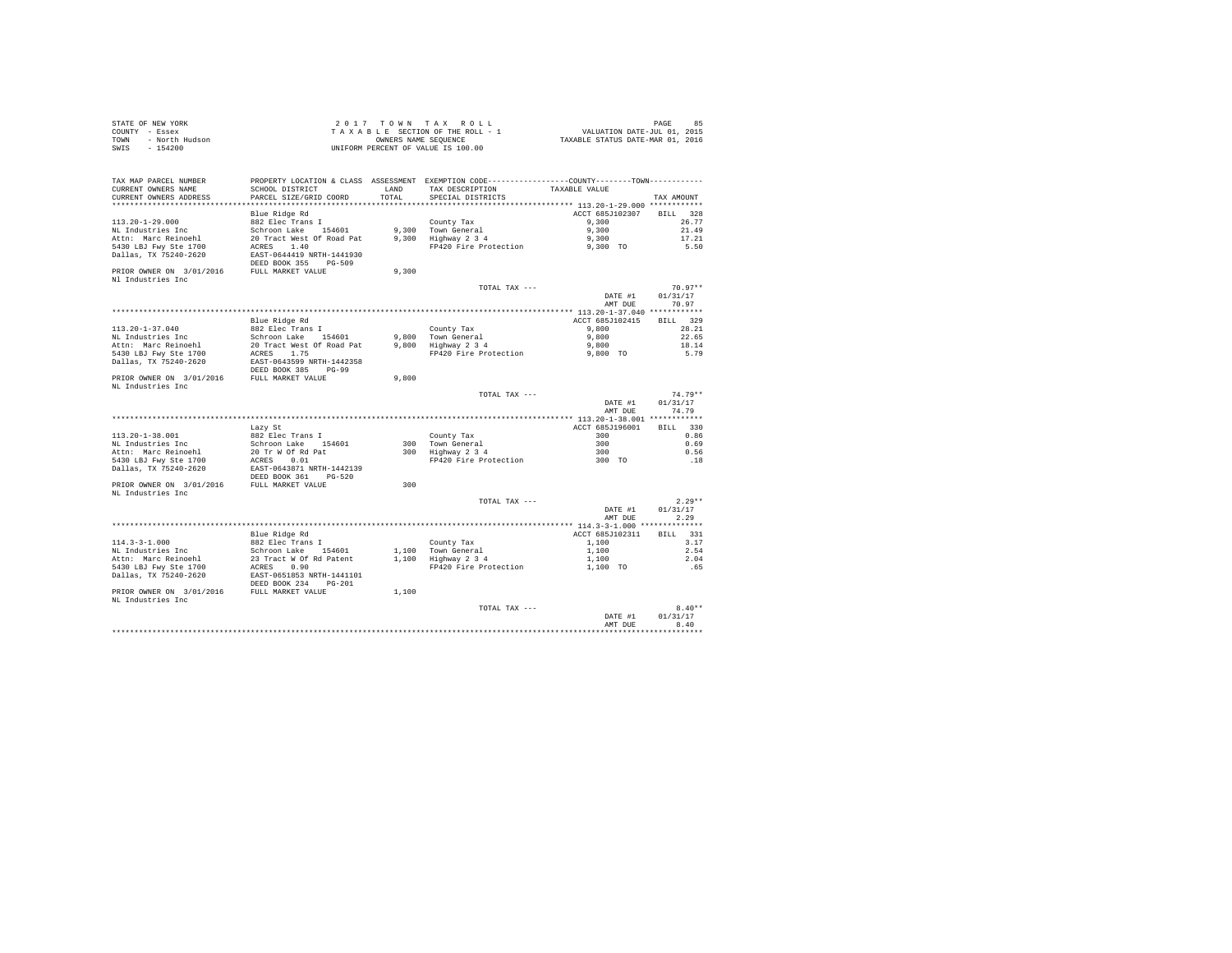| STATE OF NEW YORK      | 2017 TOWN TAX ROLL                 | 86<br>PAGE                       |
|------------------------|------------------------------------|----------------------------------|
| COUNTY - Essex         | TAXABLE SECTION OF THE ROLL - 1    | VALUATION DATE-JUL 01, 2015      |
| TOWN<br>- North Hudson | OWNERS NAME SEOUENCE               | TAXABLE STATUS DATE-MAR 01, 2016 |
| - 154200<br>SWIS       | UNIFORM PERCENT OF VALUE IS 100.00 |                                  |

| TAX MAP PARCEL NUMBER                                           | PROPERTY LOCATION & CLASS ASSESSMENT EXEMPTION CODE---------------COUNTY-------TOWN--------- |        |                                           |                    |                   |
|-----------------------------------------------------------------|----------------------------------------------------------------------------------------------|--------|-------------------------------------------|--------------------|-------------------|
| CURRENT OWNERS NAME                                             | SCHOOL DISTRICT                                                                              | LAND   | TAX DESCRIPTION                           | TAXABLE VALUE      |                   |
| CURRENT OWNERS ADDRESS                                          | PARCEL SIZE/GRID COORD                                                                       | TOTAL  | SPECIAL DISTRICTS                         |                    | TAX AMOUNT        |
| **********************                                          |                                                                                              |        |                                           |                    |                   |
|                                                                 | Blue Ridge Rd                                                                                |        |                                           | ACCT 685J102305    | BILL 332          |
| $125.1 - 1 - 5.000$                                             | 882 Elec Trans I                                                                             |        | County Tax                                | 19,600             | 56.42             |
| NL Industries Inc                                               | Schroon Lake 154601                                                                          |        | 19,600 Town General                       | 19,600             | 45.30             |
| c/o Marc Reinoehl                                               | 25 26 Tract West Rd Pat                                                                      |        | 19,600 Highway 2 3 4                      | 19,600             | 36.28             |
| 5430 LBJ Fwy Ste 1700                                           | ACRES 9.60                                                                                   |        | FP420 Fire Protection                     | 19,600 TO          | 11.59             |
| Dallas, TX 75240-2620                                           | EAST-0653872 NRTH-1440261                                                                    |        |                                           |                    |                   |
|                                                                 | DEED BOOK 234 PG-201                                                                         |        |                                           |                    |                   |
|                                                                 |                                                                                              |        |                                           |                    |                   |
| PRIOR OWNER ON 3/01/2016 FULL MARKET VALUE                      |                                                                                              | 19,600 |                                           |                    |                   |
| NL Industries Inc                                               |                                                                                              |        |                                           |                    |                   |
|                                                                 |                                                                                              |        | TOTAL TAX ---                             |                    | $149.59**$        |
|                                                                 |                                                                                              |        |                                           | DATE #1            | 01/31/17          |
|                                                                 |                                                                                              |        |                                           | AMT DUE            | 149.59            |
|                                                                 |                                                                                              |        |                                           |                    |                   |
|                                                                 | Blue Ridge Rd                                                                                |        |                                           | ACCT 685J102303    | BILL 333          |
| 125.1-1-11.000                                                  | 882 Elec Trans I                                                                             |        | County Tax                                | 9,600              | 27.63             |
| NL Industries Inc                                               | Schroon Lake 154601                                                                          |        | 9,600 Town General                        | 9,600              | 22.19             |
| Attn: Marc Reinoehl                                             | 21 Road Patent                                                                               |        | $9,600$ Highway $2\ 3\ 4$                 | 9,600              | 17.77             |
| 5430 LBJ Fwy Ste 1700                                           | ACRES 1.60                                                                                   |        | FP420 Fire Protection                     | 9,600 TO           | 5.68              |
| Dallas, TX 75240-2620                                           | EAST-0655607 NRTH-1439524                                                                    |        |                                           |                    |                   |
|                                                                 | DEED BOOK 234<br>$PG-201$                                                                    |        |                                           |                    |                   |
| PRIOR OWNER ON 3/01/2016 FULL MARKET VALUE                      |                                                                                              | 9,600  |                                           |                    |                   |
| NL Industries Inc                                               |                                                                                              |        |                                           |                    |                   |
|                                                                 |                                                                                              |        | TOTAL TAX ---                             |                    | $73.27**$         |
|                                                                 |                                                                                              |        |                                           | DATE #1            | 01/31/17          |
|                                                                 |                                                                                              |        |                                           | AMT DUE            | 73.27             |
|                                                                 |                                                                                              |        |                                           |                    |                   |
|                                                                 | Frontier Town Rd                                                                             |        |                                           | ACCT 685J178536    | BILL 334          |
| $125.1 - 1 - 16.000$                                            | 882 Elec Trans I                                                                             |        | County Tax                                | 1,600              | 4.61              |
| NL Industries Inc                                               | Schroon Lake 154601                                                                          |        |                                           | 1,600              | 3.70              |
| Attn: Marc Reinoehl                                             | 21 Road Patent                                                                               |        | 1,600 Town General<br>1,600 Highway 2 3 4 | 1,600              | 2.96              |
| 5430 LBJ Fwy Ste 1700                                           | ACRES 0.10                                                                                   |        | FP420 Fire Protection                     | 1,600 TO           | .95               |
| Dallas, TX 75240-2620                                           | EAST-0655881 NRTH-1438643                                                                    |        |                                           |                    |                   |
|                                                                 |                                                                                              |        |                                           |                    |                   |
|                                                                 | DEED BOOK 234 PG-201                                                                         |        |                                           |                    |                   |
| PRIOR OWNER ON 3/01/2016 FULL MARKET VALUE                      |                                                                                              | 1,600  |                                           |                    |                   |
| NL Industries Inc                                               |                                                                                              |        |                                           |                    |                   |
|                                                                 |                                                                                              |        | TOTAL TAX ---                             |                    | $12.22**$         |
|                                                                 |                                                                                              |        |                                           | DATE #1            | 01/31/17          |
|                                                                 |                                                                                              |        |                                           | AMT DUE            | 12.22             |
|                                                                 |                                                                                              |        |                                           |                    |                   |
|                                                                 | Frontier Town Rd                                                                             |        |                                           | ACCT 685J102304    | BILL 335          |
| $125.1 - 1 - 18.000$                                            | 882 Elec Trans I                                                                             |        | County Tax                                | 12,300             | 35.41             |
| NL Industries Inc                                               | Schroon Lake 154601                                                                          |        | 12,300 Town General                       | 12,300             | 28.43             |
| Attn: Marc Reinoehl                                             | 21 Road Patent                                                                               |        | 12,300 Highway 2 3 4                      | 12,300             | 22.77             |
|                                                                 |                                                                                              |        | FP420 Fire Protection                     | 12,300 TO          | 7.27              |
| 5430 LBJ Fwy Ste 1700                                           | ACRES 3.80                                                                                   |        |                                           |                    |                   |
| Dallas, TX 75240-2620                                           | EAST-0655702 NRTH-1437883                                                                    |        |                                           |                    |                   |
|                                                                 | DEED BOOK 234 PG-201                                                                         |        |                                           |                    |                   |
|                                                                 |                                                                                              |        |                                           |                    |                   |
| PRIOR OWNER ON 3/01/2016 FULL MARKET VALUE<br>NL Industries Inc |                                                                                              | 12,300 |                                           |                    |                   |
|                                                                 |                                                                                              |        |                                           |                    |                   |
|                                                                 |                                                                                              |        | TOTAL TAX ---                             |                    | $93.88**$         |
|                                                                 |                                                                                              |        |                                           | DATE #1<br>AMT DHE | 01/31/17<br>93.88 |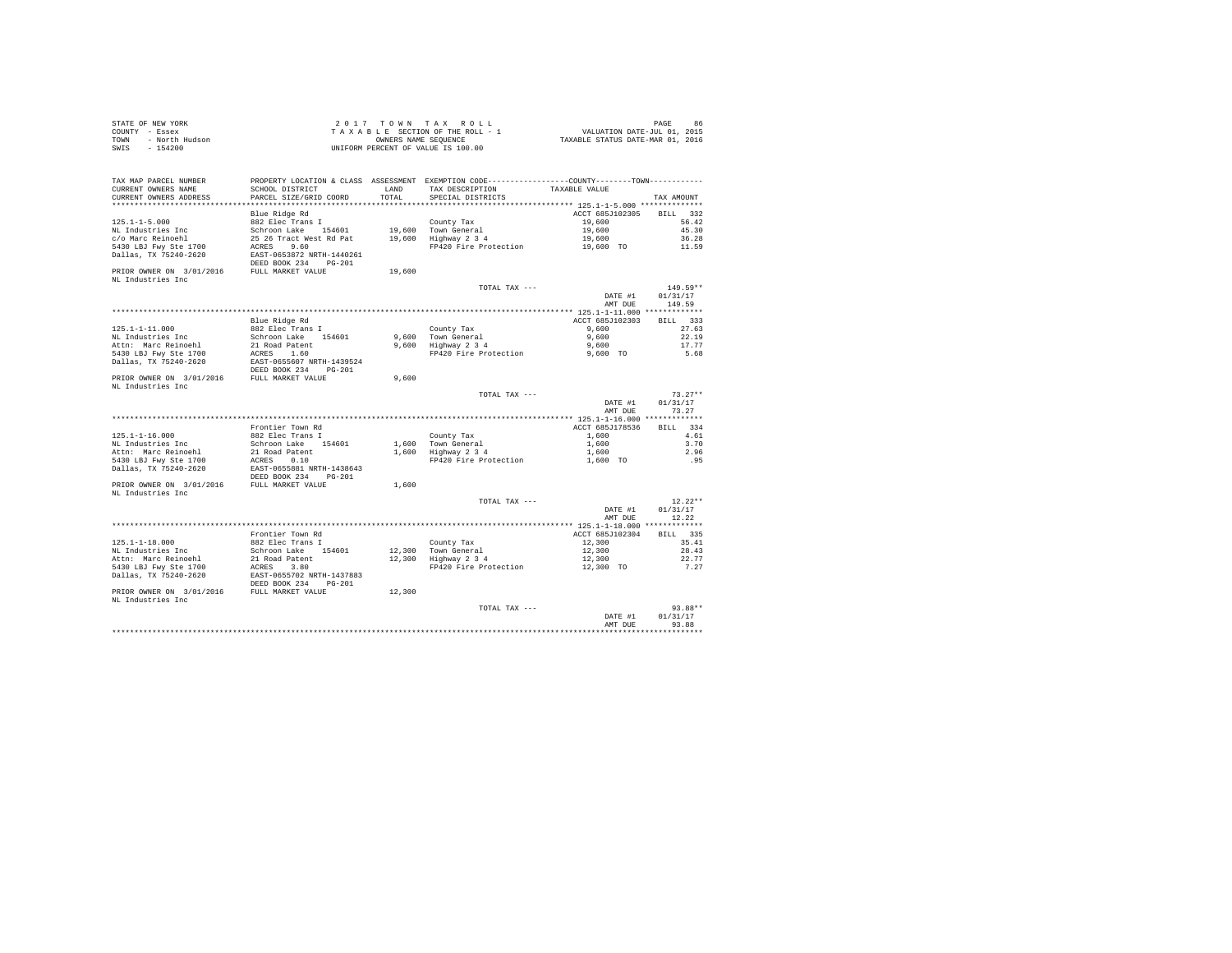| STATE OF NEW YORK      | $2.017$ TOWN TAX ROLL              | 87<br>PAGE                       |
|------------------------|------------------------------------|----------------------------------|
| COUNTY - Essex         | TAXABLE SECTION OF THE ROLL - 1    | VALUATION DATE-JUL 01, 2015      |
| - North Hudson<br>TOWN | OWNERS NAME SEOUENCE               | TAXABLE STATUS DATE-MAR 01, 2016 |
| $-154200$<br>SWIS      | UNIFORM PERCENT OF VALUE IS 100.00 |                                  |

| TAX MAP PARCEL NUMBER<br>CURRENT OWNERS NAME | PROPERTY LOCATION & CLASS ASSESSMENT EXEMPTION CODE---------------COUNTY-------TOWN---------<br>SCHOOL DISTRICT | <b>T.AND</b>   | TAX DESCRIPTION                                                      | TAXABLE VALUE                                 |                    |
|----------------------------------------------|-----------------------------------------------------------------------------------------------------------------|----------------|----------------------------------------------------------------------|-----------------------------------------------|--------------------|
| CURRENT OWNERS ADDRESS                       | PARCEL SIZE/GRID COORD                                                                                          | TOTAL          | SPECIAL DISTRICTS                                                    |                                               | TAX AMOUNT         |
| ***********************                      | **************************                                                                                      | ************** | ************************************** 114.2-1-53.000 ************** |                                               |                    |
|                                              | US Route 9                                                                                                      |                |                                                                      | ACCT 685J179008                               | 336<br><b>BILL</b> |
| $114.2 - 1 - 53.000$                         | 314 Rural vac<10                                                                                                |                | County Tax                                                           | 800                                           | 2.30               |
| Nolette Fred                                 | Schroon Lake<br>154601                                                                                          | 800            | Town General                                                         | 800                                           | 1.85               |
| c/o Marvin Nolette                           | 25 Platt Rogers&co Rd Pat                                                                                       | 800            | Highway 2 3 4                                                        | 800                                           | 1.48               |
| PO Box 22                                    | 0.60<br>ACRES                                                                                                   |                | School Relevy                                                        |                                               | 6.55               |
| North Hudson, NY 12855                       | EAST-0661299 NRTH-1451578                                                                                       |                | FP420 Fire Protection                                                | 800 TO                                        | .47                |
|                                              | DEED BOOK 278<br>$PG-44$                                                                                        |                |                                                                      |                                               |                    |
|                                              | FULL MARKET VALUE                                                                                               | 800            |                                                                      |                                               |                    |
|                                              |                                                                                                                 |                | TOTAL TAX ---                                                        |                                               | $12.65**$          |
|                                              |                                                                                                                 |                |                                                                      | DATE #1                                       | 01/31/17           |
|                                              |                                                                                                                 |                |                                                                      | AMT DUE                                       | 12.65              |
|                                              |                                                                                                                 |                |                                                                      |                                               |                    |
|                                              | 3371 US Route 9                                                                                                 |                |                                                                      | ACCT 685J102509                               | 337<br><b>BILL</b> |
| $114.2 - 1 - 52.000$                         | 210 1 Family Res                                                                                                |                | County Tax                                                           | 54,600                                        | 157.17             |
| Nolette Marvin A Estate                      | Schroon Lake 154601                                                                                             | 29,500         | Town General                                                         | 54,600                                        | 126.20             |
| c/o Tena Muira                               | 25 Platt Rogers&co Rd Pat                                                                                       | 54,600         | Highway 2 3 4                                                        | 54,600                                        | 101.06             |
| 1514 Pine Log Rd NE Apt N                    | 1.40<br>ACRES                                                                                                   |                | FP420 Fire Protection                                                | 54,600 TO                                     | 32.28              |
| Conyers, GA 30012-4857                       | EAST-0661449 NRTH-1451608                                                                                       |                |                                                                      |                                               |                    |
|                                              | DEED BOOK 607<br>$PG-28$                                                                                        |                |                                                                      |                                               |                    |
| PRIOR OWNER ON 3/01/2016                     | FULL MARKET VALUE                                                                                               | 54,600         |                                                                      |                                               |                    |
| Nolette Marvin A Estate                      |                                                                                                                 |                |                                                                      |                                               |                    |
|                                              |                                                                                                                 |                | TOTAL TAX ---                                                        |                                               | $416.71**$         |
|                                              |                                                                                                                 |                |                                                                      | DATE #1                                       | 01/31/17           |
|                                              |                                                                                                                 |                |                                                                      | AMT DUE                                       | 416.71             |
|                                              |                                                                                                                 |                |                                                                      | **************** 104.4-1-74.000 ************* |                    |
|                                              | 3750 US Route 9                                                                                                 |                |                                                                      | ACCT 685J178516                               | 338<br>BILL        |
| $104.4 - 1 - 74.000$                         | 210 1 Family Res                                                                                                |                | County Tax                                                           | 89,900                                        | 258.78             |
| Ordway Mary                                  | Schroon Lake<br>154601                                                                                          | 29,600         | Town General                                                         | 89,900                                        | 207.78             |
| 18 Beech St                                  | 30 31 Platt Rogers&co Pat                                                                                       | 89,900         | Highway 2 3 4                                                        | 89,900                                        | 166.40             |
| Hudson Falls, NY 12839                       | ACRES<br>1.60                                                                                                   |                | FP420 Fire Protection                                                | 89,900 TO                                     | 53.15              |
|                                              | EAST-0666436 NRTH-1459947                                                                                       |                |                                                                      |                                               |                    |
|                                              | DEED BOOK 1597 PG-139                                                                                           |                |                                                                      |                                               |                    |
|                                              | FULL MARKET VALUE                                                                                               | 89,900         |                                                                      |                                               |                    |
|                                              |                                                                                                                 |                | TOTAL TAX ---                                                        |                                               | 686.11**           |
|                                              |                                                                                                                 |                |                                                                      | DATE #1                                       | 01/31/17           |
|                                              |                                                                                                                 |                |                                                                      | AMT DUE                                       | 686.11             |
|                                              |                                                                                                                 |                |                                                                      | ************ 113.4-2-6.000 **************     |                    |
|                                              | 3253 Blue Ridge Rd                                                                                              |                |                                                                      | ACCT 685J102412                               | 339<br>BILL        |
| $113.4 - 2 - 6.000$                          | 312 Vac w/imprv                                                                                                 |                | County Tax                                                           | 19,700                                        | 56.71              |
| Ossenkop Stephen                             | 154601<br>Schroon Lake                                                                                          | 17,200         | Town General                                                         | 19,700                                        | 45.53              |
| Ossenkop Dorreen                             | 4 T&c Twp 44                                                                                                    | 19,700         | Highway 2 3 4                                                        | 19,700                                        | 36.46              |
| 3187 Blue Ridge Rd                           | 2.3ac                                                                                                           |                | FP420 Fire Protection                                                | 19,700 TO                                     | 11.65              |
| North Hudson, NY 12855                       | 1.90<br>ACRES                                                                                                   |                |                                                                      |                                               |                    |
|                                              | EAST-0640638 NRTH-1444762                                                                                       |                |                                                                      |                                               |                    |
|                                              | DEED BOOK 1338<br>$PG-180$                                                                                      |                |                                                                      |                                               |                    |
|                                              | FULL MARKET VALUE                                                                                               | 19,700         |                                                                      |                                               |                    |
|                                              |                                                                                                                 |                | TOTAL TAX ---                                                        |                                               | 150.35**           |
|                                              |                                                                                                                 |                |                                                                      | DATE #1                                       | 01/31/17           |
|                                              |                                                                                                                 |                |                                                                      | AMT DUE                                       | 150.35             |
|                                              |                                                                                                                 |                |                                                                      |                                               |                    |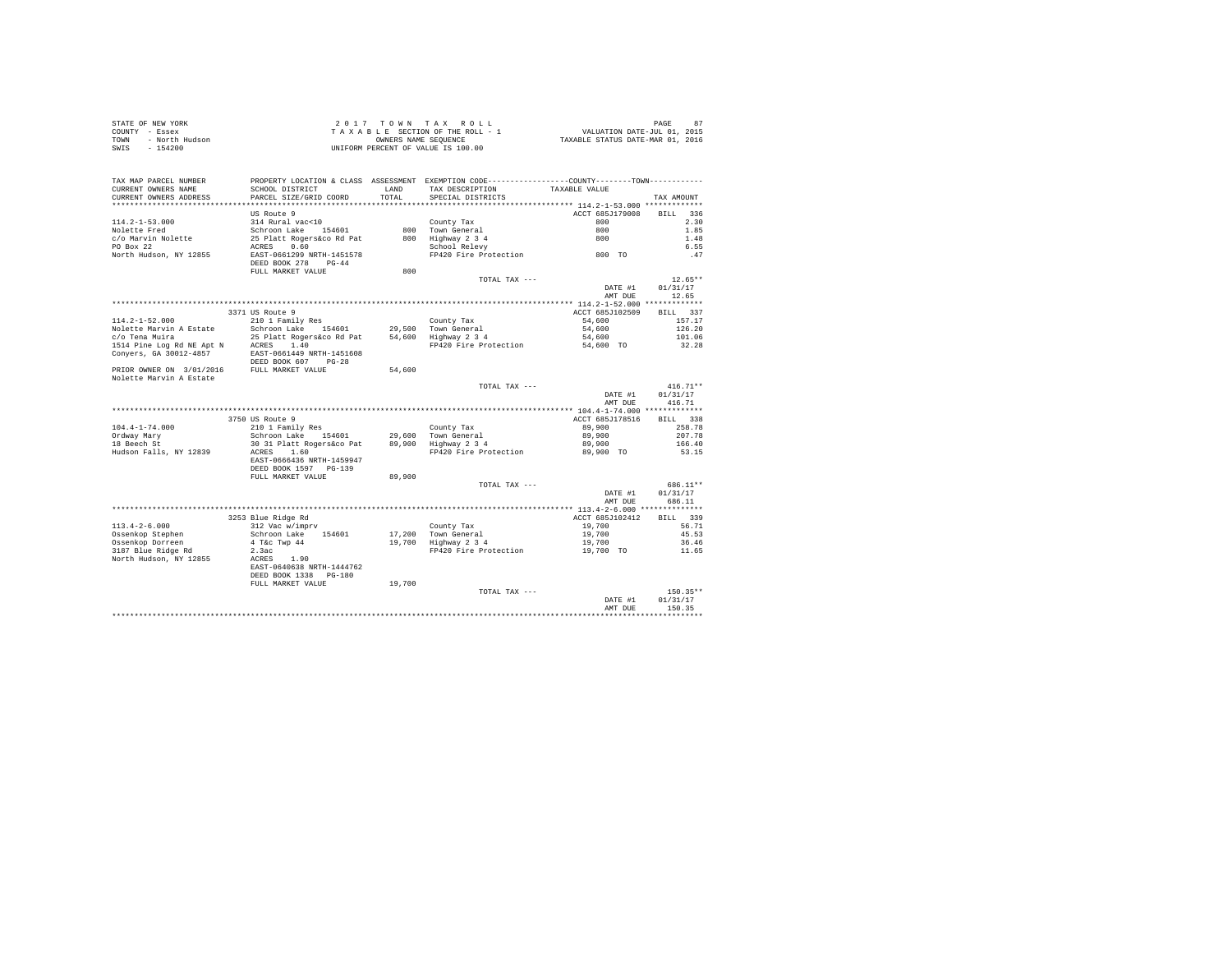| STATE OF NEW YORK      | 2017 TOWN TAX ROLL                 | 88<br>PAGE                       |
|------------------------|------------------------------------|----------------------------------|
| COUNTY - Essex         | TAXABLE SECTION OF THE ROLL - 1    | VALUATION DATE-JUL 01, 2015      |
| TOWN<br>- North Hudson | OWNERS NAME SEOUENCE               | TAXABLE STATUS DATE-MAR 01, 2016 |
| $-154200$<br>SWIS      | UNIFORM PERCENT OF VALUE IS 100.00 |                                  |

| TAX MAP PARCEL NUMBER<br>CURRENT OWNERS NAME<br>CURRENT OWNERS ADDRESS | SCHOOL DISTRICT<br>PARCEL SIZE/GRID COORD                                         | LAND<br>TOTAL. | PROPERTY LOCATION & CLASS ASSESSMENT EXEMPTION CODE----------------COUNTY-------TOWN----------<br>TAX DESCRIPTION<br>SPECIAL DISTRICTS | TAXABLE VALUE             | TAX AMOUNT         |
|------------------------------------------------------------------------|-----------------------------------------------------------------------------------|----------------|----------------------------------------------------------------------------------------------------------------------------------------|---------------------------|--------------------|
| **********************                                                 | ****************************                                                      |                |                                                                                                                                        |                           |                    |
|                                                                        | 3205 Blue Ridge Rd                                                                |                |                                                                                                                                        | ACCT 685J186009<br>25,000 | <b>BILL</b><br>340 |
| $113.4 - 2 - 16.000$<br>Ossenkop Stephen                               | 240 Rural res                                                                     |                | VETCOM CTS 41130<br>125,200 County Tax                                                                                                 | 25,000<br>394,600         | 1,135.88           |
| Ossenkop Dorreen                                                       | Schroon Lake 154601                                                               |                | 419,600 Town General                                                                                                                   | 394,600                   | 912.03             |
| 3187 Blue Ridge Rd                                                     | 3 T&C Twp 44<br>ACRES 126.84                                                      |                | $Highway$ 2 3 4                                                                                                                        | 394,600                   | 730.38             |
| North Hudson, NY 12855                                                 | EAST-0638227 NRTH-1445215                                                         |                | FP420 Fire Protection                                                                                                                  | 419,600 TO                | 248.09             |
|                                                                        | DEED BOOK 843<br>$PG-59$<br>FULL MARKET VALUE                                     | 419,600        |                                                                                                                                        |                           |                    |
|                                                                        |                                                                                   |                | TOTAL TAX ---                                                                                                                          |                           | $3,026.38**$       |
|                                                                        |                                                                                   |                |                                                                                                                                        | DATE #1                   | 01/31/17           |
|                                                                        |                                                                                   |                |                                                                                                                                        | AMT DUE                   | 3,026.38           |
|                                                                        |                                                                                   |                |                                                                                                                                        |                           |                    |
|                                                                        | Wonder View Rd                                                                    |                |                                                                                                                                        | ACCT 685J178509           | BILL 341           |
| $104.4 - 1 - 65.000$                                                   | 314 Rural vac<10                                                                  |                | County Tax                                                                                                                             | 18,200                    | 52.39              |
| OSullivan John James                                                   | Schroon Lake 154601                                                               |                | 18,200 Town General                                                                                                                    | 18,200                    | 42.07              |
| Fintra Rd                                                              | 31 Platt Rogers&co Rd Pat                                                         |                | 18,200 Highway 2 3 4                                                                                                                   | 18,200                    | 33.69              |
| Killybegs County DoneIreland ACRES                                     | 1.10                                                                              |                | School Relevy                                                                                                                          |                           | 149.02             |
|                                                                        | EAST-0666605 NRTH-1459609<br>DEED BOOK 1721 PG-242                                |                | FP420 Fire Protection 18,200 TO                                                                                                        |                           | 10.76              |
|                                                                        | FULL MARKET VALUE                                                                 | 18,200         |                                                                                                                                        |                           |                    |
|                                                                        |                                                                                   |                | TOTAL TAX ---                                                                                                                          |                           | $287.93**$         |
|                                                                        |                                                                                   |                |                                                                                                                                        | DATE #1                   | 01/31/17           |
|                                                                        |                                                                                   |                |                                                                                                                                        | AMT DUE                   | 287.93             |
|                                                                        |                                                                                   |                |                                                                                                                                        |                           |                    |
|                                                                        | Wonder View Rd                                                                    |                |                                                                                                                                        | ACCT 685J178510           | BILL 342           |
| $104.4 - 1 - 66.000$                                                   | 314 Rural vac<10                                                                  |                | County Tax                                                                                                                             | 18,200                    | 52.39              |
| OSullivan John James                                                   | Schroon Lake 154601                                                               |                | 18,200 Town General<br>18,200 Highway 2 3 4                                                                                            | 18,200                    | 42.07              |
| Fintra Rd                                                              | 31 Platt Rogers&co Rd Pat                                                         |                |                                                                                                                                        | 18,200                    | 33.69              |
| Killybegs County DoneIreland ACRES                                     | 1.10                                                                              |                | School Relevy                                                                                                                          |                           | 149.02             |
|                                                                        | EAST-0666477 NRTH-1459261<br>DEED BOOK 1721   PG-242                              |                | FP420 Fire Protection 18,200 TO                                                                                                        |                           | 10.76              |
|                                                                        | FULL MARKET VALUE                                                                 | 18,200         |                                                                                                                                        |                           |                    |
|                                                                        |                                                                                   |                | TOTAL TAX ---                                                                                                                          |                           | $287.93**$         |
|                                                                        |                                                                                   |                |                                                                                                                                        | DATE #1<br>AMT DUE        | 01/31/17<br>287.93 |
|                                                                        |                                                                                   |                |                                                                                                                                        |                           |                    |
|                                                                        | 3232 US Route 9                                                                   |                |                                                                                                                                        | ACCT 685J100305           | BILL 343           |
| $114.2 - 2 - 14.000$                                                   | 260 Seasonal res                                                                  |                | County Tax                                                                                                                             | 84,900                    | 244.39             |
| Otto Phillip M                                                         | Schroon Lake 154601                                                               |                | 31,800 Town General<br>84,900 Highway 2 3 4                                                                                            | 84,900                    | 196.23             |
| Butler-Otto Rachel H                                                   |                                                                                   |                |                                                                                                                                        | 84,900                    | 157.14             |
| 608 Vance Rd SW<br>Huntsville, AL 35801                                | 24 Road Patent<br>ACRES 4.00<br>EAST-0661912 NRTH-1448472<br>DEED BOOK 1380 PG-31 |                | FP420 Fire Protection                                                                                                                  | 84,900 TO                 | 50.20              |
|                                                                        | FULL MARKET VALUE                                                                 | 84,900         |                                                                                                                                        |                           |                    |
|                                                                        |                                                                                   |                | TOTAL TAX ---                                                                                                                          |                           | 647.96**           |
|                                                                        |                                                                                   |                |                                                                                                                                        | DATE #1                   | 01/31/17           |
|                                                                        |                                                                                   |                |                                                                                                                                        | AMT DUE                   | 647.96             |
|                                                                        |                                                                                   |                |                                                                                                                                        |                           |                    |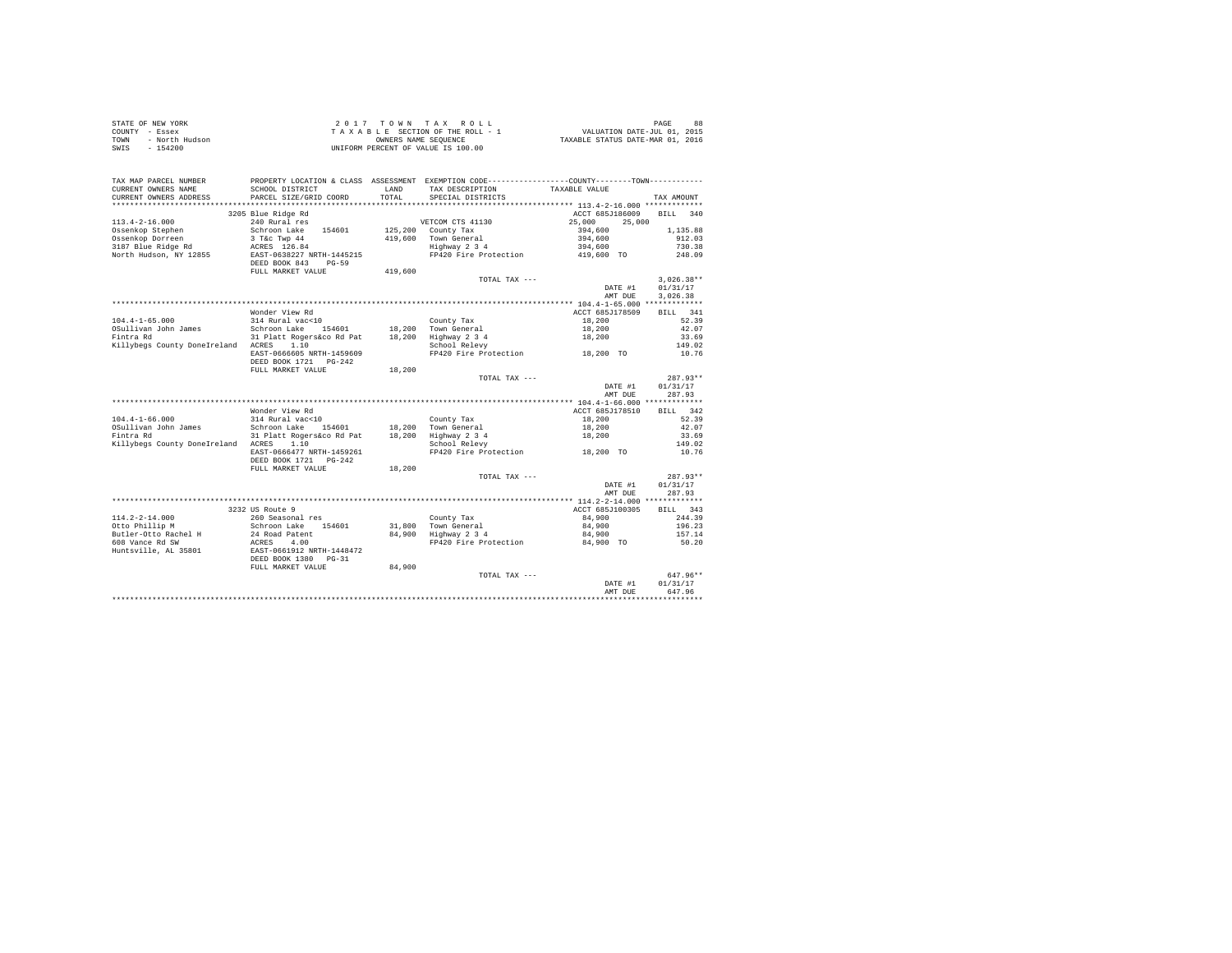| STATE OF NEW YORK<br>COUNTY - Essex<br>- North Hudson<br>TOWN<br>SWIS<br>$-154200$ |                                                                                                                         |                | 2017 TOWN TAX ROLL<br>UNIFORM PERCENT OF VALUE IS 100.00                                                                             |                           | PAGE<br>89         |
|------------------------------------------------------------------------------------|-------------------------------------------------------------------------------------------------------------------------|----------------|--------------------------------------------------------------------------------------------------------------------------------------|---------------------------|--------------------|
| TAX MAP PARCEL NUMBER<br>CURRENT OWNERS NAME<br>CURRENT OWNERS ADDRESS             | SCHOOL DISTRICT<br>PARCEL SIZE/GRID COORD                                                                               | LAND<br>TOTAL. | PROPERTY LOCATION & CLASS ASSESSMENT EXEMPTION CODE---------------COUNTY-------TOWN---------<br>TAX DESCRIPTION<br>SPECIAL DISTRICTS | TAXABLE VALUE             | TAX AMOUNT         |
|                                                                                    |                                                                                                                         |                |                                                                                                                                      |                           |                    |
|                                                                                    | US Route 9                                                                                                              |                |                                                                                                                                      | ACCT 685J100307 BILL 344  |                    |
| 114.2-2-15.000<br>Otto Phillip M                                                   | 314 Rural vac<10                                                                                                        |                | County Tax<br>3,900 Town General<br>3,900 Highway 2 3 4                                                                              | 3,900                     | 11.23              |
|                                                                                    | Schroon Lake 154601                                                                                                     |                |                                                                                                                                      | 3,900                     | 9.01               |
| Butler-Otto Rachel H                                                               | 24 Platt Rogers&co Rd Pat                                                                                               |                |                                                                                                                                      |                           | 7.22               |
| 608 Vance Rd SW<br>Huntsville, AL 35801                                            | ACRES 4.00<br>EAST-0662198 NRTH-1448466<br>DEED BOOK 1380 PG-31                                                         |                |                                                                                                                                      |                           | 2.31               |
|                                                                                    | FULL MARKET VALUE                                                                                                       | 3,900          |                                                                                                                                      |                           |                    |
|                                                                                    |                                                                                                                         |                | TOTAL TAX ---                                                                                                                        |                           | $29.77**$          |
|                                                                                    |                                                                                                                         |                |                                                                                                                                      | DATE #1                   | 01/31/17           |
|                                                                                    |                                                                                                                         |                |                                                                                                                                      | AMT DUE                   | 29.77              |
|                                                                                    |                                                                                                                         |                |                                                                                                                                      |                           |                    |
|                                                                                    | 7 Bessey Rd<br>260 Seasonal res                                                                                         |                |                                                                                                                                      | ACCT 685J102602<br>41,400 | BILL 345<br>119.17 |
| 114.18-1-4.000                                                                     |                                                                                                                         |                |                                                                                                                                      | 41,400                    | 95.69              |
| Palmer Ralph H<br>26 Mallory Ave                                                   | Schroon Lake 154601<br>25 Tr W Of Rd Pat                                                                                |                | County Tax<br>16,700 Town General<br>41,400 Highway 2 3 4                                                                            | 41,400                    | 76.63              |
| Queensbury, NY 12804                                                               | 150 X 198 Xirr                                                                                                          |                | FP420 Fire Protection 41,400 TO                                                                                                      |                           | 24.48              |
|                                                                                    | ACRES 0.60                                                                                                              |                |                                                                                                                                      |                           |                    |
|                                                                                    | EAST-0655186 NRTH-1441381                                                                                               |                |                                                                                                                                      |                           |                    |
|                                                                                    | DEED BOOK 594 PG-176                                                                                                    |                |                                                                                                                                      |                           |                    |
|                                                                                    | FULL MARKET VALUE                                                                                                       | 41,400         |                                                                                                                                      |                           |                    |
|                                                                                    |                                                                                                                         |                | TOTAL TAX ---                                                                                                                        |                           | $315.97**$         |
|                                                                                    |                                                                                                                         |                |                                                                                                                                      | DATE #1<br>AMT DUE        | 01/31/17<br>315.97 |
|                                                                                    |                                                                                                                         |                |                                                                                                                                      |                           |                    |
|                                                                                    | 2186 Blue Ridge Rd                                                                                                      |                |                                                                                                                                      | ACCT 685J102508           | BILL 346           |
| $112.4 - 2 - 17.000$                                                               |                                                                                                                         |                |                                                                                                                                      | 249,000                   | 716.76             |
| Palmer Roy K                                                                       |                                                                                                                         |                |                                                                                                                                      |                           | 575.51             |
|                                                                                    | 240 Rural res - WTRFNT<br>Schroon Lake 154601 - 89,400 Town General<br>9 Totnácrossfield Twp 44 - 249,000 Righway 2 3 4 |                |                                                                                                                                      | 249,000<br>249,000        | 460.88             |
| Palmer Ellen A<br>21 Brainerd Dr                                                   |                                                                                                                         |                | FP420 Fire Protection                                                                                                                | 249,000 TO                | 147.22             |
| Cranbury, NJ 08512                                                                 |                                                                                                                         |                |                                                                                                                                      |                           |                    |
|                                                                                    | ACRES 69.21<br>EAST-0615740 NRTH-1440036                                                                                |                |                                                                                                                                      |                           |                    |
|                                                                                    | DEED BOOK 1524 PG-154                                                                                                   |                |                                                                                                                                      |                           |                    |
|                                                                                    | FULL MARKET VALUE                                                                                                       | 249,000        |                                                                                                                                      |                           |                    |
|                                                                                    |                                                                                                                         |                | TOTAL TAX ---                                                                                                                        |                           | $1.900.37**$       |
|                                                                                    |                                                                                                                         |                |                                                                                                                                      | DATE #1                   | 01/31/17           |
|                                                                                    |                                                                                                                         |                |                                                                                                                                      | AMT DUE                   | 1,900.37           |
|                                                                                    |                                                                                                                         |                |                                                                                                                                      |                           |                    |
| $114.2 - 1 - 45.000$                                                               | 3378 US Route 9<br>260 Seasonal res                                                                                     |                |                                                                                                                                      | ACCT 685J102603           | BILL 347<br>139.03 |
| Pannitti Edward W                                                                  |                                                                                                                         |                |                                                                                                                                      | 48,300<br>48,300          | 111.64             |
|                                                                                    |                                                                                                                         |                |                                                                                                                                      | 48,300<br>48,300          | 89.40              |
| Pannitti Viola<br>32 Linden Ave                                                    |                                                                                                                         |                | FP420 Fire Protection                                                                                                                | 48,300 TO                 | 28.56              |
| Rensselaer, NY 12144                                                               | 25 Platt Rogers Co. Rd Pat<br>ACRES 0.50<br>EAST-0661917 NRTH-1451869<br>DEED BOOK 832 PG-107                           |                |                                                                                                                                      |                           |                    |
|                                                                                    |                                                                                                                         |                |                                                                                                                                      |                           |                    |
|                                                                                    | FULL MARKET VALUE                                                                                                       | 48,300         |                                                                                                                                      |                           |                    |
|                                                                                    |                                                                                                                         |                | TOTAL TAX ---                                                                                                                        |                           | $368.63**$         |
|                                                                                    |                                                                                                                         |                |                                                                                                                                      | DATE #1                   | 01/31/17           |
|                                                                                    |                                                                                                                         |                |                                                                                                                                      | AMT DUE                   | 368.63             |
|                                                                                    |                                                                                                                         |                |                                                                                                                                      |                           |                    |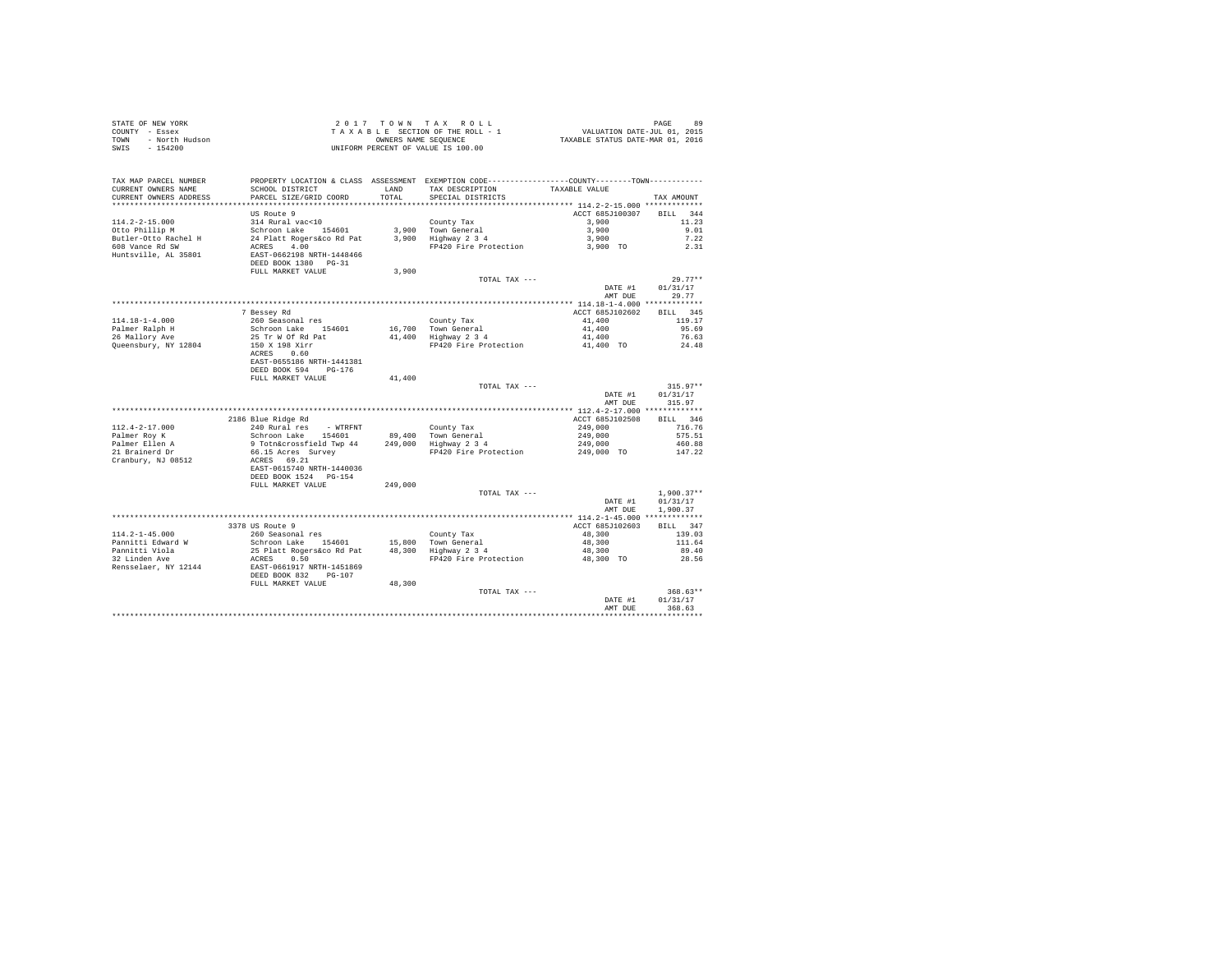| STATE OF NEW YORK<br>COUNTY - Essex<br>TOWN - North Hudson |                                                                                                |         | 2017 TOWN TAX ROLL<br>TAXABLE SECTION OF THE ROLL - 1<br>OWNERS NAME SEQUENCE<br>UNIFORM PERCENT OF VALUE IS 100.00 | PAGE 90<br>VALUATION DATE-JUL 01, 2015<br>TAXABLE STATUS DATE-MAR 01, 2016 |                  |
|------------------------------------------------------------|------------------------------------------------------------------------------------------------|---------|---------------------------------------------------------------------------------------------------------------------|----------------------------------------------------------------------------|------------------|
| SWIS - 154200                                              |                                                                                                |         |                                                                                                                     |                                                                            |                  |
| TAX MAP PARCEL NUMBER                                      | PROPERTY LOCATION & CLASS ASSESSMENT EXEMPTION CODE----------------COUNTY--------TOWN--------- |         |                                                                                                                     |                                                                            |                  |
| CURRENT OWNERS NAME                                        | SCHOOL DISTRICT                                                                                | LAND    | TAX DESCRIPTION                                                                                                     | TAXABLE VALUE                                                              |                  |
| CURRENT OWNERS ADDRESS                                     | PARCEL SIZE/GRID COORD                                                                         | TOTAL   | SPECIAL DISTRICTS                                                                                                   |                                                                            | TAX AMOUNT       |
|                                                            |                                                                                                |         |                                                                                                                     |                                                                            |                  |
|                                                            | 3017 US Route 9                                                                                |         |                                                                                                                     | ACCT 685L103210                                                            | BILL 348         |
| $114.4 - 1 - 44.002$                                       | 210 1 Family Res                                                                               |         | County Tax                                                                                                          | 65,900                                                                     | 189.70           |
| Parent William R                                           | Schroon Lake 154601                                                                            |         | 17,100 Town General                                                                                                 | 65,900                                                                     | 152.31           |
| Peters-Parent Tracee A                                     | 1-A Gore E Of Rd Pat                                                                           |         | 65,900 Highway 2 3 4                                                                                                | 65,900                                                                     | 121.98           |
| 3017 Route 9                                               | ACRES 5.40 BANK WFARGO                                                                         |         | FP420 Fire Protection                                                                                               | 65,900 TO                                                                  | 38.96            |
| North Hudson, NY 12855                                     | EAST-0660200 NRTH-1443502                                                                      |         |                                                                                                                     |                                                                            |                  |
|                                                            | DEED BOOK 1647 PG-85                                                                           |         |                                                                                                                     |                                                                            |                  |
|                                                            | FULL MARKET VALUE                                                                              | 65,900  |                                                                                                                     |                                                                            |                  |
|                                                            |                                                                                                |         | TOTAL TAX ---                                                                                                       |                                                                            | 502.95**         |
|                                                            |                                                                                                |         |                                                                                                                     | DATE #1                                                                    | 01/31/17         |
|                                                            |                                                                                                |         |                                                                                                                     | AMT DUE                                                                    | 502.95           |
|                                                            |                                                                                                |         |                                                                                                                     |                                                                            |                  |
|                                                            | 3362 US Route 9                                                                                |         |                                                                                                                     | ACCT 685Z006002                                                            | BILL 349         |
| $114.2 - 2 - 3.000$                                        | 210 1 Family Res                                                                               |         | County Tax                                                                                                          | 124,000                                                                    | 356.94           |
| Pastore Austin K                                           | Schroon Lake 154601                                                                            |         | 30,200 Town General                                                                                                 | 124,000                                                                    | 286.60           |
| 3362 US Route 9                                            | 25 Platt & Rogers Co Rd P 124,000 Highway 2 3 4                                                |         |                                                                                                                     | 124,000                                                                    | 229.52           |
| North Hudson, NY 12855                                     | $ACRES$ 2.17                                                                                   |         | FP420 Fire Protection                                                                                               | 124,000 TO                                                                 | 73.32            |
|                                                            | EAST-0661797 NRTH-1451369                                                                      |         |                                                                                                                     |                                                                            |                  |
|                                                            | DEED BOOK 1800 PG-313                                                                          |         |                                                                                                                     |                                                                            |                  |
|                                                            | FULL MARKET VALUE                                                                              | 124,000 |                                                                                                                     |                                                                            |                  |
|                                                            |                                                                                                |         | TOTAL TAX ---                                                                                                       |                                                                            | $946.38**$       |
|                                                            |                                                                                                |         |                                                                                                                     | DATE #1                                                                    | 01/31/17         |
|                                                            |                                                                                                |         |                                                                                                                     | AMT DUE                                                                    | 946.38           |
|                                                            | 2942 US Route 9                                                                                |         |                                                                                                                     | ACCT 685J103312                                                            | BILL 350         |
| $114.18 - 3 - 5.000$                                       |                                                                                                |         |                                                                                                                     |                                                                            |                  |
| Patrick James A Sr                                         | 210 1 Family Res<br>Schroon Lake 154601                                                        |         | County Tax<br>9,200 Town General                                                                                    | 72,600<br>72,600                                                           | 208.98<br>167.80 |
|                                                            |                                                                                                |         | 9,200 Town General<br>72,600 Highway 2 3 4                                                                          | 72,600                                                                     |                  |
| c/o Shirley Joann Jones<br>1188 Fawn Ridge Rd              | 22 Platt Rogers&co Rd Pat<br>Life Use To R Ward                                                |         | FP420 Fire Protection                                                                                               | 72,600 TO                                                                  | 134.38<br>42.93  |
| Concord, NC 28027                                          | By Db 1021 Pg 64                                                                               |         |                                                                                                                     |                                                                            |                  |
|                                                            | ACRES 0.17 BANKBACTAXS                                                                         |         |                                                                                                                     |                                                                            |                  |
|                                                            | EAST-0659638 NRTH-1441586                                                                      |         |                                                                                                                     |                                                                            |                  |
|                                                            | DEED BOOK 1355 PG-309                                                                          |         |                                                                                                                     |                                                                            |                  |
|                                                            | FULL MARKET VALUE                                                                              | 72,600  |                                                                                                                     |                                                                            |                  |
|                                                            |                                                                                                |         | TOTAL TAX ---                                                                                                       |                                                                            | 554.09**         |
|                                                            |                                                                                                |         |                                                                                                                     | DATE #1                                                                    | 01/31/17         |
|                                                            |                                                                                                |         |                                                                                                                     | AMT DUE                                                                    | 554.09           |
|                                                            |                                                                                                |         |                                                                                                                     |                                                                            |                  |
|                                                            | Pepper Hollow Rd                                                                               |         |                                                                                                                     | ACCT 685J101915                                                            | BILL 351         |
| $104.4 - 1 - 8.110$                                        | 314 Rural vac<10 - WTRFNT                                                                      |         | County Tax                                                                                                          | 36,400                                                                     | 104.78           |
| Paustian Walter H                                          | Schroon Lake 154601                                                                            |         |                                                                                                                     | $36,400$<br>$36,400$                                                       | 84.13            |
| Paustian Lucille                                           | 3 T&C Twp 49                                                                                   |         |                                                                                                                     |                                                                            | 67.37            |
| 170 Pepper Hollow Rd                                       | 5ac                                                                                            |         | County Tax<br>36,400 Town General<br>36,400 Highway 2 3 4<br>School Relevy                                          |                                                                            | 298.03           |
| North Hudson, NY 12855-2614 ACRES 4.11                     |                                                                                                |         | FP420 Fire Protection                                                                                               | 36,400 TO                                                                  | 21.52            |
|                                                            | EAST-0664415 NRTH-1461601                                                                      |         |                                                                                                                     |                                                                            |                  |
|                                                            | DEED BOOK 635 PG-93                                                                            |         |                                                                                                                     |                                                                            |                  |
|                                                            | FULL MARKET VALUE                                                                              | 36,400  |                                                                                                                     |                                                                            |                  |
|                                                            |                                                                                                |         | TOTAL TAX ---                                                                                                       |                                                                            | 575.83**         |
|                                                            |                                                                                                |         |                                                                                                                     | DATE #1                                                                    | 01/31/17         |
|                                                            |                                                                                                |         |                                                                                                                     | AMT DUE                                                                    | 575.83           |
|                                                            |                                                                                                |         |                                                                                                                     |                                                                            | .                |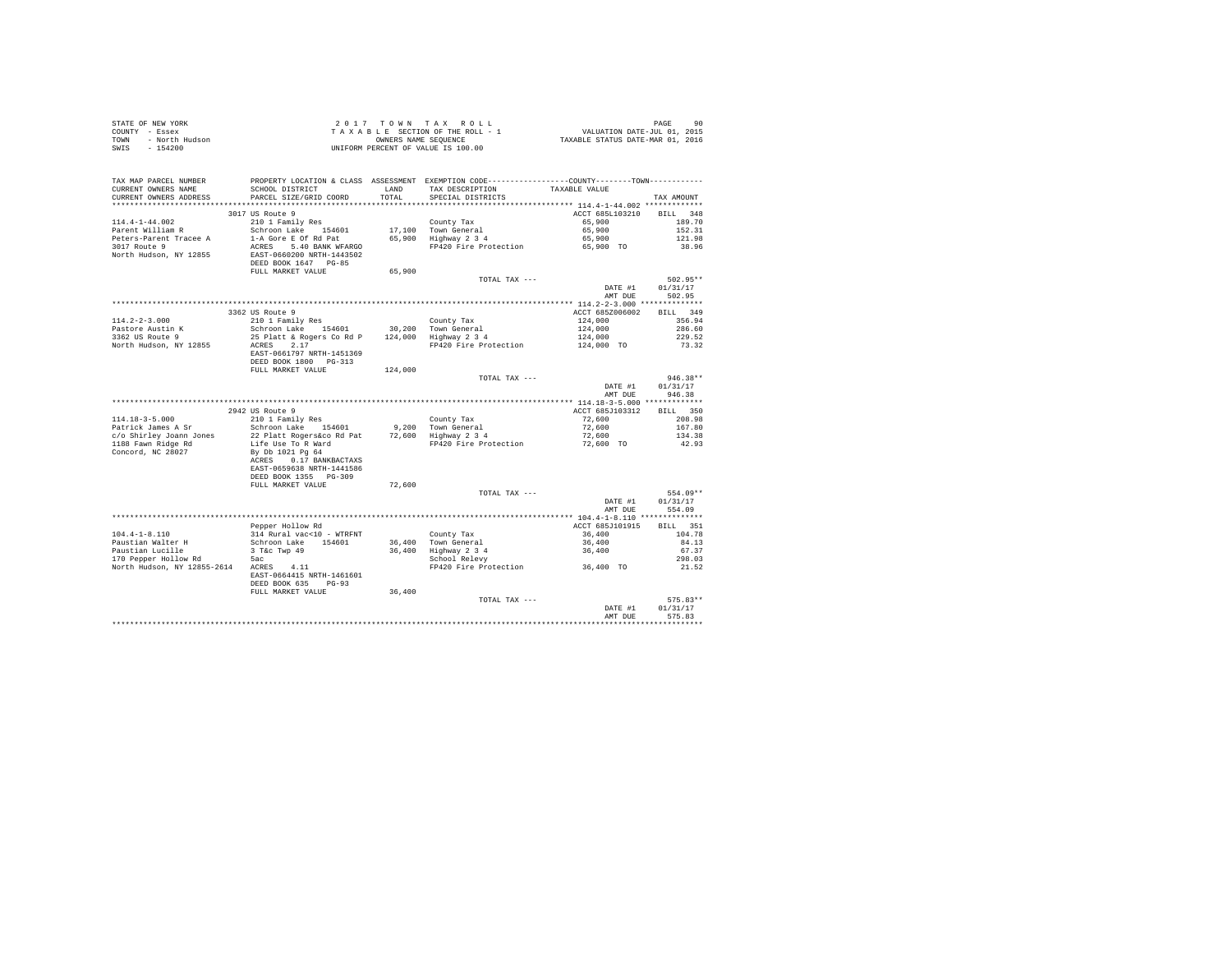| STATE OF NEW YORK<br>COUNTY<br>- Essex<br>- North Hudson<br>TOWN<br>$-154200$<br>SWIS |                           | OWNERS NAME SEQUENCE | 2017 TOWN TAX ROLL<br>TAXABLE SECTION OF THE ROLL - 1<br>UNIFORM PERCENT OF VALUE IS 100.00 | VALUATION DATE-JUL 01, 2015<br>TAXABLE STATUS DATE-MAR 01, 2016 | 91<br>PAGE   |
|---------------------------------------------------------------------------------------|---------------------------|----------------------|---------------------------------------------------------------------------------------------|-----------------------------------------------------------------|--------------|
| TAX MAP PARCEL NUMBER                                                                 | PROPERTY LOCATION & CLASS | ASSESSMENT           | EXEMPTION CODE-----------------COUNTY-------TOWN-----------                                 |                                                                 |              |
| CURRENT OWNERS NAME                                                                   | SCHOOL DISTRICT           | LAND                 | TAX DESCRIPTION                                                                             | TAXABLE VALUE                                                   |              |
| CURRENT OWNERS ADDRESS                                                                | PARCEL SIZE/GRID COORD    | TOTAL                | SPECIAL DISTRICTS                                                                           |                                                                 | TAX AMOUNT   |
|                                                                                       |                           |                      |                                                                                             |                                                                 |              |
|                                                                                       | 170 Pepper Hollow Rd      |                      |                                                                                             | ACCT 685J178500                                                 | 352<br>BTLL. |
| $104.4 - 1 - 8.120$                                                                   | 210 1 Family Res          |                      | VETWAR CTS 41120                                                                            | 15,000 15,000                                                   |              |
| Paustian Walter H                                                                     | Schroon Lake 154601       | 33,100               | County Tax                                                                                  | 99,800                                                          | 287.28       |
| Paustian Lucille                                                                      | Totn&crossfield Lot 3 Twp | 114,800              | Town General                                                                                | 99,800                                                          | 230.67       |
| 170 Pepper Hollow Rd                                                                  | 5.40<br>ACRES             |                      | Highway 2 3 4                                                                               | 99,800                                                          | 184.72       |
| North Hudson, NY 12855-2614                                                           | EAST-0664405 NRTH-1462131 |                      | School Relevy                                                                               |                                                                 | 534.45       |
|                                                                                       | DEED BOOK 647<br>PG-181   |                      | FP420 Fire Protection                                                                       | 114,800 TO                                                      | 67.88        |
|                                                                                       | FULL MARKET VALUE         | 114,800              |                                                                                             |                                                                 |              |
|                                                                                       |                           |                      | TOTAL TAX $---$                                                                             |                                                                 | $1,305.00**$ |
|                                                                                       |                           |                      |                                                                                             | DATE #1                                                         | 01/31/17     |

|                                       |                                                                             |        |                       | DATE #1                                   | 01/31/17           |
|---------------------------------------|-----------------------------------------------------------------------------|--------|-----------------------|-------------------------------------------|--------------------|
|                                       |                                                                             |        |                       | AMT DUE                                   | 1,305,00           |
|                                       |                                                                             |        |                       |                                           |                    |
|                                       | Pepper Hollow Rd                                                            |        |                       | ACCT 685J178558                           | 353<br><b>BILL</b> |
| $104.4 - 1 - 8.200$                   | 314 Rural vac<10 - WTRFNT                                                   |        | County Tax            | 9,400                                     | 27.06              |
| Paustian Walter H                     | Schroon Lake<br>154601                                                      | 9.400  | Town General          | 9,400                                     | 21.73              |
| Paustian Lucille                      | 3 T&C Twp 49                                                                | 9.400  | Highway 2 3 4         | 9,400                                     | 17.40              |
| 170 Pepper Hollow Rd                  | 8.00<br>ACRES                                                               |        | School Relevy         |                                           | 76.95              |
| North Hudson, NY 12855-2614           | EAST-0663616 NRTH-1461519<br>DEED BOOK 635<br>$PG-91$                       |        | FP420 Fire Protection | 9,400 TO                                  | 5.56               |
|                                       | FULL MARKET VALUE                                                           | 9,400  |                       |                                           |                    |
|                                       |                                                                             |        | TOTAL TAX ---         |                                           | $148.70**$         |
|                                       |                                                                             |        |                       | DATE #1                                   | 01/31/17           |
|                                       |                                                                             |        |                       | AMT DUE                                   | 148.70             |
|                                       |                                                                             |        |                       |                                           |                    |
|                                       | 18 Bogle Rd                                                                 |        |                       | ACCT 685J100405                           | 354<br>BILL        |
| $113.3 - 5 - 1.000$                   | 260 Seasonal res                                                            |        | County Tax            | 63,400                                    | 182.50             |
| Pecor Richard L                       | Schroon Lake<br>154601                                                      | 38,800 | Town General          | 63,400                                    | 146.54             |
| Pecor Joann E                         | 3 Totn&crossfield Twp 44                                                    | 63,400 | Highway 2 3 4         | 63,400                                    | 117.35             |
| PO Box 756<br>Elizabethtown, NY 12932 | 12.00<br>ACRES<br>EAST-0631343 NRTH-1441946<br>DEED BOOK 1073 PG-22         |        | FP420 Fire Protection | 63,400 TO                                 | 37.49              |
|                                       | FULL MARKET VALUE                                                           | 63,400 |                       |                                           |                    |
|                                       |                                                                             |        | TOTAL TAX ---         |                                           | $483.88**$         |
|                                       |                                                                             |        |                       | DATE #1                                   | 01/31/17           |
|                                       |                                                                             |        |                       | AMT DUE                                   | 483.88             |
|                                       |                                                                             |        |                       | ************ 114.2-1-7.000 ************** |                    |
|                                       | 9 Ensign Pond Rd                                                            |        |                       | ACCT 685J101702                           | BILL 355           |
| $114.2 - 1 - 7.000$                   | 210 1 Family Res                                                            |        | County Tax            | 78,300                                    | 225.39             |
| Peer Howard                           | Schroon Lake<br>154601                                                      | 24,500 | Town General          | 78,300                                    | 180.97             |
| Peer Thelma D                         | 27 Platt Rogers&co Rd Pat                                                   | 78,300 | Highway 2 3 4         | 78,300                                    | 144.93             |
| PO Box 6                              | ACRES<br>0.90                                                               |        | School Relevy         |                                           | 112.08             |
| North Hudson, NY 12855-0006           | EAST-0663710 NRTH-1453964<br>DEED BOOK 876<br>$PG-254$<br>FULL MARKET VALUE | 78,300 | FP420 Fire Protection | 78,300 TO                                 | 46.30              |
|                                       |                                                                             |        | TOTAL TAX ---         |                                           | $709.67**$         |
|                                       |                                                                             |        |                       | DATE #1                                   | 01/31/17           |
|                                       |                                                                             |        |                       | AMT DUE                                   | 709.67             |
|                                       |                                                                             |        |                       |                                           |                    |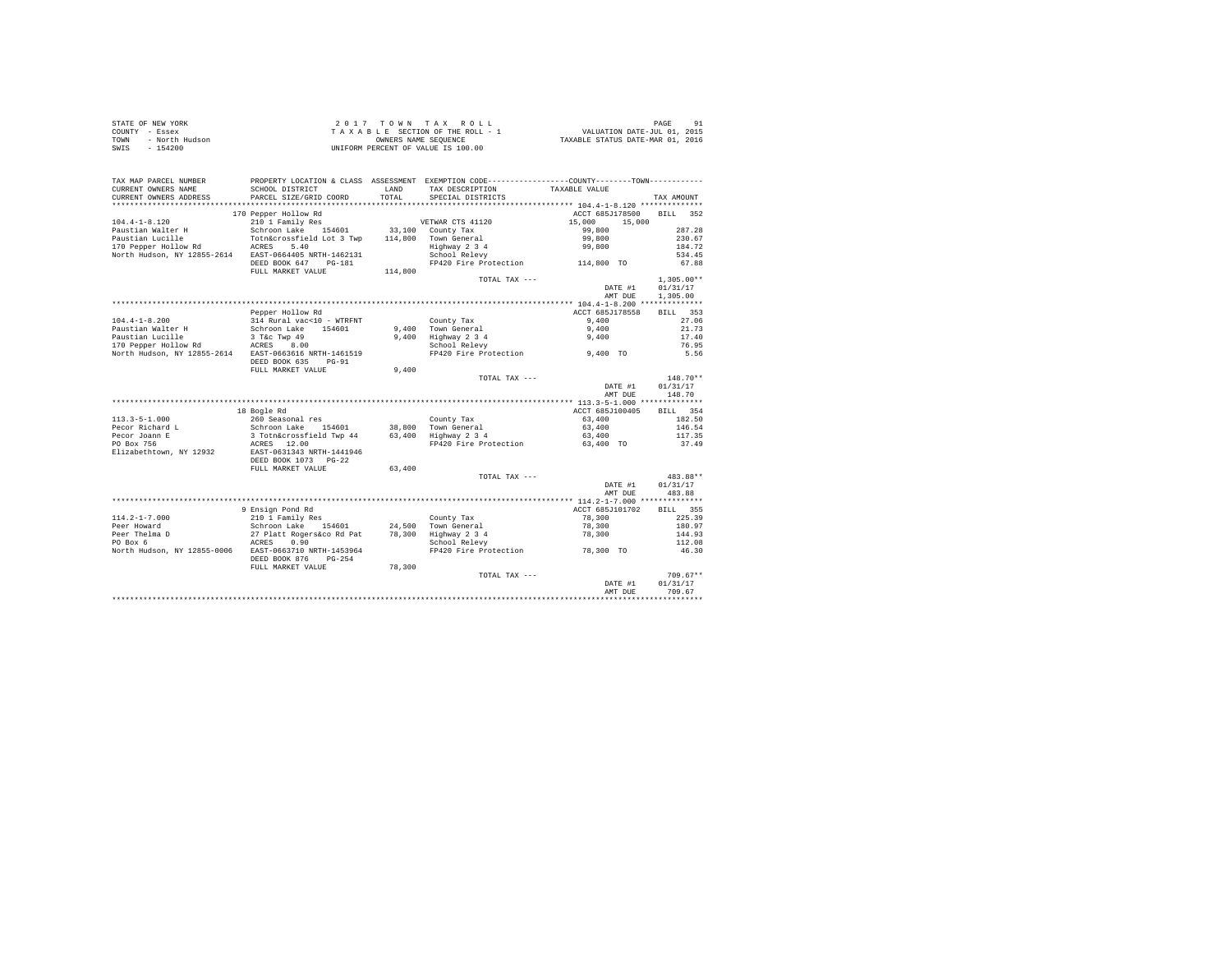| STATE OF NEW YORK      | 2017 TOWN TAX ROLL                 | 92<br>PAGE                       |
|------------------------|------------------------------------|----------------------------------|
| COUNTY - Essex         | TAXABLE SECTION OF THE ROLL - 1    | VALUATION DATE-JUL 01, 2015      |
| - North Hudson<br>TOWN | OWNERS NAME SEOUENCE               | TAXABLE STATUS DATE-MAR 01, 2016 |
| $-154200$<br>SWIS      | UNIFORM PERCENT OF VALUE IS 100.00 |                                  |

| TAX MAP PARCEL NUMBER<br>CURRENT OWNERS NAME | PROPERTY LOCATION & CLASS ASSESSMENT EXEMPTION CODE---------------COUNTY-------TOWN----------<br>SCHOOL DISTRICT | LAND      | TAX DESCRIPTION                                                     | TAXABLE VALUE                             |                    |
|----------------------------------------------|------------------------------------------------------------------------------------------------------------------|-----------|---------------------------------------------------------------------|-------------------------------------------|--------------------|
| CURRENT OWNERS ADDRESS                       | PARCEL SIZE/GRID COORD                                                                                           | TOTAL     | SPECIAL DISTRICTS                                                   |                                           | TAX AMOUNT         |
| *********************                        | *********************                                                                                            | ********* | ************************************** 114.2-1-14.113 ************* |                                           |                    |
|                                              | Ensign Pond Rd                                                                                                   |           |                                                                     | ACCT 685J187005                           | <b>BILL</b><br>356 |
| $114.2 - 1 - 14.113$                         | 314 Rural vac<10                                                                                                 |           | County Tax                                                          | 2,600                                     | 7.48               |
| Peer Howard                                  | Schroon Lake<br>154601                                                                                           | 2,600     | Town General                                                        | 2,600                                     | 6.01               |
| Peer Thelma D                                | 27 Platt Rogers&co Rd Pat                                                                                        | 2,600     | Highway 2 3 4                                                       | 2,600                                     | 4.81               |
| PO Box 6                                     | 2.50<br>ACRES                                                                                                    |           | School Relevy                                                       |                                           | 21.29              |
| North Hudson, NY 12855-0006                  | EAST-0663787 NRTH-1454242<br>DEED BOOK 876<br>$PG-257$                                                           |           | FP420 Fire Protection                                               | 2,600 TO                                  | 1.54               |
|                                              | FULL MARKET VALUE                                                                                                | 2,600     |                                                                     |                                           |                    |
|                                              |                                                                                                                  |           | TOTAL TAX ---                                                       |                                           | $41.13**$          |
|                                              |                                                                                                                  |           |                                                                     | DATE #1                                   | 01/31/17           |
|                                              |                                                                                                                  |           |                                                                     | AMT DUE                                   | 41.13              |
|                                              |                                                                                                                  |           |                                                                     |                                           |                    |
|                                              | 3209 US Route 9                                                                                                  |           |                                                                     | ACCT 685J183003                           | BILL 357           |
| $114.2 - 2 - 19.000$                         | 415 Motel<br>- WTRFNT                                                                                            |           | County Tax                                                          | 170,000                                   | 489.36             |
| Pekurnev William P                           | Schroon Lake 154601                                                                                              | 98,800    | Town General                                                        | 170,000                                   | 392.92             |
| 78 Manalapan Rd                              | 24 Platt Rogers&co Rd Pat                                                                                        | 170,000   | Highway 2 3 4                                                       | 170,000                                   | 314.66             |
| Spotswood, NJ 08884                          | 8.95<br>ACRES<br>EAST-0661238 NRTH-1447959<br>DEED BOOK 1409 PG-147                                              |           | FP420 Fire Protection                                               | 170,000 TO                                | 100.51             |
|                                              | FULL MARKET VALUE                                                                                                | 170,000   |                                                                     |                                           |                    |
|                                              |                                                                                                                  |           | TOTAL TAX ---                                                       |                                           | $1,297.45**$       |
|                                              |                                                                                                                  |           |                                                                     | DATE #1                                   | 01/31/17           |
|                                              |                                                                                                                  |           |                                                                     | AMT DUE                                   | 1,297.45           |
|                                              |                                                                                                                  |           |                                                                     |                                           |                    |
|                                              | 2653 US Route 9                                                                                                  |           |                                                                     | ACCT 685J101903                           | BILL 358           |
| $125.1 - 1 - 38.000$                         | 210 1 Family Res                                                                                                 |           | County Tax                                                          | 179,900                                   | 517.85             |
| Pelton Betty J                               | Schroon Lake 154601                                                                                              | 37,200    | Town General                                                        | 179,900                                   | 415.80             |
| 2653 US Rt 9                                 | 2/h Platt Rogers&co Rdpat                                                                                        | 179,900   | Highway 2 3 4                                                       | 179,900                                   | 332.98             |
| North Hudson, NY 12855                       | Db 887 Pg 100<br>ACRES 10.00                                                                                     |           | FP420 Fire Protection                                               | 179,900 TO                                | 106.37             |
|                                              | EAST-0657433 NRTH-1435118<br>DEED BOOK 1696 PG-98                                                                |           |                                                                     |                                           |                    |
|                                              | FULL MARKET VALUE                                                                                                | 179,900   | TOTAL TAX ---                                                       |                                           | $1,373.00**$       |
|                                              |                                                                                                                  |           |                                                                     | DATE #1                                   | 01/31/17           |
|                                              |                                                                                                                  |           |                                                                     | AMT DUE                                   | 1,373,00           |
|                                              |                                                                                                                  |           |                                                                     | ************ 85.3-1-4.000 *************** |                    |
|                                              | 30 Underwood Rd                                                                                                  |           |                                                                     | ACCT 685J103107                           | BILL 359           |
| $85.3 - 1 - 4.000$                           | 260 Seasonal res                                                                                                 |           | County Tax                                                          | 223,500                                   | 643.36             |
| Peterson Karl A II                           | Schroon Lake 154601                                                                                              | 115,800   | Town General                                                        | 223,500                                   | 516.57             |
| Peterson Shelly L                            | 59 N River Head Tr                                                                                               | 223,500   | Highway 2 3 4                                                       | 223,500                                   | 413.69             |
| 1415 Hwy 85N Ste 310-294                     | ACRES<br>1.06                                                                                                    |           | FP420 Fire Protection                                               | 223,500 TO                                | 132.15             |
| Fayetteville, GA 30214                       | EAST-0672124 NRTH-1490537<br>DEED BOOK 1838 PG-285                                                               |           |                                                                     |                                           |                    |
| PRIOR OWNER ON 3/01/2016<br>Cleary Deborah A | FULL MARKET VALUE                                                                                                | 223,500   |                                                                     |                                           |                    |
|                                              |                                                                                                                  |           | TOTAL TAX ---                                                       |                                           | $1.705.77**$       |
|                                              |                                                                                                                  |           |                                                                     | DATE #1                                   | 01/31/17           |
|                                              |                                                                                                                  |           |                                                                     | AMT DUE                                   | 1,705.77           |
|                                              |                                                                                                                  |           |                                                                     |                                           |                    |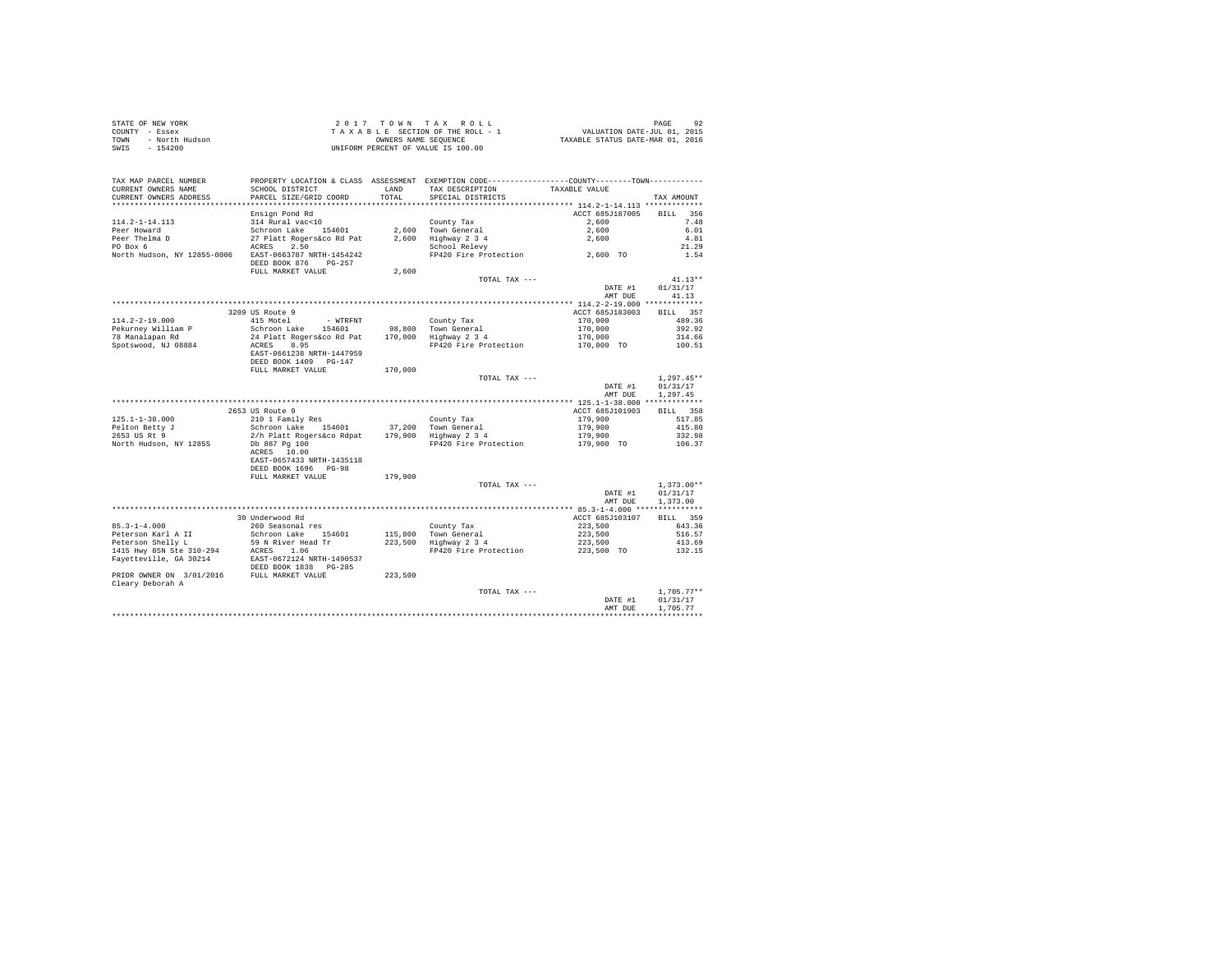| STATE OF NEW YORK<br>COUNTY - Essex<br>- North Hudson<br>TOWN<br>SWIS - 154200 |                                                                         |               | 2017 TOWN TAX ROLL<br>$\begin{array}{lcl} 2&0&1&7&7&0&\text{W} &\text{T} &\text{A} &\text{X}&\text{R} &0&\text{L} &\text{L}\\ \text{T} &\text{A} &\text{X} &\text{B} &\text{E} &\text{E} &\text{T} &\text{D} &\text{M} &\text{M} &\text{T} &\text{M} &\text{M} &\text{M} &\text{T} &\text{M} &\text{M} &\text{M} &\text{M} &\text{M} &\text{M} &\text{M} &\text{M} &\text{M} &\text{M} &\text{M} &\text{M} &$<br>UNIFORM PERCENT OF VALUE IS 100.00 |                            | PAGE<br>93       |
|--------------------------------------------------------------------------------|-------------------------------------------------------------------------|---------------|-----------------------------------------------------------------------------------------------------------------------------------------------------------------------------------------------------------------------------------------------------------------------------------------------------------------------------------------------------------------------------------------------------------------------------------------------------|----------------------------|------------------|
| TAX MAP PARCEL NUMBER<br>CURRENT OWNERS NAME<br>CURRENT OWNERS ADDRESS         | SCHOOL DISTRICT<br>PARCEL SIZE/GRID COORD                               | LAND<br>TOTAL | PROPERTY LOCATION & CLASS ASSESSMENT EXEMPTION CODE---------------COUNTY-------TOWN---------<br>TAX DESCRIPTION<br>SPECIAL DISTRICTS                                                                                                                                                                                                                                                                                                                | TAXABLE VALUE              | TAX AMOUNT       |
|                                                                                |                                                                         |               |                                                                                                                                                                                                                                                                                                                                                                                                                                                     |                            |                  |
|                                                                                | 621 Johnson Pond Rd                                                     |               |                                                                                                                                                                                                                                                                                                                                                                                                                                                     | ACCT 685Z014002            | BILL 360         |
| $125.12 - 1 - 8.313$                                                           | 260 Seasonal res                                                        |               | County Tax                                                                                                                                                                                                                                                                                                                                                                                                                                          | 93,300                     | 268.57           |
| Pilavdzic Jim I                                                                | Schroon Lake 154601                                                     |               | 39,400 Town General<br>93,300 Highway 2 3 4                                                                                                                                                                                                                                                                                                                                                                                                         | 93,300                     | 215.64           |
| 621 Johnson Pond Rd                                                            | 169 Paradox                                                             |               |                                                                                                                                                                                                                                                                                                                                                                                                                                                     | 93,300                     | 172.69           |
| PO Box 12                                                                      | Lot 2 #6949                                                             |               | FP420 Fire Protection                                                                                                                                                                                                                                                                                                                                                                                                                               | 93,300 TO                  | 55.16            |
| North Hudson, NY 12855                                                         | ACRES 13.00                                                             |               |                                                                                                                                                                                                                                                                                                                                                                                                                                                     |                            |                  |
|                                                                                | EAST-0671038 NRTH-1434798<br>DEED BOOK 1753 PG-112                      |               |                                                                                                                                                                                                                                                                                                                                                                                                                                                     |                            |                  |
|                                                                                | FULL MARKET VALUE                                                       | 93,300        |                                                                                                                                                                                                                                                                                                                                                                                                                                                     |                            |                  |
|                                                                                |                                                                         |               | TOTAL TAX ---                                                                                                                                                                                                                                                                                                                                                                                                                                       |                            | $712.06**$       |
|                                                                                |                                                                         |               |                                                                                                                                                                                                                                                                                                                                                                                                                                                     | DATE #1                    | 01/31/17         |
|                                                                                |                                                                         |               |                                                                                                                                                                                                                                                                                                                                                                                                                                                     | AMT DUE                    | 712.06           |
|                                                                                |                                                                         |               |                                                                                                                                                                                                                                                                                                                                                                                                                                                     |                            |                  |
|                                                                                | 102 Pepper Hollow Rd                                                    |               |                                                                                                                                                                                                                                                                                                                                                                                                                                                     | ACCT 685J102606            | BILL 361         |
| $104.4 - 1 - 19.000$                                                           | 210 1 Family Res                                                        |               | County Tax<br>20,200 Town General<br>75,500 Highway 2 3 4                                                                                                                                                                                                                                                                                                                                                                                           | 75,500                     | 217.33           |
| Piterniak William T                                                            | Schroon Lake 154601                                                     |               |                                                                                                                                                                                                                                                                                                                                                                                                                                                     | 75,500                     | 174.50           |
| Piterniak Joanne                                                               | 3 Totn&crossfield Twp 49<br>ACRES 0.80                                  |               |                                                                                                                                                                                                                                                                                                                                                                                                                                                     | 75,500                     | 139.75           |
| 580 Saratoga St<br>Cohoes, NY 12047                                            |                                                                         |               | FP420 Fire Protection                                                                                                                                                                                                                                                                                                                                                                                                                               | 75,500 TO                  | 44.64            |
|                                                                                | EAST-0665542 NRTH-1462884<br>DEED BOOK 1563 PG-162<br>FULL MARKET VALUE |               |                                                                                                                                                                                                                                                                                                                                                                                                                                                     |                            |                  |
|                                                                                |                                                                         | 75,500        |                                                                                                                                                                                                                                                                                                                                                                                                                                                     |                            |                  |
|                                                                                |                                                                         |               | TOTAL TAX ---                                                                                                                                                                                                                                                                                                                                                                                                                                       |                            | $576.22**$       |
|                                                                                |                                                                         |               |                                                                                                                                                                                                                                                                                                                                                                                                                                                     | DATE #1                    | 01/31/17         |
|                                                                                |                                                                         |               |                                                                                                                                                                                                                                                                                                                                                                                                                                                     | AMT DUE                    | 576.22           |
|                                                                                |                                                                         |               |                                                                                                                                                                                                                                                                                                                                                                                                                                                     |                            |                  |
|                                                                                | 3857 US Route 9                                                         |               |                                                                                                                                                                                                                                                                                                                                                                                                                                                     | ACCT 685J102108            | BILL 362         |
| $104.4 - 1 - 36.100$                                                           | 210 1 Family Res - WTRFNT<br>Schroon Lake 154601                        |               |                                                                                                                                                                                                                                                                                                                                                                                                                                                     | 88,800                     | 255.62<br>205.24 |
| Potter Brandon                                                                 | 31 Platt Rogers&co Rd Pat                                               |               |                                                                                                                                                                                                                                                                                                                                                                                                                                                     | 88,800<br>88,800           | 164.36           |
| Potter Kayla<br>PO Box 5                                                       | ACRES 3.60                                                              |               | County Tax<br>39,900 Town General<br>88,800 Highway 2 3 4<br>School Relevy                                                                                                                                                                                                                                                                                                                                                                          |                            | 727.07           |
| North Hudson, NY 12855                                                         | EAST-0667465 NRTH-1462334                                               |               | FP420 Fire Protection                                                                                                                                                                                                                                                                                                                                                                                                                               | 88,800 TO                  | 52.50            |
|                                                                                | DEED BOOK 1823 PG-263                                                   |               |                                                                                                                                                                                                                                                                                                                                                                                                                                                     |                            |                  |
|                                                                                | FULL MARKET VALUE                                                       | 88,800        |                                                                                                                                                                                                                                                                                                                                                                                                                                                     |                            |                  |
|                                                                                |                                                                         |               | TOTAL TAX ---                                                                                                                                                                                                                                                                                                                                                                                                                                       |                            | $1.404.79**$     |
|                                                                                |                                                                         |               |                                                                                                                                                                                                                                                                                                                                                                                                                                                     | DATE #1                    | 01/31/17         |
|                                                                                |                                                                         |               |                                                                                                                                                                                                                                                                                                                                                                                                                                                     | AMT DUE                    | 1,404.79         |
|                                                                                |                                                                         |               |                                                                                                                                                                                                                                                                                                                                                                                                                                                     |                            |                  |
|                                                                                | 48 Duntley Rd                                                           |               |                                                                                                                                                                                                                                                                                                                                                                                                                                                     | ACCT 685J103409<br>107,600 | BILL 363         |
| $104.4 - 1 - 60.000$                                                           | 210 1 Family Res                                                        |               |                                                                                                                                                                                                                                                                                                                                                                                                                                                     | 107,600                    | 309.73<br>248.69 |
| Pratt Joseph E<br>Pratt Patricia A<br>48 Duntley Rd                            | Schroon Lake 154601<br>31 Platt Rogers&co Rd Pat                        |               | County Tax<br>30,000 Town General<br>107,600 Highway 2 3 4                                                                                                                                                                                                                                                                                                                                                                                          | 107,600                    | 199.16           |
|                                                                                | ACRES 2.00 BANK1STARSG                                                  |               | FP420 Fire Protection                                                                                                                                                                                                                                                                                                                                                                                                                               | 107,600 TO                 | 63.62            |
| North Hudson, NY 12855                                                         | EAST-0667749 NRTH-1461055                                               |               |                                                                                                                                                                                                                                                                                                                                                                                                                                                     |                            |                  |
|                                                                                | DEED BOOK 1687 PG-73                                                    |               |                                                                                                                                                                                                                                                                                                                                                                                                                                                     |                            |                  |
|                                                                                | FULL MARKET VALUE                                                       | 107,600       |                                                                                                                                                                                                                                                                                                                                                                                                                                                     |                            |                  |
|                                                                                |                                                                         |               | TOTAL TAX ---                                                                                                                                                                                                                                                                                                                                                                                                                                       |                            | 821.20**         |
|                                                                                |                                                                         |               |                                                                                                                                                                                                                                                                                                                                                                                                                                                     | DATE #1                    | 01/31/17         |
|                                                                                |                                                                         |               |                                                                                                                                                                                                                                                                                                                                                                                                                                                     | AMT DUE                    | 821.20           |
|                                                                                |                                                                         |               |                                                                                                                                                                                                                                                                                                                                                                                                                                                     |                            |                  |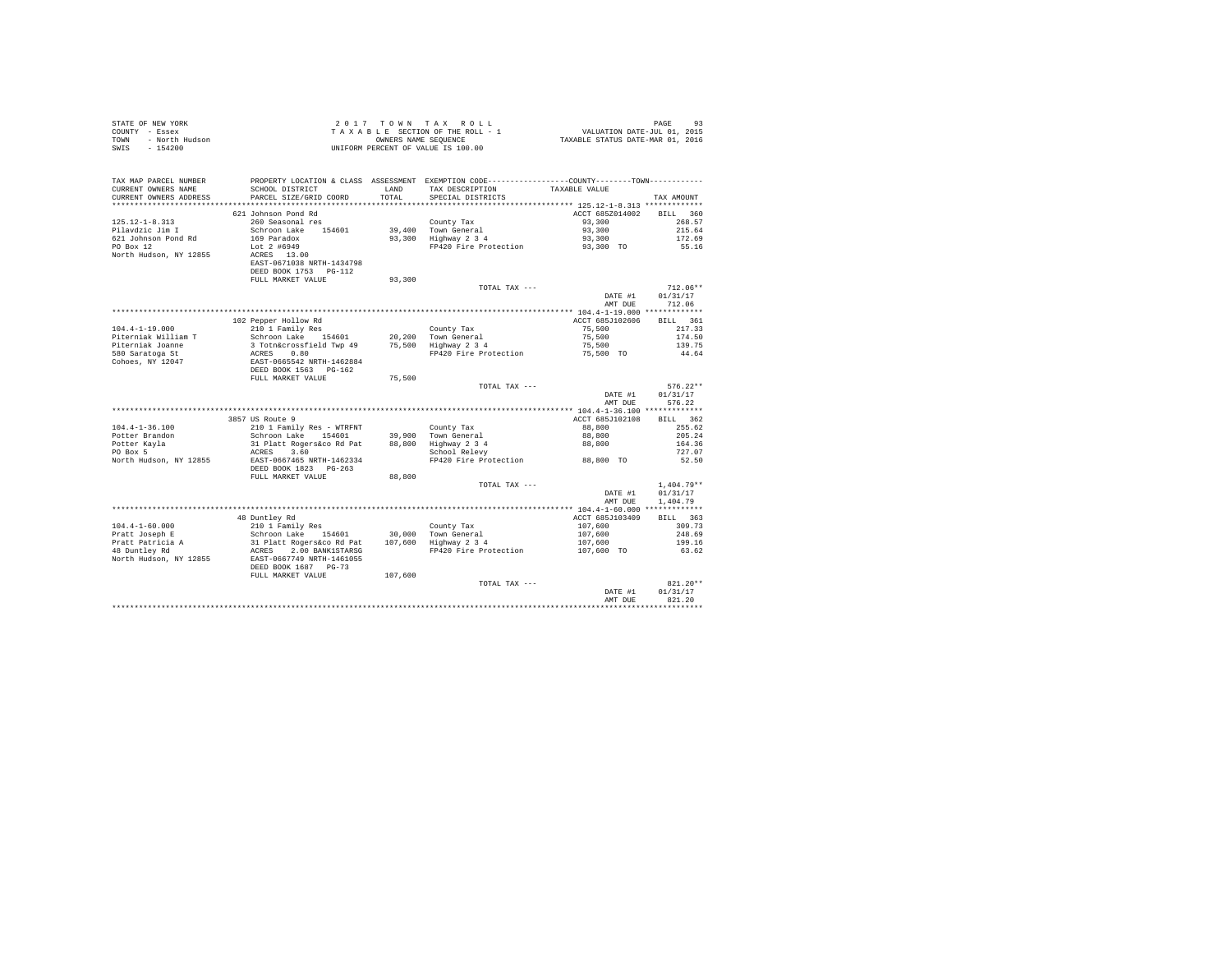| STATE OF NEW YORK      | $2.017$ TOWN TAX ROLL              | PAGE                             |
|------------------------|------------------------------------|----------------------------------|
| COUNTY - Essex         | TAXABLE SECTION OF THE ROLL - 1    | VALUATION DATE-JUL 01, 2015      |
| TOWN<br>- North Hudson | OWNERS NAME SEOUENCE               | TAXABLE STATUS DATE-MAR 01, 2016 |
| - 154200<br>SWIS       | UNIFORM PERCENT OF VALUE IS 100.00 |                                  |

| TAX MAP PARCEL NUMBER<br>CURRENT OWNERS NAME          | SCHOOL DISTRICT                                   | <b>T.AND</b> | PROPERTY LOCATION & CLASS ASSESSMENT EXEMPTION CODE---------------COUNTY-------TOWN----------<br>TAX DESCRIPTION | TAXABLE VALUE                               |                    |
|-------------------------------------------------------|---------------------------------------------------|--------------|------------------------------------------------------------------------------------------------------------------|---------------------------------------------|--------------------|
| CURRENT OWNERS ADDRESS                                | PARCEL SIZE/GRID COORD                            | TOTAL        | SPECIAL DISTRICTS                                                                                                |                                             | TAX AMOUNT         |
|                                                       | ************************                          |              |                                                                                                                  |                                             |                    |
|                                                       | 3389 US Route 9                                   |              |                                                                                                                  | ACCT 685J102610                             | <b>BILL</b><br>364 |
| $114.2 - 1 - 56.100$                                  | 240 Rural res<br>- WTRFNT                         |              | VETWAR CTS 41120                                                                                                 | 15,000<br>15,000                            |                    |
| Provoncha Joseph A                                    | Schroon Lake<br>154601                            | 53,400       | County Tax                                                                                                       | 148,800                                     | 428.33             |
| Garcia Amy M                                          | 25 Platt Rogers&co Rd Pat                         |              | 163,800 Town General                                                                                             | 148,800                                     | 343.92             |
| c/o Alvin & Shirley Provoncha 1743/184 Life Estate to |                                                   |              | Highway 2 3 4                                                                                                    | 148,800                                     | 275.42             |
| 3389 US Route 9                                       | Alvin & Shirley Provoncha                         |              | FP420 Fire Protection                                                                                            | 163,800 TO                                  | 96.85              |
| North Hudson, NY 12855                                | ACRES 27.40<br>EAST-0661130 NRTH-1452132          |              |                                                                                                                  |                                             |                    |
|                                                       | DEED BOOK 1743 PG-184                             |              |                                                                                                                  |                                             |                    |
|                                                       | FULL MARKET VALUE                                 | 163,800      |                                                                                                                  |                                             |                    |
|                                                       |                                                   |              | TOTAL TAX ---                                                                                                    |                                             | $1.144.52**$       |
|                                                       |                                                   |              |                                                                                                                  | DATE #1                                     | 01/31/17           |
|                                                       |                                                   |              |                                                                                                                  | AMT DUE                                     | 1.144.52           |
|                                                       |                                                   |              |                                                                                                                  |                                             |                    |
|                                                       | 3393 US Route 9                                   |              |                                                                                                                  | ACCT 685J103410                             | BILL 365           |
| $114.2 - 1 - 57.002$                                  | 210 1 Family Res - WTRFNT                         |              | County Tax                                                                                                       | 95,300                                      | 274.33             |
| Provoncha Joseph A                                    | Schroon Lake 154601                               |              | 49.800 Town General<br>95,300 Highway 2 3 4                                                                      | 95,300                                      | 220.27             |
| 3389 Rte 9                                            | 25 Platt Rogers&co Rd Pat                         |              |                                                                                                                  | 95,300                                      | 176.39             |
| North Hudson, NY 12855                                | 1.71<br>ACRES<br>EAST-0661581 NRTH-1452342        |              | FP420 Fire Protection                                                                                            | 95,300 TO                                   | 56.35              |
|                                                       | DEED BOOK 964 PG-38                               |              |                                                                                                                  |                                             |                    |
|                                                       | FULL MARKET VALUE                                 | 95,300       |                                                                                                                  |                                             |                    |
|                                                       |                                                   |              | TOTAL TAX ---                                                                                                    |                                             | $727.34**$         |
|                                                       |                                                   |              |                                                                                                                  | DATE #1                                     | 01/31/17           |
|                                                       |                                                   |              |                                                                                                                  | AMT DUE                                     | 727.34             |
|                                                       |                                                   |              |                                                                                                                  |                                             |                    |
|                                                       | Greenough Rd                                      |              |                                                                                                                  | ACCT 685J184002                             | <b>BILL</b><br>366 |
| $104.2 - 1 - 11.210$                                  | 314 Rural vac<10                                  |              | County Tax                                                                                                       | 6,900                                       | 19.86              |
| Pulcastro Mariorie Trust                              | Schroon Lake 154601                               |              |                                                                                                                  | 6,900                                       | 15.95              |
| 3045 Raindance Ln                                     | 4 Twp 49 T&c                                      |              | 6,900 Town General<br>6,900 Highway 2 3 4                                                                        | 6,900                                       | 12.77              |
| N Fort Myers, FL 33917                                | ACRES 5.70                                        |              | FP420 Fire Protection                                                                                            | 6.900 TO                                    | 4.08               |
|                                                       | EAST-0670052 NRTH-1465539                         |              |                                                                                                                  |                                             |                    |
|                                                       | DEED BOOK 1256 PG-97                              |              |                                                                                                                  |                                             |                    |
|                                                       | FULL MARKET VALUE                                 | 6,900        |                                                                                                                  |                                             |                    |
|                                                       |                                                   |              | TOTAL TAX ---                                                                                                    |                                             | $52.66**$          |
|                                                       |                                                   |              |                                                                                                                  | DATE #1                                     | 01/31/17           |
|                                                       |                                                   |              |                                                                                                                  | AMT DUE                                     | 52.66              |
|                                                       |                                                   |              |                                                                                                                  | ************* 104.2-1-11.310 ************** |                    |
|                                                       | 64 Greenough Rd                                   |              |                                                                                                                  | ACCT 685J184003                             | BILL 367           |
| $104.2 - 1 - 11.310$                                  | 210 1 Family Res                                  |              | County Tax                                                                                                       | 118,300                                     | 340.53             |
| Pulcastro Marjorie Trust                              | Schroon Lake 154601                               |              | 34,000 Town General                                                                                              | 118,300                                     | 273.43             |
| 3045 Raindance Ln                                     | 4 Twp 49 Totn&crossfield                          |              | 118,300 Highway 2 3 4                                                                                            | 118,300                                     | 218.97             |
| N Fort Myers, FL 33917                                | 6.45<br>ACRES                                     |              | FP420 Fire Protection                                                                                            | 118,300 TO                                  | 69.95              |
|                                                       | EAST-0670303 NRTH-1465335<br>DEED BOOK 1256 PG-97 |              |                                                                                                                  |                                             |                    |
|                                                       | FULL MARKET VALUE                                 | 118,300      |                                                                                                                  |                                             |                    |
|                                                       |                                                   |              | TOTAL TAX ---                                                                                                    |                                             | 902.88**           |
|                                                       |                                                   |              |                                                                                                                  | DATE #1                                     | 01/31/17           |
|                                                       |                                                   |              |                                                                                                                  | AMT DUE                                     | 902.88             |
|                                                       |                                                   |              |                                                                                                                  |                                             |                    |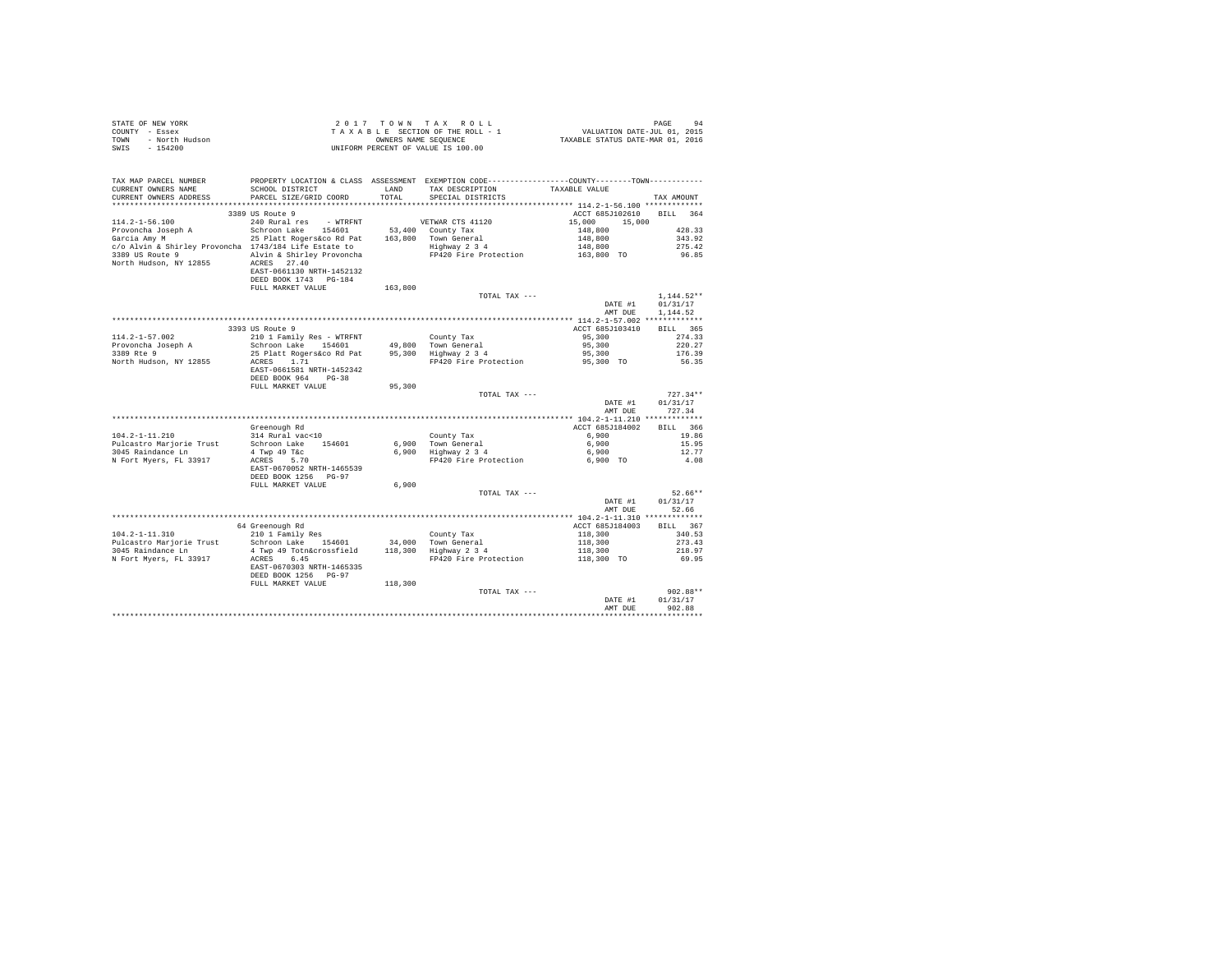| STATE OF NEW YORK<br>COUNTY - Essex<br>- North Hudson<br>TOWN<br>$-154200$<br>SWIS |                                                                                      |               | 2017 TOWN TAX ROLL<br>TAXABLE SECTION OF THE ROLL - 1<br>OWNERS NAME SEQUENCE<br>UNIFORM PERCENT OF VALUE IS 100.00                   | دد<br>7101, VALUATION DATE-JUL<br>7112 TAXABLE STATUS DATE-MAR | PAGE<br>95           |
|------------------------------------------------------------------------------------|--------------------------------------------------------------------------------------|---------------|---------------------------------------------------------------------------------------------------------------------------------------|----------------------------------------------------------------|----------------------|
| TAX MAP PARCEL NUMBER<br>CURRENT OWNERS NAME<br>CURRENT OWNERS ADDRESS             | SCHOOL DISTRICT<br>PARCEL SIZE/GRID COORD                                            | LAND<br>TOTAL | PROPERTY LOCATION & CLASS ASSESSMENT EXEMPTION CODE---------------COUNTY-------TOWN----------<br>TAX DESCRIPTION<br>SPECIAL DISTRICTS | TAXABLE VALUE                                                  | TAX AMOUNT           |
|                                                                                    | 64 Walker Way                                                                        |               |                                                                                                                                       | ACCT 685J102611                                                | BTLL 368             |
| $104.4 - 1 - 40.001$                                                               | 260 Seasonal res                                                                     |               | County Tax                                                                                                                            | 28,100                                                         | 80.89                |
| Pulling Robert L                                                                   | Schroon Lake 154601                                                                  |               |                                                                                                                                       | 28,100                                                         | 64.95                |
| Pulling Barry R                                                                    | 28 Platt Rogers&co Rd Pat                                                            |               | 15,700 Town General<br>28,100 Highway 2 3 4                                                                                           | 28,100                                                         | 52.01                |
| 16975 NYS Rte 22                                                                   | lac                                                                                  |               | FP420 Fire Protection                                                                                                                 | 28,100 TO                                                      | 16.61                |
| Putnam Station, NY 12861                                                           | ACRES 2.40<br>EAST-0660531 NRTH-1456811<br>DEED BOOK 539 PG-188<br>FULL MARKET VALUE | 28,100        |                                                                                                                                       |                                                                |                      |
|                                                                                    |                                                                                      |               | TOTAL TAX ---                                                                                                                         |                                                                | $214.46**$           |
|                                                                                    |                                                                                      |               |                                                                                                                                       | DATE #1<br>AMT DUE                                             | 01/31/17<br>214.46   |
|                                                                                    |                                                                                      |               |                                                                                                                                       |                                                                |                      |
|                                                                                    | US Route 9                                                                           |               |                                                                                                                                       | ACCT 685J178502                                                | BILL 369             |
| 85.3-1-11.000<br>Pyke Marie T                                                      | 312 Vac w/imprv                                                                      |               | County Tax                                                                                                                            | 1,300                                                          | 3.74                 |
| c/o Mrs John Robertson                                                             | Schroon Lake 154601<br>59 N River Head Tr                                            |               | 1,200 Town General<br>1,300 Highway 2 3 4                                                                                             | 1,300<br>1,300                                                 | 3.00<br>2.41         |
| Green Hill Farm Rd1                                                                | 59 N River Head Tr<br>ACRES 0.10                                                     |               | FP420 Fire Protection                                                                                                                 | 1,300 TO                                                       | .77                  |
| New Hope, PA 18938                                                                 | EAST-0672882 NRTH-1490235<br>DEED BOOK 390 PG-447                                    |               |                                                                                                                                       |                                                                |                      |
|                                                                                    | FULL MARKET VALUE                                                                    | 1,300         |                                                                                                                                       |                                                                |                      |
|                                                                                    |                                                                                      |               | TOTAL TAX ---                                                                                                                         |                                                                | $9.92**$             |
|                                                                                    |                                                                                      |               |                                                                                                                                       | DATE #1<br>AMT DUE                                             | 01/31/17<br>9.92     |
|                                                                                    | Blue Ridge Rd                                                                        |               |                                                                                                                                       | ACCT 685J102212                                                | BILL 370             |
| $113.20 - 1 - 2.041$                                                               | 314 Rural vac<10                                                                     |               | County Tax                                                                                                                            | 2,600                                                          | 7.48                 |
|                                                                                    | Schroon Lake 154601                                                                  |               |                                                                                                                                       | 2,600                                                          | 6.01                 |
| Quist Robert<br>Grenier Paul                                                       | 20 Tract West Of Road Pat                                                            |               | 2,600 Town General<br>2,600 Highway 2 3 4                                                                                             | 2,600                                                          | 4.81                 |
| 86 Central Tree Rd                                                                 | ACRES 1.16<br>EAST-0643603 NRTH-1442185                                              |               | FP420 Fire Protection                                                                                                                 | 2,600 TO                                                       | 1.54                 |
| Rutland, MA 01543                                                                  | DEED BOOK 874 PG-29                                                                  |               |                                                                                                                                       |                                                                |                      |
|                                                                                    | FULL MARKET VALUE                                                                    | 2,600         |                                                                                                                                       |                                                                |                      |
|                                                                                    |                                                                                      |               | TOTAL TAX ---                                                                                                                         |                                                                | 19.84**              |
|                                                                                    |                                                                                      |               |                                                                                                                                       | DATE #1<br>AMT DUE                                             | 01/31/17<br>19.84    |
|                                                                                    | 3410 Blue Ridge Rd                                                                   |               |                                                                                                                                       | ACCT 685J178528                                                | BILL 371             |
| $113.20 - 1 - 3.000$                                                               | 210 1 Family Res                                                                     |               | County Tax                                                                                                                            | 144,300                                                        | 415.38               |
| Quist Robert                                                                       | Schroon Lake 154601                                                                  |               | County Tax<br>28,900 Town General<br>144,300 Highway 2 3 4                                                                            | 144,300                                                        | 333.52               |
| Lantiegne Lawrence B                                                               | 20 Tract West Of Road Pat                                                            |               |                                                                                                                                       | 144,300                                                        | 267.09               |
| 86 Central Tree Rd                                                                 |                                                                                      |               | FP420 Fire Protection                                                                                                                 | 144,300 TO                                                     | 85.32                |
| Rutland, MA 01543                                                                  | ACRES 1.05<br>EAST-0643643 NRTH-1442488<br>DEED BOOK 874 PG-029                      |               |                                                                                                                                       |                                                                |                      |
|                                                                                    | FULL MARKET VALUE                                                                    | 144,300       |                                                                                                                                       |                                                                |                      |
|                                                                                    |                                                                                      |               | TOTAL TAX ---                                                                                                                         |                                                                | $1.101.31**$         |
|                                                                                    |                                                                                      |               |                                                                                                                                       | DATE #1<br>AMT DUE                                             | 01/31/17<br>1,101.31 |
|                                                                                    |                                                                                      |               |                                                                                                                                       |                                                                |                      |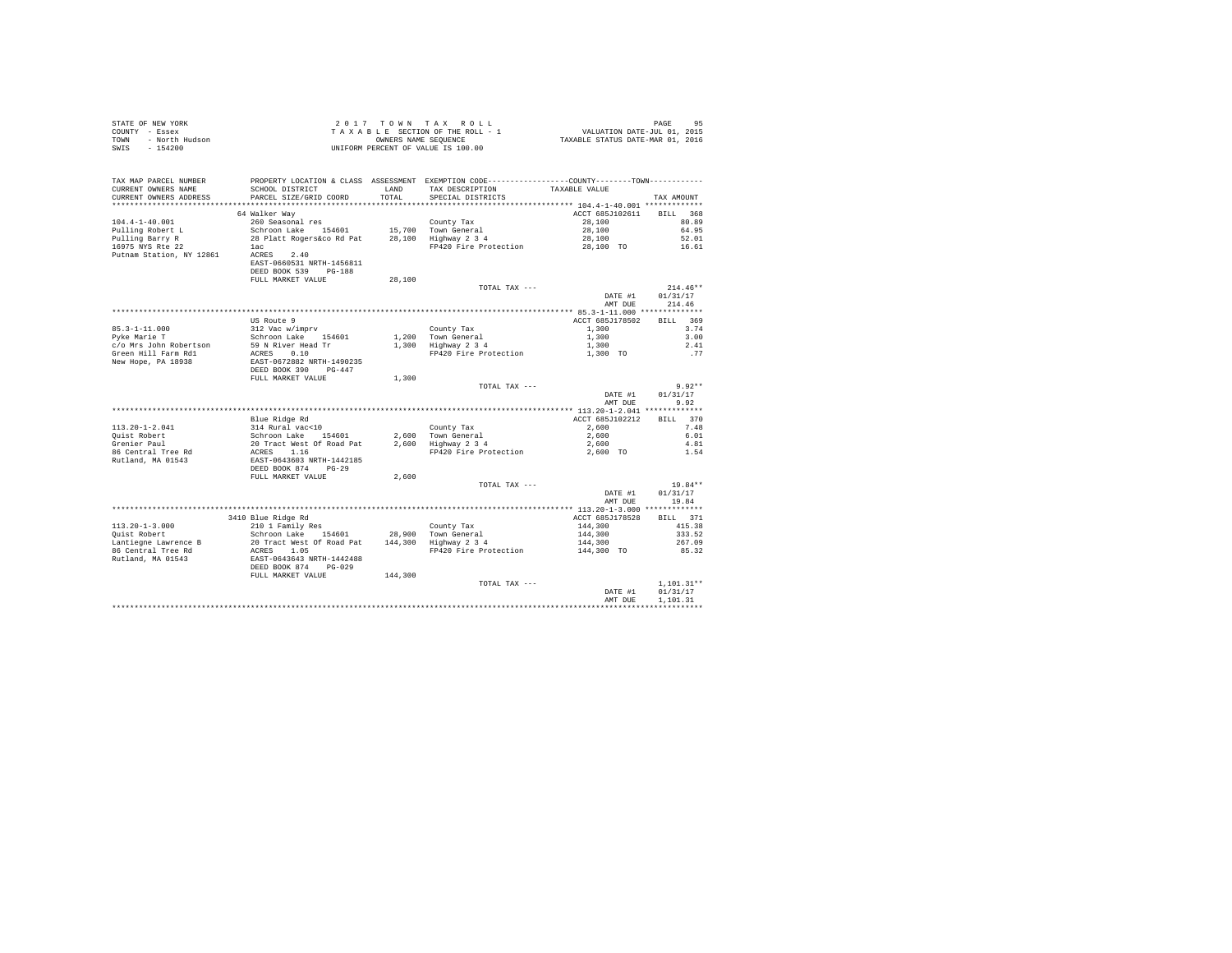| STATE OF NEW YORK      | $2.017$ TOWN TAX ROLL              | 96<br>PAGE                       |
|------------------------|------------------------------------|----------------------------------|
| COUNTY - Essex         | TAXABLE SECTION OF THE ROLL - 1    | VALUATION DATE-JUL 01, 2015      |
| TOWN<br>- North Hudson | OWNERS NAME SEOUENCE               | TAXABLE STATUS DATE-MAR 01, 2016 |
| SWIS - 154200          | UNIFORM PERCENT OF VALUE IS 100.00 |                                  |

| TAX MAP PARCEL NUMBER    |                                                                                                                  |         | PROPERTY LOCATION & CLASS ASSESSMENT EXEMPTION CODE---------------COUNTY-------TOWN--------- |                               |              |
|--------------------------|------------------------------------------------------------------------------------------------------------------|---------|----------------------------------------------------------------------------------------------|-------------------------------|--------------|
| CURRENT OWNERS NAME      | SCHOOL DISTRICT                                                                                                  | LAND    | TAX DESCRIPTION                                                                              | TAXABLE VALUE                 |              |
| CURRENT OWNERS ADDRESS   | PARCEL SIZE/GRID COORD                                                                                           | TOTAL   | SPECIAL DISTRICTS                                                                            |                               | TAX AMOUNT   |
| ********************     | ***************************                                                                                      |         |                                                                                              |                               |              |
|                          | 3643 US Route 9                                                                                                  |         |                                                                                              | ACCT 685J101804               | BILL 372     |
| $104.4 - 2 - 3.000$      | 210 1 Family Res                                                                                                 |         | County Tax                                                                                   | 80,600                        | 232.01       |
| Reed Sally L             | Schroon Lake 154601                                                                                              |         | 22.800 Town General                                                                          | 80,600                        | 186.29       |
| PO Box 15                | 29 Platt Rogers&co Rd Pat                                                                                        |         |                                                                                              | 80,600                        | 149.19       |
| North Hudson, NY 12855   | ACRES 0.86                                                                                                       |         | 80,600 Highway 2 3 4<br>School Relevy                                                        |                               | 659.92       |
|                          | EAST-0664912 NRTH-1457681                                                                                        |         | FP420 Fire Protection 60,600 TO                                                              |                               | 47.66        |
|                          | DEED BOOK 1197 PG-303                                                                                            |         |                                                                                              |                               |              |
|                          | FULL MARKET VALUE                                                                                                | 80,600  |                                                                                              |                               |              |
|                          |                                                                                                                  |         | TOTAL TAX ---                                                                                |                               | $1,275.07**$ |
|                          |                                                                                                                  |         |                                                                                              | DATE #1                       | 01/31/17     |
|                          |                                                                                                                  |         |                                                                                              | AMT DUE                       | 1,275.07     |
|                          |                                                                                                                  |         |                                                                                              |                               |              |
|                          | Johnson Pond Rd                                                                                                  |         |                                                                                              | ACCT 685J102613               | BILL 373     |
| $125. - 1 - 3.000$       | 322 Rural vac>10                                                                                                 |         | County Tax                                                                                   | 21,100                        | 60.74        |
| Reese Wade               |                                                                                                                  |         | 21,100 Town General<br>21,100 Highway 2 3 4                                                  | 21,100                        | 48.77        |
| 3 Dutch Hill Rd          |                                                                                                                  |         |                                                                                              |                               | 39.05        |
| Wellsboro, PA 16901      | Schroon Lake 154601<br>152 Paradox Tract<br>1621/315-Life Estate to                                              |         | FP420 Fire Protection                                                                        | $21,100$<br>$21,100$ TO       | 12.48        |
|                          | Gary R Reese                                                                                                     |         |                                                                                              |                               |              |
|                          | ACRES 10.00                                                                                                      |         |                                                                                              |                               |              |
|                          | EAST-0664021 NRTH-1439954                                                                                        |         |                                                                                              |                               |              |
|                          | DEED BOOK 1621 PG-315                                                                                            |         |                                                                                              |                               |              |
|                          | FULL MARKET VALUE                                                                                                | 21,100  |                                                                                              |                               |              |
|                          |                                                                                                                  |         | TOTAL TAX ---                                                                                |                               | $161.04**$   |
|                          |                                                                                                                  |         |                                                                                              | DATE #1                       | 01/31/17     |
|                          |                                                                                                                  |         |                                                                                              | AMT DUE                       | 161.04       |
|                          |                                                                                                                  |         |                                                                                              |                               |              |
|                          | 3500 Blue Ridge Rd                                                                                               |         |                                                                                              | ACCT 685J178530               | BILL 374     |
| $113.20 - 1 - 17.000$    | 260 Seasonal res                                                                                                 |         | County Tax                                                                                   |                               | 303.98       |
| Rensselaer Woodsclub Inc | Schroon Lake 154601                                                                                              |         |                                                                                              |                               | 244.07       |
| PO Box 581               | 20 Tract West Of Road Pat                                                                                        |         | 36,300 Town General<br>105,600 Highway 2 3 4                                                 | 105,600<br>105,600<br>105,600 | 195.46       |
| Rensselaer, NY 12144     | ACRES 9.00                                                                                                       |         | FP420 Fire Protection                                                                        | 105,600 TO                    | 62.44        |
|                          | EAST-0645479 NRTH-1441844                                                                                        |         |                                                                                              |                               |              |
|                          | DEED BOOK 392 PG-428                                                                                             |         |                                                                                              |                               |              |
|                          | FULL MARKET VALUE                                                                                                | 105,600 |                                                                                              |                               |              |
|                          |                                                                                                                  |         | TOTAL TAX ---                                                                                |                               | 805.95**     |
|                          |                                                                                                                  |         |                                                                                              | DATE #1                       | 01/31/17     |
|                          |                                                                                                                  |         |                                                                                              | AMT DUE                       | 805.95       |
|                          |                                                                                                                  |         |                                                                                              |                               |              |
|                          | Blue Ridge Rd                                                                                                    |         |                                                                                              | ACCT 685J102614               | BILL 375     |
| 113.20-1-20.000          | $322$ Rural vac > 10                                                                                             |         | County Tax                                                                                   | 34,900                        | 100.46       |
| Rensselaer Woodsclub Inc | Schroon Lake 154601 34,900 Town General<br>20 Tract West Of Road Pat 34,900 Highway 2 3 4<br>Schroon Lake 154601 |         |                                                                                              | 34,900                        | 80.66        |
| PO Box 581               |                                                                                                                  |         |                                                                                              | 34,900                        | 64.60        |
| Rensselaer, NY 12144     | ACRES 42.10                                                                                                      |         | FP420 Fire Protection                                                                        | 34,900 TO                     | 20.63        |
|                          | EAST-0645245 NRTH-1440893                                                                                        |         |                                                                                              |                               |              |
|                          | DEED BOOK 392 PG-428                                                                                             |         |                                                                                              |                               |              |
|                          | FULL MARKET VALUE                                                                                                | 34,900  |                                                                                              |                               |              |
|                          |                                                                                                                  |         | TOTAL TAX ---                                                                                |                               | $266.35**$   |
|                          |                                                                                                                  |         |                                                                                              | DATE #1                       | 01/31/17     |
|                          |                                                                                                                  |         |                                                                                              | AMT DUE                       | 266.35       |
|                          |                                                                                                                  |         |                                                                                              |                               |              |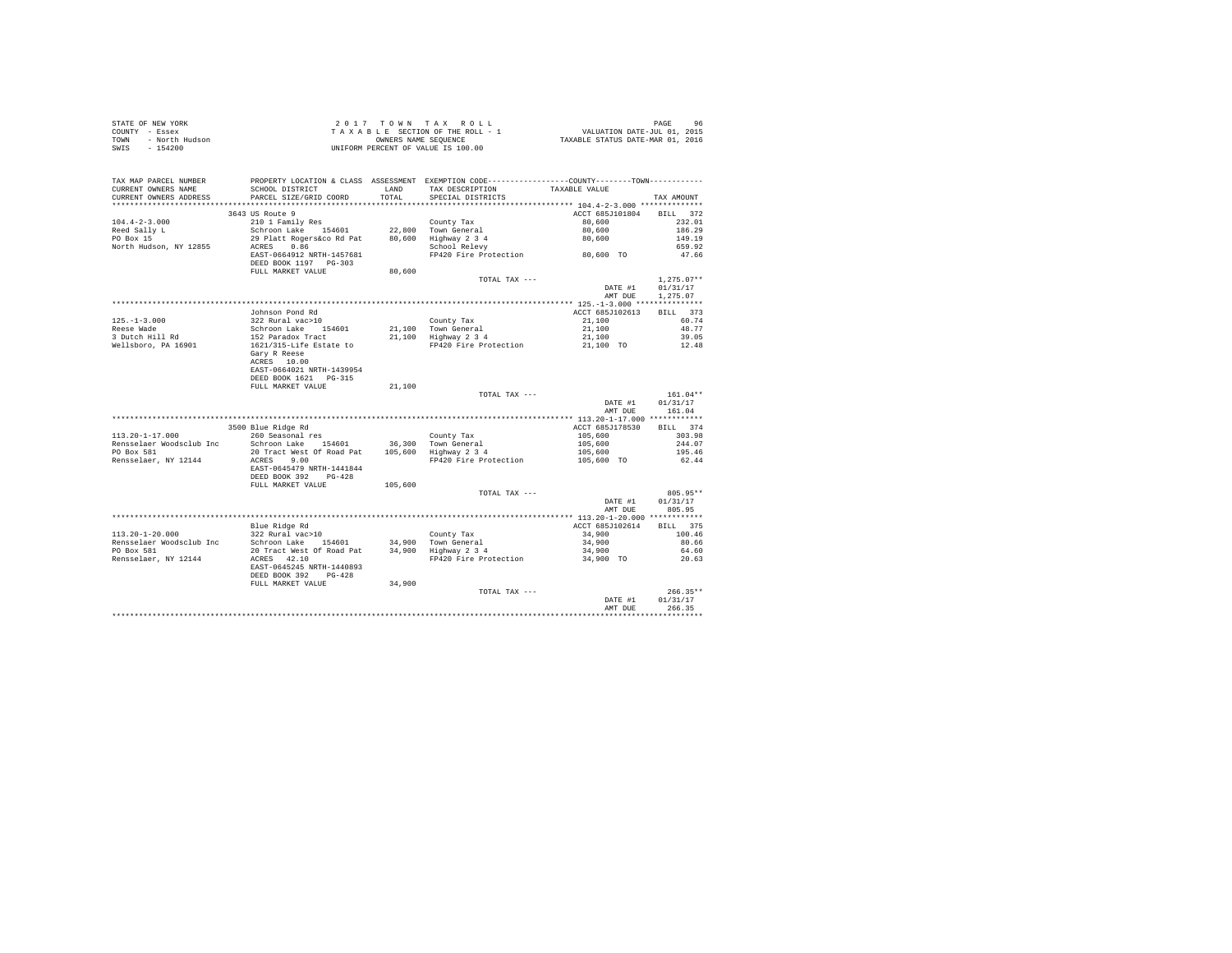| STATE OF NEW YORK<br>COUNTY - Essex<br>TOWN - North Hudson<br>SWIS - 154200 |                                                                                                           |         | UNIFORM PERCENT OF VALUE IS 100.00                                                                                                                                                                                                                                             |                                   |                   |
|-----------------------------------------------------------------------------|-----------------------------------------------------------------------------------------------------------|---------|--------------------------------------------------------------------------------------------------------------------------------------------------------------------------------------------------------------------------------------------------------------------------------|-----------------------------------|-------------------|
| TAX MAP PARCEL NUMBER<br>CURRENT OWNERS NAME<br>CURRENT OWNERS ADDRESS      | SCHOOL DISTRICT LAND<br>PARCEL SIZE/GRID COORD                                                            | TOTAL   | PROPERTY LOCATION & CLASS ASSESSMENT EXEMPTION CODE----------------COUNTY--------TOWN----------<br>TAX DESCRIPTION<br>SPECIAL DISTRICTS                                                                                                                                        | TAXABLE VALUE                     | TAX AMOUNT        |
|                                                                             |                                                                                                           |         |                                                                                                                                                                                                                                                                                |                                   |                   |
| $113.20 - 1 - 22.000$                                                       | Blue Ridge Rd<br>314 Rural vac<10                                                                         |         | County Tax                                                                                                                                                                                                                                                                     | ACCT 685J178532 BILL 376<br>3,200 | 9.21              |
| Rensselaer Woodsclub Inc                                                    |                                                                                                           |         |                                                                                                                                                                                                                                                                                |                                   | 7.40              |
| PO Box 581                                                                  | Schroon Lake 154601 .<br>Schroon Lake 154601 .<br>200 Town General 200 .<br>200 Tighway 2 3 4             |         |                                                                                                                                                                                                                                                                                |                                   | 5.92              |
| Rensselaer, NY 12144                                                        | ACRES 3.80                                                                                                |         | Town General 3,200<br>Highway 2 3 4<br>FP420 Fire Protection 3,200<br>3,200 TO                                                                                                                                                                                                 |                                   | 1.89              |
|                                                                             | EAST-0645252 NRTH-1440305<br>DEED BOOK 392 PG-428                                                         |         |                                                                                                                                                                                                                                                                                |                                   |                   |
|                                                                             | FULL MARKET VALUE                                                                                         | 3,200   |                                                                                                                                                                                                                                                                                |                                   |                   |
|                                                                             |                                                                                                           |         | TOTAL TAX ---                                                                                                                                                                                                                                                                  |                                   | $24.42**$         |
|                                                                             |                                                                                                           |         |                                                                                                                                                                                                                                                                                | DATE #1<br>AMT DUE                | 01/31/17<br>24.42 |
|                                                                             |                                                                                                           |         |                                                                                                                                                                                                                                                                                |                                   |                   |
|                                                                             | 597 Johnson Pond Rd                                                                                       |         |                                                                                                                                                                                                                                                                                | ACCT 685J190006                   | BILL 377          |
| 125.12-1-8.311                                                              | 260 Seasonal res                                                                                          |         |                                                                                                                                                                                                                                                                                | 44,300                            | 127.52            |
| Rezucha Paul                                                                |                                                                                                           |         |                                                                                                                                                                                                                                                                                | $44,300$<br>$44,300$              | 102.39            |
| 610 Pacific Ave                                                             |                                                                                                           |         | County Tax<br>22,700 Town General<br>44,300 Highway 2 3<br>School Relevy                                                                                                                                                                                                       |                                   | 82.00             |
| Alameda, CA 94501                                                           | Schroon Lake 154601<br>169 Paradox Tract<br>Lot 1 #6949<br>ACRES 5.81                                     |         | FP420 Fire Protection 44,300 TO                                                                                                                                                                                                                                                |                                   | 362.71            |
|                                                                             | EAST-0670736 NRTH-1435178                                                                                 |         |                                                                                                                                                                                                                                                                                |                                   | 26.19             |
|                                                                             | DEED BOOK 995 PG-121                                                                                      |         |                                                                                                                                                                                                                                                                                |                                   |                   |
|                                                                             | FULL MARKET VALUE                                                                                         | 44,300  |                                                                                                                                                                                                                                                                                |                                   |                   |
|                                                                             |                                                                                                           |         | TOTAL TAX ---                                                                                                                                                                                                                                                                  |                                   | 700.81**          |
|                                                                             |                                                                                                           |         |                                                                                                                                                                                                                                                                                | DATE #1                           | 01/31/17          |
|                                                                             |                                                                                                           |         |                                                                                                                                                                                                                                                                                | AMT DUE                           | 700.81            |
|                                                                             | 2 Liberty Rd                                                                                              |         |                                                                                                                                                                                                                                                                                | ACCT 685J102713                   | BILL 378          |
| $114.2 - 2 - 9.000$                                                         | 240 Rural res                                                                                             |         |                                                                                                                                                                                                                                                                                | 204,800                           | 589.53            |
|                                                                             |                                                                                                           |         |                                                                                                                                                                                                                                                                                |                                   |                   |
| Rice Marie E<br>PO Box 455                                                  | 240 Rural res<br>Schroon Lake 154601 43,100 Town General<br>24 Platt Rogers&co Rd Pat 204,800 Highway 234 |         |                                                                                                                                                                                                                                                                                |                                   |                   |
| Schroon Lake, NY 12870                                                      | Db 795 Pg 153<br>ACRES 18.60                                                                              |         | ${\small \begin{tabular}{lcccc} 43,100 & Town & General & & & 204,800 & & 473.35 \\ 204,800 & High & 4 & 24 & & 204,800 & & 473.35 \\ 204,800 & High & 204 & 204,800 & & 379.07 \\ 373.35 & 34 & 4 & 204,800 & & 379.07 \\ 204,800 & 70 & 379.07 & & 121.09 \\ \end{tabular}}$ |                                   |                   |
|                                                                             |                                                                                                           |         |                                                                                                                                                                                                                                                                                |                                   |                   |
|                                                                             | EAST-0662446 NRTH-1449915<br>DEED BOOK 1456 PG-278                                                        |         |                                                                                                                                                                                                                                                                                |                                   |                   |
|                                                                             | FULL MARKET VALUE                                                                                         | 204,800 |                                                                                                                                                                                                                                                                                |                                   |                   |
|                                                                             |                                                                                                           |         | TOTAL TAX ---                                                                                                                                                                                                                                                                  |                                   | $1.563.04**$      |
|                                                                             |                                                                                                           |         |                                                                                                                                                                                                                                                                                | DATE #1                           | 01/31/17          |
|                                                                             |                                                                                                           |         |                                                                                                                                                                                                                                                                                | AMT DUE                           | 1,563.04          |
|                                                                             |                                                                                                           |         |                                                                                                                                                                                                                                                                                |                                   | BILL 379          |
| $85.3 - 1 - 20.000$                                                         | 5216 US Route 9<br>260 Seasonal res                                                                       |         |                                                                                                                                                                                                                                                                                | ACCT 685J103203<br>246,300        | 708.99            |
| Richardson Amy F                                                            | Schroon Lake 154601                                                                                       |         | County Tax<br>145,200 Town General<br>246,300 Highway 2 3 4                                                                                                                                                                                                                    | 246,300                           | 569.27            |
| 62 Clapboard Hill Rd                                                        | 59 N River Head Tr                                                                                        |         |                                                                                                                                                                                                                                                                                | 246,300                           | 455.89            |
| Westport, CT 06880                                                          | Bldg 1                                                                                                    |         | FP420 Fire Protection                                                                                                                                                                                                                                                          | 246,300 TO                        | 145.63            |
|                                                                             | ACRES 1.10                                                                                                |         |                                                                                                                                                                                                                                                                                |                                   |                   |
|                                                                             | EAST-0672640 NRTH-1491032                                                                                 |         |                                                                                                                                                                                                                                                                                |                                   |                   |
|                                                                             | DEED BOOK 1800 PG-1<br>FULL MARKET VALUE                                                                  | 246,300 |                                                                                                                                                                                                                                                                                |                                   |                   |
|                                                                             |                                                                                                           |         | TOTAL TAX ---                                                                                                                                                                                                                                                                  |                                   | $1.879.78**$      |
|                                                                             |                                                                                                           |         |                                                                                                                                                                                                                                                                                | DATE #1                           | 01/31/17          |
|                                                                             |                                                                                                           |         |                                                                                                                                                                                                                                                                                | AMT DUE                           | 1,879.78          |
|                                                                             |                                                                                                           |         |                                                                                                                                                                                                                                                                                |                                   |                   |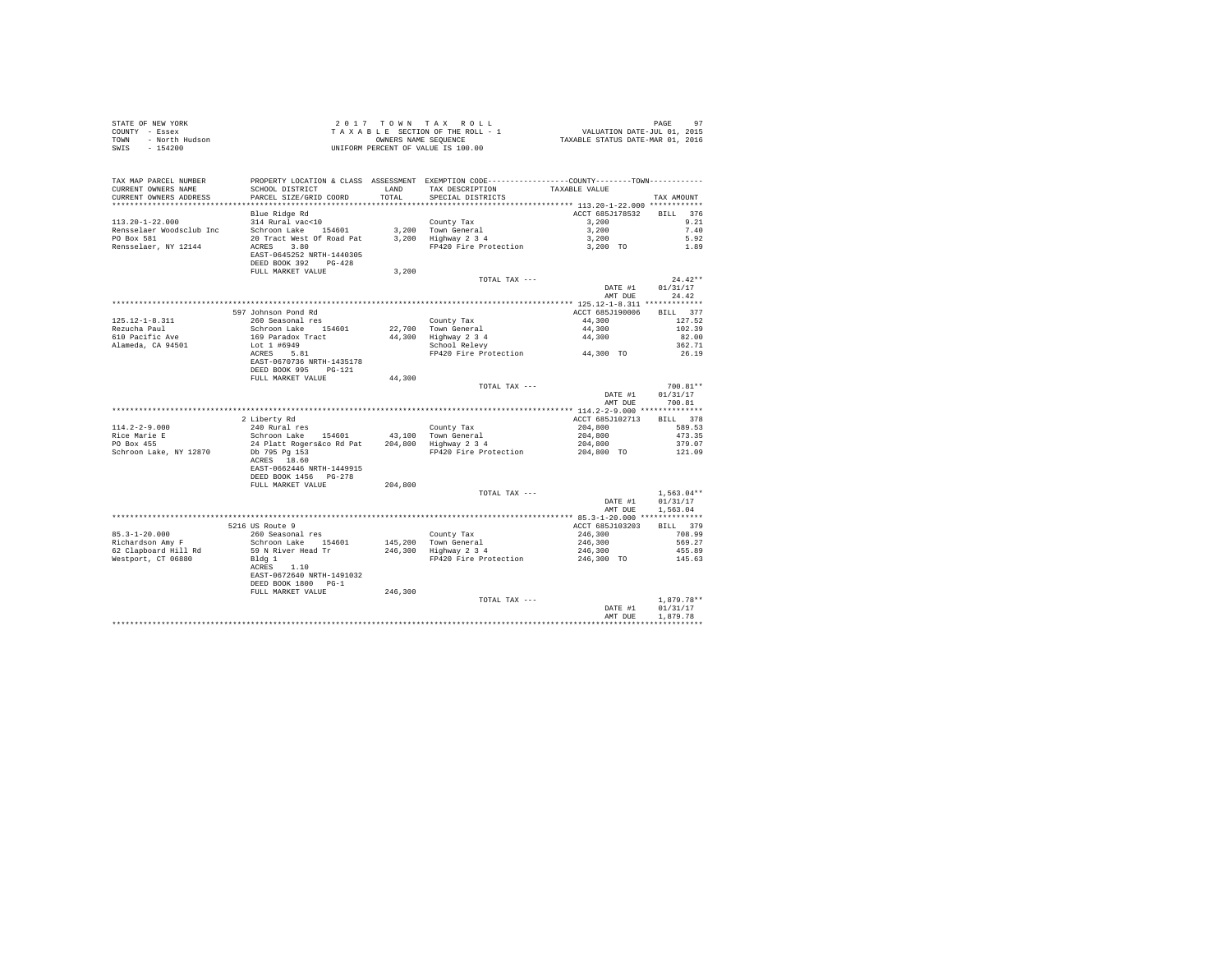| STATE OF NEW YORK      | 2017 TOWN TAX ROLL                 | 98<br>PAGE                       |
|------------------------|------------------------------------|----------------------------------|
| COUNTY - Essex         | TAXABLE SECTION OF THE ROLL - 1    | VALUATION DATE-JUL 01, 2015      |
| TOWN<br>- North Hudson | OWNERS NAME SEOUENCE               | TAXABLE STATUS DATE-MAR 01, 2016 |
| - 154200<br>SWIS       | UNIFORM PERCENT OF VALUE IS 100.00 |                                  |

| TAX MAP PARCEL NUMBER<br>CURRENT OWNERS NAME<br>CURRENT OWNERS ADDRESS | SCHOOL DISTRICT<br>PARCEL SIZE/GRID COORD | LAND<br>TOTAL. | PROPERTY LOCATION & CLASS ASSESSMENT EXEMPTION CODE---------------COUNTY-------TOWN----------<br>TAX DESCRIPTION<br>SPECIAL DISTRICTS | TAXABLE VALUE   | TAX AMOUNT         |
|------------------------------------------------------------------------|-------------------------------------------|----------------|---------------------------------------------------------------------------------------------------------------------------------------|-----------------|--------------------|
| *******************                                                    | ***************************               |                |                                                                                                                                       |                 |                    |
|                                                                        | 3417 Blue Ridge Rd                        |                |                                                                                                                                       | ACCT 685J101812 | 380<br><b>BILL</b> |
| $113.20 - 1 - 6.000$                                                   | 210 1 Family Res                          |                | County Tax                                                                                                                            | 92.000          | 264.83             |
| Ring Irene Kazachuk                                                    | Schroon Lake 154601                       |                | 15,500 Town General                                                                                                                   | 92,000          | 212.64             |
| Ring Patrick                                                           | 20 Tract West Of Road Pat                 |                | 92,000 Highway 2 3 4                                                                                                                  | 92,000          | 170.29             |
| 3417 Blue Ridge Rd                                                     | 0.47<br>ACRES                             |                | School Relevy                                                                                                                         |                 | 753.26             |
| North Hudson, NY 12855                                                 | EAST-0643919 NRTH-1442642                 |                | FP420 Fire Protection                                                                                                                 | 92,000 TO       | 54.40              |
|                                                                        | DEED BOOK 1759 PG-223                     |                |                                                                                                                                       |                 |                    |
|                                                                        | FULL MARKET VALUE                         | 92,000         |                                                                                                                                       |                 |                    |
|                                                                        |                                           |                | TOTAL TAX ---                                                                                                                         |                 | $1.455.42**$       |
|                                                                        |                                           |                |                                                                                                                                       | DATE #1         | 01/31/17           |
|                                                                        |                                           |                |                                                                                                                                       | AMT DUE         | 1,455.42           |
|                                                                        |                                           |                |                                                                                                                                       |                 |                    |
|                                                                        |                                           |                |                                                                                                                                       | ACCT 685J189007 | BILL 381           |
|                                                                        | Blue Ridge Rd                             |                |                                                                                                                                       | 600             |                    |
| $113.20 - 1 - 8.200$                                                   | 314 Rural vac<10                          |                | County Tax                                                                                                                            |                 | 1.73               |
| Ring Irene Kazachuk                                                    | Schroon Lake<br>154601                    | 600            | Town General                                                                                                                          | 600             | 1.39               |
| Ring Patrick                                                           | 20 Tract West Of Road Pat                 |                | 600 Highway 2 3 4                                                                                                                     | 600             | 1.11               |
| 3417 Blue Ridge Rd                                                     | 0.35<br>ACRES                             |                | School Relevy                                                                                                                         |                 | 4.91               |
| North Hudson, NY 12855                                                 | EAST-0643910 NRTH-1442748                 |                | FP420 Fire Protection 600 TO                                                                                                          |                 | .35                |
|                                                                        | DEED BOOK 1759 PG-223                     |                |                                                                                                                                       |                 |                    |
|                                                                        | FULL MARKET VALUE                         | 600            |                                                                                                                                       |                 |                    |
|                                                                        |                                           |                | TOTAL TAX ---                                                                                                                         |                 | $9.49**$           |
|                                                                        |                                           |                |                                                                                                                                       | DATE #1         | 01/31/17           |
|                                                                        |                                           |                |                                                                                                                                       | AMT DUE         | 9.49               |
|                                                                        |                                           |                |                                                                                                                                       |                 |                    |
|                                                                        | 532 Johnson Pond Rd                       |                |                                                                                                                                       | ACCT 685J102615 | BTLL.<br>382       |
| $125.12 - 1 - 1.000$                                                   | 260 Seasonal res - WTRFNT                 |                | County Tax                                                                                                                            | 108,200         | 311.46             |
| Ritacco Dale J Trust                                                   | Schroon Lake 154601                       |                | 63.400 Town General                                                                                                                   | 108,200         | 250.08             |
| Ritacco Donna M Trust                                                  | 169 Paradox Tract                         |                | 108,200 Highway 2 3 4                                                                                                                 | 108,200         | 200.27             |
| 106 Adams St                                                           | Bldg #1                                   |                | FP420 Fire Protection                                                                                                                 | 108,200 TO      | 63.97              |
| North Massapequa, NY 11758 ACRES 0.59                                  |                                           |                |                                                                                                                                       |                 |                    |
|                                                                        | EAST-0668880 NRTH-1434967                 |                |                                                                                                                                       |                 |                    |
|                                                                        | DEED BOOK 1774 PG-109                     |                |                                                                                                                                       |                 |                    |
|                                                                        | FULL MARKET VALUE                         | 108,200        |                                                                                                                                       |                 |                    |
|                                                                        |                                           |                | TOTAL TAX ---                                                                                                                         |                 | $825.78**$         |
|                                                                        |                                           |                |                                                                                                                                       | DATE #1         | 01/31/17           |
|                                                                        |                                           |                |                                                                                                                                       | AMT DUE         | 825.78             |
|                                                                        |                                           |                |                                                                                                                                       |                 |                    |
|                                                                        | 169 Duntley Rd                            |                |                                                                                                                                       | ACCT 685J102704 | BILL 383           |
| $105. - 1 - 16.000$                                                    | 210 1 Family Res                          |                | County Tax                                                                                                                            | 70,200          | 202.08             |
| Roberts James S                                                        | Schroon Lake 154601                       |                | 29,400 Town General                                                                                                                   | 70,200          | 162.25             |
| 10 Brandon Rd                                                          | 179 Paradox Tract                         |                | 70,200 Highway 2 3 4                                                                                                                  | 70,200          | 129.94             |
| Brewster, NY 10509                                                     | 1.30<br>ACRES                             |                | FP420 Fire Protection                                                                                                                 | 70.200 TO       | 41.51              |
|                                                                        | EAST-0670199 NRTH-1462333                 |                |                                                                                                                                       |                 |                    |
|                                                                        |                                           |                |                                                                                                                                       |                 |                    |
|                                                                        | DEED BOOK 926<br>$PG-194$                 |                |                                                                                                                                       |                 |                    |
|                                                                        | FULL MARKET VALUE                         | 70,200         |                                                                                                                                       |                 |                    |
|                                                                        |                                           |                | TOTAL TAX ---                                                                                                                         |                 | 535.78**           |
|                                                                        |                                           |                |                                                                                                                                       | DATE #1         | 01/31/17           |
|                                                                        |                                           |                |                                                                                                                                       | AMT DUE         | 535.78             |
|                                                                        |                                           |                |                                                                                                                                       |                 |                    |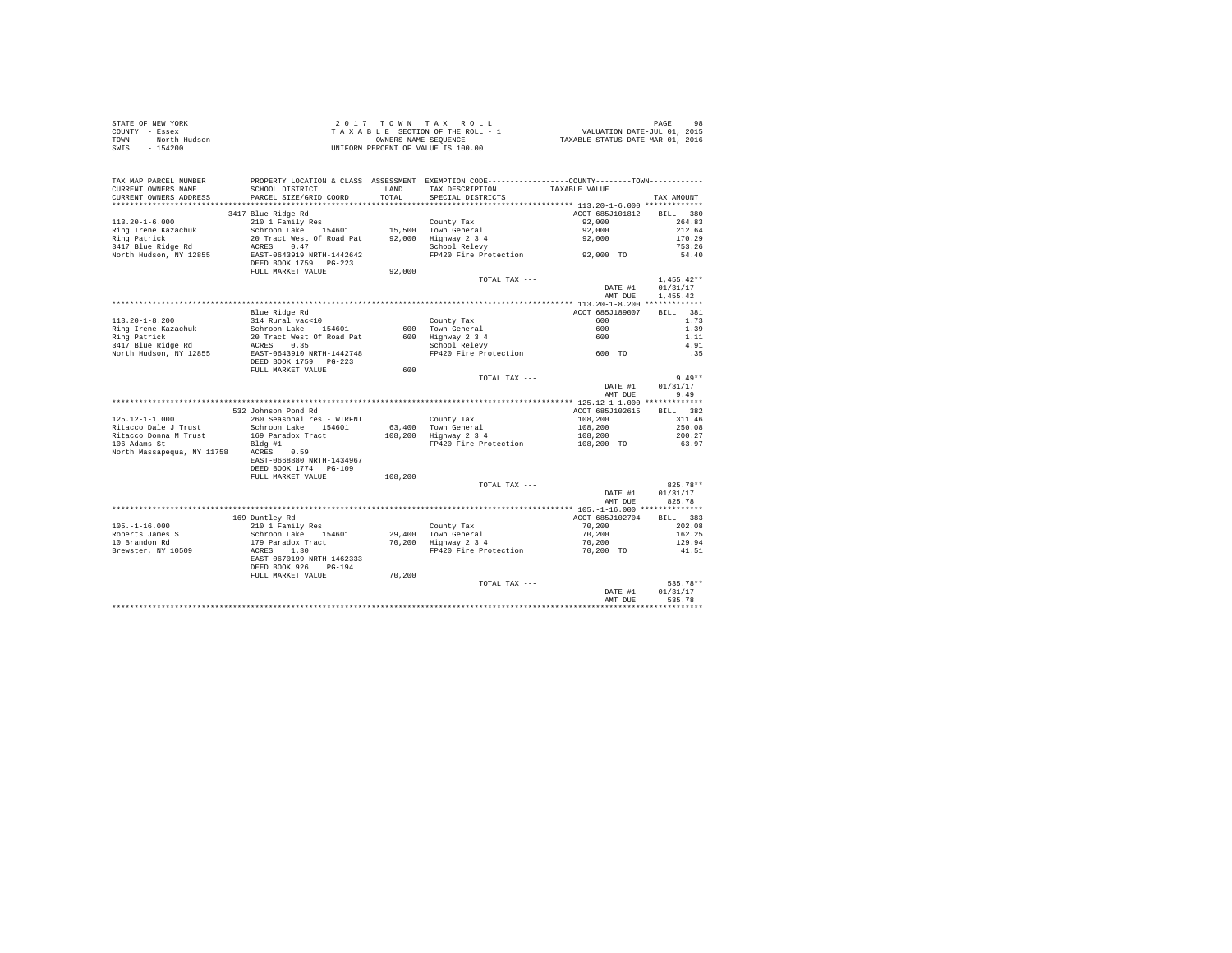| STATE OF NEW YORK<br>OF NEW YORK<br>Y - Essex<br>- North Hudson<br>COUNTY - Essex<br>TOWN<br>SWIS | UNIFORM PERCENT OF VALUE IS 100.00                                                                                                                   |         |                                                                                                                                      |                                     |                      |
|---------------------------------------------------------------------------------------------------|------------------------------------------------------------------------------------------------------------------------------------------------------|---------|--------------------------------------------------------------------------------------------------------------------------------------|-------------------------------------|----------------------|
| TAX MAP PARCEL NUMBER<br>CURRENT OWNERS NAME<br>CURRENT OWNERS ADDRESS                            | SCHOOL DISTRICT LAND<br>PARCEL SIZE/GRID COORD                                                                                                       | TOTAL   | PROPERTY LOCATION & CLASS ASSESSMENT EXEMPTION CODE---------------COUNTY-------TOWN---------<br>TAX DESCRIPTION<br>SPECIAL DISTRICTS | TAXABLE VALUE                       | TAX AMOUNT           |
|                                                                                                   | Duntley Rd                                                                                                                                           |         |                                                                                                                                      | ACCT 685J102705 BILL 384            |                      |
| $105. - 1 - 17.000$                                                                               |                                                                                                                                                      |         |                                                                                                                                      |                                     | 4.89                 |
| Roberts James S                                                                                   |                                                                                                                                                      |         |                                                                                                                                      |                                     | 3.93                 |
| 10 Brandon Rd                                                                                     |                                                                                                                                                      |         |                                                                                                                                      |                                     | 3.15                 |
| Brewster, NY 10509                                                                                |                                                                                                                                                      |         |                                                                                                                                      |                                     | 1.01                 |
|                                                                                                   | 314 Rural vac<10<br>Schroon Lake 154601<br>179 Paradox Tract<br>179 Paradox Tract<br>RCRES 1.50<br>EAST-0669991 NRTH-1462236<br>DEED BOOK 926 PG-194 |         |                                                                                                                                      |                                     |                      |
|                                                                                                   | FULL MARKET VALUE                                                                                                                                    | 1,700   |                                                                                                                                      |                                     |                      |
|                                                                                                   |                                                                                                                                                      |         | TOTAL TAX ---                                                                                                                        |                                     | $12.98**$            |
|                                                                                                   |                                                                                                                                                      |         |                                                                                                                                      | DATE #1                             | 01/31/17             |
|                                                                                                   |                                                                                                                                                      |         |                                                                                                                                      | AMT DUE                             | 12.98                |
|                                                                                                   |                                                                                                                                                      |         |                                                                                                                                      |                                     |                      |
|                                                                                                   | 30 Nokomis Rd                                                                                                                                        |         |                                                                                                                                      | ACCT 685J103208                     | BILL 385             |
| $85.3 - 1 - 13.000$                                                                               | 215 1 Fam Res w/                                                                                                                                     |         | County Tax<br>69,800 Town General<br>295,200 Highway 2 3 4                                                                           | 295,200                             | 849.75               |
| Robertson Judith Pyke                                                                             | Schroon Lake 154601                                                                                                                                  |         |                                                                                                                                      | 295,200<br>295,200                  | 682.29               |
| 6365 Greenhill Rd                                                                                 | 59 N River Head Tr                                                                                                                                   |         |                                                                                                                                      |                                     | 546.40               |
| New Hope, PA 18938                                                                                | Bldg 1<br>ACRES 0.30                                                                                                                                 |         | FP420 Fire Protection 295,200 TO                                                                                                     |                                     | 174.54               |
|                                                                                                   |                                                                                                                                                      |         |                                                                                                                                      |                                     |                      |
|                                                                                                   | EAST-0672934 NRTH-1490329<br>DEED BOOK 621 PG-114                                                                                                    |         |                                                                                                                                      |                                     |                      |
|                                                                                                   | FULL MARKET VALUE                                                                                                                                    | 295,200 |                                                                                                                                      |                                     |                      |
|                                                                                                   |                                                                                                                                                      |         | TOTAL TAX ---                                                                                                                        |                                     | $2,252.98**$         |
|                                                                                                   |                                                                                                                                                      |         |                                                                                                                                      | DATE #1<br>AMT DUE                  | 01/31/17<br>2.252.98 |
|                                                                                                   |                                                                                                                                                      |         |                                                                                                                                      |                                     |                      |
|                                                                                                   | 556 Johnson Pond Rd                                                                                                                                  |         |                                                                                                                                      | ACCT 685J190007                     | BILL 386             |
| $125.12 - 1 - 8.400$                                                                              | 260 Seasonal res - WTRFNT                                                                                                                            |         |                                                                                                                                      | 133,900                             | 385.44               |
| Ruoff Mark                                                                                        |                                                                                                                                                      |         |                                                                                                                                      |                                     | 309.48               |
|                                                                                                   |                                                                                                                                                      |         | County Tax<br>106,500 Town General<br>133,900 Highway 2 3 4                                                                          | 133,900<br>133,900                  | 247.84               |
| Ruoff Theresa<br>15 Sierra Ct                                                                     | Schroon Lake<br>169 Paradox Tract<br>2016 BAR Decision<br>2016 BAR Decision                                                                          |         | FP420 Fire Protection                                                                                                                | 133,900 TO                          | 79.17                |
| Hillsdale, NJ 07642                                                                               | ACRES 0.60                                                                                                                                           |         |                                                                                                                                      |                                     |                      |
|                                                                                                   | EAST-0669653 NRTH-1434772                                                                                                                            |         |                                                                                                                                      |                                     |                      |
|                                                                                                   | DEED BOOK 1748 PG-192                                                                                                                                |         |                                                                                                                                      |                                     |                      |
|                                                                                                   | FULL MARKET VALUE                                                                                                                                    | 133,900 |                                                                                                                                      |                                     |                      |
|                                                                                                   |                                                                                                                                                      |         | TOTAL TAX ---                                                                                                                        |                                     | $1.021.93**$         |
|                                                                                                   |                                                                                                                                                      |         |                                                                                                                                      | DATE #1                             | 01/31/17             |
|                                                                                                   |                                                                                                                                                      |         |                                                                                                                                      | AMT DUE                             | 1,021.93             |
|                                                                                                   |                                                                                                                                                      |         |                                                                                                                                      |                                     |                      |
|                                                                                                   | 2988 US Route 9                                                                                                                                      |         |                                                                                                                                      | ACCT 685J102011                     | BILL 387             |
| $114.4 - 1 - 35.002$                                                                              | 210 1 Family Res                                                                                                                                     |         |                                                                                                                                      |                                     | 308.87               |
|                                                                                                   | Schroon Lake 154601<br>la Gore E Of Rd Pat                                                                                                           |         | County Tax<br>28,800 Town General<br>107,300 Highway 2 3 4                                                                           | $107,300$<br>$107,300$<br>$107,300$ | 248.00               |
| Russell Carl R<br>Russell Mary Jo<br>2988 Us Rte 9                                                |                                                                                                                                                      |         |                                                                                                                                      |                                     | 198.61               |
|                                                                                                   | ACRES 1.02                                                                                                                                           |         | FP420 Fire Protection                                                                                                                | 107,300 TO                          | 63.44                |
| North Hudson, NY 12855<br>EAST-0660292 NRTH-1442559<br><br>DEED BOOK 842<br>PG-17                 |                                                                                                                                                      |         |                                                                                                                                      |                                     |                      |
|                                                                                                   |                                                                                                                                                      |         |                                                                                                                                      |                                     |                      |
|                                                                                                   | FULL MARKET VALUE                                                                                                                                    | 107,300 | TOTAL TAX ---                                                                                                                        |                                     | 818.92**             |
|                                                                                                   |                                                                                                                                                      |         |                                                                                                                                      | DATE #1                             | 01/31/17             |
|                                                                                                   |                                                                                                                                                      |         |                                                                                                                                      | AMT DUE                             | 818.92               |
|                                                                                                   |                                                                                                                                                      |         |                                                                                                                                      |                                     |                      |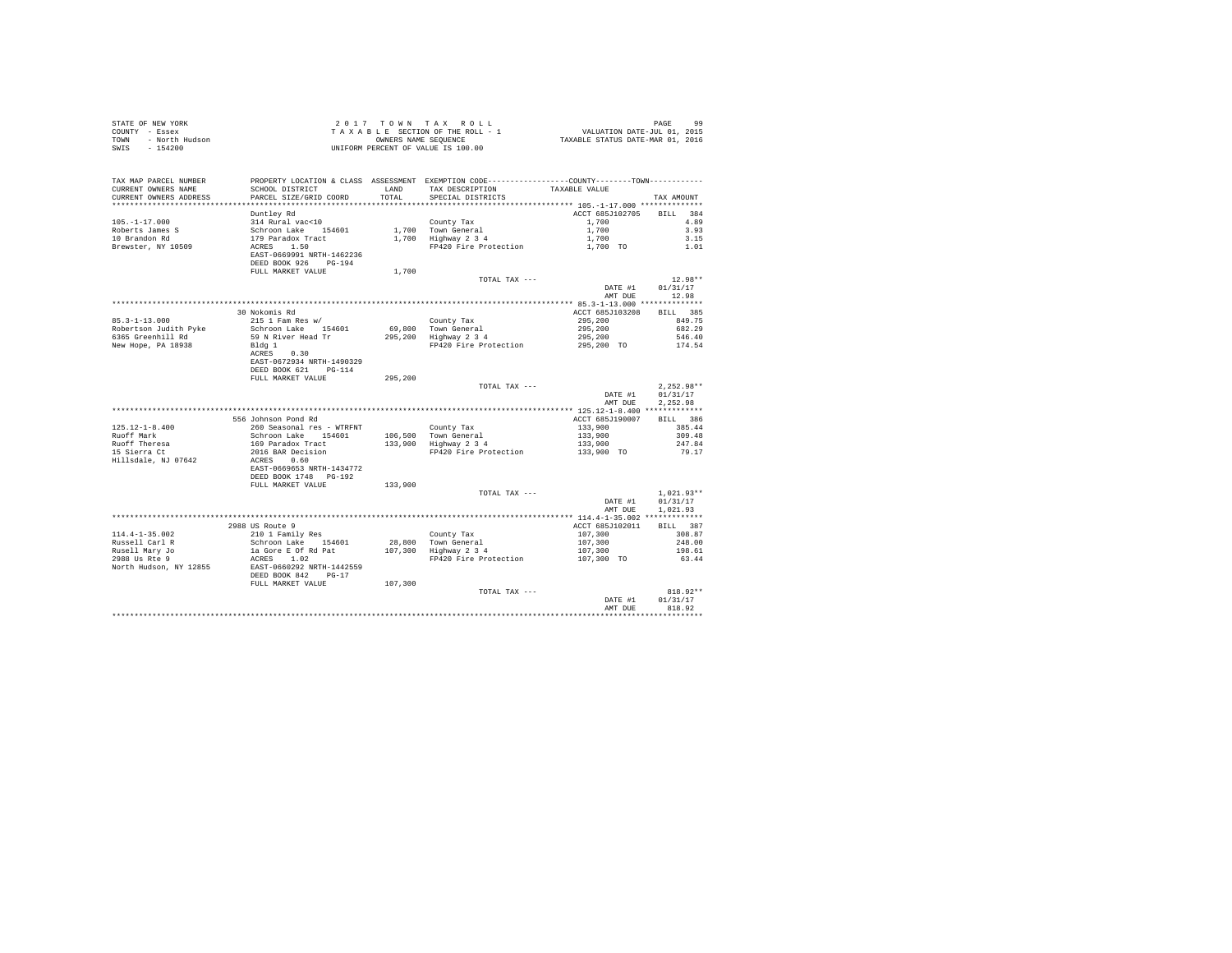| STATE OF NEW YORK      | 2017 TOWN TAX ROLL                 |                                 |                                  | PAGE | 100 |
|------------------------|------------------------------------|---------------------------------|----------------------------------|------|-----|
| COUNTY - Essex         |                                    | TAXABLE SECTION OF THE ROLL - 1 | VALUATION DATE-JUL 01, 2015      |      |     |
| TOWN<br>- North Hudson | OWNERS NAME SEOUENCE               |                                 | TAXABLE STATUS DATE-MAR 01, 2016 |      |     |
| - 154200<br>SWIS       | UNIFORM PERCENT OF VALUE IS 100.00 |                                 |                                  |      |     |

| TAX MAP PARCEL NUMBER<br>CURRENT OWNERS NAME<br>CURRENT OWNERS ADDRESS | PROPERTY LOCATION & CLASS ASSESSMENT EXEMPTION CODE---------------COUNTY-------TOWN---------<br>SCHOOL DISTRICT<br>PARCEL SIZE/GRID COORD | LAND<br>TOTAL | TAX DESCRIPTION<br>SPECIAL DISTRICTS                                 | TAXABLE VALUE                             | TAX AMOUNT         |
|------------------------------------------------------------------------|-------------------------------------------------------------------------------------------------------------------------------------------|---------------|----------------------------------------------------------------------|-------------------------------------------|--------------------|
| ******************                                                     |                                                                                                                                           | .             | ************************************** 113.3-2-11.000 ************** |                                           |                    |
|                                                                        | 2689 Blue Ridge Rd                                                                                                                        |               |                                                                      | ACCT 685J186010                           | <b>BILL</b><br>388 |
| $113.3 - 2 - 11.000$                                                   | 260 Seasonal res                                                                                                                          |               | County Tax                                                           | 65,000                                    | 187.11             |
| Ryle Bonnie L                                                          | Schroon Lake<br>154601                                                                                                                    |               | 33,800 Town General                                                  | 65,000                                    | 150.23             |
| Gilman Robert D                                                        | 7 Totn&crossfield Twp 44                                                                                                                  |               | 65,000 Highway 2 3 4                                                 | 65,000                                    | 120.31             |
| 291 Dixon Rd                                                           | ACRES 12.12                                                                                                                               |               | FP420 Fire Protection                                                | 65,000 TO                                 | 38.43              |
| Queensbury, NY 12804                                                   | EAST-0627062 NRTH-1442029                                                                                                                 |               |                                                                      |                                           |                    |
|                                                                        | DEED BOOK 1637 PG-87                                                                                                                      |               |                                                                      |                                           |                    |
|                                                                        | FULL MARKET VALUE                                                                                                                         | 65,000        |                                                                      |                                           |                    |
|                                                                        |                                                                                                                                           |               | TOTAL TAX ---                                                        |                                           | 496.08**           |
|                                                                        |                                                                                                                                           |               |                                                                      | DATE #1                                   | 01/31/17           |
|                                                                        |                                                                                                                                           |               |                                                                      | AMT DUE                                   | 496.08             |
|                                                                        |                                                                                                                                           |               |                                                                      |                                           |                    |
|                                                                        | 2969 US Route 9                                                                                                                           |               |                                                                      | ACCT 685Z000001                           | 389<br><b>BILL</b> |
| $114.18 - 2 - 2.200$                                                   | 210 1 Family Res                                                                                                                          |               | County Tax                                                           | 139,000                                   | 400.12             |
| Sabia Anna M                                                           | Schroon Lake 154601                                                                                                                       |               | 30.500 Town General                                                  | 139,000                                   | 321.27             |
| 2969 US Route 9                                                        | 22 Platt Rogers Rd Pat                                                                                                                    | 139,000       | Highway 2 3 4                                                        | 139,000                                   | 257.28             |
| North Hudson, NY 12855                                                 | ACRES<br>2.50                                                                                                                             |               | FP420 Fire Protection                                                | 139,000 TO                                | 82.18              |
|                                                                        | EAST-0659865 NRTH-1442284                                                                                                                 |               |                                                                      |                                           |                    |
|                                                                        | DEED BOOK 1695 PG-296                                                                                                                     |               |                                                                      |                                           |                    |
|                                                                        | FULL MARKET VALUE                                                                                                                         | 139,000       |                                                                      |                                           |                    |
|                                                                        |                                                                                                                                           |               | TOTAL TAX ---                                                        |                                           | $1,060.85**$       |
|                                                                        |                                                                                                                                           |               |                                                                      | DATE #1                                   | 01/31/17           |
|                                                                        |                                                                                                                                           |               |                                                                      | AMT DUE                                   | 1,060.85           |
|                                                                        |                                                                                                                                           |               |                                                                      |                                           |                    |
|                                                                        | 81 Coyote Way                                                                                                                             |               |                                                                      | ACCT 685J102714                           | BILL 390           |
| $114.2 - 1 - 30.000$                                                   | 240 Rural res                                                                                                                             |               | AGED ALL 41800                                                       | 115,000<br>115,000                        |                    |
| Sansone Cecelia Rose                                                   | Schroon Lake 154601                                                                                                                       | 76,800        | County Tax                                                           | 115,000                                   | 331.04             |
| 3288 US Rte 9                                                          | 156 Paradox Tract                                                                                                                         | 230,000       | Town General                                                         | 115,000                                   | 265.80             |
| PO Box 15                                                              | Db 795 Pa 153                                                                                                                             |               | Highway 2 3 4                                                        | 115,000                                   | 212.86             |
| North Hudson, NY 12855                                                 | 2016 BAR Decision                                                                                                                         |               | FP420 Fire Protection                                                | 230,000 TO                                | 135.99             |
|                                                                        | ACRES 58.80                                                                                                                               |               |                                                                      |                                           |                    |
|                                                                        | EAST-0663682 NRTH-1449692                                                                                                                 |               |                                                                      |                                           |                    |
|                                                                        | DEED BOOK 1700 PG-64                                                                                                                      |               |                                                                      |                                           |                    |
|                                                                        | FULL MARKET VALUE                                                                                                                         | 230,000       |                                                                      |                                           |                    |
|                                                                        |                                                                                                                                           |               | TOTAL TAX ---                                                        |                                           | $945.69**$         |
|                                                                        |                                                                                                                                           |               |                                                                      | DATE #1                                   | 01/31/17           |
|                                                                        |                                                                                                                                           |               |                                                                      | AMT DUE                                   | 945.69             |
|                                                                        | *********************************                                                                                                         |               | ************************                                             | ************ 114.2-1-9.000 ************** |                    |
|                                                                        | 3541 US Route 9                                                                                                                           |               |                                                                      | ACCT 685J176000                           | BILL 391           |
| $114.2 - 1 - 9.000$                                                    | 210 1 Family Res                                                                                                                          |               | County Tax                                                           | 104,600                                   | 301.10             |
| Saulo Ellen                                                            | Schroon Lake 154601                                                                                                                       |               | 31.100 Town General                                                  | 104,600                                   | 241.76             |
| Fougner John                                                           | 26 27 Platt Rogers&co Pat                                                                                                                 |               | 104,600 Highway 2 3 4                                                | 104,600                                   | 193.61             |
| c/o Elizabeth Fougner                                                  | 3.20<br>ACRES                                                                                                                             |               | FP420 Fire Protection                                                | 104,600 TO                                | 61.85              |
| 34 Hawthorne Ave                                                       | EAST-0663514 NRTH-1455602                                                                                                                 |               |                                                                      |                                           |                    |
| Staten Island, NY 10314                                                | DEED BOOK 1642 PG-289                                                                                                                     |               |                                                                      |                                           |                    |
|                                                                        | FULL MARKET VALUE                                                                                                                         | 104,600       |                                                                      |                                           |                    |
|                                                                        |                                                                                                                                           |               | TOTAL TAX ---                                                        |                                           | 798.32**           |
|                                                                        |                                                                                                                                           |               |                                                                      | DATE #1                                   | 01/31/17           |
|                                                                        |                                                                                                                                           |               |                                                                      | AMT DUE                                   | 798.32             |
|                                                                        |                                                                                                                                           |               |                                                                      |                                           |                    |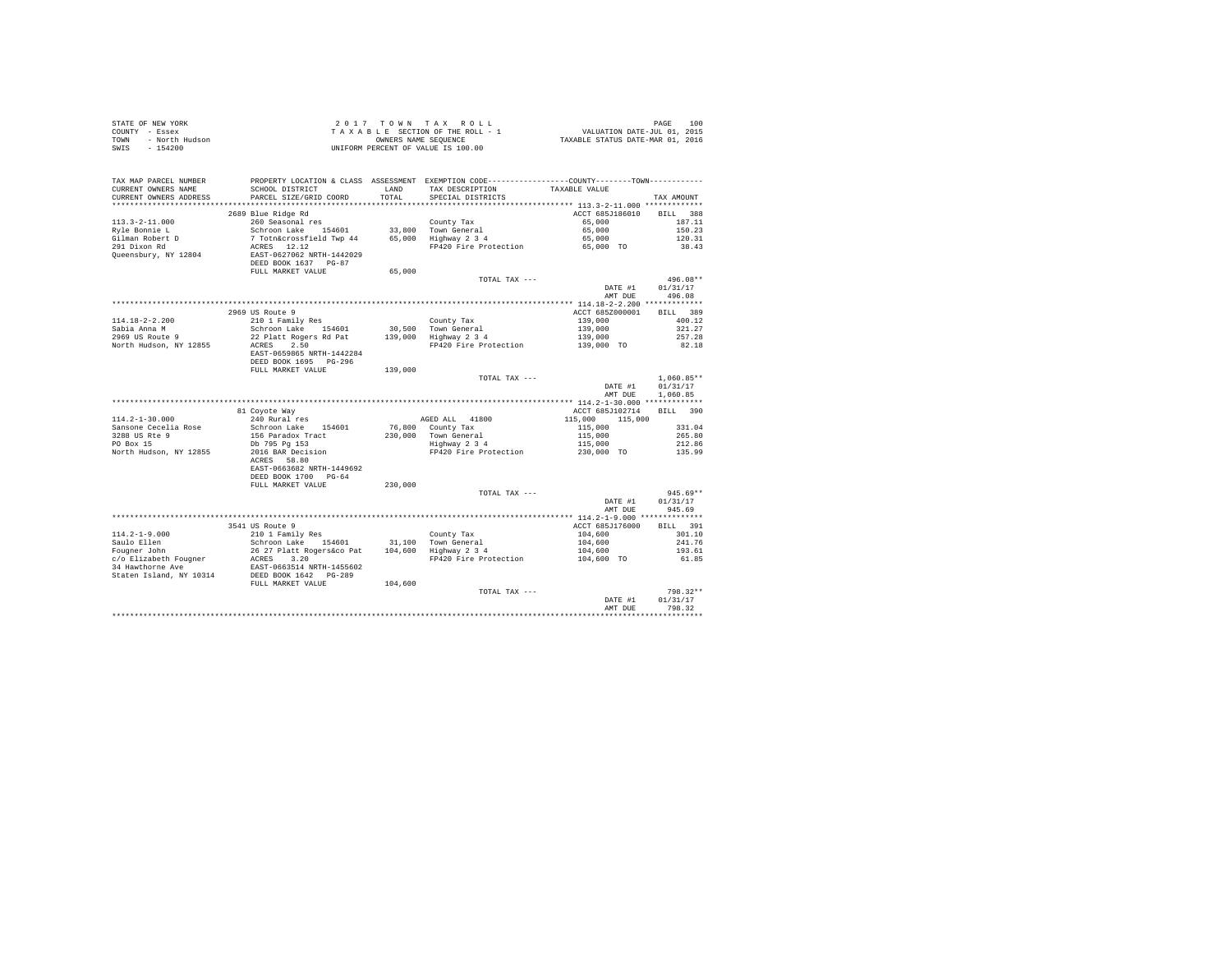| STATE OF NEW YORK |                | 2017 TOWN TAX ROLL                 |                      |  | 101<br>PAGE                      |  |
|-------------------|----------------|------------------------------------|----------------------|--|----------------------------------|--|
| COUNTY - Essex    |                | TAXABLE SECTION OF THE ROLL - 1    |                      |  | VALUATION DATE-JUL 01, 2015      |  |
| TOWN              | - North Hudson |                                    | OWNERS NAME SEOUENCE |  | TAXABLE STATUS DATE-MAR 01, 2016 |  |
| - 154200<br>SWIS  |                | UNIFORM PERCENT OF VALUE IS 100.00 |                      |  |                                  |  |

| TAX MAP PARCEL NUMBER<br>CURRENT OWNERS NAME<br>CURRENT OWNERS ADDRESS                                                      | PROPERTY LOCATION & CLASS ASSESSMENT EXEMPTION CODE---------------COUNTY-------TOWN---------<br>SCHOOL DISTRICT<br>PARCEL SIZE/GRID COORD                       | LAND<br>TOTAL.   | TAX DESCRIPTION<br>SPECIAL DISTRICTS                                        | TAXABLE VALUE                                                  | TAX AMOUNT                                                |
|-----------------------------------------------------------------------------------------------------------------------------|-----------------------------------------------------------------------------------------------------------------------------------------------------------------|------------------|-----------------------------------------------------------------------------|----------------------------------------------------------------|-----------------------------------------------------------|
| $114.2 - 1 - 58.001$<br>Saulo Ellen<br>Fougner John<br>c/o Elizabeth Fougner<br>34 Hawthorne Ave<br>Staten Island, NY 10314 | US Route 9<br>311 Res vac land<br>Schroon Lake 154601<br>26 27 Platt Rogers & Co<br>ACRES<br>3.20<br>EAST-0663633 NRTH-1455759<br>DEED BOOK 1642 PG-294         | 20,300<br>20,300 | County Tax<br>Town General<br>Highway 2 3 4<br>FP420 Fire Protection        | ACCT 685J198001<br>20,300<br>20,300<br>20,300<br>20,300 TO     | 392<br><b>BILL</b><br>58.43<br>46.92<br>37.57<br>12.00    |
|                                                                                                                             | FULL MARKET VALUE                                                                                                                                               | 20,300           | TOTAL TAX ---                                                               | DATE #1<br>AMT DUE                                             | 154.92**<br>01/31/17<br>154.92                            |
|                                                                                                                             |                                                                                                                                                                 |                  |                                                                             | ************* 114.2-1-14.200 *************                     |                                                           |
| $114.2 - 1 - 14.200$<br>Saulo George<br>Saulo Ellen M<br>808 Page Ave                                                       | 3558 US Route 9<br>314 Rural vac<10<br>Schroon Lake 154601<br>27 Platt Rogers&co Rd Pat<br>3.51<br>ACRES                                                        | 20,600           | County Tax<br>20.600 Town General<br>Highway 2 3 4<br>FP420 Fire Protection | ACCT 685J179015<br>20,600<br>20,600<br>20,600<br>20,600 TO     | BILL 393<br>59.30<br>47.61<br>38.13<br>12.18              |
| Staten Island, NY 10307                                                                                                     | EAST-0664309 NRTH-1455707<br>DEED BOOK 699<br>$PG-165$<br>FULL MARKET VALUE                                                                                     | 20,600           | TOTAL TAX ---                                                               | DATE #1                                                        | $157.22**$<br>01/31/17                                    |
|                                                                                                                             |                                                                                                                                                                 |                  |                                                                             | AMT DUE                                                        | 157.22                                                    |
|                                                                                                                             |                                                                                                                                                                 |                  |                                                                             |                                                                |                                                           |
|                                                                                                                             | 3613 US Route 9                                                                                                                                                 |                  |                                                                             | ACCT 685Z004001                                                | <b>BILL</b><br>394                                        |
| $104.4 - 2 - 5.000$                                                                                                         | 910 Priv forest - WTRFNT                                                                                                                                        |                  | County Tax                                                                  | 47.900                                                         | 137.88                                                    |
| Schroon Lake Ltd                                                                                                            | Schroon Lake<br>154601                                                                                                                                          | 47,900           | Town General                                                                | 47,900                                                         | 110.71                                                    |
| PO Box 582<br>Schroon Lake, NY 12870                                                                                        | 29 Platt Rogers & Co Rd P<br>57.65<br>ACRES<br>EAST-0664111 NRTH-1457474<br>DEED BOOK 1357 PG-118                                                               |                  | 47,900 Highway 2 3 4<br>FP420 Fire Protection                               | 47,900<br>47.900 TO                                            | 88.66<br>28.32                                            |
|                                                                                                                             | FULL MARKET VALUE                                                                                                                                               | 47.900           | TOTAL TAX ---                                                               | DATE #1<br>AMT DUE                                             | $365.57**$<br>01/31/17<br>365.57                          |
|                                                                                                                             |                                                                                                                                                                 |                  |                                                                             |                                                                |                                                           |
| $104.4 - 1 - 52.000$<br>Schultz William R<br>PO Box 7<br>North Hudson, NY 12855                                             | 102 Duntley Rd<br>210 1 Family Res<br>Schroon Lake<br>154601<br>7-G Gore E Of Road Pat<br>ACRES 10.20<br>EAST-0668879 NRTH-1460639<br>DEED BOOK 975<br>$PG-207$ | 168,200          | County Tax<br>26,600 Town General<br>Highway 2 3 4<br>FP420 Fire Protection | ACCT 685J103304<br>168,200<br>168,200<br>168,200<br>168,200 TO | <b>BILL</b><br>395<br>484.18<br>388.76<br>311.33<br>99.45 |
|                                                                                                                             | FULL MARKET VALUE                                                                                                                                               | 168,200          | TOTAL TAX ---                                                               | DATE #1<br>AMT DUE                                             | $1,283.72**$<br>01/31/17<br>1.283.72                      |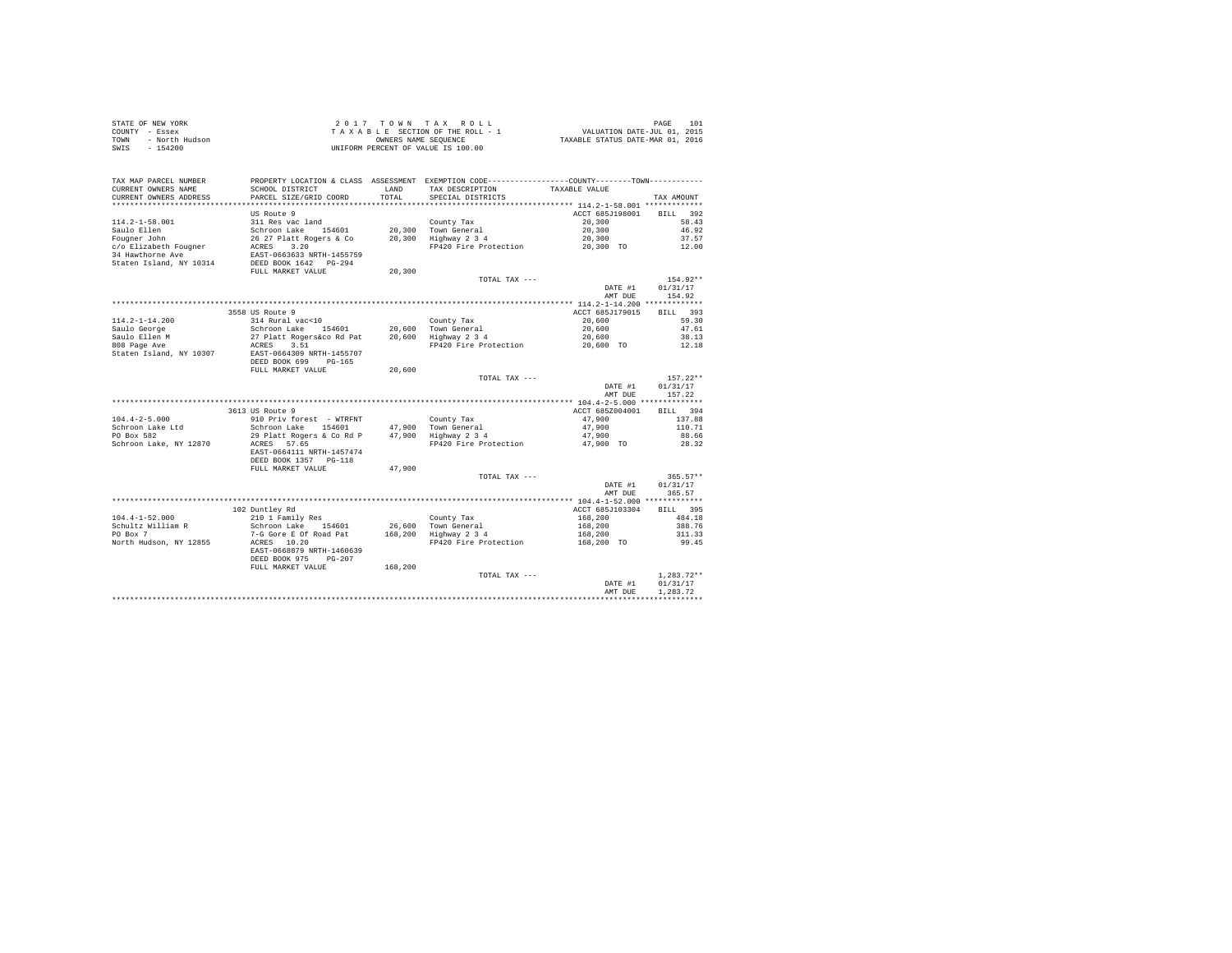| STATE OF NEW YORK      | 2017 TOWN TAX ROLL                 | 102<br>PAGE                      |
|------------------------|------------------------------------|----------------------------------|
| COUNTY - Essex         | TAXABLE SECTION OF THE ROLL - 1    | VALUATION DATE-JUL 01, 2015      |
| - North Hudson<br>TOWN | OWNERS NAME SEOUENCE               | TAXABLE STATUS DATE-MAR 01, 2016 |
| SWIS<br>$-154200$      | UNIFORM PERCENT OF VALUE IS 100.00 |                                  |

| TAX MAP PARCEL NUMBER    | PROPERTY LOCATION & CLASS ASSESSMENT EXEMPTION CODE---------------COUNTY-------TOWN--------- |        |                       |                                            |                    |
|--------------------------|----------------------------------------------------------------------------------------------|--------|-----------------------|--------------------------------------------|--------------------|
| CURRENT OWNERS NAME      | SCHOOL DISTRICT                                                                              | LAND   | TAX DESCRIPTION       | TAXABLE VALUE                              |                    |
| CURRENT OWNERS ADDRESS   | PARCEL SIZE/GRID COORD                                                                       | TOTAL  | SPECIAL DISTRICTS     |                                            | TAX AMOUNT         |
| ***********************  | **************************                                                                   |        |                       |                                            |                    |
|                          | 11 Bessey Rd                                                                                 |        |                       | ACCT 685J103412                            | 396<br><b>BILL</b> |
| $114.18 - 1 - 5.000$     | 260 Seasonal res                                                                             |        | County Tax            | 36,000                                     | 103.63             |
| Scuderi Daniel           | Schroon Lake 154601                                                                          |        | 10.800 Town General   | 36,000                                     | 83.21              |
| Scuderi Lyle N           | 25 Tr W Of Rd Pat                                                                            | 36,000 | Highway 2 3 4         | 36,000                                     | 66.63              |
| 144 Veterans Rd          | 0.20<br>ACRES                                                                                |        | FP420 Fire Protection | 36,000 TO                                  | 21.29              |
| Ticonderoga, NY 12883    | EAST-0655119 NRTH-1441166                                                                    |        |                       |                                            |                    |
|                          | DEED BOOK 1739 PG-55                                                                         |        |                       |                                            |                    |
|                          | FULL MARKET VALUE                                                                            | 36,000 |                       |                                            |                    |
|                          |                                                                                              |        | TOTAL TAX ---         |                                            | $274.76**$         |
|                          |                                                                                              |        |                       | DATE #1                                    | 01/31/17           |
|                          |                                                                                              |        |                       | AMT DUE                                    | 274.76             |
|                          |                                                                                              |        |                       | ************* 125.12-1-4.000 ************* |                    |
|                          | 554 Johnson Pond Rd                                                                          |        |                       | ACCT 685J100601                            | <b>BILL</b><br>397 |
| $125.12 - 1 - 4.000$     | 260 Seasonal res - WTRFNT                                                                    |        | County Tax            | 95,400                                     | 274.62             |
| Sears Robert J           | Schroon Lake<br>154601                                                                       | 69,300 | Town General          | 95,400                                     | 220.50             |
| Sears Deanna M           | 169 Paradox Tract                                                                            | 95,400 | Highway 2 3 4         | 95,400                                     | 176.58             |
| 124 Hamilton Rd          | ACRES<br>0.40                                                                                |        | FP420 Fire Protection | 95,400 TO                                  | 56.41              |
| Crown Point, NY 12928    | EAST-0669508 NRTH-1434761                                                                    |        |                       |                                            |                    |
|                          | DEED BOOK 879<br>$PG-3$                                                                      |        |                       |                                            |                    |
|                          | FULL MARKET VALUE                                                                            | 95,400 |                       |                                            |                    |
|                          |                                                                                              |        | TOTAL TAX ---         |                                            | $728.11**$         |
|                          |                                                                                              |        |                       | DATE #1                                    | 01/31/17           |
|                          |                                                                                              |        |                       | AMT DUE                                    | 728.11             |
|                          |                                                                                              |        |                       |                                            |                    |
|                          | 469 Ensign Pond Rd                                                                           |        |                       | ACCT 685J101906                            | <b>BILL</b><br>398 |
| $105. - 1 - 47.000$      | 210 1 Family Res                                                                             |        | County Tax            | 56,000                                     | 161.20             |
| Secretary of HUD         | Schroon Lake<br>154601                                                                       | 29,000 | Town General          | 56,000                                     | 129.43             |
| 2401 NW 23rd St Ste 1D   | 204 Paradox Tract                                                                            | 56,000 | Highway 2 3 4         | 56,000                                     | 103.65             |
| Oklahoma City, OK 73107  | 1050/60 BLA w/52                                                                             |        | FP420 Fire Protection | 56,000 TO                                  | 33.11              |
|                          | ACRES 1.10                                                                                   |        |                       |                                            |                    |
| PRIOR OWNER ON 3/01/2016 | EAST-0674221 NRTH-1456100                                                                    |        |                       |                                            |                    |
| CitiMortgage Inc         | DEED BOOK 1852 PG-205                                                                        |        |                       |                                            |                    |
|                          | FULL MARKET VALUE                                                                            | 56,000 |                       |                                            |                    |
|                          |                                                                                              |        | TOTAL TAX ---         |                                            | $427.39**$         |
|                          |                                                                                              |        |                       | DATE #1                                    | 01/31/17           |
|                          |                                                                                              |        |                       | AMT DUE                                    | 427.39             |
|                          |                                                                                              |        |                       |                                            |                    |
|                          | 158 Duntley Rd                                                                               |        |                       | ACCT 685J103213                            | BILL 399           |
| $105. - 1 - 18.000$      | 260 Seasonal res                                                                             |        | County Tax            | 82,700                                     | 238.06             |
| Sharrow Harvey M         | Schroon Lake 154601                                                                          | 32,400 | Town General          | 82,700                                     | 191.14             |
| Sharrow Patrick J        | 179 Paradox Tract                                                                            | 82,700 | Highway 2 3 4         | 82,700                                     | 153.07             |
| 2055 Philo Rd            | 00004.00                                                                                     |        | FP420 Fire Protection | 82,700 TO                                  | 48.90              |
| Charlotte, VT 05445      | 4.60<br>ACRES                                                                                |        |                       |                                            |                    |
|                          | EAST-0670474 NRTH-1461919                                                                    |        |                       |                                            |                    |
|                          | DEED BOOK 1570<br>$PG-38$                                                                    |        |                       |                                            |                    |
|                          | FULL MARKET VALUE                                                                            | 82,700 |                       |                                            |                    |
|                          |                                                                                              |        | TOTAL TAX ---         |                                            | $631.17**$         |
|                          |                                                                                              |        |                       | DATE #1                                    | 01/31/17           |
|                          |                                                                                              |        |                       | AMT DUE                                    | 631.17             |
|                          |                                                                                              |        |                       |                                            |                    |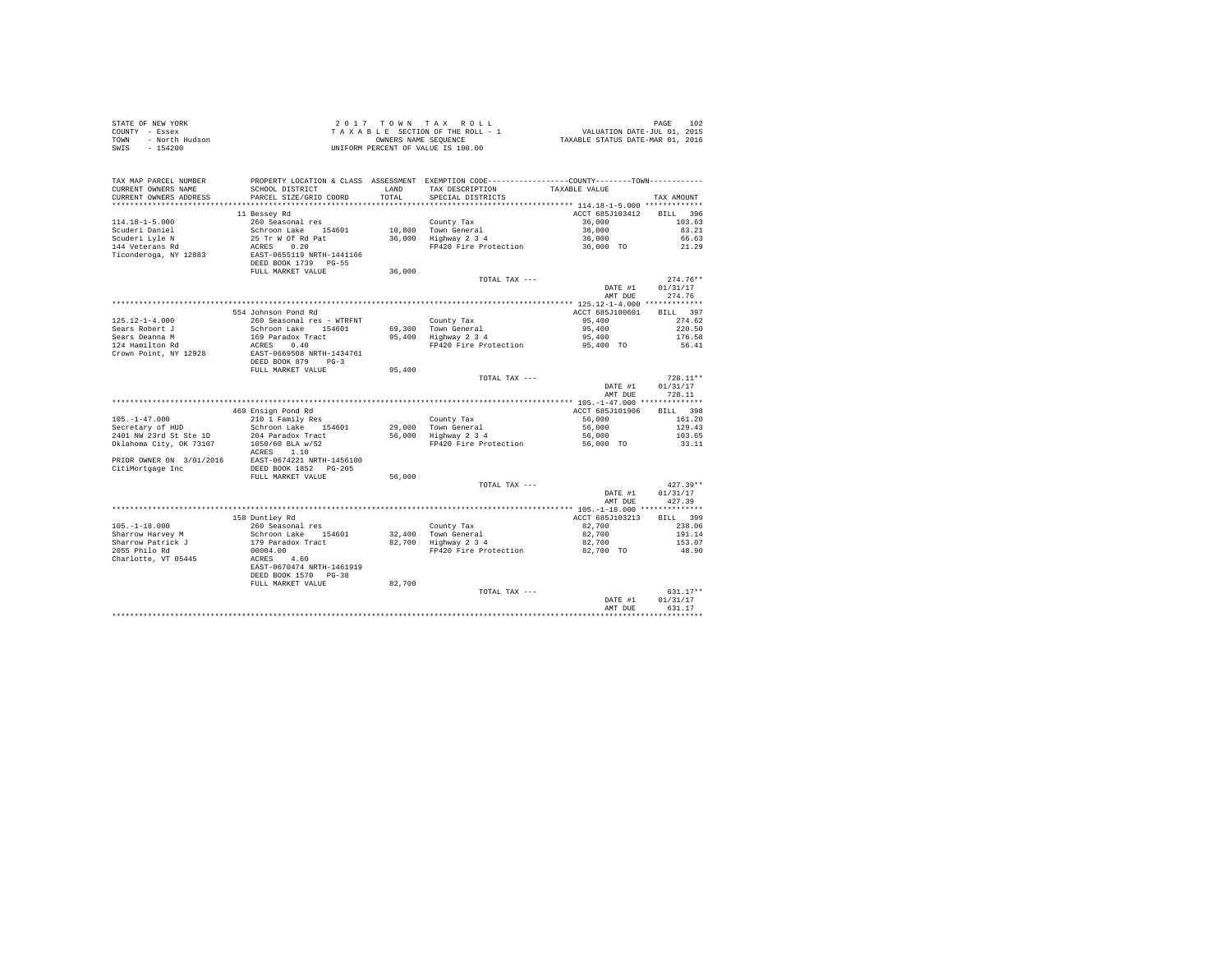| TAX MAP PARCEL NUMBER PROPERTY LOCATION & CLASS ASSESSMENT EXEMPTION CODE--------------COUNTY--------TOWN----------<br>CURRENT OWNERS NAME<br>CURRENT OWNERS ADDRESS                                                                                         | SCHOOL DISTRICT TAND TAX DESCRIPTION<br>PARCEL SIZE/GRID COORD                                                                                     | TOTAL                              | SPECIAL DISTRICTS                                                                                                                                                                                 | TAXABLE VALUE                                       | TAX AMOUNT                           |
|--------------------------------------------------------------------------------------------------------------------------------------------------------------------------------------------------------------------------------------------------------------|----------------------------------------------------------------------------------------------------------------------------------------------------|------------------------------------|---------------------------------------------------------------------------------------------------------------------------------------------------------------------------------------------------|-----------------------------------------------------|--------------------------------------|
| $113.3 - 2 - 10.000$<br>Shaw Bradford D<br>Shaw Hollie Y<br>37 Academy St                                                                                                                                                                                    | 2543 Blue Ridge Rd<br>260 Seasonal res<br>Schroon Lake 154601<br>7 T&c Twp 44<br>ACRES 53.50<br>EAST-0625987 NRTH-1442142<br>DEED BOOK 1631 PG-280 |                                    | County Tax<br>60,100 Town General<br>143,300 Highway 2 3 4<br>County Tax 143,300<br>Town General 143,300 143,300 331.21<br>Highway 2 3 4 143,300 265.24<br>FP420 Fire Protection 143,300 TO 84.73 | ACCT 685J178524 BILL 400                            |                                      |
| Greenwich, NY 12834                                                                                                                                                                                                                                          | FULL MARKET VALUE                                                                                                                                  | an an Indonesia.<br>Tan<br>143,300 | TOTAL TAX ---                                                                                                                                                                                     | DATE #1                                             | $1.093.68**$<br>01/31/17             |
|                                                                                                                                                                                                                                                              | 138 Elk Lake Rd                                                                                                                                    |                                    |                                                                                                                                                                                                   | AMT DUE<br>ACCT 685J100704 BILL 401                 | 1,093.68                             |
| $113, -2 - 8, 000$<br>Shaw Daniel B<br>Shaw Judy K<br>167 Windy Hill Rd                                                                                                                                                                                      | 260 Seasonal res<br>Schroon Lake 154601<br>Schroom Lake<br>3 T&C Twp 44<br>1478/90 Quit Claim<br>1ac                                               |                                    | County Tax $\frac{\text{ACUT} + \text{B1b}}{18,000}$<br>18,000 Town General 55,600 128.51<br>55,600 128.51<br>55,600 12.91<br>91420 Fire Protection 55,600 102.91<br>92.87                        |                                                     |                                      |
| Greenwich, NY 12834                                                                                                                                                                                                                                          | ACRES 1.00<br>EAST-0635069 NRTH-1445164<br>DEED BOOK 1578    PG-110                                                                                |                                    |                                                                                                                                                                                                   |                                                     |                                      |
|                                                                                                                                                                                                                                                              | FULL MARKET VALUE                                                                                                                                  | 55,600                             | TOTAL TAX ---                                                                                                                                                                                     | DATE #1<br>AMT DUE                                  | $424.34**$<br>01/31/17<br>424.34     |
|                                                                                                                                                                                                                                                              |                                                                                                                                                    |                                    |                                                                                                                                                                                                   |                                                     |                                      |
|                                                                                                                                                                                                                                                              | 1811 Blue Ridge Rd                                                                                                                                 |                                    |                                                                                                                                                                                                   | ACCT 685J101714                                     | BILL 402                             |
| $123. -2 - 2.000$                                                                                                                                                                                                                                            | $240$ Rural res                                                                                                                                    |                                    |                                                                                                                                                                                                   |                                                     | 194.88                               |
|                                                                                                                                                                                                                                                              |                                                                                                                                                    |                                    |                                                                                                                                                                                                   |                                                     | 156.47                               |
| Shaw Daniel B<br>Shaw Judy K<br>167 Windy Hill Rd<br>Greenwich, NY 12834                                                                                                                                                                                     |                                                                                                                                                    |                                    |                                                                                                                                                                                                   |                                                     | 125.31<br>40.03                      |
|                                                                                                                                                                                                                                                              | DEED BOOK 1731 PG-44                                                                                                                               |                                    |                                                                                                                                                                                                   |                                                     |                                      |
|                                                                                                                                                                                                                                                              | FULL MARKET VALUE                                                                                                                                  | 67,700                             | TOTAL TAX ---                                                                                                                                                                                     |                                                     | $516.69**$                           |
|                                                                                                                                                                                                                                                              |                                                                                                                                                    |                                    |                                                                                                                                                                                                   | DATE #1                                             | 01/31/17                             |
|                                                                                                                                                                                                                                                              |                                                                                                                                                    |                                    |                                                                                                                                                                                                   | AMT DUE                                             | 516.69                               |
|                                                                                                                                                                                                                                                              |                                                                                                                                                    |                                    |                                                                                                                                                                                                   |                                                     |                                      |
|                                                                                                                                                                                                                                                              | 2618 Blue Ridge Rd                                                                                                                                 |                                    |                                                                                                                                                                                                   | ACCT 685J179013 BILL 403                            |                                      |
| $113.3 - 2 - 4.000$                                                                                                                                                                                                                                          | 312 Vac w/imprv                                                                                                                                    |                                    |                                                                                                                                                                                                   |                                                     | 535.99                               |
|                                                                                                                                                                                                                                                              | Schroon Lake 154601                                                                                                                                |                                    |                                                                                                                                                                                                   |                                                     | 430.36<br>344.65                     |
| Shaw Franklin C<br>Shaw Susan C<br>2618 Blue Ridge Rd                                                                                                                                                                                                        |                                                                                                                                                    |                                    | County Tax<br>53,100 Town General<br>186,200 Highway 2 3 4<br>FP420 Fire Protection                                                                                                               | $186,200$<br>$186,200$<br>$186,200$<br>$186,200$ TO | 110.09                               |
| $\begin{tabular}{lllllllll} \texttt{Show} & & & & & & & & & & & 194001\\ \texttt{Shaw} & & & & & & & 7\texttt{ Toc} & & & & & 194001\\ \texttt{2618 Blue Ridge Rd} & & & & & & 48ac\\ \texttt{North Hudson, NY 12855} & & & & & & & & 34.00\\ \end{tabular}$ | EAST-0625760 NRTH-1440883<br>DEED BOOK 1563 PG-5<br>FULL MARKET VALUE                                                                              | 186,200                            |                                                                                                                                                                                                   |                                                     |                                      |
|                                                                                                                                                                                                                                                              |                                                                                                                                                    |                                    | TOTAL TAX ---                                                                                                                                                                                     |                                                     | $1.421.09**$                         |
|                                                                                                                                                                                                                                                              |                                                                                                                                                    |                                    |                                                                                                                                                                                                   | DATE #1<br>AMT DUR                                  | 01/31/17<br>1.421.09<br>************ |
|                                                                                                                                                                                                                                                              |                                                                                                                                                    |                                    |                                                                                                                                                                                                   |                                                     |                                      |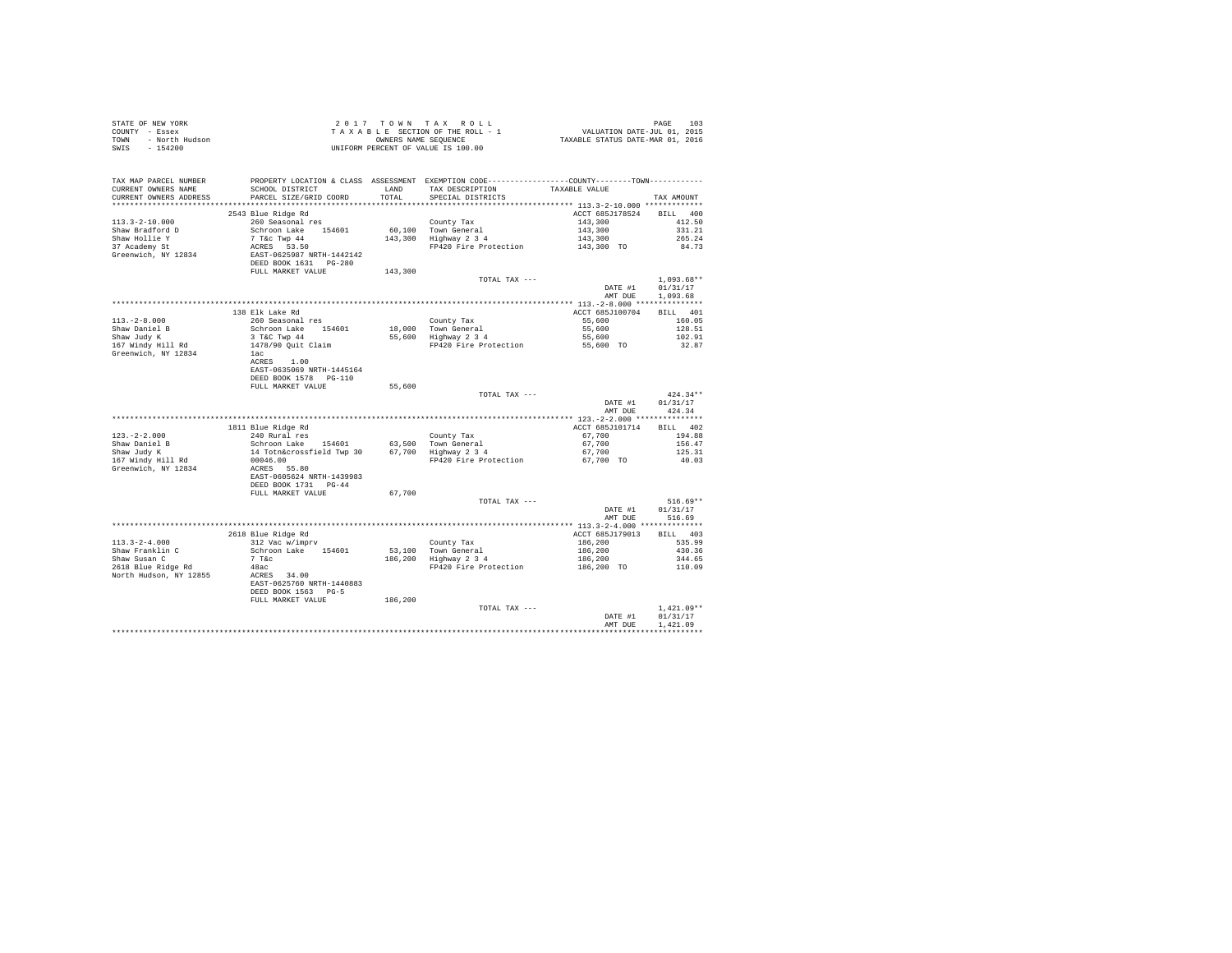| STATE OF NEW YORK      | 2017 TOWN TAX ROLL                 | 104<br>PAGE                      |
|------------------------|------------------------------------|----------------------------------|
| COUNTY - Essex         | TAXABLE SECTION OF THE ROLL - 1    | VALUATION DATE-JUL 01, 2015      |
| TOWN<br>- North Hudson | OWNERS NAME SEOUENCE               | TAXABLE STATUS DATE-MAR 01, 2016 |
| - 154200<br>SWIS       | UNIFORM PERCENT OF VALUE IS 100.00 |                                  |

| TAX MAP PARCEL NUMBER<br>CURRENT OWNERS NAME                   | PROPERTY LOCATION & CLASS ASSESSMENT EXEMPTION CODE----------------COUNTY--------TOWN----------<br>SCHOOL DISTRICT | LAND    | TAX DESCRIPTION                              | TAXABLE VALUE   |              |
|----------------------------------------------------------------|--------------------------------------------------------------------------------------------------------------------|---------|----------------------------------------------|-----------------|--------------|
| CURRENT OWNERS ADDRESS<br>*********************                | PARCEL SIZE/GRID COORD<br>*************************                                                                | TOTAL   | SPECIAL DISTRICTS                            |                 | TAX AMOUNT   |
|                                                                | 2642 Blue Ridge Rd                                                                                                 |         |                                              | ACCT 685J102809 | BILL 404     |
| $113.3 - 2 - 12.000$                                           | 260 Seasonal res                                                                                                   |         | County Tax                                   | 59,600          | 171.56       |
| Shaw Franklin C                                                | Schroon Lake<br>154601                                                                                             |         | 16.700 Town General                          | 59,600          | 137.75       |
| Shaw Susan C                                                   | 7 Totn&crossfield Twp 44                                                                                           |         | 59,600 Highway 2 3 4                         | 59,600          | 110.32       |
| 2618 Blue Ridge Rd                                             | ACRES 0.60                                                                                                         |         | School Relevy                                |                 | 487.98       |
| North Hudson, NY 12855                                         | EAST-0626361 NRTH-1441183                                                                                          |         | FP420 Fire Protection 59,600 TO              |                 | 35.24        |
|                                                                | DEED BOOK 1846 PG-314                                                                                              |         |                                              |                 |              |
| PRIOR OWNER ON 3/01/2016 FULL MARKET VALUE<br>Shoemaker Donald |                                                                                                                    | 59,600  |                                              |                 |              |
|                                                                |                                                                                                                    |         | TOTAL TAX ---                                |                 | 942.85**     |
|                                                                |                                                                                                                    |         |                                              | DATE #1         | 01/31/17     |
|                                                                |                                                                                                                    |         |                                              | AMT DUE         | 942.85       |
|                                                                |                                                                                                                    |         |                                              |                 |              |
|                                                                | 560 Johnson Pond Rd                                                                                                |         |                                              | ACCT 685J180002 | BILL 405     |
| $125.12 - 1 - 14.000$                                          | 312 Vac w/imprv - WTRFNT                                                                                           |         | County Tax                                   | 108,400         | 312.04       |
| Sidusky James A                                                | Schroon Lake 154601                                                                                                |         | 97,000 Town General                          | 108,400         | 250.54       |
| Sidusky Judy A                                                 | 169 Paradox Tract                                                                                                  |         | 108,400 Highway 2 3 4                        | 108,400         | 200.64       |
| 138 Hartman Loop                                               | ACRES 0.60                                                                                                         |         | FP420 Fire Protection                        | 108,400 TO      | 64.09        |
| Queensbury, NY 12804                                           | EAST-0669807 NRTH-1434761                                                                                          |         |                                              |                 |              |
|                                                                | DEED BOOK 713<br>$PG-231$                                                                                          |         |                                              |                 |              |
|                                                                | FULL MARKET VALUE                                                                                                  | 108,400 |                                              |                 |              |
|                                                                |                                                                                                                    |         | TOTAL TAX ---                                |                 | $827.31**$   |
|                                                                |                                                                                                                    |         |                                              | DATE #1         | 01/31/17     |
|                                                                |                                                                                                                    |         |                                              | AMT DUE         | 827.31       |
|                                                                |                                                                                                                    |         |                                              |                 |              |
|                                                                | 533 Johnson Pond Rd                                                                                                |         |                                              | ACCT 685Z000002 | BILL 406     |
| $125.12 - 1 - 8.320$                                           | 312 Vac w/imprv                                                                                                    |         | County Tax                                   | 33,100          | 95.28        |
| Smalley John N                                                 | Schroon Lake 154601<br>169 Paradox Tr                                                                              |         | 23,000 Town General<br>33,100 Highway 2 3 4  | 33,100          | 76.50        |
| Smalley Lori A                                                 |                                                                                                                    |         |                                              | 33,100          | 61.27        |
| 70 Fox Ave                                                     | ACRES 6.17                                                                                                         |         | FP420 Fire Protection                        | 33,100 TO       | 19.57        |
| Schenectady, NY 12304                                          | EAST-0669170 NRTH-1435257                                                                                          |         |                                              |                 |              |
|                                                                | DEED BOOK 1216 PG-145                                                                                              |         |                                              |                 |              |
|                                                                | FULL MARKET VALUE                                                                                                  | 33,100  |                                              |                 |              |
|                                                                |                                                                                                                    |         | TOTAL TAX ---                                |                 | $252.62**$   |
|                                                                |                                                                                                                    |         |                                              | DATE #1         | 01/31/17     |
|                                                                |                                                                                                                    |         |                                              | AMT DUE         | 252.62       |
|                                                                |                                                                                                                    |         |                                              |                 |              |
|                                                                | 2925 Blue Ridge Rd                                                                                                 |         |                                              | ACCT 685J101706 | BILL 407     |
| $113.3 - 6 - 1.000$                                            | 240 Rural res                                                                                                      |         | County Tax                                   | 183,200         | 527.35       |
| Snyder Daniel D                                                | Schroon Lake 154601<br>3 Totn&crossfield Twp 44                                                                    |         | 58,100 Town General<br>183,200 Highway 2 3 4 | 183,200         | 423.43       |
| Snyder Kristina L                                              |                                                                                                                    |         |                                              | 183,200         | 339.09       |
| PO Box 73                                                      | 1241/270 Release Of                                                                                                |         | FP420 Fire Protection                        | 183,200 TO      | 108.32       |
| North Hudson, NY 12855                                         | Estate Tax Lien                                                                                                    |         |                                              |                 |              |
|                                                                | ACRES 55.10                                                                                                        |         |                                              |                 |              |
|                                                                | EAST-0633557 NRTH-1441939                                                                                          |         |                                              |                 |              |
|                                                                | DEED BOOK 1246 PG-300                                                                                              |         |                                              |                 |              |
|                                                                | FULL MARKET VALUE                                                                                                  | 183,200 |                                              |                 |              |
|                                                                |                                                                                                                    |         | TOTAL TAX ---                                |                 | $1.398.19**$ |
|                                                                |                                                                                                                    |         |                                              | DATE #1         | 01/31/17     |
|                                                                |                                                                                                                    |         |                                              | AMT DUE         | 1,398.19     |
|                                                                |                                                                                                                    |         |                                              |                 |              |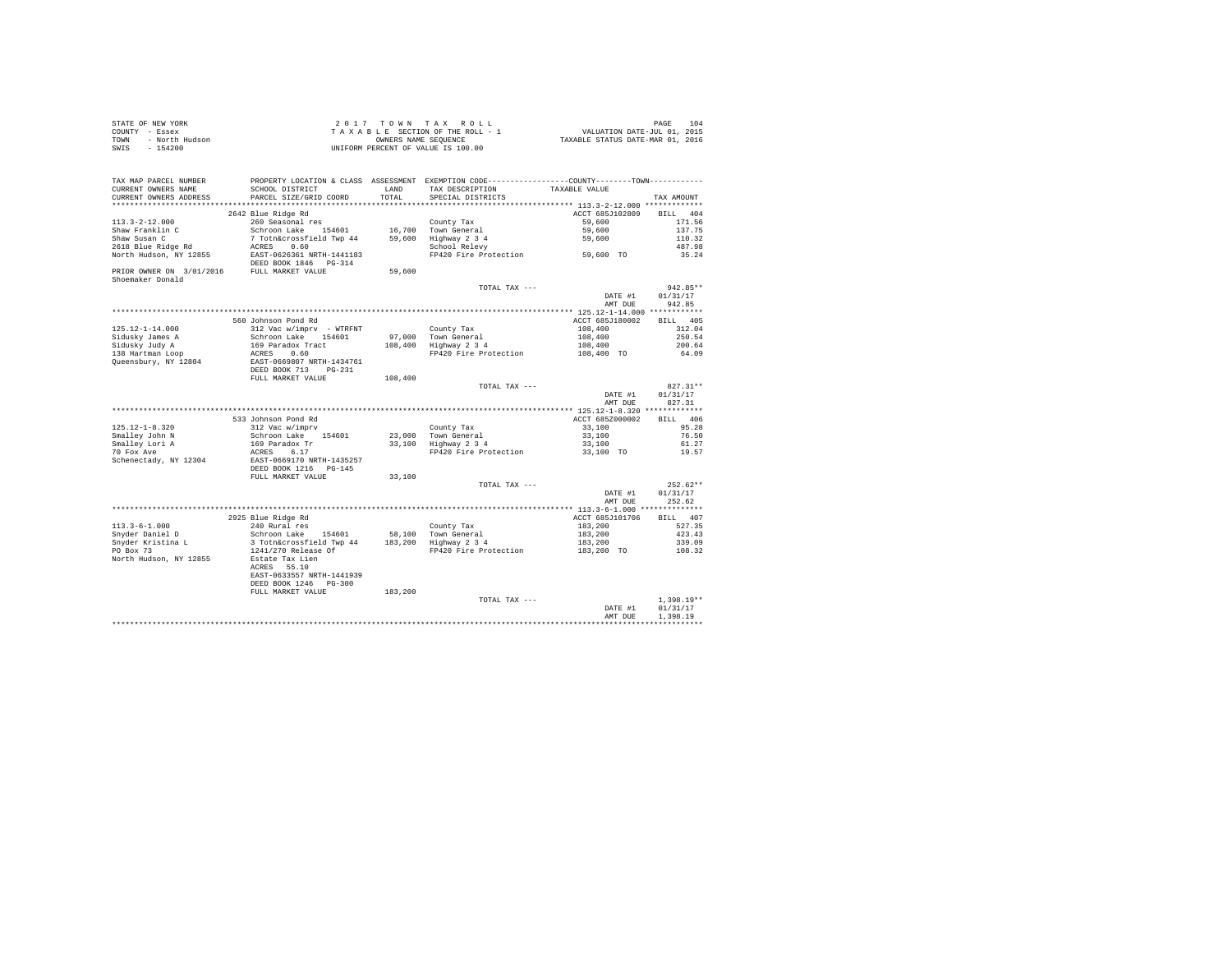|      | STATE OF NEW YORK | $2.017$ TOWN TAX ROLL              | 105<br>PAGE                      |
|------|-------------------|------------------------------------|----------------------------------|
|      | COUNTY - Essex    | TAXABLE SECTION OF THE ROLL - 1    | VALUATION DATE-JUL 01, 2015      |
| TOWN | - North Hudson    | OWNERS NAME SEOUENCE               | TAXABLE STATUS DATE-MAR 01, 2016 |
| SWIS | - 154200          | UNIFORM PERCENT OF VALUE IS 100.00 |                                  |

| TAX MAP PARCEL NUMBER     |                                                    |              | PROPERTY LOCATION & CLASS ASSESSMENT EXEMPTION CODE---------------COUNTY-------TOWN---------- |                 |                    |
|---------------------------|----------------------------------------------------|--------------|-----------------------------------------------------------------------------------------------|-----------------|--------------------|
| CURRENT OWNERS NAME       | SCHOOL DISTRICT                                    | <b>T.AND</b> | TAX DESCRIPTION                                                                               | TAXABLE VALUE   |                    |
| CURRENT OWNERS ADDRESS    | PARCEL SIZE/GRID COORD                             | TOTAL        | SPECIAL DISTRICTS                                                                             |                 | TAX AMOUNT         |
| ************************* |                                                    |              |                                                                                               |                 |                    |
|                           | 3042 US Route 9                                    |              |                                                                                               | ACCT 685J101803 | 408<br><b>BILL</b> |
| $114.4 - 1 - 30.000$      | 270 Mfg housing                                    |              | County Tax                                                                                    | 36,200          | 104.20             |
| Spadaro Rosemary          | Schroon Lake 154601                                |              | 24.500 Town General                                                                           | 36,200          | 83.67              |
| Spadaro Christine         | 23 Platt Rogers&co Rd Pat                          | 36,200       | Highway 2 3 4                                                                                 | 36,200          | 67.00              |
| 64 Brookland Ave          | 0.90<br>ACRES                                      |              | FP420 Fire Protection                                                                         | 36,200 TO       | 21.40              |
| Albany, NY 12203          | EAST-0660493 NRTH-1443918                          |              |                                                                                               |                 |                    |
|                           | DEED BOOK 994<br>$PG-60$<br>FULL MARKET VALUE      | 36,200       |                                                                                               |                 |                    |
|                           |                                                    |              | TOTAL TAX ---                                                                                 |                 | $276.27**$         |
|                           |                                                    |              |                                                                                               | DATE #1         | 01/31/17           |
|                           |                                                    |              |                                                                                               | AMT DUE         | 276.27             |
|                           |                                                    |              |                                                                                               |                 |                    |
|                           | 3459 Blue Ridge Rd                                 |              |                                                                                               | ACCT 685J101807 | BILL 409           |
| $113.20 - 1 - 15.000$     | 210 1 Family Res                                   |              | County Tax                                                                                    | 79,000          | 227.41             |
| Spiro Allen               | Schroon Lake<br>154601                             | 22,300       | Town General                                                                                  | 79,000          | 182.59             |
| Chesnick Alison           | 20 Tract West Of Road Pat                          | 79,000       | Highway 2 3 4                                                                                 | 79,000          | 146.22             |
| 32 N Cedar St             | ACRES<br>0.85                                      |              | FP420 Fire Protection                                                                         | 79,000 TO       | 46.71              |
| Beacon, NY 12508          | EAST-0644960 NRTH-1442424                          |              |                                                                                               |                 |                    |
|                           | DEED BOOK 1583 PG-94                               |              |                                                                                               |                 |                    |
|                           | FULL MARKET VALUE                                  | 79,000       |                                                                                               |                 |                    |
|                           |                                                    |              | TOTAL TAX ---                                                                                 |                 | $602.93**$         |
|                           |                                                    |              |                                                                                               | DATE #1         | 01/31/17           |
|                           |                                                    |              |                                                                                               | AMT DUE         | 602.93             |
|                           |                                                    |              |                                                                                               |                 |                    |
|                           | 3184 US Route 9                                    |              |                                                                                               | ACCT 685L101814 | 410<br>RTLL.       |
| $114.2 - 2 - 23.000$      | 270 Mfg housing                                    |              | County Tax                                                                                    | 64,400          | 185.38             |
| St Onge Sarah M           | Schroon Lake<br>154601                             | 30,000       | Town General                                                                                  | 64,400          | 148.85             |
| 3184 US Route 9           | 24 Platt Rogers&co Rd Pat                          | 64,400       | Highway 2 3 4                                                                                 | 64,400          | 119.20             |
| North Hudson, NY 12855    | 1.93<br>ACRES                                      |              | FP420 Fire Protection                                                                         | 64,400 TO       | 38.08              |
|                           | EAST-0661535 NRTH-1447271                          |              |                                                                                               |                 |                    |
|                           | DEED BOOK 1756 PG-136                              |              |                                                                                               |                 |                    |
|                           | FULL MARKET VALUE                                  | 64,400       |                                                                                               |                 |                    |
|                           |                                                    |              | TOTAL TAX ---                                                                                 |                 | $491.51**$         |
|                           |                                                    |              |                                                                                               | DATE #1         | 01/31/17           |
|                           |                                                    |              |                                                                                               | AMT DUE         | 491.51             |
|                           | US Route 9                                         |              |                                                                                               | ACCT 685J100613 | <b>BILL</b><br>411 |
| $104.4 - 1 - 45.100$      |                                                    |              |                                                                                               | 37.200          | 107.08             |
| Stearns Gordon K          | 312 Vac w/imprv - WTRFNT<br>Schroon Lake<br>154601 | 34,800       | County Tax<br>Town General                                                                    | 37,200          | 85.98              |
| Stearns Sharon L          | 8-H 31 Gore E Of Rd Pat                            | 37,200       | Highway 2 3 4                                                                                 | 37,200          | 68.86              |
| 900 Pearl St              | Db 941 Pg 8 Corr Deed                              |              | FP420 Fire Protection                                                                         | 37,200 TO       | 21.99              |
| Brandon, VT 05733         | Lot 4 Dezalia Subd                                 |              |                                                                                               |                 |                    |
|                           | ACRES<br>2.37                                      |              |                                                                                               |                 |                    |
|                           | EAST-0668604 NRTH-1463252                          |              |                                                                                               |                 |                    |
|                           | DEED BOOK 1652 PG-173                              |              |                                                                                               |                 |                    |
|                           | FULL MARKET VALUE                                  | 37,200       |                                                                                               |                 |                    |
|                           |                                                    |              | TOTAL TAX ---                                                                                 |                 | 283.91**           |
|                           |                                                    |              |                                                                                               | DATE #1         | 01/31/17           |
|                           |                                                    |              |                                                                                               | AMT DUE         | 283.91             |
|                           |                                                    |              |                                                                                               |                 |                    |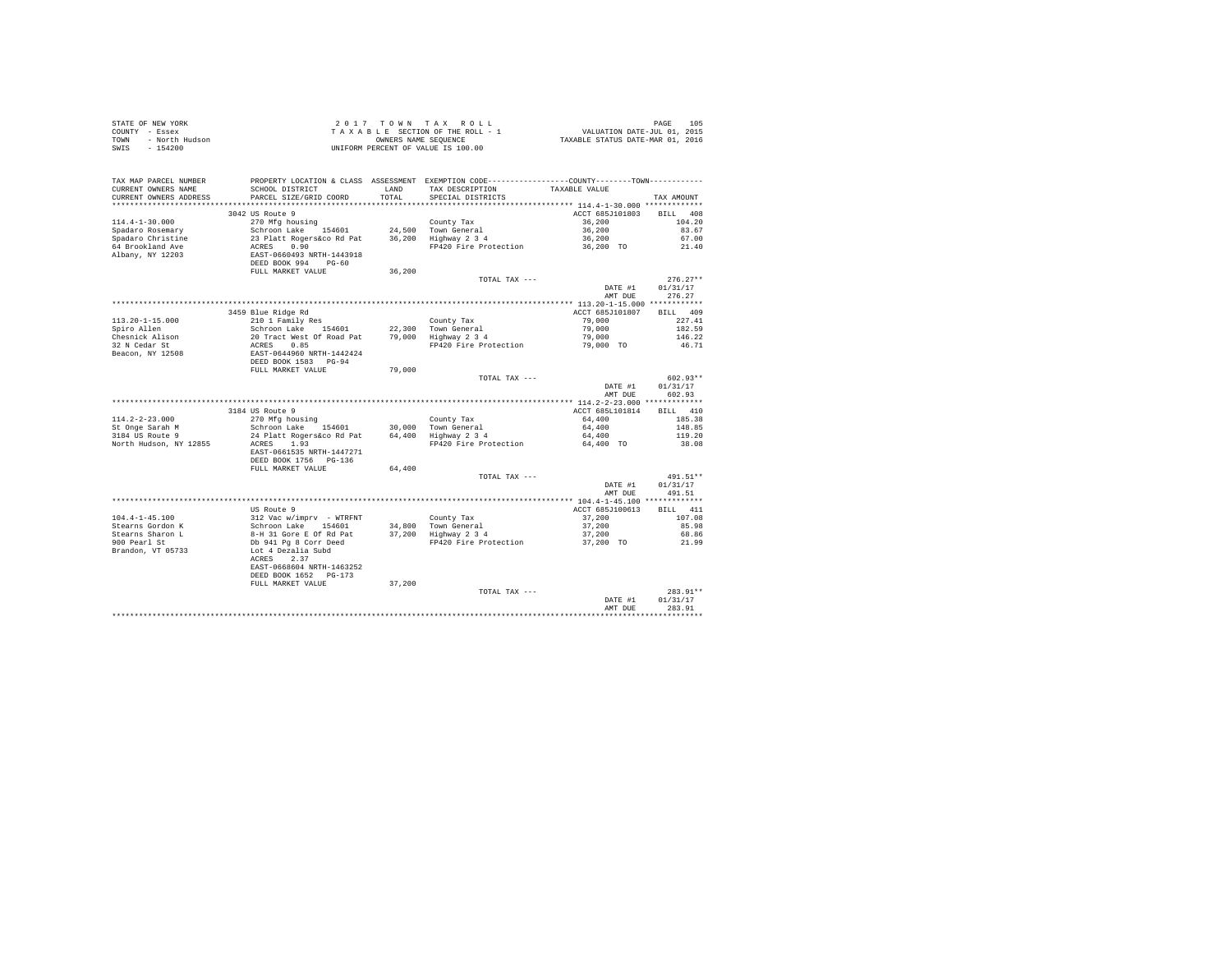| STATE OF NEW YORK      | $2.017$ TOWN TAX ROLL              | 106<br>PAGE                      |
|------------------------|------------------------------------|----------------------------------|
| COUNTY - Essex         | TAXABLE SECTION OF THE ROLL - 1    | VALUATION DATE-JUL 01, 2015      |
| TOWN<br>- North Hudson | OWNERS NAME SEOUENCE               | TAXABLE STATUS DATE-MAR 01, 2016 |
| - 154200<br>SWIS       | UNIFORM PERCENT OF VALUE IS 100.00 |                                  |

| **********************<br>***********************<br><br>************************************** 104.4-1-88.000 *************<br>ACCT 685J102901<br>88 Walker Way<br><b>BILL</b><br>412<br>$104.4 - 1 - 88.000$<br>260 Seasonal res - WTRFNT<br>162.93<br>County Tax<br>56,600<br>Suerig Karl C<br>Schroon Lake<br>154601<br>29,800<br>Town General<br>56,600<br>130.82<br>104.76<br>Suerig Barbara<br>28 Platt Rogers&co Rd Pat<br>56,600<br>Highway 2 3 4<br>56,600<br>c/o Christian J Suerig<br>Bldg 1<br>School Relevy<br>463.42<br>56,600 TO<br>1093 A1A Beach Blvd PMB155<br>ACRES<br>7.60<br>FP420 Fire Protection<br>33.47<br>St Augustine, FL 32080-6733<br>EAST-0662407 NRTH-1457078<br>DEED BOOK 693<br>$PG-272$<br>PRIOR OWNER ON 3/01/2016<br>FULL MARKET VALUE<br>56,600<br>Suerig Karl C<br>TOTAL TAX ---<br>DATE #1<br>01/31/17<br>AMT DUE<br>895.40<br>2242 Blue Ridge Rd<br>ACCT 685J184005<br>413<br><b>BILL</b><br>312 Vac w/imprv<br>$112.4 - 2 - 16.000$<br>46.500<br>133.85<br>County Tax<br>Schroon Lake 154601<br>46,500<br>107.47<br>Swift John J Trust<br>40,600 Town General<br>1408 Bluebird Pl<br>9 Twp 44 Totn&crossfield<br>46,500 Highway 2 3 4<br>46,500<br>86.07<br>Orlando, FL 32803<br>ACRES 31.41<br>FP420 Fire Protection<br>46,500 TO<br>27.49<br>EAST-0617227 NRTH-1439820<br>DEED BOOK 1683 PG-155<br>FULL MARKET VALUE<br>46.500<br>354.88**<br>TOTAL TAX ---<br>01/31/17<br>DATE #1<br>AMT DUE<br>354.88<br>***** 112.4-2-25.000 *************<br>414<br>Blue Ridge Rd<br>ACCT 685J178521<br>RTLL.<br>314 Rural vac<10<br>23.32<br>$112.4 - 2 - 25.000$<br>County Tax<br>8,100<br>Swift John J Trust<br>Schroon Lake<br>8,100<br>18.72<br>154601<br>8,100<br>Town General<br>1408 Bluebird Pl<br>9 T&c Twp 44<br>8,100<br>Highway 2 3 4<br>8,100<br>14.99<br>Orlando, FL 32803<br>FP420 Fire Protection<br>4.79<br>ACRES<br>8.59<br>8,100 TO<br>EAST-0618144 NRTH-1439383<br>DEED BOOK 1683 PG-155<br>FULL MARKET VALUE<br>8,100<br>$61.82**$<br>TOTAL TAX ---<br>01/31/17<br>DATE #1<br>61.82<br>AMT DUE<br>********* 114.2-2-5.200 ***************<br>28 Liberty Rd<br>415<br>ACCT 685Z015001<br>BTLL.<br>$114.2 - 2 - 5.200$<br>210 1 Family Res<br>171,800<br>494.54<br>County Tax<br>Talarico Anthony<br>Schroon Lake 154601<br>29,200<br>Town General<br>171,800<br>397.08<br>Talarico Nona L<br>25 Platt Rogers&Co Rd Pat<br>171,800<br>Highway 2 3 4<br>171,800<br>317.99<br>PO Box 64<br>1.17<br>School Relevy<br>ACRES<br>1,142.14<br>North Hudson, NY 12855<br>FP420 Fire Protection<br>EAST-0662167 NRTH-1450450<br>101.58<br>171,800 TO<br>DEED BOOK 1781 PG-87<br>FULL MARKET VALUE<br>171,800<br>$2.453.33**$<br>TOTAL TAX ---<br>01/31/17<br>DATE #1<br>2.453.33<br>AMT DUE | TAX MAP PARCEL NUMBER<br>CURRENT OWNERS NAME<br>CURRENT OWNERS ADDRESS | PROPERTY LOCATION & CLASS ASSESSMENT EXEMPTION CODE---------------COUNTY-------TOWN----------<br>SCHOOL DISTRICT<br>PARCEL SIZE/GRID COORD | LAND<br>TOTAL. | TAX DESCRIPTION<br>SPECIAL DISTRICTS | TAXABLE VALUE | TAX AMOUNT |
|----------------------------------------------------------------------------------------------------------------------------------------------------------------------------------------------------------------------------------------------------------------------------------------------------------------------------------------------------------------------------------------------------------------------------------------------------------------------------------------------------------------------------------------------------------------------------------------------------------------------------------------------------------------------------------------------------------------------------------------------------------------------------------------------------------------------------------------------------------------------------------------------------------------------------------------------------------------------------------------------------------------------------------------------------------------------------------------------------------------------------------------------------------------------------------------------------------------------------------------------------------------------------------------------------------------------------------------------------------------------------------------------------------------------------------------------------------------------------------------------------------------------------------------------------------------------------------------------------------------------------------------------------------------------------------------------------------------------------------------------------------------------------------------------------------------------------------------------------------------------------------------------------------------------------------------------------------------------------------------------------------------------------------------------------------------------------------------------------------------------------------------------------------------------------------------------------------------------------------------------------------------------------------------------------------------------------------------------------------------------------------------------------------------------------------------------------------------------------------------------------------------------------------------------------------------------------------------------------------------------------------------------------------------------------------------------------------------------------------------|------------------------------------------------------------------------|--------------------------------------------------------------------------------------------------------------------------------------------|----------------|--------------------------------------|---------------|------------|
|                                                                                                                                                                                                                                                                                                                                                                                                                                                                                                                                                                                                                                                                                                                                                                                                                                                                                                                                                                                                                                                                                                                                                                                                                                                                                                                                                                                                                                                                                                                                                                                                                                                                                                                                                                                                                                                                                                                                                                                                                                                                                                                                                                                                                                                                                                                                                                                                                                                                                                                                                                                                                                                                                                                                        |                                                                        |                                                                                                                                            |                |                                      |               |            |
|                                                                                                                                                                                                                                                                                                                                                                                                                                                                                                                                                                                                                                                                                                                                                                                                                                                                                                                                                                                                                                                                                                                                                                                                                                                                                                                                                                                                                                                                                                                                                                                                                                                                                                                                                                                                                                                                                                                                                                                                                                                                                                                                                                                                                                                                                                                                                                                                                                                                                                                                                                                                                                                                                                                                        |                                                                        |                                                                                                                                            |                |                                      |               |            |
|                                                                                                                                                                                                                                                                                                                                                                                                                                                                                                                                                                                                                                                                                                                                                                                                                                                                                                                                                                                                                                                                                                                                                                                                                                                                                                                                                                                                                                                                                                                                                                                                                                                                                                                                                                                                                                                                                                                                                                                                                                                                                                                                                                                                                                                                                                                                                                                                                                                                                                                                                                                                                                                                                                                                        |                                                                        |                                                                                                                                            |                |                                      |               |            |
|                                                                                                                                                                                                                                                                                                                                                                                                                                                                                                                                                                                                                                                                                                                                                                                                                                                                                                                                                                                                                                                                                                                                                                                                                                                                                                                                                                                                                                                                                                                                                                                                                                                                                                                                                                                                                                                                                                                                                                                                                                                                                                                                                                                                                                                                                                                                                                                                                                                                                                                                                                                                                                                                                                                                        |                                                                        |                                                                                                                                            |                |                                      |               |            |
|                                                                                                                                                                                                                                                                                                                                                                                                                                                                                                                                                                                                                                                                                                                                                                                                                                                                                                                                                                                                                                                                                                                                                                                                                                                                                                                                                                                                                                                                                                                                                                                                                                                                                                                                                                                                                                                                                                                                                                                                                                                                                                                                                                                                                                                                                                                                                                                                                                                                                                                                                                                                                                                                                                                                        |                                                                        |                                                                                                                                            |                |                                      |               |            |
|                                                                                                                                                                                                                                                                                                                                                                                                                                                                                                                                                                                                                                                                                                                                                                                                                                                                                                                                                                                                                                                                                                                                                                                                                                                                                                                                                                                                                                                                                                                                                                                                                                                                                                                                                                                                                                                                                                                                                                                                                                                                                                                                                                                                                                                                                                                                                                                                                                                                                                                                                                                                                                                                                                                                        |                                                                        |                                                                                                                                            |                |                                      |               |            |
|                                                                                                                                                                                                                                                                                                                                                                                                                                                                                                                                                                                                                                                                                                                                                                                                                                                                                                                                                                                                                                                                                                                                                                                                                                                                                                                                                                                                                                                                                                                                                                                                                                                                                                                                                                                                                                                                                                                                                                                                                                                                                                                                                                                                                                                                                                                                                                                                                                                                                                                                                                                                                                                                                                                                        |                                                                        |                                                                                                                                            |                |                                      |               |            |
|                                                                                                                                                                                                                                                                                                                                                                                                                                                                                                                                                                                                                                                                                                                                                                                                                                                                                                                                                                                                                                                                                                                                                                                                                                                                                                                                                                                                                                                                                                                                                                                                                                                                                                                                                                                                                                                                                                                                                                                                                                                                                                                                                                                                                                                                                                                                                                                                                                                                                                                                                                                                                                                                                                                                        |                                                                        |                                                                                                                                            |                |                                      |               |            |
|                                                                                                                                                                                                                                                                                                                                                                                                                                                                                                                                                                                                                                                                                                                                                                                                                                                                                                                                                                                                                                                                                                                                                                                                                                                                                                                                                                                                                                                                                                                                                                                                                                                                                                                                                                                                                                                                                                                                                                                                                                                                                                                                                                                                                                                                                                                                                                                                                                                                                                                                                                                                                                                                                                                                        |                                                                        |                                                                                                                                            |                |                                      |               |            |
|                                                                                                                                                                                                                                                                                                                                                                                                                                                                                                                                                                                                                                                                                                                                                                                                                                                                                                                                                                                                                                                                                                                                                                                                                                                                                                                                                                                                                                                                                                                                                                                                                                                                                                                                                                                                                                                                                                                                                                                                                                                                                                                                                                                                                                                                                                                                                                                                                                                                                                                                                                                                                                                                                                                                        |                                                                        |                                                                                                                                            |                |                                      |               |            |
|                                                                                                                                                                                                                                                                                                                                                                                                                                                                                                                                                                                                                                                                                                                                                                                                                                                                                                                                                                                                                                                                                                                                                                                                                                                                                                                                                                                                                                                                                                                                                                                                                                                                                                                                                                                                                                                                                                                                                                                                                                                                                                                                                                                                                                                                                                                                                                                                                                                                                                                                                                                                                                                                                                                                        |                                                                        |                                                                                                                                            |                |                                      |               | 895.40**   |
|                                                                                                                                                                                                                                                                                                                                                                                                                                                                                                                                                                                                                                                                                                                                                                                                                                                                                                                                                                                                                                                                                                                                                                                                                                                                                                                                                                                                                                                                                                                                                                                                                                                                                                                                                                                                                                                                                                                                                                                                                                                                                                                                                                                                                                                                                                                                                                                                                                                                                                                                                                                                                                                                                                                                        |                                                                        |                                                                                                                                            |                |                                      |               |            |
|                                                                                                                                                                                                                                                                                                                                                                                                                                                                                                                                                                                                                                                                                                                                                                                                                                                                                                                                                                                                                                                                                                                                                                                                                                                                                                                                                                                                                                                                                                                                                                                                                                                                                                                                                                                                                                                                                                                                                                                                                                                                                                                                                                                                                                                                                                                                                                                                                                                                                                                                                                                                                                                                                                                                        |                                                                        |                                                                                                                                            |                |                                      |               |            |
|                                                                                                                                                                                                                                                                                                                                                                                                                                                                                                                                                                                                                                                                                                                                                                                                                                                                                                                                                                                                                                                                                                                                                                                                                                                                                                                                                                                                                                                                                                                                                                                                                                                                                                                                                                                                                                                                                                                                                                                                                                                                                                                                                                                                                                                                                                                                                                                                                                                                                                                                                                                                                                                                                                                                        |                                                                        |                                                                                                                                            |                |                                      |               |            |
|                                                                                                                                                                                                                                                                                                                                                                                                                                                                                                                                                                                                                                                                                                                                                                                                                                                                                                                                                                                                                                                                                                                                                                                                                                                                                                                                                                                                                                                                                                                                                                                                                                                                                                                                                                                                                                                                                                                                                                                                                                                                                                                                                                                                                                                                                                                                                                                                                                                                                                                                                                                                                                                                                                                                        |                                                                        |                                                                                                                                            |                |                                      |               |            |
|                                                                                                                                                                                                                                                                                                                                                                                                                                                                                                                                                                                                                                                                                                                                                                                                                                                                                                                                                                                                                                                                                                                                                                                                                                                                                                                                                                                                                                                                                                                                                                                                                                                                                                                                                                                                                                                                                                                                                                                                                                                                                                                                                                                                                                                                                                                                                                                                                                                                                                                                                                                                                                                                                                                                        |                                                                        |                                                                                                                                            |                |                                      |               |            |
|                                                                                                                                                                                                                                                                                                                                                                                                                                                                                                                                                                                                                                                                                                                                                                                                                                                                                                                                                                                                                                                                                                                                                                                                                                                                                                                                                                                                                                                                                                                                                                                                                                                                                                                                                                                                                                                                                                                                                                                                                                                                                                                                                                                                                                                                                                                                                                                                                                                                                                                                                                                                                                                                                                                                        |                                                                        |                                                                                                                                            |                |                                      |               |            |
|                                                                                                                                                                                                                                                                                                                                                                                                                                                                                                                                                                                                                                                                                                                                                                                                                                                                                                                                                                                                                                                                                                                                                                                                                                                                                                                                                                                                                                                                                                                                                                                                                                                                                                                                                                                                                                                                                                                                                                                                                                                                                                                                                                                                                                                                                                                                                                                                                                                                                                                                                                                                                                                                                                                                        |                                                                        |                                                                                                                                            |                |                                      |               |            |
|                                                                                                                                                                                                                                                                                                                                                                                                                                                                                                                                                                                                                                                                                                                                                                                                                                                                                                                                                                                                                                                                                                                                                                                                                                                                                                                                                                                                                                                                                                                                                                                                                                                                                                                                                                                                                                                                                                                                                                                                                                                                                                                                                                                                                                                                                                                                                                                                                                                                                                                                                                                                                                                                                                                                        |                                                                        |                                                                                                                                            |                |                                      |               |            |
|                                                                                                                                                                                                                                                                                                                                                                                                                                                                                                                                                                                                                                                                                                                                                                                                                                                                                                                                                                                                                                                                                                                                                                                                                                                                                                                                                                                                                                                                                                                                                                                                                                                                                                                                                                                                                                                                                                                                                                                                                                                                                                                                                                                                                                                                                                                                                                                                                                                                                                                                                                                                                                                                                                                                        |                                                                        |                                                                                                                                            |                |                                      |               |            |
|                                                                                                                                                                                                                                                                                                                                                                                                                                                                                                                                                                                                                                                                                                                                                                                                                                                                                                                                                                                                                                                                                                                                                                                                                                                                                                                                                                                                                                                                                                                                                                                                                                                                                                                                                                                                                                                                                                                                                                                                                                                                                                                                                                                                                                                                                                                                                                                                                                                                                                                                                                                                                                                                                                                                        |                                                                        |                                                                                                                                            |                |                                      |               |            |
|                                                                                                                                                                                                                                                                                                                                                                                                                                                                                                                                                                                                                                                                                                                                                                                                                                                                                                                                                                                                                                                                                                                                                                                                                                                                                                                                                                                                                                                                                                                                                                                                                                                                                                                                                                                                                                                                                                                                                                                                                                                                                                                                                                                                                                                                                                                                                                                                                                                                                                                                                                                                                                                                                                                                        |                                                                        |                                                                                                                                            |                |                                      |               |            |
|                                                                                                                                                                                                                                                                                                                                                                                                                                                                                                                                                                                                                                                                                                                                                                                                                                                                                                                                                                                                                                                                                                                                                                                                                                                                                                                                                                                                                                                                                                                                                                                                                                                                                                                                                                                                                                                                                                                                                                                                                                                                                                                                                                                                                                                                                                                                                                                                                                                                                                                                                                                                                                                                                                                                        |                                                                        |                                                                                                                                            |                |                                      |               |            |
|                                                                                                                                                                                                                                                                                                                                                                                                                                                                                                                                                                                                                                                                                                                                                                                                                                                                                                                                                                                                                                                                                                                                                                                                                                                                                                                                                                                                                                                                                                                                                                                                                                                                                                                                                                                                                                                                                                                                                                                                                                                                                                                                                                                                                                                                                                                                                                                                                                                                                                                                                                                                                                                                                                                                        |                                                                        |                                                                                                                                            |                |                                      |               |            |
|                                                                                                                                                                                                                                                                                                                                                                                                                                                                                                                                                                                                                                                                                                                                                                                                                                                                                                                                                                                                                                                                                                                                                                                                                                                                                                                                                                                                                                                                                                                                                                                                                                                                                                                                                                                                                                                                                                                                                                                                                                                                                                                                                                                                                                                                                                                                                                                                                                                                                                                                                                                                                                                                                                                                        |                                                                        |                                                                                                                                            |                |                                      |               |            |
|                                                                                                                                                                                                                                                                                                                                                                                                                                                                                                                                                                                                                                                                                                                                                                                                                                                                                                                                                                                                                                                                                                                                                                                                                                                                                                                                                                                                                                                                                                                                                                                                                                                                                                                                                                                                                                                                                                                                                                                                                                                                                                                                                                                                                                                                                                                                                                                                                                                                                                                                                                                                                                                                                                                                        |                                                                        |                                                                                                                                            |                |                                      |               |            |
|                                                                                                                                                                                                                                                                                                                                                                                                                                                                                                                                                                                                                                                                                                                                                                                                                                                                                                                                                                                                                                                                                                                                                                                                                                                                                                                                                                                                                                                                                                                                                                                                                                                                                                                                                                                                                                                                                                                                                                                                                                                                                                                                                                                                                                                                                                                                                                                                                                                                                                                                                                                                                                                                                                                                        |                                                                        |                                                                                                                                            |                |                                      |               |            |
|                                                                                                                                                                                                                                                                                                                                                                                                                                                                                                                                                                                                                                                                                                                                                                                                                                                                                                                                                                                                                                                                                                                                                                                                                                                                                                                                                                                                                                                                                                                                                                                                                                                                                                                                                                                                                                                                                                                                                                                                                                                                                                                                                                                                                                                                                                                                                                                                                                                                                                                                                                                                                                                                                                                                        |                                                                        |                                                                                                                                            |                |                                      |               |            |
|                                                                                                                                                                                                                                                                                                                                                                                                                                                                                                                                                                                                                                                                                                                                                                                                                                                                                                                                                                                                                                                                                                                                                                                                                                                                                                                                                                                                                                                                                                                                                                                                                                                                                                                                                                                                                                                                                                                                                                                                                                                                                                                                                                                                                                                                                                                                                                                                                                                                                                                                                                                                                                                                                                                                        |                                                                        |                                                                                                                                            |                |                                      |               |            |
|                                                                                                                                                                                                                                                                                                                                                                                                                                                                                                                                                                                                                                                                                                                                                                                                                                                                                                                                                                                                                                                                                                                                                                                                                                                                                                                                                                                                                                                                                                                                                                                                                                                                                                                                                                                                                                                                                                                                                                                                                                                                                                                                                                                                                                                                                                                                                                                                                                                                                                                                                                                                                                                                                                                                        |                                                                        |                                                                                                                                            |                |                                      |               |            |
|                                                                                                                                                                                                                                                                                                                                                                                                                                                                                                                                                                                                                                                                                                                                                                                                                                                                                                                                                                                                                                                                                                                                                                                                                                                                                                                                                                                                                                                                                                                                                                                                                                                                                                                                                                                                                                                                                                                                                                                                                                                                                                                                                                                                                                                                                                                                                                                                                                                                                                                                                                                                                                                                                                                                        |                                                                        |                                                                                                                                            |                |                                      |               |            |
|                                                                                                                                                                                                                                                                                                                                                                                                                                                                                                                                                                                                                                                                                                                                                                                                                                                                                                                                                                                                                                                                                                                                                                                                                                                                                                                                                                                                                                                                                                                                                                                                                                                                                                                                                                                                                                                                                                                                                                                                                                                                                                                                                                                                                                                                                                                                                                                                                                                                                                                                                                                                                                                                                                                                        |                                                                        |                                                                                                                                            |                |                                      |               |            |
|                                                                                                                                                                                                                                                                                                                                                                                                                                                                                                                                                                                                                                                                                                                                                                                                                                                                                                                                                                                                                                                                                                                                                                                                                                                                                                                                                                                                                                                                                                                                                                                                                                                                                                                                                                                                                                                                                                                                                                                                                                                                                                                                                                                                                                                                                                                                                                                                                                                                                                                                                                                                                                                                                                                                        |                                                                        |                                                                                                                                            |                |                                      |               |            |
|                                                                                                                                                                                                                                                                                                                                                                                                                                                                                                                                                                                                                                                                                                                                                                                                                                                                                                                                                                                                                                                                                                                                                                                                                                                                                                                                                                                                                                                                                                                                                                                                                                                                                                                                                                                                                                                                                                                                                                                                                                                                                                                                                                                                                                                                                                                                                                                                                                                                                                                                                                                                                                                                                                                                        |                                                                        |                                                                                                                                            |                |                                      |               |            |
|                                                                                                                                                                                                                                                                                                                                                                                                                                                                                                                                                                                                                                                                                                                                                                                                                                                                                                                                                                                                                                                                                                                                                                                                                                                                                                                                                                                                                                                                                                                                                                                                                                                                                                                                                                                                                                                                                                                                                                                                                                                                                                                                                                                                                                                                                                                                                                                                                                                                                                                                                                                                                                                                                                                                        |                                                                        |                                                                                                                                            |                |                                      |               |            |
|                                                                                                                                                                                                                                                                                                                                                                                                                                                                                                                                                                                                                                                                                                                                                                                                                                                                                                                                                                                                                                                                                                                                                                                                                                                                                                                                                                                                                                                                                                                                                                                                                                                                                                                                                                                                                                                                                                                                                                                                                                                                                                                                                                                                                                                                                                                                                                                                                                                                                                                                                                                                                                                                                                                                        |                                                                        |                                                                                                                                            |                |                                      |               |            |
|                                                                                                                                                                                                                                                                                                                                                                                                                                                                                                                                                                                                                                                                                                                                                                                                                                                                                                                                                                                                                                                                                                                                                                                                                                                                                                                                                                                                                                                                                                                                                                                                                                                                                                                                                                                                                                                                                                                                                                                                                                                                                                                                                                                                                                                                                                                                                                                                                                                                                                                                                                                                                                                                                                                                        |                                                                        |                                                                                                                                            |                |                                      |               |            |
|                                                                                                                                                                                                                                                                                                                                                                                                                                                                                                                                                                                                                                                                                                                                                                                                                                                                                                                                                                                                                                                                                                                                                                                                                                                                                                                                                                                                                                                                                                                                                                                                                                                                                                                                                                                                                                                                                                                                                                                                                                                                                                                                                                                                                                                                                                                                                                                                                                                                                                                                                                                                                                                                                                                                        |                                                                        |                                                                                                                                            |                |                                      |               |            |
|                                                                                                                                                                                                                                                                                                                                                                                                                                                                                                                                                                                                                                                                                                                                                                                                                                                                                                                                                                                                                                                                                                                                                                                                                                                                                                                                                                                                                                                                                                                                                                                                                                                                                                                                                                                                                                                                                                                                                                                                                                                                                                                                                                                                                                                                                                                                                                                                                                                                                                                                                                                                                                                                                                                                        |                                                                        |                                                                                                                                            |                |                                      |               |            |
|                                                                                                                                                                                                                                                                                                                                                                                                                                                                                                                                                                                                                                                                                                                                                                                                                                                                                                                                                                                                                                                                                                                                                                                                                                                                                                                                                                                                                                                                                                                                                                                                                                                                                                                                                                                                                                                                                                                                                                                                                                                                                                                                                                                                                                                                                                                                                                                                                                                                                                                                                                                                                                                                                                                                        |                                                                        |                                                                                                                                            |                |                                      |               |            |
|                                                                                                                                                                                                                                                                                                                                                                                                                                                                                                                                                                                                                                                                                                                                                                                                                                                                                                                                                                                                                                                                                                                                                                                                                                                                                                                                                                                                                                                                                                                                                                                                                                                                                                                                                                                                                                                                                                                                                                                                                                                                                                                                                                                                                                                                                                                                                                                                                                                                                                                                                                                                                                                                                                                                        |                                                                        |                                                                                                                                            |                |                                      |               |            |
|                                                                                                                                                                                                                                                                                                                                                                                                                                                                                                                                                                                                                                                                                                                                                                                                                                                                                                                                                                                                                                                                                                                                                                                                                                                                                                                                                                                                                                                                                                                                                                                                                                                                                                                                                                                                                                                                                                                                                                                                                                                                                                                                                                                                                                                                                                                                                                                                                                                                                                                                                                                                                                                                                                                                        |                                                                        |                                                                                                                                            |                |                                      |               |            |
|                                                                                                                                                                                                                                                                                                                                                                                                                                                                                                                                                                                                                                                                                                                                                                                                                                                                                                                                                                                                                                                                                                                                                                                                                                                                                                                                                                                                                                                                                                                                                                                                                                                                                                                                                                                                                                                                                                                                                                                                                                                                                                                                                                                                                                                                                                                                                                                                                                                                                                                                                                                                                                                                                                                                        |                                                                        |                                                                                                                                            |                |                                      |               |            |
|                                                                                                                                                                                                                                                                                                                                                                                                                                                                                                                                                                                                                                                                                                                                                                                                                                                                                                                                                                                                                                                                                                                                                                                                                                                                                                                                                                                                                                                                                                                                                                                                                                                                                                                                                                                                                                                                                                                                                                                                                                                                                                                                                                                                                                                                                                                                                                                                                                                                                                                                                                                                                                                                                                                                        |                                                                        |                                                                                                                                            |                |                                      |               |            |
|                                                                                                                                                                                                                                                                                                                                                                                                                                                                                                                                                                                                                                                                                                                                                                                                                                                                                                                                                                                                                                                                                                                                                                                                                                                                                                                                                                                                                                                                                                                                                                                                                                                                                                                                                                                                                                                                                                                                                                                                                                                                                                                                                                                                                                                                                                                                                                                                                                                                                                                                                                                                                                                                                                                                        |                                                                        |                                                                                                                                            |                |                                      |               |            |
|                                                                                                                                                                                                                                                                                                                                                                                                                                                                                                                                                                                                                                                                                                                                                                                                                                                                                                                                                                                                                                                                                                                                                                                                                                                                                                                                                                                                                                                                                                                                                                                                                                                                                                                                                                                                                                                                                                                                                                                                                                                                                                                                                                                                                                                                                                                                                                                                                                                                                                                                                                                                                                                                                                                                        |                                                                        |                                                                                                                                            |                |                                      |               |            |
|                                                                                                                                                                                                                                                                                                                                                                                                                                                                                                                                                                                                                                                                                                                                                                                                                                                                                                                                                                                                                                                                                                                                                                                                                                                                                                                                                                                                                                                                                                                                                                                                                                                                                                                                                                                                                                                                                                                                                                                                                                                                                                                                                                                                                                                                                                                                                                                                                                                                                                                                                                                                                                                                                                                                        |                                                                        |                                                                                                                                            |                |                                      |               |            |
|                                                                                                                                                                                                                                                                                                                                                                                                                                                                                                                                                                                                                                                                                                                                                                                                                                                                                                                                                                                                                                                                                                                                                                                                                                                                                                                                                                                                                                                                                                                                                                                                                                                                                                                                                                                                                                                                                                                                                                                                                                                                                                                                                                                                                                                                                                                                                                                                                                                                                                                                                                                                                                                                                                                                        |                                                                        |                                                                                                                                            |                |                                      |               |            |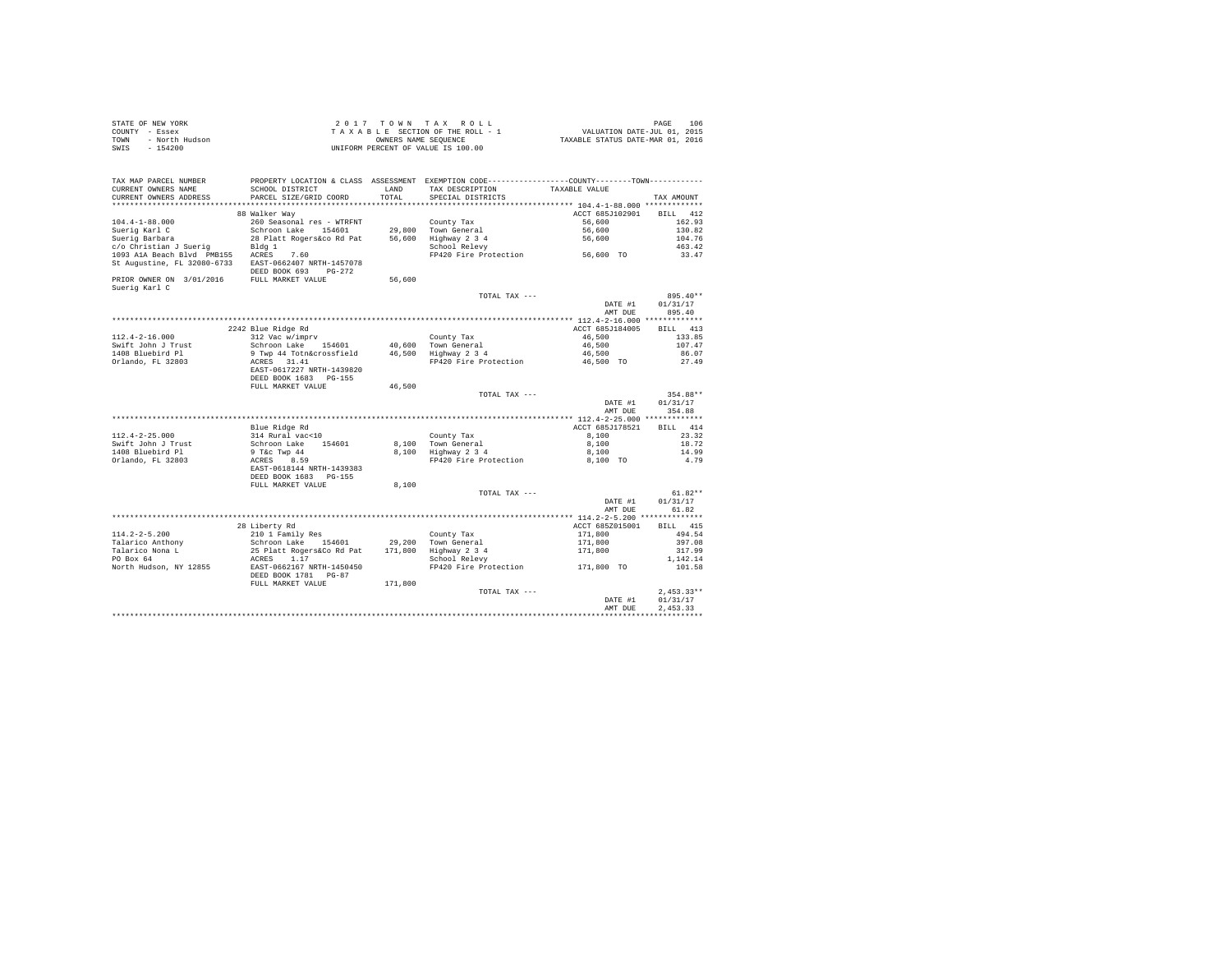| TAX MAP PARCEL NUMBER<br>PROPERTY LOCATION & CLASS ASSESSMENT EXEMPTION CODE---------------COUNTY-------TOWN----------<br>SCHOOL DISTRICT<br>LAND TAX DESCRIPTION<br>CURRENT OWNERS NAME<br>TAXABLE VALUE<br>CURRENT OWNERS ADDRESS<br>PARCEL SIZE/GRID COORD<br>TOTAL<br>SPECIAL DISTRICTS<br>TAX AMOUNT<br>RTT.T. 416<br>34 Liberty Rd<br>ACCT 685Z006003<br>$114.2 - 2 - 5.100$<br>38,600<br>111.11<br>38,600<br>Talarico Anthony J<br>89.22<br>38,600<br>Talarico Jan<br>PO Box 64<br>71.45<br>38,600 TO<br>ACRES 1.82<br>FP420 Fire Protection<br>22.82<br>North Hudson, NY 12855<br>EAST-0662117 NRTH-1450644<br>DEED BOOK 1781 PG-90<br>38,600<br>FULL MARKET VALUE<br>TOTAL TAX ---<br>$294.60**$<br>DATE #1<br>01/31/17<br>AMT DUE<br>294.60<br>2633 Blue Ridge Rd<br>ACCT 685J101612<br>BILL 417<br>210 1 Family Res<br>$113.3 - 2 - 7.000$<br>50,800<br>146.23<br>County Tax<br>14,700 Town General<br>50,800 Highway 2 3 4<br>Tart David K<br>2633 Blue Ridge Rd<br>Schroon Lake 154601<br>50,800<br>117.41<br>50,800<br>7 T&C Twp 44<br>ACRES 0.38<br>94.03<br>North Hudson, NY 12855<br>FP420 Fire Protection<br>50,800 TO<br>30.04<br>EAST-0625896 NRTH-1441555<br>DEED BOOK 1264 PG-213<br>FULL MARKET VALUE<br>50,800<br>387.71**<br>TOTAL TAX ---<br>DATE #1<br>01/31/17<br>AMT DUE<br>387.71<br>ACCT 685Z009004<br>BILL 418<br>$164,100$<br>$164,100$<br>$164,100$<br>$164,100$ TO<br>$104.4 - 3 - 3.000$<br>472.37<br>Tartaro Leslie<br>Tartaro Steven<br>37 Snedecor Ave<br>379.28<br>303.74<br>FP420 Fire Protection<br>97.03<br>Bayport, NY 11705<br>EAST-0664412 NRTH-1458421<br>DEED BOOK 1597 PG-204<br>FULL MARKET VALUE<br>164,100<br>$1.252.42**$<br>TOTAL TAX ---<br>01/31/17<br>DATE #1<br>AMT DUE<br>1,252.42<br>BILL 419<br>ACCT 685J176001<br>85 Pepper Hollow Rd<br>312 Vac w/imprv<br>$104.4 - 1 - 24.000$<br>312 Vac w/imprv<br>Schroon Lake 154601 18,500 Town General<br>3 Totnácrossfield Twp 49 21,400 Highway 234<br>21,400<br>61.60<br>Schroon Lake 154601<br>21,400<br>Thayer Lawrence J III<br>49.46<br>21,400<br>Thayer Debra A<br>39.61<br>PO Box 330<br>ACRES 1.20<br>EAST-0665980 NRTH-1462847<br>DEED BOOK 1054 PG-43<br>FULL MARKET VALUE<br>FP420 Fire Protection<br>21,400 TO<br>12.65<br>Argyle, NY 12809<br>21,400<br>$163.32**$<br>TOTAL TAX ---<br>01/31/17<br>DATE #1<br>163.32<br>AMT DUR | STATE OF NEW YORK<br>COUNTY - Essex<br>TOWN - North Hudson<br>SWIS - 154200 |  | 2017 TOWN TAX ROLL<br>$\begin{array}{cccccc} 2&0&1&7&7&0&\text{W} &\text{R} &\text{X} &\text{R} &0&\text{L} \\ T&\text{A} &\text{A} &\text{B} &\text{E} &\text{C} &\text{T} &\text{B} &\text{R} &\text{D} \\ \text{T} &\text{A} &\text{A} &\text{B} &\text{E} &\text{A} &\text{E} &\text{D} &\text{D} &\text{D} \\ \text{M} &\text{B} &\text{L} &\text{B} &\text{A} &\text{A} &\text{A} &\text{D} &\text{D}$<br>UNIFORM PERCENT OF VALUE IS 100.00 | PAGE |
|------------------------------------------------------------------------------------------------------------------------------------------------------------------------------------------------------------------------------------------------------------------------------------------------------------------------------------------------------------------------------------------------------------------------------------------------------------------------------------------------------------------------------------------------------------------------------------------------------------------------------------------------------------------------------------------------------------------------------------------------------------------------------------------------------------------------------------------------------------------------------------------------------------------------------------------------------------------------------------------------------------------------------------------------------------------------------------------------------------------------------------------------------------------------------------------------------------------------------------------------------------------------------------------------------------------------------------------------------------------------------------------------------------------------------------------------------------------------------------------------------------------------------------------------------------------------------------------------------------------------------------------------------------------------------------------------------------------------------------------------------------------------------------------------------------------------------------------------------------------------------------------------------------------------------------------------------------------------------------------------------------------------------------------------------------------------------------------------------------------------------------------------------------------------------------------------------------------------------------------------------------------------------------------------------------------------------------------------------|-----------------------------------------------------------------------------|--|----------------------------------------------------------------------------------------------------------------------------------------------------------------------------------------------------------------------------------------------------------------------------------------------------------------------------------------------------------------------------------------------------------------------------------------------------|------|
|                                                                                                                                                                                                                                                                                                                                                                                                                                                                                                                                                                                                                                                                                                                                                                                                                                                                                                                                                                                                                                                                                                                                                                                                                                                                                                                                                                                                                                                                                                                                                                                                                                                                                                                                                                                                                                                                                                                                                                                                                                                                                                                                                                                                                                                                                                                                                      |                                                                             |  |                                                                                                                                                                                                                                                                                                                                                                                                                                                    |      |
|                                                                                                                                                                                                                                                                                                                                                                                                                                                                                                                                                                                                                                                                                                                                                                                                                                                                                                                                                                                                                                                                                                                                                                                                                                                                                                                                                                                                                                                                                                                                                                                                                                                                                                                                                                                                                                                                                                                                                                                                                                                                                                                                                                                                                                                                                                                                                      |                                                                             |  |                                                                                                                                                                                                                                                                                                                                                                                                                                                    |      |
|                                                                                                                                                                                                                                                                                                                                                                                                                                                                                                                                                                                                                                                                                                                                                                                                                                                                                                                                                                                                                                                                                                                                                                                                                                                                                                                                                                                                                                                                                                                                                                                                                                                                                                                                                                                                                                                                                                                                                                                                                                                                                                                                                                                                                                                                                                                                                      |                                                                             |  |                                                                                                                                                                                                                                                                                                                                                                                                                                                    |      |
|                                                                                                                                                                                                                                                                                                                                                                                                                                                                                                                                                                                                                                                                                                                                                                                                                                                                                                                                                                                                                                                                                                                                                                                                                                                                                                                                                                                                                                                                                                                                                                                                                                                                                                                                                                                                                                                                                                                                                                                                                                                                                                                                                                                                                                                                                                                                                      |                                                                             |  |                                                                                                                                                                                                                                                                                                                                                                                                                                                    |      |
|                                                                                                                                                                                                                                                                                                                                                                                                                                                                                                                                                                                                                                                                                                                                                                                                                                                                                                                                                                                                                                                                                                                                                                                                                                                                                                                                                                                                                                                                                                                                                                                                                                                                                                                                                                                                                                                                                                                                                                                                                                                                                                                                                                                                                                                                                                                                                      |                                                                             |  |                                                                                                                                                                                                                                                                                                                                                                                                                                                    |      |
|                                                                                                                                                                                                                                                                                                                                                                                                                                                                                                                                                                                                                                                                                                                                                                                                                                                                                                                                                                                                                                                                                                                                                                                                                                                                                                                                                                                                                                                                                                                                                                                                                                                                                                                                                                                                                                                                                                                                                                                                                                                                                                                                                                                                                                                                                                                                                      |                                                                             |  |                                                                                                                                                                                                                                                                                                                                                                                                                                                    |      |
|                                                                                                                                                                                                                                                                                                                                                                                                                                                                                                                                                                                                                                                                                                                                                                                                                                                                                                                                                                                                                                                                                                                                                                                                                                                                                                                                                                                                                                                                                                                                                                                                                                                                                                                                                                                                                                                                                                                                                                                                                                                                                                                                                                                                                                                                                                                                                      |                                                                             |  |                                                                                                                                                                                                                                                                                                                                                                                                                                                    |      |
|                                                                                                                                                                                                                                                                                                                                                                                                                                                                                                                                                                                                                                                                                                                                                                                                                                                                                                                                                                                                                                                                                                                                                                                                                                                                                                                                                                                                                                                                                                                                                                                                                                                                                                                                                                                                                                                                                                                                                                                                                                                                                                                                                                                                                                                                                                                                                      |                                                                             |  |                                                                                                                                                                                                                                                                                                                                                                                                                                                    |      |
|                                                                                                                                                                                                                                                                                                                                                                                                                                                                                                                                                                                                                                                                                                                                                                                                                                                                                                                                                                                                                                                                                                                                                                                                                                                                                                                                                                                                                                                                                                                                                                                                                                                                                                                                                                                                                                                                                                                                                                                                                                                                                                                                                                                                                                                                                                                                                      |                                                                             |  |                                                                                                                                                                                                                                                                                                                                                                                                                                                    |      |
|                                                                                                                                                                                                                                                                                                                                                                                                                                                                                                                                                                                                                                                                                                                                                                                                                                                                                                                                                                                                                                                                                                                                                                                                                                                                                                                                                                                                                                                                                                                                                                                                                                                                                                                                                                                                                                                                                                                                                                                                                                                                                                                                                                                                                                                                                                                                                      |                                                                             |  |                                                                                                                                                                                                                                                                                                                                                                                                                                                    |      |
|                                                                                                                                                                                                                                                                                                                                                                                                                                                                                                                                                                                                                                                                                                                                                                                                                                                                                                                                                                                                                                                                                                                                                                                                                                                                                                                                                                                                                                                                                                                                                                                                                                                                                                                                                                                                                                                                                                                                                                                                                                                                                                                                                                                                                                                                                                                                                      |                                                                             |  |                                                                                                                                                                                                                                                                                                                                                                                                                                                    |      |
|                                                                                                                                                                                                                                                                                                                                                                                                                                                                                                                                                                                                                                                                                                                                                                                                                                                                                                                                                                                                                                                                                                                                                                                                                                                                                                                                                                                                                                                                                                                                                                                                                                                                                                                                                                                                                                                                                                                                                                                                                                                                                                                                                                                                                                                                                                                                                      |                                                                             |  |                                                                                                                                                                                                                                                                                                                                                                                                                                                    |      |
|                                                                                                                                                                                                                                                                                                                                                                                                                                                                                                                                                                                                                                                                                                                                                                                                                                                                                                                                                                                                                                                                                                                                                                                                                                                                                                                                                                                                                                                                                                                                                                                                                                                                                                                                                                                                                                                                                                                                                                                                                                                                                                                                                                                                                                                                                                                                                      |                                                                             |  |                                                                                                                                                                                                                                                                                                                                                                                                                                                    |      |
|                                                                                                                                                                                                                                                                                                                                                                                                                                                                                                                                                                                                                                                                                                                                                                                                                                                                                                                                                                                                                                                                                                                                                                                                                                                                                                                                                                                                                                                                                                                                                                                                                                                                                                                                                                                                                                                                                                                                                                                                                                                                                                                                                                                                                                                                                                                                                      |                                                                             |  |                                                                                                                                                                                                                                                                                                                                                                                                                                                    |      |
|                                                                                                                                                                                                                                                                                                                                                                                                                                                                                                                                                                                                                                                                                                                                                                                                                                                                                                                                                                                                                                                                                                                                                                                                                                                                                                                                                                                                                                                                                                                                                                                                                                                                                                                                                                                                                                                                                                                                                                                                                                                                                                                                                                                                                                                                                                                                                      |                                                                             |  |                                                                                                                                                                                                                                                                                                                                                                                                                                                    |      |
|                                                                                                                                                                                                                                                                                                                                                                                                                                                                                                                                                                                                                                                                                                                                                                                                                                                                                                                                                                                                                                                                                                                                                                                                                                                                                                                                                                                                                                                                                                                                                                                                                                                                                                                                                                                                                                                                                                                                                                                                                                                                                                                                                                                                                                                                                                                                                      |                                                                             |  |                                                                                                                                                                                                                                                                                                                                                                                                                                                    |      |
|                                                                                                                                                                                                                                                                                                                                                                                                                                                                                                                                                                                                                                                                                                                                                                                                                                                                                                                                                                                                                                                                                                                                                                                                                                                                                                                                                                                                                                                                                                                                                                                                                                                                                                                                                                                                                                                                                                                                                                                                                                                                                                                                                                                                                                                                                                                                                      |                                                                             |  |                                                                                                                                                                                                                                                                                                                                                                                                                                                    |      |
|                                                                                                                                                                                                                                                                                                                                                                                                                                                                                                                                                                                                                                                                                                                                                                                                                                                                                                                                                                                                                                                                                                                                                                                                                                                                                                                                                                                                                                                                                                                                                                                                                                                                                                                                                                                                                                                                                                                                                                                                                                                                                                                                                                                                                                                                                                                                                      |                                                                             |  |                                                                                                                                                                                                                                                                                                                                                                                                                                                    |      |
|                                                                                                                                                                                                                                                                                                                                                                                                                                                                                                                                                                                                                                                                                                                                                                                                                                                                                                                                                                                                                                                                                                                                                                                                                                                                                                                                                                                                                                                                                                                                                                                                                                                                                                                                                                                                                                                                                                                                                                                                                                                                                                                                                                                                                                                                                                                                                      |                                                                             |  |                                                                                                                                                                                                                                                                                                                                                                                                                                                    |      |
|                                                                                                                                                                                                                                                                                                                                                                                                                                                                                                                                                                                                                                                                                                                                                                                                                                                                                                                                                                                                                                                                                                                                                                                                                                                                                                                                                                                                                                                                                                                                                                                                                                                                                                                                                                                                                                                                                                                                                                                                                                                                                                                                                                                                                                                                                                                                                      |                                                                             |  |                                                                                                                                                                                                                                                                                                                                                                                                                                                    |      |
|                                                                                                                                                                                                                                                                                                                                                                                                                                                                                                                                                                                                                                                                                                                                                                                                                                                                                                                                                                                                                                                                                                                                                                                                                                                                                                                                                                                                                                                                                                                                                                                                                                                                                                                                                                                                                                                                                                                                                                                                                                                                                                                                                                                                                                                                                                                                                      |                                                                             |  |                                                                                                                                                                                                                                                                                                                                                                                                                                                    |      |
|                                                                                                                                                                                                                                                                                                                                                                                                                                                                                                                                                                                                                                                                                                                                                                                                                                                                                                                                                                                                                                                                                                                                                                                                                                                                                                                                                                                                                                                                                                                                                                                                                                                                                                                                                                                                                                                                                                                                                                                                                                                                                                                                                                                                                                                                                                                                                      |                                                                             |  |                                                                                                                                                                                                                                                                                                                                                                                                                                                    |      |
|                                                                                                                                                                                                                                                                                                                                                                                                                                                                                                                                                                                                                                                                                                                                                                                                                                                                                                                                                                                                                                                                                                                                                                                                                                                                                                                                                                                                                                                                                                                                                                                                                                                                                                                                                                                                                                                                                                                                                                                                                                                                                                                                                                                                                                                                                                                                                      |                                                                             |  |                                                                                                                                                                                                                                                                                                                                                                                                                                                    |      |
|                                                                                                                                                                                                                                                                                                                                                                                                                                                                                                                                                                                                                                                                                                                                                                                                                                                                                                                                                                                                                                                                                                                                                                                                                                                                                                                                                                                                                                                                                                                                                                                                                                                                                                                                                                                                                                                                                                                                                                                                                                                                                                                                                                                                                                                                                                                                                      |                                                                             |  |                                                                                                                                                                                                                                                                                                                                                                                                                                                    |      |
|                                                                                                                                                                                                                                                                                                                                                                                                                                                                                                                                                                                                                                                                                                                                                                                                                                                                                                                                                                                                                                                                                                                                                                                                                                                                                                                                                                                                                                                                                                                                                                                                                                                                                                                                                                                                                                                                                                                                                                                                                                                                                                                                                                                                                                                                                                                                                      |                                                                             |  |                                                                                                                                                                                                                                                                                                                                                                                                                                                    |      |
|                                                                                                                                                                                                                                                                                                                                                                                                                                                                                                                                                                                                                                                                                                                                                                                                                                                                                                                                                                                                                                                                                                                                                                                                                                                                                                                                                                                                                                                                                                                                                                                                                                                                                                                                                                                                                                                                                                                                                                                                                                                                                                                                                                                                                                                                                                                                                      |                                                                             |  |                                                                                                                                                                                                                                                                                                                                                                                                                                                    |      |
|                                                                                                                                                                                                                                                                                                                                                                                                                                                                                                                                                                                                                                                                                                                                                                                                                                                                                                                                                                                                                                                                                                                                                                                                                                                                                                                                                                                                                                                                                                                                                                                                                                                                                                                                                                                                                                                                                                                                                                                                                                                                                                                                                                                                                                                                                                                                                      |                                                                             |  |                                                                                                                                                                                                                                                                                                                                                                                                                                                    |      |
|                                                                                                                                                                                                                                                                                                                                                                                                                                                                                                                                                                                                                                                                                                                                                                                                                                                                                                                                                                                                                                                                                                                                                                                                                                                                                                                                                                                                                                                                                                                                                                                                                                                                                                                                                                                                                                                                                                                                                                                                                                                                                                                                                                                                                                                                                                                                                      |                                                                             |  |                                                                                                                                                                                                                                                                                                                                                                                                                                                    |      |
|                                                                                                                                                                                                                                                                                                                                                                                                                                                                                                                                                                                                                                                                                                                                                                                                                                                                                                                                                                                                                                                                                                                                                                                                                                                                                                                                                                                                                                                                                                                                                                                                                                                                                                                                                                                                                                                                                                                                                                                                                                                                                                                                                                                                                                                                                                                                                      |                                                                             |  |                                                                                                                                                                                                                                                                                                                                                                                                                                                    |      |
|                                                                                                                                                                                                                                                                                                                                                                                                                                                                                                                                                                                                                                                                                                                                                                                                                                                                                                                                                                                                                                                                                                                                                                                                                                                                                                                                                                                                                                                                                                                                                                                                                                                                                                                                                                                                                                                                                                                                                                                                                                                                                                                                                                                                                                                                                                                                                      |                                                                             |  |                                                                                                                                                                                                                                                                                                                                                                                                                                                    |      |
|                                                                                                                                                                                                                                                                                                                                                                                                                                                                                                                                                                                                                                                                                                                                                                                                                                                                                                                                                                                                                                                                                                                                                                                                                                                                                                                                                                                                                                                                                                                                                                                                                                                                                                                                                                                                                                                                                                                                                                                                                                                                                                                                                                                                                                                                                                                                                      |                                                                             |  |                                                                                                                                                                                                                                                                                                                                                                                                                                                    |      |
|                                                                                                                                                                                                                                                                                                                                                                                                                                                                                                                                                                                                                                                                                                                                                                                                                                                                                                                                                                                                                                                                                                                                                                                                                                                                                                                                                                                                                                                                                                                                                                                                                                                                                                                                                                                                                                                                                                                                                                                                                                                                                                                                                                                                                                                                                                                                                      |                                                                             |  |                                                                                                                                                                                                                                                                                                                                                                                                                                                    |      |
|                                                                                                                                                                                                                                                                                                                                                                                                                                                                                                                                                                                                                                                                                                                                                                                                                                                                                                                                                                                                                                                                                                                                                                                                                                                                                                                                                                                                                                                                                                                                                                                                                                                                                                                                                                                                                                                                                                                                                                                                                                                                                                                                                                                                                                                                                                                                                      |                                                                             |  |                                                                                                                                                                                                                                                                                                                                                                                                                                                    |      |
|                                                                                                                                                                                                                                                                                                                                                                                                                                                                                                                                                                                                                                                                                                                                                                                                                                                                                                                                                                                                                                                                                                                                                                                                                                                                                                                                                                                                                                                                                                                                                                                                                                                                                                                                                                                                                                                                                                                                                                                                                                                                                                                                                                                                                                                                                                                                                      |                                                                             |  |                                                                                                                                                                                                                                                                                                                                                                                                                                                    |      |
|                                                                                                                                                                                                                                                                                                                                                                                                                                                                                                                                                                                                                                                                                                                                                                                                                                                                                                                                                                                                                                                                                                                                                                                                                                                                                                                                                                                                                                                                                                                                                                                                                                                                                                                                                                                                                                                                                                                                                                                                                                                                                                                                                                                                                                                                                                                                                      |                                                                             |  |                                                                                                                                                                                                                                                                                                                                                                                                                                                    |      |
|                                                                                                                                                                                                                                                                                                                                                                                                                                                                                                                                                                                                                                                                                                                                                                                                                                                                                                                                                                                                                                                                                                                                                                                                                                                                                                                                                                                                                                                                                                                                                                                                                                                                                                                                                                                                                                                                                                                                                                                                                                                                                                                                                                                                                                                                                                                                                      |                                                                             |  |                                                                                                                                                                                                                                                                                                                                                                                                                                                    |      |
|                                                                                                                                                                                                                                                                                                                                                                                                                                                                                                                                                                                                                                                                                                                                                                                                                                                                                                                                                                                                                                                                                                                                                                                                                                                                                                                                                                                                                                                                                                                                                                                                                                                                                                                                                                                                                                                                                                                                                                                                                                                                                                                                                                                                                                                                                                                                                      |                                                                             |  |                                                                                                                                                                                                                                                                                                                                                                                                                                                    |      |
|                                                                                                                                                                                                                                                                                                                                                                                                                                                                                                                                                                                                                                                                                                                                                                                                                                                                                                                                                                                                                                                                                                                                                                                                                                                                                                                                                                                                                                                                                                                                                                                                                                                                                                                                                                                                                                                                                                                                                                                                                                                                                                                                                                                                                                                                                                                                                      |                                                                             |  |                                                                                                                                                                                                                                                                                                                                                                                                                                                    |      |
|                                                                                                                                                                                                                                                                                                                                                                                                                                                                                                                                                                                                                                                                                                                                                                                                                                                                                                                                                                                                                                                                                                                                                                                                                                                                                                                                                                                                                                                                                                                                                                                                                                                                                                                                                                                                                                                                                                                                                                                                                                                                                                                                                                                                                                                                                                                                                      |                                                                             |  |                                                                                                                                                                                                                                                                                                                                                                                                                                                    |      |
|                                                                                                                                                                                                                                                                                                                                                                                                                                                                                                                                                                                                                                                                                                                                                                                                                                                                                                                                                                                                                                                                                                                                                                                                                                                                                                                                                                                                                                                                                                                                                                                                                                                                                                                                                                                                                                                                                                                                                                                                                                                                                                                                                                                                                                                                                                                                                      |                                                                             |  |                                                                                                                                                                                                                                                                                                                                                                                                                                                    |      |
|                                                                                                                                                                                                                                                                                                                                                                                                                                                                                                                                                                                                                                                                                                                                                                                                                                                                                                                                                                                                                                                                                                                                                                                                                                                                                                                                                                                                                                                                                                                                                                                                                                                                                                                                                                                                                                                                                                                                                                                                                                                                                                                                                                                                                                                                                                                                                      |                                                                             |  |                                                                                                                                                                                                                                                                                                                                                                                                                                                    |      |
|                                                                                                                                                                                                                                                                                                                                                                                                                                                                                                                                                                                                                                                                                                                                                                                                                                                                                                                                                                                                                                                                                                                                                                                                                                                                                                                                                                                                                                                                                                                                                                                                                                                                                                                                                                                                                                                                                                                                                                                                                                                                                                                                                                                                                                                                                                                                                      |                                                                             |  |                                                                                                                                                                                                                                                                                                                                                                                                                                                    |      |
|                                                                                                                                                                                                                                                                                                                                                                                                                                                                                                                                                                                                                                                                                                                                                                                                                                                                                                                                                                                                                                                                                                                                                                                                                                                                                                                                                                                                                                                                                                                                                                                                                                                                                                                                                                                                                                                                                                                                                                                                                                                                                                                                                                                                                                                                                                                                                      |                                                                             |  |                                                                                                                                                                                                                                                                                                                                                                                                                                                    |      |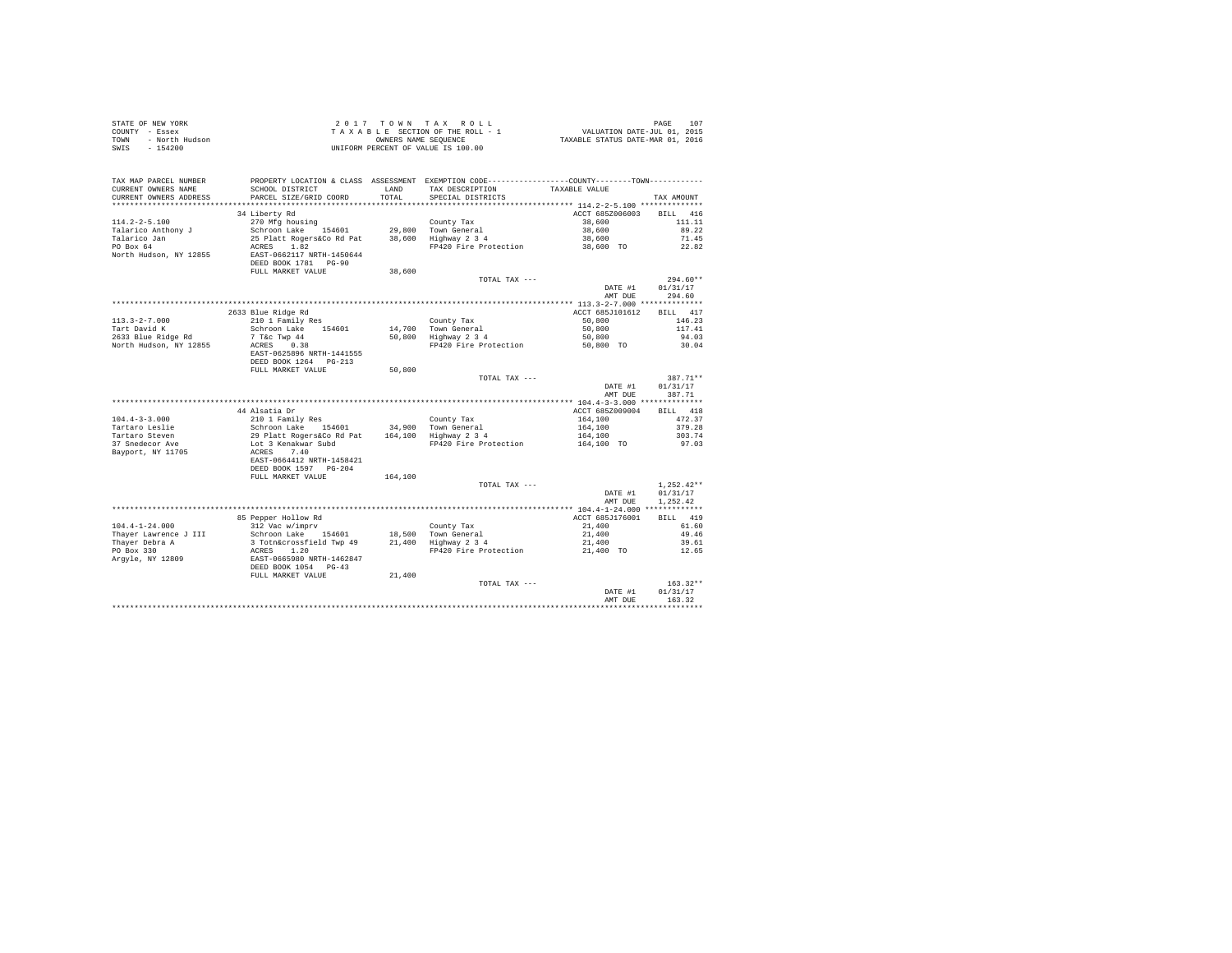| STATE OF NEW YORK<br>COUNTY - Essex<br>COUNTY - ESSEX<br>TOWN - North Hudson<br>SWIS - 154200 | 2017 TOWN TAX ROLL<br>$\begin{array}{cccccc} 2&0&1&7&7&0&\text{W} &\text{R} &\text{X} &\text{R} &0&\text{L} &\text{L} \\ T&\text{A} & X&\text{A} & B&L&E&\text{S} &E\text{T} &D\text{W} &O\text{S} &E&\text{T} &D\text{W} &D\text{S} &E&\text{S} &E&\text{S} \\ T&\text{A} & X&\text{A} & B&L&\text{S} &E&\text{S} &E&\text{S} &E&\text{S} &E&\text{S} &E&\text{S} &E&\text{S} &E&$<br>UNIFORM PERCENT OF VALUE IS 100.00  |        |                                                                                                                                      | 108<br>PAGE              |                                  |  |
|-----------------------------------------------------------------------------------------------|----------------------------------------------------------------------------------------------------------------------------------------------------------------------------------------------------------------------------------------------------------------------------------------------------------------------------------------------------------------------------------------------------------------------------|--------|--------------------------------------------------------------------------------------------------------------------------------------|--------------------------|----------------------------------|--|
| TAX MAP PARCEL NUMBER<br>CURRENT OWNERS NAME<br>CURRENT OWNERS ADDRESS                        | SCHOOL DISTRICT LAND<br>PARCEL SIZE/GRID COORD                                                                                                                                                                                                                                                                                                                                                                             | TOTAL  | PROPERTY LOCATION & CLASS ASSESSMENT EXEMPTION CODE---------------COUNTY-------TOWN---------<br>TAX DESCRIPTION<br>SPECIAL DISTRICTS | TAXABLE VALUE            | TAX AMOUNT                       |  |
|                                                                                               | 1826 Blue Ridge Rd                                                                                                                                                                                                                                                                                                                                                                                                         |        |                                                                                                                                      | ACCT 685J102905 BILL 420 |                                  |  |
|                                                                                               | 260 Seasonal res                                                                                                                                                                                                                                                                                                                                                                                                           |        |                                                                                                                                      | 44,800                   | 128.96                           |  |
|                                                                                               | $\begin{tabular}{lllllllllll} \textit{123.-2-5.000} & \textit{260} & \textit{260} & \textit{260} & \textit{260} & \textit{260} \\ \textit{Thirteen Point Club} & \textit{560} & \textit{5601} & \textit{14,800} & \textit{70} \textit{wn General} \\ \textit{C/O Dennis Petteys Treas} & \textit{14} & \textit{7otnessfield Two 30} & \textit{44,800} & \textit{Highuay 2 3 4} \\ \textit{PO Box 464} & \textit{125 X 150$ |        |                                                                                                                                      | 44,800                   | 103.55                           |  |
|                                                                                               |                                                                                                                                                                                                                                                                                                                                                                                                                            |        |                                                                                                                                      | 44,800                   | 82.92                            |  |
|                                                                                               | $125 \times 150$<br>ACRES 0.50                                                                                                                                                                                                                                                                                                                                                                                             |        | FP420 Fire Protection 44,800 TO                                                                                                      |                          | 26.49                            |  |
| Talkeetna, AK 99676                                                                           | EAST-0606359 NRTH-1439045<br>DEED BOOK 446 PG-327                                                                                                                                                                                                                                                                                                                                                                          |        |                                                                                                                                      |                          |                                  |  |
|                                                                                               | FULL MARKET VALUE                                                                                                                                                                                                                                                                                                                                                                                                          | 44,800 |                                                                                                                                      |                          |                                  |  |
|                                                                                               |                                                                                                                                                                                                                                                                                                                                                                                                                            |        | TOTAL TAX ---                                                                                                                        | DATE #1<br>AMT DUE       | $341.92**$<br>01/31/17<br>341.92 |  |
|                                                                                               |                                                                                                                                                                                                                                                                                                                                                                                                                            |        |                                                                                                                                      |                          |                                  |  |
|                                                                                               | 2931 US Route 9                                                                                                                                                                                                                                                                                                                                                                                                            |        |                                                                                                                                      | ACCT 685J176004          | BILL 421                         |  |
| $114.18 - 2 - 5.000$                                                                          | 270 Mfg housing                                                                                                                                                                                                                                                                                                                                                                                                            |        | County Tax                                                                                                                           | 44,300                   | 127.52                           |  |
| Thompson Chandler H<br>Thompson Crystal A<br>PO Box 82                                        | Schroon Lake 154601<br>22 Rd Patent                                                                                                                                                                                                                                                                                                                                                                                        |        | County lax<br>15,800 Town General<br>44,300 Highway 2 3 4                                                                            | $44,300$<br>$44,300$     | 102.39                           |  |
|                                                                                               | $P(42) = P(0.50) = P(0.50) = P(1.00) = P(0.50) = P(1.00) = P(0.50) = P(0.50) = P(0.50) = P(0.50) = P(0.50) = P(0.50) = P(0.50) = P(0.50) = P(0.50) = P(0.50) = P(0.50) = P(0.50) = P(0.50) = P(0.50) = P(0.50) = P(0.50) = P(0.50) = P(0.50) = P(0.50) = P(0.50) = P(0.50) = P(0.50$                                                                                                                                       |        |                                                                                                                                      |                          | 82.00<br>26.19                   |  |
| North Hudson, NY 12855                                                                        | EAST-0659338 NRTH-1441464<br>DEED BOOK 1440 PG-97                                                                                                                                                                                                                                                                                                                                                                          |        |                                                                                                                                      |                          |                                  |  |
|                                                                                               | FULL MARKET VALUE                                                                                                                                                                                                                                                                                                                                                                                                          | 44,300 |                                                                                                                                      |                          |                                  |  |
|                                                                                               |                                                                                                                                                                                                                                                                                                                                                                                                                            |        | TOTAL TAX ---                                                                                                                        | DATE #1<br>AMT DUE       | 338.10**<br>01/31/17<br>338.10   |  |
|                                                                                               |                                                                                                                                                                                                                                                                                                                                                                                                                            |        |                                                                                                                                      |                          |                                  |  |
|                                                                                               |                                                                                                                                                                                                                                                                                                                                                                                                                            |        |                                                                                                                                      | ACCT 685Z005003          | BILL 422                         |  |
|                                                                                               |                                                                                                                                                                                                                                                                                                                                                                                                                            |        |                                                                                                                                      | 44,900                   | 129.25                           |  |
|                                                                                               |                                                                                                                                                                                                                                                                                                                                                                                                                            |        |                                                                                                                                      | 44,900                   | 103.78<br>83.11                  |  |
| 3286 Number 1 Rte 9<br>North Hudson, NY 12855                                                 | 20 Coyote Way<br>114.2-2-11.000 1 20 Coyote Way<br>Thompson Emmett L 210 1 Family Res<br>Thompson Michelle A 24 Platt Rogers&Co Rd Pat 44,900 Highway 2 34<br>Thompson Michelle A 24 Platt Rogers&Co Rd Pat 44,900 Highway 2 34<br>Prode<br>Lot B 5755 $ACRES$ 6.32                                                                                                                                                        |        | FP420 Fire Protection 44,900 TO                                                                                                      | 44,900                   | 26.55                            |  |
|                                                                                               | EAST-0662486 NRTH-1449035<br>DEED BOOK 1420 PG-325                                                                                                                                                                                                                                                                                                                                                                         |        |                                                                                                                                      |                          |                                  |  |
|                                                                                               | FULL MARKET VALUE                                                                                                                                                                                                                                                                                                                                                                                                          | 44,900 |                                                                                                                                      |                          |                                  |  |
|                                                                                               |                                                                                                                                                                                                                                                                                                                                                                                                                            |        | TOTAL TAX ---                                                                                                                        | DATE #1<br>AMT DUE       | $342.69**$<br>01/31/17<br>342.69 |  |
|                                                                                               | 118 Walker Way                                                                                                                                                                                                                                                                                                                                                                                                             |        |                                                                                                                                      | ACCT 685J102908 BILL 423 |                                  |  |
| $104.4 - 1 - 87.000$                                                                          | 260 Seasonal res - WTRFNT                                                                                                                                                                                                                                                                                                                                                                                                  |        | VETWAR CTS 41120                                                                                                                     |                          |                                  |  |
| Thompson Stephen G                                                                            |                                                                                                                                                                                                                                                                                                                                                                                                                            |        |                                                                                                                                      |                          | 130.41                           |  |
| Thompson Bonnie L<br>PO Box 144                                                               |                                                                                                                                                                                                                                                                                                                                                                                                                            |        |                                                                                                                                      |                          | 104.71<br>83.86                  |  |
| North Hudson, NY 12855                                                                        | 260 Seasonal res – wiking the country Tax and Schroon Lake 154601 (2018)<br>28 Plant Rogers (2018) 1990 (2018) 2018 (2018)<br>28 Plant Rogers (2018) 2020 (2018) 2021 (2018)<br>2020 1994 (2018) 2020 (2018) 2020 1994<br>2020 1994<br>2020 1                                                                                                                                                                              |        |                                                                                                                                      |                          | 31.51                            |  |
|                                                                                               | ACRES 23.87<br>EAST-0662940 NRTH-1456889<br>DEED BOOK 1687 PG-281                                                                                                                                                                                                                                                                                                                                                          |        |                                                                                                                                      |                          |                                  |  |
|                                                                                               | FULL MARKET VALUE                                                                                                                                                                                                                                                                                                                                                                                                          | 53,300 |                                                                                                                                      |                          |                                  |  |
|                                                                                               |                                                                                                                                                                                                                                                                                                                                                                                                                            |        | TOTAL TAX ---                                                                                                                        | DATE #1<br>AMT DUR       | $350.49**$<br>01/31/17<br>350.49 |  |
|                                                                                               |                                                                                                                                                                                                                                                                                                                                                                                                                            |        |                                                                                                                                      |                          | ************                     |  |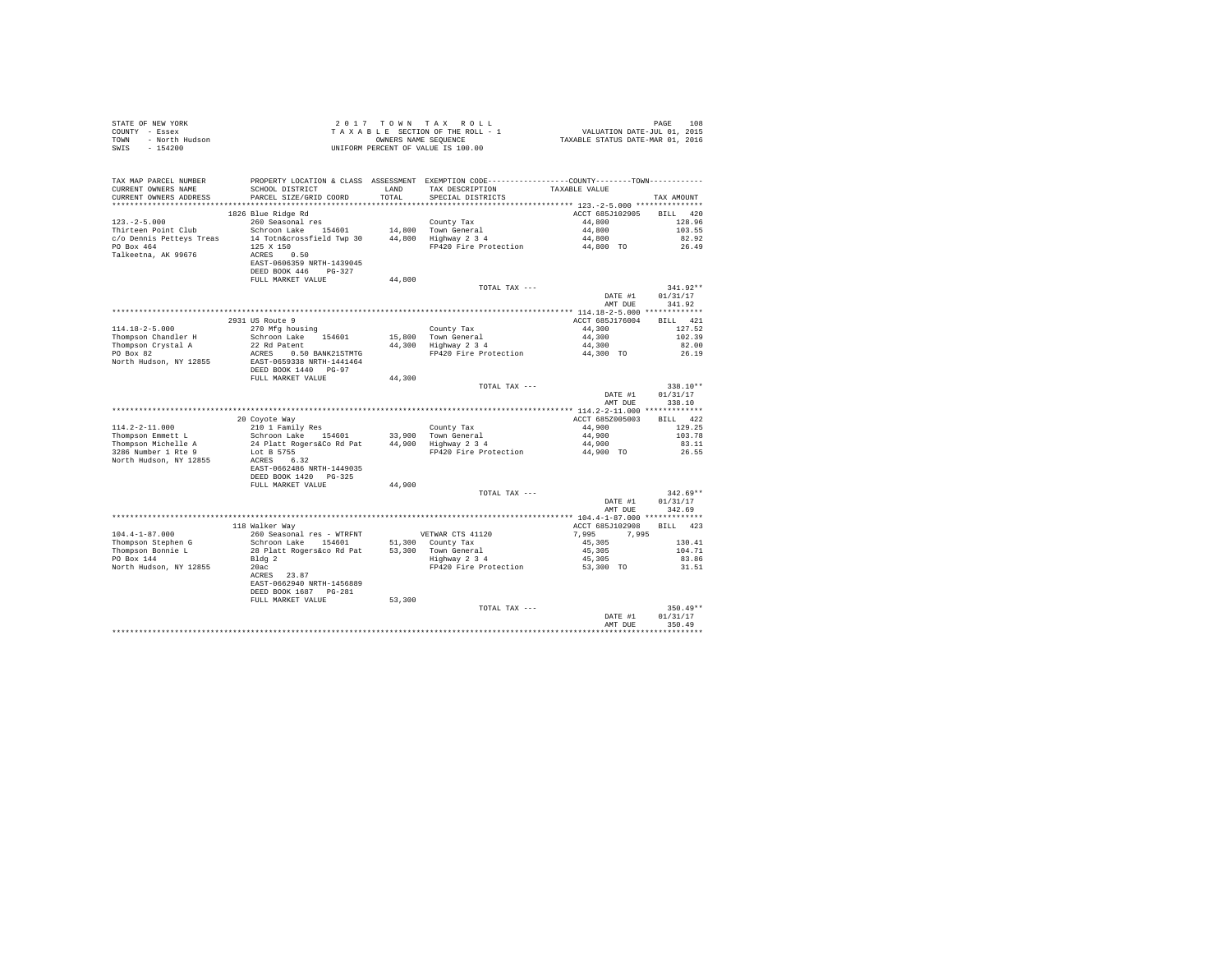| STATE OF NEW YORK<br>COUNTY - Essex<br>- North Hudson<br>TOWN<br>$-154200$<br>SWIS |                                                                  |               | 2017 TOWN TAX ROLL<br>TAXABLE SECTION OF THE ROLL - 1<br>OWNERS NAME SEQUENCE<br>UNIFORM PERCENT OF VALUE IS 100.00                    | PAGE 109<br>VALUATION DATE-JUL 01, 2015<br>TAXABLE STATUS DATE-MAR 01, 2016 | PAGE<br>109                    |
|------------------------------------------------------------------------------------|------------------------------------------------------------------|---------------|----------------------------------------------------------------------------------------------------------------------------------------|-----------------------------------------------------------------------------|--------------------------------|
| TAX MAP PARCEL NUMBER<br>CURRENT OWNERS NAME<br>CURRENT OWNERS ADDRESS             | SCHOOL DISTRICT<br>PARCEL SIZE/GRID COORD                        | LAND<br>TOTAL | PROPERTY LOCATION & CLASS ASSESSMENT EXEMPTION CODE----------------COUNTY-------TOWN----------<br>TAX DESCRIPTION<br>SPECIAL DISTRICTS | TAXABLE VALUE                                                               | TAX AMOUNT                     |
|                                                                                    |                                                                  |               |                                                                                                                                        |                                                                             | RTT.T. 424                     |
| $113.3 - 2 - 13.000$                                                               | 2654 Blue Ridge Rd<br>260 Seasonal res                           |               | County Tax                                                                                                                             | ACCT 685J102907<br>45,600                                                   | 131.26                         |
| Tobin Family Trust                                                                 | Schroon Lake 154601                                              |               |                                                                                                                                        | 45,600                                                                      | 105.39                         |
| c/o Theresa M Tobin                                                                | 7 Totn&crossfield Twp 44                                         |               | 14,900 Town General<br>45,600 Highway 2 3 4                                                                                            | 45,600                                                                      | 84.40                          |
| 25 Margaret Dr                                                                     | 118 X 145 X Irr                                                  |               | FP420 Fire Protection                                                                                                                  | 45,600 TO                                                                   | 26.96                          |
| Oueensbury, NY 12804                                                               | ACRES 0.40<br>EAST-0626627 NRTH-1441307<br>DEED BOOK 1699 PG-222 |               |                                                                                                                                        |                                                                             |                                |
|                                                                                    | FULL MARKET VALUE                                                | 45,600        |                                                                                                                                        |                                                                             |                                |
|                                                                                    |                                                                  |               | TOTAL TAX ---                                                                                                                          | DATE #1<br>AMT DUE                                                          | 348.01**<br>01/31/17<br>348.01 |
|                                                                                    |                                                                  |               |                                                                                                                                        |                                                                             |                                |
|                                                                                    | Johnson Pond Rd                                                  |               |                                                                                                                                        | ACCT 685J179009                                                             | BILL 425                       |
| 125.12-1-7.000                                                                     | 314 Rural vac<10                                                 |               | County Tax<br>County Tax<br>200   Town General<br>200   Highway 2 3 4                                                                  | 200                                                                         | 0.58                           |
| Trainor Frederick N<br>535 South St                                                | Schroon Lake 154601<br>Paradox Tract Lot 169                     |               |                                                                                                                                        | $\begin{array}{c} 200 \\ 200 \\ 200 \end{array}$                            | 0.46<br>0.37                   |
| Highland, NY 12528                                                                 | ACRES 0.10                                                       |               | FP420 Fire Protection                                                                                                                  |                                                                             | .12                            |
|                                                                                    | EAST-0670610 NRTH-1434729<br>DEED BOOK 1669 PG-160               |               |                                                                                                                                        |                                                                             |                                |
|                                                                                    | FULL MARKET VALUE                                                | 200           |                                                                                                                                        |                                                                             |                                |
|                                                                                    |                                                                  |               | TOTAL TAX ---                                                                                                                          | DATE #1                                                                     | $1.53**$<br>01/31/17           |
|                                                                                    |                                                                  |               |                                                                                                                                        | AMT DUE                                                                     | 1.53                           |
|                                                                                    |                                                                  |               |                                                                                                                                        |                                                                             |                                |
|                                                                                    | 7 Lazy St                                                        |               |                                                                                                                                        | ACCT 685J102914                                                             | BILL 426                       |
| $113.20 - 1 - 31.000$                                                              | 210 1 Family Res                                                 |               | County Tax                                                                                                                             | 74,700                                                                      | 215.03                         |
| Twetan Carol Ann                                                                   | Schroon Lake 154601 10,800                                       |               | 10,800 Town General<br>74,700 Highway 2 3 4                                                                                            | 74,700                                                                      | 172.65                         |
| 243 Whipple Hill Rd                                                                | 20 Tract West Of Road Pat                                        |               |                                                                                                                                        | 74,700                                                                      | 138.27                         |
| Richmond, NH 03470                                                                 | ACRES 0.20<br>EAST-0644192 NRTH-1442197<br>DEED BOOK 1730 PG-283 |               | FP420 Fire Protection                                                                                                                  | 74,700 TO                                                                   | 44.17                          |
|                                                                                    | FULL MARKET VALUE                                                | 74,700        |                                                                                                                                        |                                                                             |                                |
|                                                                                    |                                                                  |               | TOTAL TAX ---                                                                                                                          |                                                                             | $570.12**$                     |
|                                                                                    |                                                                  |               |                                                                                                                                        | DATE #1                                                                     | 01/31/17                       |
|                                                                                    |                                                                  |               |                                                                                                                                        | AMT DUE                                                                     | 570.12                         |
|                                                                                    |                                                                  |               |                                                                                                                                        |                                                                             |                                |
| $113.20 - 1 - 32.000$                                                              | 9 Lazy St<br>314 Rural vac<10                                    |               |                                                                                                                                        | ACCT 685J100604<br>10,800                                                   | BILL 427<br>31.09              |
| Twetan Carol Ann                                                                   | Schroon Lake 154601                                              |               |                                                                                                                                        | 10,800                                                                      | 24.96                          |
| 243 Whipple Hill Rd                                                                | 20 Tract West Of Road Pat                                        |               | County Tax<br>10,800 Town General<br>10,800 Highway 2 3 4                                                                              | 10,800                                                                      | 19.99                          |
| Richmond, NH 03470                                                                 | ACRES 0.20                                                       |               | FP420 Fire Protection                                                                                                                  | 10,800 TO                                                                   | 6.39                           |
|                                                                                    | EAST-0644144 NRTH-1442168<br>DEED BOOK 1730 PG-283               |               |                                                                                                                                        |                                                                             |                                |
|                                                                                    | FULL MARKET VALUE                                                | 10,800        |                                                                                                                                        |                                                                             |                                |
|                                                                                    |                                                                  |               | TOTAL TAX ---                                                                                                                          |                                                                             | $82.43**$                      |
|                                                                                    |                                                                  |               |                                                                                                                                        | DATE #1<br>AMT DUE                                                          | 01/31/17<br>82.43              |
|                                                                                    |                                                                  |               |                                                                                                                                        |                                                                             |                                |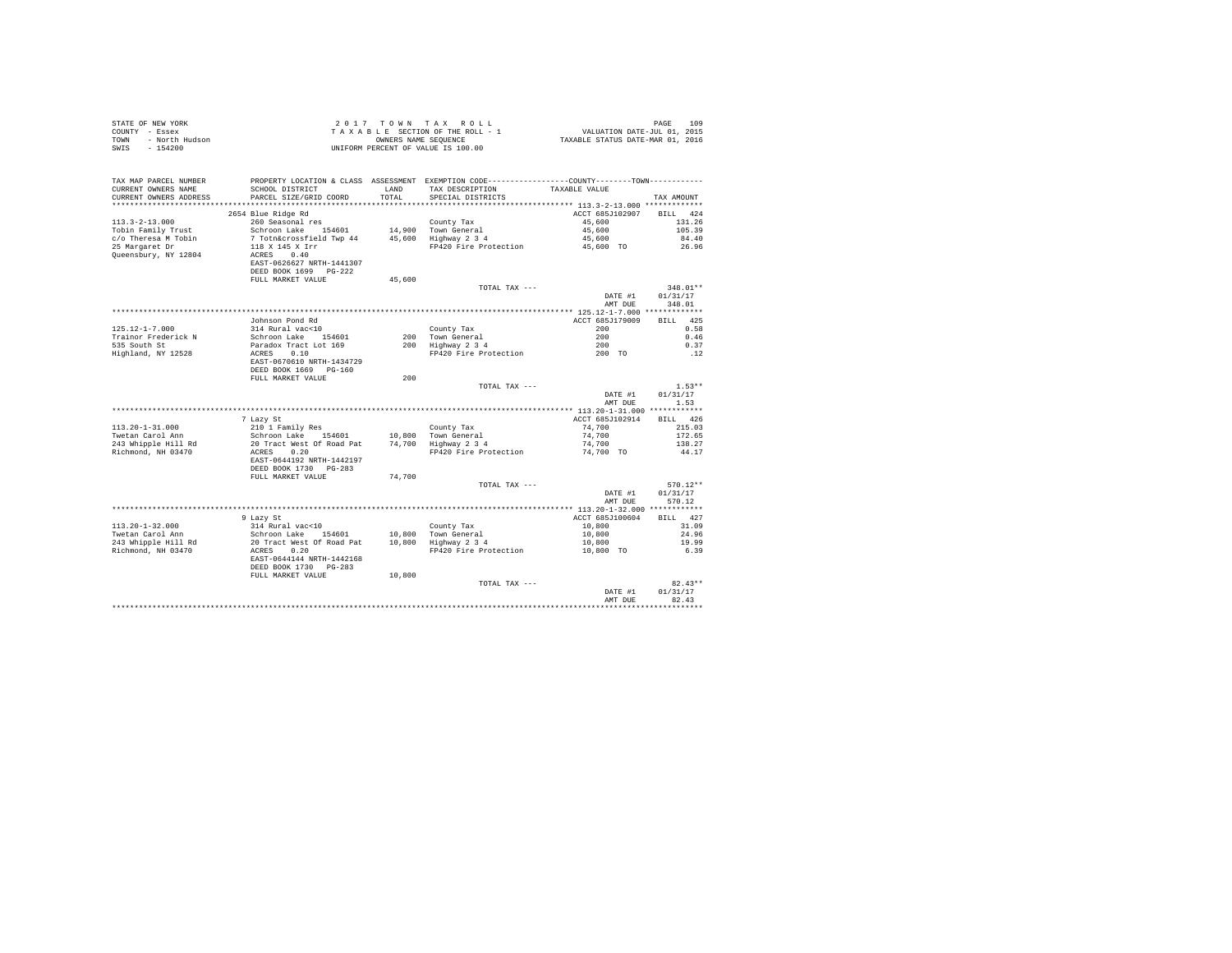| STATE OF NEW YORK      | 2017 TOWN TAX ROLL                 | 110<br>PAGE                      |
|------------------------|------------------------------------|----------------------------------|
| COUNTY - Essex         | TAXABLE SECTION OF THE ROLL - 1    | VALUATION DATE-JUL 01, 2015      |
| - North Hudson<br>TOWN | OWNERS NAME SEOUENCE               | TAXABLE STATUS DATE-MAR 01, 2016 |
| SWIS<br>$-154200$      | UNIFORM PERCENT OF VALUE IS 100.00 |                                  |

| TAX MAP PARCEL NUMBER<br>CURRENT OWNERS NAME        | PROPERTY LOCATION & CLASS ASSESSMENT EXEMPTION CODE---------------COUNTY-------TOWN---------<br>SCHOOL DISTRICT | LAND    | TAX DESCRIPTION                    | TAXABLE VALUE      |                    |
|-----------------------------------------------------|-----------------------------------------------------------------------------------------------------------------|---------|------------------------------------|--------------------|--------------------|
| CURRENT OWNERS ADDRESS<br>************************* | PARCEL SIZE/GRID COORD<br>******************************                                                        | TOTAL   | SPECIAL DISTRICTS                  |                    | TAX AMOUNT         |
|                                                     | US Route 9                                                                                                      |         |                                    | ACCT 685J103005    | 428<br><b>BILL</b> |
| $84. - 3 - 8.000$                                   | 910 Priv forest                                                                                                 |         | County Tax                         | 46,000             | 132.41             |
| Underwood Club Inc                                  | Schroon Lake 154601                                                                                             | 46,000  | Town General                       | 46,000             | 106.32             |
| c/o Count On It Bus Svc Inc                         | 58 N Riverhead Tract                                                                                            | 46,000  | Highway 2 3 4                      | 46,000             | 85.14              |
| 6 Lime Rock Rd<br>So Burlington, VT 05403           | ACRES 55.40<br>EAST-0670862 NRTH-1490349<br>DEED BOOK 139<br>$PG-373$<br>FULL MARKET VALUE                      | 46,000  | FP420 Fire Protection              | 46,000 TO          | 27.20              |
|                                                     |                                                                                                                 |         | TOTAL TAX ---                      |                    | $351.07**$         |
|                                                     |                                                                                                                 |         |                                    | DATE #1            | 01/31/17           |
|                                                     |                                                                                                                 |         |                                    | AMT DUE            | 351.07             |
|                                                     |                                                                                                                 |         |                                    |                    |                    |
|                                                     | US Route 9                                                                                                      |         |                                    | ACCT 685J103002    | <b>BILL</b><br>429 |
| $84. - 3 - 9.000$<br>Underwood Club Inc             | 910 Priv forest - WTRFNT<br>Schroon Lake<br>154601                                                              |         | County Tax<br>284.800 Town General | 284,800<br>284,800 | 819.82<br>658.26   |
| c/o Count On It Bus Svc Inc 48 N Riverhead Tract    |                                                                                                                 | 284,800 | Highway 2 3 4                      | 284,800            | 527.15             |
| 6 Lime Rock Rd                                      | ACRES 160.00                                                                                                    |         | FP420 Fire Protection              | 284,800 TO         | 168.39             |
| So Burlington, VT 05403                             | EAST-0670883 NRTH-1488263<br>DEED BOOK 139<br>$PG-373$                                                          |         |                                    |                    |                    |
|                                                     | FULL MARKET VALUE                                                                                               | 284,800 |                                    |                    |                    |
|                                                     |                                                                                                                 |         | TOTAL TAX ---                      |                    | $2,173.62**$       |
|                                                     |                                                                                                                 |         |                                    | DATE #1            | 01/31/17           |
|                                                     |                                                                                                                 |         |                                    | AMT DUE            | 2,173.62           |
|                                                     | US Route 9                                                                                                      |         |                                    | ACCT 685J103003    | <b>BILL</b><br>430 |
| $84. - 3 - 10.000$                                  | 910 Priv forest - WTRFNT                                                                                        |         | County Tax                         | 446,700            | 1,285.86           |
| Underwood Club Inc                                  | Schroon Lake<br>154601                                                                                          | 446.700 | Town General                       | 446,700            | 1,032.45           |
| c/o Count On It Bus Svc Inc                         | 49 N Riverhead Tract                                                                                            | 446,700 | Highway 2 3 4                      | 446,700            | 826.82             |
| 6 Lime Rock Rd                                      | ACRES 89.60                                                                                                     |         | FP420 Fire Protection              | 446,700 TO         | 264.11             |
| So Burlington, VT 05403                             | EAST-0668722 NRTH-1487651<br>DEED BOOK 139<br>$PG-373$                                                          |         |                                    |                    |                    |
|                                                     | FULL MARKET VALUE                                                                                               | 446,700 | TOTAL TAX ---                      |                    | $3.409.24**$       |
|                                                     |                                                                                                                 |         |                                    | DATE #1            | 01/31/17           |
|                                                     |                                                                                                                 |         |                                    | AMT DUE            | 3,409.24           |
|                                                     |                                                                                                                 |         |                                    |                    |                    |
|                                                     | US Route 9                                                                                                      |         |                                    | ACCT 685J103015    | BILL<br>431        |
| $85.3 - 1 - 1.000$                                  | 910 Priv forest                                                                                                 |         | County Tax                         | 43,100             | 124.07             |
| Underwood Club Inc                                  | Schroon Lake<br>154601                                                                                          |         | 43.100 Town General                | 43,100             | 99.62              |
| c/o Count On It Bus Svc Inc                         | 84 N River Head Tr                                                                                              | 43,100  | Highway 2 3 4                      | 43,100             | 79.78              |
| 6 Lime Rock Rd<br>So Burlington, VT 05403           | ACRES 51.90<br>EAST-0673037 NRTH-1493032                                                                        |         | FP420 Fire Protection              | 43,100 TO          | 25.48              |
|                                                     | DEED BOOK 139<br>$PG-373$<br>FULL MARKET VALUE                                                                  | 43,100  |                                    |                    |                    |
|                                                     |                                                                                                                 |         | TOTAL TAX ---                      |                    | $328.95**$         |
|                                                     |                                                                                                                 |         |                                    | DATE #1            | 01/31/17           |
|                                                     |                                                                                                                 |         |                                    | AMT DUE            | 328.95             |
|                                                     |                                                                                                                 |         |                                    |                    |                    |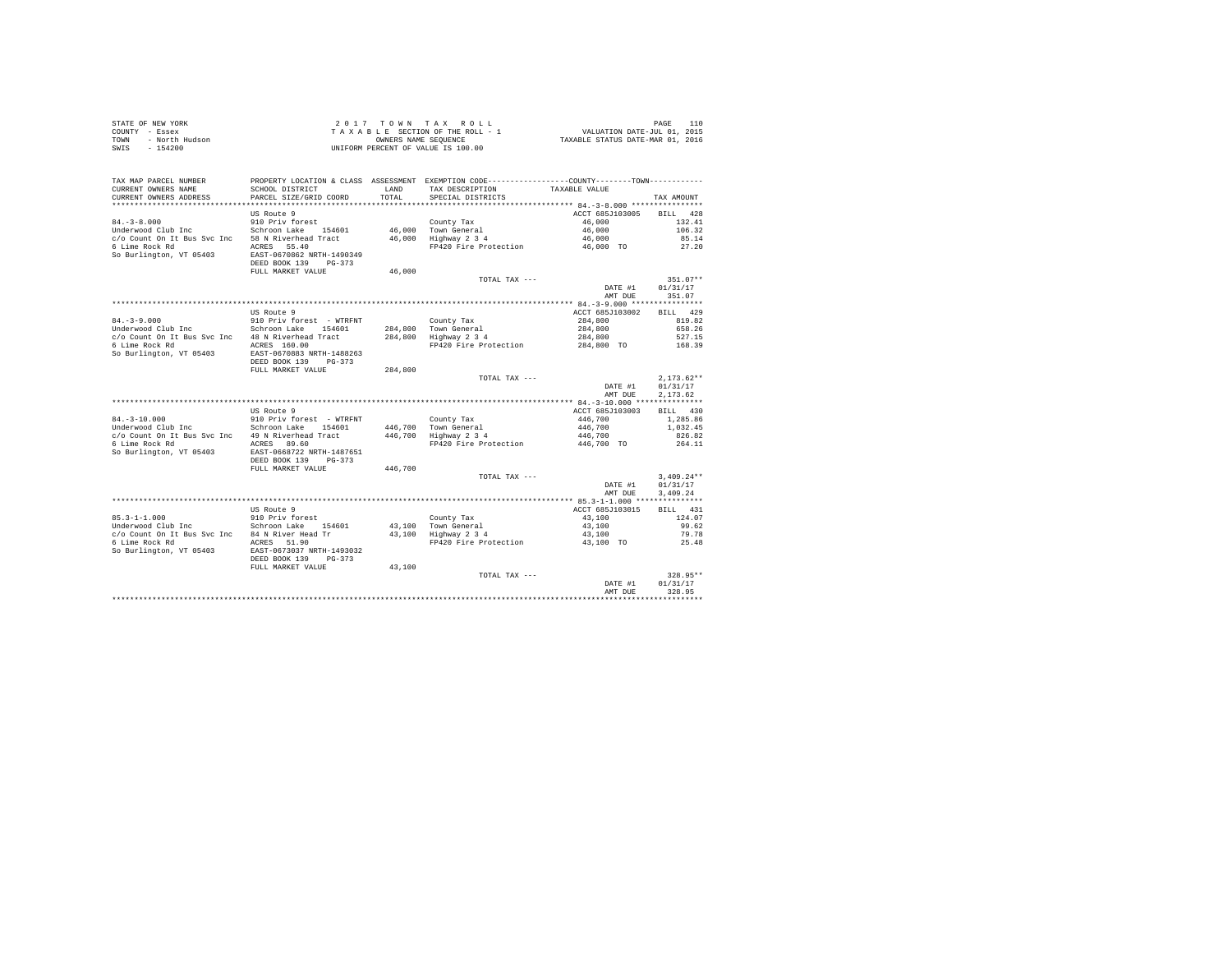| STATE OF NEW YORK      | $2.017$ TOWN TAX ROLL              |                                  | PAGE |  |
|------------------------|------------------------------------|----------------------------------|------|--|
| COUNTY - Essex         | TAXABLE SECTION OF THE ROLL - 1    | VALUATION DATE-JUL 01, 2015      |      |  |
| TOWN<br>- North Hudson | OWNERS NAME SEOUENCE               | TAXABLE STATUS DATE-MAR 01, 2016 |      |  |
| - 154200<br>SWIS       | UNIFORM PERCENT OF VALUE IS 100.00 |                                  |      |  |

| TAX MAP PARCEL NUMBER<br>CURRENT OWNERS NAME<br>CURRENT OWNERS ADDRESS                                                | SCHOOL DISTRICT<br>PARCEL SIZE/GRID COORD                                                                                                                                          | LAND<br>TOTAL.               | PROPERTY LOCATION & CLASS ASSESSMENT EXEMPTION CODE---------------COUNTY-------TOWN---------<br>TAX DESCRIPTION<br>SPECIAL DISTRICTS | TAXABLE VALUE                                                                                            | TAX AMOUNT                                                       |
|-----------------------------------------------------------------------------------------------------------------------|------------------------------------------------------------------------------------------------------------------------------------------------------------------------------------|------------------------------|--------------------------------------------------------------------------------------------------------------------------------------|----------------------------------------------------------------------------------------------------------|------------------------------------------------------------------|
| $85.3 - 1 - 6.000$<br>Underwood Club Inc<br>c/o Count On It Bus Sycs<br>6 Lime Rock Rd<br>So Burlington, VT 05403     | 7 Underwood Rd<br>210 1 Family Res<br>Schroon Lake<br>154601<br>59 N River Head Tr<br>ACRES<br>0.50<br>EAST-0672283 NRTH-1490208<br>DEED BOOK 253<br>$PG-235$<br>FULL MARKET VALUE | 63,000<br>154,400<br>154,400 | County Tax<br>Town General<br>Highway 2 3 4<br>FP420 Fire Protection                                                                 | ACCT 685J103013<br>154,400<br>154,400<br>154,400<br>154,400 TO                                           | 432<br><b>BILL</b><br>444.45<br>356.86<br>285.79<br>91.29        |
|                                                                                                                       |                                                                                                                                                                                    |                              | TOTAL TAX ---                                                                                                                        | DATE #1<br>AMT DUE                                                                                       | $1.178.39**$<br>01/31/17<br>1,178.39                             |
| $85.3 - 1 - 7.000$<br>Underwood Club Inc<br>c/o Count On It Bus Svc Inc<br>6 Lime Rock Rd<br>So Burlington, VT 05403  | US Route 9<br>314 Rural vac<10<br>Schroon Lake<br>154601<br>47 & 59 N River Head Tr<br>1.80<br>ACRES<br>EAST-0672393 NRTH-1489985                                                  | 19,000<br>19,000             | County Tax<br>Town General<br>Highway 2 3 4<br>FP420 Fire Protection                                                                 | ************ 85.3-1-7.000 ****************<br>ACCT 685J103101<br>19,000<br>19,000<br>19,000<br>19,000 TO | BILL 433<br>54.69<br>43.91<br>35.17<br>11.23                     |
|                                                                                                                       | DEED BOOK 469<br>$PG-127$<br>FULL MARKET VALUE                                                                                                                                     | 19,000                       | TOTAL TAX ---                                                                                                                        | DATE #1<br>AMT DUE                                                                                       | $145.00**$<br>01/31/17<br>145.00                                 |
| $85.3 - 1 - 24.000$<br>Underwood Club Inc<br>c/o Count On It Bus Sycs<br>6 Lime Rock Rd<br>So Burlington, VT 05403    | 18 Nokomis Rd<br>240 Rural res<br>- WTRFNT<br>Schroon Lake<br>154601<br>59 N River Head Tr<br>ACRES 145.00<br>EAST-0673092 NRTH-1491398<br>DEED BOOK 139<br>$PG-373$               | 633,600<br>791,100           | County Tax<br>Town General<br>Highway 2 3 4<br>FP420 Fire Protection                                                                 | ACCT 685J103006<br>791,100<br>791,100<br>791,100<br>791,100 TO                                           | 434<br><b>BILL</b><br>2.277.24<br>1,828.46<br>1,464.28<br>467.74 |
|                                                                                                                       | FULL MARKET VALUE                                                                                                                                                                  | 791,100                      | TOTAL TAX ---                                                                                                                        | DATE #1<br>AMT DUE                                                                                       | $6.037.72**$<br>01/31/17<br>6.037.72                             |
| $85.3 - 1 - 25.000$<br>Underwood Club Inc<br>c/o Count On It Bus Svc Inc<br>6 Lime Rock Rd<br>So Burlington, VT 05403 | US Route 9<br>910 Priv forest - WTRFNT<br>Schroon Lake<br>154601<br>60 N River Head Tr<br>ACRES 160.00<br>EAST-0675582 NRTH-1491661<br>DEED BOOK 139<br>$PG-373$                   | 377.500<br>377.500           | County Tax<br>Town General<br>Highway 2 3 4<br>FP420 Fire Protection                                                                 | ACCT 685J103007<br>377.500<br>377.500<br>377,500<br>377,500 TO                                           | 435<br><b>BILL</b><br>1,086.66<br>872.51<br>698.73<br>223.20     |
|                                                                                                                       | FULL MARKET VALUE                                                                                                                                                                  | 377,500                      | TOTAL TAX ---                                                                                                                        | DATE #1<br>AMT DUE                                                                                       | $2,881.10**$<br>01/31/17<br>2.881.10                             |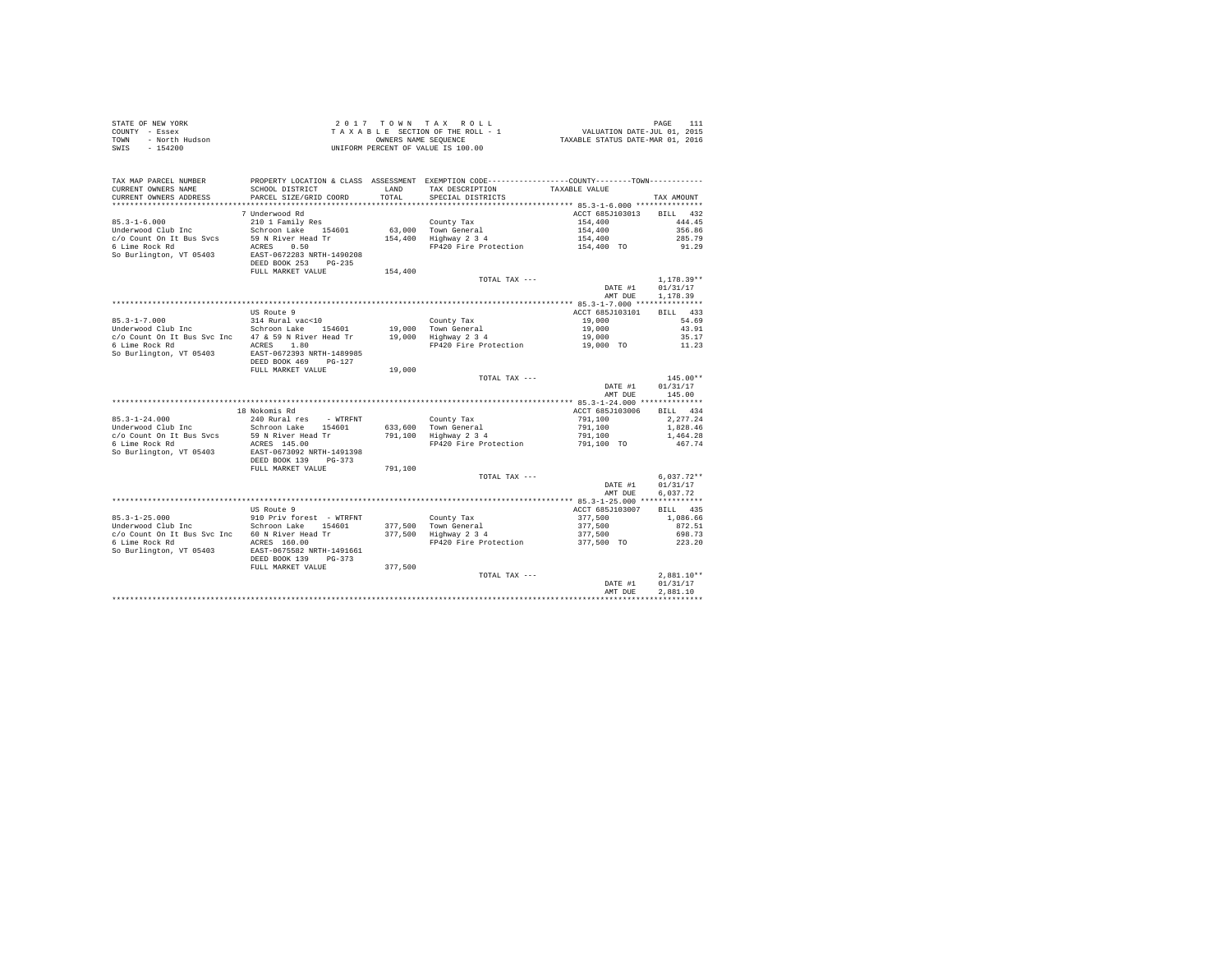| STATE OF NEW YORK      | 2017 TOWN TAX ROLL                 | PAGE                             |
|------------------------|------------------------------------|----------------------------------|
| COUNTY - Essex         | TAXABLE SECTION OF THE ROLL - 1    | VALUATION DATE-JUL 01, 2015      |
| TOWN<br>- North Hudson | OWNERS NAME SEOUENCE               | TAXABLE STATUS DATE-MAR 01, 2016 |
| - 154200<br>SWIS       | UNIFORM PERCENT OF VALUE IS 100.00 |                                  |

| TAX MAP PARCEL NUMBER<br>CURRENT OWNERS NAME<br>CURRENT OWNERS ADDRESS<br>***********************                     | SCHOOL DISTRICT<br>PARCEL SIZE/GRID COORD                                                                                                                                            | <b>T.AND</b><br>TOTAL         | PROPERTY LOCATION & CLASS ASSESSMENT EXEMPTION CODE---------------COUNTY-------TOWN----------<br>TAX DESCRIPTION<br>SPECIAL DISTRICTS | TAXABLE VALUE                                                  | TAX AMOUNT                                                                |
|-----------------------------------------------------------------------------------------------------------------------|--------------------------------------------------------------------------------------------------------------------------------------------------------------------------------------|-------------------------------|---------------------------------------------------------------------------------------------------------------------------------------|----------------------------------------------------------------|---------------------------------------------------------------------------|
| $85.3 - 1 - 26.000$<br>Underwood Club Inc<br>c/o Count On It Bus Svc Inc<br>6 Lime Rock Rd<br>So Burlington, VT 05403 | US Route 9<br>910 Priv forest - WTRFNT<br>Schroon Lake<br>154601<br>83 N River Head Tr<br>ACRES 54.80<br>EAST-0675545 NRTH-1493379<br>DEED BOOK 139<br>$PG-373$<br>FULL MARKET VALUE | 183,800<br>183,800<br>183,800 | County Tax<br>Town General<br>Highway 2 3 4<br>FP420 Fire Protection                                                                  | ACCT 685J103014<br>183,800<br>183,800<br>183,800<br>183,800 TO | 436<br><b>BILL</b><br>529.08<br>424.81<br>340.20<br>108.67                |
|                                                                                                                       |                                                                                                                                                                                      |                               | TOTAL TAX ---                                                                                                                         | DATE #1<br>AMT DUE                                             | $1.402.76**$<br>01/31/17<br>1,402.76                                      |
| $85.3 - 1 - 27.000$<br>Underwood Club Inc<br>c/o Count On It Bus Svc Inc<br>6 Lime Rock Rd<br>So Burlington, VT 05403 | US Route 9<br>910 Priv forest - WTRFNT<br>Schroon Lake<br>154601<br>82 N River Head Tr<br>ACRES 55.60<br>EAST-0678201 NRTH-1493701                                                   | 163,200<br>163,200            | County Tax<br>Town General<br>Highway 2 3 4<br>FP420 Fire Protection                                                                  | ACCT 685J103011<br>163,200<br>163,200<br>163,200<br>163,200 TO | <b>BILL</b><br>437<br>469.78<br>377.20<br>302.07<br>96.49                 |
|                                                                                                                       | DEED BOOK 139<br>$PG-373$<br>FULL MARKET VALUE                                                                                                                                       | 163,200                       | TOTAL TAX ---                                                                                                                         | DATE #1<br>AMT DUE                                             | $1,245.54**$<br>01/31/17<br>1,245.54                                      |
| $85.3 - 1 - 28.000$<br>Underwood Club Inc<br>c/o Count On It Bus Svc Inc<br>6 Lime Rock Rd<br>So Burlington, VT 05403 | US Route 9<br>910 Priv forest<br>Schroon Lake<br>154601<br>61 N River Head Tr<br>ACRES 160.00<br>EAST-0678238 NRTH-1492003<br>DEED BOOK 139<br>$PG-373$<br>FULL MARKET VALUE         | 132,800<br>132,800<br>132,800 | County Tax<br>Town General<br>Highway 2 3 4<br>FP420 Fire Protection<br>TOTAL TAX ---                                                 | ACCT 685J103008<br>132,800<br>132,800<br>132,800<br>132,800 TO | 438<br><b>BILL</b><br>382.27<br>306.94<br>245.81<br>78.52<br>$1,013.54**$ |
|                                                                                                                       |                                                                                                                                                                                      |                               |                                                                                                                                       | DATE #1<br>AMT DUE                                             | 01/31/17<br>1.013.54                                                      |
| $85.3 - 1 - 29.000$<br>Underwood Club Inc<br>c/o Count On It Bus Svc Inc<br>6 Lime Rock Rd<br>So Burlington, VT 05403 | Tracy Rd<br>910 Priv forest<br>Schroon Lake<br>154601<br>62 N River Head Tr<br>ACRES 149.00<br>EAST-0680928 NRTH-1492302<br>DEED BOOK 139<br>$PG-373$                                | 123,700<br>123,700            | County Tax<br>Town General<br>Highway 2 3 4<br>FP420 Fire Protection                                                                  | ACCT 685J103009<br>123,700<br>123,700<br>123,700<br>123,700 TO | BTLL.<br>439<br>356.08<br>285.91<br>228.96<br>73.14                       |
|                                                                                                                       | FULL MARKET VALUE                                                                                                                                                                    | 123,700                       | TOTAL TAX ---                                                                                                                         | DATE #1<br>AMT DUE                                             | $944.09**$<br>01/31/17<br>944.09                                          |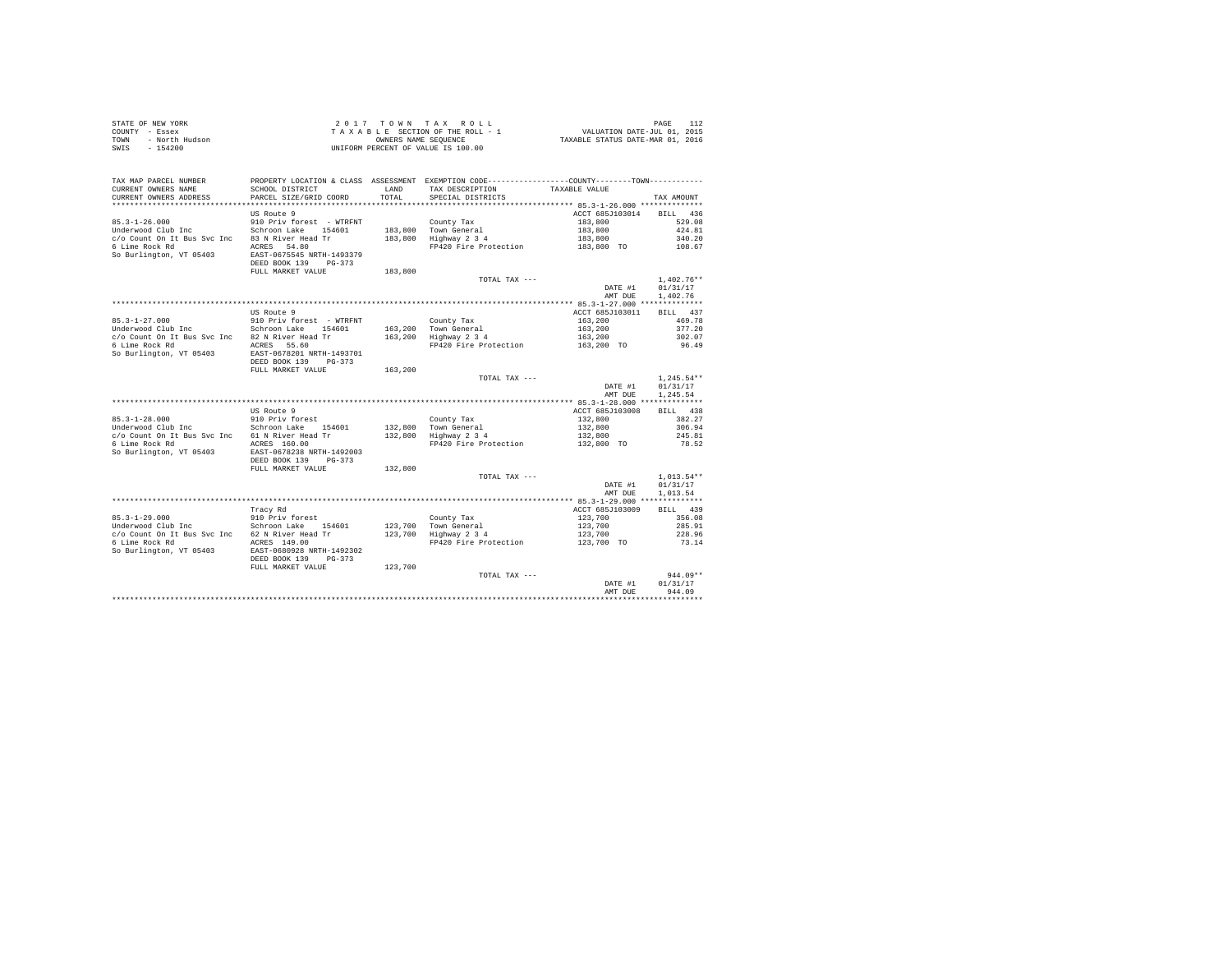| STATE OF NEW YORK      | $2.017$ TOWN TAX ROLL              | PAGE                             |
|------------------------|------------------------------------|----------------------------------|
| COUNTY - Essex         | TAXABLE SECTION OF THE ROLL - 1    | VALUATION DATE-JUL 01, 2015      |
| TOWN<br>- North Hudson | OWNERS NAME SEOUENCE               | TAXABLE STATUS DATE-MAR 01, 2016 |
| SWIS<br>$-154200$      | UNIFORM PERCENT OF VALUE IS 100.00 |                                  |

| TAX MAP PARCEL NUMBER       |                           |         | PROPERTY LOCATION & CLASS ASSESSMENT EXEMPTION CODE---------------COUNTY-------TOWN--------- |                                                              |                      |
|-----------------------------|---------------------------|---------|----------------------------------------------------------------------------------------------|--------------------------------------------------------------|----------------------|
| CURRENT OWNERS NAME         | SCHOOL DISTRICT           | LAND    | TAX DESCRIPTION                                                                              | TAXABLE VALUE                                                |                      |
| CURRENT OWNERS ADDRESS      | PARCEL SIZE/GRID COORD    | TOTAL.  | SPECIAL DISTRICTS                                                                            |                                                              | TAX AMOUNT           |
|                             | US Route 9                |         |                                                                                              | ACCT 685J103012                                              | 440<br><b>BILL</b>   |
| $85.3 - 1 - 30.000$         | 910 Priv forest           |         | County Tax                                                                                   | 47,800                                                       | 137.60               |
| Underwood Club Inc          | Schroon Lake<br>154601    | 47,800  | Town General                                                                                 | 47,800                                                       | 110.48               |
| c/o Count On It Bus Svc Inc | 81 N River Head Tr        | 47,800  | Highway 2 3 4                                                                                | 47,800                                                       | 88.48                |
| 6 Lime Rock Rd              | ACRES 57.60               |         | FP420 Fire Protection                                                                        | 47,800 TO                                                    | 28.26                |
| So Burlington, VT 05403     | EAST-0680753 NRTH-1493970 |         |                                                                                              |                                                              |                      |
|                             | DEED BOOK 139<br>$PG-373$ |         |                                                                                              |                                                              |                      |
|                             | FULL MARKET VALUE         | 47,800  |                                                                                              |                                                              |                      |
|                             |                           |         | TOTAL TAX ---                                                                                |                                                              | $364.82**$           |
|                             |                           |         |                                                                                              | DATE #1<br>AMT DUE                                           | 01/31/17<br>364.82   |
|                             |                           |         |                                                                                              | *********** 85.3-1-31.000 **************                     |                      |
|                             | Tracy Rd                  |         |                                                                                              | ACCT 685J103010                                              | <b>BILL</b><br>441   |
| $85.3 - 1 - 31.000$         | 910 Priv forest - WTRFNT  |         | County Tax                                                                                   | 54,000                                                       | 155.44               |
| Underwood Club Inc          | Schroon Lake<br>154601    | 54,000  | Town General                                                                                 | 54,000                                                       | 124.81               |
| c/o Count On It Bus Svc Inc | 80 N River Head Tr        | 54,000  | Highway 2 3 4                                                                                | 54,000                                                       | 99.95                |
| 6 Lime Rock Rd              | ACRES 59.40               |         | FP420 Fire Protection                                                                        | 54,000 TO                                                    | 31.93                |
| So Burlington, VT 05403     | EAST-0683418 NRTH-1494255 |         |                                                                                              |                                                              |                      |
|                             | FULL MARKET VALUE         | 54,000  |                                                                                              |                                                              |                      |
|                             |                           |         | TOTAL TAX ---                                                                                |                                                              | $412.13**$           |
|                             |                           |         |                                                                                              | DATE #1                                                      | 01/31/17             |
|                             |                           |         |                                                                                              | AMT DUE                                                      | 412.13               |
|                             | Tracy Rd                  |         |                                                                                              | ************ 85.3-1-32.000 **************<br>ACCT 685J103102 | 442<br>RTLL.         |
| $85.3 - 1 - 32.000$         | 910 Priv forest           |         | County Tax                                                                                   | 47.400                                                       | 136.44               |
| Underwood Club Inc          | Schroon Lake<br>154601    | 47,400  | Town General                                                                                 | 47,400                                                       | 109.56               |
| c/o Count On It Bus Svc Inc | 63 N River Head Tr        | 47,400  | Highway 2 3 4                                                                                | 47,400                                                       | 87.73                |
| 6 Lime Rock Rd              | ACRES 57.10               |         | FP420 Fire Protection                                                                        | 47,400 TO                                                    | 28.03                |
| So Burlington, VT 05403     | EAST-0683004 NRTH-1493235 |         |                                                                                              |                                                              |                      |
|                             | DEED BOOK 139<br>$PG-373$ |         |                                                                                              |                                                              |                      |
|                             | FULL MARKET VALUE         | 47,400  |                                                                                              |                                                              |                      |
|                             |                           |         | TOTAL TAX ---                                                                                |                                                              | 361.76**             |
|                             |                           |         |                                                                                              | DATE #1                                                      | 01/31/17             |
|                             |                           |         |                                                                                              | AMT DUE                                                      | 361.76               |
|                             | US Route 9                |         |                                                                                              | ACCT 685J103001                                              | 443<br><b>BILL</b>   |
| $85.3 - 1 - 38.000$         | 910 Priv forest           |         | County Tax                                                                                   | 143,200                                                      | 412.21               |
| Underwood Club Inc          | Schroon Lake<br>154601    | 143,200 | Town General                                                                                 | 143,200                                                      | 330.98               |
| c/o Count On It Bus Svc Inc | 47 N River Head Tr        | 143,200 | Highway 2 3 4                                                                                | 143,200                                                      | 265.05               |
| 6 Lime Rock Rd              | 160ac                     |         | FP420 Fire Protection                                                                        | 143,200 TO                                                   | 84.67                |
| So Burlington, VT 05403     | ACRES 172.50              |         |                                                                                              |                                                              |                      |
|                             | EAST-0673149 NRTH-1488757 |         |                                                                                              |                                                              |                      |
|                             | DEED BOOK 139<br>$PG-373$ |         |                                                                                              |                                                              |                      |
|                             | FULL MARKET VALUE         | 143,200 |                                                                                              |                                                              |                      |
|                             |                           |         | TOTAL TAX ---                                                                                |                                                              | $1,092.91**$         |
|                             |                           |         |                                                                                              | DATE #1<br>AMT DUE                                           | 01/31/17<br>1,092.91 |
|                             |                           |         |                                                                                              |                                                              |                      |
|                             |                           |         |                                                                                              |                                                              |                      |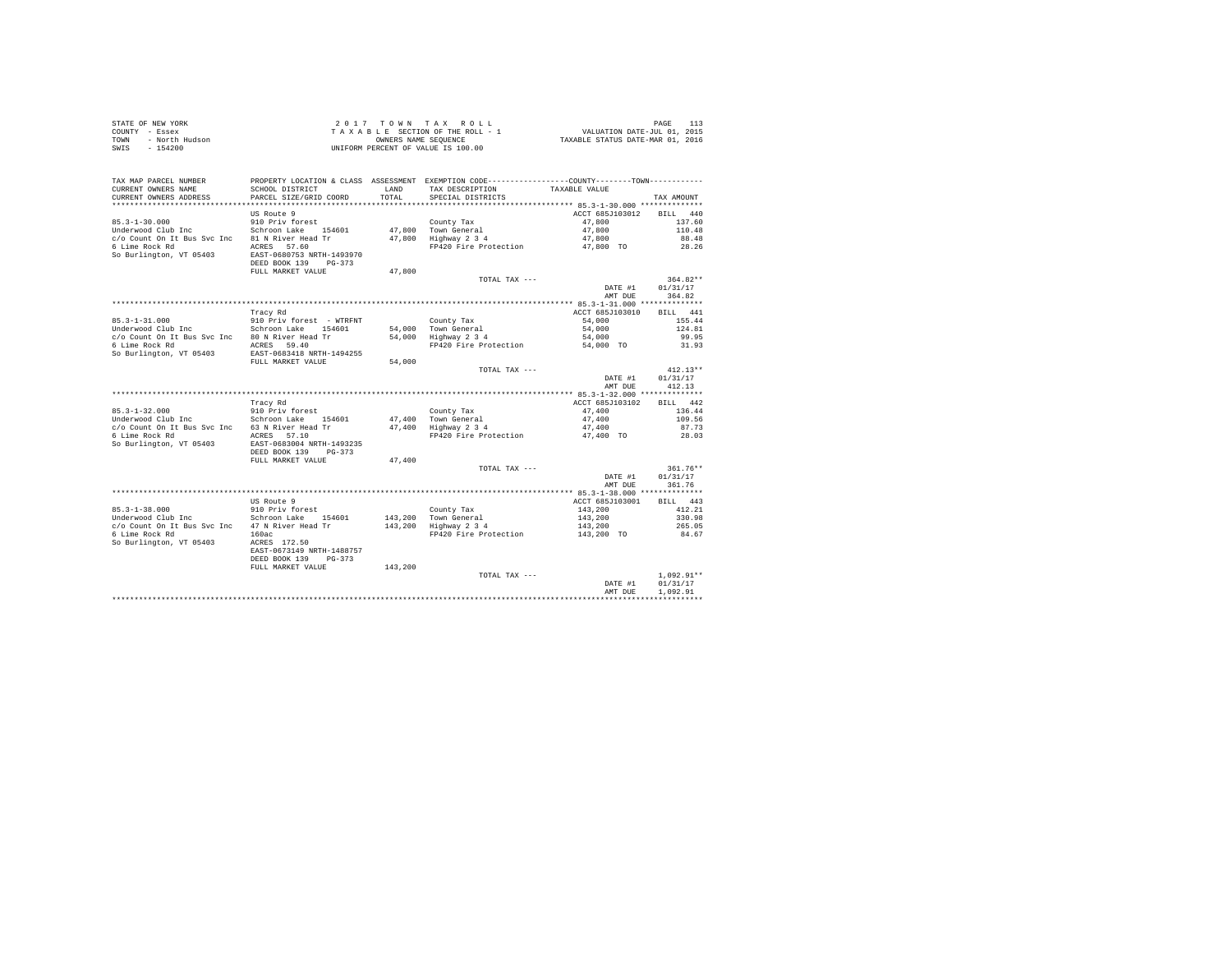| STATE OF NEW YORK      | 2017 TOWN TAX ROLL                 | PAGE                             |
|------------------------|------------------------------------|----------------------------------|
| COUNTY - Essex         | TAXABLE SECTION OF THE ROLL - 1    | VALUATION DATE-JUL 01, 2015      |
| TOWN<br>- North Hudson | OWNERS NAME SEOUENCE               | TAXABLE STATUS DATE-MAR 01, 2016 |
| - 154200<br>SWIS       | UNIFORM PERCENT OF VALUE IS 100.00 |                                  |

| TAX MAP PARCEL NUMBER<br>CURRENT OWNERS NAME    | PROPERTY LOCATION & CLASS ASSESSMENT EXEMPTION CODE----------------COUNTY--------TOWN----------<br>SCHOOL DISTRICT | <b>T.AND</b> | TAX DESCRIPTION       | TAXABLE VALUE    |             |
|-------------------------------------------------|--------------------------------------------------------------------------------------------------------------------|--------------|-----------------------|------------------|-------------|
| CURRENT OWNERS ADDRESS                          | PARCEL SIZE/GRID COORD                                                                                             | TOTAL.       | SPECIAL DISTRICTS     |                  | TAX AMOUNT  |
|                                                 |                                                                                                                    |              |                       |                  |             |
|                                                 |                                                                                                                    |              |                       |                  |             |
|                                                 | US Route 9                                                                                                         |              |                       | ACCT 685J102915  | BILL<br>444 |
| $94.2 - 1 - 4.000$                              | 322 Rural vac>10 - WTRFNT                                                                                          |              | County Tax            | 66,100           | 190.27      |
| Underwood Club Inc                              | Schroon Lake 154601                                                                                                |              | 66.100 Town General   | 66,100           | 152.78      |
| c/o Count On It Bus Svc Inc                     | 20 North Riverhead Tract                                                                                           | 66,100       | Highway 2 3 4         | 66,100           | 122.35      |
| 6 Lime Rock Rd                                  | 17.10<br>ACRES                                                                                                     |              | FP420 Fire Protection | 66,100 TO        | 39.08       |
| So Burlington, VT 05403                         | EAST-0668851 NRTH-1486251<br>DEED BOOK 139<br>$PG-373$                                                             |              |                       |                  |             |
|                                                 | FULL MARKET VALUE                                                                                                  | 66,100       |                       |                  |             |
|                                                 |                                                                                                                    |              | TOTAL TAX ---         |                  | $504.48**$  |
|                                                 |                                                                                                                    |              |                       | DATE #1          | 01/31/17    |
|                                                 |                                                                                                                    |              |                       | AMT DUE          | 504.48      |
|                                                 |                                                                                                                    |              |                       |                  |             |
|                                                 | Blue Ridge Rd                                                                                                      |              |                       | ACCT 685J101004  | 445<br>BILL |
| $125.1 - 1 - 4.000$                             | 910 Priv forest                                                                                                    |              | County Tax            | 44.640           | 128.50      |
| Upper Hudson Woodlands ATP LP Schroon Lake      | 154601                                                                                                             |              | 44.640 Town General   | 44.640           | 103.18      |
| c/o F&W Forestry Services Inc 26 Tr W Of Rd Pat |                                                                                                                    | 44.640       | Highway 2 3 4         | 44.640           | 82.63       |
| ATP Client Service                              | NYS Cons Ease 7001901                                                                                              |              | FP420 Fire Protection | 44,640 TO        | 26.39       |
| PO Box 3610                                     | ACRES 134.40                                                                                                       |              |                       |                  |             |
| Albany, GA 31706-3610                           | EAST-0653023 NRTH-1439602                                                                                          |              |                       |                  |             |
|                                                 | DEED BOOK 1658<br>$PG-17$                                                                                          |              |                       |                  |             |
| PRIOR OWNER ON 3/01/2016                        | CONSERVATION ESMT % 60.00                                                                                          |              |                       |                  |             |
| Upper Hudson Woodlands ATP LP FULL MARKET VALUE |                                                                                                                    | 44.640       |                       |                  |             |
|                                                 |                                                                                                                    |              | TOTAL TAX ---         |                  | $340.70**$  |
|                                                 |                                                                                                                    |              |                       | DATE #1          | 01/31/17    |
|                                                 |                                                                                                                    |              |                       | AMT DUE          | 340.70      |
|                                                 |                                                                                                                    |              |                       |                  |             |
|                                                 | 3043 US Route 9                                                                                                    |              |                       | ACCT 685J100403  | BILL 446    |
| $114.4 - 1 - 46.000$                            | 210 1 Family Res                                                                                                   |              | VETWAR CTS 41120      | 11,460<br>11,460 |             |
| Villmore Constance M                            | Schroon Lake 154601                                                                                                |              | 26,600 AGED ALL 41800 | 32,470<br>32,470 |             |
| McLean Kathleen                                 | 23 Platt Rogers&co Rd Pat                                                                                          |              | 76,400 County Tax     | 32,470           | 93.47       |
| c/o Elaine Card                                 | 1691/205 Life Use to                                                                                               |              | Town General          | 32,470           | 75.05       |
| 3043 US Route 9                                 | Elaine Card                                                                                                        |              | Highway 2 3 4         | 32,470           | 60.10       |
| North Hudson, NY 12855                          | ACRES<br>0.95                                                                                                      |              | FP420 Fire Protection | 76,400 TO        | 45.17       |
|                                                 | EAST-0660233 NRTH-1443927                                                                                          |              |                       |                  |             |
|                                                 | DEED BOOK 1691 PG-205                                                                                              |              |                       |                  |             |
|                                                 | FULL MARKET VALUE                                                                                                  | 76,400       |                       |                  |             |
|                                                 |                                                                                                                    |              | TOTAL TAX ---         |                  | $273.79**$  |
|                                                 |                                                                                                                    |              |                       |                  | 01/31/17    |
|                                                 |                                                                                                                    |              |                       | DATE #1          | 273.79      |
|                                                 |                                                                                                                    |              |                       | AMT DUE          |             |
|                                                 |                                                                                                                    |              |                       |                  |             |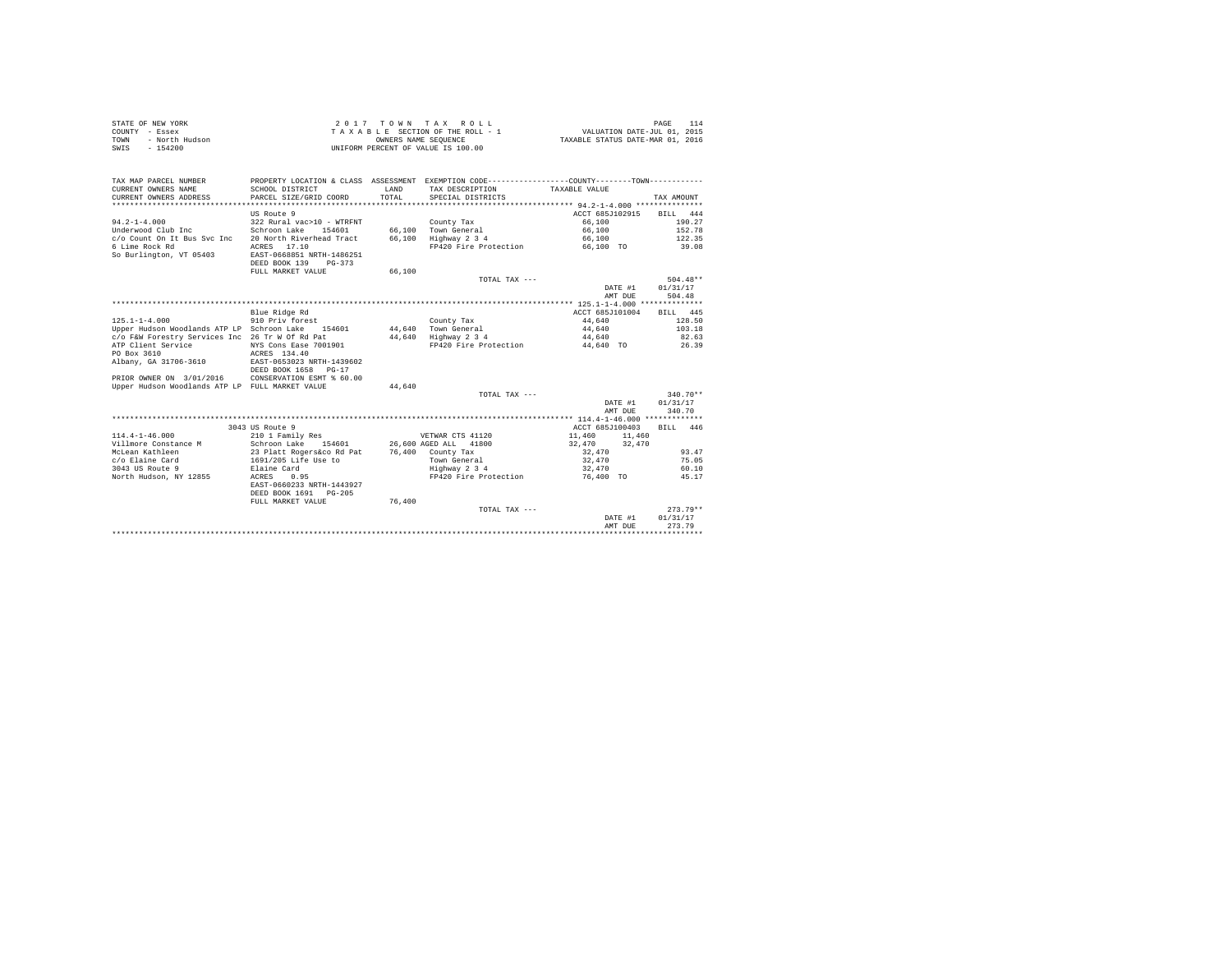|                        | $\begin{array}{cccccccccccc} \texttt{STATE OF NEW VORE} & \texttt{115} & \texttt{116} & \texttt{120} & \texttt{136} & \texttt{147} & \texttt{158} & \texttt{168} & \texttt{179} & \texttt{170} & \texttt{180} & \texttt{190} & \texttt{190} & \texttt{190} & \texttt{191} & \texttt{191} & \texttt{192} & \texttt{193} & \texttt{193} & \texttt{194} & \texttt{195} & \texttt{196} & \texttt{197} & \text$ |        |                                                                                                                                           |                                 |                |
|------------------------|------------------------------------------------------------------------------------------------------------------------------------------------------------------------------------------------------------------------------------------------------------------------------------------------------------------------------------------------------------------------------------------------------------|--------|-------------------------------------------------------------------------------------------------------------------------------------------|---------------------------------|----------------|
|                        |                                                                                                                                                                                                                                                                                                                                                                                                            |        |                                                                                                                                           |                                 |                |
|                        |                                                                                                                                                                                                                                                                                                                                                                                                            |        |                                                                                                                                           |                                 |                |
|                        |                                                                                                                                                                                                                                                                                                                                                                                                            |        |                                                                                                                                           |                                 |                |
|                        | TAX MAP PARCEL NUMBER PROPERTY LOCATION & CLASS ASSESSMENT EXEMPTION CODE---------------COUNTY-------TOWN---------                                                                                                                                                                                                                                                                                         |        |                                                                                                                                           |                                 |                |
| CURRENT OWNERS NAME    | SCHOOL DISTRICT                                                                                                                                                                                                                                                                                                                                                                                            |        | LAND TAX DESCRIPTION TAXABLE VALUE                                                                                                        |                                 |                |
| CURRENT OWNERS ADDRESS | PARCEL SIZE/GRID COORD                                                                                                                                                                                                                                                                                                                                                                                     | TOTAL  | SPECIAL DISTRICTS                                                                                                                         |                                 | TAX AMOUNT     |
|                        |                                                                                                                                                                                                                                                                                                                                                                                                            |        |                                                                                                                                           |                                 |                |
|                        |                                                                                                                                                                                                                                                                                                                                                                                                            |        |                                                                                                                                           | ACCT 685J192001 BILL 447        |                |
|                        |                                                                                                                                                                                                                                                                                                                                                                                                            |        |                                                                                                                                           |                                 | 92.11          |
|                        |                                                                                                                                                                                                                                                                                                                                                                                                            |        |                                                                                                                                           |                                 | 73.96          |
|                        |                                                                                                                                                                                                                                                                                                                                                                                                            |        |                                                                                                                                           |                                 | 59.23          |
|                        |                                                                                                                                                                                                                                                                                                                                                                                                            |        |                                                                                                                                           |                                 | 18.92          |
|                        |                                                                                                                                                                                                                                                                                                                                                                                                            |        |                                                                                                                                           |                                 |                |
|                        |                                                                                                                                                                                                                                                                                                                                                                                                            |        |                                                                                                                                           |                                 |                |
|                        |                                                                                                                                                                                                                                                                                                                                                                                                            |        |                                                                                                                                           |                                 |                |
|                        |                                                                                                                                                                                                                                                                                                                                                                                                            |        |                                                                                                                                           |                                 | $244.22**$     |
|                        |                                                                                                                                                                                                                                                                                                                                                                                                            |        |                                                                                                                                           | DATE #1                         | 01/31/17       |
|                        |                                                                                                                                                                                                                                                                                                                                                                                                            |        |                                                                                                                                           | AMT DUE                         | 244.22         |
|                        |                                                                                                                                                                                                                                                                                                                                                                                                            |        |                                                                                                                                           |                                 |                |
|                        | 3435 Blue Ridge Rd                                                                                                                                                                                                                                                                                                                                                                                         |        |                                                                                                                                           | ACCT 685J101904 BILL 448        |                |
|                        |                                                                                                                                                                                                                                                                                                                                                                                                            |        |                                                                                                                                           |                                 | 419.41         |
|                        |                                                                                                                                                                                                                                                                                                                                                                                                            |        |                                                                                                                                           |                                 | 336.75         |
|                        |                                                                                                                                                                                                                                                                                                                                                                                                            |        | County Tax 145,700<br>145,700<br>145,700<br>145,700<br>145,700<br>PH20 Fire Protection 145,700<br>PH20 Fire Protection 145,700<br>145,700 |                                 | 269.68         |
|                        |                                                                                                                                                                                                                                                                                                                                                                                                            |        |                                                                                                                                           |                                 | 86.15          |
|                        |                                                                                                                                                                                                                                                                                                                                                                                                            |        |                                                                                                                                           |                                 |                |
|                        |                                                                                                                                                                                                                                                                                                                                                                                                            |        |                                                                                                                                           |                                 |                |
|                        | FULL MARKET VALUE 145,700                                                                                                                                                                                                                                                                                                                                                                                  |        |                                                                                                                                           |                                 |                |
|                        |                                                                                                                                                                                                                                                                                                                                                                                                            |        | TOTAL TAX ---                                                                                                                             |                                 | $1,111.99**$   |
|                        |                                                                                                                                                                                                                                                                                                                                                                                                            |        |                                                                                                                                           | DATE #1                         | 01/31/17       |
|                        |                                                                                                                                                                                                                                                                                                                                                                                                            |        |                                                                                                                                           | AMT DUE                         | 1,111.99       |
|                        |                                                                                                                                                                                                                                                                                                                                                                                                            |        |                                                                                                                                           |                                 |                |
|                        | 113.20-1-1.242<br>113.20-1-1.242<br>260 Seasonal results and Figure 2013<br>260 Seasonal results and Figure 2013<br>292 Blue Ridge Rd COT Lable 154601<br>29,500 Town General<br>29 Schroof Lable Brenda 20,500 Town General<br>29 Schroof L                                                                                                                                                               |        |                                                                                                                                           | ACCT 685J103305                 | BILL 449       |
|                        |                                                                                                                                                                                                                                                                                                                                                                                                            |        |                                                                                                                                           |                                 | 217.04         |
|                        |                                                                                                                                                                                                                                                                                                                                                                                                            |        |                                                                                                                                           |                                 | 174.27         |
|                        |                                                                                                                                                                                                                                                                                                                                                                                                            |        |                                                                                                                                           |                                 | 139.56         |
|                        |                                                                                                                                                                                                                                                                                                                                                                                                            |        |                                                                                                                                           |                                 | 44.58          |
|                        | Wachmann 1626/215-Death C                                                                                                                                                                                                                                                                                                                                                                                  |        |                                                                                                                                           |                                 |                |
|                        | ACRES 1.38                                                                                                                                                                                                                                                                                                                                                                                                 |        |                                                                                                                                           |                                 |                |
|                        | EAST-0643260 NRTH-1442563                                                                                                                                                                                                                                                                                                                                                                                  |        |                                                                                                                                           |                                 |                |
|                        | DEED BOOK 1195 PG-95                                                                                                                                                                                                                                                                                                                                                                                       |        |                                                                                                                                           |                                 |                |
|                        | FULL MARKET VALUE                                                                                                                                                                                                                                                                                                                                                                                          | 75,400 |                                                                                                                                           |                                 |                |
|                        |                                                                                                                                                                                                                                                                                                                                                                                                            |        | TOTAL TAX ---                                                                                                                             | $575.45*$<br>DATE #1 $01/31/17$ | $575.45**$     |
|                        |                                                                                                                                                                                                                                                                                                                                                                                                            |        |                                                                                                                                           |                                 |                |
|                        |                                                                                                                                                                                                                                                                                                                                                                                                            |        |                                                                                                                                           |                                 | AMT DUE 575.45 |
|                        |                                                                                                                                                                                                                                                                                                                                                                                                            |        |                                                                                                                                           |                                 |                |
|                        | 151 Pepper Hollow Rd                                                                                                                                                                                                                                                                                                                                                                                       |        |                                                                                                                                           | ACCT 685J176007 BILL 450        |                |
|                        |                                                                                                                                                                                                                                                                                                                                                                                                            |        |                                                                                                                                           |                                 |                |
|                        |                                                                                                                                                                                                                                                                                                                                                                                                            |        |                                                                                                                                           |                                 |                |
|                        | 104.4-1-9.000<br>104.4-1-9.000<br>104.4-1-9.000<br>104.4-1-9.000<br>15,000<br>15,000<br>15,000<br>15,000<br>15,000<br>15,000<br>15,000<br>15,000<br>15,000<br>15,000<br>15,000<br>15,000<br>15,000<br>15,000<br>15,000<br>15,000<br>206.53<br>154,80                                                                                                                                                       |        |                                                                                                                                           |                                 |                |
|                        |                                                                                                                                                                                                                                                                                                                                                                                                            |        |                                                                                                                                           |                                 |                |
|                        |                                                                                                                                                                                                                                                                                                                                                                                                            |        |                                                                                                                                           |                                 |                |
|                        |                                                                                                                                                                                                                                                                                                                                                                                                            |        |                                                                                                                                           |                                 |                |
|                        | FULL MARKET VALUE 169,800                                                                                                                                                                                                                                                                                                                                                                                  |        |                                                                                                                                           |                                 |                |
|                        |                                                                                                                                                                                                                                                                                                                                                                                                            |        | TOTAL TAX ---                                                                                                                             |                                 | $1.190.32**$   |
|                        |                                                                                                                                                                                                                                                                                                                                                                                                            |        |                                                                                                                                           | DATE #1                         | 01/31/17       |
|                        |                                                                                                                                                                                                                                                                                                                                                                                                            |        |                                                                                                                                           | AMT DUE                         | 1,190.32       |
|                        |                                                                                                                                                                                                                                                                                                                                                                                                            |        |                                                                                                                                           |                                 |                |
|                        |                                                                                                                                                                                                                                                                                                                                                                                                            |        |                                                                                                                                           |                                 |                |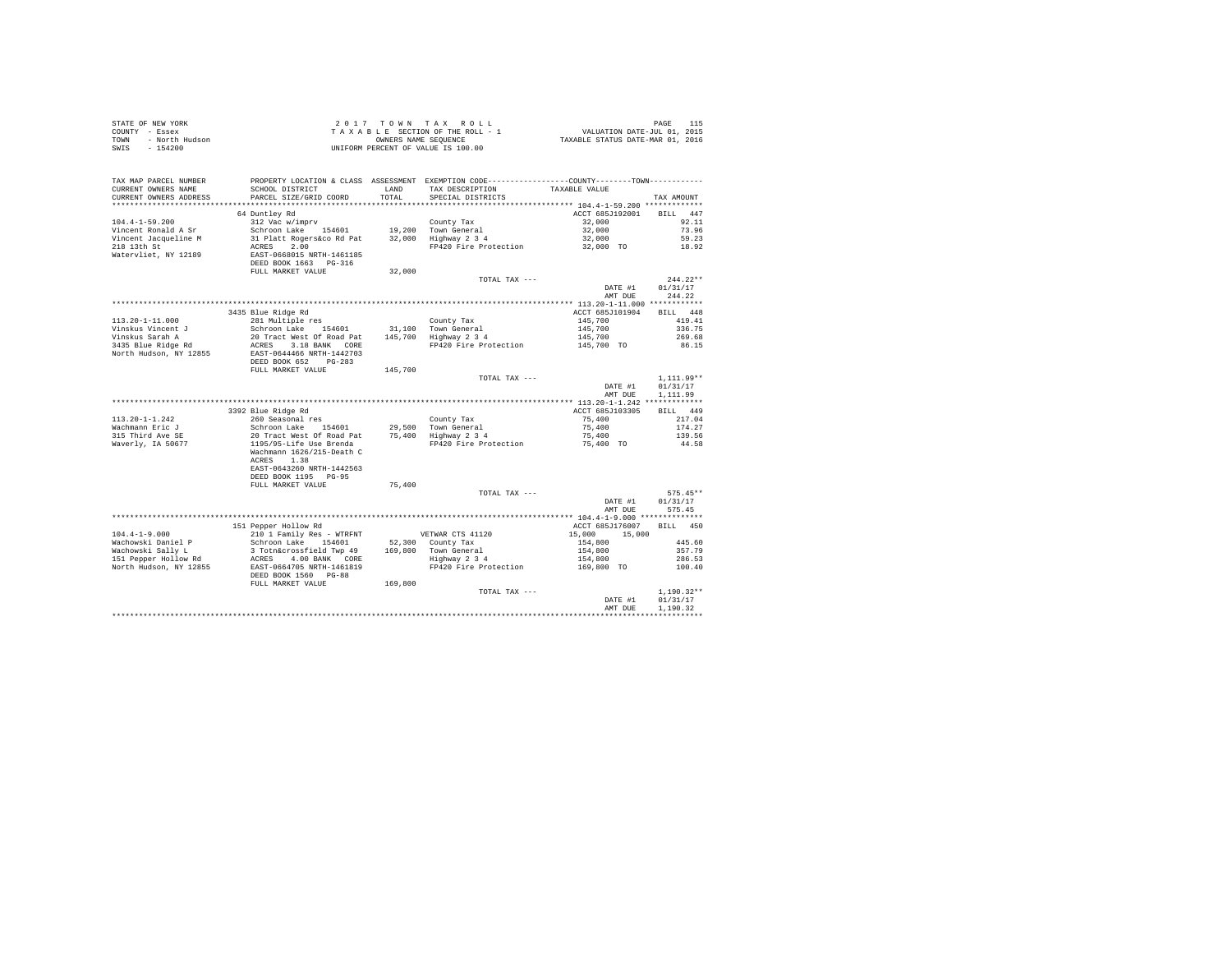| STATE OF NEW YORK      |                           |                      | 2017 TOWN TAX ROLL                                          |                                  | PAGE                        | 116    |
|------------------------|---------------------------|----------------------|-------------------------------------------------------------|----------------------------------|-----------------------------|--------|
| - Essex<br>COUNTY      |                           |                      | TAXABLE SECTION OF THE ROLL - 1                             |                                  | VALUATION DATE-JUL 01, 2015 |        |
| - North Hudson<br>TOWN |                           | OWNERS NAME SEQUENCE |                                                             | TAXABLE STATUS DATE-MAR 01, 2016 |                             |        |
| $-154200$<br>SWIS      |                           |                      | UNIFORM PERCENT OF VALUE IS 100.00                          |                                  |                             |        |
|                        |                           |                      |                                                             |                                  |                             |        |
|                        |                           |                      |                                                             |                                  |                             |        |
|                        |                           |                      |                                                             |                                  |                             |        |
| TAX MAP PARCEL NUMBER  | PROPERTY LOCATION & CLASS | ASSESSMENT           | EXEMPTION CODE-----------------COUNTY-------TOWN----------- |                                  |                             |        |
| CURRENT OWNERS NAME    | SCHOOL DISTRICT           | LAND                 | TAX DESCRIPTION                                             | TAXABLE VALUE                    |                             |        |
| CURRENT OWNERS ADDRESS | PARCEL SIZE/GRID COORD    | TOTAL                | SPECIAL DISTRICTS                                           |                                  | TAX AMOUNT                  |        |
|                        |                           |                      |                                                             |                                  |                             |        |
|                        | 3653 US Route 9           |                      |                                                             | ACCT 685J100503                  | BILL                        | 451    |
| $104.4 - 2 - 1.000$    | 270 Mfg housing           |                      | County Tax                                                  | 40,600                           |                             | 116.87 |

| $104.4 - 2 - 1.000$    | 270 MIG nousing            |         | County Tax            | 40,600          | 110.87             |
|------------------------|----------------------------|---------|-----------------------|-----------------|--------------------|
| Wachowski Daniel P     | 154601<br>Schroon Lake     | 32,700  | Town General          | 40,600          | 93.84              |
| Wachowski Sally L      | 29 Platt Rogers&co Rd Pat  | 40,600  | Highway 2 3 4         | 40,600          | 75.15              |
| 3643 US Rte 9          | Box 10997                  |         | School Relevy         |                 | 332.42             |
| PO Box 15              | ACRES<br>5.01              |         | FP420 Fire Protection | 40.600 TO       | 24.00              |
| North Hudson, NY 12855 | EAST-0664947 NRTH-1458049  |         |                       |                 |                    |
|                        | DEED BOOK 1361<br>$PG-114$ |         |                       |                 |                    |
|                        | FULL MARKET VALUE          | 40,600  |                       |                 |                    |
|                        |                            |         | TOTAL TAX ---         |                 | $642.28**$         |
|                        |                            |         |                       | DATE #1         | 01/31/17           |
|                        |                            |         |                       |                 | 642.28             |
|                        |                            |         |                       | AMT DUE         |                    |
|                        |                            |         |                       |                 |                    |
|                        | 3858 US Route 9            |         |                       | ACCT 685J102114 | 452<br><b>BILL</b> |
| $104.4 - 1 - 41.000$   | 210 1 Family Res           |         | County Tax            | 106,300         | 305.99             |
| Wachowski Sally L      | Schroon Lake<br>154601     |         | 24.000 Town General   | 106,300         | 245.69             |
| Wachowski Daniel       | 31 Platt Rogers&co Rd Pat  | 106,300 | Highway 2 3 4         | 106,300         | 196.76             |
| 3858 US Route 9        | 0.89<br>ACRES              |         | School Relevy         |                 | 870.35             |
| North Hudson, NY 12855 | EAST-0667670 NRTH-1462273  |         | FP420 Fire Protection | 106,300 TO      | 62.85              |
|                        | DEED BOOK 1797 PG-153      |         |                       |                 |                    |
|                        | FULL MARKET VALUE          | 106,300 |                       |                 |                    |
|                        |                            |         | TOTAL TAX ---         |                 | $1.681.64**$       |
|                        |                            |         |                       | DATE #1         | 01/31/17           |
|                        |                            |         |                       | AMT DUE         | 1,681.64           |
|                        |                            |         |                       |                 |                    |
|                        | 61 Johnson Pond Rd         |         |                       | ACCT 685J102812 | BILL 453           |
| $114.4 - 1 - 20.100$   | 240 Rural res              |         | County Tax            | 146,900         | 422.86             |
| Ward Brian P           | Schroon Lake<br>154601     |         | 60,100 Town General   | 146,900         | 339.53             |
| Ward Lissa             | la Gore E Of Rd Pat        | 146,900 | Highway 2 3 4         | 146,900         | 271.90             |
| 220 Long Rd            | 142 Paradox Tract          |         | FP420 Fire Protection | 146,900 TO      | 86.86              |
| Tully, NY 13159        | ACRES 44.76                |         |                       |                 |                    |
|                        | EAST-0661646 NRTH-1442426  |         |                       |                 |                    |
|                        | DEED BOOK 855<br>$PG-183$  |         |                       |                 |                    |
|                        | FULL MARKET VALUE          |         |                       |                 |                    |
|                        |                            | 146,900 |                       |                 |                    |
|                        |                            |         | TOTAL TAX ---         |                 | $1,121.15**$       |
|                        |                            |         |                       | DATE #1         | 01/31/17           |
|                        |                            |         |                       | AMT DUE         | 1,121.15           |
|                        |                            |         |                       |                 |                    |
|                        | 1889 Blue Ridge Rd         |         |                       | ACCT 6879905914 | BILL 454           |
| $112. - 2 - 3.000$     | 240 Rural res              |         | County Tax            | 214,600         | 617.74             |
| Warvha Charles V III   | Schroon Lake<br>154601     | 99,000  | Town General          | 214,600         | 496.00             |
| 3244 Tamerac St        | 14 Totn&crossfield Twp 30  |         | 214,600 Highway 2 3 4 | 214,600         | 397.21             |
| Mohegan Lake, NY 10547 | 00075.00                   |         | FP420 Fire Protection | 214,600 TO      | 126.88             |
|                        | ACRES 98.60 BANK<br>CORE   |         |                       |                 |                    |
|                        | EAST-0606776 NRTH-1440747  |         |                       |                 |                    |
|                        | DEED BOOK 772<br>$PG-038$  |         |                       |                 |                    |
|                        | FULL MARKET VALUE          | 214,600 |                       |                 |                    |
|                        |                            |         | TOTAL TAX ---         |                 | $1.637.83**$       |
|                        |                            |         |                       | DATE #1         | 01/31/17           |
|                        |                            |         |                       | AMT DUE         | 1,637.83           |
|                        |                            |         |                       |                 |                    |
|                        |                            |         |                       |                 |                    |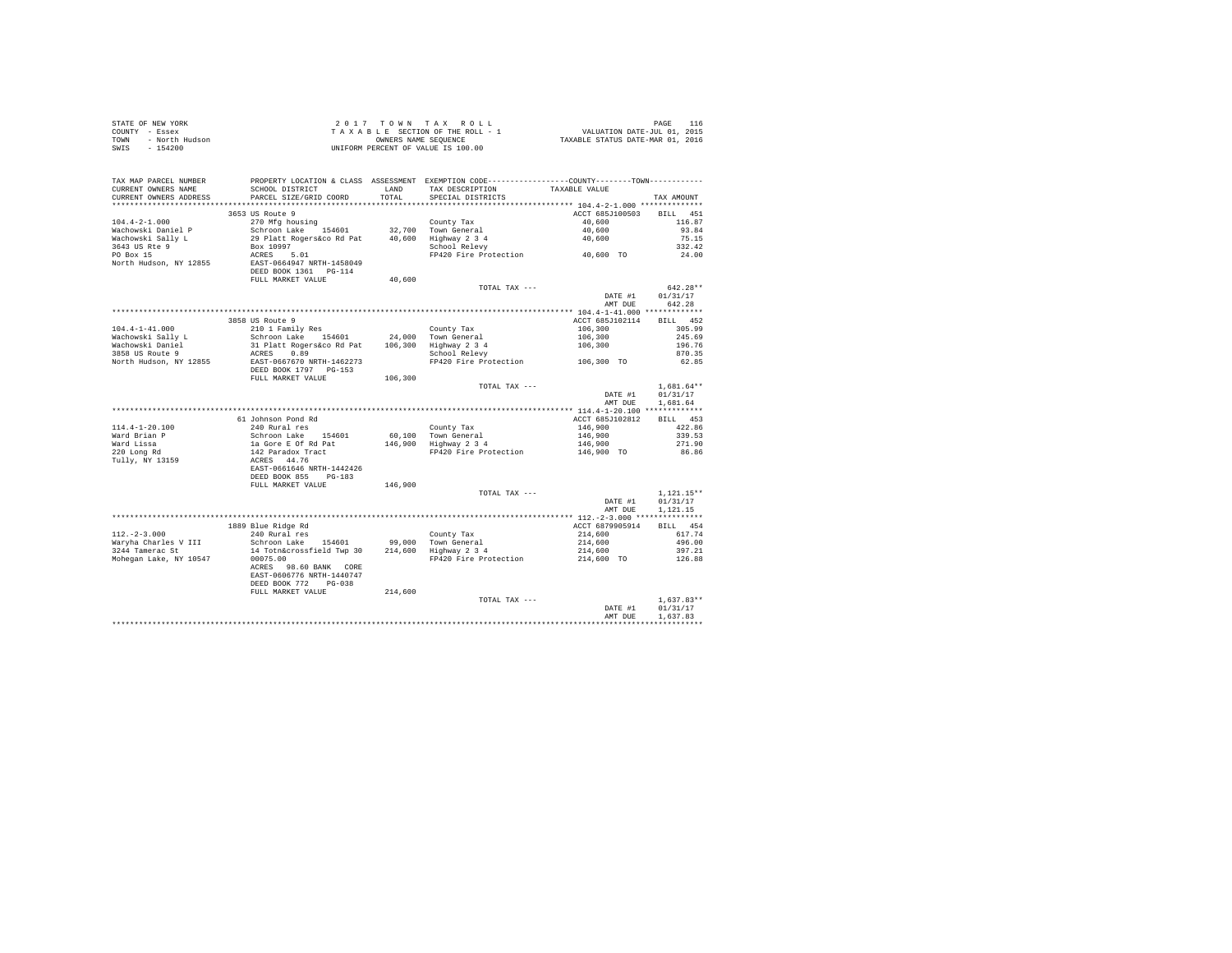| STATE OF NEW YORK      | 2017 TOWN TAX ROLL                 | PAGE                             |
|------------------------|------------------------------------|----------------------------------|
| COUNTY - Essex         | TAXABLE SECTION OF THE ROLL - 1    | VALUATION DATE-JUL 01, 2015      |
| TOWN<br>- North Hudson | OWNERS NAME SEOUENCE               | TAXABLE STATUS DATE-MAR 01, 2016 |
| - 154200<br>SWIS       | UNIFORM PERCENT OF VALUE IS 100.00 |                                  |

| TAX MAP PARCEL NUMBER<br>CURRENT OWNERS NAME     | PROPERTY LOCATION & CLASS ASSESSMENT EXEMPTION CODE---------------COUNTY-------TOWN----------<br>SCHOOL DISTRICT | LAND   | TAX DESCRIPTION                        | TAXABLE VALUE                                                    |                    |
|--------------------------------------------------|------------------------------------------------------------------------------------------------------------------|--------|----------------------------------------|------------------------------------------------------------------|--------------------|
| CURRENT OWNERS ADDRESS<br>********************** | PARCEL SIZE/GRID COORD                                                                                           | TOTAL  | SPECIAL DISTRICTS                      |                                                                  | TAX AMOUNT         |
|                                                  | 84 Pepper Hollow Rd                                                                                              |        |                                        | ACCT 685J101912                                                  | 455<br><b>BILL</b> |
| $104.4 - 1 - 21.000$<br>Washburn Derwood         | 260 Seasonal res<br>Schroon Lake<br>154601                                                                       | 15,600 | County Tax<br>Town General             | 71,900<br>71,900                                                 | 206.97<br>166.18   |
| Wilson Sharon                                    | 3 Totn&crossfield Twp 49                                                                                         | 71,900 | Highway 2 3 4                          | 71,900                                                           | 133.08             |
| 12024 Carver Ave<br>New Port Richey, FL 34654    | 0.48<br>ACRES<br>EAST-0666030 NRTH-1463128                                                                       |        | School Relevy<br>FP420 Fire Protection |                                                                  | 588.69<br>42.51    |
|                                                  | DEED BOOK 1428<br>$PG-321$<br>FULL MARKET VALUE                                                                  | 71,900 |                                        | 71,900 TO                                                        |                    |
|                                                  |                                                                                                                  |        | TOTAL TAX ---                          |                                                                  | $1,137.43**$       |
|                                                  |                                                                                                                  |        |                                        | DATE #1                                                          | 01/31/17           |
|                                                  |                                                                                                                  |        |                                        | AMT DUE                                                          | 1,137.43           |
|                                                  |                                                                                                                  |        |                                        |                                                                  |                    |
|                                                  | 83 Pepper Hollow Rd                                                                                              |        |                                        | ACCT 685J103313                                                  | 456<br>BTLL.       |
| $104.4 - 1 - 23.000$                             | 260 Seasonal res                                                                                                 |        | County Tax                             | 47.900                                                           | 137.88             |
| Waters Jeffrey G<br>Waters Stephanie K           | Schroon Lake 154601<br>3 Totn&crossfield Twp 49                                                                  | 47.900 | 14,000 Town General<br>Highway 2 3 4   | 47.900<br>47.900                                                 | 110.71<br>88.66    |
| PO Box 652                                       | 0.30<br>ACRES                                                                                                    |        | School Relevy                          |                                                                  | 392.20             |
| Putnam Valley, NY 10579                          | EAST-0666112 NRTH-1462866                                                                                        |        | FP420 Fire Protection                  | 47,900 TO                                                        | 28.32              |
|                                                  | DEED BOOK 1374 PG-193<br>FULL MARKET VALUE                                                                       | 47.900 |                                        |                                                                  |                    |
|                                                  |                                                                                                                  |        | TOTAL TAX ---                          |                                                                  | $757.77**$         |
|                                                  |                                                                                                                  |        |                                        | DATE #1                                                          | 01/31/17           |
|                                                  |                                                                                                                  |        |                                        | AMT DUE                                                          | 757.77             |
|                                                  |                                                                                                                  |        |                                        | ************ 114.2-2-4.200 **************                        |                    |
|                                                  | 72 Hyatt Heights Way                                                                                             |        |                                        | ACCT 685Z008002                                                  | 457<br><b>BILL</b> |
| $114.2 - 2 - 4.200$                              | 312 Vac w/imprv                                                                                                  |        | County Tax                             | 62,800                                                           | 180.77             |
| Weeks Michael W                                  | Schroon Lake<br>154601                                                                                           | 38,500 | Town General                           | 62,800                                                           | 145.15             |
| Weeks Nanette C<br>311 High Falls Rd Ext         | 25 Platt Rogers&Co Rd Pat<br>ACRES 11.64                                                                         | 62,800 | Highway 2 3 4<br>FP420 Fire Protection | 62,800<br>62,800 TO                                              | 116.24<br>37.13    |
| Catskill, NY 12414                               | EAST-0662801 NRTH-1451142<br>DEED BOOK 1539<br>$PG-103$                                                          |        |                                        |                                                                  |                    |
|                                                  | FULL MARKET VALUE                                                                                                | 62,800 |                                        |                                                                  |                    |
|                                                  |                                                                                                                  |        | TOTAL TAX ---                          |                                                                  | $479.29**$         |
|                                                  |                                                                                                                  |        |                                        | DATE #1                                                          | 01/31/17           |
|                                                  |                                                                                                                  |        |                                        | AMT DUE                                                          | 479.29             |
|                                                  | Wonder View Rd                                                                                                   |        |                                        | **************** 104.4-1-73.000 *************<br>ACCT 685J178515 | 458<br><b>BILL</b> |
| $104.4 - 1 - 73.000$                             | 314 Rural vac<10                                                                                                 |        | County Tax                             | 18,900                                                           | 54.40              |
| Wharton John E Sr                                | Schroon Lake<br>154601                                                                                           | 18,900 | Town General                           | 18,900                                                           | 43.68              |
| Wharton Mary E                                   | 30 31 Platt Rogers&co Pat                                                                                        | 18,900 | Highway 2 3 4                          | 18,900                                                           | 34.98              |
| 422 Pine St                                      | ACRES<br>1.70                                                                                                    |        | FP420 Fire Protection                  | 18,900 TO                                                        | 11.17              |
| Lakehurst, NJ 08733                              | EAST-0666365 NRTH-1459755<br>DEED BOOK 917<br>$PG-55$                                                            |        |                                        |                                                                  |                    |
|                                                  | FULL MARKET VALUE                                                                                                | 18,900 |                                        |                                                                  |                    |
|                                                  |                                                                                                                  |        | TOTAL TAX ---                          |                                                                  | $144.23**$         |
|                                                  |                                                                                                                  |        |                                        | DATE #1<br>AMT DUE                                               | 01/31/17<br>144.23 |
|                                                  |                                                                                                                  |        |                                        |                                                                  |                    |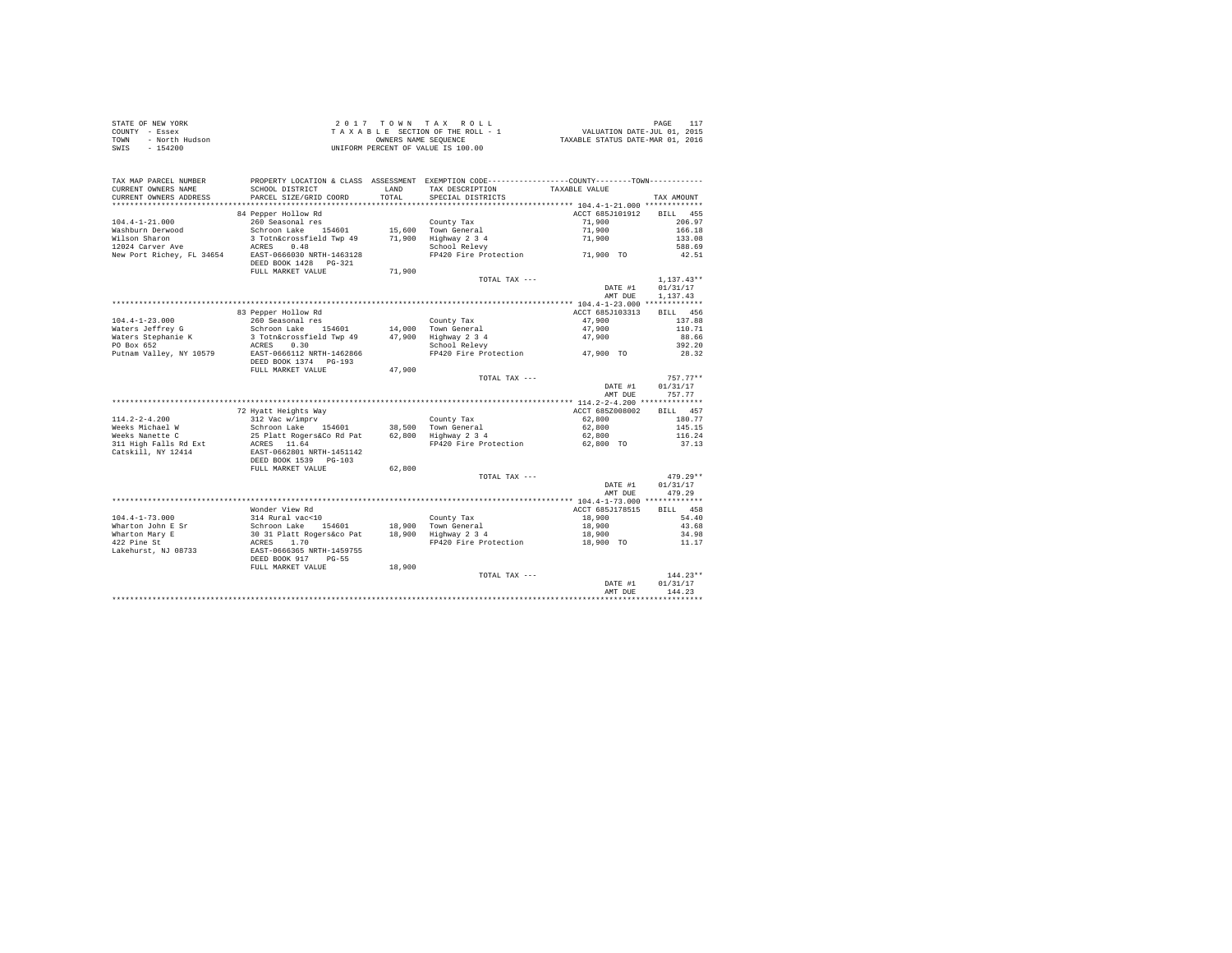| STATE OF NEW YORK<br>COUNTY - Essex<br>- North Hudson<br>TOWN<br>$-154200$<br>SWIS |                                                                 |               | 2017 TOWN TAX ROLL<br>TAXABLE SECTION OF THE ROLL - 1<br>OWNERS NAME SEQUENCE<br>UNIFORM PERCENT OF VALUE IS 100.00                    | PAGE 118<br>VALUATION DATE-JUL 01, 2015<br>TAXABLE STATUS DATE-MAR 01, 2016 | PAGE<br>118          |
|------------------------------------------------------------------------------------|-----------------------------------------------------------------|---------------|----------------------------------------------------------------------------------------------------------------------------------------|-----------------------------------------------------------------------------|----------------------|
| TAX MAP PARCEL NUMBER<br>CURRENT OWNERS NAME<br>CURRENT OWNERS ADDRESS             | SCHOOL DISTRICT<br>PARCEL SIZE/GRID COORD                       | LAND<br>TOTAL | PROPERTY LOCATION & CLASS ASSESSMENT EXEMPTION CODE----------------COUNTY-------TOWN----------<br>TAX DESCRIPTION<br>SPECIAL DISTRICTS | TAXABLE VALUE                                                               | TAX AMOUNT           |
|                                                                                    |                                                                 |               |                                                                                                                                        |                                                                             |                      |
|                                                                                    | Wonder View Rd                                                  |               |                                                                                                                                        | ACCT 685J178519                                                             | BTT.T. 459           |
| $104.4 - 1 - 77.000$                                                               | 314 Rural vac<10                                                |               | County Tax                                                                                                                             | 18,200                                                                      | 52.39                |
| Wharton John E Sr                                                                  | Schroon Lake 154601                                             |               | 18,200 Town General<br>18,200 Highway 2 3 4                                                                                            | 18,200<br>18,200                                                            | 42.07<br>33.69       |
| Wharton Mary E<br>422 Pine St                                                      | 31 Platt Rogers&co Rd Pat<br>ACRES 1.10                         |               | FP420 Fire Protection                                                                                                                  | 18,200 TO                                                                   | 10.76                |
| Lakehurst, NJ 08733                                                                | EAST-0666663 NRTH-1460494<br>DEED BOOK 893 PG-218               |               |                                                                                                                                        |                                                                             |                      |
|                                                                                    | FULL MARKET VALUE                                               | 18,200        | TOTAL TAX ---                                                                                                                          |                                                                             | 138.91**             |
|                                                                                    |                                                                 |               |                                                                                                                                        | DATE #1<br>AMT DUE                                                          | 01/31/17<br>138.91   |
|                                                                                    |                                                                 |               |                                                                                                                                        |                                                                             |                      |
|                                                                                    | Wonder View Rd                                                  |               |                                                                                                                                        | ACCT 685J101509                                                             | BILL 460             |
| $104.4 - 1 - 78.000$<br>Wharton John E Sr                                          | 314 Rural vac<10                                                |               | County Tax                                                                                                                             | 18,200<br>18,200                                                            | 52.39<br>42.07       |
| Wharton Mary E                                                                     | Schroon Lake 154601<br>31 Platt Rogers&co Rd Pat                |               | 18,200 Town General<br>18,200 Highway 2 3 4                                                                                            | 18,200                                                                      | 33.69                |
| 422 Pine St                                                                        | 1.3ac                                                           |               | FP420 Fire Protection                                                                                                                  | 18,200 TO                                                                   | 10.76                |
| Lakehurst, NJ 08733                                                                | ACRES 1.10<br>EAST-0666765 NRTH-1460683<br>DEED BOOK 892 PG-64  |               |                                                                                                                                        |                                                                             |                      |
|                                                                                    | FULL MARKET VALUE                                               | 18,200        |                                                                                                                                        |                                                                             |                      |
|                                                                                    |                                                                 |               | TOTAL TAX ---                                                                                                                          | DATE #1                                                                     | 138.91**<br>01/31/17 |
|                                                                                    |                                                                 |               |                                                                                                                                        | AMT DUE                                                                     | 138.91               |
|                                                                                    | 2757 Blue Ridge Rd                                              |               |                                                                                                                                        | ACCT 685J100502                                                             | BILL 461             |
| $113.3 - 3 - 4.000$                                                                | 260 Seasonal res                                                |               | County Tax                                                                                                                             | 33,100                                                                      | 95.28                |
| Wilcox John A                                                                      | Schroon Lake 154601                                             |               | 11,900 Town General<br>33,100 Highway 2 3 4                                                                                            | 33,100                                                                      | 76.50                |
| 5708 E Old State Rd                                                                | 7 Totn&crossfield Twp 44                                        |               |                                                                                                                                        | 33,100                                                                      | 61.27                |
| Schenectady, NY 12303                                                              | ACRES 0.22<br>EAST-0629342 NRTH-1441559<br>DEED BOOK 852 PG-065 |               | FP420 Fire Protection                                                                                                                  | 33,100 TO                                                                   | 19.57                |
|                                                                                    | FULL MARKET VALUE                                               | 33,100        |                                                                                                                                        |                                                                             |                      |
|                                                                                    |                                                                 |               | TOTAL TAX ---                                                                                                                          |                                                                             | $252.62**$           |
|                                                                                    |                                                                 |               |                                                                                                                                        | DATE #1<br>AMT DUE                                                          | 01/31/17<br>252.62   |
|                                                                                    |                                                                 |               |                                                                                                                                        |                                                                             |                      |
| $104.2 - 1 - 7.200$                                                                | 4117 US Route 9 Way<br>240 Rural res                            |               |                                                                                                                                        | ACCT 685J179002                                                             | BILL 462<br>408.76   |
| Williford Timothy R                                                                | Schroon Lake 154601                                             | 136,600       |                                                                                                                                        | 142,000<br>142,000                                                          | 328.20               |
| 3709 Shenango Pl                                                                   | 4 T&c Twp 49                                                    | 142,000       | County Tax<br>Town General<br>Highway 2 3 4                                                                                            |                                                                             | 262.83               |
| Melburne, FL 32934                                                                 | ACRES 143.90                                                    |               | FP420 Fire Protection                                                                                                                  | $142,000$<br>$142,000$ TO                                                   | 83.96                |
|                                                                                    | EAST-0668351 NRTH-1467781                                       |               |                                                                                                                                        |                                                                             |                      |
|                                                                                    |                                                                 | 142,000       |                                                                                                                                        |                                                                             |                      |
|                                                                                    |                                                                 |               | TOTAL TAX ---                                                                                                                          |                                                                             | $1.083.75**$         |
|                                                                                    |                                                                 |               |                                                                                                                                        | DATE #1                                                                     | 01/31/17<br>1,083.75 |
|                                                                                    |                                                                 |               |                                                                                                                                        | AMT DUE                                                                     |                      |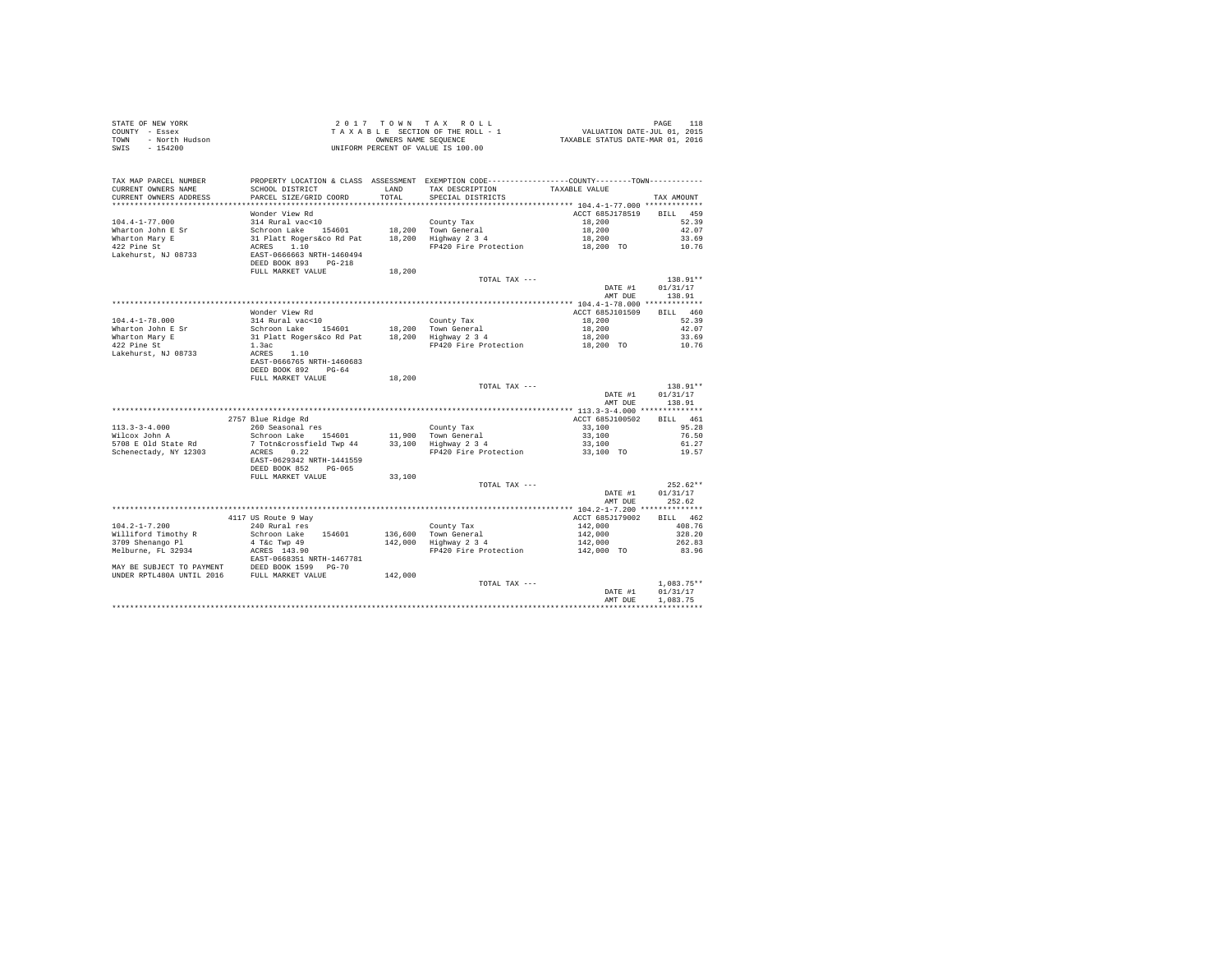| STATE OF NEW YORK      | 2017 TOWN TAX ROLL                 | 119<br>PAGE                      |
|------------------------|------------------------------------|----------------------------------|
| COUNTY - Essex         | TAXABLE SECTION OF THE ROLL - 1    | VALUATION DATE-JUL 01, 2015      |
| TOWN<br>- North Hudson | OWNERS NAME SEOUENCE               | TAXABLE STATUS DATE-MAR 01, 2016 |
| - 154200<br>SWIS       | UNIFORM PERCENT OF VALUE IS 100.00 |                                  |

| TAX MAP PARCEL NUMBER<br>CURRENT OWNERS NAME<br>CURRENT OWNERS ADDRESS | SCHOOL DISTRICT<br>PARCEL SIZE/GRID COORD    | LAND<br>TOTAL. | PROPERTY LOCATION & CLASS ASSESSMENT EXEMPTION CODE---------------COUNTY-------TOWN----------<br>TAX DESCRIPTION<br>SPECIAL DISTRICTS | TAXABLE VALUE                             | TAX AMOUNT         |
|------------------------------------------------------------------------|----------------------------------------------|----------------|---------------------------------------------------------------------------------------------------------------------------------------|-------------------------------------------|--------------------|
| ********************                                                   | **************************                   |                |                                                                                                                                       |                                           |                    |
| $104.4 - 1 - 45.200$                                                   | 3920 US Route 9<br>210 1 Family Res - WTRFNT |                | County Tax                                                                                                                            | ACCT 685J187001 BILL 463<br>153,300       | 441.28             |
| Wilson Cynthia J                                                       | Schroon Lake 154601                          |                | 56,100 Town General                                                                                                                   | 153,300                                   | 354.32             |
| Wilson John K                                                          | 8 H Gore E Of Road Patent                    |                | 153,300 Highway 2 3 4                                                                                                                 | 153,300                                   | 283.75             |
| 3920 US Rte 9                                                          | Db 941 Pg 19 Corr Deed                       |                | FP420 Fire Protection                                                                                                                 | 153,300 TO                                | 90.64              |
| North Hudson, NY 12855                                                 | Lot 1.2 & 3 Dezalia Subd                     |                |                                                                                                                                       |                                           |                    |
|                                                                        | ACRES 7.97                                   |                |                                                                                                                                       |                                           |                    |
|                                                                        | EAST-0668842 NRTH-1463421                    |                |                                                                                                                                       |                                           |                    |
|                                                                        | DEED BOOK 1780 PG-84<br>FULL MARKET VALUE    |                |                                                                                                                                       |                                           |                    |
|                                                                        |                                              | 153,300        | TOTAL TAX ---                                                                                                                         |                                           | $1.169.99**$       |
|                                                                        |                                              |                |                                                                                                                                       | DATE #1                                   | 01/31/17           |
|                                                                        |                                              |                |                                                                                                                                       | AMT DUE                                   | 1,169.99           |
|                                                                        |                                              |                |                                                                                                                                       |                                           |                    |
|                                                                        | US Route 9                                   |                |                                                                                                                                       | ACCT 685J178562                           | BILL 464           |
| $114.2 - 2 - 17.000$                                                   | 314 Rural vac<10                             |                | County Tax                                                                                                                            | 3,300                                     | 9.50               |
| Witherbee Angela M                                                     | Schroon Lake 154601                          |                | 3,300 Town General                                                                                                                    | 3,300                                     | 7.63               |
| 3218 Us Rte 9                                                          | 24 Platt Rogers&co Rd Pat                    |                | $3,300$ Highway $2\overline{3}4$                                                                                                      | 3,300                                     | 6.11               |
| North Hudson, NY 12855                                                 | ACRES 3.25<br>EAST-0662137 NRTH-1448031      |                | FP420 Fire Protection                                                                                                                 | 3,300 TO                                  | 1.95               |
|                                                                        | DEED BOOK 1282 PG-96                         |                |                                                                                                                                       |                                           |                    |
|                                                                        | FULL MARKET VALUE                            | 3,300          |                                                                                                                                       |                                           |                    |
|                                                                        |                                              |                | TOTAL TAX ---                                                                                                                         |                                           | $25.19**$          |
|                                                                        |                                              |                |                                                                                                                                       | DATE #1                                   | 01/31/17           |
|                                                                        |                                              |                |                                                                                                                                       | AMT DUE                                   | 25.19              |
|                                                                        |                                              |                |                                                                                                                                       | ************ 114.2-2-18.000 ************* |                    |
|                                                                        | 3218 US Route 9                              |                |                                                                                                                                       | ACCT 685J100306                           | <b>BILL</b><br>465 |
| $114.2 - 2 - 18.000$<br>Witherbee Angela M                             | 270 Mfg housing<br>Schroon Lake 154601       |                | VETWAR CTS 41120<br>29,400 County Tax                                                                                                 | 6,150<br>6.150<br>34,850                  | 100.32             |
| 3218 Us Rte 9                                                          | 24 Road Patent                               |                | 41,000 Town General                                                                                                                   | 34,850                                    | 80.55              |
| North Hudson, NY 12855                                                 | ACRES 1.35                                   |                | Highway 2 3 4                                                                                                                         | 34,850                                    | 64.51              |
|                                                                        | EAST-0661781 NRTH-1448036                    |                | FP420 Fire Protection                                                                                                                 | 41,000 TO                                 | 24.24              |
|                                                                        | DEED BOOK 1282 PG-96                         |                |                                                                                                                                       |                                           |                    |
|                                                                        | FULL MARKET VALUE                            | 41,000         |                                                                                                                                       |                                           |                    |
|                                                                        |                                              |                | TOTAL TAX ---                                                                                                                         |                                           | $269.62**$         |
|                                                                        |                                              |                |                                                                                                                                       | DATE #1                                   | 01/31/17           |
|                                                                        |                                              |                |                                                                                                                                       | AMT DUE                                   | 269.62             |
|                                                                        | 3055 US Route 9                              |                |                                                                                                                                       | ACCT 685J102715                           | RTLL 466           |
| $114.4 - 1 - 48.000$                                                   | 483 Converted Re - WTRFNT                    |                | County Tax                                                                                                                            | 85,000                                    | 244.68             |
| Wrex, Tucker & Caffrey LLC Schroon Lake 154601                         |                                              |                | 53.500 Town General                                                                                                                   | 85,000                                    | 196.46             |
| 395 South Dexter Ave                                                   | 23 Platt Rogers&co Rd Pat                    |                | 85,000 Highway 2 3 4                                                                                                                  | 85,000                                    | 157.33             |
| Deland, FL 32720                                                       | ACRES 1.85                                   |                | FP420 Fire Protection                                                                                                                 | 85,000 TO                                 | 50.26              |
|                                                                        | EAST-0660240 NRTH-1444372                    |                |                                                                                                                                       |                                           |                    |
|                                                                        | DEED BOOK 1615 PG-24                         |                |                                                                                                                                       |                                           |                    |
|                                                                        | FULL MARKET VALUE                            | 85,000         |                                                                                                                                       |                                           | 648.73**           |
|                                                                        |                                              |                | TOTAL TAX ---                                                                                                                         | DATE #1                                   | 01/31/17           |
|                                                                        |                                              |                |                                                                                                                                       | AMT DUE                                   | 648.73             |
|                                                                        |                                              |                |                                                                                                                                       |                                           |                    |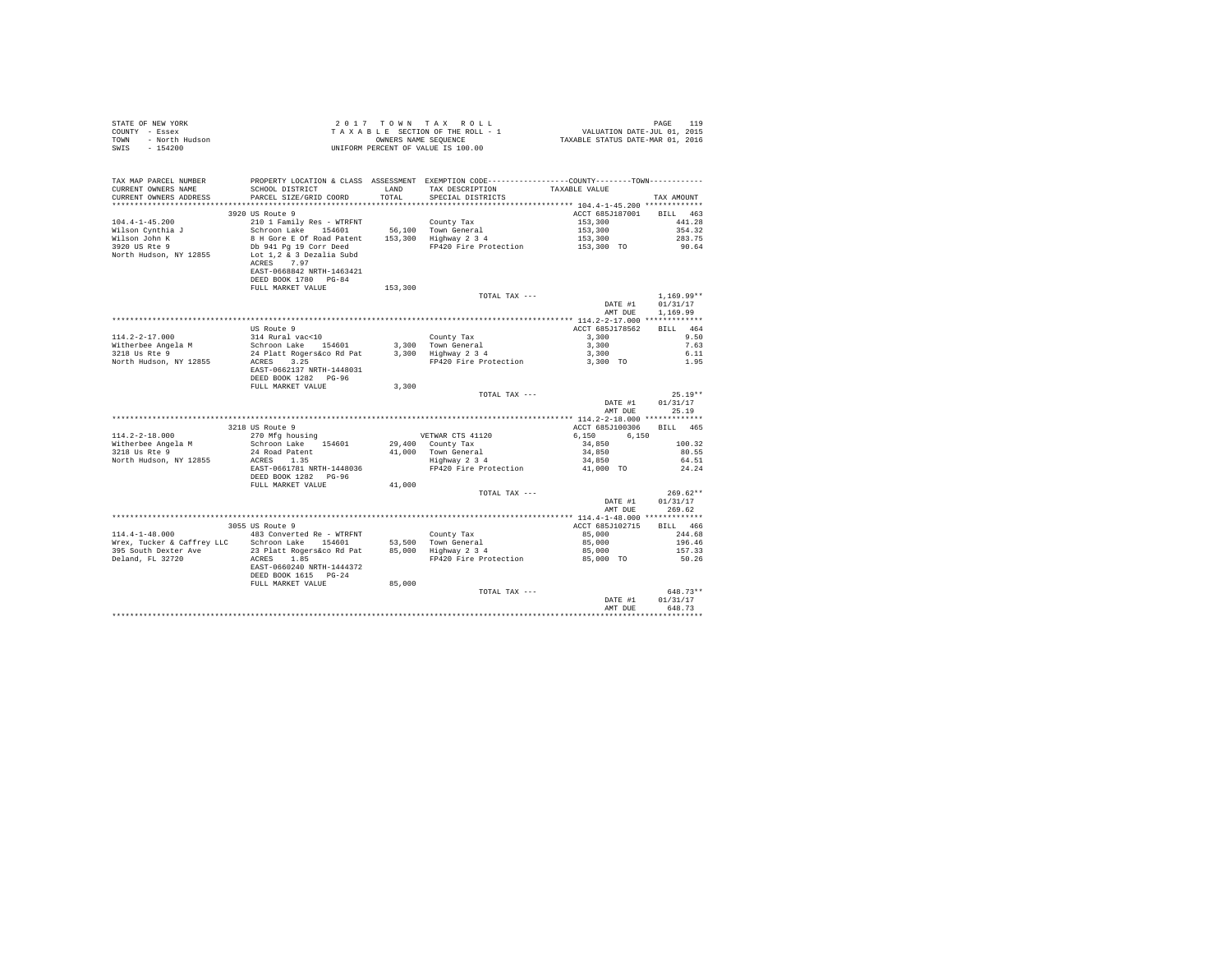| STATE OF NEW YORK      | 2017 TOWN TAX ROLL                 | 120<br>PAGE                      |
|------------------------|------------------------------------|----------------------------------|
| COUNTY - Essex         | TAXABLE SECTION OF THE ROLL - 1    | VALUATION DATE-JUL 01, 2015      |
| TOWN<br>- North Hudson | OWNERS NAME SEOUENCE               | TAXABLE STATUS DATE-MAR 01, 2016 |
| - 154200<br>SWIS       | UNIFORM PERCENT OF VALUE IS 100.00 |                                  |

| TAX MAP PARCEL NUMBER<br>CURRENT OWNERS NAME | SCHOOL DISTRICT                                | LAND   | PROPERTY LOCATION & CLASS ASSESSMENT EXEMPTION CODE----------------COUNTY-------TOWN----------<br>TAX DESCRIPTION | TAXABLE VALUE   |                    |
|----------------------------------------------|------------------------------------------------|--------|-------------------------------------------------------------------------------------------------------------------|-----------------|--------------------|
| CURRENT OWNERS ADDRESS                       | PARCEL SIZE/GRID COORD                         | TOTAL  | SPECIAL DISTRICTS                                                                                                 |                 | TAX AMOUNT         |
|                                              | Pepper Hollow Rd                               |        |                                                                                                                   | ACCT 685J192004 | <b>BILL</b><br>467 |
| $104.4 - 1 - 31.200$                         | 314 Rural vac<10                               |        | County Tax                                                                                                        | 21,200          | 61.03              |
| Yellott Charles                              | Schroon Lake 154601                            |        | 21.200 Town General                                                                                               | 21,200          | 49.00              |
| PO Box 129                                   | 4 Twp 49 T&c Purchase                          |        | 21,200 Highway 2 3 4                                                                                              | 21,200          | 39.24              |
| North Hudson, NY 12855                       | ACRES 4.15                                     |        | School Relevy                                                                                                     |                 | 173.58             |
|                                              | EAST-0667210 NRTH-1463263                      |        | FP420 Fire Protection                                                                                             | 21,200 TO       | 12.53              |
|                                              | DEED BOOK 1067 PG-151                          |        |                                                                                                                   |                 |                    |
|                                              | FULL MARKET VALUE                              | 21,200 |                                                                                                                   |                 |                    |
|                                              |                                                |        | TOTAL TAX ---                                                                                                     |                 | $335.38**$         |
|                                              |                                                |        |                                                                                                                   | DATE #1         | 01/31/17           |
|                                              |                                                |        |                                                                                                                   | AMT DUE         | 335.38             |
|                                              |                                                |        |                                                                                                                   |                 |                    |
|                                              | US Route 9                                     |        |                                                                                                                   | ACCT 685J101913 | RTLL 468           |
| $104.4 - 1 - 32.110$                         | 322 Rural vac>10                               |        | County Tax                                                                                                        | 31,900          | 91.83              |
| Yellott Charles                              | Schroon Lake 154601                            |        | 31.900 Town General                                                                                               | 31,900          | 73.73              |
| PO Box 129                                   | 8-H 4 Gore E Of Rd Pat                         |        | 31,900 Highway 2 3 4                                                                                              | 31,900          | 59.05              |
| North Hudson, NY 12855                       | ACRES 18.10                                    |        | School Relevy                                                                                                     |                 | 261.19             |
|                                              | EAST-0667649 NRTH-1463385                      |        | FP420 Fire Protection 31,900 TO                                                                                   |                 | 18.86              |
|                                              | DEED BOOK 1067 PG-151                          |        |                                                                                                                   |                 |                    |
|                                              | FULL MARKET VALUE                              | 31,900 | TOTAL TAX ---                                                                                                     |                 | $504.66**$         |
|                                              |                                                |        |                                                                                                                   | DATE #1         | 01/31/17           |
|                                              |                                                |        |                                                                                                                   | AMT DUE         | 504.66             |
|                                              |                                                |        |                                                                                                                   |                 |                    |
|                                              | Pepper Hollow Rd                               |        |                                                                                                                   | ACCT 685J100207 | BILL 469           |
| $104.4 - 1 - 16.000$                         | 314 Rural vac<10                               |        | County Tax                                                                                                        | 400             | 1.15               |
| Yellott Charles D                            | Schroon Lake 154601                            |        | 400 Town General                                                                                                  | 400             | 0.92               |
| 106 Pepper Hollow Rd                         | 3 T&c Twp 49                                   |        | 400 Highway 2 3 4                                                                                                 | 400             | 0.74               |
| North Hudson, NY 12884                       | ACRES 0.16                                     |        | School Relevy                                                                                                     |                 | 3.27               |
|                                              | EAST-0665377 NRTH-1462705                      |        | FP420 Fire Protection                                                                                             | 400 TO          | .24                |
|                                              | PRIOR OWNER ON 3/01/2016 DEED BOOK 1835 PG-162 |        |                                                                                                                   |                 |                    |
| Artus Henry Sr                               | FULL MARKET VALUE                              | 400    |                                                                                                                   |                 |                    |
|                                              |                                                |        | TOTAL TAX ---                                                                                                     |                 | $6.32**$           |
|                                              |                                                |        |                                                                                                                   | DATE #1         | 01/31/17           |
|                                              |                                                |        |                                                                                                                   | AMT DUE         | 6.32               |
|                                              |                                                |        |                                                                                                                   |                 |                    |
|                                              | Pepper Hollow Rd                               |        |                                                                                                                   | ACCT 685J178505 | 470<br>BILL.       |
| $104.4 - 1 - 17.000$                         | 314 Rural vac<10                               |        | County Tax                                                                                                        | 400             | 1.15               |
| Yellott Charles D                            | Schroon Lake 154601                            |        | 400 Town General                                                                                                  | 400             | 0.92               |
| PO Box 129                                   | 3 T&c Twp 49                                   |        |                                                                                                                   | 400             | 0.74               |
| North Hudson, NY 12855                       | ACRES<br>0.16                                  |        | 400 Highway 2 3 4<br>School Relevy                                                                                |                 | 3.27               |
|                                              | EAST-0665428 NRTH-1462743                      |        | FP420 Fire Protection 400 TO                                                                                      |                 | .24                |
|                                              | DEED BOOK 1263 PG-132                          |        |                                                                                                                   |                 |                    |
|                                              | FULL MARKET VALUE                              | 400    |                                                                                                                   |                 |                    |
|                                              |                                                |        | TOTAL TAX ---                                                                                                     |                 | $6.32**$           |
|                                              |                                                |        |                                                                                                                   | DATE #1         | 01/31/17           |
|                                              |                                                |        |                                                                                                                   |                 |                    |
|                                              |                                                |        |                                                                                                                   | AMT DUE         | 6.32               |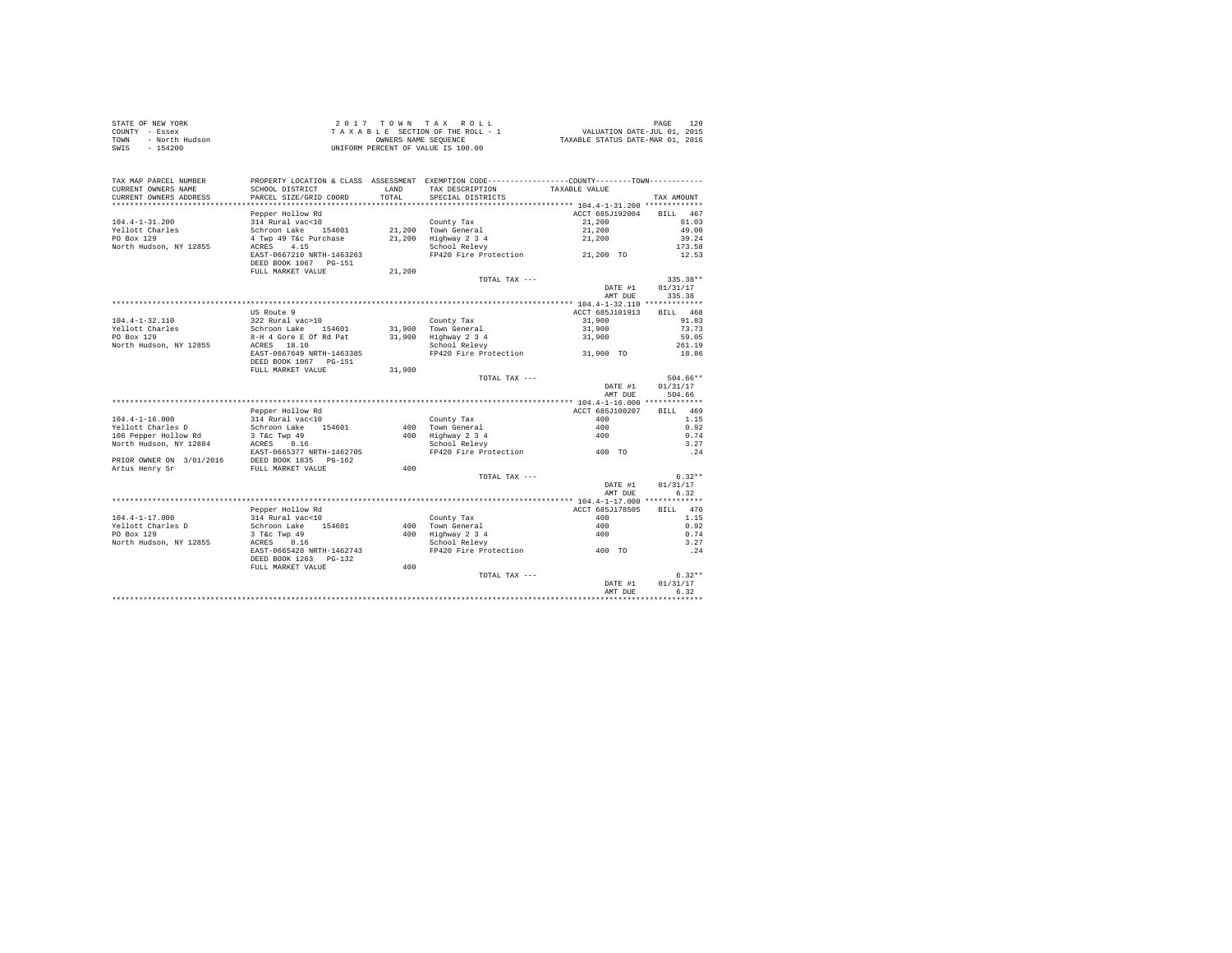|      | STATE OF NEW YORK | 2017 TOWN TAX ROLL                 | PAGE                             |  |
|------|-------------------|------------------------------------|----------------------------------|--|
|      | COUNTY - Essex    | TAXABLE SECTION OF THE ROLL - 1    | VALUATION DATE-JUL 01, 2015      |  |
| TOWN | - North Hudson    | OWNERS NAME SEOUENCE               | TAXABLE STATUS DATE-MAR 01, 2016 |  |
|      | SWIS - 154200     | UNIFORM PERCENT OF VALUE IS 100.00 |                                  |  |

| TAX MAP PARCEL NUMBER<br>CURRENT OWNERS NAME | PROPERTY LOCATION & CLASS ASSESSMENT EXEMPTION CODE---------------COUNTY-------TOWN----------<br>SCHOOL DISTRICT |        | LAND TAX DESCRIPTION                  | TAXABLE VALUE                |                  |
|----------------------------------------------|------------------------------------------------------------------------------------------------------------------|--------|---------------------------------------|------------------------------|------------------|
| CURRENT OWNERS ADDRESS                       | PARCEL SIZE/GRID COORD                                                                                           | TOTAL  | SPECIAL DISTRICTS                     |                              | TAX AMOUNT       |
| **********************                       |                                                                                                                  |        |                                       |                              |                  |
|                                              | 106 Pepper Hollow Rd                                                                                             |        |                                       | ACCT 685J100208 BILL 471     |                  |
| $104.4 - 1 - 18.000$                         | 210 1 Family Res<br>Schroon Lake 154601 17,000 Town General                                                      |        |                                       | 75,400                       | 217.04           |
| Yellott Charles D                            |                                                                                                                  |        |                                       | $75\,,\,400$                 | 174.27           |
|                                              |                                                                                                                  |        |                                       | 75,400                       | 139.56           |
|                                              |                                                                                                                  |        |                                       |                              | 352.84           |
|                                              | EAST-0665477 NRTH-1462779                                                                                        |        | FP420 Fire Protection 55,400 TO       |                              | 44.58            |
|                                              | DEED BOOK 1263 PG-132                                                                                            |        |                                       |                              |                  |
|                                              | FULL MARKET VALUE                                                                                                | 75,400 |                                       |                              |                  |
|                                              |                                                                                                                  |        | TOTAL TAX ---                         |                              | $928.29**$       |
|                                              |                                                                                                                  |        |                                       |                              | DATE #1 01/31/17 |
|                                              |                                                                                                                  |        |                                       | AMT DUE                      | 928.29           |
|                                              |                                                                                                                  |        |                                       |                              |                  |
|                                              |                                                                                                                  |        |                                       | ACCT 685J100209 BILL 472     |                  |
|                                              |                                                                                                                  |        |                                       | 47,300                       | 136.16           |
|                                              |                                                                                                                  |        |                                       | 47,300                       | 109.32           |
|                                              |                                                                                                                  |        |                                       | 47,300                       | 87.55            |
|                                              |                                                                                                                  |        |                                       |                              | 387.28           |
|                                              | EAST-0665613 NRTH-1462477                                                                                        |        | FP420 Fire Protection 47,300 TO       |                              | 27.97            |
|                                              | PRIOR OWNER ON 3/01/2016 DEED BOOK 1835 PG-162                                                                   |        |                                       |                              |                  |
| Artus Henry S Sr                             | FULL MARKET VALUE                                                                                                | 47,300 |                                       |                              |                  |
|                                              |                                                                                                                  |        | TOTAL TAX ---                         |                              | $748.28**$       |
|                                              |                                                                                                                  |        |                                       | DATE #1                      | 01/31/17         |
|                                              |                                                                                                                  |        |                                       | AMT DUE                      | 748.28           |
|                                              |                                                                                                                  |        |                                       |                              |                  |
|                                              | Pepper Hollow Rd                                                                                                 |        |                                       | ACCT 685J103504 BILL 473     |                  |
| 104.4-1-13.000                               | Fepper noriow Rd<br>314 Rural vac<br>c-10<br>Schroon Lake 154601<br>3 T&c Twp 49<br>                             |        | County Tax                            | 800                          | 2.30             |
| Yellott Marie                                |                                                                                                                  |        | 800 Town General                      | 800                          | 1.85             |
|                                              |                                                                                                                  |        | 800 Town General<br>800 Highway 2 3 4 | 800                          | 1.48             |
| Pepper Hollow Rd<br>PO Box 129<br>PO Box 129 |                                                                                                                  |        | School Relevy                         |                              | 6.55             |
|                                              | North Hudson, NY 12855 EAST-0665026 NRTH-1462602                                                                 |        |                                       | FP420 Fire Protection 600 TO | .47              |
|                                              | DEED BOOK 490 PG-525                                                                                             |        |                                       |                              |                  |
|                                              | FULL MARKET VALUE                                                                                                | 800    |                                       |                              |                  |
|                                              |                                                                                                                  |        | TOTAL TAX ---                         |                              | $12.65**$        |
|                                              |                                                                                                                  |        |                                       |                              | DATE #1 01/31/17 |
|                                              |                                                                                                                  |        |                                       | AMT DUE                      | 12.65            |
|                                              |                                                                                                                  |        |                                       |                              |                  |
|                                              |                                                                                                                  |        |                                       | ACCT 685J103505              | BILL 474         |
|                                              | Pepper Hollow Rd                                                                                                 |        |                                       |                              |                  |
| 104.4-1-14.000                               |                                                                                                                  |        | County Tax                            | 1,000                        | 2.88             |
| Yellott Marie                                | 314 Rural vac<10<br>314 Rural vac<10<br>3 Tác Twp 49<br>3 Tác Twp 49<br>ACRES 0.80<br>RAST-0665241 NRTH-1462625  |        | 1,000 Town General                    | 1,000                        | 2.31             |
| Pepper Hollow Rd<br>PO Box 129               |                                                                                                                  |        | 1,000 Highway 2 3 4                   | 1,000                        | 1.85             |
|                                              |                                                                                                                  |        | School Relevy                         |                              | 8.19             |
| North Hudson, NY 12855                       |                                                                                                                  |        | FP420 Fire Protection 1,000 TO        |                              | .59              |
|                                              | DEED BOOK 443 PG-27                                                                                              |        |                                       |                              |                  |
|                                              | FULL MARKET VALUE                                                                                                | 1,000  |                                       |                              |                  |
|                                              |                                                                                                                  |        | TOTAL TAX ---                         |                              | $15.82**$        |
|                                              |                                                                                                                  |        |                                       | DATE #1                      | 01/31/17         |
|                                              |                                                                                                                  |        |                                       | AMT DUE                      | 15.82            |
|                                              |                                                                                                                  |        |                                       |                              |                  |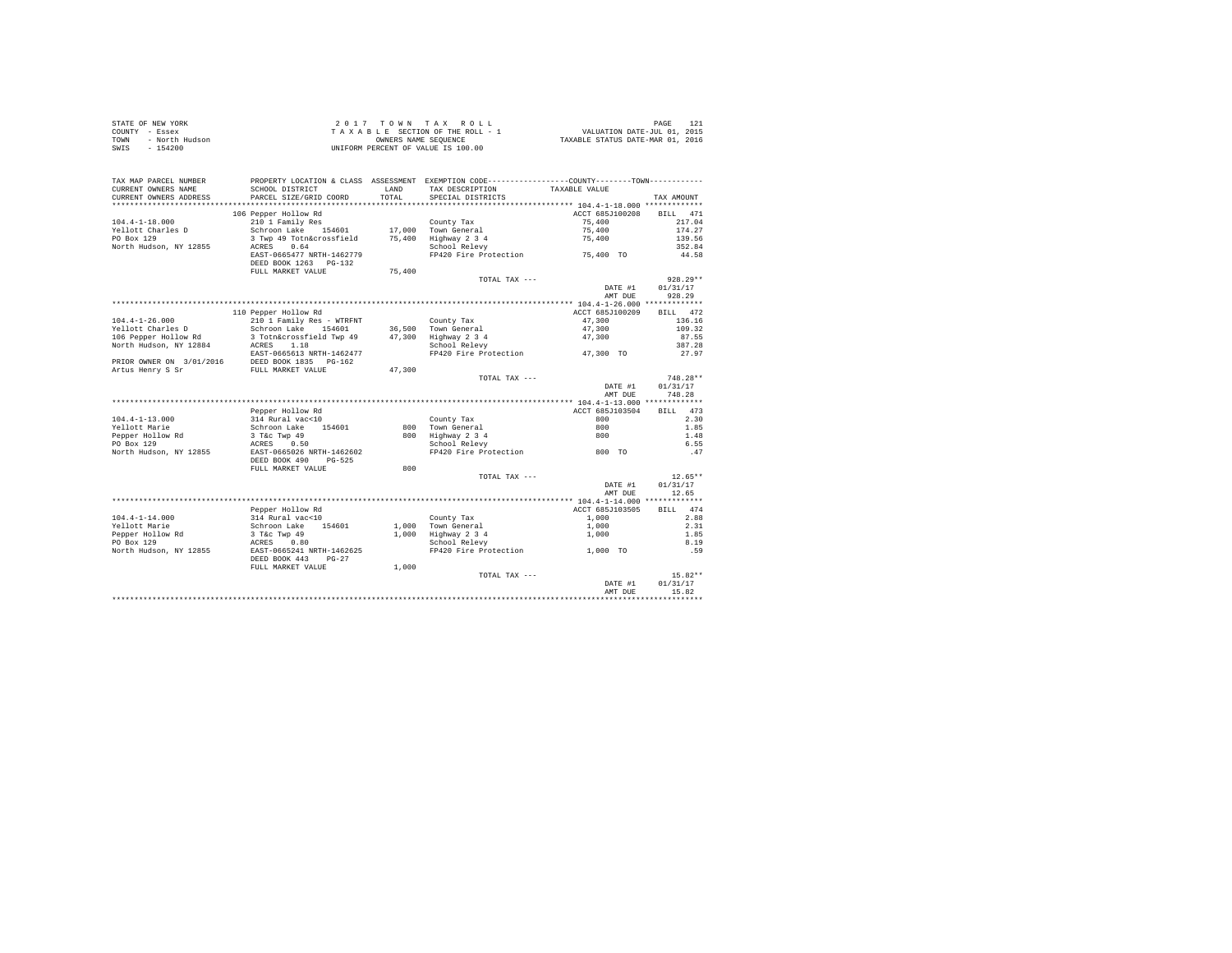| STATE OF NEW YORK<br>COUNTY - Essex<br>- North Hudson<br>TOWN<br>$-154200$<br>SWIS                |                                                                                                                                                                                                  |                            | 2017 TOWN TAX ROLL<br>TAXABLE SECTION OF THE ROLL - 1 WALUATION DATE-JUL 01, 2015<br>OWNERS NAME SEOUENCE<br>INIFORM PERCENT OF VALUE IS 100.00 | TAXABLE STATUS DATE-MAR 01, 2016                                                     | 122<br>PAGE                                                                                 |  |  |
|---------------------------------------------------------------------------------------------------|--------------------------------------------------------------------------------------------------------------------------------------------------------------------------------------------------|----------------------------|-------------------------------------------------------------------------------------------------------------------------------------------------|--------------------------------------------------------------------------------------|---------------------------------------------------------------------------------------------|--|--|
| TAX MAP PARCEL NUMBER<br>CURRENT OWNERS NAME<br>CURRENT OWNERS ADDRESS                            | SCHOOL DISTRICT<br>PARCEL SIZE/GRID COORD                                                                                                                                                        | <b>T.AND</b>               | PROPERTY LOCATION & CLASS ASSESSMENT EXEMPTION CODE---------------COUNTY-------TOWN---------<br>TAX DESCRIPTION<br>TOTAL SPECIAL DISTRICTS      | TAXABLE VALUE                                                                        | TAX AMOUNT                                                                                  |  |  |
| $104.4 - 1 - 15.000$<br>Yellott Marie<br>Pepper Hollow Rd<br>PO Box 129<br>North Hudson, NY 12855 | 112 Pepper Hollow Rd<br>260 Seasonal res<br>Schroon Lake 154601<br>3 Totn&crossfield Twp 49<br>0.30<br>ACRES<br>EAST-0665362 NRTH-1462547<br>DEED BOOK 402<br>$PG - 446$<br>FULL MARKET VALUE    | 14,000<br>42,000<br>42,000 | County Tax<br>Town General<br>Highway 2 3 4<br>School Relevy<br>FP420 Fire Protection<br>TOTAL TAX ---                                          | ACCT 685J103503<br>42,000<br>42,000<br>42,000<br>42,000 TO<br>DATE #1                | BILL 475<br>120.90<br>97.07<br>77.74<br>343.88<br>24.83<br>$664.42**$<br>01/31/17<br>664.42 |  |  |
|                                                                                                   |                                                                                                                                                                                                  |                            |                                                                                                                                                 | AMT DUE                                                                              |                                                                                             |  |  |
| $85.3 - 1 - 15.000$<br>Zinckgraf Thomas P<br>16 Washington St #302<br>Morristown, NJ 07960        | 17 Nokomis Rd<br>215 1 Fam Res w/<br>Schroon Lake 154601 82.400<br>59 N River Head Tr<br>BLA 1418/85<br>ACRES<br>0.58<br>EAST-0672745 NRTH-1490440<br>DEED BOOK 1683 PG-313<br>FULL MARKET VALUE | 301,100<br>301,100         | County Tax<br>Town General<br>Highway 2 3 4<br>FP420 Fire Protection<br>TOTAL TAX $---$                                                         | ACCT 685J103110<br>301,100<br>301,100<br>301,100<br>301,100 TO<br>DATE #1<br>AMT DUE | BILL 476<br>866.74<br>695.93<br>557.32<br>178.03<br>$2.298.02**$<br>01/31/17<br>2.298.02    |  |  |
|                                                                                                   |                                                                                                                                                                                                  |                            |                                                                                                                                                 |                                                                                      |                                                                                             |  |  |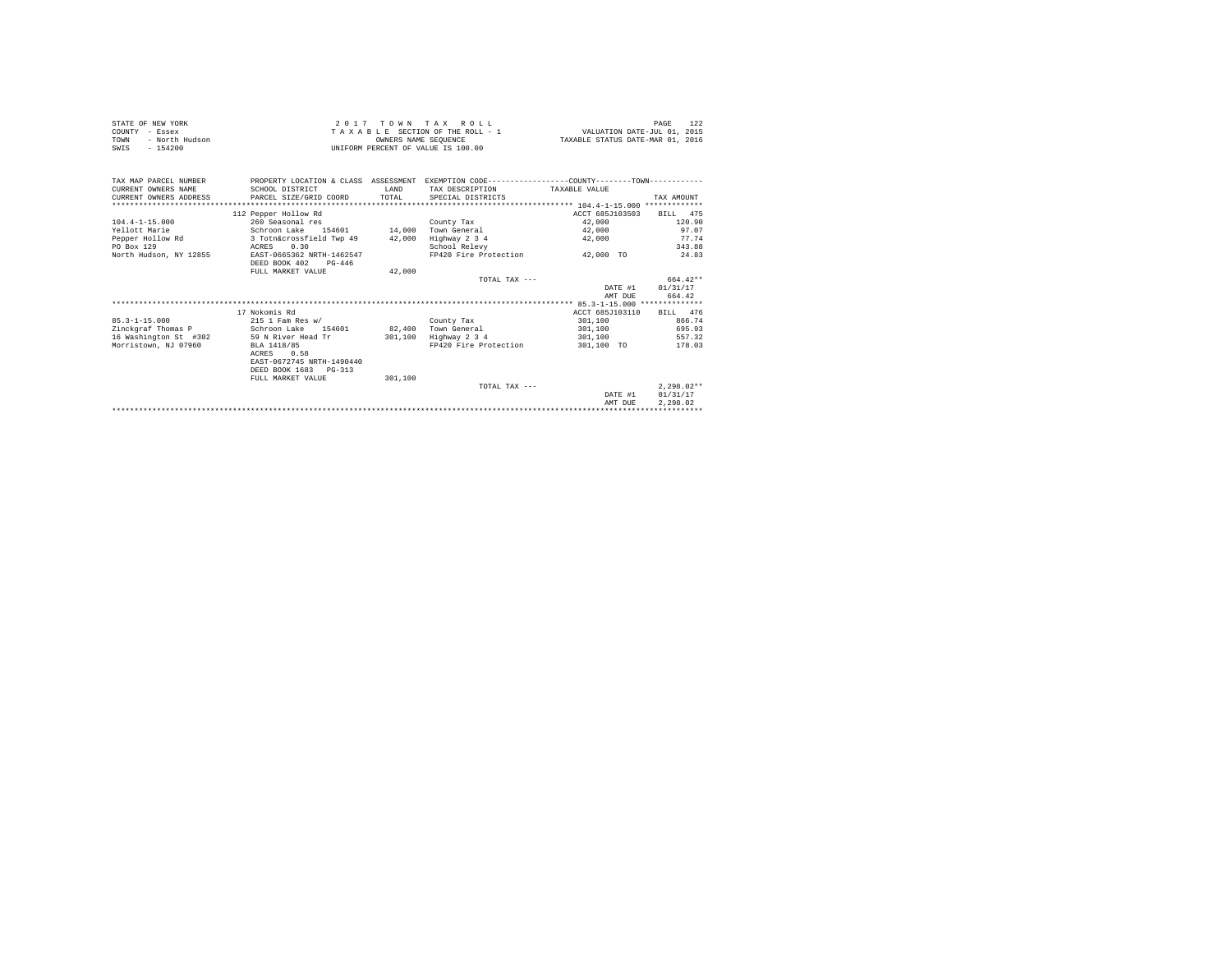|                | STATE OF NEW YORK | 2017 TOWN TAX ROLL                                             | 123<br>PAGE     |
|----------------|-------------------|----------------------------------------------------------------|-----------------|
| COUNTY - Essex |                   | VALUATION DATE-JUL 01, 2015<br>TAXABLE SECTION OF THE ROLL - 1 |                 |
| TOWN           | - North Hudson    | TAXABLE STATUS DATE-MAR 01, 2016                               |                 |
| SWIS           | $-154200$         |                                                                | RPS155/V04/L015 |
|                |                   | CURRENT DATE 12/14/2016                                        |                 |

#### R O L L S U B S E C T I O N - - T O T A L S

# \*\*\* S P E C I A L D I S T R I C T S U M M A R Y \*\*\*

| CODE | DISTRICT NAME        | TOTAL.<br>PARCELS | EXTENSION<br>TYPE | <b>EXTENSION</b><br>VALUE | AD VALOREM<br>VALUE | <b>EXEMPT</b><br>AMOUNT | TAXARLE<br>VALUE | TOTAL<br>TAX |
|------|----------------------|-------------------|-------------------|---------------------------|---------------------|-------------------------|------------------|--------------|
|      | OT902 Omitted tax C  |                   | MOVTAX            | 31.26                     |                     |                         | 31.26            | 31.26        |
|      | OT903 Omitted tax T  |                   | MOVTAX            | 39.58                     |                     |                         | 39.58            | 39.58        |
|      | FP420 Fire Protectio |                   | 476 TOTAL         |                           | 45451.249           | 449,200                 | 45002.049        | 26,607.78    |

#### \*\*\* S C H O O L D I S T R I C T S U M M A R Y \*\*\*

| CODE   | DISTRICT NAME      | TOTAL<br>PARCELS | ASSESSED<br>LAND | ASSESSED<br>TOTAL | EXEMPT<br>AMOUNT<br>-----------<br>STAR AMOUNT | TOTAL<br>TAXABLE<br>------------<br>STAR TAXABLE |
|--------|--------------------|------------------|------------------|-------------------|------------------------------------------------|--------------------------------------------------|
|        | Schroon Lake       | 476              | 21643.949        | 45451.249         | 1013.848                                       | 44.437.401                                       |
| 154601 |                    |                  |                  |                   | 3269.677                                       | 41.167.724                                       |
|        | SUB-TOTAL          | 476              | 21643.949        | 45451.249         | 1013.848                                       | 44.437.401                                       |
|        | SUB - TO TAL(CONT) |                  |                  |                   | 3269.677                                       | 41, 167, 724                                     |
|        | TOTAL              | 476              | 21643.949        | 45451.249         | 1013.848                                       | 44.437.401                                       |
|        | TO TAL (CONT)      |                  |                  |                   | 3269.677                                       | 41, 167, 724                                     |

#### \*\*\* S Y S T E M C O D E S S U M M A R Y \*\*\*

NO SYSTEM EXEMPTIONS AT THIS LEVEL

| CODE  | DESCRIPTION | TOTAL<br>PARCELS | COUNTY  | TOWN    |
|-------|-------------|------------------|---------|---------|
| 33201 | C TAX SALE  | 6                | 449,200 | 449.200 |
| 41003 | PRO VETS T  |                  |         | 61.337  |
| 41102 | VETERANS C  |                  | 5,000   |         |
| 41120 | VETWAR CTS  | 10               | 130,605 | 130,605 |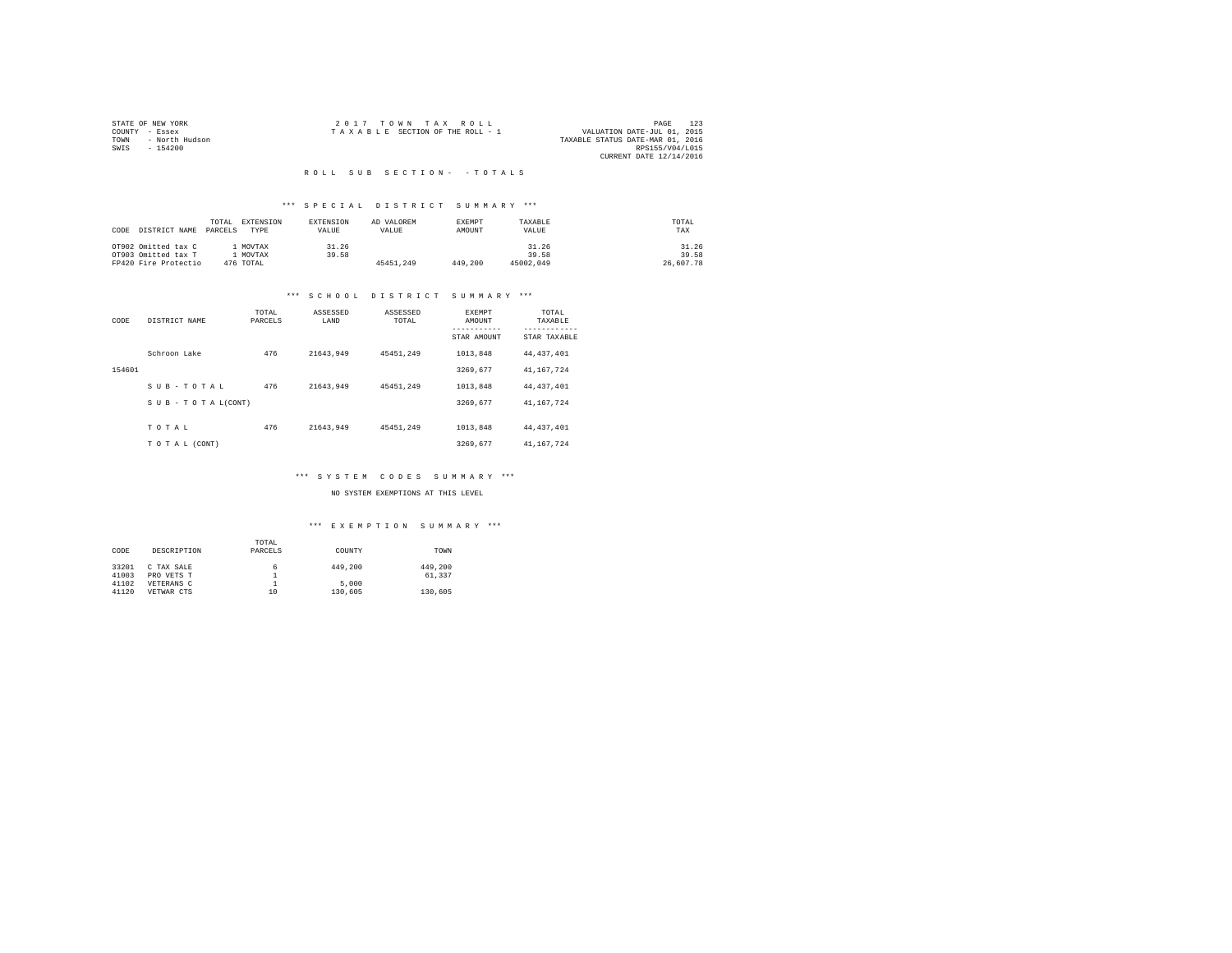| STATE OF NEW YORK      | 2017 TOWN TAX ROLL              |  |  |  | 124<br>PAGE                      |
|------------------------|---------------------------------|--|--|--|----------------------------------|
| COUNTY - Essex         | TAXABLE SECTION OF THE ROLL - 1 |  |  |  | VALUATION DATE-JUL 01, 2015      |
| - North Hudson<br>TOWN |                                 |  |  |  | TAXABLE STATUS DATE-MAR 01, 2016 |
| SWIS<br>$-154200$      |                                 |  |  |  | RPS155/V04/L015                  |
|                        |                                 |  |  |  | CURRENT DATE 12/14/2016          |

# R O L L S U B S E C T I O N - - T O T A L S

# \*\*\* E X E M P T I O N S U M M A R Y \*\*\*

|       |             | TOTAL   |          |          |
|-------|-------------|---------|----------|----------|
| CODE  | DESCRIPTION | PARCELS | COUNTY   | TOWN     |
| 41130 | VETCOM CTS  | 9       | 206.225  | 206.225  |
| 41140 | VETDIS CTS  | 6       | 261,405  | 261,405  |
| 41800 | AGED ALL    |         | 347.258  | 319,090  |
|       | TOTAL       | 40      | 1399,693 | 1427.862 |

| ROLL<br><b>SEC</b> | DESCRIPTION                    | TOTAL<br>PARCELS | ASSESSED<br>LAND | ASSESSED<br>TOTAL | EXEMPT<br>AMOUNT | TOTAL<br>TAXABLE | TOTAL<br>TAX |
|--------------------|--------------------------------|------------------|------------------|-------------------|------------------|------------------|--------------|
|                    |                                |                  |                  |                   | -----------      | ------------     |              |
|                    |                                |                  |                  |                   | STAR AMOUNT      | STAR TAXABLE     |              |
|                    | County Tax                     |                  | 21643.949        | 45451.249         | 1,399,693        | 44.051.556       | 126,805.38   |
|                    | Town General                   |                  | 21643.949        | 45451.249         | 1,427,862        | 44.023.387       | 101,750.71   |
|                    | Highway 2 3 4<br>School Relevy |                  | 21643.949        | 45451.249         | 1,427,862        | 44.023.387       | 81,484.95    |
|                    |                                |                  |                  |                   |                  |                  | 38,767.03    |
|                    | SPEC DIST TAXES                |                  |                  |                   |                  |                  | 26.678.62    |
|                    | TAXABLE                        | 476              |                  |                   |                  |                  | 375,486.69   |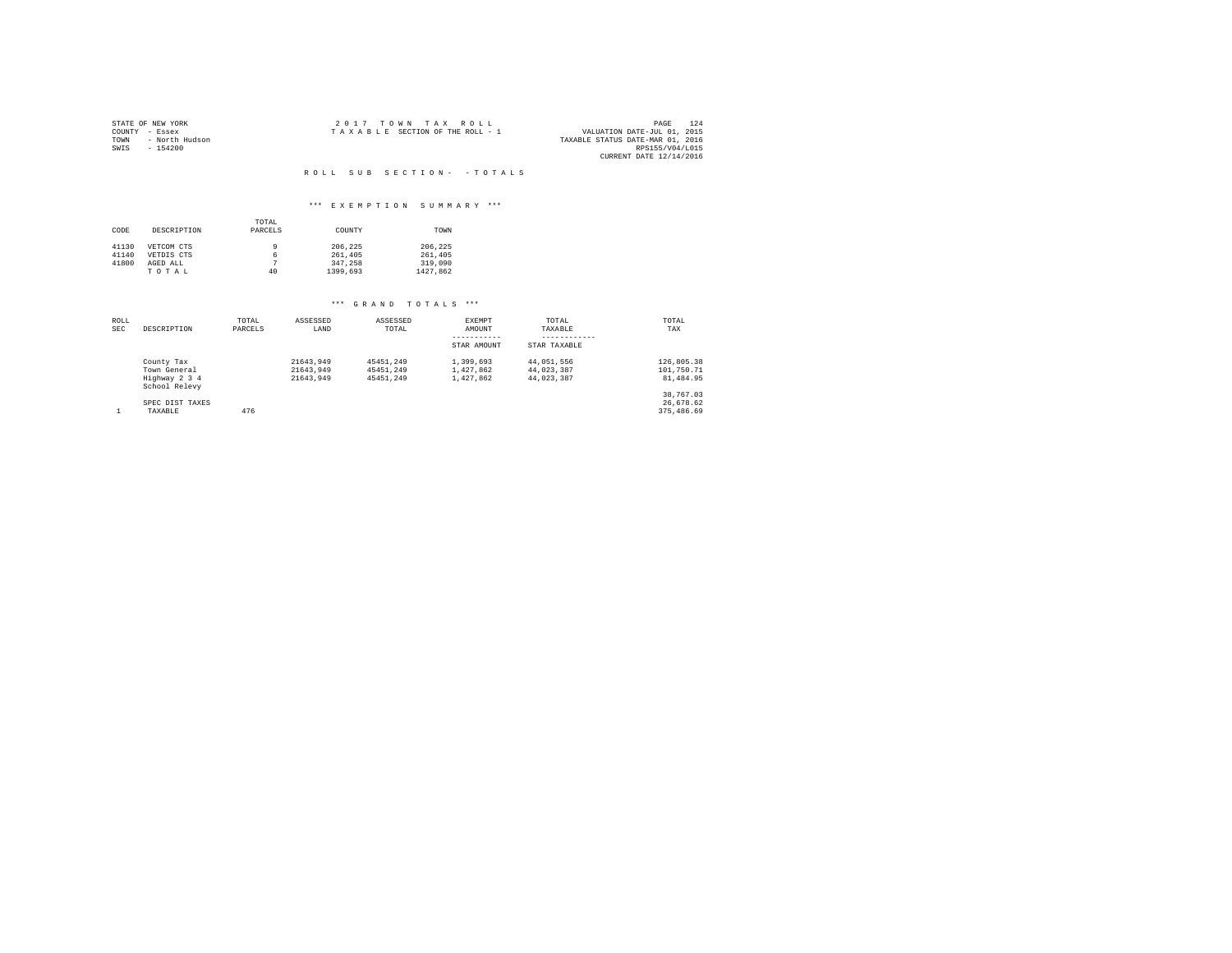| COUNTY - Essex<br>TOWN - North Hudson<br>SWIS - 154200                                                                                                                                                                                                                                                                                                                                     | TAXABLE SECTION OF THE ROLL - 1<br>dson<br>UNIFORM PERCENT OF VALUE IS 100.00                 |         | OWNERS NAME SEQUENCE                      | TAXABLE SECTION OF THE ROLL - 1 SUB-SECT - A VALUATION DATE-JUL 01, 2015<br>TAXABLE STATUS DATE-MAR 01, 2016                                                                                                                         |                  |
|--------------------------------------------------------------------------------------------------------------------------------------------------------------------------------------------------------------------------------------------------------------------------------------------------------------------------------------------------------------------------------------------|-----------------------------------------------------------------------------------------------|---------|-------------------------------------------|--------------------------------------------------------------------------------------------------------------------------------------------------------------------------------------------------------------------------------------|------------------|
| TAX MAP PARCEL NUMBER PROPERTY LOCATION & CLASS ASSESSMENT EXEMPTION CODE---------------COUNTY--------TOWN---------<br>CURRENT OWNERS NAME<br>CURRENT OWNERS ADDRESS PARCEL SIZE/GRID COORD                                                                                                                                                                                                | SCHOOL DISTRICT                                                                               | TOTAL   | LAND TAX DESCRIPTION<br>SPECIAL DISTRICTS | TAXABLE VALUE                                                                                                                                                                                                                        | TAX AMOUNT       |
|                                                                                                                                                                                                                                                                                                                                                                                            | Elk Lake Rd                                                                                   |         |                                           | ACCT 685J100903 BILL 477                                                                                                                                                                                                             |                  |
| $92 - 3 - 8.100$                                                                                                                                                                                                                                                                                                                                                                           | 911 Forest s480                                                                               |         | FISCHER 47450                             | 85,360 85,360                                                                                                                                                                                                                        |                  |
|                                                                                                                                                                                                                                                                                                                                                                                            |                                                                                               |         | 131,840 County Tax                        | 46,480                                                                                                                                                                                                                               | 133.80           |
|                                                                                                                                                                                                                                                                                                                                                                                            |                                                                                               |         |                                           |                                                                                                                                                                                                                                      | 107.43           |
|                                                                                                                                                                                                                                                                                                                                                                                            |                                                                                               |         |                                           |                                                                                                                                                                                                                                      | 86.03            |
| %<br>Elk Lake Land Inc = 154601<br>641 Lexington Ave 29thF1 = 1720/1 SNY Cons Ease<br>New York, NY 10022-4559 = 248.2 AC Under 480 RPTL<br>New York, NY 10022-4559 = 248.2 AC Under 480 RPTL                                                                                                                                                                                               | ACRES 248.20<br>EAST-0623063 NRTH-1474950<br>DEED BOOK 1720 PG-1<br>CONSERVATION ESMT % 36.00 |         |                                           | $\begin{array}{lllllll} 131,840 & \text{ Town General} & 46,480 \\ & \text{Highway 2 3 4} & 46,480 \\ & \text{FP}420 & \text{Fire Protection} & 46,480 \\ & \text{FP}420 & \text{Fire Protection} & 131,840 & \text{TO} \end{array}$ | 77.95            |
|                                                                                                                                                                                                                                                                                                                                                                                            | FULL MARKET VALUE                                                                             | 131,840 |                                           |                                                                                                                                                                                                                                      |                  |
|                                                                                                                                                                                                                                                                                                                                                                                            |                                                                                               |         | TOTAL TAX ---                             |                                                                                                                                                                                                                                      | $405.21**$       |
|                                                                                                                                                                                                                                                                                                                                                                                            |                                                                                               |         |                                           | DATE #1 01/31/17<br>AMT DUE 405.21                                                                                                                                                                                                   |                  |
|                                                                                                                                                                                                                                                                                                                                                                                            |                                                                                               |         |                                           |                                                                                                                                                                                                                                      |                  |
|                                                                                                                                                                                                                                                                                                                                                                                            | Elk Lake Rd                                                                                   |         |                                           | ACCT 685J192010 BILL 478                                                                                                                                                                                                             |                  |
| $93. -1 - 3.100$                                                                                                                                                                                                                                                                                                                                                                           | 911 Forest s480                                                                               |         | FISCHER 47450                             |                                                                                                                                                                                                                                      |                  |
|                                                                                                                                                                                                                                                                                                                                                                                            |                                                                                               |         |                                           | $56,459$ $56,459$<br>$27,381$                                                                                                                                                                                                        |                  |
|                                                                                                                                                                                                                                                                                                                                                                                            |                                                                                               |         |                                           |                                                                                                                                                                                                                                      |                  |
|                                                                                                                                                                                                                                                                                                                                                                                            |                                                                                               |         |                                           |                                                                                                                                                                                                                                      |                  |
|                                                                                                                                                                                                                                                                                                                                                                                            | ACRES 157.80<br>EAST-0627481 NRTH-1475317<br>DEED BOOK 1720 PG-1                              |         |                                           |                                                                                                                                                                                                                                      |                  |
|                                                                                                                                                                                                                                                                                                                                                                                            | CONSERVATION ESMT % 36.00                                                                     |         |                                           |                                                                                                                                                                                                                                      |                  |
|                                                                                                                                                                                                                                                                                                                                                                                            | FULL MARKET VALUE                                                                             | 83,840  |                                           |                                                                                                                                                                                                                                      |                  |
|                                                                                                                                                                                                                                                                                                                                                                                            |                                                                                               |         | TOTAL TAX ---                             |                                                                                                                                                                                                                                      | $242.36**$       |
|                                                                                                                                                                                                                                                                                                                                                                                            |                                                                                               |         |                                           | DATE #1                                                                                                                                                                                                                              | 01/31/17         |
|                                                                                                                                                                                                                                                                                                                                                                                            |                                                                                               |         |                                           | AMT DUE 242.36                                                                                                                                                                                                                       |                  |
|                                                                                                                                                                                                                                                                                                                                                                                            |                                                                                               |         |                                           |                                                                                                                                                                                                                                      |                  |
|                                                                                                                                                                                                                                                                                                                                                                                            | Elk Lake Rd                                                                                   |         |                                           | ACCT 685J100812 BILL 479                                                                                                                                                                                                             |                  |
| $93. -1 - 7.100$                                                                                                                                                                                                                                                                                                                                                                           | 911 Forest s480                                                                               |         |                                           | FISCHER 47450 193,149 193,149                                                                                                                                                                                                        |                  |
|                                                                                                                                                                                                                                                                                                                                                                                            |                                                                                               |         |                                           |                                                                                                                                                                                                                                      | 300.67           |
|                                                                                                                                                                                                                                                                                                                                                                                            |                                                                                               |         |                                           |                                                                                                                                                                                                                                      | 241.42           |
|                                                                                                                                                                                                                                                                                                                                                                                            |                                                                                               |         |                                           |                                                                                                                                                                                                                                      | 193.33           |
| 93.-1-7.100<br>Elk Lake Land Inc 2017,600 County Tax 104,451<br>$\begin{array}{l} \mbox{E1k} \text{ Lake Land Inc} \\ \mbox{E2k} \text{ Lake Land Inc} \\ \mbox{E3k} \text{ Lake Land Inc} \\ \mbox{E4l} \text{ Lexington Ave} \\ \mbox{E59k} \text{ NaeV or} \\ \mbox{E58k} \text{ NaeV or} \\ \mbox{E64l} \text{ Lexington Ave} \\ \mbox{E78l} \text{ NaeV or} \\ \mbox{E8l} \text{ Nae$ | EAST-0632859 NRTH-1476085<br>DEED BOOK 1720 PG-1<br>CONSERVATION ESMT % 36.00                 |         |                                           |                                                                                                                                                                                                                                      | 175.96           |
|                                                                                                                                                                                                                                                                                                                                                                                            | FULL MARKET VALUE                                                                             | 297,600 | TOTAL TAX ---                             |                                                                                                                                                                                                                                      | $911.38**$       |
|                                                                                                                                                                                                                                                                                                                                                                                            |                                                                                               |         |                                           |                                                                                                                                                                                                                                      | DATE #1 01/31/17 |
|                                                                                                                                                                                                                                                                                                                                                                                            |                                                                                               |         |                                           | AMT DUE                                                                                                                                                                                                                              | 911.38           |
|                                                                                                                                                                                                                                                                                                                                                                                            |                                                                                               |         |                                           |                                                                                                                                                                                                                                      |                  |

STATE OF NEW YORK  $2017$   $70$   $W$   $T$  A X R O L L  $2017$   $T$  O  $W$   $N$   $T$  A X R O L L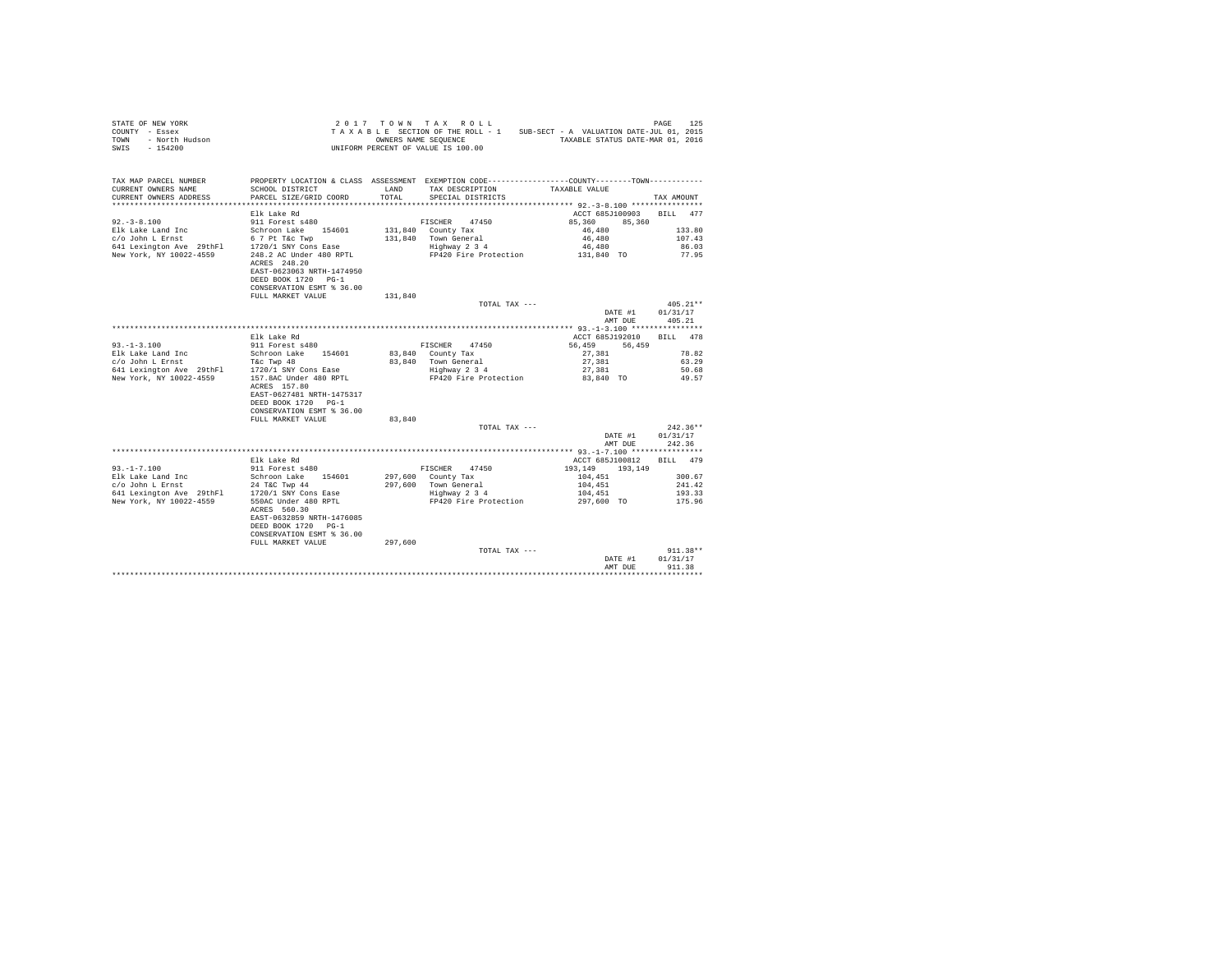| $\begin{array}{cccccc} \texttt{STATE OF NEW YORK} & & & & & & & 2\ 0\ 1\ 7\ &\texttt{T O W N} & \texttt{T A X} & \texttt{R O LL} \\ \texttt{COUNTS} & -\texttt{Eosex} & & & & & & \texttt{T A X AB IS} & \texttt{S SETION OF THE ROLL - 1} \\ \texttt{TOWN} & -\texttt{North Hudson} & & & & & & \texttt{OWNERS NANE SCQUENCE} \\ \texttt{SWN} & -\ 154200 & & & & & & \texttt{UNIFORM PERCENT OF VALUE IS}\ 100.00 \\ \end{array}$                         |                                                                                                                        |         | TAXABLE SECTION OF THE ROLL - 1 SUB-SECT - A VALUATION DATE-JUL 01, 2015<br>OWNERS NAME SEQUENCE TAXABLE STATUS DATE-MAR 01, 2016         |                          | PAGE<br>126      |
|-------------------------------------------------------------------------------------------------------------------------------------------------------------------------------------------------------------------------------------------------------------------------------------------------------------------------------------------------------------------------------------------------------------------------------------------------------------|------------------------------------------------------------------------------------------------------------------------|---------|-------------------------------------------------------------------------------------------------------------------------------------------|--------------------------|------------------|
| TAX MAP PARCEL NUMBER<br>CURRENT OWNERS NAME<br>CURRENT OWNERS ADDRESS                                                                                                                                                                                                                                                                                                                                                                                      | SCHOOL DISTRICT<br>PARCEL SIZE/GRID COORD                                                                              | TOTAL   | PROPERTY LOCATION & CLASS ASSESSMENT EXEMPTION CODE---------------COUNTY-------TOWN---------<br>LAND TAX DESCRIPTION<br>SPECIAL DISTRICTS | TAXABLE VALUE            | TAX AMOUNT       |
|                                                                                                                                                                                                                                                                                                                                                                                                                                                             |                                                                                                                        |         |                                                                                                                                           |                          |                  |
|                                                                                                                                                                                                                                                                                                                                                                                                                                                             | Elk Lake Rd                                                                                                            |         |                                                                                                                                           | ACCT 685J191011 BILL 480 |                  |
| $93. -1 - 7.200$                                                                                                                                                                                                                                                                                                                                                                                                                                            | 911 Forest s480 - WTRFNT                                                                                               |         | FISCHER 47450                                                                                                                             | 527,347<br>527.347       |                  |
|                                                                                                                                                                                                                                                                                                                                                                                                                                                             |                                                                                                                        |         | 776,688 County Tax                                                                                                                        | 249,341                  | 717.75<br>576.30 |
|                                                                                                                                                                                                                                                                                                                                                                                                                                                             |                                                                                                                        |         | 776,688 Town General<br>Highway 2 3 4                                                                                                     | 249,341<br>249,341       | 461.52           |
|                                                                                                                                                                                                                                                                                                                                                                                                                                                             | 325AC Under 480 RPTL<br>ACRES 443.00<br>EAST-0629679 NRTH-1474601<br>DEED BOOK 843 PG-119<br>CONSERVATION ESMT % 67.00 |         | FP420 Fire Protection                                                                                                                     | 776,688 TO               | 459.22           |
|                                                                                                                                                                                                                                                                                                                                                                                                                                                             | FULL MARKET VALUE                                                                                                      | 776,688 |                                                                                                                                           |                          |                  |
|                                                                                                                                                                                                                                                                                                                                                                                                                                                             |                                                                                                                        |         | TOTAL TAX ---                                                                                                                             |                          | $2,214.79**$     |
|                                                                                                                                                                                                                                                                                                                                                                                                                                                             |                                                                                                                        |         |                                                                                                                                           | DATE #1                  | 01/31/17         |
|                                                                                                                                                                                                                                                                                                                                                                                                                                                             |                                                                                                                        |         |                                                                                                                                           | AMT DUE                  | 2.214.79         |
|                                                                                                                                                                                                                                                                                                                                                                                                                                                             | Elk Lake Rd                                                                                                            |         |                                                                                                                                           | ACCT 685J100908          | BILL 481         |
| $102. -2 - 3.100$                                                                                                                                                                                                                                                                                                                                                                                                                                           | 911 Forest \$480                                                                                                       |         | FISCHER 47450                                                                                                                             | 343,613 343,613          |                  |
|                                                                                                                                                                                                                                                                                                                                                                                                                                                             |                                                                                                                        |         |                                                                                                                                           | 256,387                  | 738.03           |
|                                                                                                                                                                                                                                                                                                                                                                                                                                                             |                                                                                                                        |         |                                                                                                                                           | 256,387                  | 592.58           |
| $\begin{tabular}{lcccc} E1k \texttt{ Lake Land Inc} & & Schroon Lake & 154601 & 600,000 & County Tax \\ \hline \texttt{C/O John L Ernst} & & 19 \texttt{ Tothécrossfield Two 44} & 600,000 & Town General \\ \texttt{604. Verifyton Ave 29thF1} & 1720/1 \texttt{SNV Cons} ~\texttt{Case} & & & & \\ \texttt{94. Verifyson A.} & & & & & \\ \texttt{1720/1 SN} & & & & & \\ \texttt{1720/1 SN} & & & & & \\ \texttt{1720/1 SN} & & & & & \\ \texttt{1720/1$ |                                                                                                                        |         | 600,000 Town General<br>Highway 2 3 4                                                                                                     | 256,387                  | 474.56           |
|                                                                                                                                                                                                                                                                                                                                                                                                                                                             | ACRES 1269.71<br>EAST-0622322 NRTH-1460776<br>DEED BOOK 1720 PG-1<br>CONSERVATION ESMT % 36.00                         |         | FP420 Fire Protection                                                                                                                     | 600,000 TO               | 354.75           |
|                                                                                                                                                                                                                                                                                                                                                                                                                                                             | FULL MARKET VALUE                                                                                                      | 600,000 | TOTAL TAX ---                                                                                                                             |                          | $2.159.92**$     |
|                                                                                                                                                                                                                                                                                                                                                                                                                                                             |                                                                                                                        |         |                                                                                                                                           | DATE #1                  | 01/31/17         |
|                                                                                                                                                                                                                                                                                                                                                                                                                                                             |                                                                                                                        |         |                                                                                                                                           | AMT DUE                  | 2,159.92         |
|                                                                                                                                                                                                                                                                                                                                                                                                                                                             |                                                                                                                        |         |                                                                                                                                           |                          |                  |
|                                                                                                                                                                                                                                                                                                                                                                                                                                                             | Elk Lake Rd                                                                                                            |         |                                                                                                                                           | ACCT 685J191009          | BILL 482         |
| $103. -1 - 1.210$                                                                                                                                                                                                                                                                                                                                                                                                                                           | 911 Forest s480 - WTRFNT                                                                                               |         | FISCHER 47450                                                                                                                             | 503,367 503,367          |                  |
|                                                                                                                                                                                                                                                                                                                                                                                                                                                             |                                                                                                                        |         | 929,346 County Tax                                                                                                                        | 425,979                  | 1,226.21         |
|                                                                                                                                                                                                                                                                                                                                                                                                                                                             |                                                                                                                        |         | 929,346 Town General<br>Highway 2 3 4                                                                                                     | 425,979                  | 984.56           |
|                                                                                                                                                                                                                                                                                                                                                                                                                                                             |                                                                                                                        |         |                                                                                                                                           | 425,979                  | 788.46           |
| New York, NY 10022-4599                                                                                                                                                                                                                                                                                                                                                                                                                                     | 606.24AC Under 480 RPTL<br>ACRES 1002.90<br>EAST-0632505 NRTH-1469199<br>DEED BOOK 843 PG-119                          |         | FP420 Fire Protection                                                                                                                     | 929,346 TO               | 549.48           |
|                                                                                                                                                                                                                                                                                                                                                                                                                                                             | CONSERVATION ESMT % 67.00                                                                                              |         |                                                                                                                                           |                          |                  |
|                                                                                                                                                                                                                                                                                                                                                                                                                                                             | FULL MARKET VALUE                                                                                                      | 929,346 |                                                                                                                                           |                          |                  |
|                                                                                                                                                                                                                                                                                                                                                                                                                                                             |                                                                                                                        |         | TOTAL TAX ---                                                                                                                             |                          | $3,548.71**$     |
|                                                                                                                                                                                                                                                                                                                                                                                                                                                             |                                                                                                                        |         |                                                                                                                                           | DATE #1                  | 01/31/17         |
|                                                                                                                                                                                                                                                                                                                                                                                                                                                             |                                                                                                                        |         |                                                                                                                                           | AMT DUE                  | 3.548.71         |
|                                                                                                                                                                                                                                                                                                                                                                                                                                                             |                                                                                                                        |         |                                                                                                                                           |                          |                  |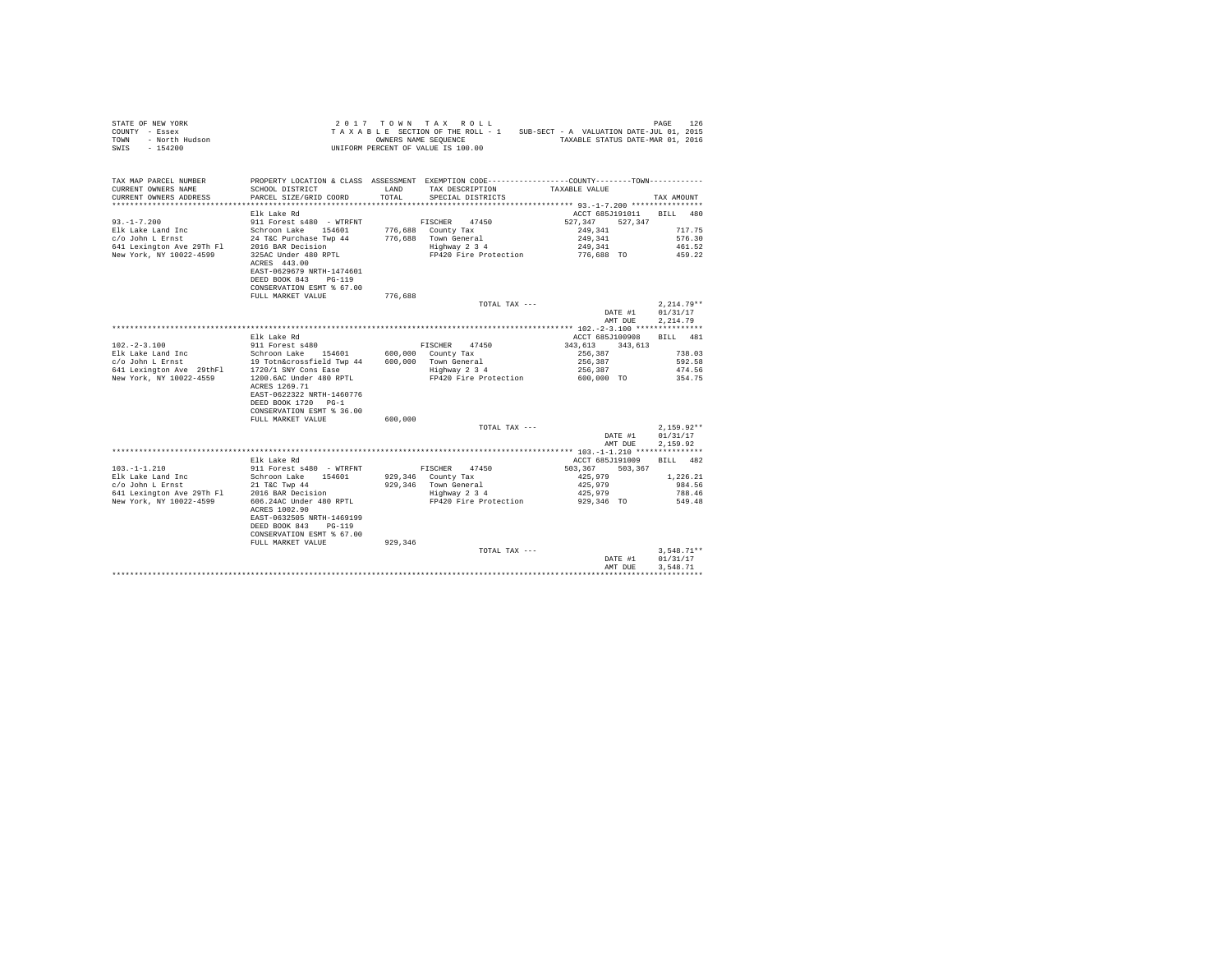| $\begin{array}{cccccccccccc} \texttt{STARTE OF NEW YORK} & \texttt{OREN} & \texttt{ORNE} & \texttt{PAGE} & \texttt{127} \\ \texttt{COUNT} & - \texttt{ESE} & \texttt{SIST} & \texttt{SUST} & \texttt{SUST} & \texttt{SUT} & \texttt{SUS}-\texttt{SIST} & \texttt{SUT} & \texttt{SUT} \\ \texttt{TONN} & - \texttt{ROTL} & \texttt{Indson} & \texttt{SUT} & \texttt{SUT} & \texttt{SUT} & \texttt{SUT} & \texttt{SUT} & \texttt{SUT} \\ \texttt{TANR} & - \texttt$ |                                                                                               |         |                                                            |                                                              |                                  |
|-------------------------------------------------------------------------------------------------------------------------------------------------------------------------------------------------------------------------------------------------------------------------------------------------------------------------------------------------------------------------------------------------------------------------------------------------------------------|-----------------------------------------------------------------------------------------------|---------|------------------------------------------------------------|--------------------------------------------------------------|----------------------------------|
| TAX MAP PARCEL NUMBER                                                                                                                                                                                                                                                                                                                                                                                                                                             | PROPERTY LOCATION & CLASS ASSESSMENT EXEMPTION CODE---------------COUNTY-------TOWN---------- |         |                                                            |                                                              |                                  |
| CURRENT OWNERS NAME                                                                                                                                                                                                                                                                                                                                                                                                                                               | SCHOOL DISTRICT $\hfill\textsc{LAND}$ TAX DESCRIPTION TAXABLE VALUE                           |         |                                                            |                                                              |                                  |
|                                                                                                                                                                                                                                                                                                                                                                                                                                                                   |                                                                                               |         | TOTAL SPECIAL DISTRICTS                                    |                                                              | TAX AMOUNT                       |
|                                                                                                                                                                                                                                                                                                                                                                                                                                                                   |                                                                                               |         |                                                            | ACCT 685Z013003 BILL 483                                     |                                  |
|                                                                                                                                                                                                                                                                                                                                                                                                                                                                   |                                                                                               |         |                                                            | 177.637 177.637                                              |                                  |
|                                                                                                                                                                                                                                                                                                                                                                                                                                                                   |                                                                                               |         |                                                            |                                                              | 62.36                            |
|                                                                                                                                                                                                                                                                                                                                                                                                                                                                   |                                                                                               |         |                                                            | $21,663$<br>$21,663$                                         | 50.07                            |
|                                                                                                                                                                                                                                                                                                                                                                                                                                                                   |                                                                                               |         |                                                            |                                                              | 40.10                            |
|                                                                                                                                                                                                                                                                                                                                                                                                                                                                   | ACRES 79.90<br>EAST-0633506 NRTH-1466758                                                      |         |                                                            |                                                              | 117.84                           |
|                                                                                                                                                                                                                                                                                                                                                                                                                                                                   | DEED BOOK 843 PG-119                                                                          |         |                                                            |                                                              |                                  |
|                                                                                                                                                                                                                                                                                                                                                                                                                                                                   | FULL MARKET VALUE                                                                             | 199,300 |                                                            |                                                              |                                  |
|                                                                                                                                                                                                                                                                                                                                                                                                                                                                   |                                                                                               |         | TOTAL TAX ---                                              |                                                              | $270.37**$                       |
|                                                                                                                                                                                                                                                                                                                                                                                                                                                                   |                                                                                               |         |                                                            | DATE #1 01/31/17                                             |                                  |
|                                                                                                                                                                                                                                                                                                                                                                                                                                                                   |                                                                                               |         |                                                            | AMT DUE                                                      | 270.37                           |
|                                                                                                                                                                                                                                                                                                                                                                                                                                                                   |                                                                                               |         |                                                            |                                                              |                                  |
|                                                                                                                                                                                                                                                                                                                                                                                                                                                                   | Elk Lake Rd                                                                                   |         |                                                            | ACCT 685J100808 BILL 484                                     |                                  |
|                                                                                                                                                                                                                                                                                                                                                                                                                                                                   |                                                                                               |         |                                                            |                                                              |                                  |
|                                                                                                                                                                                                                                                                                                                                                                                                                                                                   |                                                                                               |         |                                                            |                                                              |                                  |
|                                                                                                                                                                                                                                                                                                                                                                                                                                                                   |                                                                                               |         |                                                            |                                                              |                                  |
|                                                                                                                                                                                                                                                                                                                                                                                                                                                                   | ACRES 1041.67                                                                                 |         |                                                            |                                                              |                                  |
|                                                                                                                                                                                                                                                                                                                                                                                                                                                                   | EAST-0635570 NRTH-1458150                                                                     |         |                                                            |                                                              |                                  |
|                                                                                                                                                                                                                                                                                                                                                                                                                                                                   | DEED BOOK 1720 PG-1                                                                           |         |                                                            |                                                              |                                  |
|                                                                                                                                                                                                                                                                                                                                                                                                                                                                   | CONSERVATION ESMT % 36.00                                                                     |         |                                                            |                                                              |                                  |
|                                                                                                                                                                                                                                                                                                                                                                                                                                                                   | FULL MARKET VALUE                                                                             | 983,168 |                                                            |                                                              |                                  |
|                                                                                                                                                                                                                                                                                                                                                                                                                                                                   |                                                                                               |         | TOTAL TAX ---                                              | $3,194.42^{**}$ DATE #1 $01/31/17$                           | $3.194.42**$                     |
|                                                                                                                                                                                                                                                                                                                                                                                                                                                                   |                                                                                               |         |                                                            | AMT DUE                                                      | 3.194.42                         |
|                                                                                                                                                                                                                                                                                                                                                                                                                                                                   |                                                                                               |         |                                                            |                                                              |                                  |
|                                                                                                                                                                                                                                                                                                                                                                                                                                                                   | Elk Lake Rd                                                                                   |         |                                                            | ACCT 685J100905 BILL 485                                     |                                  |
| $103. -1 - 8.100$                                                                                                                                                                                                                                                                                                                                                                                                                                                 | sin mane nu<br>911 Forest s480                                                                |         | FISCHER 47450                                              | $558,082$ $558,082$                                          |                                  |
|                                                                                                                                                                                                                                                                                                                                                                                                                                                                   |                                                                                               |         | 1330,752 County Tax                                        |                                                              | 2.224.18                         |
| Elk Lake Land Inc Schroon Lake 154601<br>c/o John L Ernst Tier Twp 44 & 45<br>641 Lexington Ave 29thF1 1720/1 SNY Cons Ease<br>New York, NY 10022-4559 4124.43AC Under 480 RPTL                                                                                                                                                                                                                                                                                   |                                                                                               |         | $1330,752$ Town General<br>Highway 2 3 4                   | 772,670<br>772,670<br>772,670                                | 1,785.86                         |
|                                                                                                                                                                                                                                                                                                                                                                                                                                                                   |                                                                                               |         |                                                            |                                                              | 1,430.17                         |
|                                                                                                                                                                                                                                                                                                                                                                                                                                                                   | ACRES 4124.43<br>EAST-0633429 NRTH-1462567                                                    |         | 4124.43AC Under 480 RPTL FP420 Fire Protection 1330,752 TO |                                                              | 786.82                           |
|                                                                                                                                                                                                                                                                                                                                                                                                                                                                   | DEED BOOK 1720 PG-1                                                                           |         |                                                            |                                                              |                                  |
|                                                                                                                                                                                                                                                                                                                                                                                                                                                                   | CONSERVATION ESMT % 36.00                                                                     |         |                                                            |                                                              |                                  |
|                                                                                                                                                                                                                                                                                                                                                                                                                                                                   | FULL MARKET VALUE 1330, 752                                                                   |         |                                                            | $\label{eq:1} \mathbf{D}^{\mathbf{p},\mathbf{p},\mathbf{p}}$ |                                  |
|                                                                                                                                                                                                                                                                                                                                                                                                                                                                   |                                                                                               |         | TOTAL TAX ---                                              |                                                              | $6,227.03**$<br>DATE #1 01/31/17 |
|                                                                                                                                                                                                                                                                                                                                                                                                                                                                   |                                                                                               |         |                                                            | AMT DUE                                                      | 6.227.03                         |
|                                                                                                                                                                                                                                                                                                                                                                                                                                                                   |                                                                                               |         |                                                            |                                                              |                                  |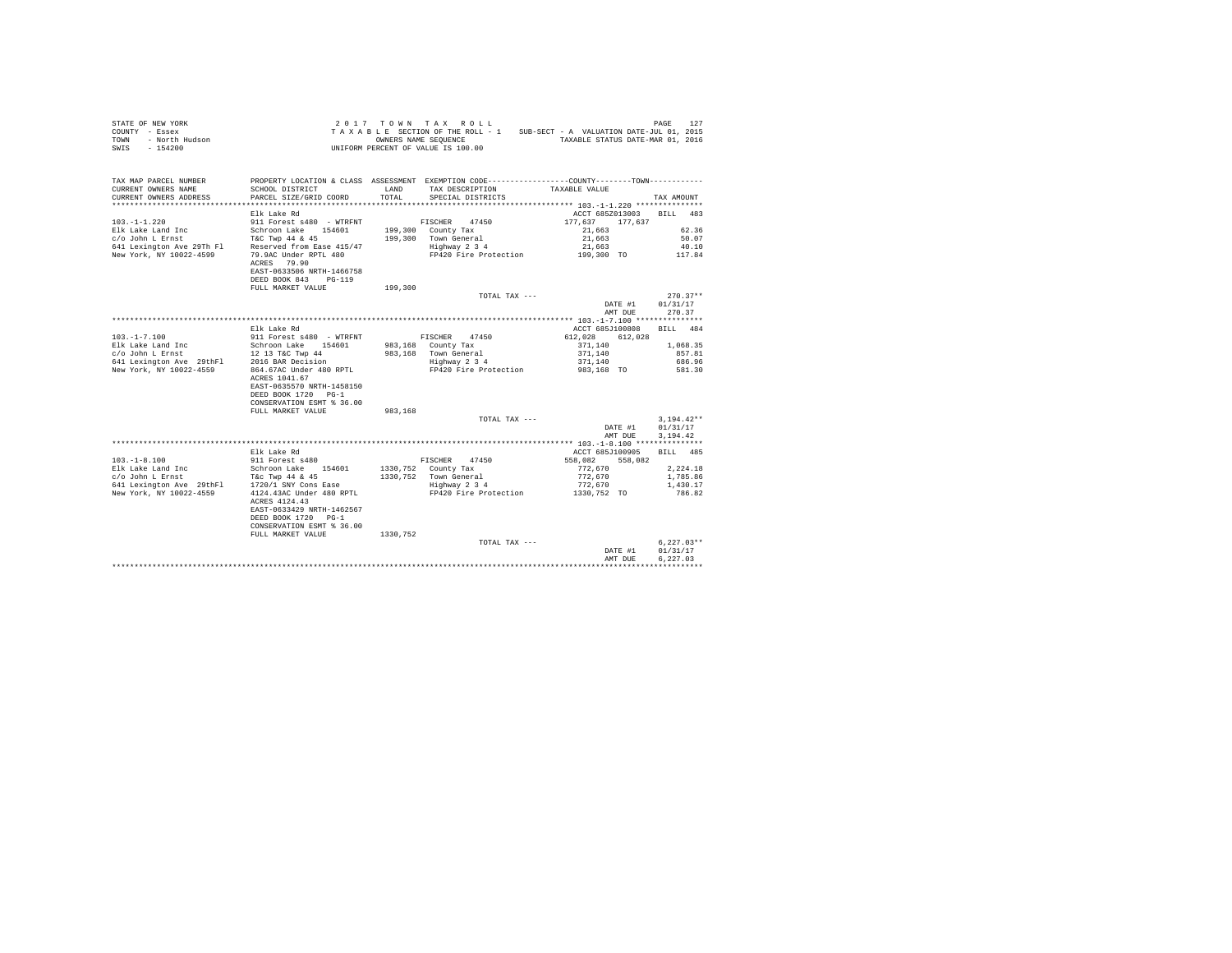| STATE OF NEW YORK      | 2017 TOWN TAX ROLL                 | 128<br>PAGE                              |
|------------------------|------------------------------------|------------------------------------------|
| COUNTY - Essex         | TAXABLE SECTION OF THE ROLL - 1    | SUB-SECT - A VALUATION DATE-JUL 01, 2015 |
| TOWN<br>- North Hudson | OWNERS NAME SEOUENCE               | TAXABLE STATUS DATE-MAR 01, 2016         |
| SWIS<br>- 154200       | UNIFORM PERCENT OF VALUE IS 100.00 |                                          |

| TAX MAP PARCEL NUMBER<br>CURRENT OWNERS NAME<br>CURRENT OWNERS ADDRESS                 | SCHOOL DISTRICT<br>PARCEL SIZE/GRID COORD                                                  | LAND<br>TOTAL | PROPERTY LOCATION & CLASS ASSESSMENT EXEMPTION CODE----------------COUNTY-------TOWN----------<br>TAX DESCRIPTION<br>SPECIAL DISTRICTS | TAXABLE VALUE            | TAX AMOUNT   |
|----------------------------------------------------------------------------------------|--------------------------------------------------------------------------------------------|---------------|----------------------------------------------------------------------------------------------------------------------------------------|--------------------------|--------------|
|                                                                                        |                                                                                            |               |                                                                                                                                        |                          |              |
|                                                                                        | Elk Lake Rd                                                                                |               |                                                                                                                                        | ACCT 685Z013002          | RTLL 486     |
| $103. -1 - 8.300$                                                                      | 911 Forest s480                                                                            |               | FISCHER 47450                                                                                                                          | 28,592<br>28.592         |              |
| Elk Lake Land Inc                                                                      | Schroon Lake 154601                                                                        |               | 44,160 County Tax                                                                                                                      | 15,568                   | 44.81        |
| c/o John L Ernst                                                                       | T&C Twp                                                                                    |               | 44.160 Town General                                                                                                                    | 15,568                   | 35.98        |
| 641 Lexington Ave Fl 29                                                                | $1720/1$ SNY Cons Ease                                                                     |               | Highway 2 3 4                                                                                                                          | 15,568                   | 28.82        |
| New York, NY 10022-4559                                                                | 83.1AC Under 480 RPTL                                                                      |               | FP420 Fire Protection                                                                                                                  | 44.160 TO                | 26.11        |
|                                                                                        | ACRES 83.10<br>EAST-0633954 NRTH-1465577<br>DEED BOOK 1720 PG-1                            |               |                                                                                                                                        |                          |              |
|                                                                                        | CONSERVATION ESMT % 36.00                                                                  |               |                                                                                                                                        |                          |              |
|                                                                                        |                                                                                            |               |                                                                                                                                        |                          |              |
|                                                                                        | FULL MARKET VALUE                                                                          | 44,160        |                                                                                                                                        |                          |              |
|                                                                                        |                                                                                            |               | TOTAL TAX ---                                                                                                                          |                          | $135.72**$   |
|                                                                                        |                                                                                            |               |                                                                                                                                        | DATE #1 01/31/17         |              |
|                                                                                        |                                                                                            |               |                                                                                                                                        | AMT DUE                  | 135.72       |
|                                                                                        |                                                                                            |               |                                                                                                                                        |                          |              |
|                                                                                        | Elk Lake Rd                                                                                |               |                                                                                                                                        | ACCT 685J100907 BILL 487 |              |
| $112. - 3 - 2.000$                                                                     | 911 Forest s480                                                                            |               | FISCHER 47450                                                                                                                          | 302,441<br>302,441       |              |
|                                                                                        |                                                                                            |               | 449,152 County Tax                                                                                                                     | 146,711                  | 422.32       |
|                                                                                        |                                                                                            |               | 449.152 Town General                                                                                                                   | 146,711                  | 339.09       |
| New York, NY 10022-4559 1720/1 SNY Cons Ease                                           |                                                                                            |               | Highway 2 3 4                                                                                                                          | 146,711                  | 271.55       |
|                                                                                        | 845.5AC Under 480 RPTL<br>ACRES 845.50<br>EAST-0620602 NRTH-1451617<br>DEED BOOK 1720 PG-1 |               | FP420 Fire Protection                                                                                                                  | 449,152 TO               | 265.56       |
|                                                                                        | CONSERVATION ESMT % 36.00                                                                  |               |                                                                                                                                        |                          |              |
|                                                                                        | FULL MARKET VALUE                                                                          | 449.152       |                                                                                                                                        |                          |              |
|                                                                                        |                                                                                            |               | TOTAL TAX ---                                                                                                                          |                          | $1,298.52**$ |
|                                                                                        |                                                                                            |               |                                                                                                                                        | DATE #1                  | 01/31/17     |
|                                                                                        |                                                                                            |               |                                                                                                                                        | AMT DUE                  | 1,298.52     |
|                                                                                        |                                                                                            |               |                                                                                                                                        |                          |              |
|                                                                                        | Elk Lake Rd                                                                                |               |                                                                                                                                        | ACCT 685J100811 BILL 488 |              |
| $113. - 1 - 1.000$                                                                     | 911 Forest s480                                                                            |               | FISCHER 47450                                                                                                                          | 326,087<br>326,087       |              |
| Elk Lake Land Inc                                                                      | Schroon Lake 154601                                                                        |               | 560,064 County Tax                                                                                                                     | 233,977                  | 673.52       |
|                                                                                        |                                                                                            |               | 560,064 Town General                                                                                                                   | 233,977                  | 540.79       |
| $c$ /o John L Ernst $14$ T&c Twp 44<br>641 Lexington Ave 29thFl $1720/1$ SNY Cons Ease |                                                                                            |               | Highway 2 3 4                                                                                                                          | 233,977                  | 433.08       |
| New York, NY 10022-4559                                                                | 1050AC Under 480 RPTL                                                                      |               | FP420 Fire Protection                                                                                                                  | 560,064 TO               | 331.14       |
|                                                                                        | ACRES 1113.80                                                                              |               |                                                                                                                                        |                          |              |
|                                                                                        | EAST-0625964 NRTH-1453840                                                                  |               |                                                                                                                                        |                          |              |
|                                                                                        | DEED BOOK 1720 PG-1                                                                        |               |                                                                                                                                        |                          |              |
|                                                                                        | CONSERVATION ESMT % 36.00                                                                  |               |                                                                                                                                        |                          |              |
|                                                                                        | FULL MARKET VALUE                                                                          | 560.064       |                                                                                                                                        |                          |              |
|                                                                                        |                                                                                            |               | TOTAL TAX ---                                                                                                                          |                          | $1.978.53**$ |
|                                                                                        |                                                                                            |               |                                                                                                                                        | DATE #1                  | 01/31/17     |
|                                                                                        |                                                                                            |               |                                                                                                                                        | AMT DUE                  | 1,978.53     |
|                                                                                        |                                                                                            |               |                                                                                                                                        |                          |              |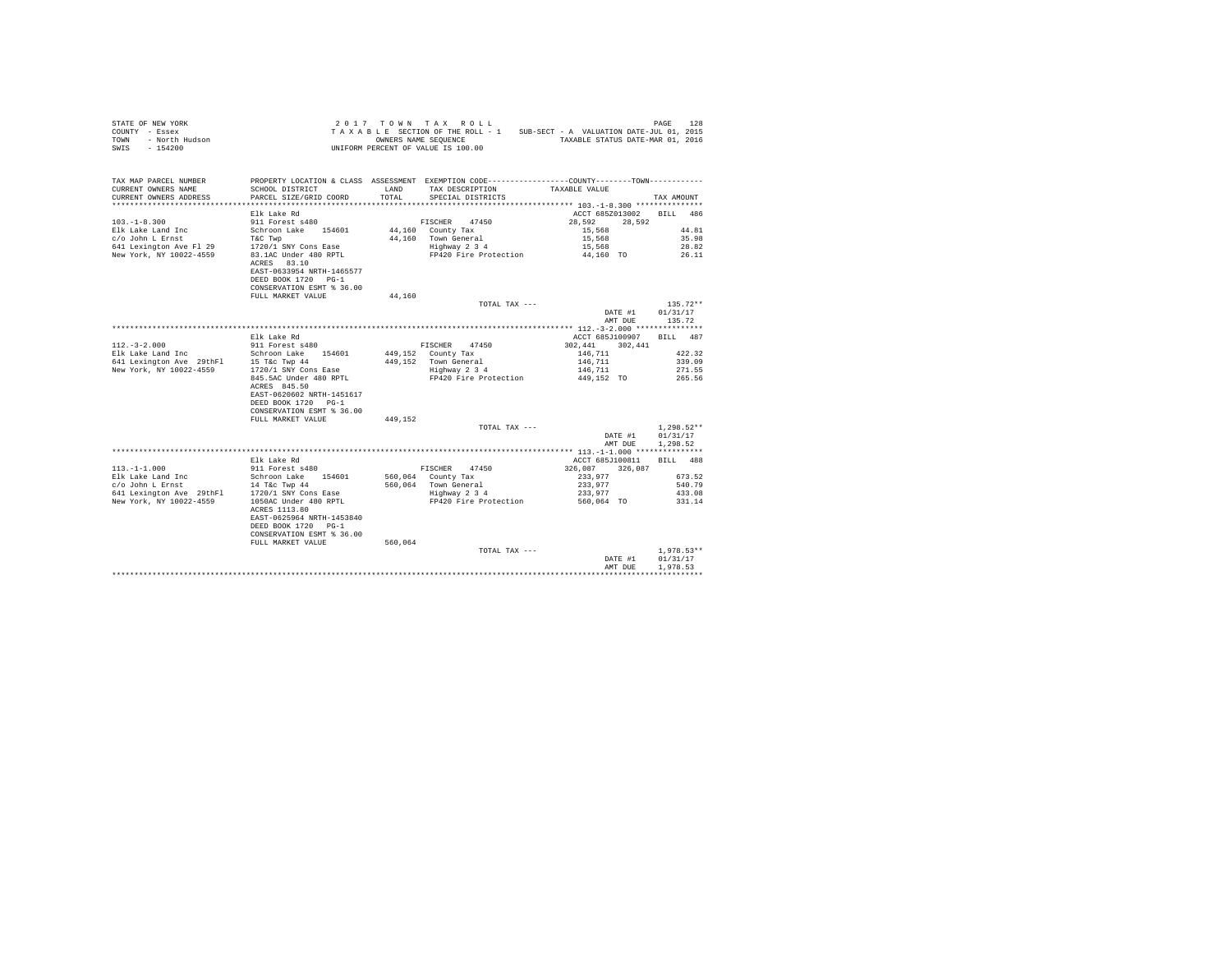| COUNTY - Essex<br>- North Hudson<br>TOWN<br>$-154200$<br>SWIS    |                                                | OWNERS NAME SEQUENCE | TAXABLE SECTION OF THE ROLL - 1<br>UNIFORM PERCENT OF VALUE IS 100.00                           | SUB-SECT - A VALUATION DATE-JUL 01, 2015<br>TAXABLE STATUS DATE-MAR 01, 2016 |                    |
|------------------------------------------------------------------|------------------------------------------------|----------------------|-------------------------------------------------------------------------------------------------|------------------------------------------------------------------------------|--------------------|
| TAX MAP PARCEL NUMBER                                            |                                                |                      | PROPERTY LOCATION & CLASS ASSESSMENT EXEMPTION CODE----------------COUNTY--------TOWN---------- |                                                                              |                    |
| CURRENT OWNERS NAME                                              | SCHOOL DISTRICT                                | LAND                 | TAX DESCRIPTION                                                                                 | TAXABLE VALUE                                                                |                    |
| CURRENT OWNERS ADDRESS                                           | PARCEL SIZE/GRID COORD                         | TOTAL                | SPECIAL DISTRICTS                                                                               |                                                                              | TAX AMOUNT         |
| *************************                                        |                                                |                      |                                                                                                 |                                                                              |                    |
|                                                                  | 3010 Blue Ridge Rd                             |                      |                                                                                                 | ACCT 685J101202                                                              | <b>BILL</b><br>489 |
| $113. -2 - 1.004$                                                | 911 Forest s480 - WTRFNT<br>154601             |                      | FISCHER<br>47450                                                                                | 790.574<br>790.574<br>24,262                                                 | 69.84              |
| Elk Lake Land Inc<br>641 Lexington Ave                           | Schroon Lake<br>5 T&C Twp 44                   |                      | 810,936 County Tax<br>814,836 Town General                                                      | 24,262                                                                       | 56.08              |
| New York, NY 10022                                               | SNY Cons Ease                                  |                      | Highway 2 3 4                                                                                   | 24.262                                                                       | 44.91              |
|                                                                  | 1690.5AC Under 480 RPTL                        |                      | FP420 Fire Protection                                                                           | 814,836 TO                                                                   | 481.78             |
|                                                                  | ACRES 1691.50                                  |                      |                                                                                                 |                                                                              |                    |
|                                                                  | EAST-0639072 NRTH-1451475                      |                      |                                                                                                 |                                                                              |                    |
|                                                                  | DEED BOOK 1719 PG-1                            |                      |                                                                                                 |                                                                              |                    |
|                                                                  | CONSERVATION ESMT % 28.00                      |                      |                                                                                                 |                                                                              |                    |
|                                                                  | FULL MARKET VALUE                              | 814,836              |                                                                                                 |                                                                              |                    |
|                                                                  |                                                |                      | TOTAL TAX ---                                                                                   |                                                                              | 652.61**           |
|                                                                  |                                                |                      |                                                                                                 | DATE #1                                                                      | 01/31/17           |
|                                                                  |                                                |                      |                                                                                                 | AMT DUE                                                                      | 652.61             |
|                                                                  | Elk Lake Rd                                    |                      |                                                                                                 | ACCT 685J100810                                                              | BILL 490           |
| $113. - 3 - 1.000$                                               | 240 Rural res                                  |                      | County Tax                                                                                      | 184,912                                                                      | 532.28             |
| Elk Lake Land Inc                                                | Schroon Lake 154601                            |                      | 70,912 Town General                                                                             | 184,912                                                                      | 427.39             |
| c/o John L Ernst                                                 | 12 T&c Twp 44                                  |                      | 184,912 Highway 2 3 4                                                                           | 184,912                                                                      | 342.26             |
| 641 Lexington Ave 29thFl 1720/1 SNY Cons Ease                    |                                                |                      | FP420 Fire Protection                                                                           | 184,912 TO                                                                   | 109.33             |
| New York, NY 10022-4559                                          | ACRES 99.80                                    |                      |                                                                                                 |                                                                              |                    |
|                                                                  | EAST-0631498 NRTH-1456494                      |                      |                                                                                                 |                                                                              |                    |
|                                                                  | DEED BOOK 1720 PG-1                            |                      |                                                                                                 |                                                                              |                    |
|                                                                  | CONSERVATION ESMT % 36.00<br>FULL MARKET VALUE | 184.912              |                                                                                                 |                                                                              |                    |
|                                                                  |                                                |                      | TOTAL TAX ---                                                                                   |                                                                              | $1,411.26**$       |
|                                                                  |                                                |                      |                                                                                                 | DATE #1                                                                      | 01/31/17           |
|                                                                  |                                                |                      |                                                                                                 | AMT DUE                                                                      | 1,411.26           |
|                                                                  |                                                |                      |                                                                                                 |                                                                              |                    |
|                                                                  | Blue Ridge Rd                                  |                      |                                                                                                 | ACCT 685J101309                                                              | <b>BILL</b> 491    |
| $102. -2 - 1.038$                                                | 911 Forest s480 - WTRFNT                       |                      | County Tax                                                                                      | 9724,400                                                                     | 27,992.37          |
| State of New York                                                | Schroon Lake 154601                            |                      | 9289.500 Town General                                                                           | 9724,400                                                                     | 22,475.90          |
| 625 Broadway                                                     | 23 T&c Twp 44                                  | 9724,400             | Highway 2 3 4                                                                                   | 9724,400                                                                     | 17,999.30          |
| Albany, NY 12233                                                 | Parcel (A)                                     |                      | School Relevy                                                                                   |                                                                              | 79,620.11          |
|                                                                  | 4296.04AC Under 480 RPTL                       |                      | FP420 Fire Protection                                                                           | 9724,400 TO                                                                  | 5,749.61           |
| PRIOR OWNER ON 3/01/2016 ACRES16864.32<br>Nature Conservancy Inc | EAST-0611733 NRTH-1460156                      |                      |                                                                                                 |                                                                              |                    |
|                                                                  | DEED BOOK 1832 PG-61                           |                      |                                                                                                 |                                                                              |                    |
|                                                                  | FULL MARKET VALUE                              | 9724,400             |                                                                                                 |                                                                              |                    |
|                                                                  |                                                |                      | TOTAL TAX ---                                                                                   |                                                                              | 153,837.29**       |
|                                                                  |                                                |                      |                                                                                                 | DATE #1                                                                      | 01/31/17           |
|                                                                  |                                                |                      |                                                                                                 | AMT DUE                                                                      | 153.837.29         |
|                                                                  |                                                |                      |                                                                                                 |                                                                              |                    |

STATE OF NEW YORK **2017** TOWN TAX ROLL **PAGE 129**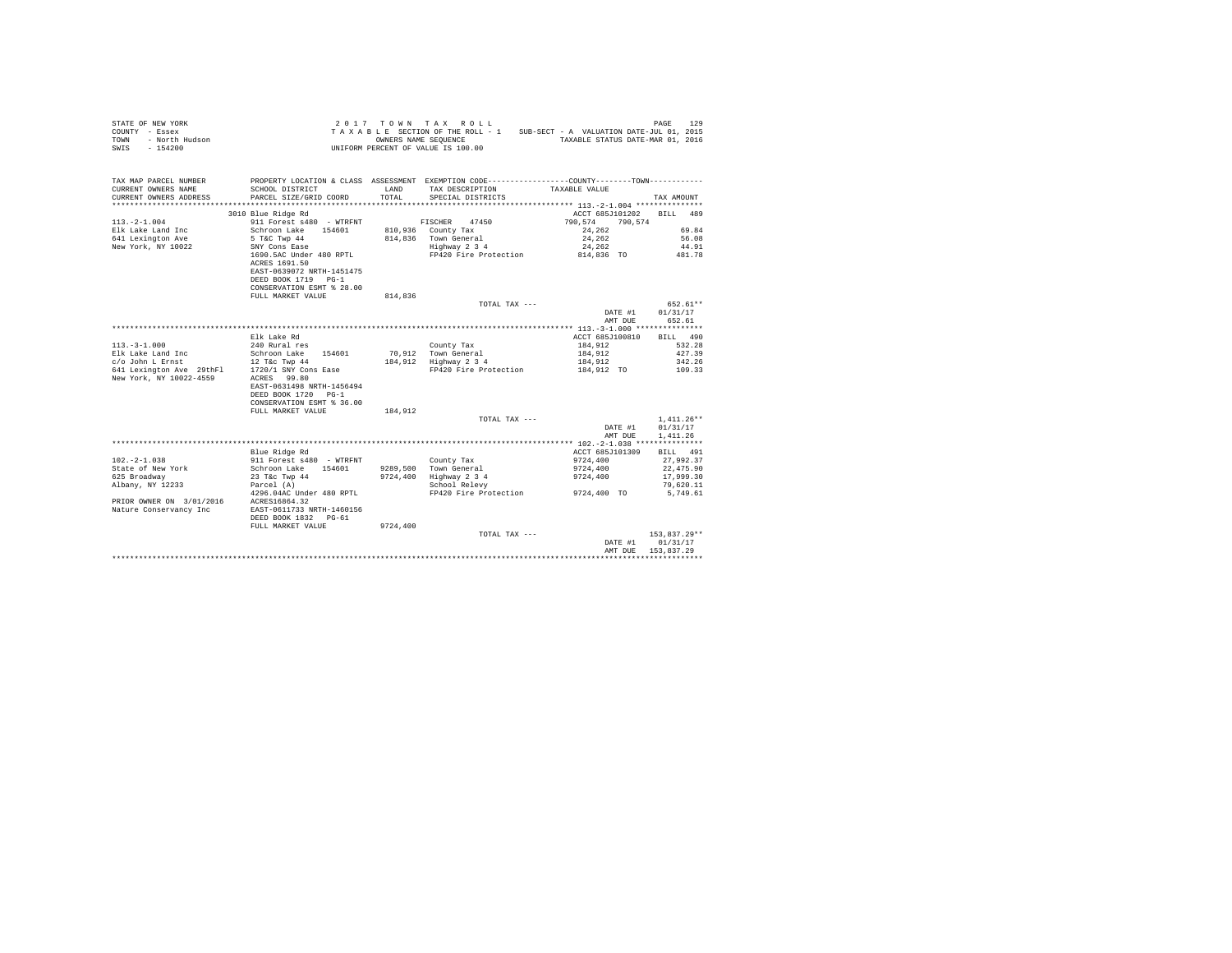|                | STATE OF NEW YORK |  |  |  | $2.017$ TOWN TAX ROLL              |  |  |  |  |                                          | PAGE | 130 |
|----------------|-------------------|--|--|--|------------------------------------|--|--|--|--|------------------------------------------|------|-----|
| COUNTY - Essex |                   |  |  |  | TAXABLE SECTION OF THE ROLL - 1    |  |  |  |  | SUB-SECT - A VALUATION DATE-JUL 01, 2015 |      |     |
| TOWN           | - North Hudson    |  |  |  | OWNERS NAME SEOUENCE               |  |  |  |  | TAXABLE STATUS DATE-MAR 01, 2016         |      |     |
| SWIS           | - 154200          |  |  |  | UNIFORM PERCENT OF VALUE IS 100.00 |  |  |  |  |                                          |      |     |

| TAX MAP PARCEL NUMBER                                   |                           |        | PROPERTY LOCATION & CLASS ASSESSMENT EXEMPTION CODE---------------COUNTY-------TOWN--------- |                                |                    |
|---------------------------------------------------------|---------------------------|--------|----------------------------------------------------------------------------------------------|--------------------------------|--------------------|
| CURRENT OWNERS NAME                                     | SCHOOL DISTRICT           | LAND   | TAX DESCRIPTION                                                                              | TAXABLE VALUE                  |                    |
| CURRENT OWNERS ADDRESS                                  | PARCEL SIZE/GRID COORD    | TOTAL. | SPECIAL DISTRICTS                                                                            |                                | TAX AMOUNT         |
|                                                         |                           |        |                                                                                              |                                |                    |
|                                                         | Blue Ridge Rd             |        |                                                                                              | ACCT 685J178551                | 492<br><b>BILL</b> |
| $112.4 - 2 - 20.000$                                    | 911 Forest s480           |        | FISCHER<br>47450                                                                             | 452<br>452                     |                    |
| Upper Hudson Woodlands ATP LP Schroon Lake              | 154601                    | 1,920  | County Tax                                                                                   | 1,468                          | 4.23               |
| c/o F&W Forestry Services Inc 9 T&c Twp 44              |                           | 1,920  | Town General                                                                                 | 1,468                          | 3.39               |
| ATP Client Service                                      | SNY Cons Ease 7001201     |        | Highway 2 3 4                                                                                | 1,468                          | 2.72               |
| PO Box 3610                                             | 5.8AC Under 480 RPTL      |        | FP420 Fire Protection                                                                        | 1,920 TO                       | 1.14               |
| Albany, GA 31706-3610                                   | 5.80<br>ACRES             |        |                                                                                              |                                |                    |
|                                                         | EAST-0617034 NRTH-1439141 |        |                                                                                              |                                |                    |
| PRIOR OWNER ON 3/01/2016                                | DEED BOOK 1658 PG-17      |        |                                                                                              |                                |                    |
| Upper Hudson Woodlands ATP LP CONSERVATION ESMT % 60.00 |                           |        |                                                                                              |                                |                    |
|                                                         | FULL MARKET VALUE         | 1,920  |                                                                                              |                                |                    |
|                                                         |                           |        | TOTAL TAX ---                                                                                |                                | $11.48**$          |
|                                                         |                           |        |                                                                                              | DATE #1                        | 01/31/17           |
|                                                         |                           |        |                                                                                              | AMT DUE                        | 11.48              |
|                                                         |                           |        |                                                                                              | * 112.4-2-22.000 ************* |                    |
|                                                         | Blue Ridge Rd             |        |                                                                                              | ACCT 685J178552                | 493<br><b>BILL</b> |
| $112.4 - 2 - 22.000$                                    | 911 Forest s480           |        | 47450<br>FISCHER                                                                             | 30<br>30                       |                    |
| Upper Hudson Woodlands ATP LP Schroon Lake              | 154601                    | 160    | County Tax                                                                                   | 130                            | 0.37               |
| c/o F&W Forestry Services Inc 9 T&c Twp 44              |                           | 160    | Town General                                                                                 | 130                            | 0.30               |
| ATP Client Service                                      | SNY Cons Ease 7001301     |        | Highway 2 3 4                                                                                | 130                            | 0.24               |
| PO Box 3610                                             | .51AC Under 480 RPTL      |        | FP420 Fire Protection                                                                        | 160 TO                         | .09                |
|                                                         | 0.51<br>ACRES             |        |                                                                                              |                                |                    |
| Albany, GA 31706-3610                                   |                           |        |                                                                                              |                                |                    |
|                                                         | EAST-0616000 NRTH-1439269 |        |                                                                                              |                                |                    |
| PRIOR OWNER ON 3/01/2016                                | DEED BOOK 1658<br>$PG-17$ |        |                                                                                              |                                |                    |
| Upper Hudson Woodlands ATP LP CONSERVATION ESMT % 60.00 |                           |        |                                                                                              |                                |                    |
|                                                         | FULL MARKET VALUE         | 160    |                                                                                              |                                |                    |
|                                                         |                           |        | TOTAL TAX ---                                                                                |                                | $1.00**$           |
|                                                         |                           |        |                                                                                              | DATE #1                        | 01/31/17           |
|                                                         |                           |        |                                                                                              | AMT DUE                        | 1.00               |
|                                                         |                           |        |                                                                                              |                                |                    |
|                                                         | 3217 Blue Ridge Rd        |        |                                                                                              | ACCT 685J100912                | <b>BILL</b><br>494 |
| $113.4 - 2 - 11.000$                                    | 911 Forest s480           |        | FISCHER<br>47450                                                                             | 12,180<br>12,180               |                    |
| Upper Hudson Woodlands ATP LP Schroon Lake              | 154601                    | 51,200 | County Tax                                                                                   | 39,020                         | 112.32             |
| c/o F&W Forestry Services Inc 17 Tract West Road Pat    |                           | 51,200 | Town General                                                                                 | 39,020                         | 90.19              |
| ATP Client Service                                      | SNY Cons Ease 7001501     |        | Highway 2 3 4                                                                                | 39,020                         | 72.22              |
| PO Box 3610                                             | 154.2AC Under 480 RPTL    |        | FP420 Fire Protection                                                                        | 51,200 TO                      | 30.27              |
| Albany, GA 31706-3610                                   | ACRES 154.20              |        |                                                                                              |                                |                    |
|                                                         | EAST-0644452 NRTH-1443995 |        |                                                                                              |                                |                    |
| PRIOR OWNER ON 3/01/2016                                | DEED BOOK 1658<br>$PG-17$ |        |                                                                                              |                                |                    |
| Upper Hudson Woodlands ATP LP CONSERVATION ESMT % 60.00 |                           |        |                                                                                              |                                |                    |
|                                                         | FULL MARKET VALUE         | 51,200 |                                                                                              |                                |                    |
|                                                         |                           |        | TOTAL TAX ---                                                                                |                                | $305.00**$         |
|                                                         |                           |        |                                                                                              | DATE #1                        | 01/31/17           |
|                                                         |                           |        |                                                                                              | AMT DUE                        | 305.00             |
|                                                         |                           |        |                                                                                              |                                |                    |
|                                                         |                           |        |                                                                                              |                                |                    |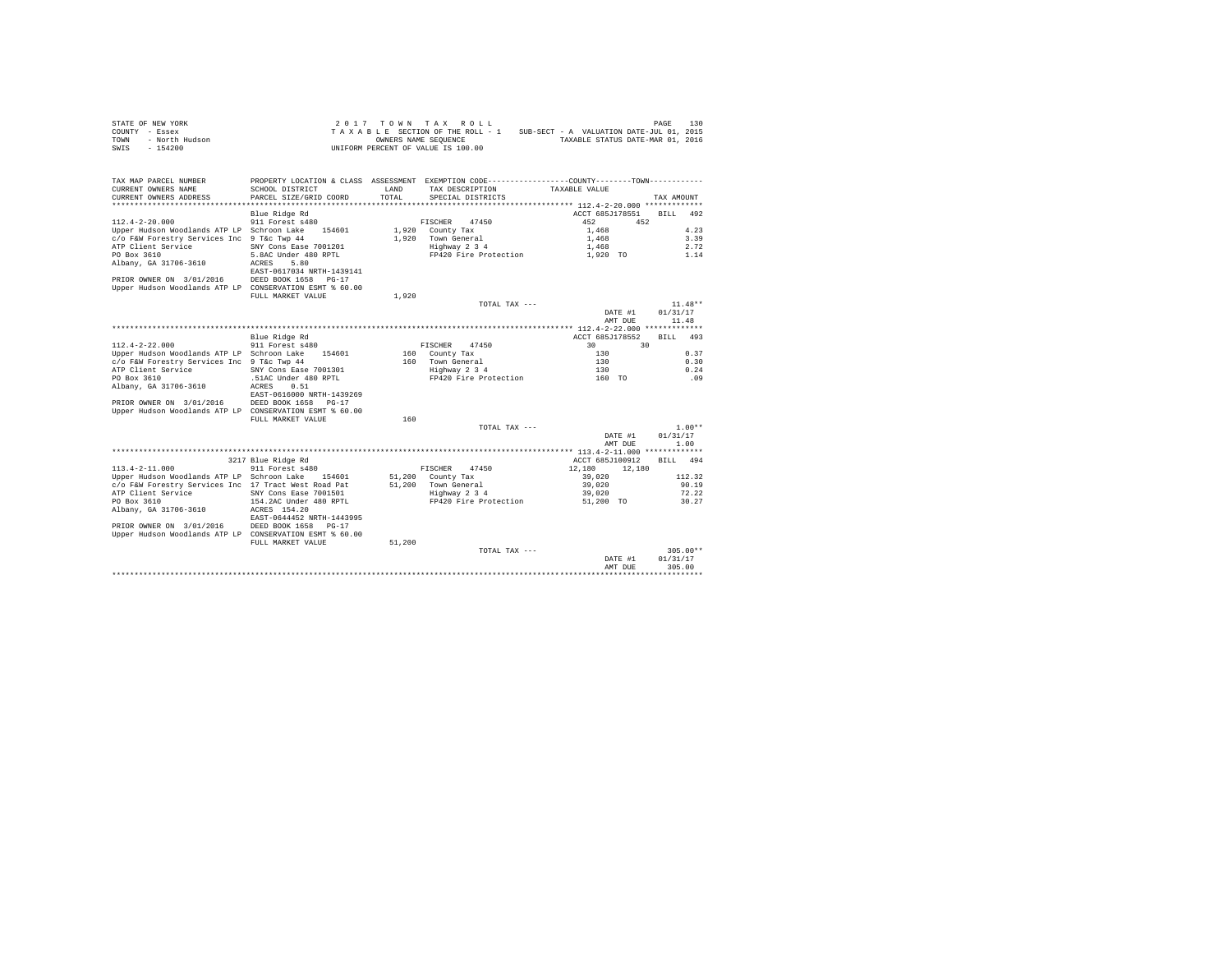|                | STATE OF NEW YORK |  |  |  | 2017 TOWN TAX ROLL                 |  |  |  |  |                                          | PAGE | 131 |
|----------------|-------------------|--|--|--|------------------------------------|--|--|--|--|------------------------------------------|------|-----|
| COUNTY - Essex |                   |  |  |  | TAXABLE SECTION OF THE ROLL - 1    |  |  |  |  | SUB-SECT - A VALUATION DATE-JUL 01, 2015 |      |     |
| TOWN           | - North Hudson    |  |  |  | OWNERS NAME SEOUENCE               |  |  |  |  | TAXABLE STATUS DATE-MAR 01, 2016         |      |     |
| SWIS           | - 154200          |  |  |  | UNIFORM PERCENT OF VALUE IS 100.00 |  |  |  |  |                                          |      |     |

| TOTAL.<br>CURRENT OWNERS ADDRESS<br>PARCEL SIZE/GRID COORD<br>SPECIAL DISTRICTS<br>TAX AMOUNT<br>Blue Ridge Rd<br>ACCT 685J100915<br>495<br>RTLL.<br>$113.20 - 1 - 27.000$<br>911 Forest s480<br>4.26<br>County Tax<br>1,480<br>3.42<br>Upper Hudson Woodlands ATP LP Schroon Lake<br>154601<br>1,480<br>Town General<br>1,480<br>c/o F&W Forestry Services Inc 20 Tract West Of Road Pat<br>1,480<br>Highway 2 3 4<br>2.74<br>1,480<br>ATP Client Service<br>SNY Cons Ease 7001401<br>FP420 Fire Protection<br>.88<br>1,480 TO<br>PO Box 3610<br>4.4AC Under 480 RPTL<br>Albany, GA 31706-3610<br>4.40<br>ACRES<br>EAST-0644775 NRTH-1442073<br>PRIOR OWNER ON 3/01/2016<br>DEED BOOK 1658 PG-17<br>Upper Hudson Woodlands ATP LP CONSERVATION ESMT % 60.00<br>FULL MARKET VALUE<br>1,480<br>$11.30**$<br>TOTAL TAX ---<br>DATE #1<br>01/31/17<br>11.30<br>AMT DUE<br>********* 114.3-2-8.003 **************<br>Blue Ridge Rd<br>ACCT 685J101003<br>BILL 496<br>$114.3 - 2 - 8.003$<br>911 Forest s480 - WTRFNT<br>47450<br>833<br>833<br>FISCHER<br>Upper Hudson Woodlands ATP LP Schroon Lake<br>178,520<br>177.687<br>511.48<br>154601<br>County Tax<br>c/o F&W Forestry Services Inc 23 Tract W Of Rd Patent<br>178,520<br>Town General<br>177.687<br>410.69<br>ATP Client Service<br>SNY C Ease 7001701 & 1601<br>Highway 2 3 4<br>177.687<br>328.89<br>PO Box 3610<br>306.7AC Under 480 RPTL<br>FP420 Fire Protection<br>178,520 TO<br>105.55<br>Albany, GA 31706-3610<br>ACRES 523.70<br>EAST-0651123 NRTH-1442716<br>PRIOR OWNER ON 3/01/2016<br>DEED BOOK 1658<br>$PG-17$<br>Upper Hudson Woodlands ATP LP CONSERVATION ESMT % 60.00<br>FULL MARKET VALUE<br>178,520<br>$1,356.61**$<br>TOTAL TAX ---<br>01/31/17<br>DATE #1<br>AMT DUE<br>1,356.61<br>Blue Ridge Rd<br>ACCT 685J101011<br><b>BILL</b><br>497<br>$124. -2 - 1.025$<br>911 Forest s480 - WTRFNT<br>784<br>784<br>FISCHER<br>47450<br>Upper Hudson Woodlands ATP LP Schroon Lake<br>2,472.74<br>154601<br>814,800<br>County Tax<br>859,016<br>c/o F&W Forestry Services Inc 2 T&c Twp 44<br>859,800<br>Town General<br>859,016<br>1,985.43<br>ATP Client Service<br>SNY Cons Ease 7001801<br>Highway 2 3 4<br>859,016<br>1,589.99<br>PO Box 3610<br>FP420 Fire Protection<br>431.11AC Under 480 RPTL<br>859,800 TO<br>508.36<br>Albany, GA 31706-3610<br>ACRES 2582.39<br>EAST-0629127 NRTH-1438814<br>PRIOR OWNER ON 3/01/2016<br>DEED BOOK 1658<br>$PG-17$<br>Upper Hudson Woodlands ATP LP CONSERVATION ESMT % 60.00<br>859,800<br>FULL MARKET VALUE<br>$6.556.52**$<br>TOTAL TAX ---<br>DATE #1<br>01/31/17<br>6.556.52<br>AMT DUE | TAX MAP PARCEL NUMBER | PROPERTY LOCATION & CLASS ASSESSMENT EXEMPTION CODE----------------COUNTY-------TOWN---------- |      |                 |               |  |
|----------------------------------------------------------------------------------------------------------------------------------------------------------------------------------------------------------------------------------------------------------------------------------------------------------------------------------------------------------------------------------------------------------------------------------------------------------------------------------------------------------------------------------------------------------------------------------------------------------------------------------------------------------------------------------------------------------------------------------------------------------------------------------------------------------------------------------------------------------------------------------------------------------------------------------------------------------------------------------------------------------------------------------------------------------------------------------------------------------------------------------------------------------------------------------------------------------------------------------------------------------------------------------------------------------------------------------------------------------------------------------------------------------------------------------------------------------------------------------------------------------------------------------------------------------------------------------------------------------------------------------------------------------------------------------------------------------------------------------------------------------------------------------------------------------------------------------------------------------------------------------------------------------------------------------------------------------------------------------------------------------------------------------------------------------------------------------------------------------------------------------------------------------------------------------------------------------------------------------------------------------------------------------------------------------------------------------------------------------------------------------------------------------------------------------------------------------------------------------------------------------------------------------------------------------------------------------------------------------------|-----------------------|------------------------------------------------------------------------------------------------|------|-----------------|---------------|--|
|                                                                                                                                                                                                                                                                                                                                                                                                                                                                                                                                                                                                                                                                                                                                                                                                                                                                                                                                                                                                                                                                                                                                                                                                                                                                                                                                                                                                                                                                                                                                                                                                                                                                                                                                                                                                                                                                                                                                                                                                                                                                                                                                                                                                                                                                                                                                                                                                                                                                                                                                                                                                                | CURRENT OWNERS NAME   | SCHOOL DISTRICT                                                                                | LAND | TAX DESCRIPTION | TAXABLE VALUE |  |
|                                                                                                                                                                                                                                                                                                                                                                                                                                                                                                                                                                                                                                                                                                                                                                                                                                                                                                                                                                                                                                                                                                                                                                                                                                                                                                                                                                                                                                                                                                                                                                                                                                                                                                                                                                                                                                                                                                                                                                                                                                                                                                                                                                                                                                                                                                                                                                                                                                                                                                                                                                                                                |                       |                                                                                                |      |                 |               |  |
|                                                                                                                                                                                                                                                                                                                                                                                                                                                                                                                                                                                                                                                                                                                                                                                                                                                                                                                                                                                                                                                                                                                                                                                                                                                                                                                                                                                                                                                                                                                                                                                                                                                                                                                                                                                                                                                                                                                                                                                                                                                                                                                                                                                                                                                                                                                                                                                                                                                                                                                                                                                                                |                       |                                                                                                |      |                 |               |  |
|                                                                                                                                                                                                                                                                                                                                                                                                                                                                                                                                                                                                                                                                                                                                                                                                                                                                                                                                                                                                                                                                                                                                                                                                                                                                                                                                                                                                                                                                                                                                                                                                                                                                                                                                                                                                                                                                                                                                                                                                                                                                                                                                                                                                                                                                                                                                                                                                                                                                                                                                                                                                                |                       |                                                                                                |      |                 |               |  |
|                                                                                                                                                                                                                                                                                                                                                                                                                                                                                                                                                                                                                                                                                                                                                                                                                                                                                                                                                                                                                                                                                                                                                                                                                                                                                                                                                                                                                                                                                                                                                                                                                                                                                                                                                                                                                                                                                                                                                                                                                                                                                                                                                                                                                                                                                                                                                                                                                                                                                                                                                                                                                |                       |                                                                                                |      |                 |               |  |
|                                                                                                                                                                                                                                                                                                                                                                                                                                                                                                                                                                                                                                                                                                                                                                                                                                                                                                                                                                                                                                                                                                                                                                                                                                                                                                                                                                                                                                                                                                                                                                                                                                                                                                                                                                                                                                                                                                                                                                                                                                                                                                                                                                                                                                                                                                                                                                                                                                                                                                                                                                                                                |                       |                                                                                                |      |                 |               |  |
|                                                                                                                                                                                                                                                                                                                                                                                                                                                                                                                                                                                                                                                                                                                                                                                                                                                                                                                                                                                                                                                                                                                                                                                                                                                                                                                                                                                                                                                                                                                                                                                                                                                                                                                                                                                                                                                                                                                                                                                                                                                                                                                                                                                                                                                                                                                                                                                                                                                                                                                                                                                                                |                       |                                                                                                |      |                 |               |  |
|                                                                                                                                                                                                                                                                                                                                                                                                                                                                                                                                                                                                                                                                                                                                                                                                                                                                                                                                                                                                                                                                                                                                                                                                                                                                                                                                                                                                                                                                                                                                                                                                                                                                                                                                                                                                                                                                                                                                                                                                                                                                                                                                                                                                                                                                                                                                                                                                                                                                                                                                                                                                                |                       |                                                                                                |      |                 |               |  |
|                                                                                                                                                                                                                                                                                                                                                                                                                                                                                                                                                                                                                                                                                                                                                                                                                                                                                                                                                                                                                                                                                                                                                                                                                                                                                                                                                                                                                                                                                                                                                                                                                                                                                                                                                                                                                                                                                                                                                                                                                                                                                                                                                                                                                                                                                                                                                                                                                                                                                                                                                                                                                |                       |                                                                                                |      |                 |               |  |
|                                                                                                                                                                                                                                                                                                                                                                                                                                                                                                                                                                                                                                                                                                                                                                                                                                                                                                                                                                                                                                                                                                                                                                                                                                                                                                                                                                                                                                                                                                                                                                                                                                                                                                                                                                                                                                                                                                                                                                                                                                                                                                                                                                                                                                                                                                                                                                                                                                                                                                                                                                                                                |                       |                                                                                                |      |                 |               |  |
|                                                                                                                                                                                                                                                                                                                                                                                                                                                                                                                                                                                                                                                                                                                                                                                                                                                                                                                                                                                                                                                                                                                                                                                                                                                                                                                                                                                                                                                                                                                                                                                                                                                                                                                                                                                                                                                                                                                                                                                                                                                                                                                                                                                                                                                                                                                                                                                                                                                                                                                                                                                                                |                       |                                                                                                |      |                 |               |  |
|                                                                                                                                                                                                                                                                                                                                                                                                                                                                                                                                                                                                                                                                                                                                                                                                                                                                                                                                                                                                                                                                                                                                                                                                                                                                                                                                                                                                                                                                                                                                                                                                                                                                                                                                                                                                                                                                                                                                                                                                                                                                                                                                                                                                                                                                                                                                                                                                                                                                                                                                                                                                                |                       |                                                                                                |      |                 |               |  |
|                                                                                                                                                                                                                                                                                                                                                                                                                                                                                                                                                                                                                                                                                                                                                                                                                                                                                                                                                                                                                                                                                                                                                                                                                                                                                                                                                                                                                                                                                                                                                                                                                                                                                                                                                                                                                                                                                                                                                                                                                                                                                                                                                                                                                                                                                                                                                                                                                                                                                                                                                                                                                |                       |                                                                                                |      |                 |               |  |
|                                                                                                                                                                                                                                                                                                                                                                                                                                                                                                                                                                                                                                                                                                                                                                                                                                                                                                                                                                                                                                                                                                                                                                                                                                                                                                                                                                                                                                                                                                                                                                                                                                                                                                                                                                                                                                                                                                                                                                                                                                                                                                                                                                                                                                                                                                                                                                                                                                                                                                                                                                                                                |                       |                                                                                                |      |                 |               |  |
|                                                                                                                                                                                                                                                                                                                                                                                                                                                                                                                                                                                                                                                                                                                                                                                                                                                                                                                                                                                                                                                                                                                                                                                                                                                                                                                                                                                                                                                                                                                                                                                                                                                                                                                                                                                                                                                                                                                                                                                                                                                                                                                                                                                                                                                                                                                                                                                                                                                                                                                                                                                                                |                       |                                                                                                |      |                 |               |  |
|                                                                                                                                                                                                                                                                                                                                                                                                                                                                                                                                                                                                                                                                                                                                                                                                                                                                                                                                                                                                                                                                                                                                                                                                                                                                                                                                                                                                                                                                                                                                                                                                                                                                                                                                                                                                                                                                                                                                                                                                                                                                                                                                                                                                                                                                                                                                                                                                                                                                                                                                                                                                                |                       |                                                                                                |      |                 |               |  |
|                                                                                                                                                                                                                                                                                                                                                                                                                                                                                                                                                                                                                                                                                                                                                                                                                                                                                                                                                                                                                                                                                                                                                                                                                                                                                                                                                                                                                                                                                                                                                                                                                                                                                                                                                                                                                                                                                                                                                                                                                                                                                                                                                                                                                                                                                                                                                                                                                                                                                                                                                                                                                |                       |                                                                                                |      |                 |               |  |
|                                                                                                                                                                                                                                                                                                                                                                                                                                                                                                                                                                                                                                                                                                                                                                                                                                                                                                                                                                                                                                                                                                                                                                                                                                                                                                                                                                                                                                                                                                                                                                                                                                                                                                                                                                                                                                                                                                                                                                                                                                                                                                                                                                                                                                                                                                                                                                                                                                                                                                                                                                                                                |                       |                                                                                                |      |                 |               |  |
|                                                                                                                                                                                                                                                                                                                                                                                                                                                                                                                                                                                                                                                                                                                                                                                                                                                                                                                                                                                                                                                                                                                                                                                                                                                                                                                                                                                                                                                                                                                                                                                                                                                                                                                                                                                                                                                                                                                                                                                                                                                                                                                                                                                                                                                                                                                                                                                                                                                                                                                                                                                                                |                       |                                                                                                |      |                 |               |  |
|                                                                                                                                                                                                                                                                                                                                                                                                                                                                                                                                                                                                                                                                                                                                                                                                                                                                                                                                                                                                                                                                                                                                                                                                                                                                                                                                                                                                                                                                                                                                                                                                                                                                                                                                                                                                                                                                                                                                                                                                                                                                                                                                                                                                                                                                                                                                                                                                                                                                                                                                                                                                                |                       |                                                                                                |      |                 |               |  |
|                                                                                                                                                                                                                                                                                                                                                                                                                                                                                                                                                                                                                                                                                                                                                                                                                                                                                                                                                                                                                                                                                                                                                                                                                                                                                                                                                                                                                                                                                                                                                                                                                                                                                                                                                                                                                                                                                                                                                                                                                                                                                                                                                                                                                                                                                                                                                                                                                                                                                                                                                                                                                |                       |                                                                                                |      |                 |               |  |
|                                                                                                                                                                                                                                                                                                                                                                                                                                                                                                                                                                                                                                                                                                                                                                                                                                                                                                                                                                                                                                                                                                                                                                                                                                                                                                                                                                                                                                                                                                                                                                                                                                                                                                                                                                                                                                                                                                                                                                                                                                                                                                                                                                                                                                                                                                                                                                                                                                                                                                                                                                                                                |                       |                                                                                                |      |                 |               |  |
|                                                                                                                                                                                                                                                                                                                                                                                                                                                                                                                                                                                                                                                                                                                                                                                                                                                                                                                                                                                                                                                                                                                                                                                                                                                                                                                                                                                                                                                                                                                                                                                                                                                                                                                                                                                                                                                                                                                                                                                                                                                                                                                                                                                                                                                                                                                                                                                                                                                                                                                                                                                                                |                       |                                                                                                |      |                 |               |  |
|                                                                                                                                                                                                                                                                                                                                                                                                                                                                                                                                                                                                                                                                                                                                                                                                                                                                                                                                                                                                                                                                                                                                                                                                                                                                                                                                                                                                                                                                                                                                                                                                                                                                                                                                                                                                                                                                                                                                                                                                                                                                                                                                                                                                                                                                                                                                                                                                                                                                                                                                                                                                                |                       |                                                                                                |      |                 |               |  |
|                                                                                                                                                                                                                                                                                                                                                                                                                                                                                                                                                                                                                                                                                                                                                                                                                                                                                                                                                                                                                                                                                                                                                                                                                                                                                                                                                                                                                                                                                                                                                                                                                                                                                                                                                                                                                                                                                                                                                                                                                                                                                                                                                                                                                                                                                                                                                                                                                                                                                                                                                                                                                |                       |                                                                                                |      |                 |               |  |
|                                                                                                                                                                                                                                                                                                                                                                                                                                                                                                                                                                                                                                                                                                                                                                                                                                                                                                                                                                                                                                                                                                                                                                                                                                                                                                                                                                                                                                                                                                                                                                                                                                                                                                                                                                                                                                                                                                                                                                                                                                                                                                                                                                                                                                                                                                                                                                                                                                                                                                                                                                                                                |                       |                                                                                                |      |                 |               |  |
|                                                                                                                                                                                                                                                                                                                                                                                                                                                                                                                                                                                                                                                                                                                                                                                                                                                                                                                                                                                                                                                                                                                                                                                                                                                                                                                                                                                                                                                                                                                                                                                                                                                                                                                                                                                                                                                                                                                                                                                                                                                                                                                                                                                                                                                                                                                                                                                                                                                                                                                                                                                                                |                       |                                                                                                |      |                 |               |  |
|                                                                                                                                                                                                                                                                                                                                                                                                                                                                                                                                                                                                                                                                                                                                                                                                                                                                                                                                                                                                                                                                                                                                                                                                                                                                                                                                                                                                                                                                                                                                                                                                                                                                                                                                                                                                                                                                                                                                                                                                                                                                                                                                                                                                                                                                                                                                                                                                                                                                                                                                                                                                                |                       |                                                                                                |      |                 |               |  |
|                                                                                                                                                                                                                                                                                                                                                                                                                                                                                                                                                                                                                                                                                                                                                                                                                                                                                                                                                                                                                                                                                                                                                                                                                                                                                                                                                                                                                                                                                                                                                                                                                                                                                                                                                                                                                                                                                                                                                                                                                                                                                                                                                                                                                                                                                                                                                                                                                                                                                                                                                                                                                |                       |                                                                                                |      |                 |               |  |
|                                                                                                                                                                                                                                                                                                                                                                                                                                                                                                                                                                                                                                                                                                                                                                                                                                                                                                                                                                                                                                                                                                                                                                                                                                                                                                                                                                                                                                                                                                                                                                                                                                                                                                                                                                                                                                                                                                                                                                                                                                                                                                                                                                                                                                                                                                                                                                                                                                                                                                                                                                                                                |                       |                                                                                                |      |                 |               |  |
|                                                                                                                                                                                                                                                                                                                                                                                                                                                                                                                                                                                                                                                                                                                                                                                                                                                                                                                                                                                                                                                                                                                                                                                                                                                                                                                                                                                                                                                                                                                                                                                                                                                                                                                                                                                                                                                                                                                                                                                                                                                                                                                                                                                                                                                                                                                                                                                                                                                                                                                                                                                                                |                       |                                                                                                |      |                 |               |  |
|                                                                                                                                                                                                                                                                                                                                                                                                                                                                                                                                                                                                                                                                                                                                                                                                                                                                                                                                                                                                                                                                                                                                                                                                                                                                                                                                                                                                                                                                                                                                                                                                                                                                                                                                                                                                                                                                                                                                                                                                                                                                                                                                                                                                                                                                                                                                                                                                                                                                                                                                                                                                                |                       |                                                                                                |      |                 |               |  |
|                                                                                                                                                                                                                                                                                                                                                                                                                                                                                                                                                                                                                                                                                                                                                                                                                                                                                                                                                                                                                                                                                                                                                                                                                                                                                                                                                                                                                                                                                                                                                                                                                                                                                                                                                                                                                                                                                                                                                                                                                                                                                                                                                                                                                                                                                                                                                                                                                                                                                                                                                                                                                |                       |                                                                                                |      |                 |               |  |
|                                                                                                                                                                                                                                                                                                                                                                                                                                                                                                                                                                                                                                                                                                                                                                                                                                                                                                                                                                                                                                                                                                                                                                                                                                                                                                                                                                                                                                                                                                                                                                                                                                                                                                                                                                                                                                                                                                                                                                                                                                                                                                                                                                                                                                                                                                                                                                                                                                                                                                                                                                                                                |                       |                                                                                                |      |                 |               |  |
|                                                                                                                                                                                                                                                                                                                                                                                                                                                                                                                                                                                                                                                                                                                                                                                                                                                                                                                                                                                                                                                                                                                                                                                                                                                                                                                                                                                                                                                                                                                                                                                                                                                                                                                                                                                                                                                                                                                                                                                                                                                                                                                                                                                                                                                                                                                                                                                                                                                                                                                                                                                                                |                       |                                                                                                |      |                 |               |  |
|                                                                                                                                                                                                                                                                                                                                                                                                                                                                                                                                                                                                                                                                                                                                                                                                                                                                                                                                                                                                                                                                                                                                                                                                                                                                                                                                                                                                                                                                                                                                                                                                                                                                                                                                                                                                                                                                                                                                                                                                                                                                                                                                                                                                                                                                                                                                                                                                                                                                                                                                                                                                                |                       |                                                                                                |      |                 |               |  |
|                                                                                                                                                                                                                                                                                                                                                                                                                                                                                                                                                                                                                                                                                                                                                                                                                                                                                                                                                                                                                                                                                                                                                                                                                                                                                                                                                                                                                                                                                                                                                                                                                                                                                                                                                                                                                                                                                                                                                                                                                                                                                                                                                                                                                                                                                                                                                                                                                                                                                                                                                                                                                |                       |                                                                                                |      |                 |               |  |
|                                                                                                                                                                                                                                                                                                                                                                                                                                                                                                                                                                                                                                                                                                                                                                                                                                                                                                                                                                                                                                                                                                                                                                                                                                                                                                                                                                                                                                                                                                                                                                                                                                                                                                                                                                                                                                                                                                                                                                                                                                                                                                                                                                                                                                                                                                                                                                                                                                                                                                                                                                                                                |                       |                                                                                                |      |                 |               |  |
|                                                                                                                                                                                                                                                                                                                                                                                                                                                                                                                                                                                                                                                                                                                                                                                                                                                                                                                                                                                                                                                                                                                                                                                                                                                                                                                                                                                                                                                                                                                                                                                                                                                                                                                                                                                                                                                                                                                                                                                                                                                                                                                                                                                                                                                                                                                                                                                                                                                                                                                                                                                                                |                       |                                                                                                |      |                 |               |  |
|                                                                                                                                                                                                                                                                                                                                                                                                                                                                                                                                                                                                                                                                                                                                                                                                                                                                                                                                                                                                                                                                                                                                                                                                                                                                                                                                                                                                                                                                                                                                                                                                                                                                                                                                                                                                                                                                                                                                                                                                                                                                                                                                                                                                                                                                                                                                                                                                                                                                                                                                                                                                                |                       |                                                                                                |      |                 |               |  |
|                                                                                                                                                                                                                                                                                                                                                                                                                                                                                                                                                                                                                                                                                                                                                                                                                                                                                                                                                                                                                                                                                                                                                                                                                                                                                                                                                                                                                                                                                                                                                                                                                                                                                                                                                                                                                                                                                                                                                                                                                                                                                                                                                                                                                                                                                                                                                                                                                                                                                                                                                                                                                |                       |                                                                                                |      |                 |               |  |
|                                                                                                                                                                                                                                                                                                                                                                                                                                                                                                                                                                                                                                                                                                                                                                                                                                                                                                                                                                                                                                                                                                                                                                                                                                                                                                                                                                                                                                                                                                                                                                                                                                                                                                                                                                                                                                                                                                                                                                                                                                                                                                                                                                                                                                                                                                                                                                                                                                                                                                                                                                                                                |                       |                                                                                                |      |                 |               |  |
|                                                                                                                                                                                                                                                                                                                                                                                                                                                                                                                                                                                                                                                                                                                                                                                                                                                                                                                                                                                                                                                                                                                                                                                                                                                                                                                                                                                                                                                                                                                                                                                                                                                                                                                                                                                                                                                                                                                                                                                                                                                                                                                                                                                                                                                                                                                                                                                                                                                                                                                                                                                                                |                       |                                                                                                |      |                 |               |  |
|                                                                                                                                                                                                                                                                                                                                                                                                                                                                                                                                                                                                                                                                                                                                                                                                                                                                                                                                                                                                                                                                                                                                                                                                                                                                                                                                                                                                                                                                                                                                                                                                                                                                                                                                                                                                                                                                                                                                                                                                                                                                                                                                                                                                                                                                                                                                                                                                                                                                                                                                                                                                                |                       |                                                                                                |      |                 |               |  |
|                                                                                                                                                                                                                                                                                                                                                                                                                                                                                                                                                                                                                                                                                                                                                                                                                                                                                                                                                                                                                                                                                                                                                                                                                                                                                                                                                                                                                                                                                                                                                                                                                                                                                                                                                                                                                                                                                                                                                                                                                                                                                                                                                                                                                                                                                                                                                                                                                                                                                                                                                                                                                |                       |                                                                                                |      |                 |               |  |
|                                                                                                                                                                                                                                                                                                                                                                                                                                                                                                                                                                                                                                                                                                                                                                                                                                                                                                                                                                                                                                                                                                                                                                                                                                                                                                                                                                                                                                                                                                                                                                                                                                                                                                                                                                                                                                                                                                                                                                                                                                                                                                                                                                                                                                                                                                                                                                                                                                                                                                                                                                                                                |                       |                                                                                                |      |                 |               |  |
|                                                                                                                                                                                                                                                                                                                                                                                                                                                                                                                                                                                                                                                                                                                                                                                                                                                                                                                                                                                                                                                                                                                                                                                                                                                                                                                                                                                                                                                                                                                                                                                                                                                                                                                                                                                                                                                                                                                                                                                                                                                                                                                                                                                                                                                                                                                                                                                                                                                                                                                                                                                                                |                       |                                                                                                |      |                 |               |  |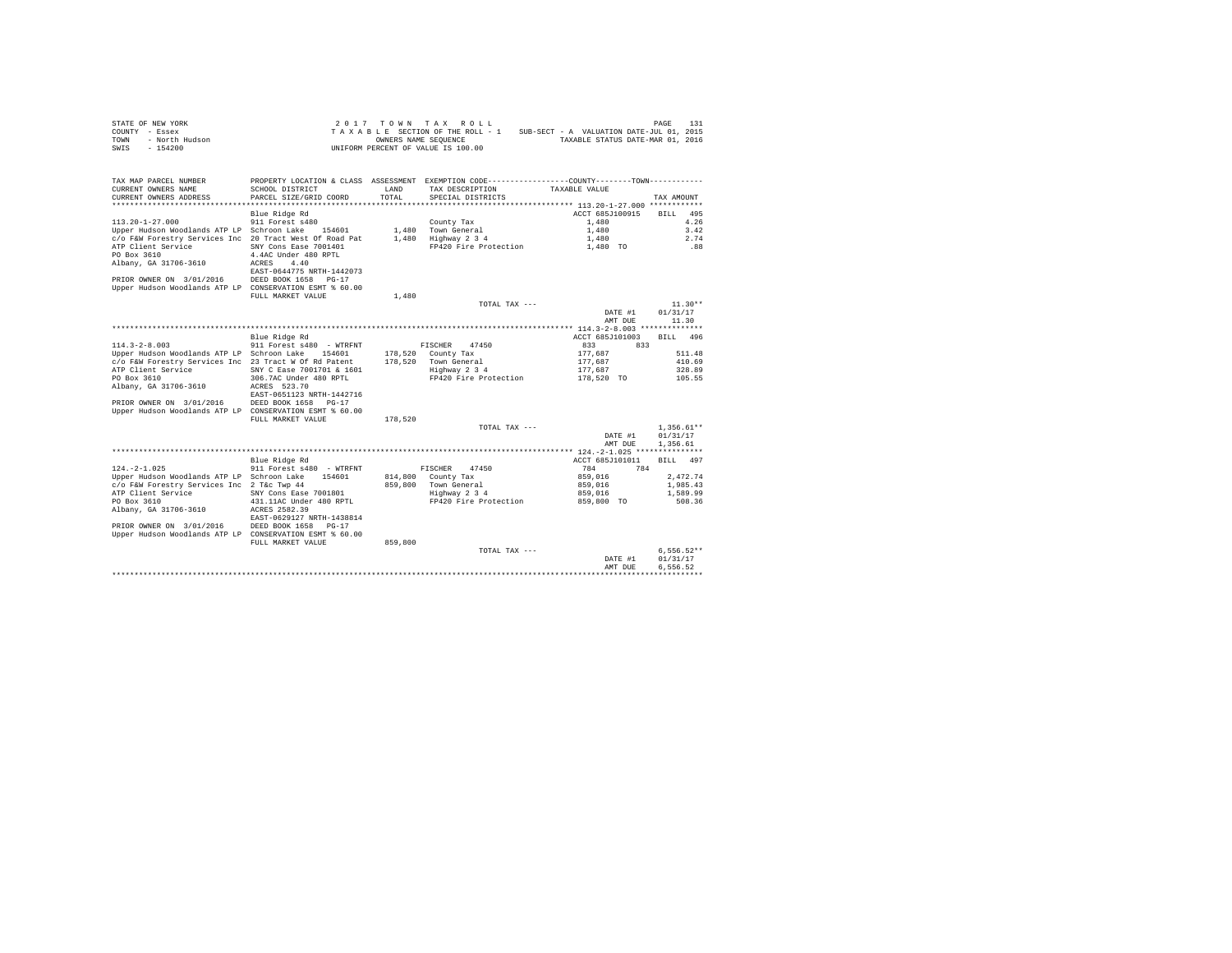|                | STATE OF NEW YORK | $2.017$ TOWN TAX ROLL              |                                          | PAGE                    | 132 |
|----------------|-------------------|------------------------------------|------------------------------------------|-------------------------|-----|
| COUNTY - Essex |                   | TAXABLE SECTION OF THE ROLL - 1    | SUB-SECT - A VALUATION DATE-JUL 01, 2015 |                         |     |
| TOWN           | - North Hudson    |                                    | TAXABLE STATUS DATE-MAR 01, 2016         |                         |     |
| SWIS           | - 154200          | UNIFORM PERCENT OF VALUE IS 100.00 |                                          | RPS155/V04/L015         |     |
|                |                   |                                    |                                          | CURRENT DATE 12/14/2016 |     |

#### R O L L S U B S E C T I O N - A - T O T A L S

# \*\*\* S P E C I A L D I S T R I C T S U M M A R Y \*\*\*

| CODE | DISTRICT NAME        | TOTAL<br>PARCELS | <b>EXTENSION</b><br>TYPE | <b>EXTENSION</b><br><b>VALUE</b> | AD VALOREM<br>VALUE | <b>EXEMPT</b><br>AMOUNT | TAXABLE<br>VALUE | TOTAL<br>TAX |
|------|----------------------|------------------|--------------------------|----------------------------------|---------------------|-------------------------|------------------|--------------|
|      | FP420 Fire Protectio |                  | 21 TOTAL                 |                                  | 18203,138           |                         | 18203.138        | 10.762.71    |

# \*\*\* S C H O O L D I S T R I C T S U M M A R Y \*\*\*

| CODE   | DISTRICT NAME             | TOTAL<br>PARCELS | ASSESSED<br>LAND | ASSESSED<br>TOTAL | <b>EXEMPT</b><br>AMOUNT | TOTAL<br>TAXABLE          |
|--------|---------------------------|------------------|------------------|-------------------|-------------------------|---------------------------|
|        |                           |                  |                  |                   | STAR AMOUNT             | ---------<br>STAR TAXABLE |
|        | Schroon Lake              | 21               | 17605,338        | 18203.138         | 4519.015                | 13,684,123                |
| 154601 |                           |                  |                  |                   |                         | 13,684,123                |
|        | SUB-TOTAL                 | 21               | 17605,338        | 18203.138         | 4519.015                | 13,684,123                |
|        | $S$ U B - T O T A L(CONT) |                  |                  |                   |                         | 13,684,123                |
|        | TOTAL                     | 21               | 17605,338        | 18203.138         | 4519,015                | 13,684,123                |
|        | TO TAL (CONT)             |                  |                  |                   |                         | 13,684,123                |

# \*\*\* S Y S T E M C O D E S S U M M A R Y \*\*\*

### NO SYSTEM EXEMPTIONS AT THIS LEVEL

| CODE  | DESCRIPTION | TOTAL<br>PARCELS | COUNTY   | TOWN     |
|-------|-------------|------------------|----------|----------|
| 47450 | FISCHER     | 18               | 4519,015 | 4519,015 |
|       | TOTAL       | 18               | 4519,015 | 4519,015 |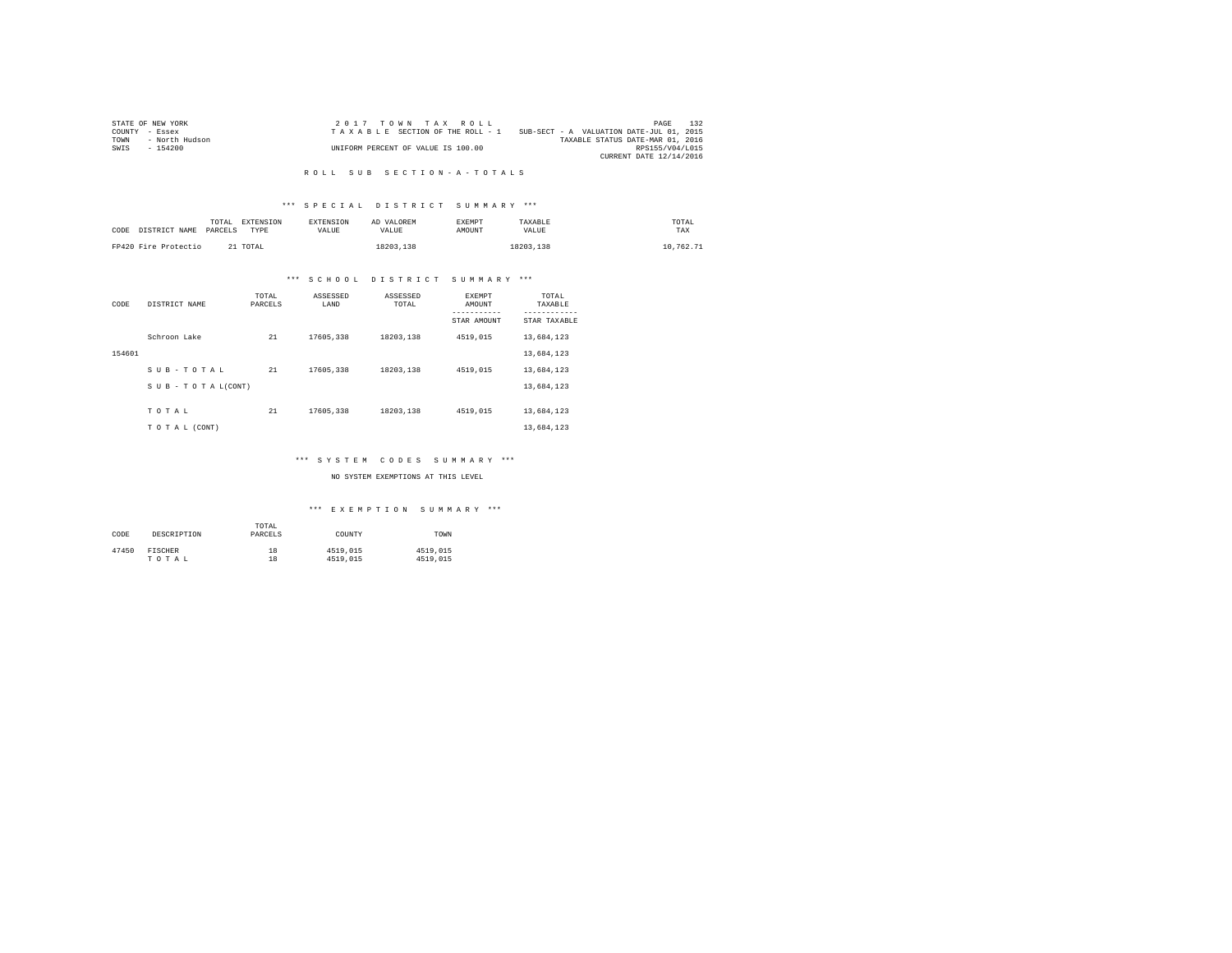|                | STATE OF NEW YORK | 2017 TOWN TAX ROLL                 |                                          | PAGE                    | 133 |
|----------------|-------------------|------------------------------------|------------------------------------------|-------------------------|-----|
| COUNTY - Essex |                   | TAXABLE SECTION OF THE ROLL - 1    | SUB-SECT - A VALUATION DATE-JUL 01, 2015 |                         |     |
| TOWN           | - North Hudson    |                                    | TAXABLE STATUS DATE-MAR 01, 2016         |                         |     |
| SWIS           | - 154200          | UNIFORM PERCENT OF VALUE IS 100.00 |                                          | RPS155/V04/L015         |     |
|                |                   |                                    |                                          | CURRENT DATE 12/14/2016 |     |

R O L L S U B S E C T I O N - A - T O T A L S

| ROLL<br>SEC | DESCRIPTION                                                  | TOTAL<br>PARCELS | ASSESSED<br>LAND                    | ASSESSED<br>TOTAL                   | EXEMPT<br>AMOUNT<br>STAR AMOUNT     | TOTAL<br>TAXABLE<br>STAR TAXABLE       | TOTAL<br>TAX                            |
|-------------|--------------------------------------------------------------|------------------|-------------------------------------|-------------------------------------|-------------------------------------|----------------------------------------|-----------------------------------------|
|             | County Tax<br>Town General<br>Highway 2 3 4<br>School Relevy |                  | 17605,338<br>17605.338<br>17605.338 | 18203.138<br>18203.138<br>18203.138 | 4.519.015<br>4.519.015<br>4.519.015 | 13,684,123<br>13,684,123<br>13,684,123 | 39, 390, 71<br>31,627.97<br>25, 328, 53 |
|             | SPEC DIST TAXES<br>TAXABLE                                   | 21               |                                     |                                     |                                     |                                        | 79.620.11<br>10.762.71<br>186,730.03    |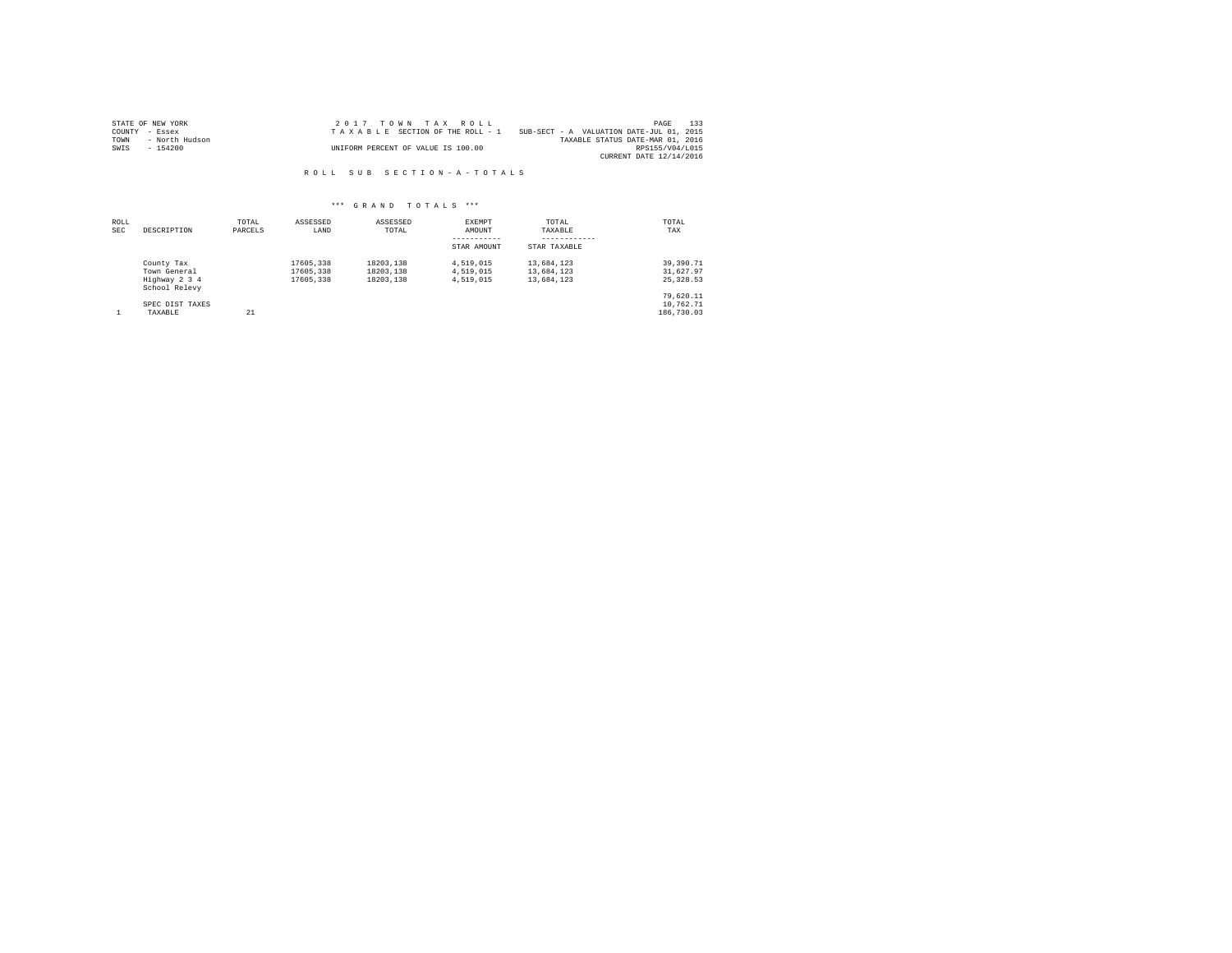| STATE OF NEW YORK      | $2.017$ TOWN TAX ROLL                                                       | 134<br>PAGE |
|------------------------|-----------------------------------------------------------------------------|-------------|
| COUNTY - Essex         | SUB-SECT - B VALUATION DATE-JUL 01, 2015<br>TAXABLE SECTION OF THE ROLL - 1 |             |
| TOWN<br>- North Hudson | TAXABLE STATUS DATE-MAR 01, 2016<br>OWNERS NAME SEOUENCE                    |             |
| - 154200<br>SWIS       | UNIFORM PERCENT OF VALUE IS 100.00                                          |             |

| TAX MAP PARCEL NUMBER<br>CURRENT OWNERS NAME<br>CURRENT OWNERS ADDRESS | PROPERTY LOCATION & CLASS ASSESSMENT EXEMPTION CODE----------------COUNTY-------TOWN----------<br>SCHOOL DISTRICT<br>PARCEL SIZE/GRID COORD | <b>T.AND</b><br>TOTAL | TAX DESCRIPTION TAXABLE VALUE<br>SPECIAL DISTRICTS |                                | TAX AMOUNT   |
|------------------------------------------------------------------------|---------------------------------------------------------------------------------------------------------------------------------------------|-----------------------|----------------------------------------------------|--------------------------------|--------------|
|                                                                        | 2327 Blue Ridge Rd                                                                                                                          |                       |                                                    | ACCT 685J181002                | BILL<br>498  |
| $112.4 - 2 - 9.100$                                                    | 912 Forest s480a                                                                                                                            |                       | PRIV FOR 47460                                     | 51,128<br>51,128               |              |
| Mara Joint Trust                                                       | Schroon Lake 154601                                                                                                                         |                       | 86,400 County Tax                                  | 124,772                        | 359.16       |
| c/o Joseph & Lorraine Mara                                             | 9 Totn&crossfield Twp 44                                                                                                                    | 175,900               | Town General                                       | 124,772                        | 288.38       |
| 56 Euclid Ave                                                          | 77A under 480A RPTL                                                                                                                         |                       | Highway 2 3 4                                      | 124,772                        | 230.95       |
| Trov. NY 12180                                                         | ACRES 92.90                                                                                                                                 |                       | FP420 Fire Protection                              | 175,900 TO                     | 104.00       |
|                                                                        | EAST-0617548 NRTH-1442796                                                                                                                   |                       |                                                    |                                |              |
| MAY BE SUBJECT TO PAYMENT DEED BOOK 1487 PG-88                         |                                                                                                                                             |                       |                                                    |                                |              |
| UNDER RPTL480A UNTIL 2025                                              | FULL MARKET VALUE                                                                                                                           | 175,900               |                                                    |                                |              |
|                                                                        |                                                                                                                                             |                       | TOTAL TAX ---                                      |                                | $982.49**$   |
|                                                                        |                                                                                                                                             |                       |                                                    | DATE #1                        | 01/31/17     |
|                                                                        |                                                                                                                                             |                       |                                                    | AMT DUE                        | 982.49       |
|                                                                        |                                                                                                                                             |                       |                                                    |                                |              |
|                                                                        | Duntley Rd                                                                                                                                  |                       |                                                    | ACCT 685J191005                | BILL 499     |
| $104.4 - 1 - 51.120$                                                   | 912 Forest s480a                                                                                                                            |                       | PRIV FOR 47460                                     | 2,080<br>2,080                 |              |
| Schultz William R                                                      | Schroon Lake<br>154601                                                                                                                      |                       | $2,600$ County Tax                                 | 520                            | 1.50         |
| PO Box 7                                                               | 8h Gore E Of Road Pat                                                                                                                       |                       | 2.600 Town General                                 | 520                            | 1.20         |
| North Hudson, NY 12855                                                 | 3.08AC Under 480A RPTL                                                                                                                      |                       | iown General<br>Highway 2 3 4                      | 520                            | 0.96         |
|                                                                        | 3.08<br>ACRES                                                                                                                               |                       |                                                    | FP420 Fire Protection 2,600 TO | 1.54         |
| MAY BE SUBJECT TO PAYMENT                                              | EAST-0668966 NRTH-1461269                                                                                                                   |                       |                                                    |                                |              |
| UNDER RPTL480A UNTIL 2025                                              | DEED BOOK 975<br>$PG-207$                                                                                                                   |                       |                                                    |                                |              |
|                                                                        | FULL MARKET VALUE                                                                                                                           | 2,600                 |                                                    |                                |              |
|                                                                        |                                                                                                                                             |                       | TOTAL TAX ---                                      |                                | $5.20**$     |
|                                                                        |                                                                                                                                             |                       |                                                    | DATE #1                        | 01/31/17     |
|                                                                        |                                                                                                                                             |                       |                                                    | AMT DUE                        | 5.20         |
|                                                                        |                                                                                                                                             |                       |                                                    |                                |              |
|                                                                        | US Route 9                                                                                                                                  |                       |                                                    | ACCT 685J103214                | RTLL.<br>500 |
| $104.4 - 1 - 53.000$                                                   | 912 Forest s480a                                                                                                                            |                       | PRIV FOR 47460                                     | 41,367<br>41,367               |              |
| Schultz William R                                                      | Schroon Lake 154601                                                                                                                         |                       | 58,900 County Tax                                  | 17.533                         | 50.47        |
| PO Box 7                                                               | 181 Paradox Tract                                                                                                                           |                       | 58.900 Town General                                | 17,533                         | 40.52        |
| North Hudson, NY 12855                                                 | 63.2AC Under 480A RPTL                                                                                                                      |                       | Highway 2 3 4                                      | 17.533                         | 32.45        |
|                                                                        | ACRES 71.00                                                                                                                                 |                       | FP420 Fire Protection                              | 58,900 TO                      | 34.82        |
| MAY BE SUBJECT TO PAYMENT                                              | EAST-0670311 NRTH-1458556                                                                                                                   |                       |                                                    |                                |              |
| UNDER RPTL480A UNTIL 2025                                              | DEED BOOK 975<br>$PG-207$                                                                                                                   |                       |                                                    |                                |              |
|                                                                        | FULL MARKET VALUE                                                                                                                           | 58,900                |                                                    |                                |              |
|                                                                        |                                                                                                                                             |                       | TOTAL TAX ---                                      |                                | $158.26**$   |
|                                                                        |                                                                                                                                             |                       |                                                    | DATE #1                        | 01/31/17     |
|                                                                        |                                                                                                                                             |                       |                                                    | AMT DUE                        | 158.26       |
|                                                                        |                                                                                                                                             |                       |                                                    |                                |              |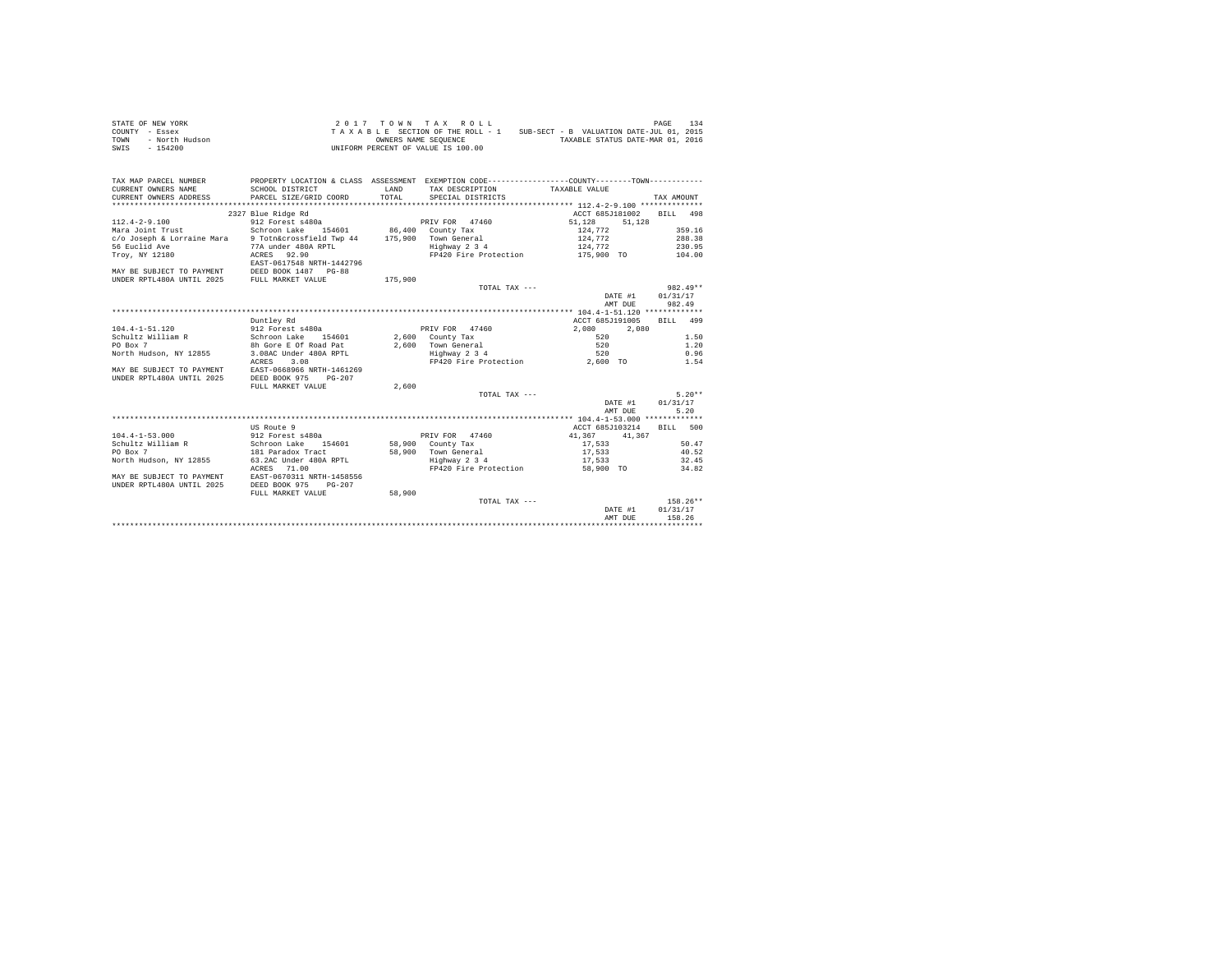|                | STATE OF NEW YORK |  |  |  | $2.017$ TOWN TAX ROLL              |  |  |  |  |                                          | PAGE | 135 |
|----------------|-------------------|--|--|--|------------------------------------|--|--|--|--|------------------------------------------|------|-----|
| COUNTY - Essex |                   |  |  |  | TAXABLE SECTION OF THE ROLL - 1    |  |  |  |  | SUB-SECT - B VALUATION DATE-JUL 01, 2015 |      |     |
| TOWN           | - North Hudson    |  |  |  | OWNERS NAME SEOUENCE               |  |  |  |  | TAXABLE STATUS DATE-MAR 01, 2016         |      |     |
| SWIS           | - 154200          |  |  |  | UNIFORM PERCENT OF VALUE IS 100.00 |  |  |  |  |                                          |      |     |

| TAX MAP PARCEL NUMBER<br>CURRENT OWNERS NAME<br>CURRENT OWNERS ADDRESS | PROPERTY LOCATION & CLASS ASSESSMENT EXEMPTION CODE---------------COUNTY-------TOWN----------<br>SCHOOL DISTRICT<br>PARCEL SIZE/GRID COORD | LAND<br>TOTAL. | TAX DESCRIPTION TAXABLE VALUE<br>SPECIAL DISTRICTS |                          | TAX AMOUNT       |
|------------------------------------------------------------------------|--------------------------------------------------------------------------------------------------------------------------------------------|----------------|----------------------------------------------------|--------------------------|------------------|
|                                                                        |                                                                                                                                            |                |                                                    |                          |                  |
|                                                                        | US Route 9                                                                                                                                 |                |                                                    | ACCT 685J103301 BILL 501 |                  |
| $104.4 - 1 - 54.000$                                                   | 912 Forest s480a                                                                                                                           |                | PRIV FOR 47460                                     | 65,520<br>65.520         |                  |
| Schultz William R                                                      | Schroon Lake 154601<br>182 Paradox Tract                                                                                                   |                | 81,900 County Tax                                  |                          | 47.15            |
| PO Box 7                                                               |                                                                                                                                            |                | 81.900 Town General                                | $16,380$<br>$16,380$     | 37.86            |
| North Hudson, NY 12855                                                 | 98.7AC Under 480A RPTL                                                                                                                     |                | Highway 2 3 4                                      | 16,380                   | 30.32            |
| MAY BE SUBJECT TO PAYMENT<br>UNDER RPTL480A UNTIL 2025                 | ACRES 98.70<br>EAST-0668759 NRTH-1458116<br>DEED BOOK 975<br>$PG-207$                                                                      |                | FP420 Fire Protection 81,900 TO 48.42              |                          |                  |
|                                                                        | FULL MARKET VALUE                                                                                                                          | 81,900         |                                                    |                          |                  |
|                                                                        |                                                                                                                                            |                | TOTAL TAX ---                                      |                          | $163.75**$       |
|                                                                        |                                                                                                                                            |                |                                                    |                          | DATE #1 01/31/17 |
|                                                                        |                                                                                                                                            |                |                                                    | AMT DUE                  | 163.75           |
|                                                                        |                                                                                                                                            |                |                                                    |                          |                  |
|                                                                        | US Route 9                                                                                                                                 |                |                                                    | ACCT 685J103215          | BILL 502         |
| $104.4 - 1 - 58.000$                                                   | 912 Forest s480a                                                                                                                           |                | PRIV FOR 47460                                     | 21,760<br>21,760         |                  |
| Schultz William R                                                      | Schroon Lake 154601 27,200 County Tax                                                                                                      |                |                                                    | 5.440                    | 15.66            |
| PO Box 7                                                               |                                                                                                                                            |                |                                                    | 5,440                    | 12.57            |
| North Hudson, NY 12855                                                 |                                                                                                                                            |                |                                                    | 5,440                    | 10.07            |
|                                                                        | ACRES 32.80                                                                                                                                |                | FP420 Fire Protection 27,200 TO 16.08              |                          |                  |
| MAY BE SUBJECT TO PAYMENT                                              | EAST-0666946 NRTH-1459161                                                                                                                  |                |                                                    |                          |                  |
| UNDER RPTL480A UNTIL 2025                                              | DEED BOOK 975<br>$PG-207$                                                                                                                  |                |                                                    |                          |                  |
|                                                                        | FULL MARKET VALUE                                                                                                                          | 27,200         |                                                    |                          |                  |
|                                                                        |                                                                                                                                            |                | TOTAL TAX ---                                      |                          | 54.38**          |
|                                                                        |                                                                                                                                            |                |                                                    | DATE #1                  | 01/31/17         |
|                                                                        |                                                                                                                                            |                |                                                    | AMT DUE                  | 54.38            |
|                                                                        |                                                                                                                                            |                |                                                    |                          |                  |
|                                                                        | Duntley Rd                                                                                                                                 |                |                                                    | ACCT 685J103302          | BTT.T. 503       |
| $104.4 - 1 - 59.100$                                                   |                                                                                                                                            |                | PRIV FOR 47460                                     | 69,200<br>69,200         |                  |
| Schultz William R                                                      | 912 Forest s480a<br>Schroon Lake 154601                                                                                                    |                | 86,500 County Tax                                  | 17,300                   | 49.80            |
| PO Box 7                                                               | 31 Platt Rogers&co Rd Pat                                                                                                                  |                | 86,500 Town General                                | 17,300                   | 39.99            |
| North Hudson, NY 12855                                                 | 104.2AC Under 480A RPTL                                                                                                                    |                | Highway 2 3 4                                      | 17,300                   | 32.02            |
|                                                                        | ACRES 104.20                                                                                                                               |                | FP420 Fire Protection                              | 86.500 TO                | 51.14            |
| MAY BE SUBJECT TO PAYMENT EAST-0668062 NRTH-1459998                    |                                                                                                                                            |                |                                                    |                          |                  |
| UNDER RPTL480A UNTIL 2025                                              | DEED BOOK 975<br>$PG-207$                                                                                                                  |                |                                                    |                          |                  |
|                                                                        | FULL MARKET VALUE                                                                                                                          | 86,500         |                                                    |                          |                  |
|                                                                        |                                                                                                                                            |                | TOTAL TAX ---                                      |                          | $172.95**$       |
|                                                                        |                                                                                                                                            |                |                                                    | DATE #1                  | 01/31/17         |
|                                                                        |                                                                                                                                            |                |                                                    | AMT DUE                  | 172.95           |
|                                                                        |                                                                                                                                            |                |                                                    |                          |                  |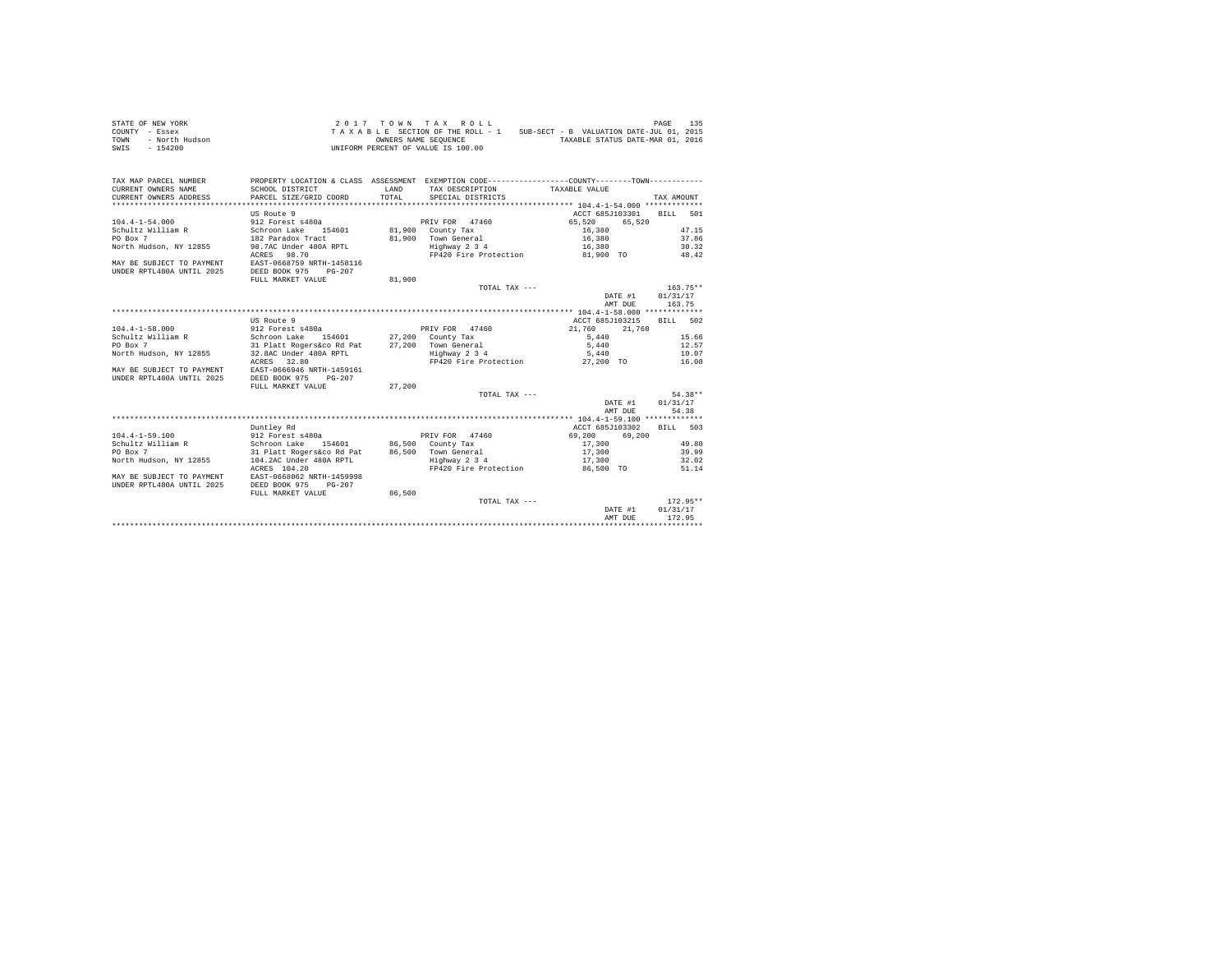| STATE OF NEW YORK                                          |                                          |              | 2017 TOWN TAX ROLL                    |                                                                                               | 136<br>PAGE      |
|------------------------------------------------------------|------------------------------------------|--------------|---------------------------------------|-----------------------------------------------------------------------------------------------|------------------|
| COUNTY - Essex                                             |                                          |              |                                       | TAXABLE SECTION OF THE ROLL - 1 SUB-SECT - B VALUATION DATE-JUL 01, 2015                      |                  |
| - North Hudson<br>TOWN                                     |                                          |              |                                       | OWNERS NAME SEOUENCE TAXABLE STATUS DATE-MAR 01, 2016                                         |                  |
| SWIS - 154200                                              |                                          |              | UNIFORM PERCENT OF VALUE IS 100.00    |                                                                                               |                  |
|                                                            |                                          |              |                                       |                                                                                               |                  |
|                                                            |                                          |              |                                       |                                                                                               |                  |
|                                                            |                                          |              |                                       |                                                                                               |                  |
| TAX MAP PARCEL NUMBER                                      |                                          |              |                                       | PROPERTY LOCATION & CLASS ASSESSMENT EXEMPTION CODE---------------COUNTY-------TOWN---------- |                  |
|                                                            |                                          | <b>T.AND</b> |                                       |                                                                                               |                  |
| CURRENT OWNERS NAME                                        | SCHOOL DISTRICT                          |              | TAX DESCRIPTION TAXABLE VALUE         |                                                                                               |                  |
| CURRENT OWNERS ADDRESS PARCEL SIZE/GRID COORD TOTAL        |                                          |              | SPECIAL DISTRICTS                     |                                                                                               | TAX AMOUNT       |
|                                                            |                                          |              |                                       |                                                                                               |                  |
|                                                            | Johnson Pond Rd                          |              |                                       | ACCT 685J102910 BILL 504                                                                      |                  |
| $125. - 1 - 10.000$                                        | 912 Forest s480a                         |              | PRIV FOR 47460                        | 100,640 100,640                                                                               |                  |
| Trainor Frederick N                                        | Schroon Lake 154601 126,700 County Tax   |              |                                       | 26,060                                                                                        | 75.02            |
| 535 South St                                               | 190 Paradox Tract                        |              | 126,700 Town General                  | 26,060 60.23                                                                                  |                  |
| Highland, NY 12528                                         | 151.6AC Under 480A RPTL                  |              | Highway 2 3 4                         | 26,060 48.24                                                                                  |                  |
|                                                            | ACRES 169.20                             |              |                                       | FP420 Fire Protection 126.700 TO 74.91                                                        |                  |
| MAY BE SUBJECT TO PAYMENT                                  | EAST-0672666 NRTH-1434597                |              |                                       |                                                                                               |                  |
| UNDER RPTL480A UNTIL 2025                                  | DEED BOOK 1669 PG-160                    |              |                                       |                                                                                               |                  |
|                                                            | FULL MARKET VALUE                        | 126,700      |                                       |                                                                                               |                  |
|                                                            |                                          |              |                                       | TOTAL TAX ---                                                                                 | $258.40**$       |
|                                                            |                                          |              |                                       |                                                                                               | DATE #1 01/31/17 |
|                                                            |                                          |              |                                       | AMT DUE                                                                                       | 258.40           |
|                                                            |                                          |              |                                       |                                                                                               |                  |
|                                                            | Johnson Pond Rd                          |              |                                       | ACCT 685J102912                                                                               | BILL 505         |
| $125.12 - 1 - 13.000$                                      | 912 Forest s480a - WTRFNT PRIV FOR 47460 |              |                                       | 506,648 506,648                                                                               |                  |
| Trainor Frederick N Schroon Lake 154601 639,200 County Tax |                                          |              |                                       | 132.552                                                                                       | 381.56           |
|                                                            |                                          |              |                                       | 132,552                                                                                       | 306.37           |
| 535 South St                                               | 169 Paradox Tract                        |              | 639,200 Town General<br>Highway 2 3 4 |                                                                                               |                  |
| Highland, NY 12528                                         | 275.9AC Under 480A RPTL                  |              |                                       | 132.552                                                                                       | 245.35           |
|                                                            | ACRES 332.65                             |              | FP420 Fire Protection                 | 639,200 TO                                                                                    | 377.93           |
| MAY BE SUBJECT TO PAYMENT                                  | EAST-0667230 NRTH-1433776                |              |                                       |                                                                                               |                  |
| UNDER RPTL480A UNTIL 2025                                  | DEED BOOK 1669 PG-160                    |              |                                       |                                                                                               |                  |
|                                                            | FULL MARKET VALUE                        | 639,200      |                                       |                                                                                               |                  |
|                                                            |                                          |              | TOTAL TAX ---                         |                                                                                               | $1.311.21**$     |
|                                                            |                                          |              |                                       |                                                                                               | DATE #1 01/31/17 |
|                                                            |                                          |              |                                       | AMT DUE                                                                                       | 1,311,21         |
|                                                            |                                          |              |                                       |                                                                                               |                  |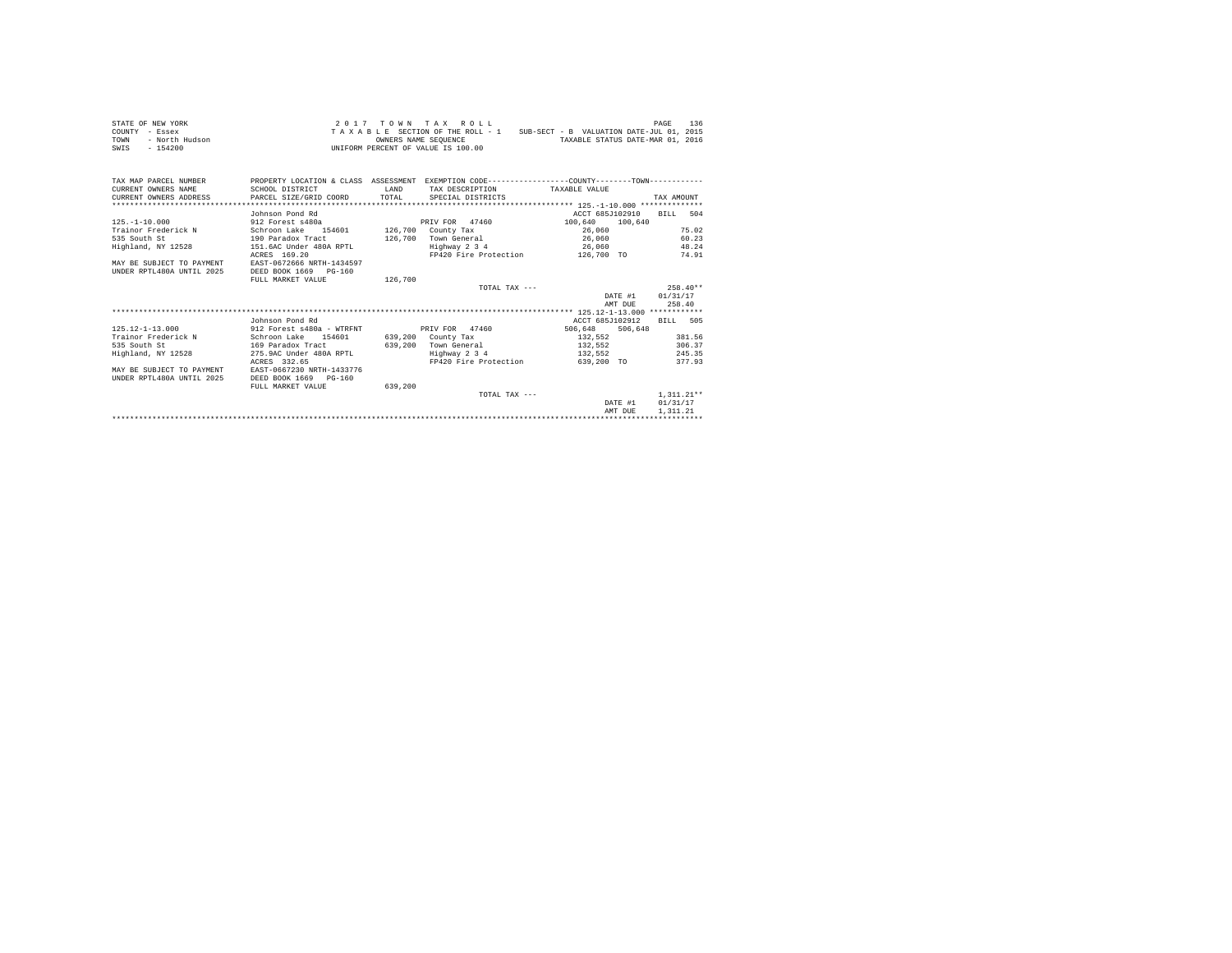|                | STATE OF NEW YORK | $2.017$ TOWN TAX ROLL              |                                          | PAGE                    | 137 |
|----------------|-------------------|------------------------------------|------------------------------------------|-------------------------|-----|
| COUNTY - Essex |                   | TAXABLE SECTION OF THE ROLL - 1    | SUB-SECT - B VALUATION DATE-JUL 01, 2015 |                         |     |
| TOWN           | - North Hudson    |                                    | TAXABLE STATUS DATE-MAR 01, 2016         |                         |     |
| SWIS           | - 154200          | UNIFORM PERCENT OF VALUE IS 100.00 |                                          | RPS155/V04/L015         |     |
|                |                   |                                    |                                          | CURRENT DATE 12/14/2016 |     |

### R O L L S U B S E C T I O N - B - T O T A L S

# \*\*\* S P E C I A L D I S T R I C T S U M M A R Y \*\*\*

| CODE | DISTRICT NAME        | TOTAL<br>PARCELS | EXTENSION<br>TYPE | <b>EXTENSION</b><br><b>VALUE</b> | AD VALOREM<br>VALUE | <b>EXEMPT</b><br>AMOUNT | TAXABLE<br>VALUE | TOTAL<br>TAX |
|------|----------------------|------------------|-------------------|----------------------------------|---------------------|-------------------------|------------------|--------------|
|      | FP420 Fire Protectio |                  | TOTAL             |                                  | 1198.900            |                         | 1198,900         | 708.84       |

# \*\*\* S C H O O L D I S T R I C T S U M M A R Y \*\*\*

| CODE   | DISTRICT NAME   | TOTAL<br>PARCELS | ASSESSED<br>LAND | ASSESSED<br>TOTAL | <b>EXEMPT</b><br>AMOUNT<br>STAR AMOUNT | TOTAL<br>TAXABLE<br>---------<br>STAR TAXABLE |
|--------|-----------------|------------------|------------------|-------------------|----------------------------------------|-----------------------------------------------|
|        | Schroon Lake    | 8                | 1109,400         | 1198,900          | 858.343                                | 340,557                                       |
| 154601 |                 |                  |                  |                   |                                        | 340.557                                       |
|        | SUB-TOTAL       | 8                | 1109,400         | 1198,900          | 858.343                                | 340.557                                       |
|        | SUB-TOTAL(CONT) |                  |                  |                   |                                        | 340,557                                       |
|        |                 |                  |                  |                   |                                        |                                               |
|        | TOTAL           | 8                | 1109,400         | 1198,900          | 858,343                                | 340,557                                       |
|        | TO TAL (CONT)   |                  |                  |                   |                                        | 340.557                                       |

# \*\*\* S Y S T E M C O D E S S U M M A R Y \*\*\*

## NO SYSTEM EXEMPTIONS AT THIS LEVEL

| CODE  | DESCRIPTION | TOTAL<br>PARCELS | COUNTY  | TOWN    |
|-------|-------------|------------------|---------|---------|
| 47460 | PRIV FOR    | 8                | 858,343 | 858.343 |
|       | TOTAL       | 8                | 858,343 | 858,343 |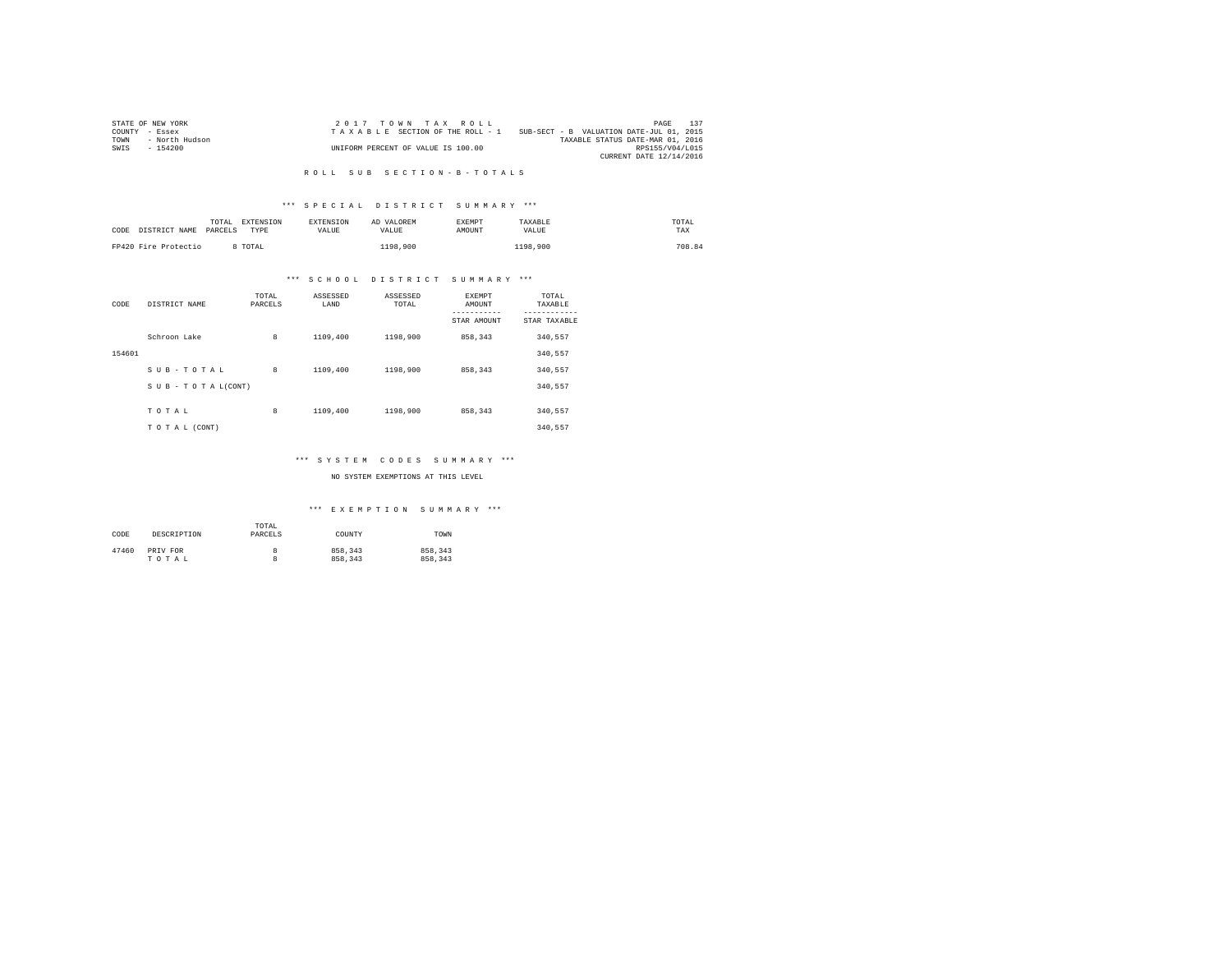|                | STATE OF NEW YORK | $2.017$ TOWN TAX ROLL              |                                          | PAGE                    | 138 |
|----------------|-------------------|------------------------------------|------------------------------------------|-------------------------|-----|
| COUNTY - Essex |                   | TAXABLE SECTION OF THE ROLL - 1    | SUB-SECT - B VALUATION DATE-JUL 01, 2015 |                         |     |
| TOWN           | - North Hudson    |                                    | TAXABLE STATUS DATE-MAR 01, 2016         |                         |     |
| SWIS           | - 154200          | UNIFORM PERCENT OF VALUE IS 100.00 |                                          | RPS155/V04/L015         |     |
|                |                   |                                    |                                          | CURRENT DATE 12/14/2016 |     |

R O L L S U B S E C T I O N - B - T O T A L S

| ROLL<br><b>SEC</b> | DESCRIPTION                                                               | TOTAL<br>PARCELS | ASSESSED<br>LAND                 | ASSESSED<br>TOTAL                | EXEMPT<br>AMOUNT<br>STAR AMOUNT | TOTAL<br>TAXABLE<br>STAR TAXABLE | TOTAL<br>TAX                                     |
|--------------------|---------------------------------------------------------------------------|------------------|----------------------------------|----------------------------------|---------------------------------|----------------------------------|--------------------------------------------------|
|                    | County Tax<br>Town General<br>Highway 2 3 4<br>SPEC DIST TAXES<br>TAXABLE | 8                | 1109,400<br>1109,400<br>1109,400 | 1198,900<br>1198,900<br>1198,900 | 858,343<br>858,343<br>858,343   | 340.557<br>340.557<br>340.557    | 980.32<br>787.12<br>630.36<br>708.84<br>3.106.64 |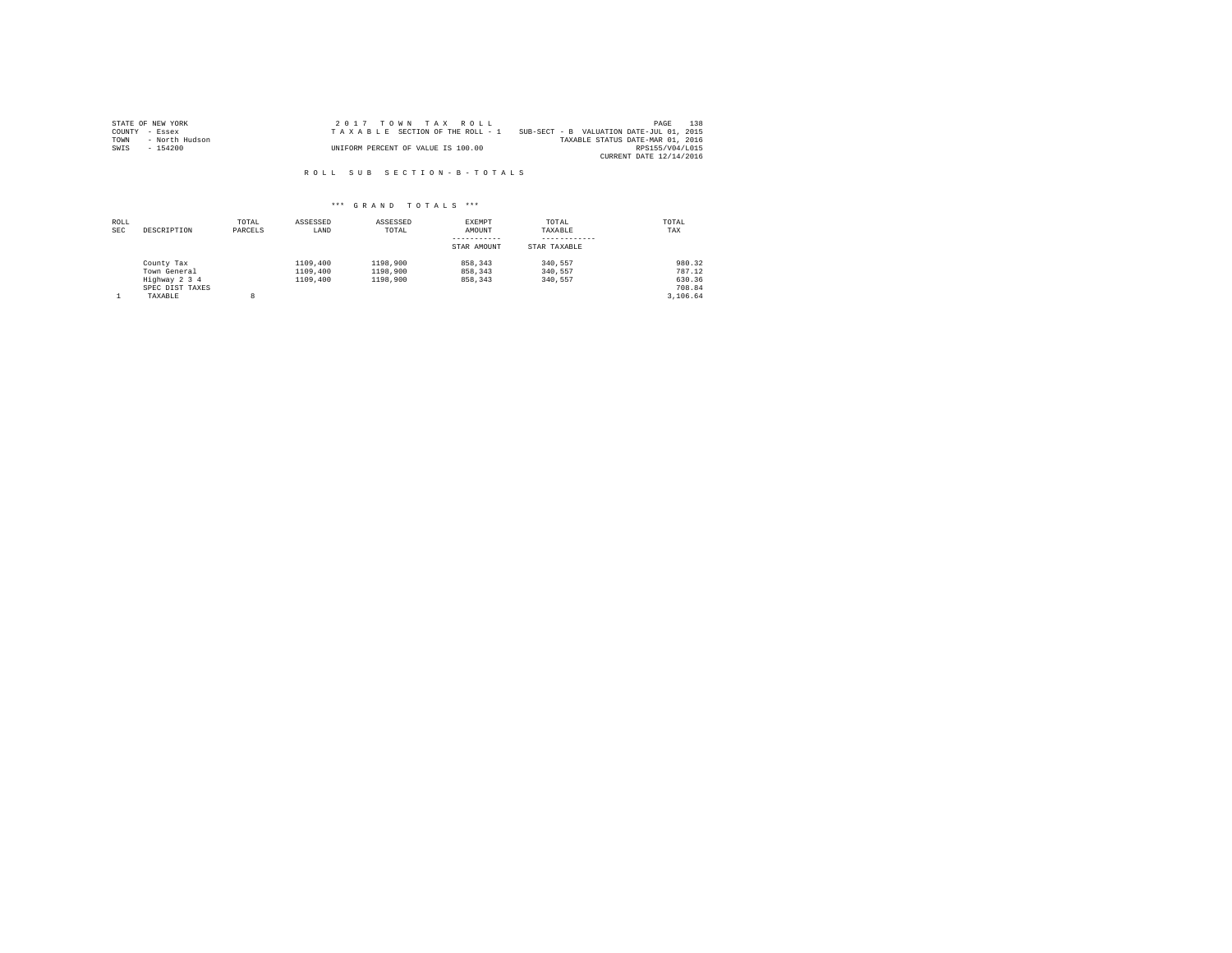| STATE OF NEW YORK      | $2.017$ TOWN TAX ROLL              | 139<br>PAGE                      |
|------------------------|------------------------------------|----------------------------------|
| COUNTY - Essex         | TAXABLE SECTION OF THE ROLL - 1    | VALUATION DATE-JUL 01, 2015      |
| TOWN<br>- North Hudson |                                    | TAXABLE STATUS DATE-MAR 01, 2016 |
| SWTS<br>- 154200       | UNIFORM PERCENT OF VALUE IS 100.00 | RPS155/V04/L015                  |
|                        |                                    | CURRENT DATE 12/14/2016          |
|                        |                                    |                                  |

# R O L L S E C T I O N T O T A L S

# \*\*\* S P E C I A L D I S T R I C T S U M M A R Y \*\*\*

| DISTRICT NAME<br>CODE | EXTENSION<br>TOTAL.<br>PARCELS<br>TYPE | <b>EXTENSION</b><br>VALUE | AD VALOREM<br>VALUE | <b>EXEMPT</b><br>AMOUNT | TAXARLE<br>VALUE | TOTAL<br>TAX |
|-----------------------|----------------------------------------|---------------------------|---------------------|-------------------------|------------------|--------------|
| OT902 Omitted tax C   | MOVTAX                                 | 31.26                     |                     |                         | 31.26            | 31.26        |
| OT903 Omitted tax T   | MOVTAX                                 | 39.58                     |                     |                         | 39.58            | 39.58        |
| FP420 Fire Protectio  | 505 TOTAL                              |                           | 64853.287           | 449,200                 | 64404,087        | 38,079.33    |

#### \*\*\* S C H O O L D I S T R I C T S U M M A R Y \*\*\*

| CODE   | DISTRICT NAME                 | TOTAL<br>PARCELS | ASSESSED<br>LAND | ASSESSED<br>TOTAL | EXEMPT<br>AMOUNT<br>STAR AMOUNT | TOTAL<br>TAXABLE<br>---------<br>STAR TAXABLE |
|--------|-------------------------------|------------------|------------------|-------------------|---------------------------------|-----------------------------------------------|
|        | Schroon Lake                  | 505              | 40358.687        | 64853.287         | 6391.206                        | 58,462,081                                    |
| 154601 |                               |                  |                  |                   | 3269.677                        | 55.192.404                                    |
|        | SUB-TOTAL                     | 505              | 40358.687        | 64853.287         | 6391.206                        | 58,462,081                                    |
|        | $S \cup B - T O T A L (CONT)$ |                  |                  |                   | 3269.677                        | 55.192.404                                    |
|        | TOTAL                         | 505              | 40358.687        | 64853.287         | 6391.206                        | 58,462,081                                    |
|        | TO TAL (CONT)                 |                  |                  |                   | 3269.677                        | 55.192.404                                    |

#### \*\*\* S Y S T E M C O D E S S U M M A R Y \*\*\*

NO SYSTEM EXEMPTIONS AT THIS LEVEL

| CODE  | DESCRIPTION | TOTAL<br>PARCELS | COUNTY  | TOWN    |
|-------|-------------|------------------|---------|---------|
| 33201 | C TAX SALE  | 6                | 449,200 | 449,200 |
| 41003 | PRO VETS T  |                  |         | 61,337  |
| 41102 | VETERANS C  |                  | 5,000   |         |
| 41120 | VETWAR CTS  | 10               | 130,605 | 130,605 |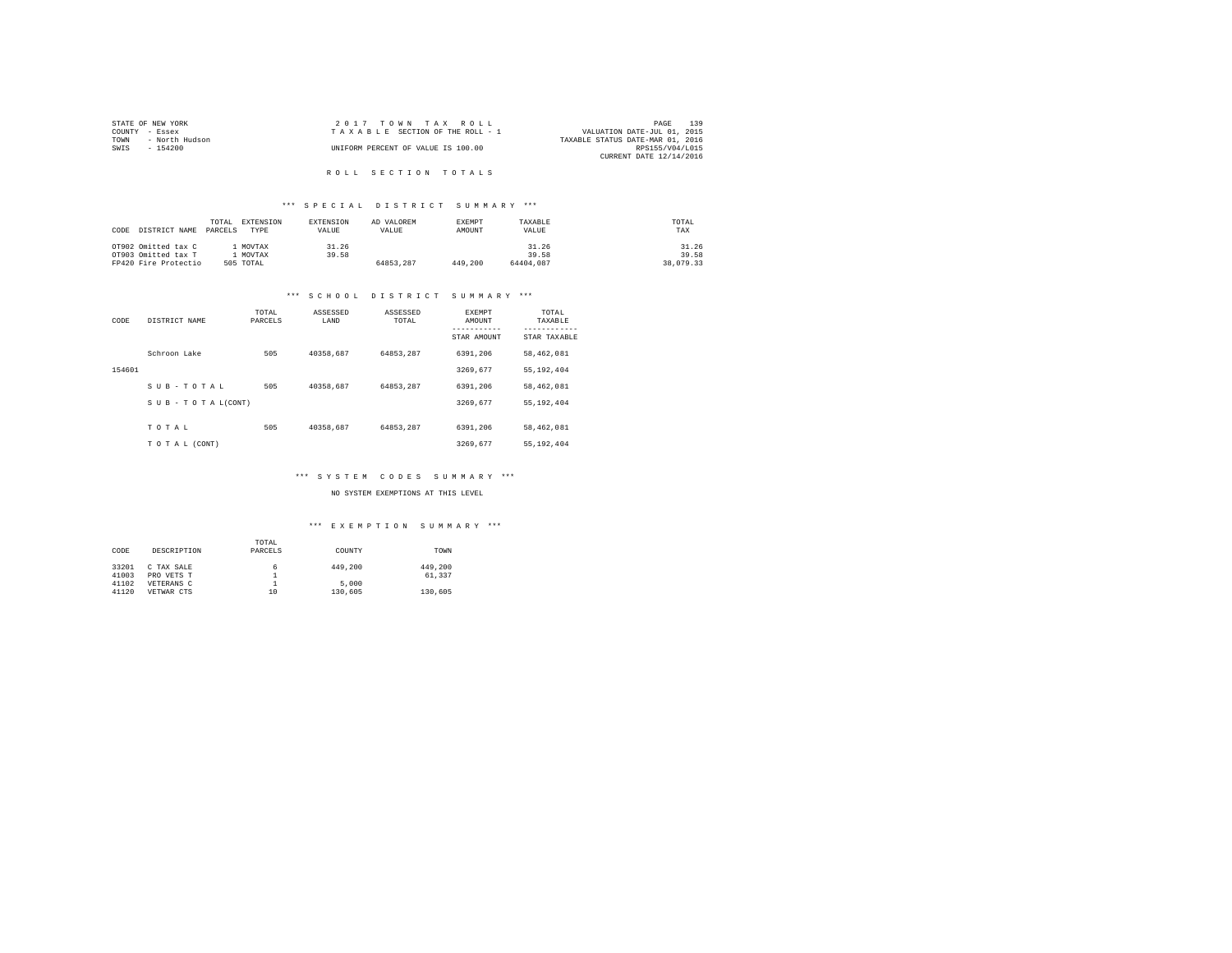| STATE OF NEW YORK      | 2017 TOWN TAX ROLL                 | 140<br>PAGE                      |
|------------------------|------------------------------------|----------------------------------|
| COUNTY - Essex         | TAXABLE SECTION OF THE ROLL - 1    | VALUATION DATE-JUL 01, 2015      |
| TOWN<br>- North Hudson |                                    | TAXABLE STATUS DATE-MAR 01, 2016 |
| SWIS<br>$-154200$      | UNIFORM PERCENT OF VALUE IS 100.00 | RPS155/V04/L015                  |
|                        |                                    | CURRENT DATE 12/14/2016          |
|                        |                                    |                                  |
|                        | ROLL SECTION TOTALS                |                                  |

# \*\*\* E X E M P T I O N S U M M A R Y \*\*\*

| CODE  | DESCRIPTION    | TOTAL<br>PARCELS | COUNTY   | TOWN     |
|-------|----------------|------------------|----------|----------|
| 41130 | VETCOM CTS     | 9                | 206.225  | 206.225  |
| 41140 | VETDIS CTS     | 6                | 261,405  | 261,405  |
| 41800 | AGED ALL       |                  | 347.258  | 319,090  |
| 47450 | <b>FISCHER</b> | 18               | 4519,015 | 4519,015 |
| 47460 | PRIV FOR       | 8                | 858,343  | 858.343  |
|       | TOTAL          | 66               | 6777.051 | 6805.220 |

| ROLL<br><b>SEC</b> | DESCRIPTION                    | TOTAL<br>PARCELS | ASSESSED<br>LAND | ASSESSED<br>TOTAL | EXEMPT<br>AMOUNT | TOTAL<br>TAXABLE | TOTAL<br>TAX |
|--------------------|--------------------------------|------------------|------------------|-------------------|------------------|------------------|--------------|
|                    |                                |                  |                  |                   | STAR AMOUNT      | STAR TAXABLE     |              |
|                    | County Tax                     |                  | 40358.687        | 64853.287         | 6.777.051        | 58,076,236       | 167.176.41   |
|                    | Town General                   |                  | 40358.687        | 64853.287         | 6.805.220        | 58,048,067       | 134, 165, 80 |
|                    | Highway 2 3 4<br>School Relevy |                  | 40358.687        | 64853.287         | 6.805.220        | 58,048,067       | 107.443.84   |
|                    |                                |                  |                  |                   |                  |                  | 118,387.14   |
|                    | SPEC DIST TAXES                |                  |                  |                   |                  |                  | 38,150.17    |
|                    | TAXABLE                        | 505              |                  |                   |                  |                  | 565, 323, 36 |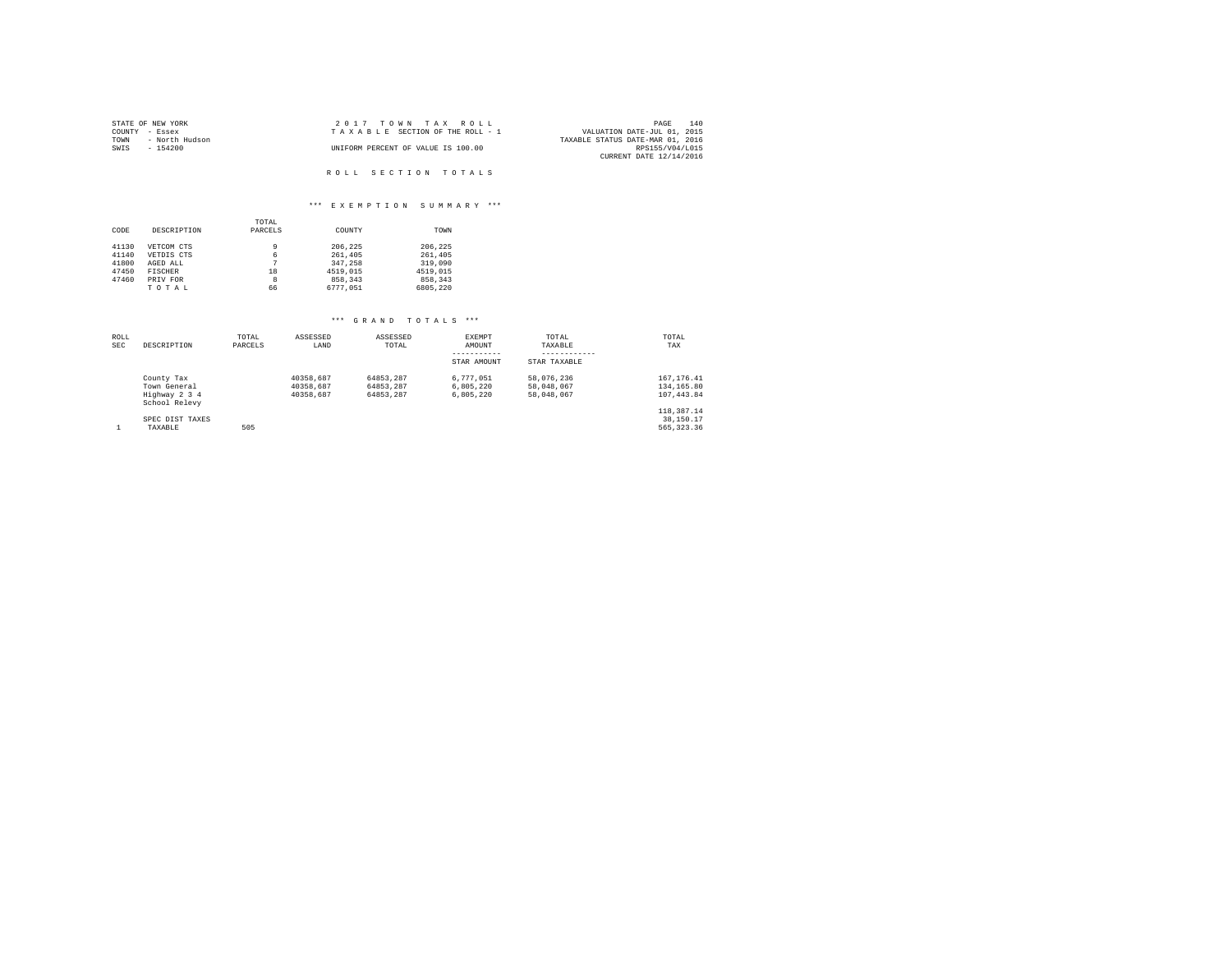|      | STATE OF NEW YORK | 2017 TOWN TAX ROLL                       | 141<br>PAGE                      |
|------|-------------------|------------------------------------------|----------------------------------|
|      | COUNTY - Essex    | STATE OWNED LAND SECTION OF THE ROLL - 3 | VALUATION DATE-JUL 01, 2015      |
| TOWN | - North Hudson    | OWNERS NAME SEOUENCE                     | TAXABLE STATUS DATE-MAR 01, 2016 |
| SWIS | $-154200$         | UNIFORM PERCENT OF VALUE IS 100.00       |                                  |

| CURRENT OWNERS NAME<br>SCHOOL DISTRICT<br>LAND<br>TAX DESCRIPTION<br>TAXABLE VALUE<br>CURRENT OWNERS ADDRESS<br>PARCEL SIZE/GRID COORD<br>TOTAL<br>SPECIAL DISTRICTS<br>TAX AMOUNT<br>***********************<br>************************************ 95.1-1-2.000 ***************<br>**********************<br>***********<br>US Route 9<br>ACCT 685M403715<br>$95.1 - 1 - 2.000$<br>931 Forest s532a<br>County Tax<br>90,400<br>260.22<br>90,400<br>Schroon Lake<br>154601<br>90,400<br>Town General<br>208.94<br>State Of New York<br>23 N River Head Tract<br>90,400<br>167.33<br>Highway 2 3 4<br>90,400<br>108.3ac S11<br>FP420 Fire Protection<br>53.45<br>90,400 TO<br>ACRES 108.93<br>EAST-0676050 NRTH-1486739<br>DEED BOOK 445<br>$PG-403$<br>FULL MARKET VALUE<br>90,400<br>689.94**<br>TOTAL TAX ---<br>DATE #1<br>01/31/17<br>689.94<br>AMT DUE<br>US Route 9<br>ACCT 685M403815<br>931 Forest s532a<br>County Tax<br>71,200<br>204.95<br>71,200<br>71,200<br>164.56<br>Schroon Lake<br>154601<br>Town General<br>62 63 N River Head Tr<br>71,200<br>Highway 2 3 4<br>71,200<br>131.79<br>ACRES 85.80<br>FP420 Fire Protection<br>71,200 TO<br>42.10<br>EAST-0683981 NRTH-1491921<br>DEED BOOK 415<br>$PG-142$<br>FULL MARKET VALUE<br>71,200<br>$543.40**$<br>TOTAL TAX ---<br>DATE #1<br>01/31/17<br>543.40<br>AMT DUE<br>ACCT 685M491006<br>Johnson Pond Rd<br>931 Forest s532a<br>County Tax<br>72,000<br>207.26<br>72,000<br>Schroon Lake<br>154601<br>Town General<br>72,000<br>166.41<br>State Of New York<br>161 Paradox Tract<br>Highway 2 3 4<br>133.27<br>72,000<br>72,000<br>State Comptroller<br>ACRES 86.69<br>FP420 Fire Protection<br>72,000 TO<br>42.57<br>Land Claims Unit<br>EAST-0666037 NRTH-1442660<br>7th Fl Alfred E Smith Bld<br>DEED BOOK 982<br>$PG-85$<br>Albany, NY 12236<br>FULL MARKET VALUE<br>72,000<br>549.51**<br>TOTAL TAX ---<br>01/31/17<br>DATE #1<br>549.51<br>AMT DUE<br>Ensign Pond Rd<br>ACCT 685M403103<br>$114.2 - 1 - 22.000$<br>931 Forest s532a<br>County Tax<br>122,600<br>352.91<br>122,600<br>0790501<br>Schroon Lake<br>154601<br>Town General<br>122,600<br>283.36<br>122,600<br>Highway 2 3 4<br>State Of New York<br>183 Paradox Tract<br>122,600<br>226.93<br>State Comptroller<br>147.7ac<br>FP420 Fire Protection<br>72.49<br>122,600 TO<br>Land Claims Unit<br>ACRES 147.70<br>7th Fl Alfred E Smith Bld<br>EAST-0670245 NRTH-1452859<br>Albany, NY 12236<br>DEED BOOK 578<br>$PG-27$<br>FULL MARKET VALUE<br>122,600<br>$935.69**$<br>TOTAL TAX ---<br>DATE #1<br>01/31/17<br>935.69<br>AMT DUE<br>********** | TAX MAP PARCEL NUMBER     | PROPERTY LOCATION & CLASS ASSESSMENT EXEMPTION CODE---------------COUNTY-------TOWN---------- |  |  |
|-----------------------------------------------------------------------------------------------------------------------------------------------------------------------------------------------------------------------------------------------------------------------------------------------------------------------------------------------------------------------------------------------------------------------------------------------------------------------------------------------------------------------------------------------------------------------------------------------------------------------------------------------------------------------------------------------------------------------------------------------------------------------------------------------------------------------------------------------------------------------------------------------------------------------------------------------------------------------------------------------------------------------------------------------------------------------------------------------------------------------------------------------------------------------------------------------------------------------------------------------------------------------------------------------------------------------------------------------------------------------------------------------------------------------------------------------------------------------------------------------------------------------------------------------------------------------------------------------------------------------------------------------------------------------------------------------------------------------------------------------------------------------------------------------------------------------------------------------------------------------------------------------------------------------------------------------------------------------------------------------------------------------------------------------------------------------------------------------------------------------------------------------------------------------------------------------------------------------------------------------------------------------------------------------------------------------------------------------------------------------------------------------------------------------------------------------------------------------------------------------------------------------------------------------------------------------------------------|---------------------------|-----------------------------------------------------------------------------------------------|--|--|
|                                                                                                                                                                                                                                                                                                                                                                                                                                                                                                                                                                                                                                                                                                                                                                                                                                                                                                                                                                                                                                                                                                                                                                                                                                                                                                                                                                                                                                                                                                                                                                                                                                                                                                                                                                                                                                                                                                                                                                                                                                                                                                                                                                                                                                                                                                                                                                                                                                                                                                                                                                                         |                           |                                                                                               |  |  |
|                                                                                                                                                                                                                                                                                                                                                                                                                                                                                                                                                                                                                                                                                                                                                                                                                                                                                                                                                                                                                                                                                                                                                                                                                                                                                                                                                                                                                                                                                                                                                                                                                                                                                                                                                                                                                                                                                                                                                                                                                                                                                                                                                                                                                                                                                                                                                                                                                                                                                                                                                                                         |                           |                                                                                               |  |  |
|                                                                                                                                                                                                                                                                                                                                                                                                                                                                                                                                                                                                                                                                                                                                                                                                                                                                                                                                                                                                                                                                                                                                                                                                                                                                                                                                                                                                                                                                                                                                                                                                                                                                                                                                                                                                                                                                                                                                                                                                                                                                                                                                                                                                                                                                                                                                                                                                                                                                                                                                                                                         |                           |                                                                                               |  |  |
|                                                                                                                                                                                                                                                                                                                                                                                                                                                                                                                                                                                                                                                                                                                                                                                                                                                                                                                                                                                                                                                                                                                                                                                                                                                                                                                                                                                                                                                                                                                                                                                                                                                                                                                                                                                                                                                                                                                                                                                                                                                                                                                                                                                                                                                                                                                                                                                                                                                                                                                                                                                         |                           |                                                                                               |  |  |
|                                                                                                                                                                                                                                                                                                                                                                                                                                                                                                                                                                                                                                                                                                                                                                                                                                                                                                                                                                                                                                                                                                                                                                                                                                                                                                                                                                                                                                                                                                                                                                                                                                                                                                                                                                                                                                                                                                                                                                                                                                                                                                                                                                                                                                                                                                                                                                                                                                                                                                                                                                                         |                           |                                                                                               |  |  |
|                                                                                                                                                                                                                                                                                                                                                                                                                                                                                                                                                                                                                                                                                                                                                                                                                                                                                                                                                                                                                                                                                                                                                                                                                                                                                                                                                                                                                                                                                                                                                                                                                                                                                                                                                                                                                                                                                                                                                                                                                                                                                                                                                                                                                                                                                                                                                                                                                                                                                                                                                                                         | 0245005                   |                                                                                               |  |  |
|                                                                                                                                                                                                                                                                                                                                                                                                                                                                                                                                                                                                                                                                                                                                                                                                                                                                                                                                                                                                                                                                                                                                                                                                                                                                                                                                                                                                                                                                                                                                                                                                                                                                                                                                                                                                                                                                                                                                                                                                                                                                                                                                                                                                                                                                                                                                                                                                                                                                                                                                                                                         |                           |                                                                                               |  |  |
|                                                                                                                                                                                                                                                                                                                                                                                                                                                                                                                                                                                                                                                                                                                                                                                                                                                                                                                                                                                                                                                                                                                                                                                                                                                                                                                                                                                                                                                                                                                                                                                                                                                                                                                                                                                                                                                                                                                                                                                                                                                                                                                                                                                                                                                                                                                                                                                                                                                                                                                                                                                         | State Comptroller         |                                                                                               |  |  |
|                                                                                                                                                                                                                                                                                                                                                                                                                                                                                                                                                                                                                                                                                                                                                                                                                                                                                                                                                                                                                                                                                                                                                                                                                                                                                                                                                                                                                                                                                                                                                                                                                                                                                                                                                                                                                                                                                                                                                                                                                                                                                                                                                                                                                                                                                                                                                                                                                                                                                                                                                                                         | Land Claims Unit          |                                                                                               |  |  |
|                                                                                                                                                                                                                                                                                                                                                                                                                                                                                                                                                                                                                                                                                                                                                                                                                                                                                                                                                                                                                                                                                                                                                                                                                                                                                                                                                                                                                                                                                                                                                                                                                                                                                                                                                                                                                                                                                                                                                                                                                                                                                                                                                                                                                                                                                                                                                                                                                                                                                                                                                                                         | 7th Fl Alfred E Smith Bld |                                                                                               |  |  |
|                                                                                                                                                                                                                                                                                                                                                                                                                                                                                                                                                                                                                                                                                                                                                                                                                                                                                                                                                                                                                                                                                                                                                                                                                                                                                                                                                                                                                                                                                                                                                                                                                                                                                                                                                                                                                                                                                                                                                                                                                                                                                                                                                                                                                                                                                                                                                                                                                                                                                                                                                                                         | Albany, NY 12236          |                                                                                               |  |  |
|                                                                                                                                                                                                                                                                                                                                                                                                                                                                                                                                                                                                                                                                                                                                                                                                                                                                                                                                                                                                                                                                                                                                                                                                                                                                                                                                                                                                                                                                                                                                                                                                                                                                                                                                                                                                                                                                                                                                                                                                                                                                                                                                                                                                                                                                                                                                                                                                                                                                                                                                                                                         |                           |                                                                                               |  |  |
|                                                                                                                                                                                                                                                                                                                                                                                                                                                                                                                                                                                                                                                                                                                                                                                                                                                                                                                                                                                                                                                                                                                                                                                                                                                                                                                                                                                                                                                                                                                                                                                                                                                                                                                                                                                                                                                                                                                                                                                                                                                                                                                                                                                                                                                                                                                                                                                                                                                                                                                                                                                         |                           |                                                                                               |  |  |
|                                                                                                                                                                                                                                                                                                                                                                                                                                                                                                                                                                                                                                                                                                                                                                                                                                                                                                                                                                                                                                                                                                                                                                                                                                                                                                                                                                                                                                                                                                                                                                                                                                                                                                                                                                                                                                                                                                                                                                                                                                                                                                                                                                                                                                                                                                                                                                                                                                                                                                                                                                                         |                           |                                                                                               |  |  |
|                                                                                                                                                                                                                                                                                                                                                                                                                                                                                                                                                                                                                                                                                                                                                                                                                                                                                                                                                                                                                                                                                                                                                                                                                                                                                                                                                                                                                                                                                                                                                                                                                                                                                                                                                                                                                                                                                                                                                                                                                                                                                                                                                                                                                                                                                                                                                                                                                                                                                                                                                                                         |                           |                                                                                               |  |  |
|                                                                                                                                                                                                                                                                                                                                                                                                                                                                                                                                                                                                                                                                                                                                                                                                                                                                                                                                                                                                                                                                                                                                                                                                                                                                                                                                                                                                                                                                                                                                                                                                                                                                                                                                                                                                                                                                                                                                                                                                                                                                                                                                                                                                                                                                                                                                                                                                                                                                                                                                                                                         |                           |                                                                                               |  |  |
|                                                                                                                                                                                                                                                                                                                                                                                                                                                                                                                                                                                                                                                                                                                                                                                                                                                                                                                                                                                                                                                                                                                                                                                                                                                                                                                                                                                                                                                                                                                                                                                                                                                                                                                                                                                                                                                                                                                                                                                                                                                                                                                                                                                                                                                                                                                                                                                                                                                                                                                                                                                         |                           |                                                                                               |  |  |
|                                                                                                                                                                                                                                                                                                                                                                                                                                                                                                                                                                                                                                                                                                                                                                                                                                                                                                                                                                                                                                                                                                                                                                                                                                                                                                                                                                                                                                                                                                                                                                                                                                                                                                                                                                                                                                                                                                                                                                                                                                                                                                                                                                                                                                                                                                                                                                                                                                                                                                                                                                                         | $85.3 - 1 - 33.000$       |                                                                                               |  |  |
|                                                                                                                                                                                                                                                                                                                                                                                                                                                                                                                                                                                                                                                                                                                                                                                                                                                                                                                                                                                                                                                                                                                                                                                                                                                                                                                                                                                                                                                                                                                                                                                                                                                                                                                                                                                                                                                                                                                                                                                                                                                                                                                                                                                                                                                                                                                                                                                                                                                                                                                                                                                         | 0414002 0414001           |                                                                                               |  |  |
|                                                                                                                                                                                                                                                                                                                                                                                                                                                                                                                                                                                                                                                                                                                                                                                                                                                                                                                                                                                                                                                                                                                                                                                                                                                                                                                                                                                                                                                                                                                                                                                                                                                                                                                                                                                                                                                                                                                                                                                                                                                                                                                                                                                                                                                                                                                                                                                                                                                                                                                                                                                         | State Of New York         |                                                                                               |  |  |
|                                                                                                                                                                                                                                                                                                                                                                                                                                                                                                                                                                                                                                                                                                                                                                                                                                                                                                                                                                                                                                                                                                                                                                                                                                                                                                                                                                                                                                                                                                                                                                                                                                                                                                                                                                                                                                                                                                                                                                                                                                                                                                                                                                                                                                                                                                                                                                                                                                                                                                                                                                                         | State Comptroller         |                                                                                               |  |  |
|                                                                                                                                                                                                                                                                                                                                                                                                                                                                                                                                                                                                                                                                                                                                                                                                                                                                                                                                                                                                                                                                                                                                                                                                                                                                                                                                                                                                                                                                                                                                                                                                                                                                                                                                                                                                                                                                                                                                                                                                                                                                                                                                                                                                                                                                                                                                                                                                                                                                                                                                                                                         | Land Claims Unit          |                                                                                               |  |  |
|                                                                                                                                                                                                                                                                                                                                                                                                                                                                                                                                                                                                                                                                                                                                                                                                                                                                                                                                                                                                                                                                                                                                                                                                                                                                                                                                                                                                                                                                                                                                                                                                                                                                                                                                                                                                                                                                                                                                                                                                                                                                                                                                                                                                                                                                                                                                                                                                                                                                                                                                                                                         | 7th Fl Alfred E Smith Bld |                                                                                               |  |  |
|                                                                                                                                                                                                                                                                                                                                                                                                                                                                                                                                                                                                                                                                                                                                                                                                                                                                                                                                                                                                                                                                                                                                                                                                                                                                                                                                                                                                                                                                                                                                                                                                                                                                                                                                                                                                                                                                                                                                                                                                                                                                                                                                                                                                                                                                                                                                                                                                                                                                                                                                                                                         | Albany, NY 12236          |                                                                                               |  |  |
|                                                                                                                                                                                                                                                                                                                                                                                                                                                                                                                                                                                                                                                                                                                                                                                                                                                                                                                                                                                                                                                                                                                                                                                                                                                                                                                                                                                                                                                                                                                                                                                                                                                                                                                                                                                                                                                                                                                                                                                                                                                                                                                                                                                                                                                                                                                                                                                                                                                                                                                                                                                         |                           |                                                                                               |  |  |
|                                                                                                                                                                                                                                                                                                                                                                                                                                                                                                                                                                                                                                                                                                                                                                                                                                                                                                                                                                                                                                                                                                                                                                                                                                                                                                                                                                                                                                                                                                                                                                                                                                                                                                                                                                                                                                                                                                                                                                                                                                                                                                                                                                                                                                                                                                                                                                                                                                                                                                                                                                                         |                           |                                                                                               |  |  |
|                                                                                                                                                                                                                                                                                                                                                                                                                                                                                                                                                                                                                                                                                                                                                                                                                                                                                                                                                                                                                                                                                                                                                                                                                                                                                                                                                                                                                                                                                                                                                                                                                                                                                                                                                                                                                                                                                                                                                                                                                                                                                                                                                                                                                                                                                                                                                                                                                                                                                                                                                                                         |                           |                                                                                               |  |  |
|                                                                                                                                                                                                                                                                                                                                                                                                                                                                                                                                                                                                                                                                                                                                                                                                                                                                                                                                                                                                                                                                                                                                                                                                                                                                                                                                                                                                                                                                                                                                                                                                                                                                                                                                                                                                                                                                                                                                                                                                                                                                                                                                                                                                                                                                                                                                                                                                                                                                                                                                                                                         |                           |                                                                                               |  |  |
|                                                                                                                                                                                                                                                                                                                                                                                                                                                                                                                                                                                                                                                                                                                                                                                                                                                                                                                                                                                                                                                                                                                                                                                                                                                                                                                                                                                                                                                                                                                                                                                                                                                                                                                                                                                                                                                                                                                                                                                                                                                                                                                                                                                                                                                                                                                                                                                                                                                                                                                                                                                         |                           |                                                                                               |  |  |
|                                                                                                                                                                                                                                                                                                                                                                                                                                                                                                                                                                                                                                                                                                                                                                                                                                                                                                                                                                                                                                                                                                                                                                                                                                                                                                                                                                                                                                                                                                                                                                                                                                                                                                                                                                                                                                                                                                                                                                                                                                                                                                                                                                                                                                                                                                                                                                                                                                                                                                                                                                                         | $114.4 - 1 - 12.200$      |                                                                                               |  |  |
|                                                                                                                                                                                                                                                                                                                                                                                                                                                                                                                                                                                                                                                                                                                                                                                                                                                                                                                                                                                                                                                                                                                                                                                                                                                                                                                                                                                                                                                                                                                                                                                                                                                                                                                                                                                                                                                                                                                                                                                                                                                                                                                                                                                                                                                                                                                                                                                                                                                                                                                                                                                         | 0665001                   |                                                                                               |  |  |
|                                                                                                                                                                                                                                                                                                                                                                                                                                                                                                                                                                                                                                                                                                                                                                                                                                                                                                                                                                                                                                                                                                                                                                                                                                                                                                                                                                                                                                                                                                                                                                                                                                                                                                                                                                                                                                                                                                                                                                                                                                                                                                                                                                                                                                                                                                                                                                                                                                                                                                                                                                                         |                           |                                                                                               |  |  |
|                                                                                                                                                                                                                                                                                                                                                                                                                                                                                                                                                                                                                                                                                                                                                                                                                                                                                                                                                                                                                                                                                                                                                                                                                                                                                                                                                                                                                                                                                                                                                                                                                                                                                                                                                                                                                                                                                                                                                                                                                                                                                                                                                                                                                                                                                                                                                                                                                                                                                                                                                                                         |                           |                                                                                               |  |  |
|                                                                                                                                                                                                                                                                                                                                                                                                                                                                                                                                                                                                                                                                                                                                                                                                                                                                                                                                                                                                                                                                                                                                                                                                                                                                                                                                                                                                                                                                                                                                                                                                                                                                                                                                                                                                                                                                                                                                                                                                                                                                                                                                                                                                                                                                                                                                                                                                                                                                                                                                                                                         |                           |                                                                                               |  |  |
|                                                                                                                                                                                                                                                                                                                                                                                                                                                                                                                                                                                                                                                                                                                                                                                                                                                                                                                                                                                                                                                                                                                                                                                                                                                                                                                                                                                                                                                                                                                                                                                                                                                                                                                                                                                                                                                                                                                                                                                                                                                                                                                                                                                                                                                                                                                                                                                                                                                                                                                                                                                         |                           |                                                                                               |  |  |
|                                                                                                                                                                                                                                                                                                                                                                                                                                                                                                                                                                                                                                                                                                                                                                                                                                                                                                                                                                                                                                                                                                                                                                                                                                                                                                                                                                                                                                                                                                                                                                                                                                                                                                                                                                                                                                                                                                                                                                                                                                                                                                                                                                                                                                                                                                                                                                                                                                                                                                                                                                                         |                           |                                                                                               |  |  |
|                                                                                                                                                                                                                                                                                                                                                                                                                                                                                                                                                                                                                                                                                                                                                                                                                                                                                                                                                                                                                                                                                                                                                                                                                                                                                                                                                                                                                                                                                                                                                                                                                                                                                                                                                                                                                                                                                                                                                                                                                                                                                                                                                                                                                                                                                                                                                                                                                                                                                                                                                                                         |                           |                                                                                               |  |  |
|                                                                                                                                                                                                                                                                                                                                                                                                                                                                                                                                                                                                                                                                                                                                                                                                                                                                                                                                                                                                                                                                                                                                                                                                                                                                                                                                                                                                                                                                                                                                                                                                                                                                                                                                                                                                                                                                                                                                                                                                                                                                                                                                                                                                                                                                                                                                                                                                                                                                                                                                                                                         |                           |                                                                                               |  |  |
|                                                                                                                                                                                                                                                                                                                                                                                                                                                                                                                                                                                                                                                                                                                                                                                                                                                                                                                                                                                                                                                                                                                                                                                                                                                                                                                                                                                                                                                                                                                                                                                                                                                                                                                                                                                                                                                                                                                                                                                                                                                                                                                                                                                                                                                                                                                                                                                                                                                                                                                                                                                         |                           |                                                                                               |  |  |
|                                                                                                                                                                                                                                                                                                                                                                                                                                                                                                                                                                                                                                                                                                                                                                                                                                                                                                                                                                                                                                                                                                                                                                                                                                                                                                                                                                                                                                                                                                                                                                                                                                                                                                                                                                                                                                                                                                                                                                                                                                                                                                                                                                                                                                                                                                                                                                                                                                                                                                                                                                                         |                           |                                                                                               |  |  |
|                                                                                                                                                                                                                                                                                                                                                                                                                                                                                                                                                                                                                                                                                                                                                                                                                                                                                                                                                                                                                                                                                                                                                                                                                                                                                                                                                                                                                                                                                                                                                                                                                                                                                                                                                                                                                                                                                                                                                                                                                                                                                                                                                                                                                                                                                                                                                                                                                                                                                                                                                                                         |                           |                                                                                               |  |  |
|                                                                                                                                                                                                                                                                                                                                                                                                                                                                                                                                                                                                                                                                                                                                                                                                                                                                                                                                                                                                                                                                                                                                                                                                                                                                                                                                                                                                                                                                                                                                                                                                                                                                                                                                                                                                                                                                                                                                                                                                                                                                                                                                                                                                                                                                                                                                                                                                                                                                                                                                                                                         |                           |                                                                                               |  |  |
|                                                                                                                                                                                                                                                                                                                                                                                                                                                                                                                                                                                                                                                                                                                                                                                                                                                                                                                                                                                                                                                                                                                                                                                                                                                                                                                                                                                                                                                                                                                                                                                                                                                                                                                                                                                                                                                                                                                                                                                                                                                                                                                                                                                                                                                                                                                                                                                                                                                                                                                                                                                         |                           |                                                                                               |  |  |
|                                                                                                                                                                                                                                                                                                                                                                                                                                                                                                                                                                                                                                                                                                                                                                                                                                                                                                                                                                                                                                                                                                                                                                                                                                                                                                                                                                                                                                                                                                                                                                                                                                                                                                                                                                                                                                                                                                                                                                                                                                                                                                                                                                                                                                                                                                                                                                                                                                                                                                                                                                                         |                           |                                                                                               |  |  |
|                                                                                                                                                                                                                                                                                                                                                                                                                                                                                                                                                                                                                                                                                                                                                                                                                                                                                                                                                                                                                                                                                                                                                                                                                                                                                                                                                                                                                                                                                                                                                                                                                                                                                                                                                                                                                                                                                                                                                                                                                                                                                                                                                                                                                                                                                                                                                                                                                                                                                                                                                                                         |                           |                                                                                               |  |  |
|                                                                                                                                                                                                                                                                                                                                                                                                                                                                                                                                                                                                                                                                                                                                                                                                                                                                                                                                                                                                                                                                                                                                                                                                                                                                                                                                                                                                                                                                                                                                                                                                                                                                                                                                                                                                                                                                                                                                                                                                                                                                                                                                                                                                                                                                                                                                                                                                                                                                                                                                                                                         |                           |                                                                                               |  |  |
|                                                                                                                                                                                                                                                                                                                                                                                                                                                                                                                                                                                                                                                                                                                                                                                                                                                                                                                                                                                                                                                                                                                                                                                                                                                                                                                                                                                                                                                                                                                                                                                                                                                                                                                                                                                                                                                                                                                                                                                                                                                                                                                                                                                                                                                                                                                                                                                                                                                                                                                                                                                         |                           |                                                                                               |  |  |
|                                                                                                                                                                                                                                                                                                                                                                                                                                                                                                                                                                                                                                                                                                                                                                                                                                                                                                                                                                                                                                                                                                                                                                                                                                                                                                                                                                                                                                                                                                                                                                                                                                                                                                                                                                                                                                                                                                                                                                                                                                                                                                                                                                                                                                                                                                                                                                                                                                                                                                                                                                                         |                           |                                                                                               |  |  |
|                                                                                                                                                                                                                                                                                                                                                                                                                                                                                                                                                                                                                                                                                                                                                                                                                                                                                                                                                                                                                                                                                                                                                                                                                                                                                                                                                                                                                                                                                                                                                                                                                                                                                                                                                                                                                                                                                                                                                                                                                                                                                                                                                                                                                                                                                                                                                                                                                                                                                                                                                                                         |                           |                                                                                               |  |  |
|                                                                                                                                                                                                                                                                                                                                                                                                                                                                                                                                                                                                                                                                                                                                                                                                                                                                                                                                                                                                                                                                                                                                                                                                                                                                                                                                                                                                                                                                                                                                                                                                                                                                                                                                                                                                                                                                                                                                                                                                                                                                                                                                                                                                                                                                                                                                                                                                                                                                                                                                                                                         |                           |                                                                                               |  |  |
|                                                                                                                                                                                                                                                                                                                                                                                                                                                                                                                                                                                                                                                                                                                                                                                                                                                                                                                                                                                                                                                                                                                                                                                                                                                                                                                                                                                                                                                                                                                                                                                                                                                                                                                                                                                                                                                                                                                                                                                                                                                                                                                                                                                                                                                                                                                                                                                                                                                                                                                                                                                         |                           |                                                                                               |  |  |
|                                                                                                                                                                                                                                                                                                                                                                                                                                                                                                                                                                                                                                                                                                                                                                                                                                                                                                                                                                                                                                                                                                                                                                                                                                                                                                                                                                                                                                                                                                                                                                                                                                                                                                                                                                                                                                                                                                                                                                                                                                                                                                                                                                                                                                                                                                                                                                                                                                                                                                                                                                                         |                           |                                                                                               |  |  |
|                                                                                                                                                                                                                                                                                                                                                                                                                                                                                                                                                                                                                                                                                                                                                                                                                                                                                                                                                                                                                                                                                                                                                                                                                                                                                                                                                                                                                                                                                                                                                                                                                                                                                                                                                                                                                                                                                                                                                                                                                                                                                                                                                                                                                                                                                                                                                                                                                                                                                                                                                                                         |                           |                                                                                               |  |  |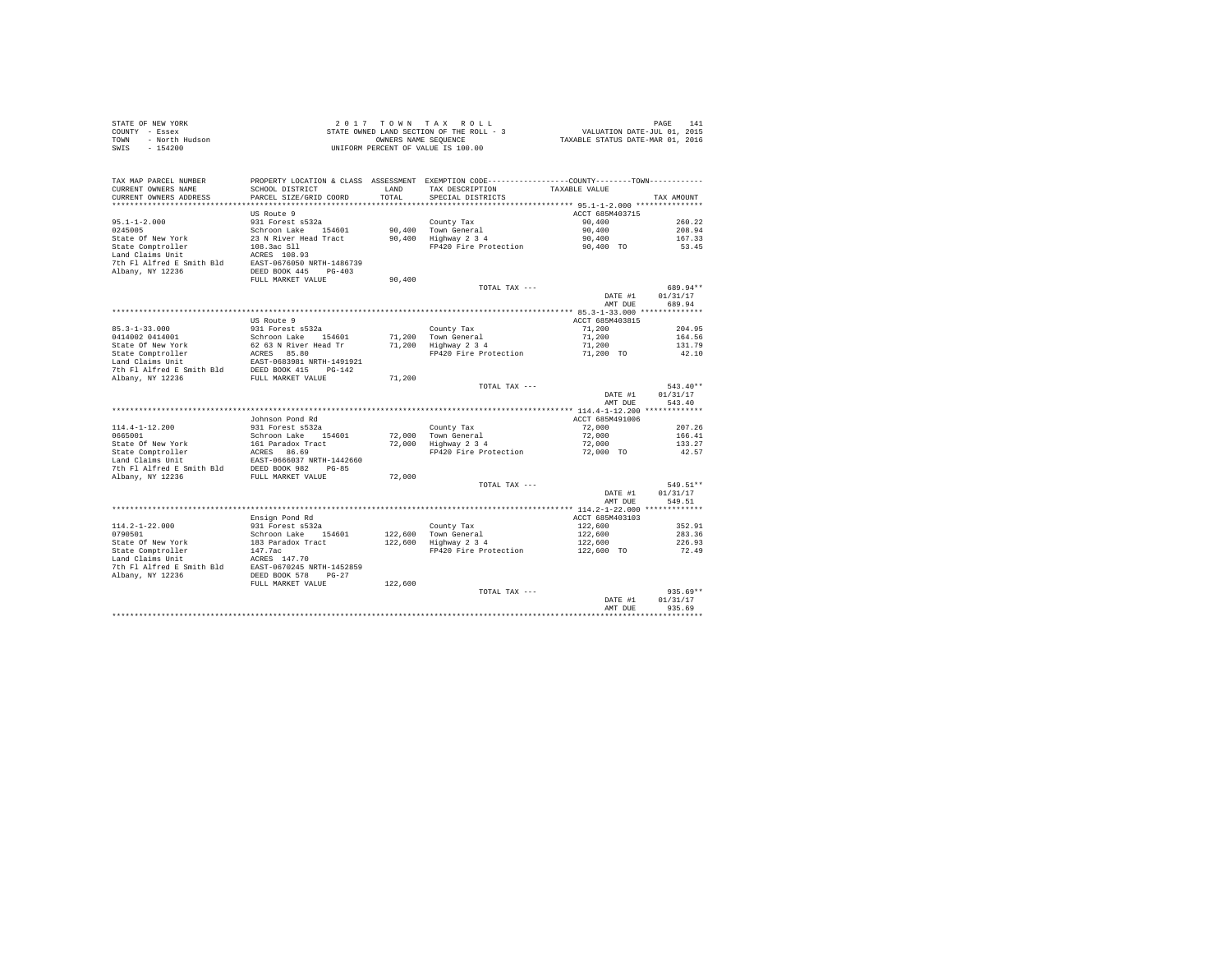|      | STATE OF NEW YORK | 2017 TOWN TAX ROLL                       | 142<br>PAGE                      |
|------|-------------------|------------------------------------------|----------------------------------|
|      | COUNTY - Essex    | STATE OWNED LAND SECTION OF THE ROLL - 3 | VALUATION DATE-JUL 01, 2015      |
| TOWN | - North Hudson    | OWNERS NAME SEOUENCE                     | TAXABLE STATUS DATE-MAR 01, 2016 |
| SWIS | - 154200          | UNIFORM PERCENT OF VALUE IS 100.00       |                                  |

| TAX MAP PARCEL NUMBER<br>CURRENT OWNERS NAME<br>CURRENT OWNERS ADDRESS | SCHOOL DISTRICT<br>PARCEL SIZE/GRID COORD | LAND<br>TOTAL | PROPERTY LOCATION & CLASS ASSESSMENT EXEMPTION CODE---------------COUNTY-------TOWN----------<br>TAX DESCRIPTION<br>SPECIAL DISTRICTS | TAXABLE VALUE   | TAX AMOUNT |
|------------------------------------------------------------------------|-------------------------------------------|---------------|---------------------------------------------------------------------------------------------------------------------------------------|-----------------|------------|
|                                                                        |                                           |               |                                                                                                                                       |                 |            |
|                                                                        | Johnson Pond Rd                           |               |                                                                                                                                       | ACCT 685J100615 |            |
| $125. - 1 - 6.007$                                                     | 931 Forest s532a                          |               | County Tax                                                                                                                            | 130,300         | 375.08     |
| 0830501                                                                | Schroon Lake<br>154601                    | 130,300       | Town General                                                                                                                          | 130,300         | 301.16     |
| State Of New York                                                      | 188 Paradox Tract                         | 130,300       | Highway 2 3 4                                                                                                                         | 130,300         | 241.18     |
| State Comptroller                                                      | 80ac S11                                  |               | FP420 Fire Protection                                                                                                                 | 130,300 TO      | 77.04      |
| Land Claims Unit                                                       | ACRES 156.96                              |               |                                                                                                                                       |                 |            |
| 7th Fl Alfred E Smith Bld                                              | EAST-0671899 NRTH-1439804                 |               |                                                                                                                                       |                 |            |
| Albany, NY 12236                                                       | DEED BOOK 811<br>$PG-41$                  |               |                                                                                                                                       |                 |            |
|                                                                        | FULL MARKET VALUE                         | 130,300       |                                                                                                                                       |                 |            |
|                                                                        |                                           |               | TOTAL TAX ---                                                                                                                         |                 | 994.46**   |
|                                                                        |                                           |               |                                                                                                                                       | DATE #1         | 01/31/17   |
|                                                                        |                                           |               |                                                                                                                                       | AMT DUE         | 994.46     |
|                                                                        |                                           |               |                                                                                                                                       |                 |            |
|                                                                        | Ensign Pond Rd                            |               |                                                                                                                                       | ACCT 685M404106 |            |
| $105. - 1 - 34.000$                                                    | 931 Forest s532a                          |               | County Tax                                                                                                                            | 130,800         | 376.52     |
| 0950001                                                                | Schroon Lake<br>154601                    | 130,800       | Town General                                                                                                                          | 130,800         | 302.32     |
| State Of New York                                                      | 210 Paradox Tract                         | 130,800       | Highway 2 3 4                                                                                                                         | 130,800         | 242.10     |
| State Comptroller                                                      | ACRES 157.60                              |               | FP420 Fire Protection                                                                                                                 | 130,800 TO      | 77.34      |
| Land Claims Unit                                                       | EAST-0675353 NRTH-1459022                 |               |                                                                                                                                       |                 |            |
| 7th Fl Alfred E Smith Bld                                              | DEED BOOK 415<br>$PG-334$                 |               |                                                                                                                                       |                 |            |
| Albany, NY 12236                                                       | FULL MARKET VALUE                         | 130,800       |                                                                                                                                       |                 |            |
|                                                                        |                                           |               | TOTAL TAX ---                                                                                                                         |                 | 998.28**   |
|                                                                        |                                           |               |                                                                                                                                       | DATE #1         | 01/31/17   |
|                                                                        |                                           |               |                                                                                                                                       | AMT DUE         | 998.28     |
|                                                                        |                                           |               |                                                                                                                                       |                 |            |
|                                                                        | US Route 9                                |               |                                                                                                                                       | ACCT 685M404615 |            |
| $95. - 1 - 7.000$                                                      | 931 Forest s532a                          |               | County Tax                                                                                                                            | 111,200         | 320.10     |
| 1610001                                                                | Schroon Lake<br>154601                    | 111,200       | Town General                                                                                                                          | 111,200         | 257.02     |
| State Of New York                                                      | 415 Paradox Tract                         | 111,200       | Highway 2 3 4                                                                                                                         | 111,200         | 205.82     |
| State Comptroller                                                      | ACRES 134.02                              |               | FP420 Fire Protection                                                                                                                 | 111,200 TO      | 65.75      |
| Land Claims Unit                                                       | EAST-0676697 NRTH-1478407                 |               |                                                                                                                                       |                 |            |
| 7th Fl Alfred E Smith Bld                                              | DEED BOOK 416<br>$PG-16$                  |               |                                                                                                                                       |                 |            |
| Albany, NY 12236                                                       | FULL MARKET VALUE                         | 111,200       |                                                                                                                                       |                 |            |
|                                                                        |                                           |               | TOTAL TAX ---                                                                                                                         |                 | 848.69**   |
|                                                                        |                                           |               |                                                                                                                                       | DATE #1         | 01/31/17   |
|                                                                        |                                           |               |                                                                                                                                       | AMT DUE         | 848.69     |
|                                                                        |                                           |               |                                                                                                                                       |                 |            |
|                                                                        | US Route 9                                |               |                                                                                                                                       | ACCT 685M404603 |            |
| $125.1 - 1 - 15.000$                                                   | 931 Forest s532a                          |               | County Tax                                                                                                                            | 15,400          | 44.33      |
| 1715211                                                                | Schroon Lake<br>154601                    | 15,400        | Town General                                                                                                                          | 15,400          | 35.59      |
| State Of New York                                                      | 21 Road Patent                            | 15,400        | Highway 2 3 4                                                                                                                         | 15,400          | 28.50      |
| State Comptroller                                                      | E Of Hwy N Of Trans Line                  |               | FP420 Fire Protection                                                                                                                 | 15,400 TO       | 9.11       |
| Land Claims Unit                                                       | ACRES 18.60                               |               |                                                                                                                                       |                 |            |
| 7th Fl Alfred E Smith Bld                                              | EAST-0656219 NRTH-1439100                 |               |                                                                                                                                       |                 |            |
| Albany, NY 12236                                                       | FULL MARKET VALUE                         | 15,400        |                                                                                                                                       |                 |            |
|                                                                        |                                           |               | TOTAL TAX ---                                                                                                                         |                 | $117.53**$ |
|                                                                        |                                           |               |                                                                                                                                       | DATE #1         | 01/31/17   |
|                                                                        |                                           |               |                                                                                                                                       | AMT DUE         | 117.53     |
|                                                                        |                                           |               |                                                                                                                                       |                 |            |
|                                                                        |                                           |               |                                                                                                                                       |                 |            |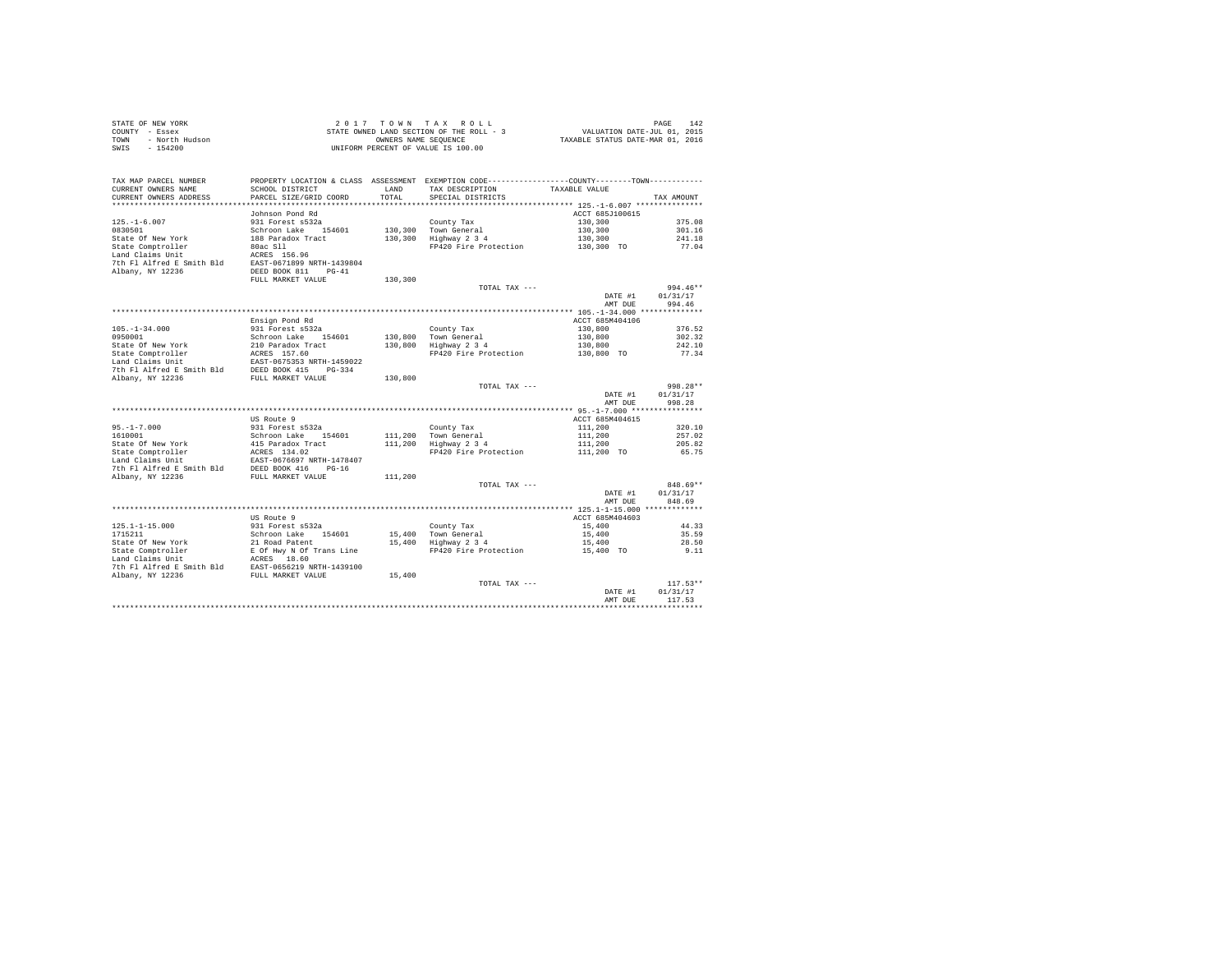|      | STATE OF NEW YORK | 2017 TOWN TAX ROLL                       | 143<br>PAGE                      |
|------|-------------------|------------------------------------------|----------------------------------|
|      | COUNTY - Essex    | STATE OWNED LAND SECTION OF THE ROLL - 3 | VALUATION DATE-JUL 01, 2015      |
| TOWN | - North Hudson    | OWNERS NAME SEOUENCE                     | TAXABLE STATUS DATE-MAR 01, 2016 |
| SWIS | $-154200$         | UNIFORM PERCENT OF VALUE IS 100.00       |                                  |

| TAX MAP PARCEL NUMBER     | PROPERTY LOCATION & CLASS ASSESSMENT EXEMPTION CODE---------------COUNTY-------TOWN---------- |              |                       |                 |            |
|---------------------------|-----------------------------------------------------------------------------------------------|--------------|-----------------------|-----------------|------------|
| CURRENT OWNERS NAME       | SCHOOL DISTRICT                                                                               | <b>T.AND</b> | TAX DESCRIPTION       | TAXABLE VALUE   |            |
| CURRENT OWNERS ADDRESS    | PARCEL SIZE/GRID COORD                                                                        | TOTAL        | SPECIAL DISTRICTS     |                 | TAX AMOUNT |
|                           |                                                                                               |              |                       |                 |            |
|                           | Frontier Town Rd                                                                              |              |                       | ACCT 685M478533 |            |
| $125.1 - 1 - 17.000$      | 931 Forest s532a                                                                              |              | County Tax            | 400             | 1.15       |
| 1715212                   | Schroon Lake 154601                                                                           |              | 400 Town General      | 400             | 0.92       |
| State Of New York         | 21 Road Patent                                                                                |              | 400 Highway 2 3 4     | 400             | 0.74       |
| State Comptroller         | East Of Hwy                                                                                   |              | FP420 Fire Protection | 400 TO          | .24        |
| Land Claims Unit          | West Of Trans Line                                                                            |              |                       |                 |            |
| 7th Fl Alfred E Smith Bld | ACRES<br>0.48                                                                                 |              |                       |                 |            |
| Albany, NY 12236          | EAST-0655687 NRTH-1438365                                                                     |              |                       |                 |            |
|                           | FULL MARKET VALUE                                                                             | 400          |                       |                 |            |
|                           |                                                                                               |              | TOTAL TAX ---         |                 | $3.05**$   |
|                           |                                                                                               |              |                       | DATE #1         | 01/31/17   |
|                           |                                                                                               |              |                       | AMT DUE         | 3.05       |
|                           |                                                                                               |              |                       |                 |            |
|                           | US Route 9                                                                                    |              |                       | ACCT 685M489004 |            |
| $125.1 - 1 - 46.000$      | 931 Forest s532a                                                                              |              | County Tax            | 1,800           | 5.18       |
| 1715213                   | Schroon Lake 154601                                                                           |              | 1,800 Town General    | 1,800           | 4.16       |
| State Of New York         | 21 Platt Rogers&co Rd Pat                                                                     |              | 1,800 Highway 2 3 4   | 1,800           | 3.33       |
| State Comptroller         | Ely Of Highway                                                                                |              | FP420 Fire Protection | 1,800 TO        | 1.06       |
| Land Claims Unit          | E&w Of Trans Line                                                                             |              |                       |                 |            |
| 7th Fl Alfred E Smith Bld | ACRES<br>2.14                                                                                 |              |                       |                 |            |
| Albany, NY 12236          | EAST-0655845 NRTH-1438172                                                                     |              |                       |                 |            |
|                           | FULL MARKET VALUE                                                                             | 1,800        |                       |                 |            |
|                           |                                                                                               |              | TOTAL TAX ---         |                 | $13.73**$  |
|                           |                                                                                               |              |                       | DATE #1         | 01/31/17   |
|                           |                                                                                               |              |                       | AMT DUE         | 13.73      |
|                           |                                                                                               |              |                       |                 |            |
|                           | US Route 9                                                                                    |              |                       | ACCT 685M489005 |            |
| $125.1 - 1 - 13.019$      | 931 Forest s532a                                                                              |              | County Tax            | 700             | 2.02       |
| 1715214                   | Schroon Lake<br>154601                                                                        |              | 700 Town General      | 700             | 1.62       |
| State Of New York         | 21 Platt Rogers&co Rd Pat                                                                     |              | 700 Highway 2 3 4     | 700             | 1.30       |
| State Comptroller         | East & West Of Trans Line                                                                     |              | FP420 Fire Protection | 700 TO          | .41        |
| Land Claims Unit          | 0.83<br>ACRES                                                                                 |              |                       |                 |            |
| 7th Fl Alfred E Smith Bld | EAST-0655927 NRTH-1437279                                                                     |              |                       |                 |            |
| Albany, NY 12236          | FULL MARKET VALUE                                                                             | 700          |                       |                 |            |
|                           |                                                                                               |              | TOTAL TAX $---$       |                 | $5.35**$   |
|                           |                                                                                               |              |                       | DATE #1         | 01/31/17   |
|                           |                                                                                               |              |                       | AMT DUE         | 5.35       |
|                           |                                                                                               |              |                       |                 |            |
|                           | US Route 9                                                                                    |              |                       | ACCT 685M489006 |            |
| $125.1 - 1 - 14.019$      | 931 Forest s532a                                                                              |              | County Tax            | 16,200          | 46.63      |
| 1715215                   | Schroon Lake 154601                                                                           | 16,200       | Town General          | 16,200          | 37.44      |
| State Of New York         | 21 Platt Rogers&co Rd Pat                                                                     | 16,200       | Highway 2 3 4         | 16,200          | 29.99      |
| State Comptroller         | Ely Of Trans Line                                                                             |              | FP420 Fire Protection | 16,200 TO       | 9.58       |
| Land Claims Unit          | ACRES<br>0.55                                                                                 |              |                       |                 |            |
| 7th Fl Alfred E Smith Bld | EAST-0656117 NRTH-1437179                                                                     |              |                       |                 |            |
| Albany, NY 12236          | FULL MARKET VALUE                                                                             | 16,200       |                       |                 |            |
|                           |                                                                                               |              | TOTAL TAX ---         |                 | $123.64**$ |
|                           |                                                                                               |              |                       | DATE #1         | 01/31/17   |
|                           |                                                                                               |              |                       | AMT DUE         | 123.64     |
|                           |                                                                                               |              |                       |                 |            |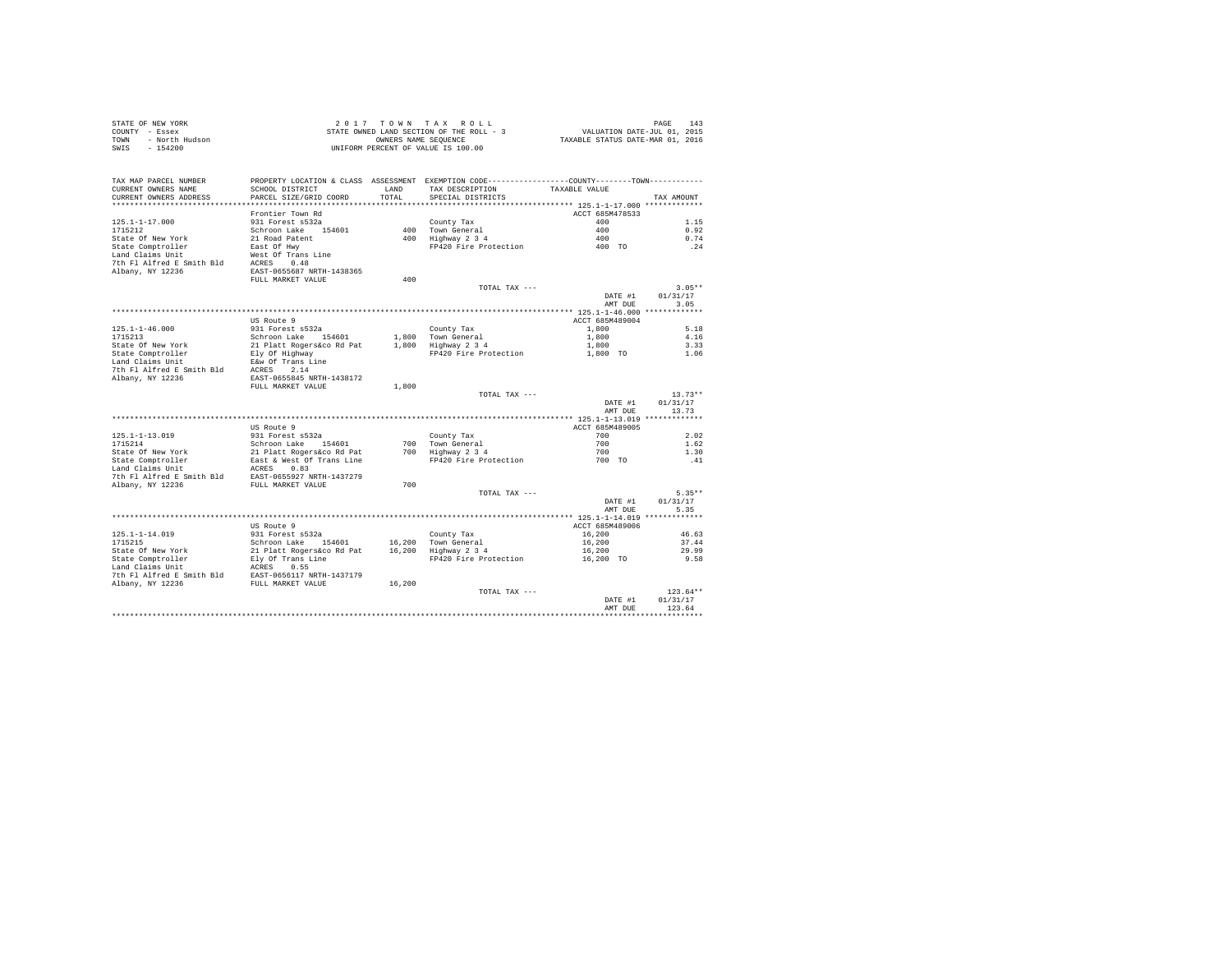| STATE OF NEW YORK      | 2017 TOWN TAX ROLL                       | PAGE<br>144                      |
|------------------------|------------------------------------------|----------------------------------|
| COUNTY - Essex         | STATE OWNED LAND SECTION OF THE ROLL - 3 | VALUATION DATE-JUL 01, 2015      |
| TOWN<br>- North Hudson | OWNERS NAME SEOUENCE                     | TAXABLE STATUS DATE-MAR 01, 2016 |
| - 154200<br>SWIS       | UNIFORM PERCENT OF VALUE IS 100.00       |                                  |

| TAX MAP PARCEL NUMBER<br>CURRENT OWNERS NAME<br>CURRENT OWNERS ADDRESS | PROPERTY LOCATION & CLASS ASSESSMENT EXEMPTION CODE---------------COUNTY-------TOWN---------<br>SCHOOL DISTRICT<br>PARCEL SIZE/GRID COORD | LAND<br>TOTAL | TAX DESCRIPTION<br>SPECIAL DISTRICTS | TAXABLE VALUE   | TAX AMOUNT |
|------------------------------------------------------------------------|-------------------------------------------------------------------------------------------------------------------------------------------|---------------|--------------------------------------|-----------------|------------|
| *************************                                              |                                                                                                                                           |               |                                      |                 |            |
| 3920 Blue Ridge Rd                                                     |                                                                                                                                           |               |                                      | ACCT 685M478537 |            |
| $125.1 - 1 - 12.134$                                                   | 931 Forest s532a - WTRFNT                                                                                                                 |               | County Tax                           | 81,900          | 235.75     |
| 1715401                                                                | Schroon Lake<br>154601                                                                                                                    | 81,900        | Town General                         | 81,900          | 189.29     |
| State Of New York                                                      | 21 Road Patent                                                                                                                            | 81,900        | Highway 2 3 4                        | 81,900          | 151.59     |
| State Comptroller                                                      | West Of Hwyn Trans Line                                                                                                                   |               | FP420 Fire Protection                | 81,900 TO       | 48.42      |
| Land Claims Unit                                                       | 10.54ac Sll                                                                                                                               |               |                                      |                 |            |
| 7th Fl Alfred E Smith Bld                                              | ACRES 10.54                                                                                                                               |               |                                      |                 |            |
| Albany, NY 12236                                                       | EAST-0655752 NRTH-1439690                                                                                                                 |               |                                      |                 |            |
|                                                                        | FULL MARKET VALUE                                                                                                                         | 81,900        |                                      |                 |            |
|                                                                        |                                                                                                                                           |               | TOTAL TAX ---                        |                 | $625.05**$ |
|                                                                        |                                                                                                                                           |               |                                      | DATE #1         | 01/31/17   |
|                                                                        |                                                                                                                                           |               |                                      | AMT DUE         | 625.05     |
|                                                                        |                                                                                                                                           |               |                                      |                 |            |
|                                                                        | Blue Ridge Rd                                                                                                                             |               |                                      | ACCT 685M478539 |            |
| $125.1 - 1 - 10.000$                                                   | 931 Forest s532a                                                                                                                          |               | County Tax                           | 1,300           | 3.74       |
| 1715501                                                                | 154601<br>Schroon Lake                                                                                                                    | 1,300         | Town General                         | 1,300           | 3.00       |
| State Of New York                                                      | 21 Road Patent                                                                                                                            | 1,300         | Highway 2 3 4                        | 1,300           | 2.41       |
| State Comptroller                                                      | South Of Trans Line                                                                                                                       |               | FP420 Fire Protection                | 1,300 TO        | .77        |
| Land Claims Unit                                                       | 1.56<br>ACRES                                                                                                                             |               |                                      |                 |            |
| 7th Fl Alfred E Smith Bld                                              | EAST-0655559 NRTH-1439276                                                                                                                 |               |                                      |                 |            |
| Albany, NY 12236                                                       | FULL MARKET VALUE                                                                                                                         | 1,300         |                                      |                 |            |
|                                                                        |                                                                                                                                           |               | TOTAL TAX ---                        |                 | $9.92**$   |
|                                                                        |                                                                                                                                           |               |                                      | DATE #1         | 01/31/17   |
|                                                                        |                                                                                                                                           |               |                                      | AMT DUE         | 9.92       |
|                                                                        |                                                                                                                                           |               |                                      | ACCT 685M404602 |            |
| $114.18 - 1 - 8.000$                                                   | Blue Ridge Rd<br>931 Forest s532a                                                                                                         |               | County Tax                           | 68,400          | 196.89     |
| 1718001                                                                | Schroon Lake<br>154601                                                                                                                    | 68,400        | Town General                         | 68,400          | 158.09     |
| State Of New York                                                      | 22 Road Patent                                                                                                                            | 68,400        | Highway 2 3 4                        | 68,400          | 126.60     |
| State Comptroller                                                      | ACRES 82.40                                                                                                                               |               | FP420 Fire Protection                | 68,400 TO       | 40.44      |
| Land Claims Unit                                                       | EAST-0657656 NRTH-1442440                                                                                                                 |               |                                      |                 |            |
| 7th Fl Alfred E Smith Bld                                              | FULL MARKET VALUE                                                                                                                         | 68,400        |                                      |                 |            |
| Albany, NY 12236                                                       |                                                                                                                                           |               |                                      |                 |            |
|                                                                        |                                                                                                                                           |               | TOTAL TAX ---                        |                 | $522.02**$ |
|                                                                        |                                                                                                                                           |               |                                      | DATE #1         | 01/31/17   |
|                                                                        |                                                                                                                                           |               |                                      | AMT DUE         | 522.02     |
|                                                                        |                                                                                                                                           |               |                                      |                 |            |
|                                                                        | Blue Ridge Rd                                                                                                                             |               |                                      | ACCT 685M404601 |            |
| $114.18 - 2 - 1.000$                                                   | 931 Forest s532a                                                                                                                          |               | County Tax                           | 20,300          | 58.43      |
| 1718201                                                                | Schroon Lake<br>154601                                                                                                                    | 20,300        | Town General                         | 20,300          | 46.92      |
| State Of New York                                                      | 22 Road Patent                                                                                                                            | 20,300        | Highway 2 3 4                        | 20,300          | 37.57      |
| State Comptroller                                                      | 24.4ac S11                                                                                                                                |               | FP420 Fire Protection                | 20,300 TO       | 12.00      |
| Land Claims Unit                                                       | 24.40<br>ACRES                                                                                                                            |               |                                      |                 |            |
| 7th Fl Alfred E Smith Bld                                              | EAST-0658633 NRTH-1442160                                                                                                                 |               |                                      |                 |            |
| Albany, NY 12236                                                       | FULL MARKET VALUE                                                                                                                         | 20,300        |                                      |                 |            |
|                                                                        |                                                                                                                                           |               | TOTAL TAX ---                        |                 | 154.92**   |
|                                                                        |                                                                                                                                           |               |                                      | DATE #1         | 01/31/17   |
|                                                                        |                                                                                                                                           |               |                                      | AMT DUE         | 154.92     |
|                                                                        |                                                                                                                                           |               |                                      |                 |            |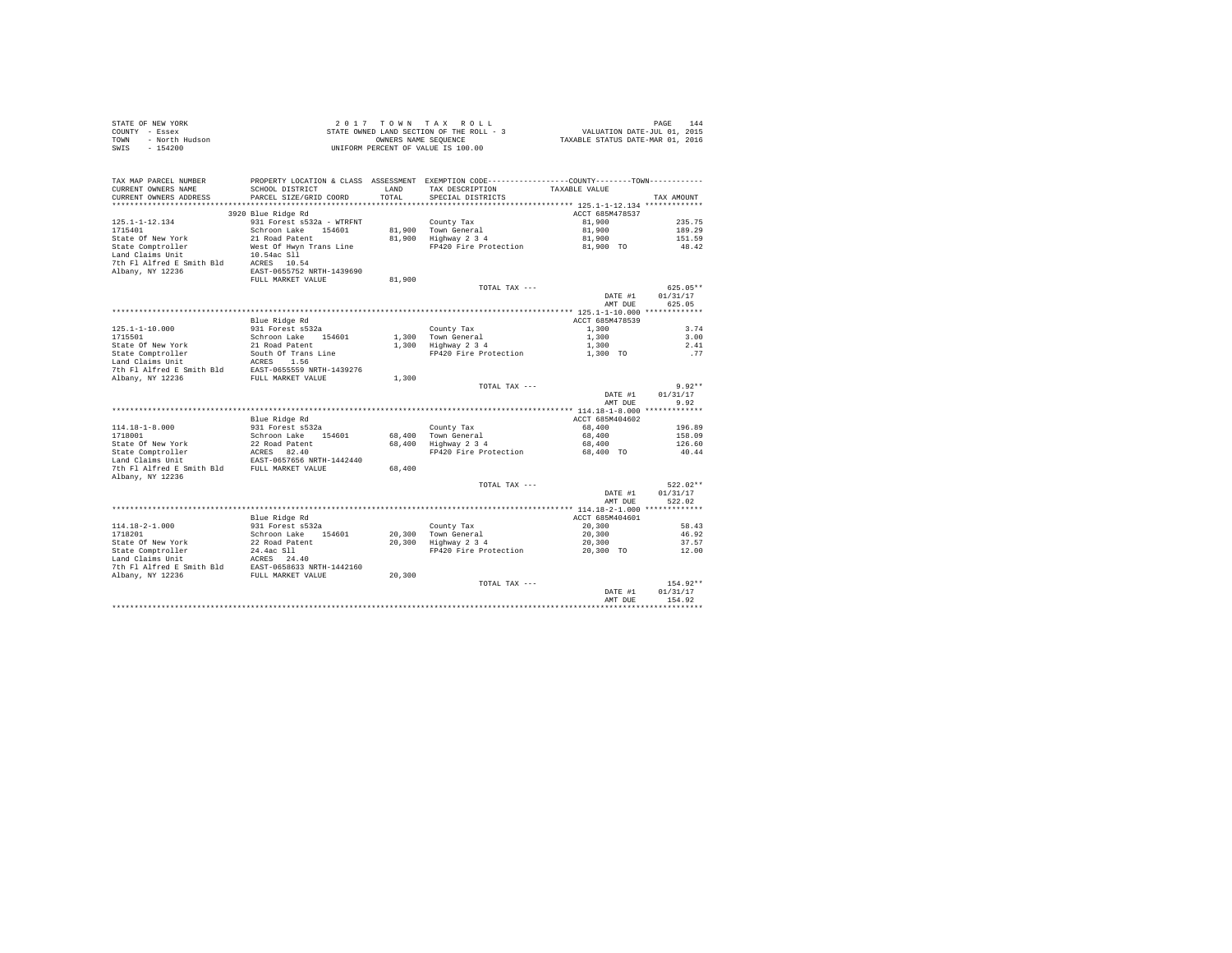|      | STATE OF NEW YORK | 2017 TOWN TAX ROLL                       | 145<br>PAGE                      |
|------|-------------------|------------------------------------------|----------------------------------|
|      | COUNTY - Essex    | STATE OWNED LAND SECTION OF THE ROLL - 3 | VALUATION DATE-JUL 01, 2015      |
| TOWN | - North Hudson    | OWNERS NAME SEOUENCE                     | TAXABLE STATUS DATE-MAR 01, 2016 |
| SWIS | - 154200          | UNIFORM PERCENT OF VALUE IS 100.00       |                                  |

| TAX MAP PARCEL NUMBER<br>CURRENT OWNERS NAME<br>CURRENT OWNERS ADDRESS             | SCHOOL DISTRICT<br>PARCEL SIZE/GRID COORD                                              | <b>T.AND</b><br>TOTAL | PROPERTY LOCATION & CLASS ASSESSMENT EXEMPTION CODE---------------COUNTY-------TOWN---------<br>TAX DESCRIPTION<br>SPECIAL DISTRICTS | TAXABLE VALUE   | TAX AMOUNT |
|------------------------------------------------------------------------------------|----------------------------------------------------------------------------------------|-----------------------|--------------------------------------------------------------------------------------------------------------------------------------|-----------------|------------|
| ***************************                                                        |                                                                                        |                       |                                                                                                                                      |                 |            |
|                                                                                    | Interstate 87                                                                          |                       |                                                                                                                                      | ACCT 685J100707 |            |
| $114.3 - 2 - 6.100$                                                                | 931 Forest s532a                                                                       |                       | County Tax                                                                                                                           | 12,800          | 36.85      |
| 1720201                                                                            | Schroon Lake 154601                                                                    |                       | 12,800 Town General                                                                                                                  | 12,800          | 29.58      |
| State of New York                                                                  | 23 Platt Rogers&co Rd Pat                                                              |                       | 12,800 Highway 2 3 4                                                                                                                 | 12,800          | 23.69      |
| State Comptroller<br>Land Claims Unit<br>Alfred Smith Bld Fl 7<br>Albany, NY 12233 | ACRES 15.47<br>EAST-0658846 NRTH-1444402<br>DEED BOOK 1571 PG-166<br>FULL MARKET VALUE | 12,800                | FP420 Fire Protection                                                                                                                | 12,800 TO       | 7.57       |
|                                                                                    |                                                                                        |                       | TOTAL TAX ---                                                                                                                        |                 | $97.69**$  |
|                                                                                    |                                                                                        |                       |                                                                                                                                      | DATE #1         | 01/31/17   |
|                                                                                    |                                                                                        |                       |                                                                                                                                      | AMT DUE         | 97.69      |
|                                                                                    |                                                                                        |                       |                                                                                                                                      |                 |            |
|                                                                                    | US Route 9                                                                             |                       |                                                                                                                                      | ACCT 685M485002 |            |
| $114.2 - 2 - 1.000$                                                                | 931 Forest s532a                                                                       |                       | County Tax                                                                                                                           | 600             | 1.73       |
| 1720501                                                                            | Schroon Lake 154601                                                                    |                       | 600 Town General                                                                                                                     | 600             | 1.39       |
| State Of New York                                                                  | 25 Platt Rogers&co Rd Pat                                                              |                       | 600 Highway 2 3 4                                                                                                                    | 600             | 1.11       |
| State Comptroller                                                                  | ACRES<br>0.75                                                                          |                       | FP420 Fire Protection                                                                                                                | 600 TO          | .35        |
| Land Claims Unit<br>7th Fl Alfred E Smith Bld                                      | EAST-0660171 NRTH-1451145<br>DEED BOOK 814 PG-267                                      |                       |                                                                                                                                      |                 |            |
| Albany, NY 12236                                                                   | FULL MARKET VALUE                                                                      | 600                   |                                                                                                                                      |                 |            |
|                                                                                    |                                                                                        |                       | TOTAL TAX ---                                                                                                                        |                 | $4.58**$   |
|                                                                                    |                                                                                        |                       |                                                                                                                                      | DATE #1         | 01/31/17   |
|                                                                                    |                                                                                        |                       |                                                                                                                                      | AMT DUE         | 4.58       |
|                                                                                    |                                                                                        |                       |                                                                                                                                      |                 |            |
|                                                                                    | US Route 9                                                                             |                       |                                                                                                                                      | ACCT 685M485001 |            |
| $114.2 - 2 - 26.000$                                                               | 931 Forest s532a                                                                       |                       | County Tax                                                                                                                           | 16,500          | 47.50      |
| 1720601                                                                            | Schroon Lake 154601                                                                    |                       | 16,500 Town General                                                                                                                  | 16,500          | 38.14      |
| State Of New York                                                                  | 24 Platt Rogers&co Rd Pat                                                              |                       | 16,500 Highway 2 3 4                                                                                                                 | 16,500          | 30.54      |
| State Comptroller                                                                  | ACRES 19.90                                                                            |                       | FP420 Fire Protection                                                                                                                | 16,500 TO       | 9.76       |
| Land Claims Unit<br>7th Fl Alfred E Smith Bld                                      | EAST-0659388 NRTH-1449196<br>DEED BOOK 814<br>$PG-267$                                 |                       |                                                                                                                                      |                 |            |
| Albany, NY 12236                                                                   | FULL MARKET VALUE                                                                      | 16,500                |                                                                                                                                      |                 |            |
|                                                                                    |                                                                                        |                       | TOTAL TAX ---                                                                                                                        |                 | $125.94**$ |
|                                                                                    |                                                                                        |                       |                                                                                                                                      | DATE #1         | 01/31/17   |
|                                                                                    |                                                                                        |                       |                                                                                                                                      | AMT DUE         | 125.94     |
|                                                                                    |                                                                                        |                       |                                                                                                                                      |                 |            |
|                                                                                    | US Route 9                                                                             |                       |                                                                                                                                      | ACCT 685M486014 |            |
| $114.2 - 2 - 25.000$                                                               | 931 Forest s532a                                                                       |                       | County Tax                                                                                                                           | 12,600          | 36.27      |
| 1721001                                                                            | Schroon Lake<br>154601                                                                 |                       | 12,600 Town General                                                                                                                  | 12,600          | 29.12      |
| State Of New York                                                                  | 24 Platt Rogers&co Rd Pat                                                              |                       | 12,600 Highway 2 3 4                                                                                                                 | 12,600          | 23.32      |
| State Comptroller                                                                  | ACRES 15.20                                                                            |                       | FP420 Fire Protection                                                                                                                | 12,600 TO       | 7.45       |
| Land Claims Unit<br>7th Fl Alfred E Smith Bld                                      | EAST-0659438 NRTH-1447850<br>DEED BOOK 867<br>$PG-112$                                 |                       |                                                                                                                                      |                 |            |
| Albany, NY 12236                                                                   | FULL MARKET VALUE                                                                      | 12,600                |                                                                                                                                      |                 |            |
|                                                                                    |                                                                                        |                       | TOTAL TAX ---                                                                                                                        |                 | $96.16**$  |
|                                                                                    |                                                                                        |                       |                                                                                                                                      | DATE #1         | 01/31/17   |
|                                                                                    |                                                                                        |                       |                                                                                                                                      | AMT DUE         | 96.16      |
|                                                                                    |                                                                                        |                       |                                                                                                                                      |                 |            |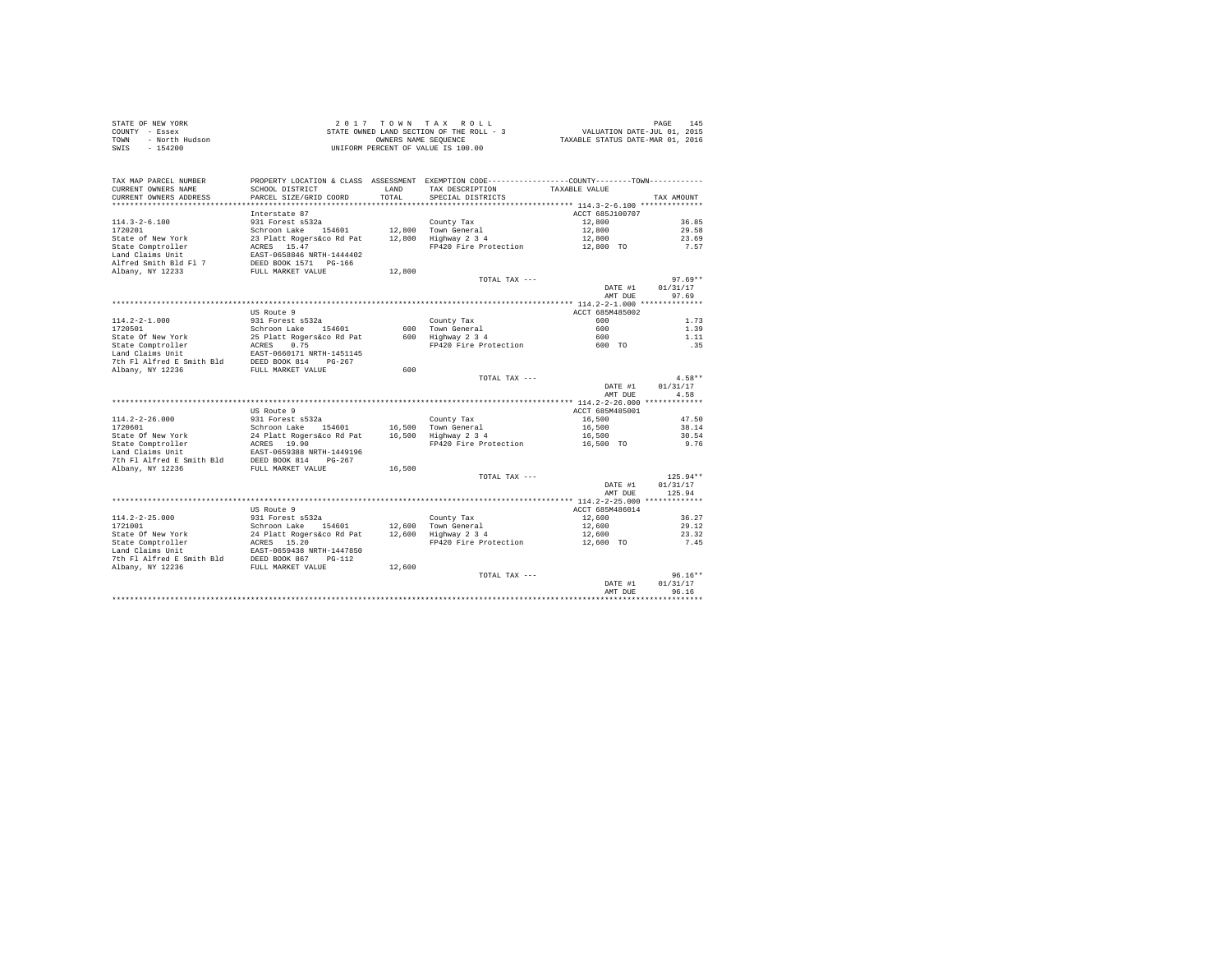| STATE OF NEW YORK                                                                                     | <sup>2</sup> U THE ROLL - 3<br>STATE OWNED LAND SECTION OF THE ROLL - 3<br>UNIFORM PERCENT OF VALUE IS 100.00 |                                                                             |                                                                                              |                                    |              |
|-------------------------------------------------------------------------------------------------------|---------------------------------------------------------------------------------------------------------------|-----------------------------------------------------------------------------|----------------------------------------------------------------------------------------------|------------------------------------|--------------|
| COUNTY - Essex                                                                                        |                                                                                                               | PAGE 146<br>VALUATION DATE-JUL 01, 2015<br>TAXABLE STATUS DATE-MAR 01, 2016 |                                                                                              |                                    |              |
| TOWN - North Hudson                                                                                   |                                                                                                               |                                                                             |                                                                                              |                                    |              |
| SWIS - 154200                                                                                         |                                                                                                               |                                                                             |                                                                                              |                                    |              |
|                                                                                                       |                                                                                                               |                                                                             |                                                                                              |                                    |              |
|                                                                                                       |                                                                                                               |                                                                             |                                                                                              |                                    |              |
|                                                                                                       |                                                                                                               |                                                                             |                                                                                              |                                    |              |
| TAX MAP PARCEL NUMBER                                                                                 |                                                                                                               |                                                                             | PROPERTY LOCATION & CLASS ASSESSMENT EXEMPTION CODE---------------COUNTY-------TOWN--------- |                                    |              |
| CURRENT OWNERS NAME                                                                                   | SCHOOL DISTRICT                                                                                               | LAND                                                                        | TAX DESCRIPTION                                                                              | TAXABLE VALUE                      |              |
| CURRENT OWNERS ADDRESS                                                                                | PARCEL SIZE/GRID COORD                                                                                        | TOTAL                                                                       | SPECIAL DISTRICTS                                                                            |                                    | TAX AMOUNT   |
|                                                                                                       |                                                                                                               |                                                                             |                                                                                              |                                    |              |
|                                                                                                       | Blue Ridge Rd                                                                                                 |                                                                             |                                                                                              | ACCT 6879905910                    |              |
| $123. -2 - 12.000$                                                                                    | 931 Forest s532a                                                                                              |                                                                             | County Tax                                                                                   | 1400.560                           | 4.031.61     |
| 1970001                                                                                               | Schroon Lake 154601                                                                                           |                                                                             | 1400,560 Town General                                                                        | 1400,560                           | 3,237.10     |
| State of New York                                                                                     | 1 T&c Twp 44<br>1050ac Sll<br>ACRES 2426.40                                                                   |                                                                             | 1400,560 Highway 2 3 4                                                                       | 1400,560                           | 2,592.36     |
| Albany, NY 12236                                                                                      |                                                                                                               |                                                                             | FP420 Fire Protection                                                                        | 1400,560 TO                        | 828.09       |
|                                                                                                       |                                                                                                               |                                                                             |                                                                                              |                                    |              |
|                                                                                                       | EAST-0621939 NRTH-1433996                                                                                     |                                                                             |                                                                                              |                                    |              |
|                                                                                                       | DEED BOOK 406 PG-171                                                                                          |                                                                             |                                                                                              |                                    |              |
|                                                                                                       | FULL MARKET VALUE                                                                                             | 1400,560                                                                    |                                                                                              |                                    |              |
|                                                                                                       |                                                                                                               |                                                                             | TOTAL TAX ---                                                                                |                                    | 10,689.16**  |
|                                                                                                       |                                                                                                               |                                                                             |                                                                                              | DATE #1                            | 01/31/17     |
|                                                                                                       |                                                                                                               |                                                                             |                                                                                              | AMT DUE                            | 10,689.16    |
|                                                                                                       |                                                                                                               |                                                                             |                                                                                              |                                    |              |
|                                                                                                       |                                                                                                               |                                                                             |                                                                                              | ACCT 685J101115                    |              |
|                                                                                                       | Blue Ridge Rd                                                                                                 |                                                                             |                                                                                              |                                    |              |
| $113.4 - 2 - 5.000$                                                                                   | 932 Forest s532b                                                                                              |                                                                             | County Tax                                                                                   | 64,300                             | 185.09       |
| 2011001                                                                                               | Schroon Lake 154601                                                                                           |                                                                             | 64,300 Town General<br>64,300 Highway 2 3 4                                                  | 64,300                             | 148.62       |
| State of New York                                                                                     |                                                                                                               |                                                                             |                                                                                              | 64,300                             | 119.02       |
| 625 Broadway                                                                                          |                                                                                                               |                                                                             | FP420 Fire Protection                                                                        | 64,300 TO                          | 38.02        |
| Albany, NY 12233                                                                                      |                                                                                                               |                                                                             |                                                                                              |                                    |              |
|                                                                                                       | EAST-0640984 NRTH-1445154                                                                                     |                                                                             |                                                                                              |                                    |              |
|                                                                                                       | DEED BOOK 1761 PG-101                                                                                         |                                                                             |                                                                                              |                                    |              |
|                                                                                                       | FULL MARKET VALUE                                                                                             | 64,300                                                                      |                                                                                              |                                    |              |
|                                                                                                       |                                                                                                               |                                                                             | TOTAL TAX ---                                                                                |                                    | 490.75**     |
|                                                                                                       |                                                                                                               |                                                                             |                                                                                              | DATE #1                            | 01/31/17     |
|                                                                                                       |                                                                                                               |                                                                             |                                                                                              | AMT DUE                            | 490.75       |
|                                                                                                       |                                                                                                               |                                                                             |                                                                                              |                                    |              |
|                                                                                                       | Elk Lake Rd                                                                                                   |                                                                             |                                                                                              | ACCT 685M479005                    |              |
| $92. -3 - 7.200$                                                                                      | 931 Forest s532a                                                                                              |                                                                             | County Tax                                                                                   | 567.700                            | 1,634.16     |
| 2060502                                                                                               | Schroon Lake 154601                                                                                           |                                                                             |                                                                                              | 567,700                            | 1,312.12     |
| State Of New York                                                                                     | Twp 48 T&c                                                                                                    |                                                                             | County Tax<br>567,700 Town General<br>567,700 Highway 2 3 4                                  | 567,700                            | 1,050.78     |
|                                                                                                       |                                                                                                               |                                                                             | FP420 Fire Protection                                                                        | 567,700 TO                         | 335.66       |
|                                                                                                       |                                                                                                               |                                                                             |                                                                                              |                                    |              |
|                                                                                                       |                                                                                                               |                                                                             |                                                                                              |                                    |              |
| Albany, NY 12236                                                                                      | FULL MARKET VALUE                                                                                             | 567,700                                                                     |                                                                                              |                                    |              |
|                                                                                                       |                                                                                                               |                                                                             | TOTAL TAX ---                                                                                |                                    | $4.332.72**$ |
|                                                                                                       |                                                                                                               |                                                                             |                                                                                              | DATE #1                            | 01/31/17     |
|                                                                                                       |                                                                                                               |                                                                             |                                                                                              | AMT DUE                            | 4,332.72     |
|                                                                                                       |                                                                                                               |                                                                             |                                                                                              |                                    |              |
|                                                                                                       | Elk Lake Rd                                                                                                   |                                                                             |                                                                                              | ACCT 685M479004                    |              |
| $92 - 3 - 6.200$                                                                                      | 931 Forest s532a                                                                                              |                                                                             | County Tax                                                                                   | 404,200                            | 1,163.52     |
| 2060603                                                                                               | Schroon Lake 154601                                                                                           |                                                                             | 404,200 Town General                                                                         | 404,200                            | 934.22       |
|                                                                                                       |                                                                                                               |                                                                             | $404,200$ Highway $2\frac{3}{4}$                                                             | 404,200                            | 748.15       |
| State Of New York                                                                                     | 9 20 21 T&c Twp 45                                                                                            |                                                                             |                                                                                              |                                    |              |
| State Comptroller                                                                                     | 496ac                                                                                                         |                                                                             | FP420 Fire Protection                                                                        | 404,200 TO                         | 238.99       |
| Land Claims Unit                                                                                      | ACRES 487.00                                                                                                  |                                                                             |                                                                                              |                                    |              |
| 7th F1 Alfred E Smith B1d<br>RAST-0612010 NRTH-1480001<br>R1bany, NY 12236<br>DEED BOOK 660<br>PG-153 |                                                                                                               |                                                                             |                                                                                              |                                    |              |
| Albany, NY 12236                                                                                      |                                                                                                               |                                                                             |                                                                                              |                                    |              |
|                                                                                                       | FULL MARKET VALUE                                                                                             | 404,200                                                                     |                                                                                              |                                    |              |
|                                                                                                       |                                                                                                               |                                                                             | TOTAL TAX ---                                                                                |                                    | $3,084.88**$ |
|                                                                                                       |                                                                                                               |                                                                             |                                                                                              | DATE #1                            | 01/31/17     |
|                                                                                                       |                                                                                                               |                                                                             |                                                                                              | AMT DUE                            | 3,084.88     |
|                                                                                                       |                                                                                                               |                                                                             |                                                                                              | ********************************** |              |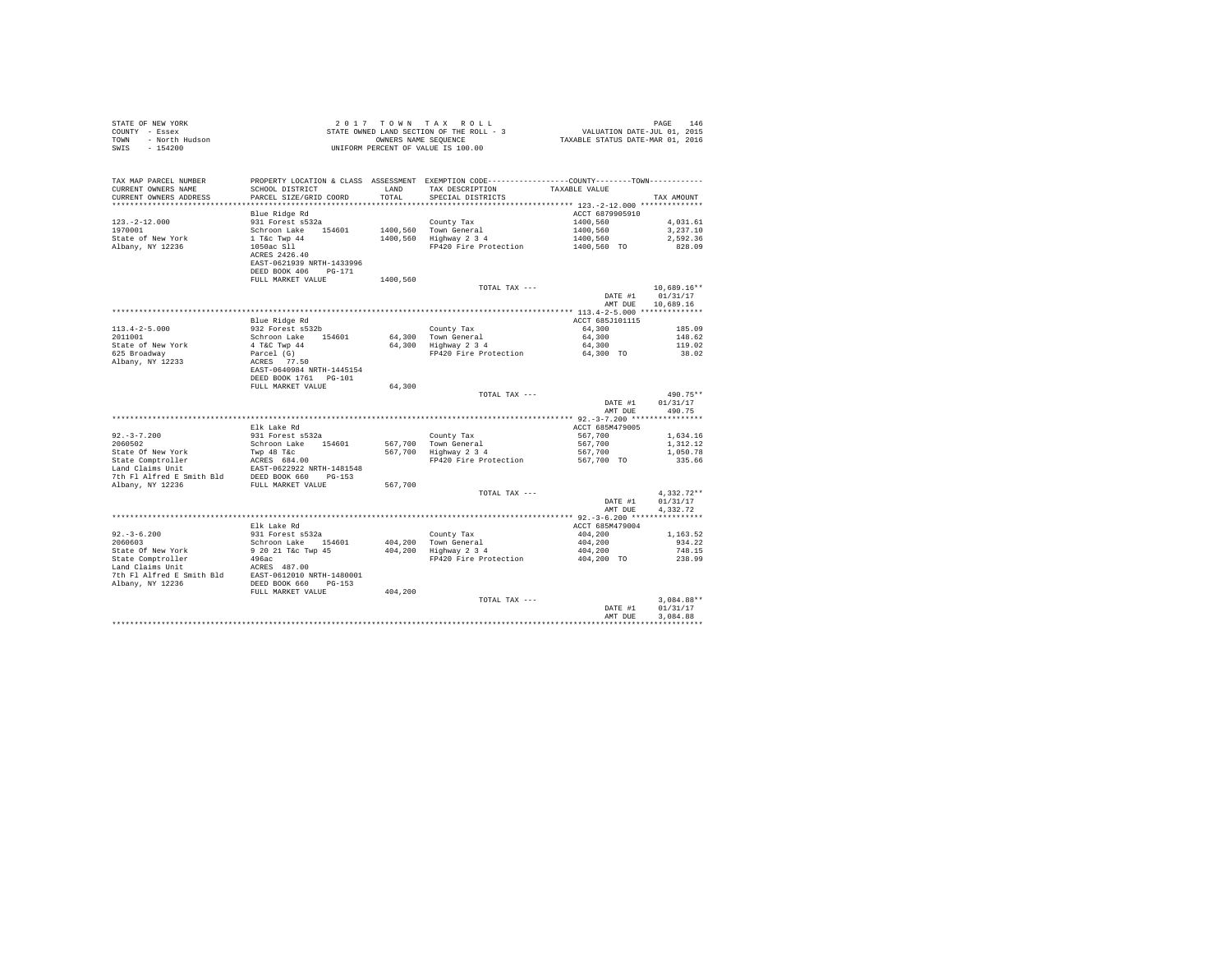| STATE OF NEW YORK<br>COUNTY - Essex<br>- North Hudson<br>TOWN<br>$-154200$<br>SWIS |                                                                                | OWNERS NAME SEOUENCE | 2017 TOWN TAX ROLL<br>STATE OWNED LAND SECTION OF THE ROLL - 3<br>UNIFORM PERCENT OF VALUE IS 100.00             | 147<br>PAGE<br>VALUATION DATE-JUL 01, 2015<br>TAXABLE STATUS DATE-MAR 01, 2016 |                        |  |
|------------------------------------------------------------------------------------|--------------------------------------------------------------------------------|----------------------|------------------------------------------------------------------------------------------------------------------|--------------------------------------------------------------------------------|------------------------|--|
| TAX MAP PARCEL NUMBER<br>CURRENT OWNERS NAME                                       | SCHOOL DISTRICT                                                                | LAND                 | PROPERTY LOCATION & CLASS ASSESSMENT EXEMPTION CODE---------------COUNTY-------TOWN----------<br>TAX DESCRIPTION | TAXABLE VALUE                                                                  |                        |  |
| CURRENT OWNERS ADDRESS                                                             | PARCEL SIZE/GRID COORD                                                         | TOTAL                | SPECIAL DISTRICTS                                                                                                |                                                                                | TAX AMOUNT             |  |
|                                                                                    |                                                                                |                      |                                                                                                                  | ******************** 92.-3-9.000 ****************                              |                        |  |
|                                                                                    | Elk Lake Rd                                                                    |                      |                                                                                                                  | ACCT 685J101410                                                                |                        |  |
| $92. - 3 - 9.000$                                                                  | 931 Forest s532a                                                               |                      | County Tax                                                                                                       | 23,400                                                                         | 67.36                  |  |
| 2111001                                                                            | Schroon Lake 154601                                                            |                      | 23.400 Town General                                                                                              | 23,400                                                                         | 54.08                  |  |
| State of New York                                                                  | 31 T&c Twp 45                                                                  |                      | 23,400 Highway 2 3 4                                                                                             | 23,400                                                                         | 43.31                  |  |
| 625 Broadway<br>Albany, NY 12233                                                   | Parcel (F)<br>ACRES 28.20<br>EAST-0597838 NRTH-1478803<br>DEED BOOK 1799 PG-74 |                      | FP420 Fire Protection                                                                                            | 23,400 TO                                                                      | 13.84                  |  |
|                                                                                    | FULL MARKET VALUE                                                              | 23,400               |                                                                                                                  |                                                                                |                        |  |
|                                                                                    |                                                                                |                      | TOTAL TAX ---                                                                                                    |                                                                                | $178.59**$             |  |
|                                                                                    |                                                                                |                      |                                                                                                                  | DATE #1                                                                        | 01/31/17               |  |
|                                                                                    |                                                                                |                      |                                                                                                                  | AMT DUE                                                                        | 178.59                 |  |
|                                                                                    | Elk Lake Trl                                                                   |                      |                                                                                                                  | ACCT 685Z013001                                                                |                        |  |
| $92. - 3 - 8.200$                                                                  | 931 Forest s532a                                                               |                      | County Tax                                                                                                       | 1025,200                                                                       | 2.951.11               |  |
| 2140001                                                                            | Schroon Lake 154601                                                            |                      | 1025,200 Town General                                                                                            | 1025,200                                                                       | 2.369.53               |  |
| State of New York                                                                  | 6 T & C Twp 44/45                                                              |                      | 1025,200 Highway 2 3 4                                                                                           | 1025,200                                                                       | 1,897.59               |  |
| State Comptroller                                                                  | ACRES 1489.00                                                                  |                      | FP420 Fire Protection                                                                                            | 1025,200 TO                                                                    | 606.16                 |  |
| Land Claims Unit                                                                   | EAST-0619732 NRTH-1474532                                                      |                      |                                                                                                                  |                                                                                |                        |  |
| 7th Fl Alfred E Smith Bld                                                          | DEED BOOK 1731 PG-218                                                          |                      |                                                                                                                  |                                                                                |                        |  |
| Albany, NY 12236                                                                   | FULL MARKET VALUE                                                              | 1025,200             |                                                                                                                  |                                                                                |                        |  |
| PRIOR OWNER ON 3/01/2016<br>2140001                                                |                                                                                |                      |                                                                                                                  |                                                                                |                        |  |
|                                                                                    |                                                                                |                      | TOTAL TAX ---                                                                                                    |                                                                                | $7,824.39**$           |  |
|                                                                                    |                                                                                |                      |                                                                                                                  | DATE #1                                                                        | 01/31/17               |  |
|                                                                                    |                                                                                |                      |                                                                                                                  | AMT DUE                                                                        | 7.824.39               |  |
|                                                                                    |                                                                                |                      |                                                                                                                  |                                                                                |                        |  |
|                                                                                    | Pepper Hollow Rd                                                               |                      |                                                                                                                  | ACCT 685M405011                                                                |                        |  |
| $104.4 - 1 - 2.000$<br>2191001                                                     | 931 Forest s532a                                                               |                      | County Tax                                                                                                       | 5,800                                                                          | 16.70                  |  |
| State Of New York                                                                  | Schroon Lake<br>154601<br>3 T&c Twp 49                                         |                      | 5.800 Town General<br>5,800 Highway 2 3 4                                                                        | 5,800<br>5,800                                                                 | 13.41<br>10.74         |  |
| State Comptroller                                                                  | 7ac Sll                                                                        |                      | FP420 Fire Protection                                                                                            | 5,800 TO                                                                       | 3.43                   |  |
| Land Claims Unit                                                                   | ACRES<br>6.96                                                                  |                      |                                                                                                                  |                                                                                |                        |  |
| 7th Fl Alfred E Smith Bld                                                          | EAST-0662145 NRTH-1460861                                                      |                      |                                                                                                                  |                                                                                |                        |  |
| Albany, NY 12236                                                                   | DEED BOOK 501<br>$PG-441$                                                      |                      |                                                                                                                  |                                                                                |                        |  |
|                                                                                    | FULL MARKET VALUE                                                              | 5,800                |                                                                                                                  |                                                                                |                        |  |
|                                                                                    |                                                                                |                      | TOTAL TAX ---                                                                                                    |                                                                                | $44.28**$              |  |
|                                                                                    |                                                                                |                      |                                                                                                                  | DATE #1                                                                        | 01/31/17               |  |
|                                                                                    |                                                                                |                      |                                                                                                                  | AMT DUE                                                                        | 44.28<br>************* |  |
|                                                                                    |                                                                                |                      |                                                                                                                  |                                                                                |                        |  |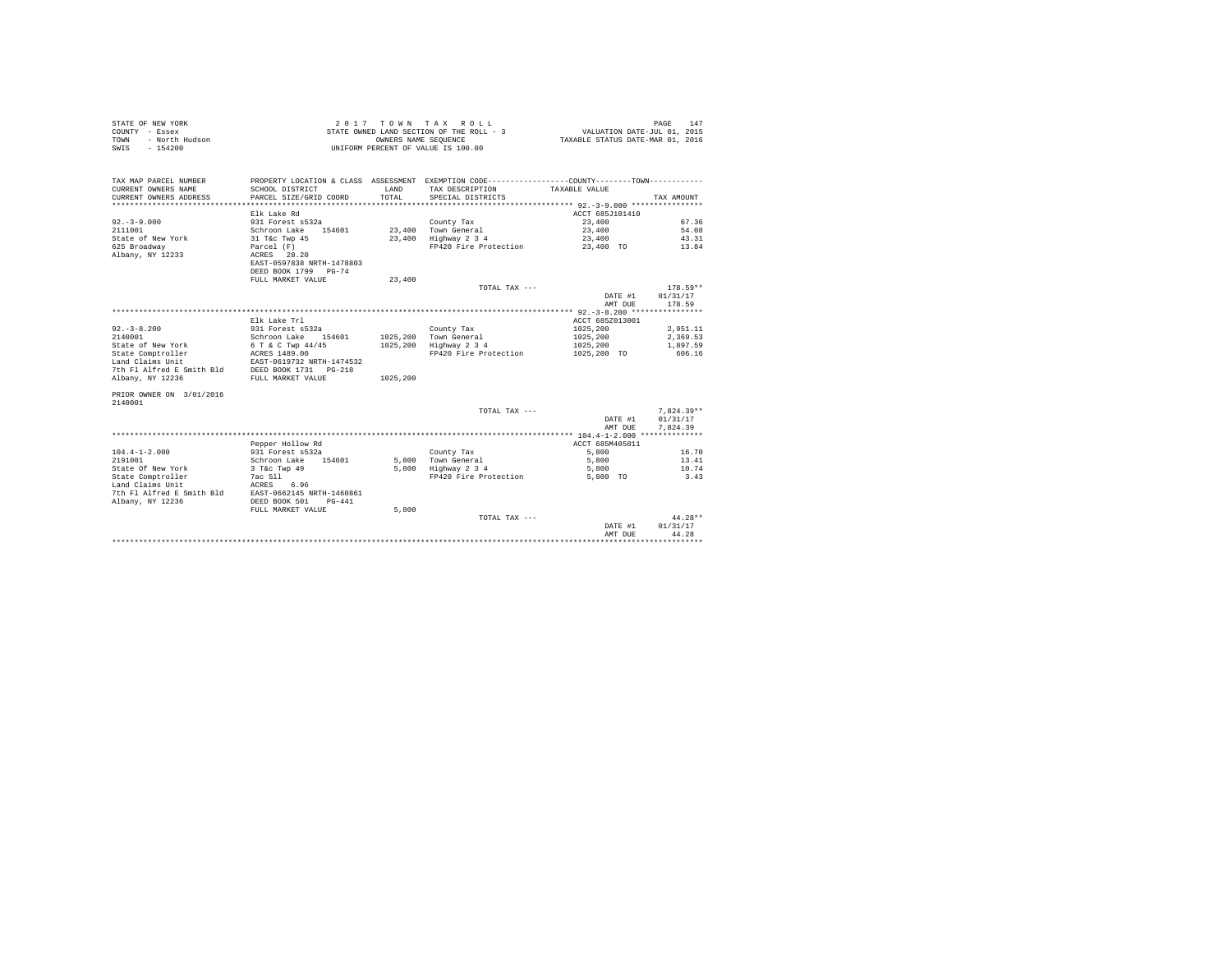| STATE OF NEW YORK      | 2017 TOWN TAX ROLL                       | 148<br>PAGE                      |
|------------------------|------------------------------------------|----------------------------------|
| COUNTY - Essex         | STATE OWNED LAND SECTION OF THE ROLL - 3 | VALUATION DATE-JUL 01, 2015      |
| - North Hudson<br>TOWN | OWNERS NAME SEOUENCE                     | TAXABLE STATUS DATE-MAR 01, 2016 |
| SWIS<br>$-154200$      | UNIFORM PERCENT OF VALUE IS 100.00       |                                  |

| TAX MAP PARCEL NUMBER                                | PROPERTY LOCATION & CLASS ASSESSMENT EXEMPTION CODE---------------COUNTY-------TOWN--------- |                    |                                        |                                       |                 |
|------------------------------------------------------|----------------------------------------------------------------------------------------------|--------------------|----------------------------------------|---------------------------------------|-----------------|
| CURRENT OWNERS NAME                                  | SCHOOL DISTRICT                                                                              | LAND               | TAX DESCRIPTION                        | TAXABLE VALUE                         |                 |
| CURRENT OWNERS ADDRESS<br>************************** | PARCEL SIZE/GRID COORD                                                                       | TOTAL              | SPECIAL DISTRICTS                      |                                       | TAX AMOUNT      |
|                                                      | Pepper Hollow Rd                                                                             |                    |                                        | ACCT 685M405010                       |                 |
| $104.4 - 1 - 1.000$                                  | 931 Forest s532a                                                                             |                    | County Tax                             | 22,300                                | 64.19           |
| 2192001                                              | Schroon Lake 154601                                                                          | 22,300             | Town General                           | 22,300                                | 51.54           |
| State Of New York                                    | 3 T&c Twp 49                                                                                 | 22,300             | Highway 2 3 4                          | 22,300                                | 41.28           |
| State Comptroller                                    | ACRES 26.91                                                                                  |                    | FP420 Fire Protection                  | 22,300 TO                             | 13.19           |
| Land Claims Unit                                     | EAST-0661778 NRTH-1460100                                                                    |                    |                                        |                                       |                 |
| 7th Fl Alfred E Smith Bld                            | DEED BOOK 519<br>$PG-96$                                                                     |                    |                                        |                                       |                 |
| Albany, NY 12236                                     | FULL MARKET VALUE                                                                            | 22,300             |                                        |                                       |                 |
|                                                      |                                                                                              |                    | TOTAL TAX ---                          |                                       | $170.20**$      |
|                                                      |                                                                                              |                    |                                        | DATE #1                               | 01/31/17        |
|                                                      |                                                                                              |                    |                                        | AMT DUE                               | 170.20          |
|                                                      |                                                                                              |                    |                                        |                                       |                 |
|                                                      | US Route 9                                                                                   |                    |                                        | ACCT 685M405008                       |                 |
| $104.2 - 1 - 10.000$                                 | 931 Forest s532a                                                                             |                    | County Tax                             | 150,300                               | 432.65          |
| 2200201<br>State Of New York                         | Schroon Lake<br>154601<br>4 T&C Twp 49                                                       | 150,300<br>150,300 | Town General                           | 150,300                               | 347.39          |
| State Comptroller                                    | ACRES 181.14                                                                                 |                    | Highway 2 3 4<br>FP420 Fire Protection | 150.300<br>150,300 TO                 | 278.20<br>88.87 |
| Land Claims Unit                                     | EAST-0671066 NRTH-1468352                                                                    |                    |                                        |                                       |                 |
| 7th Fl Alfred E Smith Bld                            | DEED BOOK 424<br>$PG-213$                                                                    |                    |                                        |                                       |                 |
| Albany, NY 12236                                     | FULL MARKET VALUE                                                                            | 150,300            |                                        |                                       |                 |
|                                                      |                                                                                              |                    | TOTAL TAX ---                          |                                       | $1,147.11**$    |
|                                                      |                                                                                              |                    |                                        | DATE #1                               | 01/31/17        |
|                                                      |                                                                                              |                    |                                        | AMT DUE                               | 1,147.11        |
|                                                      |                                                                                              |                    |                                        |                                       |                 |
|                                                      | US Route 9                                                                                   |                    |                                        | ACCT 685J101414                       |                 |
| $114. - 1 - 6.000$                                   | 931 Forest s532a                                                                             |                    | County Tax                             | 102,100                               | 293.90          |
| 2410501                                              | Schroon Lake<br>154601                                                                       | 102,100            | Town General                           | 102,100                               | 235.98          |
| State Of New York                                    | 3 Tract W Of Rd Patent                                                                       | 102,100            | Highway 2 3 4                          | 102,100                               | 188.98          |
| State Comptroller                                    | ACRES 123.00                                                                                 |                    | FP420 Fire Protection                  | 102,100 TO                            | 60.37           |
| Land Claims Unit<br>7th Fl Alfred E Smith Bld        | EAST-0659194 NRTH-1451347<br>DEED BOOK 775<br>$PG-139$                                       |                    |                                        |                                       |                 |
| Albany, NY 12236                                     | FULL MARKET VALUE                                                                            | 102,100            |                                        |                                       |                 |
|                                                      |                                                                                              |                    | TOTAL TAX ---                          |                                       | $779.23**$      |
|                                                      |                                                                                              |                    |                                        | DATE #1                               | 01/31/17        |
|                                                      |                                                                                              |                    |                                        | AMT DUE                               | 779.23          |
|                                                      |                                                                                              |                    |                                        |                                       |                 |
|                                                      | Blue Ridge Rd                                                                                |                    |                                        | ACCT 685M405204                       |                 |
| $114.18 - 1 - 7.000$                                 | 931 Forest s532a                                                                             |                    | County Tax                             | 34,800                                | 100.17          |
| 2545001                                              | Schroon Lake<br>154601                                                                       | 34,800             | Town General                           | 34,800                                | 80.43           |
| State Of New York                                    | 25 Tr W Of Rd Pat                                                                            | 34,800             | Highway 2 3 4                          | 34,800                                | 64.41           |
| State Comptroller                                    | ACRES 41.91                                                                                  |                    | FP420 Fire Protection                  | 34,800 TO                             | 20.58           |
| Land Claims Unit                                     | EAST-0656162 NRTH-1441078                                                                    |                    |                                        |                                       |                 |
| 7th Fl Alfred E Smith Bld                            | FULL MARKET VALUE                                                                            | 34,800             |                                        |                                       |                 |
| Albany, NY 12236                                     |                                                                                              |                    | TOTAL TAX ---                          |                                       | $265.59**$      |
|                                                      |                                                                                              |                    |                                        | DATE #1                               | 01/31/17        |
|                                                      |                                                                                              |                    |                                        | AMT DUE                               | 265.59          |
|                                                      |                                                                                              |                    |                                        | ************************************* |                 |
|                                                      |                                                                                              |                    |                                        |                                       |                 |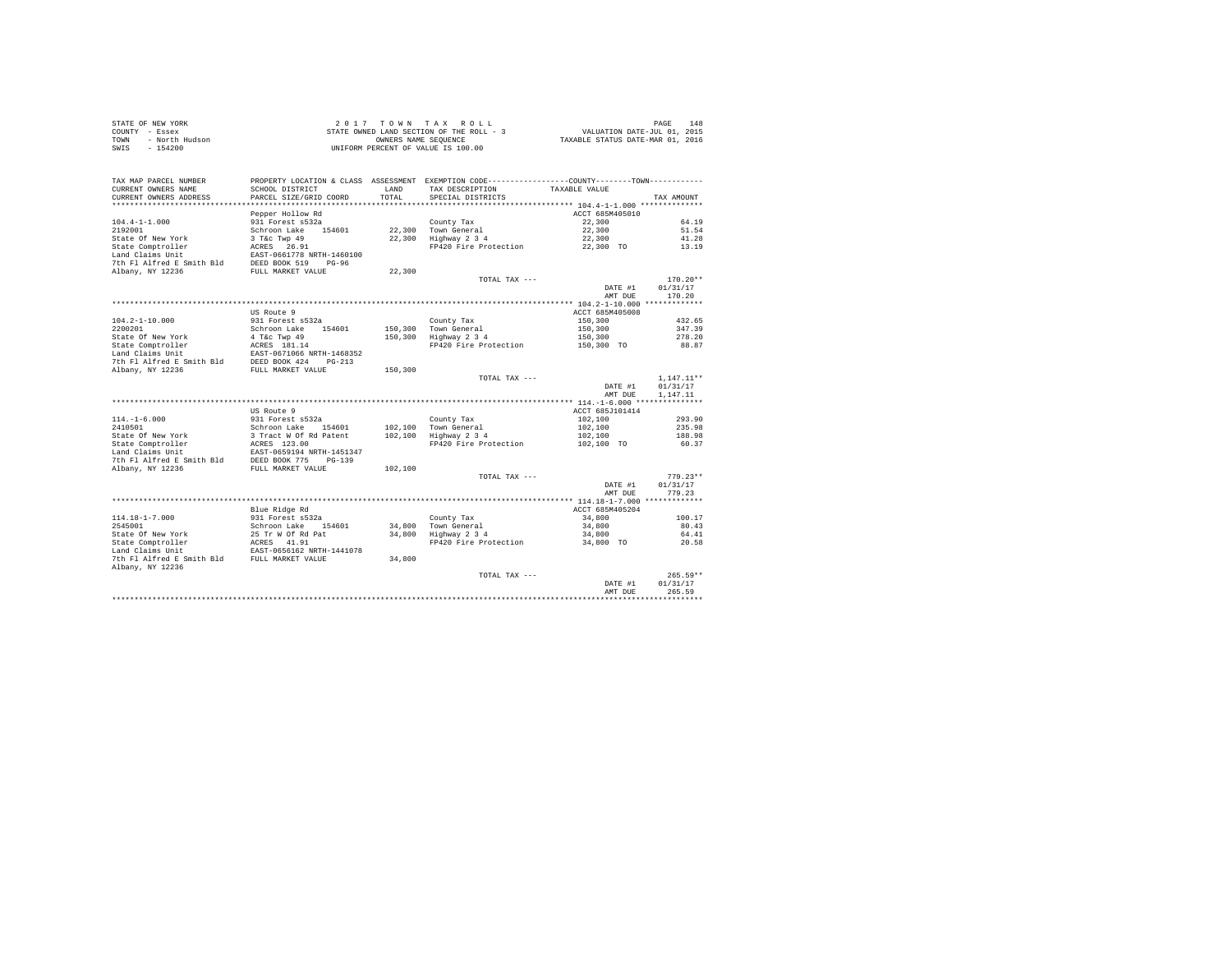|      | STATE OF NEW YORK | 2017 TOWN TAX ROLL                       | 149<br>PAGE                      |
|------|-------------------|------------------------------------------|----------------------------------|
|      | COUNTY - Essex    | STATE OWNED LAND SECTION OF THE ROLL - 3 | VALUATION DATE-JUL 01, 2015      |
| TOWN | - North Hudson    | OWNERS NAME SEOUENCE                     | TAXABLE STATUS DATE-MAR 01, 2016 |
| SWIS | - 154200          | UNIFORM PERCENT OF VALUE IS 100.00       |                                  |

| TAX MAP PARCEL NUMBER<br>CURRENT OWNERS NAME<br>CURRENT OWNERS ADDRESS | SCHOOL DISTRICT<br>PARCEL SIZE/GRID COORD      | LAND<br>TOTAL | PROPERTY LOCATION & CLASS ASSESSMENT EXEMPTION CODE---------------COUNTY-------TOWN---------<br>TAX DESCRIPTION<br>SPECIAL DISTRICTS | TAXABLE VALUE   | TAX AMOUNT     |
|------------------------------------------------------------------------|------------------------------------------------|---------------|--------------------------------------------------------------------------------------------------------------------------------------|-----------------|----------------|
|                                                                        |                                                |               |                                                                                                                                      |                 |                |
|                                                                        | Blue Ridge Rd                                  |               |                                                                                                                                      | ACCT 685M478544 |                |
| $125.1 - 1 - 6.000$                                                    | 931 Forest s532a - WTRFNT                      |               | County Tax                                                                                                                           | 108,400         | 312.04         |
| 2545211                                                                | Schroon Lake 154601                            |               | 108,400 Town General                                                                                                                 | 108,400         | 250.54         |
| State Of New York                                                      | 25 Tract West Of Rd Pat                        |               | 108,400 Highway 2 3 4                                                                                                                | 108,400         | 200.64         |
| State Comptroller                                                      | North Of Trans Line                            |               | FP420 Fire Protection                                                                                                                | 108,400 TO      | 64.09          |
| Land Claims Unit                                                       | South Of Lake                                  |               |                                                                                                                                      |                 |                |
| 7th Fl Alfred E Smith Bld                                              | ACRES 21.35                                    |               |                                                                                                                                      |                 |                |
| Albany, NY 12236                                                       | EAST-0654828 NRTH-1440552                      |               |                                                                                                                                      |                 |                |
|                                                                        | FULL MARKET VALUE                              | 108,400       |                                                                                                                                      |                 |                |
|                                                                        |                                                |               | TOTAL TAX ---                                                                                                                        |                 | $827.31**$     |
|                                                                        |                                                |               |                                                                                                                                      | DATE #1         | 01/31/17       |
|                                                                        |                                                |               |                                                                                                                                      | AMT DUE         | 827.31         |
|                                                                        |                                                |               |                                                                                                                                      |                 |                |
|                                                                        | Blue Ridge Rd                                  |               |                                                                                                                                      | ACCT 685M405203 |                |
| $125.1 - 1 - 7.000$<br>2545221                                         | 931 Forest s532a<br>Schroon Lake 154601        |               | County Tax<br>5.600 Town General                                                                                                     | 5,600           | 16.12<br>12.94 |
| State Of New York                                                      | 25 Tr W Of Rd Pat                              |               | 5,600 Highway 2 3 4                                                                                                                  | 5,600<br>5,600  | 10.37          |
| State Comptroller                                                      | North&south Of Trans Line                      |               | FP420 Fire Protection                                                                                                                | 5,600 TO        | 3.31           |
| Land Claims Unit                                                       | 6.75<br>ACRES                                  |               |                                                                                                                                      |                 |                |
| 7th Fl Alfred E Smith Bld                                              | EAST-0655132 NRTH-1439462                      |               |                                                                                                                                      |                 |                |
| Albany, NY 12236                                                       | FULL MARKET VALUE                              | 5,600         |                                                                                                                                      |                 |                |
|                                                                        |                                                |               | TOTAL TAX ---                                                                                                                        |                 | $42.74**$      |
|                                                                        |                                                |               |                                                                                                                                      | DATE #1         | 01/31/17       |
|                                                                        |                                                |               |                                                                                                                                      | AMT DUE         | 42.74          |
|                                                                        |                                                |               |                                                                                                                                      |                 |                |
|                                                                        | Blue Ridge Rd                                  |               |                                                                                                                                      | ACCT 685M478542 |                |
| $125.1 - 1 - 9.000$                                                    | 931 Forest s532a                               |               | County Tax                                                                                                                           | 7,500           | 21.59          |
| 2545231                                                                | Schroon Lake 154601                            |               | 7.500 Town General                                                                                                                   | 7.500           | 17.33          |
| State Of New York                                                      | 25 Tract West Of Rd Pat<br>South Of Trans Line |               | 7,500 Highway 2 3 4                                                                                                                  | 7,500           | 13.88          |
| State Comptroller                                                      |                                                |               | FP420 Fire Protection                                                                                                                | 7,500 TO        | 4.43           |
| Land Claims Unit                                                       | ACRES 8.98                                     |               |                                                                                                                                      |                 |                |
| 7th Fl Alfred E Smith Bld<br>Albany, NY 12236                          | EAST-0655020 NRTH-1438999<br>FULL MARKET VALUE | 7,500         |                                                                                                                                      |                 |                |
|                                                                        |                                                |               | TOTAL TAX ---                                                                                                                        |                 | $57.23**$      |
|                                                                        |                                                |               |                                                                                                                                      | DATE #1         | 01/31/17       |
|                                                                        |                                                |               |                                                                                                                                      | AMT DUE         | 57.23          |
|                                                                        |                                                |               |                                                                                                                                      |                 |                |
|                                                                        | Blue Ridge Rd                                  |               |                                                                                                                                      | ACCT 685M401602 |                |
| 114.18-1-11.001                                                        | 931 Forest s532a - WTRFNT                      |               | County Tax                                                                                                                           | 5,300           | 15.26          |
| 2545241                                                                | Schroon Lake 154601                            |               | 5,300 Town General                                                                                                                   | 5,300           | 12.25          |
| State Of New York                                                      | 25 Tract West Of Road Pat<br>N Of Palmers Pond |               | 5.300 Highway 2 3 4                                                                                                                  | 5,300           | 9.81           |
| State Comptroller                                                      |                                                |               | FP420 Fire Protection                                                                                                                | 5,300 TO        | 3.13           |
| Land Claims Unit                                                       | ACRES 0.22                                     |               |                                                                                                                                      |                 |                |
| 7th Fl Alfred E Smith Bld                                              | EAST-0654475 NRTH-1441262                      |               |                                                                                                                                      |                 |                |
| Albany, NY 12236                                                       | FULL MARKET VALUE                              | 5,300         |                                                                                                                                      |                 |                |
|                                                                        |                                                |               | TOTAL TAX ---                                                                                                                        |                 | $40.45**$      |
|                                                                        |                                                |               |                                                                                                                                      | DATE #1         | 01/31/17       |
|                                                                        |                                                |               |                                                                                                                                      | AMT DUE         | 40.45          |
|                                                                        |                                                |               |                                                                                                                                      |                 |                |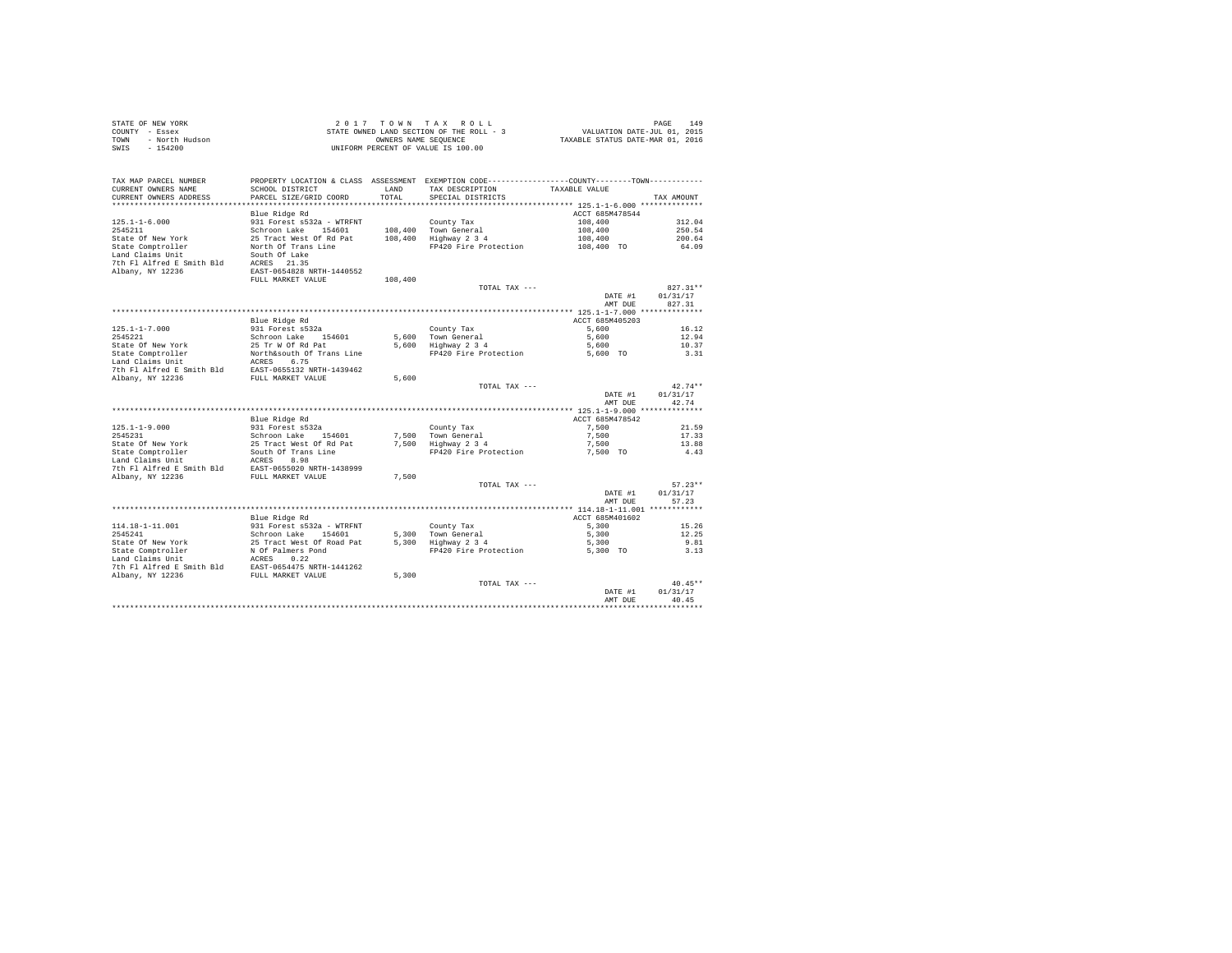| STATE OF NEW YORK                          |                                                                                                 |                                  | 2017 TOWN TAX ROLL                                         |                     | 150<br>PAGE      |
|--------------------------------------------|-------------------------------------------------------------------------------------------------|----------------------------------|------------------------------------------------------------|---------------------|------------------|
| COUNTY - Essex                             | STATE OWNED LAND SECTION OF THE ROLL - 3                                                        | VALUATION DATE-JUL 01, 2015      |                                                            |                     |                  |
| - North Hudson<br>TOWN                     |                                                                                                 | TAXABLE STATUS DATE-MAR 01, 2016 |                                                            |                     |                  |
| $-154200$<br>SWIS                          |                                                                                                 |                                  | OWNERS NAME SEQUENCE<br>UNIFORM PERCENT OF VALUE IS 100.00 |                     |                  |
|                                            |                                                                                                 |                                  |                                                            |                     |                  |
|                                            |                                                                                                 |                                  |                                                            |                     |                  |
| TAX MAP PARCEL NUMBER                      | PROPERTY LOCATION & CLASS ASSESSMENT EXEMPTION CODE----------------COUNTY--------TOWN---------- |                                  |                                                            |                     |                  |
| CURRENT OWNERS NAME                        | SCHOOL DISTRICT                                                                                 | <b>T.AND</b>                     | TAX DESCRIPTION                                            | TAXABLE VALUE       |                  |
| CURRENT OWNERS ADDRESS                     | PARCEL SIZE/GRID COORD                                                                          | TOTAL                            | SPECIAL DISTRICTS                                          |                     | TAX AMOUNT       |
|                                            |                                                                                                 |                                  |                                                            |                     |                  |
|                                            | Errata                                                                                          |                                  |                                                            | ACCT 685Z012004     |                  |
| 999.99-1-15.000                            | 993 Transition t                                                                                |                                  | CNTY TAXBL 50006                                           | 0 14845,500         |                  |
| 7777777                                    | Schroon Lake 154601                                                                             |                                  | 0 County Tax                                               | 0 14845,            | 42.733.81        |
| State of New York                          | 2016 Transition Assessmen 14845,500 Town General                                                |                                  |                                                            | 0.00                | 0.00             |
| Land Claims Unit                           | For County Purpose Only                                                                         |                                  | Highway 2 3 4                                              | 0.00                | 0.00             |
| Alfred E Smith Bldg Fl 7 FULL MARKET VALUE |                                                                                                 | 14845,500                        |                                                            |                     |                  |
| Albany, NY 12205                           |                                                                                                 |                                  |                                                            |                     |                  |
|                                            |                                                                                                 |                                  | TOTAL TAX ---                                              |                     | 42,733.81**      |
|                                            |                                                                                                 |                                  |                                                            |                     | DATE #1 01/31/17 |
|                                            |                                                                                                 |                                  |                                                            | AMT DUE             | 42,733.81        |
|                                            |                                                                                                 |                                  |                                                            |                     |                  |
|                                            | Errata                                                                                          |                                  |                                                            | ACCT 685Z012005     |                  |
| $999.99 - 1 - 16.000$                      | 993 Transition t                                                                                |                                  | TOWN TAXBL 50005                                           | 14917.600 0         |                  |
| 7777777                                    | Schroon Lake 154601                                                                             |                                  | 0 County Tax                                               | 0.00                | 0.00             |
| State of New York                          | 2016 Transition Assessmen 14917,600 Town General                                                |                                  |                                                            | 14917,600           | 34,478.88        |
| Land Claims Unit                           | For Town & Special Distri                                                                       |                                  | Highway 2 3 4                                              | 14917,600           | 27,611.61        |
| Alfred E Smith Bldg Fl 7                   | Purposes Only                                                                                   |                                  | FP420 Fire Protection                                      | 11290,860 TO        | 6,675.79         |
| Albany, NY 12205                           | FULL MARKET VALUE 14917.600                                                                     |                                  |                                                            |                     |                  |
|                                            |                                                                                                 |                                  | TOTAL TAX $---$                                            |                     | 68.766.28**      |
|                                            |                                                                                                 |                                  |                                                            | DATE #1             | 01/31/17         |
|                                            |                                                                                                 |                                  |                                                            | AMT DUE             | 68,766.28        |
|                                            |                                                                                                 |                                  |                                                            |                     |                  |
|                                            | Errata                                                                                          |                                  |                                                            | ACCT 685Z012006     |                  |
| 999.99-1-17.000                            | 993 Transition t                                                                                |                                  | SCHL TAXBL 50001                                           | 14527.310 14527.310 |                  |
| 7777777                                    | Schroon Lake 154601                                                                             |                                  | 0 County Tax                                               | 0.00                | 0.00             |
| State of New York                          |                                                                                                 |                                  |                                                            | 0.00                | 0.00             |
| Land Claims Unit                           | 2016 Transition Assessmen 14527,310 Town General<br>For School Purpose Only Highway 2 3 4       |                                  |                                                            | 0.00                | 0.00             |
| Alfred E Smith Bldg Fl 7 FULL MARKET VALUE |                                                                                                 | 14527.310                        |                                                            |                     |                  |
| Albany, NY 12205                           |                                                                                                 |                                  |                                                            |                     |                  |
|                                            |                                                                                                 |                                  | TOTAL TAX ---                                              |                     | $0.00**$         |
|                                            |                                                                                                 |                                  |                                                            |                     |                  |
|                                            |                                                                                                 |                                  |                                                            |                     |                  |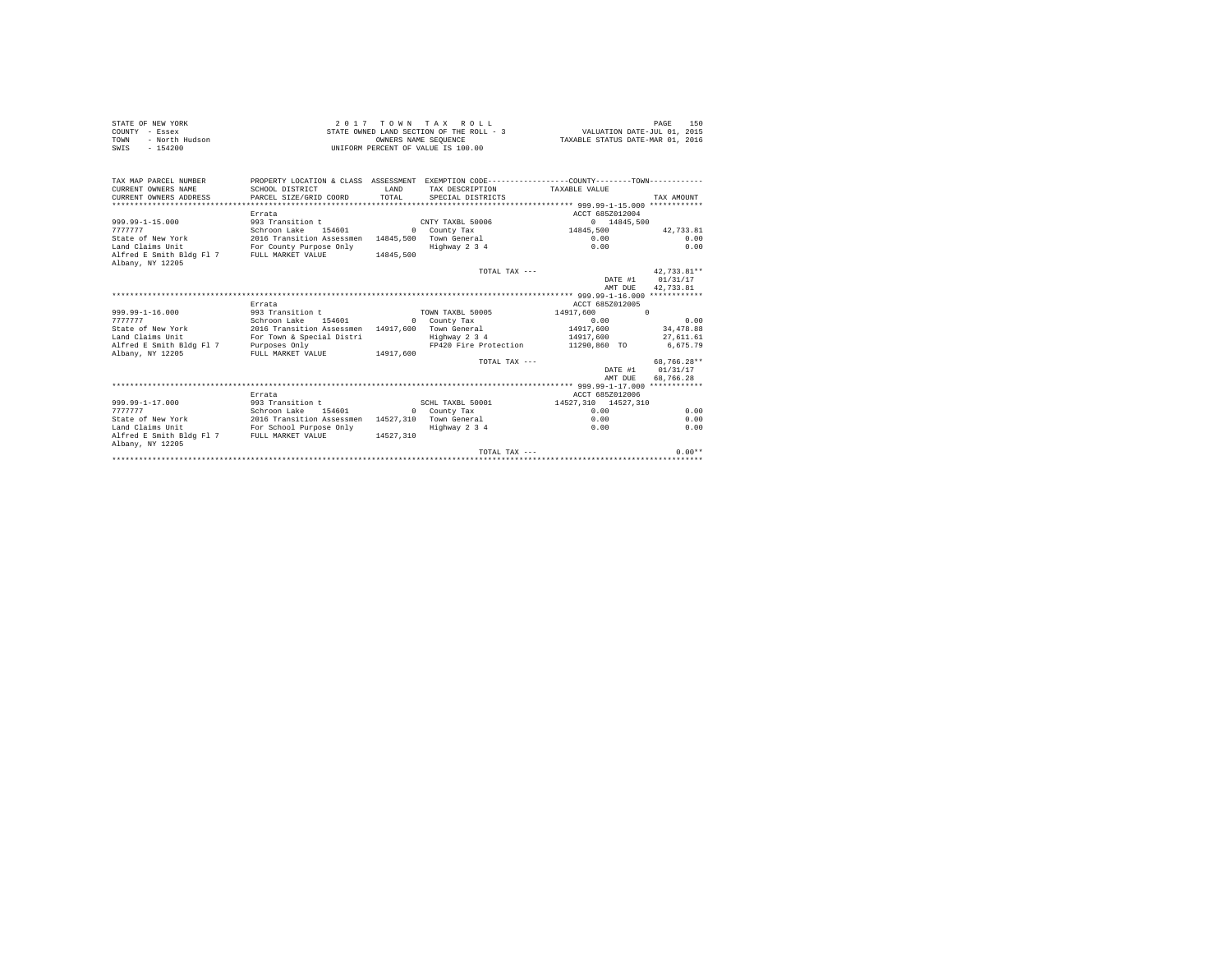|                | STATE OF NEW YORK | $2.017$ TOWN TAX ROLL                                                   | PAGE            | 151 |
|----------------|-------------------|-------------------------------------------------------------------------|-----------------|-----|
| COUNTY - Essex |                   | VALUATION DATE-JUL 01, 2015<br>STATE OWNED LAND SECTION OF THE ROLL - 3 |                 |     |
| TOWN           | - North Hudson    | TAXABLE STATUS DATE-MAR 01, 2016                                        |                 |     |
| SWIS           | $-154200$         | UNIFORM PERCENT OF VALUE IS 100.00                                      | RPS155/V04/L015 |     |
|                |                   | CURRENT DATE 12/14/2016                                                 |                 |     |

# R O L L S U B S E C T I O N - - T O T A L S

## \*\*\* S P E C I A L D I S T R I C T S U M M A R Y \*\*\*

| CODE | DISTRICT NAME        | EXTENSION<br>TOTAL<br>PARCELS<br>TYPE | <b>EXTENSION</b><br><b>VALUE</b> | AD VALOREM<br>VALUE | <b>EXEMPT</b><br>AMOUNT | TAXABLE<br>VALUE | TOTAL<br>TAX |
|------|----------------------|---------------------------------------|----------------------------------|---------------------|-------------------------|------------------|--------------|
|      | FP420 Fire Protectio | 36 TOTAL                              |                                  | 16195.720           |                         | 16195,720        | 9.575.85     |

# \*\*\* S C H O O L D I S T R I C T S U M M A R Y \*\*\*

| CODE   | DISTRICT NAME   | TOTAL<br>PARCELS | ASSESSED<br>LAND | ASSESSED<br>TOTAL | <b>EXEMPT</b><br>AMOUNT | TOTAL<br>TAXABLE          |
|--------|-----------------|------------------|------------------|-------------------|-------------------------|---------------------------|
|        |                 |                  |                  |                   | STAR AMOUNT             | ---------<br>STAR TAXABLE |
|        | Schroon Lake    | 38               | 4904.860         | 49195.270         | 29763.100               | 19,432,170                |
| 154601 |                 |                  |                  |                   |                         | 19,432,170                |
|        | SUB-TOTAL       | 38               | 4904.860         | 49195.270         | 29763,100               | 19,432,170                |
|        | SUB-TOTAL(CONT) |                  |                  |                   |                         | 19,432,170                |
|        | TOTAL           | 38               | 4904.860         | 49195.270         | 29763.100               | 19,432,170                |
|        | TO TAL (CONT)   |                  |                  |                   |                         | 19,432,170                |

## \*\*\* S Y S T E M C O D E S S U M M A R Y \*\*\*

|       |             | TOTAL   |           |           |
|-------|-------------|---------|-----------|-----------|
| CODE  | DESCRIPTION | PARCELS | COUNTY    | TOWN      |
|       |             |         |           |           |
| 50001 | SCHL TAXBL  |         | 14527.310 | 14527.310 |
| 50005 | TOWN TAXBL  |         | 14917,600 |           |
| 50006 | CNTY TAXBL  |         |           | 14845.500 |
|       | TOTAL       |         | 29444.910 | 29372.810 |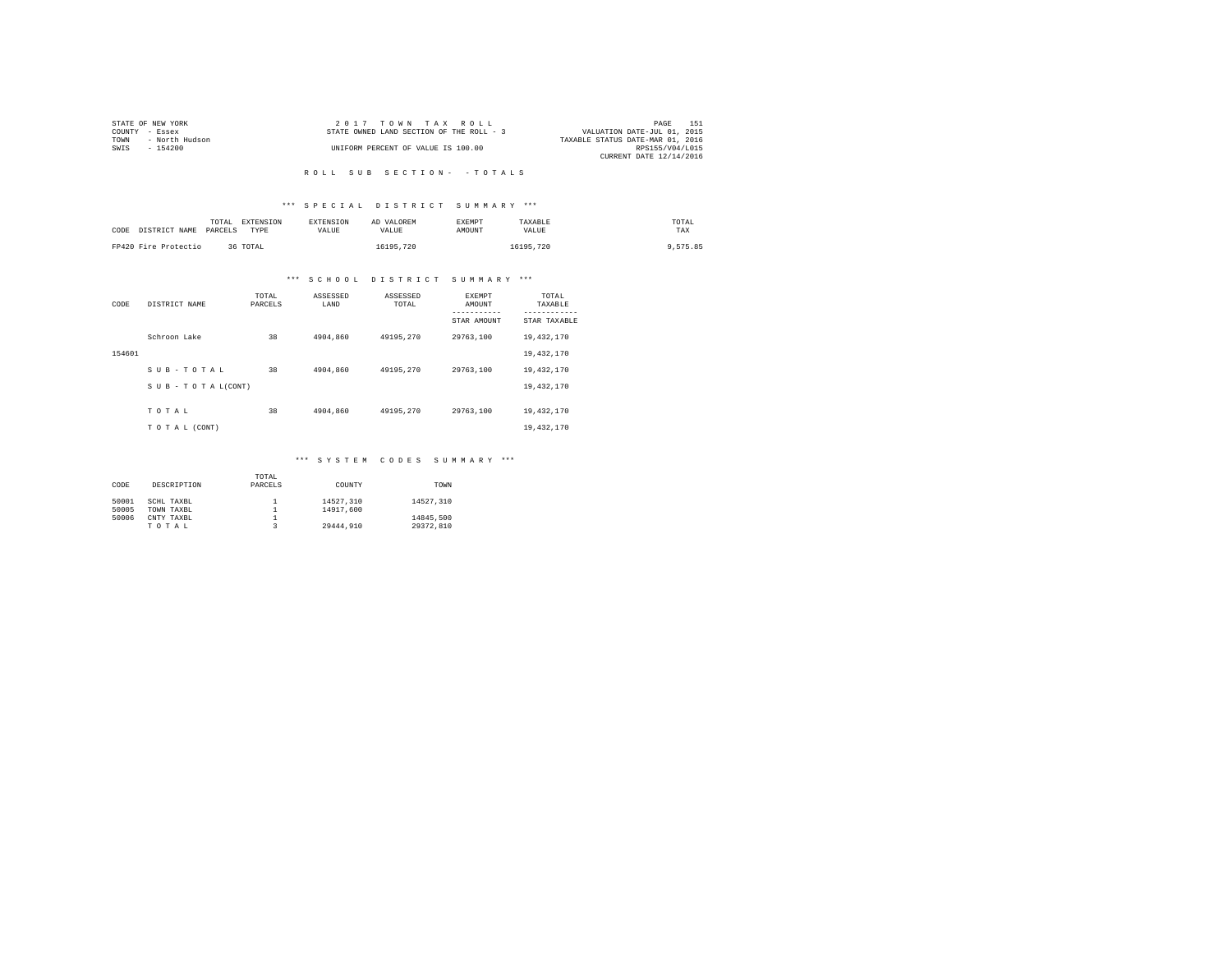|                | STATE OF NEW YORK | 2017 TOWN TAX ROLL                       |  |  |  |                                  | PAGE            | 152 |
|----------------|-------------------|------------------------------------------|--|--|--|----------------------------------|-----------------|-----|
| COUNTY - Essex |                   | STATE OWNED LAND SECTION OF THE ROLL - 3 |  |  |  | VALUATION DATE-JUL 01, 2015      |                 |     |
| TOWN           | - North Hudson    |                                          |  |  |  | TAXABLE STATUS DATE-MAR 01, 2016 |                 |     |
| SWIS           | - 154200          | UNIFORM PERCENT OF VALUE IS 100.00       |  |  |  |                                  | RPS155/V04/L015 |     |
|                |                   |                                          |  |  |  | CURRENT DATE 12/14/2016          |                 |     |

R O L L S U B S E C T I O N - - T O T A L S

## \*\*\* E X E M P T I O N S U M M A R Y \*\*\*

NO EXEMPTIONS AT THIS LEVEL

## \*\*\* G R A N D T O T A L S \*\*\*

| ROLL |                  | TOTAL   | ASSESSED | ASSESSED  | EXEMPT       | TOTAL        | TOTAL       |
|------|------------------|---------|----------|-----------|--------------|--------------|-------------|
| SEC  | DESCRIPTION      | PARCELS | LAND     | TOTAL     | AMOUNT       | TAXABLE      | TAX         |
|      |                  |         |          |           |              |              |             |
|      |                  |         |          |           | STAR AMOUNT  | STAR TAXABLE |             |
|      | County Tax       |         | 4904,860 | 49195.270 | 29,444,910   | 19,750,360   | 56.852.79   |
|      | Town General     |         | 4904,860 | 49195.270 | 29, 372, 810 | 19,822,460   | 45, 815, 39 |
|      | Highway 2 3 4    |         | 4904,860 | 49195.270 | 29, 372, 810 | 19,822,460   | 36,690.24   |
|      | SPEC DIST TAXES  |         |          |           |              |              | 9.575.85    |
| 3    | STATE OWNED LAND | 38      |          |           |              |              | 148.934.27  |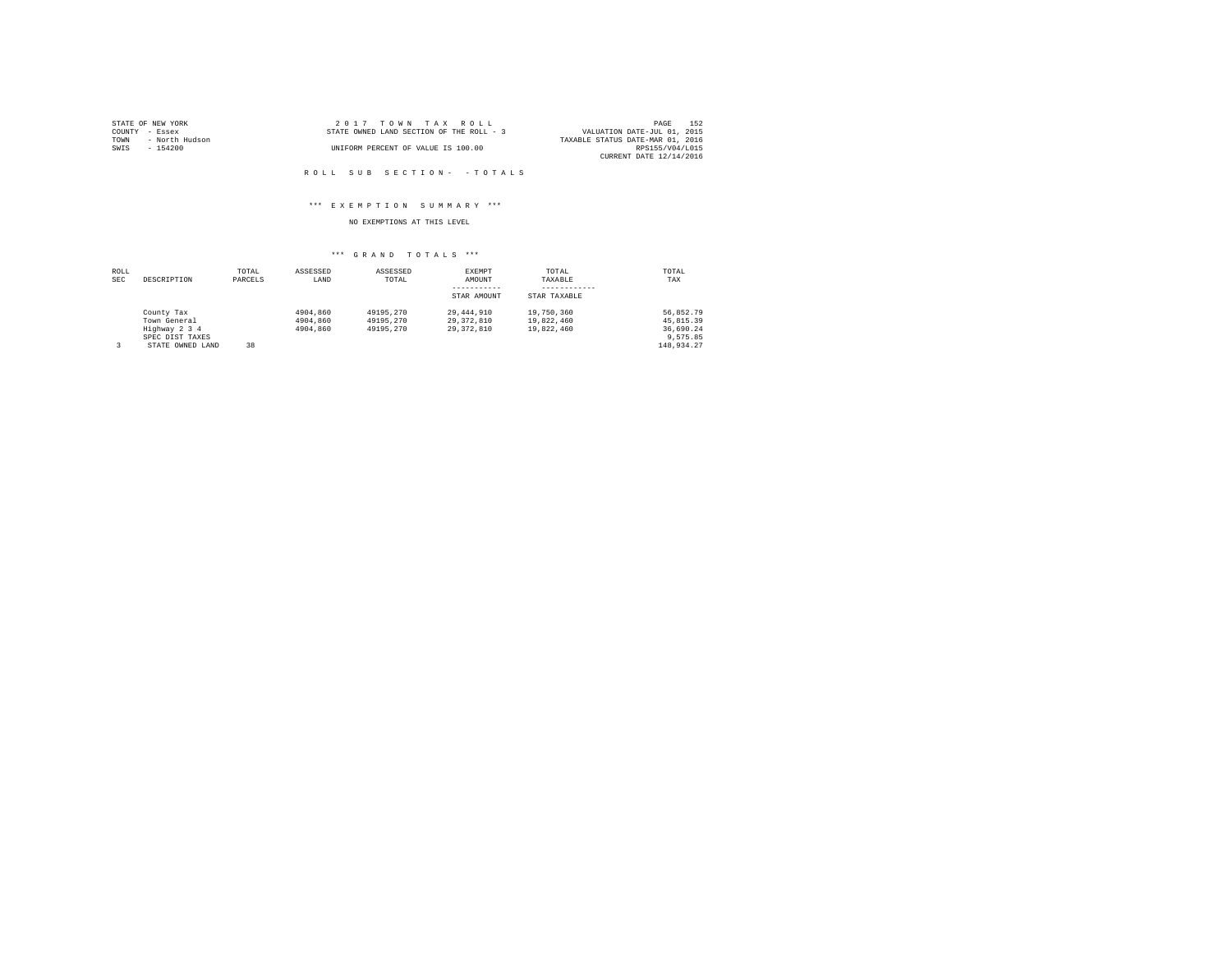| STATE OF NEW YORK<br>COUNTY - Essex<br>TOWN<br>SWIS<br>$-154200$                                                                                                                                                                                     | DE NEW YORK TREE 153 (1992) 2017 TO WINT A X ROLL<br>- Essex (1917) STATE OWNED LAND SECTION OF THE ROLL - 3 SUB-SECT - A VALUATION DATE-JUL 01, 2015<br>- North Hudson (ROLL SUB-SECT - A - SECTION 532-A RPTL WILD OR FOREST LAND | OWNERS NAME SEOUENCE | 2017 TOWN TAX ROLL<br>UNIFORM PERCENT OF VALUE IS 100.00                                                                           |                                        | PAGE<br>153          |
|------------------------------------------------------------------------------------------------------------------------------------------------------------------------------------------------------------------------------------------------------|-------------------------------------------------------------------------------------------------------------------------------------------------------------------------------------------------------------------------------------|----------------------|------------------------------------------------------------------------------------------------------------------------------------|----------------------------------------|----------------------|
| TAX MAP PARCEL NUMBER<br>CURRENT OWNERS NAME                                                                                                                                                                                                         | SCHOOL DISTRICT                                                                                                                                                                                                                     | LAND                 | PROPERTY LOCATION & CLASS ASSESSMENT EXEMPTION CODE----------------COUNTY--------TOWN----------<br>TAX DESCRIPTION                 | TAXABLE VALUE                          |                      |
| CURRENT OWNERS ADDRESS                                                                                                                                                                                                                               | PARCEL SIZE/GRID COORD                                                                                                                                                                                                              | TOTAL                | SPECIAL DISTRICTS                                                                                                                  |                                        | TAX AMOUNT           |
|                                                                                                                                                                                                                                                      |                                                                                                                                                                                                                                     |                      |                                                                                                                                    |                                        |                      |
|                                                                                                                                                                                                                                                      | Tracy Rd                                                                                                                                                                                                                            |                      |                                                                                                                                    | ACCT 685M403615                        |                      |
| $95.1 - 1 - 6.000$                                                                                                                                                                                                                                   | 931 Forest s532a                                                                                                                                                                                                                    |                      | County Tax                                                                                                                         | 132,800                                | 382.27               |
|                                                                                                                                                                                                                                                      |                                                                                                                                                                                                                                     |                      | 132,800 Town General<br>132,800 Town General<br>132,800 Highway 2 3 4                                                              | 132,800                                | 306.94               |
|                                                                                                                                                                                                                                                      |                                                                                                                                                                                                                                     |                      |                                                                                                                                    | 132,800                                | 245.81               |
| 9110001<br>1000101 Schroom Lake 154601<br>1000101 9 N River Head Tract<br>154601<br>110001 8 N River Head Tract<br>154601<br>12001 8 N River Head Tract<br>17th Fl Alfred E Smith Bld<br>1925 8 NORE 1200X 132<br>1200-385<br>2007 13226<br>12002 13 |                                                                                                                                                                                                                                     |                      | FP420 Fire Protection                                                                                                              | 132,800 TO                             | 78.52                |
|                                                                                                                                                                                                                                                      |                                                                                                                                                                                                                                     |                      |                                                                                                                                    |                                        |                      |
|                                                                                                                                                                                                                                                      |                                                                                                                                                                                                                                     | 132,800              |                                                                                                                                    |                                        |                      |
|                                                                                                                                                                                                                                                      |                                                                                                                                                                                                                                     |                      | TOTAL TAX ---                                                                                                                      |                                        | $1,013.54**$         |
|                                                                                                                                                                                                                                                      |                                                                                                                                                                                                                                     |                      |                                                                                                                                    | DATE #1                                | 01/31/17             |
|                                                                                                                                                                                                                                                      |                                                                                                                                                                                                                                     |                      |                                                                                                                                    | AMT DUE                                | 1,013.54             |
|                                                                                                                                                                                                                                                      |                                                                                                                                                                                                                                     |                      |                                                                                                                                    |                                        |                      |
|                                                                                                                                                                                                                                                      | US Route 9                                                                                                                                                                                                                          |                      |                                                                                                                                    | ACCT 685M403614                        |                      |
| $95.1 - 1 - 7.000$                                                                                                                                                                                                                                   | 931 Forest s532a                                                                                                                                                                                                                    |                      | County Tax                                                                                                                         | 132,800                                | 382.27<br>306.94     |
|                                                                                                                                                                                                                                                      |                                                                                                                                                                                                                                     |                      | 132,800 Town General<br>132,800 Highway 2 3 4<br>Town General 132,800<br>Highway 2 3 4 132,800<br>FP420 Fire Protection 132,800 TO |                                        | 245.81               |
|                                                                                                                                                                                                                                                      |                                                                                                                                                                                                                                     |                      |                                                                                                                                    |                                        | 78.52                |
|                                                                                                                                                                                                                                                      |                                                                                                                                                                                                                                     |                      |                                                                                                                                    |                                        |                      |
|                                                                                                                                                                                                                                                      |                                                                                                                                                                                                                                     |                      |                                                                                                                                    |                                        |                      |
|                                                                                                                                                                                                                                                      |                                                                                                                                                                                                                                     | 132,800              |                                                                                                                                    |                                        |                      |
|                                                                                                                                                                                                                                                      |                                                                                                                                                                                                                                     |                      | TOTAL TAX ---                                                                                                                      |                                        | $1,013.54**$         |
|                                                                                                                                                                                                                                                      |                                                                                                                                                                                                                                     |                      |                                                                                                                                    | DATE #1<br>AMT DUE                     | 01/31/17<br>1.013.54 |
|                                                                                                                                                                                                                                                      |                                                                                                                                                                                                                                     |                      |                                                                                                                                    |                                        |                      |
|                                                                                                                                                                                                                                                      | US Route 9                                                                                                                                                                                                                          |                      |                                                                                                                                    | ACCT 685M403613                        |                      |
| $95.1 - 1 - 9.000$                                                                                                                                                                                                                                   | 931 Forest s532a                                                                                                                                                                                                                    |                      | County Tax                                                                                                                         | 132,800                                | 382.27               |
|                                                                                                                                                                                                                                                      |                                                                                                                                                                                                                                     |                      | 132,800 Town General<br>132,800 Highway 2 3 4                                                                                      | 132,800<br>132,800                     | 306.94<br>245.81     |
|                                                                                                                                                                                                                                                      |                                                                                                                                                                                                                                     |                      | FP420 Fire Protection                                                                                                              | 132,800 TO                             | 78.52                |
|                                                                                                                                                                                                                                                      |                                                                                                                                                                                                                                     |                      |                                                                                                                                    |                                        |                      |
|                                                                                                                                                                                                                                                      |                                                                                                                                                                                                                                     |                      |                                                                                                                                    |                                        |                      |
| 931.1-7-2.000<br>931.0001 931.0001 931.0001 826.1 18 River Head Tract<br>Schroon Lake of New York 3 Schroon Lake 154601<br>State Comptroller 20.857-0678811 NRTH-1483909<br>17 Aniford E Smith Bld<br>20001 32 PG-385<br>7 Albany, NY 1223           |                                                                                                                                                                                                                                     | 132,800              |                                                                                                                                    |                                        |                      |
|                                                                                                                                                                                                                                                      |                                                                                                                                                                                                                                     |                      | TOTAL TAX ---                                                                                                                      |                                        | $1.013.54**$         |
|                                                                                                                                                                                                                                                      |                                                                                                                                                                                                                                     |                      |                                                                                                                                    | DATE #1                                | 01/31/17             |
|                                                                                                                                                                                                                                                      |                                                                                                                                                                                                                                     |                      |                                                                                                                                    | AMT DUE                                | 1,013.54             |
|                                                                                                                                                                                                                                                      | 4907 US Route 9                                                                                                                                                                                                                     |                      |                                                                                                                                    | ACCT 685M403612                        |                      |
| 95.1-1-10.000                                                                                                                                                                                                                                        | 931 Forest s532a                                                                                                                                                                                                                    |                      | County Tax                                                                                                                         | 130,200                                | 374.79               |
| 0140101                                                                                                                                                                                                                                              | Schroon Lake 154601                                                                                                                                                                                                                 |                      | County Tax<br>130,200 Town General<br>130,200 Highway 2 3 4                                                                        |                                        | 300.93               |
|                                                                                                                                                                                                                                                      |                                                                                                                                                                                                                                     |                      |                                                                                                                                    | $130,200$<br>$130,200$<br>$130,200$ TO | 240.99               |
| State Of New York 12 N River Head Tr<br>State Comptroller 156,9ac S11<br>Land Claims Unit<br>Land Claims Unit<br>156,9ac S15,91<br>The Pl Alfred E Smith Bld<br>20236 EAST-0676057 NRTH-1483601<br>20236 EXET-0676057 NRTH-1483601<br>20236 FU       |                                                                                                                                                                                                                                     |                      | FP420 Fire Protection                                                                                                              |                                        | 76.98                |
|                                                                                                                                                                                                                                                      |                                                                                                                                                                                                                                     |                      |                                                                                                                                    |                                        |                      |
|                                                                                                                                                                                                                                                      |                                                                                                                                                                                                                                     |                      |                                                                                                                                    |                                        |                      |
|                                                                                                                                                                                                                                                      |                                                                                                                                                                                                                                     | 130,200              | TOTAL TAX ---                                                                                                                      |                                        | $993.69**$           |
|                                                                                                                                                                                                                                                      |                                                                                                                                                                                                                                     |                      |                                                                                                                                    | DATE #1                                | 01/31/17             |
|                                                                                                                                                                                                                                                      |                                                                                                                                                                                                                                     |                      |                                                                                                                                    | AMT DUE                                | 993.69               |
|                                                                                                                                                                                                                                                      |                                                                                                                                                                                                                                     |                      |                                                                                                                                    |                                        |                      |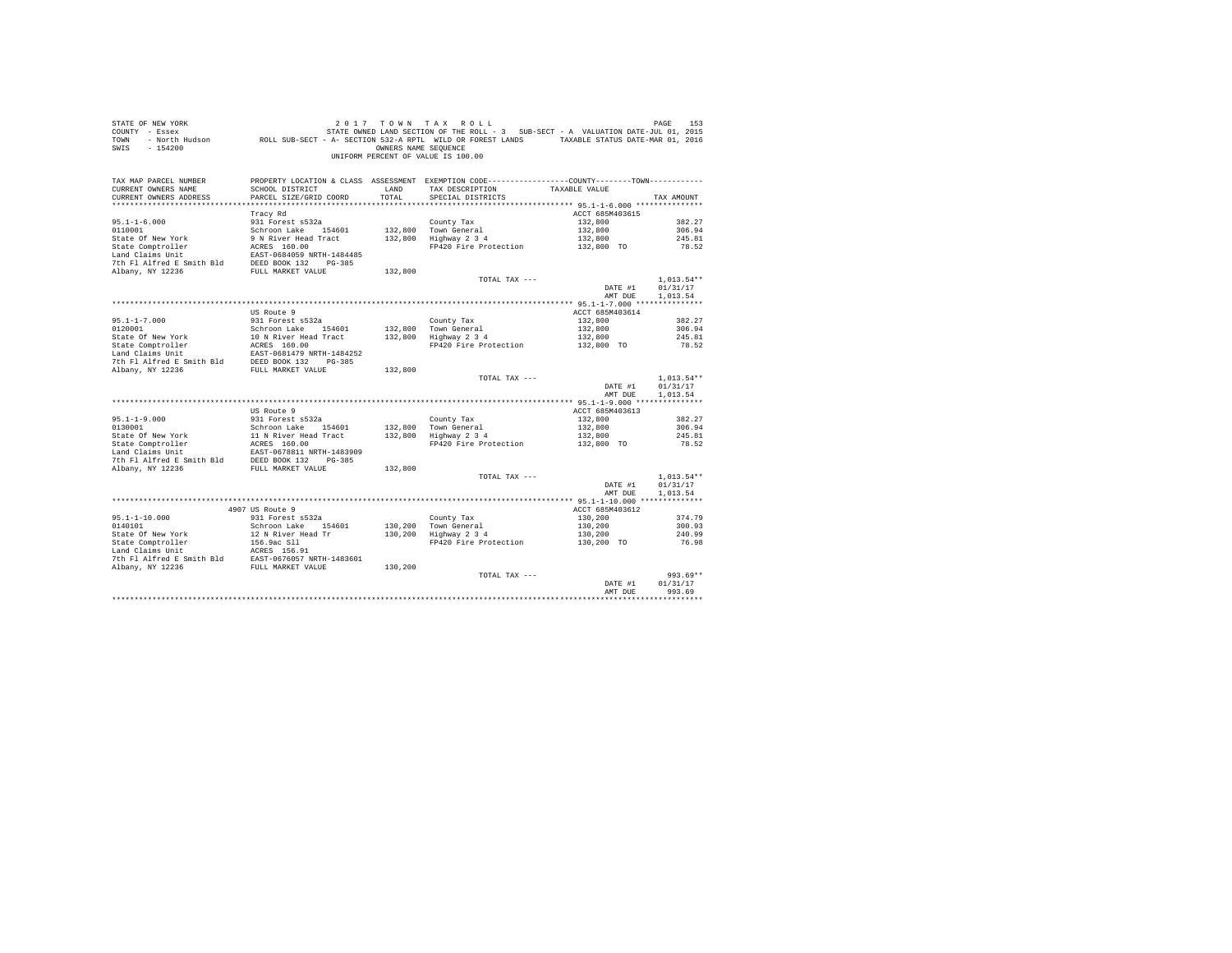| STATE OF NEW YORK<br>COUNTY - Essex<br>TOWN<br>SWIS<br>$-154200$ |                                          | OWNERS NAME SEQUENCE | 2017 TOWN TAX ROLL<br>STATE OWNED LAND SECTION OF THE ROLL - 3 SUB-SECT - A VALUATION DATE-JUL 01, 2015<br>- North Hudson ROLL SUB-SECT - A- SECTION 532-A RPTL WILD OR FOREST LANDS TAXABLE STATUS DATE-MAR 01, 2016<br>UNIFORM PERCENT OF VALUE IS 100.00 |                 | PAGE<br>154  |
|------------------------------------------------------------------|------------------------------------------|----------------------|-------------------------------------------------------------------------------------------------------------------------------------------------------------------------------------------------------------------------------------------------------------|-----------------|--------------|
| TAX MAP PARCEL NUMBER<br>CURRENT OWNERS NAME                     | SCHOOL DISTRICT                          |                      | PROPERTY LOCATION & CLASS ASSESSMENT EXEMPTION CODE----------------COUNTY--------TOWN----------<br>TAX DESCRIPTION                                                                                                                                          |                 |              |
| CURRENT OWNERS ADDRESS                                           | PARCEL SIZE/GRID COORD                   | LAND<br>TOTAL        | SPECIAL DISTRICTS                                                                                                                                                                                                                                           | TAXABLE VALUE   | TAX AMOUNT   |
|                                                                  |                                          |                      |                                                                                                                                                                                                                                                             |                 |              |
|                                                                  | US Route 9                               |                      |                                                                                                                                                                                                                                                             | ACCT 685M403611 |              |
| $95.1 - 1 - 14.000$                                              | 931 Forest s532a                         |                      | County Tax                                                                                                                                                                                                                                                  | 125,800         | 362.12       |
| 0150101                                                          | Schroon Lake 154601                      | 125,800              | Town General                                                                                                                                                                                                                                                | 125,800         | 290.76       |
| State Of New York                                                | 13 N River Head Tr                       | 125,800              | Highway 2 3 4                                                                                                                                                                                                                                               | 125,800         | 232.85       |
| State Comptroller                                                | ACRES 151.55                             |                      | FP420 Fire Protection                                                                                                                                                                                                                                       | 125,800 TO      | 74.38        |
| Land Claims Unit                                                 | EAST-0673547 NRTH-1483261                |                      |                                                                                                                                                                                                                                                             |                 |              |
| 7th Fl Alfred E Smith Bld                                        | DEED BOOK 193 PG-541                     |                      |                                                                                                                                                                                                                                                             |                 |              |
| Albany, NY 12236                                                 | FULL MARKET VALUE                        | 125,800              | TOTAL TAX ---                                                                                                                                                                                                                                               |                 | $960.11**$   |
|                                                                  |                                          |                      |                                                                                                                                                                                                                                                             | DATE #1         | 01/31/17     |
|                                                                  |                                          |                      |                                                                                                                                                                                                                                                             | AMT DUE         | 960.11       |
|                                                                  |                                          |                      |                                                                                                                                                                                                                                                             |                 |              |
|                                                                  | US Route 9                               |                      |                                                                                                                                                                                                                                                             | ACCT 685M403610 |              |
| $94.2 - 1 - 6.000$                                               | 931 Forest s532a                         |                      | County Tax                                                                                                                                                                                                                                                  | 122,700         | 353.20       |
| 0160101                                                          | Schroon Lake 154601                      | 122,700              | Town General                                                                                                                                                                                                                                                | 122,700         | 283.60       |
| State Of New York                                                | 14 North Riverhead Tract                 | 122,700              | Highway 2 3 4                                                                                                                                                                                                                                               | 122,700         | 227.11       |
| State Comptroller<br>Land Claims Unit                            | 147.9ac Sll<br>ACRES 147.88              |                      | FP420 Fire Protection                                                                                                                                                                                                                                       | 122,700 TO      | 72.55        |
| 7th Fl Alfred E Smith Bld                                        | EAST-0671179 NRTH-1482991                |                      |                                                                                                                                                                                                                                                             |                 |              |
| Albany, NY 12236                                                 | DEED BOOK 193 PG-541                     |                      |                                                                                                                                                                                                                                                             |                 |              |
|                                                                  | FULL MARKET VALUE                        | 122,700              |                                                                                                                                                                                                                                                             |                 |              |
|                                                                  |                                          |                      | TOTAL TAX ---                                                                                                                                                                                                                                               |                 | $936.46**$   |
|                                                                  |                                          |                      |                                                                                                                                                                                                                                                             | DATE #1         | 01/31/17     |
|                                                                  |                                          |                      |                                                                                                                                                                                                                                                             | AMT DUE         | 936.46       |
|                                                                  | US Route 9                               |                      |                                                                                                                                                                                                                                                             | ACCT 685M403609 |              |
| $94.2 - 1 - 8.000$                                               | 931 Forest s532a                         |                      | County Tax                                                                                                                                                                                                                                                  | 132,800         | 382.27       |
| 0170001                                                          | Schroon Lake 154601                      | 132,800              | Town General                                                                                                                                                                                                                                                | 132,800         | 306.94       |
| State Of New York                                                | 15 North Riverhead Tract                 | 132,800              | Highway 2 3 4                                                                                                                                                                                                                                               | 132,800         | 245.81       |
| State Comptroller                                                | ACRES 160.00                             |                      | FP420 Fire Protection                                                                                                                                                                                                                                       | 132,800 TO      | 78.52        |
| Land Claims Unit                                                 | EAST-0668965 NRTH-1482531                |                      |                                                                                                                                                                                                                                                             |                 |              |
| 7th Fl Alfred E Smith Bld                                        | DEED BOOK 194 PG-101                     |                      |                                                                                                                                                                                                                                                             |                 |              |
| Albany, NY 12236                                                 | FULL MARKET VALUE                        | 132,800              | TOTAL TAX ---                                                                                                                                                                                                                                               |                 | $1,013.54**$ |
|                                                                  |                                          |                      |                                                                                                                                                                                                                                                             | DATE #1         | 01/31/17     |
|                                                                  |                                          |                      |                                                                                                                                                                                                                                                             | AMT DUE         | 1,013.54     |
|                                                                  |                                          |                      |                                                                                                                                                                                                                                                             |                 |              |
|                                                                  | US Route 9                               |                      |                                                                                                                                                                                                                                                             | ACCT 685M403608 |              |
| $94.2 - 1 - 9.000$                                               | 931 Forest s532a                         |                      | County Tax                                                                                                                                                                                                                                                  | 132,800         | 382.27       |
| 0180001                                                          | Schroon Lake 154601                      | 132,800              | Town General                                                                                                                                                                                                                                                | 132,800         | 306.94       |
| State Of New York                                                | 16 North Riverhead Tract<br>ACRES 160.00 | 132,800              | Highway 2 3 4                                                                                                                                                                                                                                               | 132,800         | 245.81       |
| State Of New<br>State Comptroller                                | EAST-0666201 NRTH-1482057                |                      | FP420 Fire Protection                                                                                                                                                                                                                                       | 132,800 TO      | 78.52        |
| 7th Fl Alfred E Smith Bld FULL MARKET VALUE                      |                                          | 132,800              |                                                                                                                                                                                                                                                             |                 |              |
| Albany, NY 12236                                                 |                                          |                      |                                                                                                                                                                                                                                                             |                 |              |
|                                                                  |                                          |                      | TOTAL TAX ---                                                                                                                                                                                                                                               |                 | $1.013.54**$ |
|                                                                  |                                          |                      |                                                                                                                                                                                                                                                             | DATE #1         | 01/31/17     |
|                                                                  |                                          |                      |                                                                                                                                                                                                                                                             | AMT DUE         | 1,013.54     |
|                                                                  |                                          |                      |                                                                                                                                                                                                                                                             |                 |              |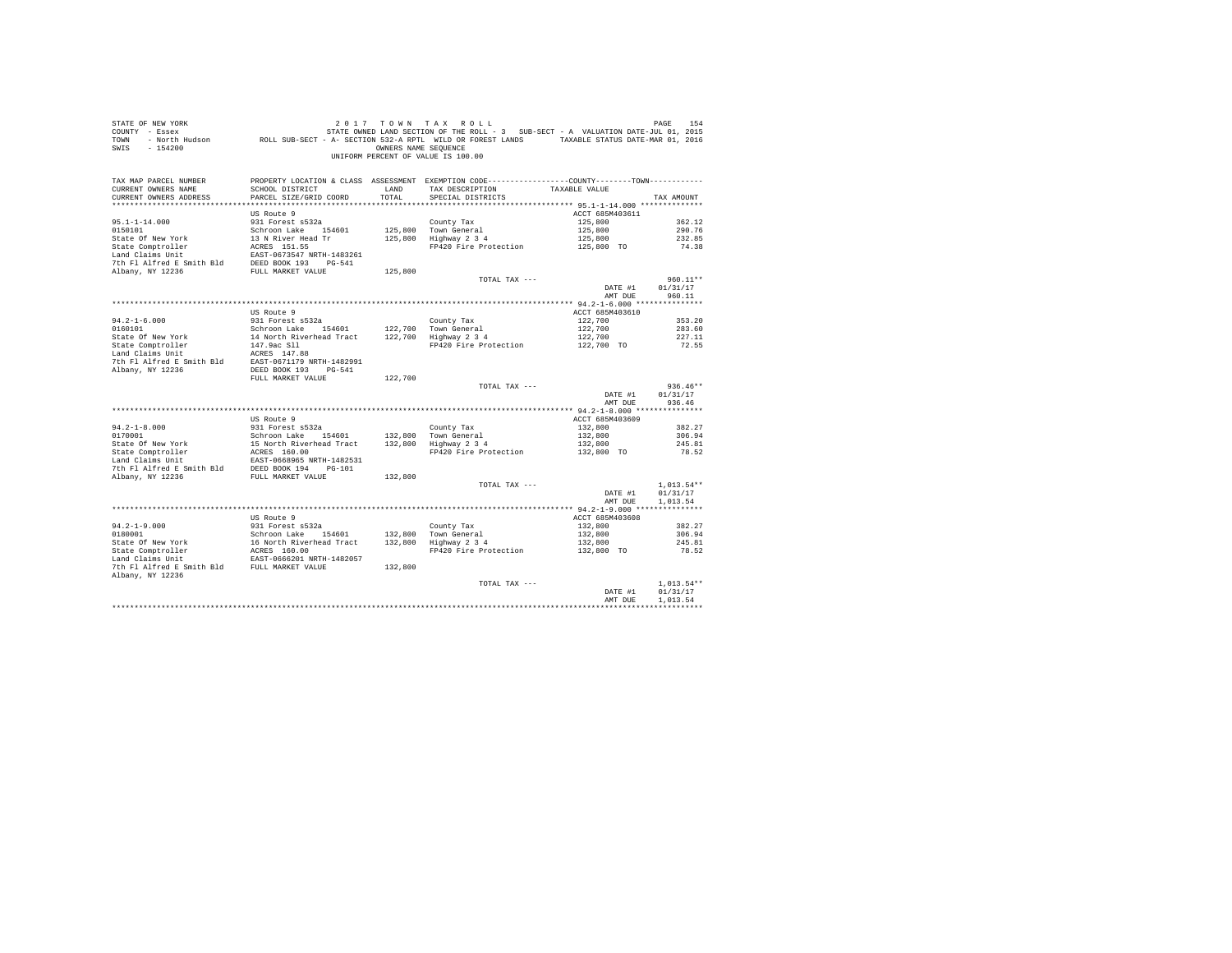| STATE OF NEW YORK<br>SWIS - 154200                                                                                                                                                                                                                                                                                                                                                                                                                                       |                                                                                            |               | 2017 TOWN TAX ROLL<br>OWNERS NAME SEQUENCE<br>UNIFORM PERCENT OF VALUE IS 100.00                                                      |                            | PAGE<br>155          |
|--------------------------------------------------------------------------------------------------------------------------------------------------------------------------------------------------------------------------------------------------------------------------------------------------------------------------------------------------------------------------------------------------------------------------------------------------------------------------|--------------------------------------------------------------------------------------------|---------------|---------------------------------------------------------------------------------------------------------------------------------------|----------------------------|----------------------|
| TAX MAP PARCEL NUMBER<br>CURRENT OWNERS NAME<br>CURRENT OWNERS ADDRESS                                                                                                                                                                                                                                                                                                                                                                                                   | SCHOOL DISTRICT<br>PARCEL SIZE/GRID COORD                                                  | LAND<br>TOTAL | PROPERTY LOCATION & CLASS ASSESSMENT EXEMPTION CODE---------------COUNTY-------TOWN----------<br>TAX DESCRIPTION<br>SPECIAL DISTRICTS | TAXABLE VALUE              | TAX AMOUNT           |
|                                                                                                                                                                                                                                                                                                                                                                                                                                                                          |                                                                                            |               |                                                                                                                                       |                            |                      |
| $94.2 - 1 - 10.000$                                                                                                                                                                                                                                                                                                                                                                                                                                                      | US Route 9<br>931 Forest s532a                                                             |               | County Tax                                                                                                                            | ACCT 685M403607<br>68,900  | 198.33               |
| 0190001                                                                                                                                                                                                                                                                                                                                                                                                                                                                  |                                                                                            |               |                                                                                                                                       | 68,900                     | 159.25               |
| State Of New York                                                                                                                                                                                                                                                                                                                                                                                                                                                        | Schroon Lake 154601 68,900 Town General<br>17 North Riverhead Tract 68,900 Highway 2 3 4   |               |                                                                                                                                       | 68,900                     | 127.53               |
| State Comptroller                                                                                                                                                                                                                                                                                                                                                                                                                                                        |                                                                                            |               | FP420 Fire Protection                                                                                                                 | 68,900 TO                  | 40.74                |
| Land Claims Unit                                                                                                                                                                                                                                                                                                                                                                                                                                                         | ACRES 83.00                                                                                |               |                                                                                                                                       |                            |                      |
| 7th Fl Alfred E Smith Bld EAST-0663904 NRTH-1481895                                                                                                                                                                                                                                                                                                                                                                                                                      |                                                                                            |               |                                                                                                                                       |                            |                      |
| Albany, NY 12236                                                                                                                                                                                                                                                                                                                                                                                                                                                         | DEED BOOK 193 PG-548                                                                       |               |                                                                                                                                       |                            |                      |
|                                                                                                                                                                                                                                                                                                                                                                                                                                                                          | FULL MARKET VALUE                                                                          | 68,900        | TOTAL TAX ---                                                                                                                         |                            | 525.85**             |
|                                                                                                                                                                                                                                                                                                                                                                                                                                                                          |                                                                                            |               |                                                                                                                                       | DATE #1                    | 01/31/17             |
|                                                                                                                                                                                                                                                                                                                                                                                                                                                                          |                                                                                            |               |                                                                                                                                       | AMT DUE                    | 525.85               |
|                                                                                                                                                                                                                                                                                                                                                                                                                                                                          |                                                                                            |               |                                                                                                                                       |                            |                      |
|                                                                                                                                                                                                                                                                                                                                                                                                                                                                          | US Route 9                                                                                 |               |                                                                                                                                       | ACCT 685M403606            |                      |
| $94.2 - 1 - 1.000$                                                                                                                                                                                                                                                                                                                                                                                                                                                       | 931 Forest s532a                                                                           |               | County Tax                                                                                                                            | 148,600                    | 427.76               |
| 0200001                                                                                                                                                                                                                                                                                                                                                                                                                                                                  | Schroon Lake 154601 148,600 Town General<br>18 North Riverhead Tract 148,600 Highway 2 3 4 |               |                                                                                                                                       | 148,600                    | 343.46               |
| State Of New York                                                                                                                                                                                                                                                                                                                                                                                                                                                        | 179ac Sll                                                                                  |               | FP420 Fire Protection                                                                                                                 | 148,600<br>$148,600$ TO    | 275.05<br>87.86      |
| State Comptroller<br>Land Claims Unit                                                                                                                                                                                                                                                                                                                                                                                                                                    |                                                                                            |               |                                                                                                                                       |                            |                      |
|                                                                                                                                                                                                                                                                                                                                                                                                                                                                          |                                                                                            |               |                                                                                                                                       |                            |                      |
|                                                                                                                                                                                                                                                                                                                                                                                                                                                                          |                                                                                            |               |                                                                                                                                       |                            |                      |
|                                                                                                                                                                                                                                                                                                                                                                                                                                                                          | FULL MARKET VALUE                                                                          | 148,600       |                                                                                                                                       |                            |                      |
|                                                                                                                                                                                                                                                                                                                                                                                                                                                                          |                                                                                            |               | TOTAL TAX ---                                                                                                                         |                            | $1.134.13**$         |
|                                                                                                                                                                                                                                                                                                                                                                                                                                                                          |                                                                                            |               |                                                                                                                                       | DATE #1<br>AMT DUE         | 01/31/17<br>1,134.13 |
|                                                                                                                                                                                                                                                                                                                                                                                                                                                                          |                                                                                            |               |                                                                                                                                       |                            |                      |
|                                                                                                                                                                                                                                                                                                                                                                                                                                                                          | US Route 9                                                                                 |               |                                                                                                                                       | ACCT 685M403605            |                      |
| $94.2 - 1 - 2.000$                                                                                                                                                                                                                                                                                                                                                                                                                                                       | 931 Forest s532a                                                                           |               | County Tax                                                                                                                            | 132,800                    | 382.27               |
|                                                                                                                                                                                                                                                                                                                                                                                                                                                                          |                                                                                            |               |                                                                                                                                       | 132,800                    | 306.94               |
|                                                                                                                                                                                                                                                                                                                                                                                                                                                                          |                                                                                            |               |                                                                                                                                       | 132,800                    | 245.81               |
|                                                                                                                                                                                                                                                                                                                                                                                                                                                                          |                                                                                            |               | FP420 Fire Protection                                                                                                                 | 132,800 TO                 | 78.52                |
| 7th Fl Alfred E Smith Bld FULL MARKET VALUE                                                                                                                                                                                                                                                                                                                                                                                                                              |                                                                                            |               |                                                                                                                                       |                            |                      |
| Albany, NY 12236                                                                                                                                                                                                                                                                                                                                                                                                                                                         |                                                                                            |               |                                                                                                                                       |                            |                      |
|                                                                                                                                                                                                                                                                                                                                                                                                                                                                          |                                                                                            |               | TOTAL TAX ---                                                                                                                         |                            | $1,013.54**$         |
|                                                                                                                                                                                                                                                                                                                                                                                                                                                                          |                                                                                            |               |                                                                                                                                       | DATE #1                    | 01/31/17             |
|                                                                                                                                                                                                                                                                                                                                                                                                                                                                          |                                                                                            |               |                                                                                                                                       | AMT DUE                    | 1.013.54             |
|                                                                                                                                                                                                                                                                                                                                                                                                                                                                          |                                                                                            |               |                                                                                                                                       |                            |                      |
| $94.2 - 1 - 3.000$                                                                                                                                                                                                                                                                                                                                                                                                                                                       | US Route 9<br>931 Forest s532a                                                             |               |                                                                                                                                       | ACCT 685M403604<br>118,300 | 340.53               |
| 0220001                                                                                                                                                                                                                                                                                                                                                                                                                                                                  | Schroon Lake 154601                                                                        |               |                                                                                                                                       | 118,300                    | 273.43               |
|                                                                                                                                                                                                                                                                                                                                                                                                                                                                          |                                                                                            |               | County Tax<br>118,300 Town General<br>118,300 Highway 2 3 4                                                                           | 118,300                    | 218.97               |
|                                                                                                                                                                                                                                                                                                                                                                                                                                                                          |                                                                                            |               | FP420 Fire Protection                                                                                                                 | 118,300 TO                 | 69.95                |
| $\begin{tabular}{lllllllllllll} & & & & & & & & & \\ \hline \multicolumn{3}{l}{\textbf{State Comptroller}} & & & & & 20 & \textbf{North five-related tract} \\ \textbf{State Comptroller} & & & & & & & \\ \textbf{Ind C1ains Unit} & & & & & & & \\ \textbf{Left P1 II} & & & & & & & \\ \hline \multicolumn{3}{l}{\textbf{Total Is UnS U}} & & & & & & \\ \multicolumn{3}{l}{\textbf{The P1 A1} if $\textbf{red} = \textbf{w}$-e-1$+1$+1$+1$+1$+1$+1$+1$+1$+1$+1$+1$+$ |                                                                                            |               |                                                                                                                                       |                            |                      |
| 7th Fl Alfred E Smith Bld DEED BOOK 204 PG-215                                                                                                                                                                                                                                                                                                                                                                                                                           |                                                                                            |               |                                                                                                                                       |                            |                      |
| Albany, NY 12236                                                                                                                                                                                                                                                                                                                                                                                                                                                         | FULL MARKET VALUE                                                                          | 118,300       |                                                                                                                                       |                            |                      |
|                                                                                                                                                                                                                                                                                                                                                                                                                                                                          |                                                                                            |               | TOTAL TAX ---                                                                                                                         | DATE #1                    | 902.88**<br>01/31/17 |
|                                                                                                                                                                                                                                                                                                                                                                                                                                                                          |                                                                                            |               |                                                                                                                                       | AMT DUE                    | 902.88               |
|                                                                                                                                                                                                                                                                                                                                                                                                                                                                          |                                                                                            |               |                                                                                                                                       |                            | ***********          |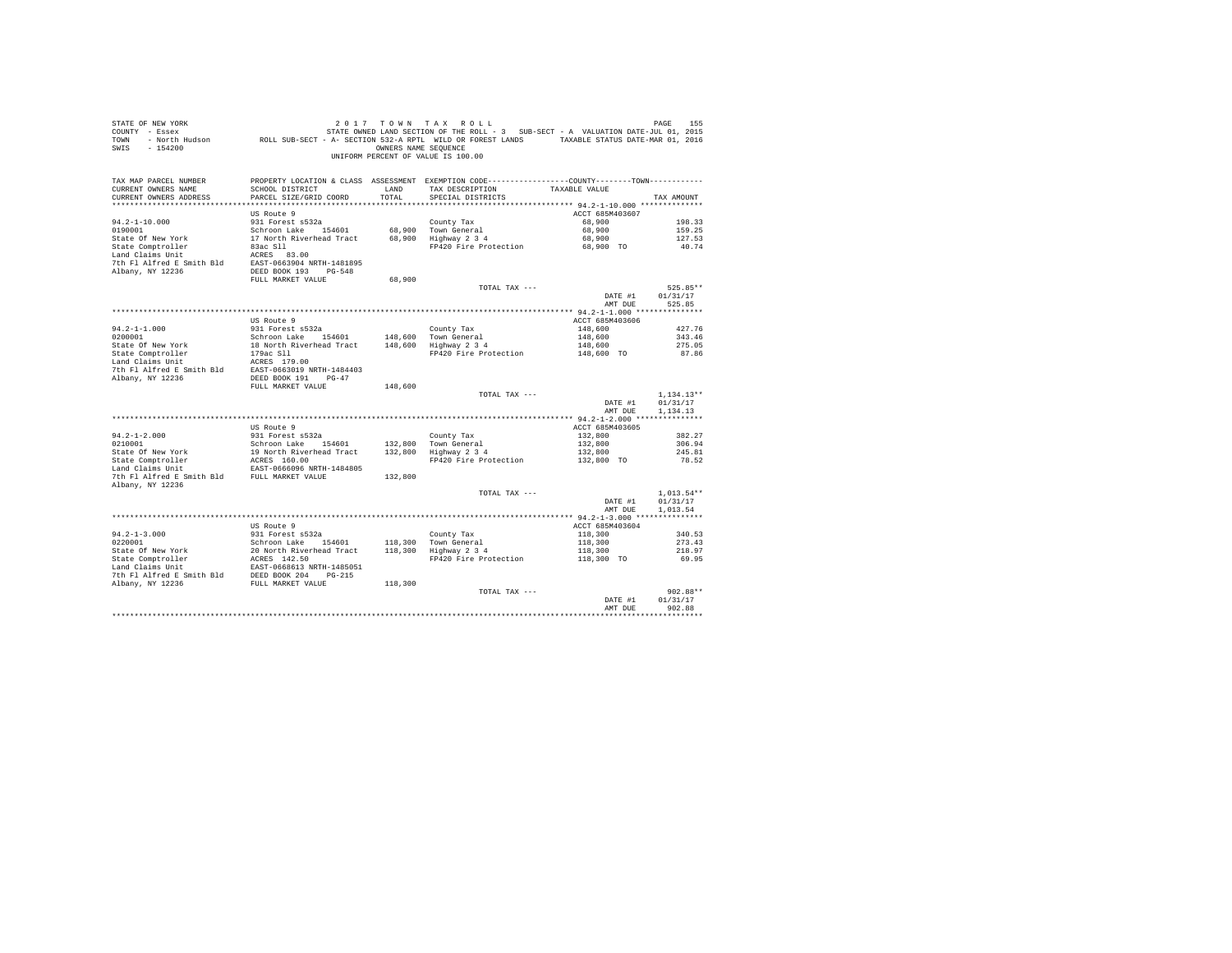| SWIS - 154200                                                          |                                           | OWNERS NAME SEOUENCE | UNIFORM PERCENT OF VALUE IS 100.00                                                                                                                                                                                                                                                                                                                  |                                  |                  |
|------------------------------------------------------------------------|-------------------------------------------|----------------------|-----------------------------------------------------------------------------------------------------------------------------------------------------------------------------------------------------------------------------------------------------------------------------------------------------------------------------------------------------|----------------------------------|------------------|
| TAX MAP PARCEL NUMBER<br>CURRENT OWNERS NAME<br>CURRENT OWNERS ADDRESS | SCHOOL DISTRICT<br>PARCEL SIZE/GRID COORD | LAND<br>TOTAL        | PROPERTY LOCATION & CLASS ASSESSMENT EXEMPTION CODE---------------COUNTY-------TOWN---------<br>TAX DESCRIPTION TAXABLE VALUE<br>SPECIAL DISTRICTS                                                                                                                                                                                                  |                                  | TAX AMOUNT       |
|                                                                        | US Route 9                                |                      |                                                                                                                                                                                                                                                                                                                                                     | ACCT 685M403603                  |                  |
| $94.2 - 1 - 5.000$                                                     | 931 Forest s532a                          |                      | County Tax                                                                                                                                                                                                                                                                                                                                          | 132,800                          | 382.27           |
|                                                                        |                                           |                      |                                                                                                                                                                                                                                                                                                                                                     | 132,800<br>132,800<br>132,800 TO | 306.94           |
|                                                                        |                                           |                      | FP420 Fire Protection                                                                                                                                                                                                                                                                                                                               |                                  | 245.81<br>78.52  |
|                                                                        |                                           |                      |                                                                                                                                                                                                                                                                                                                                                     |                                  |                  |
|                                                                        |                                           |                      |                                                                                                                                                                                                                                                                                                                                                     |                                  |                  |
|                                                                        |                                           |                      | TOTAL TAX ---                                                                                                                                                                                                                                                                                                                                       |                                  | $1,013.54**$     |
|                                                                        |                                           |                      |                                                                                                                                                                                                                                                                                                                                                     | DATE #1                          | 01/31/17         |
|                                                                        |                                           |                      |                                                                                                                                                                                                                                                                                                                                                     | AMT DUE                          | 1,013.54         |
|                                                                        |                                           |                      |                                                                                                                                                                                                                                                                                                                                                     |                                  |                  |
|                                                                        | US Route 9                                |                      |                                                                                                                                                                                                                                                                                                                                                     | ACCT 685M403602                  |                  |
|                                                                        |                                           |                      |                                                                                                                                                                                                                                                                                                                                                     |                                  |                  |
|                                                                        |                                           |                      |                                                                                                                                                                                                                                                                                                                                                     |                                  |                  |
|                                                                        |                                           |                      | $\begin{tabular}{lllllllllllll} & & & & & & & & 125,000 & & & & 359.82 \\ \hline \text{Tour} & \text{General} & & & & 125,000 & & & 288.91 \\ \text{Higgs} & 3 & 4 & & & 125,000 & & & 288.91 \\ \text{Higgs} & 2 & 3 & 4 & & & 125,000 & & & 231.37 \\ \text{FP420} & \text{Fire Protection} & & & 125,000 & \text{TO} & & 73.91 \\ \end{tabular}$ |                                  |                  |
|                                                                        |                                           |                      |                                                                                                                                                                                                                                                                                                                                                     |                                  |                  |
|                                                                        |                                           |                      |                                                                                                                                                                                                                                                                                                                                                     |                                  |                  |
|                                                                        |                                           |                      |                                                                                                                                                                                                                                                                                                                                                     |                                  |                  |
|                                                                        |                                           |                      | TOTAL TAX ---                                                                                                                                                                                                                                                                                                                                       |                                  | 954.01**         |
|                                                                        |                                           |                      |                                                                                                                                                                                                                                                                                                                                                     | DATE #1                          | 01/31/17         |
|                                                                        |                                           |                      |                                                                                                                                                                                                                                                                                                                                                     | AMT DUE                          | 954.01           |
|                                                                        |                                           |                      |                                                                                                                                                                                                                                                                                                                                                     |                                  |                  |
|                                                                        | Tracy Rd                                  |                      |                                                                                                                                                                                                                                                                                                                                                     | ACCT 685M403714                  |                  |
|                                                                        |                                           |                      |                                                                                                                                                                                                                                                                                                                                                     |                                  | 348.59<br>279.90 |
|                                                                        |                                           |                      |                                                                                                                                                                                                                                                                                                                                                     |                                  | 224.15           |
|                                                                        |                                           |                      | County Tax 1121,100<br>Town General 121,100<br>Highway 2 3 4 121,100<br>FP420 Fire Protection 121,100 TO                                                                                                                                                                                                                                            |                                  | 71.60            |
|                                                                        |                                           |                      |                                                                                                                                                                                                                                                                                                                                                     |                                  |                  |
|                                                                        |                                           |                      |                                                                                                                                                                                                                                                                                                                                                     |                                  |                  |
|                                                                        |                                           |                      | TOTAL TAX ---                                                                                                                                                                                                                                                                                                                                       |                                  | $924.24**$       |
|                                                                        |                                           |                      |                                                                                                                                                                                                                                                                                                                                                     | DATE #1                          | 01/31/17         |
|                                                                        |                                           |                      |                                                                                                                                                                                                                                                                                                                                                     | AMT DUE                          | 924.24           |
|                                                                        |                                           |                      |                                                                                                                                                                                                                                                                                                                                                     |                                  |                  |
|                                                                        | Tracy Rd                                  |                      |                                                                                                                                                                                                                                                                                                                                                     | ACCT 685M403713                  |                  |
| $95.1 - 1 - 4.000$<br>0260001                                          | 931 Forest s532a                          |                      |                                                                                                                                                                                                                                                                                                                                                     | 132,800                          | 382.27<br>306.94 |
|                                                                        |                                           |                      | County Tax<br>132,800 Town General<br>132,800 Highway 2 3 4                                                                                                                                                                                                                                                                                         | $132,800$<br>$132,800$           | 245.81           |
|                                                                        |                                           |                      | FP420 Fire Protection                                                                                                                                                                                                                                                                                                                               | 132,800 TO                       | 78.52            |
|                                                                        |                                           |                      |                                                                                                                                                                                                                                                                                                                                                     |                                  |                  |
|                                                                        |                                           |                      |                                                                                                                                                                                                                                                                                                                                                     |                                  |                  |
| Albany, NY 12236                                                       |                                           |                      | TOTAL TAX ---                                                                                                                                                                                                                                                                                                                                       |                                  | $1.013.54**$     |
|                                                                        |                                           |                      |                                                                                                                                                                                                                                                                                                                                                     | DATE #1                          | 01/31/17         |
|                                                                        |                                           |                      |                                                                                                                                                                                                                                                                                                                                                     | AMT DUE                          | 1,013.54         |
|                                                                        |                                           |                      |                                                                                                                                                                                                                                                                                                                                                     |                                  | ************     |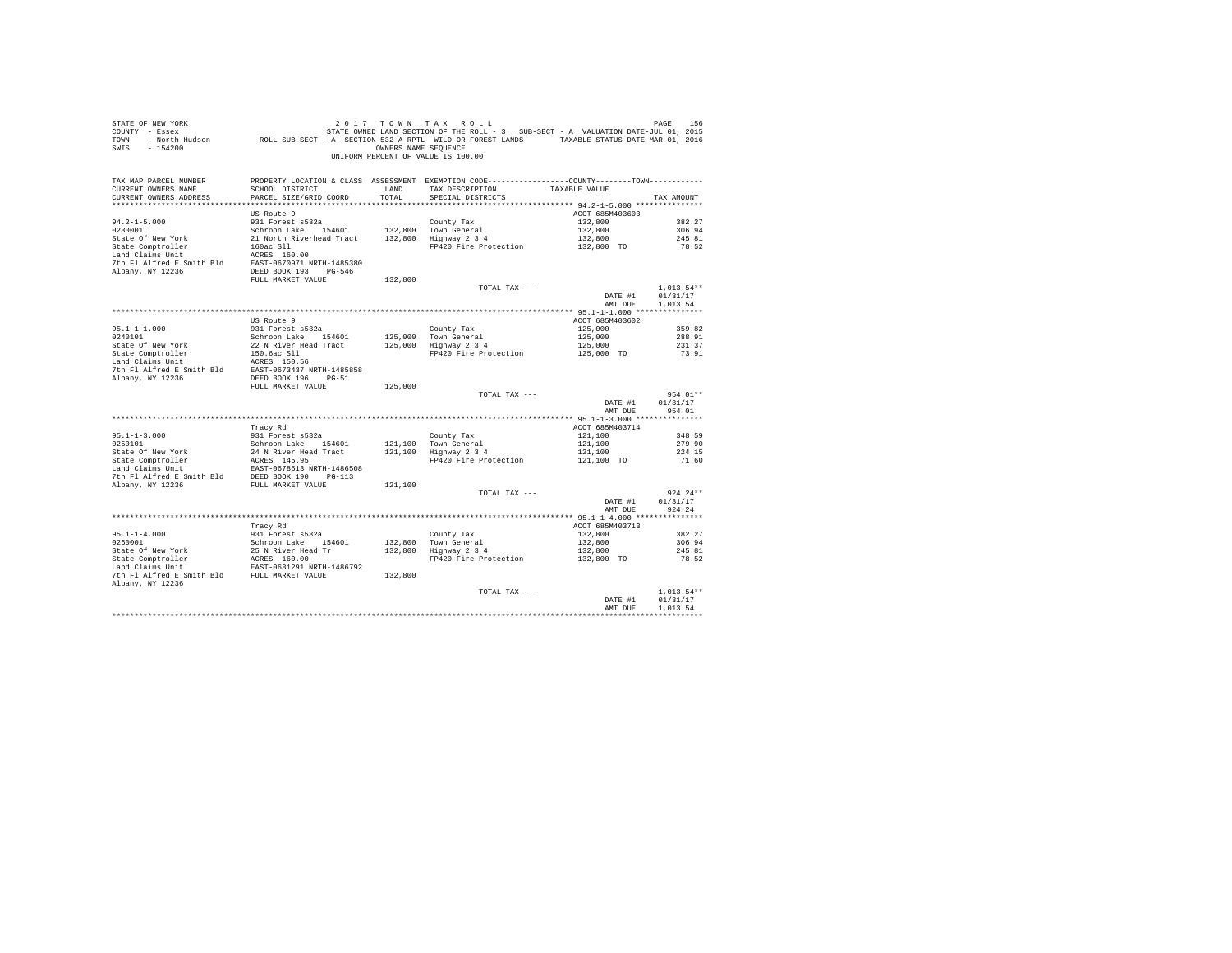| PAGE 157 167 2017 TOWN TAX ROLL PROB PAGE 157<br>COUNTY - Essex - SATATE ONNED LAND SECTION OF THE ROLL - 3 SUB-SECT - A VALUATION DATE-JUL 01, 2015<br>TOWN - North Hudson - ROLL SUB-SECT - A-SECTION 532-A RPTL WILD OR FOREST LA<br>SWIS - 154200 |                                           | OWNERS NAME SEQUENCE | 2017 TOWN TAX ROLL<br>UNIFORM PERCENT OF VALUE IS 100.00                                     |                            |                      |
|-------------------------------------------------------------------------------------------------------------------------------------------------------------------------------------------------------------------------------------------------------|-------------------------------------------|----------------------|----------------------------------------------------------------------------------------------|----------------------------|----------------------|
| TAX MAP PARCEL NUMBER                                                                                                                                                                                                                                 |                                           |                      | PROPERTY LOCATION & CLASS ASSESSMENT EXEMPTION CODE---------------COUNTY-------TOWN--------- |                            |                      |
| CURRENT OWNERS NAME<br>CURRENT OWNERS ADDRESS                                                                                                                                                                                                         | SCHOOL DISTRICT<br>PARCEL SIZE/GRID COORD | LAND<br>TOTAL        | TAX DESCRIPTION<br>SPECIAL DISTRICTS                                                         | TAXABLE VALUE              | TAX AMOUNT           |
|                                                                                                                                                                                                                                                       |                                           |                      |                                                                                              |                            |                      |
|                                                                                                                                                                                                                                                       | Tracy Rd                                  |                      |                                                                                              | ACCT 685M403712            |                      |
| $95.1 - 1 - 5.000$                                                                                                                                                                                                                                    | 931 Forest s532a                          |                      | County Tax                                                                                   | 132,800                    | 382.27               |
| 0270001                                                                                                                                                                                                                                               | Schroon Lake 154601                       |                      | County Tax<br>132,800 Town General<br>132,800 Highway 2 3 4                                  | 132,800                    | 306.94               |
| State Of New York                                                                                                                                                                                                                                     | 26 N River Head Tr                        |                      |                                                                                              | 132,800                    | 245.81               |
|                                                                                                                                                                                                                                                       |                                           |                      | FP420 Fire Protection                                                                        | 132,800 TO                 | 78.52                |
| State Comptroller<br>Land Claims Unit<br>2007 - EAST -0683890 NRTH-1487191<br>2007 - The Fl Alfred E Smith Bld<br>2008 - DEED BOOK 230<br>2008-554                                                                                                    |                                           |                      |                                                                                              |                            |                      |
| Albany, NY 12236                                                                                                                                                                                                                                      | FULL MARKET VALUE                         | 132,800              |                                                                                              |                            |                      |
|                                                                                                                                                                                                                                                       |                                           |                      | TOTAL TAX ---                                                                                |                            | $1.013.54**$         |
|                                                                                                                                                                                                                                                       |                                           |                      |                                                                                              | DATE #1                    | 01/31/17             |
|                                                                                                                                                                                                                                                       |                                           |                      |                                                                                              | AMT DUE                    | 1,013.54             |
|                                                                                                                                                                                                                                                       |                                           |                      |                                                                                              |                            |                      |
|                                                                                                                                                                                                                                                       | US Route 9                                |                      |                                                                                              | ACCT 685M403711            |                      |
| $85.3 - 1 - 34.000$                                                                                                                                                                                                                                   | 931 Forest s532a                          |                      | County Tax                                                                                   | 132,800                    | 382.27               |
|                                                                                                                                                                                                                                                       |                                           | 132,800              | $132,800$ Town General<br>$132,800$ Highway 2 3 4                                            | 132,800<br>132,800         | 306.94<br>245.81     |
|                                                                                                                                                                                                                                                       |                                           |                      | FP420 Fire Protection                                                                        | 132,800 TO                 | 78.52                |
|                                                                                                                                                                                                                                                       |                                           |                      |                                                                                              |                            |                      |
|                                                                                                                                                                                                                                                       |                                           |                      |                                                                                              |                            |                      |
| 032.5-17-34.0001<br>Schroon Lake 154601<br>Schroon Lake 154601<br>Schroon Lake 154601<br>Schroon Lake 154601<br>Schroon Lake 17-1<br>Schroon Lake 17-1<br>Schroon Lake 17-1<br>20236<br>The Fl Alfred E Smith Bld<br>20236 FULL MARKET VALUE<br>202-  |                                           | 132,800              |                                                                                              |                            |                      |
|                                                                                                                                                                                                                                                       |                                           |                      | TOTAL TAX ---                                                                                |                            | $1,013.54**$         |
|                                                                                                                                                                                                                                                       |                                           |                      |                                                                                              | DATE #1<br>AMT DUE         | 01/31/17<br>1,013.54 |
|                                                                                                                                                                                                                                                       |                                           |                      |                                                                                              |                            |                      |
|                                                                                                                                                                                                                                                       | US Route 9                                |                      |                                                                                              | ACCT 685M403710            |                      |
| $85.3 - 1 - 35.000$                                                                                                                                                                                                                                   | 931 Forest s532a                          |                      | County Tax                                                                                   | 117,200                    | 337.37               |
| 0290101                                                                                                                                                                                                                                               | Schroon Lake 154601                       |                      | County Tax<br>117,200   Town General<br>117,200   Highway 2 3 4                              | 117,200                    | 270.88               |
|                                                                                                                                                                                                                                                       |                                           |                      |                                                                                              | 117,200<br>117,200 TO      | 216.93               |
|                                                                                                                                                                                                                                                       |                                           |                      | FP420 Fire Protection                                                                        |                            | 69.30                |
|                                                                                                                                                                                                                                                       |                                           |                      |                                                                                              |                            |                      |
|                                                                                                                                                                                                                                                       |                                           |                      |                                                                                              |                            |                      |
|                                                                                                                                                                                                                                                       |                                           |                      | TOTAL TAX ---                                                                                |                            | 894.48**             |
|                                                                                                                                                                                                                                                       |                                           |                      |                                                                                              | DATE #1                    | 01/31/17             |
|                                                                                                                                                                                                                                                       |                                           |                      |                                                                                              | AMT DUE                    | 894.48               |
|                                                                                                                                                                                                                                                       |                                           |                      |                                                                                              |                            |                      |
| $85.3 - 1 - 36.000$                                                                                                                                                                                                                                   | US Route 9<br>931 Forest s532a            |                      | County Tax                                                                                   | ACCT 685M403709<br>126,000 | 362.70               |
| 0300101                                                                                                                                                                                                                                               | Schroon Lake 154601                       |                      |                                                                                              | 126,000                    | 291.22               |
|                                                                                                                                                                                                                                                       |                                           |                      | 126,000 Town General<br>126,000 Highway 2 3 4                                                | 126,000                    | 233.22               |
| State Of New York<br>State Comptroller                                                                                                                                                                                                                | 45 N River Head Tr<br>151.8ac Sll         |                      | FP420 Fire Protection                                                                        | 126,000 TO                 | 74.50                |
| Land Claims Unit<br>7th Pl Alfred E Smith Bld<br>2016 March 210 DEED BOOK 230 PG-554<br>2016 Albany, NY 12236                                                                                                                                         |                                           |                      |                                                                                              |                            |                      |
|                                                                                                                                                                                                                                                       |                                           |                      |                                                                                              |                            |                      |
|                                                                                                                                                                                                                                                       |                                           |                      |                                                                                              |                            |                      |
|                                                                                                                                                                                                                                                       | FULL MARKET VALUE                         | 126,000              | TOTAL TAX ---                                                                                |                            | $961.64**$           |
|                                                                                                                                                                                                                                                       |                                           |                      |                                                                                              | DATE #1                    | 01/31/17             |
|                                                                                                                                                                                                                                                       |                                           |                      |                                                                                              | AMT DUE                    | 961.64               |
|                                                                                                                                                                                                                                                       |                                           |                      |                                                                                              |                            | ***********          |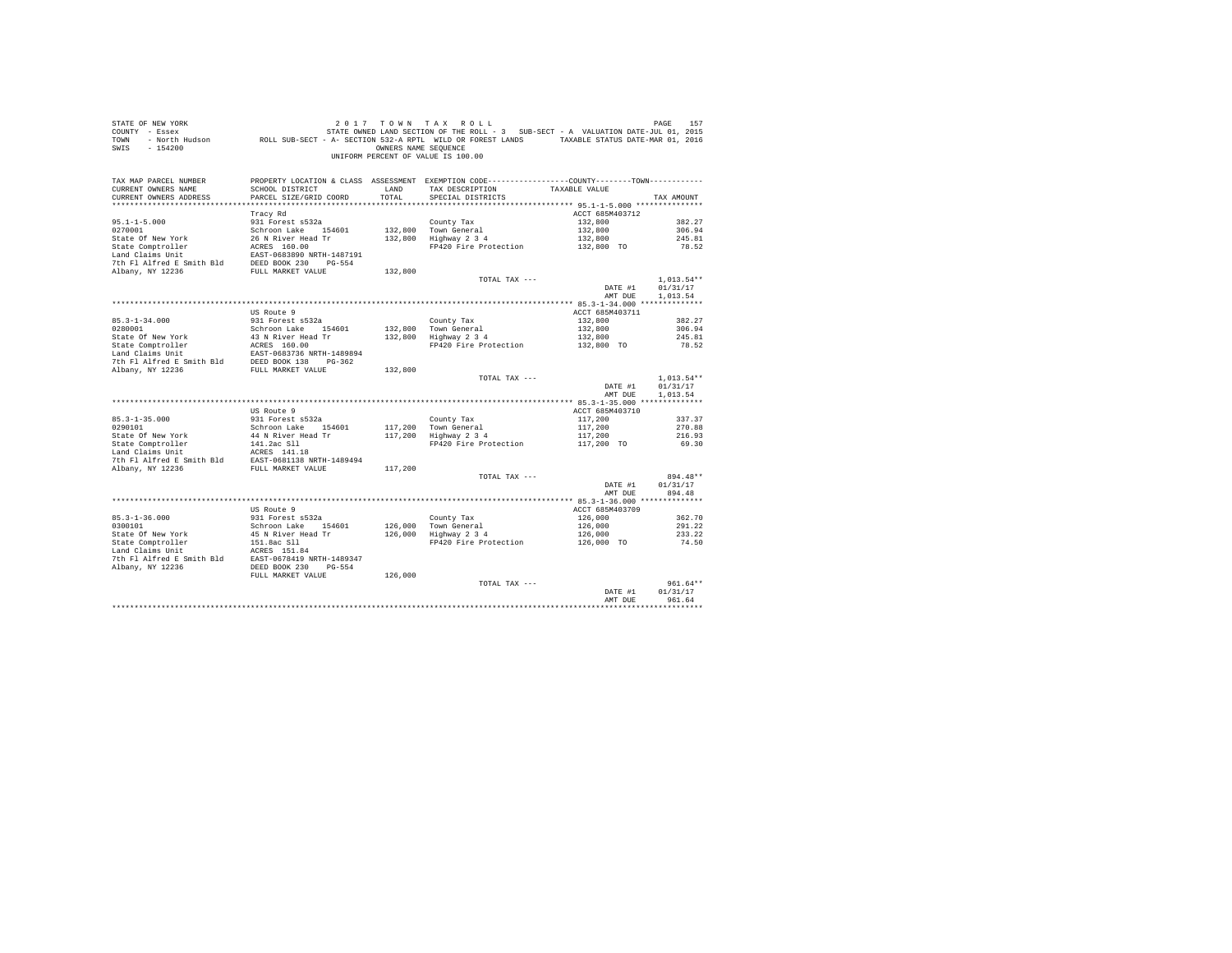| STATE OF NEW YORK<br>COUNTY - Essex<br>TOWN<br>SWIS - 154200                                                                                                             |                                                  | OWNERS NAME SEOUENCE | 2017 TOWN TAX ROLL<br>DE MESS 158 בבאת 1992 המשיר של 2017 מישות 17 AX ROLL<br>T - Essex STATE-JULOI, 2015 STATE OWNED LAND SECTION OF THE ROLL - 3 SUB-SECT - A VALUATION DATE-JULOI, 2015<br>ROLL SUB-SECT - A SECTION 532-A RPTL WILD OR FOREST LANDS -<br>UNIFORM PERCENT OF VALUE IS 100.00 |                            | PAGE<br>158        |
|--------------------------------------------------------------------------------------------------------------------------------------------------------------------------|--------------------------------------------------|----------------------|-------------------------------------------------------------------------------------------------------------------------------------------------------------------------------------------------------------------------------------------------------------------------------------------------|----------------------------|--------------------|
| TAX MAP PARCEL NUMBER<br>CURRENT OWNERS NAME<br>CURRENT OWNERS ADDRESS                                                                                                   | SCHOOL DISTRICT<br>PARCEL SIZE/GRID COORD        | LAND<br>TOTAL.       | PROPERTY LOCATION & CLASS ASSESSMENT EXEMPTION CODE----------------COUNTY--------TOWN----------<br>TAX DESCRIPTION<br>SPECIAL DISTRICTS                                                                                                                                                         | TAXABLE VALUE              | TAX AMOUNT         |
|                                                                                                                                                                          | US Route 9                                       |                      |                                                                                                                                                                                                                                                                                                 | ACCT 685M403708            |                    |
| $85.3 - 1 - 37.000$                                                                                                                                                      | 931 Forest s532a                                 |                      | County Tax                                                                                                                                                                                                                                                                                      | 132,800                    | 382.27             |
| 0310001                                                                                                                                                                  | Schroon Lake 154601                              |                      | 132.800 Town General<br>$132,800$ Highway $2\,3\,4$                                                                                                                                                                                                                                             | 132,800                    | 306.94             |
| State Of New York                                                                                                                                                        | 46 N River Head Tr                               |                      |                                                                                                                                                                                                                                                                                                 | 132,800<br>132,800 TO      | 245.81             |
| State Comptroller 160ac S11<br>Land Claims Unit 160ac S11<br>Land Claims Unit 160ac S1650.00<br>The F1 Alfred E Smith Bld EAST-0675824 NRTH-1489061<br>TULL MARKET VALUE |                                                  |                      | FP420 Fire Protection                                                                                                                                                                                                                                                                           |                            | 78.52              |
|                                                                                                                                                                          |                                                  |                      |                                                                                                                                                                                                                                                                                                 |                            |                    |
|                                                                                                                                                                          |                                                  | 132,800              |                                                                                                                                                                                                                                                                                                 |                            |                    |
|                                                                                                                                                                          |                                                  |                      | TOTAL TAX ---                                                                                                                                                                                                                                                                                   |                            | $1.013.54**$       |
|                                                                                                                                                                          |                                                  |                      |                                                                                                                                                                                                                                                                                                 | DATE #1                    | 01/31/17           |
|                                                                                                                                                                          |                                                  |                      |                                                                                                                                                                                                                                                                                                 | AMT DUE                    | 1,013.54           |
|                                                                                                                                                                          |                                                  |                      |                                                                                                                                                                                                                                                                                                 |                            |                    |
|                                                                                                                                                                          | US Route 9                                       |                      |                                                                                                                                                                                                                                                                                                 | ACCT 685M403707            |                    |
| $84. -3 - 11.000$<br>0320001                                                                                                                                             | 931 Forest s532a - WTRFNT<br>Schroon Lake 154601 |                      | County Tax                                                                                                                                                                                                                                                                                      | 61,800<br>61,800           | 177.90<br>142.84   |
|                                                                                                                                                                          | 49 N Riverhead Tract                             |                      | 61,800 Town General<br>61,800 Highway 2 3 4                                                                                                                                                                                                                                                     | 61,800                     | 114.39             |
|                                                                                                                                                                          |                                                  |                      | FP420 Fire Protection 61,800 TO                                                                                                                                                                                                                                                                 |                            | 36.54              |
| State of New York 49 N Riverhead Tract<br>State Comptroller 71.3ac Sll<br>Land Claims Unit<br>ACRES 71.31<br>$\frac{13}{2}$<br>$\frac{13}{2}$                            |                                                  |                      |                                                                                                                                                                                                                                                                                                 |                            |                    |
| 7th Fl Alfred E Smith Bld EAST-0667319 NRTH-1488069                                                                                                                      |                                                  |                      |                                                                                                                                                                                                                                                                                                 |                            |                    |
| Albany, NY 12236                                                                                                                                                         | DEED BOOK 204 PG-215                             |                      |                                                                                                                                                                                                                                                                                                 |                            |                    |
|                                                                                                                                                                          | FULL MARKET VALUE                                | 61,800               | TOTAL TAX ---                                                                                                                                                                                                                                                                                   |                            | $471.67**$         |
|                                                                                                                                                                          |                                                  |                      |                                                                                                                                                                                                                                                                                                 | DATE #1<br>AMT DUE         | 01/31/17<br>471.67 |
|                                                                                                                                                                          |                                                  |                      |                                                                                                                                                                                                                                                                                                 |                            |                    |
|                                                                                                                                                                          | US Route 9                                       |                      |                                                                                                                                                                                                                                                                                                 | ACCT 685M403706            |                    |
| $84. -3 - 14.000$                                                                                                                                                        | 931 Forest s532a                                 |                      | County Tax<br>132,800 Town General<br>132,800 Highway 2 3 4                                                                                                                                                                                                                                     | 132,800                    | 382.27             |
| 0330001                                                                                                                                                                  | Schroon Lake 154601                              |                      |                                                                                                                                                                                                                                                                                                 | 132,800                    | 306.94             |
|                                                                                                                                                                          |                                                  |                      |                                                                                                                                                                                                                                                                                                 | 132,800                    | 245.81             |
|                                                                                                                                                                          |                                                  |                      | FP420 Fire Protection                                                                                                                                                                                                                                                                           | 132,800 TO                 | 78.52              |
|                                                                                                                                                                          |                                                  |                      |                                                                                                                                                                                                                                                                                                 |                            |                    |
| Albany, NY 12236                                                                                                                                                         | FULL MARKET VALUE                                | 132,800              |                                                                                                                                                                                                                                                                                                 |                            |                    |
|                                                                                                                                                                          |                                                  |                      | TOTAL TAX ---                                                                                                                                                                                                                                                                                   |                            | $1,013.54**$       |
|                                                                                                                                                                          |                                                  |                      |                                                                                                                                                                                                                                                                                                 | DATE #1                    | 01/31/17           |
|                                                                                                                                                                          |                                                  |                      |                                                                                                                                                                                                                                                                                                 | AMT DUE                    | 1,013.54           |
|                                                                                                                                                                          |                                                  |                      |                                                                                                                                                                                                                                                                                                 |                            |                    |
| $84. - 3 - 15.000$                                                                                                                                                       | US Route 9<br>931 Forest s532a                   |                      |                                                                                                                                                                                                                                                                                                 | ACCT 685M403705<br>132,800 | 382.27             |
| 0340001                                                                                                                                                                  | Schroon Lake 154601                              | 132,800              |                                                                                                                                                                                                                                                                                                 | 132,800                    | 306.94             |
| State Of New York                                                                                                                                                        | 51 N Riverhead Tract                             |                      | County Tax<br>132,800 Town General<br>132,800 Highway 2 3 4                                                                                                                                                                                                                                     | 132,800                    | 245.81             |
| State Comptroller                                                                                                                                                        | 160ac Sll                                        |                      | FP420 Fire Protection                                                                                                                                                                                                                                                                           | 132,800 TO                 | 78.52              |
| Cand Claims Unit<br>2010 11 11 2021 2021 20316 20416 2041<br>7th F1 Alfred B 3mith Bld<br>202216 2022 205 2050 2041 2041 2045 2045                                       |                                                  |                      |                                                                                                                                                                                                                                                                                                 |                            |                    |
|                                                                                                                                                                          |                                                  |                      |                                                                                                                                                                                                                                                                                                 |                            |                    |
|                                                                                                                                                                          |                                                  |                      |                                                                                                                                                                                                                                                                                                 |                            |                    |
|                                                                                                                                                                          | FULL MARKET VALUE                                | 132,800              | TOTAL TAX ---                                                                                                                                                                                                                                                                                   |                            | $1.013.54**$       |
|                                                                                                                                                                          |                                                  |                      |                                                                                                                                                                                                                                                                                                 | DATE #1                    | 01/31/17           |
|                                                                                                                                                                          |                                                  |                      |                                                                                                                                                                                                                                                                                                 | AMT DUE                    | 1,013.54           |
|                                                                                                                                                                          |                                                  |                      |                                                                                                                                                                                                                                                                                                 |                            | ************       |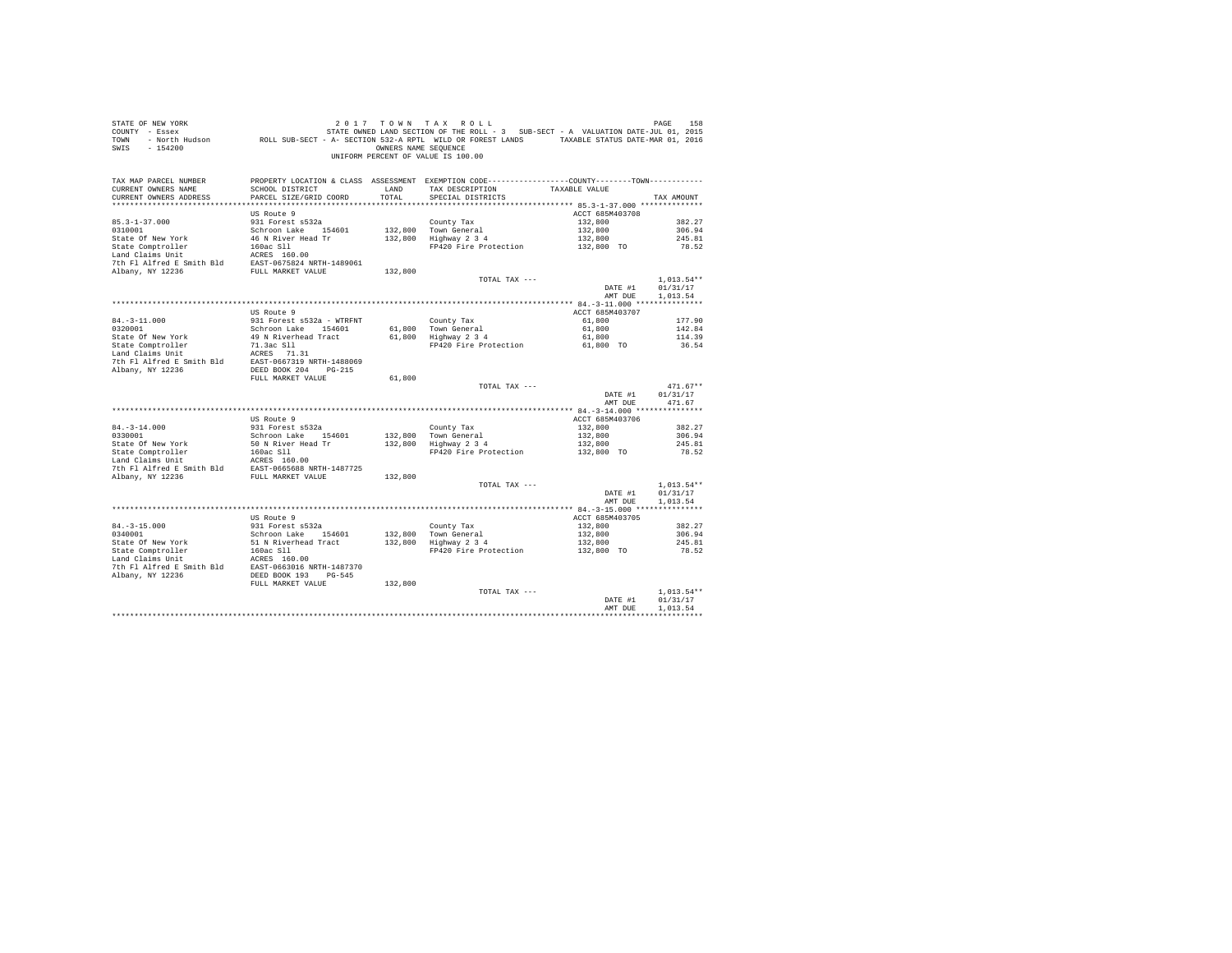| STATE OF NEW YORK<br>COUNTY - Essex<br>COULLY A MADELIAN DATA ON A SECTION 532-A RPTL WILD OR FOREST LANDS TAXABLE STATUS DATE-MAR 01, 2016<br>TOWN - NOTCH Hudson     ROLL SUB-SECT - A- SECTION 532-A RPTL WILD OR FOREST LANDS   TAXABLE STATUS DATE-MAR 01, 2016<br>SWIS - 154200 |                                           | OWNERS NAME SEQUENCE | 2017 TOWN TAX ROLL<br>STATE OWNED LAND SECTION OF THE ROLL - 3 SUB-SECT - A VALUATION DATE-JUL 01, 2015<br>UNIFORM PERCENT OF VALUE IS 100.00 |                           | PAGE<br>159              |
|---------------------------------------------------------------------------------------------------------------------------------------------------------------------------------------------------------------------------------------------------------------------------------------|-------------------------------------------|----------------------|-----------------------------------------------------------------------------------------------------------------------------------------------|---------------------------|--------------------------|
| TAX MAP PARCEL NUMBER<br>CURRENT OWNERS NAME<br>CURRENT OWNERS ADDRESS                                                                                                                                                                                                                | SCHOOL DISTRICT<br>PARCEL SIZE/GRID COORD | LAND<br>TOTAL        | PROPERTY LOCATION & CLASS ASSESSMENT EXEMPTION CODE---------------COUNTY-------TOWN----------<br>TAX DESCRIPTION<br>SPECIAL DISTRICTS         | TAXABLE VALUE             | TAX AMOUNT               |
| ************************                                                                                                                                                                                                                                                              |                                           |                      |                                                                                                                                               |                           |                          |
| $84. - 3 - 18.000$                                                                                                                                                                                                                                                                    | US Route 9<br>931 Forest s532a            |                      | County Tax                                                                                                                                    | ACCT 685M403704<br>94,500 | 272.02                   |
| 0350001                                                                                                                                                                                                                                                                               | Schroon Lake 154601                       |                      | 94,500 Town General                                                                                                                           | 94,500                    | 218.42                   |
| State Of New York                                                                                                                                                                                                                                                                     | 52 N Riverhead Tract                      |                      | 94,500 Highway 2 3 4                                                                                                                          | 94,500                    | 174.91                   |
| State Comptroller<br>Land Claims Unit                                                                                                                                                                                                                                                 | 113.9ac Sll                               |                      | FP420 Fire Protection                                                                                                                         | 94,500 TO                 | 55.87                    |
|                                                                                                                                                                                                                                                                                       | ACRES 113.90                              |                      |                                                                                                                                               |                           |                          |
| Albany, NY 12236                                                                                                                                                                                                                                                                      |                                           |                      |                                                                                                                                               |                           |                          |
|                                                                                                                                                                                                                                                                                       | DEED BOOK 193 PG-544<br>FULL MARKET VALUE | 94,500               |                                                                                                                                               |                           |                          |
|                                                                                                                                                                                                                                                                                       |                                           |                      | TOTAL TAX ---                                                                                                                                 |                           | $721.22**$               |
|                                                                                                                                                                                                                                                                                       |                                           |                      |                                                                                                                                               | DATE #1                   | 01/31/17                 |
|                                                                                                                                                                                                                                                                                       |                                           |                      |                                                                                                                                               | AMT DUE                   | 721.22                   |
|                                                                                                                                                                                                                                                                                       |                                           |                      |                                                                                                                                               |                           |                          |
|                                                                                                                                                                                                                                                                                       | US Route 9<br>931 Forest s532a            |                      |                                                                                                                                               | ACCT 685M404903           | 117.16                   |
| 84.-3-19.000<br>0360001                                                                                                                                                                                                                                                               | Schroon Lake 154601                       |                      | County Tax                                                                                                                                    | 40,700<br>40,700          | 94.07                    |
| State Of New York                                                                                                                                                                                                                                                                     | 53 N Riverhead Tract                      |                      | County Tax<br>40,700 Town General<br>40,700 Highway 2 3 4                                                                                     | 40,700                    | 75.33                    |
| State Comptroller<br>Land Claims Unit                                                                                                                                                                                                                                                 | $49ac$ Sll $-$                            |                      | FP420 Fire Protection                                                                                                                         | 40,700 TO                 | 24.06                    |
|                                                                                                                                                                                                                                                                                       | ACRES 49.00                               |                      |                                                                                                                                               |                           |                          |
| Land Claims of Latin Eld<br>The Flalfred E Smith Bld<br>EAST-0657597 NRTH-1489850<br>Nhany NY 12236<br>DEED BOOK 193 PG-543                                                                                                                                                           |                                           |                      |                                                                                                                                               |                           |                          |
|                                                                                                                                                                                                                                                                                       | FULL MARKET VALUE                         | 40,700               |                                                                                                                                               |                           |                          |
|                                                                                                                                                                                                                                                                                       |                                           |                      | TOTAL TAX ---                                                                                                                                 |                           | $310.62**$               |
|                                                                                                                                                                                                                                                                                       |                                           |                      |                                                                                                                                               | DATE #1                   | 01/31/17                 |
|                                                                                                                                                                                                                                                                                       |                                           |                      |                                                                                                                                               | AMT DUE                   | 310.62                   |
|                                                                                                                                                                                                                                                                                       |                                           |                      |                                                                                                                                               |                           |                          |
|                                                                                                                                                                                                                                                                                       | US Route 9                                |                      |                                                                                                                                               | ACCT 685M404902           |                          |
| $84. - 3 - 17.000$<br>0370001                                                                                                                                                                                                                                                         | 931 Forest s532a<br>Schroon Lake 154601   |                      | County Tax<br>132.800 Town General                                                                                                            | 132,800<br>132,800        | 382.27<br>306.94         |
| State Of New York                                                                                                                                                                                                                                                                     | 54 N River Head Tract                     |                      | 132,800 Highway 2 3 4                                                                                                                         | 132,800                   | 245.81                   |
| State Comptroller                                                                                                                                                                                                                                                                     |                                           |                      | FP420 Fire Protection                                                                                                                         | 132,800 TO                | 78.52                    |
| Land Claims Unit                                                                                                                                                                                                                                                                      | 160ac S11<br>ACRES 160.00                 |                      |                                                                                                                                               |                           |                          |
| 7th Fl Alfred E Smith Bld                                                                                                                                                                                                                                                             | EAST-0659891 NRTH-1489960                 |                      |                                                                                                                                               |                           |                          |
| Albany, NY 12236                                                                                                                                                                                                                                                                      | DEED BOOK 191 PG-47<br>FULL MARKET VALUE  | 132,800              |                                                                                                                                               |                           |                          |
|                                                                                                                                                                                                                                                                                       |                                           |                      | TOTAL TAX ---                                                                                                                                 |                           | $1.013.54**$             |
|                                                                                                                                                                                                                                                                                       |                                           |                      |                                                                                                                                               | DATE #1                   | 01/31/17                 |
|                                                                                                                                                                                                                                                                                       |                                           |                      |                                                                                                                                               | AMT DUE                   | 1,013.54                 |
|                                                                                                                                                                                                                                                                                       |                                           |                      |                                                                                                                                               |                           |                          |
|                                                                                                                                                                                                                                                                                       | US Route 9                                |                      |                                                                                                                                               | ACCT 685M404901           |                          |
| $84. -3 - 16.000$<br>0380001                                                                                                                                                                                                                                                          | 931 Forest s532a<br>Schroon Lake 154601   |                      | County Tax                                                                                                                                    | 132,800<br>132,800        | 382.27<br>306.94         |
|                                                                                                                                                                                                                                                                                       | 55 N River Head Tract                     |                      | county rax<br>132,800 Town General<br>132,800 Highway 2 3 4                                                                                   | 132,800                   | 245.81                   |
|                                                                                                                                                                                                                                                                                       | ACRES 160.00                              |                      | FP420 Fire Protection                                                                                                                         | 132,800 TO                | 78.52                    |
| State Of New York<br>State Comptroller                                                                                                                                                                                                                                                | EAST-0662518 NRTH-1490123                 |                      |                                                                                                                                               |                           |                          |
| 7th Fl Alfred E Smith Bld DEED BOOK 191 PG-47                                                                                                                                                                                                                                         |                                           |                      |                                                                                                                                               |                           |                          |
| Albany, NY 12236                                                                                                                                                                                                                                                                      | FULL MARKET VALUE                         | 132,800              |                                                                                                                                               |                           |                          |
|                                                                                                                                                                                                                                                                                       |                                           |                      | TOTAL TAX ---                                                                                                                                 | DATE #1                   | $1.013.54**$<br>01/31/17 |
|                                                                                                                                                                                                                                                                                       |                                           |                      |                                                                                                                                               | AMT DUR                   | 1.013.54                 |
|                                                                                                                                                                                                                                                                                       |                                           |                      |                                                                                                                                               |                           | ************             |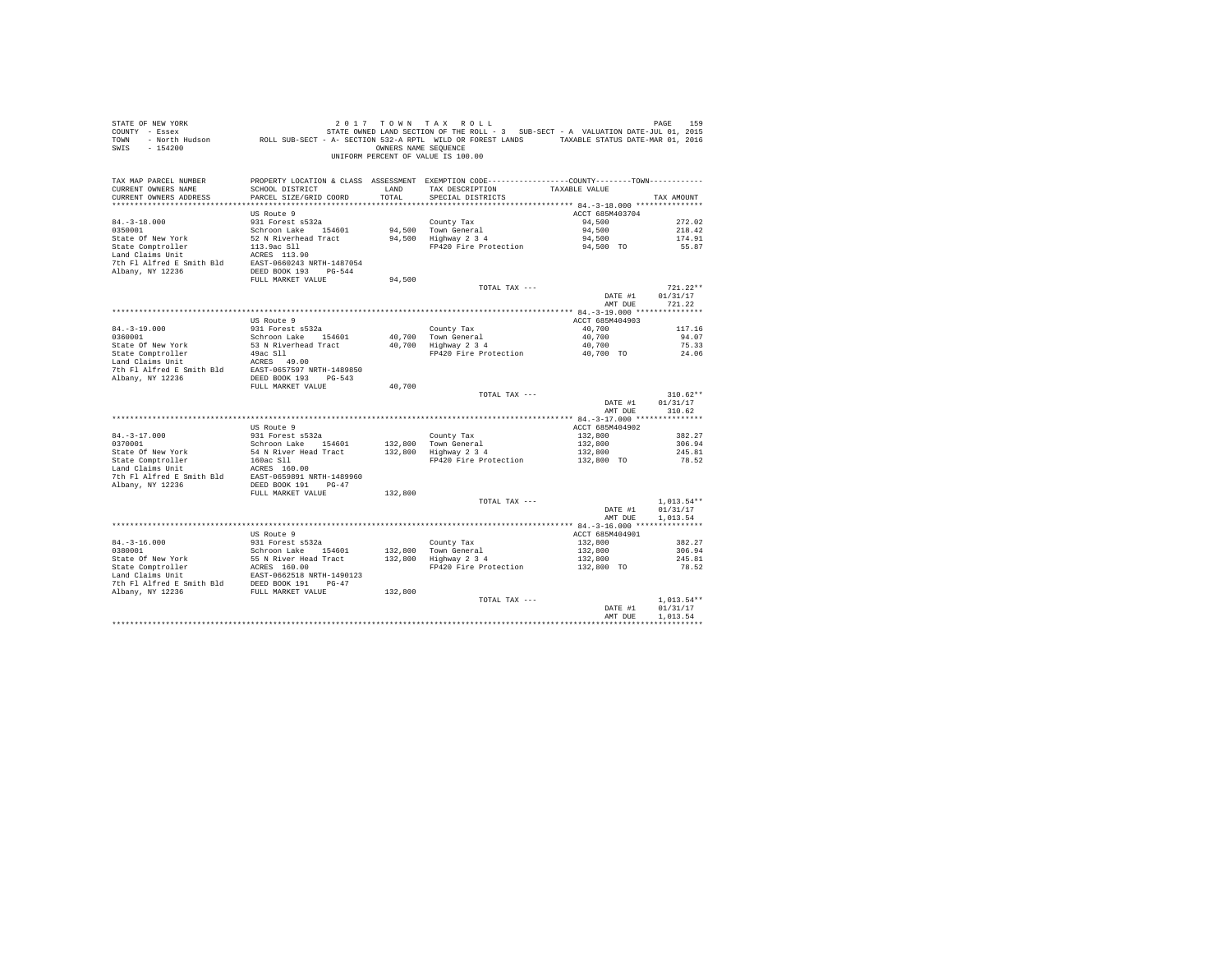| STATE OF NEW YORK<br>COUNTY - Essex<br>TOWN<br>$-154200$<br>SWIS                                                                                                                                                                                                                                                                    |                                                   | OWNERS NAME SEQUENCE | 2017 TOWN TAX ROLL<br>7 - Essex (101, 2015) STATE OWNED LAND SECTION OF THE ROLL - 3 SUB-SECT - A VALUATION DATE-JUL 01, 2015<br>2016 - North Hudson (1, 2016) ROLL SUB-SECT - A- SECTION 532-A RPTL WILD OR FOREST LANDS<br>UNIFORM PERCENT OF VALUE IS 100.00 |                           | PAGE<br>160            |
|-------------------------------------------------------------------------------------------------------------------------------------------------------------------------------------------------------------------------------------------------------------------------------------------------------------------------------------|---------------------------------------------------|----------------------|-----------------------------------------------------------------------------------------------------------------------------------------------------------------------------------------------------------------------------------------------------------------|---------------------------|------------------------|
| TAX MAP PARCEL NUMBER<br>CURRENT OWNERS NAME                                                                                                                                                                                                                                                                                        | SCHOOL DISTRICT                                   | LAND                 | PROPERTY LOCATION & CLASS ASSESSMENT EXEMPTION CODE---------------COUNTY-------TOWN----------<br>TAX DESCRIPTION                                                                                                                                                | TAXABLE VALUE             |                        |
| CURRENT OWNERS ADDRESS                                                                                                                                                                                                                                                                                                              | PARCEL SIZE/GRID COORD                            | TOTAL                | SPECIAL DISTRICTS                                                                                                                                                                                                                                               |                           | TAX AMOUNT             |
|                                                                                                                                                                                                                                                                                                                                     |                                                   |                      |                                                                                                                                                                                                                                                                 |                           |                        |
|                                                                                                                                                                                                                                                                                                                                     | US Route 9                                        |                      |                                                                                                                                                                                                                                                                 | ACCT 685M403703           |                        |
| $84. - 3 - 13.000$                                                                                                                                                                                                                                                                                                                  | 931 Forest s532a                                  |                      | County Tax                                                                                                                                                                                                                                                      | 132,800                   | 382.27                 |
| 0390001                                                                                                                                                                                                                                                                                                                             | Schroon Lake 154601                               |                      |                                                                                                                                                                                                                                                                 | 132,800                   | 306.94                 |
| State Of New York                                                                                                                                                                                                                                                                                                                   | 56 N Riverhead Tract                              |                      | 132,800 Town General<br>132,800 Highway 2 3 4                                                                                                                                                                                                                   | 132,800                   | 245.81                 |
| State Comptroller                                                                                                                                                                                                                                                                                                                   | ACRES 160.00                                      |                      | FP420 Fire Protection                                                                                                                                                                                                                                           | 132,800 TO                | 78.52                  |
| Land Claims Unit<br>7th Fl Alfred E Smith Bld                                                                                                                                                                                                                                                                                       | EAST-0665240 NRTH-1490529<br>DEED BOOK 216 PG-221 |                      |                                                                                                                                                                                                                                                                 |                           |                        |
| Albany, NY 12236                                                                                                                                                                                                                                                                                                                    | FULL MARKET VALUE                                 | 132,800              |                                                                                                                                                                                                                                                                 |                           |                        |
|                                                                                                                                                                                                                                                                                                                                     |                                                   |                      | TOTAL TAX ---                                                                                                                                                                                                                                                   |                           | $1.013.54**$           |
|                                                                                                                                                                                                                                                                                                                                     |                                                   |                      |                                                                                                                                                                                                                                                                 | DATE #1                   | 01/31/17               |
|                                                                                                                                                                                                                                                                                                                                     |                                                   |                      |                                                                                                                                                                                                                                                                 | AMT DUE                   | 1,013.54               |
|                                                                                                                                                                                                                                                                                                                                     |                                                   |                      |                                                                                                                                                                                                                                                                 |                           |                        |
|                                                                                                                                                                                                                                                                                                                                     | US Route 9                                        |                      |                                                                                                                                                                                                                                                                 | ACCT 685M403702           |                        |
| $84. - 3 - 12.000$                                                                                                                                                                                                                                                                                                                  | 931 Forest s532a                                  |                      | County Tax                                                                                                                                                                                                                                                      | 132,800                   | 382.27                 |
| 0400001                                                                                                                                                                                                                                                                                                                             | Schroon Lake 154601                               | 132,800              | Town General<br>Highway 2 3 4                                                                                                                                                                                                                                   | 132,800                   | 306.94                 |
| State Of New York                                                                                                                                                                                                                                                                                                                   | 57 N Riverhead Tract<br>ACRES 160.00              | 132,800              | FP420 Fire Protection                                                                                                                                                                                                                                           | 132,800                   | 245.81                 |
| State Comptroller<br>Land Claims Unit                                                                                                                                                                                                                                                                                               |                                                   |                      |                                                                                                                                                                                                                                                                 | 132,800 TO                | 78.52                  |
| $\begin{tabular}{lllllll} \texttt{Land Claus Unit} & \texttt{EAST-0667927 NRTH-1490923} \\ \texttt{7th Fl Alfred E Smith Bld} & \texttt{DEED BOOK 193} & \texttt{PG-542} \end{tabular}$                                                                                                                                             |                                                   |                      |                                                                                                                                                                                                                                                                 |                           |                        |
| Albany, NY 12236                                                                                                                                                                                                                                                                                                                    | FULL MARKET VALUE                                 | 132,800              |                                                                                                                                                                                                                                                                 |                           |                        |
|                                                                                                                                                                                                                                                                                                                                     |                                                   |                      | TOTAL TAX ---                                                                                                                                                                                                                                                   |                           | $1,013.54**$           |
|                                                                                                                                                                                                                                                                                                                                     |                                                   |                      |                                                                                                                                                                                                                                                                 | DATE #1                   | 01/31/17               |
|                                                                                                                                                                                                                                                                                                                                     |                                                   |                      |                                                                                                                                                                                                                                                                 | AMT DUE                   | 1,013.54               |
|                                                                                                                                                                                                                                                                                                                                     |                                                   |                      |                                                                                                                                                                                                                                                                 |                           |                        |
| $84. - 3 - 7.000$                                                                                                                                                                                                                                                                                                                   | US Route 9<br>931 Forest s532a                    |                      | County Tax                                                                                                                                                                                                                                                      | ACCT 685M403701<br>86,900 | 250.15                 |
| 0410001                                                                                                                                                                                                                                                                                                                             | Schroon Lake 154601                               |                      |                                                                                                                                                                                                                                                                 | 86,900                    | 200.85                 |
| State Of New York                                                                                                                                                                                                                                                                                                                   | 58 N Riverhead Tract                              |                      | 86,900 Town General<br>86,900 Highway 2 3 4                                                                                                                                                                                                                     | 86,900                    | 160.85                 |
| State Comptroller                                                                                                                                                                                                                                                                                                                   | 104.6ac Sll                                       |                      | FP420 Fire Protection                                                                                                                                                                                                                                           | 86,900 TO                 | 51.38                  |
| Land Claims Unit                                                                                                                                                                                                                                                                                                                    | ACRES 104.64                                      |                      |                                                                                                                                                                                                                                                                 |                           |                        |
| 7th Fl Alfred E Smith Bld EAST-0670306 NRTH-1491584                                                                                                                                                                                                                                                                                 |                                                   |                      |                                                                                                                                                                                                                                                                 |                           |                        |
| Albany, NY 12236                                                                                                                                                                                                                                                                                                                    | DEED BOOK 197 PG-151                              |                      |                                                                                                                                                                                                                                                                 |                           |                        |
|                                                                                                                                                                                                                                                                                                                                     | FULL MARKET VALUE                                 | 86,900               |                                                                                                                                                                                                                                                                 |                           |                        |
|                                                                                                                                                                                                                                                                                                                                     |                                                   |                      | TOTAL TAX ---                                                                                                                                                                                                                                                   | DATE #1                   | $663.23**$<br>01/31/17 |
|                                                                                                                                                                                                                                                                                                                                     |                                                   |                      |                                                                                                                                                                                                                                                                 | AMT DUE                   | 663.23                 |
|                                                                                                                                                                                                                                                                                                                                     |                                                   |                      |                                                                                                                                                                                                                                                                 |                           |                        |
|                                                                                                                                                                                                                                                                                                                                     | US Route 9                                        |                      |                                                                                                                                                                                                                                                                 | ACCT 685M403814           |                        |
| $84. - 3 - 6.000$                                                                                                                                                                                                                                                                                                                   | 931 Forest s532a                                  |                      | County Tax                                                                                                                                                                                                                                                      | 44,800                    | 128.96                 |
| 0420001                                                                                                                                                                                                                                                                                                                             | Schroon Lake 154601                               | 44,800               | Town General<br>Highway 2 3 4                                                                                                                                                                                                                                   | 44,800                    | 103.55                 |
| State Of New York                                                                                                                                                                                                                                                                                                                   | 85 N River Head Tr                                | 44,800               |                                                                                                                                                                                                                                                                 | 44,800                    | 82.92                  |
|                                                                                                                                                                                                                                                                                                                                     |                                                   |                      | FP420 Fire Protection                                                                                                                                                                                                                                           | 44,800 TO                 | 26.49                  |
|                                                                                                                                                                                                                                                                                                                                     |                                                   |                      |                                                                                                                                                                                                                                                                 |                           |                        |
| $\begin{tabular}{lllllllllllll} \texttt{State Comptroller} & & & \texttt{S4ac S11} \\ \texttt{Land Claus Unit} & & & & \texttt{ACRES} & \texttt{54.00} \\ \texttt{The Alfred E Smith B1d} & & & \texttt{ESRST}-0670388 \texttt{ NRTH-1492798} \\ \texttt{Albany, NY 12236} & & & \texttt{FUL} \texttt{ MARKET VALUE} \end{tabular}$ |                                                   | 44,800               |                                                                                                                                                                                                                                                                 |                           |                        |
|                                                                                                                                                                                                                                                                                                                                     |                                                   |                      | TOTAL TAX ---                                                                                                                                                                                                                                                   |                           | 341.92**               |
|                                                                                                                                                                                                                                                                                                                                     |                                                   |                      |                                                                                                                                                                                                                                                                 | DATE #1                   | 01/31/17               |
|                                                                                                                                                                                                                                                                                                                                     |                                                   |                      |                                                                                                                                                                                                                                                                 | AMT DUE                   | 341.92                 |
|                                                                                                                                                                                                                                                                                                                                     |                                                   |                      |                                                                                                                                                                                                                                                                 |                           |                        |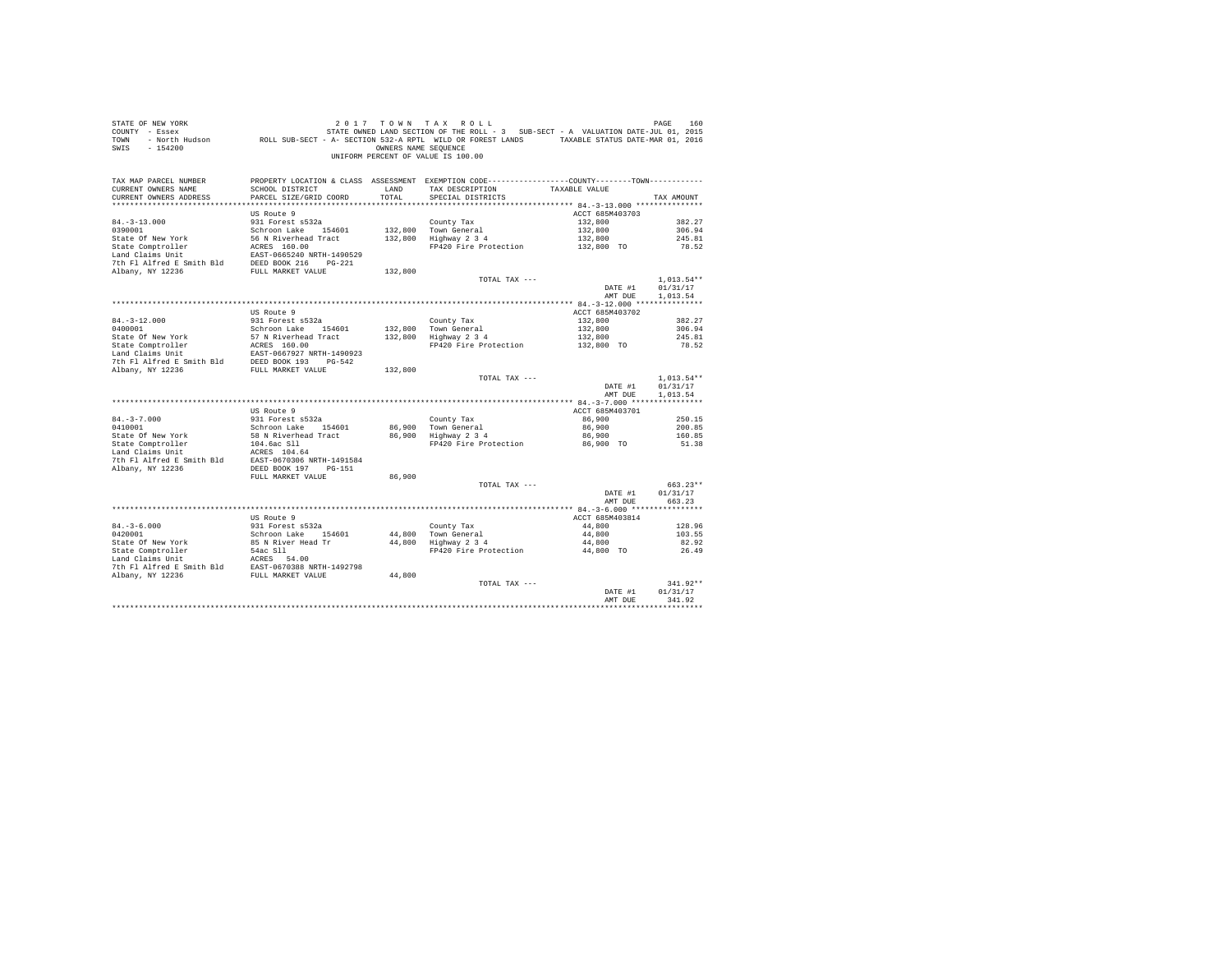| PAGE<br>161 |                           | 2017 TOWN TAX ROLL                                                                           |               | SING THE TREE TO WE ARE TO A TRIX ROLL - 3 SUB-SECT - A VALUATION DATE-JUL 01, 2015<br>COUNTY - Essex Monte-Jul 01, 2015<br>TOWN - North Hudson ROLL SUB-SECT - A- SECTION 532-A RPTL WILD OR FOREST LANDS TAXABLE STATUS DATE-MAR 0 | STATE OF NEW YORK                             |
|-------------|---------------------------|----------------------------------------------------------------------------------------------|---------------|--------------------------------------------------------------------------------------------------------------------------------------------------------------------------------------------------------------------------------------|-----------------------------------------------|
|             |                           | OWNERS NAME SEQUENCE                                                                         |               |                                                                                                                                                                                                                                      | SWIS - 154200                                 |
|             |                           | UNIFORM PERCENT OF VALUE IS 100.00                                                           |               |                                                                                                                                                                                                                                      |                                               |
|             |                           | PROPERTY LOCATION & CLASS ASSESSMENT EXEMPTION CODE---------------COUNTY-------TOWN--------- |               |                                                                                                                                                                                                                                      | TAX MAP PARCEL NUMBER                         |
| TAX AMOUNT  | TAXABLE VALUE             | TAX DESCRIPTION<br>SPECIAL DISTRICTS                                                         | LAND<br>TOTAL | SCHOOL DISTRICT<br>PARCEL SIZE/GRID COORD                                                                                                                                                                                            | CURRENT OWNERS NAME<br>CURRENT OWNERS ADDRESS |
|             |                           |                                                                                              |               |                                                                                                                                                                                                                                      |                                               |
|             | ACCT 685M403813           |                                                                                              |               | US Route 9                                                                                                                                                                                                                           |                                               |
| 128.96      | 44,800                    | County Tax                                                                                   |               | 931 Forest s532a                                                                                                                                                                                                                     | $84. - 3 - 5.000$                             |
| 103.55      | 44,800                    | 44.800 Town General                                                                          |               | Schroon Lake 154601                                                                                                                                                                                                                  | 0430001                                       |
| 82.92       | 44,800                    | 44,800 Highway 2 3 4                                                                         |               | 86 N Riverhead Tract<br>$54ac$ Sll $\sim$                                                                                                                                                                                            | State Of New York                             |
| 26.49       | 44,800 TO                 | FP420 Fire Protection                                                                        |               | ACRES 54.00                                                                                                                                                                                                                          | State Comptroller<br>Land Claims Unit         |
|             |                           |                                                                                              |               | EAST-0667775 NRTH-1492463                                                                                                                                                                                                            | 7th Fl Alfred E Smith Bld                     |
|             |                           |                                                                                              |               | DEED BOOK 191 PG-47                                                                                                                                                                                                                  | Albany, NY 12236                              |
|             |                           |                                                                                              | 44,800        | FULL MARKET VALUE                                                                                                                                                                                                                    |                                               |
| $341.92**$  |                           | TOTAL TAX ---                                                                                |               |                                                                                                                                                                                                                                      |                                               |
| 01/31/17    | DATE #1                   |                                                                                              |               |                                                                                                                                                                                                                                      |                                               |
| 341.92      | AMT DUE                   |                                                                                              |               |                                                                                                                                                                                                                                      |                                               |
|             |                           |                                                                                              |               | US Route 9                                                                                                                                                                                                                           |                                               |
| 128.96      | ACCT 685M403812<br>44,800 | County Tax                                                                                   |               | 931 Forest s532a                                                                                                                                                                                                                     | $84. - 3 - 4.000$                             |
| 103.55      | 44,800                    | 44,800 Town General                                                                          |               | Schroon Lake 154601                                                                                                                                                                                                                  | 0440001                                       |
| 82.92       | 44,800                    | 44.800 Highway 2 3 4                                                                         |               | 87 N Riverhead Tract                                                                                                                                                                                                                 | State Of New York                             |
| 26.49       | 44,800 TO                 | FP420 Fire Protection                                                                        |               |                                                                                                                                                                                                                                      |                                               |
|             |                           |                                                                                              |               | 54ac Sll<br>ACRES 54.00                                                                                                                                                                                                              | State Comptroller<br>Land Claims Unit         |
|             |                           |                                                                                              |               | 7th Fl Alfred E Smith Bld EAST-0665110 NRTH-1492184                                                                                                                                                                                  |                                               |
|             |                           |                                                                                              |               | DEED BOOK 191 PG-47                                                                                                                                                                                                                  | Albany, NY 12236                              |
| $341.92**$  |                           | TOTAL TAX ---                                                                                | 44,800        | FULL MARKET VALUE                                                                                                                                                                                                                    |                                               |
| 01/31/17    | DATE #1                   |                                                                                              |               |                                                                                                                                                                                                                                      |                                               |
| 341.92      | AMT DUE                   |                                                                                              |               |                                                                                                                                                                                                                                      |                                               |
|             | ACCT 685M403811           |                                                                                              |               | US Route 9                                                                                                                                                                                                                           |                                               |
| 128.96      | 44,800                    | County Tax                                                                                   |               | 931 Forest s532a                                                                                                                                                                                                                     | $84. - 3 - 3.000$                             |
| 103.55      | 44,800                    | 44,800 Town General                                                                          |               | Schroon Lake 154601                                                                                                                                                                                                                  | 0450001                                       |
| 82.92       | 44,800                    | 44,800 Highway 2 3 4                                                                         |               | 88 N Riverhead Tract                                                                                                                                                                                                                 | State Of New York                             |
| 26.49       | 44,800 TO                 | FP420 Fire Protection                                                                        |               |                                                                                                                                                                                                                                      | State Comptroller                             |
|             |                           |                                                                                              |               | 54ac Sll<br>ACRES 54.00                                                                                                                                                                                                              | Land Claims Unit                              |
|             |                           |                                                                                              |               | 7th Fl Alfred E Smith Bld EAST-0662470 NRTH-1491873                                                                                                                                                                                  |                                               |
|             |                           |                                                                                              |               | DEED BOOK 191 PG-47                                                                                                                                                                                                                  | Albany, NY 12236                              |
| $341.92**$  |                           | TOTAL TAX ---                                                                                | 44,800        | FULL MARKET VALUE                                                                                                                                                                                                                    |                                               |
| 01/31/17    | DATE #1                   |                                                                                              |               |                                                                                                                                                                                                                                      |                                               |
| 341.92      | AMT DUE                   |                                                                                              |               |                                                                                                                                                                                                                                      |                                               |
|             |                           |                                                                                              |               |                                                                                                                                                                                                                                      |                                               |
|             | ACCT 685M403810           |                                                                                              |               | US Route 9                                                                                                                                                                                                                           |                                               |
| 128.96      | 44,800                    | County Tax                                                                                   |               | 931 Forest s532a                                                                                                                                                                                                                     | $84. - 3 - 2.000$                             |
| 103.55      | 44,800                    | $44,800$ Town General                                                                        |               | Schroon Lake 154601                                                                                                                                                                                                                  | 0460001                                       |
| 82.92       | 44,800                    | 44,800 Highway 2 3 4                                                                         |               | 89 N Riverhead Tract                                                                                                                                                                                                                 | State Of New York                             |
| 26.49       | 44,800 TO                 | FP420 Fire Protection                                                                        |               | 54ac Sll and the Sea of the Sea of the Sea of the Sea of the Sea of the Sea of the Sea of the Sea of the Sea o<br>ACRES 54.00                                                                                                        | State Comptroller<br>Land Claims Unit         |
|             |                           |                                                                                              |               | 7th Fl Alfred E Smith Bld EAST-0659982 NRTH-1491580                                                                                                                                                                                  |                                               |
|             |                           |                                                                                              |               | DEED BOOK 191 PG-47                                                                                                                                                                                                                  | Albany, NY 12236                              |
|             |                           |                                                                                              | 44,800        | FULL MARKET VALUE                                                                                                                                                                                                                    |                                               |
| $341.92**$  |                           | TOTAL TAX ---                                                                                |               |                                                                                                                                                                                                                                      |                                               |
| 01/31/17    | DATE #1                   |                                                                                              |               |                                                                                                                                                                                                                                      |                                               |
| 341.92      | AMT DUE                   |                                                                                              |               |                                                                                                                                                                                                                                      |                                               |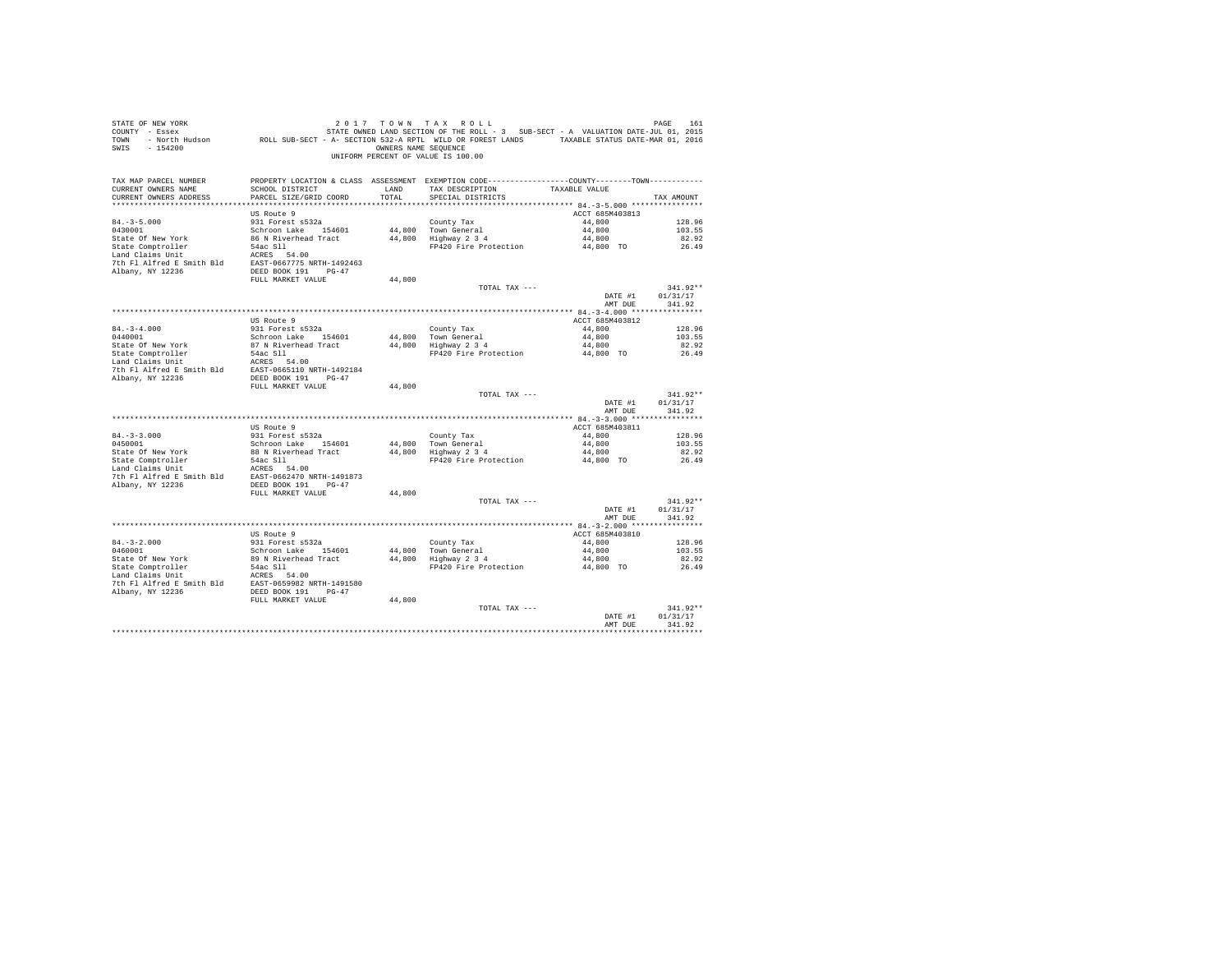| STATE OF NEW YORK<br>SWIS - 154200                                                                   |                                         | OWNERS NAME SEQUENCE | 2017 TOWN TAX ROLL<br>UNIFORM PERCENT OF VALUE IS 100.00                                                          |                           | PAGE<br>162           |
|------------------------------------------------------------------------------------------------------|-----------------------------------------|----------------------|-------------------------------------------------------------------------------------------------------------------|---------------------------|-----------------------|
| TAX MAP PARCEL NUMBER<br>CURRENT OWNERS NAME                                                         | SCHOOL DISTRICT                         | LAND                 | PROPERTY LOCATION & CLASS ASSESSMENT EXEMPTION CODE----------------COUNTY-------TOWN----------<br>TAX DESCRIPTION | TAXABLE VALUE             |                       |
| CURRENT OWNERS ADDRESS                                                                               | PARCEL SIZE/GRID COORD                  | TOTAL                | SPECIAL DISTRICTS                                                                                                 |                           | TAX AMOUNT            |
|                                                                                                      |                                         |                      |                                                                                                                   |                           |                       |
| $84. - 3 - 1.000$                                                                                    | US Route 9<br>931 Forest s532a          |                      |                                                                                                                   | ACCT 685M403809<br>24,100 | 69.37                 |
| 0470001                                                                                              | Schroon Lake 154601                     |                      | County Tax                                                                                                        | 24,100                    | 55.70                 |
| State Of New York                                                                                    | 90 N Riverhead Tract                    |                      | 24,100 Town General<br>24,100 Highway 2 3 4                                                                       | 24,100                    | 44.61                 |
| State Comptroller                                                                                    | 29ac Sll 2003                           |                      | FP420 Fire Protection                                                                                             | 24,100 TO                 | 14.25                 |
| Land Claims Unit                                                                                     | ACRES 29.00                             |                      |                                                                                                                   |                           |                       |
| 7th Fl Alfred E Smith Bld EAST-0657829 NRTH-1491131                                                  |                                         |                      |                                                                                                                   |                           |                       |
| Albany, NY 12236                                                                                     | DEED BOOK 191 PG-47                     |                      |                                                                                                                   |                           |                       |
|                                                                                                      | FULL MARKET VALUE                       | 24,100               |                                                                                                                   |                           |                       |
|                                                                                                      |                                         |                      | TOTAL TAX ---                                                                                                     |                           | $183.93**$            |
|                                                                                                      |                                         |                      |                                                                                                                   | DATE #1<br>AMT DUE        | 01/31/17<br>183.93    |
|                                                                                                      |                                         |                      |                                                                                                                   |                           |                       |
|                                                                                                      | US Route 9                              |                      |                                                                                                                   | ACCT 685M403807           |                       |
| $125.1 - 1 - 33.000$                                                                                 | 931 Forest s532a                        |                      | County Tax                                                                                                        | 71,200                    | 204.95                |
| 0490001                                                                                              | Schroon Lake 154601                     |                      | 71,200 Town General                                                                                               | 71,200                    | 164.56                |
| State Of New York                                                                                    | 138 Paradox Tract                       |                      | 71,200 Highway 2 3 4                                                                                              | 71,200                    | 131.79                |
| State Comptroller<br>Land Claims Unit                                                                | 85.8ac Sll                              |                      | FP420 Fire Protection                                                                                             | 71,200 TO                 | 42.10                 |
|                                                                                                      |                                         |                      |                                                                                                                   |                           |                       |
|                                                                                                      |                                         |                      |                                                                                                                   |                           |                       |
|                                                                                                      | FULL MARKET VALUE                       | 71,200               |                                                                                                                   |                           |                       |
|                                                                                                      |                                         |                      | TOTAL TAX ---                                                                                                     |                           | $543.40**$            |
|                                                                                                      |                                         |                      |                                                                                                                   | DATE #1                   | 01/31/17              |
|                                                                                                      |                                         |                      |                                                                                                                   | AMT DUE                   | 543.40                |
|                                                                                                      |                                         |                      |                                                                                                                   |                           |                       |
|                                                                                                      | US Route 9                              |                      |                                                                                                                   | ACCT 685M403806           |                       |
| $125.1 - 1 - 32.000$                                                                                 | 931 Forest s532a                        |                      | County Tax                                                                                                        | 95,000                    | 273.46                |
| 0500001                                                                                              | Schroon Lake 154601                     |                      | 95,000 Town General<br>95,000   Town Generai<br>95,000   Highway 2 3 4                                            | 95,000                    | 219.57                |
| State Of New York                                                                                    | 139 Paradox Tr                          |                      | FP420 Fire Protection                                                                                             | 95,000<br>95,000 TO       | 175.84<br>56.17       |
| State Comptroller 114.4ac Sll<br>Land Claims Unit 12.4ac 2114.40                                     | ACRES 114.40                            |                      |                                                                                                                   |                           |                       |
|                                                                                                      |                                         |                      |                                                                                                                   |                           |                       |
| 7th Fl Alfred E Smith Bld $$\tt EAST-0660092$ NRTH-1433188 Albany, NY 12236 $$\tt FULL$ MARKET VALUE |                                         | 95,000               |                                                                                                                   |                           |                       |
|                                                                                                      |                                         |                      | TOTAL TAX ---                                                                                                     |                           | $725.04**$            |
|                                                                                                      |                                         |                      |                                                                                                                   | DATE #1                   | 01/31/17              |
|                                                                                                      |                                         |                      |                                                                                                                   | AMT DUE                   | 725.04                |
|                                                                                                      |                                         |                      |                                                                                                                   |                           |                       |
|                                                                                                      | US Route 9                              |                      |                                                                                                                   | ACCT 685M403805           |                       |
| $125.1 - 1 - 31.000$<br>0510001                                                                      | 931 Forest s532a<br>Schroon Lake 154601 |                      | County Tax<br>county rax<br>92,000 Town General<br>92,000 Highway 2 3 4                                           | 92,000<br>92,000          | 264.83<br>212.64      |
|                                                                                                      |                                         |                      |                                                                                                                   | 92,000                    | 170.29                |
|                                                                                                      |                                         |                      | FP420 Fire Protection                                                                                             | 92,000 TO                 | 54.40                 |
|                                                                                                      |                                         |                      |                                                                                                                   |                           |                       |
|                                                                                                      |                                         | 92,000               |                                                                                                                   |                           |                       |
| Albany, NY 12236                                                                                     |                                         |                      |                                                                                                                   |                           |                       |
|                                                                                                      |                                         |                      | TOTAL TAX ---                                                                                                     |                           | $702.16**$            |
|                                                                                                      |                                         |                      |                                                                                                                   | DATE #1                   | 01/31/17              |
|                                                                                                      |                                         |                      |                                                                                                                   | AMT DUE                   | 702.16<br>*********** |
|                                                                                                      |                                         |                      |                                                                                                                   |                           |                       |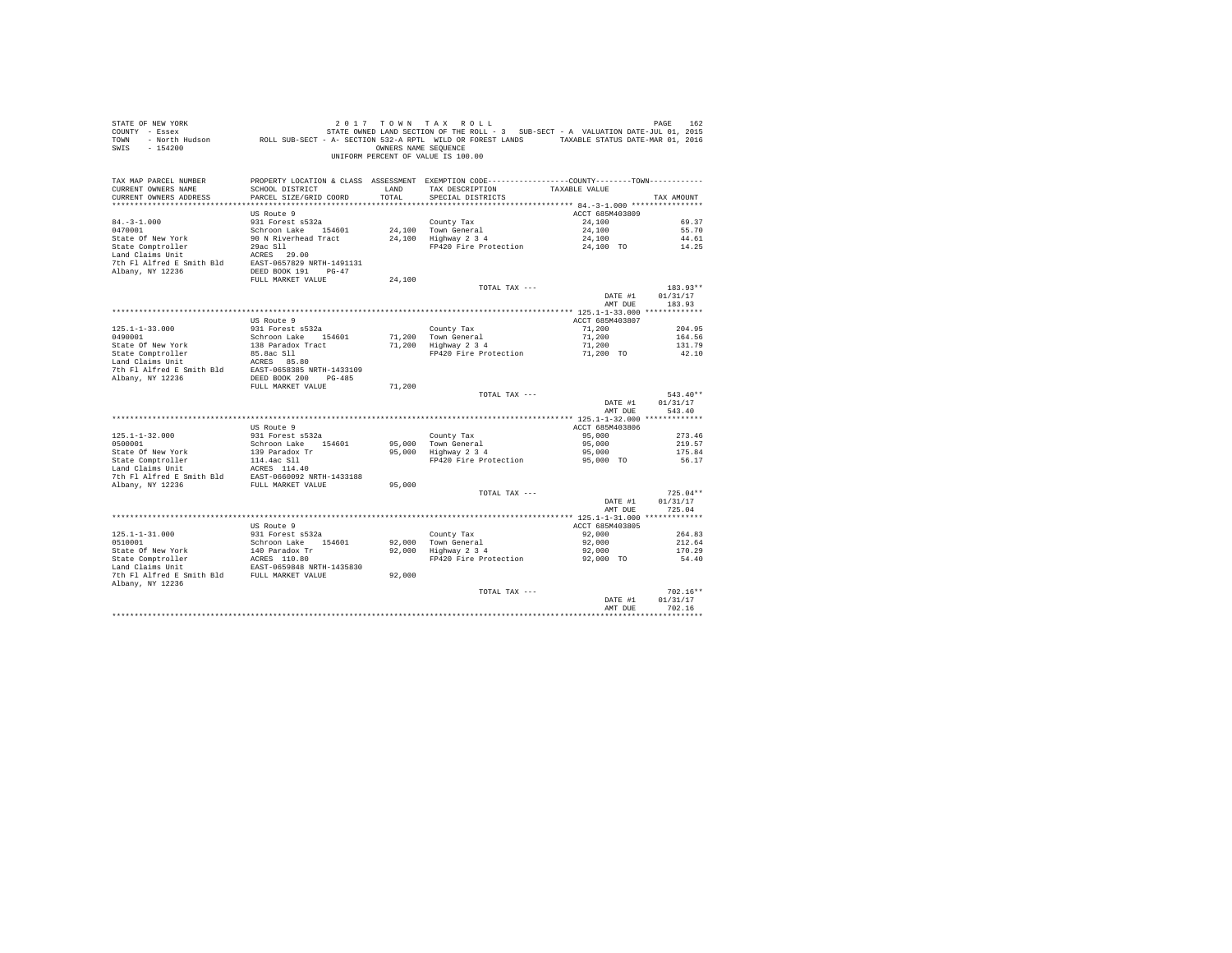| STATE OF NEW YORK<br>COUNTY - Essex<br>TOWN<br>$-154200$<br>SWIS |                                           | OWNERS NAME SEQUENCE | 2017 TOWN TAX ROLL<br>STATE OWNED LAND SECTION OF THE ROLL - 3 SUB-SECT - A VALUATION DATE-JUL 01, 2015<br>- North Hudson ROLL SUB-SECT - A- SECTION 532-A RPTL WILD OR FOREST LANDS TAXABLE STATUS DATE-MAR 01, 2016<br>UNIFORM PERCENT OF VALUE IS 100.00 |                       | PAGE<br>163        |
|------------------------------------------------------------------|-------------------------------------------|----------------------|-------------------------------------------------------------------------------------------------------------------------------------------------------------------------------------------------------------------------------------------------------------|-----------------------|--------------------|
| TAX MAP PARCEL NUMBER                                            |                                           |                      | PROPERTY LOCATION & CLASS ASSESSMENT EXEMPTION CODE----------------COUNTY-------TOWN----------                                                                                                                                                              |                       |                    |
| CURRENT OWNERS NAME<br>CURRENT OWNERS ADDRESS                    | SCHOOL DISTRICT<br>PARCEL SIZE/GRID COORD | LAND<br>TOTAL        | TAX DESCRIPTION<br>SPECIAL DISTRICTS                                                                                                                                                                                                                        | TAXABLE VALUE         | TAX AMOUNT         |
|                                                                  |                                           |                      |                                                                                                                                                                                                                                                             |                       |                    |
|                                                                  | Johnson Pond Rd                           |                      |                                                                                                                                                                                                                                                             | ACCT 685M403804       |                    |
| $114.4 - 1 - 18.000$                                             | 931 Forest s532a                          |                      | County Tax                                                                                                                                                                                                                                                  | 37,400                | 107.66             |
| 0520001                                                          | Schroon Lake 154601                       |                      | 37,400 Town General                                                                                                                                                                                                                                         | 37,400                | 86.44              |
| State Of New York                                                | 142 Paradox Tract                         | 37,400               | Highway 2 3 4                                                                                                                                                                                                                                               | 37,400                | 69.23              |
| State Comptroller                                                | ACRES 45.00                               |                      | FP420 Fire Protection                                                                                                                                                                                                                                       | 37,400 TO             | 22.11              |
| Land Claims Unit                                                 | EAST-0662283 NRTH-1440834                 |                      |                                                                                                                                                                                                                                                             |                       |                    |
| 7th Fl Alfred E Smith Bld                                        | DEED BOOK 148 PG-424                      |                      |                                                                                                                                                                                                                                                             |                       |                    |
| Albany, NY 12236                                                 | FULL MARKET VALUE                         | 37,400               |                                                                                                                                                                                                                                                             |                       |                    |
|                                                                  |                                           |                      | TOTAL TAX ---                                                                                                                                                                                                                                               |                       | $285.44**$         |
|                                                                  |                                           |                      |                                                                                                                                                                                                                                                             | DATE #1<br>AMT DUE    | 01/31/17<br>285.44 |
|                                                                  |                                           |                      |                                                                                                                                                                                                                                                             |                       |                    |
|                                                                  | Johnson Pond Rd                           |                      |                                                                                                                                                                                                                                                             | ACCT 685M403803       |                    |
| $125. - 1 - 1.000$                                               | 931 Forest s532a                          |                      | County Tax                                                                                                                                                                                                                                                  | 101,300               | 291.60             |
| 0530001                                                          | Schroon Lake 154601                       | 101,300              | Town General                                                                                                                                                                                                                                                | 101,300               | 234.13             |
| State Of New York                                                | 143 Paradox Tract                         | 101,300              | rown General<br>Highway 2 3 4                                                                                                                                                                                                                               | 101,300               | 187.50             |
| State Comptroller                                                | $122ac$ Sll                               |                      | FP420 Fire Protection                                                                                                                                                                                                                                       | 101,300 TO            | 59.89              |
| Land Claims Unit                                                 | ACRES 122.00                              |                      |                                                                                                                                                                                                                                                             |                       |                    |
| 7th Fl Alfred E Smith Bld                                        | EAST-0661424 NRTH-1438705                 |                      |                                                                                                                                                                                                                                                             |                       |                    |
| Albany, NY 12236                                                 | DEED BOOK 169 PG-93<br>FULL MARKET VALUE  | 101,300              |                                                                                                                                                                                                                                                             |                       |                    |
|                                                                  |                                           |                      | TOTAL TAX ---                                                                                                                                                                                                                                               |                       | $773.12**$         |
|                                                                  |                                           |                      |                                                                                                                                                                                                                                                             | DATE #1               | 01/31/17           |
|                                                                  |                                           |                      |                                                                                                                                                                                                                                                             | AMT DUE               | 773.12             |
|                                                                  |                                           |                      |                                                                                                                                                                                                                                                             |                       |                    |
|                                                                  | Johnson Pond Rd                           |                      |                                                                                                                                                                                                                                                             | ACCT 685M403802       |                    |
| $125. - 1 - 7.017$                                               | 931 Forest s532a                          |                      | County Tax                                                                                                                                                                                                                                                  | 101,300               | 291.60             |
| 0540001                                                          | Schroon Lake 154601                       | 101,300              | Town General                                                                                                                                                                                                                                                | 101,300               | 234.13<br>187.50   |
| State Of New York<br>State Comptroller                           | 144 Paradox Tract<br>122ac Sll            | 101,300              | Highway 2 3 4<br>FP420 Fire Protection                                                                                                                                                                                                                      | 101,300<br>101,300 TO | 59.89              |
| Land Claims Unit                                                 | ACRES 122.00                              |                      |                                                                                                                                                                                                                                                             |                       |                    |
| 7th Fl Alfred E Smith Bld                                        | EAST-0661786 NRTH-1436035                 |                      |                                                                                                                                                                                                                                                             |                       |                    |
| Albany, NY 12236                                                 | FULL MARKET VALUE                         | 101,300              |                                                                                                                                                                                                                                                             |                       |                    |
|                                                                  |                                           |                      | TOTAL TAX ---                                                                                                                                                                                                                                               |                       | $773.12**$         |
|                                                                  |                                           |                      |                                                                                                                                                                                                                                                             | DATE #1               | 01/31/17           |
|                                                                  |                                           |                      |                                                                                                                                                                                                                                                             | AMT DUE               | 773.12             |
|                                                                  | Johnson Pond Rd                           |                      |                                                                                                                                                                                                                                                             | ACCT 685M403801       |                    |
| $125. - 1 - 16.000$                                              | 931 Forest s532a                          |                      | County Tax                                                                                                                                                                                                                                                  | 101,300               | 291.60             |
| 0550001                                                          | Schroon Lake 154601                       | 101,300              |                                                                                                                                                                                                                                                             | 101,300               | 234.13             |
| State Of New York                                                | 145 Paradox Tract                         | 101,300              | Town General<br>Highway 2 3 4                                                                                                                                                                                                                               | 101,300               | 187.50             |
| State Comptroller                                                | 122ac Sll                                 |                      | FP420 Fire Protection                                                                                                                                                                                                                                       | 101,300 TO            | 59.89              |
| Land Claims Unit                                                 | ACRES 122.00                              |                      |                                                                                                                                                                                                                                                             |                       |                    |
| 7th Fl Alfred E Smith Bld                                        | EAST-0662126 NRTH-1433473                 |                      |                                                                                                                                                                                                                                                             |                       |                    |
| Albany, NY 12236                                                 | FULL MARKET VALUE                         | 101,300              |                                                                                                                                                                                                                                                             |                       |                    |
|                                                                  |                                           |                      | TOTAL TAX ---                                                                                                                                                                                                                                               |                       | $773.12**$         |
|                                                                  |                                           |                      |                                                                                                                                                                                                                                                             | DATE #1<br>AMT DUE    | 01/31/17<br>773.12 |
|                                                                  |                                           |                      |                                                                                                                                                                                                                                                             |                       | *********          |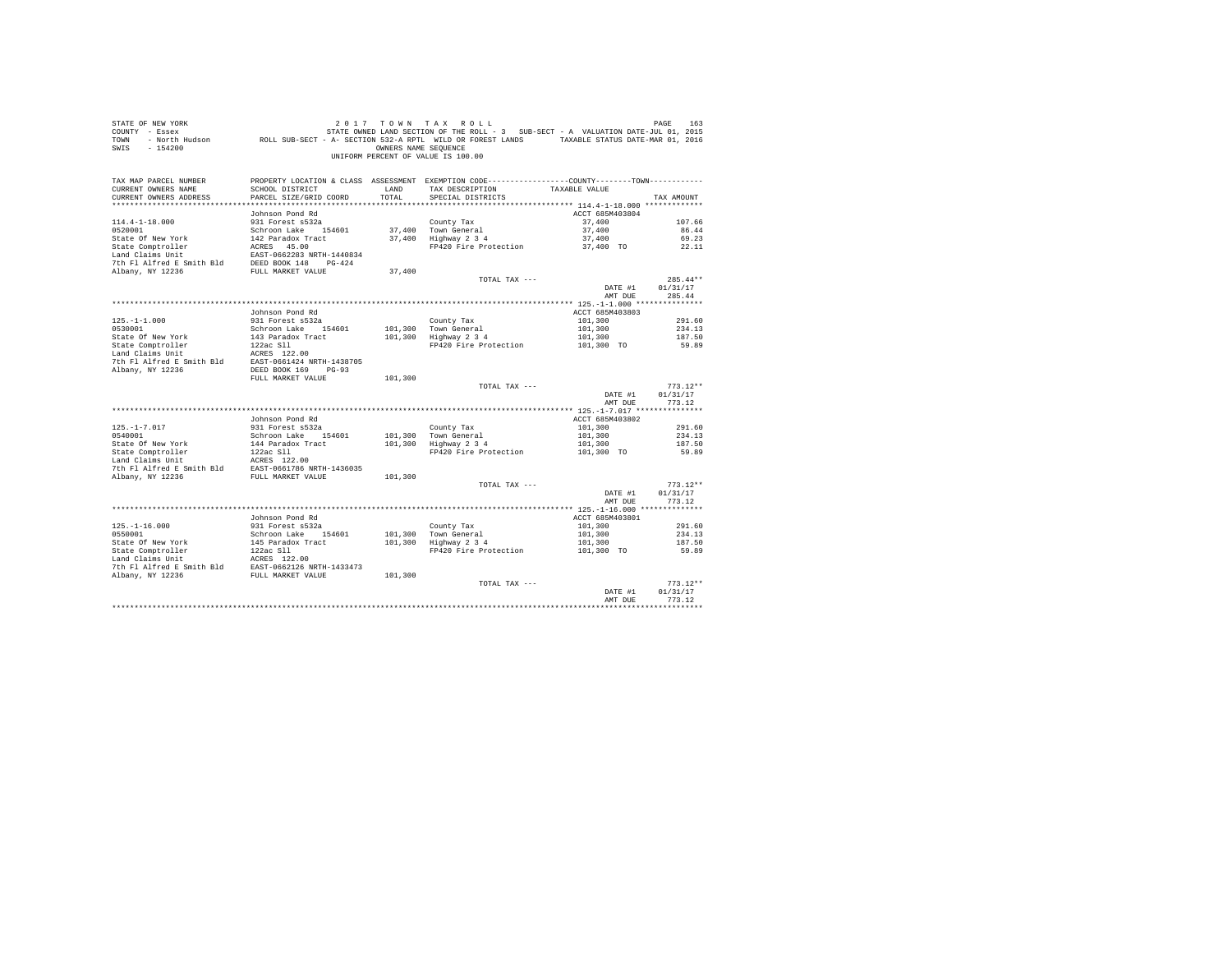| STATE OF NEW YORK<br>$-154200$<br>SWIS                                               |                                         | OWNERS NAME SEQUENCE | 2017 TOWN TAX ROLL<br>UNIFORM PERCENT OF VALUE IS 100.00                                                          |                            | PAGE<br>164            |
|--------------------------------------------------------------------------------------|-----------------------------------------|----------------------|-------------------------------------------------------------------------------------------------------------------|----------------------------|------------------------|
| TAX MAP PARCEL NUMBER<br>CURRENT OWNERS NAME                                         | SCHOOL DISTRICT                         | LAND                 | PROPERTY LOCATION & CLASS ASSESSMENT EXEMPTION CODE----------------COUNTY-------TOWN----------<br>TAX DESCRIPTION | TAXABLE VALUE              |                        |
| CURRENT OWNERS ADDRESS                                                               | PARCEL SIZE/GRID COORD                  | TOTAL                | SPECIAL DISTRICTS                                                                                                 |                            | TAX AMOUNT             |
|                                                                                      |                                         |                      |                                                                                                                   |                            |                        |
|                                                                                      | Johnson Pond Rd                         |                      |                                                                                                                   | ACCT 685M403915            |                        |
| $125. - 1 - 15.000$                                                                  | 931 Forest s532a                        |                      | County Tax                                                                                                        | 132,800                    | 382.27                 |
| 0560001                                                                              | Schroon Lake 154601                     |                      | 132,800 Town General<br>Highway 2 3 4                                                                             | 132,800                    | 306.94                 |
| State Of New York<br>State Comptroller                                               | 150 Paradox Tract<br>160ac Sll          | 132,800              | FP420 Fire Protection                                                                                             | 132,800<br>132,800 TO      | 245.81<br>78.52        |
| Land Claims Unit                                                                     | ACRES 160.00                            |                      |                                                                                                                   |                            |                        |
| 7th Fl Alfred E Smith Bld EAST-0664395 NRTH-1433741                                  |                                         |                      |                                                                                                                   |                            |                        |
| Albany, NY 12236                                                                     | DEED BOOK 169 PG-93                     |                      |                                                                                                                   |                            |                        |
|                                                                                      | FULL MARKET VALUE                       | 132,800              |                                                                                                                   |                            |                        |
|                                                                                      |                                         |                      | TOTAL TAX ---                                                                                                     |                            | $1,013.54**$           |
|                                                                                      |                                         |                      |                                                                                                                   | DATE #1                    | 01/31/17               |
|                                                                                      |                                         |                      |                                                                                                                   | AMT DUE                    | 1,013.54               |
|                                                                                      |                                         |                      |                                                                                                                   |                            |                        |
|                                                                                      | Johnson Pond Rd                         |                      |                                                                                                                   | ACCT 685M403914<br>132,800 | 382.27                 |
| $125. - 1 - 14.000$<br>0570001                                                       | 931 Forest s532a<br>Schroon Lake 154601 |                      | County Tax<br>132,800 Town General                                                                                | 132,800                    | 306.94                 |
| State Of New York                                                                    | 151 Paradox Tract                       |                      | 132,800 Highway 2 3 4                                                                                             | 132,800                    | 245.81                 |
|                                                                                      | ACRES 160.00                            |                      | FP420 Fire Protection                                                                                             | 132,800 TO                 | 78.52                  |
| State Comptroller<br>Land Claims Unit                                                | EAST-0664056 NRTH-1436335               |                      |                                                                                                                   |                            |                        |
| 7th Fl Alfred E Smith Bld DEED BOOK 167 PG-501<br>Albany, NY 12236 FULL MARKET VALUE |                                         |                      |                                                                                                                   |                            |                        |
|                                                                                      |                                         | 132,800              |                                                                                                                   |                            |                        |
|                                                                                      |                                         |                      | TOTAL TAX ---                                                                                                     |                            | $1.013.54**$           |
|                                                                                      |                                         |                      |                                                                                                                   | DATE #1                    | 01/31/17<br>1.013.54   |
|                                                                                      |                                         |                      |                                                                                                                   | AMT DUE                    |                        |
|                                                                                      | Johnson Pond Rd                         |                      |                                                                                                                   | ACCT 685M403913            |                        |
| $125. - 1 - 2.000$                                                                   | 931 Forest s532a                        |                      | County Tax                                                                                                        | 124,500                    | 358.38                 |
| 0580001                                                                              | Schroon Lake 154601                     |                      | 124,500 Town General                                                                                              | 124,500                    | 287.76                 |
| State Of New York                                                                    | 152 Paradox Tract                       |                      | $124,500$ Highway $2\frac{3}{4}$                                                                                  | 124,500                    | 230.44                 |
| State Comptroller                                                                    | ACRES 150.00                            |                      | FP420 Fire Protection                                                                                             | 124,500 TO                 | 73.61                  |
| Land Claims Unit                                                                     | EAST-0663731 NRTH-1438781               |                      |                                                                                                                   |                            |                        |
| 7th Fl Alfred E Smith Bld                                                            | DEED BOOK 195 PG-297                    |                      |                                                                                                                   |                            |                        |
| Albany, NY 12236                                                                     | FULL MARKET VALUE                       | 124,500              |                                                                                                                   |                            |                        |
|                                                                                      |                                         |                      | TOTAL TAX ---                                                                                                     | DATE #1                    | $950.19**$<br>01/31/17 |
|                                                                                      |                                         |                      |                                                                                                                   | AMT DUE                    | 950.19                 |
|                                                                                      |                                         |                      |                                                                                                                   |                            |                        |
|                                                                                      | Johnson Pond Rd                         |                      |                                                                                                                   | ACCT 685M403912            |                        |
| $114.4 - 1 - 14.000$                                                                 | 931 Forest s532a                        |                      | County Tax                                                                                                        | 105,000                    | 302.25                 |
| 0590001                                                                              | Schroon Lake 154601                     | 105,000              | Town General                                                                                                      | 105,000                    | 242.69                 |
| State Of New York                                                                    | 153 Paradox Tract                       | 105,000              | $Highway$ 2 3 4                                                                                                   | 105,000                    | 194.35                 |
| State Comptroller                                                                    | 126.5ac Sll                             |                      | FP420 Fire Protection                                                                                             | 105,000 TO                 | 62.08                  |
| Land Claims Unit                                                                     | ACRES 126.50                            |                      |                                                                                                                   |                            |                        |
| 7th Fl Alfred E Smith Bld EAST-0663891 NRTH-1441833<br>Albany, NY 12236              | DEED BOOK 191    PG-490                 |                      |                                                                                                                   |                            |                        |
|                                                                                      | FULL MARKET VALUE                       | 105,000              |                                                                                                                   |                            |                        |
|                                                                                      |                                         |                      | TOTAL TAX ---                                                                                                     |                            | $801.37**$             |
|                                                                                      |                                         |                      |                                                                                                                   | DATE #1                    | 01/31/17               |
|                                                                                      |                                         |                      |                                                                                                                   | AMT DUE                    | 801.37                 |
|                                                                                      |                                         |                      |                                                                                                                   |                            | ***********            |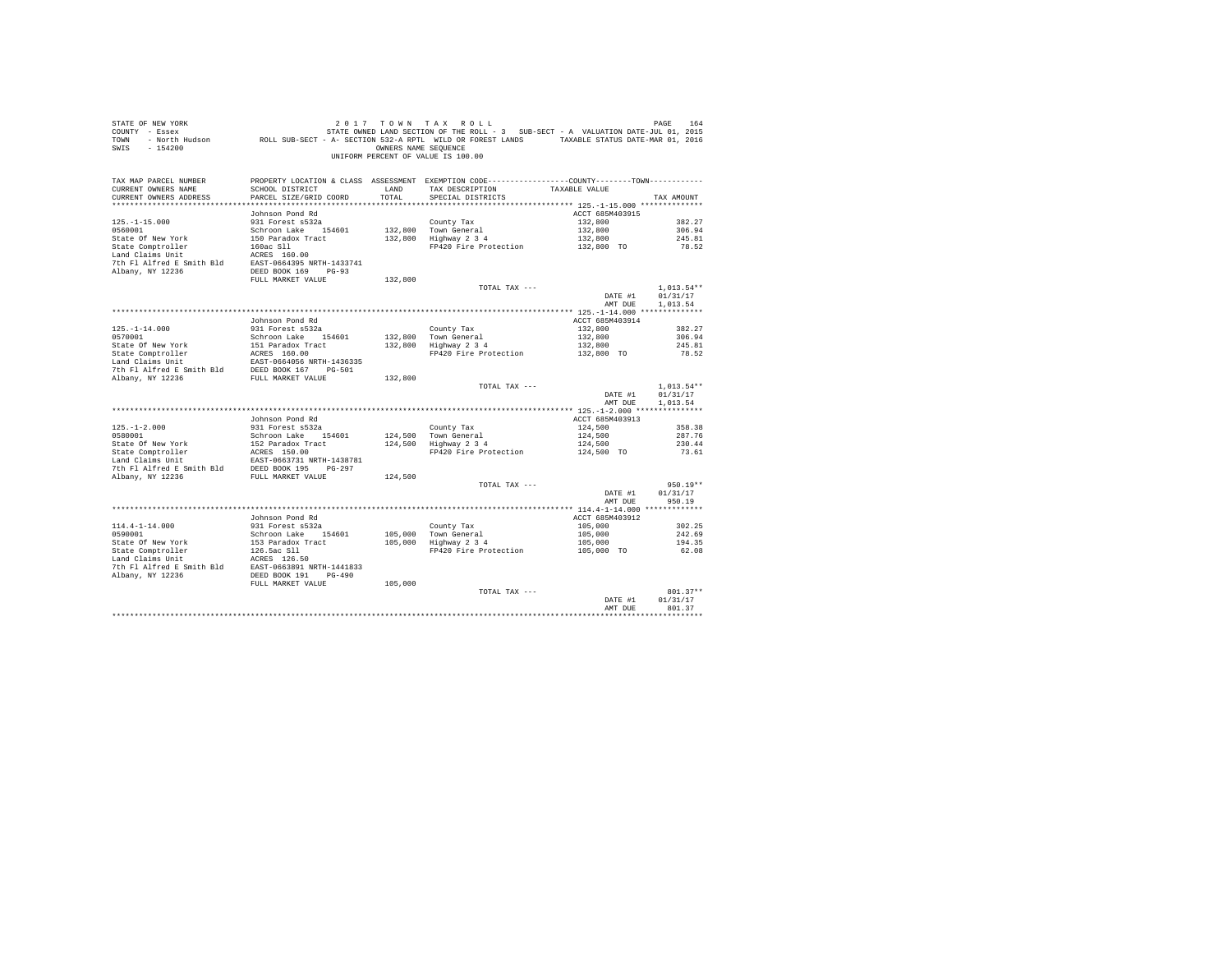| STATE OF NEW YORK<br>COUNTY - Essex<br>TOWN<br>$-154200$<br>SWIS                                                                                                                                                        |                                           | OWNERS NAME SEQUENCE | 2017 TOWN TAX ROLL<br>STATE OWNED LAND SECTION OF THE ROLL - 3 SUB-SECT - A VALUATION DATE-JUL 01, 2015<br>7 - Essex (101, 2015) STATE OWNED LAND SECTION OF THE ROLL - 3 SUB-SECT - A VALUATION DATE-JUL 01, 2015<br>2016 - North Hudson (1, 2016) ROLL SUB-SECT - A- SECTION 532-A RPTL WILD OR FOREST LANDS<br>UNIFORM PERCENT OF VALUE IS 100.00 |                    | PAGE<br>165            |
|-------------------------------------------------------------------------------------------------------------------------------------------------------------------------------------------------------------------------|-------------------------------------------|----------------------|------------------------------------------------------------------------------------------------------------------------------------------------------------------------------------------------------------------------------------------------------------------------------------------------------------------------------------------------------|--------------------|------------------------|
| TAX MAP PARCEL NUMBER                                                                                                                                                                                                   |                                           |                      | PROPERTY LOCATION & CLASS ASSESSMENT EXEMPTION CODE---------------COUNTY-------TOWN----------                                                                                                                                                                                                                                                        |                    |                        |
| CURRENT OWNERS NAME<br>CURRENT OWNERS ADDRESS                                                                                                                                                                           | SCHOOL DISTRICT<br>PARCEL SIZE/GRID COORD | LAND<br>TOTAL        | TAX DESCRIPTION<br>SPECIAL DISTRICTS                                                                                                                                                                                                                                                                                                                 | TAXABLE VALUE      | TAX AMOUNT             |
|                                                                                                                                                                                                                         |                                           |                      |                                                                                                                                                                                                                                                                                                                                                      |                    |                        |
|                                                                                                                                                                                                                         | US Route 9                                |                      |                                                                                                                                                                                                                                                                                                                                                      | ACCT 685M403911    |                        |
| $114.4 - 1 - 15.000$                                                                                                                                                                                                    | 931 Forest s532a                          |                      | County Tax                                                                                                                                                                                                                                                                                                                                           | 96,700             | 278.36                 |
| 0600001                                                                                                                                                                                                                 | Schroon Lake 154601                       |                      |                                                                                                                                                                                                                                                                                                                                                      | 96,700             | 223.50                 |
| State Of New York                                                                                                                                                                                                       | 154 Paradox Tract                         |                      | 96,700 Town General<br>96,700 Highway 2 3 4                                                                                                                                                                                                                                                                                                          | 96,700             | 178.99                 |
| State Comptroller                                                                                                                                                                                                       | ACRES 116.50                              |                      | FP420 Fire Protection                                                                                                                                                                                                                                                                                                                                | 96.700 TO          | 57.17                  |
| Land Claims Unit                                                                                                                                                                                                        | EAST-0663547 NRTH-1444239                 |                      |                                                                                                                                                                                                                                                                                                                                                      |                    |                        |
| 7th Fl Alfred E Smith Bld                                                                                                                                                                                               | DEED BOOK 198 PG-541                      |                      |                                                                                                                                                                                                                                                                                                                                                      |                    |                        |
| Albany, NY 12236                                                                                                                                                                                                        | FULL MARKET VALUE                         | 96,700               |                                                                                                                                                                                                                                                                                                                                                      |                    |                        |
|                                                                                                                                                                                                                         |                                           |                      | TOTAL TAX ---                                                                                                                                                                                                                                                                                                                                        |                    | $738.02**$             |
|                                                                                                                                                                                                                         |                                           |                      |                                                                                                                                                                                                                                                                                                                                                      | DATE #1<br>AMT DUE | 01/31/17<br>738.02     |
|                                                                                                                                                                                                                         |                                           |                      |                                                                                                                                                                                                                                                                                                                                                      |                    |                        |
|                                                                                                                                                                                                                         | US Route 9                                |                      |                                                                                                                                                                                                                                                                                                                                                      | ACCT 685M403910    |                        |
| $114.4 - 1 - 3.000$                                                                                                                                                                                                     | 931 Forest s532a                          |                      | County Tax                                                                                                                                                                                                                                                                                                                                           | 80,300             | 231.15                 |
| 0610001                                                                                                                                                                                                                 | Schroon Lake 154601                       | 80,300               | Town General                                                                                                                                                                                                                                                                                                                                         | 80,300             | 185.60                 |
| State Of New York                                                                                                                                                                                                       | 155 Paradox Tract                         | 80,300               | $Highway$ 2 3 4                                                                                                                                                                                                                                                                                                                                      | 80,300             | 148.63                 |
|                                                                                                                                                                                                                         |                                           |                      | FP420 Fire Protection                                                                                                                                                                                                                                                                                                                                | 80,300 TO          | 47.48                  |
|                                                                                                                                                                                                                         |                                           |                      |                                                                                                                                                                                                                                                                                                                                                      |                    |                        |
| State Comptroller<br>Land Claims Unit<br>Land Claims Unit<br>The PI alfred E Smith Bld<br>DEED BOOK 198<br>The PI alfred E Smith Bld<br>DEED BOOK 198<br>PC-541<br>The PI alfred E Smith Bld<br>DEED BOOK 198<br>PC-541 |                                           |                      |                                                                                                                                                                                                                                                                                                                                                      |                    |                        |
| Albany, NY 12236                                                                                                                                                                                                        | FULL MARKET VALUE                         | 80,300               |                                                                                                                                                                                                                                                                                                                                                      |                    |                        |
|                                                                                                                                                                                                                         |                                           |                      | TOTAL TAX ---                                                                                                                                                                                                                                                                                                                                        |                    | $612.86**$<br>01/31/17 |
|                                                                                                                                                                                                                         |                                           |                      |                                                                                                                                                                                                                                                                                                                                                      | DATE #1<br>AMT DUE | 612.86                 |
|                                                                                                                                                                                                                         |                                           |                      |                                                                                                                                                                                                                                                                                                                                                      |                    |                        |
|                                                                                                                                                                                                                         | US Route 9                                |                      |                                                                                                                                                                                                                                                                                                                                                      | ACCT 685M403909    |                        |
| $114.2 - 1 - 29.000$                                                                                                                                                                                                    | 931 Forest s532a                          |                      | County Tax                                                                                                                                                                                                                                                                                                                                           | 29,500             | 84.92                  |
| 0620001                                                                                                                                                                                                                 | Schroon Lake 154601                       |                      | 29,500 Town General<br>29,500 Highway 2 3 4                                                                                                                                                                                                                                                                                                          | 29,500             | 68.18                  |
| State Of New York                                                                                                                                                                                                       | 156 Paradox Tract                         |                      |                                                                                                                                                                                                                                                                                                                                                      | 29,500             | 54.60                  |
|                                                                                                                                                                                                                         |                                           |                      | FP420 Fire Protection                                                                                                                                                                                                                                                                                                                                | 29,500 TO          | 17.44                  |
| State Comptroller<br>Land Claims Unit MACRES 35.51<br>7th Fl Alfred E Smith Bld EAST-0663806 NRTH-1448731                                                                                                               |                                           |                      |                                                                                                                                                                                                                                                                                                                                                      |                    |                        |
| Albany, NY 12236                                                                                                                                                                                                        | DEED BOOK 198 PG-541                      |                      |                                                                                                                                                                                                                                                                                                                                                      |                    |                        |
|                                                                                                                                                                                                                         | FULL MARKET VALUE                         | 29,500               |                                                                                                                                                                                                                                                                                                                                                      |                    |                        |
|                                                                                                                                                                                                                         |                                           |                      | TOTAL TAX ---                                                                                                                                                                                                                                                                                                                                        |                    | $225.14**$             |
|                                                                                                                                                                                                                         |                                           |                      |                                                                                                                                                                                                                                                                                                                                                      | DATE #1            | 01/31/17               |
|                                                                                                                                                                                                                         |                                           |                      |                                                                                                                                                                                                                                                                                                                                                      | AMT DUE            | 225.14                 |
|                                                                                                                                                                                                                         |                                           |                      |                                                                                                                                                                                                                                                                                                                                                      |                    |                        |
|                                                                                                                                                                                                                         | Ensign Pond Rd                            |                      |                                                                                                                                                                                                                                                                                                                                                      | ACCT 685M403908    |                        |
| $114.2 - 1 - 26.000$                                                                                                                                                                                                    | 931 Forest s532a - WTRFNT                 |                      | County Tax                                                                                                                                                                                                                                                                                                                                           | 176,600            | 508.36                 |
| 0630001                                                                                                                                                                                                                 | Schroon Lake 154601                       |                      | County Tax<br>176,600 Town General<br>176,600 Highway 2 3 4                                                                                                                                                                                                                                                                                          | 176,600            | 408.17                 |
|                                                                                                                                                                                                                         |                                           |                      |                                                                                                                                                                                                                                                                                                                                                      | 176,600            | 326.88                 |
|                                                                                                                                                                                                                         |                                           |                      | FP420 Fire Protection                                                                                                                                                                                                                                                                                                                                | 176,600 TO         | 104.42                 |
|                                                                                                                                                                                                                         |                                           |                      |                                                                                                                                                                                                                                                                                                                                                      |                    |                        |
|                                                                                                                                                                                                                         |                                           | 176,600              |                                                                                                                                                                                                                                                                                                                                                      |                    |                        |
|                                                                                                                                                                                                                         |                                           |                      | TOTAL TAX ---                                                                                                                                                                                                                                                                                                                                        |                    | $1.347.83**$           |
|                                                                                                                                                                                                                         |                                           |                      |                                                                                                                                                                                                                                                                                                                                                      | DATE #1            | 01/31/17               |
|                                                                                                                                                                                                                         |                                           |                      |                                                                                                                                                                                                                                                                                                                                                      | AMT DUE            | 1,347.83               |
|                                                                                                                                                                                                                         |                                           |                      |                                                                                                                                                                                                                                                                                                                                                      |                    |                        |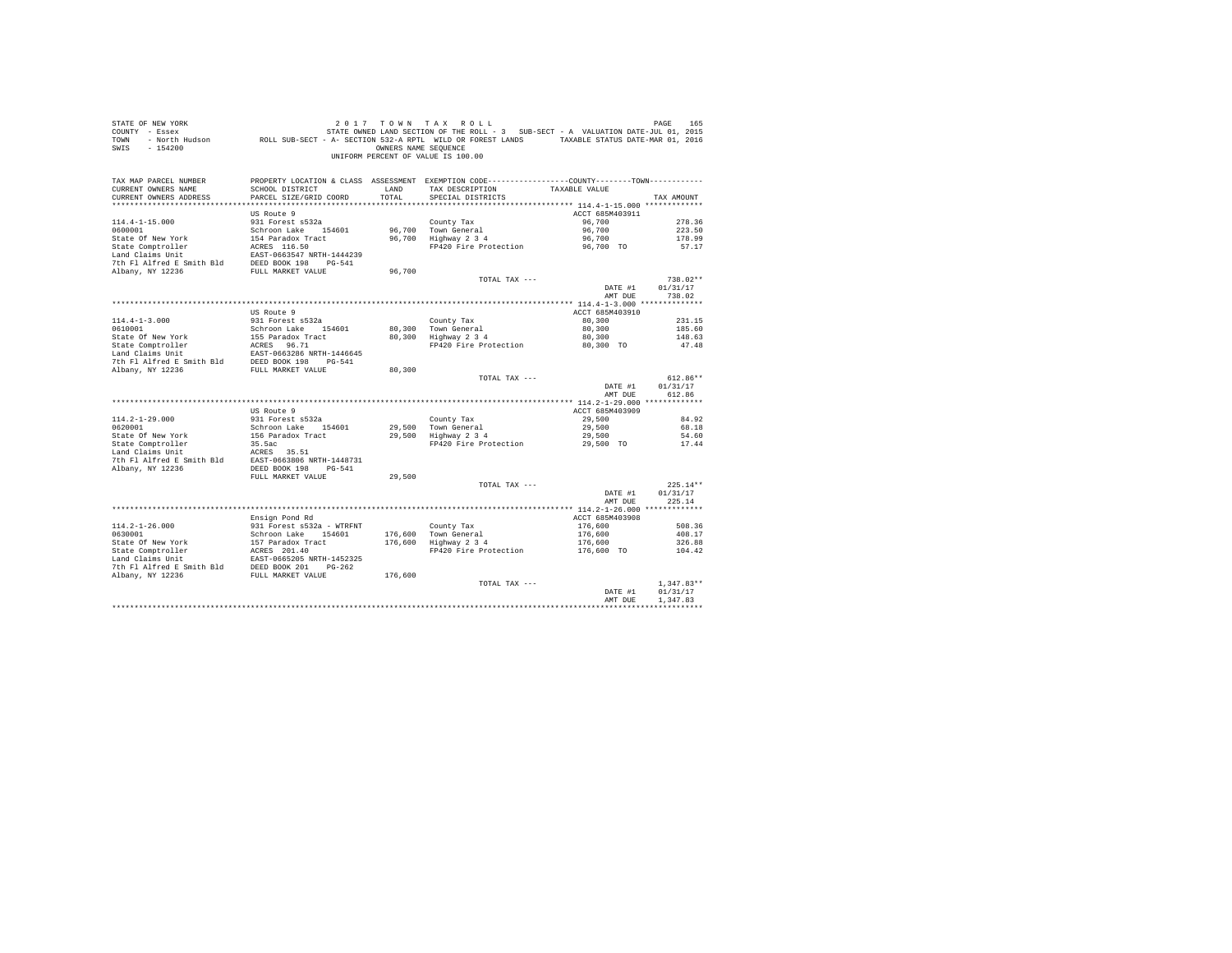| STATE OF NEW YORK<br>STATE OF NEW YORK WARD TO A TAX ROLL - 3 SUB-SECT - A VALUATION DATE-JUL 01, 2015<br>COUNTY - ESSEX<br>TOWN - NOTCH BOLD SUB-SECT - A- SECTION 532-A RPTL WILD OR FOREST LANDS TAXABLE STATUS DATE-JUL 01, 2015<br>SWIS - 154200 |                                                                                              |         | 2017 TOWN TAX ROLL<br>OWNERS NAME SEQUENCE<br>UNIFORM PERCENT OF VALUE IS 100.00 |                            | PAGE<br>166          |
|-------------------------------------------------------------------------------------------------------------------------------------------------------------------------------------------------------------------------------------------------------|----------------------------------------------------------------------------------------------|---------|----------------------------------------------------------------------------------|----------------------------|----------------------|
| TAX MAP PARCEL NUMBER                                                                                                                                                                                                                                 | PROPERTY LOCATION & CLASS ASSESSMENT EXEMPTION CODE---------------COUNTY-------TOWN--------- |         | LAND TAX DESCRIPTION TAXABLE VALUE                                               |                            |                      |
| CURRENT OWNERS NAME<br>CURRENT OWNERS ADDRESS                                                                                                                                                                                                         | SCHOOL DISTRICT<br>PARCEL SIZE/GRID COORD                                                    | TOTAL   | SPECIAL DISTRICTS                                                                |                            | TAX AMOUNT           |
|                                                                                                                                                                                                                                                       |                                                                                              |         |                                                                                  |                            |                      |
|                                                                                                                                                                                                                                                       | US Route 9                                                                                   |         |                                                                                  | ACCT 685M403907            |                      |
| $114.2 - 1 - 27.000$                                                                                                                                                                                                                                  | 931 Forest s532a                                                                             |         | County Tax                                                                       | 49,800                     | 143.35               |
|                                                                                                                                                                                                                                                       |                                                                                              |         | 49,800 Town General                                                              | 49,800                     | 115.10               |
|                                                                                                                                                                                                                                                       |                                                                                              |         | 49,800 Highway 2 3 4                                                             | 49,800                     | 92.18                |
|                                                                                                                                                                                                                                                       |                                                                                              |         | FP420 Fire Protection                                                            | 49,800 TO                  | 29.44                |
| 0640001<br>Schroom Lake 154601<br>State Omptroller 158 Paradox Tract<br>Land Claims Unit 1.1 ACRES 60.00<br>Land Claims Unit 1.1 ACRES 60.00                                                                                                          |                                                                                              |         |                                                                                  |                            |                      |
| For the same state of the same of the same of the same of the same of the same of the same of the same of the same state of the same state of the same state of the same state of the same state of the same state of the same                        |                                                                                              |         |                                                                                  |                            |                      |
|                                                                                                                                                                                                                                                       |                                                                                              |         |                                                                                  |                            |                      |
|                                                                                                                                                                                                                                                       | FULL MARKET VALUE                                                                            | 49,800  |                                                                                  |                            |                      |
|                                                                                                                                                                                                                                                       |                                                                                              |         | TOTAL TAX ---                                                                    |                            | 380.07**             |
|                                                                                                                                                                                                                                                       |                                                                                              |         |                                                                                  | DATE #1                    | 01/31/17             |
|                                                                                                                                                                                                                                                       |                                                                                              |         |                                                                                  | AMT DUE                    | 380.07               |
|                                                                                                                                                                                                                                                       |                                                                                              |         |                                                                                  |                            |                      |
| $114.4 - 1 - 4.000$                                                                                                                                                                                                                                   | US Route 9<br>931 Forest s532a                                                               |         |                                                                                  | ACCT 685M403906<br>124,000 | 356.94               |
| 0650001                                                                                                                                                                                                                                               | Schroon Lake 154601                                                                          |         | County Tax<br>124.000 Town General                                               | 124,000                    | 286.60               |
|                                                                                                                                                                                                                                                       |                                                                                              |         | 124,000 Highway 2 3 4                                                            | 124,000                    | 229.52               |
| State Of New York<br>State Comptroller<br>State Comptroller<br>Land Claims Unit<br>Land Claims Unit<br>CAST-0665544 NRTH-1447117                                                                                                                      |                                                                                              |         | FP420 Fire Protection                                                            | 124,000 TO                 | 73.32                |
|                                                                                                                                                                                                                                                       |                                                                                              |         |                                                                                  |                            |                      |
|                                                                                                                                                                                                                                                       |                                                                                              |         |                                                                                  |                            |                      |
| 7th F1 Alfred E Smith Bld DEED BOOK 185 PG-270<br>Albany, NY 12236 FULL MARKET VALUE                                                                                                                                                                  |                                                                                              | 124,000 |                                                                                  |                            |                      |
|                                                                                                                                                                                                                                                       |                                                                                              |         | TOTAL TAX ---                                                                    |                            | $946.38**$           |
|                                                                                                                                                                                                                                                       |                                                                                              |         |                                                                                  | DATE #1                    | 01/31/17             |
|                                                                                                                                                                                                                                                       |                                                                                              |         |                                                                                  | AMT DUE                    | 946.38               |
|                                                                                                                                                                                                                                                       |                                                                                              |         |                                                                                  |                            |                      |
|                                                                                                                                                                                                                                                       | US Route 9                                                                                   |         |                                                                                  | ACCT 685M403905            |                      |
| $114.4 - 1 - 11.000$                                                                                                                                                                                                                                  | 931 Forest s532a                                                                             |         | County Tax                                                                       | 126,200                    | 363.28               |
|                                                                                                                                                                                                                                                       |                                                                                              |         | 126,200 Town General                                                             | 126,200                    | 291.68               |
|                                                                                                                                                                                                                                                       |                                                                                              |         | 126,200 Highway 2 3 4<br>FP420 Fire Protection                                   | 126,200                    | 233.59               |
|                                                                                                                                                                                                                                                       |                                                                                              |         |                                                                                  | 126,200 TO                 | 74.62                |
|                                                                                                                                                                                                                                                       |                                                                                              |         |                                                                                  |                            |                      |
| Albany, NY 12236 FULL MARKET VALUE                                                                                                                                                                                                                    |                                                                                              | 126,200 |                                                                                  |                            |                      |
|                                                                                                                                                                                                                                                       |                                                                                              |         | TOTAL TAX ---                                                                    |                            | $963.17**$           |
|                                                                                                                                                                                                                                                       |                                                                                              |         |                                                                                  | DATE #1                    | 01/31/17             |
|                                                                                                                                                                                                                                                       |                                                                                              |         |                                                                                  | AMT DUE                    | 963.17               |
|                                                                                                                                                                                                                                                       |                                                                                              |         |                                                                                  |                            |                      |
|                                                                                                                                                                                                                                                       | Johnson Pond Rd                                                                              |         |                                                                                  | ACCT 685M403904            |                      |
| $125. - 1 - 4.000$                                                                                                                                                                                                                                    | 931 Forest s532a                                                                             |         | County Tax                                                                       | 132,800                    | 382.27               |
| 0670001                                                                                                                                                                                                                                               | Schroon Lake 154601                                                                          |         | 132,800 Town General                                                             | 132,800                    | 306.94               |
| State Of New York 162 Paradox Tract<br>State Comptroller 18 ACRES 160.00<br>Land Claims Unit 1685T-0666497 NRTH-1439466                                                                                                                               |                                                                                              |         | 132,800 Highway 2 3 4                                                            | 132,800                    | 245.81               |
|                                                                                                                                                                                                                                                       |                                                                                              |         | FP420 Fire Protection                                                            | 132,800 TO                 | 78.52                |
|                                                                                                                                                                                                                                                       |                                                                                              |         |                                                                                  |                            |                      |
| 7th F1 Alfred E Smith Bld<br>Albany, NY 12236<br>Ribany, NY 12236<br>FULL MARKET VALUE<br>132,800                                                                                                                                                     |                                                                                              |         |                                                                                  |                            |                      |
|                                                                                                                                                                                                                                                       |                                                                                              |         |                                                                                  |                            |                      |
|                                                                                                                                                                                                                                                       |                                                                                              |         | TOTAL TAX ---                                                                    |                            | $1.013.54**$         |
|                                                                                                                                                                                                                                                       |                                                                                              |         |                                                                                  | DATE #1<br>AMT DUE         | 01/31/17<br>1.013.54 |
|                                                                                                                                                                                                                                                       |                                                                                              |         |                                                                                  |                            |                      |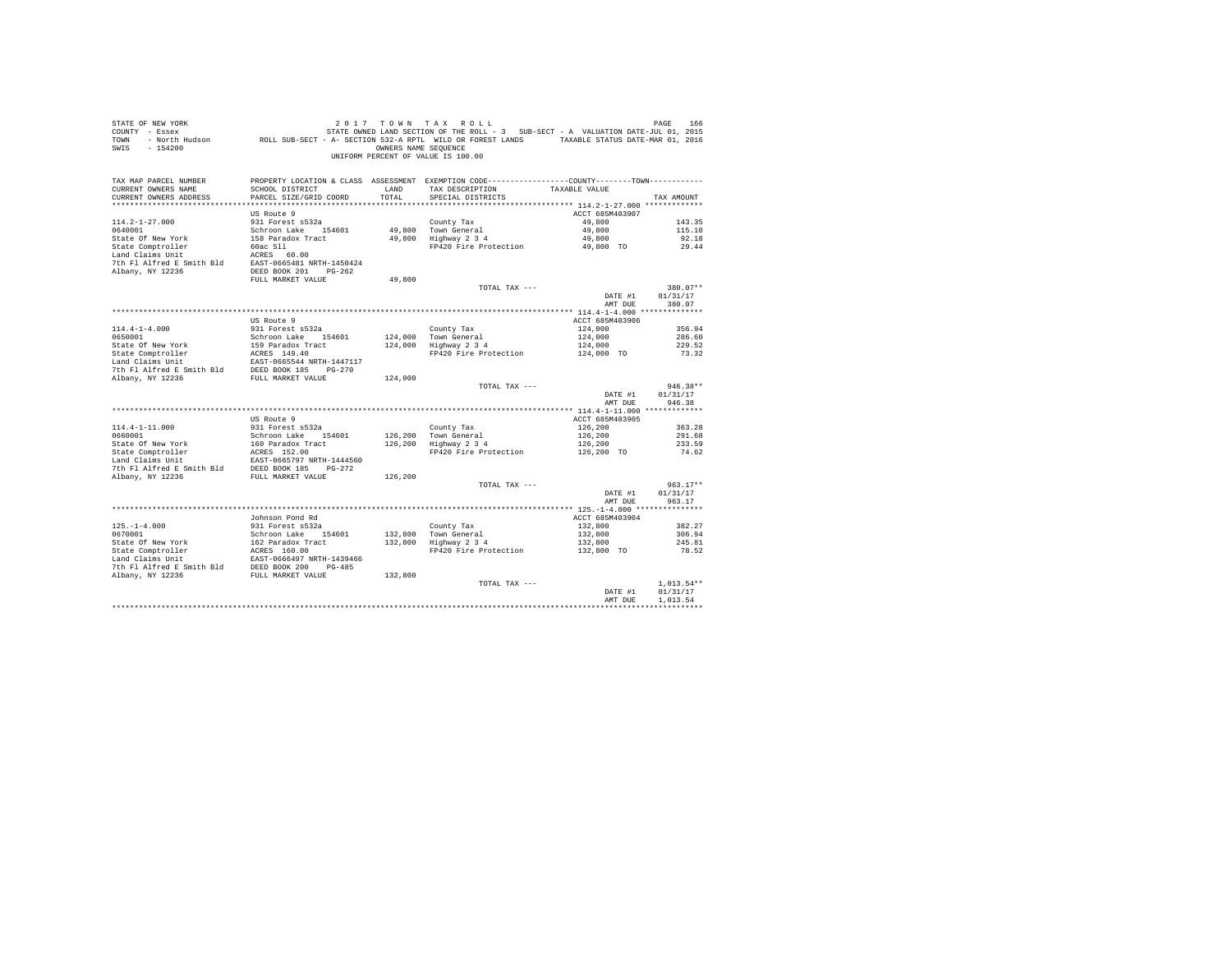| STATE OF NEW YORK<br>SALL OF THE SECTION OF A TAX MULL FOR THE ROLL - 3 SUB-SECT - A VALUATION DATE-JUL 01, 2015<br>COUNTY - Essex - STATE OWNED LAND SECTION OF THE ROLL - 3 SUB-SECT - A VALUATION DATE-JUL 01, 2015<br>TOWN - North Hudson - ROLL SUB<br>SWIS - 154200 |                                                  | OWNERS NAME SEQUENCE | 2017 TOWN TAX ROLL<br>UNIFORM PERCENT OF VALUE IS 100.00                                        |                    | PAGE<br>167          |
|---------------------------------------------------------------------------------------------------------------------------------------------------------------------------------------------------------------------------------------------------------------------------|--------------------------------------------------|----------------------|-------------------------------------------------------------------------------------------------|--------------------|----------------------|
| TAX MAP PARCEL NUMBER                                                                                                                                                                                                                                                     |                                                  |                      | PROPERTY LOCATION & CLASS ASSESSMENT EXEMPTION CODE----------------COUNTY--------TOWN---------- |                    |                      |
| CURRENT OWNERS NAME<br>CURRENT OWNERS ADDRESS                                                                                                                                                                                                                             | SCHOOL DISTRICT<br>PARCEL SIZE/GRID COORD        | LAND<br>TOTAL        | TAX DESCRIPTION<br>SPECIAL DISTRICTS                                                            | TAXABLE VALUE      | TAX AMOUNT           |
|                                                                                                                                                                                                                                                                           |                                                  |                      |                                                                                                 |                    |                      |
|                                                                                                                                                                                                                                                                           | Johnson Pond Rd                                  |                      |                                                                                                 | ACCT 685M403903    |                      |
| $125. - 1 - 13.000$                                                                                                                                                                                                                                                       | 931 Forest s532a                                 |                      | County Tax                                                                                      | 66,400             | 191.14               |
| 0680001                                                                                                                                                                                                                                                                   | Schroon Lake 154601                              |                      | 66,400 Town General<br>66,400 Highway 2 3 4<br>66,400 Town General                              | 66,400             | 153.47               |
| State Of New York                                                                                                                                                                                                                                                         | 163 Paradox Tract                                |                      |                                                                                                 | 66,400             | 122.90               |
| State Comptroller                                                                                                                                                                                                                                                         | ACRES 80.00                                      |                      | FP420 Fire Protection                                                                           | 66,400 TO          | 39.26                |
| Land Claims Unit                                                                                                                                                                                                                                                          | EAST-0666793 NRTH-1437296                        |                      |                                                                                                 |                    |                      |
| 7th Fl Alfred E Smith Bld DEED BOOK 200 PG-485<br>Albany, NY 12236                                                                                                                                                                                                        | FULL MARKET VALUE                                | 66,400               |                                                                                                 |                    |                      |
|                                                                                                                                                                                                                                                                           |                                                  |                      | TOTAL TAX ---                                                                                   |                    | $506.77**$           |
|                                                                                                                                                                                                                                                                           |                                                  |                      |                                                                                                 | DATE #1            | 01/31/17             |
|                                                                                                                                                                                                                                                                           |                                                  |                      |                                                                                                 | AMT DUE            | 506.77               |
|                                                                                                                                                                                                                                                                           |                                                  |                      |                                                                                                 |                    |                      |
|                                                                                                                                                                                                                                                                           | Johnson Pond Rd                                  |                      |                                                                                                 | ACCT 685M403902    |                      |
| $125.12 - 1 - 5.000$                                                                                                                                                                                                                                                      | 931 Forest s532a                                 |                      | County Tax                                                                                      | 900                | 2.59                 |
| 0690001                                                                                                                                                                                                                                                                   | Schroon Lake 154601                              |                      | 900 Town General<br>900 Highway 2 3 4                                                           | 900                | 2.08                 |
| State Of New York                                                                                                                                                                                                                                                         | 169 Paradox Tract                                |                      |                                                                                                 | 900                | 1.67                 |
| State Comptroller<br>Land Claims Unit                                                                                                                                                                                                                                     | ACRES 0.04<br>EAST-0670355 NRTH-1434570          |                      | FP420 Fire Protection                                                                           | 900 TO             | .53                  |
| 7th Fl Alfred E Smith Bld DEED BOOK 187 PG-444                                                                                                                                                                                                                            |                                                  |                      |                                                                                                 |                    |                      |
| Albany, NY 12236                                                                                                                                                                                                                                                          | FULL MARKET VALUE                                | 900                  |                                                                                                 |                    |                      |
|                                                                                                                                                                                                                                                                           |                                                  |                      | TOTAL TAX ---                                                                                   |                    | $6.87**$             |
|                                                                                                                                                                                                                                                                           |                                                  |                      |                                                                                                 | DATE #1            | 01/31/17             |
|                                                                                                                                                                                                                                                                           |                                                  |                      |                                                                                                 | AMT DUE            | 6.87                 |
|                                                                                                                                                                                                                                                                           |                                                  |                      |                                                                                                 |                    |                      |
|                                                                                                                                                                                                                                                                           | Johnson Pond Rd                                  |                      |                                                                                                 | ACCT 685M403901    |                      |
| $125. - 1 - 9.000$<br>0700001                                                                                                                                                                                                                                             | 931 Forest s532a - WTRFNT<br>Schroon Lake 154601 |                      | County Tax<br>154.300 Town General                                                              | 154,300<br>154,300 | 444.16<br>356.63     |
| State Of New York                                                                                                                                                                                                                                                         | 170 Paradox Tract                                |                      | $154,300$ Highway $2\,3\,4$                                                                     | 154,300            | 285.60               |
| State Comptroller                                                                                                                                                                                                                                                         |                                                  |                      | FP420 Fire Protection                                                                           | 154,300 TO         | 91.23                |
| Land Claims Unit                                                                                                                                                                                                                                                          | 160ac S11<br>ACRES 160.00                        |                      |                                                                                                 |                    |                      |
| 7th Fl Alfred E Smith Bld EAST-0669643 NRTH-1437011                                                                                                                                                                                                                       |                                                  |                      |                                                                                                 |                    |                      |
| Albany, NY 12236                                                                                                                                                                                                                                                          | DEED BOOK 198 PG-598                             |                      |                                                                                                 |                    |                      |
|                                                                                                                                                                                                                                                                           | FULL MARKET VALUE                                | 154,300              |                                                                                                 |                    |                      |
|                                                                                                                                                                                                                                                                           |                                                  |                      | TOTAL TAX ---                                                                                   |                    | $1.177.62**$         |
|                                                                                                                                                                                                                                                                           |                                                  |                      |                                                                                                 | DATE #1<br>AMT DUE | 01/31/17<br>1,177.62 |
|                                                                                                                                                                                                                                                                           |                                                  |                      |                                                                                                 |                    |                      |
|                                                                                                                                                                                                                                                                           | Johnson Pond Rd                                  |                      |                                                                                                 | ACCT 685M404015    |                      |
| $125. - 1 - 5.000$                                                                                                                                                                                                                                                        | 931 Forest s532a - WTRFNT                        |                      | County Tax                                                                                      | 136,500            | 392.92               |
| 0710001                                                                                                                                                                                                                                                                   | Schroon Lake 154601                              |                      | 136,500 Town General<br>136,500 Highway 2 3 4                                                   | 136,500            | 315.49               |
| State Of New York                                                                                                                                                                                                                                                         | 171 Paradox Tr                                   |                      |                                                                                                 | 136,500            | 252.65               |
| State Comptroller<br>Land Claims Unit                                                                                                                                                                                                                                     | 160ac Sll                                        |                      | FP420 Fire Protection                                                                           | 136,500 TO         | 80.71                |
|                                                                                                                                                                                                                                                                           | ACRES 160.00                                     |                      |                                                                                                 |                    |                      |
| The Fig. 1.11 and Fig. 2016 EAST-0669288 NRTH-1439588<br>Albany, NY 12236 FULL MARKET VALUE                                                                                                                                                                               |                                                  |                      |                                                                                                 |                    |                      |
|                                                                                                                                                                                                                                                                           |                                                  | 136,500              | TOTAL TAX ---                                                                                   |                    | $1.041.77**$         |
|                                                                                                                                                                                                                                                                           |                                                  |                      |                                                                                                 | DATE #1            | 01/31/17             |
|                                                                                                                                                                                                                                                                           |                                                  |                      |                                                                                                 | AMT DUE            | 1.041.77             |
|                                                                                                                                                                                                                                                                           |                                                  |                      |                                                                                                 |                    |                      |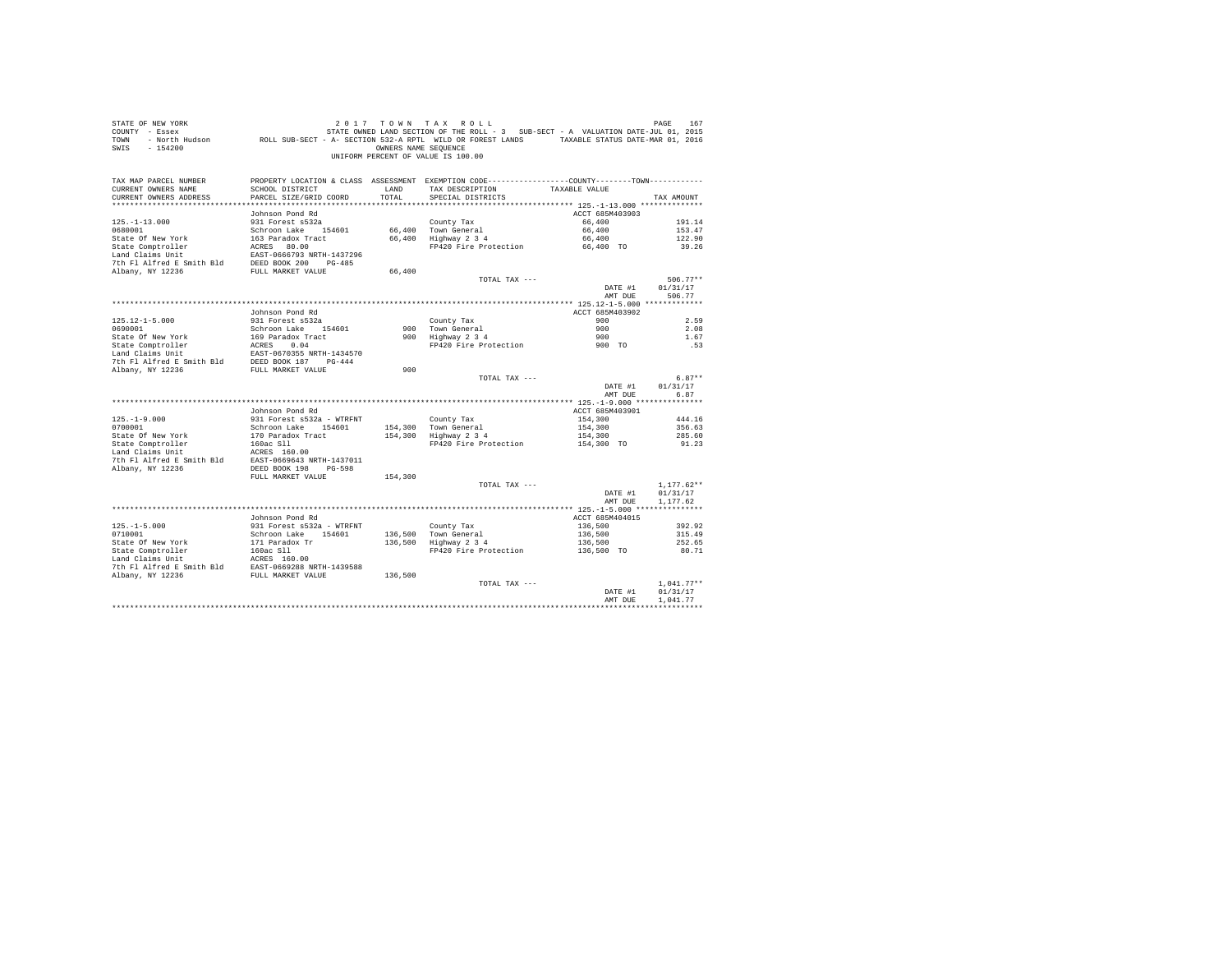| STATE OF NEW YORK<br>COUNTY - Essex<br>TOWN<br>$-154200$<br>SWIS                                                                                                                                                                                                                                    | DE NEW YORK TREE 168 168 169 17 10 WN TAX ROLL<br>- Essex STATE OWNED LAND SECTION OF THE ROLL - 3 SUB-SECT - A VALUATION DATE-JUL 01, 2015<br>- North Hudson     ROLL SUB-SECT - A -SECTION 532-A RPTL WILD OR FOREST LANDS   TAXAB | OWNERS NAME SEOUENCE | 2017 TOWN TAX ROLL<br>UNIFORM PERCENT OF VALUE IS 100.00                                                                         |                    | PAGE<br>168              |
|-----------------------------------------------------------------------------------------------------------------------------------------------------------------------------------------------------------------------------------------------------------------------------------------------------|--------------------------------------------------------------------------------------------------------------------------------------------------------------------------------------------------------------------------------------|----------------------|----------------------------------------------------------------------------------------------------------------------------------|--------------------|--------------------------|
| TAX MAP PARCEL NUMBER<br>CURRENT OWNERS NAME                                                                                                                                                                                                                                                        | SCHOOL DISTRICT                                                                                                                                                                                                                      | LAND                 | PROPERTY LOCATION & CLASS ASSESSMENT EXEMPTION CODE----------------COUNTY--------TOWN----------<br>TAX DESCRIPTION TAXABLE VALUE |                    |                          |
| CURRENT OWNERS ADDRESS                                                                                                                                                                                                                                                                              | PARCEL SIZE/GRID COORD                                                                                                                                                                                                               | TOTAL                | SPECIAL DISTRICTS                                                                                                                |                    | TAX AMOUNT               |
|                                                                                                                                                                                                                                                                                                     | Johnson Pond Rd                                                                                                                                                                                                                      |                      |                                                                                                                                  | ACCT 685M404014    |                          |
| $114.4 - 1 - 9.000$                                                                                                                                                                                                                                                                                 | 931 Forest s532a                                                                                                                                                                                                                     |                      | County Tax                                                                                                                       | 140,000            | 403.00                   |
| 0720001                                                                                                                                                                                                                                                                                             | Schroon Lake 154601                                                                                                                                                                                                                  |                      | 140,000 Town General                                                                                                             | 140,000            | 323.58                   |
| State Of New York                                                                                                                                                                                                                                                                                   | 172 Paradox Tract                                                                                                                                                                                                                    |                      | 140,000 Highway 2 3 4                                                                                                            | 140,000            | 259.13                   |
| State Comptroller                                                                                                                                                                                                                                                                                   | ---- mane 1546<br>172 Paradox Tract<br>ACRES 168.65<br>Racm 0660000                                                                                                                                                                  |                      | FP420 Fire Protection 140,000 TO                                                                                                 |                    | 82.78                    |
| Land Claims Unit                                                                                                                                                                                                                                                                                    | EAST-0668887 NRTH-1442384                                                                                                                                                                                                            |                      |                                                                                                                                  |                    |                          |
| 7th Fl Alfred E Smith Bld DEED BOOK 198 PG-598                                                                                                                                                                                                                                                      |                                                                                                                                                                                                                                      |                      |                                                                                                                                  |                    |                          |
| Albany, NY 12236                                                                                                                                                                                                                                                                                    | FULL MARKET VALUE                                                                                                                                                                                                                    | 140,000              |                                                                                                                                  |                    |                          |
|                                                                                                                                                                                                                                                                                                     |                                                                                                                                                                                                                                      |                      | TOTAL TAX ---                                                                                                                    | DATE #1            | $1.068.49**$<br>01/31/17 |
|                                                                                                                                                                                                                                                                                                     |                                                                                                                                                                                                                                      |                      |                                                                                                                                  | AMT DUE            | 1,068.49                 |
|                                                                                                                                                                                                                                                                                                     |                                                                                                                                                                                                                                      |                      |                                                                                                                                  |                    |                          |
|                                                                                                                                                                                                                                                                                                     | US Route 9                                                                                                                                                                                                                           |                      |                                                                                                                                  | ACCT 685M404013    |                          |
| $114.4 - 1 - 10.000$                                                                                                                                                                                                                                                                                | 931 Forest s532a                                                                                                                                                                                                                     |                      | County Tax                                                                                                                       | 126,200            | 363.28                   |
| 0730001                                                                                                                                                                                                                                                                                             | Schroon Lake 154601                                                                                                                                                                                                                  |                      | 126,200 Town General<br>126,200 Highway 2 3 4                                                                                    | 126,200            | 291.68                   |
|                                                                                                                                                                                                                                                                                                     |                                                                                                                                                                                                                                      |                      | Highway 2 3 4 126,200<br>FP420 Fire Protection 126,200 TO                                                                        |                    | 233.59                   |
|                                                                                                                                                                                                                                                                                                     |                                                                                                                                                                                                                                      |                      |                                                                                                                                  |                    | 74.62                    |
|                                                                                                                                                                                                                                                                                                     |                                                                                                                                                                                                                                      |                      |                                                                                                                                  |                    |                          |
|                                                                                                                                                                                                                                                                                                     |                                                                                                                                                                                                                                      | 126,200              |                                                                                                                                  |                    |                          |
|                                                                                                                                                                                                                                                                                                     |                                                                                                                                                                                                                                      |                      | TOTAL TAX ---                                                                                                                    |                    | $963.17**$               |
|                                                                                                                                                                                                                                                                                                     |                                                                                                                                                                                                                                      |                      |                                                                                                                                  | DATE #1<br>AMT DUE | 01/31/17<br>963.17       |
|                                                                                                                                                                                                                                                                                                     |                                                                                                                                                                                                                                      |                      |                                                                                                                                  |                    |                          |
|                                                                                                                                                                                                                                                                                                     | US Route 9                                                                                                                                                                                                                           |                      |                                                                                                                                  | ACCT 685M404012    |                          |
| $114.4 - 1 - 5.000$                                                                                                                                                                                                                                                                                 | 931 Forest s532a - WTRFNT                                                                                                                                                                                                            |                      | County Tax                                                                                                                       | 129,000            | 371.34                   |
| 0740001                                                                                                                                                                                                                                                                                             | Schroon Lake 154601                                                                                                                                                                                                                  |                      | 129,000 Town General<br>129,000 Highway 2 3 4                                                                                    | 129,000            | 298.16                   |
|                                                                                                                                                                                                                                                                                                     |                                                                                                                                                                                                                                      |                      |                                                                                                                                  | 129,000            | 238.77                   |
| $\begin{tabular}{lllllllllllll} \texttt{State Of New York} & & & 174 \texttt{ paradox Tract} \\ \texttt{State Conf New York} & & 150a c S1l \\ \texttt{Land Claims Unit} & & & \textbf{ACES} & 150.00 \\ \texttt{Jth Fl Alfred E Smith Bld} & & & \textbf{ZAST-0668360 NRTH-1447463} \end{tabular}$ |                                                                                                                                                                                                                                      |                      | FP420 Fire Protection 129,000 TO                                                                                                 |                    | 76.27                    |
|                                                                                                                                                                                                                                                                                                     |                                                                                                                                                                                                                                      |                      |                                                                                                                                  |                    |                          |
| Albany, NY 12236                                                                                                                                                                                                                                                                                    | FULL MARKET VALUE                                                                                                                                                                                                                    | 129,000              |                                                                                                                                  |                    |                          |
|                                                                                                                                                                                                                                                                                                     |                                                                                                                                                                                                                                      |                      | TOTAL TAX ---                                                                                                                    |                    | 984.54**                 |
|                                                                                                                                                                                                                                                                                                     |                                                                                                                                                                                                                                      |                      |                                                                                                                                  | DATE #1            | 01/31/17                 |
|                                                                                                                                                                                                                                                                                                     |                                                                                                                                                                                                                                      |                      |                                                                                                                                  | AMT DUE            | 984.54                   |
|                                                                                                                                                                                                                                                                                                     |                                                                                                                                                                                                                                      |                      |                                                                                                                                  |                    |                          |
|                                                                                                                                                                                                                                                                                                     | US Route 9                                                                                                                                                                                                                           |                      |                                                                                                                                  | ACCT 685M404011    |                          |
| 114.2-1-24.000                                                                                                                                                                                                                                                                                      | 931 Forest s532a<br>Schroon Lake 154                                                                                                                                                                                                 |                      | County Tax                                                                                                                       | 132,800            | 382.27                   |
| 0750001                                                                                                                                                                                                                                                                                             | Schroon Lake 154601                                                                                                                                                                                                                  |                      | 132,800 Town General<br>132,800 Highway 2 3 4                                                                                    | 132,800            | 306.94                   |
| State Of New York<br>State Comptroller<br>State Compton and Claims Unit<br>Land Claims Unit<br>Land Claims Unit<br>The Filal State Book 201<br>The Filal State Book 201<br>Pole 262<br>Nonry, NY 12236<br>FULL MARKET VALUE                                                                         |                                                                                                                                                                                                                                      |                      | Highway 2 3 4 132,800<br>FP420 Fire Protection 132,800 TO                                                                        |                    | 245.81<br>78.52          |
|                                                                                                                                                                                                                                                                                                     |                                                                                                                                                                                                                                      |                      |                                                                                                                                  |                    |                          |
|                                                                                                                                                                                                                                                                                                     |                                                                                                                                                                                                                                      |                      |                                                                                                                                  |                    |                          |
|                                                                                                                                                                                                                                                                                                     |                                                                                                                                                                                                                                      | 132,800              |                                                                                                                                  |                    |                          |
|                                                                                                                                                                                                                                                                                                     |                                                                                                                                                                                                                                      |                      | TOTAL TAX ---                                                                                                                    |                    | $1.013.54**$             |
|                                                                                                                                                                                                                                                                                                     |                                                                                                                                                                                                                                      |                      |                                                                                                                                  | DATE #1            | 01/31/17                 |
|                                                                                                                                                                                                                                                                                                     |                                                                                                                                                                                                                                      |                      |                                                                                                                                  | AMT DUE            | 1,013.54                 |
|                                                                                                                                                                                                                                                                                                     |                                                                                                                                                                                                                                      |                      |                                                                                                                                  |                    |                          |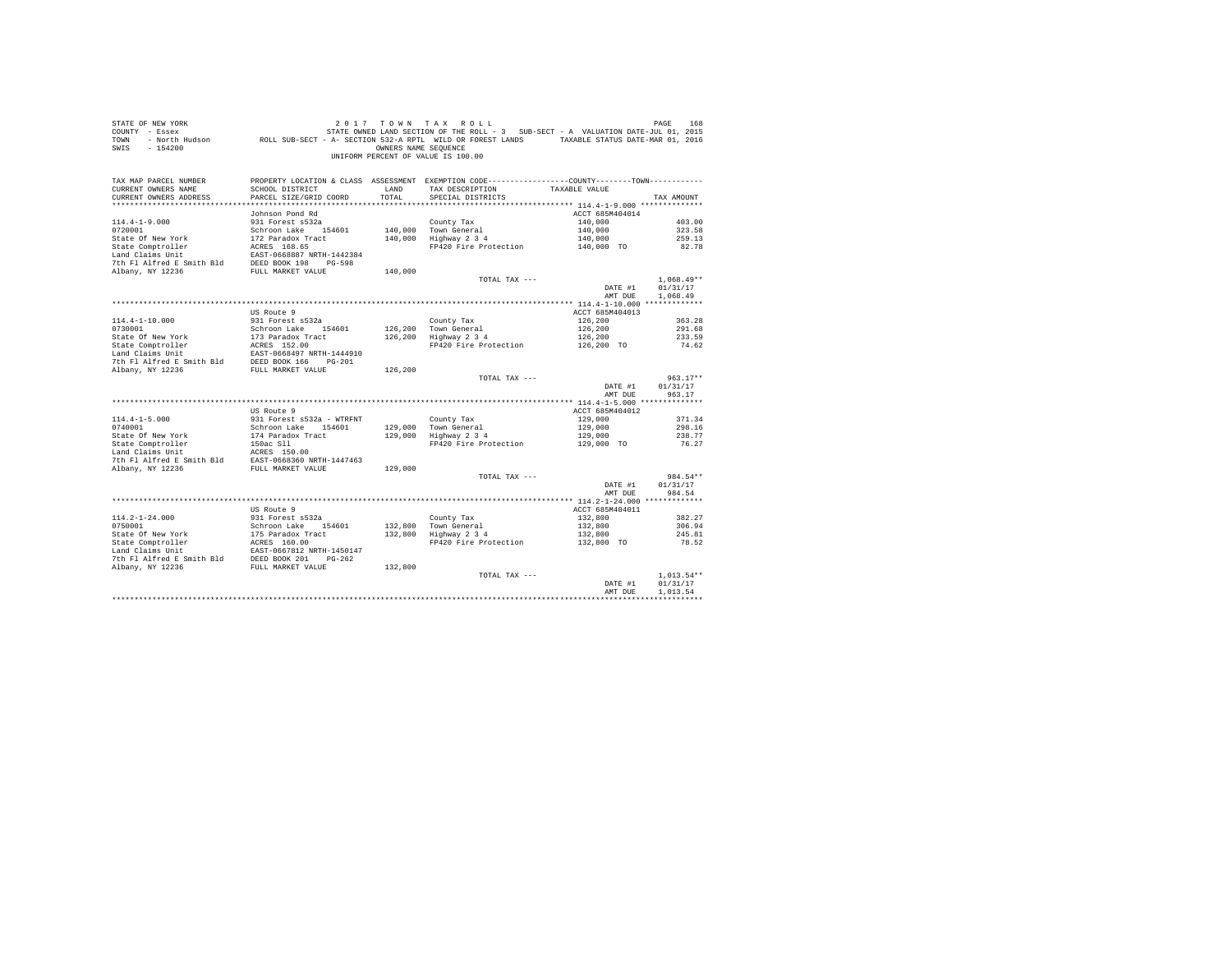| STATE OF NEW YORK<br>COUNTY - Essex<br>TOWN<br>$-154200$<br>SWIS                     |                                           | OWNERS NAME SEQUENCE | 2017 TOWN TAX ROLL<br>7 - Essex (101, 2015) STATE OWNED LAND SECTION OF THE ROLL - 3 SUB-SECT - A VALUATION DATE-JUL 101, 2015<br>2016 - North Hudson (1, 2016) ROLL SUB-SECT - A- SECTION 532-A RPTL WILD OR FOREST LANDS<br>UNIFORM PERCENT OF VALUE IS 100.00 |                     | PAGE<br>169     |
|--------------------------------------------------------------------------------------|-------------------------------------------|----------------------|------------------------------------------------------------------------------------------------------------------------------------------------------------------------------------------------------------------------------------------------------------------|---------------------|-----------------|
| TAX MAP PARCEL NUMBER                                                                |                                           |                      | PROPERTY LOCATION & CLASS ASSESSMENT EXEMPTION CODE----------------COUNTY--------TOWN----------                                                                                                                                                                  |                     |                 |
| CURRENT OWNERS NAME<br>CURRENT OWNERS ADDRESS                                        | SCHOOL DISTRICT<br>PARCEL SIZE/GRID COORD | LAND<br>TOTAL        | TAX DESCRIPTION<br>SPECIAL DISTRICTS                                                                                                                                                                                                                             | TAXABLE VALUE       | TAX AMOUNT      |
|                                                                                      |                                           |                      |                                                                                                                                                                                                                                                                  |                     |                 |
|                                                                                      | Ensign Pond Rd                            |                      |                                                                                                                                                                                                                                                                  | ACCT 685M404010     |                 |
| $114.2 - 1 - 25.000$                                                                 | 931 Forest s532a                          |                      | County Tax                                                                                                                                                                                                                                                       | 83,700              | 240.94          |
| 0760001                                                                              | Schroon Lake 154601                       |                      | 83,700 Town General                                                                                                                                                                                                                                              | 83,700              | 193.45          |
| State Of New York                                                                    | 176 Paradox Tract                         |                      | $83,700$ Highway $2\overline{3}4$                                                                                                                                                                                                                                | 83,700              | 154.92          |
| State Comptroller                                                                    | ACRES 100.80                              |                      | FP420 Fire Protection                                                                                                                                                                                                                                            | 83,700 TO           | 49.49           |
| Land Claims Unit                                                                     | EAST-0667958 NRTH-1452619                 |                      |                                                                                                                                                                                                                                                                  |                     |                 |
| 7th Fl Alfred E Smith Bld<br>Albany, NY 12236                                        | DEED BOOK 201 PG-262                      |                      |                                                                                                                                                                                                                                                                  |                     |                 |
|                                                                                      | FULL MARKET VALUE                         | 83,700               | TOTAL TAX ---                                                                                                                                                                                                                                                    |                     | 638.80**        |
|                                                                                      |                                           |                      |                                                                                                                                                                                                                                                                  | DATE #1             | 01/31/17        |
|                                                                                      |                                           |                      |                                                                                                                                                                                                                                                                  | AMT DUE             | 638.80          |
|                                                                                      |                                           |                      |                                                                                                                                                                                                                                                                  |                     |                 |
|                                                                                      | Ensign Pond Rd                            |                      |                                                                                                                                                                                                                                                                  | ACCT 685M404009     |                 |
| $114.2 - 1 - 18.000$                                                                 | 931 Forest s532a - WTRFNT                 |                      | County Tax                                                                                                                                                                                                                                                       | 88,300              | 254.18          |
| 0770001                                                                              | Schroon Lake 154601                       | 88,300               | Town General                                                                                                                                                                                                                                                     | 88,300              | 204.09          |
| State Of New York<br>State Comptroller                                               | 177 Paradox Tract<br>ACRES 100.00         | 88,300               | Highway 2 3 4<br>FP420 Fire Protection                                                                                                                                                                                                                           | 88,300<br>88,300 TO | 163.44<br>52.21 |
| Land Claims Unit                                                                     | EAST-0667367 NRTH-1455247                 |                      |                                                                                                                                                                                                                                                                  |                     |                 |
| 7th F1 Alfred E Smith Bld DEED BOOK 202 PG-285                                       |                                           |                      |                                                                                                                                                                                                                                                                  |                     |                 |
| Albany, NY 12236                                                                     | FULL MARKET VALUE                         | 88,300               |                                                                                                                                                                                                                                                                  |                     |                 |
|                                                                                      |                                           |                      | TOTAL TAX ---                                                                                                                                                                                                                                                    |                     | $673.92**$      |
|                                                                                      |                                           |                      |                                                                                                                                                                                                                                                                  | DATE #1             | 01/31/17        |
|                                                                                      |                                           |                      |                                                                                                                                                                                                                                                                  | AMT DUE             | 673.92          |
|                                                                                      | Duntley Rd                                |                      |                                                                                                                                                                                                                                                                  | ACCT 685M404008     |                 |
| $105. - 1 - 32.000$                                                                  | 931 Forest s532a                          |                      | County Tax                                                                                                                                                                                                                                                       | 164,300             | 472.95          |
| 0780001                                                                              | Schroon Lake 154601                       |                      | 164.300 Town General                                                                                                                                                                                                                                             | 164,300             | 379.74          |
| State Of New York                                                                    | 180 Paradox Tract                         |                      | 164,300 Highway 2 3 4                                                                                                                                                                                                                                            | 164,300             | 304.11          |
| State Comptroller                                                                    | 198ac Sll                                 |                      | FP420 Fire Protection                                                                                                                                                                                                                                            | 164,300 TO          | 97.14           |
| Land Claims Unit                                                                     | ACRES 198.00                              |                      |                                                                                                                                                                                                                                                                  |                     |                 |
| 7th Fl Alfred E Smith Bld EAST-0671744 NRTH-1460976                                  |                                           |                      |                                                                                                                                                                                                                                                                  |                     |                 |
| Albany, NY 12236                                                                     | DEED BOOK 189 PG-312<br>FULL MARKET VALUE | 164,300              |                                                                                                                                                                                                                                                                  |                     |                 |
|                                                                                      |                                           |                      | TOTAL TAX ---                                                                                                                                                                                                                                                    |                     | $1.253.94**$    |
|                                                                                      |                                           |                      |                                                                                                                                                                                                                                                                  | DATE #1             | 01/31/17        |
|                                                                                      |                                           |                      |                                                                                                                                                                                                                                                                  | AMT DUE             | 1.253.94        |
|                                                                                      |                                           |                      |                                                                                                                                                                                                                                                                  |                     |                 |
|                                                                                      | Ensign Pond Rd                            |                      |                                                                                                                                                                                                                                                                  | ACCT 685M404007     |                 |
| $114.2 - 1 - 20.000$                                                                 | 931 Forest s532a                          |                      | County Tax                                                                                                                                                                                                                                                       | 79,500              | 228.85          |
| 0790001<br>State Of New York                                                         | Schroon Lake 154601<br>182 Paradox Tract  |                      | 79,500 Town General<br>79,500 Highway 2 3 4                                                                                                                                                                                                                      | 79,500<br>79,500    | 183.75          |
| State Comptroller                                                                    |                                           |                      | FP420 Fire Protection                                                                                                                                                                                                                                            | 79,500 TO           | 147.15<br>47.00 |
| Land Claims Unit                                                                     | ACRES 95.80<br>EAST-0668813 NRTH-1455411  |                      |                                                                                                                                                                                                                                                                  |                     |                 |
|                                                                                      |                                           |                      |                                                                                                                                                                                                                                                                  |                     |                 |
| 7th F1 Alfred E Smith Bld DEED BOOK 203 PG-231<br>Albany, NY 12236 FULL MARKET VALUE |                                           | 79,500               |                                                                                                                                                                                                                                                                  |                     |                 |
|                                                                                      |                                           |                      | TOTAL TAX ---                                                                                                                                                                                                                                                    |                     | 606.75**        |
|                                                                                      |                                           |                      |                                                                                                                                                                                                                                                                  | DATE #1             | 01/31/17        |
|                                                                                      |                                           |                      |                                                                                                                                                                                                                                                                  | AMT DUE             | 606.75          |
|                                                                                      |                                           |                      |                                                                                                                                                                                                                                                                  |                     |                 |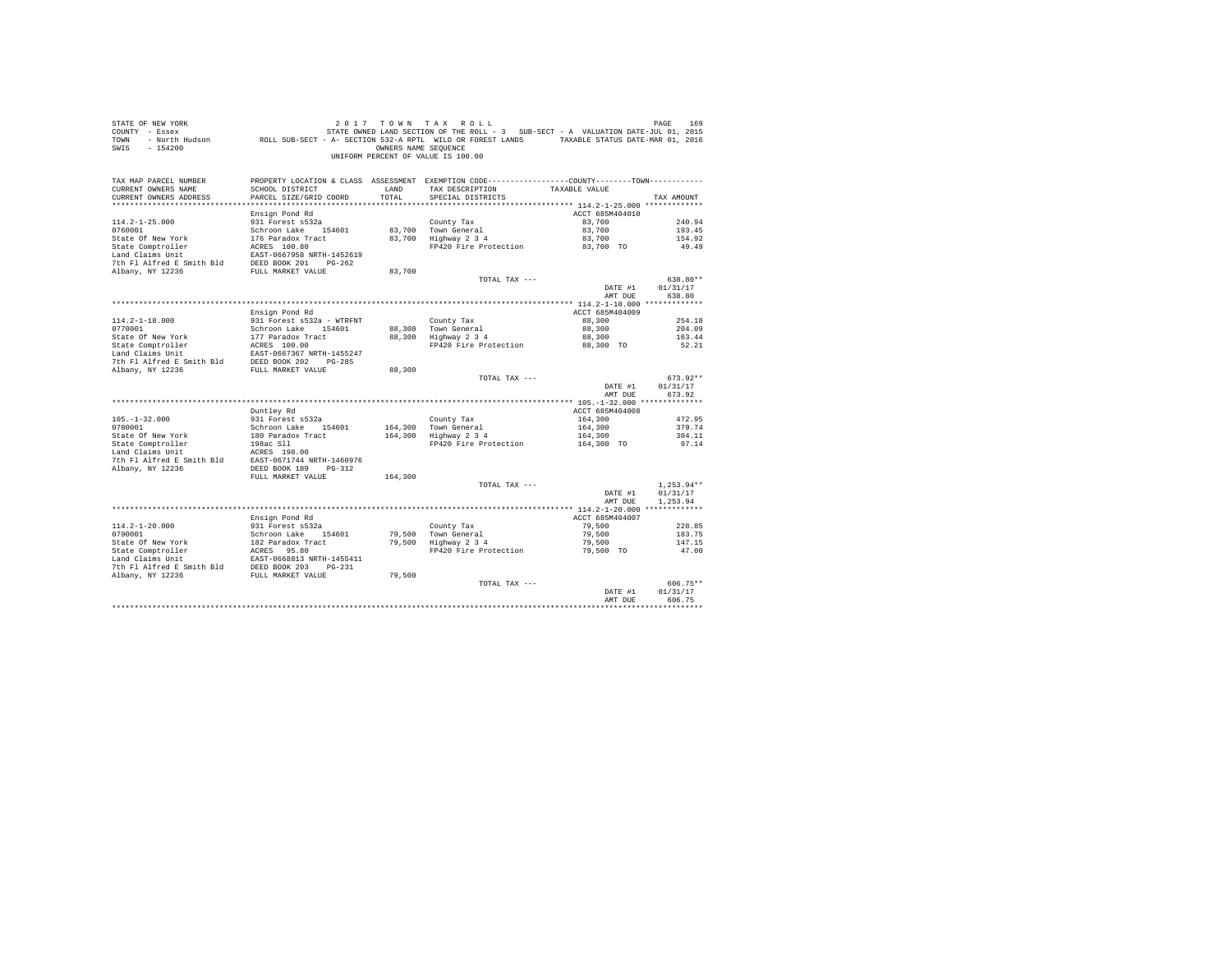| STATE OF NEW YORK<br>COUNTY - Essex<br>TOWN<br>$-154200$<br>SWIS                             |                                                  | OWNERS NAME SEOUENCE | 2017 TOWN TAX ROLL<br>STATE OWNED LAND SECTION OF THE ROLL - 3 SUB-SECT - A VALUATION DATE-JUL 01, 2015<br>- North Hudson ROLL SUB-SECT - A- SECTION 532-A RPTL WILD OR FOREST LANDS TAXABLE STATUS DATE-MAR 01, 2016<br>UNIFORM PERCENT OF VALUE IS 100.00 |                       | PAGE<br>170        |
|----------------------------------------------------------------------------------------------|--------------------------------------------------|----------------------|-------------------------------------------------------------------------------------------------------------------------------------------------------------------------------------------------------------------------------------------------------------|-----------------------|--------------------|
| TAX MAP PARCEL NUMBER<br>CURRENT OWNERS NAME<br>CURRENT OWNERS ADDRESS                       | SCHOOL DISTRICT<br>PARCEL SIZE/GRID COORD        | LAND<br>TOTAL        | PROPERTY LOCATION & CLASS ASSESSMENT EXEMPTION CODE---------------COUNTY-------TOWN---------<br>TAX DESCRIPTION<br>SPECIAL DISTRICTS                                                                                                                        | TAXABLE VALUE         | TAX AMOUNT         |
|                                                                                              |                                                  |                      |                                                                                                                                                                                                                                                             |                       |                    |
|                                                                                              | Ensign Pond Rd                                   |                      |                                                                                                                                                                                                                                                             | ACCT 685M404006       |                    |
| $114.2 - 1 - 23.000$                                                                         | 931 Forest s532a - WTRFNT                        |                      | County Tax                                                                                                                                                                                                                                                  | 144,300               | 415.38             |
| 0800001                                                                                      | Schroon Lake 154601                              |                      | 144,300 Town General                                                                                                                                                                                                                                        | 144,300               | 333.52             |
| State Of New York                                                                            | 184 Paradox Tr                                   |                      | 144,300 Highway 2 3 4                                                                                                                                                                                                                                       | 144,300               | 267.09             |
| State Comptroller                                                                            | ACRES 160.00                                     |                      | FP420 Fire Protection                                                                                                                                                                                                                                       | 144,300 TO            | 85.32              |
| Land Claims Unit<br>7th Fl Alfred E Smith Bld FULL MARKET VALUE                              | EAST-0670455 NRTH-1450429                        | 144,300              |                                                                                                                                                                                                                                                             |                       |                    |
| Albany, NY 12336                                                                             |                                                  |                      |                                                                                                                                                                                                                                                             |                       |                    |
|                                                                                              |                                                  |                      | TOTAL TAX ---                                                                                                                                                                                                                                               |                       | $1,101.31**$       |
|                                                                                              |                                                  |                      |                                                                                                                                                                                                                                                             | DATE #1               | 01/31/17           |
|                                                                                              |                                                  |                      |                                                                                                                                                                                                                                                             | AMT DUE               | 1,101.31           |
|                                                                                              |                                                  |                      |                                                                                                                                                                                                                                                             |                       |                    |
|                                                                                              | US Route 9                                       |                      |                                                                                                                                                                                                                                                             | ACCT 685M404005       |                    |
| $114.4 - 1 - 6.000$<br>0810001                                                               | 931 Forest s532a - WTRFNT<br>Schroon Lake 154601 |                      | County Tax                                                                                                                                                                                                                                                  | 128,900<br>128,900    | 371.05<br>297.93   |
| State Of New York                                                                            |                                                  |                      | 128,900 Town General<br>128,900 Highway 2 3 4                                                                                                                                                                                                               | 128,900               | 238.59             |
|                                                                                              |                                                  |                      | FP420 Fire Protection                                                                                                                                                                                                                                       | 128,900 TO            | 76.21              |
| State Comptroller<br>Land Claims Unit                                                        | EAST-0670918 NRTH-1447814                        |                      |                                                                                                                                                                                                                                                             |                       |                    |
| 7th Fl Alfred E Smith Bld FULL MARKET VALUE                                                  |                                                  | 128,900              |                                                                                                                                                                                                                                                             |                       |                    |
| Albany, NY 12236                                                                             |                                                  |                      |                                                                                                                                                                                                                                                             |                       |                    |
|                                                                                              |                                                  |                      | TOTAL TAX ---                                                                                                                                                                                                                                               |                       | 983.78**           |
|                                                                                              |                                                  |                      |                                                                                                                                                                                                                                                             | DATE #1<br>AMT DUE    | 01/31/17<br>983.78 |
|                                                                                              |                                                  |                      |                                                                                                                                                                                                                                                             |                       |                    |
|                                                                                              | US Route 9                                       |                      |                                                                                                                                                                                                                                                             | ACCT 685M404004       |                    |
| $114.4 - 1 - 7.000$                                                                          | 931 Forest s532a                                 |                      | County Tax                                                                                                                                                                                                                                                  | 126,200               | 363.28             |
| 0820001                                                                                      | Schroon Lake 154601                              |                      | 126,200 Town General                                                                                                                                                                                                                                        | 126,200               | 291.68             |
|                                                                                              | 186 Paradox Tract<br>ACRES 152.00                |                      | 126,200 Highway 2 3 4                                                                                                                                                                                                                                       | 126,200               | 233.59             |
| 0820001<br>State Of New York<br>State Comptroller                                            |                                                  |                      | FP420 Fire Protection                                                                                                                                                                                                                                       | 126,200 TO            | 74.62              |
| Land Claims Unit<br>The F1 Alfred E Smith B1d<br>DEED BOOK 198 PG-168<br>PG-168              |                                                  |                      |                                                                                                                                                                                                                                                             |                       |                    |
| Albany, NY 12236                                                                             | FULL MARKET VALUE                                | 126,200              |                                                                                                                                                                                                                                                             |                       |                    |
|                                                                                              |                                                  |                      | TOTAL TAX ---                                                                                                                                                                                                                                               |                       | $963.17**$         |
|                                                                                              |                                                  |                      |                                                                                                                                                                                                                                                             | DATE #1               | 01/31/17           |
|                                                                                              |                                                  |                      |                                                                                                                                                                                                                                                             | AMT DUE               | 963.17             |
|                                                                                              |                                                  |                      |                                                                                                                                                                                                                                                             |                       |                    |
|                                                                                              | Johnson Pond Rd                                  |                      |                                                                                                                                                                                                                                                             | ACCT 685M404003       |                    |
| $114.4 - 1 - 8.000$                                                                          | 931 Forest s532a                                 |                      | County Tax                                                                                                                                                                                                                                                  | 140,000               | 403.00             |
| 0830001                                                                                      | Schroon Lake 154601                              |                      | 140,000 Town General<br>140,000 Highway 2 3 4                                                                                                                                                                                                               | 140,000               | 323.58             |
| State Of New York<br>State Comptroller<br>Land Claims Unit                                   | 187 Paradox Tract<br>ACRES 168.70                |                      | FP420 Fire Protection                                                                                                                                                                                                                                       | 140,000<br>140,000 TO | 259.13<br>82.78    |
|                                                                                              | EAST-0671619 NRTH-1442647                        |                      |                                                                                                                                                                                                                                                             |                       |                    |
| 7th F1 A1fred E Smith Bld<br>2008 1980 1981 199-598<br>Albany, NY 12236<br>FULL MARKET VALUE |                                                  |                      |                                                                                                                                                                                                                                                             |                       |                    |
|                                                                                              |                                                  | 140,000              |                                                                                                                                                                                                                                                             |                       |                    |
|                                                                                              |                                                  |                      | TOTAL TAX ---                                                                                                                                                                                                                                               |                       | $1.068.49**$       |
|                                                                                              |                                                  |                      |                                                                                                                                                                                                                                                             | DATE #1               | 01/31/17           |
|                                                                                              |                                                  |                      |                                                                                                                                                                                                                                                             | AMT DUE               | 1,068.49           |
|                                                                                              |                                                  |                      |                                                                                                                                                                                                                                                             |                       |                    |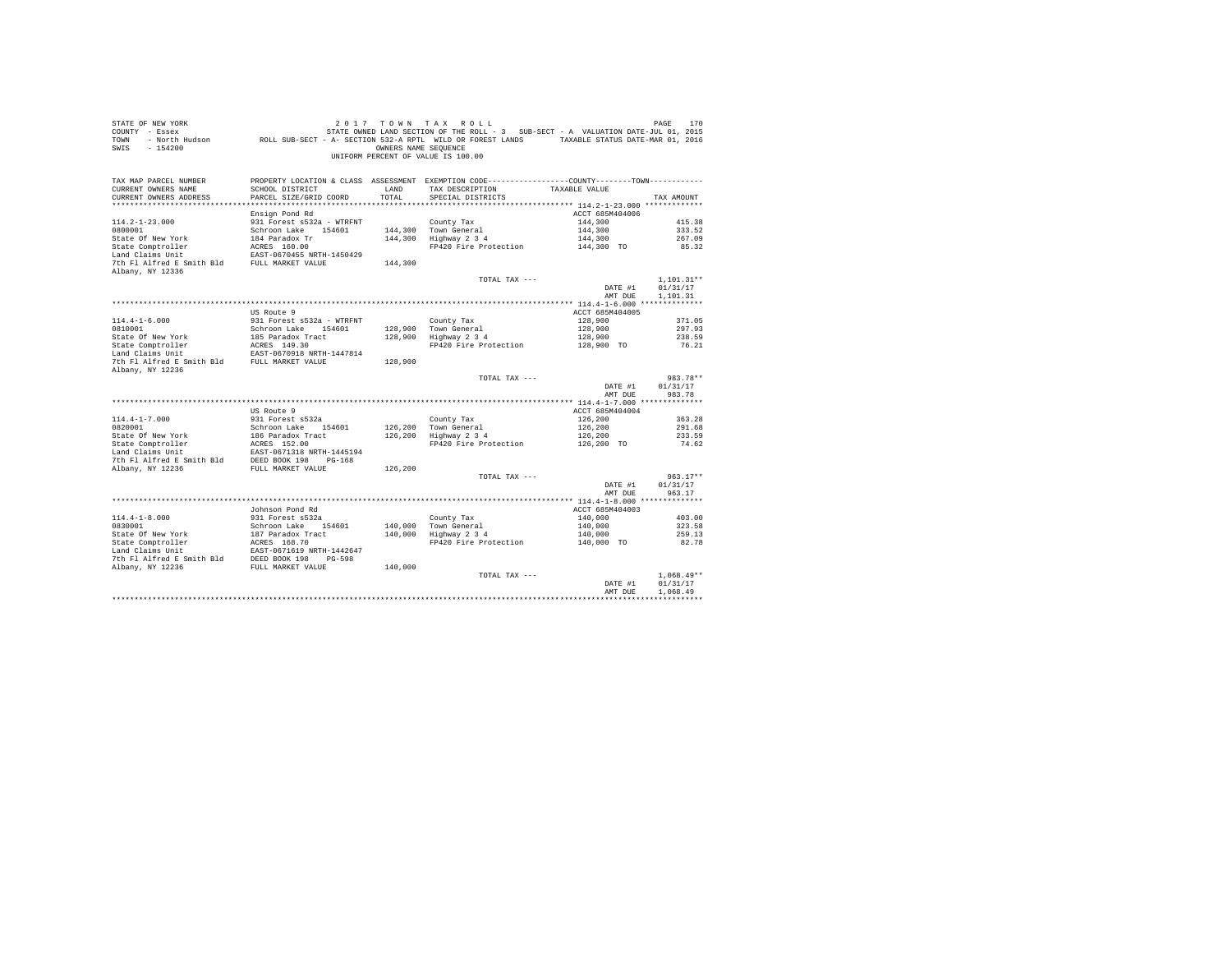| COUNTY - Essex<br>TOWN<br>$-154200$<br>SWIS                                                                                                                                                   | - North Hudson TROLL SUB-SECT - A- SECTION 532-A RPTL WILD OR FOREST LANDS TAXABLE STATUS DATE-MAR 01, 2016 | OWNERS NAME SEQUENCE | STATE OWNED LAND SECTION OF THE ROLL - 3 SUB-SECT - A VALUATION DATE-JUL 01, 2015                              |                       |                      |
|-----------------------------------------------------------------------------------------------------------------------------------------------------------------------------------------------|-------------------------------------------------------------------------------------------------------------|----------------------|----------------------------------------------------------------------------------------------------------------|-----------------------|----------------------|
|                                                                                                                                                                                               |                                                                                                             |                      | UNIFORM PERCENT OF VALUE IS 100.00                                                                             |                       |                      |
| TAX MAP PARCEL NUMBER                                                                                                                                                                         |                                                                                                             |                      | PROPERTY LOCATION & CLASS ASSESSMENT EXEMPTION CODE----------------COUNTY--------TOWN----------                |                       |                      |
| CURRENT OWNERS NAME                                                                                                                                                                           | SCHOOL DISTRICT                                                                                             | LAND                 | TAX DESCRIPTION                                                                                                | TAXABLE VALUE         |                      |
| CURRENT OWNERS ADDRESS                                                                                                                                                                        | PARCEL SIZE/GRID COORD                                                                                      | TOTAL                | SPECIAL DISTRICTS                                                                                              |                       | TAX AMOUNT           |
|                                                                                                                                                                                               | Johnson Pond Rd                                                                                             |                      |                                                                                                                | ACCT 685M404002       |                      |
| $126. - 1 - 6.000$                                                                                                                                                                            | 931 Forest s532a                                                                                            |                      | County Tax                                                                                                     | 137,100               | 394.65               |
| 0840001                                                                                                                                                                                       | Schroon Lake 154601                                                                                         |                      | 137,100 Town General                                                                                           | 137,100               | 316.88               |
| State Of New York                                                                                                                                                                             | 195 Paradox Tract                                                                                           |                      | 137,100 Highway 2 3 4                                                                                          | 137,100               | 253.76               |
| State Comptroller                                                                                                                                                                             | ACRES 165.20                                                                                                |                      | FP420 Fire Protection                                                                                          | 137,100 TO            | 81.06                |
| $\begin{tabular}{lllllllllll} \texttt{Land Clains Unit} & \texttt{EAST-0675378 NRTH-1434831} \\ \texttt{7th Fl Alfred E Smith Bd} & \texttt{DEED BOK 209} & \texttt{PG-183} \\ \end{tabular}$ |                                                                                                             |                      |                                                                                                                |                       |                      |
|                                                                                                                                                                                               |                                                                                                             |                      |                                                                                                                |                       |                      |
| Albany, NY 12236                                                                                                                                                                              | FULL MARKET VALUE                                                                                           | 137,100              |                                                                                                                |                       |                      |
|                                                                                                                                                                                               |                                                                                                             |                      | TOTAL TAX ---                                                                                                  |                       | $1.046.35**$         |
|                                                                                                                                                                                               |                                                                                                             |                      |                                                                                                                | DATE #1               | 01/31/17             |
|                                                                                                                                                                                               |                                                                                                             |                      |                                                                                                                | AMT DUE               | 1,046.35             |
|                                                                                                                                                                                               |                                                                                                             |                      |                                                                                                                |                       |                      |
|                                                                                                                                                                                               | Johnson Pond Rd                                                                                             |                      |                                                                                                                | ACCT 685M404001       |                      |
| $126. - 1 - 1.000$                                                                                                                                                                            | 931 Forest s532a                                                                                            |                      | County Tax                                                                                                     | 132,800               | 382.27               |
| 0850001<br>State Of New York                                                                                                                                                                  | Schroon Lake 154601<br>196 Paradox Tr                                                                       |                      | 132,800 Town General<br>132,800 Highway 2 3 4                                                                  | 132,800               | 306.94<br>245.81     |
|                                                                                                                                                                                               |                                                                                                             |                      | FP420 Fire Protection                                                                                          | 132,800<br>132,800 TO | 78.52                |
|                                                                                                                                                                                               |                                                                                                             |                      |                                                                                                                |                       |                      |
|                                                                                                                                                                                               |                                                                                                             |                      |                                                                                                                |                       |                      |
|                                                                                                                                                                                               |                                                                                                             | 132,800              |                                                                                                                |                       |                      |
|                                                                                                                                                                                               |                                                                                                             |                      | TOTAL TAX ---                                                                                                  |                       | $1,013.54**$         |
|                                                                                                                                                                                               |                                                                                                             |                      |                                                                                                                | DATE #1               | 01/31/17             |
|                                                                                                                                                                                               |                                                                                                             |                      |                                                                                                                | AMT DUE               | 1,013.54             |
|                                                                                                                                                                                               |                                                                                                             |                      |                                                                                                                |                       |                      |
|                                                                                                                                                                                               | Ensign Pond Rd                                                                                              |                      |                                                                                                                | ACCT 685M404115       |                      |
| $115. - 1 - 23.000$                                                                                                                                                                           | 931 Forest s532a                                                                                            |                      | County Tax                                                                                                     |                       |                      |
|                                                                                                                                                                                               |                                                                                                             |                      |                                                                                                                | 132,800               | 382.27               |
| 0860001                                                                                                                                                                                       | Schroon Lake 154601                                                                                         | 132,800              |                                                                                                                | 132,800               | 306.94               |
| State Of New York                                                                                                                                                                             | 197 Paradox Tract                                                                                           | 132,800              | $\begin{bmatrix} 1 & 1 & 1 \\ 1 & 1 & 1 \\ 1 & 1 & 1 \\ 1 & 1 & 1 \\ 1 & 1 & 1 \end{bmatrix}$<br>Highway 2 3 4 | 132,800               | 245.81               |
| State Comptroller                                                                                                                                                                             | 160ac Sll                                                                                                   |                      | FP420 Fire Protection                                                                                          | 132,800 TO            | 78.52                |
| Land Claims Unit                                                                                                                                                                              | ACRES 160.00                                                                                                |                      |                                                                                                                |                       |                      |
| 7th Fl Alfred E Smith Bld                                                                                                                                                                     | EAST-0674843 NRTH-1440218                                                                                   |                      |                                                                                                                |                       |                      |
| Albany, NY 12236                                                                                                                                                                              | FULL MARKET VALUE                                                                                           | 132,800              |                                                                                                                |                       |                      |
|                                                                                                                                                                                               |                                                                                                             |                      | TOTAL TAX ---                                                                                                  |                       | $1,013.54**$         |
|                                                                                                                                                                                               |                                                                                                             |                      |                                                                                                                | DATE #1<br>AMT DUE    | 01/31/17             |
|                                                                                                                                                                                               |                                                                                                             |                      |                                                                                                                |                       | 1,013.54             |
|                                                                                                                                                                                               | Ensign Pond Rd                                                                                              |                      |                                                                                                                | ACCT 685M404114       |                      |
| $115. - 1 - 18.000$                                                                                                                                                                           | 931 Forest s532a                                                                                            |                      |                                                                                                                | 138,600               | 398.97               |
| 0870001                                                                                                                                                                                       | Schroon Lake 154601                                                                                         |                      |                                                                                                                | 138,600               | 320.34               |
| State Of New York                                                                                                                                                                             | 198 Paradox Tract                                                                                           |                      | County Tax<br>138,600 Town General<br>138,600 Highway 2 3 4                                                    | 138,600               | 256.54               |
| State Comptroller                                                                                                                                                                             |                                                                                                             |                      | FP420 Fire Protection                                                                                          | 138,600 TO            | 81.95                |
| Land Claims Unit                                                                                                                                                                              | 168.7ac S11<br>ACRES 167.00                                                                                 |                      |                                                                                                                |                       |                      |
| 7th Fl Alfred E Smith Bld EAST-0674514 NRTH-1442908                                                                                                                                           |                                                                                                             |                      |                                                                                                                |                       |                      |
| Albany, NY 12236                                                                                                                                                                              | DEED BOOK 199 PG-82                                                                                         |                      |                                                                                                                |                       |                      |
|                                                                                                                                                                                               | FULL MARKET VALUE                                                                                           | 138,600              |                                                                                                                |                       |                      |
|                                                                                                                                                                                               |                                                                                                             |                      | TOTAL TAX ---                                                                                                  |                       | $1.057.80**$         |
|                                                                                                                                                                                               |                                                                                                             |                      |                                                                                                                | DATE #1<br>AMT DUE    | 01/31/17<br>1,057.80 |

STATE OF NEW YORK  $2017$   $70$   $W$   $7$   $A$   $X$   $R$   $0$   $L$   $L$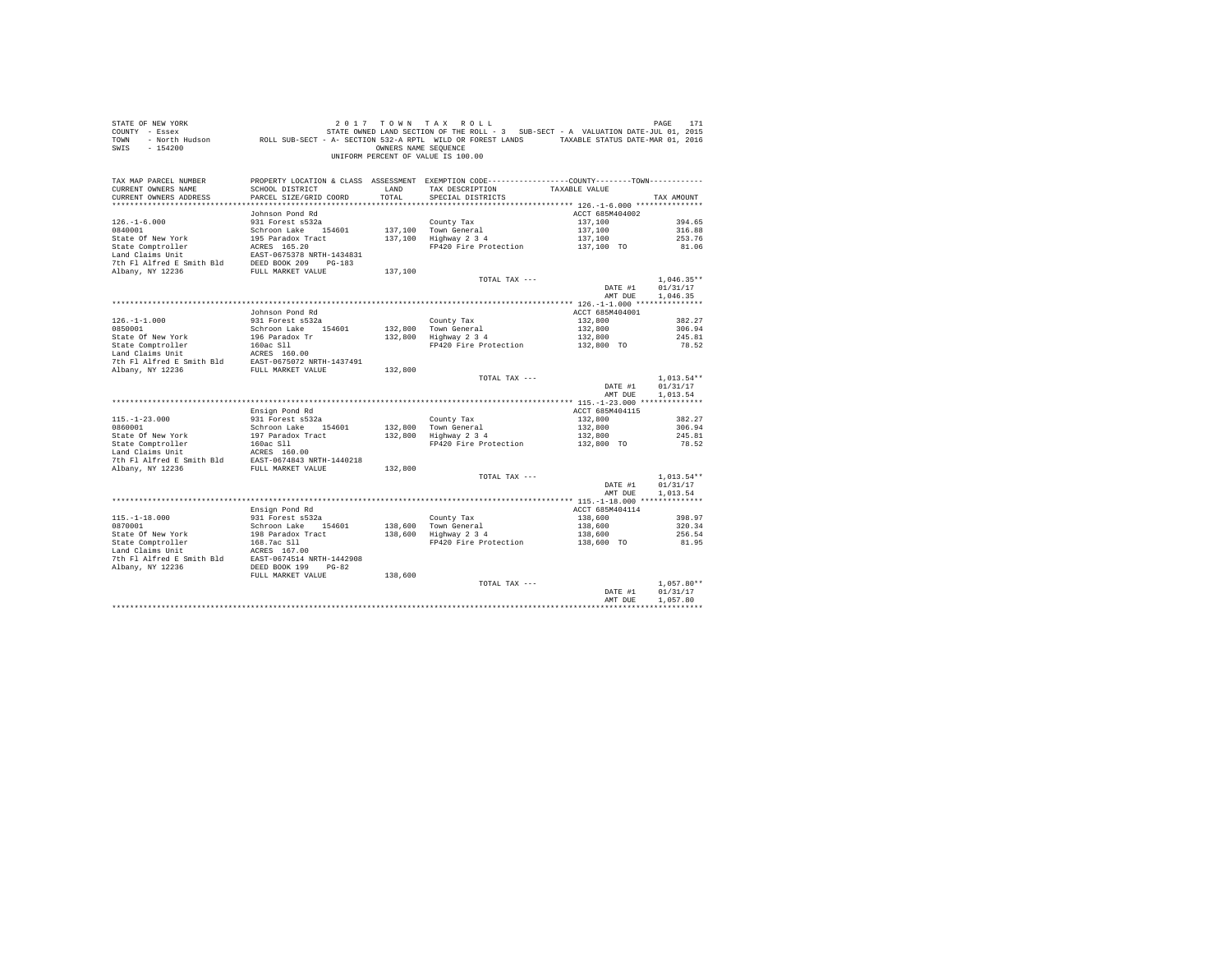| STATE OF NEW YORK<br>COUNTY - Essex<br>TOWN<br>$-154200$<br>SWIS |                                                | OWNERS NAME SEQUENCE | 2017 TOWN TAX ROLL<br>STATE OWNED LAND SECTION OF THE ROLL - 3 SUB-SECT - A VALUATION DATE-JUL 01, 2015<br>- North Hudson ROLL SUB-SECT - A- SECTION 532-A RPTL WILD OR FOREST LANDS TAXABLE STATUS DATE-MAR 01, 2016<br>UNIFORM PERCENT OF VALUE IS 100.00 |                            | PAGE<br>172          |
|------------------------------------------------------------------|------------------------------------------------|----------------------|-------------------------------------------------------------------------------------------------------------------------------------------------------------------------------------------------------------------------------------------------------------|----------------------------|----------------------|
| TAX MAP PARCEL NUMBER<br>CURRENT OWNERS NAME                     | SCHOOL DISTRICT                                | LAND                 | PROPERTY LOCATION & CLASS ASSESSMENT EXEMPTION CODE---------------COUNTY-------TOWN----------<br>TAX DESCRIPTION                                                                                                                                            | TAXABLE VALUE              |                      |
| CURRENT OWNERS ADDRESS                                           | PARCEL SIZE/GRID COORD                         | TOTAL                | SPECIAL DISTRICTS                                                                                                                                                                                                                                           |                            | TAX AMOUNT           |
|                                                                  |                                                |                      |                                                                                                                                                                                                                                                             |                            |                      |
|                                                                  | Ensign Pond Rd                                 |                      |                                                                                                                                                                                                                                                             | ACCT 685M404113            |                      |
| $115. - 1 - 17.000$                                              | 931 Forest s532a                               |                      | County Tax                                                                                                                                                                                                                                                  | 126,200                    | 363.28               |
| 0880001                                                          | Schroon Lake 154601                            | 126,200              | Town General                                                                                                                                                                                                                                                | 126,200                    | 291.68               |
| State Of New York                                                | 199 Paradox Tract                              | 126,200              | Highway 2 3 4                                                                                                                                                                                                                                               | 126,200                    | 233.59               |
| State Comptroller                                                | 152ac Sll                                      |                      | FP420 Fire Protection                                                                                                                                                                                                                                       | 126,200 TO                 | 74.62                |
| Land Claims Unit                                                 | ACRES 152.00                                   |                      |                                                                                                                                                                                                                                                             |                            |                      |
| 7th Fl Alfred E Smith Bld<br>Albany, NY 12236                    | EAST-0674118 NRTH-1445611<br>FULL MARKET VALUE | 126,200              |                                                                                                                                                                                                                                                             |                            |                      |
|                                                                  |                                                |                      | TOTAL TAX ---                                                                                                                                                                                                                                               |                            | $963.17**$           |
|                                                                  |                                                |                      |                                                                                                                                                                                                                                                             | DATE #1                    | 01/31/17             |
|                                                                  |                                                |                      |                                                                                                                                                                                                                                                             | AMT DUE                    | 963.17               |
|                                                                  |                                                |                      |                                                                                                                                                                                                                                                             |                            |                      |
|                                                                  | Ensign Pond Rd                                 |                      |                                                                                                                                                                                                                                                             | ACCT 685M404112            |                      |
| $115. - 1 - 12.000$                                              | 931 Forest s532a - WTRFNT                      |                      | County Tax                                                                                                                                                                                                                                                  | 132,100                    | 380.26               |
| 0890001                                                          | Schroon Lake 154601                            | 132,100              | Town General                                                                                                                                                                                                                                                | 132,100                    | 305.32               |
| State Of New York                                                | 200 Paradox Tract                              | 132,100              | Highway 2 3 4                                                                                                                                                                                                                                               | 132,100                    | 244.51               |
| State Comptroller<br>Land Claims Unit                            | 149.4ac Sll<br>ACRES 149.40                    |                      | FP420 Fire Protection                                                                                                                                                                                                                                       | 132,100 TO                 | 78.10                |
| 7th Fl Alfred E Smith Bld                                        | EAST-0673760 NRTH-1448035                      |                      |                                                                                                                                                                                                                                                             |                            |                      |
| Albany, NY 12236                                                 | DEED BOOK 198 PG-114                           |                      |                                                                                                                                                                                                                                                             |                            |                      |
|                                                                  | FULL MARKET VALUE                              | 132,100              |                                                                                                                                                                                                                                                             |                            |                      |
|                                                                  |                                                |                      | TOTAL TAX ---                                                                                                                                                                                                                                               |                            | $1.008.19**$         |
|                                                                  |                                                |                      |                                                                                                                                                                                                                                                             | DATE #1                    | 01/31/17             |
|                                                                  |                                                |                      |                                                                                                                                                                                                                                                             | AMT DUE                    | 1,008.19             |
|                                                                  |                                                |                      |                                                                                                                                                                                                                                                             |                            |                      |
| $115. - 1 - 11.000$                                              | Ensign Pond Rd<br>931 Forest s532a - WTRFNT    |                      |                                                                                                                                                                                                                                                             | ACCT 685M404111<br>137,400 |                      |
| 0900001                                                          | Schroon Lake 154601                            | 137,400              | County Tax<br>Town General                                                                                                                                                                                                                                  | 137,400                    | 395.52<br>317.57     |
| State Of New York                                                | 201 Paradox Tract                              | 137,400              | Highway 2 3 4                                                                                                                                                                                                                                               | 137,400                    | 254.32               |
| State Comptroller                                                | ACRES 160.00                                   |                      | FP420 Fire Protection                                                                                                                                                                                                                                       | 137,400 TO                 | 81.24                |
| Land Claims Unit                                                 | EAST-0673474 NRTH-1450581                      |                      |                                                                                                                                                                                                                                                             |                            |                      |
| 7th Fl Alfred E Smith Bld                                        | DEED BOOK 135 PG-327                           |                      |                                                                                                                                                                                                                                                             |                            |                      |
| Albany, NY 12236                                                 | FULL MARKET VALUE                              | 137,400              |                                                                                                                                                                                                                                                             |                            |                      |
|                                                                  |                                                |                      | TOTAL TAX ---                                                                                                                                                                                                                                               |                            | $1,048.65**$         |
|                                                                  |                                                |                      |                                                                                                                                                                                                                                                             | DATE #1<br>AMT DUE         | 01/31/17<br>1,048.65 |
|                                                                  |                                                |                      |                                                                                                                                                                                                                                                             |                            |                      |
|                                                                  | Ensign Pond Rd                                 |                      |                                                                                                                                                                                                                                                             | ACCT 685M404110            |                      |
| $115. - 1 - 3.000$                                               | 931 Forest s532a - WTRFNT                      |                      | County Tax                                                                                                                                                                                                                                                  | 132,100                    | 380.26               |
| 0910001                                                          | Schroon Lake 154601                            | 132,100              |                                                                                                                                                                                                                                                             | 132,100                    | 305.32               |
| State Of New York                                                | 203 Paradox Tract                              | 132,100              | Town General<br>Highway 2 3 4                                                                                                                                                                                                                               | 132,100                    | 244.51               |
| State Comptroller                                                | ACRES 152.70                                   |                      | FP420 Fire Protection                                                                                                                                                                                                                                       | 132,100 TO                 | 78.10                |
| Land Claims Unit                                                 | EAST-0673155 NRTH-1453100                      |                      |                                                                                                                                                                                                                                                             |                            |                      |
| 7th Fl Alfred E Smith Bld                                        | DEED BOOK 135 PG-327                           |                      |                                                                                                                                                                                                                                                             |                            |                      |
| Albany, NY 12236                                                 | FULL MARKET VALUE                              | 132,100              |                                                                                                                                                                                                                                                             |                            | $1.008.19**$         |
|                                                                  |                                                |                      | TOTAL TAX ---                                                                                                                                                                                                                                               | DATE #1                    | 01/31/17             |
|                                                                  |                                                |                      |                                                                                                                                                                                                                                                             | AMT DUE                    | 1,008.19             |
|                                                                  |                                                |                      |                                                                                                                                                                                                                                                             |                            |                      |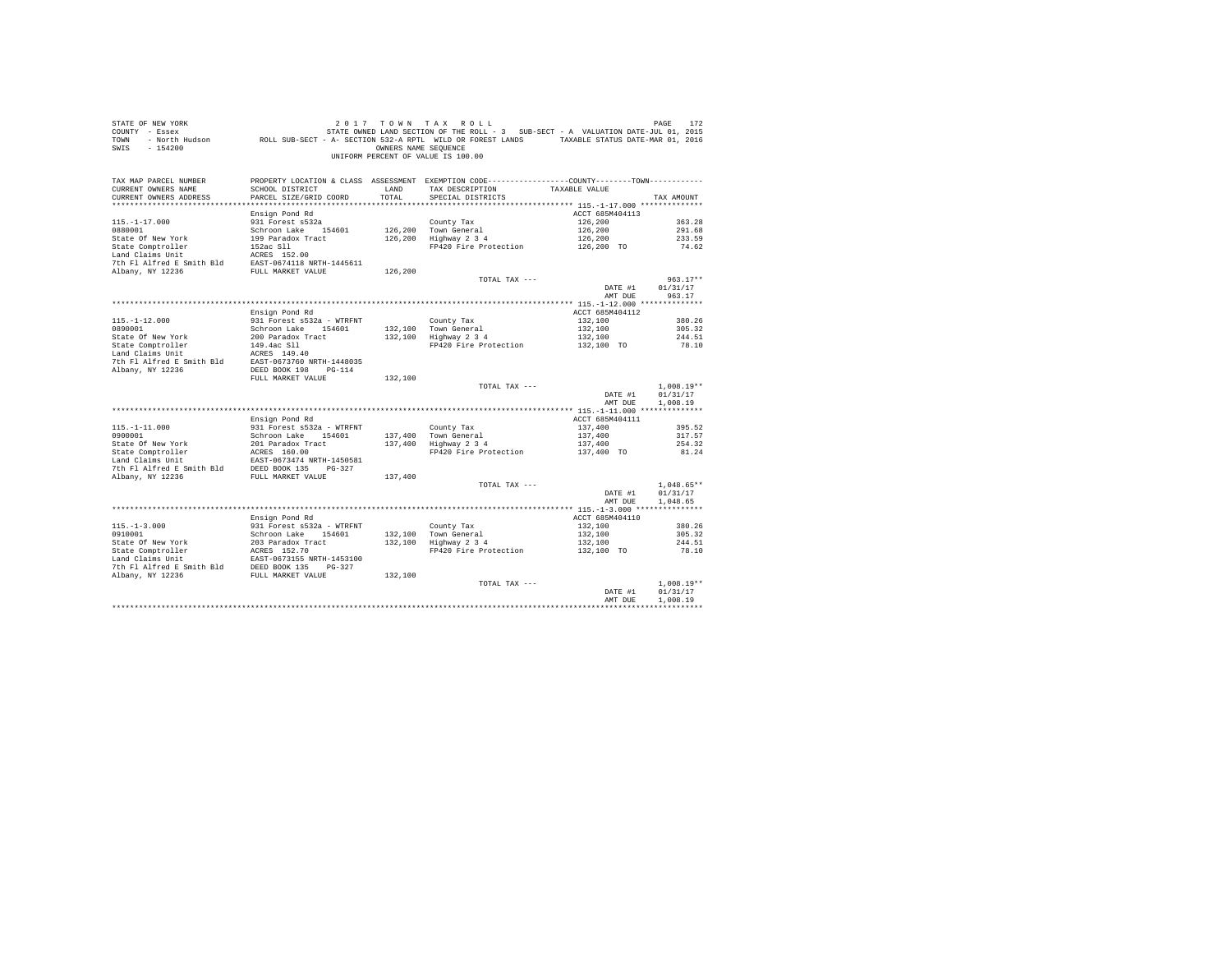| STATE OF NEW YORK<br>COUNTY - Essex<br>TOWN<br>$-154200$<br>SWIS                       | 173 / 179 / 179 / 179 / 179 / 179 / 179 / 179 / 179 / 179 / 179 / 179 / 179 / 179 / 179 / 179 / 179 / 179 / 17<br>The ROLL SUB-SECT - A VALUATION DATE-THE RECTION STATE ROLL ASSECT - A VALUATION DATE-TUL 01, 2016<br>FAXABLE STA |               | 2017 TOWN TAX ROLL<br>OWNERS NAME SEQUENCE<br>UNIFORM PERCENT OF VALUE IS 100.00                                                                   |                            | PAGE<br>173                    |
|----------------------------------------------------------------------------------------|-------------------------------------------------------------------------------------------------------------------------------------------------------------------------------------------------------------------------------------|---------------|----------------------------------------------------------------------------------------------------------------------------------------------------|----------------------------|--------------------------------|
| TAX MAP PARCEL NUMBER<br>CURRENT OWNERS NAME<br>CURRENT OWNERS ADDRESS                 | SCHOOL DISTRICT<br>PARCEL SIZE/GRID COORD                                                                                                                                                                                           | LAND<br>TOTAL | PROPERTY LOCATION & CLASS ASSESSMENT EXEMPTION CODE---------------COUNTY-------TOWN---------<br>TAX DESCRIPTION TAXABLE VALUE<br>SPECIAL DISTRICTS |                            | TAX AMOUNT                     |
|                                                                                        | Ensign Pond Rd                                                                                                                                                                                                                      |               |                                                                                                                                                    | ACCT 685M404109            |                                |
| $105. - 1 - 33.000$<br>0920001<br>State Of New York                                    | 931 Forest s532a<br>Schroon Lake 154601<br>205 Paradox Tract                                                                                                                                                                        |               | County Tax<br>99,600 Town General<br>99,600 Highway 2 3 4                                                                                          | 99,600<br>99,600<br>99,600 | 286.71<br>230.20<br>184.35     |
| State Comptroller<br>Land Claims Unit<br>7th Fl Alfred E Smith Bld                     | 120ac S11<br>ACRES 120.00<br>EAST-0672410 NRTH-1458858                                                                                                                                                                              |               | FP420 Fire Protection                                                                                                                              | 99,600 TO                  | 58.89                          |
| Albany, NY 12236                                                                       | DEED BOOK 203 PG-333<br>FULL MARKET VALUE                                                                                                                                                                                           | 99,600        |                                                                                                                                                    |                            |                                |
|                                                                                        |                                                                                                                                                                                                                                     |               | TOTAL TAX ---                                                                                                                                      | DATE #1                    | 760.15**<br>01/31/17           |
|                                                                                        |                                                                                                                                                                                                                                     |               |                                                                                                                                                    | AMT DUE                    | 760.15                         |
|                                                                                        | Ensign Pond Rd                                                                                                                                                                                                                      |               |                                                                                                                                                    | ACCT 685M404108            |                                |
| $114.2 - 1 - 21.000$                                                                   | 931 Forest s532a                                                                                                                                                                                                                    |               | County Tax                                                                                                                                         | 99,400                     | 286.13                         |
| 0930001                                                                                | Schroon Lake 154601                                                                                                                                                                                                                 |               | 99,400 Town General                                                                                                                                | 99,400                     | 229.74                         |
| State Of New York<br>State Comptroller                                                 | 207 Paradox Tract<br>ACRES 119.80                                                                                                                                                                                                   |               | 99,400 Highway 2 3 4                                                                                                                               | 99,400<br>99,400 TO        | 183.98<br>58.77                |
| Land Claims Unit<br>7th Fl Alfred E Smith Bld                                          | EAST-0670285 NRTH-1455107<br>DEED BOOK 202 PG-285                                                                                                                                                                                   |               | FP420 Fire Protection                                                                                                                              |                            |                                |
| Albany, NY 12236                                                                       | FULL MARKET VALUE                                                                                                                                                                                                                   | 99,400        |                                                                                                                                                    |                            |                                |
|                                                                                        |                                                                                                                                                                                                                                     |               | TOTAL TAX ---                                                                                                                                      | DATE #1<br>AMT DUE         | 758.62**<br>01/31/17<br>758.62 |
|                                                                                        |                                                                                                                                                                                                                                     |               |                                                                                                                                                    |                            |                                |
|                                                                                        | Ensign Pond Rd                                                                                                                                                                                                                      |               |                                                                                                                                                    | ACCT 685M404107            |                                |
| $105. - 1 - 31.000$                                                                    | 931 Forest s532a                                                                                                                                                                                                                    |               | County Tax                                                                                                                                         | 126,200                    | 363.28                         |
| 0940001<br>State Of New York                                                           | Schroon Lake 154601<br>209 Paradox Tract                                                                                                                                                                                            |               | 126,200 Town General<br>126,200 Highway 2 3 4                                                                                                      | 126,200<br>126,200         | 291.68<br>233.59               |
| Land Claims Unit<br>7th Fl. 115<br>7th Fl Alfred E Smith Bld EAST-0675116 NRTH-1461383 | 152ac Sll<br>ACRES 152.00                                                                                                                                                                                                           |               | FP420 Fire Protection                                                                                                                              | 126,200 TO                 | 74.62                          |
| Albany, NY 12236                                                                       | DEED BOOK 186 PG-424                                                                                                                                                                                                                |               |                                                                                                                                                    |                            |                                |
|                                                                                        | FULL MARKET VALUE                                                                                                                                                                                                                   | 126,200       | TOTAL TAX ---                                                                                                                                      |                            | $963.17**$                     |
|                                                                                        |                                                                                                                                                                                                                                     |               |                                                                                                                                                    | DATE #1<br>AMT DUE         | 01/31/17<br>963.17             |
|                                                                                        |                                                                                                                                                                                                                                     |               |                                                                                                                                                    |                            |                                |
|                                                                                        | Ensign Pond Rd                                                                                                                                                                                                                      |               |                                                                                                                                                    | ACCT 685M404105            |                                |
| $105. - 1 - 45.000$<br>0960001                                                         | 931 Forest s532a<br>Schroon Lake 154601                                                                                                                                                                                             |               | County Tax<br>16,600 Town General                                                                                                                  | 16,600<br>16,600           | 47.78<br>38.37                 |
| State Of New York                                                                      | 211 Paradox Tract                                                                                                                                                                                                                   |               | 16,600 Highway 2 3 4                                                                                                                               | 16,600                     | 30.73                          |
| State Comptroller<br>Land Claims Unit<br>7th Fl Alfred E Smith Bld<br>Albany, NY 12236 | 20ac S11<br>ACRES 20.00<br>EAST-0676328 NRTH-1455207<br>DEED BOOK 202 PG-285                                                                                                                                                        |               | FP420 Fire Protection                                                                                                                              | 16,600 TO                  | 9.81                           |
|                                                                                        | FULL MARKET VALUE                                                                                                                                                                                                                   | 16,600        | TOTAL TAX ---                                                                                                                                      |                            | $126.69**$                     |
|                                                                                        |                                                                                                                                                                                                                                     |               |                                                                                                                                                    | DATE #1<br>AMT DUE         | 01/31/17<br>126.69             |
|                                                                                        |                                                                                                                                                                                                                                     |               |                                                                                                                                                    |                            |                                |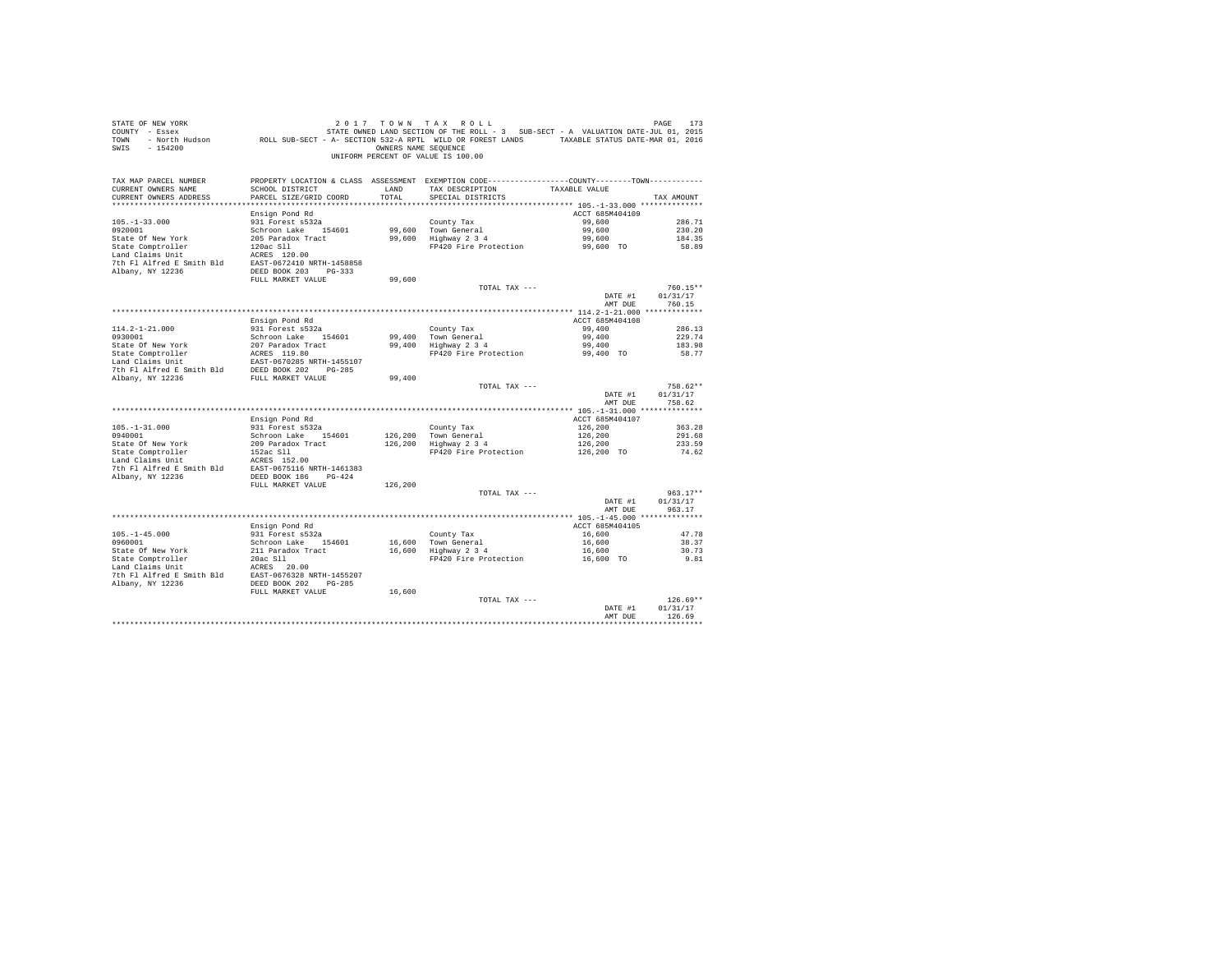| STATE OF NEW YORK<br>SWIS - 154200                                                                                                                                                                                             |                                           |               | 2017 TOWN TAX ROLL<br>OWNERS NAME SEQUENCE<br>UNIFORM PERCENT OF VALUE IS 100.00                                                      |                    | PAGE<br>174              |
|--------------------------------------------------------------------------------------------------------------------------------------------------------------------------------------------------------------------------------|-------------------------------------------|---------------|---------------------------------------------------------------------------------------------------------------------------------------|--------------------|--------------------------|
| TAX MAP PARCEL NUMBER<br>CURRENT OWNERS NAME<br>CURRENT OWNERS ADDRESS<br>************************                                                                                                                             | SCHOOL DISTRICT<br>PARCEL SIZE/GRID COORD | LAND<br>TOTAL | PROPERTY LOCATION & CLASS ASSESSMENT EXEMPTION CODE---------------COUNTY-------TOWN----------<br>TAX DESCRIPTION<br>SPECIAL DISTRICTS | TAXABLE VALUE      | TAX AMOUNT               |
|                                                                                                                                                                                                                                | Ensign Pond Rd                            |               |                                                                                                                                       | ACCT 685M404104    |                          |
| $115. - 1 - 4.000$                                                                                                                                                                                                             | 931 Forest s532a - WTRFNT                 |               | County Tax                                                                                                                            | 138,300            | 398.11                   |
| 0970001                                                                                                                                                                                                                        | Schroon Lake 154601                       |               | 138,300 Town General                                                                                                                  | 138,300            | 319.65                   |
| State Of New York                                                                                                                                                                                                              | 212 Paradox Tract                         |               | $138,300$ Highway $2\,3\,4$                                                                                                           | 138,300            | 255.99                   |
| State Comptroller<br>Land Claims Unit                                                                                                                                                                                          | 150ac Sll<br>ACRES 160.00                 |               | FP420 Fire Protection                                                                                                                 | 138,300 TO         | 81.77                    |
|                                                                                                                                                                                                                                |                                           |               |                                                                                                                                       |                    |                          |
|                                                                                                                                                                                                                                |                                           |               |                                                                                                                                       |                    |                          |
|                                                                                                                                                                                                                                | FULL MARKET VALUE                         | 138,300       |                                                                                                                                       |                    |                          |
|                                                                                                                                                                                                                                |                                           |               | TOTAL TAX ---                                                                                                                         | DATE #1            | $1.055.52**$<br>01/31/17 |
|                                                                                                                                                                                                                                |                                           |               |                                                                                                                                       | AMT DUE            | 1.055.52                 |
|                                                                                                                                                                                                                                | Ensign Pond Rd                            |               |                                                                                                                                       | ACCT 685M404103    |                          |
|                                                                                                                                                                                                                                | 931 Forest s532a                          |               | County Tax                                                                                                                            | 132,800            | 382.27                   |
| $115.-1-10.000$<br>0980001                                                                                                                                                                                                     | Schroon Lake 154601                       |               | 132,800 Town General<br>132,800 Highway 2 3 4                                                                                         | 132,800            | 306.94                   |
| State Of New York                                                                                                                                                                                                              | 213 Paradox Tract                         |               |                                                                                                                                       | 132,800            | 245.81                   |
| State Comptroller<br>Land Claims Unit                                                                                                                                                                                          | ACRES 160.00<br>EAST-0676310 NRTH-1450920 |               | FP420 Fire Protection                                                                                                                 | 132,800 TO         | 78.52                    |
|                                                                                                                                                                                                                                |                                           |               |                                                                                                                                       |                    |                          |
| Dand Classics of The Text of The Text of The Text of The Text of The Text of Text of Text of Text of Text of Text of Text of Text of Text of Text of Text of Text of Text of Text of Text of Text of Text of Text of Text of T |                                           | 132,800       |                                                                                                                                       |                    |                          |
|                                                                                                                                                                                                                                |                                           |               | TOTAL TAX ---                                                                                                                         |                    | $1.013.54**$             |
|                                                                                                                                                                                                                                |                                           |               |                                                                                                                                       | DATE #1            | 01/31/17                 |
|                                                                                                                                                                                                                                |                                           |               |                                                                                                                                       | AMT DUE            | 1.013.54                 |
|                                                                                                                                                                                                                                | Ensign Pond Rd                            |               |                                                                                                                                       | ACCT 685M404102    |                          |
| $115. - 1 - 13.000$                                                                                                                                                                                                            | 931 Forest s532a                          |               | County Tax                                                                                                                            | 124,000            | 356.94                   |
| 0990001                                                                                                                                                                                                                        | Schroon Lake 154601                       |               | 124,000 Town General                                                                                                                  | 124,000            | 286.60                   |
| State Of New York                                                                                                                                                                                                              | 214 Paradox Tract                         |               | 124,000 Town General<br>124,000 Highway 2 3 4                                                                                         | 124,000            | 229.52                   |
| State Comptroller<br>Land Claims Unit                                                                                                                                                                                          | 149ac Sll                                 |               | FP420 Fire Protection                                                                                                                 | 124,000 TO         | 73.32                    |
| 7th Fl Alfred E Smith Bld                                                                                                                                                                                                      | ACRES 149.40<br>EAST-0676546 NRTH-1448442 |               |                                                                                                                                       |                    |                          |
| Albany, NY 12236                                                                                                                                                                                                               | DEED BOOK 198 PG-114                      |               |                                                                                                                                       |                    |                          |
|                                                                                                                                                                                                                                | FULL MARKET VALUE                         | 124,000       |                                                                                                                                       |                    |                          |
|                                                                                                                                                                                                                                |                                           |               | TOTAL TAX ---                                                                                                                         |                    | $946.38**$               |
|                                                                                                                                                                                                                                |                                           |               |                                                                                                                                       | DATE #1<br>AMT DUR | 01/31/17                 |
|                                                                                                                                                                                                                                |                                           |               |                                                                                                                                       |                    | 946.38                   |
|                                                                                                                                                                                                                                | Ensign Pond Rd                            |               |                                                                                                                                       | ACCT 685M404101    |                          |
| $115. - 1 - 16.000$                                                                                                                                                                                                            | 931 Forest s532a                          |               | County Tax                                                                                                                            | 126,200            | 363.28                   |
| 1000001                                                                                                                                                                                                                        | Schroon Lake 154601                       | 126,200       | Town General<br>Highway 2 3 4                                                                                                         | 126,200            | 291.68                   |
| State Of New York                                                                                                                                                                                                              | 215 Paradox Tract                         | 126,200       |                                                                                                                                       | 126,200            | 233.59                   |
| State Comptroller<br>Land Claims Unit                                                                                                                                                                                          | 152ac Sll<br>ACRES 152.00                 |               | FP420 Fire Protection                                                                                                                 | 126,200 TO         | 74.62                    |
|                                                                                                                                                                                                                                |                                           |               |                                                                                                                                       |                    |                          |
|                                                                                                                                                                                                                                |                                           |               |                                                                                                                                       |                    |                          |
|                                                                                                                                                                                                                                | FULL MARKET VALUE                         | 126,200       |                                                                                                                                       |                    |                          |
|                                                                                                                                                                                                                                |                                           |               | TOTAL TAX ---                                                                                                                         |                    | $963.17**$               |
|                                                                                                                                                                                                                                |                                           |               |                                                                                                                                       | DATE #1<br>AMT DUR | 01/31/17<br>963.17       |
|                                                                                                                                                                                                                                |                                           |               |                                                                                                                                       |                    | *************            |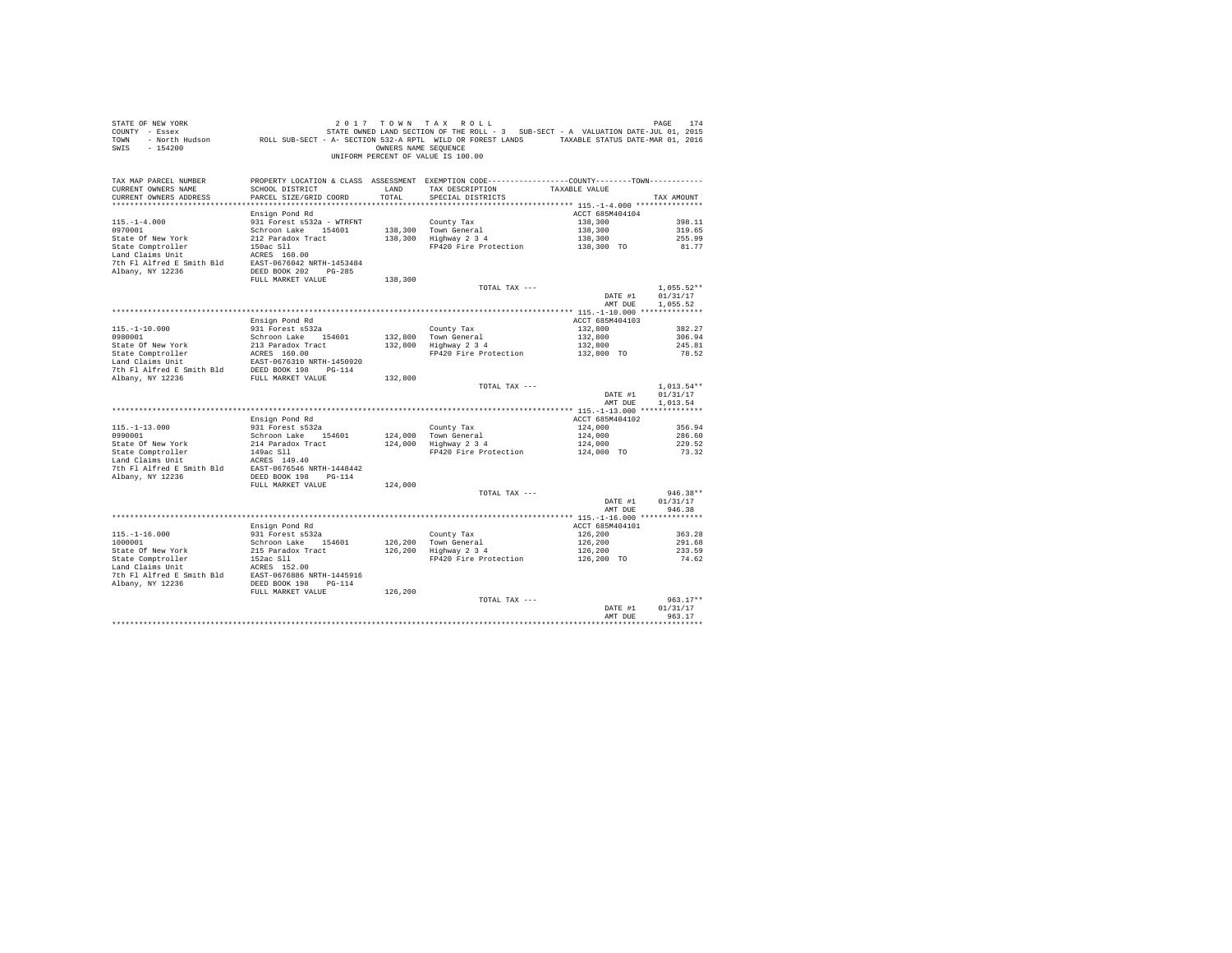| STATE OF NEW YORK<br>SWIS - 154200                                                                                                                                   |                                           |               | 2017 TOWN TAX ROLL<br>OWNERS NAME SEQUENCE<br>UNIFORM PERCENT OF VALUE IS 100.00                                                      |                                             | PAGE<br>175              |
|----------------------------------------------------------------------------------------------------------------------------------------------------------------------|-------------------------------------------|---------------|---------------------------------------------------------------------------------------------------------------------------------------|---------------------------------------------|--------------------------|
| TAX MAP PARCEL NUMBER<br>CURRENT OWNERS NAME<br>CURRENT OWNERS ADDRESS<br>************************                                                                   | SCHOOL DISTRICT<br>PARCEL SIZE/GRID COORD | LAND<br>TOTAL | PROPERTY LOCATION & CLASS ASSESSMENT EXEMPTION CODE---------------COUNTY-------TOWN----------<br>TAX DESCRIPTION<br>SPECIAL DISTRICTS | TAXABLE VALUE                               | TAX AMOUNT               |
|                                                                                                                                                                      | Ensign Pond Rd                            |               |                                                                                                                                       | ACCT 685M404214                             |                          |
| $115. - 1 - 19.000$                                                                                                                                                  | 931 Forest s532a                          |               | County Tax                                                                                                                            | 140,000                                     | 403.00                   |
| 1010001                                                                                                                                                              | Schroon Lake 154601                       |               | 140.000 Town General                                                                                                                  | 140,000                                     | 323.58                   |
| State Of New York                                                                                                                                                    | 216 Paradox Tract                         |               | 140,000 10wii denerai<br>140,000 Highway 2 3 4                                                                                        | 140,000<br>140,000 TO                       | 259.13                   |
| State Comptroller<br>Land Claims Unit                                                                                                                                | 168.7ac Sll<br>ACRES 168.70               |               | FP420 Fire Protection                                                                                                                 |                                             | 82.78                    |
|                                                                                                                                                                      |                                           |               |                                                                                                                                       |                                             |                          |
| 7th F1 Alfred E Smith B1d<br>BAST-0677221 NRTH-1443017<br>Albany, NY 12236<br>BEED BOOK 199 PG-82                                                                    |                                           |               |                                                                                                                                       |                                             |                          |
|                                                                                                                                                                      | FULL MARKET VALUE                         | 140,000       |                                                                                                                                       |                                             |                          |
|                                                                                                                                                                      |                                           |               | TOTAL TAX ---                                                                                                                         | DATE #1                                     | $1.068.49**$<br>01/31/17 |
|                                                                                                                                                                      |                                           |               |                                                                                                                                       | AMT DUE                                     | 1,068.49                 |
|                                                                                                                                                                      |                                           |               |                                                                                                                                       |                                             |                          |
|                                                                                                                                                                      | Ensign Pond Rd                            |               |                                                                                                                                       | ACCT 685M404213                             |                          |
| $115.-1-22.000$<br>$1020001$                                                                                                                                         | 931 Forest s532a<br>Schroon Lake 154601   |               | County Tax                                                                                                                            | 132,800<br>132,800                          | 382.27<br>306.94         |
| State Of New York                                                                                                                                                    | 217 Paradox Tract                         |               | Councy rax<br>132,800 Town General<br>132,800 Highway 2 3 4                                                                           | 132,800                                     | 245.81                   |
| State Comptroller<br>Land Claims Unit                                                                                                                                | 160ac Sll                                 |               | FP420 Fire Protection                                                                                                                 | 132,800 TO                                  | 78.52                    |
|                                                                                                                                                                      | ACRES 160.00                              |               |                                                                                                                                       |                                             |                          |
| 7th Fl Alfred E Smith Bld EAST-0677642 NRTH-1440494                                                                                                                  |                                           |               |                                                                                                                                       |                                             |                          |
| Albany, NY 12236                                                                                                                                                     | FULL MARKET VALUE                         | 132,800       | TOTAL TAX ---                                                                                                                         |                                             | $1.013.54**$             |
|                                                                                                                                                                      |                                           |               |                                                                                                                                       | DATE #1                                     | 01/31/17                 |
|                                                                                                                                                                      |                                           |               |                                                                                                                                       | AMT DUE                                     | 1.013.54                 |
|                                                                                                                                                                      |                                           |               |                                                                                                                                       |                                             |                          |
|                                                                                                                                                                      | Johnson Pond Rd                           |               |                                                                                                                                       | ACCT 685M404215                             |                          |
| $126. - 1 - 2.000$<br>1030001                                                                                                                                        | 931 Forest s532a<br>Schroon Lake 154601   |               | County Tax<br>132,800 Town General                                                                                                    | 132,800<br>132,800                          | 382.27<br>306.94         |
| State Of New York                                                                                                                                                    | 218 Paradox Tr                            |               | 132,800 Town General<br>132,800 Highway 2 3 4                                                                                         | 132,800                                     | 245.81                   |
| State Comptroller<br>Land Claims Unit                                                                                                                                | 160ac Sll                                 |               | FP420 Fire Protection                                                                                                                 | 132,800 TO                                  | 78.52                    |
| $\begin{tabular}{llll} \texttt{Land Clains Unit} & \texttt{ACRES} & 160.00 \\ \texttt{7th Fl Alfred E Smith Bld} & \texttt{EAST-0677865 NRTH-1437683} \end{tabular}$ |                                           |               |                                                                                                                                       |                                             |                          |
|                                                                                                                                                                      | DEED BOOK 148 PG-424                      |               |                                                                                                                                       |                                             |                          |
| Albany, NY 12236                                                                                                                                                     | FULL MARKET VALUE                         | 132,800       |                                                                                                                                       |                                             |                          |
|                                                                                                                                                                      |                                           |               | TOTAL TAX ---                                                                                                                         |                                             | $1.013.54**$             |
|                                                                                                                                                                      |                                           |               |                                                                                                                                       | DATE #1                                     | 01/31/17                 |
|                                                                                                                                                                      |                                           |               |                                                                                                                                       | AMT DUR                                     | 1.013.54                 |
|                                                                                                                                                                      |                                           |               |                                                                                                                                       |                                             |                          |
|                                                                                                                                                                      | Johnson Pond Rd<br>931 Forest s532a       |               | County Tax                                                                                                                            | ACCT 685M404211<br>137,100                  | 394.65                   |
| $126. -1 - 5.000$<br>$1040001$                                                                                                                                       | Schroon Lake 154601                       | 137,100       |                                                                                                                                       | 137,100                                     | 316.88                   |
| State Of New York                                                                                                                                                    | 219 Paradox Tract                         |               | Councy rax<br>137,100 Town General<br>137,100 Highway 2 3 4                                                                           | 137,100                                     | 253.76                   |
| State Comptroller<br>Land Claims Unit                                                                                                                                | 165.2ac                                   |               | FP420 Fire Protection                                                                                                                 | 137,100 TO                                  | 81.06                    |
|                                                                                                                                                                      | ACRES 165.20                              |               |                                                                                                                                       |                                             |                          |
| 7th Fl Alfred E Smith Bld EAST-0678124 NRTH-1434837<br>Albany, NY 12236                                                                                              | DEED BOOK 198 PG-598                      |               |                                                                                                                                       |                                             |                          |
|                                                                                                                                                                      | FULL MARKET VALUE                         | 137,100       |                                                                                                                                       |                                             |                          |
|                                                                                                                                                                      |                                           |               | TOTAL TAX ---                                                                                                                         |                                             | $1.046.35**$             |
|                                                                                                                                                                      |                                           |               |                                                                                                                                       | DATE #1                                     | 01/31/17                 |
|                                                                                                                                                                      |                                           |               |                                                                                                                                       | AMT DUE<br>******************************** | 1.046.35                 |
|                                                                                                                                                                      |                                           |               |                                                                                                                                       |                                             |                          |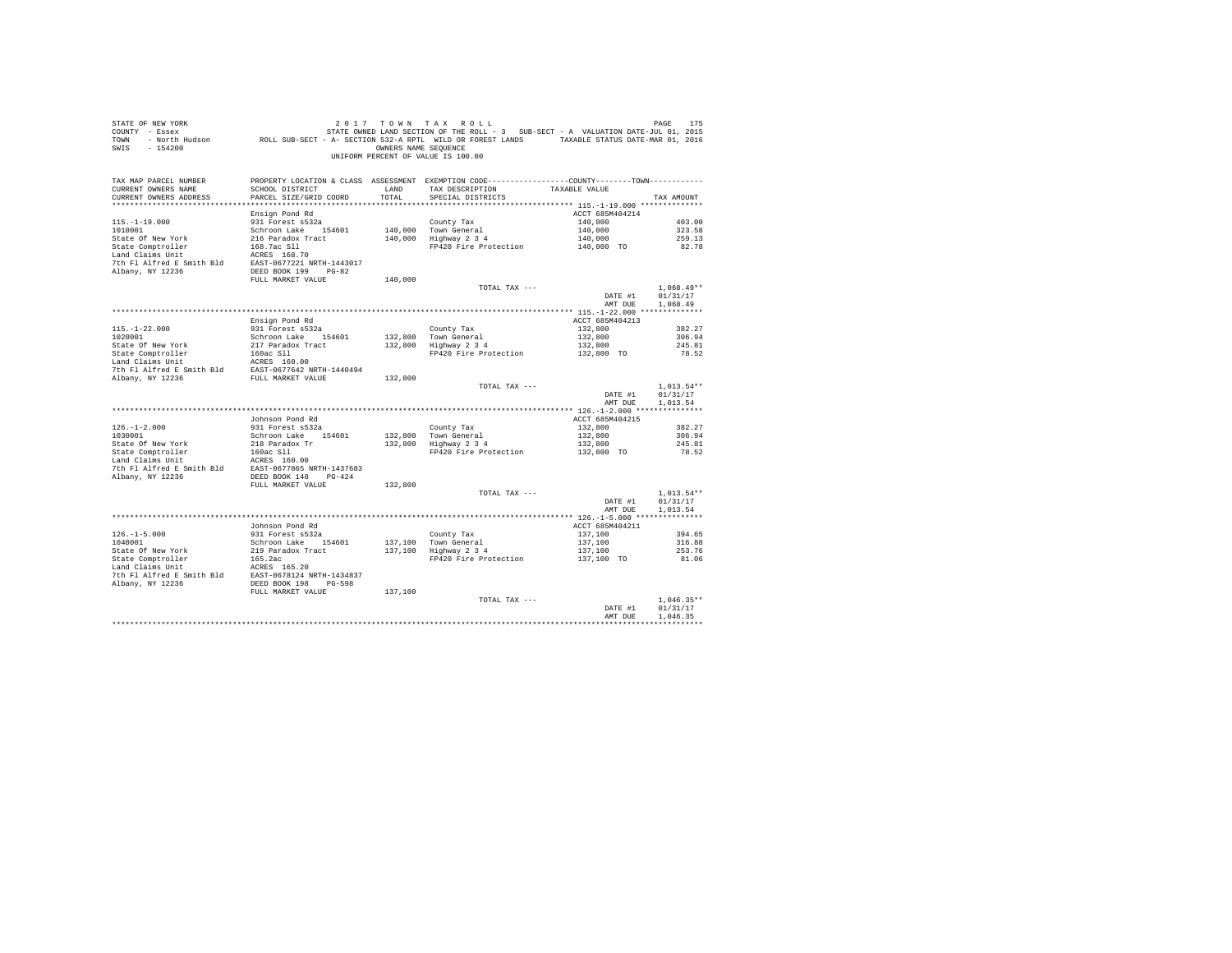| COUNTY - Essex<br>TOWN<br>$-154200$<br>SWTS         | - North Hudson MCLL SUB-SECT - A- SECTION 532-A RPTL WILD OR FOREST LANDS TAXABLE STATUS DATE-MAR 01, 2016                              | OWNERS NAME SEQUENCE | STATE OWNED LAND SECTION OF THE ROLL - 3 SUB-SECT - A VALUATION DATE-JUL 01, 2015               |                       |                      |
|-----------------------------------------------------|-----------------------------------------------------------------------------------------------------------------------------------------|----------------------|-------------------------------------------------------------------------------------------------|-----------------------|----------------------|
|                                                     |                                                                                                                                         |                      | UNIFORM PERCENT OF VALUE IS 100.00                                                              |                       |                      |
| TAX MAP PARCEL NUMBER                               |                                                                                                                                         |                      | PROPERTY LOCATION & CLASS ASSESSMENT EXEMPTION CODE----------------COUNTY--------TOWN---------- |                       |                      |
| CURRENT OWNERS NAME                                 | SCHOOL DISTRICT                                                                                                                         | LAND                 | TAX DESCRIPTION                                                                                 | TAXABLE VALUE         |                      |
| CURRENT OWNERS ADDRESS                              | PARCEL SIZE/GRID COORD                                                                                                                  | TOTAL                | SPECIAL DISTRICTS                                                                               |                       | TAX AMOUNT           |
|                                                     | Johnson Pond Rd                                                                                                                         |                      |                                                                                                 | ACCT 685M404212       |                      |
| $126. - 1 - 4.000$                                  | 931 Forest s532a - WTRFNT                                                                                                               |                      | County Tax                                                                                      | 151,200               | 435.24               |
| 1050001                                             | Schroon Lake 154601                                                                                                                     |                      | 151,200 Town General                                                                            | 151,200               | 349.47               |
| State Of New York                                   | 224 Paradox Tr                                                                                                                          |                      | 151,200 Highway 2 3 4                                                                           | 151,200               | 279.86               |
|                                                     |                                                                                                                                         |                      | FP420 Fire Protection                                                                           | 151,200 TO            | 89.40                |
|                                                     | State Comptroller 160ac S11<br>Land Claims Unit<br>Dan Claims Unit 160ac S169.20<br>7th Fl Alfred E Smith Bld EAST-0680749 NRTH-1435053 |                      |                                                                                                 |                       |                      |
|                                                     |                                                                                                                                         |                      |                                                                                                 |                       |                      |
| Albany, NY 12236                                    | FULL MARKET VALUE                                                                                                                       | 151,200              |                                                                                                 |                       |                      |
|                                                     |                                                                                                                                         |                      | TOTAL TAX ---                                                                                   |                       | $1.153.97**$         |
|                                                     |                                                                                                                                         |                      |                                                                                                 | DATE #1               | 01/31/17             |
|                                                     |                                                                                                                                         |                      |                                                                                                 | AMT DUE               | 1,153.97             |
|                                                     |                                                                                                                                         |                      |                                                                                                 |                       |                      |
|                                                     | Johnson Pond Rd                                                                                                                         |                      |                                                                                                 | ACCT 685M404210       |                      |
| $126. - 1 - 3.000$                                  | 931 Forest s532a                                                                                                                        |                      | County Tax                                                                                      | 132,800               | 382.27               |
| 1060001                                             | Schroon Lake 154601                                                                                                                     |                      | 132.800 Town General<br>132,800 Highway 2 3 4                                                   | 132,800               | 306.94               |
|                                                     |                                                                                                                                         |                      |                                                                                                 | 132,800<br>132,800 TO | 245.81               |
|                                                     |                                                                                                                                         |                      | FP420 Fire Protection                                                                           |                       | 78.52                |
|                                                     |                                                                                                                                         |                      |                                                                                                 |                       |                      |
|                                                     |                                                                                                                                         | 132,800              |                                                                                                 |                       |                      |
|                                                     |                                                                                                                                         |                      | TOTAL TAX ---                                                                                   |                       | $1,013.54**$         |
|                                                     |                                                                                                                                         |                      |                                                                                                 | DATE #1               | 01/31/17             |
|                                                     |                                                                                                                                         |                      |                                                                                                 | AMT DUE               | 1,013.54             |
|                                                     |                                                                                                                                         |                      |                                                                                                 |                       |                      |
|                                                     | Ensign Pond Rd                                                                                                                          |                      |                                                                                                 | ACCT 685M404209       |                      |
| $115. - 1 - 21.000$                                 | 931 Forest s532a                                                                                                                        |                      | County Tax                                                                                      | 132,800               | 382.27               |
|                                                     |                                                                                                                                         | 132,800              | Town General<br>Highway 2 3 4                                                                   | 132,800               | 306.94               |
|                                                     |                                                                                                                                         | 132,800              |                                                                                                 | 132,800               | 245.81               |
|                                                     |                                                                                                                                         |                      | FP420 Fire Protection                                                                           | 132,800 TO            | 78.52                |
|                                                     |                                                                                                                                         |                      |                                                                                                 |                       |                      |
|                                                     | FULL MARKET VALUE                                                                                                                       | 132,800              |                                                                                                 |                       |                      |
| Albany, NY 12236                                    |                                                                                                                                         |                      | TOTAL TAX ---                                                                                   |                       | $1.013.54**$         |
|                                                     |                                                                                                                                         |                      |                                                                                                 | DATE #1               | 01/31/17             |
|                                                     |                                                                                                                                         |                      |                                                                                                 | AMT DUE               | 1,013.54             |
|                                                     |                                                                                                                                         |                      |                                                                                                 |                       |                      |
|                                                     | Ensign Pond Rd                                                                                                                          |                      |                                                                                                 | ACCT 685M404208       |                      |
| $115. - 1 - 20.000$                                 | 931 Forest s532a - WTRFNT                                                                                                               |                      |                                                                                                 | 144,100               | 414.80               |
| 1080001                                             | Schroon Lake 154601                                                                                                                     |                      | County Tax<br>144,100 Town General<br>144,100 Highway 2 3 4                                     | 144,100               | 333.06               |
| State Of New York                                   | 227 Paradox Tract                                                                                                                       |                      |                                                                                                 | 144,100               | 266.72               |
| State Comptroller                                   | 168.7ac S11<br>ACRES 168.70                                                                                                             |                      | FP420 Fire Protection 144,100 TO                                                                |                       | 85.20                |
| Land Claims Unit                                    |                                                                                                                                         |                      |                                                                                                 |                       |                      |
| 7th Fl Alfred E Smith Bld EAST-0680007 NRTH-1443548 |                                                                                                                                         |                      |                                                                                                 |                       |                      |
| Albany, NY 12236                                    | DEED BOOK 199 PG-82                                                                                                                     |                      |                                                                                                 |                       |                      |
|                                                     | FULL MARKET VALUE                                                                                                                       | 144,100              |                                                                                                 |                       |                      |
|                                                     |                                                                                                                                         |                      | TOTAL TAX ---                                                                                   |                       | $1.099.78**$         |
|                                                     |                                                                                                                                         |                      |                                                                                                 | DATE #1<br>AMT DUE    | 01/31/17<br>1,099.78 |
|                                                     |                                                                                                                                         |                      |                                                                                                 |                       |                      |
|                                                     |                                                                                                                                         |                      |                                                                                                 |                       |                      |

STATE OF NEW YORK **2017** TOWN TAX ROLL **PAGE 176**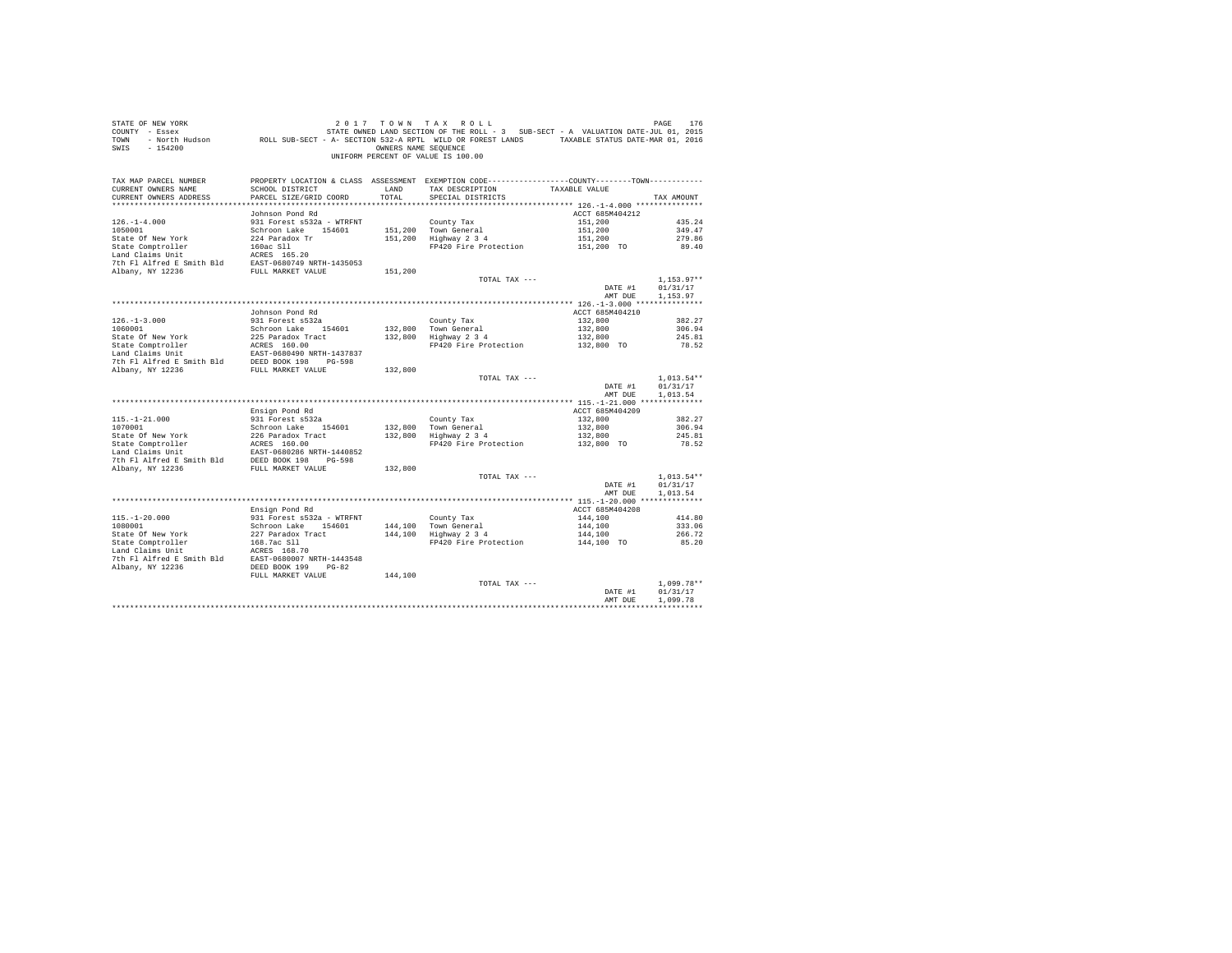| STATE OF NEW YORK<br>COUNTY - Essex<br>TOWN<br>$-154200$<br>SWIS       | DE NEW YORK TREE 177 OF MET A LACE 177 OF MET A LACE 177 OF MET A LACE 177<br>- Essex STATE OWNED LAND SECTION OF THE ROLL - 3 SUB-SECT - A VALUATION DATE-JUL 01, 2015<br>- North Hudson     ROLL SUB-SECT - A - SECTION 532-A RPT | OWNERS NAME SEOUENCE | 2017 TOWN TAX ROLL<br>UNIFORM PERCENT OF VALUE IS 100.00                                                                             |                 | PAGE<br>177          |
|------------------------------------------------------------------------|-------------------------------------------------------------------------------------------------------------------------------------------------------------------------------------------------------------------------------------|----------------------|--------------------------------------------------------------------------------------------------------------------------------------|-----------------|----------------------|
| TAX MAP PARCEL NUMBER<br>CURRENT OWNERS NAME<br>CURRENT OWNERS ADDRESS | SCHOOL DISTRICT<br>PARCEL SIZE/GRID COORD                                                                                                                                                                                           | LAND<br>TOTAL        | PROPERTY LOCATION & CLASS ASSESSMENT EXEMPTION CODE---------------COUNTY-------TOWN---------<br>TAX DESCRIPTION<br>SPECIAL DISTRICTS | TAXABLE VALUE   | TAX AMOUNT           |
|                                                                        | Ensign Pond Rd                                                                                                                                                                                                                      |                      |                                                                                                                                      | ACCT 685M404207 |                      |
| $115. - 1 - 15.000$                                                    | 931 Forest s532a                                                                                                                                                                                                                    |                      | County Tax                                                                                                                           | 126,200         | 363.28               |
| 1090001                                                                | Schroon Lake 154601                                                                                                                                                                                                                 |                      | 126,200 Town General                                                                                                                 | 126,200         | 291.68               |
| State Of New York                                                      | 228 Paradox Tract                                                                                                                                                                                                                   |                      | 126,200 Highway 2 3 4                                                                                                                | 126,200         | 233.59               |
| State Comptroller                                                      | ACRES 152.00                                                                                                                                                                                                                        |                      | FP420 Fire Protection 126,200 TO                                                                                                     |                 | 74.62                |
| Land Claims Unit                                                       | EAST-0679598 NRTH-1446252                                                                                                                                                                                                           |                      |                                                                                                                                      |                 |                      |
| 7th Fl Alfred E Smith Bld DEED BOOK 198 PG-114                         |                                                                                                                                                                                                                                     |                      |                                                                                                                                      |                 |                      |
| Albany, NY 12236                                                       | FULL MARKET VALUE                                                                                                                                                                                                                   | 126,200              | TOTAL TAX ---                                                                                                                        |                 | $963.17**$           |
|                                                                        |                                                                                                                                                                                                                                     |                      |                                                                                                                                      | DATE #1         | 01/31/17             |
|                                                                        |                                                                                                                                                                                                                                     |                      |                                                                                                                                      | AMT DUE         | 963.17               |
|                                                                        |                                                                                                                                                                                                                                     |                      |                                                                                                                                      |                 |                      |
|                                                                        | Ensign Pond Rd                                                                                                                                                                                                                      |                      |                                                                                                                                      | ACCT 685M404206 |                      |
| $115. - 1 - 14.000$                                                    | 931 Forest s532a                                                                                                                                                                                                                    |                      | County Tax                                                                                                                           | 124,000         | 356.94               |
| 1100001<br>State Of New York                                           | Schroon Lake 154601<br>229 Paradox Tract                                                                                                                                                                                            |                      | 124,000 Town General<br>124,000 Highway 2 3 4                                                                                        | 124,000         | 286.60               |
|                                                                        | 229 Paradox Tract<br>ACRES 149.40<br>---- 255215 ----                                                                                                                                                                               |                      | $\frac{34}{124,000}$<br>FP420 Fire Protection $\frac{124,000}{124,000}$ TO                                                           |                 | 229.52<br>73.32      |
| State Comptroller<br>Land Claims Unit                                  | EAST-0679345 NRTH-1448807                                                                                                                                                                                                           |                      |                                                                                                                                      |                 |                      |
|                                                                        |                                                                                                                                                                                                                                     |                      |                                                                                                                                      |                 |                      |
| 7th F1 Alfred E Smith Bld<br>Albany, NY 12236<br>FULL MARKET VALUE     |                                                                                                                                                                                                                                     | 124,000              |                                                                                                                                      |                 |                      |
|                                                                        |                                                                                                                                                                                                                                     |                      | TOTAL TAX ---                                                                                                                        | DATE #1         | 946.38**<br>01/31/17 |
|                                                                        |                                                                                                                                                                                                                                     |                      |                                                                                                                                      | AMT DUE         | 946.38               |
|                                                                        | Ensign Pond Rd                                                                                                                                                                                                                      |                      |                                                                                                                                      | ACCT 685M404205 |                      |
| $115. - 1 - 9.000$                                                     | 931 Forest s532a                                                                                                                                                                                                                    |                      | County Tax                                                                                                                           | 132,800         | 382.27               |
| 1110001                                                                | Schroon Lake 154601                                                                                                                                                                                                                 |                      |                                                                                                                                      | 132,800         | 306.94               |
| 1110001<br>State Of New York<br>State Comptroller                      | 230 Paradox Tract<br>ACRES 160.00                                                                                                                                                                                                   |                      | 132,800 Town General<br>132,800 Highway 2 3 4                                                                                        | 132,800         | 245.81               |
|                                                                        |                                                                                                                                                                                                                                     |                      | FP420 Fire Protection 132,800 TO                                                                                                     |                 | 78.52                |
|                                                                        | EAST-0678898 NRTH-1451391                                                                                                                                                                                                           |                      |                                                                                                                                      |                 |                      |
| 7th F1 Alfred E Smith Bld FULL MARKET VALUE                            |                                                                                                                                                                                                                                     | 132,800              |                                                                                                                                      |                 |                      |
| Albany, NY 12236                                                       |                                                                                                                                                                                                                                     |                      | TOTAL TAX ---                                                                                                                        |                 | $1.013.54**$         |
|                                                                        |                                                                                                                                                                                                                                     |                      |                                                                                                                                      | DATE #1         | 01/31/17             |
|                                                                        |                                                                                                                                                                                                                                     |                      |                                                                                                                                      | AMT DUE         | 1,013.54             |
|                                                                        |                                                                                                                                                                                                                                     |                      |                                                                                                                                      |                 |                      |
|                                                                        | Ensign Pond Rd                                                                                                                                                                                                                      |                      |                                                                                                                                      | ACCT 685M404204 |                      |
| $115. - 1 - 5.000$                                                     | 931 Forest s532a                                                                                                                                                                                                                    |                      | County Tax                                                                                                                           | 132,800         | 382.27               |
| 1120001                                                                | Schroon Lake 154601                                                                                                                                                                                                                 |                      | 132,800 Town General<br>132,800 Highway 2 3 4                                                                                        | 132,800         | 306.94               |
|                                                                        |                                                                                                                                                                                                                                     |                      | Highway 2 3 4 132,800<br>FP420 Fire Protection 132,800 TO                                                                            |                 | 245.81<br>78.52      |
|                                                                        |                                                                                                                                                                                                                                     |                      |                                                                                                                                      |                 |                      |
|                                                                        |                                                                                                                                                                                                                                     |                      |                                                                                                                                      |                 |                      |
|                                                                        |                                                                                                                                                                                                                                     |                      |                                                                                                                                      |                 |                      |
|                                                                        |                                                                                                                                                                                                                                     |                      | TOTAL TAX ---                                                                                                                        |                 | $1.013.54**$         |
|                                                                        |                                                                                                                                                                                                                                     |                      |                                                                                                                                      | DATE #1         | 01/31/17             |
|                                                                        |                                                                                                                                                                                                                                     |                      |                                                                                                                                      | AMT DUE         | 1,013.54             |
|                                                                        |                                                                                                                                                                                                                                     |                      |                                                                                                                                      |                 |                      |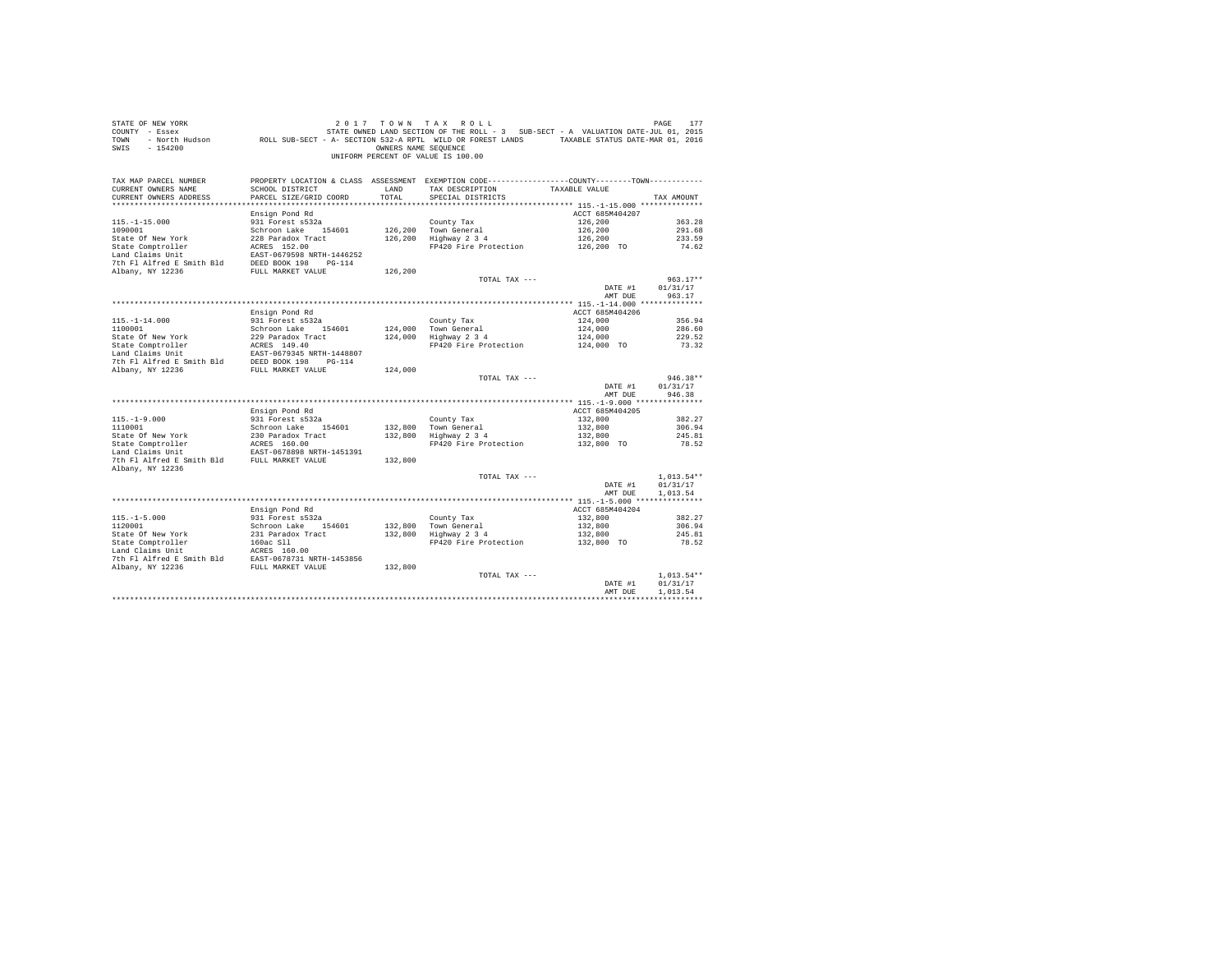| STATE OF NEW YORK<br>COUNTY - Essex<br>TOWN<br>$-154200$<br>SWIS       |                                                                               | OWNERS NAME SEOUENCE | 2017 TOWN TAX ROLL<br>DE RAGE 178 בDAT 17 ON N TAX ROLL בDE RAGE 178 בDAT 170 M TAX ROLL בDATA VIEW 178 2 179 EAGE 178<br>- Essex STATE OWNED LAND SECTION OF THE ROLL - 3 SUB-SECT - A VALUATION DATE-JUL 01, 2015<br>- North Hudson     ROLL SUB-SECT -<br>UNIFORM PERCENT OF VALUE IS 100.00 |                       | PAGE<br>178          |
|------------------------------------------------------------------------|-------------------------------------------------------------------------------|----------------------|-------------------------------------------------------------------------------------------------------------------------------------------------------------------------------------------------------------------------------------------------------------------------------------------------|-----------------------|----------------------|
| TAX MAP PARCEL NUMBER<br>CURRENT OWNERS NAME<br>CURRENT OWNERS ADDRESS | SCHOOL DISTRICT<br>PARCEL SIZE/GRID COORD                                     | LAND<br>TOTAL        | PROPERTY LOCATION & CLASS ASSESSMENT EXEMPTION CODE---------------COUNTY-------TOWN----------<br>TAX DESCRIPTION<br>SPECIAL DISTRICTS                                                                                                                                                           | TAXABLE VALUE         | TAX AMOUNT           |
|                                                                        | Ensign Pond Rd                                                                |                      |                                                                                                                                                                                                                                                                                                 | ACCT 685M404203       |                      |
| $105. - 1 - 42.000$                                                    | 931 Forest s532a                                                              |                      | County Tax                                                                                                                                                                                                                                                                                      | 108,700               | 312.90               |
| 1130001                                                                | Schroon Lake 154601                                                           |                      | 108,700 Town General                                                                                                                                                                                                                                                                            | 108,700               | 251.24               |
| State Of New York                                                      | 232 Paradox Tract                                                             |                      | 108,700 Highway 2 3 4                                                                                                                                                                                                                                                                           | 108,700               | 201.20               |
| State Comptroller                                                      | ACRES 131.00                                                                  |                      | FP420 Fire Protection 108,700 TO                                                                                                                                                                                                                                                                |                       | 64.27                |
| Land Claims Unit                                                       | EAST-0678424 NRTH-1456530                                                     |                      |                                                                                                                                                                                                                                                                                                 |                       |                      |
| 7th Fl Alfred E Smith Bld DEED BOOK 187 PG-443                         |                                                                               |                      |                                                                                                                                                                                                                                                                                                 |                       |                      |
| Albany, NY 12236                                                       | FULL MARKET VALUE                                                             | 108,700              | TOTAL TAX ---                                                                                                                                                                                                                                                                                   |                       | $829.61**$           |
|                                                                        |                                                                               |                      |                                                                                                                                                                                                                                                                                                 | DATE #1               | 01/31/17             |
|                                                                        |                                                                               |                      |                                                                                                                                                                                                                                                                                                 | AMT DUE               | 829.61               |
|                                                                        |                                                                               |                      |                                                                                                                                                                                                                                                                                                 |                       |                      |
|                                                                        | Ensign Pond Rd                                                                |                      |                                                                                                                                                                                                                                                                                                 | ACCT 685M404202       |                      |
| $105. - 1 - 35.000$                                                    | 931 Forest s532a                                                              |                      | County Tax                                                                                                                                                                                                                                                                                      | 132,800               | 382.27               |
| 1140001                                                                | Schroon Lake 154601                                                           |                      | 132,800 Town General<br>132,800 Highway 2 3 4                                                                                                                                                                                                                                                   | 132,800               | 306.94               |
| State Of New York                                                      | 233 Paradox Tract                                                             |                      | Highway 2 3 4 132,800<br>FP420 Fire Protection 132,800 TO                                                                                                                                                                                                                                       |                       | 245.81<br>78.52      |
|                                                                        |                                                                               |                      |                                                                                                                                                                                                                                                                                                 |                       |                      |
|                                                                        |                                                                               |                      |                                                                                                                                                                                                                                                                                                 |                       |                      |
|                                                                        |                                                                               | 132,800              |                                                                                                                                                                                                                                                                                                 |                       |                      |
|                                                                        |                                                                               |                      | TOTAL TAX ---                                                                                                                                                                                                                                                                                   |                       | $1,013.54**$         |
|                                                                        |                                                                               |                      |                                                                                                                                                                                                                                                                                                 | DATE #1               | 01/31/17<br>1,013.54 |
|                                                                        |                                                                               |                      |                                                                                                                                                                                                                                                                                                 | AMT DUE               |                      |
|                                                                        | Ensign Pond Rd                                                                |                      |                                                                                                                                                                                                                                                                                                 | ACCT 685M404201       |                      |
| $105. - 1 - 30.000$                                                    | 931 Forest s532a - WTRFNT                                                     |                      | County Tax                                                                                                                                                                                                                                                                                      | 139,600               | 401.85               |
| 1150001                                                                | Schroon Lake 154601                                                           |                      |                                                                                                                                                                                                                                                                                                 | 139,600               | 322.66               |
|                                                                        |                                                                               |                      | 139,600 Town General<br>139,600 Highway 2 3 4                                                                                                                                                                                                                                                   | 139,600               | 258.39               |
| 1150001<br>State Of New York<br>State Comptroller                      | $234$ Paradox Tract<br>ACRES 160.00                                           |                      | FP420 Fire Protection 139,600 TO                                                                                                                                                                                                                                                                |                       | 82.54                |
|                                                                        | EAST-0677696 NRTH-1461845                                                     |                      |                                                                                                                                                                                                                                                                                                 |                       |                      |
| 7th F1 Alfred E Smith Bld FULL MARKET VALUE<br>Albany, NY 12236        |                                                                               | 139,600              |                                                                                                                                                                                                                                                                                                 |                       |                      |
|                                                                        |                                                                               |                      | TOTAL TAX ---                                                                                                                                                                                                                                                                                   |                       | $1.065.44**$         |
|                                                                        |                                                                               |                      |                                                                                                                                                                                                                                                                                                 | DATE #1               | 01/31/17             |
|                                                                        |                                                                               |                      |                                                                                                                                                                                                                                                                                                 | AMT DUE               | 1.065.44             |
|                                                                        |                                                                               |                      |                                                                                                                                                                                                                                                                                                 |                       |                      |
|                                                                        | Ensign Pond Rd                                                                |                      |                                                                                                                                                                                                                                                                                                 | ACCT 685M404315       |                      |
| $105. - 1 - 23.000$                                                    | 931 Forest s532a - WTRFNT<br>931 Forest s532a - WTRFNT<br>Schroon Lake 154601 |                      | County Tax                                                                                                                                                                                                                                                                                      | 140,400               | 404.15               |
| 1160001                                                                |                                                                               |                      | County Tax<br>140,400 Town General<br>140,400 Highway 2 3 4                                                                                                                                                                                                                                     | 140,400               | 324.50               |
|                                                                        |                                                                               |                      | FP420 Fire Protection                                                                                                                                                                                                                                                                           | 140,400<br>140,400 TO | 259.87<br>83.01      |
|                                                                        |                                                                               |                      |                                                                                                                                                                                                                                                                                                 |                       |                      |
|                                                                        |                                                                               |                      |                                                                                                                                                                                                                                                                                                 |                       |                      |
|                                                                        |                                                                               |                      |                                                                                                                                                                                                                                                                                                 |                       |                      |
|                                                                        |                                                                               |                      | TOTAL TAX ---                                                                                                                                                                                                                                                                                   |                       | $1.071.53**$         |
|                                                                        |                                                                               |                      |                                                                                                                                                                                                                                                                                                 | DATE #1               | 01/31/17             |
|                                                                        |                                                                               |                      |                                                                                                                                                                                                                                                                                                 | AMT DUE               | 1,071.53             |
|                                                                        |                                                                               |                      |                                                                                                                                                                                                                                                                                                 |                       |                      |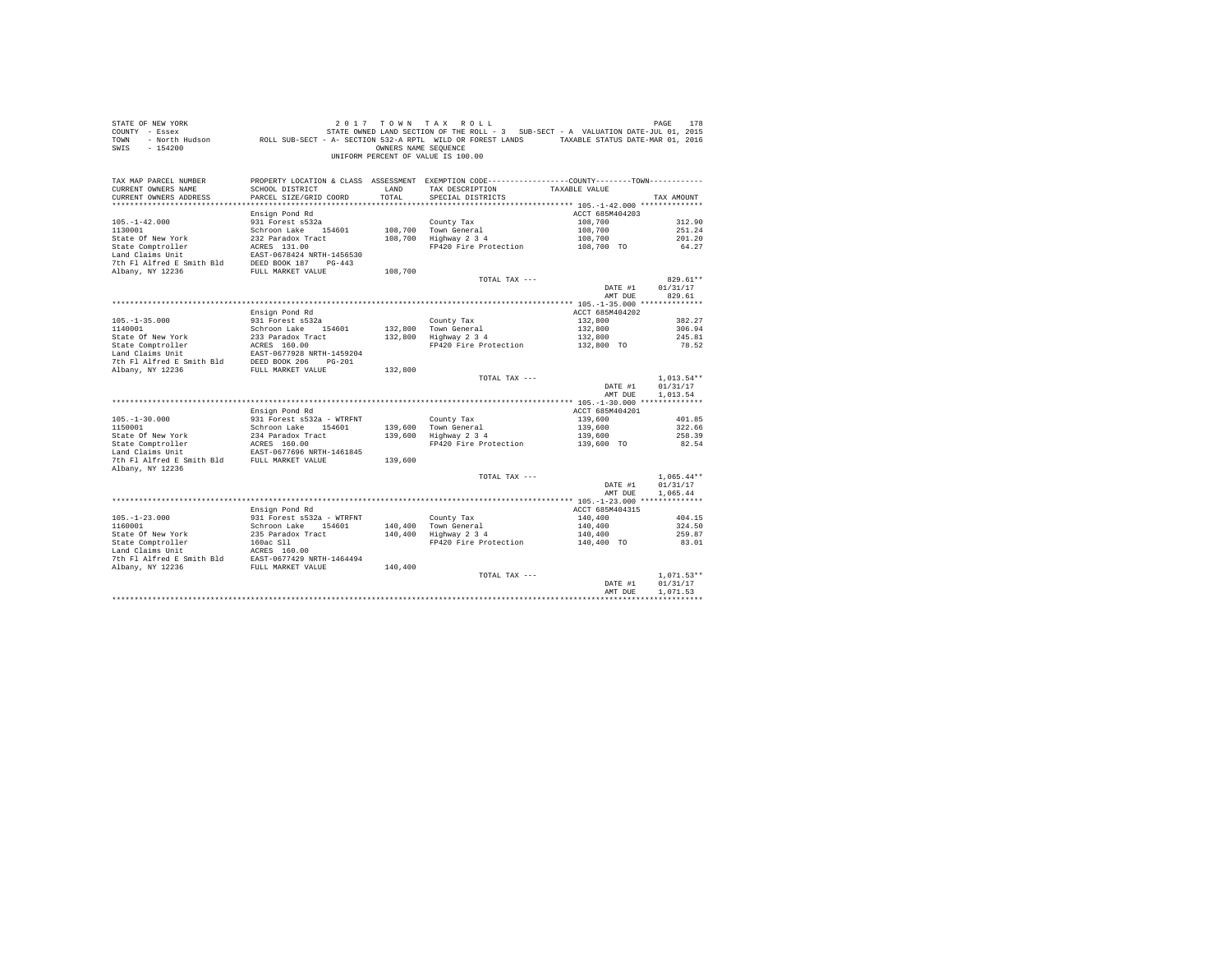| STATE OF NEW YORK<br>$COUNTY - Esgex$<br>TOWN<br>SWIS - 154200                                                                                                                                                                                                                               |                                                  | OWNERS NAME SEOUENCE | 2017 TOWN TAX ROLL<br>DE NEW YORK TREE 179 (1998) 2017 TO WINT A X ROLL<br>The Resex STATE OWED LAND SECTION OF THE ROLL - 3 SUB-SECT - A VALUATION DATE-JUL 01, 2015<br>ROLL SUB-SECT - A SECTION 532-A RPTL WILD OR FOREST LANDS TAXABLE STATUS DATE-MA<br>UNIFORM PERCENT OF VALUE IS 100.00 |                            |                  |
|----------------------------------------------------------------------------------------------------------------------------------------------------------------------------------------------------------------------------------------------------------------------------------------------|--------------------------------------------------|----------------------|-------------------------------------------------------------------------------------------------------------------------------------------------------------------------------------------------------------------------------------------------------------------------------------------------|----------------------------|------------------|
| TAX MAP PARCEL NUMBER<br>CURRENT OWNERS NAME<br>CURRENT OWNERS ADDRESS                                                                                                                                                                                                                       | SCHOOL DISTRICT<br>PARCEL SIZE/GRID COORD        | LAND<br>TOTAL.       | PROPERTY LOCATION & CLASS ASSESSMENT EXEMPTION CODE----------------COUNTY--------TOWN----------<br>TAX DESCRIPTION<br>SPECIAL DISTRICTS                                                                                                                                                         | TAXABLE VALUE              | TAX AMOUNT       |
|                                                                                                                                                                                                                                                                                              | Ensign Pond Rd                                   |                      |                                                                                                                                                                                                                                                                                                 | ACCT 685M404314            |                  |
| $105. - 1 - 24.000$                                                                                                                                                                                                                                                                          | 931 Forest s532a                                 |                      | County Tax                                                                                                                                                                                                                                                                                      | 132,800                    | 382.27           |
| 1170001                                                                                                                                                                                                                                                                                      | Schroon Lake 154601                              |                      | 132,800 Town General<br>132,800 Highway 2 3 4                                                                                                                                                                                                                                                   | 132,800                    | 306.94           |
| State Of New York                                                                                                                                                                                                                                                                            | 236 Paradox Tract                                |                      |                                                                                                                                                                                                                                                                                                 | 132,800<br>132,800 TO      | 245.81           |
|                                                                                                                                                                                                                                                                                              |                                                  |                      | FP420 Fire Protection                                                                                                                                                                                                                                                                           |                            | 78.52            |
|                                                                                                                                                                                                                                                                                              |                                                  |                      |                                                                                                                                                                                                                                                                                                 |                            |                  |
|                                                                                                                                                                                                                                                                                              |                                                  |                      |                                                                                                                                                                                                                                                                                                 |                            |                  |
|                                                                                                                                                                                                                                                                                              |                                                  |                      |                                                                                                                                                                                                                                                                                                 |                            |                  |
|                                                                                                                                                                                                                                                                                              |                                                  |                      | TOTAL TAX ---                                                                                                                                                                                                                                                                                   |                            | $1.013.54**$     |
|                                                                                                                                                                                                                                                                                              |                                                  |                      |                                                                                                                                                                                                                                                                                                 | DATE #1                    | 01/31/17         |
|                                                                                                                                                                                                                                                                                              |                                                  |                      |                                                                                                                                                                                                                                                                                                 | AMT DUE                    | 1,013.54         |
|                                                                                                                                                                                                                                                                                              |                                                  |                      |                                                                                                                                                                                                                                                                                                 |                            |                  |
|                                                                                                                                                                                                                                                                                              | Ensign Pond Rd                                   |                      |                                                                                                                                                                                                                                                                                                 | ACCT 685M404313            |                  |
| $105. -1 - 29.000$<br>1180001                                                                                                                                                                                                                                                                | 931 Forest s532a                                 |                      |                                                                                                                                                                                                                                                                                                 | 132,800                    | 382.27           |
|                                                                                                                                                                                                                                                                                              | Schroon Lake 154601                              |                      | County Tax<br>132,800 Town General<br>132,800 Highway 2 3 4                                                                                                                                                                                                                                     | 132,800<br>132,800         | 306.94<br>245.81 |
|                                                                                                                                                                                                                                                                                              |                                                  |                      | FP420 Fire Protection 132,800 TO                                                                                                                                                                                                                                                                |                            | 78.52            |
| State Of New York 237 Paradox Tract<br>State Comptroller 160ac S11<br>Land Claims Unit ACRES 160.00                                                                                                                                                                                          |                                                  |                      |                                                                                                                                                                                                                                                                                                 |                            |                  |
| 7th Fl Alfred E Smith Bld EAST-0680367 NRTH-1462169                                                                                                                                                                                                                                          |                                                  |                      |                                                                                                                                                                                                                                                                                                 |                            |                  |
| Albany, NY 12236                                                                                                                                                                                                                                                                             | DEED BOOK 230 PG-554                             |                      |                                                                                                                                                                                                                                                                                                 |                            |                  |
|                                                                                                                                                                                                                                                                                              | FULL MARKET VALUE                                | 132,800              |                                                                                                                                                                                                                                                                                                 |                            |                  |
|                                                                                                                                                                                                                                                                                              |                                                  |                      | TOTAL TAX ---                                                                                                                                                                                                                                                                                   |                            | $1,013.54**$     |
|                                                                                                                                                                                                                                                                                              |                                                  |                      |                                                                                                                                                                                                                                                                                                 | DATE #1                    | 01/31/17         |
|                                                                                                                                                                                                                                                                                              |                                                  |                      |                                                                                                                                                                                                                                                                                                 | AMT DUE                    | 1,013.54         |
|                                                                                                                                                                                                                                                                                              |                                                  |                      |                                                                                                                                                                                                                                                                                                 |                            |                  |
|                                                                                                                                                                                                                                                                                              | Ensign Pond Rd                                   |                      |                                                                                                                                                                                                                                                                                                 | ACCT 685M404312            |                  |
| $105. - 1 - 36.000$                                                                                                                                                                                                                                                                          | 931 Forest s532a                                 |                      |                                                                                                                                                                                                                                                                                                 | 132,800                    | 382.27           |
| 1190001                                                                                                                                                                                                                                                                                      | Schroon Lake 154601                              |                      |                                                                                                                                                                                                                                                                                                 | 132,800<br>132,800         | 306.94           |
|                                                                                                                                                                                                                                                                                              |                                                  |                      | County Tax<br>132,800 Town General<br>132,800 Highway 2 3 4                                                                                                                                                                                                                                     |                            | 245.81           |
|                                                                                                                                                                                                                                                                                              |                                                  |                      | FP420 Fire Protection                                                                                                                                                                                                                                                                           | 132,800 TO                 | 78.52            |
| $\begin{tabular}{lllllllllllll} \textbf{State Of New York} & & & & & & & \\ \textbf{State Of New York} & & & & & & \\ \textbf{State Congroneller} & & & & & 160a c S11 \\ \textbf{Land Claim S Unit} & & & & & & \\ \textbf{InC.} & & & & & & \\ \textbf{InC.} & & & & & & \\ \end{tabular}$ |                                                  |                      |                                                                                                                                                                                                                                                                                                 |                            |                  |
|                                                                                                                                                                                                                                                                                              |                                                  |                      |                                                                                                                                                                                                                                                                                                 |                            |                  |
| Albany, NY 12236                                                                                                                                                                                                                                                                             | DEED BOOK 230 PG-554                             |                      |                                                                                                                                                                                                                                                                                                 |                            |                  |
|                                                                                                                                                                                                                                                                                              | FULL MARKET VALUE                                | 132,800              |                                                                                                                                                                                                                                                                                                 |                            |                  |
|                                                                                                                                                                                                                                                                                              |                                                  |                      | TOTAL TAX ---                                                                                                                                                                                                                                                                                   |                            | $1.013.54**$     |
|                                                                                                                                                                                                                                                                                              |                                                  |                      |                                                                                                                                                                                                                                                                                                 | DATE #1                    | 01/31/17         |
|                                                                                                                                                                                                                                                                                              |                                                  |                      |                                                                                                                                                                                                                                                                                                 | AMT DUE                    | 1,013.54         |
|                                                                                                                                                                                                                                                                                              |                                                  |                      |                                                                                                                                                                                                                                                                                                 |                            |                  |
| $105. - 1 - 41.000$                                                                                                                                                                                                                                                                          | Ensign Pond Rd                                   |                      |                                                                                                                                                                                                                                                                                                 | ACCT 685M404310<br>141,000 | 405.88           |
| 1200001                                                                                                                                                                                                                                                                                      | 931 Forest s532a - WTRFNT<br>Schroon Lake 154601 |                      |                                                                                                                                                                                                                                                                                                 |                            | 325.89           |
|                                                                                                                                                                                                                                                                                              |                                                  |                      | County Tax<br>141,000 Town General<br>141,000 Highway 2 3 4                                                                                                                                                                                                                                     | 141,000<br>141,000         | 260.98           |
|                                                                                                                                                                                                                                                                                              |                                                  |                      | FP420 Fire Protection                                                                                                                                                                                                                                                                           | 141,000 TO                 | 83.37            |
|                                                                                                                                                                                                                                                                                              |                                                  |                      |                                                                                                                                                                                                                                                                                                 |                            |                  |
|                                                                                                                                                                                                                                                                                              |                                                  |                      |                                                                                                                                                                                                                                                                                                 |                            |                  |
|                                                                                                                                                                                                                                                                                              |                                                  | 141,000              |                                                                                                                                                                                                                                                                                                 |                            |                  |
|                                                                                                                                                                                                                                                                                              |                                                  |                      | TOTAL TAX ---                                                                                                                                                                                                                                                                                   |                            | $1.076.12**$     |
|                                                                                                                                                                                                                                                                                              |                                                  |                      |                                                                                                                                                                                                                                                                                                 | DATE #1                    | 01/31/17         |
|                                                                                                                                                                                                                                                                                              |                                                  |                      |                                                                                                                                                                                                                                                                                                 | AMT DUE                    | 1.076.12         |
|                                                                                                                                                                                                                                                                                              |                                                  |                      |                                                                                                                                                                                                                                                                                                 |                            | ************     |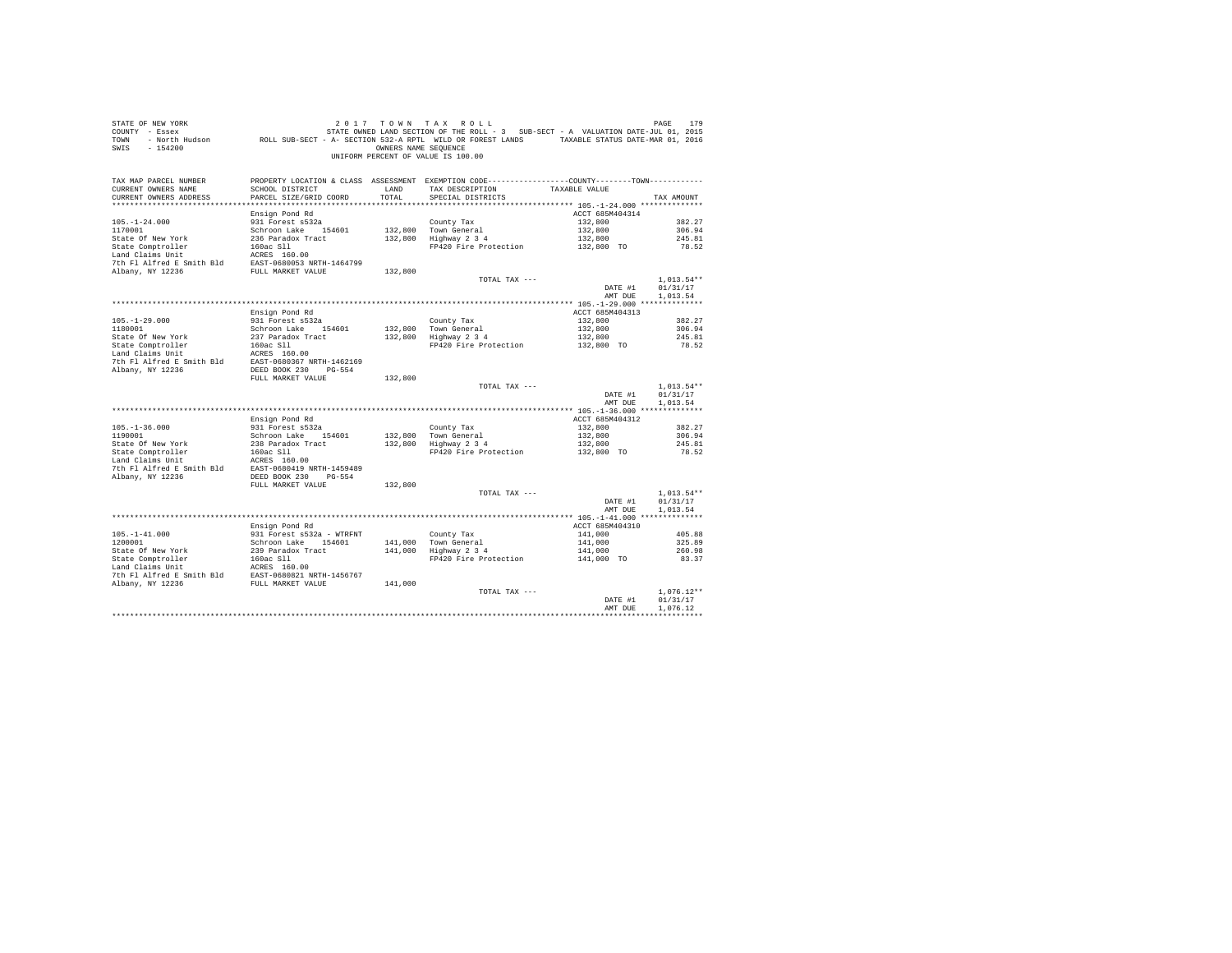| STATE OF NEW YORK<br>COUNTY - Essex<br>TOWN - North Hudson ROLL SUB-SECT - A- SECTION 532-A RPTL WILD OR FOREST LANDS TAXABLE STATUS DATE-MAR 01, 2016<br>SWIS - 154200                                                                                                                                                                                                                          |                                           | OWNERS NAME SEQUENCE | 2017 TOWN TAX ROLL<br>STATE OWNED LAND SECTION OF THE ROLL - 3 SUB-SECT - A VALUATION DATE-JUL 01, 2015<br>UNIFORM PERCENT OF VALUE IS 100.00 |                       | PAGE<br>180              |
|--------------------------------------------------------------------------------------------------------------------------------------------------------------------------------------------------------------------------------------------------------------------------------------------------------------------------------------------------------------------------------------------------|-------------------------------------------|----------------------|-----------------------------------------------------------------------------------------------------------------------------------------------|-----------------------|--------------------------|
| TAX MAP PARCEL NUMBER<br>CURRENT OWNERS NAME<br>CURRENT OWNERS ADDRESS                                                                                                                                                                                                                                                                                                                           | SCHOOL DISTRICT<br>PARCEL SIZE/GRID COORD | LAND<br>TOTAL.       | PROPERTY LOCATION & CLASS ASSESSMENT EXEMPTION CODE---------------COUNTY-------TOWN---------<br>TAX DESCRIPTION<br>SPECIAL DISTRICTS          | TAXABLE VALUE         | TAX AMOUNT               |
|                                                                                                                                                                                                                                                                                                                                                                                                  | Ensign Pond Rd                            |                      |                                                                                                                                               | ACCT 685M478547       |                          |
| $115. - 1 - 6.000$                                                                                                                                                                                                                                                                                                                                                                               | 931 Forest s532a - WTRFNT                 |                      | County Tax                                                                                                                                    | 133,400               | 384.00                   |
| 1201001                                                                                                                                                                                                                                                                                                                                                                                          | Schroon Lake 154601                       |                      | 133,400 Town General<br>133,400 Highway 2 3 4                                                                                                 | 133,400               | 308.33                   |
| State Of New York                                                                                                                                                                                                                                                                                                                                                                                | 240 Paradox Tract                         |                      |                                                                                                                                               | 133,400               | 246.92                   |
| State Comptroller                                                                                                                                                                                                                                                                                                                                                                                | ACRES 129.26                              |                      | FP420 Fire Protection                                                                                                                         | 133,400 TO            | 78.87                    |
| Land Claims Unit                                                                                                                                                                                                                                                                                                                                                                                 | EAST-0681093 NRTH-1454816                 |                      |                                                                                                                                               |                       |                          |
| 7th Fl Alfred E Smith Bld FULL MARKET VALUE<br>Albany, NY 12236                                                                                                                                                                                                                                                                                                                                  |                                           | 133,400              |                                                                                                                                               |                       |                          |
|                                                                                                                                                                                                                                                                                                                                                                                                  |                                           |                      | TOTAL TAX ---                                                                                                                                 |                       | $1.018.12**$             |
|                                                                                                                                                                                                                                                                                                                                                                                                  |                                           |                      |                                                                                                                                               | DATE #1               | 01/31/17                 |
|                                                                                                                                                                                                                                                                                                                                                                                                  |                                           |                      |                                                                                                                                               | AMT DUE               | 1,018.12                 |
|                                                                                                                                                                                                                                                                                                                                                                                                  |                                           |                      |                                                                                                                                               |                       |                          |
|                                                                                                                                                                                                                                                                                                                                                                                                  | Ensign Pond Rd                            |                      |                                                                                                                                               | ACCT 685M478548       |                          |
| $115. - 1 - 7.000$                                                                                                                                                                                                                                                                                                                                                                               | 931 Forest s532a                          |                      | County Tax                                                                                                                                    | 104,100               | 299.66                   |
| 1202001                                                                                                                                                                                                                                                                                                                                                                                          | Schroon Lake 154601                       |                      | 104,100 Town General                                                                                                                          | 104,100               | 240.61                   |
|                                                                                                                                                                                                                                                                                                                                                                                                  |                                           |                      | 104,100 Highway 2 3 4                                                                                                                         | 104,100               | 192.68                   |
| State Of New York<br>State Comptroller<br>ACRES 125.38<br>LANC Claims Unit Comptom REST-0684030 NRTH-1454954<br>The Plais Comptom Comptom Claims REST-0684030 NRTH-1454954                                                                                                                                                                                                                       |                                           |                      | FP420 Fire Protection                                                                                                                         | 104,100 TO            | 61.55                    |
| 7th F1 Alfred E Smith Bld FULL MARKET VALUE                                                                                                                                                                                                                                                                                                                                                      |                                           | 104,100              |                                                                                                                                               |                       |                          |
| Albany, NY 12236                                                                                                                                                                                                                                                                                                                                                                                 |                                           |                      |                                                                                                                                               |                       |                          |
|                                                                                                                                                                                                                                                                                                                                                                                                  |                                           |                      | TOTAL TAX ---                                                                                                                                 |                       | 794.50**                 |
|                                                                                                                                                                                                                                                                                                                                                                                                  |                                           |                      |                                                                                                                                               | DATE #1               | 01/31/17                 |
|                                                                                                                                                                                                                                                                                                                                                                                                  |                                           |                      |                                                                                                                                               | AMT DUE               | 794.50                   |
|                                                                                                                                                                                                                                                                                                                                                                                                  |                                           |                      |                                                                                                                                               |                       |                          |
|                                                                                                                                                                                                                                                                                                                                                                                                  | Ensign Pond Rd                            |                      |                                                                                                                                               | ACCT 685M404311       |                          |
| $105. - 1 - 40.000$                                                                                                                                                                                                                                                                                                                                                                              | 931 Forest s532a - WTRFNT                 |                      | County Tax                                                                                                                                    | 148,000               | 426.03                   |
| 1210001                                                                                                                                                                                                                                                                                                                                                                                          | Schroon Lake 154601                       |                      | 148,000 Town General<br>148,000 Highway 2 3 4                                                                                                 | 148,000               | 342.07<br>273.94         |
|                                                                                                                                                                                                                                                                                                                                                                                                  |                                           |                      | FP420 Fire Protection                                                                                                                         | 148,000<br>148,000 TO | 87.51                    |
| $\begin{tabular}{lllllllllll} & & \multicolumn{3}{c}{\footnotesize xov\ &\texttt{varadv Tract}}\\ \texttt{Land Claim Unit} & & \texttt{160a} \texttt{G11} \\ \texttt{And Claim Unit} & & \texttt{ACRES} \texttt{160.00} \\ \texttt{7th Fl Alfred E Smith B1d} & & \texttt{EAST-0683661 NRTH-1457115} \\ \texttt{Albany, NY 12236} & & \texttt{DEED B0OK 132} & & \texttt{MCTF} \\ \end{tabular}$ |                                           |                      |                                                                                                                                               |                       |                          |
|                                                                                                                                                                                                                                                                                                                                                                                                  |                                           |                      |                                                                                                                                               |                       |                          |
|                                                                                                                                                                                                                                                                                                                                                                                                  |                                           |                      |                                                                                                                                               |                       |                          |
|                                                                                                                                                                                                                                                                                                                                                                                                  |                                           | 148,000              |                                                                                                                                               |                       |                          |
|                                                                                                                                                                                                                                                                                                                                                                                                  |                                           |                      | TOTAL TAX ---                                                                                                                                 |                       | $1,129.55**$             |
|                                                                                                                                                                                                                                                                                                                                                                                                  |                                           |                      |                                                                                                                                               | DATE #1               | 01/31/17                 |
|                                                                                                                                                                                                                                                                                                                                                                                                  |                                           |                      |                                                                                                                                               | AMT DUE               | 1,129.55                 |
|                                                                                                                                                                                                                                                                                                                                                                                                  | Ensign Pond Rd                            |                      |                                                                                                                                               | ACCT 685M404302       |                          |
| $105. - 1 - 37.000$                                                                                                                                                                                                                                                                                                                                                                              | 931 Forest s532a                          |                      | County Tax                                                                                                                                    | 132,800               | 382.27                   |
| 1220001                                                                                                                                                                                                                                                                                                                                                                                          | Schroon Lake 154601                       | 132,800              | County rax<br>Town General<br>Highway 2 3 4                                                                                                   | 132,800               | 306.94                   |
| State Of New York                                                                                                                                                                                                                                                                                                                                                                                | 261 Paradox Tract                         | 132,800              |                                                                                                                                               | 132,800               | 245.81                   |
| State Comptroller                                                                                                                                                                                                                                                                                                                                                                                | 160ac Sll                                 |                      | FP420 Fire Protection                                                                                                                         | 132,800 TO            | 78.52                    |
|                                                                                                                                                                                                                                                                                                                                                                                                  |                                           |                      |                                                                                                                                               |                       |                          |
| Cand Claims Unit<br>2007 - ACRES 160.00<br>2016 F1 Alfred E Smith Bld<br>2016 - ESSN DEED BOOK 230<br>2016 - PHONE 230<br>2016 - DEED BOOK 230<br>2016 - PHONE 230                                                                                                                                                                                                                               |                                           |                      |                                                                                                                                               |                       |                          |
|                                                                                                                                                                                                                                                                                                                                                                                                  |                                           |                      |                                                                                                                                               |                       |                          |
|                                                                                                                                                                                                                                                                                                                                                                                                  | FULL MARKET VALUE                         | 132,800              |                                                                                                                                               |                       |                          |
|                                                                                                                                                                                                                                                                                                                                                                                                  |                                           |                      | TOTAL TAX ---                                                                                                                                 | DATE #1               | $1.013.54**$<br>01/31/17 |
|                                                                                                                                                                                                                                                                                                                                                                                                  |                                           |                      |                                                                                                                                               | AMT DUE               | 1.013.54                 |
|                                                                                                                                                                                                                                                                                                                                                                                                  |                                           |                      |                                                                                                                                               |                       | ************             |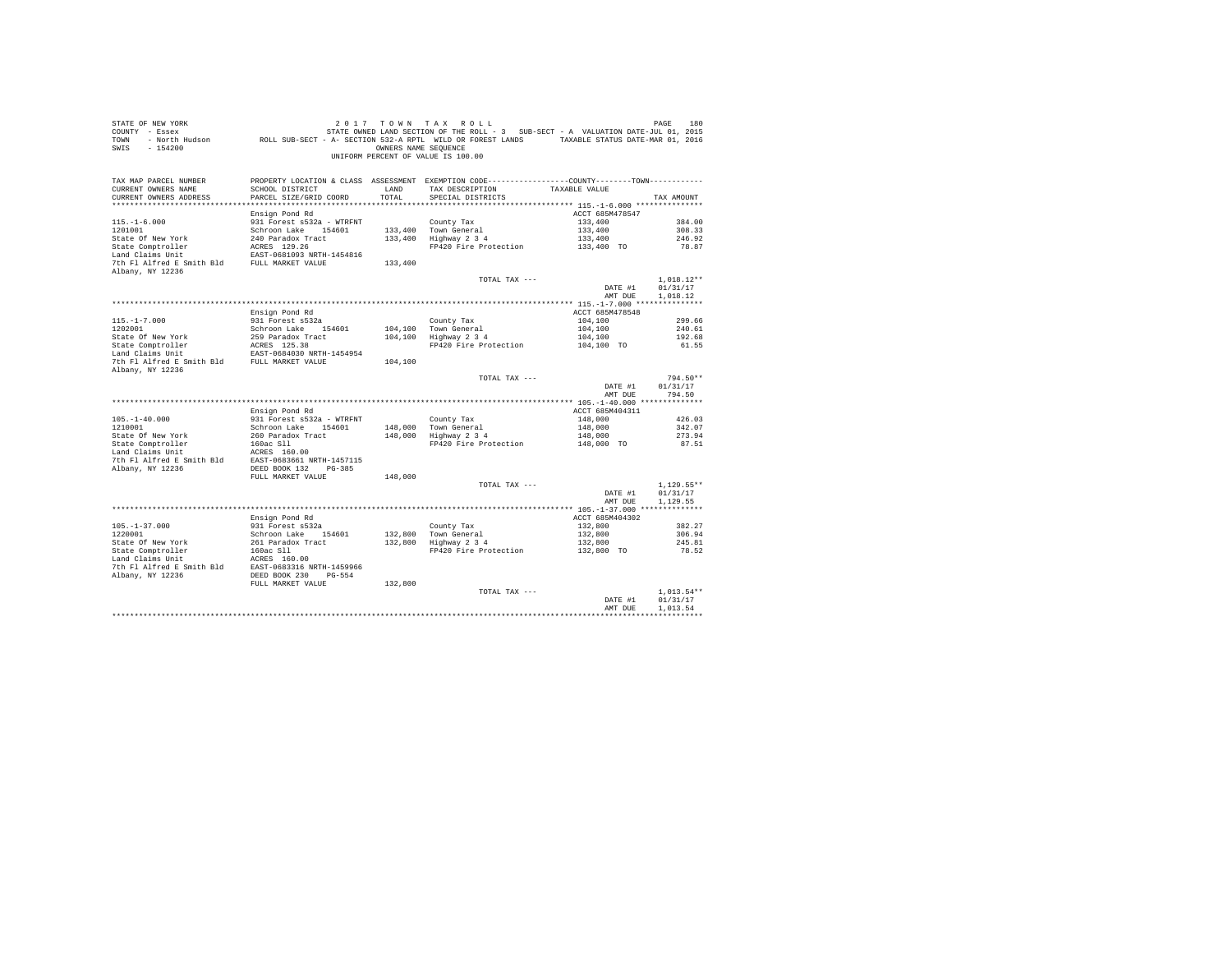| STATE OF NEW YORK<br>COUNTY - Essex<br>TOWN<br>$-154200$<br>SWIS |                                           | OWNERS NAME SEQUENCE | 2017 TOWN TAX ROLL<br>STATE OWNED LAND SECTION OF THE ROLL - 3 SUB-SECT - A VALUATION DATE-JUL 01, 2015<br>- North Hudson ROLL SUB-SECT - A- SECTION 532-A RPTL WILD OR FOREST LANDS TAXABLE STATUS DATE-MAR 01, 2016<br>UNIFORM PERCENT OF VALUE IS 100.00 |                    | PAGE<br>181              |
|------------------------------------------------------------------|-------------------------------------------|----------------------|-------------------------------------------------------------------------------------------------------------------------------------------------------------------------------------------------------------------------------------------------------------|--------------------|--------------------------|
| TAX MAP PARCEL NUMBER                                            |                                           |                      | PROPERTY LOCATION & CLASS ASSESSMENT EXEMPTION CODE---------------COUNTY-------TOWN----------                                                                                                                                                               |                    |                          |
| CURRENT OWNERS NAME<br>CURRENT OWNERS ADDRESS                    | SCHOOL DISTRICT<br>PARCEL SIZE/GRID COORD | LAND<br>TOTAL        | TAX DESCRIPTION<br>SPECIAL DISTRICTS                                                                                                                                                                                                                        | TAXABLE VALUE      | TAX AMOUNT               |
|                                                                  |                                           |                      |                                                                                                                                                                                                                                                             |                    |                          |
|                                                                  | Ensign Pond Rd                            |                      |                                                                                                                                                                                                                                                             | ACCT 685M404309    |                          |
| $105. - 1 - 28.000$                                              | 931 Forest s532a                          |                      | County Tax                                                                                                                                                                                                                                                  | 132,800            | 382.27                   |
| 1230001                                                          | Schroon Lake 154601                       |                      | 132,800 Town General                                                                                                                                                                                                                                        | 132,800            | 306.94                   |
| State Of New York                                                | 262 Paradox Tract                         |                      | 132,800 Highway 2 3 4                                                                                                                                                                                                                                       | 132,800            | 245.81                   |
| State Comptroller                                                | ACRES 160.00                              |                      | FP420 Fire Protection                                                                                                                                                                                                                                       | 132,800 TO         | 78.52                    |
| Land Claims Unit                                                 | EAST-0683006 NRTH-1462613                 |                      |                                                                                                                                                                                                                                                             |                    |                          |
| 7th Fl Alfred E Smith Bld                                        | DEED BOOK 230 PG-554                      |                      |                                                                                                                                                                                                                                                             |                    |                          |
| Albany, NY 12236                                                 | FULL MARKET VALUE                         | 132,800              | TOTAL TAX ---                                                                                                                                                                                                                                               |                    | $1.013.54**$             |
|                                                                  |                                           |                      |                                                                                                                                                                                                                                                             | DATE #1            | 01/31/17                 |
|                                                                  |                                           |                      |                                                                                                                                                                                                                                                             | AMT DUE            | 1,013.54                 |
|                                                                  |                                           |                      |                                                                                                                                                                                                                                                             |                    |                          |
|                                                                  | Ensign Pond Rd                            |                      |                                                                                                                                                                                                                                                             | ACCT 685M404306    |                          |
| $105. - 1 - 25.000$                                              | 931 Forest s532a - WTRFNT                 |                      | County Tax                                                                                                                                                                                                                                                  | 150,900            | 434.38                   |
| 1240001                                                          | Schroon Lake 154601                       | 150,900              | Town General                                                                                                                                                                                                                                                | 150,900            | 348.77                   |
| State Of New York                                                | 263 Paradox Tract                         | 150,900              | Highway 2 3 4                                                                                                                                                                                                                                               | 150,900            | 279.31                   |
| State Comptroller                                                | 160ac Sll                                 |                      | FP420 Fire Protection                                                                                                                                                                                                                                       | 150,900 TO         | 89.22                    |
| Land Claims Unit<br>7th Fl Alfred E Smith Bld                    | ACRES 160.00<br>EAST-0682744 NRTH-1465276 |                      |                                                                                                                                                                                                                                                             |                    |                          |
| Albany, NY 12236                                                 | DEED BOOK 135 PG-327                      |                      |                                                                                                                                                                                                                                                             |                    |                          |
|                                                                  | FULL MARKET VALUE                         | 150,900              |                                                                                                                                                                                                                                                             |                    |                          |
|                                                                  |                                           |                      | TOTAL TAX ---                                                                                                                                                                                                                                               |                    | $1.151.68**$             |
|                                                                  |                                           |                      |                                                                                                                                                                                                                                                             | DATE #1            | 01/31/17                 |
|                                                                  |                                           |                      |                                                                                                                                                                                                                                                             | AMT DUE            | 1,151.68                 |
|                                                                  |                                           |                      |                                                                                                                                                                                                                                                             |                    |                          |
|                                                                  | Ensign Pond Rd                            |                      |                                                                                                                                                                                                                                                             | ACCT 685M404307    |                          |
| $105. - 1 - 26.000$<br>1250001                                   | 931 Forest s532a<br>Schroon Lake 154601   | 132,800              | County Tax<br>Town General                                                                                                                                                                                                                                  | 132,800<br>132,800 | 382.27<br>306.94         |
| State Of New York                                                | 264 Paradox Tract                         | 132,800              | Highway 2 3 4                                                                                                                                                                                                                                               | 132,800            | 245.81                   |
| State Comptroller                                                | ACRES 160.00                              |                      | FP420 Fire Protection                                                                                                                                                                                                                                       | 132,800 TO         | 78.52                    |
| Land Claims Unit                                                 | EAST-0685485 NRTH-1465701                 |                      |                                                                                                                                                                                                                                                             |                    |                          |
| 7th Fl Alfred E Smith Bld                                        | DEED BOOK 183 PG-34                       |                      |                                                                                                                                                                                                                                                             |                    |                          |
| Albany, NY 12236                                                 | FULL MARKET VALUE                         | 132,800              |                                                                                                                                                                                                                                                             |                    |                          |
|                                                                  |                                           |                      | TOTAL TAX ---                                                                                                                                                                                                                                               |                    | $1,013.54**$             |
|                                                                  |                                           |                      |                                                                                                                                                                                                                                                             | DATE #1            | 01/31/17                 |
|                                                                  |                                           |                      |                                                                                                                                                                                                                                                             | AMT DUE            | 1,013.54                 |
|                                                                  | Ensign Pond Rd                            |                      |                                                                                                                                                                                                                                                             | ACCT 685M404301    |                          |
| $105. - 1 - 27.000$                                              | 931 Forest s532a - WTRFNT                 |                      | County Tax                                                                                                                                                                                                                                                  | 132,800            | 382.27                   |
| 1260001                                                          | Schroon Lake 154601                       |                      |                                                                                                                                                                                                                                                             | 132,800            | 306.94                   |
| State Of New York                                                | 265 Paradox Tract                         |                      | 132,800 Town General<br>132,800 Highway 2 3 4                                                                                                                                                                                                               | 132,800            | 245.81                   |
| State Comptroller                                                | ACRES 160.00                              |                      | FP420 Fire Protection                                                                                                                                                                                                                                       | 132,800 TO         | 78.52                    |
| Land Claims Unit                                                 | EAST-0685858 NRTH-1462919                 |                      |                                                                                                                                                                                                                                                             |                    |                          |
| 7th Fl Alfred E Smith Bld                                        | DEED BOOK 183 PG-33                       |                      |                                                                                                                                                                                                                                                             |                    |                          |
| Albany, NY 12236                                                 | FULL MARKET VALUE                         | 132,800              |                                                                                                                                                                                                                                                             |                    |                          |
|                                                                  |                                           |                      | TOTAL TAX ---                                                                                                                                                                                                                                               | DATE #1            | $1.013.54**$<br>01/31/17 |
|                                                                  |                                           |                      |                                                                                                                                                                                                                                                             | AMT DUE            | 1,013.54                 |
|                                                                  |                                           |                      |                                                                                                                                                                                                                                                             |                    |                          |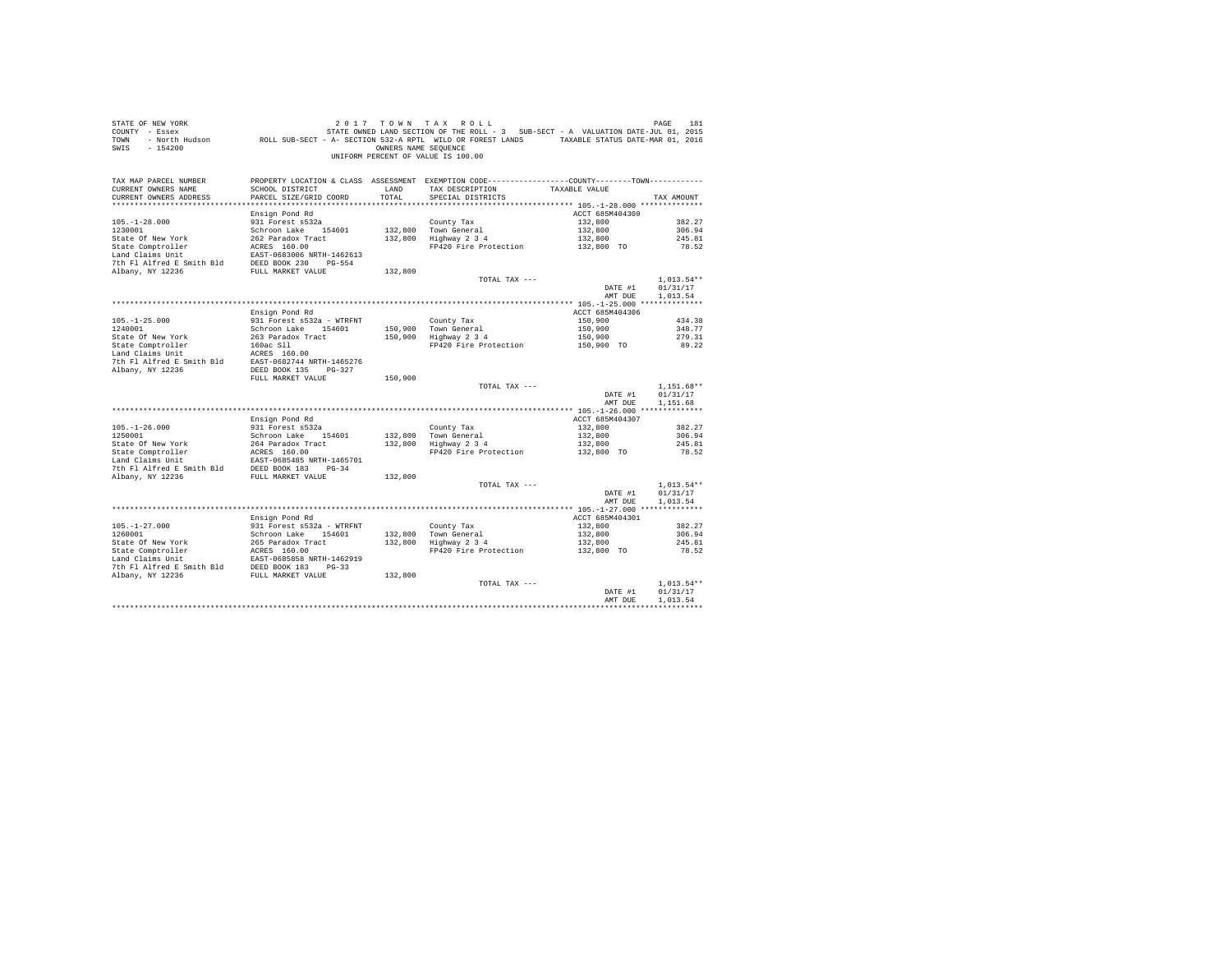| STATE OF NEW YORK PAGE 182<br>COUNTY - Essex PAGE 182 STATE ON STATE ROLL - 3 SUB-SECT - A VALUATION DATE-JUL 01, 2015<br>TOWN - North Hudson ROLL SUB-SECT - A- SECTION 532-A RPTL WILD OR FOREST LANDS TAXABLE STATUS DATE-MAR 01<br>SWIS - 154200 |                                                  |         | OWNERS NAME SEQUENCE<br>UNIFORM PERCENT OF VALUE IS 100.00  |                                        |                      |
|------------------------------------------------------------------------------------------------------------------------------------------------------------------------------------------------------------------------------------------------------|--------------------------------------------------|---------|-------------------------------------------------------------|----------------------------------------|----------------------|
| TAX MAP PARCEL NUMBER PROPERTY LOCATION & CLASS ASSESSMENT EXEMPTION CODE---------------COUNTY-------TOWN---------<br>CURRENT OWNERS NAME<br>CURRENT OWNERS ADDRESS                                                                                  | SCHOOL DISTRICT LAND<br>PARCEL SIZE/GRID COORD   | TOTAL   | TAX DESCRIPTION<br>SPECIAL DISTRICTS                        | TAXABLE VALUE                          | TAX AMOUNT           |
|                                                                                                                                                                                                                                                      | Ensign Pond Rd                                   |         |                                                             | ACCT 685M404304                        |                      |
| $105. - 1 - 38.000$                                                                                                                                                                                                                                  | 931 Forest s532a - WTRFNT                        |         | County Tax                                                  | 135,500                                | 390.05               |
| 1270001                                                                                                                                                                                                                                              | Schroon Lake 154601                              |         | County Tax<br>135,500 Town General<br>135,500 Highway 2 3 4 | 135,500                                | 313.18               |
|                                                                                                                                                                                                                                                      |                                                  |         |                                                             | 135,500                                | 250.80               |
|                                                                                                                                                                                                                                                      |                                                  |         | FP420 Fire Protection 135,500 TO                            |                                        | 80.12                |
|                                                                                                                                                                                                                                                      |                                                  |         |                                                             |                                        |                      |
|                                                                                                                                                                                                                                                      |                                                  |         |                                                             |                                        |                      |
|                                                                                                                                                                                                                                                      | FULL MARKET VALUE                                | 135,500 |                                                             |                                        |                      |
|                                                                                                                                                                                                                                                      |                                                  |         | TOTAL TAX ---                                               |                                        | $1,034.15**$         |
|                                                                                                                                                                                                                                                      |                                                  |         |                                                             | DATE #1                                | 01/31/17             |
|                                                                                                                                                                                                                                                      |                                                  |         |                                                             | AMT DUE                                | 1,034.15             |
|                                                                                                                                                                                                                                                      |                                                  |         |                                                             |                                        |                      |
|                                                                                                                                                                                                                                                      | Ensign Pond Rd                                   |         |                                                             | ACCT 685M404308                        |                      |
| $105. -1 - 39.000$<br>1280001                                                                                                                                                                                                                        | 931 Forest s532a - WTRFNT<br>Schroon Lake 154601 |         | County Tax                                                  | 149,400                                | 430.06<br>345.31     |
|                                                                                                                                                                                                                                                      |                                                  |         | 149,400 Town General<br>149,400 Highway 2 3 4               | 149,400<br>149,400                     | 276.53               |
|                                                                                                                                                                                                                                                      |                                                  |         | FP420 Fire Protection 149,400 TO                            |                                        | 88.33                |
|                                                                                                                                                                                                                                                      |                                                  |         |                                                             |                                        |                      |
| State Of New York 267 Daradox Track<br>267 Daradox Track<br>267 Daradox Track<br>267 Daradox Track<br>267 Daradox Track<br>2686383 NRTH-1457573<br>27 Ph Pl Alfred E Smith Bld<br>28.857-0686383 NRTH-1457573<br>27 Ph Pl Alfred E Smith Bld         |                                                  |         |                                                             |                                        |                      |
| Albany, NY 12236                                                                                                                                                                                                                                     | DEED BOOK 337 PG-463                             |         |                                                             |                                        |                      |
|                                                                                                                                                                                                                                                      | FULL MARKET VALUE                                | 149,400 | TOTAL TAX ---                                               |                                        | $1.140.23**$         |
|                                                                                                                                                                                                                                                      |                                                  |         |                                                             | DATE #1<br>AMT DUE                     | 01/31/17<br>1,140.23 |
|                                                                                                                                                                                                                                                      |                                                  |         |                                                             |                                        |                      |
|                                                                                                                                                                                                                                                      | Ensign Pond Rd                                   |         |                                                             | ACCT 685M404305                        |                      |
| $115.-1-8.000$<br>1290001                                                                                                                                                                                                                            | 931 Forest s532a                                 |         |                                                             | 100,700                                | 289.87               |
|                                                                                                                                                                                                                                                      | Schroon Lake 154601                              |         | County Tax<br>100,700 Town General<br>100,700 Highway 2 3 4 |                                        | 232.75               |
|                                                                                                                                                                                                                                                      |                                                  |         |                                                             | $100,700$<br>$100,700$<br>$100,700$ TO | 186.39               |
|                                                                                                                                                                                                                                                      |                                                  |         | FP420 Fire Protection                                       |                                        | 59.54                |
|                                                                                                                                                                                                                                                      |                                                  |         |                                                             |                                        |                      |
|                                                                                                                                                                                                                                                      |                                                  |         |                                                             |                                        |                      |
|                                                                                                                                                                                                                                                      | FULL MARKET VALUE                                | 100,700 |                                                             |                                        |                      |
|                                                                                                                                                                                                                                                      |                                                  |         | TOTAL TAX ---                                               |                                        | 768.55**             |
|                                                                                                                                                                                                                                                      |                                                  |         |                                                             | DATE #1                                | 01/31/17             |
|                                                                                                                                                                                                                                                      |                                                  |         |                                                             | AMT DUE                                | 768.55               |
|                                                                                                                                                                                                                                                      | Ensign Pond Rd                                   |         |                                                             | ACCT 685M404303                        |                      |
| $105. - 1 - 7.000$                                                                                                                                                                                                                                   | 931 Forest s532a - WTRFNT                        |         |                                                             | 143,700                                | 413.65               |
| 1300001                                                                                                                                                                                                                                              | Schroon Lake 154601                              |         |                                                             | 143,700                                | 332.13               |
|                                                                                                                                                                                                                                                      |                                                  |         | County Tax<br>143,700 Town General<br>143,700 Highway 2 3 4 | 143,700                                | 265.98               |
|                                                                                                                                                                                                                                                      |                                                  |         | FP420 Fire Protection 143,700 TO                            |                                        | 84.96                |
|                                                                                                                                                                                                                                                      |                                                  |         |                                                             |                                        |                      |
|                                                                                                                                                                                                                                                      |                                                  |         |                                                             |                                        |                      |
|                                                                                                                                                                                                                                                      | FULL MARKET VALUE                                | 143,700 |                                                             |                                        |                      |
|                                                                                                                                                                                                                                                      |                                                  |         | TOTAL TAX ---                                               |                                        | $1,096.72**$         |
|                                                                                                                                                                                                                                                      |                                                  |         |                                                             | DATE #1                                | 01/31/17             |
|                                                                                                                                                                                                                                                      |                                                  |         |                                                             | AMT DUR                                | 1.096.72             |
|                                                                                                                                                                                                                                                      |                                                  |         |                                                             |                                        | ************         |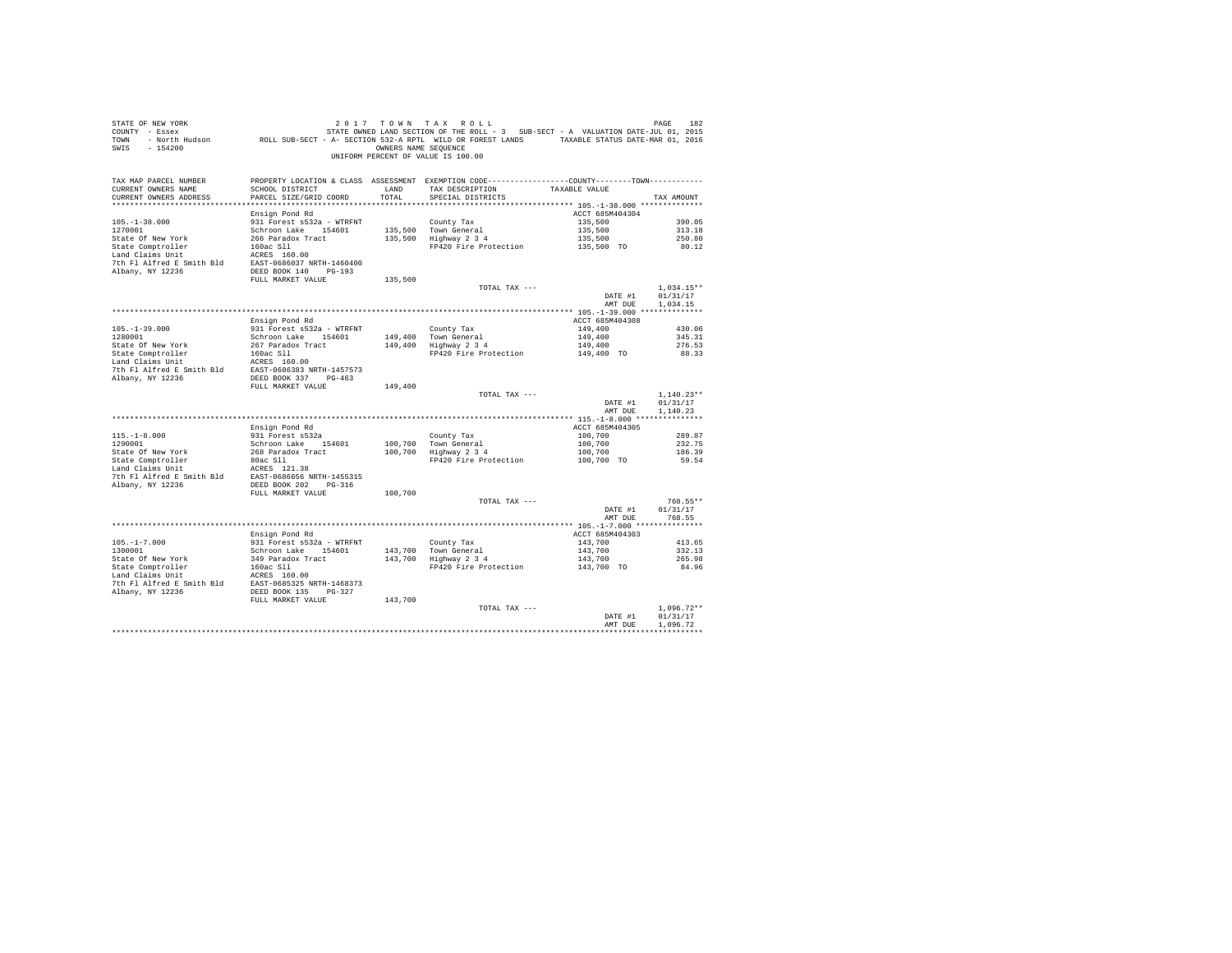| STATE OF NEW YORK<br>COUNTY - Essex<br>TOWN<br>$-154200$<br>SWIS                                              |                                           | OWNERS NAME SEOUENCE | 2017 TOWN TAX ROLL<br>DE MES 183 183 183 184 1920 17 10 NN TAX ROLL<br>- Essex STATE OWNED LAND SECTION OF THE ROLL - 3 SUB-SECT - A VALUATION DATE-JUL 01, 2015<br>- North Hudson     ROLL SUB-SECT - A - SECTION 532-A RPTL WILD OR FOREST LANDS   TAXA<br>UNIFORM PERCENT OF VALUE IS 100.00 |                    | PAGE<br>183                          |
|---------------------------------------------------------------------------------------------------------------|-------------------------------------------|----------------------|-------------------------------------------------------------------------------------------------------------------------------------------------------------------------------------------------------------------------------------------------------------------------------------------------|--------------------|--------------------------------------|
| TAX MAP PARCEL NUMBER<br>CURRENT OWNERS NAME<br>CURRENT OWNERS ADDRESS                                        | SCHOOL DISTRICT<br>PARCEL SIZE/GRID COORD | LAND<br>TOTAL        | PROPERTY LOCATION & CLASS ASSESSMENT EXEMPTION CODE----------------COUNTY--------TOWN----------<br>TAX DESCRIPTION<br>SPECIAL DISTRICTS                                                                                                                                                         | TAXABLE VALUE      | TAX AMOUNT                           |
|                                                                                                               |                                           |                      |                                                                                                                                                                                                                                                                                                 |                    |                                      |
|                                                                                                               | Ensign Pond Rd                            |                      |                                                                                                                                                                                                                                                                                                 | ACCT 685M404415    |                                      |
| $105. - 1 - 8.000$                                                                                            | 931 Forest s532a - WTRFNT                 |                      | County Tax                                                                                                                                                                                                                                                                                      | 134,600            | 387.46                               |
| 1310001                                                                                                       | Schroon Lake 154601 134,600 Town General  |                      |                                                                                                                                                                                                                                                                                                 | 134,600            | 311.10                               |
|                                                                                                               |                                           |                      | 134,600 TOWN General<br>134,600 Highway 234                                                                                                                                                                                                                                                     | 134,600            | 249.14                               |
|                                                                                                               |                                           |                      | FP420 Fire Protection 134,600 TO                                                                                                                                                                                                                                                                |                    | 79.58                                |
|                                                                                                               |                                           |                      |                                                                                                                                                                                                                                                                                                 |                    |                                      |
|                                                                                                               |                                           |                      |                                                                                                                                                                                                                                                                                                 |                    |                                      |
|                                                                                                               |                                           | 134,600              |                                                                                                                                                                                                                                                                                                 |                    |                                      |
|                                                                                                               |                                           |                      | TOTAL TAX ---                                                                                                                                                                                                                                                                                   | DATE #1            | $1,027.28**$<br>01/31/17             |
|                                                                                                               |                                           |                      |                                                                                                                                                                                                                                                                                                 | AMT DUE            | 1,027.28                             |
|                                                                                                               |                                           |                      |                                                                                                                                                                                                                                                                                                 |                    |                                      |
|                                                                                                               | Ensign Pond Rd                            |                      |                                                                                                                                                                                                                                                                                                 | ACCT 685M404414    |                                      |
| $105. - 1 - 9.000$                                                                                            | 931 Forest s532a - WTRFNT                 |                      | County Tax                                                                                                                                                                                                                                                                                      | 147,400            | 424.30                               |
| 1320001                                                                                                       | Schroon Lake 154601                       |                      |                                                                                                                                                                                                                                                                                                 | 147,400            | 340.68                               |
|                                                                                                               |                                           |                      | 147,400 Town General<br>147,400 Highway 2 3 4                                                                                                                                                                                                                                                   |                    | 272.83                               |
|                                                                                                               |                                           |                      | $\frac{3}{4}$ Highway 2 3 4 147,400<br>FP420 Fire Protection 147,400 TO                                                                                                                                                                                                                         |                    | 87.15                                |
|                                                                                                               |                                           |                      |                                                                                                                                                                                                                                                                                                 |                    |                                      |
|                                                                                                               |                                           |                      |                                                                                                                                                                                                                                                                                                 |                    |                                      |
|                                                                                                               |                                           | 147,400              |                                                                                                                                                                                                                                                                                                 |                    |                                      |
|                                                                                                               |                                           |                      | TOTAL TAX ---                                                                                                                                                                                                                                                                                   | DATE #1<br>AMT DUE | $1,124.96**$<br>01/31/17<br>1,124.96 |
|                                                                                                               |                                           |                      |                                                                                                                                                                                                                                                                                                 |                    |                                      |
|                                                                                                               | Ensign Pond Rd                            |                      |                                                                                                                                                                                                                                                                                                 | ACCT 685M404413    |                                      |
| $105. - 1 - 10.000$                                                                                           | 931 Forest s532a                          |                      | County Tax                                                                                                                                                                                                                                                                                      | 132,800            | 382.27                               |
| 1330001                                                                                                       | Schroon Lake 154601                       |                      |                                                                                                                                                                                                                                                                                                 | 132,800            | 306.94                               |
|                                                                                                               |                                           |                      | 132,800 Town General<br>132,800 Highway 2 3 4                                                                                                                                                                                                                                                   | 132,800            | 245.81                               |
| State of New York and the Same State Comptroller and Mark Land Claims Unit Capacity AGRES 160.00 NRTH-1467234 |                                           |                      | FP420 Fire Protection                                                                                                                                                                                                                                                                           | 132,800 TO         | 78.52                                |
|                                                                                                               |                                           |                      |                                                                                                                                                                                                                                                                                                 |                    |                                      |
| 7th Fl Alfred E Smith Bld FULL MARKET VALUE                                                                   |                                           | 132,800              |                                                                                                                                                                                                                                                                                                 |                    |                                      |
| Albany, NY 12236                                                                                              |                                           |                      |                                                                                                                                                                                                                                                                                                 |                    |                                      |
|                                                                                                               |                                           |                      | TOTAL TAX ---                                                                                                                                                                                                                                                                                   | DATE #1            | $1.013.54**$<br>01/31/17             |
|                                                                                                               |                                           |                      |                                                                                                                                                                                                                                                                                                 | AMT DUE            | 1,013.54                             |
|                                                                                                               |                                           |                      |                                                                                                                                                                                                                                                                                                 |                    |                                      |
|                                                                                                               | Ensign Pond Rd                            |                      |                                                                                                                                                                                                                                                                                                 | ACCT 685M404412    |                                      |
| $105. - 1 - 11.000$                                                                                           |                                           |                      | County Tax                                                                                                                                                                                                                                                                                      | 138,600            | 398.97                               |
| 1340001                                                                                                       | 931 Forest s532a<br>Schroon Lake 154601   |                      |                                                                                                                                                                                                                                                                                                 | 138,600            | 320.34                               |
|                                                                                                               |                                           |                      | Councy Tax<br>138,600 Town General<br>138,600 Highway 2 3 4                                                                                                                                                                                                                                     | 138,600            | 256.54                               |
|                                                                                                               |                                           |                      | FP420 Fire Protection                                                                                                                                                                                                                                                                           | $138,600$ TO       | 81.95                                |
|                                                                                                               |                                           |                      |                                                                                                                                                                                                                                                                                                 |                    |                                      |
|                                                                                                               |                                           |                      |                                                                                                                                                                                                                                                                                                 |                    |                                      |
|                                                                                                               |                                           |                      |                                                                                                                                                                                                                                                                                                 |                    |                                      |
|                                                                                                               |                                           |                      | TOTAL TAX ---                                                                                                                                                                                                                                                                                   |                    | $1.057.80**$                         |
|                                                                                                               |                                           |                      |                                                                                                                                                                                                                                                                                                 | DATE #1<br>AMT DUE | 01/31/17<br>1,057.80                 |
|                                                                                                               |                                           |                      |                                                                                                                                                                                                                                                                                                 |                    |                                      |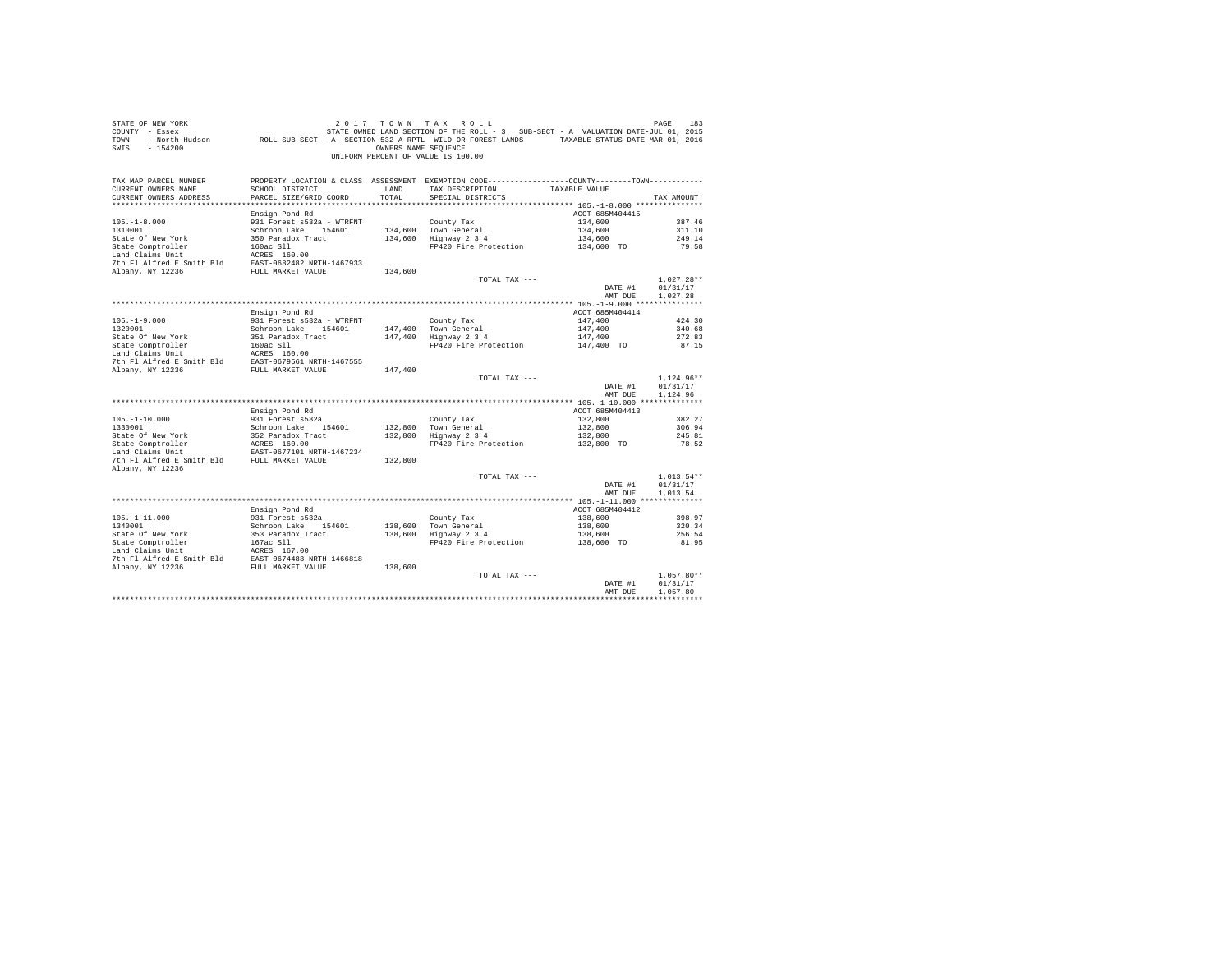| STATE OF NEW YORK<br>COUNTY - Essex<br>TOWN<br>$-154200$<br>SWIS                                                                                  |                                           | OWNERS NAME SEOUENCE | 2017 TOWN TAX ROLL<br>UF NEW YORK IN TAX KOLL AT A SALIATION TREE TO A MAY A MAY A SALIATION DATE-JUL 01, 2015<br>2015 - Essex STATE OWNED LAND SECTION OF THE ROLL - 3 SUB-SECT - A VALUATION DATE-JUL 01, 2015<br>- North Hudson       ROLL SUB-SECT - A<br>UNIFORM PERCENT OF VALUE IS 100.00 |                       | PAGE<br>184        |
|---------------------------------------------------------------------------------------------------------------------------------------------------|-------------------------------------------|----------------------|--------------------------------------------------------------------------------------------------------------------------------------------------------------------------------------------------------------------------------------------------------------------------------------------------|-----------------------|--------------------|
| TAX MAP PARCEL NUMBER<br>CURRENT OWNERS NAME<br>CURRENT OWNERS ADDRESS                                                                            | SCHOOL DISTRICT<br>PARCEL SIZE/GRID COORD | LAND<br>TOTAL        | PROPERTY LOCATION & CLASS ASSESSMENT EXEMPTION CODE----------------COUNTY-------TOWN----------<br>TAX DESCRIPTION<br>SPECIAL DISTRICTS                                                                                                                                                           | TAXABLE VALUE         | TAX AMOUNT         |
|                                                                                                                                                   |                                           |                      |                                                                                                                                                                                                                                                                                                  |                       |                    |
|                                                                                                                                                   | Ensign Pond Rd                            |                      |                                                                                                                                                                                                                                                                                                  | ACCT 685M404411       |                    |
| $105. - 1 - 1.000$                                                                                                                                | 931 Forest s532a                          |                      | County Tax                                                                                                                                                                                                                                                                                       | 31,100                | 89.52              |
| 1350001                                                                                                                                           | Schroon Lake 154601                       |                      | 31,100 Town General                                                                                                                                                                                                                                                                              | 31,100                | 71.88              |
| State Of New York                                                                                                                                 | 354 Paradox Tract                         |                      | $31,100$ Highway $2\,3\,4$                                                                                                                                                                                                                                                                       | 31,100                | 57.56              |
| State Comptroller                                                                                                                                 | 37.5ac S11<br>ACRES 37.50                 |                      | FP420 Fire Protection 31,100 TO                                                                                                                                                                                                                                                                  |                       | 18.39              |
| Land Claims Unit                                                                                                                                  |                                           |                      |                                                                                                                                                                                                                                                                                                  |                       |                    |
| 7th Fl Alfred E Smith Bld EAST-0672537 NRTH-1469747                                                                                               |                                           |                      |                                                                                                                                                                                                                                                                                                  |                       |                    |
| Albany, NY 12236                                                                                                                                  | FULL MARKET VALUE                         | 31,100               |                                                                                                                                                                                                                                                                                                  |                       |                    |
|                                                                                                                                                   |                                           |                      | TOTAL TAX ---                                                                                                                                                                                                                                                                                    |                       | $237.35**$         |
|                                                                                                                                                   |                                           |                      |                                                                                                                                                                                                                                                                                                  | DATE #1<br>AMT DUE    | 01/31/17<br>237.35 |
|                                                                                                                                                   |                                           |                      |                                                                                                                                                                                                                                                                                                  |                       |                    |
|                                                                                                                                                   | Ensign Pond Rd                            |                      |                                                                                                                                                                                                                                                                                                  | ACCT 685M404410       |                    |
| $105. - 1 - 2.000$                                                                                                                                | 931 Forest s532a                          |                      | County Tax                                                                                                                                                                                                                                                                                       | 74,300                | 213.88             |
| 1360001                                                                                                                                           | Schroon Lake 154601                       |                      |                                                                                                                                                                                                                                                                                                  | 74,300                | 171.73             |
|                                                                                                                                                   | 355 Paradox Tract                         |                      | 74,300 Town General<br>74,300 Highway 2 3 4                                                                                                                                                                                                                                                      | 74,300                | 137.52             |
|                                                                                                                                                   |                                           |                      | FP420 Fire Protection 74,300 TO                                                                                                                                                                                                                                                                  |                       | 43.93              |
|                                                                                                                                                   |                                           |                      |                                                                                                                                                                                                                                                                                                  |                       |                    |
|                                                                                                                                                   |                                           |                      |                                                                                                                                                                                                                                                                                                  |                       |                    |
| سبب المعرفية المسبب المسبب المعرفية المسبب المعرفية المسبب<br>The Flalfred E Smith Bld BEED BOOK 132 PG-251<br>Albany, NY 12236 FULL MARKET VALUE |                                           | 74,300               |                                                                                                                                                                                                                                                                                                  |                       |                    |
|                                                                                                                                                   |                                           |                      | TOTAL TAX ---                                                                                                                                                                                                                                                                                    |                       | 567.06**           |
|                                                                                                                                                   |                                           |                      |                                                                                                                                                                                                                                                                                                  | DATE #1               | 01/31/17           |
|                                                                                                                                                   |                                           |                      |                                                                                                                                                                                                                                                                                                  | AMT DUE               | 567.06             |
|                                                                                                                                                   | Ensign Pond Rd                            |                      |                                                                                                                                                                                                                                                                                                  | ACCT 685M404409       |                    |
| $105. - 1 - 3.000$                                                                                                                                | 931 Forest s532a                          |                      | County Tax                                                                                                                                                                                                                                                                                       | 138,600               | 398.97             |
| 1370001                                                                                                                                           | Schroon Lake 154601                       |                      | 138.600 Town General                                                                                                                                                                                                                                                                             | 138,600               | 320.34             |
|                                                                                                                                                   |                                           |                      | 138,600 Highway 2 3 4                                                                                                                                                                                                                                                                            | 138,600               | 256.54             |
| State Of New York 356 Paradox Tract<br>State Comptroller 2007 ACRES 167.00<br>Land Claims Unit EAST-0676601 NRTH-1469665                          |                                           |                      | FP420 Fire Protection 138,600 TO                                                                                                                                                                                                                                                                 |                       | 81.95              |
| Land Claims Unit<br>The F1 Alfred E Smith B1d<br>DEED BOOK 132 PG-385<br>PG-385                                                                   |                                           |                      |                                                                                                                                                                                                                                                                                                  |                       |                    |
|                                                                                                                                                   |                                           |                      |                                                                                                                                                                                                                                                                                                  |                       |                    |
| Albany, NY 12236                                                                                                                                  | FULL MARKET VALUE                         | 138,600              |                                                                                                                                                                                                                                                                                                  |                       |                    |
|                                                                                                                                                   |                                           |                      | TOTAL TAX ---                                                                                                                                                                                                                                                                                    |                       | $1.057.80**$       |
|                                                                                                                                                   |                                           |                      |                                                                                                                                                                                                                                                                                                  | DATE #1               | 01/31/17           |
|                                                                                                                                                   |                                           |                      |                                                                                                                                                                                                                                                                                                  | AMT DUE               | 1,057.80           |
|                                                                                                                                                   |                                           |                      |                                                                                                                                                                                                                                                                                                  |                       |                    |
|                                                                                                                                                   | Ensign Pond Rd                            |                      |                                                                                                                                                                                                                                                                                                  | ACCT 685M404408       |                    |
| $105. - 1 - 4.000$<br>1380001                                                                                                                     | 931 Forest s532a<br>Schroon Lake 154601   |                      | County Tax                                                                                                                                                                                                                                                                                       | 132,800<br>132,800    | 382.27<br>306.94   |
|                                                                                                                                                   | 357 Paradox Tract<br>ACRES 160.00         |                      | 132,800 Town General<br>132,800 Highway 2 3 4                                                                                                                                                                                                                                                    |                       | 245.81             |
| State Of New York<br>State Comptroller<br>Land Claims Unit                                                                                        |                                           |                      | FP420 Fire Protection                                                                                                                                                                                                                                                                            | 132,800<br>132,800 TO | 78.52              |
|                                                                                                                                                   |                                           |                      |                                                                                                                                                                                                                                                                                                  |                       |                    |
|                                                                                                                                                   |                                           |                      |                                                                                                                                                                                                                                                                                                  |                       |                    |
|                                                                                                                                                   |                                           | 132,800              |                                                                                                                                                                                                                                                                                                  |                       |                    |
|                                                                                                                                                   |                                           |                      | TOTAL TAX ---                                                                                                                                                                                                                                                                                    |                       | $1.013.54**$       |
|                                                                                                                                                   |                                           |                      |                                                                                                                                                                                                                                                                                                  | DATE #1               | 01/31/17           |
|                                                                                                                                                   |                                           |                      |                                                                                                                                                                                                                                                                                                  | AMT DUE               | 1,013.54           |
|                                                                                                                                                   |                                           |                      |                                                                                                                                                                                                                                                                                                  |                       |                    |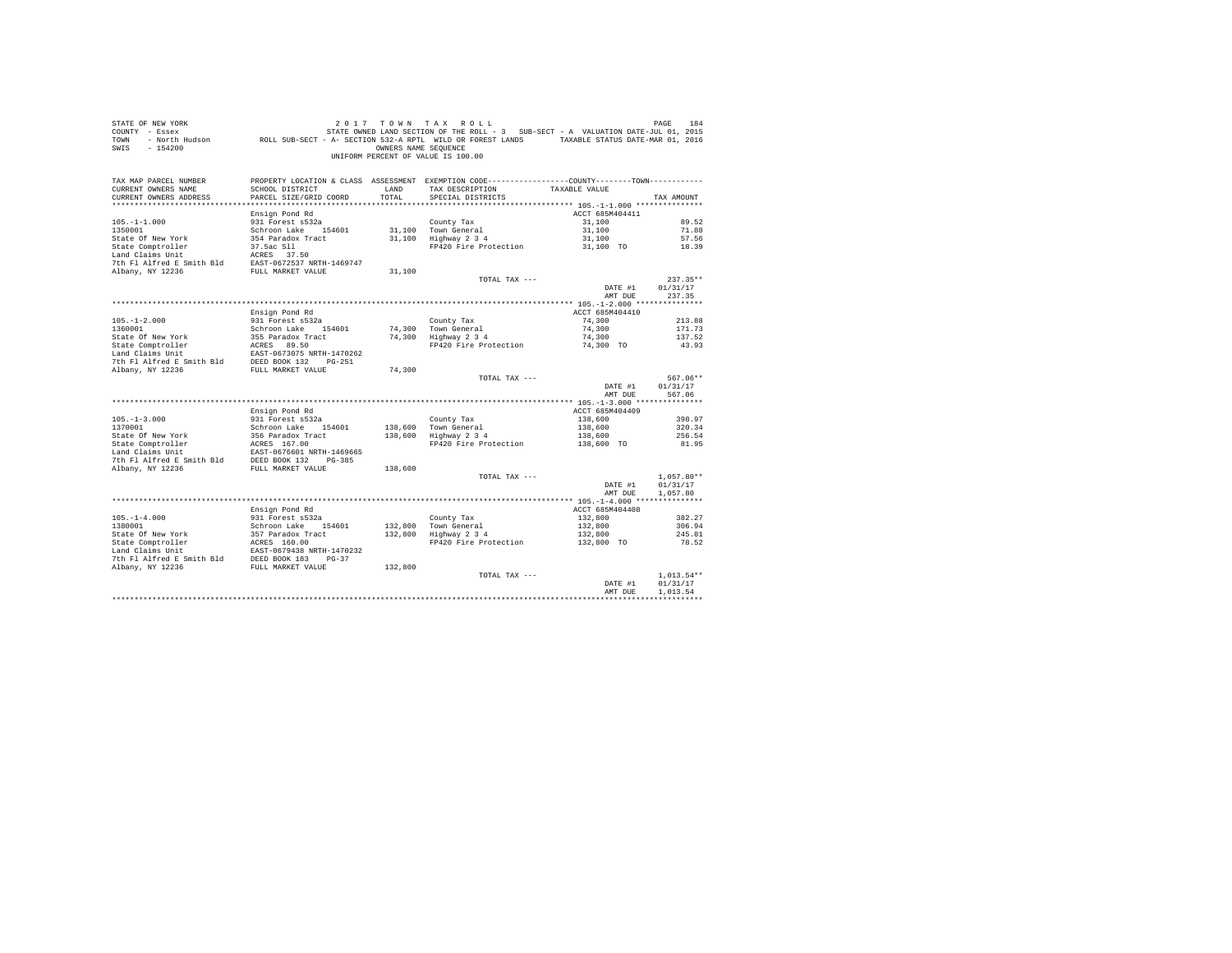| STATE OF NEW YORK<br>COUNTY - Essex<br>TOWN<br>SWIS - 154200                                                                                                                                 |                                           | OWNERS NAME SEQUENCE | 2017 TOWN TAX ROLL<br>DE MESS DE LAGE 185 ב-2017 TO WINT A X ROLL<br>T - Essex STATE-JULOI, 2015 STATE OWNED LAND SECTION OF THE ROLL - 3 SUB-SECT - A VALUATION DATE-JULOI, 2015<br>ROLL SUB-SECT - A SECTION 532-A RPTL WILD OR FOREST LANDS - TAXABLE<br>UNIFORM PERCENT OF VALUE IS 100.00 |                            | PAGE<br>185              |
|----------------------------------------------------------------------------------------------------------------------------------------------------------------------------------------------|-------------------------------------------|----------------------|------------------------------------------------------------------------------------------------------------------------------------------------------------------------------------------------------------------------------------------------------------------------------------------------|----------------------------|--------------------------|
| TAX MAP PARCEL NUMBER<br>CURRENT OWNERS NAME                                                                                                                                                 | SCHOOL DISTRICT                           | LAND                 | PROPERTY LOCATION & CLASS ASSESSMENT EXEMPTION CODE----------------COUNTY--------TOWN----------<br>TAX DESCRIPTION                                                                                                                                                                             | TAXABLE VALUE              |                          |
| CURRENT OWNERS ADDRESS                                                                                                                                                                       | PARCEL SIZE/GRID COORD                    | TOTAL                | SPECIAL DISTRICTS                                                                                                                                                                                                                                                                              |                            | TAX AMOUNT               |
|                                                                                                                                                                                              |                                           |                      |                                                                                                                                                                                                                                                                                                |                            |                          |
| $105. - 1 - 5.000$                                                                                                                                                                           | Ensign Pond Rd<br>931 Forest s532a        |                      | County Tax                                                                                                                                                                                                                                                                                     | ACCT 685M404407<br>132,800 | 382.27                   |
| 1390001                                                                                                                                                                                      | Schroon Lake 154601                       |                      | 132,800 Town General                                                                                                                                                                                                                                                                           | 132,800                    | 306.94                   |
|                                                                                                                                                                                              | 358 Paradox Tract                         |                      | $132,800$ Highway $2\,3\,4$                                                                                                                                                                                                                                                                    | 132,800                    | 245.81                   |
|                                                                                                                                                                                              |                                           |                      | FP420 Fire Protection                                                                                                                                                                                                                                                                          | 132,800 TO                 | 78.52                    |
|                                                                                                                                                                                              |                                           |                      |                                                                                                                                                                                                                                                                                                |                            |                          |
| Land Claims Unit<br>7th Fl Alfred E Smith Bld<br>EAST-0682242 NRTH-1470488<br>Rlbany, NY 12236<br>FULL MARKET VALUE                                                                          |                                           | 132,800              |                                                                                                                                                                                                                                                                                                |                            |                          |
|                                                                                                                                                                                              |                                           |                      | TOTAL TAX ---                                                                                                                                                                                                                                                                                  |                            | $1.013.54**$             |
|                                                                                                                                                                                              |                                           |                      |                                                                                                                                                                                                                                                                                                | DATE #1                    | 01/31/17                 |
|                                                                                                                                                                                              |                                           |                      |                                                                                                                                                                                                                                                                                                | AMT DUE                    | 1,013.54                 |
|                                                                                                                                                                                              |                                           |                      |                                                                                                                                                                                                                                                                                                | ACCT 685M404406            |                          |
|                                                                                                                                                                                              | Ensign Pond Rd<br>931 Forest s532a        |                      |                                                                                                                                                                                                                                                                                                | 132,800                    | 382.27                   |
| $105.-1-6.000$<br>$1400001$                                                                                                                                                                  | Schroon Lake 154601                       |                      | County Tax<br>132,800 Town General<br>132,800 Highway 2 3 4                                                                                                                                                                                                                                    | 132,800                    | 306.94                   |
|                                                                                                                                                                                              |                                           |                      |                                                                                                                                                                                                                                                                                                | 132,800<br>132,800 TO      | 245.81                   |
|                                                                                                                                                                                              |                                           |                      | FP420 Fire Protection                                                                                                                                                                                                                                                                          |                            | 78.52                    |
|                                                                                                                                                                                              |                                           |                      |                                                                                                                                                                                                                                                                                                |                            |                          |
|                                                                                                                                                                                              |                                           |                      |                                                                                                                                                                                                                                                                                                |                            |                          |
|                                                                                                                                                                                              | FULL MARKET VALUE                         | 132,800              |                                                                                                                                                                                                                                                                                                |                            |                          |
|                                                                                                                                                                                              |                                           |                      | TOTAL TAX ---                                                                                                                                                                                                                                                                                  | DATE #1                    | $1,013.54**$<br>01/31/17 |
|                                                                                                                                                                                              |                                           |                      |                                                                                                                                                                                                                                                                                                | AMT DUE                    | 1,013.54                 |
|                                                                                                                                                                                              |                                           |                      |                                                                                                                                                                                                                                                                                                |                            |                          |
|                                                                                                                                                                                              | US Route 9                                |                      |                                                                                                                                                                                                                                                                                                | ACCT 685M404405            |                          |
| $95. -1 - 12.000$<br>1410001                                                                                                                                                                 | 931 Forest s532a<br>Schroon Lake 154601   |                      | County Tax<br>132,800 Town General<br>132,800 Highway 2 3 4                                                                                                                                                                                                                                    | 132,800<br>132,800         | 382.27<br>306.94         |
| State Of New York                                                                                                                                                                            | 377 Paradox Tract                         |                      |                                                                                                                                                                                                                                                                                                | 132,800                    | 245.81                   |
|                                                                                                                                                                                              |                                           |                      | FP420 Fire Protection                                                                                                                                                                                                                                                                          | 132,800 TO                 | 78.52                    |
| $\begin{tabular}{lllll} \texttt{State Comptroller} & & 160ac S11 \\ \texttt{Land Calins Unit} & & \texttt{ACRES} & 160.00 \\ \texttt{Total S1} & & \texttt{ACRES} & 160.00 \\ \end{tabular}$ |                                           |                      |                                                                                                                                                                                                                                                                                                |                            |                          |
|                                                                                                                                                                                              |                                           |                      |                                                                                                                                                                                                                                                                                                |                            |                          |
| Albany, NY 12236                                                                                                                                                                             | DEED BOOK 132 PG-385<br>FULL MARKET VALUE | 132,800              |                                                                                                                                                                                                                                                                                                |                            |                          |
|                                                                                                                                                                                              |                                           |                      | TOTAL TAX ---                                                                                                                                                                                                                                                                                  |                            | $1.013.54**$             |
|                                                                                                                                                                                              |                                           |                      |                                                                                                                                                                                                                                                                                                | DATE #1                    | 01/31/17                 |
|                                                                                                                                                                                              |                                           |                      |                                                                                                                                                                                                                                                                                                | AMT DUE                    | 1,013.54                 |
|                                                                                                                                                                                              | US Route 9                                |                      |                                                                                                                                                                                                                                                                                                | ACCT 685M404404            |                          |
|                                                                                                                                                                                              | 931 Forest s532a - WTRFNT                 |                      | County Tax                                                                                                                                                                                                                                                                                     | 138,900                    | 399.83                   |
| $95. -1 - 11.000$<br>1420001                                                                                                                                                                 | Schroon Lake 154601                       | 138,900              | County Tax<br>138,900 Town General<br>138,900 Highway 2 3 4                                                                                                                                                                                                                                    | 138,900                    | 321.04                   |
|                                                                                                                                                                                              |                                           |                      |                                                                                                                                                                                                                                                                                                | 138,900                    | 257.10                   |
|                                                                                                                                                                                              |                                           |                      | FP420 Fire Protection                                                                                                                                                                                                                                                                          | 138,900 TO                 | 82.13                    |
|                                                                                                                                                                                              |                                           |                      |                                                                                                                                                                                                                                                                                                |                            |                          |
|                                                                                                                                                                                              |                                           |                      |                                                                                                                                                                                                                                                                                                |                            |                          |
|                                                                                                                                                                                              | FULL MARKET VALUE                         | 138,900              |                                                                                                                                                                                                                                                                                                |                            |                          |
|                                                                                                                                                                                              |                                           |                      | TOTAL TAX ---                                                                                                                                                                                                                                                                                  | DATE #1                    | $1.060.10**$<br>01/31/17 |
|                                                                                                                                                                                              |                                           |                      |                                                                                                                                                                                                                                                                                                | AMT DUE                    | 1,060.10                 |
|                                                                                                                                                                                              |                                           |                      |                                                                                                                                                                                                                                                                                                |                            | ************             |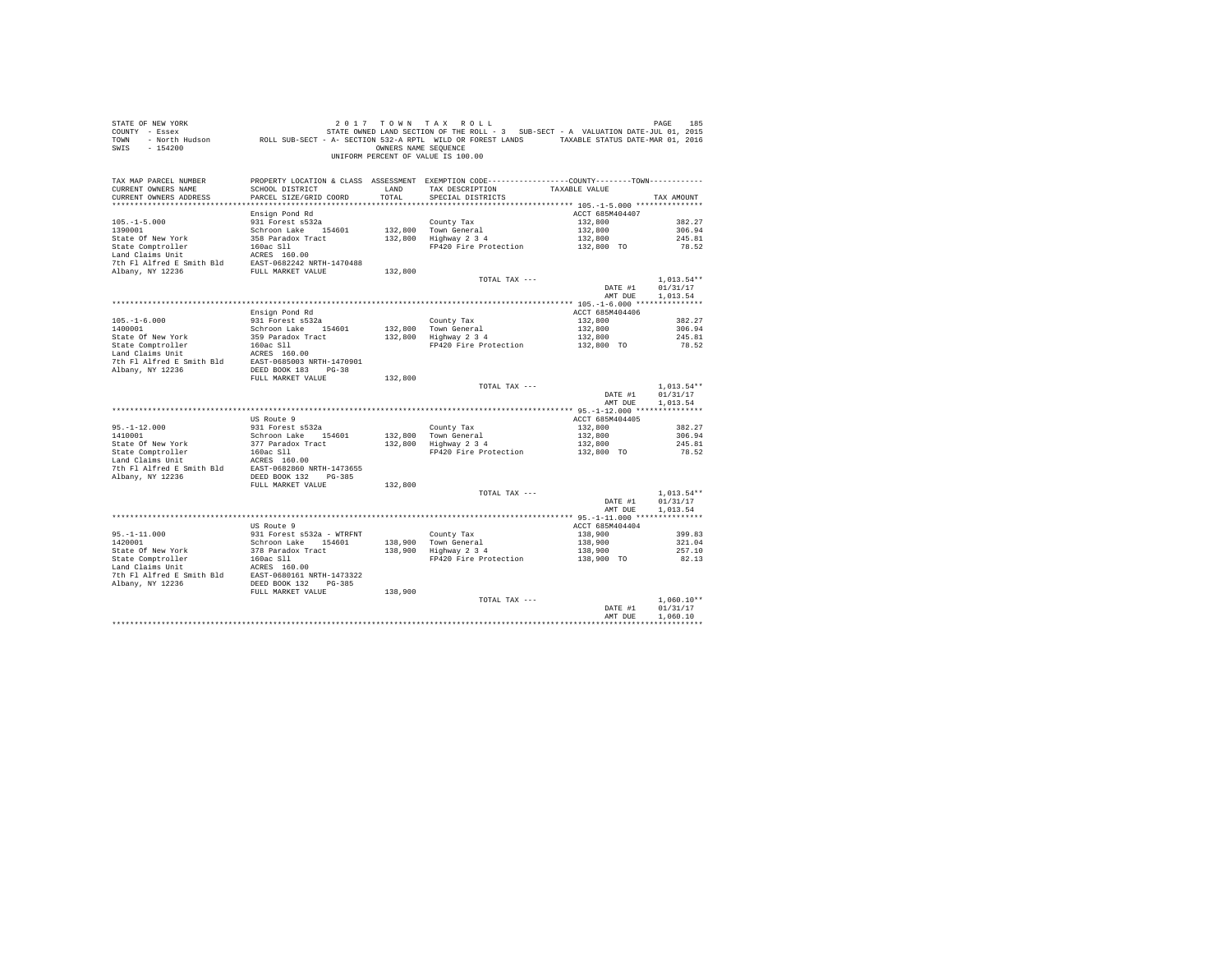| STATE OF NEW YORK<br>21 17 17 AX NOLL SIGE INS TO A TAX A CLA TO A TAX A CLASE INS PAGE IN TAX A PROSECTION OF THE SECTION OF THE S<br>2015 COUNTY - Essex And Andre JUL 2015<br>2016 TOWN - North Hudson ROLL SUB-SECT - A- SECTION 532-A RPTL WILD OR F<br>SWIS - 154200 |                                                  | OWNERS NAME SEQUENCE | 2017 TOWN TAX ROLL<br>UNIFORM PERCENT OF VALUE IS 100.00                                                                              |                       | PAGE<br>186          |
|----------------------------------------------------------------------------------------------------------------------------------------------------------------------------------------------------------------------------------------------------------------------------|--------------------------------------------------|----------------------|---------------------------------------------------------------------------------------------------------------------------------------|-----------------------|----------------------|
| TAX MAP PARCEL NUMBER<br>CURRENT OWNERS NAME<br>CURRENT OWNERS ADDRESS<br>************************                                                                                                                                                                         | SCHOOL DISTRICT<br>PARCEL SIZE/GRID COORD        | LAND<br>TOTAL        | PROPERTY LOCATION & CLASS ASSESSMENT EXEMPTION CODE---------------COUNTY-------TOWN----------<br>TAX DESCRIPTION<br>SPECIAL DISTRICTS | TAXABLE VALUE         | TAX AMOUNT           |
|                                                                                                                                                                                                                                                                            | US Route 9                                       |                      |                                                                                                                                       | ACCT 685M404403       |                      |
| $95. -1 - 5.000$                                                                                                                                                                                                                                                           | 931 Forest s532a                                 |                      | County Tax                                                                                                                            | 153,200               | 441.00               |
| 1430001                                                                                                                                                                                                                                                                    | Schroon Lake 154601                              |                      | 153,200 Town General                                                                                                                  | 153,200               | 354.09               |
| State Of New York                                                                                                                                                                                                                                                          | 379 Paradox Tract                                |                      | $153,200$ Highway $2\,3\,4$                                                                                                           | 153,200<br>153,200 TO | 283.56               |
| State Comptroller<br>Land Claims Unit                                                                                                                                                                                                                                      | 184.6ac Sll<br>ACRES 184.60                      |                      | FP420 Fire Protection                                                                                                                 |                       | 90.58                |
|                                                                                                                                                                                                                                                                            |                                                  |                      |                                                                                                                                       |                       |                      |
|                                                                                                                                                                                                                                                                            |                                                  |                      |                                                                                                                                       |                       |                      |
|                                                                                                                                                                                                                                                                            | FULL MARKET VALUE                                | 153,200              |                                                                                                                                       |                       |                      |
|                                                                                                                                                                                                                                                                            |                                                  |                      | TOTAL TAX ---                                                                                                                         |                       | $1.169.23**$         |
|                                                                                                                                                                                                                                                                            |                                                  |                      |                                                                                                                                       | DATE #1<br>AMT DUE    | 01/31/17<br>1,169.23 |
|                                                                                                                                                                                                                                                                            |                                                  |                      |                                                                                                                                       |                       |                      |
|                                                                                                                                                                                                                                                                            | US Route 9                                       |                      |                                                                                                                                       | ACCT 685M404402       |                      |
| $95. -1 - 4.000$<br>1440001                                                                                                                                                                                                                                                | 931 Forest s532a                                 |                      | County Tax                                                                                                                            | 156,900               | 451.65               |
|                                                                                                                                                                                                                                                                            | Schroon Lake 154601                              |                      | 156,900 Town General<br>156,900 Highway 2 3 4                                                                                         | 156,900               | 362.64               |
| State Of New York                                                                                                                                                                                                                                                          | 380 Paradox Tract<br>189ac Sll                   |                      | FP420 Fire Protection                                                                                                                 | 156,900<br>156,900 TO | 290.41<br>92.77      |
| State Comptroller<br>Land Claims Unit                                                                                                                                                                                                                                      | ACRES 189.00                                     |                      |                                                                                                                                       |                       |                      |
| For the same of the Smith Bld<br>The Fl Alfred E Smith Bld<br>REED BOOK 132 PG-251                                                                                                                                                                                         |                                                  |                      |                                                                                                                                       |                       |                      |
|                                                                                                                                                                                                                                                                            |                                                  |                      |                                                                                                                                       |                       |                      |
|                                                                                                                                                                                                                                                                            | FULL MARKET VALUE                                | 156,900              |                                                                                                                                       |                       | $1.197.47**$         |
|                                                                                                                                                                                                                                                                            |                                                  |                      | TOTAL TAX ---                                                                                                                         | DATE #1<br>AMT DUE    | 01/31/17<br>1,197.47 |
|                                                                                                                                                                                                                                                                            |                                                  |                      |                                                                                                                                       |                       |                      |
|                                                                                                                                                                                                                                                                            | US Route 9                                       |                      |                                                                                                                                       | ACCT 685M404401       |                      |
| $95. -1 - 3.000$<br>1450001                                                                                                                                                                                                                                                | 931 Forest s532a                                 |                      | County Tax                                                                                                                            | 103,400               | 297.64<br>238.99     |
|                                                                                                                                                                                                                                                                            | Schroon Lake 154601<br>381 Paradox Tract         |                      | 103,400 Town General<br>103,400 Highway 2 3 4                                                                                         | 103,400<br>103,400    | 191.39               |
|                                                                                                                                                                                                                                                                            | 124.6ac Sll                                      |                      | FP420 Fire Protection                                                                                                                 | 103,400 TO            | 61.14                |
| State Of New York<br>State Comptroller<br>Land Claims Unit                                                                                                                                                                                                                 | ACRES 124.60                                     |                      |                                                                                                                                       |                       |                      |
| 7th Fl Alfred E Smith Bld EAST-0674491 NRTH-1474095                                                                                                                                                                                                                        |                                                  |                      |                                                                                                                                       |                       |                      |
| Albany, NY 12236                                                                                                                                                                                                                                                           | FULL MARKET VALUE                                | 103,400              | TOTAL TAX ---                                                                                                                         |                       | 789.16**             |
|                                                                                                                                                                                                                                                                            |                                                  |                      |                                                                                                                                       | DATE #1               | 01/31/17             |
|                                                                                                                                                                                                                                                                            |                                                  |                      |                                                                                                                                       | AMT DUR               | 789.16               |
|                                                                                                                                                                                                                                                                            |                                                  |                      |                                                                                                                                       |                       |                      |
|                                                                                                                                                                                                                                                                            | US Route 9                                       |                      |                                                                                                                                       | ACCT 685M404515       |                      |
| $94.4 - 1 - 5.000$<br>1460101                                                                                                                                                                                                                                              | 931 Forest s532a - WTRFNT<br>Schroon Lake 154601 | 120,400              | County Tax                                                                                                                            | 120,400<br>120,400    | 346.58<br>278.28     |
| State Of New York                                                                                                                                                                                                                                                          | 382 Paradox Tract                                | 120,400              | Town General<br>Highway 2 3 4                                                                                                         | 120,400               | 222.85               |
|                                                                                                                                                                                                                                                                            | 40.7ac S11                                       |                      | FP420 Fire Protection                                                                                                                 | 120,400 TO            | 71.19                |
| State Comptroller<br>Land Claims Unit                                                                                                                                                                                                                                      | ACRES 40.67                                      |                      |                                                                                                                                       |                       |                      |
| 7th Fl Alfred E Smith Bld EAST-0671036 NRTH-1473111                                                                                                                                                                                                                        |                                                  |                      |                                                                                                                                       |                       |                      |
| Albany, NY 12236                                                                                                                                                                                                                                                           | DEED BOOK 132 PG-251<br>FULL MARKET VALUE        | 120,400              |                                                                                                                                       |                       |                      |
|                                                                                                                                                                                                                                                                            |                                                  |                      | TOTAL TAX ---                                                                                                                         |                       | 918.90**             |
|                                                                                                                                                                                                                                                                            |                                                  |                      |                                                                                                                                       | DATE #1               | 01/31/17             |
|                                                                                                                                                                                                                                                                            |                                                  |                      |                                                                                                                                       | AMT DUR               | 918.90               |
|                                                                                                                                                                                                                                                                            |                                                  |                      |                                                                                                                                       |                       | *************        |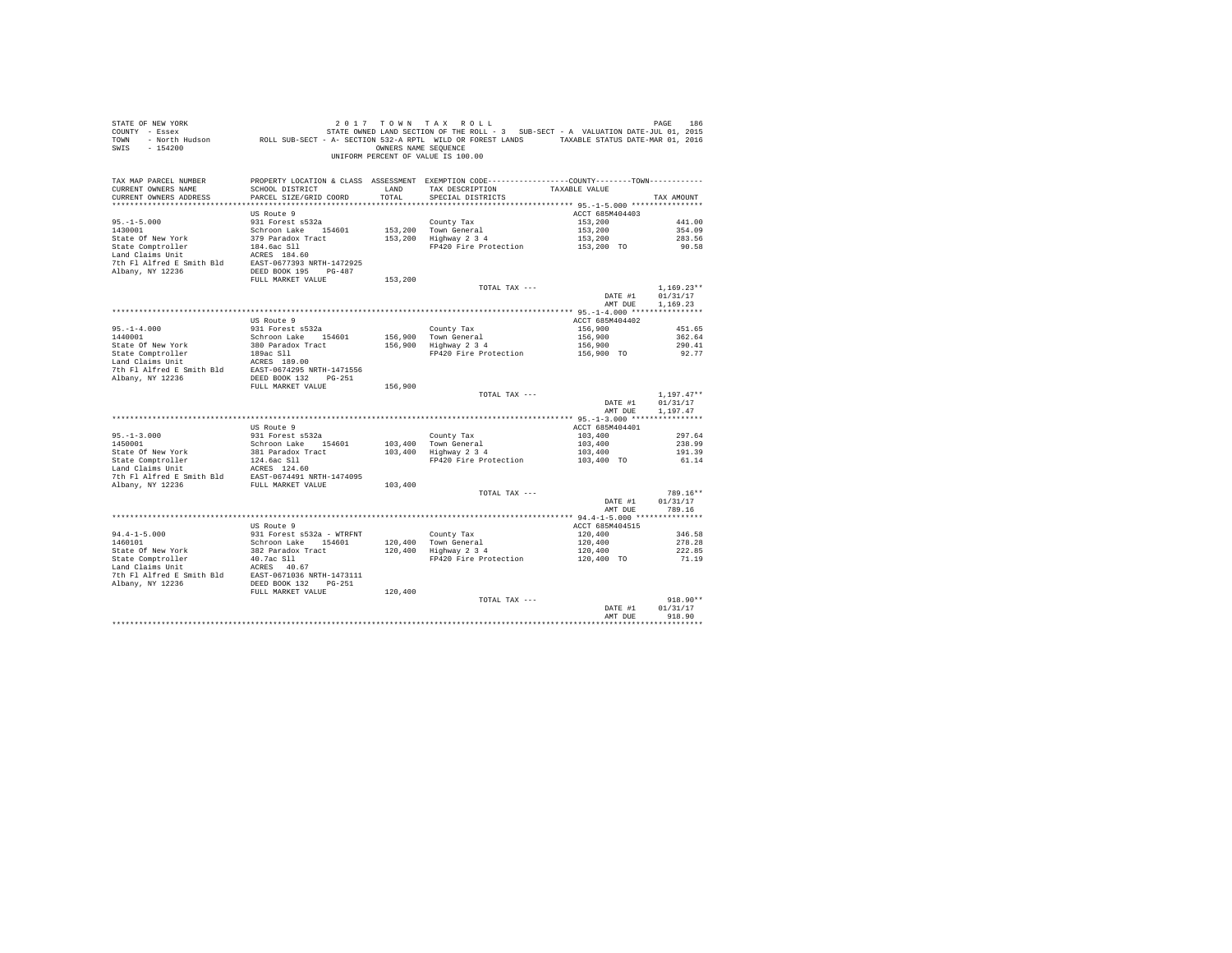| STATE OF NEW YORK<br>COUNTY - Essex<br>TOWN<br>SWIS - 154200                                                                                                                                                                                     | OF NEW YORK TRACK 187 ASSESS AND RESPOND TO A MALE ASSESS TO A STATE-JULO 17 ON N TRACK TO A STATE OF PRESSURE<br>The Essex STATE STATE OWNED LAND SECTION OF THE ROLL - 3 SUB-SECT - A VALUATION DATE-JULO 1, 2016<br>FAXABLE STAT | OWNERS NAME SEOUENCE | 2017 TOWN TAX ROLL<br>UNIFORM PERCENT OF VALUE IS 100.00                                                                             |                       |                          |
|--------------------------------------------------------------------------------------------------------------------------------------------------------------------------------------------------------------------------------------------------|-------------------------------------------------------------------------------------------------------------------------------------------------------------------------------------------------------------------------------------|----------------------|--------------------------------------------------------------------------------------------------------------------------------------|-----------------------|--------------------------|
| TAX MAP PARCEL NUMBER<br>CURRENT OWNERS NAME<br>CURRENT OWNERS ADDRESS                                                                                                                                                                           | SCHOOL DISTRICT<br>PARCEL SIZE/GRID COORD                                                                                                                                                                                           | LAND<br>TOTAL.       | PROPERTY LOCATION & CLASS ASSESSMENT EXEMPTION CODE---------------COUNTY-------TOWN---------<br>TAX DESCRIPTION<br>SPECIAL DISTRICTS | TAXABLE VALUE         | TAX AMOUNT               |
|                                                                                                                                                                                                                                                  | US Route 9                                                                                                                                                                                                                          |                      |                                                                                                                                      | ACCT 685M404514       |                          |
| $94.4 - 1 - 6.000$                                                                                                                                                                                                                               | 931 Forest s532a - WTRFNT                                                                                                                                                                                                           |                      | County Tax                                                                                                                           | 240,000               | 690.86                   |
| 1470101                                                                                                                                                                                                                                          | Schroon Lake 154601<br>383 Paradox Tract                                                                                                                                                                                            |                      | 240.000 Town General<br>$240,000$ $10$ $1000$ $340$                                                                                  | 240,000               | 554.71                   |
| State Of New York                                                                                                                                                                                                                                | 41.7ac Sll                                                                                                                                                                                                                          |                      | FP420 Fire Protection                                                                                                                | 240,000<br>240,000 TO | 444.23<br>141.90         |
| State Comptroller<br>Land Claims Unit                                                                                                                                                                                                            |                                                                                                                                                                                                                                     |                      |                                                                                                                                      |                       |                          |
|                                                                                                                                                                                                                                                  |                                                                                                                                                                                                                                     |                      |                                                                                                                                      |                       |                          |
|                                                                                                                                                                                                                                                  |                                                                                                                                                                                                                                     |                      |                                                                                                                                      |                       |                          |
|                                                                                                                                                                                                                                                  | FULL MARKET VALUE                                                                                                                                                                                                                   | 240,000              |                                                                                                                                      |                       |                          |
|                                                                                                                                                                                                                                                  |                                                                                                                                                                                                                                     |                      | TOTAL TAX ---                                                                                                                        | DATE #1               | $1,831.70**$<br>01/31/17 |
|                                                                                                                                                                                                                                                  |                                                                                                                                                                                                                                     |                      |                                                                                                                                      | AMT DUE               | 1,831.70                 |
|                                                                                                                                                                                                                                                  |                                                                                                                                                                                                                                     |                      |                                                                                                                                      |                       |                          |
|                                                                                                                                                                                                                                                  | US Route 9                                                                                                                                                                                                                          |                      |                                                                                                                                      | ACCT 685M404513       |                          |
| $94.4 - 1 - 7.000$<br>1480001                                                                                                                                                                                                                    | 931 Forest s532a                                                                                                                                                                                                                    |                      | County Tax                                                                                                                           | 60,600<br>60,600      | 174.44<br>140.06         |
|                                                                                                                                                                                                                                                  | Schroon Lake 154601                                                                                                                                                                                                                 |                      | 60,600 Town General<br>60,600 Highway 2 3 4                                                                                          | 60,600                | 112.17                   |
|                                                                                                                                                                                                                                                  |                                                                                                                                                                                                                                     |                      | FP420 Fire Protection 60,600 TO                                                                                                      |                       | 35.83                    |
|                                                                                                                                                                                                                                                  |                                                                                                                                                                                                                                     |                      |                                                                                                                                      |                       |                          |
| State Of New York<br>State Comptroller<br>1940 Paradox Tract<br>1940 Claims Unit<br>1950 Paradox Tract<br>1950 Paradox Tract<br>1950 Paradox NRT-1474846<br>1950 Paradox NRT 1414846<br>1950 Paradox NRT Paradox NRT Paradox<br>1960 Paradox Par |                                                                                                                                                                                                                                     |                      |                                                                                                                                      |                       |                          |
|                                                                                                                                                                                                                                                  |                                                                                                                                                                                                                                     | 60,600               | TOTAL TAX ---                                                                                                                        |                       | 462.50**                 |
|                                                                                                                                                                                                                                                  |                                                                                                                                                                                                                                     |                      |                                                                                                                                      | DATE #1<br>AMT DUE    | 01/31/17<br>462.50       |
|                                                                                                                                                                                                                                                  |                                                                                                                                                                                                                                     |                      |                                                                                                                                      |                       |                          |
|                                                                                                                                                                                                                                                  | US Route 9                                                                                                                                                                                                                          |                      |                                                                                                                                      | ACCT 685M404512       |                          |
| $95. -1 - 6.000$<br>1490001                                                                                                                                                                                                                      | 931 Forest s532a                                                                                                                                                                                                                    |                      | County Tax<br>132,800 Town General<br>132,800 Highway 2 3 4                                                                          | 132,800               | 382.27                   |
|                                                                                                                                                                                                                                                  | Schroon Lake 154601                                                                                                                                                                                                                 |                      |                                                                                                                                      | 132,800<br>132,800    | 306.94<br>245.81         |
|                                                                                                                                                                                                                                                  |                                                                                                                                                                                                                                     |                      | FP420 Fire Protection                                                                                                                | 132,800 TO            | 78.52                    |
|                                                                                                                                                                                                                                                  |                                                                                                                                                                                                                                     |                      |                                                                                                                                      |                       |                          |
|                                                                                                                                                                                                                                                  |                                                                                                                                                                                                                                     |                      |                                                                                                                                      |                       |                          |
| Albany, NY 12236                                                                                                                                                                                                                                 | FULL MARKET VALUE                                                                                                                                                                                                                   | 132,800              | TOTAL TAX ---                                                                                                                        |                       | $1,013.54**$             |
|                                                                                                                                                                                                                                                  |                                                                                                                                                                                                                                     |                      |                                                                                                                                      | DATE #1               | 01/31/17                 |
|                                                                                                                                                                                                                                                  |                                                                                                                                                                                                                                     |                      |                                                                                                                                      | AMT DUE               | 1,013.54                 |
|                                                                                                                                                                                                                                                  |                                                                                                                                                                                                                                     |                      |                                                                                                                                      |                       |                          |
|                                                                                                                                                                                                                                                  | US Route 9                                                                                                                                                                                                                          |                      |                                                                                                                                      | ACCT 685M404511       |                          |
| 95.-1-10.000<br>1500001                                                                                                                                                                                                                          | 931 Forest s532a<br>Schroon Lake 154601                                                                                                                                                                                             | 132,800              |                                                                                                                                      | 132,800<br>132,800    | 382.27<br>306.94         |
| State Of New York                                                                                                                                                                                                                                |                                                                                                                                                                                                                                     |                      | County Tax<br>132,800 Town General<br>132,800 Highway 2 3 4                                                                          | 132,800               | 245.81                   |
| State Comptroller                                                                                                                                                                                                                                | 386 Paradox Tract<br>160ac Sll                                                                                                                                                                                                      |                      | FP420 Fire Protection                                                                                                                | 132,800 TO            | 78.52                    |
| Land Claims Unit<br>ACRES 160.00<br>7th F1 Alfred B Smith Bld<br>Albany, NY 12236<br>BORT DEED BOOK 209 PG-332                                                                                                                                   |                                                                                                                                                                                                                                     |                      |                                                                                                                                      |                       |                          |
|                                                                                                                                                                                                                                                  |                                                                                                                                                                                                                                     |                      |                                                                                                                                      |                       |                          |
|                                                                                                                                                                                                                                                  | FULL MARKET VALUE                                                                                                                                                                                                                   | 132,800              |                                                                                                                                      |                       |                          |
|                                                                                                                                                                                                                                                  |                                                                                                                                                                                                                                     |                      | TOTAL TAX ---                                                                                                                        |                       | $1.013.54**$             |
|                                                                                                                                                                                                                                                  |                                                                                                                                                                                                                                     |                      |                                                                                                                                      | DATE #1               | 01/31/17                 |
|                                                                                                                                                                                                                                                  |                                                                                                                                                                                                                                     |                      |                                                                                                                                      | AMT DUE               | 1,013.54                 |
|                                                                                                                                                                                                                                                  |                                                                                                                                                                                                                                     |                      |                                                                                                                                      |                       | ************             |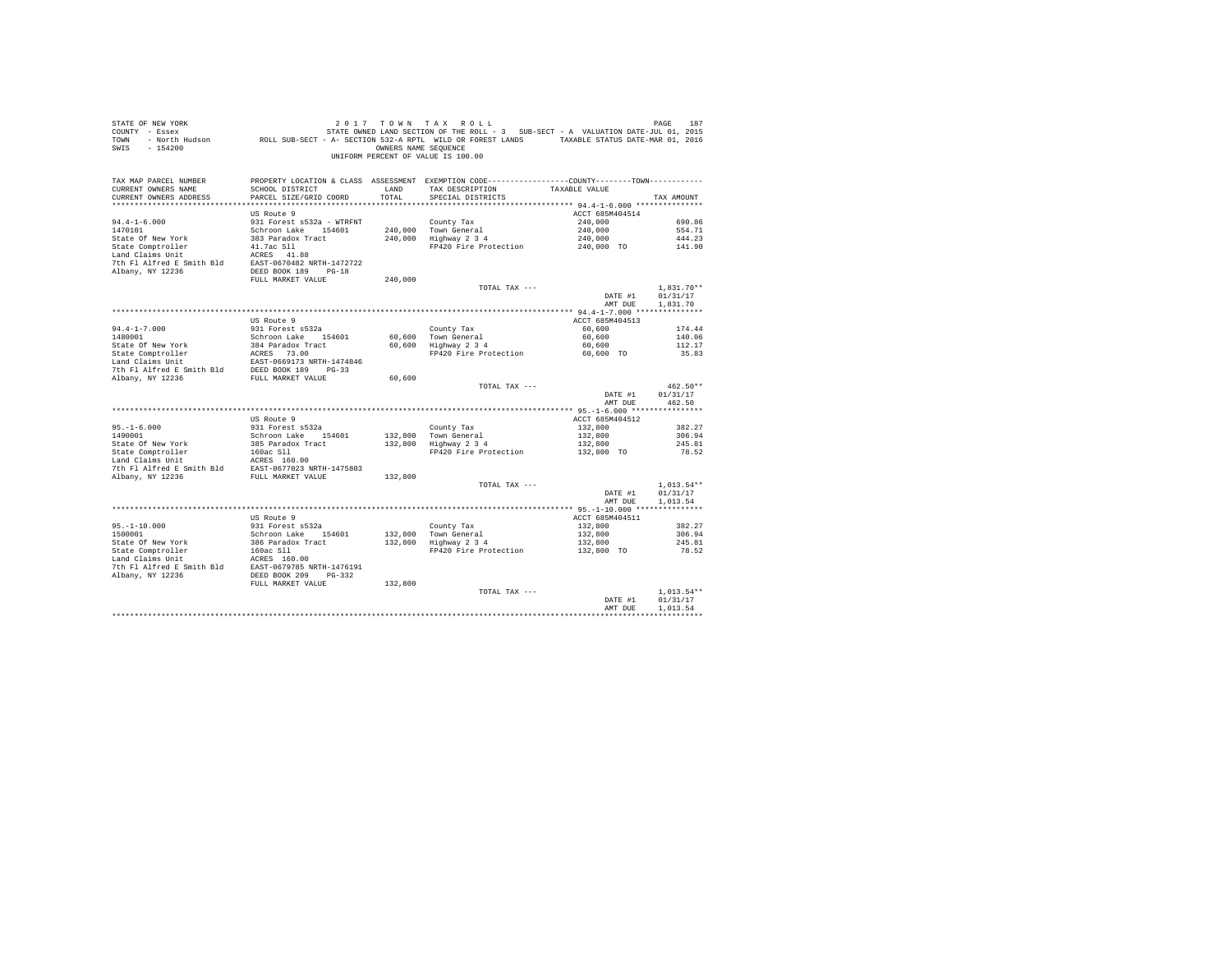| STATE OF NEW YORK<br>COUNTY - Essex<br>TOWN<br>SWIS<br>$-154200$                                                                                                |                                           | OWNERS NAME SEQUENCE | 2017 TOWN TAX ROLL<br>188 PAGE 188 בער יונט או AX ROLL בער או TAX ROLL בער אינט און FAX ROLL.<br>T Essex STATE-JULD, 2015 STATE ONNED LAND SECTION OF THE ROLL - 3 SUB-SECT - A VALUATION DATE-JULD 1, 2016<br>F North Hudson – ROLL SUB-SECT - A SECTION<br>UNIFORM PERCENT OF VALUE IS 100.00 |                 | PAGE<br>188  |
|-----------------------------------------------------------------------------------------------------------------------------------------------------------------|-------------------------------------------|----------------------|-------------------------------------------------------------------------------------------------------------------------------------------------------------------------------------------------------------------------------------------------------------------------------------------------|-----------------|--------------|
| TAX MAP PARCEL NUMBER<br>CURRENT OWNERS NAME<br>CURRENT OWNERS ADDRESS                                                                                          | SCHOOL DISTRICT<br>PARCEL SIZE/GRID COORD | LAND<br>TOTAL        | PROPERTY LOCATION & CLASS ASSESSMENT EXEMPTION CODE---------------COUNTY-------TOWN---------<br>TAX DESCRIPTION<br>SPECIAL DISTRICTS                                                                                                                                                            | TAXABLE VALUE   | TAX AMOUNT   |
|                                                                                                                                                                 | US Route 9                                |                      |                                                                                                                                                                                                                                                                                                 | ACCT 685M404510 |              |
| $95. -1 - 13.000$                                                                                                                                               | 931 Forest s532a - WTRFNT                 |                      | County Tax                                                                                                                                                                                                                                                                                      | 142,500         | 410.20       |
| 1510001                                                                                                                                                         | Schroon Lake 154601                       |                      | 142,500 Town General                                                                                                                                                                                                                                                                            | 142,500         | 329.36       |
| State Of New York                                                                                                                                               | 387 Paradox Tract                         |                      | 142,500 Highway 2 3 4                                                                                                                                                                                                                                                                           | 142,500         | 263.76       |
| State Comptroller<br>Land Claims Unit<br>160ac Sll<br>17th Fl Alfred E Smith Bld<br>2010 EAST-0682447 NRTH-1476495<br>2010 NP NOTES                             |                                           |                      | FP420 Fire Protection 142,500 TO                                                                                                                                                                                                                                                                |                 | 84.25        |
|                                                                                                                                                                 |                                           |                      |                                                                                                                                                                                                                                                                                                 |                 |              |
| Albany, NY 12236                                                                                                                                                | DEED BOOK 132 PG-385                      |                      |                                                                                                                                                                                                                                                                                                 |                 |              |
|                                                                                                                                                                 | FULL MARKET VALUE                         | 142,500              |                                                                                                                                                                                                                                                                                                 |                 |              |
|                                                                                                                                                                 |                                           |                      | TOTAL TAX ---                                                                                                                                                                                                                                                                                   |                 | $1.087.57**$ |
|                                                                                                                                                                 |                                           |                      |                                                                                                                                                                                                                                                                                                 | DATE #1         | 01/31/17     |
|                                                                                                                                                                 |                                           |                      |                                                                                                                                                                                                                                                                                                 | AMT DUE         | 1,087.57     |
|                                                                                                                                                                 | US Route 9                                |                      |                                                                                                                                                                                                                                                                                                 | ACCT 685M404509 |              |
|                                                                                                                                                                 | 931 Forest s532a                          |                      | County Tax                                                                                                                                                                                                                                                                                      | 123,200         | 354.64       |
| $94.4 - 1 - 1.000$<br>1520001                                                                                                                                   | Schroon Lake 154601                       | 123,200              |                                                                                                                                                                                                                                                                                                 | 123,200         | 284.75       |
| State Of New York                                                                                                                                               | 397 Paradox Tract                         | 123,200              | Town General<br>Highway 2 3 4                                                                                                                                                                                                                                                                   | 123,200         | 228.04       |
| State Comptroller                                                                                                                                               | 148.4ac Sll                               |                      | FP420 Fire Protection                                                                                                                                                                                                                                                                           | 123,200 TO      | 72.84        |
|                                                                                                                                                                 |                                           |                      |                                                                                                                                                                                                                                                                                                 |                 |              |
| State Computers and Claims Unit<br>The PI alfred E Smith Bld<br>The PI alfred E Smith Bld<br>EAST-0666027 NRTH-1479696<br>Albany, NY 12236 DEED BOOK 132 PG-385 |                                           |                      |                                                                                                                                                                                                                                                                                                 |                 |              |
|                                                                                                                                                                 | FULL MARKET VALUE                         | 123,200              |                                                                                                                                                                                                                                                                                                 |                 |              |
|                                                                                                                                                                 |                                           |                      | TOTAL TAX ---                                                                                                                                                                                                                                                                                   |                 | $940.27**$   |
|                                                                                                                                                                 |                                           |                      |                                                                                                                                                                                                                                                                                                 | DATE #1         | 01/31/17     |
|                                                                                                                                                                 |                                           |                      |                                                                                                                                                                                                                                                                                                 | AMT DUE         | 940.27       |
|                                                                                                                                                                 | US Route 9                                |                      |                                                                                                                                                                                                                                                                                                 | ACCT 685M404508 |              |
| $94.4 - 1 - 8.000$                                                                                                                                              | 931 Forest s532a                          |                      | County Tax                                                                                                                                                                                                                                                                                      | 46,000          | 132.41       |
| 1530001                                                                                                                                                         | Schroon Lake 154601                       |                      |                                                                                                                                                                                                                                                                                                 | 46,000          | 106.32       |
|                                                                                                                                                                 |                                           |                      | 46,000 Town General<br>46,000 Highway 2 3 4                                                                                                                                                                                                                                                     | 46,000          | 85.14        |
| State Of New York 398 Paradox Tract<br>State Comptroller 55.4ac S11<br>Land Claims Unit 1.000 ACRES 55.40                                                       |                                           |                      | FP420 Fire Protection 46,000 TO                                                                                                                                                                                                                                                                 |                 | 27.20        |
| Land Claims Unit<br>7th F1 Alfred E Smith Bld EAST-0667059 NRTH-1477140                                                                                         | ACRES 55.40                               |                      |                                                                                                                                                                                                                                                                                                 |                 |              |
| Albany, NY 12236                                                                                                                                                | DEED BOOK 132 PG-385                      |                      |                                                                                                                                                                                                                                                                                                 |                 |              |
|                                                                                                                                                                 | FULL MARKET VALUE                         | 46,000               |                                                                                                                                                                                                                                                                                                 |                 |              |
|                                                                                                                                                                 |                                           |                      | TOTAL TAX ---                                                                                                                                                                                                                                                                                   |                 | $351.07**$   |
|                                                                                                                                                                 |                                           |                      |                                                                                                                                                                                                                                                                                                 | DATE #1         | 01/31/17     |
|                                                                                                                                                                 |                                           |                      |                                                                                                                                                                                                                                                                                                 | AMT DUE         | 351.07       |
|                                                                                                                                                                 | US Route 9                                |                      |                                                                                                                                                                                                                                                                                                 | ACCT 685M404507 |              |
| $104.2 - 1 - 13.000$                                                                                                                                            | 931 Forest s532a                          |                      | County Tax                                                                                                                                                                                                                                                                                      | 10,000          | 28.79        |
| 1540001                                                                                                                                                         | Schroon Lake 154601                       |                      |                                                                                                                                                                                                                                                                                                 | 10,000          | 23.11        |
|                                                                                                                                                                 |                                           |                      | 10,000 Town General<br>10,000 Highway 2 3 4                                                                                                                                                                                                                                                     | 10,000          | 18.51        |
|                                                                                                                                                                 |                                           |                      | FP420 Fire Protection                                                                                                                                                                                                                                                                           | 10,000 TO       | 5.91         |
|                                                                                                                                                                 |                                           |                      |                                                                                                                                                                                                                                                                                                 |                 |              |
|                                                                                                                                                                 |                                           | 10,000               |                                                                                                                                                                                                                                                                                                 |                 |              |
|                                                                                                                                                                 |                                           |                      | TOTAL TAX ---                                                                                                                                                                                                                                                                                   |                 | $76.32**$    |
|                                                                                                                                                                 |                                           |                      |                                                                                                                                                                                                                                                                                                 | DATE #1         | 01/31/17     |
|                                                                                                                                                                 |                                           |                      |                                                                                                                                                                                                                                                                                                 | AMT DUE         | 76.32        |
|                                                                                                                                                                 |                                           |                      |                                                                                                                                                                                                                                                                                                 |                 |              |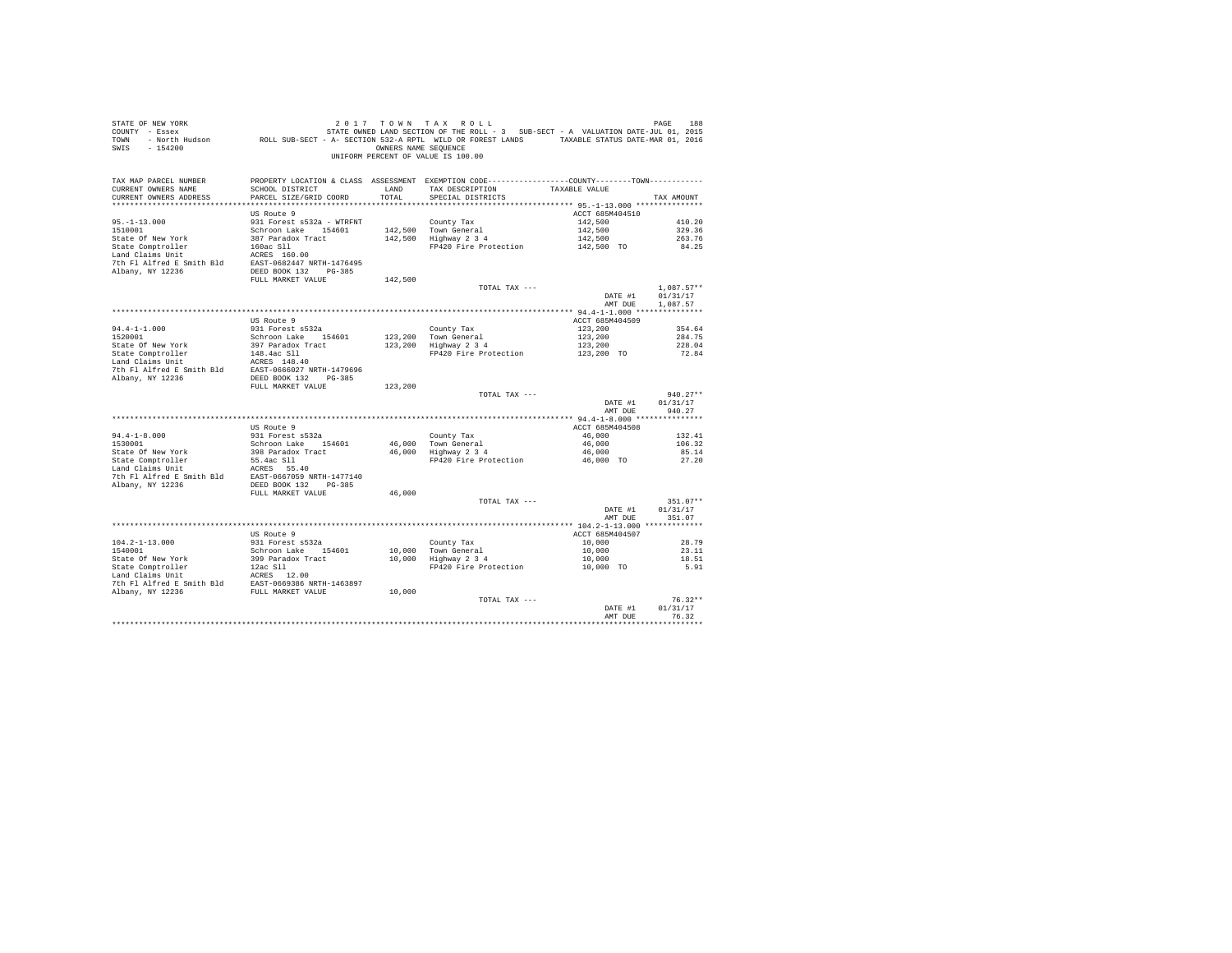| COUNTY - Essex<br>TOWN                                                                 | - North Hudson ROLL SUB-SECT - A- SECTION 532-A RPTL WILD OR FOREST LANDS TAXABLE STATUS DATE-MAR 01, 2016 |                      | STATE OWNED LAND SECTION OF THE ROLL - 3 SUB-SECT - A VALUATION DATE-JUL 01, 2015              |                    |                          |
|----------------------------------------------------------------------------------------|------------------------------------------------------------------------------------------------------------|----------------------|------------------------------------------------------------------------------------------------|--------------------|--------------------------|
| $-154200$<br>SWIS                                                                      |                                                                                                            | OWNERS NAME SEQUENCE |                                                                                                |                    |                          |
|                                                                                        |                                                                                                            |                      | UNIFORM PERCENT OF VALUE IS 100.00                                                             |                    |                          |
|                                                                                        |                                                                                                            |                      |                                                                                                |                    |                          |
| TAX MAP PARCEL NUMBER                                                                  |                                                                                                            |                      | PROPERTY LOCATION & CLASS ASSESSMENT EXEMPTION CODE----------------COUNTY-------TOWN---------- |                    |                          |
| CURRENT OWNERS NAME                                                                    | SCHOOL DISTRICT                                                                                            | LAND                 | TAX DESCRIPTION                                                                                | TAXABLE VALUE      |                          |
| CURRENT OWNERS ADDRESS                                                                 | PARCEL SIZE/GRID COORD                                                                                     | TOTAL                | SPECIAL DISTRICTS                                                                              |                    | TAX AMOUNT               |
|                                                                                        |                                                                                                            |                      |                                                                                                |                    |                          |
|                                                                                        | US Route 9                                                                                                 |                      |                                                                                                | ACCT 685M404506    |                          |
| $95. - 1 - 2.000$                                                                      | 931 Forest s532a                                                                                           |                      | County Tax                                                                                     | 173,100            | 498.28                   |
| 1550101                                                                                | Schroon Lake 154601                                                                                        |                      | 173,100 Town General                                                                           | 173,100            | 400.08                   |
| State Of New York                                                                      | 400 Paradox Tract                                                                                          |                      | 173,100 Highway 2 3 4                                                                          | 173,100            | 320.40                   |
| State Comptroller                                                                      | ACRES 208.56                                                                                               |                      | FP420 Fire Protection                                                                          | 173,100 TO         | 102.35                   |
| Land Claims Unit                                                                       | EAST-0673464 NRTH-1476520                                                                                  |                      |                                                                                                |                    |                          |
| 7th Fl Alfred E Smith Bld FULL MARKET VALUE                                            |                                                                                                            | 173,100              |                                                                                                |                    |                          |
| Albany, NY 12236                                                                       |                                                                                                            |                      | TOTAL TAX ---                                                                                  |                    | $1.321.11**$             |
|                                                                                        |                                                                                                            |                      |                                                                                                | DATE #1            | 01/31/17                 |
|                                                                                        |                                                                                                            |                      |                                                                                                | AMT DUE            | 1.321.11                 |
|                                                                                        |                                                                                                            |                      |                                                                                                |                    |                          |
|                                                                                        | US Route 9                                                                                                 |                      |                                                                                                | ACCT 685M404505    |                          |
| $95. -1 - 1.000$                                                                       | 931 Forest s532a                                                                                           |                      | County Tax                                                                                     | 168,700            | 485.61                   |
| 1560101                                                                                | Schroon Lake 154601                                                                                        |                      | 168,700 Town General                                                                           | 168,700            | 389.91                   |
| State Of New York                                                                      | 401 Paradox Tract                                                                                          |                      | 168,700 Highway 2 3 4                                                                          | 168,700            | 312.25                   |
| State Comptroller                                                                      | 203.2ac S11<br>ACRES 203.24                                                                                |                      | FP420 Fire Protection                                                                          | 168,700 TO         | 99.74                    |
| Land Claims Unit                                                                       |                                                                                                            |                      |                                                                                                |                    |                          |
| For the Smith Bld<br>The Fl Alfred E Smith Bld<br>Rhany, NY 12236<br>FULL MARKET VALUE |                                                                                                            |                      |                                                                                                |                    |                          |
|                                                                                        |                                                                                                            | 168,700              |                                                                                                |                    |                          |
|                                                                                        |                                                                                                            |                      |                                                                                                |                    |                          |
|                                                                                        |                                                                                                            |                      | TOTAL TAX ---                                                                                  |                    | $1,287.51**$             |
|                                                                                        |                                                                                                            |                      |                                                                                                | DATE #1            | 01/31/17                 |
|                                                                                        |                                                                                                            |                      |                                                                                                | AMT DUE            | 1.287.51                 |
|                                                                                        | US Route 9                                                                                                 |                      |                                                                                                | ACCT 685M404504    |                          |
| $95.1 - 1 - 13.000$                                                                    | 931 Forest s532a - WTRFNT                                                                                  |                      | County Tax                                                                                     | 136,900            | 394.08                   |
| 1570001                                                                                | Schroon Lake 154601                                                                                        | 136,900              |                                                                                                | 136,900            | 316.42                   |
| State Of New York                                                                      | 402 Paradox Tr                                                                                             | 136,900              | Town General<br>Highway 2 3 4                                                                  | 136,900            | 253.39                   |
| State Comptroller                                                                      |                                                                                                            |                      | FP420 Fire Protection                                                                          | 136,900 TO         | 80.94                    |
| Land Claims Unit                                                                       | 156.6ac S11<br>ACRES 156.60                                                                                |                      |                                                                                                |                    |                          |
| 7th Fl Alfred E Smith Bld                                                              | EAST-0673587 NRTH-1480579                                                                                  |                      |                                                                                                |                    |                          |
| Albany, NY 12236                                                                       | FULL MARKET VALUE                                                                                          | 136,900              |                                                                                                |                    |                          |
|                                                                                        |                                                                                                            |                      | TOTAL TAX ---                                                                                  |                    | $1.044.83**$             |
|                                                                                        |                                                                                                            |                      |                                                                                                | DATE #1            | 01/31/17                 |
|                                                                                        |                                                                                                            |                      |                                                                                                | AMT DUE            | 1,044.83<br>************ |
|                                                                                        | US Route 9                                                                                                 |                      |                                                                                                | ACCT 685M404503    |                          |
| $94.2 - 1 - 7.000$                                                                     | 931 Forest s532a - WTRFNT                                                                                  |                      |                                                                                                | 144,700            | 416.53                   |
| 1580101                                                                                | Schroon Lake 154601                                                                                        |                      |                                                                                                | 144,700            | 334.44                   |
| State Of New York                                                                      | 403 Paradox Tract                                                                                          |                      | County Tax<br>144,700 Town General<br>144,700 Highway 2 3 4                                    | 144,700            | 267.83                   |
| State Comptroller                                                                      |                                                                                                            |                      | FP420 Fire Protection                                                                          | 144,700 TO         | 85.55                    |
| Land Claims Unit                                                                       | 156.4ac S11<br>ACRES 156.43                                                                                |                      |                                                                                                |                    |                          |
| 7th Fl Alfred E Smith Bld EAST-0670257 NRTH-1480156                                    |                                                                                                            |                      |                                                                                                |                    |                          |
| Albany, NY 12236                                                                       | DEED BOOK 132<br>PG-385                                                                                    |                      |                                                                                                |                    |                          |
|                                                                                        | FULL MARKET VALUE                                                                                          | 144,700              |                                                                                                |                    |                          |
|                                                                                        |                                                                                                            |                      | TOTAL TAX ---                                                                                  |                    | $1.104.35**$             |
|                                                                                        |                                                                                                            |                      |                                                                                                | DATE #1<br>AMT DUE | 01/31/17<br>1,104.35     |

STATE OF NEW YORK **2017** TOWN TAX ROLL **DESIGNER STATE OF NEW YORK** 189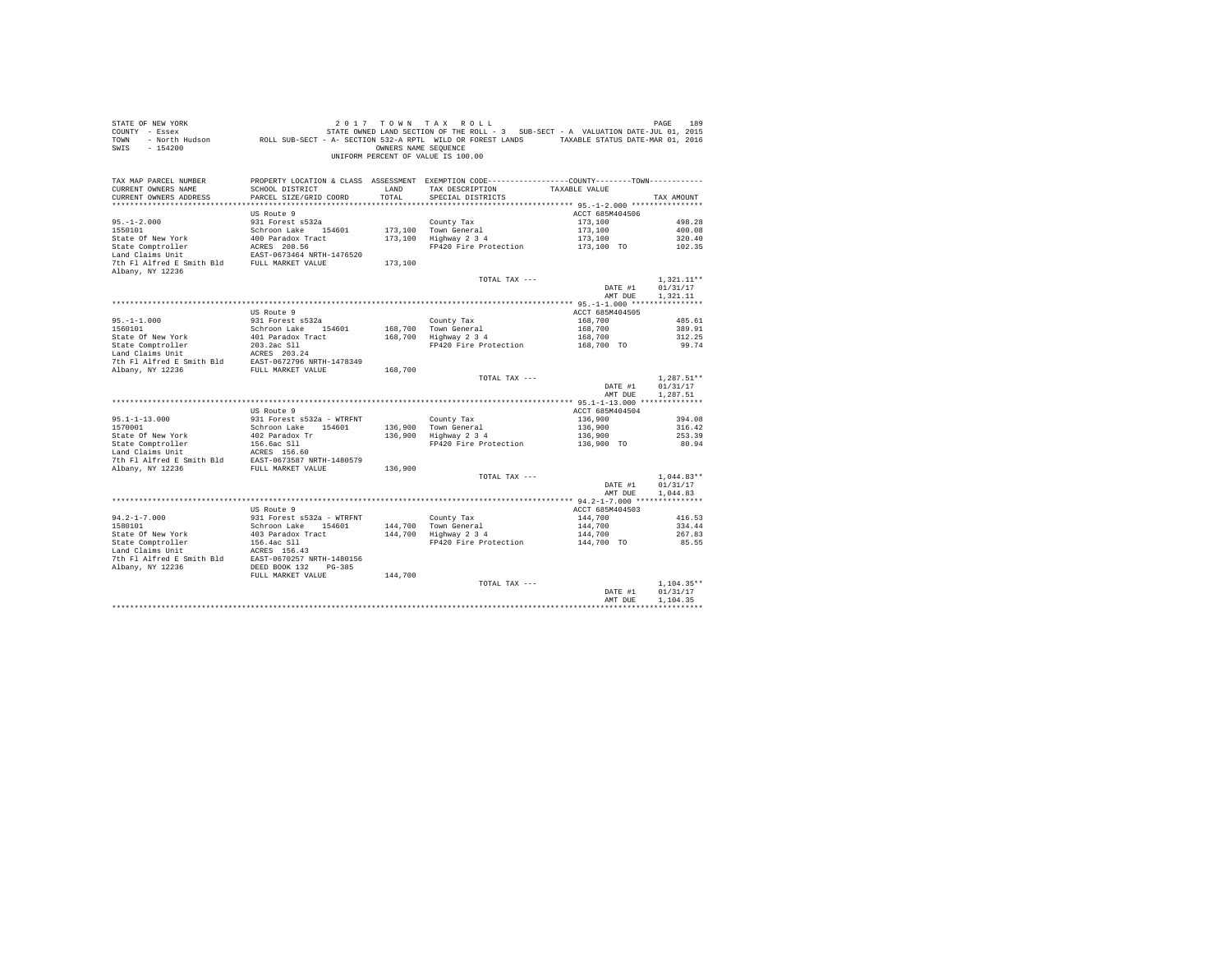| STATE OF NEW YORK<br>COUNTY - Essex<br>TOWN<br>SWIS - 154200                                                                                                                                                                                                | 190 1 17 10 NN TAX ROLL<br>T - Essex STATE OWNED LAND SECTION OF THE ROLL - 3 SUB-SECT - A VALUATION DATE-JUL 01, 2015<br>ROLL SUB-SECT - A SECTION 532-A RPTL WILD OR FOREST LANDS - TAXABLE STATUS DATE-VUR 01, 2016 - NOT - NOT | OWNERS NAME SEQUENCE | 2017 TOWN TAX ROLL<br>UNIFORM PERCENT OF VALUE IS 100.00                                       |                    | PAGE<br>190          |
|-------------------------------------------------------------------------------------------------------------------------------------------------------------------------------------------------------------------------------------------------------------|------------------------------------------------------------------------------------------------------------------------------------------------------------------------------------------------------------------------------------|----------------------|------------------------------------------------------------------------------------------------|--------------------|----------------------|
| TAX MAP PARCEL NUMBER                                                                                                                                                                                                                                       |                                                                                                                                                                                                                                    |                      | PROPERTY LOCATION & CLASS ASSESSMENT EXEMPTION CODE----------------COUNTY-------TOWN---------- |                    |                      |
| CURRENT OWNERS NAME<br>CURRENT OWNERS ADDRESS                                                                                                                                                                                                               | SCHOOL DISTRICT<br>PARCEL SIZE/GRID COORD                                                                                                                                                                                          | LAND<br>TOTAL        | TAX DESCRIPTION<br>SPECIAL DISTRICTS                                                           | TAXABLE VALUE      | TAX AMOUNT           |
|                                                                                                                                                                                                                                                             |                                                                                                                                                                                                                                    |                      |                                                                                                |                    |                      |
|                                                                                                                                                                                                                                                             | US Route 9                                                                                                                                                                                                                         |                      |                                                                                                | ACCT 685M404502    |                      |
|                                                                                                                                                                                                                                                             | 931 Forest s532a - WTRFNT                                                                                                                                                                                                          |                      | County Tax                                                                                     | 139,400            | 401.27               |
| $75. -1 - 14.000$<br>1590001                                                                                                                                                                                                                                | Schroon Lake 154601                                                                                                                                                                                                                |                      |                                                                                                | 139,400            | 322.19               |
| State Of New York                                                                                                                                                                                                                                           | 413 Paradox Tract                                                                                                                                                                                                                  |                      | 139,400 Town General<br>139,400 Highway 2 3 4                                                  | 139,400            | 258.02               |
| State Comptroller                                                                                                                                                                                                                                           |                                                                                                                                                                                                                                    |                      | FP420 Fire Protection                                                                          | 139,400 TO         | 82.42                |
| Land Claims Unit                                                                                                                                                                                                                                            | 160ac S11<br>ACRES 160.00<br>EAST-0682127 NRTH-1479161                                                                                                                                                                             |                      |                                                                                                |                    |                      |
| 7th Fl Alfred E Smith Bld<br>Albany, NY 12236                                                                                                                                                                                                               | FULL MARKET VALUE                                                                                                                                                                                                                  | 139,400              |                                                                                                |                    |                      |
|                                                                                                                                                                                                                                                             |                                                                                                                                                                                                                                    |                      | TOTAL TAX ---                                                                                  |                    | $1.063.90**$         |
|                                                                                                                                                                                                                                                             |                                                                                                                                                                                                                                    |                      |                                                                                                | DATE #1            | 01/31/17             |
|                                                                                                                                                                                                                                                             |                                                                                                                                                                                                                                    |                      |                                                                                                | AMT DUE            | 1,063.90             |
|                                                                                                                                                                                                                                                             |                                                                                                                                                                                                                                    |                      |                                                                                                |                    |                      |
|                                                                                                                                                                                                                                                             | US Route 9                                                                                                                                                                                                                         |                      |                                                                                                | ACCT 685M404501    |                      |
| $95. -1 - 9.000$<br>1600001                                                                                                                                                                                                                                 | 931 Forest s532a - WTRFNT                                                                                                                                                                                                          |                      | County Tax                                                                                     | 136,900            | 394.08<br>316.42     |
| State Of New York                                                                                                                                                                                                                                           | Schroon Lake 154601<br>414 Paradox Tract                                                                                                                                                                                           |                      | 136,900 Town General<br>136,900 Highway 2 3 4                                                  | 136,900<br>136,900 | 253.39               |
|                                                                                                                                                                                                                                                             |                                                                                                                                                                                                                                    |                      | FP420 Fire Protection                                                                          | 136,900 TO         | 80.94                |
|                                                                                                                                                                                                                                                             |                                                                                                                                                                                                                                    |                      |                                                                                                |                    |                      |
| State Comptroller accress 160.00<br>Land Claims Unit<br>Land Claims Unit<br>The Fl Alfred E Smith Bld DEED BOOK 230 PG-554<br>The Fl Alfred E Smith Bld DEED BOOK 230 PG-554<br>Albany, NY 12236                                                            |                                                                                                                                                                                                                                    |                      |                                                                                                |                    |                      |
|                                                                                                                                                                                                                                                             |                                                                                                                                                                                                                                    | 136,900              |                                                                                                |                    |                      |
|                                                                                                                                                                                                                                                             |                                                                                                                                                                                                                                    |                      | TOTAL TAX ---                                                                                  |                    | $1,044.83**$         |
|                                                                                                                                                                                                                                                             |                                                                                                                                                                                                                                    |                      |                                                                                                | DATE #1<br>AMT DUE | 01/31/17<br>1,044.83 |
|                                                                                                                                                                                                                                                             |                                                                                                                                                                                                                                    |                      |                                                                                                |                    |                      |
|                                                                                                                                                                                                                                                             | US Route 9                                                                                                                                                                                                                         |                      |                                                                                                | ACCT 685M404614    |                      |
| $95. - 1 - 8.000$                                                                                                                                                                                                                                           | 931 Forest s532a                                                                                                                                                                                                                   |                      | County Tax                                                                                     | 21,300             | 61.31                |
| 1620001                                                                                                                                                                                                                                                     | Schroon Lake 154601                                                                                                                                                                                                                |                      | County Tax<br>21,300   Town General<br>21,300   Highway 2 3 4                                  | 21,300             | 49.23                |
|                                                                                                                                                                                                                                                             |                                                                                                                                                                                                                                    |                      |                                                                                                | 21,300             | 39.43                |
|                                                                                                                                                                                                                                                             |                                                                                                                                                                                                                                    |                      | FP420 Fire Protection                                                                          | 21,300 TO          | 12.59                |
|                                                                                                                                                                                                                                                             |                                                                                                                                                                                                                                    |                      |                                                                                                |                    |                      |
|                                                                                                                                                                                                                                                             |                                                                                                                                                                                                                                    | 21,300               |                                                                                                |                    |                      |
|                                                                                                                                                                                                                                                             |                                                                                                                                                                                                                                    |                      | TOTAL TAX ---                                                                                  |                    | 162.56**             |
|                                                                                                                                                                                                                                                             |                                                                                                                                                                                                                                    |                      |                                                                                                | DATE #1            | 01/31/17             |
|                                                                                                                                                                                                                                                             |                                                                                                                                                                                                                                    |                      |                                                                                                | AMT DUE            | 162.56               |
|                                                                                                                                                                                                                                                             | US Route 9                                                                                                                                                                                                                         |                      |                                                                                                | ACCT 685M404613    |                      |
| $95.1 - 1 - 11.000$                                                                                                                                                                                                                                         | 931 Forest s532a                                                                                                                                                                                                                   |                      | County Tax                                                                                     | 47,300             | 136.16               |
| 1630001                                                                                                                                                                                                                                                     | Schroon Lake 154601                                                                                                                                                                                                                |                      |                                                                                                | 47,300             | 109.32               |
| State Of New York<br>State Comptroller                                                                                                                                                                                                                      |                                                                                                                                                                                                                                    |                      | 47,300 Town General<br>47,300 Highway 2 3 4                                                    | 47,300             | 87.55                |
|                                                                                                                                                                                                                                                             | 416 Paradox Tr<br>57ac Sll<br>20PES 57.00                                                                                                                                                                                          |                      | FP420 Fire Protection                                                                          | 47,300 TO          | 27.97                |
|                                                                                                                                                                                                                                                             |                                                                                                                                                                                                                                    |                      |                                                                                                |                    |                      |
| Land Claims Unit<br>The F1 Alfred E Smith Bld<br>RAST-0676325 NRTH-1481655<br>Nhanv. NY 19936<br>The Constant Constant Constant Constant Constant Constant Constant Constant<br>The Constant Constant Constant Constant Constant Consta<br>Albany, NY 12236 | DEED BOOK 148 PG-424                                                                                                                                                                                                               |                      |                                                                                                |                    |                      |
|                                                                                                                                                                                                                                                             | FULL MARKET VALUE                                                                                                                                                                                                                  | 47,300               |                                                                                                |                    |                      |
|                                                                                                                                                                                                                                                             |                                                                                                                                                                                                                                    |                      | TOTAL TAX ---                                                                                  |                    | $361.00**$           |
|                                                                                                                                                                                                                                                             |                                                                                                                                                                                                                                    |                      |                                                                                                | DATE #1            | 01/31/17             |
|                                                                                                                                                                                                                                                             |                                                                                                                                                                                                                                    |                      |                                                                                                | AMT DUE            | 361.00               |
|                                                                                                                                                                                                                                                             |                                                                                                                                                                                                                                    |                      |                                                                                                |                    |                      |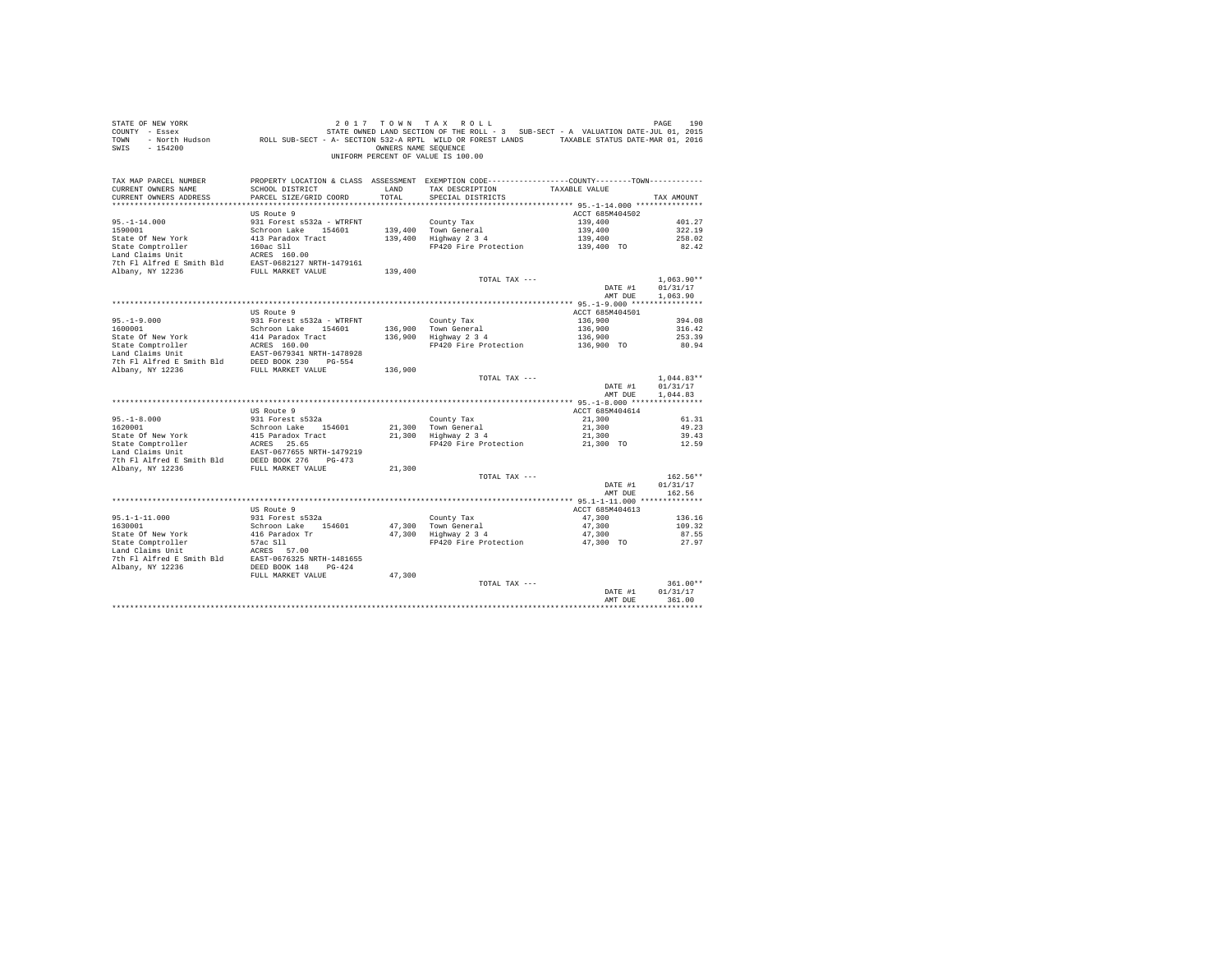| STATE OF NEW YORK<br>SWIS - 154200                                                                                                                                                                                                                                                                                                                                        |                                |         | 2017 TOWN TAX ROLL<br>OWNERS NAME SEQUENCE<br>UNIFORM PERCENT OF VALUE IS 100.00                                 |                            | PAGE<br>191        |
|---------------------------------------------------------------------------------------------------------------------------------------------------------------------------------------------------------------------------------------------------------------------------------------------------------------------------------------------------------------------------|--------------------------------|---------|------------------------------------------------------------------------------------------------------------------|----------------------------|--------------------|
| TAX MAP PARCEL NUMBER<br>CURRENT OWNERS NAME                                                                                                                                                                                                                                                                                                                              | SCHOOL DISTRICT LAND           |         | PROPERTY LOCATION & CLASS ASSESSMENT EXEMPTION CODE---------------COUNTY-------TOWN----------<br>TAX DESCRIPTION | TAXABLE VALUE              |                    |
| CURRENT OWNERS ADDRESS                                                                                                                                                                                                                                                                                                                                                    | PARCEL SIZE/GRID COORD         | TOTAL   | SPECIAL DISTRICTS                                                                                                |                            | TAX AMOUNT         |
|                                                                                                                                                                                                                                                                                                                                                                           |                                |         |                                                                                                                  |                            |                    |
|                                                                                                                                                                                                                                                                                                                                                                           | US Route 9                     |         |                                                                                                                  | ACCT 685M404612            |                    |
| $95.1 - 1 - 12.000$                                                                                                                                                                                                                                                                                                                                                       | 931 Forest s532a               |         | County Tax                                                                                                       | 133,600                    | 384.58             |
| 1640001                                                                                                                                                                                                                                                                                                                                                                   | Schroon Lake 154601            |         | 133,600 Town General<br>133,600 Highway 2 3 4                                                                    | 133,600                    | 308.79             |
| State Of New York                                                                                                                                                                                                                                                                                                                                                         | 417 Paradox Tract              |         | FP420 Fire Protection                                                                                            | 133,600<br>133,600 TO      | 247.29<br>78.99    |
| State Comptroller<br>Land Claims Unit                                                                                                                                                                                                                                                                                                                                     | 161ac S11<br>ACRES 161.00      |         |                                                                                                                  |                            |                    |
| 7th Fl Alfred E Smith Bld EAST-0677379 NRTH-1480684                                                                                                                                                                                                                                                                                                                       |                                |         |                                                                                                                  |                            |                    |
| Albany, NY 12236                                                                                                                                                                                                                                                                                                                                                          | DEED BOOK 132 PG-385           |         |                                                                                                                  |                            |                    |
|                                                                                                                                                                                                                                                                                                                                                                           | FULL MARKET VALUE              | 133,600 |                                                                                                                  |                            |                    |
|                                                                                                                                                                                                                                                                                                                                                                           |                                |         | TOTAL TAX ---                                                                                                    |                            | $1,019.65**$       |
|                                                                                                                                                                                                                                                                                                                                                                           |                                |         |                                                                                                                  | DATE #1                    | 01/31/17           |
|                                                                                                                                                                                                                                                                                                                                                                           |                                |         |                                                                                                                  | AMT DUE                    | 1,019.65           |
|                                                                                                                                                                                                                                                                                                                                                                           | US Route 9                     |         |                                                                                                                  | ACCT 685M404611            |                    |
|                                                                                                                                                                                                                                                                                                                                                                           | 931 Forest s532a               |         | County Tax                                                                                                       | 114,900                    | 330.75             |
| $95.1 - 1 - 8.000$<br>1650001                                                                                                                                                                                                                                                                                                                                             | Schroon Lake 154601            |         |                                                                                                                  | 114,900                    | 265.57             |
| State Of New York                                                                                                                                                                                                                                                                                                                                                         | 418 Paradox Tract              |         | County Tax<br>114,900    Town General<br>114,900    Highway 2 3 4                                                |                            | 212.67             |
| State Comptroller<br>Land Claims Unit                                                                                                                                                                                                                                                                                                                                     |                                |         | FP420 Fire Protection                                                                                            | 114,900<br>114,900 TO      | 67.94              |
|                                                                                                                                                                                                                                                                                                                                                                           |                                |         |                                                                                                                  |                            |                    |
| State Comptroller<br>138.4ac S11<br>Land Claims Unit<br>138.4ac S11<br>2 Albany, NY 12236<br>2236<br>2 DEED BOOK 132<br>2 PG-385                                                                                                                                                                                                                                          |                                |         |                                                                                                                  |                            |                    |
|                                                                                                                                                                                                                                                                                                                                                                           |                                |         |                                                                                                                  |                            |                    |
|                                                                                                                                                                                                                                                                                                                                                                           | FULL MARKET VALUE              | 114,900 | TOTAL TAX ---                                                                                                    |                            | $876.93**$         |
|                                                                                                                                                                                                                                                                                                                                                                           |                                |         |                                                                                                                  | DATE #1                    | 01/31/17           |
|                                                                                                                                                                                                                                                                                                                                                                           |                                |         |                                                                                                                  | AMT DUE                    | 876.93             |
|                                                                                                                                                                                                                                                                                                                                                                           |                                |         |                                                                                                                  |                            |                    |
|                                                                                                                                                                                                                                                                                                                                                                           | US Route 9                     |         |                                                                                                                  | ACCT 685M404610            |                    |
| $95. -1 - 15.000$                                                                                                                                                                                                                                                                                                                                                         | 931 Forest s532a - WTRFNT      |         | County Tax                                                                                                       | 117,600                    | 338.52             |
| 1660001                                                                                                                                                                                                                                                                                                                                                                   | Schroon Lake 154601            |         | 117,600 Town General<br>117,600 Highway 2 3 4                                                                    | 117,600                    | 271.81             |
| State Of New York                                                                                                                                                                                                                                                                                                                                                         | 419 Paradox Tract              |         | FP420 Fire Protection                                                                                            | 117,600<br>117,600 TO      | 217.67<br>69.53    |
| State Comptroller and the Maria Chains of the Maria Chains of the Maria Access 138.40                                                                                                                                                                                                                                                                                     | ACRES 138.40                   |         |                                                                                                                  |                            |                    |
|                                                                                                                                                                                                                                                                                                                                                                           |                                |         |                                                                                                                  |                            |                    |
| $\begin{tabular}{lllllllllll} \hline \multicolumn{2}{c}{\text{7.61.81.82.1.93.93.93.93.7.4}} & \multicolumn{2}{c}{\text{7.68.81.93.93.8}} \\ \hline \multicolumn{2}{c}{\text{7.68.81.93.93.8}} & \multicolumn{2}{c}{\text{R.68.81.93.8}} & \multicolumn{2}{c}{\text{R.68.81.93.8}} \\ \hline \multicolumn{2}{c}{\text{R.68.81.93.8}} & \multicolumn{2}{c}{\text{R.68.81.$ |                                | 117,600 |                                                                                                                  |                            |                    |
|                                                                                                                                                                                                                                                                                                                                                                           |                                |         | TOTAL TAX ---                                                                                                    |                            | $897.53**$         |
|                                                                                                                                                                                                                                                                                                                                                                           |                                |         |                                                                                                                  | DATE #1                    | 01/31/17           |
|                                                                                                                                                                                                                                                                                                                                                                           |                                |         |                                                                                                                  | AMT DUE                    | 897.53             |
|                                                                                                                                                                                                                                                                                                                                                                           |                                |         |                                                                                                                  |                            |                    |
|                                                                                                                                                                                                                                                                                                                                                                           | US Route 9<br>931 Forest s532a |         |                                                                                                                  | ACCT 685M404609<br>115,000 | 331.04             |
| $95. -1 - 16.000$<br>1670001                                                                                                                                                                                                                                                                                                                                              | Schroon Lake 154601            |         |                                                                                                                  | 115,000                    | 265.80             |
|                                                                                                                                                                                                                                                                                                                                                                           |                                |         | County Tax<br>115,000 Town General<br>115,000 Highway 2 3 4                                                      | 115,000                    | 212.86             |
|                                                                                                                                                                                                                                                                                                                                                                           |                                |         | FP420 Fire Protection                                                                                            | 115,000 TO                 | 67.99              |
|                                                                                                                                                                                                                                                                                                                                                                           |                                |         |                                                                                                                  |                            |                    |
|                                                                                                                                                                                                                                                                                                                                                                           |                                |         |                                                                                                                  |                            |                    |
| Albany, NY 12236                                                                                                                                                                                                                                                                                                                                                          | FULL MARKET VALUE              | 115,000 |                                                                                                                  |                            |                    |
|                                                                                                                                                                                                                                                                                                                                                                           |                                |         | TOTAL TAX ---                                                                                                    |                            | $877.69**$         |
|                                                                                                                                                                                                                                                                                                                                                                           |                                |         |                                                                                                                  | DATE #1<br>AMT DUE         | 01/31/17<br>877.69 |
|                                                                                                                                                                                                                                                                                                                                                                           |                                |         |                                                                                                                  |                            | ***********        |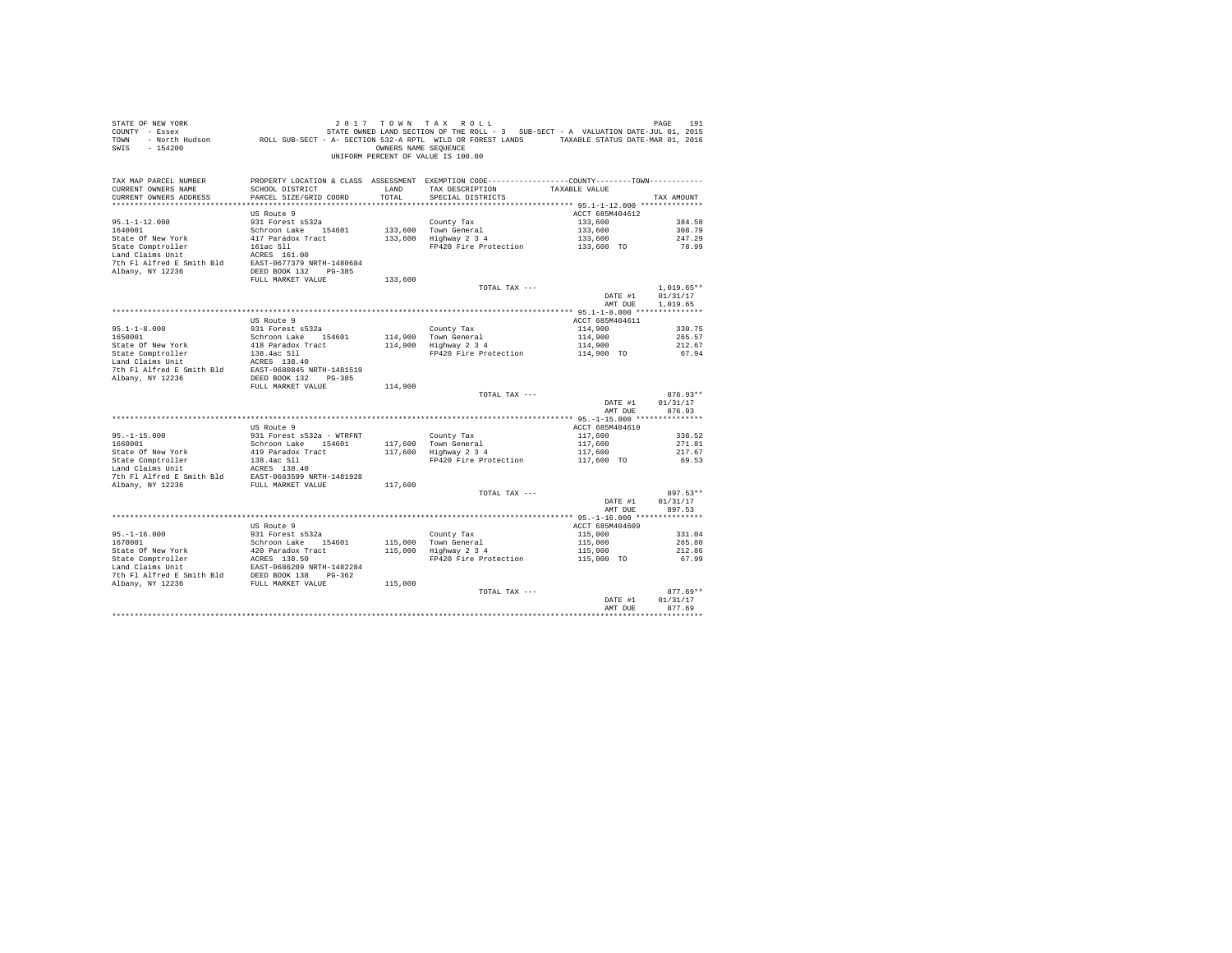| STATE OF NEW YORK                           |                                                            | 2017 TOWN TAX        | ROLL                                                                                             |                 | PAGE<br>192  |
|---------------------------------------------|------------------------------------------------------------|----------------------|--------------------------------------------------------------------------------------------------|-----------------|--------------|
| COUNTY - Essex                              |                                                            |                      | STATE OWNED LAND SECTION OF THE ROLL - 3 SUB-SECT - A VALUATION DATE-JUL 01, 2015                |                 |              |
| - North Hudson<br>TOWN                      |                                                            |                      | ROLL SUB-SECT - A- SECTION 532-A RPTL WILD OR FOREST LANDS TAXABLE STATUS DATE-MAR 01, 2016      |                 |              |
| SWIS<br>$-154200$                           |                                                            | OWNERS NAME SEQUENCE |                                                                                                  |                 |              |
|                                             |                                                            |                      | UNIFORM PERCENT OF VALUE IS 100.00                                                               |                 |              |
|                                             |                                                            |                      |                                                                                                  |                 |              |
|                                             |                                                            |                      |                                                                                                  |                 |              |
|                                             |                                                            |                      |                                                                                                  |                 |              |
| TAX MAP PARCEL NUMBER                       |                                                            |                      | PROPERTY LOCATION & CLASS ASSESSMENT EXEMPTION CODE-----------------COUNTY--------TOWN---------- |                 |              |
| CURRENT OWNERS NAME                         | SCHOOL DISTRICT                                            | LAND                 | TAX DESCRIPTION                                                                                  | TAXABLE VALUE   |              |
| CURRENT OWNERS ADDRESS                      | PARCEL SIZE/GRID COORD                                     | TOTAL                | SPECIAL DISTRICTS                                                                                |                 | TAX AMOUNT   |
|                                             |                                                            |                      |                                                                                                  |                 |              |
|                                             | 4390 US Route 9                                            |                      |                                                                                                  | ACCT 685M404608 |              |
| $94.4 - 1 - 4.000$                          | 931 Forest s532a                                           |                      | County Tax                                                                                       | 130,400         | 375.37       |
| 1680101                                     | Schroon Lake 154601                                        |                      | 130,400 Town General                                                                             | 130,400         | 301.39       |
| State Of New York                           | 426 Paradox Tract                                          |                      | 130,400 Highway 2 3 4                                                                            | 130,400         | 241.36       |
| State Comptroller                           | 123.4ac Sll                                                |                      | FP420 Fire Protection                                                                            | 130,400 TO      | 77.10        |
| Land Claims Unit                            | ACRES 123.36                                               |                      |                                                                                                  |                 |              |
| 7th Fl Alfred E Smith Bld                   | EAST-0671508 NRTH-1474814                                  |                      |                                                                                                  |                 |              |
| Albany, NY 12236                            | FULL MARKET VALUE                                          | 130,400              |                                                                                                  |                 |              |
|                                             |                                                            |                      |                                                                                                  |                 |              |
|                                             |                                                            |                      | TOTAL TAX ---                                                                                    |                 | $995.22**$   |
|                                             |                                                            |                      |                                                                                                  | DATE #1         | 01/31/17     |
|                                             |                                                            |                      |                                                                                                  | AMT DUE         | 995.22       |
|                                             |                                                            |                      |                                                                                                  |                 |              |
|                                             | US Route 9                                                 |                      |                                                                                                  | ACCT 685M404607 |              |
| $94.4 - 1 - 3.000$                          | 931 Forest s532a                                           |                      | County Tax                                                                                       | 144,400         | 415.67       |
| 1690001                                     | Schroon Lake 154601                                        | 144,400              | Town General                                                                                     | 144,400         | 333.75       |
| State Of New York                           | 427 Paradox Tract                                          | 144,400              | Highway 2 3 4                                                                                    | 144,400         | 267.28       |
| State Comptroller                           | 174ac Sll                                                  |                      | FP420 Fire Protection                                                                            | 144,400 TO      | 85.38        |
| Land Claims Unit                            | ACRES 174.00                                               |                      |                                                                                                  |                 |              |
| 7th Fl Alfred E Smith Bld                   | EAST-0669004 NRTH-1476823                                  |                      |                                                                                                  |                 |              |
| Albany, NY 12236                            | FULL MARKET VALUE                                          | 144,400              |                                                                                                  |                 |              |
|                                             |                                                            |                      | TOTAL TAX ---                                                                                    |                 | $1.102.08**$ |
|                                             |                                                            |                      |                                                                                                  |                 |              |
|                                             |                                                            |                      |                                                                                                  | DATE #1         | 01/31/17     |
|                                             |                                                            |                      |                                                                                                  | AMT DUE         | 1,102.08     |
|                                             |                                                            |                      |                                                                                                  |                 |              |
|                                             | US Route 9                                                 |                      |                                                                                                  | ACCT 685M404606 |              |
| $94.4 - 1 - 2.000$                          | 931 Forest s532a                                           |                      | County Tax                                                                                       | 129,000         | 371.34       |
| 1700001                                     | Schroon Lake 154601                                        |                      | 129,000 Town General                                                                             | 129,000         | 298.16       |
| State Of New York                           | 428 Paradox Tract                                          | 129,000              | Highway 2 3 4                                                                                    | 129,000         | 238.77       |
| State Comptroller                           |                                                            |                      | FP420 Fire Protection                                                                            | 129,000 TO      | 76.27        |
| Land Claims Unit                            | ACRES 155.40<br>EAST-0668656 NRTH-1479314                  |                      |                                                                                                  |                 |              |
| 7th Fl Alfred E Smith Bld FULL MARKET VALUE |                                                            | 129,000              |                                                                                                  |                 |              |
| Albany, NY 12236                            |                                                            |                      |                                                                                                  |                 |              |
|                                             |                                                            |                      | TOTAL TAX ---                                                                                    |                 | 984.54**     |
|                                             |                                                            |                      |                                                                                                  | DATE #1         | 01/31/17     |
|                                             |                                                            |                      |                                                                                                  | AMT DUE         | 984.54       |
|                                             |                                                            |                      |                                                                                                  |                 |              |
|                                             |                                                            |                      |                                                                                                  |                 |              |
|                                             | US Route 9                                                 |                      |                                                                                                  | ACCT 685M404715 |              |
| $114.4 - 1 - 1.000$                         | 931 Forest s532a                                           |                      | County Tax                                                                                       | 102,800         | 295.92       |
| 1720101                                     | Schroon Lake 154601                                        | 102,800              | Town General                                                                                     | 102,800         | 237.60       |
| State Of New York                           |                                                            | 102,800              | Highway 2 3 4                                                                                    | 102,800         | 190.28       |
| State Or num<br>State Comptroller           | 154601<br>23 Platt Rogers&co Rd Pat<br>ACRES 123.89<br>--- |                      | FP420 Fire Protection                                                                            | 102,800 TO      | 60.78        |
| Land Claims Unit                            | EAST-0661289 NRTH-1445972                                  |                      |                                                                                                  |                 |              |
| 7th Fl Alfred E Smith Bld                   | DEED BOOK 198<br>$PG-541$                                  |                      |                                                                                                  |                 |              |
| Albany, NY 12236                            | FULL MARKET VALUE                                          | 102,800              |                                                                                                  |                 |              |
|                                             |                                                            |                      | TOTAL TAX ---                                                                                    |                 | 784.58**     |
|                                             |                                                            |                      |                                                                                                  | DATE #1         | 01/31/17     |
|                                             |                                                            |                      |                                                                                                  | AMT DUE         | 784.58       |
|                                             |                                                            |                      |                                                                                                  |                 |              |
|                                             |                                                            |                      |                                                                                                  |                 |              |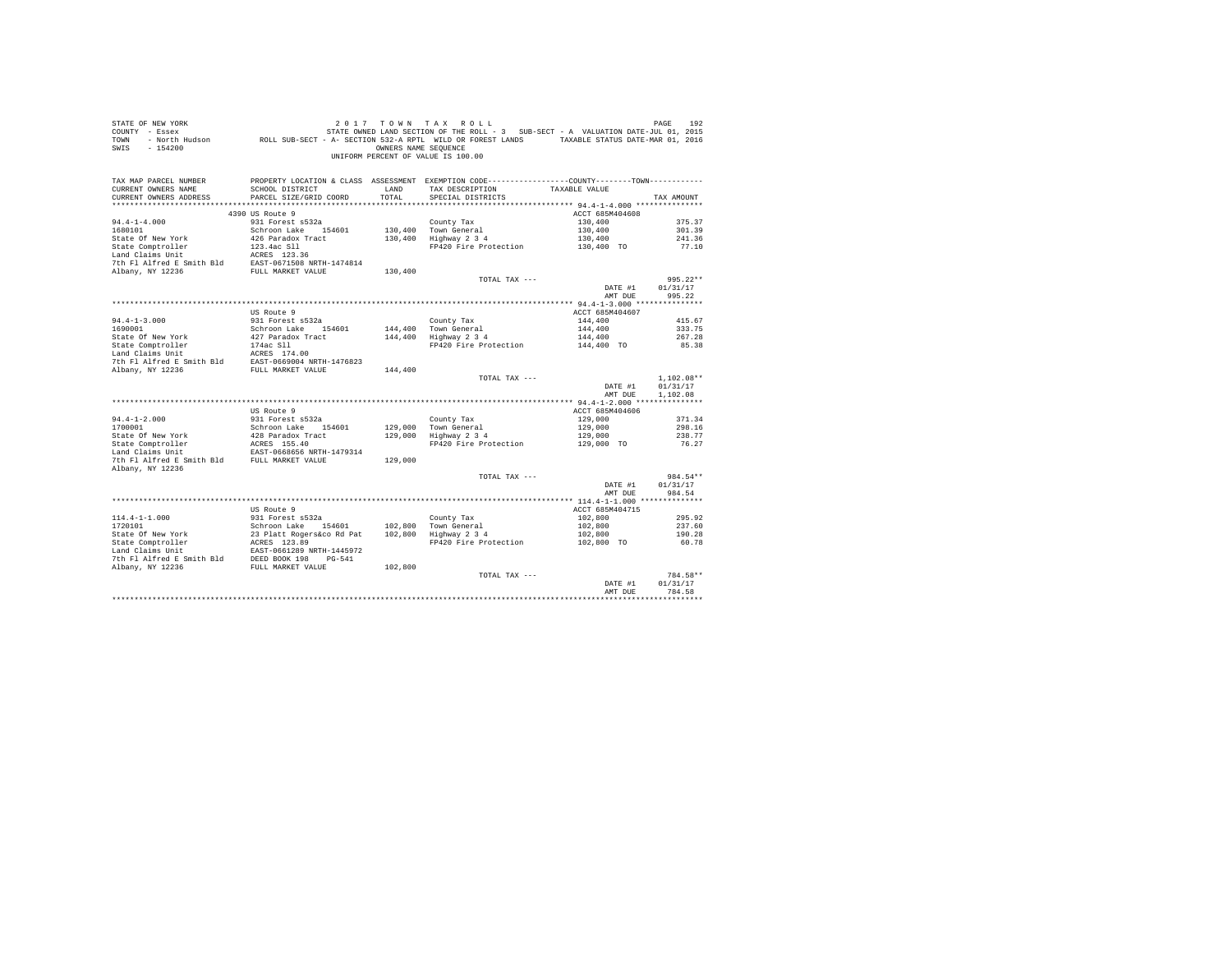| STATE OF NEW YORK<br>COUNTY - Essex<br>TOWN<br>$-154200$<br>SWIS                                                 |                                                                    | OWNERS NAME SEOUENCE | 2017 TOWN TAX ROLL<br>STATE OWNED LAND SECTION OF THE ROLL - 3 SUB-SECT - A VALUATION DATE-JUL 01, 2015<br>- North Hudson ROLL SUB-SECT - A- SECTION 532-A RPTL WILD OR FOREST LANDS TAXABLE STATUS DATE-MAR 01, 2016<br>UNIFORM PERCENT OF VALUE IS 100.00 |                    | PAGE<br>193          |
|------------------------------------------------------------------------------------------------------------------|--------------------------------------------------------------------|----------------------|-------------------------------------------------------------------------------------------------------------------------------------------------------------------------------------------------------------------------------------------------------------|--------------------|----------------------|
| TAX MAP PARCEL NUMBER<br>CURRENT OWNERS NAME<br>CURRENT OWNERS ADDRESS                                           | SCHOOL DISTRICT<br>PARCEL SIZE/GRID COORD                          | LAND<br>TOTAL        | PROPERTY LOCATION & CLASS ASSESSMENT EXEMPTION CODE----------------COUNTY-------TOWN----------<br>TAX DESCRIPTION<br>SPECIAL DISTRICTS                                                                                                                      | TAXABLE VALUE      | TAX AMOUNT           |
|                                                                                                                  | Ensign Pond Rd                                                     |                      |                                                                                                                                                                                                                                                             | ACCT 685M404714    |                      |
| $114.2 - 1 - 15.000$                                                                                             | 931 Forest s532a - WTRFNT                                          |                      | County Tax                                                                                                                                                                                                                                                  | 41,900             | 120.61               |
| 1730001                                                                                                          | Schroon Lake 154601                                                |                      | 41,900 Town General                                                                                                                                                                                                                                         | 41,900             | 96.84                |
| State Of New York                                                                                                | 27 Platt Rogers&co Rd Pat                                          |                      | 41,900 Highway 2 3 4                                                                                                                                                                                                                                        | 41,900             | 77.55                |
| State Comptroller                                                                                                | ACRES 48.67                                                        |                      | FP420 Fire Protection 41,900 TO                                                                                                                                                                                                                             |                    | 24.77                |
| Land Claims Unit                                                                                                 | EAST-0664875 NRTH-1453744                                          |                      |                                                                                                                                                                                                                                                             |                    |                      |
| 7th Fl Alfred E Smith Bld DEED BOOK 201 PG-305                                                                   |                                                                    |                      |                                                                                                                                                                                                                                                             |                    |                      |
| Albany, NY 12236                                                                                                 | FULL MARKET VALUE                                                  | 41,900               | TOTAL TAX ---                                                                                                                                                                                                                                               |                    | $319.77**$           |
|                                                                                                                  |                                                                    |                      |                                                                                                                                                                                                                                                             | DATE #1            | 01/31/17             |
|                                                                                                                  |                                                                    |                      |                                                                                                                                                                                                                                                             | AMT DUE            | 319.77               |
|                                                                                                                  |                                                                    |                      |                                                                                                                                                                                                                                                             |                    |                      |
|                                                                                                                  | US Route 9                                                         |                      |                                                                                                                                                                                                                                                             | ACCT 685M404712    |                      |
| $125.1 - 1 - 41.000$                                                                                             | 931 Forest s532a                                                   |                      | County Tax                                                                                                                                                                                                                                                  | 231,100            | 665.24               |
| 1750111                                                                                                          | Schroon Lake 154601                                                |                      | 231,100 Town General                                                                                                                                                                                                                                        | 231,100            | 534.14               |
| State Of New York                                                                                                | 19801 ---- Jane 19801<br>1/1 Platt Rogers&co Rdpat<br>ACRES 278.46 |                      | 231,100 Highway 2 3 4                                                                                                                                                                                                                                       | 231,100            | 427.75               |
| State Comptroller<br>Land Claims Unit                                                                            | EAST-0655404 NRTH-1432662                                          |                      | FP420 Fire Protection 231,100 TO                                                                                                                                                                                                                            |                    | 136.64               |
|                                                                                                                  |                                                                    |                      |                                                                                                                                                                                                                                                             |                    |                      |
| 7th F1 Alfred E Smith Bld<br>DEED BOOK 211 PG-237<br>RIbany, NY 12236<br>FULL MARKET VALUE                       |                                                                    | 231,100              |                                                                                                                                                                                                                                                             |                    |                      |
|                                                                                                                  |                                                                    |                      | TOTAL TAX ---                                                                                                                                                                                                                                               |                    | $1.763.77**$         |
|                                                                                                                  |                                                                    |                      |                                                                                                                                                                                                                                                             | DATE #1<br>AMT DUE | 01/31/17<br>1.763.77 |
|                                                                                                                  |                                                                    |                      |                                                                                                                                                                                                                                                             |                    |                      |
|                                                                                                                  | US Route 9                                                         |                      |                                                                                                                                                                                                                                                             | ACCT 685M478527    |                      |
| $125.1 - 1 - 43.000$                                                                                             | 931 Forest s532a                                                   |                      | County Tax                                                                                                                                                                                                                                                  | 8,100              | 23.32                |
| 1750121                                                                                                          | Schroon Lake 154601                                                |                      | 8.100 Town General<br>o,ioo Town General<br>8,100 Highway 2 3 4                                                                                                                                                                                             | 8,100              | 18.72                |
|                                                                                                                  |                                                                    |                      | FP420 Fire Protection 8.100 TO                                                                                                                                                                                                                              | 8,100              | 14.99                |
|                                                                                                                  |                                                                    |                      |                                                                                                                                                                                                                                                             |                    | 4.79                 |
|                                                                                                                  |                                                                    |                      |                                                                                                                                                                                                                                                             |                    |                      |
|                                                                                                                  |                                                                    | 8,100                |                                                                                                                                                                                                                                                             |                    |                      |
|                                                                                                                  |                                                                    |                      | TOTAL TAX ---                                                                                                                                                                                                                                               |                    | $61.82**$            |
|                                                                                                                  |                                                                    |                      |                                                                                                                                                                                                                                                             | DATE #1            | 01/31/17             |
|                                                                                                                  |                                                                    |                      |                                                                                                                                                                                                                                                             | AMT DUE            | 61.82                |
|                                                                                                                  |                                                                    |                      |                                                                                                                                                                                                                                                             |                    |                      |
|                                                                                                                  | US Route 9                                                         |                      |                                                                                                                                                                                                                                                             | ACCT 685M404711    |                      |
| $114.4 - 1 - 2.000$                                                                                              | 931 Forest s532a<br>Schroon Lake 154601                            |                      | County Tax                                                                                                                                                                                                                                                  | 20,700<br>20,700   | 59.59<br>47.84       |
|                                                                                                                  |                                                                    |                      | 20,700 Town General<br>20,700 Highway 2 3 4                                                                                                                                                                                                                 | 20,700             | 38.31                |
| 1760001<br>State Of New York<br>State Comptroller<br>This Init                                                   | 2-B Gore E Or Rd Pat<br>ACRES 24.90                                |                      | FP420 Fire Protection                                                                                                                                                                                                                                       | 20,700 TO          | 12.24                |
| Land Claims Unit Fass-0662106 NRTH-1446214<br>7th F1 Alfred E Smith Bld DEED BOOK 198 PG-541<br>Albany, NY 12236 |                                                                    |                      |                                                                                                                                                                                                                                                             |                    |                      |
|                                                                                                                  |                                                                    |                      |                                                                                                                                                                                                                                                             |                    |                      |
|                                                                                                                  |                                                                    | 20,700               |                                                                                                                                                                                                                                                             |                    |                      |
|                                                                                                                  |                                                                    |                      | TOTAL TAX ---                                                                                                                                                                                                                                               |                    | 157.98**             |
|                                                                                                                  |                                                                    |                      |                                                                                                                                                                                                                                                             | DATE #1<br>AMT DUE | 01/31/17<br>157.98   |
|                                                                                                                  |                                                                    |                      |                                                                                                                                                                                                                                                             |                    |                      |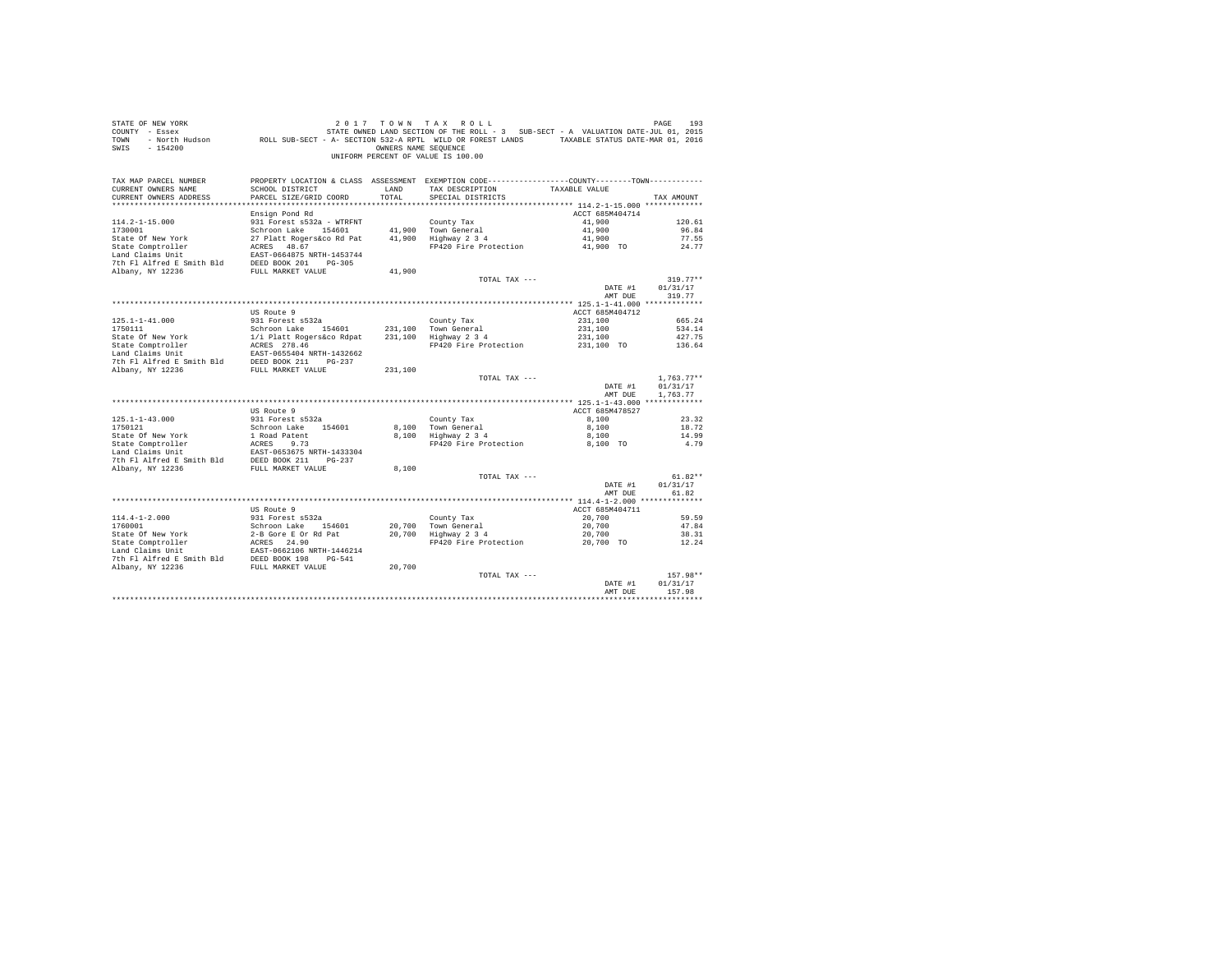| STATE OF NEW YORK<br>COUNTY - Essex<br>TOWN<br>- North Hudson<br>$-154200$<br>SWIS | ROLL SUB-SECT - A- SECTION 532-A RPTL WILD OR FOREST LANDS TAXABLE STATUS DATE-MAR 01, 2016                                                | OWNERS NAME SEQUENCE | 2017 TOWN TAX ROLL<br>STATE OWNED LAND SECTION OF THE ROLL - 3 SUB-SECT - A VALUATION DATE-JUL 01, 2015<br>UNIFORM PERCENT OF VALUE IS 100.00 |                           | PAGE<br>194        |
|------------------------------------------------------------------------------------|--------------------------------------------------------------------------------------------------------------------------------------------|----------------------|-----------------------------------------------------------------------------------------------------------------------------------------------|---------------------------|--------------------|
| TAX MAP PARCEL NUMBER<br>CURRENT OWNERS NAME<br>CURRENT OWNERS ADDRESS             | PROPERTY LOCATION & CLASS ASSESSMENT EXEMPTION CODE---------------COUNTY-------TOWN----------<br>SCHOOL DISTRICT<br>PARCEL SIZE/GRID COORD | LAND<br>TOTAL        | TAX DESCRIPTION<br>SPECIAL DISTRICTS                                                                                                          | TAXABLE VALUE             | TAX AMOUNT         |
|                                                                                    |                                                                                                                                            |                      |                                                                                                                                               |                           |                    |
|                                                                                    | US Route 9                                                                                                                                 |                      |                                                                                                                                               | ACCT 685M404710           |                    |
| $125.1 - 1 - 40.000$<br>1770101                                                    | 931 Forest s532a                                                                                                                           |                      | County Tax                                                                                                                                    | 11,500                    | 33.10<br>26.58     |
| State Of New York                                                                  | Schroon Lake 154601<br>2/h Platt Rogers&co Rdpat                                                                                           |                      | 11,500 Town General<br>11,500 Highway 2 3 4                                                                                                   | 11,500<br>11,500          | 21.29              |
| State Comptroller                                                                  | 13.89ac                                                                                                                                    |                      | FP420 Fire Protection                                                                                                                         | 11,500 TO                 | 6.80               |
| Land Claims Unit                                                                   | ACRES 13.89                                                                                                                                |                      |                                                                                                                                               |                           |                    |
| 7th Fl Alfred E Smith Bld                                                          | EAST-0656098 NRTH-1434113                                                                                                                  |                      |                                                                                                                                               |                           |                    |
| Albany, NY 12236                                                                   | DEED BOOK 203 PG-294                                                                                                                       |                      |                                                                                                                                               |                           |                    |
|                                                                                    | FULL MARKET VALUE                                                                                                                          | 11,500               |                                                                                                                                               |                           |                    |
|                                                                                    |                                                                                                                                            |                      | TOTAL TAX ---                                                                                                                                 |                           | $87.77**$          |
|                                                                                    |                                                                                                                                            |                      |                                                                                                                                               | DATE #1<br>AMT DUE        | 01/31/17<br>87.77  |
|                                                                                    |                                                                                                                                            |                      |                                                                                                                                               |                           |                    |
|                                                                                    | US Route 9                                                                                                                                 |                      |                                                                                                                                               | ACCT 685M478529           |                    |
| $125.1 - 1 - 35.000$                                                               | 931 Forest s532a                                                                                                                           |                      | County Tax                                                                                                                                    | 5,000                     | 14.39              |
| 1770201                                                                            | Schroon Lake 154601                                                                                                                        |                      | 5,000 Town General                                                                                                                            | 5,000                     | 11.56              |
| State Of New York                                                                  | 2/h Platt Roger&co Rd Pat                                                                                                                  |                      | 5,000 Highway 2 3 4                                                                                                                           | 5,000                     | 9.25               |
| State Comptroller                                                                  | 6.04ac                                                                                                                                     |                      | FP420 Fire Protection                                                                                                                         | 5,000 TO                  | 2.96               |
| Land Claims Unit<br>7th Fl Alfred E Smith Bld<br>Albany, NY 12236                  | ACRES 6.04<br>EAST-0658463 NRTH-1434366<br>DEED BOOK 203 PG-294                                                                            |                      |                                                                                                                                               |                           |                    |
|                                                                                    | FULL MARKET VALUE                                                                                                                          | 5,000                |                                                                                                                                               |                           |                    |
|                                                                                    |                                                                                                                                            |                      | TOTAL TAX ---                                                                                                                                 |                           | $38.16**$          |
|                                                                                    |                                                                                                                                            |                      |                                                                                                                                               | DATE #1                   | 01/31/17           |
|                                                                                    |                                                                                                                                            |                      |                                                                                                                                               | AMT DUE                   | 38.16              |
|                                                                                    |                                                                                                                                            |                      |                                                                                                                                               |                           |                    |
| $114.2 - 2 - 16.000$                                                               | US Route 9<br>931 Forest s532a                                                                                                             |                      |                                                                                                                                               | ACCT 685M404709<br>30,500 | 87.80              |
| 1780001                                                                            | Schroon Lake 154601                                                                                                                        |                      | County Tax<br>30.500 Town General                                                                                                             | 30,500                    | 70.49              |
| State Of New York                                                                  | 3-C Gore E Of Rd Pat                                                                                                                       |                      | 30,500 Highway 2 3 4                                                                                                                          | 30,500                    | 56.45              |
| State Comptroller                                                                  | 36.7ac S11                                                                                                                                 |                      | FP420 Fire Protection                                                                                                                         | 30,500 TO                 | 18.03              |
| Land Claims Unit                                                                   | ACRES 36.69                                                                                                                                |                      |                                                                                                                                               |                           |                    |
| 7th Fl Alfred E Smith Bld                                                          | EAST-0662653 NRTH-1448074                                                                                                                  |                      |                                                                                                                                               |                           |                    |
| Albany, NY 12236                                                                   | DEED BOOK 198 PG-541                                                                                                                       |                      |                                                                                                                                               |                           |                    |
|                                                                                    | FULL MARKET VALUE                                                                                                                          | 30,500               |                                                                                                                                               |                           |                    |
|                                                                                    |                                                                                                                                            |                      | TOTAL TAX ---                                                                                                                                 |                           | $232.77**$         |
|                                                                                    |                                                                                                                                            |                      |                                                                                                                                               | DATE #1<br>AMT DUE        | 01/31/17<br>232.77 |
|                                                                                    |                                                                                                                                            |                      |                                                                                                                                               |                           |                    |
|                                                                                    | Ensign Pond Rd                                                                                                                             |                      |                                                                                                                                               | ACCT 685M404708           |                    |
| $114.2 - 1 - 17.000$                                                               | 931 Forest s532a - WTRFNT                                                                                                                  |                      | County Tax                                                                                                                                    | 27,100                    | 78.01              |
| 1790001                                                                            | Schroon Lake 154601                                                                                                                        |                      | 27,100 Town General                                                                                                                           | 27,100                    | 62.64              |
| State Of New York                                                                  | 5-E Gore East Of Rd Pat                                                                                                                    |                      | 27,100 Highway 2 3 4                                                                                                                          | 27,100                    | 50.16              |
| State Comptroller                                                                  | ACRES 30.00                                                                                                                                |                      | FP420 Fire Protection                                                                                                                         | 27,100 TO                 | 16.02              |
| Land Claims Unit                                                                   | EAST-0666353 NRTH-1455006                                                                                                                  |                      |                                                                                                                                               |                           |                    |
| 7th Fl Alfred E Smith Bld                                                          | DEED BOOK 201 PG-305                                                                                                                       |                      |                                                                                                                                               |                           |                    |
| Albany, NY 12236                                                                   | FULL MARKET VALUE                                                                                                                          | 27,100               | TOTAL TAX ---                                                                                                                                 |                           | $206.83**$         |
|                                                                                    |                                                                                                                                            |                      |                                                                                                                                               | DATE #1                   | 01/31/17           |
|                                                                                    |                                                                                                                                            |                      |                                                                                                                                               | AMT DUE                   | 206.83             |
|                                                                                    |                                                                                                                                            |                      |                                                                                                                                               |                           |                    |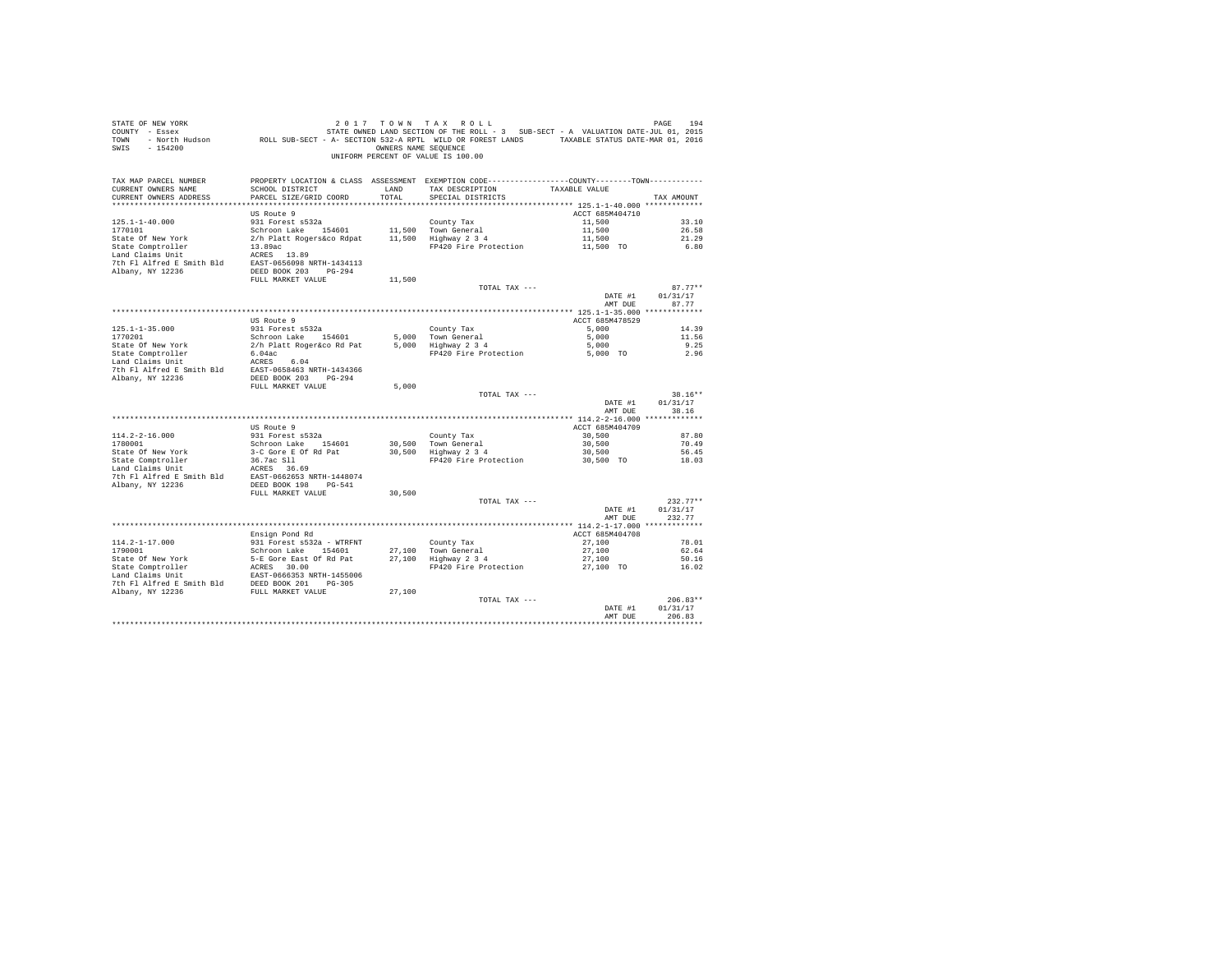| STATE OF NEW YORK<br>COUNTY - Essex<br>TOWN<br>$-154200$<br>SWIS       |                                           | OWNERS NAME SEOUENCE | 2017 TOWN TAX ROLL<br>STATE OWNED LAND SECTION OF THE ROLL - 3 SUB-SECT - A VALUATION DATE-JUL 01, 2015<br>- North Hudson ROLL SUB-SECT - A- SECTION 532-A RPTL WILD OR FOREST LANDS TAXABLE STATUS DATE-MAR 01, 2016<br>UNIFORM PERCENT OF VALUE IS 100.00 |                       | PAGE<br>195          |
|------------------------------------------------------------------------|-------------------------------------------|----------------------|-------------------------------------------------------------------------------------------------------------------------------------------------------------------------------------------------------------------------------------------------------------|-----------------------|----------------------|
| TAX MAP PARCEL NUMBER<br>CURRENT OWNERS NAME<br>CURRENT OWNERS ADDRESS | SCHOOL DISTRICT<br>PARCEL SIZE/GRID COORD | LAND<br>TOTAL        | PROPERTY LOCATION & CLASS ASSESSMENT EXEMPTION CODE----------------COUNTY-------TOWN----------<br>TAX DESCRIPTION<br>SPECIAL DISTRICTS                                                                                                                      | TAXABLE VALUE         | TAX AMOUNT           |
|                                                                        | Blue Ridge Rd                             |                      |                                                                                                                                                                                                                                                             | ACCT 685J180005       |                      |
| $134. -1 - 4.000$                                                      | 931 Forest s532a                          |                      | County Tax                                                                                                                                                                                                                                                  | 8,800                 | 25.33                |
| 1800001                                                                | Schroon Lake 154601                       |                      | 8,800 Town General                                                                                                                                                                                                                                          | 8,800                 | 20.34                |
| State Of New York                                                      | 5 T&C Pur Twp 30<br>ACRES 10.60           |                      | 8,800 Highway 2 3 4                                                                                                                                                                                                                                         | 8,800                 | 16.29                |
| State Comptroller                                                      | ACRES 10.60                               |                      | FP420 Fire Protection                                                                                                                                                                                                                                       | 8,800 TO              | 5.20                 |
| Land Claims Unit                                                       | EAST-0606367 NRTH-1415553                 |                      |                                                                                                                                                                                                                                                             |                       |                      |
| 7th Fl Alfred E Smith Bld                                              | FULL MARKET VALUE                         | 8,800                |                                                                                                                                                                                                                                                             |                       |                      |
| Albany, NY 12236                                                       |                                           |                      | TOTAL TAX ---                                                                                                                                                                                                                                               |                       | $67.16**$            |
|                                                                        |                                           |                      |                                                                                                                                                                                                                                                             | DATE #1               | 01/31/17             |
|                                                                        |                                           |                      |                                                                                                                                                                                                                                                             | AMT DUE               | 67.16                |
|                                                                        |                                           |                      |                                                                                                                                                                                                                                                             |                       |                      |
|                                                                        | Blue Ridge Rd                             |                      |                                                                                                                                                                                                                                                             | ACCT 685M404706       |                      |
| $134. - 1 - 1.000$                                                     | 931 Forest s532a                          |                      | County Tax                                                                                                                                                                                                                                                  | 183,600               | 528.51               |
| 1810001                                                                | Schroon Lake 154601                       |                      | 183,600 Town General                                                                                                                                                                                                                                        | 183,600               | 424.35               |
| State Of New York                                                      | 6 T&c Twp 30                              |                      | $183,600$ Highway $2\,3\,4$                                                                                                                                                                                                                                 | 183,600               | 339.83               |
| State Comptroller<br>Land Claims Unit                                  | ACRES 221.23                              |                      | FP420 Fire Protection                                                                                                                                                                                                                                       | 183,600 TO            | 108.55               |
|                                                                        | EAST-0607006 NRTH-1417696                 |                      |                                                                                                                                                                                                                                                             |                       |                      |
| 7th Fl Alfred E Smith Bld FULL MARKET VALUE                            |                                           | 183,600              |                                                                                                                                                                                                                                                             |                       |                      |
| Albany, NY 12236                                                       |                                           |                      | TOTAL TAX ---                                                                                                                                                                                                                                               |                       | $1,401.24**$         |
|                                                                        |                                           |                      |                                                                                                                                                                                                                                                             | DATE #1<br>AMT DUE    | 01/31/17<br>1,401.24 |
|                                                                        |                                           |                      |                                                                                                                                                                                                                                                             |                       |                      |
|                                                                        | Blue Ridge Rd                             |                      |                                                                                                                                                                                                                                                             | ACCT 685M404705       |                      |
| $134. - 1 - 2.000$                                                     | 931 Forest s532a                          |                      | County Tax                                                                                                                                                                                                                                                  | 422,900               | 1,217.35             |
| 1820001                                                                | Schroon Lake 154601                       |                      | 422.900 Town General                                                                                                                                                                                                                                        | 422,900               | 977.44               |
| State Of New York                                                      | 7 T&C Twp 30<br>ACRES 509.46              |                      | 422,900 Highway 2 3 4                                                                                                                                                                                                                                       | 422,900               | 782.76               |
| State Comptroller<br>Land Claims Unit                                  | EAST-0607691 NRTH-1421114                 |                      | FP420 Fire Protection                                                                                                                                                                                                                                       | 422,900 TO            | 250.04               |
| 7th Fl Alfred E Smith Bld FULL MARKET VALUE                            |                                           | 422,900              |                                                                                                                                                                                                                                                             |                       |                      |
| Albany, NY 12236                                                       |                                           |                      |                                                                                                                                                                                                                                                             |                       |                      |
|                                                                        |                                           |                      | TOTAL TAX ---                                                                                                                                                                                                                                               |                       | $3.227.59**$         |
|                                                                        |                                           |                      |                                                                                                                                                                                                                                                             | DATE #1               | 01/31/17             |
|                                                                        |                                           |                      |                                                                                                                                                                                                                                                             | AMT DUE               | 3.227.59             |
|                                                                        |                                           |                      |                                                                                                                                                                                                                                                             |                       |                      |
|                                                                        | Blue Ridge Rd                             |                      |                                                                                                                                                                                                                                                             | ACCT 685M404704       |                      |
| $134. -1 - 3.000$                                                      | 931 Forest s532a                          |                      | County Tax                                                                                                                                                                                                                                                  | 654,900               | 1,885.18             |
| 1830001                                                                | Schroon Lake 154601                       |                      | 654,900 Town General<br>654,900 Highway 2 3 4                                                                                                                                                                                                               | 654,900               | 1,513.66             |
| State Of New York<br>State Comptroller                                 | 8 T&C Twp 30<br>ACRES 789.07              |                      | FP420 Fire Protection                                                                                                                                                                                                                                       | 654,900<br>654,900 TO | 1,212.18<br>387.21   |
| Land Claims Unit                                                       | EAST-0610307 NRTH-1422244                 |                      |                                                                                                                                                                                                                                                             |                       |                      |
| 7th Fl Alfred E Smith Bld FULL MARKET VALUE                            |                                           | 654,900              |                                                                                                                                                                                                                                                             |                       |                      |
| Albany, NY 12236                                                       |                                           |                      |                                                                                                                                                                                                                                                             |                       |                      |
|                                                                        |                                           |                      | TOTAL TAX ---                                                                                                                                                                                                                                               |                       | $4.998.23**$         |
|                                                                        |                                           |                      |                                                                                                                                                                                                                                                             | DATE #1               | 01/31/17             |
|                                                                        |                                           |                      |                                                                                                                                                                                                                                                             | AMT DUE               | 4.998.23             |
|                                                                        |                                           |                      |                                                                                                                                                                                                                                                             |                       |                      |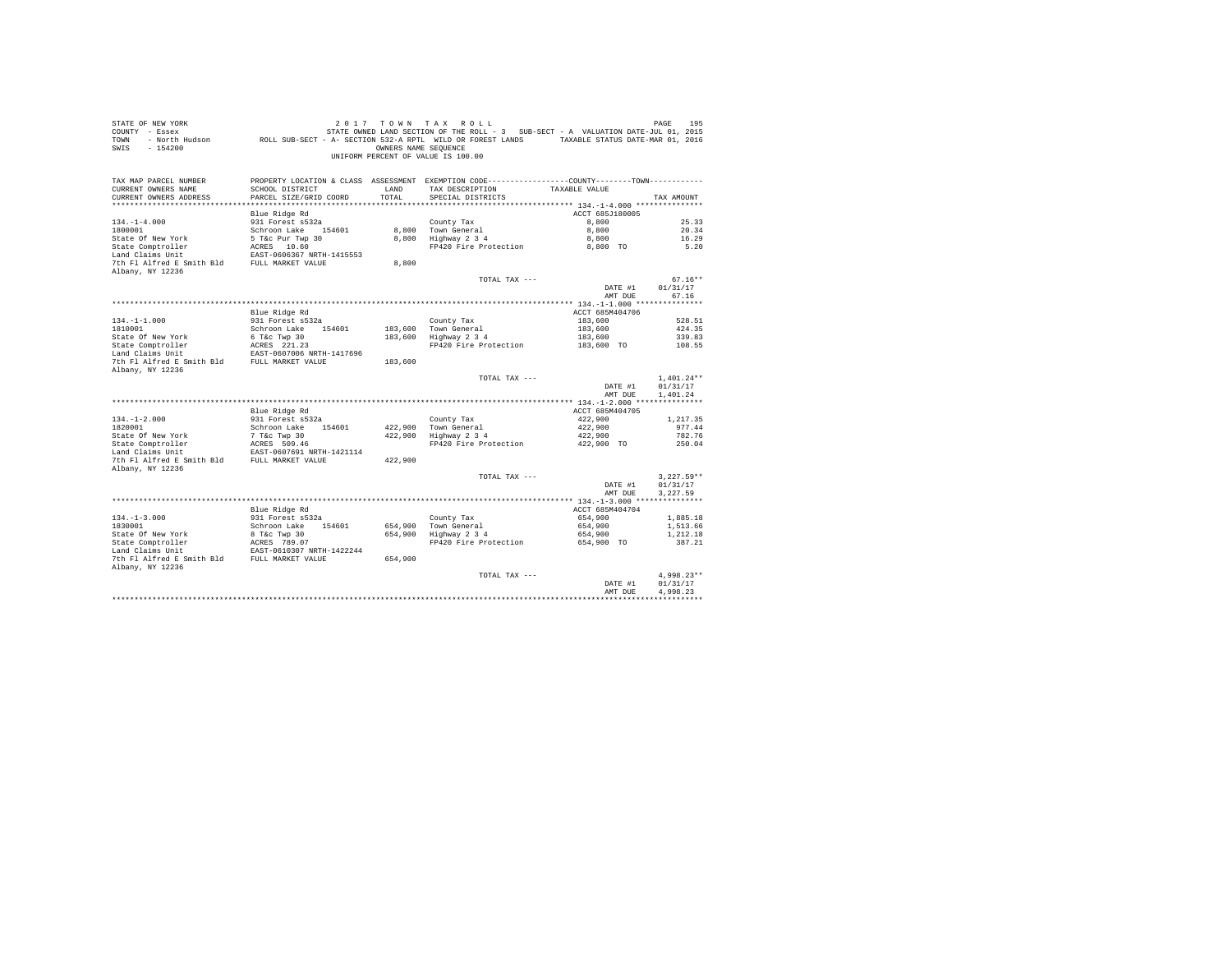| STATE OF NEW YORK<br>COUNTY - Essex<br>TOWN<br>SWIS<br>$-154200$       | FRIE SARE STRIE OWNED LAND SECTION OF THE ROLL - 3 SUB-SECT - A VALUATION DATE-JUL 01, 2015 - NOTH SUB-SECT - A<br>North Hudson                 ROLL SUB-SECT - A- SECTION 532-A RPTL WILD OR FOREST LANDS       TAXABLE STATUS D | OWNERS NAME SEOUENCE | 2017 TOWN TAX ROLL<br>UNIFORM PERCENT OF VALUE IS 100.00                                                                               |                            | PAGE<br>196        |
|------------------------------------------------------------------------|-----------------------------------------------------------------------------------------------------------------------------------------------------------------------------------------------------------------------------------|----------------------|----------------------------------------------------------------------------------------------------------------------------------------|----------------------------|--------------------|
| TAX MAP PARCEL NUMBER<br>CURRENT OWNERS NAME<br>CURRENT OWNERS ADDRESS | SCHOOL DISTRICT<br>PARCEL SIZE/GRID COORD                                                                                                                                                                                         | LAND<br>TOTAL        | PROPERTY LOCATION & CLASS ASSESSMENT EXEMPTION CODE----------------COUNTY-------TOWN----------<br>TAX DESCRIPTION<br>SPECIAL DISTRICTS | TAXABLE VALUE              | TAX AMOUNT         |
|                                                                        |                                                                                                                                                                                                                                   |                      |                                                                                                                                        |                            |                    |
| $123. - 2 - 9.000$                                                     | Blue Ridge Rd<br>931 Forest s532a                                                                                                                                                                                                 |                      | County Tax                                                                                                                             | ACCT 685M404703<br>839,600 | 2.416.85           |
| 1840001                                                                | Schroon Lake 154601                                                                                                                                                                                                               |                      | 839,600 Town General                                                                                                                   | 839,600                    | 1,940.56           |
| State Of New York                                                      | 9 T&C Twp30                                                                                                                                                                                                                       |                      | 839,600 Highway 2 3 4                                                                                                                  | 839,600                    | 1,554.05           |
| State Comptroller                                                      | 975ac S11                                                                                                                                                                                                                         |                      | FP420 Fire Protection 839,600 TO                                                                                                       |                            | 496.42             |
| Land Claims Unit                                                       | ACRES 1025.01                                                                                                                                                                                                                     |                      |                                                                                                                                        |                            |                    |
| 7th Fl Alfred E Smith Bld EAST-0608931 NRTH-1428258                    |                                                                                                                                                                                                                                   |                      |                                                                                                                                        |                            |                    |
| Albany, NY 12236                                                       | FULL MARKET VALUE                                                                                                                                                                                                                 | 839,600              |                                                                                                                                        |                            |                    |
|                                                                        |                                                                                                                                                                                                                                   |                      | TOTAL TAX ---                                                                                                                          |                            | $6.407.88**$       |
|                                                                        |                                                                                                                                                                                                                                   |                      |                                                                                                                                        | DATE #1                    | 01/31/17           |
|                                                                        |                                                                                                                                                                                                                                   |                      |                                                                                                                                        | AMT DUE                    | 6,407.88           |
|                                                                        | Blue Ridge Rd                                                                                                                                                                                                                     |                      |                                                                                                                                        | ACCT 685M404702            |                    |
| $123. -2 - 15.000$                                                     | 931 Forest s532a                                                                                                                                                                                                                  |                      | County Tax                                                                                                                             | 849,600                    | 2,445.63           |
| 1850001                                                                | Schroon Lake 154601                                                                                                                                                                                                               |                      | 849,600 Town General                                                                                                                   | 849,600                    | 1,963.67           |
| State Of New York                                                      | 10 T&c                                                                                                                                                                                                                            | 849,600              | Highway 2 3 4                                                                                                                          | 849,600                    | 1,572.56           |
| State Comptroller                                                      | 1000ac S11                                                                                                                                                                                                                        |                      | FP420 Fire Protection 849,600 TO                                                                                                       |                            | 502.33             |
| Land Claims Unit                                                       | ACRES 1050.00                                                                                                                                                                                                                     |                      |                                                                                                                                        |                            |                    |
| 7th Fl Alfred E Smith Bld EAST-0610912 NRTH-1430056                    |                                                                                                                                                                                                                                   |                      |                                                                                                                                        |                            |                    |
| Albany, NY 12236                                                       | FULL MARKET VALUE                                                                                                                                                                                                                 | 849,600              |                                                                                                                                        |                            | $6,484.19**$       |
|                                                                        |                                                                                                                                                                                                                                   |                      | TOTAL TAX ---                                                                                                                          | DATE #1                    | 01/31/17           |
|                                                                        |                                                                                                                                                                                                                                   |                      |                                                                                                                                        | AMT DUE                    | 6,484.19           |
|                                                                        |                                                                                                                                                                                                                                   |                      |                                                                                                                                        |                            |                    |
|                                                                        | Blue Ridge Rd                                                                                                                                                                                                                     |                      |                                                                                                                                        | ACCT 685M404701            |                    |
| $123. -2 - 14.000$                                                     | 931 Forest s532a                                                                                                                                                                                                                  |                      | County Tax                                                                                                                             | 849,600                    | 2,445.63           |
| 1860001                                                                | Schroon Lake 154601                                                                                                                                                                                                               |                      | 849,600 Town General                                                                                                                   | 849,600                    | 1,963.67           |
| State Of New York                                                      | 11 T&c Twp 30<br>1000ac Sll                                                                                                                                                                                                       |                      | 849,600 Highway 2 3 4                                                                                                                  | 849,600                    | 1,572.56           |
| State Comptroller                                                      |                                                                                                                                                                                                                                   |                      | FP420 Fire Protection                                                                                                                  | 849,600 TO                 | 502.33             |
| Land Claims Unit<br>7th Fl Alfred E Smith Bld                          | ACRES 1050.00<br>EAST-0613171 NRTH-1431416                                                                                                                                                                                        |                      |                                                                                                                                        |                            |                    |
| Albany, NY 12236                                                       | FULL MARKET VALUE                                                                                                                                                                                                                 | 849,600              |                                                                                                                                        |                            |                    |
|                                                                        |                                                                                                                                                                                                                                   |                      | TOTAL TAX ---                                                                                                                          |                            | $6.484.19**$       |
|                                                                        |                                                                                                                                                                                                                                   |                      |                                                                                                                                        | DATE #1                    | 01/31/17           |
|                                                                        |                                                                                                                                                                                                                                   |                      |                                                                                                                                        | AMT DUE                    | 6.484.19           |
|                                                                        |                                                                                                                                                                                                                                   |                      |                                                                                                                                        |                            |                    |
|                                                                        | Blue Ridge Rd                                                                                                                                                                                                                     |                      |                                                                                                                                        | ACCT 685M404815            |                    |
| $123. - 2 - 13.000$                                                    | 931 Forest s532a - WTRFNT                                                                                                                                                                                                         |                      | County Tax                                                                                                                             | 1082,000                   | 3,114.61           |
| 1870001                                                                | Schroon Lake 154601                                                                                                                                                                                                               |                      | 1082,000 Town General<br>1082,000 Highway 2 3 4                                                                                        | 1082,000                   | 2,500.81           |
| State Of New York<br>State Comptroller                                 | 12 T&C Twp 30<br>ACRES 1050.00                                                                                                                                                                                                    |                      | FP420 Fire Protection                                                                                                                  | 1082,000<br>1082,000 TO    | 2,002.72<br>639.74 |
| Land Claims Unit                                                       | EAST-0615370 NRTH-1433067                                                                                                                                                                                                         |                      |                                                                                                                                        |                            |                    |
| 7th Fl Alfred E Smith Bld FULL MARKET VALUE                            |                                                                                                                                                                                                                                   | 1082,000             |                                                                                                                                        |                            |                    |
| Albany, NY 12236                                                       |                                                                                                                                                                                                                                   |                      |                                                                                                                                        |                            |                    |
|                                                                        |                                                                                                                                                                                                                                   |                      | TOTAL TAX ---                                                                                                                          |                            | 8.257.88**         |
|                                                                        |                                                                                                                                                                                                                                   |                      |                                                                                                                                        | DATE #1                    | 01/31/17           |
|                                                                        |                                                                                                                                                                                                                                   |                      |                                                                                                                                        | AMT DUE                    | 8.257.88           |
|                                                                        |                                                                                                                                                                                                                                   |                      |                                                                                                                                        |                            |                    |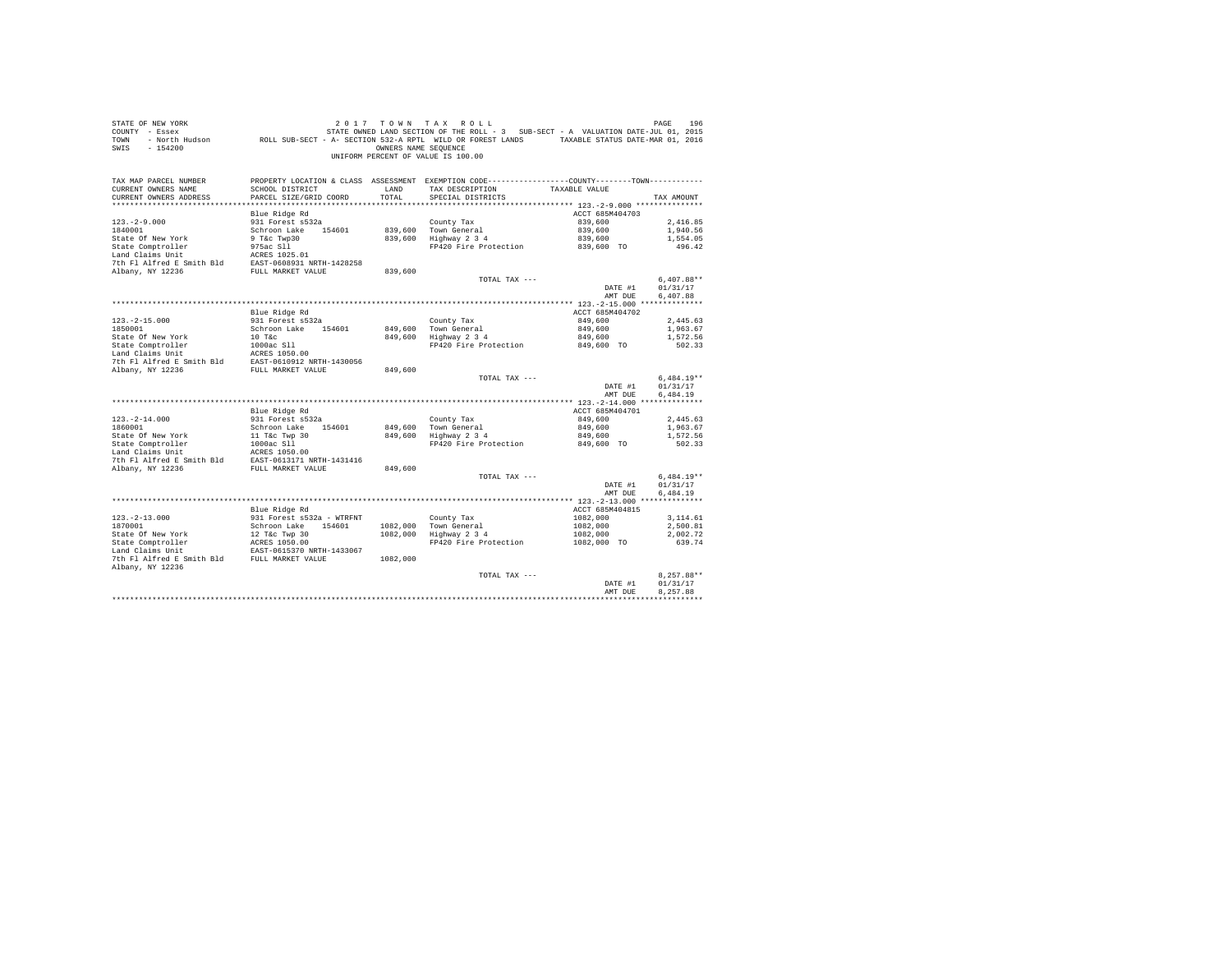| STATE OF NEW YORK<br>COUNTY - Essex<br>TOWN<br>$-154200$<br>SWIS                                                                                                     |                                                            | OWNERS NAME SEOUENCE | 2017 TOWN TAX ROLL<br>UNIFORM PERCENT OF VALUE IS 100.00                                                                           |                    | PAGE<br>197              |
|----------------------------------------------------------------------------------------------------------------------------------------------------------------------|------------------------------------------------------------|----------------------|------------------------------------------------------------------------------------------------------------------------------------|--------------------|--------------------------|
| TAX MAP PARCEL NUMBER<br>CURRENT OWNERS NAME                                                                                                                         | SCHOOL DISTRICT                                            | LAND                 | PROPERTY LOCATION & CLASS ASSESSMENT EXEMPTION CODE---------------COUNTY-------TOWN---------<br>TAX DESCRIPTION                    | TAXABLE VALUE      |                          |
| CURRENT OWNERS ADDRESS                                                                                                                                               | PARCEL SIZE/GRID COORD                                     | TOTAL                | SPECIAL DISTRICTS                                                                                                                  |                    | TAX AMOUNT               |
|                                                                                                                                                                      |                                                            |                      |                                                                                                                                    |                    |                          |
|                                                                                                                                                                      | Blue Ridge Rd                                              |                      |                                                                                                                                    | ACCT 685M404814    |                          |
| $112. - 2 - 2.000$                                                                                                                                                   | 931 Forest s532a - WTRFNT                                  |                      | County Tax                                                                                                                         | 881,900            | 2.538.61                 |
| 1880001                                                                                                                                                              | Schroon Lake 154601                                        |                      | 881,900 Town General                                                                                                               | 881,900            | 2,038.33                 |
| State Of New York                                                                                                                                                    | 13 T&C Twp 30<br>13 T&c Twp 30<br>1000ac S11<br>2000ac S11 |                      | 881,900 Highway 2 3 4                                                                                                              | 881,900            | 1,632.35                 |
| State Comptroller<br>Land Claims Unit                                                                                                                                | ACRES 1050.00                                              |                      | FP420 Fire Protection 881,900 TO                                                                                                   |                    | 521.43                   |
|                                                                                                                                                                      |                                                            |                      |                                                                                                                                    |                    |                          |
| 7th Fl Alfred E Smith Bld EAST-0605011 NRTH-1446248<br>Albany, NY 12236                                                                                              | FULL MARKET VALUE                                          | 881,900              |                                                                                                                                    |                    |                          |
|                                                                                                                                                                      |                                                            |                      | TOTAL TAX ---                                                                                                                      |                    | $6,730.72**$             |
|                                                                                                                                                                      |                                                            |                      |                                                                                                                                    | DATE #1            | 01/31/17                 |
|                                                                                                                                                                      |                                                            |                      |                                                                                                                                    | AMT DUE            | 6,730.72                 |
|                                                                                                                                                                      |                                                            |                      |                                                                                                                                    |                    |                          |
|                                                                                                                                                                      | Blue Ridge Rd                                              |                      |                                                                                                                                    | ACCT 685M404813    |                          |
| $112. - 2 - 1.000$                                                                                                                                                   | 931 Forest s532a - WTRFNT                                  |                      | County Tax                                                                                                                         | 715,900            | 2,060.77                 |
| 1890001                                                                                                                                                              | Schroon Lake 154601                                        |                      | 715,900 Town General<br>715,900 Highway 2 3 4<br>Town General 715,900<br>Highway 2 3 4 715,900<br>FP420 Fire Protection 715,900 TO |                    | 1,654.65                 |
| State Of New York                                                                                                                                                    | 14 T&C Twp 30<br>14 T&C Twp 30<br>ACRES 850.00             |                      |                                                                                                                                    |                    | 1,325.09<br>423.28       |
| State Comptroller<br>Land Claims Unit                                                                                                                                |                                                            |                      |                                                                                                                                    |                    |                          |
|                                                                                                                                                                      |                                                            |                      |                                                                                                                                    |                    |                          |
|                                                                                                                                                                      |                                                            | 715,900              |                                                                                                                                    |                    |                          |
|                                                                                                                                                                      |                                                            |                      | TOTAL TAX ---                                                                                                                      |                    | $5,463.79**$             |
|                                                                                                                                                                      |                                                            |                      |                                                                                                                                    | DATE #1            | 01/31/17                 |
|                                                                                                                                                                      |                                                            |                      |                                                                                                                                    | AMT DUE            | 5.463.79                 |
|                                                                                                                                                                      |                                                            |                      |                                                                                                                                    |                    |                          |
|                                                                                                                                                                      | Blue Ridge Rd<br>931 Forest s532a                          |                      |                                                                                                                                    | ACCT 685M404812    |                          |
| $111. - 1 - 7.000$<br>1900101                                                                                                                                        | Schroon Lake 154601                                        |                      | County Tax                                                                                                                         | 505,700<br>505,700 | 1,455.69<br>1,168.82     |
|                                                                                                                                                                      |                                                            |                      | 505,700 Town General<br>505,700 Highway 2 3 4                                                                                      | 505,700            | 936.02                   |
| State Of New York<br>State Comptroller                                                                                                                               | 15 T&C Twp 30<br>996.08ac S11                              |                      | FP420 Fire Protection 505,700 TO                                                                                                   |                    | 299.00                   |
|                                                                                                                                                                      |                                                            |                      |                                                                                                                                    |                    |                          |
| $\begin{tabular}{lllll} \texttt{Land Claus Unit} & \texttt{ACKES} & 609.31 \\ \texttt{7th Fl Alfred E Smith Bld} & \texttt{EAST-0598087 NRTH-1446698} \end{tabular}$ |                                                            |                      |                                                                                                                                    |                    |                          |
| Albany, NY 12236                                                                                                                                                     | FULL MARKET VALUE                                          | 505,700              |                                                                                                                                    |                    |                          |
|                                                                                                                                                                      |                                                            |                      | TOTAL TAX ---                                                                                                                      |                    | $3.859.53**$             |
|                                                                                                                                                                      |                                                            |                      |                                                                                                                                    | DATE #1            | 01/31/17                 |
|                                                                                                                                                                      |                                                            |                      |                                                                                                                                    | AMT DUE            | 3.859.53                 |
|                                                                                                                                                                      | Blue Ridge Rd                                              |                      |                                                                                                                                    | ACCT 685M478550    |                          |
| $123. - 2 - 1.000$                                                                                                                                                   | 931 Forest s532a                                           |                      | County Tax                                                                                                                         | 249,200            | 717.34                   |
| 1900201                                                                                                                                                              | Schroon Lake 154601                                        |                      | 249,200 Town General<br>249,200 Highway 2 3 4                                                                                      | 249,200            | 575.97                   |
|                                                                                                                                                                      |                                                            |                      |                                                                                                                                    | 249,200            | 461.25                   |
| State Of New York<br>State Comptroller                                                                                                                               | 15 Twp 30 T&c<br>ACRES 300.30<br>EAST-0605092 NRTH-1438041 |                      | FP420 Fire Protection                                                                                                              | 249,200 TO         | 147.34                   |
|                                                                                                                                                                      |                                                            |                      |                                                                                                                                    |                    |                          |
| 7th Fl Alfred E Smith Bld FULL MARKET VALUE                                                                                                                          |                                                            | 249,200              |                                                                                                                                    |                    |                          |
| Albany, NY 12236                                                                                                                                                     |                                                            |                      |                                                                                                                                    |                    |                          |
|                                                                                                                                                                      |                                                            |                      | TOTAL TAX ---                                                                                                                      | DATE #1            | $1.901.90**$<br>01/31/17 |
|                                                                                                                                                                      |                                                            |                      |                                                                                                                                    | AMT DUE            | 1,901.90                 |
|                                                                                                                                                                      |                                                            |                      |                                                                                                                                    |                    |                          |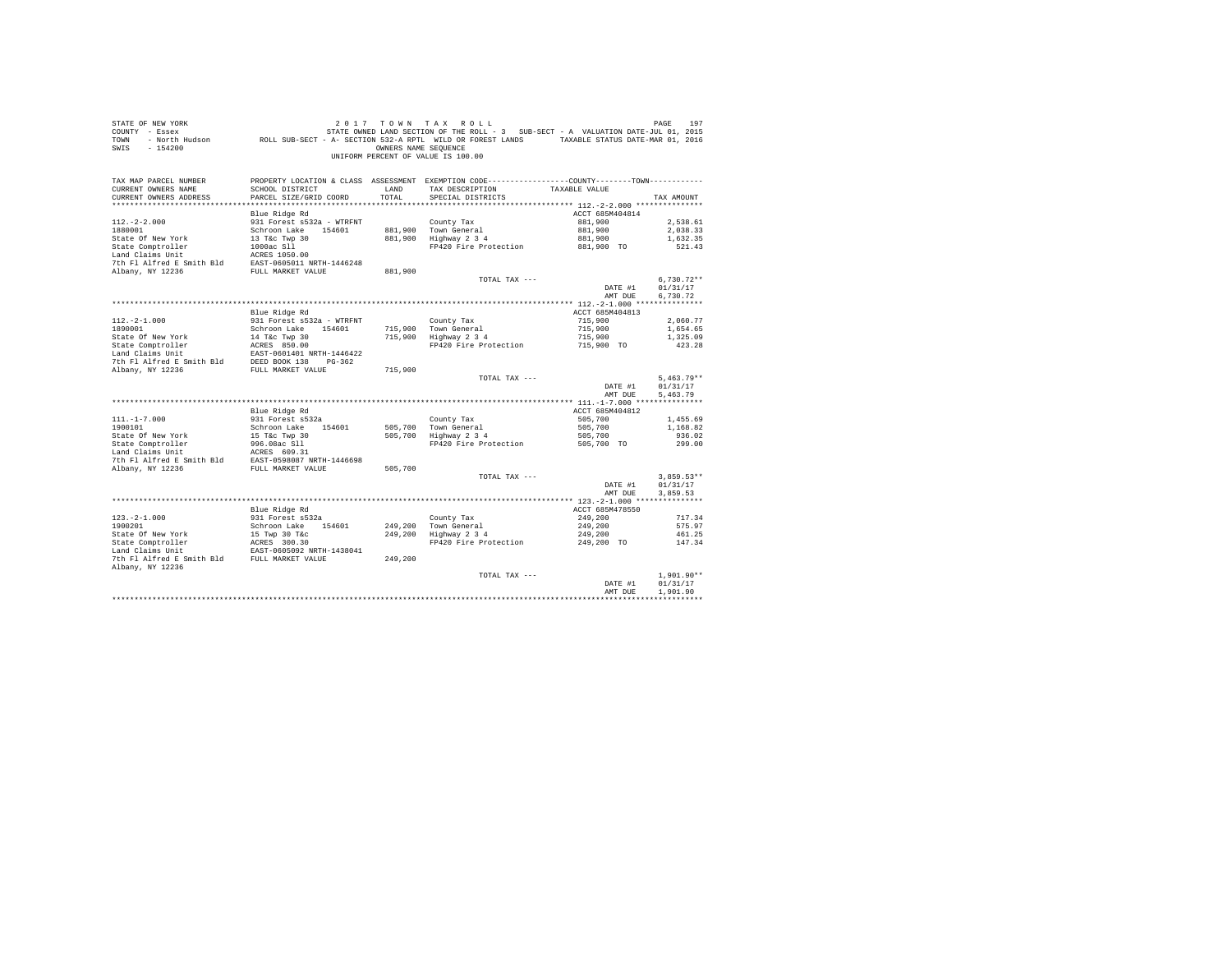| STATE OF NEW YORK<br>COUNTY - Essex<br>TOWN<br>$-154200$<br>SWIS                                                                                                      |                                           | OWNERS NAME SEOUENCE | 2017 TOWN TAX ROLL<br>UNIFORM PERCENT OF VALUE IS 100.00                                                                               |                            | PAGE<br>198              |
|-----------------------------------------------------------------------------------------------------------------------------------------------------------------------|-------------------------------------------|----------------------|----------------------------------------------------------------------------------------------------------------------------------------|----------------------------|--------------------------|
| TAX MAP PARCEL NUMBER<br>CURRENT OWNERS NAME<br>CURRENT OWNERS ADDRESS                                                                                                | SCHOOL DISTRICT<br>PARCEL SIZE/GRID COORD | LAND<br>TOTAL        | PROPERTY LOCATION & CLASS ASSESSMENT EXEMPTION CODE----------------COUNTY-------TOWN----------<br>TAX DESCRIPTION<br>SPECIAL DISTRICTS | TAXABLE VALUE              | TAX AMOUNT               |
|                                                                                                                                                                       |                                           |                      |                                                                                                                                        |                            |                          |
| $111. - 1 - 6.000$                                                                                                                                                    | Blue Ridge Rd<br>931 Forest s532a         |                      | County Tax                                                                                                                             | ACCT 685M404811<br>441,400 | 1,270.60                 |
| 1910101                                                                                                                                                               | Schroon Lake 154601                       |                      | 441,400 Town General                                                                                                                   | 441,400                    | 1,020.20                 |
| State Of New York                                                                                                                                                     | 16 T&C Twp 30                             |                      | 441,400 Highway 2 3 4                                                                                                                  | 441,400                    | 817.01                   |
| State Comptroller                                                                                                                                                     | $425ac$ S11                               |                      | FP420 Fire Protection 441,400 TO                                                                                                       |                            | 260.98                   |
| Land Claims Unit                                                                                                                                                      | ACRES 531.82                              |                      |                                                                                                                                        |                            |                          |
| 7th Fl Alfred E Smith Bld EAST-0595581 NRTH-1445292                                                                                                                   |                                           |                      |                                                                                                                                        |                            |                          |
| Albany, NY 12236                                                                                                                                                      | FULL MARKET VALUE                         | 441,400              |                                                                                                                                        |                            |                          |
|                                                                                                                                                                       |                                           |                      | TOTAL TAX ---                                                                                                                          |                            | $3.368.79**$             |
|                                                                                                                                                                       |                                           |                      |                                                                                                                                        | DATE #1                    | 01/31/17                 |
|                                                                                                                                                                       |                                           |                      |                                                                                                                                        | AMT DUE                    | 3,368.79                 |
|                                                                                                                                                                       | Blue Ridge Rd                             |                      |                                                                                                                                        | ACCT 685M478549            |                          |
| $123. -2 - 10.000$                                                                                                                                                    | 931 Forest s532a                          |                      | County Tax                                                                                                                             | 35,700                     | 102.76                   |
| 1910201                                                                                                                                                               | Schroon Lake 154601                       |                      |                                                                                                                                        | 35,700                     | 82.51                    |
|                                                                                                                                                                       |                                           |                      | 35,700 Town General<br>35,700 Highway 2 3 4                                                                                            | 35,700                     | 66.08                    |
|                                                                                                                                                                       |                                           |                      | FP420 Fire Protection 35,700 TO 21.11                                                                                                  |                            |                          |
| State Of New York 16 Twp 30 T&c<br>State Comptroller 1 ACRES 43.05<br>Land Claims Unit 1 EAST-0604091 NRTH-1435689                                                    |                                           |                      |                                                                                                                                        |                            |                          |
| 7th Fl Alfred E Smith Bld FULL MARKET VALUE                                                                                                                           |                                           | 35,700               |                                                                                                                                        |                            |                          |
| Albany, NY 12236                                                                                                                                                      |                                           |                      |                                                                                                                                        |                            |                          |
|                                                                                                                                                                       |                                           |                      | TOTAL TAX ---                                                                                                                          |                            | $272.46**$               |
|                                                                                                                                                                       |                                           |                      |                                                                                                                                        | DATE #1<br>AMT DUE         | 01/31/17<br>272.46       |
|                                                                                                                                                                       |                                           |                      |                                                                                                                                        |                            |                          |
|                                                                                                                                                                       | US Route 9                                |                      |                                                                                                                                        | ACCT 685M404810            |                          |
| $111. - 1 - 5.000$                                                                                                                                                    | 931 Forest s532a                          |                      | County Tax                                                                                                                             | 357,600                    | 1,029.38                 |
| 1920001                                                                                                                                                               | Schroon Lake 154601                       |                      | 357.600 Town General                                                                                                                   | 357,600                    | 826.52                   |
|                                                                                                                                                                       |                                           |                      | 357,600 Highway 2 3 4                                                                                                                  | 357,600                    | 661.90                   |
| 1920001<br>State Of New York<br>State Comptroller                                                                                                                     | 17 T&C Twp 30<br>300ac S11                |                      | FP420 Fire Protection 357,600 TO                                                                                                       |                            | 211.43                   |
| $\begin{tabular}{llllll} \texttt{Land Claus Unit} & \texttt{ACKES} & 430.89 \\ \texttt{7th Fl Alfred E Smith Bld} & \texttt{EAST-0592957 NRTH-1444519} \end{tabular}$ |                                           |                      |                                                                                                                                        |                            |                          |
|                                                                                                                                                                       |                                           |                      |                                                                                                                                        |                            |                          |
| Albany, NY 12236                                                                                                                                                      | FULL MARKET VALUE                         | 357,600              |                                                                                                                                        |                            |                          |
|                                                                                                                                                                       |                                           |                      | TOTAL TAX ---                                                                                                                          | DATE #1                    | $2.729.23**$<br>01/31/17 |
|                                                                                                                                                                       |                                           |                      |                                                                                                                                        | AMT DUE                    | 2.729.23                 |
|                                                                                                                                                                       |                                           |                      |                                                                                                                                        |                            |                          |
|                                                                                                                                                                       | Blue Ridge Rd                             |                      |                                                                                                                                        | ACCT 685M404809            |                          |
| $111. - 1 - 4.000$                                                                                                                                                    | 931 Forest s532a                          |                      | County Tax                                                                                                                             | 281,300                    | 809.74                   |
| 1930001                                                                                                                                                               | Schroon Lake 154601                       |                      |                                                                                                                                        | 281,300                    | 650.17                   |
|                                                                                                                                                                       |                                           |                      | 281,300 Town General<br>281,300 Highway 2 3 4                                                                                          | 281,300                    | 520.67                   |
|                                                                                                                                                                       |                                           |                      | FP420 Fire Protection                                                                                                                  | 281,300 TO                 | 166.32                   |
|                                                                                                                                                                       |                                           |                      |                                                                                                                                        |                            |                          |
|                                                                                                                                                                       |                                           |                      |                                                                                                                                        |                            |                          |
|                                                                                                                                                                       |                                           |                      | TOTAL TAX ---                                                                                                                          |                            | $2.146.90**$             |
|                                                                                                                                                                       |                                           |                      |                                                                                                                                        | DATE #1                    | 01/31/17                 |
|                                                                                                                                                                       |                                           |                      |                                                                                                                                        | AMT DUE                    | 2.146.90                 |
|                                                                                                                                                                       |                                           |                      |                                                                                                                                        |                            |                          |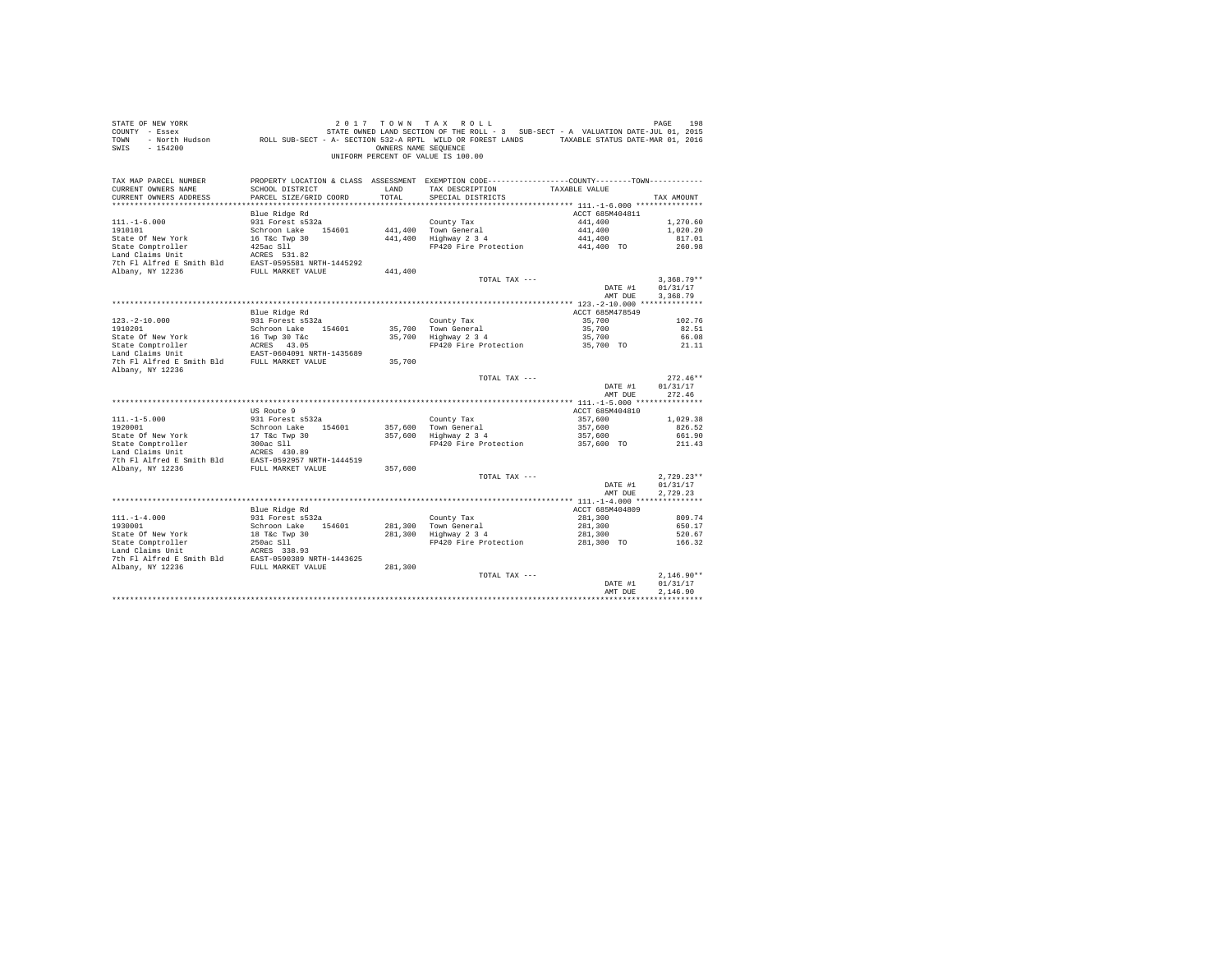| COUNTY - Essex<br>TOWN<br>SWIS<br>$-154200$                     | - North Hudson MCLL SUB-SECT - A- SECTION 532-A RPTL WILD OR FOREST LANDS TAXABLE STATUS DATE-MAR 01, 2016 | OWNERS NAME SEQUENCE | STATE OWNED LAND SECTION OF THE ROLL - 3 SUB-SECT - A VALUATION DATE-JUL 01, 2015<br>UNIFORM PERCENT OF VALUE IS 100.00 |                       |                  |
|-----------------------------------------------------------------|------------------------------------------------------------------------------------------------------------|----------------------|-------------------------------------------------------------------------------------------------------------------------|-----------------------|------------------|
| TAX MAP PARCEL NUMBER                                           |                                                                                                            |                      | PROPERTY LOCATION & CLASS ASSESSMENT EXEMPTION CODE-----------------COUNTY--------TOWN----------                        |                       |                  |
| CURRENT OWNERS NAME                                             | SCHOOL DISTRICT                                                                                            | LAND                 | TAX DESCRIPTION                                                                                                         | TAXABLE VALUE         |                  |
| CURRENT OWNERS ADDRESS                                          | PARCEL SIZE/GRID COORD                                                                                     | TOTAL                | SPECIAL DISTRICTS                                                                                                       |                       | TAX AMOUNT       |
|                                                                 |                                                                                                            |                      |                                                                                                                         |                       |                  |
|                                                                 | Blue Ridge Rd                                                                                              |                      |                                                                                                                         | ACCT 685M404808       |                  |
| $111. -1 - 3.000$<br>1940001                                    | 931 Forest s532a - WTRFNT<br>Schroon Lake 154601                                                           |                      | County Tax<br>212,000 Town General                                                                                      | 212,000<br>212,000    | 610.26<br>489.99 |
|                                                                 |                                                                                                            |                      | 212,000 Highway 2 3 4                                                                                                   | 212,000               | 392.40           |
|                                                                 |                                                                                                            |                      | FP420 Fire Protection                                                                                                   | 212,000 TO            | 125.35           |
|                                                                 |                                                                                                            |                      |                                                                                                                         |                       |                  |
|                                                                 |                                                                                                            |                      |                                                                                                                         |                       |                  |
|                                                                 |                                                                                                            | 212,000              |                                                                                                                         |                       |                  |
|                                                                 |                                                                                                            |                      | TOTAL TAX ---                                                                                                           |                       | $1,618.00**$     |
|                                                                 |                                                                                                            |                      |                                                                                                                         | DATE #1               | 01/31/17         |
|                                                                 |                                                                                                            |                      |                                                                                                                         | AMT DUE               | 1,618.00         |
|                                                                 |                                                                                                            |                      |                                                                                                                         |                       |                  |
|                                                                 | Blue Ridge Rd                                                                                              |                      |                                                                                                                         | ACCT 685M404807       |                  |
| $111. - 1 - 2.000$                                              | 931 Forest s532a - WTRFNT                                                                                  |                      | County Tax<br>122,000 Town General<br>122,000 Highway 2 3 4                                                             | 122,000               | 351.19           |
| 1950001                                                         | Schroon Lake 154601                                                                                        |                      |                                                                                                                         | 122,000               | 281.98           |
| State Of New York                                               | 20 T&c Twp 30                                                                                              |                      | FP420 Fire Protection                                                                                                   | 122,000<br>122,000 TO | 225.81           |
|                                                                 |                                                                                                            |                      |                                                                                                                         |                       | 72.13            |
|                                                                 |                                                                                                            |                      |                                                                                                                         |                       |                  |
| Albany, NY 12236                                                | FULL MARKET VALUE                                                                                          | 122,000              |                                                                                                                         |                       |                  |
|                                                                 |                                                                                                            |                      | TOTAL TAX ---                                                                                                           |                       | $931.11**$       |
|                                                                 |                                                                                                            |                      |                                                                                                                         | DATE #1               | 01/31/17         |
|                                                                 |                                                                                                            |                      |                                                                                                                         | AMT DUE               | 931.11           |
|                                                                 |                                                                                                            |                      |                                                                                                                         |                       |                  |
|                                                                 | Blue Ridge Rd                                                                                              |                      |                                                                                                                         | ACCT 685M404806       |                  |
| $111. - 1 - 1.000$                                              | 931 Forest s532a                                                                                           |                      | County Tax                                                                                                              | 40,500                | 116.58           |
| 1960001                                                         | Schroon Lake 154601                                                                                        |                      | 40,500 Town General<br>40,500 Highway 2 3 4                                                                             | 40,500                | 93.61            |
| State Of New York                                               | 21 T&c Twp 30                                                                                              |                      |                                                                                                                         | 40,500                | 74.96            |
| State Comptroller                                               | ACRES 48.82<br>EAST-0582812 NRTH-1440753                                                                   |                      | FP420 Fire Protection                                                                                                   | 40,500 TO             | 23.95            |
| Land Claims Unit<br>7th F1 Alfred E Smith Bld FULL MARKET VALUE |                                                                                                            | 40,500               |                                                                                                                         |                       |                  |
| Albany, NY 12236                                                |                                                                                                            |                      |                                                                                                                         |                       |                  |
|                                                                 |                                                                                                            |                      | TOTAL TAX ---                                                                                                           |                       | $309.10**$       |
|                                                                 |                                                                                                            |                      |                                                                                                                         | DATE #1               | 01/31/17         |
|                                                                 |                                                                                                            |                      |                                                                                                                         | AMT DUE               | 309.10           |
|                                                                 |                                                                                                            |                      |                                                                                                                         |                       |                  |
|                                                                 | Blue Ridge Rd                                                                                              |                      |                                                                                                                         | ACCT 685M404804       |                  |
| $113.4 - 2 - 2.000$                                             | 931 Forest s532a                                                                                           |                      | County Tax                                                                                                              | 106,700               | 307.14           |
| 1980001                                                         | Schroon Lake 154601                                                                                        |                      | 106,700 Town General                                                                                                    | 106,700               | 246.61           |
|                                                                 |                                                                                                            |                      | 106,700 Highway 2 3 4                                                                                                   | 106,700               | 197.50           |
|                                                                 |                                                                                                            |                      | FP420 Fire Protection 106,700 TO                                                                                        |                       | 63.09            |
|                                                                 |                                                                                                            | 106,700              |                                                                                                                         |                       |                  |
| Albany, NY 12236                                                |                                                                                                            |                      |                                                                                                                         |                       |                  |
|                                                                 |                                                                                                            |                      | TOTAL TAX ---                                                                                                           |                       | $814.34**$       |
|                                                                 |                                                                                                            |                      |                                                                                                                         | DATE #1               | 01/31/17         |
|                                                                 |                                                                                                            |                      |                                                                                                                         | AMT DUE               | 814.34           |
|                                                                 |                                                                                                            |                      |                                                                                                                         |                       |                  |

STATE OF NEW YORK **2017** TOWN TAX ROLL **DESIGNER 199**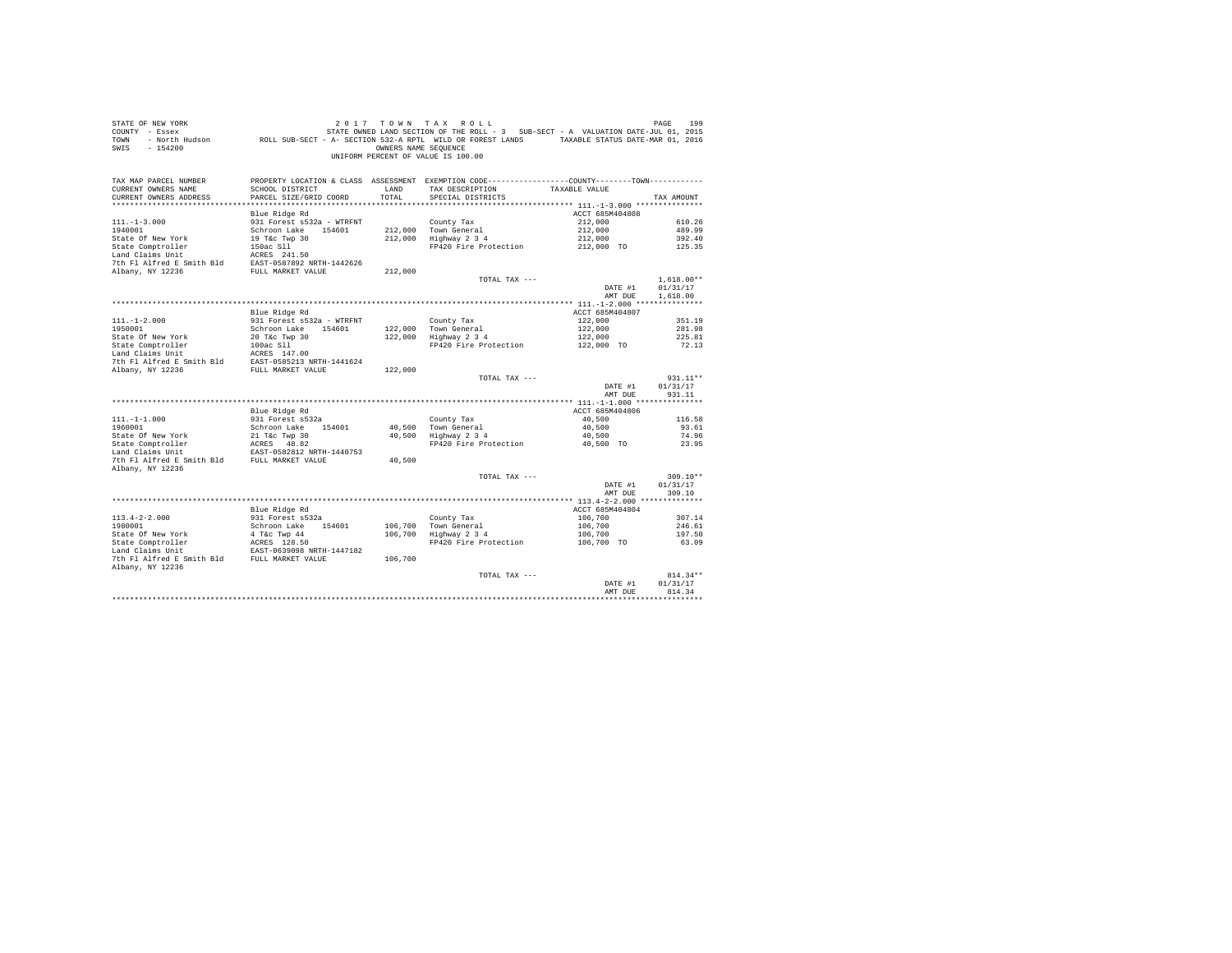| STATE OF NEW YORK<br>COUNTY - Essex<br>TOWN<br>$-154200$<br>SWIS |                                                   | OWNERS NAME SEQUENCE | 2017 TOWN TAX ROLL<br>STATE OWNED LAND SECTION OF THE ROLL - 3 SUB-SECT - A VALUATION DATE-JUL 01, 2015<br>- North Hudson ROLL SUB-SECT - A- SECTION 532-A RPTL WILD OR FOREST LANDS TAXABLE STATUS DATE-MAR 01, 2016<br>UNIFORM PERCENT OF VALUE IS 100.00 |                 | PAGE<br>200 |
|------------------------------------------------------------------|---------------------------------------------------|----------------------|-------------------------------------------------------------------------------------------------------------------------------------------------------------------------------------------------------------------------------------------------------------|-----------------|-------------|
| TAX MAP PARCEL NUMBER<br>CURRENT OWNERS NAME                     | SCHOOL DISTRICT                                   | LAND                 | PROPERTY LOCATION & CLASS ASSESSMENT EXEMPTION CODE---------------COUNTY-------TOWN----------<br>TAX DESCRIPTION                                                                                                                                            | TAXABLE VALUE   |             |
| CURRENT OWNERS ADDRESS                                           | PARCEL SIZE/GRID COORD                            | TOTAL                | SPECIAL DISTRICTS                                                                                                                                                                                                                                           |                 | TAX AMOUNT  |
|                                                                  |                                                   |                      |                                                                                                                                                                                                                                                             |                 |             |
|                                                                  | Blue Ridge Rd                                     |                      |                                                                                                                                                                                                                                                             | ACCT 685M404803 |             |
| $113. - 2 - 6.000$                                               | 931 Forest s532a                                  |                      | County Tax                                                                                                                                                                                                                                                  | 99,600          | 286.71      |
| 1990001                                                          | Schroon Lake 154601                               |                      | 99,600 Town General                                                                                                                                                                                                                                         | 99,600          | 230.20      |
| State Of New York                                                | 4 T&c Twp 44                                      | 99,600               | Highway 2 3 4                                                                                                                                                                                                                                               | 99,600          | 184.35      |
| State Comptroller                                                | ACRES 120.00                                      |                      | FP420 Fire Protection                                                                                                                                                                                                                                       | 99,600 TO       | 58.89       |
| Land Claims Unit                                                 | EAST-0641430 NRTH-1448903                         |                      |                                                                                                                                                                                                                                                             |                 |             |
| 7th Fl Alfred E Smith Bld<br>Albany, NY 12236                    | DEED BOOK 140<br>$PG-192$                         | 99,600               |                                                                                                                                                                                                                                                             |                 |             |
|                                                                  | FULL MARKET VALUE                                 |                      | TOTAL TAX ---                                                                                                                                                                                                                                               |                 | $760.15**$  |
|                                                                  |                                                   |                      |                                                                                                                                                                                                                                                             | DATE #1         | 01/31/17    |
|                                                                  |                                                   |                      |                                                                                                                                                                                                                                                             | AMT DUE         | 760.15      |
|                                                                  |                                                   |                      |                                                                                                                                                                                                                                                             |                 |             |
|                                                                  | Blue Ridge Rd                                     |                      |                                                                                                                                                                                                                                                             | ACCT 685M404802 |             |
| $113. -2 - 2.000$                                                | 931 Forest s532a - WTRFNT                         |                      | County Tax                                                                                                                                                                                                                                                  | 102,300         | 294.48      |
| 2000001                                                          | Schroon Lake 154601                               | 102,300              | Town General                                                                                                                                                                                                                                                | 102,300         | 236.44      |
| State Of New York                                                | 4 T&c Twp 44                                      | 102,300              | Highway 2 3 4                                                                                                                                                                                                                                               | 102,300         | 189.35      |
| State Comptroller                                                | 120ac Sll                                         |                      | FP420 Fire Protection                                                                                                                                                                                                                                       | 102,300 TO      | 60.49       |
| Land Claims Unit                                                 | ACRES 120.00                                      |                      |                                                                                                                                                                                                                                                             |                 |             |
| 7th Fl Alfred E Smith Bld<br>Albany, NY 12236                    | EAST-0643478 NRTH-1450443<br>DEED BOOK 140 PG-192 |                      |                                                                                                                                                                                                                                                             |                 |             |
|                                                                  | FULL MARKET VALUE                                 | 102,300              |                                                                                                                                                                                                                                                             |                 |             |
|                                                                  |                                                   |                      | TOTAL TAX ---                                                                                                                                                                                                                                               |                 | 780.76**    |
|                                                                  |                                                   |                      |                                                                                                                                                                                                                                                             | DATE #1         | 01/31/17    |
|                                                                  |                                                   |                      |                                                                                                                                                                                                                                                             | AMT DUE         | 780.76      |
|                                                                  |                                                   |                      |                                                                                                                                                                                                                                                             |                 |             |
|                                                                  | Blue Ridge Rd                                     |                      |                                                                                                                                                                                                                                                             | ACCT 685M404801 |             |
| $113.4 - 2 - 3.000$                                              | 931 Forest s532a                                  |                      | County Tax                                                                                                                                                                                                                                                  | 56,900          | 163.79      |
| 2010001                                                          | Schroon Lake 154601                               | 56,900               | Town General                                                                                                                                                                                                                                                | 56,900          | 131.51      |
| State Of New York                                                | 4 Totn&crossfield Twp 44                          | 56,900               | Highway 2 3 4                                                                                                                                                                                                                                               | 56,900          | 105.32      |
| State Comptroller<br>Land Claims Unit                            | 68.5ac Sll<br>ACRES 68.50                         |                      | FP420 Fire Protection                                                                                                                                                                                                                                       | 56,900 TO       | 33.64       |
| 7th Fl Alfred E Smith Bld                                        | EAST-0640105 NRTH-1445983                         |                      |                                                                                                                                                                                                                                                             |                 |             |
| Albany, NY 12236                                                 | FULL MARKET VALUE                                 | 56,900               |                                                                                                                                                                                                                                                             |                 |             |
|                                                                  |                                                   |                      | TOTAL TAX ---                                                                                                                                                                                                                                               |                 | $434.26**$  |
|                                                                  |                                                   |                      |                                                                                                                                                                                                                                                             | DATE #1         | 01/31/17    |
|                                                                  |                                                   |                      |                                                                                                                                                                                                                                                             | AMT DUE         | 434.26      |
|                                                                  |                                                   |                      |                                                                                                                                                                                                                                                             |                 |             |
|                                                                  | Blue Ridge Rd                                     |                      |                                                                                                                                                                                                                                                             | ACCT 685M404915 |             |
| $113, -2 - 5, 000$                                               | 931 Forest s532a                                  |                      | County Tax                                                                                                                                                                                                                                                  | 99,600          | 286.71      |
| 2020001                                                          | Schroon Lake<br>154601                            | 99,600               | Town General                                                                                                                                                                                                                                                | 99,600          | 230.20      |
| State Of New York                                                | 4 T&C Twp 44                                      | 99,600               | Highway 2 3 4                                                                                                                                                                                                                                               | 99,600          | 184.35      |
| State Comptroller<br>Land Claims Unit                            | ACRES 120.00<br>EAST-0642469 NRTH-1447345         |                      | FP420 Fire Protection                                                                                                                                                                                                                                       | 99,600 TO       | 58.89       |
| 7th Fl Alfred E Smith Bld                                        | $PG-192$<br>DEED BOOK 140                         |                      |                                                                                                                                                                                                                                                             |                 |             |
| Albany, NY 12236                                                 | FULL MARKET VALUE                                 | 99,600               |                                                                                                                                                                                                                                                             |                 |             |
|                                                                  |                                                   |                      | TOTAL TAX ---                                                                                                                                                                                                                                               |                 | $760.15**$  |
|                                                                  |                                                   |                      |                                                                                                                                                                                                                                                             | DATE #1         | 01/31/17    |
|                                                                  |                                                   |                      |                                                                                                                                                                                                                                                             | AMT DUE         | 760.15      |
|                                                                  |                                                   |                      |                                                                                                                                                                                                                                                             |                 |             |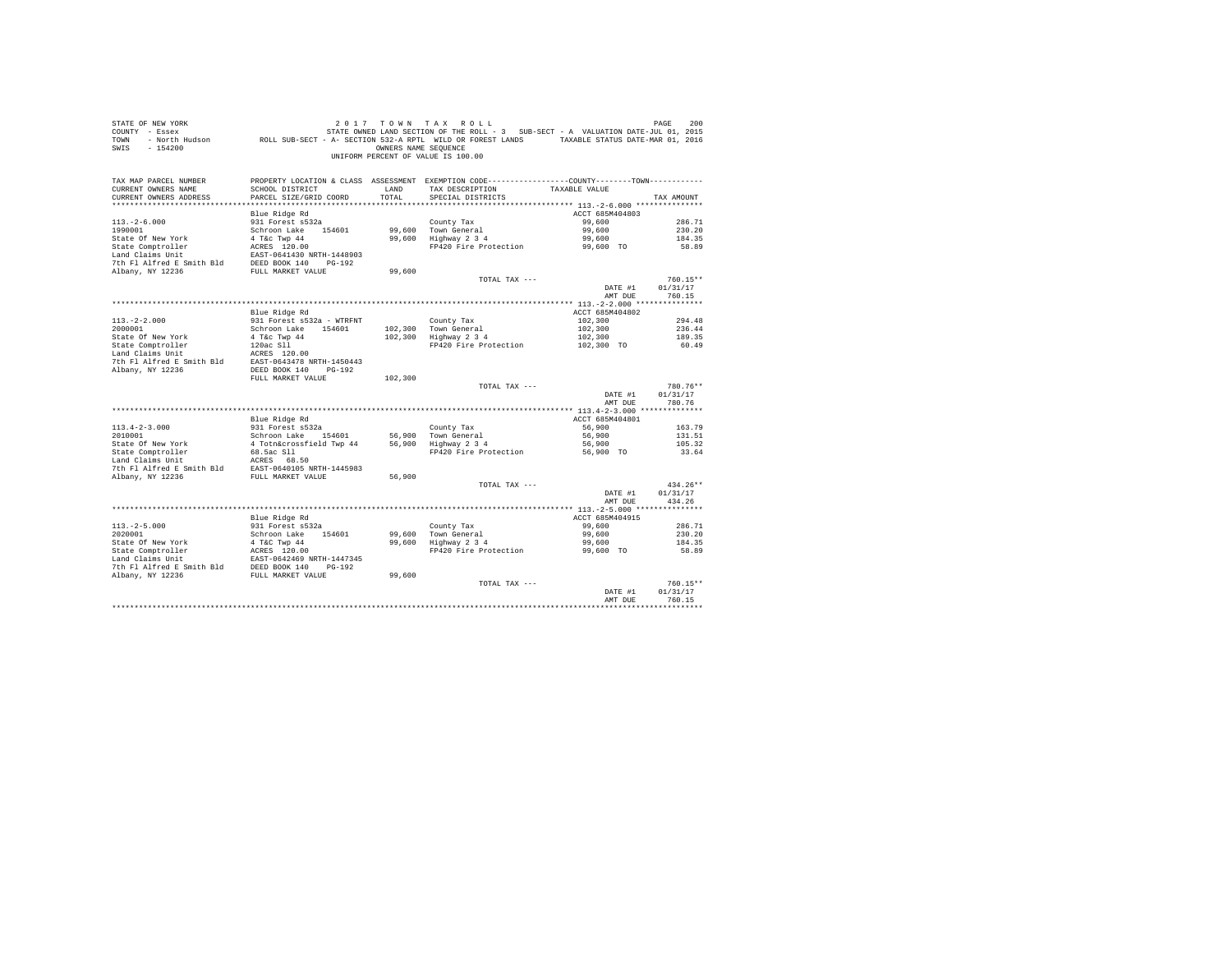| STATE OF NEW YORK<br>COUNTY - Essex<br>TOWN<br>$-154200$<br>SWIS                                                                                                                                            |                                           | OWNERS NAME SEQUENCE | 2017 TOWN TAX ROLL<br>STATE OWNED LAND SECTION OF THE ROLL - 3 SUB-SECT - A VALUATION DATE-JUL 01, 2015<br>- North Hudson ROLL SUB-SECT - A- SECTION 532-A RPTL WILD OR FOREST LANDS TAXABLE STATUS DATE-MAR 01, 2016<br>UNIFORM PERCENT OF VALUE IS 100.00 |                  | PAGE<br>201      |
|-------------------------------------------------------------------------------------------------------------------------------------------------------------------------------------------------------------|-------------------------------------------|----------------------|-------------------------------------------------------------------------------------------------------------------------------------------------------------------------------------------------------------------------------------------------------------|------------------|------------------|
| TAX MAP PARCEL NUMBER                                                                                                                                                                                       |                                           |                      | PROPERTY LOCATION & CLASS ASSESSMENT EXEMPTION CODE---------------COUNTY-------TOWN----------                                                                                                                                                               |                  |                  |
| CURRENT OWNERS NAME<br>CURRENT OWNERS ADDRESS                                                                                                                                                               | SCHOOL DISTRICT<br>PARCEL SIZE/GRID COORD | LAND<br>TOTAL        | TAX DESCRIPTION<br>SPECIAL DISTRICTS                                                                                                                                                                                                                        | TAXABLE VALUE    | TAX AMOUNT       |
|                                                                                                                                                                                                             |                                           |                      |                                                                                                                                                                                                                                                             |                  |                  |
|                                                                                                                                                                                                             | Blue Ridge Rd                             |                      |                                                                                                                                                                                                                                                             | ACCT 685M404914  |                  |
| $113. - 2 - 3.000$                                                                                                                                                                                          | 931 Forest s532a                          |                      | County Tax                                                                                                                                                                                                                                                  | 99,600           | 286.71           |
| 2030001                                                                                                                                                                                                     | Schroon Lake 154601                       |                      | 99,600 Town General<br>99,600 Highway 2 3 4                                                                                                                                                                                                                 | 99,600           | 230.20           |
| State Of New York                                                                                                                                                                                           | 4 T&c Twp 44                              |                      |                                                                                                                                                                                                                                                             | 99,600           | 184.35           |
| State Comptroller                                                                                                                                                                                           | ACRES 120.00                              |                      | FP420 Fire Protection                                                                                                                                                                                                                                       | 99,600 TO        | 58.89            |
| Land Claims Unit                                                                                                                                                                                            | EAST-0644542 NRTH-1448953                 |                      |                                                                                                                                                                                                                                                             |                  |                  |
| 7th Fl Alfred E Smith Bld                                                                                                                                                                                   | DEED BOOK 140 PG-192                      |                      |                                                                                                                                                                                                                                                             |                  |                  |
| Albany, NY 12236                                                                                                                                                                                            | FULL MARKET VALUE                         | 99,600               | TOTAL TAX ---                                                                                                                                                                                                                                               |                  | $760.15**$       |
|                                                                                                                                                                                                             |                                           |                      |                                                                                                                                                                                                                                                             | DATE #1          | 01/31/17         |
|                                                                                                                                                                                                             |                                           |                      |                                                                                                                                                                                                                                                             | AMT DUE          | 760.15           |
|                                                                                                                                                                                                             |                                           |                      |                                                                                                                                                                                                                                                             |                  |                  |
|                                                                                                                                                                                                             | Blue Ridge Rd                             |                      |                                                                                                                                                                                                                                                             | ACCT 685M404913  |                  |
| $113.4 - 2 - 10.000$                                                                                                                                                                                        | 931 Forest s532a                          |                      | County Tax                                                                                                                                                                                                                                                  | 99,600           | 286.71           |
| 2040001                                                                                                                                                                                                     | Schroon Lake 154601                       | 99,600               | Town General                                                                                                                                                                                                                                                | 99,600           | 230.20           |
| State Of New York                                                                                                                                                                                           | 4 T&C Twp 44<br>ACRES 120.00              | 99,600               | $Highway$ 2 3 4                                                                                                                                                                                                                                             | 99,600           | 184.35           |
| State Comptroller                                                                                                                                                                                           |                                           |                      | FP420 Fire Protection                                                                                                                                                                                                                                       | 99,600 TO        | 58.89            |
|                                                                                                                                                                                                             |                                           |                      |                                                                                                                                                                                                                                                             |                  |                  |
| Land Claims Unit<br>$\begin{array}{lll} \texttt{EAST-0643725 NRTH-1445857} \\ \texttt{7th Fl1-free Smith Bld} & \texttt{DEED BOK 140} \\ \texttt{7thr} & \texttt{NY 12216} \end{array}$<br>Albany, NY 12236 | FULL MARKET VALUE                         | 99,600               |                                                                                                                                                                                                                                                             |                  |                  |
|                                                                                                                                                                                                             |                                           |                      | TOTAL TAX ---                                                                                                                                                                                                                                               |                  | $760.15**$       |
|                                                                                                                                                                                                             |                                           |                      |                                                                                                                                                                                                                                                             | DATE #1          | 01/31/17         |
|                                                                                                                                                                                                             |                                           |                      |                                                                                                                                                                                                                                                             | AMT DUE          | 760.15           |
|                                                                                                                                                                                                             |                                           |                      |                                                                                                                                                                                                                                                             |                  |                  |
|                                                                                                                                                                                                             | Blue Ridge Rd                             |                      |                                                                                                                                                                                                                                                             | ACCT 685M404912  |                  |
| $113. - 2 - 4.000$<br>2050001                                                                                                                                                                               | 931 Forest s532a<br>Schroon Lake 154601   |                      | County Tax                                                                                                                                                                                                                                                  | 99,600<br>99,600 | 286.71<br>230.20 |
| State Of New York                                                                                                                                                                                           | 4 T&c Twp 44                              |                      | 99,600 Town General<br>99,600 Highway 2 3 4                                                                                                                                                                                                                 | 99,600           | 184.35           |
| State Comptroller                                                                                                                                                                                           | ACRES 120.00                              |                      | FP420 Fire Protection                                                                                                                                                                                                                                       | 99,600 TO        | 58.89            |
| Land Claims Unit                                                                                                                                                                                            | EAST-0645737 NRTH-1447574                 |                      |                                                                                                                                                                                                                                                             |                  |                  |
| 7th Fl Alfred E Smith Bld DEED BOOK 140 PG-192                                                                                                                                                              |                                           |                      |                                                                                                                                                                                                                                                             |                  |                  |
| Albany, NY 12236                                                                                                                                                                                            | FULL MARKET VALUE                         | 99,600               |                                                                                                                                                                                                                                                             |                  |                  |
|                                                                                                                                                                                                             |                                           |                      | TOTAL TAX ---                                                                                                                                                                                                                                               |                  | $760.15**$       |
|                                                                                                                                                                                                             |                                           |                      |                                                                                                                                                                                                                                                             | DATE #1          | 01/31/17         |
|                                                                                                                                                                                                             |                                           |                      |                                                                                                                                                                                                                                                             | AMT DUE          | 760.15           |
|                                                                                                                                                                                                             | Elk Lake Rd                               |                      |                                                                                                                                                                                                                                                             | ACCT 685M404910  |                  |
| $92 - 3 - 5.000$                                                                                                                                                                                            | 931 Forest s532a                          |                      | County Tax                                                                                                                                                                                                                                                  | 37,600           | 108.23           |
| 2070001                                                                                                                                                                                                     | Schroon Lake 154601                       |                      | 37.600 Town General                                                                                                                                                                                                                                         | 37,600           | 86.90            |
|                                                                                                                                                                                                             | 22 Totn&crossfield Twp 45                 |                      | $37,600$ Highway $2\overline{3}4$                                                                                                                                                                                                                           | 37,600           | 69.60            |
| State Of New York<br>State Comptroller                                                                                                                                                                      | 45.3ac S11                                |                      | FP420 Fire Protection                                                                                                                                                                                                                                       | 37,600 TO        | 22.23            |
| Land Claims Unit                                                                                                                                                                                            | ACRES 45.31                               |                      |                                                                                                                                                                                                                                                             |                  |                  |
| 7th Fl Alfred E Smith Bld                                                                                                                                                                                   | EAST-0612392 NRTH-1484010                 |                      |                                                                                                                                                                                                                                                             |                  |                  |
| Albany, NY 12236                                                                                                                                                                                            | FULL MARKET VALUE                         | 37,600               |                                                                                                                                                                                                                                                             |                  |                  |
|                                                                                                                                                                                                             |                                           |                      | TOTAL TAX ---                                                                                                                                                                                                                                               |                  | 286.96**         |
|                                                                                                                                                                                                             |                                           |                      |                                                                                                                                                                                                                                                             | DATE #1          | 01/31/17         |
|                                                                                                                                                                                                             |                                           |                      |                                                                                                                                                                                                                                                             | AMT DUE          | 286.96           |
|                                                                                                                                                                                                             |                                           |                      |                                                                                                                                                                                                                                                             |                  |                  |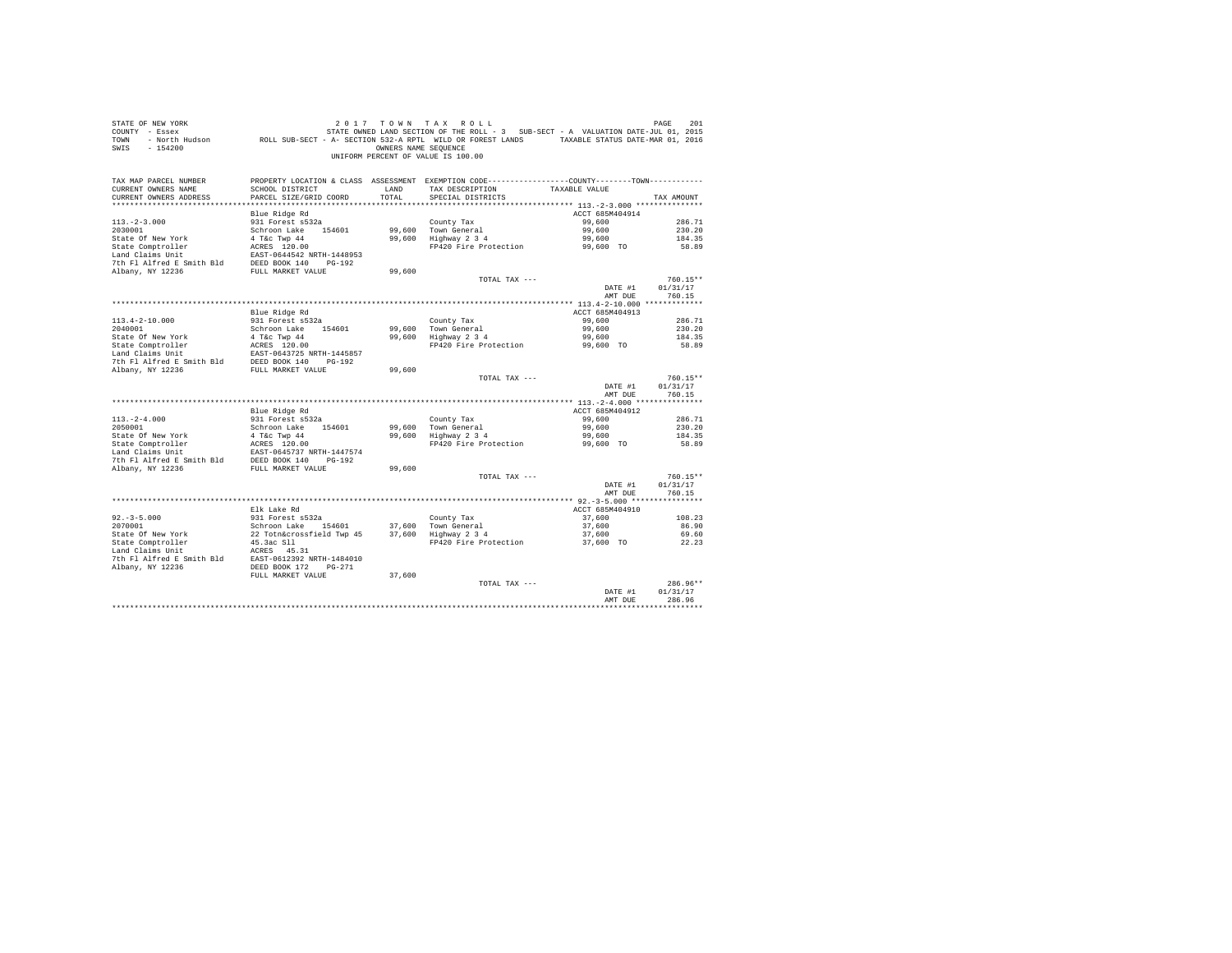| PROPERTY LOCATION & CLASS ASSESSMENT EXEMPTION CODE----------------COUNTY--------TOWN----------<br>TAX MAP PARCEL NUMBER<br>TAX DESCRIPTION<br>CURRENT OWNERS NAME<br>SCHOOL DISTRICT<br>LAND<br>TAXABLE VALUE<br>TOTAL.<br>CURRENT OWNERS ADDRESS<br>PARCEL SIZE/GRID COORD<br>SPECIAL DISTRICTS<br>TAX AMOUNT<br>ACCT 685M404909<br>US Route 9<br>$92. -3 - 4.000$<br>931 Forest s532a<br>County Tax<br>241,900<br>696.33<br>241,900 Town General<br>241,900 Highway 2 3 4<br>2080001<br>Schroon Lake 154601<br>241,900<br>559.10<br>23 T&C Twp 45<br>State Of New York<br>241,900<br>447.74<br>FP420 Fire Protection 241,900 TO 143.02<br>FULL MARKET VALUE<br>241,900<br>$1.846.19**$<br>TOTAL TAX ---<br>DATE #1<br>01/31/17<br>AMT DUE<br>1,846.19<br>Elk Lake Rd<br>ACCT 685M404908<br>$92.-3-3.000$<br>2090001<br>931 Forest s532a<br>417,300<br>1,201.23<br>County Tax<br>417,300 Town General<br>417,300 Highway 2 3 4<br>417,300<br>Schroon Lake 154601<br>417,300<br>964.50<br>417,300<br>State Of New York<br>24 T&c Twp 45<br>772.40<br>State Comptroller<br>502.8ac S11<br>FP420 Fire Protection<br>417,300 TO<br>246.73<br>Cast Computering the MCRES 502.82<br>7th Fl Alfred E Smith Bld<br>2000 EAST-0605613 NRTH-1480650<br>2000 Albany, NY 12236 DEED BOOK 191 PG-405<br>FULL MARKET VALUE<br>417,300<br>$3.184.86**$<br>TOTAL TAX ---<br>01/31/17<br>DATE #1<br>3.184.86<br>AMT DUE<br>Elk Lake Rd<br>ACCT 685M404907<br>$92. - 3 - 11.000$<br>931 Forest s532a<br>428,400<br>County Tax<br>1,233.18<br>428,400 Town General<br>428,400 Highway 2 3 4<br>2100001<br>428,400<br>Schroon Lake 154601<br>990.16<br>State Of New York 25 T&C Twp 45<br>State Comptroller 516.2ac S11<br>Land Claims Unit 516.2ac S16.15<br>428,400<br>792.94<br>FP420 Fire Protection 428,400 TO<br>253.29<br>EXAMPLE 2012 FOR SMITH BLAST 2001974 NRTH-1477937<br>Albany, NY 12236 2008 DEED BOOK 191 PG-405<br>FULL MARKET VALUE<br>428,400<br>TOTAL TAX ---<br>$3,269.57**$<br>DATE #1<br>01/31/17<br>AMT DUE<br>3.269.57<br>ACCT 685M404906<br>Elk Lake Rd<br>931 Forest s532a<br>$92.-3-10.000$<br>2110001<br>County Tax<br>217,200 Town General<br>217,200 Highway 2 3 4<br>217,200<br>625.23<br>217,200<br>Schroon Lake 154601<br>502.01<br>217,200<br>217,200<br>402.02<br>FP420 Fire Protection<br>217,200 TO<br>128.42<br>TOTAL TAX ---<br>$1.657.68**$<br>DATE #1<br>01/31/17<br>AMT DUE<br>1.657.68 | STATE OF NEW YORK<br>SWIS - 154200 | OWNERS NAME SEQUENCE | 2017 TOWN TAX ROLL<br>UNIFORM PERCENT OF VALUE IS 100.00 | 202<br>PAGE |
|------------------------------------------------------------------------------------------------------------------------------------------------------------------------------------------------------------------------------------------------------------------------------------------------------------------------------------------------------------------------------------------------------------------------------------------------------------------------------------------------------------------------------------------------------------------------------------------------------------------------------------------------------------------------------------------------------------------------------------------------------------------------------------------------------------------------------------------------------------------------------------------------------------------------------------------------------------------------------------------------------------------------------------------------------------------------------------------------------------------------------------------------------------------------------------------------------------------------------------------------------------------------------------------------------------------------------------------------------------------------------------------------------------------------------------------------------------------------------------------------------------------------------------------------------------------------------------------------------------------------------------------------------------------------------------------------------------------------------------------------------------------------------------------------------------------------------------------------------------------------------------------------------------------------------------------------------------------------------------------------------------------------------------------------------------------------------------------------------------------------------------------------------------------------------------------------------------------------------------------------------------------------------------------------------------------------------------------------------------------------------------------------------------------|------------------------------------|----------------------|----------------------------------------------------------|-------------|
|                                                                                                                                                                                                                                                                                                                                                                                                                                                                                                                                                                                                                                                                                                                                                                                                                                                                                                                                                                                                                                                                                                                                                                                                                                                                                                                                                                                                                                                                                                                                                                                                                                                                                                                                                                                                                                                                                                                                                                                                                                                                                                                                                                                                                                                                                                                                                                                                                  |                                    |                      |                                                          |             |
|                                                                                                                                                                                                                                                                                                                                                                                                                                                                                                                                                                                                                                                                                                                                                                                                                                                                                                                                                                                                                                                                                                                                                                                                                                                                                                                                                                                                                                                                                                                                                                                                                                                                                                                                                                                                                                                                                                                                                                                                                                                                                                                                                                                                                                                                                                                                                                                                                  |                                    |                      |                                                          |             |
|                                                                                                                                                                                                                                                                                                                                                                                                                                                                                                                                                                                                                                                                                                                                                                                                                                                                                                                                                                                                                                                                                                                                                                                                                                                                                                                                                                                                                                                                                                                                                                                                                                                                                                                                                                                                                                                                                                                                                                                                                                                                                                                                                                                                                                                                                                                                                                                                                  |                                    |                      |                                                          |             |
|                                                                                                                                                                                                                                                                                                                                                                                                                                                                                                                                                                                                                                                                                                                                                                                                                                                                                                                                                                                                                                                                                                                                                                                                                                                                                                                                                                                                                                                                                                                                                                                                                                                                                                                                                                                                                                                                                                                                                                                                                                                                                                                                                                                                                                                                                                                                                                                                                  |                                    |                      |                                                          |             |
|                                                                                                                                                                                                                                                                                                                                                                                                                                                                                                                                                                                                                                                                                                                                                                                                                                                                                                                                                                                                                                                                                                                                                                                                                                                                                                                                                                                                                                                                                                                                                                                                                                                                                                                                                                                                                                                                                                                                                                                                                                                                                                                                                                                                                                                                                                                                                                                                                  |                                    |                      |                                                          |             |
|                                                                                                                                                                                                                                                                                                                                                                                                                                                                                                                                                                                                                                                                                                                                                                                                                                                                                                                                                                                                                                                                                                                                                                                                                                                                                                                                                                                                                                                                                                                                                                                                                                                                                                                                                                                                                                                                                                                                                                                                                                                                                                                                                                                                                                                                                                                                                                                                                  |                                    |                      |                                                          |             |
|                                                                                                                                                                                                                                                                                                                                                                                                                                                                                                                                                                                                                                                                                                                                                                                                                                                                                                                                                                                                                                                                                                                                                                                                                                                                                                                                                                                                                                                                                                                                                                                                                                                                                                                                                                                                                                                                                                                                                                                                                                                                                                                                                                                                                                                                                                                                                                                                                  |                                    |                      |                                                          |             |
|                                                                                                                                                                                                                                                                                                                                                                                                                                                                                                                                                                                                                                                                                                                                                                                                                                                                                                                                                                                                                                                                                                                                                                                                                                                                                                                                                                                                                                                                                                                                                                                                                                                                                                                                                                                                                                                                                                                                                                                                                                                                                                                                                                                                                                                                                                                                                                                                                  |                                    |                      |                                                          |             |
|                                                                                                                                                                                                                                                                                                                                                                                                                                                                                                                                                                                                                                                                                                                                                                                                                                                                                                                                                                                                                                                                                                                                                                                                                                                                                                                                                                                                                                                                                                                                                                                                                                                                                                                                                                                                                                                                                                                                                                                                                                                                                                                                                                                                                                                                                                                                                                                                                  |                                    |                      |                                                          |             |
|                                                                                                                                                                                                                                                                                                                                                                                                                                                                                                                                                                                                                                                                                                                                                                                                                                                                                                                                                                                                                                                                                                                                                                                                                                                                                                                                                                                                                                                                                                                                                                                                                                                                                                                                                                                                                                                                                                                                                                                                                                                                                                                                                                                                                                                                                                                                                                                                                  |                                    |                      |                                                          |             |
|                                                                                                                                                                                                                                                                                                                                                                                                                                                                                                                                                                                                                                                                                                                                                                                                                                                                                                                                                                                                                                                                                                                                                                                                                                                                                                                                                                                                                                                                                                                                                                                                                                                                                                                                                                                                                                                                                                                                                                                                                                                                                                                                                                                                                                                                                                                                                                                                                  |                                    |                      |                                                          |             |
|                                                                                                                                                                                                                                                                                                                                                                                                                                                                                                                                                                                                                                                                                                                                                                                                                                                                                                                                                                                                                                                                                                                                                                                                                                                                                                                                                                                                                                                                                                                                                                                                                                                                                                                                                                                                                                                                                                                                                                                                                                                                                                                                                                                                                                                                                                                                                                                                                  |                                    |                      |                                                          |             |
|                                                                                                                                                                                                                                                                                                                                                                                                                                                                                                                                                                                                                                                                                                                                                                                                                                                                                                                                                                                                                                                                                                                                                                                                                                                                                                                                                                                                                                                                                                                                                                                                                                                                                                                                                                                                                                                                                                                                                                                                                                                                                                                                                                                                                                                                                                                                                                                                                  |                                    |                      |                                                          |             |
|                                                                                                                                                                                                                                                                                                                                                                                                                                                                                                                                                                                                                                                                                                                                                                                                                                                                                                                                                                                                                                                                                                                                                                                                                                                                                                                                                                                                                                                                                                                                                                                                                                                                                                                                                                                                                                                                                                                                                                                                                                                                                                                                                                                                                                                                                                                                                                                                                  |                                    |                      |                                                          |             |
|                                                                                                                                                                                                                                                                                                                                                                                                                                                                                                                                                                                                                                                                                                                                                                                                                                                                                                                                                                                                                                                                                                                                                                                                                                                                                                                                                                                                                                                                                                                                                                                                                                                                                                                                                                                                                                                                                                                                                                                                                                                                                                                                                                                                                                                                                                                                                                                                                  |                                    |                      |                                                          |             |
|                                                                                                                                                                                                                                                                                                                                                                                                                                                                                                                                                                                                                                                                                                                                                                                                                                                                                                                                                                                                                                                                                                                                                                                                                                                                                                                                                                                                                                                                                                                                                                                                                                                                                                                                                                                                                                                                                                                                                                                                                                                                                                                                                                                                                                                                                                                                                                                                                  |                                    |                      |                                                          |             |
|                                                                                                                                                                                                                                                                                                                                                                                                                                                                                                                                                                                                                                                                                                                                                                                                                                                                                                                                                                                                                                                                                                                                                                                                                                                                                                                                                                                                                                                                                                                                                                                                                                                                                                                                                                                                                                                                                                                                                                                                                                                                                                                                                                                                                                                                                                                                                                                                                  |                                    |                      |                                                          |             |
|                                                                                                                                                                                                                                                                                                                                                                                                                                                                                                                                                                                                                                                                                                                                                                                                                                                                                                                                                                                                                                                                                                                                                                                                                                                                                                                                                                                                                                                                                                                                                                                                                                                                                                                                                                                                                                                                                                                                                                                                                                                                                                                                                                                                                                                                                                                                                                                                                  |                                    |                      |                                                          |             |
|                                                                                                                                                                                                                                                                                                                                                                                                                                                                                                                                                                                                                                                                                                                                                                                                                                                                                                                                                                                                                                                                                                                                                                                                                                                                                                                                                                                                                                                                                                                                                                                                                                                                                                                                                                                                                                                                                                                                                                                                                                                                                                                                                                                                                                                                                                                                                                                                                  |                                    |                      |                                                          |             |
|                                                                                                                                                                                                                                                                                                                                                                                                                                                                                                                                                                                                                                                                                                                                                                                                                                                                                                                                                                                                                                                                                                                                                                                                                                                                                                                                                                                                                                                                                                                                                                                                                                                                                                                                                                                                                                                                                                                                                                                                                                                                                                                                                                                                                                                                                                                                                                                                                  |                                    |                      |                                                          |             |
|                                                                                                                                                                                                                                                                                                                                                                                                                                                                                                                                                                                                                                                                                                                                                                                                                                                                                                                                                                                                                                                                                                                                                                                                                                                                                                                                                                                                                                                                                                                                                                                                                                                                                                                                                                                                                                                                                                                                                                                                                                                                                                                                                                                                                                                                                                                                                                                                                  |                                    |                      |                                                          |             |
|                                                                                                                                                                                                                                                                                                                                                                                                                                                                                                                                                                                                                                                                                                                                                                                                                                                                                                                                                                                                                                                                                                                                                                                                                                                                                                                                                                                                                                                                                                                                                                                                                                                                                                                                                                                                                                                                                                                                                                                                                                                                                                                                                                                                                                                                                                                                                                                                                  |                                    |                      |                                                          |             |
|                                                                                                                                                                                                                                                                                                                                                                                                                                                                                                                                                                                                                                                                                                                                                                                                                                                                                                                                                                                                                                                                                                                                                                                                                                                                                                                                                                                                                                                                                                                                                                                                                                                                                                                                                                                                                                                                                                                                                                                                                                                                                                                                                                                                                                                                                                                                                                                                                  |                                    |                      |                                                          |             |
|                                                                                                                                                                                                                                                                                                                                                                                                                                                                                                                                                                                                                                                                                                                                                                                                                                                                                                                                                                                                                                                                                                                                                                                                                                                                                                                                                                                                                                                                                                                                                                                                                                                                                                                                                                                                                                                                                                                                                                                                                                                                                                                                                                                                                                                                                                                                                                                                                  |                                    |                      |                                                          |             |
|                                                                                                                                                                                                                                                                                                                                                                                                                                                                                                                                                                                                                                                                                                                                                                                                                                                                                                                                                                                                                                                                                                                                                                                                                                                                                                                                                                                                                                                                                                                                                                                                                                                                                                                                                                                                                                                                                                                                                                                                                                                                                                                                                                                                                                                                                                                                                                                                                  |                                    |                      |                                                          |             |
|                                                                                                                                                                                                                                                                                                                                                                                                                                                                                                                                                                                                                                                                                                                                                                                                                                                                                                                                                                                                                                                                                                                                                                                                                                                                                                                                                                                                                                                                                                                                                                                                                                                                                                                                                                                                                                                                                                                                                                                                                                                                                                                                                                                                                                                                                                                                                                                                                  |                                    |                      |                                                          |             |
|                                                                                                                                                                                                                                                                                                                                                                                                                                                                                                                                                                                                                                                                                                                                                                                                                                                                                                                                                                                                                                                                                                                                                                                                                                                                                                                                                                                                                                                                                                                                                                                                                                                                                                                                                                                                                                                                                                                                                                                                                                                                                                                                                                                                                                                                                                                                                                                                                  |                                    |                      |                                                          |             |
|                                                                                                                                                                                                                                                                                                                                                                                                                                                                                                                                                                                                                                                                                                                                                                                                                                                                                                                                                                                                                                                                                                                                                                                                                                                                                                                                                                                                                                                                                                                                                                                                                                                                                                                                                                                                                                                                                                                                                                                                                                                                                                                                                                                                                                                                                                                                                                                                                  |                                    |                      |                                                          |             |
|                                                                                                                                                                                                                                                                                                                                                                                                                                                                                                                                                                                                                                                                                                                                                                                                                                                                                                                                                                                                                                                                                                                                                                                                                                                                                                                                                                                                                                                                                                                                                                                                                                                                                                                                                                                                                                                                                                                                                                                                                                                                                                                                                                                                                                                                                                                                                                                                                  |                                    |                      |                                                          |             |
|                                                                                                                                                                                                                                                                                                                                                                                                                                                                                                                                                                                                                                                                                                                                                                                                                                                                                                                                                                                                                                                                                                                                                                                                                                                                                                                                                                                                                                                                                                                                                                                                                                                                                                                                                                                                                                                                                                                                                                                                                                                                                                                                                                                                                                                                                                                                                                                                                  |                                    |                      |                                                          |             |
|                                                                                                                                                                                                                                                                                                                                                                                                                                                                                                                                                                                                                                                                                                                                                                                                                                                                                                                                                                                                                                                                                                                                                                                                                                                                                                                                                                                                                                                                                                                                                                                                                                                                                                                                                                                                                                                                                                                                                                                                                                                                                                                                                                                                                                                                                                                                                                                                                  |                                    |                      |                                                          |             |
|                                                                                                                                                                                                                                                                                                                                                                                                                                                                                                                                                                                                                                                                                                                                                                                                                                                                                                                                                                                                                                                                                                                                                                                                                                                                                                                                                                                                                                                                                                                                                                                                                                                                                                                                                                                                                                                                                                                                                                                                                                                                                                                                                                                                                                                                                                                                                                                                                  |                                    |                      |                                                          |             |
|                                                                                                                                                                                                                                                                                                                                                                                                                                                                                                                                                                                                                                                                                                                                                                                                                                                                                                                                                                                                                                                                                                                                                                                                                                                                                                                                                                                                                                                                                                                                                                                                                                                                                                                                                                                                                                                                                                                                                                                                                                                                                                                                                                                                                                                                                                                                                                                                                  |                                    |                      |                                                          |             |
|                                                                                                                                                                                                                                                                                                                                                                                                                                                                                                                                                                                                                                                                                                                                                                                                                                                                                                                                                                                                                                                                                                                                                                                                                                                                                                                                                                                                                                                                                                                                                                                                                                                                                                                                                                                                                                                                                                                                                                                                                                                                                                                                                                                                                                                                                                                                                                                                                  |                                    |                      |                                                          |             |
|                                                                                                                                                                                                                                                                                                                                                                                                                                                                                                                                                                                                                                                                                                                                                                                                                                                                                                                                                                                                                                                                                                                                                                                                                                                                                                                                                                                                                                                                                                                                                                                                                                                                                                                                                                                                                                                                                                                                                                                                                                                                                                                                                                                                                                                                                                                                                                                                                  |                                    |                      |                                                          |             |
|                                                                                                                                                                                                                                                                                                                                                                                                                                                                                                                                                                                                                                                                                                                                                                                                                                                                                                                                                                                                                                                                                                                                                                                                                                                                                                                                                                                                                                                                                                                                                                                                                                                                                                                                                                                                                                                                                                                                                                                                                                                                                                                                                                                                                                                                                                                                                                                                                  |                                    |                      |                                                          |             |
|                                                                                                                                                                                                                                                                                                                                                                                                                                                                                                                                                                                                                                                                                                                                                                                                                                                                                                                                                                                                                                                                                                                                                                                                                                                                                                                                                                                                                                                                                                                                                                                                                                                                                                                                                                                                                                                                                                                                                                                                                                                                                                                                                                                                                                                                                                                                                                                                                  |                                    |                      |                                                          |             |
|                                                                                                                                                                                                                                                                                                                                                                                                                                                                                                                                                                                                                                                                                                                                                                                                                                                                                                                                                                                                                                                                                                                                                                                                                                                                                                                                                                                                                                                                                                                                                                                                                                                                                                                                                                                                                                                                                                                                                                                                                                                                                                                                                                                                                                                                                                                                                                                                                  |                                    |                      |                                                          |             |
|                                                                                                                                                                                                                                                                                                                                                                                                                                                                                                                                                                                                                                                                                                                                                                                                                                                                                                                                                                                                                                                                                                                                                                                                                                                                                                                                                                                                                                                                                                                                                                                                                                                                                                                                                                                                                                                                                                                                                                                                                                                                                                                                                                                                                                                                                                                                                                                                                  |                                    |                      |                                                          |             |
|                                                                                                                                                                                                                                                                                                                                                                                                                                                                                                                                                                                                                                                                                                                                                                                                                                                                                                                                                                                                                                                                                                                                                                                                                                                                                                                                                                                                                                                                                                                                                                                                                                                                                                                                                                                                                                                                                                                                                                                                                                                                                                                                                                                                                                                                                                                                                                                                                  |                                    |                      |                                                          |             |
|                                                                                                                                                                                                                                                                                                                                                                                                                                                                                                                                                                                                                                                                                                                                                                                                                                                                                                                                                                                                                                                                                                                                                                                                                                                                                                                                                                                                                                                                                                                                                                                                                                                                                                                                                                                                                                                                                                                                                                                                                                                                                                                                                                                                                                                                                                                                                                                                                  |                                    |                      |                                                          |             |
|                                                                                                                                                                                                                                                                                                                                                                                                                                                                                                                                                                                                                                                                                                                                                                                                                                                                                                                                                                                                                                                                                                                                                                                                                                                                                                                                                                                                                                                                                                                                                                                                                                                                                                                                                                                                                                                                                                                                                                                                                                                                                                                                                                                                                                                                                                                                                                                                                  |                                    |                      |                                                          |             |
|                                                                                                                                                                                                                                                                                                                                                                                                                                                                                                                                                                                                                                                                                                                                                                                                                                                                                                                                                                                                                                                                                                                                                                                                                                                                                                                                                                                                                                                                                                                                                                                                                                                                                                                                                                                                                                                                                                                                                                                                                                                                                                                                                                                                                                                                                                                                                                                                                  |                                    |                      |                                                          |             |
|                                                                                                                                                                                                                                                                                                                                                                                                                                                                                                                                                                                                                                                                                                                                                                                                                                                                                                                                                                                                                                                                                                                                                                                                                                                                                                                                                                                                                                                                                                                                                                                                                                                                                                                                                                                                                                                                                                                                                                                                                                                                                                                                                                                                                                                                                                                                                                                                                  |                                    |                      |                                                          |             |
|                                                                                                                                                                                                                                                                                                                                                                                                                                                                                                                                                                                                                                                                                                                                                                                                                                                                                                                                                                                                                                                                                                                                                                                                                                                                                                                                                                                                                                                                                                                                                                                                                                                                                                                                                                                                                                                                                                                                                                                                                                                                                                                                                                                                                                                                                                                                                                                                                  |                                    |                      |                                                          |             |
|                                                                                                                                                                                                                                                                                                                                                                                                                                                                                                                                                                                                                                                                                                                                                                                                                                                                                                                                                                                                                                                                                                                                                                                                                                                                                                                                                                                                                                                                                                                                                                                                                                                                                                                                                                                                                                                                                                                                                                                                                                                                                                                                                                                                                                                                                                                                                                                                                  |                                    |                      |                                                          |             |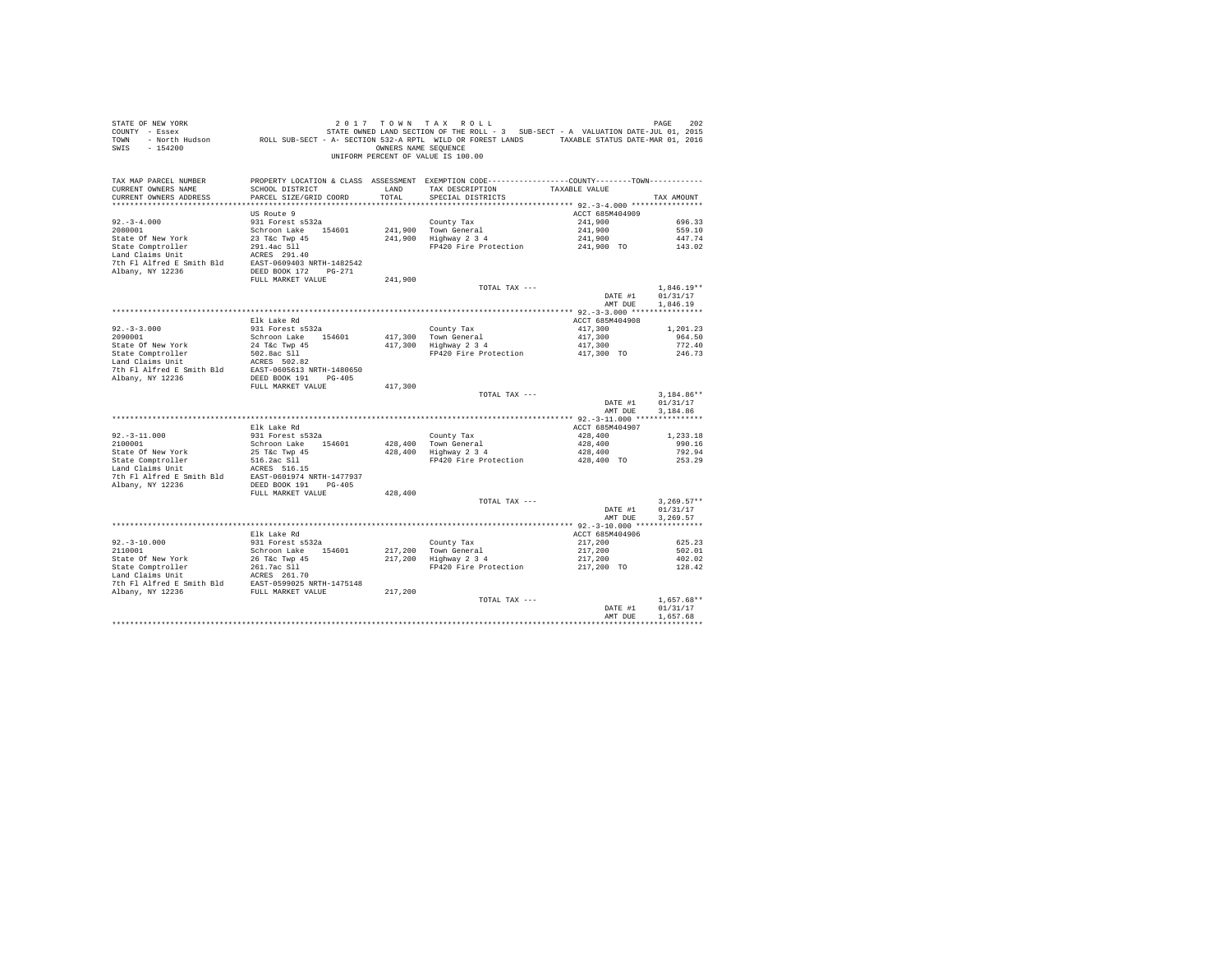| STATE OF NEW YORK<br>SALL OF THE SERIES AND LUIT TAX KULL FOR SERIES AND LOTE TREE ROLL TO THE SERIES 2013<br>COUNTY - Essex - STATE OWNED LAND SECTION OF THE ROLL - 3 SUB-SECT - A VALUATION DATE-JUL 01, 2015<br>TOWN - North Hudson - ROLL SUB-SECT<br>SWIS - 154200 |                                           | OWNERS NAME SEQUENCE | 2017 TOWN TAX ROLL<br>UNIFORM PERCENT OF VALUE IS 100.00                                                                              |                          | PAGE<br>203                |
|--------------------------------------------------------------------------------------------------------------------------------------------------------------------------------------------------------------------------------------------------------------------------|-------------------------------------------|----------------------|---------------------------------------------------------------------------------------------------------------------------------------|--------------------------|----------------------------|
| TAX MAP PARCEL NUMBER<br>CURRENT OWNERS NAME<br>CURRENT OWNERS ADDRESS                                                                                                                                                                                                   | SCHOOL DISTRICT<br>PARCEL SIZE/GRID COORD | LAND<br>TOTAL        | PROPERTY LOCATION & CLASS ASSESSMENT EXEMPTION CODE---------------COUNTY-------TOWN----------<br>TAX DESCRIPTION<br>SPECIAL DISTRICTS | TAXABLE VALUE            | TAX AMOUNT                 |
|                                                                                                                                                                                                                                                                          |                                           |                      |                                                                                                                                       |                          |                            |
|                                                                                                                                                                                                                                                                          | Elk Lake Rd                               |                      |                                                                                                                                       | ACCT 685M404905          |                            |
| $92. -3 - 1.000$                                                                                                                                                                                                                                                         | 931 Forest s532a                          |                      | County Tax                                                                                                                            | 229,200                  | 659.77                     |
| 2120001                                                                                                                                                                                                                                                                  | Schroon Lake 154601                       |                      | 229,200 Town General<br>229,200 Highway 2 3 4                                                                                         | 229,200                  | 529.75                     |
| State Of New York                                                                                                                                                                                                                                                        | 32 T&c Twp 45                             |                      |                                                                                                                                       | 229,200                  | 424.24                     |
| State Comptroller<br>Land Claims Unit                                                                                                                                                                                                                                    | 276.1ac S11<br>ACRES 276.10               |                      | FP420 Fire Protection                                                                                                                 | 229,200 TO               | 135.52                     |
| 7th Fl Alfred E Smith Bld EAST-0599214 NRTH-1481194                                                                                                                                                                                                                      |                                           |                      |                                                                                                                                       |                          |                            |
| Albany, NY 12236                                                                                                                                                                                                                                                         | DEED BOOK 191 PG-405                      |                      |                                                                                                                                       |                          |                            |
|                                                                                                                                                                                                                                                                          | FULL MARKET VALUE                         | 229,200              |                                                                                                                                       |                          |                            |
|                                                                                                                                                                                                                                                                          |                                           |                      | TOTAL TAX ---                                                                                                                         |                          | $1.749.28**$               |
|                                                                                                                                                                                                                                                                          |                                           |                      |                                                                                                                                       | DATE #1                  | 01/31/17                   |
|                                                                                                                                                                                                                                                                          |                                           |                      |                                                                                                                                       | AMT DUE                  | 1,749.28                   |
|                                                                                                                                                                                                                                                                          | Elk Lake Rd                               |                      |                                                                                                                                       | ACCT 685M404904          |                            |
| $92 - 3 - 2.000$                                                                                                                                                                                                                                                         | 931 Forest s532a                          |                      | County Tax                                                                                                                            | 60,300                   | 173.58                     |
| 2130001                                                                                                                                                                                                                                                                  | Schroon Lake 154601                       |                      |                                                                                                                                       | 60,300                   | 139.37                     |
| State Of New York                                                                                                                                                                                                                                                        | $33$ T&C Twp $45$                         |                      | County Tax<br>60,300 Town General<br>60,300 Highway 2 3 4                                                                             | 60,300                   | 111.61                     |
| State Comptroller<br>Land Claims Unit                                                                                                                                                                                                                                    | 72.7ac Sll                                |                      | FP420 Fire Protection                                                                                                                 | 60,300 TO                | 35.65                      |
|                                                                                                                                                                                                                                                                          |                                           |                      |                                                                                                                                       |                          |                            |
| State Comprisorier (12.720 Sil<br>Land Claims Unit (12.72.70<br>The Fl Alfred E Smith Bld (12.827 12.70<br>The Richary, NY 12236 (12.825 DEED BOOK 191 PG-405                                                                                                            |                                           |                      |                                                                                                                                       |                          |                            |
|                                                                                                                                                                                                                                                                          | FULL MARKET VALUE                         | 60,300               |                                                                                                                                       |                          |                            |
|                                                                                                                                                                                                                                                                          |                                           |                      | TOTAL TAX ---                                                                                                                         |                          | $460.21**$                 |
|                                                                                                                                                                                                                                                                          |                                           |                      |                                                                                                                                       | DATE #1                  | 01/31/17                   |
|                                                                                                                                                                                                                                                                          |                                           |                      |                                                                                                                                       | AMT DUE                  | 460.21                     |
|                                                                                                                                                                                                                                                                          |                                           |                      |                                                                                                                                       |                          |                            |
| $93. -1 - 1.000$                                                                                                                                                                                                                                                         | Elk Lake Rd<br>931 Forest s532a           |                      | County Tax                                                                                                                            | ACCT 685M405101          | 4.221.14                   |
| 2150001                                                                                                                                                                                                                                                                  | Schroon Lake 154601                       |                      |                                                                                                                                       | $1466,400$<br>$1466,400$ | 3,389.27                   |
| State Of New York                                                                                                                                                                                                                                                        | T&c Twp 48                                |                      | 1466,400 Town General<br>1466,400 Highway 2 3 4                                                                                       | 1466,400                 | 2.714.22                   |
|                                                                                                                                                                                                                                                                          |                                           |                      | FP420 Fire Protection                                                                                                                 | 1466,400 TO              | 867.02                     |
|                                                                                                                                                                                                                                                                          | EAST-0630174 NRTH-1481810                 |                      |                                                                                                                                       |                          |                            |
| 7th F1 Alfred E Smith Bld BEED BOOK 172 PG-289<br>Albany, NY 12236 FULL MARKET VALUE                                                                                                                                                                                     |                                           |                      |                                                                                                                                       |                          |                            |
|                                                                                                                                                                                                                                                                          |                                           | 1466,400             |                                                                                                                                       |                          |                            |
|                                                                                                                                                                                                                                                                          |                                           |                      | TOTAL TAX ---                                                                                                                         | DATE #1                  | $11, 191.65**$<br>01/31/17 |
|                                                                                                                                                                                                                                                                          |                                           |                      |                                                                                                                                       | AMT DUE                  | 11,191.65                  |
|                                                                                                                                                                                                                                                                          |                                           |                      |                                                                                                                                       |                          |                            |
|                                                                                                                                                                                                                                                                          | US Route 9                                |                      |                                                                                                                                       | ACCT 685M405014          |                            |
| $114.-1-1.000$                                                                                                                                                                                                                                                           | 931 Forest s532a - WTRFNT                 |                      |                                                                                                                                       | 885,900                  | 2,550.13                   |
| 2170001                                                                                                                                                                                                                                                                  | Schroon Lake 154601                       |                      | County Tax<br>885,900 Town General<br>885,900 Highway 2 3 4                                                                           | 885,900                  | 2.047.57                   |
|                                                                                                                                                                                                                                                                          |                                           |                      |                                                                                                                                       | 885,900                  | 1,639.75                   |
|                                                                                                                                                                                                                                                                          | EAST-0648656 NRTH-1452515                 |                      | FP420 Fire Protection                                                                                                                 | 885,900 TO               | 523.79                     |
| 7th F1 Alfred E Smith Bld FULL MARKET VALUE                                                                                                                                                                                                                              |                                           | 885,900              |                                                                                                                                       |                          |                            |
| Albany, NY 12236                                                                                                                                                                                                                                                         |                                           |                      |                                                                                                                                       |                          |                            |
|                                                                                                                                                                                                                                                                          |                                           |                      | TOTAL TAX ---                                                                                                                         |                          | $6.761.24**$               |
|                                                                                                                                                                                                                                                                          |                                           |                      |                                                                                                                                       | DATE #1                  | 01/31/17                   |
|                                                                                                                                                                                                                                                                          |                                           |                      |                                                                                                                                       | AMT DUE                  | 6.761.24<br>************   |
|                                                                                                                                                                                                                                                                          |                                           |                      |                                                                                                                                       |                          |                            |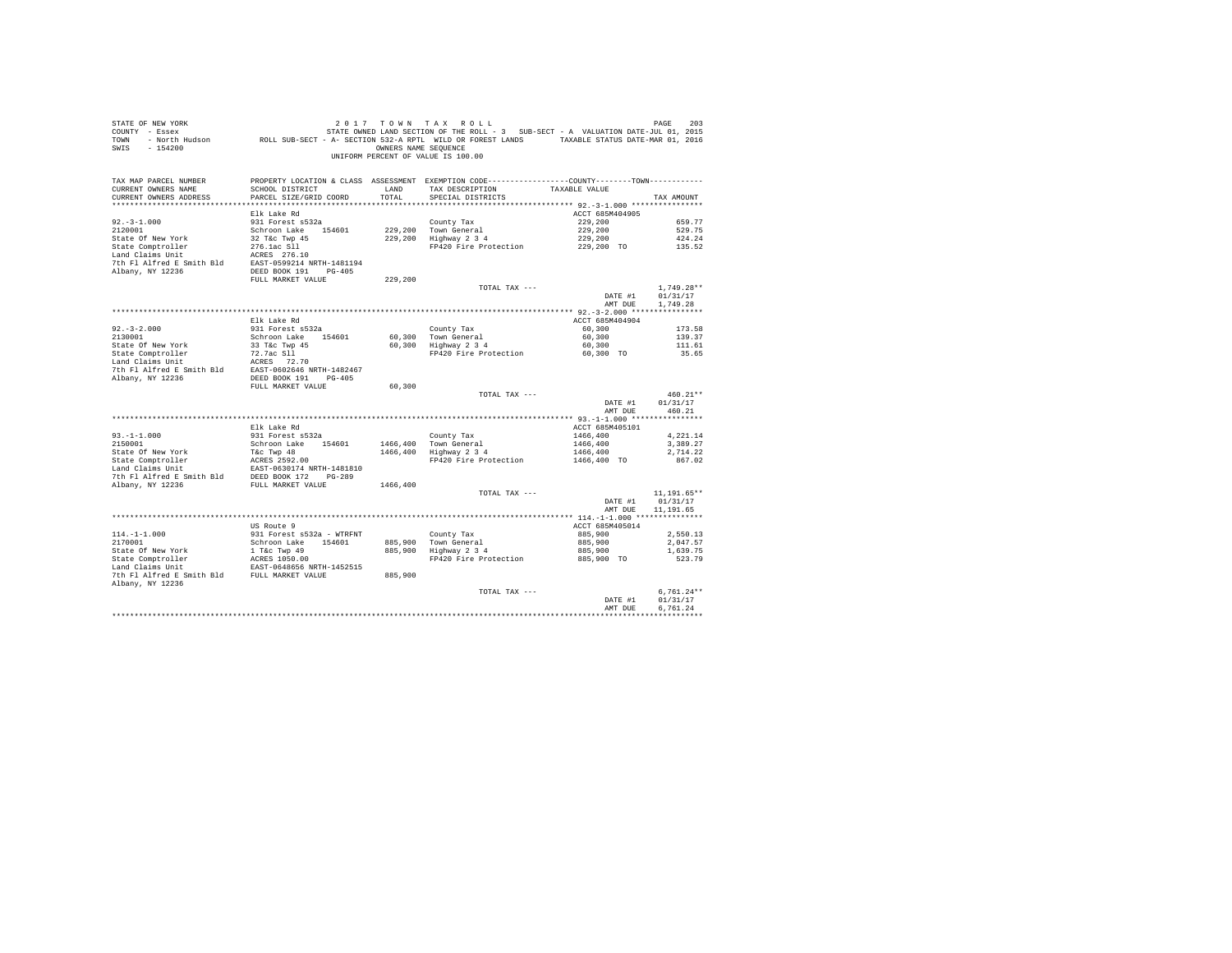| STATE OF NEW YORK<br>SALL OF THE SERIES TO A TAX KULL 7 IN THE SERIES ON THE SERIES TO A TAX A TAX THE SERIES TO A TACK THE 2015 CO<br>COUNTY - Essex STATE OWNED LAND SECTION OF THE ROLL - 3 SUB-SECT - A VALUATION DATE-JUL 01, 2015<br>TOWN - North<br>SWIS - 154200 |                                             |               | 2017 TOWN TAX ROLL<br>OWNERS NAME SEQUENCE<br>UNIFORM PERCENT OF VALUE IS 100.00                                                      |                            | PAGE<br>204              |
|--------------------------------------------------------------------------------------------------------------------------------------------------------------------------------------------------------------------------------------------------------------------------|---------------------------------------------|---------------|---------------------------------------------------------------------------------------------------------------------------------------|----------------------------|--------------------------|
| TAX MAP PARCEL NUMBER<br>CURRENT OWNERS NAME<br>CURRENT OWNERS ADDRESS                                                                                                                                                                                                   | SCHOOL DISTRICT<br>PARCEL SIZE/GRID COORD   | LAND<br>TOTAL | PROPERTY LOCATION & CLASS ASSESSMENT EXEMPTION CODE---------------COUNTY-------TOWN----------<br>TAX DESCRIPTION<br>SPECIAL DISTRICTS | TAXABLE VALUE              | TAX AMOUNT               |
|                                                                                                                                                                                                                                                                          |                                             |               |                                                                                                                                       |                            |                          |
| $104. -1 - 5.000$                                                                                                                                                                                                                                                        | Pepper Hollow Rd<br>931 Forest s532a        |               |                                                                                                                                       | ACCT 685M405013<br>849,600 | 2.445.63                 |
| 2180001                                                                                                                                                                                                                                                                  | Schroon Lake 154601                         |               | County Tax                                                                                                                            | 849,600                    | 1,963.67                 |
| State Of New York                                                                                                                                                                                                                                                        | $2$ T&c Twp $49$                            |               | 849,600 Town General<br>849,600 Highway 2 3 4                                                                                         | 849,600                    | 1,572.56                 |
| State Comptroller                                                                                                                                                                                                                                                        | 967.9ac Sll                                 |               | FP420 Fire Protection                                                                                                                 | 849,600 TO                 | 502.33                   |
| Land Claims Unit                                                                                                                                                                                                                                                         | ACRES 1050.00                               |               |                                                                                                                                       |                            |                          |
| 7th Fl Alfred E Smith Bld EAST-0655409 NRTH-1457725                                                                                                                                                                                                                      |                                             |               |                                                                                                                                       |                            |                          |
| Albany, NY 12236                                                                                                                                                                                                                                                         | DEED BOOK 197 PG-479                        |               |                                                                                                                                       |                            |                          |
|                                                                                                                                                                                                                                                                          | FULL MARKET VALUE                           | 849,600       |                                                                                                                                       |                            |                          |
|                                                                                                                                                                                                                                                                          |                                             |               | TOTAL TAX ---                                                                                                                         | DATE #1                    | $6.484.19**$<br>01/31/17 |
|                                                                                                                                                                                                                                                                          |                                             |               |                                                                                                                                       | AMT DUE                    | 6.484.19                 |
|                                                                                                                                                                                                                                                                          |                                             |               |                                                                                                                                       |                            |                          |
|                                                                                                                                                                                                                                                                          | US Route 9                                  |               |                                                                                                                                       | ACCT 685M405012            |                          |
| $104. - 1 - 4.000$                                                                                                                                                                                                                                                       | 931 Forest s532a                            |               | County Tax                                                                                                                            | 548,400                    | 1,578.61                 |
| 2190101                                                                                                                                                                                                                                                                  | Schroon Lake 154601                         |               | County rax<br>548,400 Town General<br>548,400 Highway 2 3 4                                                                           | 548,400                    | 1,267.51                 |
| State Of New York                                                                                                                                                                                                                                                        |                                             |               |                                                                                                                                       | 548,400                    | 1,015.06                 |
| State Comptroller<br>Land Claims Unit                                                                                                                                                                                                                                    | 2 T&c Twp 49<br>660.7ac S11<br>ACRES 660.69 |               | FP420 Fire Protection                                                                                                                 | $548,400$ TO               | 324.24                   |
|                                                                                                                                                                                                                                                                          |                                             |               |                                                                                                                                       |                            |                          |
| 7th Fl Alfred E Smith Bld EAST-0660277 NRTH-1461794<br>Albany, NY 12236                                                                                                                                                                                                  | DEED BOOK 197 PG-478                        |               |                                                                                                                                       |                            |                          |
|                                                                                                                                                                                                                                                                          | FULL MARKET VALUE                           | 548,400       |                                                                                                                                       |                            |                          |
|                                                                                                                                                                                                                                                                          |                                             |               | TOTAL TAX ---                                                                                                                         |                            | $4.185.42**$             |
|                                                                                                                                                                                                                                                                          |                                             |               |                                                                                                                                       | DATE #1                    | 01/31/17                 |
|                                                                                                                                                                                                                                                                          |                                             |               |                                                                                                                                       | AMT DUE                    | 4.185.42                 |
|                                                                                                                                                                                                                                                                          | US Route 9                                  |               |                                                                                                                                       | ACCT 685M405009            |                          |
| $104.2 - 1 - 9.000$                                                                                                                                                                                                                                                      | 931 Forest s532a                            |               | County Tax                                                                                                                            | 11,800                     | 33.97                    |
| 2200101                                                                                                                                                                                                                                                                  | Schroon Lake 154601                         |               |                                                                                                                                       | 11,800                     | 27.27                    |
| State Of New York                                                                                                                                                                                                                                                        | 4 T&C Twp 49                                |               | 11,800 Town General<br>11,800 Highway 2 3 4                                                                                           | 11,800                     | 21.84                    |
| State Comptroller<br>Land Claims Unit<br>EAST-0669812 N                                                                                                                                                                                                                  |                                             |               | FP420 Fire Protection 11,800 TO                                                                                                       |                            | 6.98                     |
|                                                                                                                                                                                                                                                                          | EAST-0669812 NRTH-1471669                   |               |                                                                                                                                       |                            |                          |
| 7th Fl Alfred E Smith Bld FULL MARKET VALUE                                                                                                                                                                                                                              |                                             | 11,800        |                                                                                                                                       |                            |                          |
| Albany, NY 12236                                                                                                                                                                                                                                                         |                                             |               | TOTAL TAX ---                                                                                                                         |                            | $90.06**$                |
|                                                                                                                                                                                                                                                                          |                                             |               |                                                                                                                                       | DATE #1                    | 01/31/17                 |
|                                                                                                                                                                                                                                                                          |                                             |               |                                                                                                                                       | AMT DUE                    | 90.06                    |
|                                                                                                                                                                                                                                                                          |                                             |               |                                                                                                                                       |                            |                          |
|                                                                                                                                                                                                                                                                          | US Route 9                                  |               |                                                                                                                                       | ACCT 685M405007            |                          |
| $94. -1 - 5.000$                                                                                                                                                                                                                                                         | 931 Forest s532a                            |               |                                                                                                                                       | 848,500                    | 2,442.47                 |
| 2210101                                                                                                                                                                                                                                                                  | Schroon Lake 154601                         |               | County Tax<br>848,500 Town General<br>848,500 Highway 2 3 4                                                                           | 848,500                    | 1,961.13                 |
| State Of New York                                                                                                                                                                                                                                                        | 5 T&c Twp 49                                |               |                                                                                                                                       | 848,500                    | 1,570.52                 |
| State Comptroller<br>Land Claims Unit                                                                                                                                                                                                                                    | 1047.4ac Sll<br>ACRES 1047.43               |               | FP420 Fire Protection                                                                                                                 | 848,500 TO                 | 501.68                   |
| 7th Fl Alfred E Smith Bld EAST-0664788 NRTH-1472825                                                                                                                                                                                                                      |                                             |               |                                                                                                                                       |                            |                          |
| Albany, NY 12236                                                                                                                                                                                                                                                         | FULL MARKET VALUE                           | 848,500       |                                                                                                                                       |                            |                          |
|                                                                                                                                                                                                                                                                          |                                             |               | TOTAL TAX ---                                                                                                                         |                            | $6.475.80**$             |
|                                                                                                                                                                                                                                                                          |                                             |               |                                                                                                                                       | DATE #1                    | 01/31/17                 |
|                                                                                                                                                                                                                                                                          |                                             |               |                                                                                                                                       | AMT DUE                    | 6.475.80                 |
|                                                                                                                                                                                                                                                                          |                                             |               |                                                                                                                                       |                            | ************             |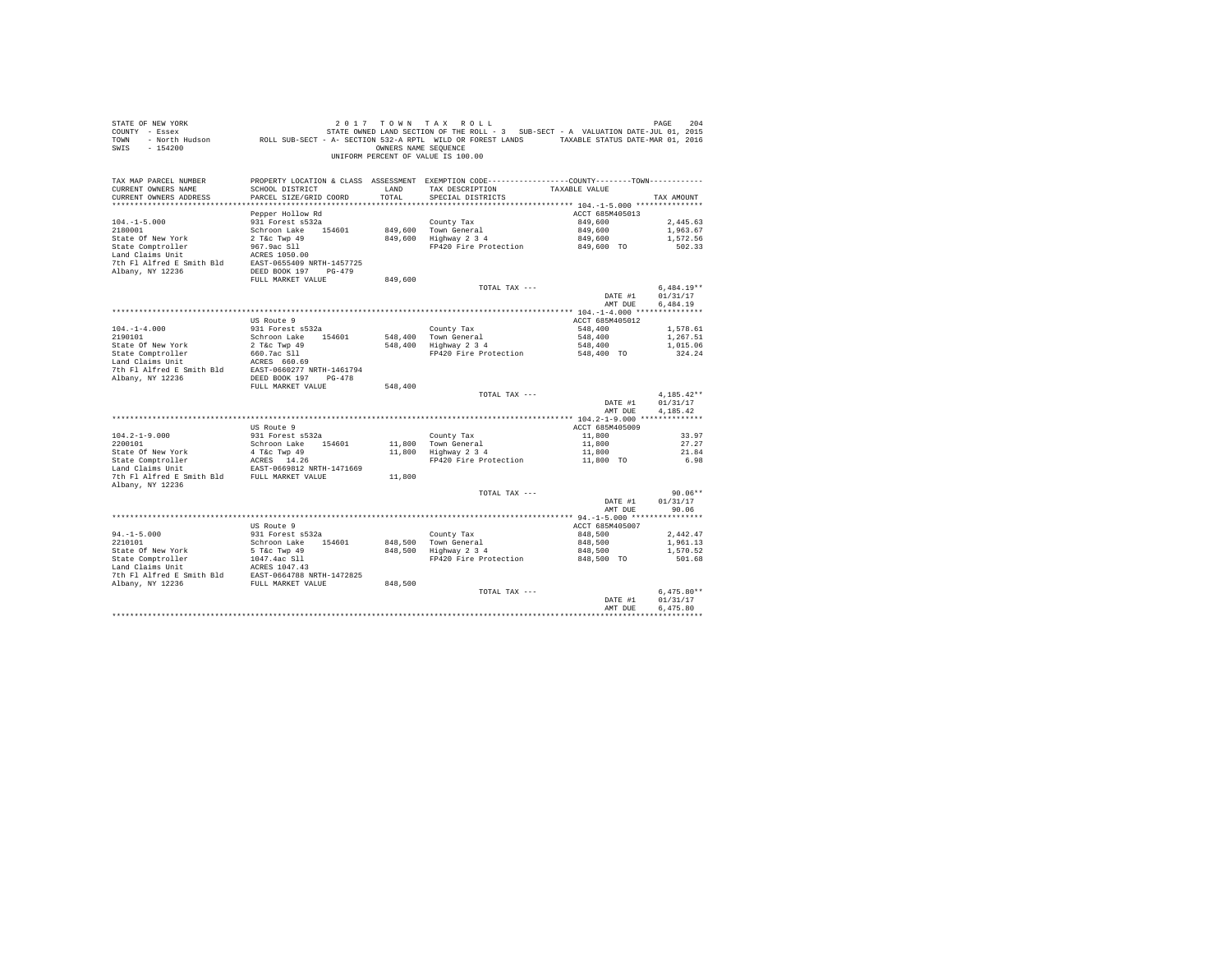| STATE OF NEW YORK<br>SWIS - 154200                                      |                                                               |               | 2017 TOWN TAX ROLL<br>OWNERS NAME SEQUENCE<br>UNIFORM PERCENT OF VALUE IS 100.00                                                                   |                                  | PAGE<br>205          |
|-------------------------------------------------------------------------|---------------------------------------------------------------|---------------|----------------------------------------------------------------------------------------------------------------------------------------------------|----------------------------------|----------------------|
| TAX MAP PARCEL NUMBER<br>CURRENT OWNERS NAME<br>CURRENT OWNERS ADDRESS  | SCHOOL DISTRICT<br>PARCEL SIZE/GRID COORD                     | LAND<br>TOTAL | PROPERTY LOCATION & CLASS ASSESSMENT EXEMPTION CODE---------------COUNTY-------TOWN---------<br>TAX DESCRIPTION TAXABLE VALUE<br>SPECIAL DISTRICTS |                                  | TAX AMOUNT           |
|                                                                         | US Route 9                                                    |               |                                                                                                                                                    | ACCT 685M405006                  |                      |
| $104. -1 - 3.000$                                                       | 931 Forest s532a                                              |               | County Tax                                                                                                                                         | 851,700                          | 2.451.68             |
| 2220001                                                                 | Schroon Lake 154601                                           |               | County Tax<br>851,700 Town General<br>851,700 Highway 2 3 4                                                                                        |                                  | 1,968.52             |
| State Of New York                                                       |                                                               |               |                                                                                                                                                    | 851,700<br>851,700               | 1,576.45             |
| State Comptroller                                                       | 6 T&C Twp 49<br>1055.2ac S11<br>ACRES 1055.20<br>1055.2ac Sll |               | FP420 Fire Protection 851,700 TO                                                                                                                   |                                  | 503.57               |
| Land Claims Unit                                                        |                                                               |               |                                                                                                                                                    |                                  |                      |
| 7th Fl Alfred E Smith Bld EAST-0658284 NRTH-1466937<br>Albany, NY 12236 | DEED BOOK 178 PG-183                                          |               |                                                                                                                                                    |                                  |                      |
|                                                                         | FULL MARKET VALUE                                             | 851,700       |                                                                                                                                                    |                                  |                      |
|                                                                         |                                                               |               | TOTAL TAX ---                                                                                                                                      |                                  | $6.500.22**$         |
|                                                                         |                                                               |               |                                                                                                                                                    | DATE #1                          | 01/31/17             |
|                                                                         |                                                               |               |                                                                                                                                                    | AMT DUE                          | 6,500.22             |
|                                                                         |                                                               |               |                                                                                                                                                    |                                  |                      |
|                                                                         | Pepper Hollow Rd                                              |               |                                                                                                                                                    | ACCT 685M405005                  |                      |
| $104. -1 - 6.000$                                                       | 931 Forest s532a<br>Schroon Lake 154601                       |               | County Tax<br>858,900 Town General<br>858,900 Highway 2 3 4                                                                                        | 858,900<br>858,900               | 2.472.40<br>1,985.17 |
|                                                                         |                                                               |               |                                                                                                                                                    | 858,900                          | 1,589.77             |
|                                                                         |                                                               |               | FP420 Fire Protection                                                                                                                              | 858,900 TO                       | 507.83               |
|                                                                         | EAST-0651974 NRTH-1461996                                     |               |                                                                                                                                                    |                                  |                      |
| 7th Fl Alfred E Smith Bld DEED BOOK 178 PG-183                          |                                                               |               |                                                                                                                                                    |                                  |                      |
| Albany, NY 12236                                                        | FULL MARKET VALUE                                             | 858,900       |                                                                                                                                                    |                                  |                      |
|                                                                         |                                                               |               | TOTAL TAX ---                                                                                                                                      |                                  | $6,555.17**$         |
|                                                                         |                                                               |               |                                                                                                                                                    | DATE #1<br>AMT DUE               | 01/31/17<br>6.555.17 |
|                                                                         |                                                               |               |                                                                                                                                                    |                                  |                      |
|                                                                         | Elk Lake Rd                                                   |               |                                                                                                                                                    | ACCT 685M405004                  |                      |
| $103.-1-6.000$<br>$2240001$                                             | 931 Forest s532a - WTRFNT                                     |               |                                                                                                                                                    | 851,200                          | 2,450.24             |
|                                                                         | Schroon Lake 154601                                           |               | County Tax<br>851,200 Town General<br>851,200 Highway 2 3 4                                                                                        | 851,200                          | 1,967.37             |
| State Of New York                                                       | 8 T&C Twp 44                                                  |               |                                                                                                                                                    | 851,200                          | 1,575.52             |
| State Comptroller<br>Land Claims Unit                                   | ACRES 1050.00<br>EAST-0645845 NRTH-1458291                    |               | FP420 Fire Protection                                                                                                                              | 851,200 TO                       | 503.28               |
| The Fig. of the Market VALUE<br>The Fig. of the Market VALUE            |                                                               | 851,200       |                                                                                                                                                    |                                  |                      |
| Albany, NY 12236                                                        |                                                               |               |                                                                                                                                                    |                                  |                      |
|                                                                         |                                                               |               | TOTAL TAX ---                                                                                                                                      |                                  | $6.496.41**$         |
|                                                                         |                                                               |               |                                                                                                                                                    | DATE #1                          | 01/31/17             |
|                                                                         |                                                               |               |                                                                                                                                                    | AMT DUE                          | 6.496.41             |
|                                                                         | Elk Lake Rd                                                   |               |                                                                                                                                                    | ACCT 685M405003                  |                      |
| $103. -1 - 5.000$                                                       | 931 Forest s532a                                              |               |                                                                                                                                                    | 849,600                          | 2,445.63             |
| 2250001                                                                 | Schroon Lake 154601                                           |               |                                                                                                                                                    |                                  | 1,963.67             |
|                                                                         |                                                               |               | County Tax<br>849,600 Town General<br>849,600 Highway 2 3 4                                                                                        | 849,600<br>849,600<br>849,600 TO | 1,572.56             |
|                                                                         |                                                               |               | FP420 Fire Protection                                                                                                                              |                                  | 502.33               |
|                                                                         |                                                               |               |                                                                                                                                                    |                                  |                      |
| 7th F1 Alfred E Smith Bld FULL MARKET VALUE                             |                                                               | 849,600       |                                                                                                                                                    |                                  |                      |
| Albany, NY 12236                                                        |                                                               |               | TOTAL TAX ---                                                                                                                                      |                                  | $6.484.19**$         |
|                                                                         |                                                               |               |                                                                                                                                                    | DATE #1                          | 01/31/17             |
|                                                                         |                                                               |               |                                                                                                                                                    | AMT DUE                          | 6.484.19             |
|                                                                         |                                                               |               |                                                                                                                                                    |                                  | ************         |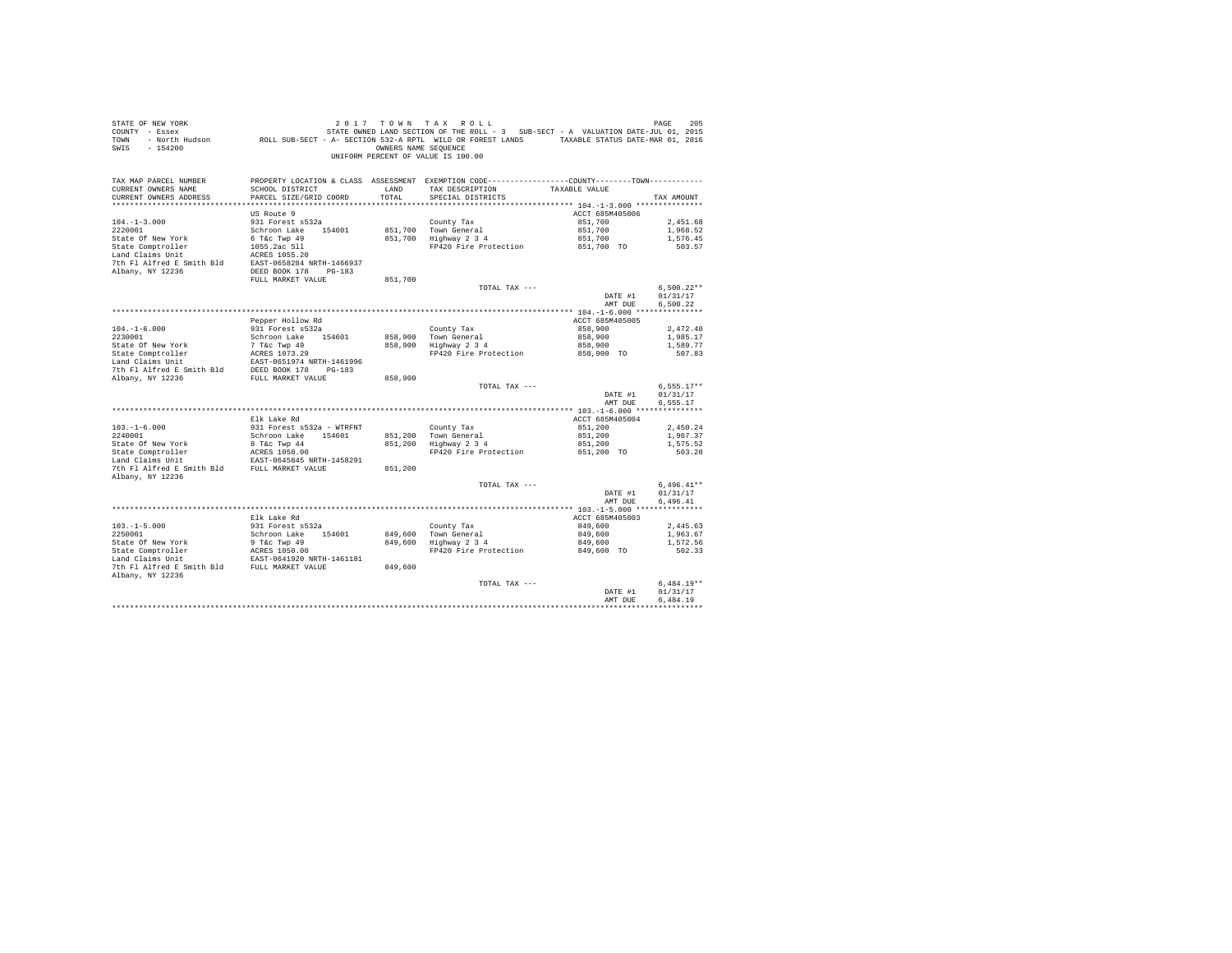| STATE OF NEW YORK<br>COUNTY - Essex<br>TOWN<br>$-154200$<br>SWIS                                                                                                  |                                              | OWNERS NAME SEOUENCE | 2017 TOWN TAX ROLL<br>UNIFORM PERCENT OF VALUE IS 100.00                                                          |                 | PAGE<br>206  |
|-------------------------------------------------------------------------------------------------------------------------------------------------------------------|----------------------------------------------|----------------------|-------------------------------------------------------------------------------------------------------------------|-----------------|--------------|
| TAX MAP PARCEL NUMBER<br>CURRENT OWNERS NAME                                                                                                                      | SCHOOL DISTRICT                              | LAND                 | PROPERTY LOCATION & CLASS ASSESSMENT EXEMPTION CODE----------------COUNTY-------TOWN----------<br>TAX DESCRIPTION | TAXABLE VALUE   |              |
| CURRENT OWNERS ADDRESS                                                                                                                                            | PARCEL SIZE/GRID COORD                       | TOTAL                | SPECIAL DISTRICTS                                                                                                 |                 | TAX AMOUNT   |
|                                                                                                                                                                   |                                              |                      |                                                                                                                   |                 |              |
|                                                                                                                                                                   | Pepper Hollow Rd                             |                      |                                                                                                                   | ACCT 685M405002 |              |
| $104. - 1 - 1.000$                                                                                                                                                | 931 Forest s532a                             |                      | County Tax                                                                                                        | 849,600         | 2.445.63     |
| 2260001                                                                                                                                                           | Schroon Lake 154601                          |                      | 849,600 Town General<br>849,600 Highway 2 3 4                                                                     | 849,600         | 1,963.67     |
| State Of New York                                                                                                                                                 | 10 T&C Twp 49<br>10 T&C Twp 49<br>1050ac Sll |                      |                                                                                                                   | 849,600         | 1,572.56     |
| State Comptroller<br>Land Claims Unit                                                                                                                             | ACRES 1050.00                                |                      | FP420 Fire Protection 849,600 TO                                                                                  |                 | 502.33       |
| 7th Fl Alfred E Smith Bld EAST-0650091 NRTH-1466964                                                                                                               |                                              |                      |                                                                                                                   |                 |              |
| Albany, NY 12236                                                                                                                                                  | FULL MARKET VALUE                            | 849,600              |                                                                                                                   |                 |              |
|                                                                                                                                                                   |                                              |                      | TOTAL TAX ---                                                                                                     |                 | $6.484.19**$ |
|                                                                                                                                                                   |                                              |                      |                                                                                                                   | DATE #1         | 01/31/17     |
|                                                                                                                                                                   |                                              |                      |                                                                                                                   | AMT DUE         | 6,484.19     |
|                                                                                                                                                                   |                                              |                      |                                                                                                                   |                 |              |
|                                                                                                                                                                   | US Route 9                                   |                      |                                                                                                                   | ACCT 685M405001 |              |
| $104. - 1 - 2.000$                                                                                                                                                | 931 Forest s532a                             |                      | County Tax                                                                                                        | 849,600         | 2,445.63     |
| 2270001                                                                                                                                                           | Schroon Lake 154601                          |                      | 849,600 Town General<br>849,600 Highway 2 3 4                                                                     | 849,600         | 1,963.67     |
| State Of New York                                                                                                                                                 | 11 T&C Twp 49<br>1050ac S11                  |                      |                                                                                                                   | 849,600         | 1,572.56     |
| State Comptroller<br>Land Claims Unit                                                                                                                             | ACRES 1050.00                                |                      | FP420 Fire Protection 849,600 TO                                                                                  |                 | 502.33       |
|                                                                                                                                                                   |                                              |                      |                                                                                                                   |                 |              |
| 7th F1 Alfred E Smith Bld<br>RAST-0654454 NRTH-1470220<br>RUbany, NY 12236<br>FULL MARKET VALUE                                                                   |                                              | 849,600              |                                                                                                                   |                 |              |
|                                                                                                                                                                   |                                              |                      | TOTAL TAX ---                                                                                                     |                 | $6,484.19**$ |
|                                                                                                                                                                   |                                              |                      |                                                                                                                   | DATE #1         | 01/31/17     |
|                                                                                                                                                                   |                                              |                      |                                                                                                                   | AMT DUE         | 6,484.19     |
|                                                                                                                                                                   |                                              |                      |                                                                                                                   |                 |              |
|                                                                                                                                                                   | US Route 9                                   |                      |                                                                                                                   | ACCT 685M405201 |              |
| $94. -1 - 4.000$                                                                                                                                                  | 931 Forest s532a                             |                      | County Tax                                                                                                        | 849,600         | 2,445.63     |
| 2280001                                                                                                                                                           | Schroon Lake 154601                          |                      | 849,600 Town General<br>849,600 Highway 2 3 4                                                                     | 849,600         | 1,963.67     |
|                                                                                                                                                                   | 12 T&C Twp 49<br>1050ac Sll                  |                      | FP420 Fire Protection 849,600 TO                                                                                  | 849,600         | 1,572.56     |
| 2280001<br>State Of New York<br>State Comptroller                                                                                                                 |                                              |                      |                                                                                                                   |                 | 502.33       |
| $\begin{tabular}{llll} \texttt{Land Claus Unit} & \texttt{ACRES 1050.00} \\ \texttt{7th Fl Alfred E Smith Bd} & \texttt{EAST-0661656 NRTH-1476618} \end{tabular}$ |                                              |                      |                                                                                                                   |                 |              |
| Albany, NY 12236                                                                                                                                                  | FULL MARKET VALUE                            | 849,600              |                                                                                                                   |                 |              |
|                                                                                                                                                                   |                                              |                      | TOTAL TAX ---                                                                                                     |                 | $6.484.19**$ |
|                                                                                                                                                                   |                                              |                      |                                                                                                                   | DATE #1         | 01/31/17     |
|                                                                                                                                                                   |                                              |                      |                                                                                                                   | AMT DUE         | 6.484.19     |
|                                                                                                                                                                   |                                              |                      |                                                                                                                   |                 |              |
|                                                                                                                                                                   | US Route 9                                   |                      |                                                                                                                   | ACCT 685M405115 |              |
| $94. -1 - 3.000$                                                                                                                                                  | 931 Forest s532a                             |                      | County Tax                                                                                                        | 849,600         | 2,445.63     |
| 2290001<br>State Of New York<br>State Comptroller<br>And Init                                                                                                     | Schroon Lake 154601                          |                      | 849,600 Town General<br>849,600 Highway 2 3 4                                                                     | 849,600         | 1,963.67     |
|                                                                                                                                                                   | 13 T&C Twp 49<br>1050ac S11<br>ACRES 1050.00 |                      |                                                                                                                   | 849,600         | 1,572.56     |
|                                                                                                                                                                   |                                              |                      | FP420 Fire Protection                                                                                             | 849,600 TO      | 502.33       |
|                                                                                                                                                                   |                                              |                      |                                                                                                                   |                 |              |
| 7th F1 Alfred E Smith Bld<br>2. EAST-0657805 NRTH-1481142<br>Ribany, NY 12236<br>FULL MARKET VALUE 849,600                                                        |                                              |                      |                                                                                                                   |                 |              |
|                                                                                                                                                                   |                                              |                      | TOTAL TAX ---                                                                                                     |                 | $6.484.19**$ |
|                                                                                                                                                                   |                                              |                      |                                                                                                                   | DATE #1         | 01/31/17     |
|                                                                                                                                                                   |                                              |                      |                                                                                                                   | AMT DUE         | 6.484.19     |
|                                                                                                                                                                   |                                              |                      |                                                                                                                   |                 |              |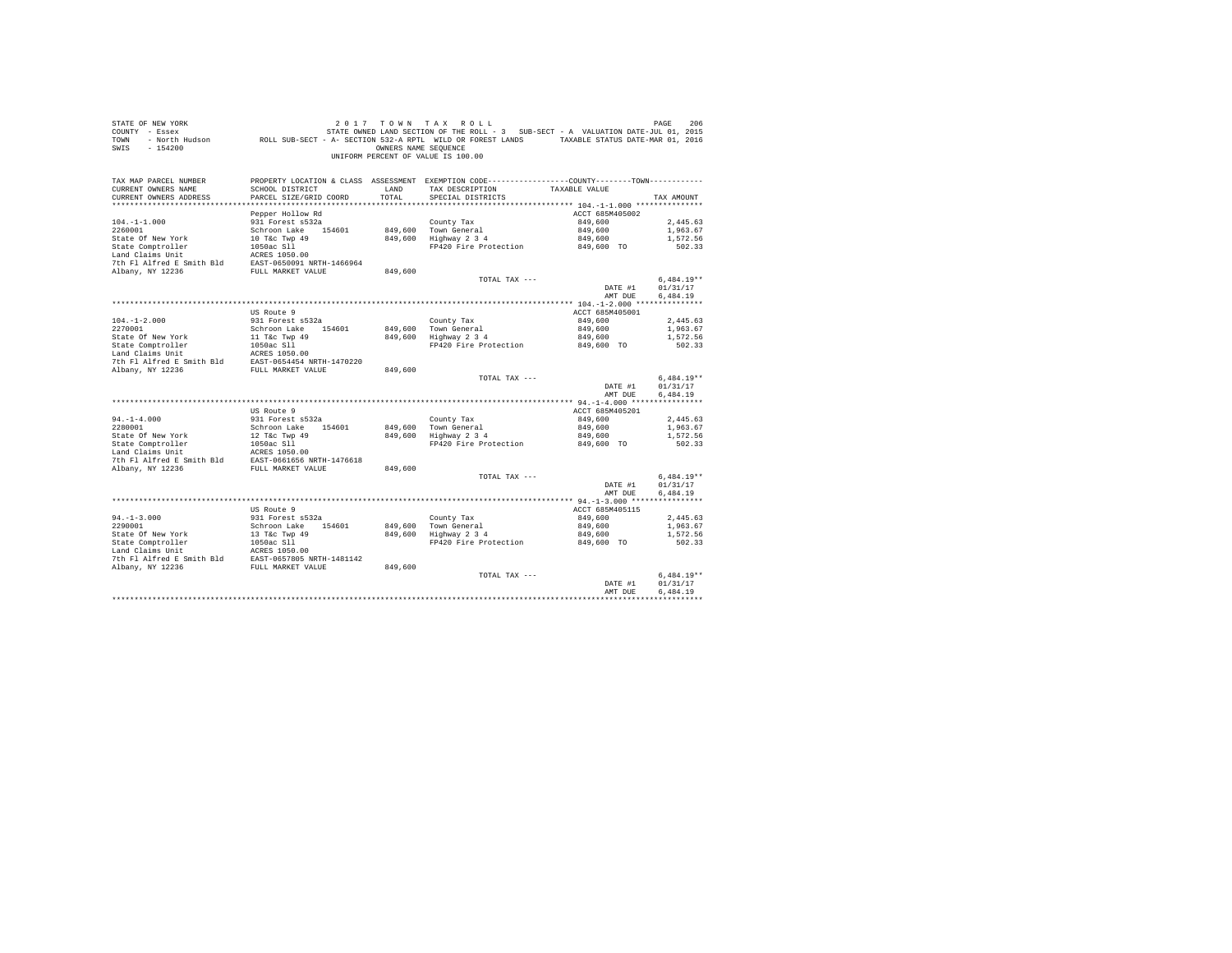| STATE OF NEW YORK<br>SWIS - 154200                                                                                                                                                                                    |                        |         | 2017 TOWN TAX ROLL<br>OWNERS NAME SEOUENCE<br>UNIFORM PERCENT OF VALUE IS 100.00                                              |                    | PAGE<br>207              |
|-----------------------------------------------------------------------------------------------------------------------------------------------------------------------------------------------------------------------|------------------------|---------|-------------------------------------------------------------------------------------------------------------------------------|--------------------|--------------------------|
| TAX MAP PARCEL NUMBER<br>CURRENT OWNERS NAME                                                                                                                                                                          | SCHOOL DISTRICT        | LAND    | PROPERTY LOCATION & CLASS ASSESSMENT EXEMPTION CODE---------------COUNTY-------TOWN---------<br>TAX DESCRIPTION TAXABLE VALUE |                    |                          |
| CURRENT OWNERS ADDRESS                                                                                                                                                                                                | PARCEL SIZE/GRID COORD | TOTAL   | SPECIAL DISTRICTS                                                                                                             |                    | TAX AMOUNT               |
|                                                                                                                                                                                                                       |                        |         |                                                                                                                               |                    |                          |
|                                                                                                                                                                                                                       | Elk Lake Rd            |         |                                                                                                                               | ACCT 685M405114    |                          |
| $94. -1 - 6.000$<br>2300001                                                                                                                                                                                           | 931 Forest s532a       |         | County Tax<br>849,600 Town General<br>849,600 Highway 2 3 4                                                                   | 849,600            | 2.445.63                 |
|                                                                                                                                                                                                                       | Schroon Lake 154601    |         |                                                                                                                               | 849,600            | 1,963.67<br>1,572.56     |
|                                                                                                                                                                                                                       |                        |         |                                                                                                                               | 849,600            |                          |
|                                                                                                                                                                                                                       |                        |         | FP420 Fire Protection 849,600 TO                                                                                              |                    | 502.33                   |
| State of New York<br>14 Tac Twp 49<br>State Comptroller<br>14 Tac Twp 49<br>1650ac Sll<br>14 Tac Twp 49<br>20050744 NRTH-1475609<br>7th Fl Alfred E Smith Bld<br>EAST-0550744 NRTH-1475609                            |                        |         |                                                                                                                               |                    |                          |
| Albany, NY 12236                                                                                                                                                                                                      | DEED BOOK 167 PG-512   |         |                                                                                                                               |                    |                          |
|                                                                                                                                                                                                                       | FULL MARKET VALUE      | 849,600 |                                                                                                                               |                    |                          |
|                                                                                                                                                                                                                       |                        |         | TOTAL TAX ---                                                                                                                 |                    | $6.484.19**$             |
|                                                                                                                                                                                                                       |                        |         |                                                                                                                               | DATE #1            | 01/31/17                 |
|                                                                                                                                                                                                                       |                        |         |                                                                                                                               | AMT DUE            | 6,484.19                 |
|                                                                                                                                                                                                                       |                        |         |                                                                                                                               |                    |                          |
|                                                                                                                                                                                                                       | Elk Lake Rd            |         |                                                                                                                               | ACCT 685M405113    |                          |
| $103.-1-3.000$<br>$2310001$                                                                                                                                                                                           | 931 Forest s532a       |         |                                                                                                                               | 849,600            | 2,445.63                 |
|                                                                                                                                                                                                                       | Schroon Lake 154601    |         | County Tax<br>849,600 Town General<br>849,600 Highway 2 3 4                                                                   | 849,600            | 1,963.67                 |
|                                                                                                                                                                                                                       |                        |         |                                                                                                                               | 849,600            | 1,572.56                 |
|                                                                                                                                                                                                                       |                        |         | FP420 Fire Protection 849,600 TO                                                                                              |                    | 502.33                   |
| State of New York 15 Tac Twp 49<br>State Comptroller 2 ACRES 1050.00<br>Land Claims Unit 2 RAST-0645195 NRTH-1471119<br>Jan Claims Unit 2 RAST-0645195 NRTH-1471119<br>7th Fl Alfred E Smith Bld DEED BOOK 167 PG-512 |                        |         |                                                                                                                               |                    |                          |
|                                                                                                                                                                                                                       |                        |         |                                                                                                                               |                    |                          |
| Albany, NY 12236                                                                                                                                                                                                      | FULL MARKET VALUE      | 849,600 | TOTAL TAX ---                                                                                                                 |                    |                          |
|                                                                                                                                                                                                                       |                        |         |                                                                                                                               | DATE #1            | $6,484.19**$<br>01/31/17 |
|                                                                                                                                                                                                                       |                        |         |                                                                                                                               | AMT DUE            | 6,484.19                 |
|                                                                                                                                                                                                                       |                        |         |                                                                                                                               |                    |                          |
|                                                                                                                                                                                                                       | Elk Lake Rd            |         |                                                                                                                               | ACCT 685M405112    |                          |
|                                                                                                                                                                                                                       | 931 Forest s532a       |         |                                                                                                                               | 849,600            | 2.445.63                 |
| $93. -1 - 6.000$<br>2320001                                                                                                                                                                                           | Schroon Lake 154601    |         | County Tax<br>849,600 Town General<br>849,600 Highway 2 3 4                                                                   | 849,600            | 1,963.67                 |
|                                                                                                                                                                                                                       |                        |         |                                                                                                                               | 849,600            | 1,572.56                 |
|                                                                                                                                                                                                                       |                        |         | FP420 Fire Protection                                                                                                         | 849,600 TO         | 502.33                   |
|                                                                                                                                                                                                                       |                        |         |                                                                                                                               |                    |                          |
|                                                                                                                                                                                                                       |                        |         |                                                                                                                               |                    |                          |
| Albany, NY 12236                                                                                                                                                                                                      | FULL MARKET VALUE      | 849,600 |                                                                                                                               |                    |                          |
|                                                                                                                                                                                                                       |                        |         | TOTAL TAX ---                                                                                                                 |                    | $6.484.19**$             |
|                                                                                                                                                                                                                       |                        |         |                                                                                                                               | DATE #1            | 01/31/17                 |
|                                                                                                                                                                                                                       |                        |         |                                                                                                                               | AMT DUE            | 6.484.19                 |
|                                                                                                                                                                                                                       | Elk Lake Rd            |         |                                                                                                                               | ACCT 685M405111    |                          |
|                                                                                                                                                                                                                       | 931 Forest s532a       |         |                                                                                                                               | 849,600            | 2,445.63                 |
| $93. -1 - 5.000$<br>2330001                                                                                                                                                                                           | Schroon Lake 154601    |         |                                                                                                                               |                    | 1,963.67                 |
| State Of New York                                                                                                                                                                                                     |                        |         | County Tax<br>849,600 Town General<br>849,600 Highway 2 3 4                                                                   | 849,600<br>849,600 | 1,572.56                 |
| State Of New York<br>State Comptroller<br>Land Claims Unit (EAST-0645997 NRTH-1480092)                                                                                                                                |                        |         | FP420 Fire Protection                                                                                                         | 849,600 TO         | 502.33                   |
|                                                                                                                                                                                                                       |                        |         |                                                                                                                               |                    |                          |
| 7th F1 Alfred E Smith Bld FULL MARKET VALUE                                                                                                                                                                           |                        | 849,600 |                                                                                                                               |                    |                          |
| Albany, NY 12236                                                                                                                                                                                                      |                        |         |                                                                                                                               |                    |                          |
|                                                                                                                                                                                                                       |                        |         | TOTAL TAX ---                                                                                                                 |                    | $6.484.19**$             |
|                                                                                                                                                                                                                       |                        |         |                                                                                                                               | DATE #1            | 01/31/17                 |
|                                                                                                                                                                                                                       |                        |         |                                                                                                                               | AMT DUE            | 6.484.19                 |
|                                                                                                                                                                                                                       |                        |         |                                                                                                                               |                    |                          |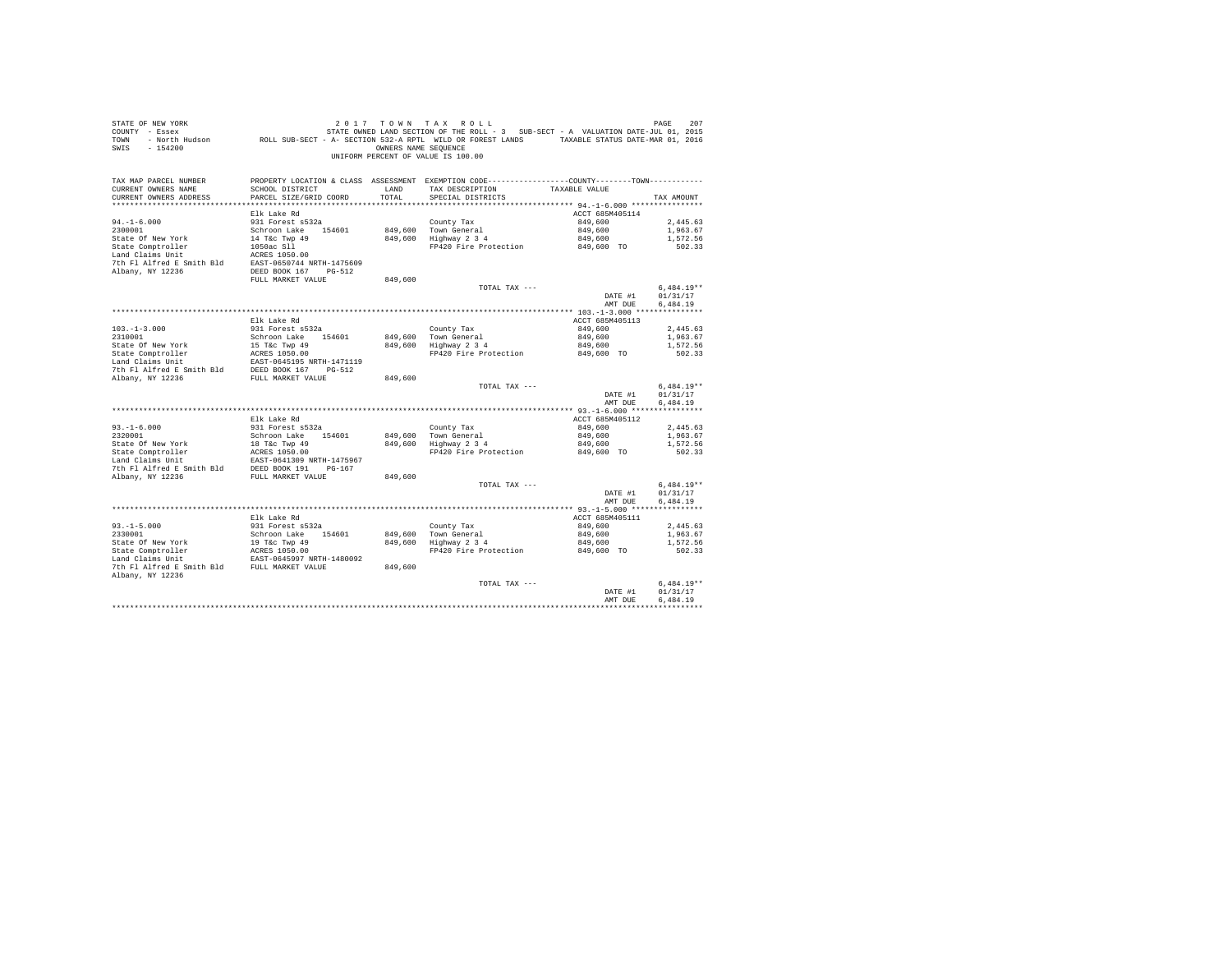| $\begin{array}{ccccccccc} \texttt{STATE OF NEW YORK} & \texttt{ORW} & \texttt{T} & \texttt{A} & \texttt{R} & \texttt{S} & \texttt{L} & \texttt{L} & \texttt{D} & \texttt{R} & \texttt{R} & \texttt{R} & \texttt{S} & \texttt{R} & \texttt{S} & \texttt{R} & \texttt{S} & \texttt{S} & \texttt{S} & \texttt{S} & \texttt{S} & \texttt{S} & \texttt{S} & \texttt{S} & \texttt{S} & \texttt{S} & \texttt{S} & \texttt{S} & \texttt{S} & \texttt$<br>SWIS - 154200 |                                                                                                                 |         | OWNERS NAME SEQUENCE<br>UNIFORM PERCENT OF VALUE IS 100.00 |                       |                      |
|----------------------------------------------------------------------------------------------------------------------------------------------------------------------------------------------------------------------------------------------------------------------------------------------------------------------------------------------------------------------------------------------------------------------------------------------------------------|-----------------------------------------------------------------------------------------------------------------|---------|------------------------------------------------------------|-----------------------|----------------------|
| TAX MAP PARCEL NUMBER<br>CURRENT OWNERS NAME                                                                                                                                                                                                                                                                                                                                                                                                                   | PROPERTY LOCATION & CLASS ASSESSMENT EXEMPTION CODE---------------COUNTY-------TOWN---------<br>SCHOOL DISTRICT | LAND    | TAX DESCRIPTION TAXABLE VALUE                              |                       |                      |
| CURRENT OWNERS ADDRESS                                                                                                                                                                                                                                                                                                                                                                                                                                         | PARCEL SIZE/GRID COORD                                                                                          | TOTAL   | SPECIAL DISTRICTS                                          |                       | TAX AMOUNT           |
|                                                                                                                                                                                                                                                                                                                                                                                                                                                                |                                                                                                                 |         |                                                            |                       |                      |
|                                                                                                                                                                                                                                                                                                                                                                                                                                                                | US Route 9                                                                                                      |         |                                                            | ACCT 685M405110       |                      |
| $94. -1 - 2.000$                                                                                                                                                                                                                                                                                                                                                                                                                                               | 931 Forest s532a                                                                                                |         | County Tax                                                 | 849,600               | 2.445.63             |
| 2340001                                                                                                                                                                                                                                                                                                                                                                                                                                                        | Schroon Lake 154601                                                                                             |         | 849,600 Town General                                       | 849,600               | 1,963.67             |
| State Of New York                                                                                                                                                                                                                                                                                                                                                                                                                                              | 20 T&C Twp 49                                                                                                   |         | 849,600 Highway 2 3 4                                      | 849,600               | 1,572.56             |
|                                                                                                                                                                                                                                                                                                                                                                                                                                                                |                                                                                                                 |         | FP420 Fire Protection                                      | 849,600 TO            | 502.33               |
| 10 T&C Twp 49<br>State Comptroller 1050ac S11<br>Land Claims Unit 1050ac S11                                                                                                                                                                                                                                                                                                                                                                                   |                                                                                                                 |         |                                                            |                       |                      |
| 7th Fl Alfred E Smith Bld EAST-0653993 NRTH-1485633                                                                                                                                                                                                                                                                                                                                                                                                            |                                                                                                                 |         |                                                            |                       |                      |
| Albany, NY 12236                                                                                                                                                                                                                                                                                                                                                                                                                                               | DEED BOOK 167 PG-512                                                                                            |         |                                                            |                       |                      |
|                                                                                                                                                                                                                                                                                                                                                                                                                                                                | FULL MARKET VALUE                                                                                               | 849,600 |                                                            |                       |                      |
|                                                                                                                                                                                                                                                                                                                                                                                                                                                                |                                                                                                                 |         | TOTAL TAX ---                                              |                       | $6.484.19**$         |
|                                                                                                                                                                                                                                                                                                                                                                                                                                                                |                                                                                                                 |         |                                                            | DATE #1<br>AMT DUE    | 01/31/17<br>6.484.19 |
|                                                                                                                                                                                                                                                                                                                                                                                                                                                                |                                                                                                                 |         |                                                            |                       |                      |
|                                                                                                                                                                                                                                                                                                                                                                                                                                                                | US Route 9                                                                                                      |         |                                                            | ACCT 685M405109       |                      |
| $94. -1 - 1.000$                                                                                                                                                                                                                                                                                                                                                                                                                                               | 931 Forest s532a                                                                                                |         | County Tax                                                 | 367,300               | 1,057.30             |
| 2350001                                                                                                                                                                                                                                                                                                                                                                                                                                                        | Schroon Lake 154601                                                                                             |         | 367.300 Town General                                       | 367,300               | 848.94               |
|                                                                                                                                                                                                                                                                                                                                                                                                                                                                |                                                                                                                 |         | 367,300 Highway 2 3 4                                      | 367,300               | 679.85               |
|                                                                                                                                                                                                                                                                                                                                                                                                                                                                |                                                                                                                 |         | FP420 Fire Protection                                      | 367,300 TO            | 217.17               |
| State Of New York 21 T&C Twp 49<br>State Comptroller 21 T&C Twp 49<br>Land Claims Unit EAST-0649937 NRTH-1488140<br>7th Fl Alfred E Smith Bld FULL MARKET VALUE<br>Albany, NY 12236                                                                                                                                                                                                                                                                            |                                                                                                                 | 367,300 |                                                            |                       |                      |
|                                                                                                                                                                                                                                                                                                                                                                                                                                                                |                                                                                                                 |         | TOTAL TAX ---                                              |                       | $2.803.26**$         |
|                                                                                                                                                                                                                                                                                                                                                                                                                                                                |                                                                                                                 |         |                                                            | DATE #1               | 01/31/17             |
|                                                                                                                                                                                                                                                                                                                                                                                                                                                                |                                                                                                                 |         |                                                            | AMT DUE               | 2.803.26             |
|                                                                                                                                                                                                                                                                                                                                                                                                                                                                |                                                                                                                 |         |                                                            |                       |                      |
|                                                                                                                                                                                                                                                                                                                                                                                                                                                                | Elk Lake Rd                                                                                                     |         |                                                            | ACCT 685M405108       |                      |
| $93. -1 - 4.000$                                                                                                                                                                                                                                                                                                                                                                                                                                               | 931 Forest s532a                                                                                                |         | County Tax                                                 | 839,300               | 2,415.98             |
| 2360001                                                                                                                                                                                                                                                                                                                                                                                                                                                        | Schroon Lake 154601                                                                                             |         | 839,300 Town General<br>839,300 Highway 2 3 4              | 839,300               | 1,939.86             |
| State Of New York                                                                                                                                                                                                                                                                                                                                                                                                                                              | 22 T&c Twp 49                                                                                                   |         | FP420 Fire Protection                                      | 839,300<br>839,300 TO | 1,553.50<br>496.24   |
|                                                                                                                                                                                                                                                                                                                                                                                                                                                                |                                                                                                                 |         |                                                            |                       |                      |
|                                                                                                                                                                                                                                                                                                                                                                                                                                                                |                                                                                                                 |         |                                                            |                       |                      |
| Albany, NY 12236                                                                                                                                                                                                                                                                                                                                                                                                                                               | FULL MARKET VALUE                                                                                               | 839,300 |                                                            |                       |                      |
|                                                                                                                                                                                                                                                                                                                                                                                                                                                                |                                                                                                                 |         | TOTAL TAX ---                                              |                       | $6.405.58**$         |
|                                                                                                                                                                                                                                                                                                                                                                                                                                                                |                                                                                                                 |         |                                                            | DATE #1               | 01/31/17             |
|                                                                                                                                                                                                                                                                                                                                                                                                                                                                |                                                                                                                 |         |                                                            | AMT DUE               | 6,405.58             |
|                                                                                                                                                                                                                                                                                                                                                                                                                                                                |                                                                                                                 |         |                                                            |                       |                      |
|                                                                                                                                                                                                                                                                                                                                                                                                                                                                | Elk Lake Rd                                                                                                     |         |                                                            | ACCT 685M405107       |                      |
| $93. - 1 - 2.000$                                                                                                                                                                                                                                                                                                                                                                                                                                              | 931 Forest s532a - WTRFNT                                                                                       |         | County Tax                                                 | 866,600               | 2,494.57             |
| 2370001                                                                                                                                                                                                                                                                                                                                                                                                                                                        | Schroon Lake 154601 866,600 Town General<br>23 T&c Twp 49 866,600 Highway 2 3 4                                 |         |                                                            | 866,600               | 2.002.96             |
| State Of New York                                                                                                                                                                                                                                                                                                                                                                                                                                              | 23 T&c Twp 49                                                                                                   |         |                                                            | 866,600               | 1,604.03             |
|                                                                                                                                                                                                                                                                                                                                                                                                                                                                |                                                                                                                 |         | FP420 Fire Protection                                      | 866,600 TO            | 512.38               |
| 7th Fl Alfred E Smith Bld DEED BOOK 191 PG-167                                                                                                                                                                                                                                                                                                                                                                                                                 | EAST-0637600 NRTH-1479954                                                                                       |         |                                                            |                       |                      |
| Albany, NY 12236                                                                                                                                                                                                                                                                                                                                                                                                                                               | FULL MARKET VALUE                                                                                               | 866,600 |                                                            |                       |                      |
|                                                                                                                                                                                                                                                                                                                                                                                                                                                                |                                                                                                                 |         | TOTAL TAX ---                                              |                       | $6.613.94**$         |
|                                                                                                                                                                                                                                                                                                                                                                                                                                                                |                                                                                                                 |         |                                                            | DATE #1               | 01/31/17             |
|                                                                                                                                                                                                                                                                                                                                                                                                                                                                |                                                                                                                 |         |                                                            | AMT DUE               | 6.613.94             |
|                                                                                                                                                                                                                                                                                                                                                                                                                                                                |                                                                                                                 |         |                                                            |                       |                      |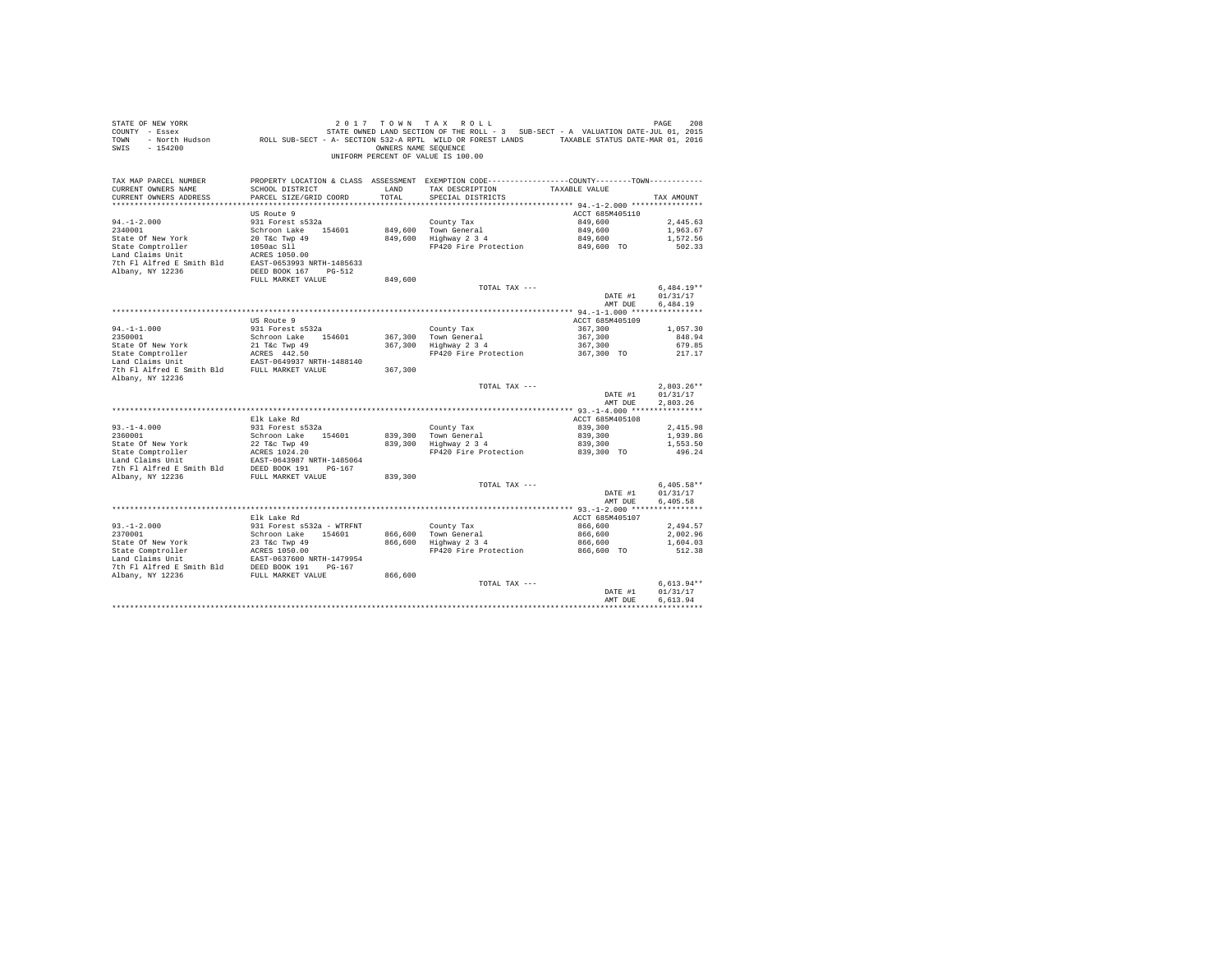| STATE OF NEW YORK<br>COUNTY - Essex<br>TOWN<br>$-154200$<br>SWIS                                                           |                                                                     | OWNERS NAME SEOUENCE | 2017 TOWN TAX ROLL<br>STATE OWNED LAND SECTION OF THE ROLL - 3 SUB-SECT - A VALUATION DATE-JUL 01, 2015<br>- North Hudson ROLL SUB-SECT - A- SECTION 532-A RPTL WILD OR FOREST LANDS TAXABLE STATUS DATE-MAR 01, 2016<br>UNIFORM PERCENT OF VALUE IS 100.00 |                            | PAGE<br>209                          |
|----------------------------------------------------------------------------------------------------------------------------|---------------------------------------------------------------------|----------------------|-------------------------------------------------------------------------------------------------------------------------------------------------------------------------------------------------------------------------------------------------------------|----------------------------|--------------------------------------|
| TAX MAP PARCEL NUMBER<br>CURRENT OWNERS NAME<br>CURRENT OWNERS ADDRESS                                                     | SCHOOL DISTRICT<br>PARCEL SIZE/GRID COORD                           | LAND<br>TOTAL        | PROPERTY LOCATION & CLASS ASSESSMENT EXEMPTION CODE----------------COUNTY-------TOWN----------<br>TAX DESCRIPTION<br>SPECIAL DISTRICTS                                                                                                                      | TAXABLE VALUE              | TAX AMOUNT                           |
|                                                                                                                            | US Route 9                                                          |                      |                                                                                                                                                                                                                                                             | ACCT 685M405105            |                                      |
| $114. -1 - 5.000$                                                                                                          | 931 Forest s532a                                                    |                      | County Tax                                                                                                                                                                                                                                                  | 122,500                    | 352.62                               |
| 2390101                                                                                                                    | Schroon Lake 154601                                                 |                      | 122,500 Town General                                                                                                                                                                                                                                        | 122,500                    | 283.13                               |
| State Of New York                                                                                                          | 1 Tract W Of Rd Patent                                              |                      | 122,500 Highway 2 3 4                                                                                                                                                                                                                                       | 122,500                    | 226.74                               |
| State Comptroller                                                                                                          | ACRES 147.58                                                        |                      | FP420 Fire Protection                                                                                                                                                                                                                                       | 122,500 TO                 | 72.43                                |
| Land Claims Unit                                                                                                           | EAST-0659283 NRTH-1454703                                           |                      |                                                                                                                                                                                                                                                             |                            |                                      |
| 7th Fl Alfred E Smith Bld FULL MARKET VALUE<br>Albany, NY 12236                                                            |                                                                     | 122,500              |                                                                                                                                                                                                                                                             |                            |                                      |
|                                                                                                                            |                                                                     |                      | TOTAL TAX ---                                                                                                                                                                                                                                               |                            | $934.92**$                           |
|                                                                                                                            |                                                                     |                      |                                                                                                                                                                                                                                                             | DATE #1                    | 01/31/17                             |
|                                                                                                                            |                                                                     |                      |                                                                                                                                                                                                                                                             | AMT DUE                    | 934.92                               |
|                                                                                                                            |                                                                     |                      |                                                                                                                                                                                                                                                             |                            |                                      |
| $114. - 1 - 4.000$                                                                                                         | US Route 9<br>931 Forest s532a                                      |                      | County Tax                                                                                                                                                                                                                                                  | ACCT 685M405104<br>146,100 | 420.56                               |
| 2400001                                                                                                                    | Schroon Lake 154601                                                 |                      |                                                                                                                                                                                                                                                             | 146,100                    | 337.68                               |
| State Of New York                                                                                                          | 2 Tract Of W Rd Patent                                              |                      | 146,100 Town General<br>146,100 Highway 2 3 4                                                                                                                                                                                                               | 146,100                    | 270.42                               |
|                                                                                                                            | 176ac Sll                                                           |                      | FP420 Fire Protection                                                                                                                                                                                                                                       | 146,100 TO                 | 86.38                                |
| State Comptroller<br>Land Claims Unit                                                                                      |                                                                     |                      |                                                                                                                                                                                                                                                             |                            |                                      |
| Land Claims Unit MERES 176.00<br>7th F1 Alfred E Smith Bld EAST-0656855 NRTH-1453644<br>Albany, NY 12236 RULL MARKET VALUE |                                                                     |                      |                                                                                                                                                                                                                                                             |                            |                                      |
|                                                                                                                            |                                                                     | 146,100              |                                                                                                                                                                                                                                                             |                            |                                      |
|                                                                                                                            |                                                                     |                      | TOTAL TAX ---                                                                                                                                                                                                                                               | DATE #1<br>AMT DUE         | $1,115.04**$<br>01/31/17<br>1,115.04 |
|                                                                                                                            |                                                                     |                      |                                                                                                                                                                                                                                                             |                            |                                      |
|                                                                                                                            | US Route 9                                                          |                      |                                                                                                                                                                                                                                                             | ACCT 685M405103            |                                      |
| $114. - 1 - 7.000$                                                                                                         | 931 Forest s532a                                                    |                      | County Tax                                                                                                                                                                                                                                                  | 132,800                    | 382.27                               |
| 2410001                                                                                                                    | Schroon Lake 154601                                                 |                      | 132,800 Town General                                                                                                                                                                                                                                        | 132,800                    | 306.94                               |
| State Of New York<br>State Comptroller                                                                                     | 4 Tract W Of Rd Patent<br>ACRES 160.00                              |                      | 132,800 Highway 2 3 4                                                                                                                                                                                                                                       | 132,800                    | 245.81                               |
| Land Claims Unit                                                                                                           | EAST-0657011 NRTH-1451240                                           |                      | FP420 Fire Protection                                                                                                                                                                                                                                       | 132,800 TO                 | 78.52                                |
| 7th Fl Alfred E Smith Bld FULL MARKET VALUE                                                                                |                                                                     | 132,800              |                                                                                                                                                                                                                                                             |                            |                                      |
| Albany, NY 12236                                                                                                           |                                                                     |                      |                                                                                                                                                                                                                                                             |                            |                                      |
|                                                                                                                            |                                                                     |                      | TOTAL TAX ---                                                                                                                                                                                                                                               |                            | $1.013.54**$                         |
|                                                                                                                            |                                                                     |                      |                                                                                                                                                                                                                                                             | DATE #1                    | 01/31/17                             |
|                                                                                                                            |                                                                     |                      |                                                                                                                                                                                                                                                             | AMT DUE                    | 1,013.54                             |
|                                                                                                                            |                                                                     |                      |                                                                                                                                                                                                                                                             |                            |                                      |
| $114. -1 - 3.000$                                                                                                          | US Route 9<br>931 Forest s532a                                      |                      | County Tax                                                                                                                                                                                                                                                  | ACCT 685M405102<br>126,200 | 363.28                               |
|                                                                                                                            | Schroon Lake 154601                                                 |                      |                                                                                                                                                                                                                                                             | 126,200                    | 291.68                               |
|                                                                                                                            |                                                                     |                      | 126,200 Town General<br>126,200 Highway 2 3 4                                                                                                                                                                                                               | 126,200                    | 233.59                               |
|                                                                                                                            | 5 Tract W Of Rd Patent<br>ACRES 152.00<br>EAST-0654394 NRTH-1450965 |                      | FP420 Fire Protection                                                                                                                                                                                                                                       | 126,200 TO                 | 74.62                                |
| 2420001<br>State Of New York<br>State Comptroller<br>This Init                                                             |                                                                     |                      |                                                                                                                                                                                                                                                             |                            |                                      |
| 7th Fl Alfred E Smith Bld FULL MARKET VALUE<br>Albany, NY 12236                                                            |                                                                     | 126,200              |                                                                                                                                                                                                                                                             |                            |                                      |
|                                                                                                                            |                                                                     |                      | TOTAL TAX ---                                                                                                                                                                                                                                               |                            | $963.17**$                           |
|                                                                                                                            |                                                                     |                      |                                                                                                                                                                                                                                                             | DATE #1                    | 01/31/17                             |
|                                                                                                                            |                                                                     |                      |                                                                                                                                                                                                                                                             | AMT DUE                    | 963.17                               |
|                                                                                                                            |                                                                     |                      |                                                                                                                                                                                                                                                             |                            |                                      |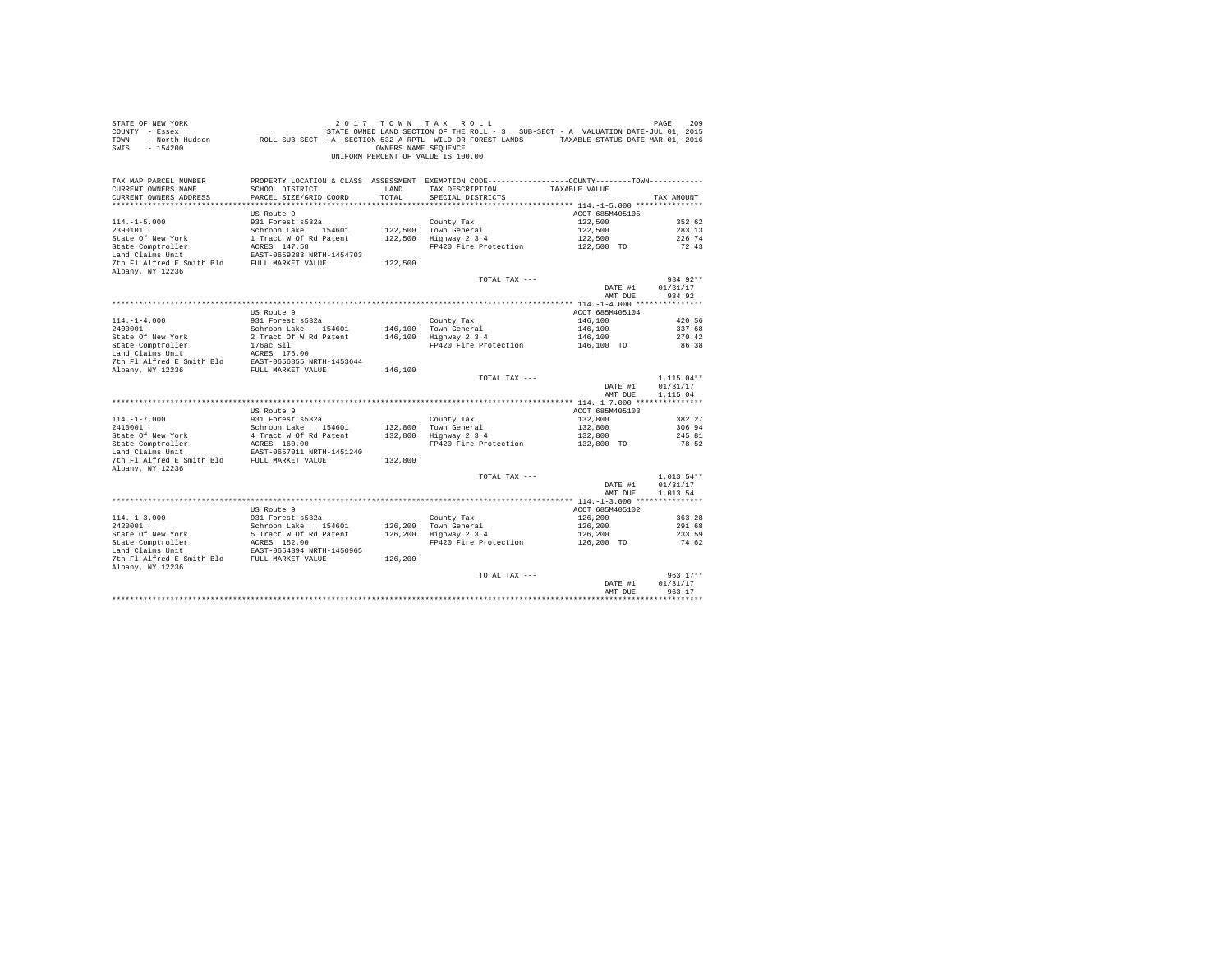| STATE OF NEW YORK<br>COUNTY - Essex<br>TOWN<br>$-154200$<br>SWIS       |                                           | OWNERS NAME SEOUENCE | 2017 TOWN TAX ROLL<br>UNIFORM PERCENT OF VALUE IS 100.00                                                                             |                            | PAGE<br>210          |
|------------------------------------------------------------------------|-------------------------------------------|----------------------|--------------------------------------------------------------------------------------------------------------------------------------|----------------------------|----------------------|
| TAX MAP PARCEL NUMBER<br>CURRENT OWNERS NAME<br>CURRENT OWNERS ADDRESS | SCHOOL DISTRICT<br>PARCEL SIZE/GRID COORD | LAND<br>TOTAL        | PROPERTY LOCATION & CLASS ASSESSMENT EXEMPTION CODE---------------COUNTY-------TOWN---------<br>TAX DESCRIPTION<br>SPECIAL DISTRICTS | TAXABLE VALUE              | TAX AMOUNT           |
|                                                                        | US Route 9                                |                      |                                                                                                                                      | ACCT 685M405301            |                      |
| $114. - 1 - 2.000$                                                     | 931 Forest s532a                          |                      | County Tax                                                                                                                           | 63,100                     | 181.64               |
| 2430001                                                                | Schroon Lake 154601                       |                      | 63,100 Town General                                                                                                                  | 63,100                     | 145.84               |
|                                                                        |                                           |                      | 63,100 Hown General<br>63,100 Highway 2 3 4                                                                                          | 63,100                     | 116.79               |
|                                                                        |                                           |                      | FP420 Fire Protection 63,100 TO                                                                                                      |                            | 37.31                |
|                                                                        |                                           |                      |                                                                                                                                      |                            |                      |
|                                                                        |                                           |                      |                                                                                                                                      |                            |                      |
|                                                                        |                                           | 63,100               | TOTAL TAX ---                                                                                                                        |                            | 481.58**             |
|                                                                        |                                           |                      |                                                                                                                                      | DATE #1                    | 01/31/17             |
|                                                                        |                                           |                      |                                                                                                                                      | AMT DUE                    | 481.58               |
|                                                                        |                                           |                      |                                                                                                                                      |                            |                      |
|                                                                        | Blue Ridge Rd                             |                      |                                                                                                                                      | ACCT 685M405215            |                      |
| $113.4 - 2 - 12.000$                                                   | 931 Forest s532a                          |                      | County Tax                                                                                                                           | 56,900                     | 163.79               |
|                                                                        |                                           |                      | 56,900 Town General<br>56,900 Highway 2 3 4                                                                                          | 56,900                     | 131.51               |
|                                                                        |                                           |                      | FP420 Fire Protection 56,900 TO                                                                                                      | 56,900                     | 105.32<br>33.64      |
|                                                                        |                                           |                      |                                                                                                                                      |                            |                      |
|                                                                        |                                           |                      |                                                                                                                                      |                            |                      |
|                                                                        |                                           | 56,900               |                                                                                                                                      |                            |                      |
|                                                                        |                                           |                      | TOTAL TAX ---                                                                                                                        |                            | $434.26**$           |
|                                                                        |                                           |                      |                                                                                                                                      | DATE #1<br>AMT DUE         | 01/31/17<br>434.26   |
|                                                                        |                                           |                      |                                                                                                                                      |                            |                      |
| $114.3 - 2 - 1.000$                                                    | Blue Ridge Rd<br>931 Forest s532a         |                      | County Tax                                                                                                                           | ACCT 685M405214<br>123,800 | 356.37               |
| 2450001                                                                | Schroon Lake 154601                       |                      |                                                                                                                                      | 123,800                    | 286.14               |
|                                                                        |                                           |                      | 123,800 Town General<br>123,800 Highway 2 3 4                                                                                        | 123,800                    | 229.15               |
|                                                                        |                                           |                      | FP420 Fire Protection 123,800 TO                                                                                                     |                            | 73.20                |
|                                                                        |                                           |                      |                                                                                                                                      |                            |                      |
|                                                                        |                                           |                      |                                                                                                                                      |                            |                      |
|                                                                        |                                           | 123,800              | TOTAL TAX ---                                                                                                                        |                            | 944.86**             |
|                                                                        |                                           |                      |                                                                                                                                      | DATE #1                    | 01/31/17             |
|                                                                        |                                           |                      |                                                                                                                                      | AMT DUE                    | 944.86               |
|                                                                        |                                           |                      |                                                                                                                                      |                            |                      |
|                                                                        | Blue Ridge Rd                             |                      |                                                                                                                                      | ACCT 685M405213            |                      |
| $114.3 - 2 - 2.000$                                                    | 931 Forest s532a<br>Schroon Lake 154601   |                      | County Tax                                                                                                                           | 132,800                    | 382.27               |
|                                                                        |                                           |                      |                                                                                                                                      | 132,800                    | 306.94<br>245.81     |
|                                                                        |                                           |                      | Highway 2 3 4 132,800<br>FP420 Fire Protection 132,800 TO                                                                            |                            | 78.52                |
|                                                                        |                                           |                      |                                                                                                                                      |                            |                      |
|                                                                        |                                           |                      |                                                                                                                                      |                            |                      |
|                                                                        |                                           |                      |                                                                                                                                      |                            |                      |
|                                                                        |                                           |                      | TOTAL TAX ---                                                                                                                        |                            | $1.013.54**$         |
|                                                                        |                                           |                      |                                                                                                                                      | DATE #1<br>AMT DUE         | 01/31/17<br>1,013.54 |
|                                                                        |                                           |                      |                                                                                                                                      |                            |                      |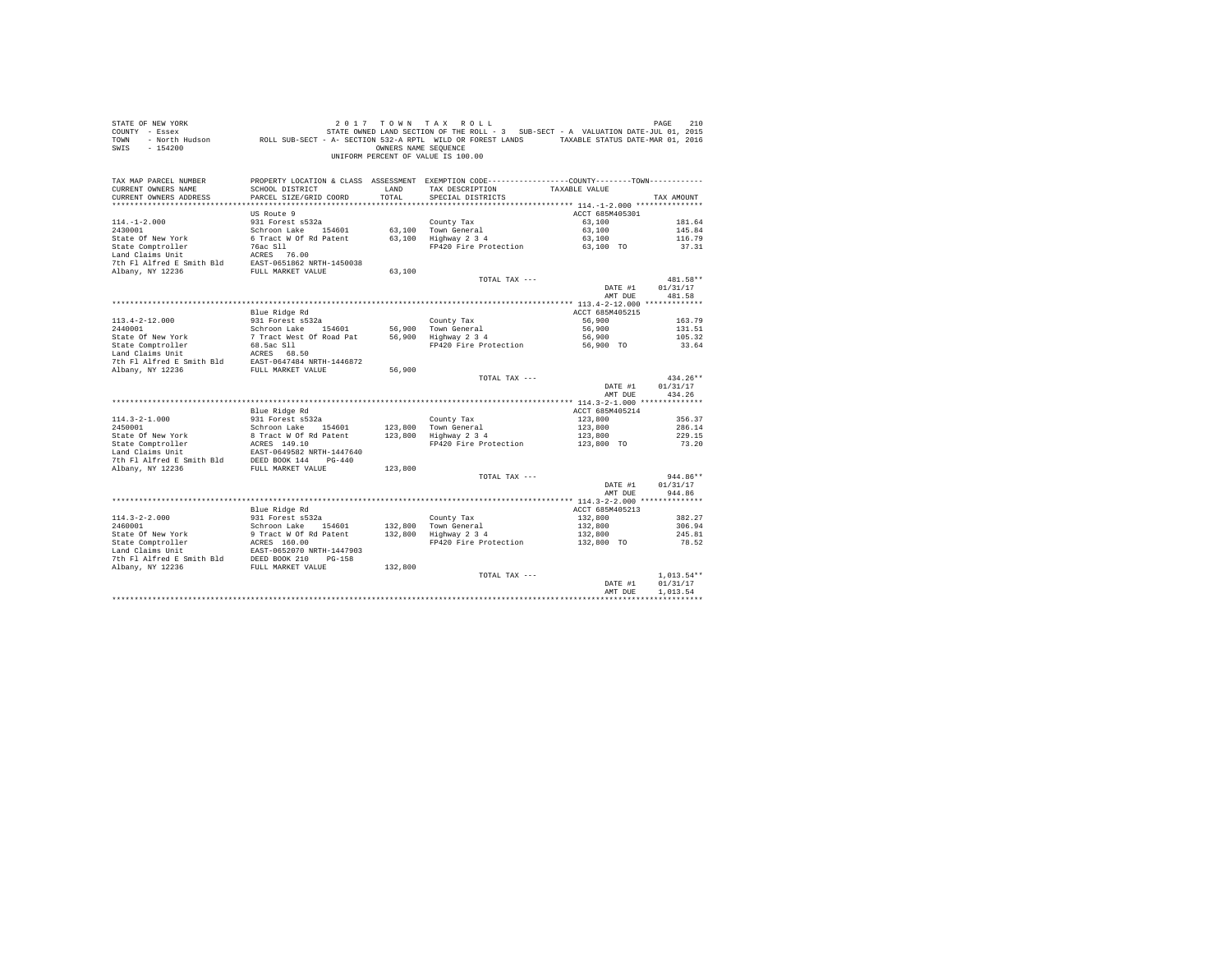| STATE OF NEW YORK<br>COUNTY - Essex<br>TOWN<br>$-154200$<br>SWIS | DF NEW YORK WAS TRIS 2011 7 ON N TAX ROLL<br>- Essex STATE OWNED LAND SECTION OF THE ROLL - 3 SUB-SECT - A VALUATION DATE-JUL 01, 2015<br>- North Hudson     ROLL SUB-SECT - A - SECTION 532-A RPTL WILD OR FOREST LANDS   TAXABLE | OWNERS NAME SEOUENCE | 2017 TOWN TAX ROLL<br>UNIFORM PERCENT OF VALUE IS 100.00                                                           |                            | PAGE<br>211          |
|------------------------------------------------------------------|------------------------------------------------------------------------------------------------------------------------------------------------------------------------------------------------------------------------------------|----------------------|--------------------------------------------------------------------------------------------------------------------|----------------------------|----------------------|
| TAX MAP PARCEL NUMBER                                            |                                                                                                                                                                                                                                    |                      | PROPERTY LOCATION & CLASS ASSESSMENT EXEMPTION CODE----------------COUNTY--------TOWN----------<br>TAX DESCRIPTION |                            |                      |
| CURRENT OWNERS NAME<br>CURRENT OWNERS ADDRESS                    | SCHOOL DISTRICT<br>PARCEL SIZE/GRID COORD                                                                                                                                                                                          | LAND<br>TOTAL        | SPECIAL DISTRICTS                                                                                                  | TAXABLE VALUE              | TAX AMOUNT           |
|                                                                  |                                                                                                                                                                                                                                    |                      |                                                                                                                    |                            |                      |
|                                                                  | US Route 9                                                                                                                                                                                                                         |                      |                                                                                                                    | ACCT 685M405212            |                      |
| $114. -1 - 9.000$                                                | 931 Forest s532a                                                                                                                                                                                                                   |                      | County Tax                                                                                                         | 132,800                    | 382.27               |
| 2470001                                                          |                                                                                                                                                                                                                                    |                      | 132,800 Town General                                                                                               | 132,800                    | 306.94               |
| State Of New York                                                |                                                                                                                                                                                                                                    |                      | 132,800 10WH General<br>132,800 Highway 2 3 4                                                                      | 132,800                    | 245.81               |
| State Comptroller                                                | Schroon Lake 154601<br>10 Tract W Of Rd Patent<br>ACRES 160.00<br>EAST-0654894 NRTH-1448339                                                                                                                                        |                      | FP420 Fire Protection                                                                                              | 132,800 TO                 | 78.52                |
| Land Claims Unit                                                 |                                                                                                                                                                                                                                    |                      |                                                                                                                    |                            |                      |
| 7th Fl Alfred E Smith Bld FULL MARKET VALUE<br>Albany, NY 12236  |                                                                                                                                                                                                                                    | 132,800              |                                                                                                                    |                            |                      |
|                                                                  |                                                                                                                                                                                                                                    |                      | TOTAL TAX ---                                                                                                      |                            | $1,013.54**$         |
|                                                                  |                                                                                                                                                                                                                                    |                      |                                                                                                                    | DATE #1                    | 01/31/17             |
|                                                                  |                                                                                                                                                                                                                                    |                      |                                                                                                                    | AMT DUE                    | 1,013.54             |
|                                                                  |                                                                                                                                                                                                                                    |                      |                                                                                                                    |                            |                      |
|                                                                  | US Route 9                                                                                                                                                                                                                         |                      |                                                                                                                    | ACCT 685M405211            |                      |
| $114. - 1 - 8.000$                                               | 931 Forest s532a                                                                                                                                                                                                                   |                      | County Tax                                                                                                         | 136,500                    | 392.92<br>315.49     |
|                                                                  |                                                                                                                                                                                                                                    |                      | 136,500 Town General<br>136,500 Highway 2 3 4                                                                      | 136,500                    | 252.65               |
|                                                                  |                                                                                                                                                                                                                                    |                      | Highway 2 3 4 136,500<br>FP420 Fire Protection 136,500 TO                                                          |                            | 80.71                |
|                                                                  |                                                                                                                                                                                                                                    |                      |                                                                                                                    |                            |                      |
|                                                                  |                                                                                                                                                                                                                                    |                      |                                                                                                                    |                            |                      |
|                                                                  |                                                                                                                                                                                                                                    | 136,500              |                                                                                                                    |                            |                      |
|                                                                  |                                                                                                                                                                                                                                    |                      | TOTAL TAX ---                                                                                                      |                            | $1,041.77**$         |
|                                                                  |                                                                                                                                                                                                                                    |                      |                                                                                                                    | DATE #1<br>AMT DUE         | 01/31/17<br>1,041.77 |
|                                                                  |                                                                                                                                                                                                                                    |                      |                                                                                                                    |                            |                      |
| $114.3 - 2 - 5.000$                                              | US Route 9<br>931 Forest s532a                                                                                                                                                                                                     |                      | County Tax                                                                                                         | ACCT 685M405210<br>138,300 | 398.11               |
|                                                                  |                                                                                                                                                                                                                                    |                      |                                                                                                                    | 138,300                    | 319.65               |
|                                                                  |                                                                                                                                                                                                                                    |                      |                                                                                                                    | 138,300                    | 255.99               |
|                                                                  |                                                                                                                                                                                                                                    |                      | FP420 Fire Protection                                                                                              | 138,300 TO                 | 81.77                |
|                                                                  |                                                                                                                                                                                                                                    |                      |                                                                                                                    |                            |                      |
|                                                                  |                                                                                                                                                                                                                                    |                      |                                                                                                                    |                            |                      |
|                                                                  |                                                                                                                                                                                                                                    |                      |                                                                                                                    |                            | $1.055.52**$         |
|                                                                  |                                                                                                                                                                                                                                    |                      | TOTAL TAX ---                                                                                                      | DATE #1                    | 01/31/17             |
|                                                                  |                                                                                                                                                                                                                                    |                      |                                                                                                                    | AMT DUE                    | 1.055.52             |
|                                                                  |                                                                                                                                                                                                                                    |                      |                                                                                                                    |                            |                      |
|                                                                  | Blue Ridge Rd                                                                                                                                                                                                                      |                      |                                                                                                                    | ACCT 685M405209            |                      |
|                                                                  |                                                                                                                                                                                                                                    |                      |                                                                                                                    | 132,800                    | 382.27               |
|                                                                  |                                                                                                                                                                                                                                    |                      |                                                                                                                    | 132,800                    | 306.94               |
|                                                                  |                                                                                                                                                                                                                                    |                      |                                                                                                                    | 132,800                    | 245.81               |
|                                                                  |                                                                                                                                                                                                                                    |                      | FP420 Fire Protection                                                                                              | $132,800$ TO               | 78.52                |
|                                                                  |                                                                                                                                                                                                                                    |                      |                                                                                                                    |                            |                      |
|                                                                  |                                                                                                                                                                                                                                    |                      |                                                                                                                    |                            |                      |
|                                                                  |                                                                                                                                                                                                                                    |                      | TOTAL TAX ---                                                                                                      |                            | $1.013.54**$         |
|                                                                  |                                                                                                                                                                                                                                    |                      |                                                                                                                    | DATE #1                    | 01/31/17             |
|                                                                  |                                                                                                                                                                                                                                    |                      |                                                                                                                    | AMT DUE                    | 1,013.54             |
|                                                                  |                                                                                                                                                                                                                                    |                      |                                                                                                                    |                            |                      |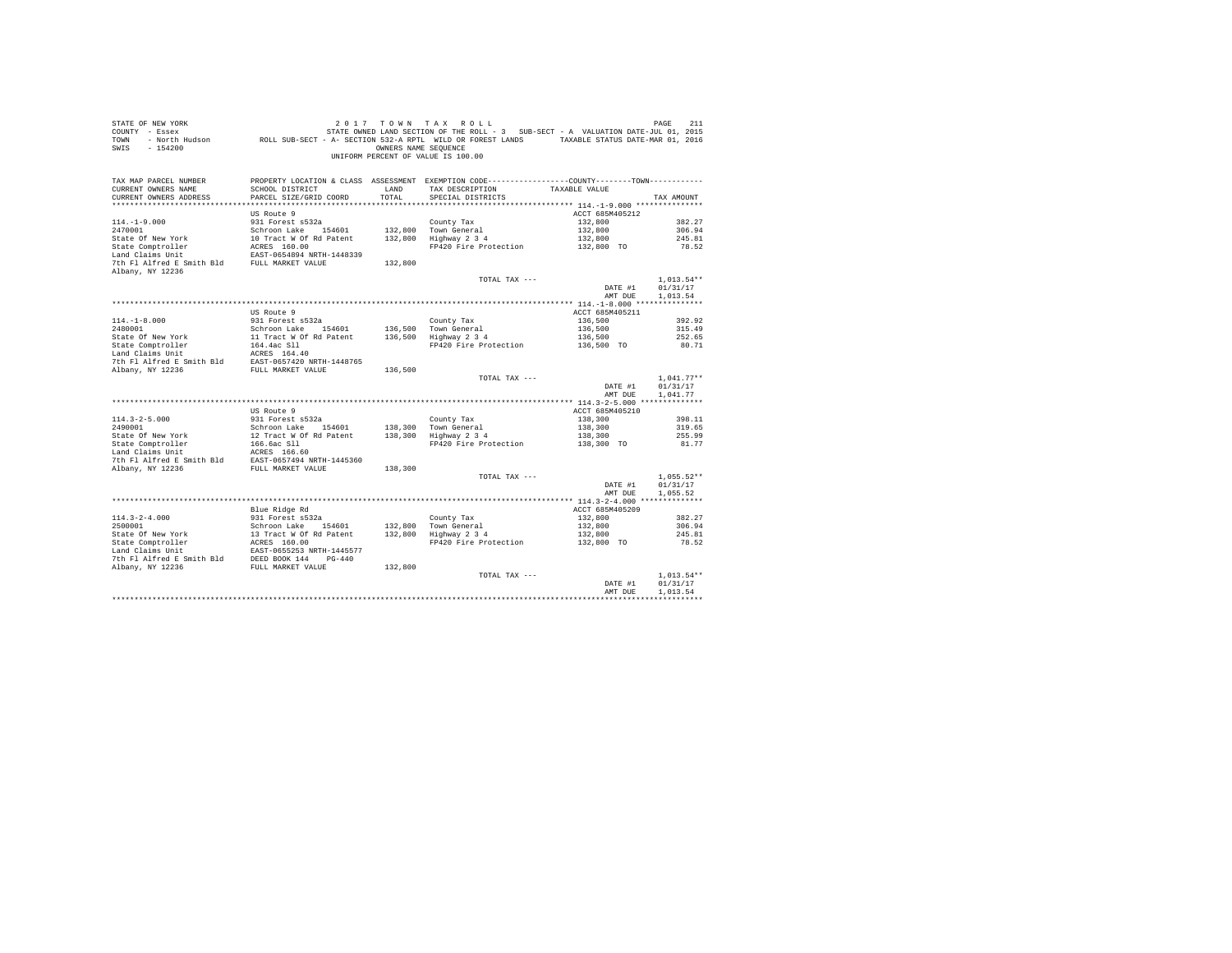| 2012 PAGE 212<br>COUNTY - Essex STATE SON STATE ROLL - 3 SUB-SECT - A VALUATION DATE-JUL 01, 2015<br>TOWN - ROCH HUGO A ROLL SUB-SECT - A - SECTION 532-A RPTL WILD OR FOREST LANDS TRIABLE STATUS DATE-MAR 01, 2016<br>SWIS<br>$-154200$ | UNIFORM PERCENT OF VALUE IS 100.00       | OWNERS NAME SEQUENCE                                                                                                          |                    |                      |
|-------------------------------------------------------------------------------------------------------------------------------------------------------------------------------------------------------------------------------------------|------------------------------------------|-------------------------------------------------------------------------------------------------------------------------------|--------------------|----------------------|
| TAX MAP PARCEL NUMBER<br>CURRENT OWNERS NAME<br>SCHOOL DISTRICT                                                                                                                                                                           | LAND                                     | PROPERTY LOCATION & CLASS ASSESSMENT EXEMPTION CODE---------------COUNTY-------TOWN---------<br>TAX DESCRIPTION TAXABLE VALUE |                    |                      |
| CURRENT OWNERS ADDRESS<br>PARCEL SIZE/GRID COORD                                                                                                                                                                                          | TOTAL                                    | SPECIAL DISTRICTS                                                                                                             |                    | TAX AMOUNT           |
|                                                                                                                                                                                                                                           |                                          |                                                                                                                               |                    |                      |
|                                                                                                                                                                                                                                           |                                          |                                                                                                                               | ACCT 685M405208    |                      |
| $114.3 - 2 - 3.000$                                                                                                                                                                                                                       |                                          |                                                                                                                               | 132,800            | 382.27               |
|                                                                                                                                                                                                                                           |                                          |                                                                                                                               | 132,800            | 306.94               |
|                                                                                                                                                                                                                                           |                                          |                                                                                                                               | 132,800            | 245.81               |
|                                                                                                                                                                                                                                           |                                          | FP420 Fire Protection                                                                                                         | 132,800 TO         | 78.52                |
| 2510001<br>2510001<br>261000 120 132,800 10000 120 132,800 10000 120 132,800 10000 120 14<br>261 262 11 17act W Of Rd Patent<br>260 211 17420 Fire Protection<br>268 160.00 110 122,800 1220 Fire Protection<br>268 160.00 110 1220 Fire  |                                          |                                                                                                                               |                    |                      |
| 7th Fl Alfred E Smith Bld EAST-0652592 NRTH-1445349                                                                                                                                                                                       |                                          |                                                                                                                               |                    |                      |
| DEED BOOK 144 PG-440<br>Albany, NY 12236                                                                                                                                                                                                  |                                          |                                                                                                                               |                    |                      |
| FULL MARKET VALUE                                                                                                                                                                                                                         | 132,800                                  |                                                                                                                               |                    |                      |
|                                                                                                                                                                                                                                           |                                          | TOTAL TAX ---                                                                                                                 |                    | $1.013.54**$         |
|                                                                                                                                                                                                                                           |                                          |                                                                                                                               | DATE #1            | 01/31/17             |
|                                                                                                                                                                                                                                           |                                          |                                                                                                                               | AMT DUE            | 1,013.54             |
|                                                                                                                                                                                                                                           |                                          |                                                                                                                               |                    |                      |
|                                                                                                                                                                                                                                           |                                          |                                                                                                                               | ACCT 685M405207    |                      |
|                                                                                                                                                                                                                                           |                                          |                                                                                                                               | 132,800            | 382.27               |
|                                                                                                                                                                                                                                           |                                          |                                                                                                                               | 132,800            | 306.94               |
|                                                                                                                                                                                                                                           |                                          |                                                                                                                               | 132,800            | 245.81               |
|                                                                                                                                                                                                                                           |                                          | FP420 Fire Protection                                                                                                         | 132,800 TO         | 78.52                |
|                                                                                                                                                                                                                                           |                                          |                                                                                                                               |                    |                      |
|                                                                                                                                                                                                                                           |                                          | TOTAL TAX ---                                                                                                                 |                    | $1.013.54**$         |
|                                                                                                                                                                                                                                           |                                          |                                                                                                                               | DATE #1            | 01/31/17             |
|                                                                                                                                                                                                                                           |                                          |                                                                                                                               | AMT DUE            | 1,013.54             |
|                                                                                                                                                                                                                                           |                                          |                                                                                                                               |                    |                      |
| Blue Ridge Rd                                                                                                                                                                                                                             |                                          |                                                                                                                               | ACCT 685M405206    |                      |
| 931 Forest s532a<br>$113.4 - 2 - 13.000$                                                                                                                                                                                                  |                                          | County Tax                                                                                                                    | 132,800            | 382.27               |
| 2530001                                                                                                                                                                                                                                   | Schroon Lake 154601 132,800 Town General |                                                                                                                               | 132,800            | 306.94               |
|                                                                                                                                                                                                                                           |                                          |                                                                                                                               | 132,800            | 245.81               |
|                                                                                                                                                                                                                                           |                                          | FP420 Fire Protection                                                                                                         | 132,800 TO         | 78.52                |
|                                                                                                                                                                                                                                           |                                          |                                                                                                                               |                    |                      |
|                                                                                                                                                                                                                                           |                                          |                                                                                                                               |                    |                      |
| Albany, NY 12236 FULL MARKET VALUE                                                                                                                                                                                                        | 132,800                                  |                                                                                                                               |                    |                      |
|                                                                                                                                                                                                                                           |                                          | TOTAL TAX ---                                                                                                                 |                    | $1.013.54**$         |
|                                                                                                                                                                                                                                           |                                          |                                                                                                                               | DATE #1            | 01/31/17             |
|                                                                                                                                                                                                                                           |                                          |                                                                                                                               | AMT DUE            | 1.013.54             |
|                                                                                                                                                                                                                                           |                                          |                                                                                                                               |                    |                      |
| Blue Ridge Rd                                                                                                                                                                                                                             |                                          |                                                                                                                               | ACCT 685M405205    |                      |
| 931 Forest s532a<br>$114.3 - 2 - 7.000$                                                                                                                                                                                                   |                                          | County Tax                                                                                                                    | 129,700            | 373.35               |
|                                                                                                                                                                                                                                           |                                          |                                                                                                                               | 129,700            | 299.77               |
|                                                                                                                                                                                                                                           |                                          |                                                                                                                               | 129,700            | 240.07               |
|                                                                                                                                                                                                                                           |                                          | FP420 Fire Protection                                                                                                         | 129,700 TO         | 76.69                |
|                                                                                                                                                                                                                                           |                                          |                                                                                                                               |                    |                      |
|                                                                                                                                                                                                                                           |                                          |                                                                                                                               |                    |                      |
|                                                                                                                                                                                                                                           |                                          |                                                                                                                               |                    |                      |
|                                                                                                                                                                                                                                           |                                          | TOTAL TAX ---                                                                                                                 |                    | 989.88**<br>01/31/17 |
|                                                                                                                                                                                                                                           |                                          |                                                                                                                               | DATE #1<br>AMT DUE | 989.88               |
|                                                                                                                                                                                                                                           |                                          |                                                                                                                               |                    |                      |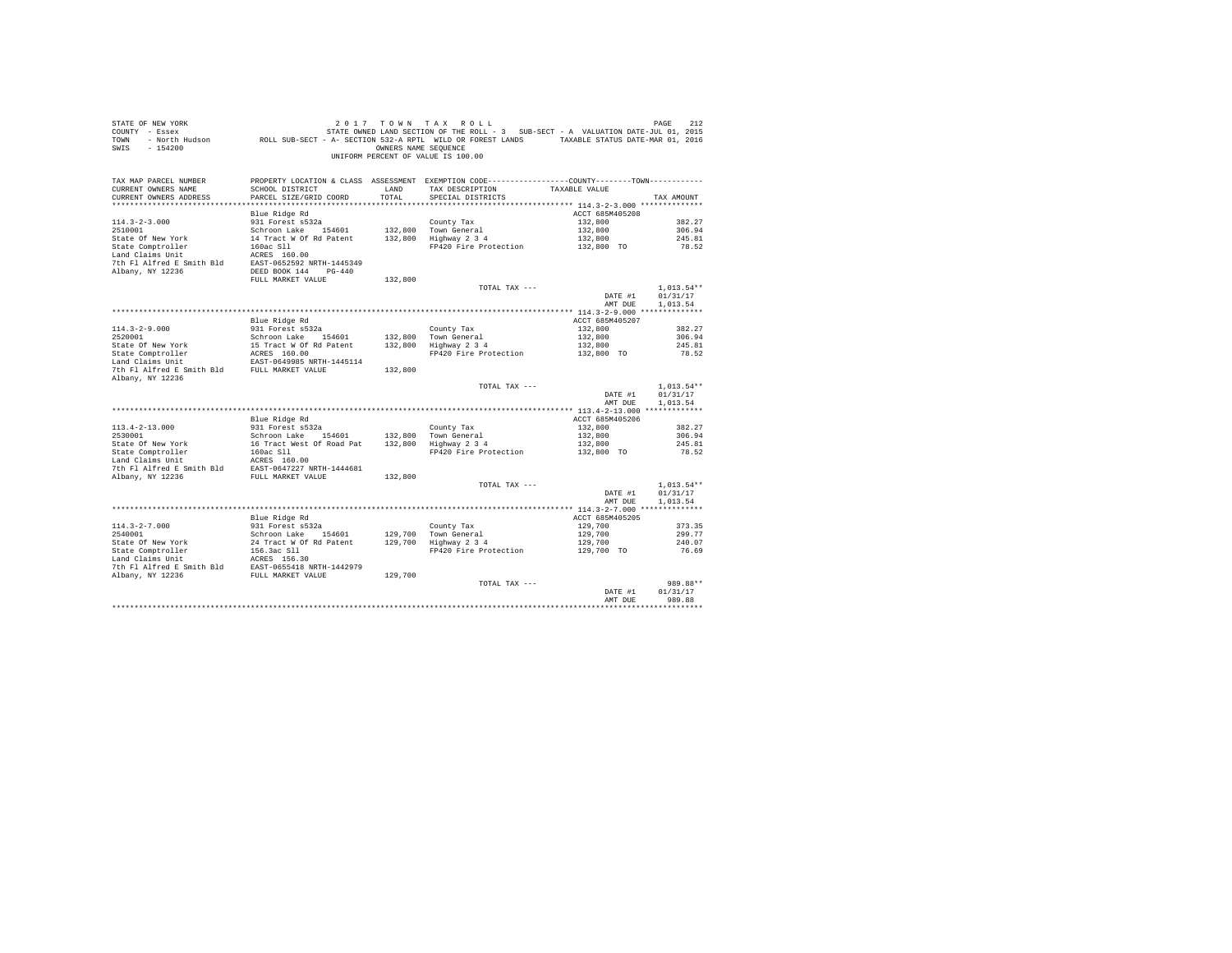| STATE OF NEW YORK<br>COUNTY - Essex<br><b>TOWN</b><br>$-154200$<br>SWIS                                                                                                                                                                            |                                           | OWNERS NAME SEQUENCE      | 2017 TOWN TAX ROLL<br>213 DE RES 213 DE PAGE 213 DE 213 DE 213 DE 213 DE 213 DE 213 DE 213<br>- Essex STATE OWED LAND SECTION OF THE ROLL - 3 SUB-SECT - A VALUATION DATE-JUL 01, 2015<br>- North Hudson     ROLL SUB-SECT - A SECTION 532-A RPTL WILD OR<br>UNIFORM PERCENT OF VALUE IS 100.00 |                                                     |                          |
|----------------------------------------------------------------------------------------------------------------------------------------------------------------------------------------------------------------------------------------------------|-------------------------------------------|---------------------------|-------------------------------------------------------------------------------------------------------------------------------------------------------------------------------------------------------------------------------------------------------------------------------------------------|-----------------------------------------------------|--------------------------|
| TAX MAP PARCEL NUMBER<br>CURRENT OWNERS NAME<br>CURRENT OWNERS ADDRESS                                                                                                                                                                             | SCHOOL DISTRICT<br>PARCEL SIZE/GRID COORD | LAND <b>LAND</b><br>TOTAL | PROPERTY LOCATION & CLASS ASSESSMENT EXEMPTION CODE---------------COUNTY-------TOWN---------<br>TAX DESCRIPTION TAXABLE VALUE<br>SPECIAL DISTRICTS                                                                                                                                              |                                                     | TAX AMOUNT               |
|                                                                                                                                                                                                                                                    | Blue Ridge Rd                             |                           |                                                                                                                                                                                                                                                                                                 | ACCT 685M405202                                     |                          |
| $125.1 - 1 - 1.000$                                                                                                                                                                                                                                | 931 Forest s532a                          |                           |                                                                                                                                                                                                                                                                                                 | 132,800                                             | 382.27                   |
| 2550001                                                                                                                                                                                                                                            | Schroon Lake 154601                       |                           |                                                                                                                                                                                                                                                                                                 |                                                     | 306.94                   |
| State Of New York<br>State Comptroller<br>State Comptonler<br>Land Claims Unit<br>Land Claims Unit<br>Land Claims Unit<br>Land Claims Unit<br>The Plant Party of State Party<br>The Plant Party New York<br>TULL MARKET VALUE<br>New York Plant Pa |                                           |                           | County Tax<br>132,800 Town General<br>132,800 Highway 2 3 4                                                                                                                                                                                                                                     | 132,800<br>132,800<br>132,800 TO                    | 245.81                   |
|                                                                                                                                                                                                                                                    |                                           |                           | FP420 Fire Protection                                                                                                                                                                                                                                                                           |                                                     | 78.52                    |
|                                                                                                                                                                                                                                                    |                                           |                           |                                                                                                                                                                                                                                                                                                 |                                                     |                          |
|                                                                                                                                                                                                                                                    |                                           |                           |                                                                                                                                                                                                                                                                                                 |                                                     |                          |
|                                                                                                                                                                                                                                                    |                                           | 132,800                   |                                                                                                                                                                                                                                                                                                 |                                                     |                          |
|                                                                                                                                                                                                                                                    |                                           |                           | TOTAL TAX ---                                                                                                                                                                                                                                                                                   |                                                     | $1.013.54**$<br>01/31/17 |
|                                                                                                                                                                                                                                                    |                                           |                           |                                                                                                                                                                                                                                                                                                 | DATE #1<br>AMT DUE                                  | 1,013.54                 |
|                                                                                                                                                                                                                                                    |                                           |                           |                                                                                                                                                                                                                                                                                                 |                                                     |                          |
|                                                                                                                                                                                                                                                    | Blue Ridge Rd                             |                           |                                                                                                                                                                                                                                                                                                 | ACCT 685M405401                                     |                          |
| $124. -2 - 15.000$                                                                                                                                                                                                                                 | siue Kiuge Ku<br>931 Forest s532a         |                           | County Tax<br>132,800 Town General<br>132,800 Highway 2 3 4                                                                                                                                                                                                                                     | 132,800                                             | 382.27                   |
|                                                                                                                                                                                                                                                    |                                           |                           |                                                                                                                                                                                                                                                                                                 |                                                     | 306.94                   |
|                                                                                                                                                                                                                                                    |                                           |                           |                                                                                                                                                                                                                                                                                                 |                                                     | 245.81                   |
|                                                                                                                                                                                                                                                    |                                           |                           | Town General 132,800<br>Highway 2 3 4 132,800<br>FP420 Fire Protection 132,800 TO                                                                                                                                                                                                               |                                                     | 78.52                    |
|                                                                                                                                                                                                                                                    |                                           |                           |                                                                                                                                                                                                                                                                                                 |                                                     |                          |
|                                                                                                                                                                                                                                                    |                                           |                           |                                                                                                                                                                                                                                                                                                 |                                                     |                          |
|                                                                                                                                                                                                                                                    | FULL MARKET VALUE                         | 132,800                   |                                                                                                                                                                                                                                                                                                 |                                                     |                          |
|                                                                                                                                                                                                                                                    |                                           |                           | TOTAL TAX ---                                                                                                                                                                                                                                                                                   |                                                     | $1,013.54**$             |
|                                                                                                                                                                                                                                                    |                                           |                           |                                                                                                                                                                                                                                                                                                 | DATE #1<br>AMT DUE                                  | 01/31/17<br>1,013.54     |
|                                                                                                                                                                                                                                                    |                                           |                           |                                                                                                                                                                                                                                                                                                 |                                                     |                          |
|                                                                                                                                                                                                                                                    | Blue Ridge Rd                             |                           |                                                                                                                                                                                                                                                                                                 | ACCT 685M405315                                     |                          |
| $124.-2-14.000$<br>2570001                                                                                                                                                                                                                         | orde ninge nu<br>931 Forest s532a         |                           |                                                                                                                                                                                                                                                                                                 | 132,800                                             | 382.27                   |
|                                                                                                                                                                                                                                                    |                                           |                           | County Tax<br>132,800 Town General<br>132,800 Highway 2 3 4                                                                                                                                                                                                                                     | 132,800<br>132,800                                  | 306.94                   |
|                                                                                                                                                                                                                                                    |                                           |                           |                                                                                                                                                                                                                                                                                                 |                                                     | 245.81                   |
|                                                                                                                                                                                                                                                    |                                           |                           | FP420 Fire Protection 132,800 TO                                                                                                                                                                                                                                                                |                                                     | 78.52                    |
|                                                                                                                                                                                                                                                    |                                           |                           |                                                                                                                                                                                                                                                                                                 |                                                     |                          |
| Albany, NY 12236                                                                                                                                                                                                                                   | DEED BOOK 140 PG-192                      |                           |                                                                                                                                                                                                                                                                                                 |                                                     |                          |
|                                                                                                                                                                                                                                                    | FULL MARKET VALUE                         | 132,800                   |                                                                                                                                                                                                                                                                                                 |                                                     |                          |
|                                                                                                                                                                                                                                                    |                                           |                           | TOTAL TAX ---                                                                                                                                                                                                                                                                                   |                                                     | $1.013.54**$             |
|                                                                                                                                                                                                                                                    |                                           |                           |                                                                                                                                                                                                                                                                                                 | DATE #1                                             | 01/31/17                 |
|                                                                                                                                                                                                                                                    |                                           |                           |                                                                                                                                                                                                                                                                                                 | AMT DUE                                             | 1,013.54                 |
|                                                                                                                                                                                                                                                    |                                           |                           |                                                                                                                                                                                                                                                                                                 |                                                     |                          |
|                                                                                                                                                                                                                                                    | Blue Ridge Rd<br>$931$ Forest $s532a$     |                           |                                                                                                                                                                                                                                                                                                 | ACCT 685M405314                                     |                          |
| $124. -2 - 13.000$                                                                                                                                                                                                                                 |                                           |                           |                                                                                                                                                                                                                                                                                                 |                                                     | 382.27<br>306.94         |
|                                                                                                                                                                                                                                                    |                                           |                           | County Tax<br>132,800 Town General<br>132,800 Highway 2 3 4                                                                                                                                                                                                                                     |                                                     | 245.81                   |
|                                                                                                                                                                                                                                                    |                                           |                           | FP420 Fire Protection                                                                                                                                                                                                                                                                           | $132,800$<br>$132,800$<br>$132,800$<br>$132,800$ TO | 78.52                    |
|                                                                                                                                                                                                                                                    |                                           |                           |                                                                                                                                                                                                                                                                                                 |                                                     |                          |
|                                                                                                                                                                                                                                                    |                                           |                           |                                                                                                                                                                                                                                                                                                 |                                                     |                          |
|                                                                                                                                                                                                                                                    |                                           |                           |                                                                                                                                                                                                                                                                                                 |                                                     |                          |
|                                                                                                                                                                                                                                                    |                                           |                           | TOTAL TAX ---                                                                                                                                                                                                                                                                                   |                                                     | $1.013.54**$             |
|                                                                                                                                                                                                                                                    |                                           |                           |                                                                                                                                                                                                                                                                                                 | DATE #1                                             | 01/31/17                 |
|                                                                                                                                                                                                                                                    |                                           |                           |                                                                                                                                                                                                                                                                                                 | AMT DUE                                             | 1,013.54                 |
|                                                                                                                                                                                                                                                    |                                           |                           |                                                                                                                                                                                                                                                                                                 |                                                     |                          |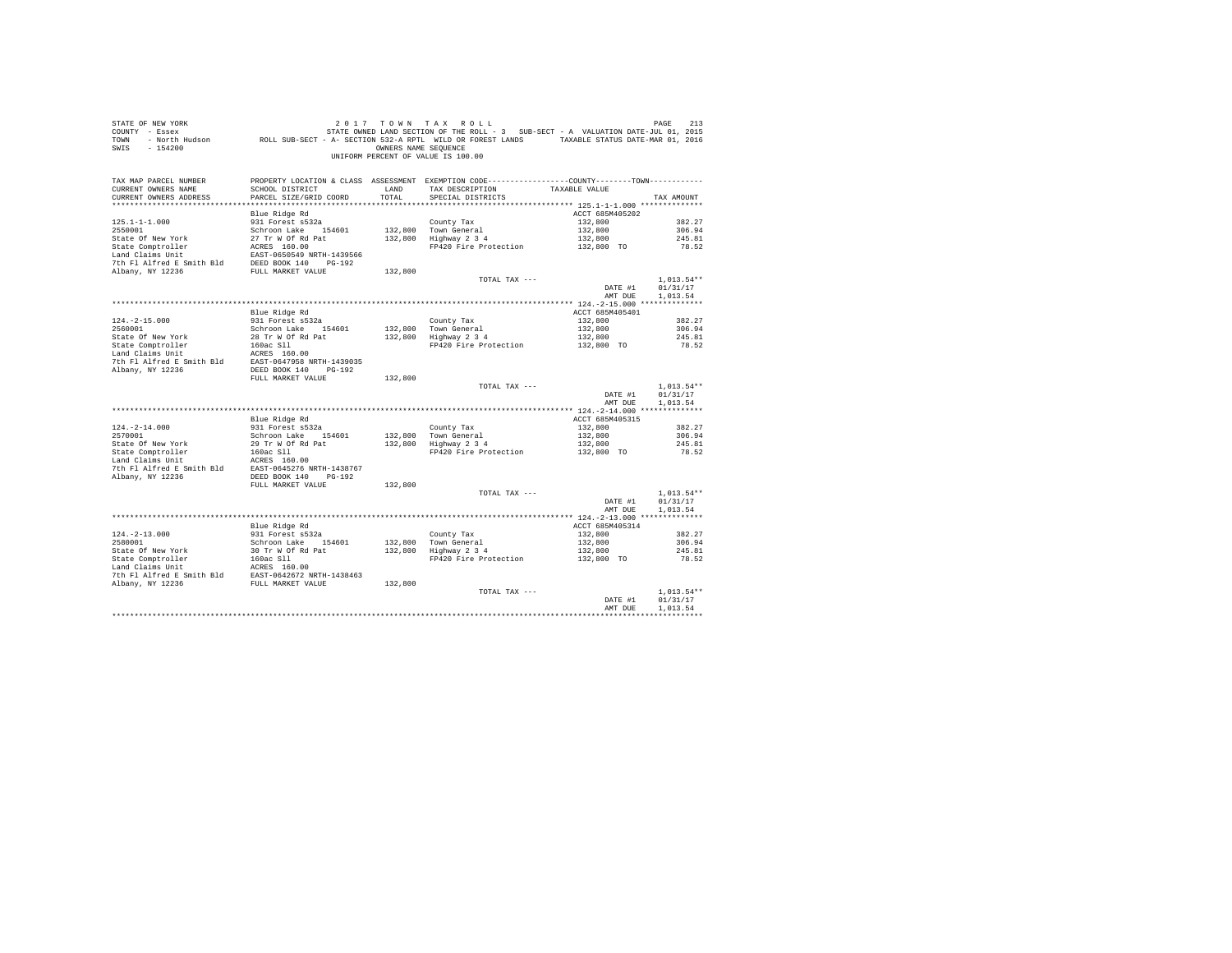| STATE OF NEW YORK<br>COUNTY - Essex<br>TOWN<br>$-154200$<br>SWIS                                                                                                                                                                               |                                           | OWNERS NAME SEOUENCE | 2017 TOWN TAX ROLL<br>OF NEW YORK TREE 214 2017 TO WINT A X ROLL<br>F Essex STATE STATE OWNED LAND SECTION OF THE ROLL - 3 SUB-SECT - A VALUATION DATE-JUL 01, 2015<br>F North Hudson     ROLL SUB-SECT - A - SECTION 532-A RPTL WILD OR FOREST LANDS<br>UNIFORM PERCENT OF VALUE IS 100.00 |                 | PAGE<br>214      |
|------------------------------------------------------------------------------------------------------------------------------------------------------------------------------------------------------------------------------------------------|-------------------------------------------|----------------------|---------------------------------------------------------------------------------------------------------------------------------------------------------------------------------------------------------------------------------------------------------------------------------------------|-----------------|------------------|
| TAX MAP PARCEL NUMBER<br>CURRENT OWNERS NAME<br>CURRENT OWNERS ADDRESS                                                                                                                                                                         | SCHOOL DISTRICT<br>PARCEL SIZE/GRID COORD | LAND<br>TOTAL        | PROPERTY LOCATION & CLASS ASSESSMENT EXEMPTION CODE---------------COUNTY-------TOWN---------<br>TAX DESCRIPTION TAXABLE VALUE<br>SPECIAL DISTRICTS                                                                                                                                          |                 | TAX AMOUNT       |
|                                                                                                                                                                                                                                                |                                           |                      |                                                                                                                                                                                                                                                                                             |                 |                  |
|                                                                                                                                                                                                                                                | Blue Ridge Rd                             |                      |                                                                                                                                                                                                                                                                                             | ACCT 685M405313 |                  |
| $124. -2 - 12.000$                                                                                                                                                                                                                             | 931 Forest s532a                          |                      | County Tax                                                                                                                                                                                                                                                                                  | 132,800         | 382.27           |
| 2590001                                                                                                                                                                                                                                        | Schroon Lake 154601                       |                      | 132,800 Town General<br>132,800 Town General<br>132,800 Highway 2 3 4                                                                                                                                                                                                                       | 132,800         | 306.94           |
|                                                                                                                                                                                                                                                |                                           |                      |                                                                                                                                                                                                                                                                                             | 132,800         | 245.81           |
|                                                                                                                                                                                                                                                |                                           |                      | FP420 Fire Protection 132,800 TO                                                                                                                                                                                                                                                            |                 | 78.52            |
|                                                                                                                                                                                                                                                |                                           |                      |                                                                                                                                                                                                                                                                                             |                 |                  |
|                                                                                                                                                                                                                                                |                                           | 132,800              |                                                                                                                                                                                                                                                                                             |                 |                  |
|                                                                                                                                                                                                                                                |                                           |                      | TOTAL TAX ---                                                                                                                                                                                                                                                                               |                 | $1,013.54**$     |
|                                                                                                                                                                                                                                                |                                           |                      |                                                                                                                                                                                                                                                                                             | DATE #1         | 01/31/17         |
|                                                                                                                                                                                                                                                |                                           |                      |                                                                                                                                                                                                                                                                                             | AMT DUE         | 1,013.54         |
|                                                                                                                                                                                                                                                |                                           |                      |                                                                                                                                                                                                                                                                                             |                 |                  |
|                                                                                                                                                                                                                                                | Blue Ridge Rd                             |                      |                                                                                                                                                                                                                                                                                             | ACCT 685M405312 |                  |
| $124. - 2 - 22.000$<br>2600001                                                                                                                                                                                                                 | 931 Forest s532a<br>Schroon Lake 154601   |                      | County Tax                                                                                                                                                                                                                                                                                  | 139,800         | 402.42<br>323.12 |
|                                                                                                                                                                                                                                                |                                           |                      | 139,800 Town General<br>139,800 Highway 2 3 4                                                                                                                                                                                                                                               |                 | 258.76           |
|                                                                                                                                                                                                                                                |                                           |                      | Town General 139,800<br>Highway 2 3 4 139,800<br>FP420 Fire Protection 139,800 TO                                                                                                                                                                                                           |                 | 82.66            |
|                                                                                                                                                                                                                                                |                                           |                      |                                                                                                                                                                                                                                                                                             |                 |                  |
|                                                                                                                                                                                                                                                |                                           |                      |                                                                                                                                                                                                                                                                                             |                 |                  |
|                                                                                                                                                                                                                                                |                                           | 139,800              |                                                                                                                                                                                                                                                                                             |                 |                  |
|                                                                                                                                                                                                                                                |                                           |                      | TOTAL TAX ---                                                                                                                                                                                                                                                                               |                 | $1,066.96**$     |
|                                                                                                                                                                                                                                                |                                           |                      |                                                                                                                                                                                                                                                                                             | DATE #1         | 01/31/17         |
|                                                                                                                                                                                                                                                |                                           |                      |                                                                                                                                                                                                                                                                                             | AMT DUE         | 1.066.96         |
|                                                                                                                                                                                                                                                | Blue Ridge Rd                             |                      |                                                                                                                                                                                                                                                                                             | ACCT 685M405311 |                  |
| $124. - 2 - 21.000$                                                                                                                                                                                                                            | 931 Forest s532a                          |                      | County Tax                                                                                                                                                                                                                                                                                  | 132,800         | 382.27           |
| 2610001                                                                                                                                                                                                                                        | Schroon Lake 154601                       |                      |                                                                                                                                                                                                                                                                                             | 132,800         | 306.94           |
|                                                                                                                                                                                                                                                |                                           |                      | 132,800 Town General<br>132,800 Highway 2 3 4                                                                                                                                                                                                                                               | 132,800         | 245.81           |
| State Of New York<br>State Comptroller<br>State Compton in the State Comptom of Rd Pat<br>Land Claims Unit<br>Land Claims State of State RASS<br>7th Fl Alfred E Smith Bld<br>RAST-0635141 NRTH-1434745<br>7th Fl Alfred E SMith Bld<br>RAST-0 |                                           |                      | FP420 Fire Protection 132.800 TO                                                                                                                                                                                                                                                            |                 | 78.52            |
|                                                                                                                                                                                                                                                |                                           |                      |                                                                                                                                                                                                                                                                                             |                 |                  |
|                                                                                                                                                                                                                                                |                                           | 132,800              |                                                                                                                                                                                                                                                                                             |                 |                  |
|                                                                                                                                                                                                                                                |                                           |                      | TOTAL TAX ---                                                                                                                                                                                                                                                                               |                 | $1.013.54**$     |
|                                                                                                                                                                                                                                                |                                           |                      |                                                                                                                                                                                                                                                                                             | DATE #1         | 01/31/17         |
|                                                                                                                                                                                                                                                |                                           |                      |                                                                                                                                                                                                                                                                                             | AMT DUE         | 1,013.54         |
|                                                                                                                                                                                                                                                |                                           |                      |                                                                                                                                                                                                                                                                                             |                 |                  |
|                                                                                                                                                                                                                                                | Blue Ridge Rd                             |                      |                                                                                                                                                                                                                                                                                             | ACCT 685M405310 |                  |
| $124. - 2 - 20.000$                                                                                                                                                                                                                            | 931 Forest s532a<br>Schroon Lake 154601   |                      | County Tax                                                                                                                                                                                                                                                                                  | 132,800         | 382.27           |
| 2620001                                                                                                                                                                                                                                        |                                           |                      | County Tax<br>132,800 Town General<br>132,800 Highway 2 3 4                                                                                                                                                                                                                                 |                 | 306.94           |
|                                                                                                                                                                                                                                                |                                           |                      | Town General 132,800<br>Highway 2 3 4 132,800<br>FP420 Fire Protection 132,800 TO                                                                                                                                                                                                           |                 | 245.81           |
|                                                                                                                                                                                                                                                |                                           |                      |                                                                                                                                                                                                                                                                                             |                 | 78.52            |
|                                                                                                                                                                                                                                                |                                           |                      |                                                                                                                                                                                                                                                                                             |                 |                  |
|                                                                                                                                                                                                                                                |                                           |                      |                                                                                                                                                                                                                                                                                             |                 |                  |
|                                                                                                                                                                                                                                                |                                           |                      | TOTAL TAX ---                                                                                                                                                                                                                                                                               |                 | $1.013.54**$     |
|                                                                                                                                                                                                                                                |                                           |                      |                                                                                                                                                                                                                                                                                             | DATE #1         | 01/31/17         |
|                                                                                                                                                                                                                                                |                                           |                      |                                                                                                                                                                                                                                                                                             | AMT DUE         | 1,013.54         |
|                                                                                                                                                                                                                                                |                                           |                      |                                                                                                                                                                                                                                                                                             |                 |                  |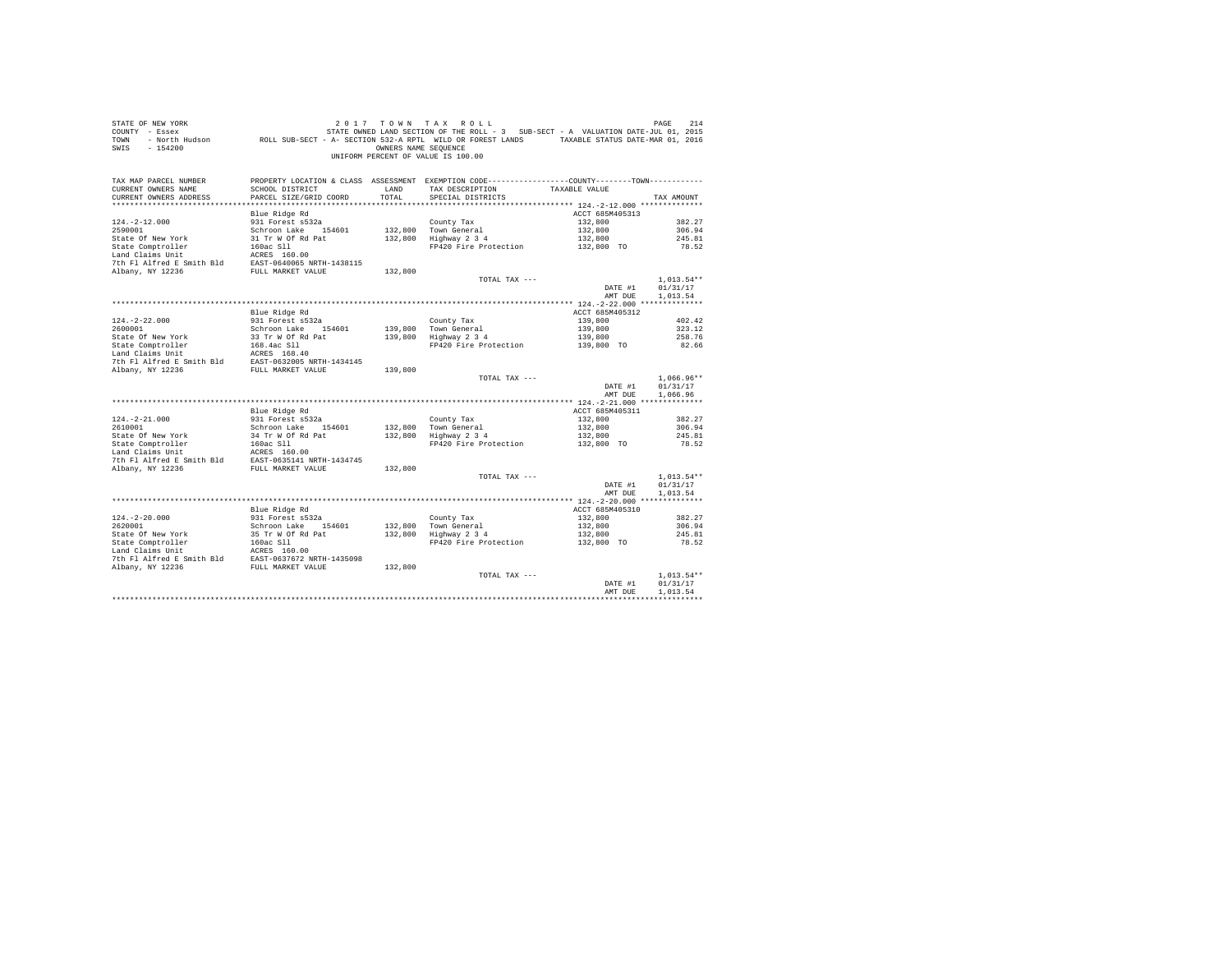| COUNTY - Essex<br>TOWN<br>SWIS<br>$-154200$                                                                                                                                                                                                                                            |                                         | OWNERS NAME SEQUENCE | UNIFORM PERCENT OF VALUE IS 100.00                                                              |                                  |                  |
|----------------------------------------------------------------------------------------------------------------------------------------------------------------------------------------------------------------------------------------------------------------------------------------|-----------------------------------------|----------------------|-------------------------------------------------------------------------------------------------|----------------------------------|------------------|
| TAX MAP PARCEL NUMBER                                                                                                                                                                                                                                                                  |                                         |                      | PROPERTY LOCATION & CLASS ASSESSMENT EXEMPTION CODE----------------COUNTY--------TOWN---------- |                                  |                  |
| CURRENT OWNERS NAME                                                                                                                                                                                                                                                                    | SCHOOL DISTRICT                         | LAND                 | TAX DESCRIPTION TAXABLE VALUE                                                                   |                                  |                  |
| CURRENT OWNERS ADDRESS                                                                                                                                                                                                                                                                 | PARCEL SIZE/GRID COORD                  | TOTAL                | SPECIAL DISTRICTS                                                                               |                                  | TAX AMOUNT       |
|                                                                                                                                                                                                                                                                                        |                                         |                      |                                                                                                 |                                  |                  |
|                                                                                                                                                                                                                                                                                        | Blue Ridge Rd<br>931 Forest s532a       |                      |                                                                                                 | ACCT 685M405309                  |                  |
| $124. -2 - 19.000$<br>2630001                                                                                                                                                                                                                                                          | Schroon Lake 154601                     |                      | County Tax<br>132.800 Town General                                                              | 132,800                          | 382.27<br>306.94 |
|                                                                                                                                                                                                                                                                                        |                                         |                      | 132,800 Highway 2 3 4                                                                           |                                  | 245.81           |
|                                                                                                                                                                                                                                                                                        |                                         |                      | FP420 Fire Protection                                                                           | 132,800<br>132,800<br>132,800 TO | 78.52            |
|                                                                                                                                                                                                                                                                                        |                                         |                      |                                                                                                 |                                  |                  |
|                                                                                                                                                                                                                                                                                        |                                         |                      |                                                                                                 |                                  |                  |
|                                                                                                                                                                                                                                                                                        |                                         | 132,800              |                                                                                                 |                                  |                  |
|                                                                                                                                                                                                                                                                                        |                                         |                      | TOTAL TAX ---                                                                                   |                                  | $1,013.54**$     |
|                                                                                                                                                                                                                                                                                        |                                         |                      |                                                                                                 | DATE #1                          | 01/31/17         |
|                                                                                                                                                                                                                                                                                        |                                         |                      |                                                                                                 | AMT DUE                          | 1,013.54         |
|                                                                                                                                                                                                                                                                                        |                                         |                      |                                                                                                 |                                  |                  |
|                                                                                                                                                                                                                                                                                        | Blue Ridge Rd                           |                      |                                                                                                 | ACCT 685M405308                  |                  |
| $124. - 2 - 18.000$                                                                                                                                                                                                                                                                    | 931 Forest s532a                        |                      | County Tax<br>132,800 Town General<br>132,800 Highway 2 3 4                                     | 132,800                          | 382.27           |
|                                                                                                                                                                                                                                                                                        |                                         |                      |                                                                                                 | 132,800<br>132,800               | 306.94           |
|                                                                                                                                                                                                                                                                                        |                                         |                      | FP420 Fire Protection 132,800 TO                                                                |                                  | 245.81<br>78.52  |
|                                                                                                                                                                                                                                                                                        |                                         |                      |                                                                                                 |                                  |                  |
|                                                                                                                                                                                                                                                                                        |                                         |                      |                                                                                                 |                                  |                  |
|                                                                                                                                                                                                                                                                                        |                                         | 132,800              |                                                                                                 |                                  |                  |
|                                                                                                                                                                                                                                                                                        |                                         |                      | TOTAL TAX ---                                                                                   |                                  | $1,013.54**$     |
|                                                                                                                                                                                                                                                                                        |                                         |                      |                                                                                                 | DATE #1                          | 01/31/17         |
|                                                                                                                                                                                                                                                                                        |                                         |                      |                                                                                                 | AMT DUE                          | 1,013.54         |
|                                                                                                                                                                                                                                                                                        |                                         |                      |                                                                                                 |                                  |                  |
|                                                                                                                                                                                                                                                                                        | Blue Ridge Rd                           |                      |                                                                                                 | ACCT 685M405307                  |                  |
| $124. - 2 - 17.000$                                                                                                                                                                                                                                                                    | 931 Forest s532a<br>Schroon Lake 154601 |                      | County Tax<br>132,800 Town General<br>132,800 Highway 2 3 4                                     | 132,800                          | 382.27           |
| 2650001                                                                                                                                                                                                                                                                                |                                         |                      |                                                                                                 |                                  | 306.94           |
|                                                                                                                                                                                                                                                                                        |                                         |                      | FP420 Fire Protection                                                                           | 132,800<br>132,800<br>132,800 TO | 245.81<br>78.52  |
|                                                                                                                                                                                                                                                                                        |                                         |                      |                                                                                                 |                                  |                  |
|                                                                                                                                                                                                                                                                                        |                                         |                      |                                                                                                 |                                  |                  |
|                                                                                                                                                                                                                                                                                        |                                         |                      |                                                                                                 |                                  |                  |
|                                                                                                                                                                                                                                                                                        |                                         |                      | TOTAL TAX ---                                                                                   |                                  | $1.013.54**$     |
|                                                                                                                                                                                                                                                                                        |                                         |                      |                                                                                                 | DATE #1                          | 01/31/17         |
|                                                                                                                                                                                                                                                                                        |                                         |                      |                                                                                                 | AMT DUE                          | 1,013.54         |
|                                                                                                                                                                                                                                                                                        |                                         |                      |                                                                                                 |                                  |                  |
|                                                                                                                                                                                                                                                                                        | Blue Ridge Rd                           |                      |                                                                                                 | ACCT 685M405306                  |                  |
|                                                                                                                                                                                                                                                                                        |                                         |                      |                                                                                                 | 132,800                          | 382.27           |
|                                                                                                                                                                                                                                                                                        |                                         |                      | County Tax<br>132,800 Town General<br>132,800 Highway 2 3 4                                     |                                  |                  |
|                                                                                                                                                                                                                                                                                        |                                         |                      |                                                                                                 |                                  |                  |
|                                                                                                                                                                                                                                                                                        |                                         |                      |                                                                                                 |                                  |                  |
|                                                                                                                                                                                                                                                                                        |                                         |                      |                                                                                                 |                                  |                  |
| $[124.-2-16.000~~241~{\rm ~kpct~s532a}~~2660001~{\rm ~kpct~s532a}~~251~{\rm ~kpct~s532a}~~2524~{\rm ~kpct~s532a}~~2524~{\rm ~kpct~s532a}~~2524~{\rm ~kpct~s532a}~~2524~{\rm ~kpct~s532a}~~2524~{\rm ~kpct~s532a}~~2524~{\rm ~kpct~s532a}~~2524~{\rm ~kpct~s532a}~~2524~{\rm ~kpct~s53$ |                                         |                      |                                                                                                 |                                  |                  |
|                                                                                                                                                                                                                                                                                        |                                         |                      | TOTAL TAX ---                                                                                   |                                  | $1.013.54**$     |
|                                                                                                                                                                                                                                                                                        |                                         |                      |                                                                                                 | DATE #1                          | 01/31/17         |
|                                                                                                                                                                                                                                                                                        |                                         |                      |                                                                                                 | AMT DUE                          | 1,013.54         |
|                                                                                                                                                                                                                                                                                        |                                         |                      |                                                                                                 |                                  |                  |

STATE OF NEW YORK 2017 TOWN TAX ROLL CHARGE 215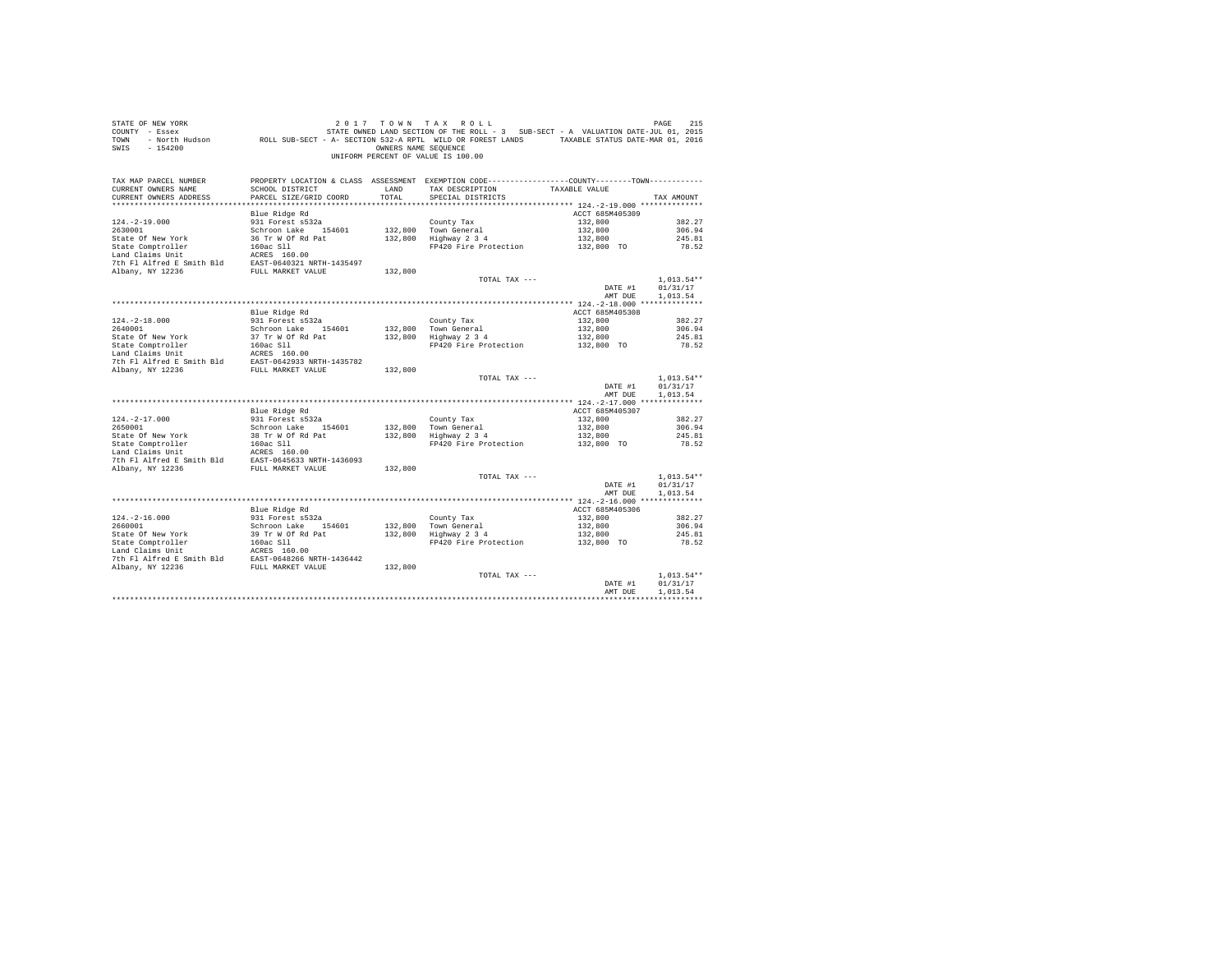| STATE OF NEW YORK<br>COUNTY - Essex<br>TOWN<br>$-154200$<br>SWIS                                                                                     |                                           | OWNERS NAME SEOUENCE | 2017 TOWN TAX ROLL<br>UF NEW YORK SOLU / TUWN TAX RULL SOLU<br>F ESSEX STATE OWNED LAND SECTION OF THE ROLL - 3 SUB-SECT - A VALUATION DATE-JUL 01, 2015<br>F NOT HUGSON - ROLL SUB-SECT - A - SECTION 532-A RPTL WILD OR FOREST LANDS - TAXABLE STATUS DA<br>UNIFORM PERCENT OF VALUE IS 100.00 |                       | PAGE<br>216          |
|------------------------------------------------------------------------------------------------------------------------------------------------------|-------------------------------------------|----------------------|--------------------------------------------------------------------------------------------------------------------------------------------------------------------------------------------------------------------------------------------------------------------------------------------------|-----------------------|----------------------|
| TAX MAP PARCEL NUMBER<br>CURRENT OWNERS NAME<br>CURRENT OWNERS ADDRESS                                                                               | SCHOOL DISTRICT<br>PARCEL SIZE/GRID COORD | LAND<br>TOTAL        | PROPERTY LOCATION & CLASS ASSESSMENT EXEMPTION CODE----------------COUNTY-------TOWN----------<br>TAX DESCRIPTION<br>SPECIAL DISTRICTS                                                                                                                                                           | TAXABLE VALUE         | TAX AMOUNT           |
|                                                                                                                                                      |                                           |                      |                                                                                                                                                                                                                                                                                                  |                       |                      |
|                                                                                                                                                      | Blue Ridge Rd                             |                      |                                                                                                                                                                                                                                                                                                  | ACCT 685M405305       |                      |
| $125.1 - 1 - 2.000$                                                                                                                                  | 931 Forest s532a                          |                      | County Tax                                                                                                                                                                                                                                                                                       | 132,800               | 382.27               |
| 2670001<br>State Of New York                                                                                                                         | Schroon Lake 154601                       |                      | 132,800 Town General<br>132,800 Highway 2 3 4                                                                                                                                                                                                                                                    | 132,800<br>132,800    | 306.94<br>245.81     |
|                                                                                                                                                      | 40 Tr W Of Rd Pat                         |                      | FP420 Fire Protection 132,800 TO                                                                                                                                                                                                                                                                 |                       | 78.52                |
|                                                                                                                                                      |                                           |                      |                                                                                                                                                                                                                                                                                                  |                       |                      |
|                                                                                                                                                      |                                           |                      |                                                                                                                                                                                                                                                                                                  |                       |                      |
| State Comptroller 160ac S11<br>Land Claims Unit<br>Land Claims Unit<br>2020 160ac S11<br>2020 100ac S12<br>2020 100ac S12<br>20236 FULL MARKET VALUE |                                           | 132,800              |                                                                                                                                                                                                                                                                                                  |                       |                      |
|                                                                                                                                                      |                                           |                      | TOTAL TAX ---                                                                                                                                                                                                                                                                                    |                       | $1,013.54**$         |
|                                                                                                                                                      |                                           |                      |                                                                                                                                                                                                                                                                                                  | DATE #1               | 01/31/17             |
|                                                                                                                                                      |                                           |                      |                                                                                                                                                                                                                                                                                                  | AMT DUE               | 1,013.54             |
|                                                                                                                                                      |                                           |                      |                                                                                                                                                                                                                                                                                                  |                       |                      |
|                                                                                                                                                      | US Route 9                                |                      |                                                                                                                                                                                                                                                                                                  | ACCT 685M405304       |                      |
| $125.1 - 1 - 3.000$<br>2680101                                                                                                                       | 931 Forest s532a<br>Schroon Lake 154601   |                      | County Tax                                                                                                                                                                                                                                                                                       | 124,500<br>124,500    | 358.38<br>287.76     |
|                                                                                                                                                      |                                           |                      | 124,500 Town General<br>124,500 Highway 2 3 4                                                                                                                                                                                                                                                    |                       | 230.44               |
|                                                                                                                                                      |                                           |                      | $\frac{3}{2}$ Highway 2 3 4 124,500<br>FP420 Fire Protection 124,500 TO                                                                                                                                                                                                                          |                       | 73.61                |
|                                                                                                                                                      |                                           |                      |                                                                                                                                                                                                                                                                                                  |                       |                      |
|                                                                                                                                                      |                                           |                      |                                                                                                                                                                                                                                                                                                  |                       |                      |
|                                                                                                                                                      |                                           | 124,500              |                                                                                                                                                                                                                                                                                                  |                       |                      |
|                                                                                                                                                      |                                           |                      | TOTAL TAX ---                                                                                                                                                                                                                                                                                    |                       | $950.19**$           |
|                                                                                                                                                      |                                           |                      |                                                                                                                                                                                                                                                                                                  | DATE #1               | 01/31/17             |
|                                                                                                                                                      |                                           |                      |                                                                                                                                                                                                                                                                                                  | AMT DUE               | 950.19               |
|                                                                                                                                                      | US Route 9                                |                      |                                                                                                                                                                                                                                                                                                  | ACCT 685M405303       |                      |
| $125.1 - 1 - 44.000$                                                                                                                                 | 931 Forest s532a                          |                      | County Tax                                                                                                                                                                                                                                                                                       | 63,700                | 183.36               |
| 2690101                                                                                                                                              | Schroon Lake 154601                       |                      |                                                                                                                                                                                                                                                                                                  | 63,700                | 147.23               |
|                                                                                                                                                      |                                           |                      | 63,700 Town General<br>63,700 Highway 2 3 4                                                                                                                                                                                                                                                      | 63,700                | 117.91               |
|                                                                                                                                                      |                                           |                      | FP420 Fire Protection 63,700 TO                                                                                                                                                                                                                                                                  |                       | 37.66                |
|                                                                                                                                                      |                                           |                      |                                                                                                                                                                                                                                                                                                  |                       |                      |
|                                                                                                                                                      |                                           |                      |                                                                                                                                                                                                                                                                                                  |                       |                      |
|                                                                                                                                                      |                                           | 63,700               |                                                                                                                                                                                                                                                                                                  |                       |                      |
|                                                                                                                                                      |                                           |                      | TOTAL TAX ---                                                                                                                                                                                                                                                                                    | DATE #1               | 486.16**<br>01/31/17 |
|                                                                                                                                                      |                                           |                      |                                                                                                                                                                                                                                                                                                  | AMT DUE               | 486.16               |
|                                                                                                                                                      |                                           |                      |                                                                                                                                                                                                                                                                                                  |                       |                      |
|                                                                                                                                                      | Blue Ridge Rd                             |                      |                                                                                                                                                                                                                                                                                                  | ACCT 685M405302       |                      |
| $125.1 - 1 - 45.000$                                                                                                                                 |                                           |                      | County Tax                                                                                                                                                                                                                                                                                       | 132,800               | 382.27               |
| 2700001                                                                                                                                              | 931 Forest s532a<br>Schroon Lake 154601   |                      | County Tax<br>132,800   Town General<br>132,800   Highway 2 3 4                                                                                                                                                                                                                                  | 132,800               | 306.94               |
|                                                                                                                                                      |                                           |                      |                                                                                                                                                                                                                                                                                                  | 132,800<br>132,800 TO | 245.81               |
|                                                                                                                                                      |                                           |                      | FP420 Fire Protection                                                                                                                                                                                                                                                                            |                       | 78.52                |
|                                                                                                                                                      |                                           |                      |                                                                                                                                                                                                                                                                                                  |                       |                      |
| Albany, NY 12236                                                                                                                                     |                                           | 132,800              |                                                                                                                                                                                                                                                                                                  |                       |                      |
|                                                                                                                                                      |                                           |                      | TOTAL TAX ---                                                                                                                                                                                                                                                                                    |                       | $1.013.54**$         |
|                                                                                                                                                      |                                           |                      |                                                                                                                                                                                                                                                                                                  | DATE #1               | 01/31/17             |
|                                                                                                                                                      |                                           |                      |                                                                                                                                                                                                                                                                                                  | AMT DUE               | 1,013.54             |
|                                                                                                                                                      |                                           |                      |                                                                                                                                                                                                                                                                                                  |                       |                      |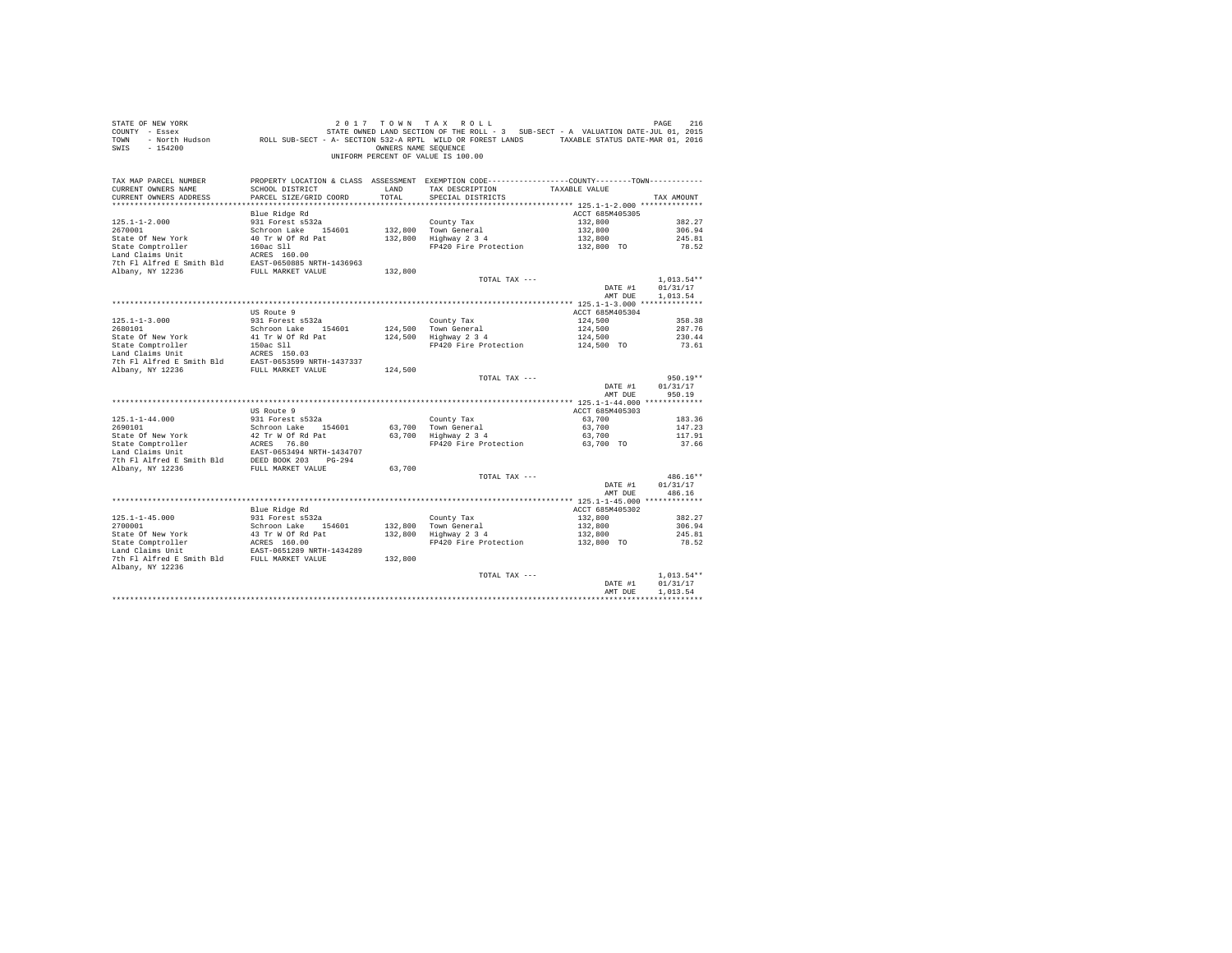| STATE OF NEW YORK<br>COUNTY - Essex<br>TOWN<br>SWIS<br>$-154200$       | - North Hudson ROLL SUB-SECT - A- SECTION 532-A RPTL WILD OR FOREST LANDS TAXABLE STATUS DATE-MAR 01, 2016 | OWNERS NAME SEOUENCE | 2017 TOWN TAX ROLL<br>STATE OWNED LAND SECTION OF THE ROLL - 3 SUB-SECT - A VALUATION DATE-JUL 01, 2015<br>UNIFORM PERCENT OF VALUE IS 100.00 |                       | 217<br>PAGE                          |
|------------------------------------------------------------------------|------------------------------------------------------------------------------------------------------------|----------------------|-----------------------------------------------------------------------------------------------------------------------------------------------|-----------------------|--------------------------------------|
| TAX MAP PARCEL NUMBER<br>CURRENT OWNERS NAME<br>CURRENT OWNERS ADDRESS | SCHOOL DISTRICT<br>PARCEL SIZE/GRID COORD                                                                  | LAND<br>TOTAL        | PROPERTY LOCATION & CLASS ASSESSMENT EXEMPTION CODE----------------COUNTY--------TOWN----------<br>TAX DESCRIPTION<br>SPECIAL DISTRICTS       | TAXABLE VALUE         | TAX AMOUNT                           |
|                                                                        | Blue Ridge Rd                                                                                              |                      |                                                                                                                                               | ACCT 685M405501       |                                      |
| $124. -2 - 31.000$                                                     | 931 Forest s532a                                                                                           |                      | County Tax                                                                                                                                    | 132,800               | 382.27                               |
| 2710001                                                                | Schroon Lake 154601                                                                                        |                      | 132,800 Town General                                                                                                                          | 132,800               | 306.94                               |
| State Of New York                                                      | 44 Tr W Of Rd Pat                                                                                          |                      | 132,800 Highway 2 3 4                                                                                                                         | 132,800               | 245.81                               |
| State Comptroller                                                      | ACRES 160.00                                                                                               |                      | FP420 Fire Protection                                                                                                                         | 132,800 TO            | 78.52                                |
| Land Claims Unit                                                       | EAST-0648497 NRTH-1433644                                                                                  |                      |                                                                                                                                               |                       |                                      |
| 7th Fl Alfred E Smith Bld FULL MARKET VALUE<br>Albany, NY 12236        |                                                                                                            | 132,800              |                                                                                                                                               |                       |                                      |
|                                                                        |                                                                                                            |                      | TOTAL TAX ---                                                                                                                                 |                       | $1,013.54**$                         |
|                                                                        |                                                                                                            |                      |                                                                                                                                               | DATE #1               | 01/31/17                             |
|                                                                        |                                                                                                            |                      |                                                                                                                                               | AMT DUE               | 1,013.54                             |
|                                                                        |                                                                                                            |                      |                                                                                                                                               |                       |                                      |
|                                                                        | Blue Ridge Rd                                                                                              |                      |                                                                                                                                               | ACCT 685M405415       |                                      |
| $124. - 2 - 30.000$<br>2720001                                         | 931 Forest s532a                                                                                           |                      | County Tax<br>132,800 Town General                                                                                                            | 132,800<br>132,800    | 382.27<br>306.94                     |
| State Of New York                                                      | Schroon Lake 154601                                                                                        |                      | 132,800 Town General<br>132,800 Highway 2 3 4                                                                                                 | 132,800               | 245.81                               |
|                                                                        |                                                                                                            |                      | FP420 Fire Protection                                                                                                                         | 132,800 TO            | 78.52                                |
| State Comptroller<br>Land Claims Unit                                  | 45 Tr W Of Rd Pat<br>ACRES 160.00<br>EAST-0645891 NRTH-1433308                                             |                      |                                                                                                                                               |                       |                                      |
| 7th Fl Alfred E Smith Bld FULL MARKET VALUE                            |                                                                                                            | 132,800              |                                                                                                                                               |                       |                                      |
| Albany, NY 12236                                                       |                                                                                                            |                      |                                                                                                                                               |                       |                                      |
|                                                                        |                                                                                                            |                      | TOTAL TAX ---                                                                                                                                 | DATE #1<br>AMT DUE    | $1,013.54**$<br>01/31/17<br>1.013.54 |
|                                                                        |                                                                                                            |                      |                                                                                                                                               |                       |                                      |
|                                                                        | Blue Ridge Rd                                                                                              |                      |                                                                                                                                               | ACCT 685M405414       |                                      |
| $124. -2 - 29.000$                                                     | 931 Forest s532a                                                                                           |                      | County Tax                                                                                                                                    | 132,800               | 382.27                               |
| 2730001                                                                | Schroon Lake 154601                                                                                        |                      | 132,800 Town General<br>132,800 Highway 2 3 4                                                                                                 | 132,800               | 306.94                               |
|                                                                        | 46 Tr W Of Rd Pat<br>ACRES 160.00                                                                          |                      | FP420 Fire Protection                                                                                                                         | 132,800<br>132,800 TO | 245.81<br>78.52                      |
| 2730001<br>State Of New York<br>State Comptroller                      | EAST-0643351 NRTH-1432968                                                                                  |                      |                                                                                                                                               |                       |                                      |
| 7th Fl Alfred E Smith Bld FULL MARKET VALUE                            |                                                                                                            | 132,800              |                                                                                                                                               |                       |                                      |
| Albany, NY 12236                                                       |                                                                                                            |                      |                                                                                                                                               |                       |                                      |
|                                                                        |                                                                                                            |                      | TOTAL TAX ---                                                                                                                                 |                       | $1.013.54**$                         |
|                                                                        |                                                                                                            |                      |                                                                                                                                               | DATE #1               | 01/31/17                             |
|                                                                        |                                                                                                            |                      |                                                                                                                                               | AMT DUE               | 1,013.54                             |
|                                                                        | Blue Ridge Rd                                                                                              |                      |                                                                                                                                               | ACCT 685M405413       |                                      |
| $124. -2 - 28.000$                                                     |                                                                                                            |                      | County Tax                                                                                                                                    | 132,800               | 382.27                               |
| 2740001                                                                | 931 Forest s532a<br>Schroon Lake 154601                                                                    |                      |                                                                                                                                               | 132,800               | 306.94                               |
| State Of New York<br>State Comptroller<br>Land Claims Unit             | 47 Tr W Of Rd Pat<br>ACRES 160.00<br>EAST-0640655 NRTH-1432598                                             |                      | 132,800 Town General<br>132,800 Highway 2 3 4                                                                                                 | 132,800               | 245.81                               |
|                                                                        |                                                                                                            |                      | FP420 Fire Protection                                                                                                                         | 132,800 TO            | 78.52                                |
|                                                                        |                                                                                                            |                      |                                                                                                                                               |                       |                                      |
| 7th Fl Alfred E Smith Bld FULL MARKET VALUE<br>Albany, NY 12236        |                                                                                                            | 132,800              |                                                                                                                                               |                       |                                      |
|                                                                        |                                                                                                            |                      | TOTAL TAX ---                                                                                                                                 |                       | $1.013.54**$                         |
|                                                                        |                                                                                                            |                      |                                                                                                                                               | DATE #1               | 01/31/17                             |
|                                                                        |                                                                                                            |                      |                                                                                                                                               | AMT DUE               | 1,013.54                             |
|                                                                        |                                                                                                            |                      |                                                                                                                                               |                       |                                      |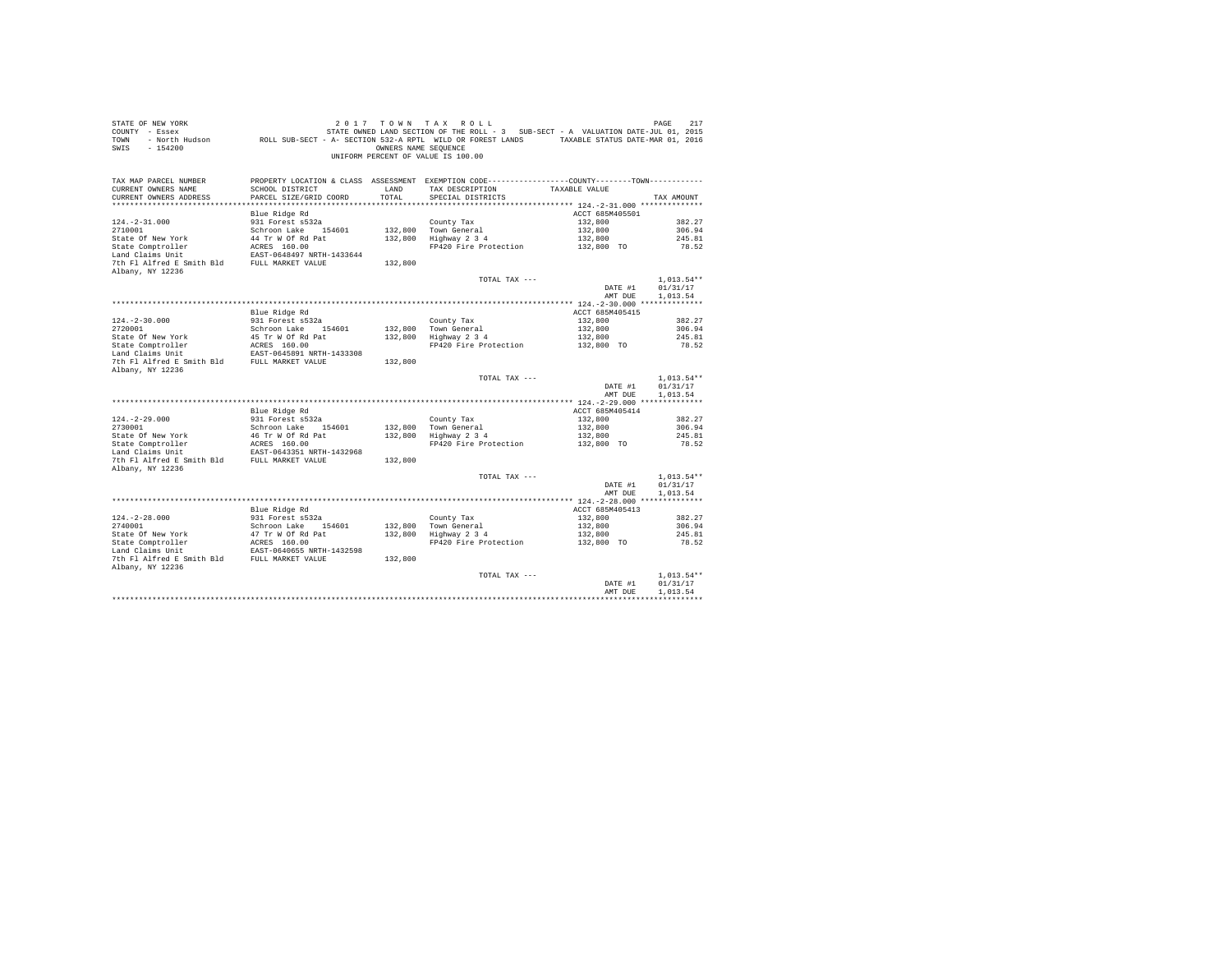| STATE OF NEW YORK<br>COUNTY - Essex<br>TOWN<br>$-154200$<br>SWIS                                                                                                                                                                             |                                           | OWNERS NAME SEOUENCE | 2017 TOWN TAX ROLL<br>OF NEW YORK TREE 218 219 211 7 2 10 N TAX ROLL<br>- Essex STATE-JULO1, 2015 27ATE OWNED LAND SECTION OF THE ROLL - 3 SUB-SECT - A VALUATION DATE-JULO1, 2016<br>- North Hudson     ROLL SUB-SECT - A - SECTION 532-A RPTL WILD OR F<br>UNIFORM PERCENT OF VALUE IS 100.00 |                       | PAGE<br>218                          |
|----------------------------------------------------------------------------------------------------------------------------------------------------------------------------------------------------------------------------------------------|-------------------------------------------|----------------------|-------------------------------------------------------------------------------------------------------------------------------------------------------------------------------------------------------------------------------------------------------------------------------------------------|-----------------------|--------------------------------------|
| TAX MAP PARCEL NUMBER<br>CURRENT OWNERS NAME<br>CURRENT OWNERS ADDRESS                                                                                                                                                                       | SCHOOL DISTRICT<br>PARCEL SIZE/GRID COORD | LAND<br>TOTAL        | PROPERTY LOCATION & CLASS ASSESSMENT EXEMPTION CODE---------------COUNTY-------TOWN---------<br>TAX DESCRIPTION<br>SPECIAL DISTRICTS                                                                                                                                                            | TAXABLE VALUE         | TAX AMOUNT                           |
|                                                                                                                                                                                                                                              |                                           |                      |                                                                                                                                                                                                                                                                                                 |                       |                                      |
|                                                                                                                                                                                                                                              | Blue Ridge Rd                             |                      |                                                                                                                                                                                                                                                                                                 | ACCT 685M405412       |                                      |
| $124. -2 - 27.000$<br>2750001                                                                                                                                                                                                                | 931 Forest s532a                          |                      | County Tax                                                                                                                                                                                                                                                                                      | 132,800<br>132,800    | 382.27<br>306.94                     |
|                                                                                                                                                                                                                                              | Schroon Lake 154601<br>48 Tr W Of Rd Pat  |                      | 132,800 Town General<br>$132,800$ Hown General<br>$132,800$ Highway $2\,3\,4$                                                                                                                                                                                                                   | 132,800               | 245.81                               |
|                                                                                                                                                                                                                                              |                                           |                      | FP420 Fire Protection 132,800 TO                                                                                                                                                                                                                                                                |                       | 78.52                                |
|                                                                                                                                                                                                                                              |                                           |                      |                                                                                                                                                                                                                                                                                                 |                       |                                      |
|                                                                                                                                                                                                                                              |                                           |                      |                                                                                                                                                                                                                                                                                                 |                       |                                      |
|                                                                                                                                                                                                                                              |                                           | 132,800              |                                                                                                                                                                                                                                                                                                 |                       |                                      |
|                                                                                                                                                                                                                                              |                                           |                      | TOTAL TAX ---                                                                                                                                                                                                                                                                                   |                       | $1,013.54**$                         |
|                                                                                                                                                                                                                                              |                                           |                      |                                                                                                                                                                                                                                                                                                 | DATE #1               | 01/31/17                             |
|                                                                                                                                                                                                                                              |                                           |                      |                                                                                                                                                                                                                                                                                                 | AMT DUE               | 1,013.54                             |
|                                                                                                                                                                                                                                              | Blue Ridge Rd                             |                      |                                                                                                                                                                                                                                                                                                 | ACCT 685M405411       |                                      |
| $124. - 2 - 26.000$                                                                                                                                                                                                                          | 931 Forest s532a                          |                      | County Tax                                                                                                                                                                                                                                                                                      | 132,800               | 382.27                               |
| 2760001                                                                                                                                                                                                                                      | Schroon Lake 154601                       |                      |                                                                                                                                                                                                                                                                                                 | 132,800               | 306.94                               |
|                                                                                                                                                                                                                                              |                                           |                      | 132,800 Town General<br>132,800 Highway 2 3 4                                                                                                                                                                                                                                                   |                       | 245.81                               |
|                                                                                                                                                                                                                                              |                                           |                      | rown Generai<br>Highway 234<br>FP420 Fire Protection 132,800 TO                                                                                                                                                                                                                                 |                       | 78.52                                |
|                                                                                                                                                                                                                                              |                                           |                      |                                                                                                                                                                                                                                                                                                 |                       |                                      |
|                                                                                                                                                                                                                                              |                                           |                      |                                                                                                                                                                                                                                                                                                 |                       |                                      |
|                                                                                                                                                                                                                                              |                                           | 132,800              |                                                                                                                                                                                                                                                                                                 |                       |                                      |
|                                                                                                                                                                                                                                              |                                           |                      | TOTAL TAX ---                                                                                                                                                                                                                                                                                   | DATE #1<br>AMT DUE    | $1,013.54**$<br>01/31/17<br>1.013.54 |
|                                                                                                                                                                                                                                              |                                           |                      |                                                                                                                                                                                                                                                                                                 |                       |                                      |
|                                                                                                                                                                                                                                              | Blue Ridge Rd                             |                      |                                                                                                                                                                                                                                                                                                 | ACCT 685M405410       |                                      |
| $124. -2 - 25.000$                                                                                                                                                                                                                           | 931 Forest s532a                          |                      | County Tax                                                                                                                                                                                                                                                                                      | 132,800               | 382.27                               |
| 2770001                                                                                                                                                                                                                                      | Schroon Lake 154601                       |                      | 132,800 Town General<br>132,800 Highway 2 3 4                                                                                                                                                                                                                                                   | 132,800               | 306.94                               |
| State Of New York 50 Tr W Of Rd Pat<br>State Comptroller ACRS 160.00<br>Land Claims Unit<br>Land Claims Unit Patch 2857-0632834 NRTH-1431741<br>7th Fl Aifred E Smith Bld<br>DEED BOOK 372<br>FULL MARKET VALUE<br>7th Fl Aifred E Smith Bld |                                           |                      | FP420 Fire Protection 132,800 TO                                                                                                                                                                                                                                                                | 132,800               | 245.81                               |
|                                                                                                                                                                                                                                              |                                           |                      |                                                                                                                                                                                                                                                                                                 |                       | 78.52                                |
|                                                                                                                                                                                                                                              |                                           |                      |                                                                                                                                                                                                                                                                                                 |                       |                                      |
|                                                                                                                                                                                                                                              |                                           | 132,800              |                                                                                                                                                                                                                                                                                                 |                       |                                      |
|                                                                                                                                                                                                                                              |                                           |                      | TOTAL TAX ---                                                                                                                                                                                                                                                                                   |                       | $1.013.54**$                         |
|                                                                                                                                                                                                                                              |                                           |                      |                                                                                                                                                                                                                                                                                                 | DATE #1               | 01/31/17                             |
|                                                                                                                                                                                                                                              |                                           |                      |                                                                                                                                                                                                                                                                                                 | AMT DUE               | 1,013.54                             |
|                                                                                                                                                                                                                                              |                                           |                      |                                                                                                                                                                                                                                                                                                 |                       |                                      |
|                                                                                                                                                                                                                                              | Blue Ridge Rd                             |                      |                                                                                                                                                                                                                                                                                                 | ACCT 685M405409       |                                      |
| $124. - 2 - 24.000$<br>2780001                                                                                                                                                                                                               | 931 Forest s532a<br>Schroon Lake 154601   |                      | County Tax                                                                                                                                                                                                                                                                                      | 132,800<br>132,800    | 382.27<br>306.94                     |
|                                                                                                                                                                                                                                              |                                           |                      | County Tax<br>132,800 Town General<br>132,800 Highway 2 3 4                                                                                                                                                                                                                                     |                       | 245.81                               |
|                                                                                                                                                                                                                                              |                                           |                      | FP420 Fire Protection                                                                                                                                                                                                                                                                           | 132,800<br>132,800 TO | 78.52                                |
|                                                                                                                                                                                                                                              |                                           |                      |                                                                                                                                                                                                                                                                                                 |                       |                                      |
|                                                                                                                                                                                                                                              |                                           |                      |                                                                                                                                                                                                                                                                                                 |                       |                                      |
|                                                                                                                                                                                                                                              |                                           |                      |                                                                                                                                                                                                                                                                                                 |                       |                                      |
|                                                                                                                                                                                                                                              |                                           |                      | TOTAL TAX ---                                                                                                                                                                                                                                                                                   |                       | $1.013.54**$                         |
|                                                                                                                                                                                                                                              |                                           |                      |                                                                                                                                                                                                                                                                                                 | DATE #1<br>AMT DUE    | 01/31/17<br>1,013.54                 |
|                                                                                                                                                                                                                                              |                                           |                      |                                                                                                                                                                                                                                                                                                 |                       |                                      |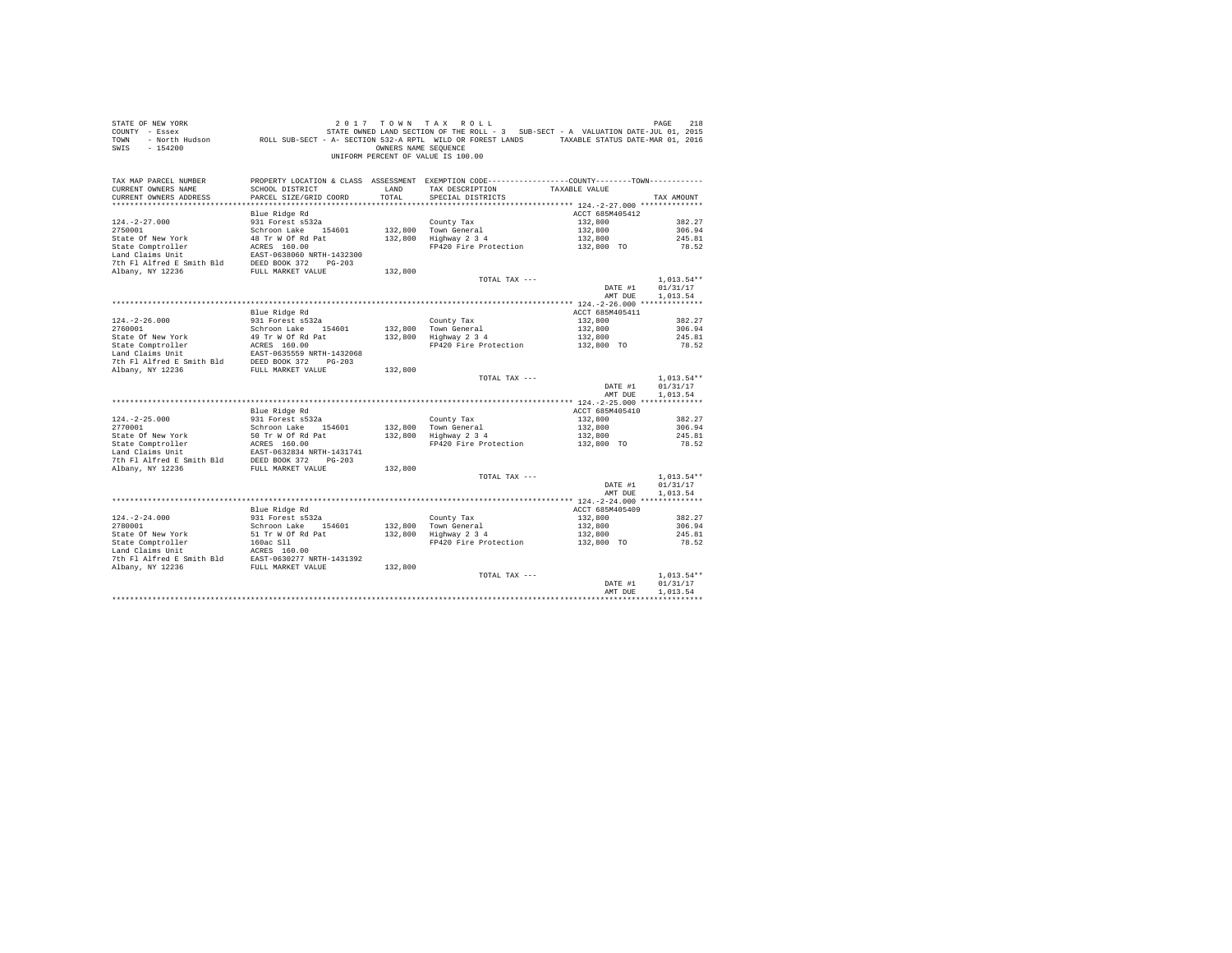| SWIS - 154200                                                                                                                                                             |                                          | OWNERS NAME SEQUENCE | 2017 TOWN TAX ROLL<br>UNIFORM PERCENT OF VALUE IS 100.00                                                                             |                           |                          |
|---------------------------------------------------------------------------------------------------------------------------------------------------------------------------|------------------------------------------|----------------------|--------------------------------------------------------------------------------------------------------------------------------------|---------------------------|--------------------------|
| TAX MAP PARCEL NUMBER<br>CURRENT OWNERS NAME                                                                                                                              | SCHOOL DISTRICT                          |                      | PROPERTY LOCATION & CLASS ASSESSMENT EXEMPTION CODE----------------COUNTY-------TOWN----------<br>LAND TAX DESCRIPTION TAXABLE VALUE |                           |                          |
| CURRENT OWNERS ADDRESS                                                                                                                                                    | PARCEL SIZE/GRID COORD                   | TOTAL                | SPECIAL DISTRICTS                                                                                                                    |                           | TAX AMOUNT               |
|                                                                                                                                                                           |                                          |                      |                                                                                                                                      |                           |                          |
|                                                                                                                                                                           | Blue Ridge Rd                            |                      |                                                                                                                                      | ACCT 685M405408           |                          |
| $124. -2 - 23.000$                                                                                                                                                        | 931 Forest s532a                         |                      | County Tax<br>99,000 Town General<br>99,000 Highway 2 3 4                                                                            | 99,000                    | 284.98                   |
| 2790001                                                                                                                                                                   | Schroon Lake 154601                      |                      |                                                                                                                                      | 99,000                    | 228.82                   |
| State Of New York                                                                                                                                                         | 52 Tr W Of Rd Pat                        |                      |                                                                                                                                      | 99,000                    | 183.24                   |
|                                                                                                                                                                           |                                          |                      | FP420 Fire Protection                                                                                                                | 99,000 TO                 | 58.53                    |
|                                                                                                                                                                           |                                          |                      |                                                                                                                                      |                           |                          |
| Albany, NY 12236                                                                                                                                                          | FULL MARKET VALUE                        | 99,000               |                                                                                                                                      |                           |                          |
|                                                                                                                                                                           |                                          |                      | TOTAL TAX ---                                                                                                                        |                           | $755.57**$               |
|                                                                                                                                                                           |                                          |                      |                                                                                                                                      | DATE #1                   | 01/31/17                 |
|                                                                                                                                                                           |                                          |                      |                                                                                                                                      | AMT DUE                   | 755.57                   |
|                                                                                                                                                                           |                                          |                      |                                                                                                                                      |                           |                          |
|                                                                                                                                                                           | Blue Ridge Rd                            |                      |                                                                                                                                      | ACCT 685M405407           |                          |
| $124. -2 - 3.000$                                                                                                                                                         | 931 Forest s532a                         |                      |                                                                                                                                      | 189,500                   | 545.49                   |
| 2800001                                                                                                                                                                   | Schroon Lake 154601<br>53 Tr W Of Rd Pat | 189,500              | County Tax<br>189,500 Town General<br>189,500 Highway 2 3 4                                                                          | 189,500                   | 437.99                   |
| State Of New York                                                                                                                                                         |                                          |                      | FP420 Fire Protection                                                                                                                | 189,500<br>189,500 TO     | 350.75<br>112.04         |
|                                                                                                                                                                           |                                          |                      |                                                                                                                                      |                           |                          |
|                                                                                                                                                                           |                                          |                      |                                                                                                                                      |                           |                          |
| State Comptroller 228.3ac S11<br>Land Claims Unit 228.3ac S11<br>Land Claims Unit 26RES 228.30<br>7th F1 Alfred E Smith Bld EAST-0624416 NRTH-1427876<br>Albany, NY 12236 |                                          | 189,500              |                                                                                                                                      |                           |                          |
|                                                                                                                                                                           |                                          |                      | TOTAL TAX ---                                                                                                                        |                           | $1,446.27**$             |
|                                                                                                                                                                           |                                          |                      |                                                                                                                                      | DATE #1                   | 01/31/17                 |
|                                                                                                                                                                           |                                          |                      |                                                                                                                                      | AMT DUE                   | 1,446.27                 |
|                                                                                                                                                                           |                                          |                      |                                                                                                                                      | ACCT 685M405406           |                          |
| $124. - 2 - 5.000$                                                                                                                                                        | Blue Ridge Rd<br>931 Forest s532a        |                      |                                                                                                                                      | 132,800                   | 382.27                   |
| 2810001                                                                                                                                                                   | Schroon Lake 154601                      |                      |                                                                                                                                      | 132,800                   | 306.94                   |
|                                                                                                                                                                           |                                          |                      | County Tax<br>132,800 Town General<br>132,800 Highway 2 3 4                                                                          |                           | 245.81                   |
|                                                                                                                                                                           |                                          |                      | FP420 Fire Protection                                                                                                                | $132,800$<br>$132,800$ TO | 78.52                    |
|                                                                                                                                                                           |                                          |                      |                                                                                                                                      |                           |                          |
|                                                                                                                                                                           |                                          |                      |                                                                                                                                      |                           |                          |
|                                                                                                                                                                           |                                          |                      |                                                                                                                                      |                           |                          |
|                                                                                                                                                                           |                                          |                      | TOTAL TAX ---                                                                                                                        |                           | $1.013.54**$<br>01/31/17 |
|                                                                                                                                                                           |                                          |                      |                                                                                                                                      | DATE #1<br>AMT DUE        | 1,013.54                 |
|                                                                                                                                                                           |                                          |                      |                                                                                                                                      |                           |                          |
|                                                                                                                                                                           | Blue Ridge Rd                            |                      |                                                                                                                                      | ACCT 685M405405           |                          |
|                                                                                                                                                                           | 931 Forest s532a                         |                      |                                                                                                                                      | 132,800                   | 382.27                   |
|                                                                                                                                                                           |                                          |                      |                                                                                                                                      | 132,800                   | 306.94                   |
|                                                                                                                                                                           |                                          |                      |                                                                                                                                      | 132,800                   | 245.81                   |
|                                                                                                                                                                           |                                          |                      | FP420 Fire Protection 132,800 TO                                                                                                     |                           | 78.52                    |
|                                                                                                                                                                           |                                          |                      |                                                                                                                                      |                           |                          |
|                                                                                                                                                                           |                                          |                      |                                                                                                                                      |                           |                          |
|                                                                                                                                                                           |                                          |                      |                                                                                                                                      |                           |                          |
|                                                                                                                                                                           |                                          |                      | TOTAL TAX ---                                                                                                                        |                           | $1.013.54**$             |
|                                                                                                                                                                           |                                          |                      |                                                                                                                                      | DATE #1                   | 01/31/17                 |
|                                                                                                                                                                           |                                          |                      |                                                                                                                                      | AMT DUE                   | 1,013.54                 |
|                                                                                                                                                                           |                                          |                      |                                                                                                                                      |                           |                          |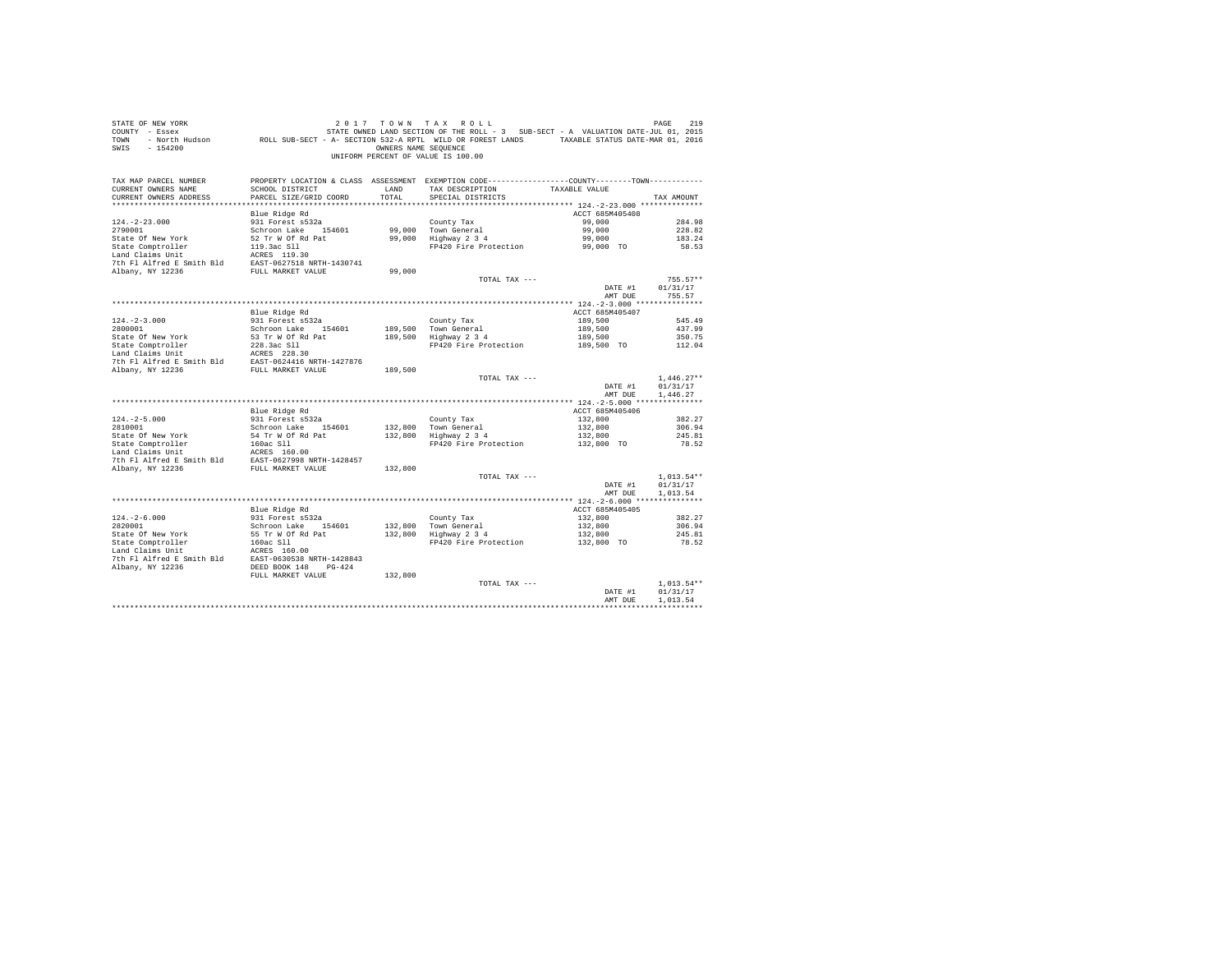| SWIS - 154200                                                                                                                                                                                 |                                                                                               |         | OWNERS NAME SEQUENCE<br>UNIFORM PERCENT OF VALUE IS 100.00                                                            |                                                                  |                          |
|-----------------------------------------------------------------------------------------------------------------------------------------------------------------------------------------------|-----------------------------------------------------------------------------------------------|---------|-----------------------------------------------------------------------------------------------------------------------|------------------------------------------------------------------|--------------------------|
| TAX MAP PARCEL NUMBER                                                                                                                                                                         | PROPERTY LOCATION & CLASS ASSESSMENT EXEMPTION CODE----------------COUNTY-------TOWN--------- |         |                                                                                                                       |                                                                  |                          |
| CURRENT OWNERS NAME<br>CURRENT OWNERS ADDRESS                                                                                                                                                 | PARCEL SIZE/GRID COORD                                                                        | TOTAL   | SCHOOL DISTRICT                       LAND        TAX DESCRIPTION                  TAXABLE VALUE<br>SPECIAL DISTRICTS |                                                                  | TAX AMOUNT               |
|                                                                                                                                                                                               |                                                                                               |         |                                                                                                                       |                                                                  |                          |
|                                                                                                                                                                                               |                                                                                               |         |                                                                                                                       |                                                                  |                          |
|                                                                                                                                                                                               |                                                                                               |         |                                                                                                                       |                                                                  |                          |
|                                                                                                                                                                                               |                                                                                               |         |                                                                                                                       |                                                                  |                          |
|                                                                                                                                                                                               |                                                                                               |         |                                                                                                                       |                                                                  |                          |
|                                                                                                                                                                                               |                                                                                               |         |                                                                                                                       |                                                                  |                          |
|                                                                                                                                                                                               |                                                                                               |         |                                                                                                                       |                                                                  |                          |
|                                                                                                                                                                                               |                                                                                               |         |                                                                                                                       |                                                                  |                          |
|                                                                                                                                                                                               |                                                                                               |         |                                                                                                                       |                                                                  |                          |
|                                                                                                                                                                                               |                                                                                               |         | TOTAL TAX ---                                                                                                         | DATE #1                                                          | $1.013.54**$<br>01/31/17 |
|                                                                                                                                                                                               |                                                                                               |         |                                                                                                                       | AMT DUE                                                          | 1,013.54                 |
|                                                                                                                                                                                               |                                                                                               |         |                                                                                                                       |                                                                  |                          |
|                                                                                                                                                                                               | Blue Ridge Rd                                                                                 |         |                                                                                                                       | ACCT 685M405403                                                  |                          |
| $124. -2 - 8.000$<br>$2840001$                                                                                                                                                                |                                                                                               |         |                                                                                                                       |                                                                  | 382.27                   |
|                                                                                                                                                                                               |                                                                                               |         |                                                                                                                       |                                                                  | 306.94<br>245.81         |
|                                                                                                                                                                                               |                                                                                               |         | County Tax<br>132,800<br>Town General<br>Highway 2 3 4<br>FP420 Fire Protection<br>132,800<br>132,800<br>TO           |                                                                  | 78.52                    |
|                                                                                                                                                                                               |                                                                                               |         |                                                                                                                       |                                                                  |                          |
| 2840001<br>State Of New York 57 Tr W Of Rd Pat<br>Land Claims Unit<br>Land Claims Unit<br>Land Claims Unit<br>Land Claims Unit<br>Note 1 ACRES 160.00<br>Albany, NY 12236<br>Albany, NY 12236 |                                                                                               |         |                                                                                                                       |                                                                  |                          |
|                                                                                                                                                                                               | FULL MARKET VALUE                                                                             | 132,800 |                                                                                                                       |                                                                  |                          |
|                                                                                                                                                                                               |                                                                                               |         | TOTAL TAX $---$                                                                                                       |                                                                  | $1,013.54**$             |
|                                                                                                                                                                                               |                                                                                               |         |                                                                                                                       | DATE #1                                                          | 01/31/17                 |
|                                                                                                                                                                                               |                                                                                               |         |                                                                                                                       | AMT DUE                                                          | 1,013.54                 |
|                                                                                                                                                                                               |                                                                                               |         |                                                                                                                       |                                                                  |                          |
|                                                                                                                                                                                               | Blue Ridge Rd<br>931 Forest s532a                                                             |         |                                                                                                                       | ACCT 685M405402<br>132,800                                       | 382.27                   |
|                                                                                                                                                                                               |                                                                                               |         |                                                                                                                       |                                                                  | 306.94                   |
|                                                                                                                                                                                               |                                                                                               |         | Town General<br>Town General<br>Highway 2 3 4<br>FP420 Fire Protection<br>132,800 TO                                  |                                                                  | 245.81                   |
|                                                                                                                                                                                               |                                                                                               |         |                                                                                                                       |                                                                  | 78.52                    |
|                                                                                                                                                                                               |                                                                                               |         |                                                                                                                       |                                                                  |                          |
| 7th F1 Alfred E Smith Bld BAST-0638495 NRTH-1429763<br>Albany, NY 12236 DEED BOOK 372 PG-203                                                                                                  |                                                                                               |         |                                                                                                                       |                                                                  |                          |
|                                                                                                                                                                                               | FULL MARKET VALUE                                                                             | 132,800 |                                                                                                                       |                                                                  |                          |
|                                                                                                                                                                                               |                                                                                               |         | TOTAL TAX ---                                                                                                         | DATE #1                                                          | $1.013.54**$             |
|                                                                                                                                                                                               |                                                                                               |         |                                                                                                                       |                                                                  | 01/31/17                 |
|                                                                                                                                                                                               |                                                                                               |         |                                                                                                                       | AMT DUE                                                          | 1,013.54                 |
|                                                                                                                                                                                               | Blue Ridge Rd                                                                                 |         |                                                                                                                       | ACCT 685M405506                                                  |                          |
|                                                                                                                                                                                               | 931 Forest s532a                                                                              |         |                                                                                                                       |                                                                  | 382.27                   |
| 124.-2-10.000<br>2860001                                                                                                                                                                      | Schroon Lake 154601                                                                           |         | County Tax<br>132,800 Town General<br>132,800 Highway 2 3 4                                                           |                                                                  | 306.94                   |
|                                                                                                                                                                                               |                                                                                               |         |                                                                                                                       | $132,800$<br>$132,800$<br>$132,800$<br>$132,800$<br>$132,800$ TO | 245.81                   |
|                                                                                                                                                                                               |                                                                                               |         | FP420 Fire Protection                                                                                                 |                                                                  | 78.52                    |
|                                                                                                                                                                                               |                                                                                               |         |                                                                                                                       |                                                                  |                          |
|                                                                                                                                                                                               |                                                                                               |         |                                                                                                                       |                                                                  |                          |
|                                                                                                                                                                                               |                                                                                               |         | TOTAL TAX ---                                                                                                         |                                                                  | $1.013.54**$             |
|                                                                                                                                                                                               |                                                                                               |         |                                                                                                                       | DATE #1                                                          | 01/31/17<br>1,013.54     |
|                                                                                                                                                                                               |                                                                                               |         |                                                                                                                       | AMT DUE                                                          |                          |
|                                                                                                                                                                                               |                                                                                               |         |                                                                                                                       |                                                                  |                          |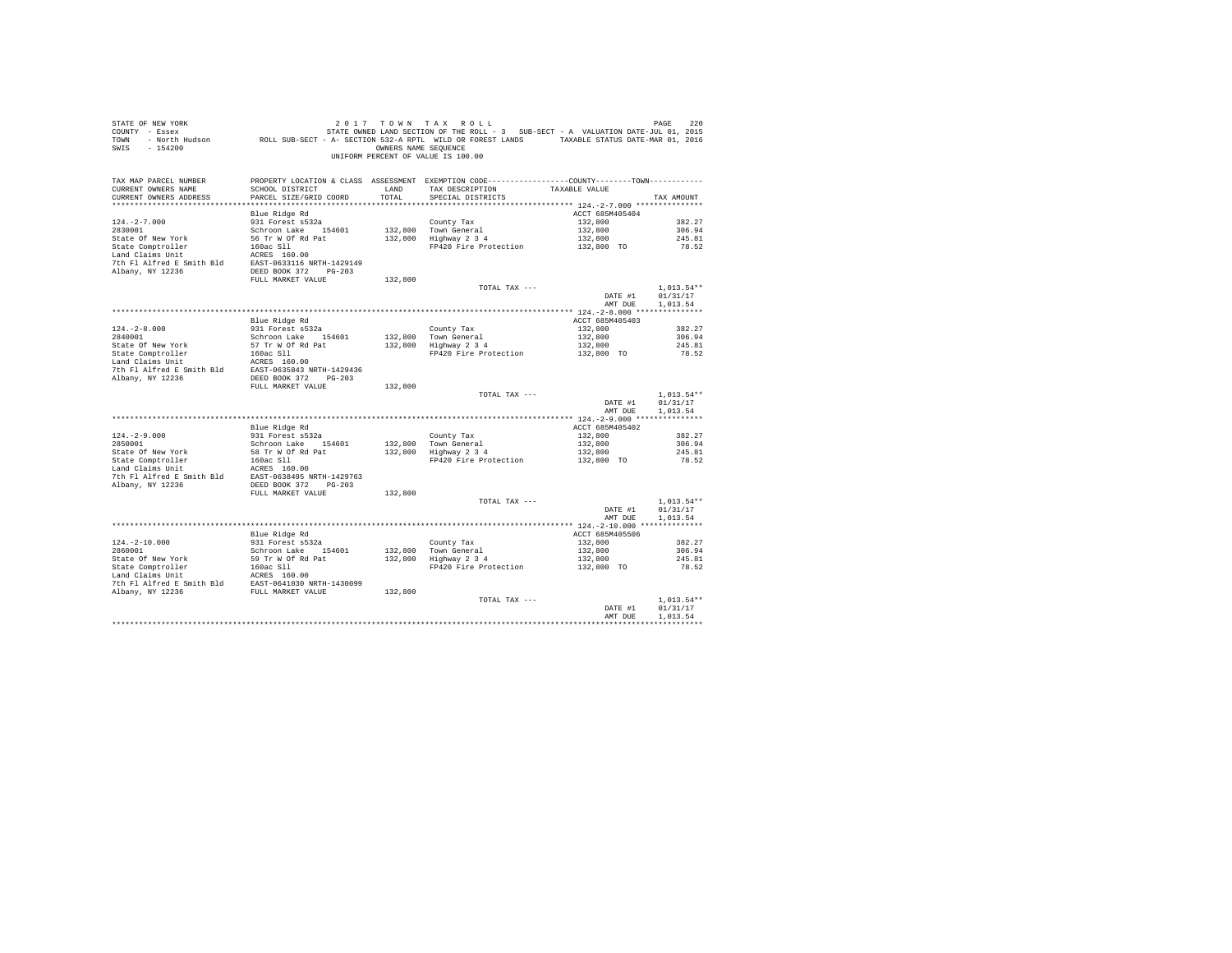| STATE OF NEW YORK                           |                                                                                                                                                                                                                                                    |                      | 2017 TOWN TAX ROLL                                                                |                 | PAGE<br>221  |
|---------------------------------------------|----------------------------------------------------------------------------------------------------------------------------------------------------------------------------------------------------------------------------------------------------|----------------------|-----------------------------------------------------------------------------------|-----------------|--------------|
| COUNTY - Essex                              |                                                                                                                                                                                                                                                    |                      | STATE OWNED LAND SECTION OF THE ROLL - 3 SUB-SECT - A VALUATION DATE-JUL 01, 2015 |                 |              |
| TOWN - North Hudson                         | ROLL SUB-SECT - A- SECTION 532-A RPTL WILD OR FOREST LANDS TAXABLE STATUS DATE-MAR 01, 2016                                                                                                                                                        |                      |                                                                                   |                 |              |
| SWIS<br>$-154200$                           |                                                                                                                                                                                                                                                    | OWNERS NAME SEOUENCE |                                                                                   |                 |              |
|                                             |                                                                                                                                                                                                                                                    |                      | UNIFORM PERCENT OF VALUE IS 100.00                                                |                 |              |
|                                             |                                                                                                                                                                                                                                                    |                      |                                                                                   |                 |              |
|                                             |                                                                                                                                                                                                                                                    |                      |                                                                                   |                 |              |
| TAX MAP PARCEL NUMBER                       | PROPERTY LOCATION & CLASS ASSESSMENT EXEMPTION CODE---------------COUNTY-------TOWN---------                                                                                                                                                       |                      |                                                                                   |                 |              |
| CURRENT OWNERS NAME                         | SCHOOL DISTRICT                                                                                                                                                                                                                                    | LAND                 | TAX DESCRIPTION                                                                   | TAXABLE VALUE   |              |
| CURRENT OWNERS ADDRESS                      | PARCEL SIZE/GRID COORD                                                                                                                                                                                                                             | TOTAL                | SPECIAL DISTRICTS                                                                 |                 | TAX AMOUNT   |
| **************************                  |                                                                                                                                                                                                                                                    |                      |                                                                                   |                 |              |
|                                             | Blue Ridge Rd                                                                                                                                                                                                                                      |                      |                                                                                   | ACCT 685M405505 |              |
| $124. -2 - 11.000$                          | 931 Forest s532a                                                                                                                                                                                                                                   |                      | County Tax                                                                        | 132,800         | 382.27       |
| 2870001                                     | Schroon Lake 154601                                                                                                                                                                                                                                | 132,800              | Town General                                                                      | 132,800         | 306.94       |
|                                             |                                                                                                                                                                                                                                                    |                      | $132,800$ Highway $2\,3\,4$                                                       | 132,800         | 245.81       |
|                                             |                                                                                                                                                                                                                                                    |                      | FP420 Fire Protection                                                             | 132,800 TO      | 78.52        |
|                                             |                                                                                                                                                                                                                                                    |                      |                                                                                   |                 |              |
|                                             | 2010011 2012<br>2010111 2012<br>2012 101 2012 101 2012 101 2012<br>2012 101 2012 101 2012<br>2013 101 2012 101 2013<br>2013 2014 11 2012 101 2013<br>2013 2014 2015 2014 2015<br>2013 2014 2015<br>2013 2014 2015<br>2016 2017 2014 2015<br>2016 2 |                      |                                                                                   |                 |              |
|                                             |                                                                                                                                                                                                                                                    |                      |                                                                                   |                 |              |
|                                             |                                                                                                                                                                                                                                                    |                      |                                                                                   |                 |              |
|                                             | FULL MARKET VALUE                                                                                                                                                                                                                                  | 132,800              |                                                                                   |                 |              |
|                                             |                                                                                                                                                                                                                                                    |                      | TOTAL TAX ---                                                                     |                 | $1.013.54**$ |
|                                             |                                                                                                                                                                                                                                                    |                      |                                                                                   | DATE #1         | 01/31/17     |
|                                             |                                                                                                                                                                                                                                                    |                      |                                                                                   | AMT DUE         | 1,013.54     |
|                                             |                                                                                                                                                                                                                                                    |                      |                                                                                   |                 |              |
|                                             | Blue Ridge Rd                                                                                                                                                                                                                                      |                      |                                                                                   | ACCT 685M405504 |              |
| $124. - 2 - 33.000$                         | 931 Forest s532a                                                                                                                                                                                                                                   |                      | County Tax                                                                        | 132,800         | 382.27       |
| 2880001                                     | Schroon Lake 154601                                                                                                                                                                                                                                |                      | 132,800 Town General<br>132,800 Highway 2 3 4                                     | 132,800         | 306.94       |
| State Of New York                           |                                                                                                                                                                                                                                                    |                      |                                                                                   | 132,800         | 245.81       |
|                                             | 61 Tr W Of Rd Pat<br>ACRES 160.00                                                                                                                                                                                                                  |                      | FP420 Fire Protection                                                             | 132,800 TO      | 78.52        |
| State Comptroller<br>Land Claims Unit       | EAST-0646342 NRTH-1430765                                                                                                                                                                                                                          |                      |                                                                                   |                 |              |
| 7th Fl Alfred E Smith Bld FULL MARKET VALUE |                                                                                                                                                                                                                                                    | 132,800              |                                                                                   |                 |              |
| Albany, NY 12236                            |                                                                                                                                                                                                                                                    |                      |                                                                                   |                 |              |
|                                             |                                                                                                                                                                                                                                                    |                      | TOTAL TAX ---                                                                     |                 | $1.013.54**$ |
|                                             |                                                                                                                                                                                                                                                    |                      |                                                                                   | DATE #1         | 01/31/17     |
|                                             |                                                                                                                                                                                                                                                    |                      |                                                                                   | AMT DUE         | 1,013.54     |
|                                             |                                                                                                                                                                                                                                                    |                      |                                                                                   |                 |              |
|                                             |                                                                                                                                                                                                                                                    |                      |                                                                                   | ACCT 685M405503 |              |
|                                             | Blue Ridge Rd                                                                                                                                                                                                                                      |                      |                                                                                   |                 |              |
| $124. -2 - 32.000$                          | 931 Forest s532a                                                                                                                                                                                                                                   |                      | County Tax<br>132,800 Town General<br>132,800 Highway 2 3 4                       | 132,800         | 382.27       |
| 2890001                                     | Schroon Lake 154601                                                                                                                                                                                                                                |                      |                                                                                   | 132,800         | 306.94       |
| State Of New York                           | 62 Tr W Of Rd Pat                                                                                                                                                                                                                                  |                      |                                                                                   | 132,800         | 245.81       |
|                                             |                                                                                                                                                                                                                                                    |                      | FP420 Fire Protection                                                             | 132,800 TO      | 78.52        |
|                                             |                                                                                                                                                                                                                                                    |                      |                                                                                   |                 |              |
|                                             |                                                                                                                                                                                                                                                    | 132,800              |                                                                                   |                 |              |
| Albany, NY 12236                            |                                                                                                                                                                                                                                                    |                      |                                                                                   |                 |              |
|                                             |                                                                                                                                                                                                                                                    |                      | TOTAL TAX ---                                                                     |                 | $1,013.54**$ |
|                                             |                                                                                                                                                                                                                                                    |                      |                                                                                   | DATE #1         | 01/31/17     |
|                                             |                                                                                                                                                                                                                                                    |                      |                                                                                   | AMT DUE         | 1,013.54     |
|                                             |                                                                                                                                                                                                                                                    |                      |                                                                                   |                 |              |
|                                             | US Route 9                                                                                                                                                                                                                                         |                      |                                                                                   | ACCT 685M405502 |              |
| $125.3 - 1 - 1.000$                         | 931 Forest s532a                                                                                                                                                                                                                                   |                      | County Tax                                                                        | 106,800         | 307.43       |
| 2900111                                     | Schroon Lake 154601                                                                                                                                                                                                                                |                      | 106,800 Town General<br>106,800 Highway 2 3 4                                     | 106,800         | 246.85       |
| State Of New York                           | 63 Tr W Of Rd Pat                                                                                                                                                                                                                                  |                      |                                                                                   | 106,800         | 197.68       |
| State Comptroller                           | Wly Of Trans Line                                                                                                                                                                                                                                  |                      | FP420 Fire Protection                                                             | $106,800$ TO    | 63.15        |
|                                             |                                                                                                                                                                                                                                                    |                      |                                                                                   |                 |              |
|                                             |                                                                                                                                                                                                                                                    |                      |                                                                                   |                 |              |
|                                             |                                                                                                                                                                                                                                                    |                      |                                                                                   |                 |              |
|                                             |                                                                                                                                                                                                                                                    |                      |                                                                                   |                 |              |
|                                             | DEED BOOK 203 PG-294                                                                                                                                                                                                                               |                      |                                                                                   |                 |              |
|                                             | FULL MARKET VALUE                                                                                                                                                                                                                                  | 106,800              |                                                                                   |                 |              |
|                                             |                                                                                                                                                                                                                                                    |                      | TOTAL TAX ---                                                                     |                 | 815.11**     |
|                                             |                                                                                                                                                                                                                                                    |                      |                                                                                   | DATE #1         | 01/31/17     |
|                                             |                                                                                                                                                                                                                                                    |                      |                                                                                   | AMT DUE         | 815.11       |
|                                             |                                                                                                                                                                                                                                                    |                      |                                                                                   |                 | ************ |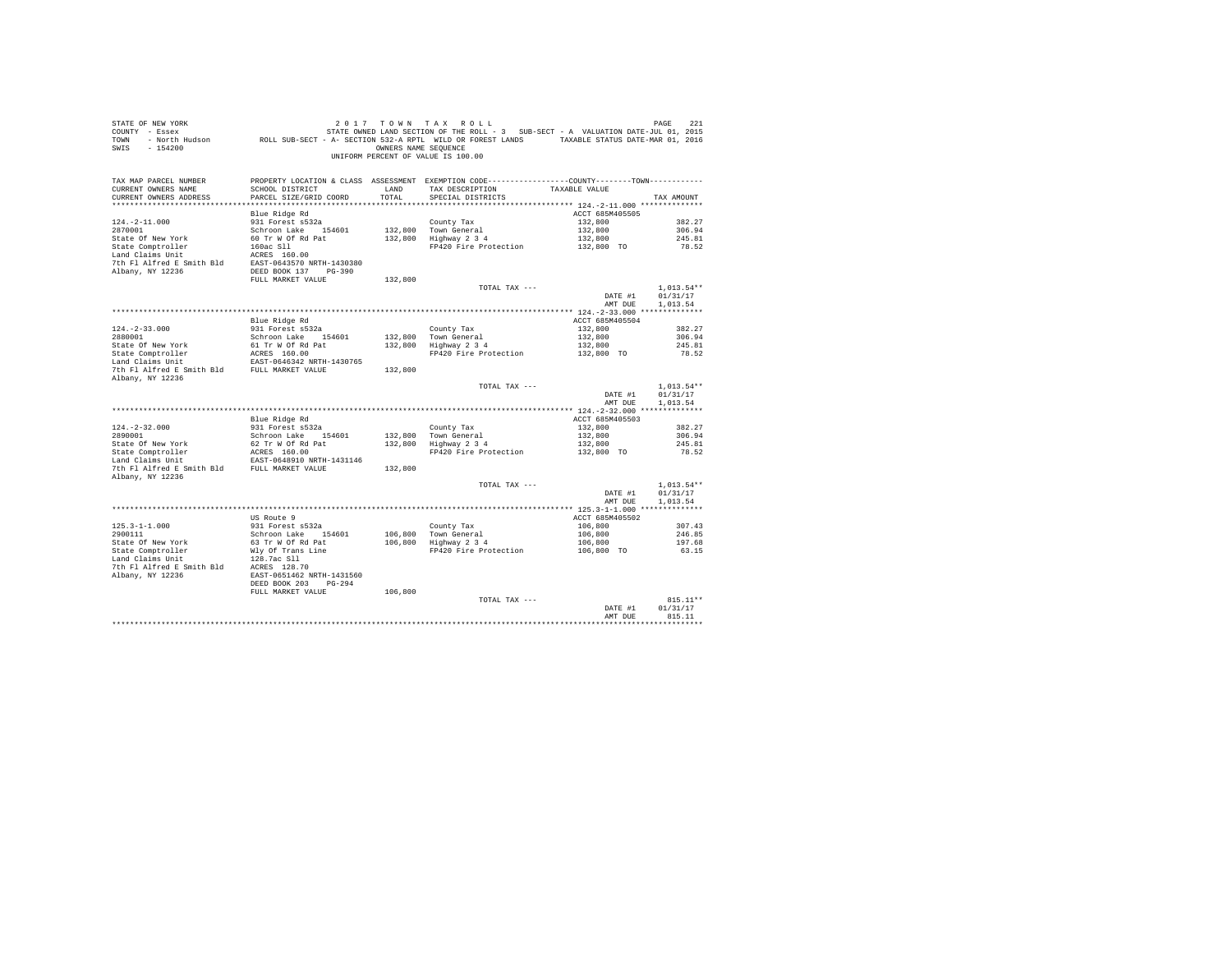| STATE OF NEW YORK<br>COUNTY<br>- Essex<br>- North Hudson<br>TOWN<br>$-154200$<br>SWIS | 2 0 1 7<br>ROLL SUB-SECT - A- SECTION 532-A RPTL WILD OR FOREST LANDS                          | OWNERS NAME SEQUENCE | TOWN TAX ROLL<br>STATE OWNED LAND SECTION OF THE ROLL - 3 SUB-SECT - A VALUATION DATE-JUL 01, 2015<br>UNIFORM PERCENT OF VALUE IS 100.00 | TAXABLE STATUS DATE-MAR 01, 2016 | 222<br>PAGE |
|---------------------------------------------------------------------------------------|------------------------------------------------------------------------------------------------|----------------------|------------------------------------------------------------------------------------------------------------------------------------------|----------------------------------|-------------|
| TAX MAP PARCEL NUMBER                                                                 | PROPERTY LOCATION & CLASS ASSESSMENT EXEMPTION CODE----------------COUNTY-------TOWN---------- |                      |                                                                                                                                          |                                  |             |
| CURRENT OWNERS NAME                                                                   | SCHOOL DISTRICT                                                                                | LAND                 | TAX DESCRIPTION TAXABLE VALUE                                                                                                            |                                  |             |
| CURRENT OWNERS ADDRESS PARCEL SIZE/GRID COORD TOTAL                                   |                                                                                                |                      | SPECIAL DISTRICTS                                                                                                                        |                                  | TAX AMOUNT  |
|                                                                                       |                                                                                                |                      |                                                                                                                                          |                                  |             |
|                                                                                       | US Route 9                                                                                     |                      |                                                                                                                                          | ACCT 685M479011                  |             |
| $125.3 - 1 - 3.000$                                                                   | 931 Forest s532a                                                                               |                      | County Tax                                                                                                                               | 14,200                           | 40.88       |
| 2900121                                                                               | Schroon Lake 154601 14,200                                                                     |                      | Town General                                                                                                                             | 14,200                           | 32.82       |
| State Of New York                                                                     | 63 Tract West Of Road Pat                                                                      | 14,200               | Highway 2 3 4 14,200                                                                                                                     |                                  | 26.28       |
| State Comptroller                                                                     | Ely Of Trans Line                                                                              |                      | FP420 Fire Protection                                                                                                                    | 14,200 TO                        | 8.40        |
| Land Claims Unit                                                                      | ACRES 17.15                                                                                    |                      |                                                                                                                                          |                                  |             |
| 7th Fl Alfred E Smith Bld                                                             | EAST-0653083 NRTH-1431165                                                                      |                      |                                                                                                                                          |                                  |             |
| Albany, NY 12236                                                                      | DEED BOOK 203<br>$PG-294$                                                                      |                      |                                                                                                                                          |                                  |             |
|                                                                                       | FULL MARKET VALUE                                                                              | 14,200               |                                                                                                                                          |                                  |             |
|                                                                                       |                                                                                                |                      | TOTAL TAX $---$                                                                                                                          |                                  | $108.38**$  |
|                                                                                       |                                                                                                |                      |                                                                                                                                          | DATE #1                          | 01/31/17    |
|                                                                                       |                                                                                                |                      |                                                                                                                                          | AMT DUE                          | 108.38      |
|                                                                                       |                                                                                                |                      |                                                                                                                                          |                                  |             |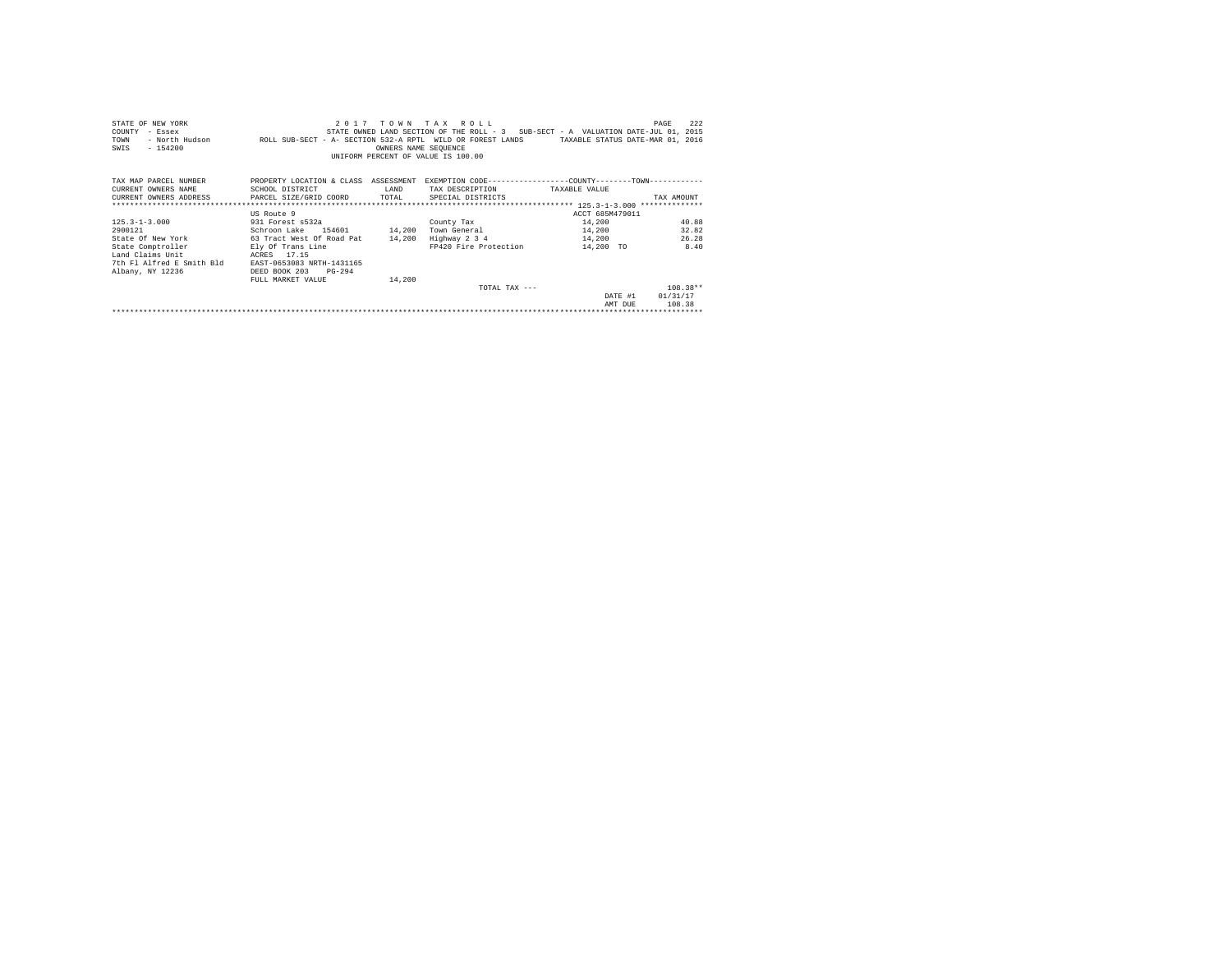|      | STATE OF NEW YORK |                                                            | $2.017$ TOWN TAX ROLL              |                                                                                   |  | PAGE                             | - 2.2.3 |
|------|-------------------|------------------------------------------------------------|------------------------------------|-----------------------------------------------------------------------------------|--|----------------------------------|---------|
|      | COUNTY - Essex    |                                                            |                                    | STATE OWNED LAND SECTION OF THE ROLL - 3 SUB-SECT - A VALUATION DATE-JUL 01, 2015 |  |                                  |         |
| TOWN | - North Hudson    | ROLL SUB-SECT - A- SECTION 532-A RPTL WILD OR FOREST LANDS |                                    |                                                                                   |  | TAXABLE STATUS DATE-MAR 01, 2016 |         |
| SWIS | $-154200$         |                                                            |                                    |                                                                                   |  | RPS155/V04/L015                  |         |
|      |                   |                                                            | UNIFORM PERCENT OF VALUE IS 100.00 |                                                                                   |  | CURRENT DATE 12/14/2016          |         |

# \*\*\* S P E C I A L D I S T R I C T S U M M A R Y \*\*\*

| CODE DISTRICT NAME   | TOTAL<br>PARCELS | <b>EXTENSION</b><br>TYPE | <b>EXTENSION</b><br>VALUE | AD VALOREM<br>VALUE | <b>EXEMPT</b><br>AMOUNT | TAXABLE<br>VALUE | TOTAL<br>TAX |
|----------------------|------------------|--------------------------|---------------------------|---------------------|-------------------------|------------------|--------------|
| FP420 Fire Protectio |                  | 277 TOTAL                |                           | 54741,600           |                         | 54741.600        | 32, 366, 40  |

# \*\*\* S C H O O L D I S T R I C T S U M M A R Y \*\*\*

| CODE   | DISTRICT NAME      | TOTAL<br>PARCELS | ASSESSED<br>LAND | ASSESSED<br>TOTAL | <b>EXEMPT</b><br>AMOUNT | TOTAL<br>TAXABLE |
|--------|--------------------|------------------|------------------|-------------------|-------------------------|------------------|
|        |                    |                  |                  |                   | STAR AMOUNT             | STAR TAXABLE     |
|        | Schroon Lake       | 277              | 54741.600        | 54741.600         |                         | 54,741,600       |
| 154601 |                    |                  |                  |                   |                         | 54,741,600       |
|        | SUB-TOTAL          | 277              | 54741.600        | 54741.600         |                         | 54,741,600       |
|        | SUB - TO TAL(CONT) |                  |                  |                   |                         | 54,741,600       |
|        |                    |                  |                  |                   |                         |                  |
|        | TOTAL              | 277              | 54741.600        | 54741.600         |                         | 54,741,600       |
|        | TO TAL (CONT)      |                  |                  |                   |                         | 54,741,600       |

# \*\*\* S Y S T E M C O D E S S U M M A R Y \*\*\*

NO SYSTEM EXEMPTIONS AT THIS LEVEL

\*\*\* E X E M P T I O N S U M M A R Y \*\*\*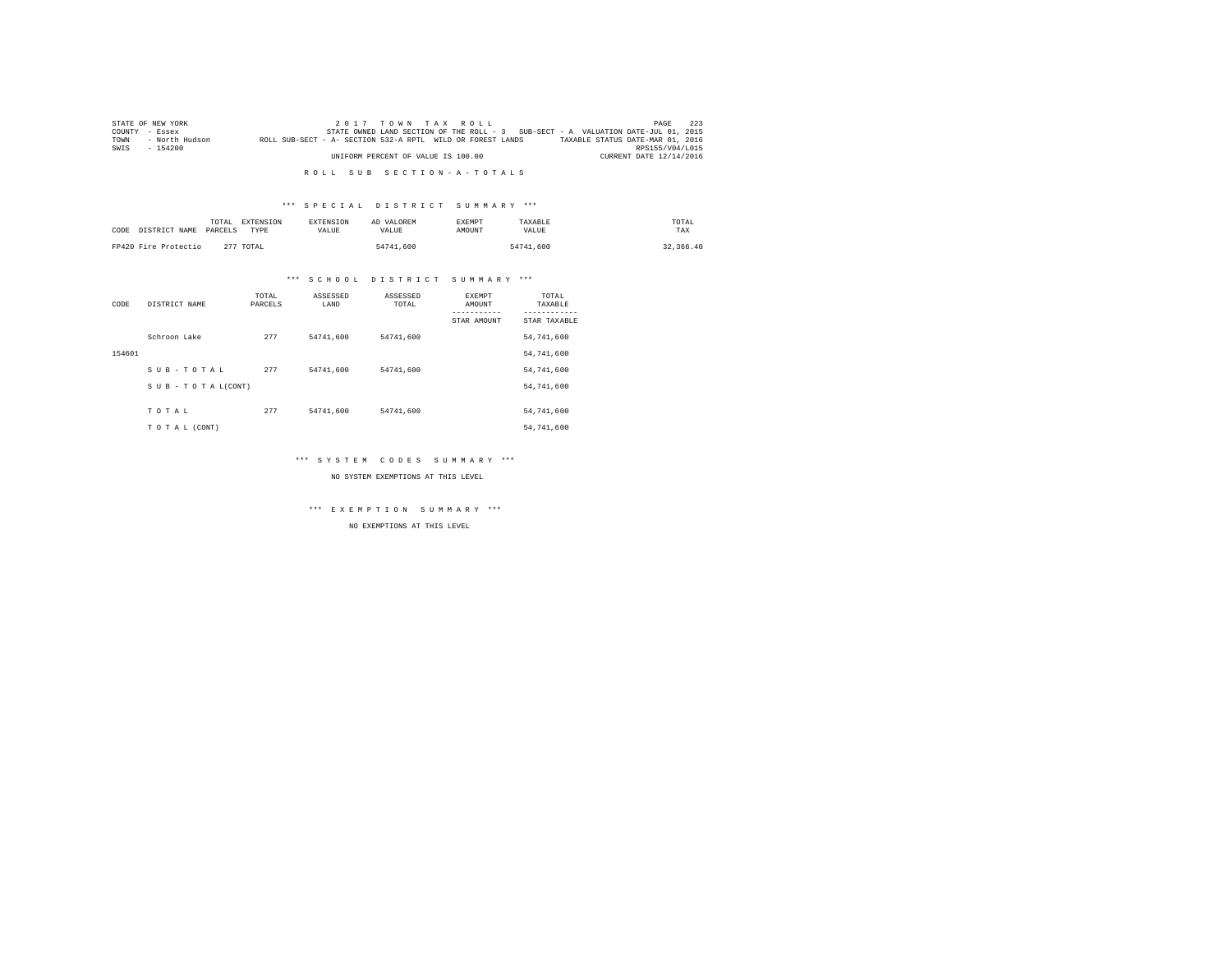|      | STATE OF NEW YORK |                                                            | $2.017$ TOWN TAX ROLL              |  |                                                                                   | PAGE                    | 224 |
|------|-------------------|------------------------------------------------------------|------------------------------------|--|-----------------------------------------------------------------------------------|-------------------------|-----|
|      | COUNTY - Essex    |                                                            |                                    |  | STATE OWNED LAND SECTION OF THE ROLL - 3 SUB-SECT - A VALUATION DATE-JUL 01, 2015 |                         |     |
| TOWN | - North Hudson    | ROLL SUB-SECT - A- SECTION 532-A RPTL WILD OR FOREST LANDS |                                    |  | TAXABLE STATUS DATE-MAR 01, 2016                                                  |                         |     |
| SWIS | $-154200$         |                                                            |                                    |  |                                                                                   | RPS155/V04/L015         |     |
|      |                   |                                                            | UNIFORM PERCENT OF VALUE IS 100.00 |  |                                                                                   | CURRENT DATE 12/14/2016 |     |

| ROLL<br><b>SEC</b> | DESCRIPTION                                                                        | TOTAL<br>PARCELS | ASSESSED<br>LAND                    | ASSESSED<br>TOTAL                   | <b>EXEMPT</b><br>AMOUNT<br>STAR AMOUNT | TOTAL<br>TAXABLE<br>STAR TAXABLE       | TOTAL<br>TAX                                                          |
|--------------------|------------------------------------------------------------------------------------|------------------|-------------------------------------|-------------------------------------|----------------------------------------|----------------------------------------|-----------------------------------------------------------------------|
|                    | County Tax<br>Town General<br>Highway 2 3 4<br>SPEC DIST TAXES<br>STATE OWNED LAND | 277              | 54741.600<br>54741,600<br>54741,600 | 54741.600<br>54741.600<br>54741.600 |                                        | 54,741,600<br>54,741,600<br>54,741,600 | 157.577.29<br>126,523.63<br>101, 323, 88<br>32, 366, 40<br>417,791.20 |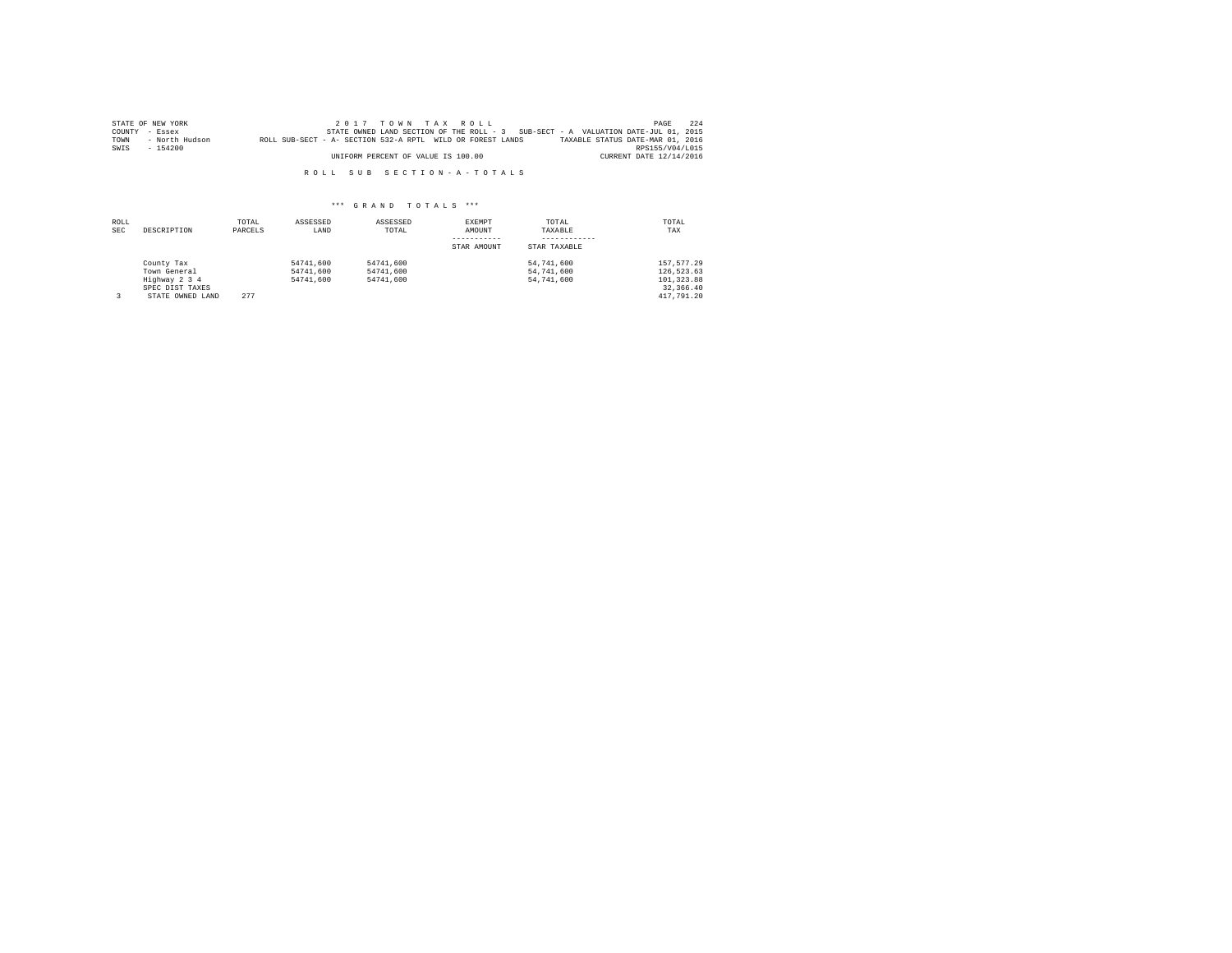| STATE OF NEW YORK<br>COUNTY - Essex<br>TOWN<br>$-154200$<br>SWTS | - North Hudson CROLL SUB-SECT - P- ECL CONSERVATION AND COMMON LAW EASEMENTS TAXABLE STATUS DATE-MAR 01, 2016                                   | OWNERS NAME SEQUENCE | 2017 TOWN TAX ROLL<br>STATE OWNED LAND SECTION OF THE ROLL - 3 SUB-SECT - P VALUATION DATE-JUL 01, 2015<br>UNIFORM PERCENT OF VALUE IS 100.00 |                    | PAGE<br>225                      |
|------------------------------------------------------------------|-------------------------------------------------------------------------------------------------------------------------------------------------|----------------------|-----------------------------------------------------------------------------------------------------------------------------------------------|--------------------|----------------------------------|
| TAX MAP PARCEL NUMBER                                            |                                                                                                                                                 |                      | PROPERTY LOCATION & CLASS ASSESSMENT EXEMPTION CODE---------------COUNTY-------TOWN---------                                                  |                    |                                  |
| CURRENT OWNERS NAME                                              | SCHOOL DISTRICT                                                                                                                                 | LAND                 | TAX DESCRIPTION                                                                                                                               | TAXABLE VALUE      |                                  |
| CURRENT OWNERS ADDRESS                                           | PARCEL SIZE/GRID COORD                                                                                                                          | TOTAL.               | SPECIAL DISTRICTS                                                                                                                             |                    | TAX AMOUNT                       |
|                                                                  |                                                                                                                                                 |                      |                                                                                                                                               |                    |                                  |
|                                                                  | Elk Lake Rd                                                                                                                                     |                      |                                                                                                                                               | ACCT 685J100108    |                                  |
| $92. -3 - 6.100 - ESMT$                                          | 980 Consvn easmt                                                                                                                                |                      | County Tax                                                                                                                                    | 500,195            | 1,439.85                         |
| State Of New York                                                | Schroon Lake 154601                                                                                                                             |                      | 500.195 Town General                                                                                                                          | 500,195            | 1,156.10                         |
| C/O County Treasurer                                             | 8 9 20 T&c Twp 45                                                                                                                               |                      | 500,195 Highway 2 3 4                                                                                                                         | 500,195            | 925.83                           |
| Essex<br><b>County</b>                                           | ACRES 848.80<br>EAST-0616102 NRTH-1479879<br>DEED BOOK 143 PG-418                                                                               |                      | FP420 Fire Protection                                                                                                                         | 500,195 TO         | 295.74                           |
|                                                                  | CONSERVATION ESMT % 71.00                                                                                                                       |                      |                                                                                                                                               |                    |                                  |
|                                                                  | FULL MARKET VALUE                                                                                                                               | 500.195              |                                                                                                                                               |                    |                                  |
|                                                                  |                                                                                                                                                 |                      | TOTAL TAX ---                                                                                                                                 |                    | $3.817.52**$                     |
|                                                                  |                                                                                                                                                 |                      |                                                                                                                                               | DATE #1            | 01/31/17                         |
|                                                                  |                                                                                                                                                 |                      |                                                                                                                                               | AMT DUE            | 3.817.52                         |
|                                                                  |                                                                                                                                                 |                      |                                                                                                                                               |                    |                                  |
|                                                                  | Elk Lake Rd                                                                                                                                     |                      |                                                                                                                                               | ACCT 685J100101    |                                  |
| $92. - 3 - 7.100 - ESMT$                                         | 980 Consvn easmt - WTRFNT                                                                                                                       |                      | County Tax                                                                                                                                    | 452.817            | 1,303.47                         |
| State Of New York                                                | Schroon Lake 154601                                                                                                                             |                      | 452.817 Town General                                                                                                                          | 452.817            | 1,046.59                         |
| C/O County Treasurer                                             | 48 T&c Twns                                                                                                                                     |                      | 452,817 Highway 2 3 4                                                                                                                         | 452,817            | 838.14                           |
| <b>County</b><br>Essex                                           | Court Ordered Assessment<br>ACRES 413.60<br>EAST-0620556 NRTH-1483748<br>DEED BOOK 172 PG-329<br>CONSERVATION ESMT % 71.00<br>FULL MARKET VALUE | 452.817              | FP420 Fire Protection                                                                                                                         | 452,817 TO         | 267.73                           |
|                                                                  |                                                                                                                                                 |                      | TOTAL TAX $---$                                                                                                                               |                    | $3.455.93**$                     |
|                                                                  |                                                                                                                                                 |                      |                                                                                                                                               | DATE #1            | 01/31/17                         |
|                                                                  |                                                                                                                                                 |                      |                                                                                                                                               | AMT DUE            | 3.455.93                         |
|                                                                  |                                                                                                                                                 |                      |                                                                                                                                               |                    |                                  |
|                                                                  | Elk Lake Rd                                                                                                                                     |                      |                                                                                                                                               | ACCT 685J100903    |                                  |
| 92. - 3-8.100-ESMT                                               | 980 Consyn easmt                                                                                                                                |                      | County Tax                                                                                                                                    | 74,160             | 213.47                           |
| State Of New York                                                | Schroon Lake 154601                                                                                                                             |                      | 74.160 Town General                                                                                                                           | 74,160             | 171.41                           |
| C/O County Treasurer                                             | 6 7 Pt T&C Twp                                                                                                                                  |                      | 74,160 Highway 2 3 4                                                                                                                          | 74,160             | 137.27                           |
| Essex<br>County                                                  | 1720/1 SNY Cons Ease                                                                                                                            |                      | FP420 Fire Protection                                                                                                                         | 74,160 TO          | 43.85                            |
|                                                                  | 248.2 AC Under 480 RPTL<br>ACRES 248.20<br>EAST-0623063 NRTH-1474950<br>DEED BOOK 1720 PG-1<br>CONSERVATION ESMT % 36.00                        |                      |                                                                                                                                               |                    |                                  |
|                                                                  | FULL MARKET VALUE                                                                                                                               | 74,160               |                                                                                                                                               |                    |                                  |
|                                                                  |                                                                                                                                                 |                      | TOTAL TAX ---                                                                                                                                 | DATE #1<br>AMT DUE | $566.00**$<br>01/31/17<br>566.00 |
|                                                                  |                                                                                                                                                 |                      |                                                                                                                                               |                    | **************                   |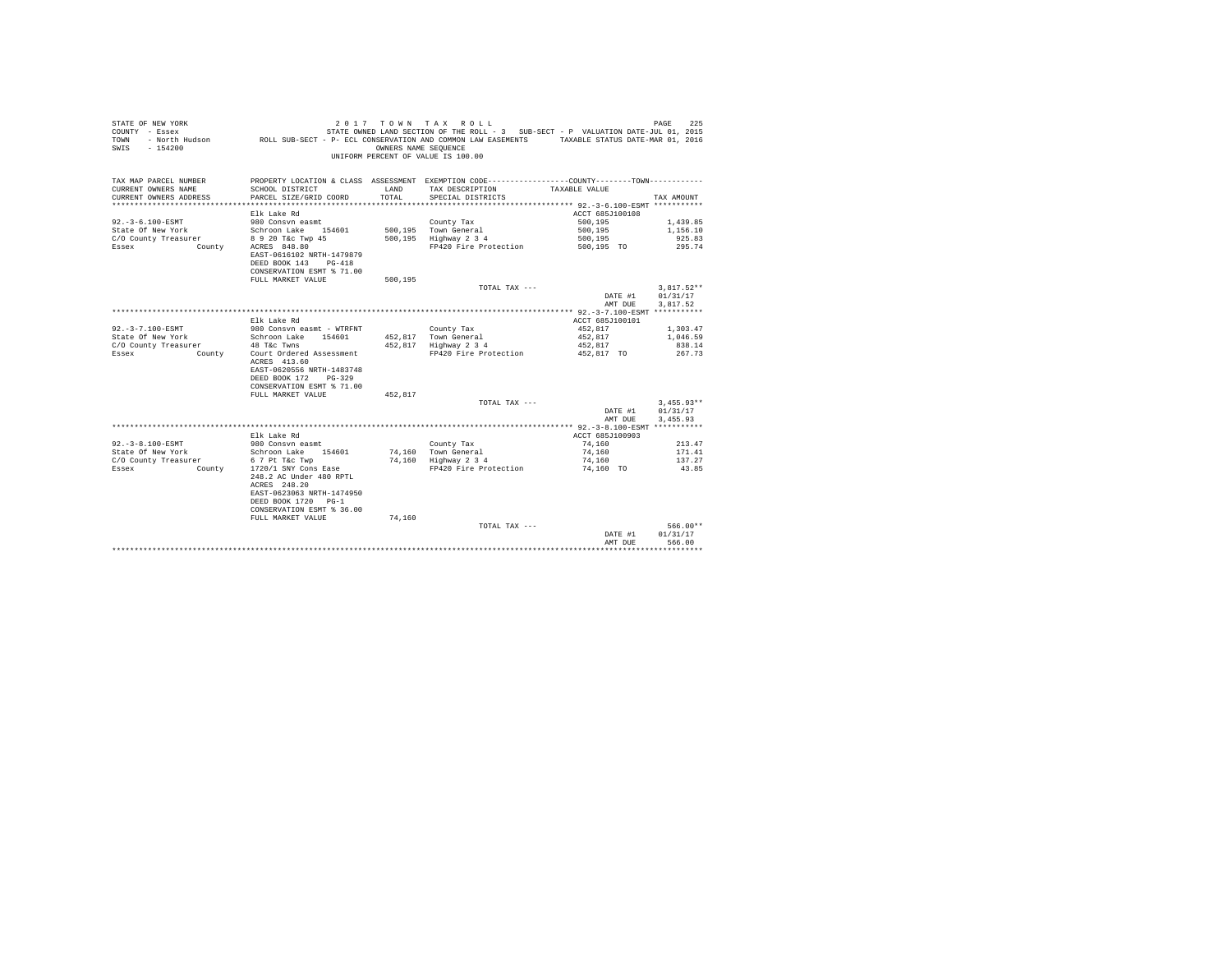| STATE OF NEW YORK<br>COUNTY - Essex<br>TOWN<br>$-154200$<br>SWIS | - North Hudson ROLL SUB-SECT - P- ECL CONSERVATION AND COMMON LAW EASEMENTS TAXABLE STATUS DATE-MAR 01, 2016                                                               | OWNERS NAME SEQUENCE | 2017 TOWN TAX ROLL<br>STATE OWNED LAND SECTION OF THE ROLL - 3 SUB-SECT - P VALUATION DATE-JUL 01, 2015<br>UNIFORM PERCENT OF VALUE IS 100.00 |                         | 226<br>PAGE                            |
|------------------------------------------------------------------|----------------------------------------------------------------------------------------------------------------------------------------------------------------------------|----------------------|-----------------------------------------------------------------------------------------------------------------------------------------------|-------------------------|----------------------------------------|
| TAX MAP PARCEL NUMBER                                            |                                                                                                                                                                            |                      | PROPERTY LOCATION & CLASS ASSESSMENT EXEMPTION CODE---------------COUNTY-------TOWN----------                                                 |                         |                                        |
| CURRENT OWNERS NAME<br>CURRENT OWNERS ADDRESS                    | SCHOOL DISTRICT<br>PARCEL SIZE/GRID COORD                                                                                                                                  | LAND<br>TOTAL.       | TAX DESCRIPTION<br>SPECIAL DISTRICTS                                                                                                          | TAXABLE VALUE           | TAX AMOUNT                             |
|                                                                  |                                                                                                                                                                            |                      |                                                                                                                                               |                         |                                        |
|                                                                  | Elk Lake Rd                                                                                                                                                                |                      |                                                                                                                                               | ACCT 685J192010         |                                        |
| $93. -1 - 3.100 - ESMT$                                          | 980 Consyn easmt                                                                                                                                                           |                      | County Tax                                                                                                                                    | 47.160                  | 135.75                                 |
| State Of New York                                                | Schroon Lake 154601                                                                                                                                                        |                      | 47,160 Town General                                                                                                                           | 47,160                  | 109.00                                 |
| C/O County Treasurer                                             | T&C Twp 48                                                                                                                                                                 |                      | 47.160 Highway 2 3 4                                                                                                                          | 47.160                  | 87.29                                  |
| Essex<br>County                                                  | 1720/1 SNY Cons Ease<br>157.8AC Under 480 RPTL<br>ACRES 157.80<br>EAST-0627481 NRTH-1475317<br>DEED BOOK 1720 PG-1<br>CONSERVATION ESMT % 36.00                            |                      | FP420 Fire Protection                                                                                                                         | 47,160 TO               | 27.88                                  |
|                                                                  | FULL MARKET VALUE                                                                                                                                                          | 47,160               |                                                                                                                                               |                         |                                        |
|                                                                  |                                                                                                                                                                            |                      | TOTAL TAX ---                                                                                                                                 | DATE #1                 | $359.92**$<br>01/31/17                 |
|                                                                  |                                                                                                                                                                            |                      |                                                                                                                                               | AMT DUE                 | 359.92                                 |
|                                                                  |                                                                                                                                                                            |                      |                                                                                                                                               |                         |                                        |
|                                                                  | Elk Lake Rd                                                                                                                                                                |                      |                                                                                                                                               | ACCT 685J100812         |                                        |
| 93. -1-7.100-ESMT<br>State Of New York                           | 980 Consvn easmt<br>Schroon Lake 154601                                                                                                                                    |                      | County Tax                                                                                                                                    | 167,400                 | 481.87<br>386.91                       |
| C/O County Treasurer                                             | 24 T&C Twp 44                                                                                                                                                              |                      | 167,400 Town General<br>167,400 Highway 2 3 4                                                                                                 | 167,400<br>167,400      | 309.85                                 |
| County 1720/1 SNY Cons Ease<br>Essex                             |                                                                                                                                                                            |                      | FP420 Fire Protection                                                                                                                         | 167,400 TO              | 98.98                                  |
|                                                                  | 550AC Under 480 RPTL<br>ACRES 560.30<br>EAST-0632859 NRTH-1476085<br>DEED BOOK 1720 PG-1<br>CONSERVATION ESMT % 36.00                                                      |                      |                                                                                                                                               |                         |                                        |
|                                                                  | FULL MARKET VALUE                                                                                                                                                          | 167,400              | TOTAL TAX ---                                                                                                                                 |                         | $1.277.61**$                           |
|                                                                  |                                                                                                                                                                            |                      |                                                                                                                                               | DATE #1                 | 01/31/17                               |
|                                                                  |                                                                                                                                                                            |                      |                                                                                                                                               | AMT DUE                 | 1,277.61                               |
|                                                                  |                                                                                                                                                                            |                      |                                                                                                                                               |                         |                                        |
|                                                                  | Elk Lake Rd                                                                                                                                                                |                      |                                                                                                                                               | ACCT 685J191011         |                                        |
| 93. -1-7.200-ESMT                                                | 980 Consvn easmt - WTRFNT                                                                                                                                                  |                      | County Tax                                                                                                                                    | 1576,912                | 4,539.25                               |
| State Of New York                                                | Schroon Lake 154601                                                                                                                                                        |                      | 1576.912 Town General                                                                                                                         | 1576.912                | 3.644.70                               |
| C/O County Treasurer<br>Essex<br>County                          | 24 T&C Purchase Twp 44<br>2016 BAR Decision<br>325AC Under 480 RPTL<br>ACRES 443.00<br>EAST-0629679 NRTH-1474601<br>DEED BOOK 843<br>$PG-119$<br>CONSERVATION ESMT % 67.00 |                      | 1576,912 Highway 2 3 4<br>FP420 Fire Protection                                                                                               | 1576,912<br>1576,912 TO | 2,918.77<br>932.36                     |
|                                                                  | FULL MARKET VALUE                                                                                                                                                          | 1576,912             |                                                                                                                                               |                         |                                        |
|                                                                  |                                                                                                                                                                            |                      | TOTAL TAX ---                                                                                                                                 | DATE #1<br>AMT DUE      | $12,035.08**$<br>01/31/17<br>12,035.08 |
|                                                                  |                                                                                                                                                                            |                      |                                                                                                                                               |                         |                                        |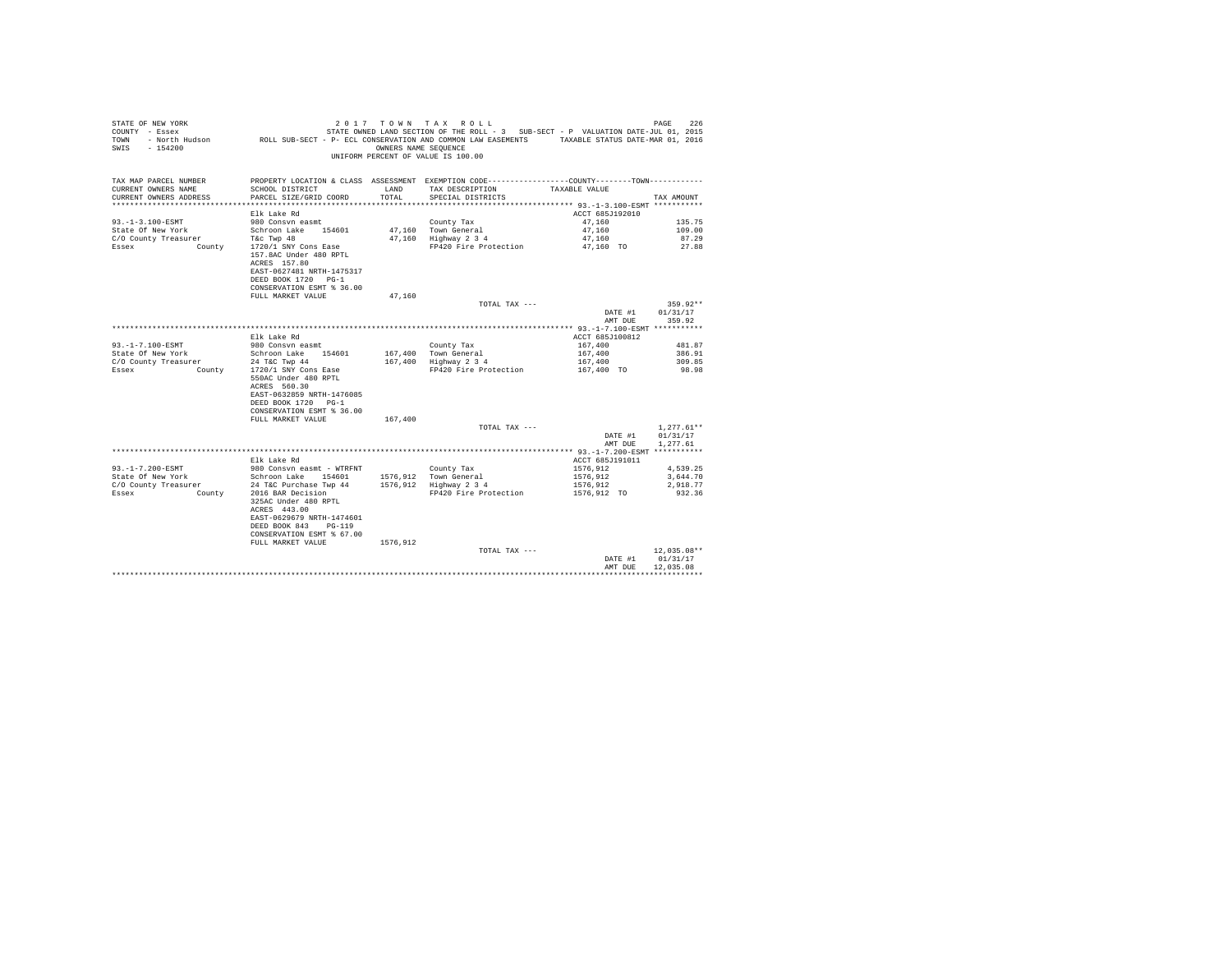| STATE OF NEW YORK<br>COUNTY - Essex<br>TOWN<br>$-154200$<br>SWIS |                                                                                                                                                                        | OWNERS NAME SEQUENCE | 2017 TOWN TAX ROLL<br>STATE OWNED LAND SECTION OF THE ROLL - 3 SUB-SECT - P VALUATION DATE-JUL 01, 2015<br>- North Hudson ROLL SUB-SECT - P- ECL CONSERVATION AND COMMON LAW EASEMENTS TAXABLE STATUS DATE-MAR 01, 2016<br>UNIFORM PERCENT OF VALUE IS 100.00 |                    | 227<br>PAGE                          |
|------------------------------------------------------------------|------------------------------------------------------------------------------------------------------------------------------------------------------------------------|----------------------|---------------------------------------------------------------------------------------------------------------------------------------------------------------------------------------------------------------------------------------------------------------|--------------------|--------------------------------------|
| TAX MAP PARCEL NUMBER<br>CURRENT OWNERS NAME                     | SCHOOL DISTRICT                                                                                                                                                        | LAND                 | PROPERTY LOCATION & CLASS ASSESSMENT EXEMPTION CODE---------------COUNTY-------TOWN----------<br>TAX DESCRIPTION                                                                                                                                              | TAXABLE VALUE      |                                      |
| CURRENT OWNERS ADDRESS                                           | PARCEL SIZE/GRID COORD                                                                                                                                                 | TOTAL.               | SPECIAL DISTRICTS                                                                                                                                                                                                                                             |                    | TAX AMOUNT                           |
|                                                                  |                                                                                                                                                                        |                      |                                                                                                                                                                                                                                                               |                    |                                      |
|                                                                  | Elk Lake Rd                                                                                                                                                            |                      |                                                                                                                                                                                                                                                               | ACCT 685J100908    |                                      |
| $102. - 2 - 3.100 - ESMT$                                        | 980 Consvn easmt                                                                                                                                                       |                      | County Tax                                                                                                                                                                                                                                                    | 337,500            | 971.52                               |
| State Of New York                                                | Schroon Lake 154601                                                                                                                                                    |                      | 337,500 Town General                                                                                                                                                                                                                                          | 337,500            | 780.06                               |
| C/O County Treasurer                                             | 19 Totn&crossfield Twp 44                                                                                                                                              |                      | 337.500 Highway 2 3 4                                                                                                                                                                                                                                         | 337,500            | 624.69                               |
| Essex<br>County                                                  | 1720/1 SNY Cons Ease<br>1200.6AC Under 480 RPTL<br>ACRES 1269.71<br>EAST-0622322 NRTH-1460776<br>DEED BOOK 1720 PG-1<br>CONSERVATION ESMT % 36.00<br>FULL MARKET VALUE | 337,500              | FP420 Fire Protection                                                                                                                                                                                                                                         | 337,500 TO         | 199.55                               |
|                                                                  |                                                                                                                                                                        |                      | TOTAL TAX ---                                                                                                                                                                                                                                                 |                    | $2,575.82**$                         |
|                                                                  |                                                                                                                                                                        |                      |                                                                                                                                                                                                                                                               | DATE #1<br>AMT DUE | 01/31/17<br>2.575.82                 |
|                                                                  |                                                                                                                                                                        |                      |                                                                                                                                                                                                                                                               |                    |                                      |
|                                                                  | Elk Lake Rd                                                                                                                                                            |                      |                                                                                                                                                                                                                                                               | ACCT 685J191009    |                                      |
| $103.-1-1.210-ESMT$                                              | 980 Consyn easmt - WTRFNT                                                                                                                                              |                      | County Tax                                                                                                                                                                                                                                                    | 1886.854           | 5.431.44                             |
| State Of New York                                                | Schroon Lake 154601                                                                                                                                                    |                      | 1886,854 Town General                                                                                                                                                                                                                                         | 1886,854           | 4,361.06                             |
| C/O County Treasurer                                             | 21 T&C Twp 44                                                                                                                                                          |                      | 1886,854 Highway 2 3 4                                                                                                                                                                                                                                        | 1886,854           | 3,492.46                             |
| County<br>Essex                                                  | 2016 BAR Decision<br>606.24AC Under 480 RPTL<br>ACRES 1002.90<br>EAST-0632505 NRTH-1469199<br>DEED BOOK 843<br>PG-119<br>CONSERVATION ESMT % 67.00                     |                      | FP420 Fire Protection                                                                                                                                                                                                                                         | 1886,854 TO        | 1,115.61                             |
|                                                                  | FULL MARKET VALUE                                                                                                                                                      | 1886,854             | TOTAL TAX ---                                                                                                                                                                                                                                                 |                    | $14.400.57**$                        |
|                                                                  |                                                                                                                                                                        |                      |                                                                                                                                                                                                                                                               | DATE #1<br>AMT DUE | 01/31/17<br>14,400.57                |
|                                                                  |                                                                                                                                                                        |                      |                                                                                                                                                                                                                                                               |                    |                                      |
|                                                                  | Elk Lake Rd                                                                                                                                                            |                      |                                                                                                                                                                                                                                                               | ACCT 685J100808    |                                      |
| 103. -1-7.100-ESMT                                               | 980 Consvn easmt - WTRFNT                                                                                                                                              |                      | County Tax                                                                                                                                                                                                                                                    | 553,032            | 1,591.94                             |
| State Of New York                                                | Schroon Lake 154601                                                                                                                                                    |                      | 553.032 Town General                                                                                                                                                                                                                                          | 553,032            | 1,278.22                             |
| C/O County Treasurer                                             | 12 13 T&C Twp 44                                                                                                                                                       |                      | 553,032 Highway 2 3 4                                                                                                                                                                                                                                         | 553,032            | 1,023.63                             |
| Essex<br>County                                                  | 2016 BAR Decision<br>864.67AC Under 480 RPTL<br>ACRES 1041.67<br>EAST-0635570 NRTH-1458150<br>DEED BOOK 1720 PG-1<br>CONSERVATION ESMT % 36.00                         |                      | FP420 Fire Protection                                                                                                                                                                                                                                         | 553,032 TO         | 326.98                               |
|                                                                  | FULL MARKET VALUE                                                                                                                                                      | 553,032              |                                                                                                                                                                                                                                                               |                    |                                      |
|                                                                  |                                                                                                                                                                        |                      | TOTAL TAX ---                                                                                                                                                                                                                                                 | DATE #1<br>AMT DUE | $4,220.77**$<br>01/31/17<br>4.220.77 |
|                                                                  |                                                                                                                                                                        |                      |                                                                                                                                                                                                                                                               |                    |                                      |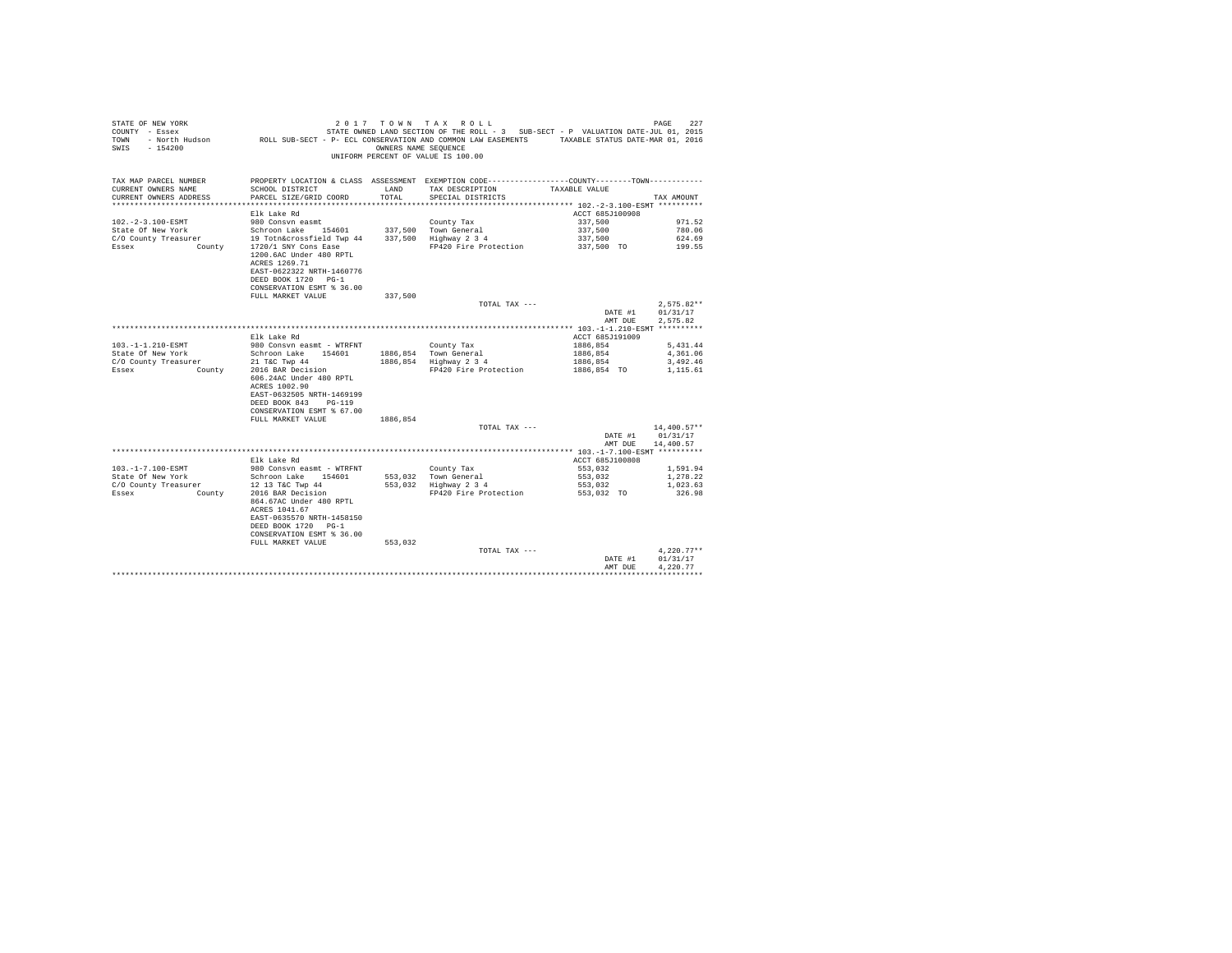| STATE OF NEW YORK<br>COUNTY - Essex<br>TOWN<br>$-154200$<br>SWIS |                                                                                                                                                                    | OWNERS NAME SEQUENCE | 2017 TOWN TAX ROLL<br>STATE OWNED LAND SECTION OF THE ROLL - 3 SUB-SECT - P VALUATION DATE-JUL 01, 2015<br>- North Hudson MOLL SUB-SECT - P- ECL CONSERVATION AND COMMON LAW EASEMENTS TAXABLE STATUS DATE-MAR 01, 2016<br>UNIFORM PERCENT OF VALUE IS 100.00 |                            | 228<br>PAGE          |
|------------------------------------------------------------------|--------------------------------------------------------------------------------------------------------------------------------------------------------------------|----------------------|---------------------------------------------------------------------------------------------------------------------------------------------------------------------------------------------------------------------------------------------------------------|----------------------------|----------------------|
| TAX MAP PARCEL NUMBER<br>CURRENT OWNERS NAME                     | SCHOOL DISTRICT                                                                                                                                                    | T.AND                | PROPERTY LOCATION & CLASS ASSESSMENT EXEMPTION CODE---------------COUNTY-------TOWN----------<br>TAX DESCRIPTION                                                                                                                                              | TAXABLE VALUE              |                      |
| CURRENT OWNERS ADDRESS                                           | PARCEL SIZE/GRID COORD                                                                                                                                             | TOTAL.               | SPECIAL DISTRICTS                                                                                                                                                                                                                                             |                            | TAX AMOUNT           |
|                                                                  |                                                                                                                                                                    |                      |                                                                                                                                                                                                                                                               |                            |                      |
| $103. - 1 - 8.100 - ESMT$                                        | Elk Lake Rd<br>980 Consyn easmt                                                                                                                                    |                      | County Tax                                                                                                                                                                                                                                                    | ACCT 685J100905<br>748.548 | 2.154.75             |
| State Of New York                                                | Schroon Lake 154601                                                                                                                                                |                      | 748.548 Town General                                                                                                                                                                                                                                          | 748,548                    | 1,730.11             |
| C/O County Treasurer                                             | T&C Twp 44 & 45                                                                                                                                                    |                      | 748.548 Highway 2 3 4                                                                                                                                                                                                                                         | 748.548                    | 1,385.52             |
| Essex<br>County                                                  | 1720/1 SNY Cons Ease                                                                                                                                               |                      | FP420 Fire Protection                                                                                                                                                                                                                                         | 748,548 TO                 | 442.58               |
|                                                                  | 4124.43AC Under 480 RPTL<br>ACRES 4124.43<br>EAST-0633429 NRTH-1462567<br>DEED BOOK 1720 PG-1<br>CONSERVATION ESMT % 36.00                                         |                      |                                                                                                                                                                                                                                                               |                            |                      |
|                                                                  | FULL MARKET VALUE                                                                                                                                                  | 748.548              |                                                                                                                                                                                                                                                               |                            |                      |
|                                                                  |                                                                                                                                                                    |                      | TOTAL TAX ---                                                                                                                                                                                                                                                 |                            | $5,712.96**$         |
|                                                                  |                                                                                                                                                                    |                      |                                                                                                                                                                                                                                                               | DATE #1<br>AMT DUE         | 01/31/17<br>5.712.96 |
|                                                                  |                                                                                                                                                                    |                      |                                                                                                                                                                                                                                                               |                            |                      |
| 103. -1-8.300-ESMT                                               | Elk Lake Rd<br>980 Consvn easmt                                                                                                                                    |                      | County Tax                                                                                                                                                                                                                                                    | ACCT 685Z013002<br>24,840  | 71.50                |
| State Of New York                                                | Schroon Lake 154601                                                                                                                                                |                      | 24.840 Town General                                                                                                                                                                                                                                           | 24,840                     | 57.41                |
| C/O County Treasurer                                             | T&C Twp                                                                                                                                                            |                      | 24,840 Highway 2 3 4                                                                                                                                                                                                                                          | 24,840                     | 45.98                |
| Essex<br><b>County</b>                                           | 1720/1 SNY Cons Ease<br>83.1AC Under 480 RPTL<br>ACRES 83.10<br>EAST-0633954 NRTH-1465577<br>DEED BOOK 1720 PG-1<br>CONSERVATION ESMT % 36.00<br>FULL MARKET VALUE |                      | FP420 Fire Protection                                                                                                                                                                                                                                         | 24,840 TO                  | 14.69                |
|                                                                  |                                                                                                                                                                    | 24,840               | TOTAL TAX ---                                                                                                                                                                                                                                                 |                            | 189.58**             |
|                                                                  |                                                                                                                                                                    |                      |                                                                                                                                                                                                                                                               | DATE #1                    | 01/31/17             |
|                                                                  |                                                                                                                                                                    |                      |                                                                                                                                                                                                                                                               | AMT DUE                    | 189.58               |
|                                                                  |                                                                                                                                                                    |                      |                                                                                                                                                                                                                                                               |                            |                      |
|                                                                  | Elk Lake Rd                                                                                                                                                        |                      |                                                                                                                                                                                                                                                               | ACCT 685J100907            |                      |
| $112.-3-2.000-ESMT$                                              | 980 Consvn easmt                                                                                                                                                   |                      | County Tax                                                                                                                                                                                                                                                    | 252,648                    | 727.26               |
| State Of New York                                                | Schroon Lake 154601                                                                                                                                                |                      | 252.648 Town General                                                                                                                                                                                                                                          | 252.648                    | 583.94               |
| C/O County Treasurer<br>Essex<br>County                          | 15 T&c Twp 44<br>1720/1 SNY Cons Ease<br>845.5AC Under 480 RPTL<br>ACRES 845.50<br>EAST-0620602 NRTH-1451617<br>DEED BOOK 1720 PG-1<br>CONSERVATION ESMT % 36.00   |                      | 252,648 Highway 2 3 4<br>FP420 Fire Protection                                                                                                                                                                                                                | 252,648<br>252,648 TO      | 467.64<br>149.38     |
|                                                                  | FULL MARKET VALUE                                                                                                                                                  | 252.648              | TOTAL TAX ---                                                                                                                                                                                                                                                 |                            | $1,928.22**$         |
|                                                                  |                                                                                                                                                                    |                      |                                                                                                                                                                                                                                                               | DATE #1                    | 01/31/17             |
|                                                                  |                                                                                                                                                                    |                      |                                                                                                                                                                                                                                                               | AMT DHE                    | 1.928.22             |
|                                                                  |                                                                                                                                                                    |                      |                                                                                                                                                                                                                                                               |                            |                      |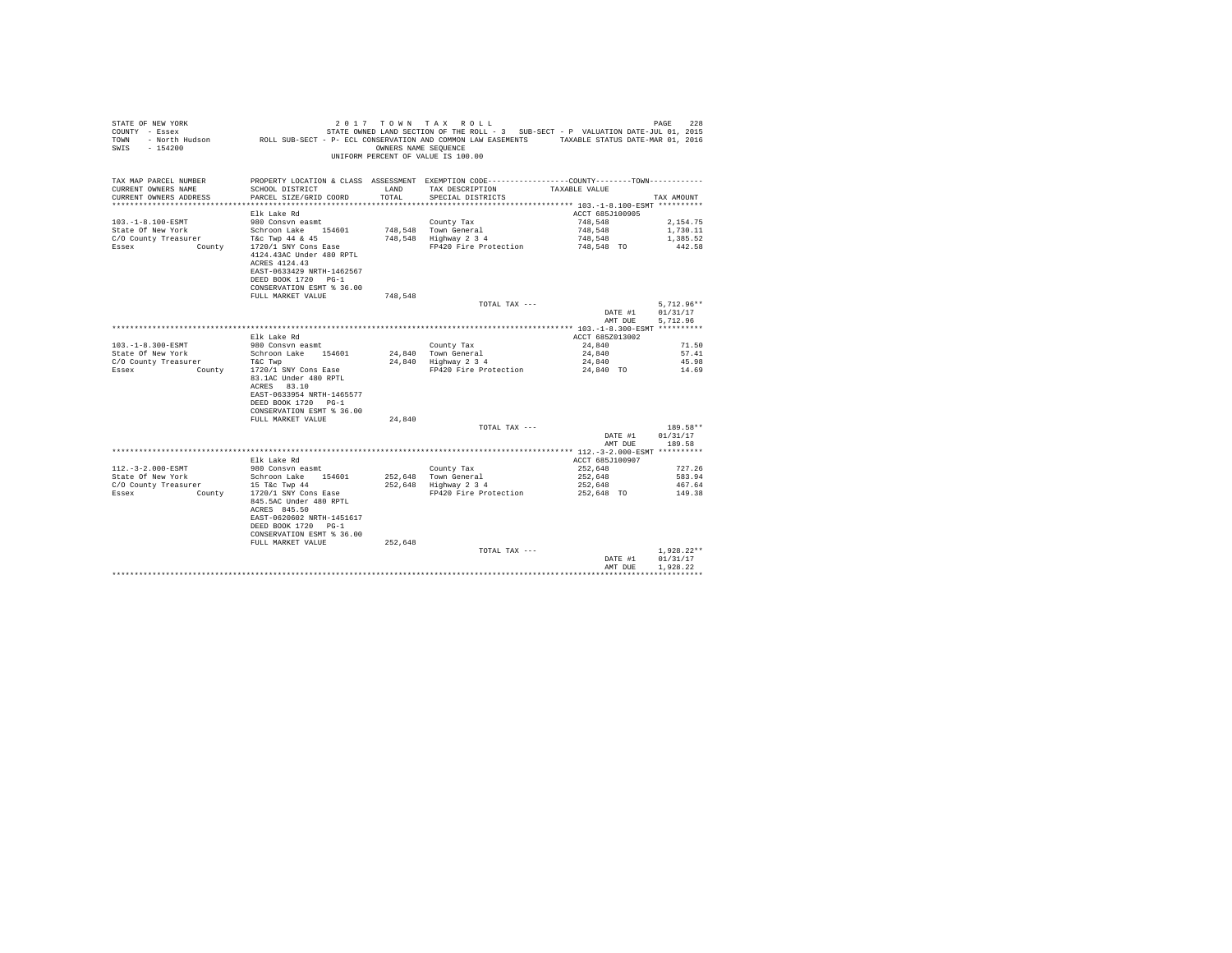| STATE OF NEW YORK<br>COUNTY - Essex           |                                                                                                              |                      | 2017 TOWN TAX ROLL<br>STATE OWNED LAND SECTION OF THE ROLL - 3 SUB-SECT - P VALUATION DATE-JUL 01, 2015 |                    | 229<br>PAGE      |
|-----------------------------------------------|--------------------------------------------------------------------------------------------------------------|----------------------|---------------------------------------------------------------------------------------------------------|--------------------|------------------|
| TOWN                                          | - North Hudson ROLL SUB-SECT - P- ECL CONSERVATION AND COMMON LAW EASEMENTS TAXABLE STATUS DATE-MAR 01, 2016 |                      |                                                                                                         |                    |                  |
| $-154200$<br>SWIS                             |                                                                                                              | OWNERS NAME SEOUENCE |                                                                                                         |                    |                  |
|                                               |                                                                                                              |                      | UNIFORM PERCENT OF VALUE IS 100.00                                                                      |                    |                  |
|                                               |                                                                                                              |                      |                                                                                                         |                    |                  |
|                                               |                                                                                                              |                      |                                                                                                         |                    |                  |
| TAX MAP PARCEL NUMBER                         | PROPERTY LOCATION & CLASS ASSESSMENT EXEMPTION CODE----------------COUNTY--------TOWN----------              |                      |                                                                                                         |                    |                  |
| CURRENT OWNERS NAME                           | SCHOOL DISTRICT                                                                                              | LAND                 | TAX DESCRIPTION TAXABLE VALUE                                                                           |                    |                  |
| CURRENT OWNERS ADDRESS                        | PARCEL SIZE/GRID COORD                                                                                       | TOTAL.               | SPECIAL DISTRICTS                                                                                       |                    | TAX AMOUNT       |
|                                               |                                                                                                              |                      |                                                                                                         |                    |                  |
|                                               | Elk Lake Rd                                                                                                  |                      |                                                                                                         | ACCT 685J100811    |                  |
| $113. -1 - 1.000 - ESMT$<br>State Of New York | 980 Consyn easmt<br>Schroon Lake 154601                                                                      | 315,036              | County Tax<br>Town General                                                                              | 315,036<br>315,036 | 906.85<br>728.14 |
| C/O County Treasurer                          | 14 T&c Twp 44                                                                                                |                      | 315,036 Highway 2 3 4                                                                                   | 315,036            | 583.11           |
| <b>County</b><br>Essex                        | 1720/1 SNY Cons Ease                                                                                         |                      | FP420 Fire Protection                                                                                   | 315,036 TO         | 186.27           |
|                                               | 1050AC Under 480 RPTL                                                                                        |                      |                                                                                                         |                    |                  |
|                                               | ACRES 1113.80                                                                                                |                      |                                                                                                         |                    |                  |
|                                               | EAST-0625964 NRTH-1453840                                                                                    |                      |                                                                                                         |                    |                  |
|                                               | DEED BOOK 1720 PG-1                                                                                          |                      |                                                                                                         |                    |                  |
|                                               | CONSERVATION ESMT % 36.00                                                                                    |                      |                                                                                                         |                    |                  |
|                                               | FULL MARKET VALUE                                                                                            | 315,036              |                                                                                                         |                    |                  |
|                                               |                                                                                                              |                      | TOTAL TAX ---                                                                                           |                    | $2,404.37**$     |
|                                               |                                                                                                              |                      |                                                                                                         | DATE #1            | 01/31/17         |
|                                               |                                                                                                              |                      |                                                                                                         | AMT DUE            | 2,404.37         |
|                                               |                                                                                                              |                      |                                                                                                         |                    |                  |
|                                               | 3010 Blue Ridge Rd                                                                                           |                      |                                                                                                         | ACCT 685J101202    |                  |
| $113. -2 - 1.004 - ESMT$                      | 980 Consyn easmt - WTRFNT                                                                                    |                      | County Tax                                                                                              | 315,364            | 907.80           |
| State Of New York                             | Schroon Lake 154601                                                                                          |                      | 315,364 Town General                                                                                    | 315,364            | 728.90           |
| C/O County Treasurer                          | 5 T&C Twp 44                                                                                                 |                      | 315,364 Highway 2 3 4                                                                                   | 315,364            | 583.72           |
| Essex<br>County                               | SNY Cons Ease                                                                                                |                      | FP420 Fire Protection                                                                                   | 315,364 TO         | 186.46           |
|                                               | 1690.5AC Under 480 RPTL                                                                                      |                      |                                                                                                         |                    |                  |
|                                               | ACRES 1691.50                                                                                                |                      |                                                                                                         |                    |                  |
|                                               | EAST-0639072 NRTH-1451475                                                                                    |                      |                                                                                                         |                    |                  |
|                                               | DEED BOOK 1719 PG-1                                                                                          |                      |                                                                                                         |                    |                  |
|                                               | CONSERVATION ESMT % 28.00                                                                                    |                      |                                                                                                         |                    |                  |
|                                               | FULL MARKET VALUE                                                                                            | 315,364              |                                                                                                         |                    |                  |
|                                               |                                                                                                              |                      | TOTAL TAX ---                                                                                           |                    | $2.406.88**$     |
|                                               |                                                                                                              |                      |                                                                                                         | DATE #1            | 01/31/17         |
|                                               |                                                                                                              |                      |                                                                                                         | AMT DUE            | 2.406.88         |
|                                               | Elk Lake Rd                                                                                                  |                      |                                                                                                         | ACCT 685J100810    |                  |
| $113. - 3 - 1.000 - ESMT$                     | 980 Consyn easmt                                                                                             |                      | County Tax                                                                                              | 39,888             | 114.82           |
| State Of New York                             | Schroon Lake 154601                                                                                          |                      |                                                                                                         | 39,888             | 92.19            |
| C/O County Treasurer                          | 12 T&c Twp 44                                                                                                |                      | 39,888 Town General<br>39,888 Highway 2 3 4                                                             | 39,888             | 73.83            |
| Essex<br>County                               | 1720/1 SNY Cons Ease                                                                                         |                      | FP420 Fire Protection                                                                                   | 39,888 TO          | 23.58            |
|                                               | ACRES 99.80                                                                                                  |                      |                                                                                                         |                    |                  |
|                                               | EAST-0631498 NRTH-1456494                                                                                    |                      |                                                                                                         |                    |                  |
|                                               | DEED BOOK 1720 PG-1                                                                                          |                      |                                                                                                         |                    |                  |
|                                               | CONSERVATION ESMT % 36.00                                                                                    |                      |                                                                                                         |                    |                  |
|                                               | FULL MARKET VALUE                                                                                            | 39,888               |                                                                                                         |                    |                  |
|                                               |                                                                                                              |                      | TOTAL TAX ---                                                                                           |                    | $304.42**$       |
|                                               |                                                                                                              |                      |                                                                                                         | DATE #1            | 01/31/17         |
|                                               |                                                                                                              |                      |                                                                                                         | AMT DUE            | 304.42           |
|                                               |                                                                                                              |                      |                                                                                                         |                    |                  |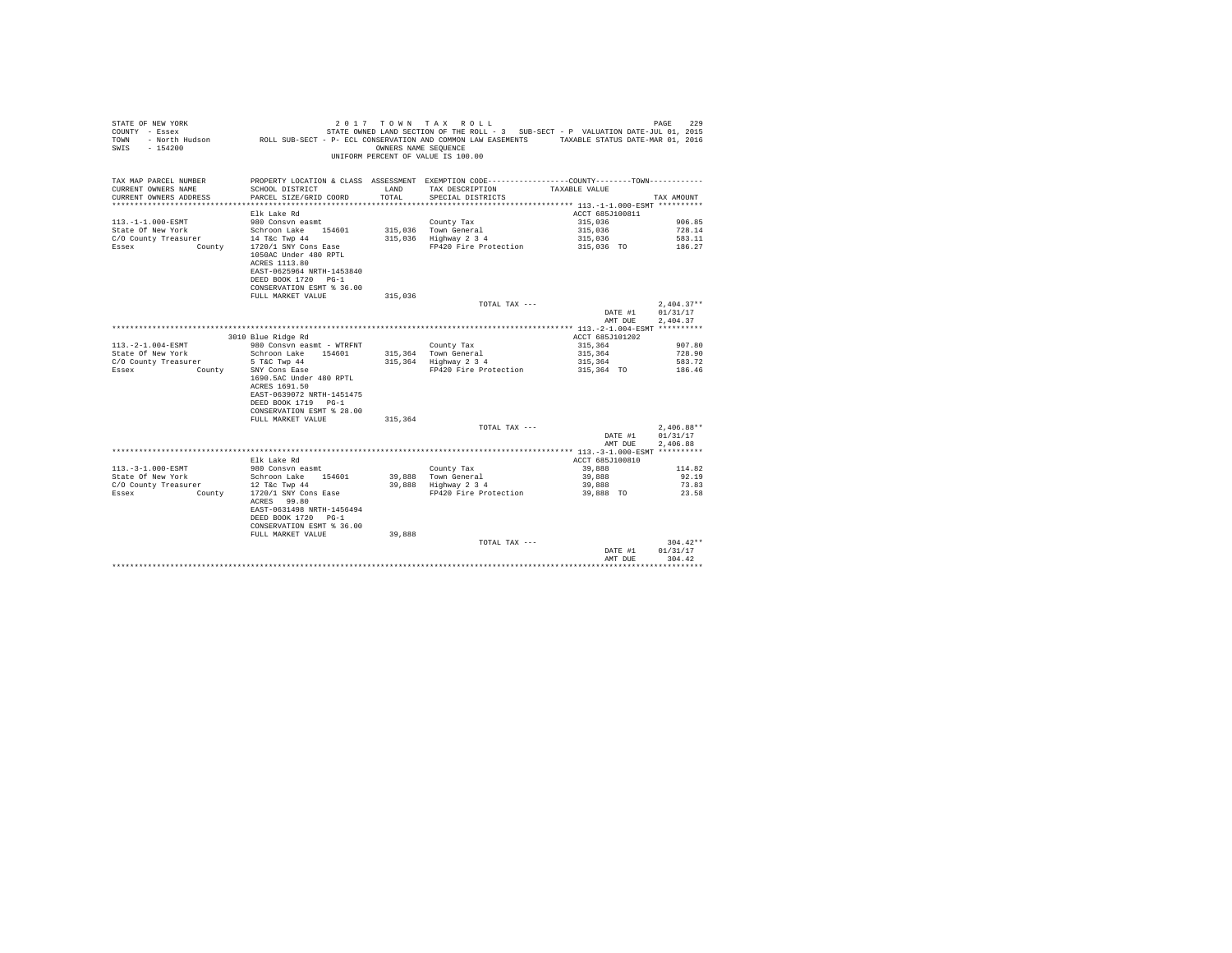| STATE OF NEW YORK<br>$CONTINTY - Resex$<br>TOWN<br>$-154200$<br>SWTS                | - North Hudson ROLL SUB-SECT - P- ECL CONSERVATION AND COMMON LAW EASEMENTS             | OWNERS NAME SEQUENCE | 2017 TOWN TAX ROLL<br>STATE OWNED LAND SECTION OF THE ROLL - 3 SUB-SECT - P VALUATION DATE-JUL 01, 2015<br>UNIFORM PERCENT OF VALUE IS 100.00 | TAXABLE STATUS DATE-MAR 01, 2016 | 230<br>PAGE           |
|-------------------------------------------------------------------------------------|-----------------------------------------------------------------------------------------|----------------------|-----------------------------------------------------------------------------------------------------------------------------------------------|----------------------------------|-----------------------|
| TAX MAP PARCEL NUMBER                                                               |                                                                                         |                      | PROPERTY LOCATION & CLASS ASSESSMENT EXEMPTION CODE---------------COUNTY-------TOWN----------                                                 |                                  |                       |
| CURRENT OWNERS NAME                                                                 | SCHOOL DISTRICT                                                                         | LAND                 | TAX DESCRIPTION                                                                                                                               | TAXABLE VALUE                    |                       |
| CURRENT OWNERS ADDRESS                                                              | PARCEL SIZE/GRID COORD                                                                  | TOTAL.               | SPECIAL DISTRICTS                                                                                                                             |                                  | TAX AMOUNT            |
|                                                                                     |                                                                                         |                      |                                                                                                                                               |                                  |                       |
|                                                                                     | 3927 Blue Ridge Rd                                                                      |                      |                                                                                                                                               | ACCT 685J101415                  |                       |
| 114.18-1-9.000-ESMT                                                                 | 980 Consyn easmt                                                                        |                      | County Tax                                                                                                                                    | 3,950                            | 11.37                 |
| State Of New York                                                                   | Schroon Lake 154601                                                                     |                      | 3.950 Town General                                                                                                                            | 3,950                            | 9.13                  |
| C/O County Treasurer                                                                | 25 Tr W Of Rd Pat                                                                       |                      | 3,950 Highway 2 3 4                                                                                                                           | 3,950                            | 7.31                  |
| Essex<br>County                                                                     | ACRES 0.70                                                                              |                      | FP420 Fire Protection                                                                                                                         | 3,950 TO                         | 2.34                  |
|                                                                                     | EAST-0656055 NRTH-1440451                                                               |                      |                                                                                                                                               |                                  |                       |
|                                                                                     | DEED BOOK 1592 PG-111                                                                   |                      |                                                                                                                                               |                                  |                       |
|                                                                                     | CONSERVATION ESMT % 25.00                                                               |                      |                                                                                                                                               |                                  |                       |
|                                                                                     | FULL MARKET VALUE                                                                       | 3,950                |                                                                                                                                               |                                  |                       |
|                                                                                     |                                                                                         |                      | TOTAL TAX ---                                                                                                                                 | DATE #1                          | $30.15**$<br>01/31/17 |
|                                                                                     |                                                                                         |                      |                                                                                                                                               | AMT DUE                          | 30.15                 |
|                                                                                     |                                                                                         |                      |                                                                                                                                               |                                  |                       |
|                                                                                     | 3921 Blue Ridge Rd                                                                      |                      |                                                                                                                                               | ACCT 685J101901                  |                       |
| $114.18 - 1 - 10.000 -$ ESMT                                                        | 980 Consyn easmt                                                                        |                      | County Tax                                                                                                                                    | 4,400                            | 12.67                 |
| State Of New York                                                                   | Schroon Lake 154601                                                                     |                      | 4.400 Town General                                                                                                                            | 4,400                            | 10.17                 |
| C/O County Treasurer                                                                | 25 Tr W Of Rd Pat                                                                       | 4.400                | Highway 2 3 4                                                                                                                                 | 4,400                            | 8.14                  |
| Essex<br>County                                                                     | 0.70<br>ACRES                                                                           |                      | FP420 Fire Protection                                                                                                                         | 4,400 TO                         | 2.60                  |
|                                                                                     | EAST-0655817 NRTH-1440440<br>DEED BOOK 1264 PG-87<br>CONSERVATION ESMT % 25.00          |                      |                                                                                                                                               |                                  |                       |
|                                                                                     | FULL MARKET VALUE                                                                       | 4,400                |                                                                                                                                               |                                  |                       |
|                                                                                     |                                                                                         |                      | TOTAL TAX ---                                                                                                                                 |                                  | $33.58**$             |
|                                                                                     |                                                                                         |                      |                                                                                                                                               | DATE #1<br>AMT DUE               | 01/31/17<br>33.58     |
|                                                                                     |                                                                                         |                      |                                                                                                                                               |                                  |                       |
|                                                                                     | Blue Ridge Rd                                                                           |                      |                                                                                                                                               | ACCT 685J178551                  |                       |
| 112.4-2-20.000-ESMT                                                                 | 980 Consyn easmt                                                                        |                      | County Tax                                                                                                                                    | 2,880                            | 8.29                  |
| State Of New York                                                                   | Schroon Lake 154601                                                                     |                      | $2,880$ Town General<br>$2,880$ Highway $2\,3\,4$                                                                                             | 2,880                            | 6.66                  |
| C/O County Treasurer                                                                | 9 T&c Twp 44                                                                            |                      |                                                                                                                                               | 2,880                            | 5.33                  |
| Essex<br>County                                                                     | SNY Cons Ease 7001201<br>5.8AC Under 480 RPTL                                           |                      | FP420 Fire Protection                                                                                                                         | 2,880 TO                         | 1.70                  |
| PRIOR OWNER ON 3/01/2016<br>Upper Hudson Woodlands ATP LP EAST-0617034 NRTH-1439141 | 5.80<br>ACRES<br>DEED BOOK 1658 PG-17<br>CONSERVATION ESMT % 60.00<br>FULL MARKET VALUE | 2.880                |                                                                                                                                               |                                  |                       |
|                                                                                     |                                                                                         |                      | TOTAL TAX ---                                                                                                                                 |                                  | $21.98**$             |
|                                                                                     |                                                                                         |                      |                                                                                                                                               | DATE #1<br>AMT DUE               | 01/31/17<br>21.98     |
|                                                                                     |                                                                                         |                      |                                                                                                                                               |                                  | *******               |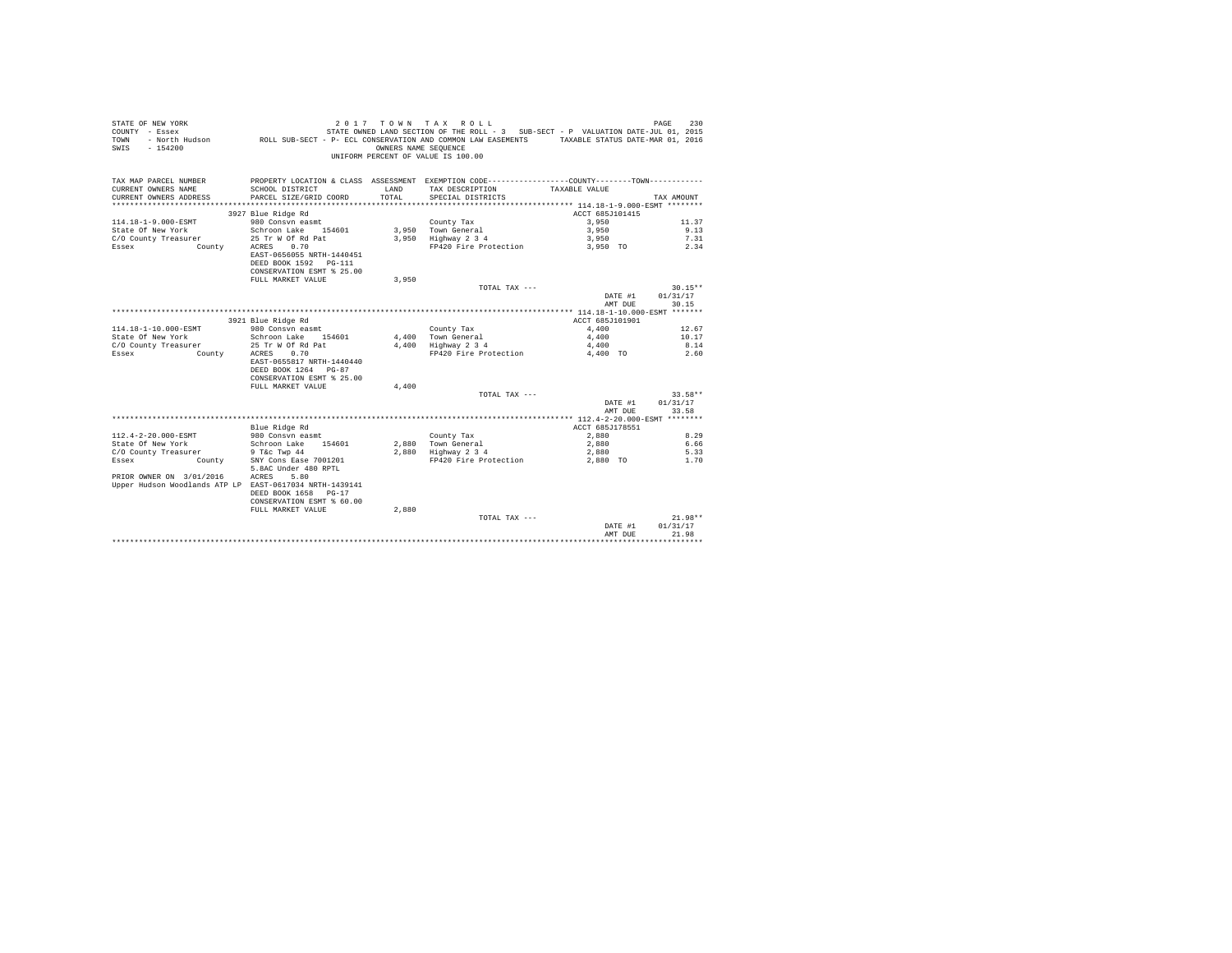| STATE OF NEW YORK<br>COUNTY - Essex<br>TOWN<br>$-154200$<br>SWIS | - North Hudson ROLL SUB-SECT - P- ECL CONSERVATION AND COMMON LAW EASEMENTS TAXABLE STATUS DATE-MAR 01, 2016 | 2017 TOWN TAX<br>OWNERS NAME SEQUENCE | ROLL<br>STATE OWNED LAND SECTION OF THE ROLL - 3 SUB-SECT - P VALUATION DATE-JUL 01, 2015<br>UNIFORM PERCENT OF VALUE IS 100.00 |                           | 231<br>PAGE  |
|------------------------------------------------------------------|--------------------------------------------------------------------------------------------------------------|---------------------------------------|---------------------------------------------------------------------------------------------------------------------------------|---------------------------|--------------|
| TAX MAP PARCEL NUMBER<br>CURRENT OWNERS NAME                     | SCHOOL DISTRICT                                                                                              | LAND                                  | PROPERTY LOCATION & CLASS ASSESSMENT EXEMPTION CODE---------------COUNTY-------TOWN----------<br>TAX DESCRIPTION                | TAXABLE VALUE             |              |
| CURRENT OWNERS ADDRESS                                           | PARCEL SIZE/GRID COORD                                                                                       | TOTAL                                 | SPECIAL DISTRICTS                                                                                                               |                           | TAX AMOUNT   |
|                                                                  |                                                                                                              |                                       |                                                                                                                                 |                           |              |
|                                                                  | Blue Ridge Rd                                                                                                |                                       |                                                                                                                                 | ACCT 685J178552           |              |
| 112.4-2-22.000-ESMT<br>State Of New York                         | 980 Consyn easmt                                                                                             |                                       | County Tax<br>240 Town General                                                                                                  | 240<br>240                | 0.69<br>0.55 |
| C/O County Treasurer                                             | Schroon Lake 154601<br>9 T&c Twp 44                                                                          |                                       | 240 Highway 2 3 4                                                                                                               | 240                       | 0.44         |
| County<br>Essex                                                  | SNY Cons Ease 7001301                                                                                        |                                       | FP420 Fire Protection                                                                                                           | 240 TO                    | .14          |
|                                                                  | .51AC Under 480 RPTL                                                                                         |                                       |                                                                                                                                 |                           |              |
| PRIOR OWNER ON 3/01/2016                                         | ACRES<br>0.51                                                                                                |                                       |                                                                                                                                 |                           |              |
| Upper Hudson Woodlands ATP LP EAST-0616000 NRTH-1439269          |                                                                                                              |                                       |                                                                                                                                 |                           |              |
|                                                                  | DEED BOOK 1658 PG-17                                                                                         |                                       |                                                                                                                                 |                           |              |
|                                                                  | CONSERVATION ESMT % 60.00                                                                                    |                                       |                                                                                                                                 |                           |              |
|                                                                  | FULL MARKET VALUE                                                                                            | 240                                   |                                                                                                                                 |                           |              |
|                                                                  |                                                                                                              |                                       | TOTAL TAX ---                                                                                                                   |                           | $1.82**$     |
|                                                                  |                                                                                                              |                                       |                                                                                                                                 | DATE #1                   | 01/31/17     |
|                                                                  |                                                                                                              |                                       |                                                                                                                                 | AMT DUE                   | 1.82         |
|                                                                  |                                                                                                              |                                       |                                                                                                                                 |                           |              |
| 113.4-2-11.000-ESMT                                              | 3217 Blue Ridge Rd<br>980 Consvn easmt                                                                       |                                       | County Tax                                                                                                                      | ACCT 685J100912<br>76,800 | 221.07       |
| State Of New York                                                | Schroon Lake 154601                                                                                          | 76,800                                | Town General                                                                                                                    | 76,800                    | 177.51       |
| C/O County Treasurer                                             | 17 Tract West Road Pat                                                                                       | 76,800                                | Highway 2 3 4                                                                                                                   | 76,800                    | 142.15       |
| Essex<br>County                                                  | SNY Cons Ease 7001501                                                                                        |                                       | FP420 Fire Protection                                                                                                           | 76,800 TO                 | 45.41        |
|                                                                  | 154.2AC Under 480 RPTL                                                                                       |                                       |                                                                                                                                 |                           |              |
| PRIOR OWNER ON 3/01/2016                                         | ACRES 154.20                                                                                                 |                                       |                                                                                                                                 |                           |              |
| Upper Hudson Woodlands ATP LP EAST-0644452 NRTH-1443995          |                                                                                                              |                                       |                                                                                                                                 |                           |              |
|                                                                  | DEED BOOK 1658 PG-17                                                                                         |                                       |                                                                                                                                 |                           |              |
|                                                                  | CONSERVATION ESMT % 60.00                                                                                    |                                       |                                                                                                                                 |                           |              |
|                                                                  | FULL MARKET VALUE                                                                                            | 76,800                                |                                                                                                                                 |                           |              |
|                                                                  |                                                                                                              |                                       | TOTAL TAX ---                                                                                                                   |                           | 586.14**     |
|                                                                  |                                                                                                              |                                       |                                                                                                                                 | DATE #1                   | 01/31/17     |
|                                                                  |                                                                                                              |                                       |                                                                                                                                 | AMT DUE                   | 586.14       |
|                                                                  | Blue Ridge Rd                                                                                                |                                       |                                                                                                                                 | ACCT 685J100915           |              |
| 113.20-1-27.000-ESMT                                             | 980 Consvn easmt                                                                                             |                                       | County Tax                                                                                                                      | 2,220                     | 6.39         |
| State Of New York                                                | Schroon Lake 154601                                                                                          | 2.220                                 | Town General                                                                                                                    | 2,220                     | 5.13         |
| C/O County Treasurer                                             | 20 Tract West Of Road Pat                                                                                    |                                       | 2,220 Highway 2 3 4                                                                                                             | 2,220                     | 4.11         |
| Essex<br>County                                                  | SNY Cons Ease 7001401                                                                                        |                                       | FP420 Fire Protection                                                                                                           | 2,220 TO                  | 1.31         |
|                                                                  | 4.4AC Under 480 RPTL                                                                                         |                                       |                                                                                                                                 |                           |              |
| PRIOR OWNER ON 3/01/2016                                         | 4.40<br>ACRES                                                                                                |                                       |                                                                                                                                 |                           |              |
| Upper Hudson Woodlands ATP LP EAST-0644775 NRTH-1442073          |                                                                                                              |                                       |                                                                                                                                 |                           |              |
|                                                                  | DEED BOOK 1658 PG-17                                                                                         |                                       |                                                                                                                                 |                           |              |
|                                                                  | CONSERVATION ESMT % 60.00                                                                                    |                                       |                                                                                                                                 |                           |              |
|                                                                  | FULL MARKET VALUE                                                                                            | 2,220                                 | TOTAL TAX ---                                                                                                                   |                           | $16.94**$    |
|                                                                  |                                                                                                              |                                       |                                                                                                                                 | DATE #1                   | 01/31/17     |
|                                                                  |                                                                                                              |                                       |                                                                                                                                 | AMT DUR                   | 16.94        |
|                                                                  |                                                                                                              |                                       |                                                                                                                                 |                           |              |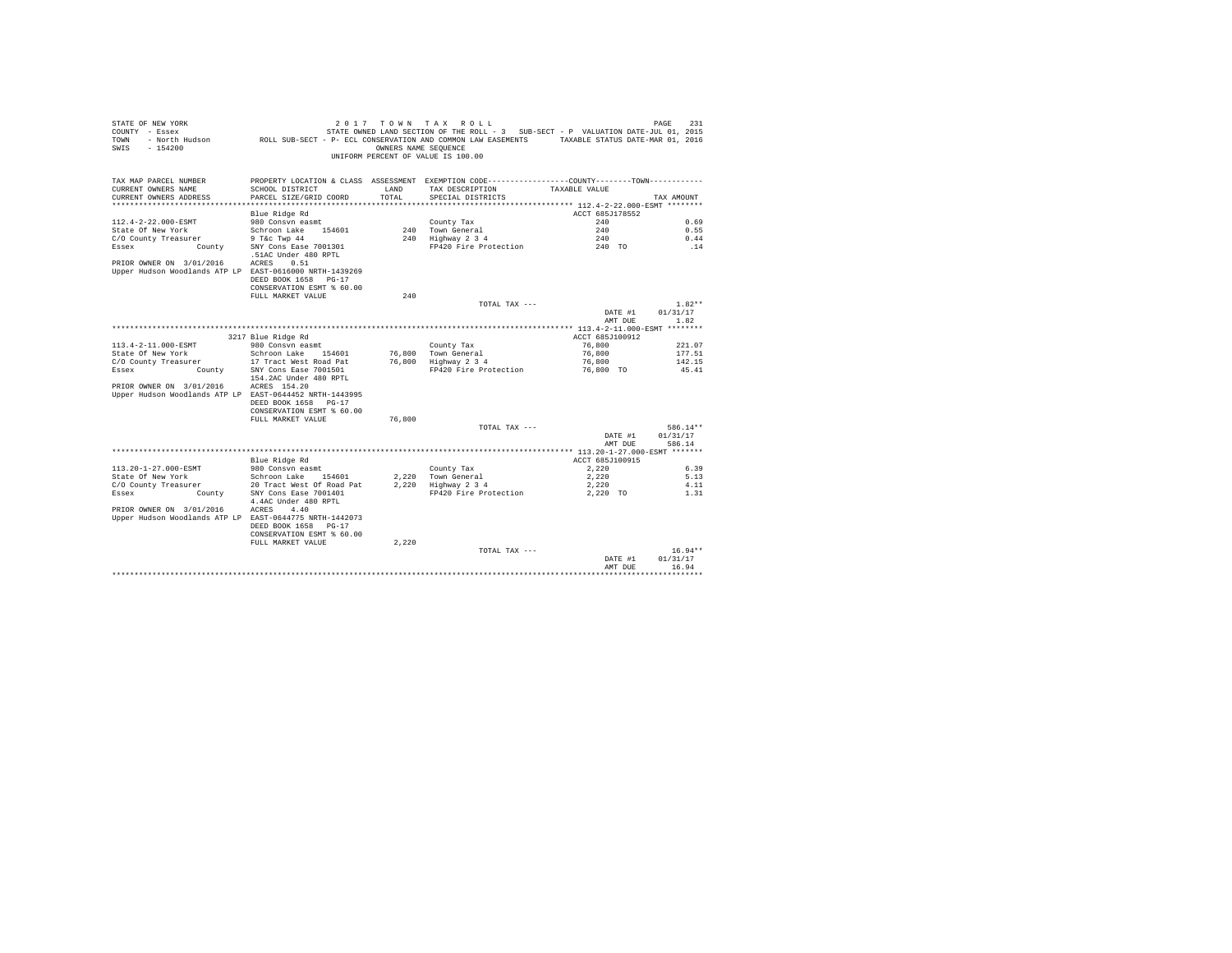| STATE OF NEW YORK<br>COUNTY - Essex<br>- North Hudson<br>TOWN<br>SWIS<br>$-154200$ | ROLL SUB-SECT - P- ECL CONSERVATION AND COMMON LAW EASEMENTS TAXABLE STATUS DATE-MAR 01, 2016 | OWNERS NAME SEQUENCE | 2017 TOWN TAX ROLL<br>STATE OWNED LAND SECTION OF THE ROLL - 3 SUB-SECT - P VALUATION DATE-JUL 01, 2015<br>UNIFORM PERCENT OF VALUE IS 100.00 |                                                               | 232<br>PAGE  |
|------------------------------------------------------------------------------------|-----------------------------------------------------------------------------------------------|----------------------|-----------------------------------------------------------------------------------------------------------------------------------------------|---------------------------------------------------------------|--------------|
| TAX MAP PARCEL NUMBER                                                              | PROPERTY LOCATION & CLASS ASSESSMENT EXEMPTION CODE---------------COUNTY-------TOWN---------  |                      |                                                                                                                                               |                                                               |              |
| CURRENT OWNERS NAME                                                                | SCHOOL DISTRICT                                                                               | LAND                 | TAX DESCRIPTION                                                                                                                               | TAXABLE VALUE                                                 |              |
| CURRENT OWNERS ADDRESS                                                             | PARCEL SIZE/GRID COORD                                                                        | TOTAL                | SPECIAL DISTRICTS                                                                                                                             |                                                               | TAX AMOUNT   |
| *********************                                                              |                                                                                               |                      |                                                                                                                                               | ******************************** 114.3-2-8.003-ESMT ********* |              |
|                                                                                    | Blue Ridge Rd                                                                                 |                      |                                                                                                                                               | ACCT 685J101003                                               |              |
| 114.3-2-8.003-ESMT                                                                 | 980 Consvn easmt - WTRFNT                                                                     |                      | County Tax                                                                                                                                    | 267.780                                                       | 770.82       |
| State Of New York                                                                  | Schroon Lake 154601                                                                           |                      | 267,780 Town General                                                                                                                          | 267.780                                                       | 618.92       |
| C/O County Treasurer                                                               | 23 Tract W Of Rd Patent                                                                       |                      | 267,780 Highway 2 3 4                                                                                                                         | 267,780                                                       | 495.65       |
| Essex<br>County                                                                    | SNY C Ease 7001701 & 1601                                                                     |                      | FP420 Fire Protection                                                                                                                         | 267.780 TO                                                    | 158.33       |
|                                                                                    | 306.7AC Under 480 RPTL                                                                        |                      |                                                                                                                                               |                                                               |              |
| PRIOR OWNER ON 3/01/2016                                                           | ACRES 523.70                                                                                  |                      |                                                                                                                                               |                                                               |              |
| Upper Hudson Woodlands ATP LP EAST-0651123 NRTH-1442716                            |                                                                                               |                      |                                                                                                                                               |                                                               |              |
|                                                                                    | DEED BOOK 1658 PG-17                                                                          |                      |                                                                                                                                               |                                                               |              |
|                                                                                    | CONSERVATION ESMT % 60.00                                                                     | 267.780              |                                                                                                                                               |                                                               |              |
|                                                                                    | FULL MARKET VALUE                                                                             |                      | TOTAL TAX ---                                                                                                                                 |                                                               | $2.043.72**$ |
|                                                                                    |                                                                                               |                      |                                                                                                                                               | DATE #1                                                       | 01/31/17     |
|                                                                                    |                                                                                               |                      |                                                                                                                                               | AMT DUE                                                       | 2.043.72     |
|                                                                                    |                                                                                               |                      |                                                                                                                                               |                                                               |              |
|                                                                                    | Blue Ridge Rd                                                                                 |                      |                                                                                                                                               | ACCT 685J101011                                               |              |
| 124. - 2-1.025-ESMT                                                                | 980 Consyn easmt - WTRFNT                                                                     |                      | County Tax                                                                                                                                    | 1222.200                                                      | 3,518.19     |
| State Of New York                                                                  | Schroon Lake 154601                                                                           |                      | 1222,200 Town General                                                                                                                         | 1222,200                                                      | 2.824.86     |
| C/O County Treasurer                                                               | $2$ T&c Twp $44$                                                                              |                      | 1222,200 Highway 2 3 4                                                                                                                        | 1222,200                                                      | 2,262.22     |
| Essex<br>County                                                                    | SNY Cons Ease 7001801                                                                         |                      | FP420 Fire Protection                                                                                                                         | 1222,200 TO                                                   | 722.63       |
|                                                                                    | 431.11AC Under 480 RPTL                                                                       |                      |                                                                                                                                               |                                                               |              |
| PRIOR OWNER ON 3/01/2016                                                           | ACRES 2582.39                                                                                 |                      |                                                                                                                                               |                                                               |              |
| Upper Hudson Woodlands ATP LP EAST-0629127 NRTH-1438814                            |                                                                                               |                      |                                                                                                                                               |                                                               |              |
|                                                                                    | DEED BOOK 1658 PG-17                                                                          |                      |                                                                                                                                               |                                                               |              |
|                                                                                    | CONSERVATION ESMT % 60.00                                                                     |                      |                                                                                                                                               |                                                               |              |
|                                                                                    | FULL MARKET VALUE                                                                             | 1222,200             |                                                                                                                                               |                                                               |              |
|                                                                                    |                                                                                               |                      | TOTAL TAX ---                                                                                                                                 |                                                               | $9.327.90**$ |
|                                                                                    |                                                                                               |                      |                                                                                                                                               | DATE #1                                                       | 01/31/17     |
|                                                                                    |                                                                                               |                      |                                                                                                                                               | AMT DUE                                                       | 9.327.90     |
|                                                                                    |                                                                                               |                      |                                                                                                                                               |                                                               |              |
|                                                                                    | Blue Ridge Rd                                                                                 |                      |                                                                                                                                               | ACCT 685J101004                                               |              |
| 125.1-1-4.000-ESMT                                                                 | 980 Consyn easmt                                                                              |                      | County Tax                                                                                                                                    | 66,960                                                        | 192.75       |
| State Of New York                                                                  | Schroon Lake 154601                                                                           |                      | 66,960 Town General                                                                                                                           | 66,960                                                        | 154.76       |
| C/O County Treasurer                                                               | 26 Tr W Of Rd Pat                                                                             |                      | 66,960 Highway 2 3 4                                                                                                                          | 66,960                                                        | 123.94       |
| County<br>Essex                                                                    | NYS Cons Ease 7001901                                                                         |                      | FP420 Fire Protection                                                                                                                         | 66.960 TO                                                     | 39.59        |
|                                                                                    | ACRES 134.40                                                                                  |                      |                                                                                                                                               |                                                               |              |
| PRIOR OWNER ON 3/01/2016                                                           | EAST-0653023 NRTH-1439602                                                                     |                      |                                                                                                                                               |                                                               |              |
| Upper Hudson Woodlands ATP LP DEED BOOK 1658 PG-17                                 |                                                                                               |                      |                                                                                                                                               |                                                               |              |
|                                                                                    | CONSERVATION ESMT % 60.00                                                                     |                      |                                                                                                                                               |                                                               |              |
|                                                                                    | FULL MARKET VALUE                                                                             | 66.960               |                                                                                                                                               |                                                               | $511.04**$   |
|                                                                                    |                                                                                               |                      | TOTAL TAX ---                                                                                                                                 | DATE #1                                                       | 01/31/17     |
|                                                                                    |                                                                                               |                      |                                                                                                                                               | AMT DUE                                                       | 511.04       |
|                                                                                    |                                                                                               |                      |                                                                                                                                               |                                                               |              |
|                                                                                    |                                                                                               |                      |                                                                                                                                               |                                                               |              |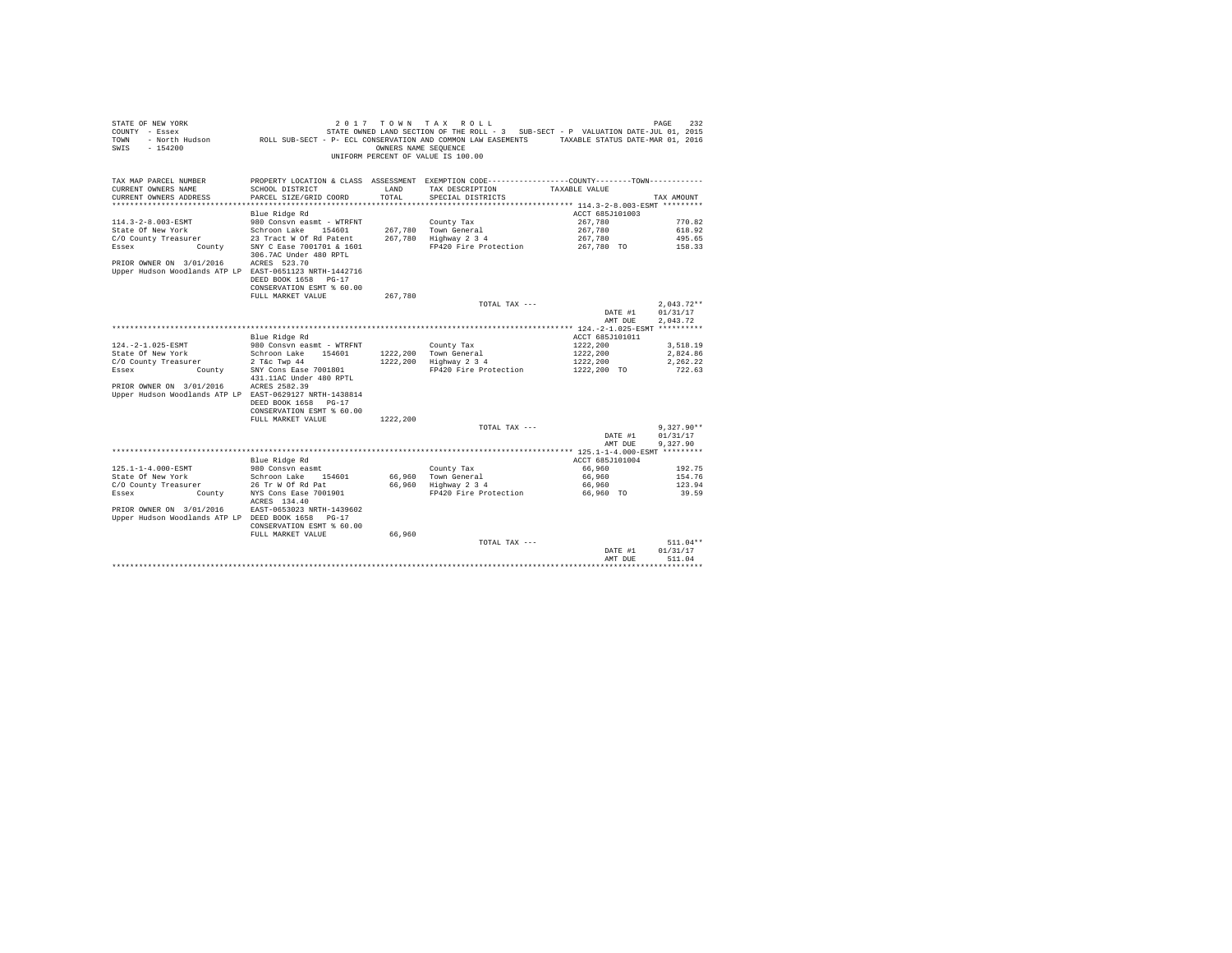|      | STATE OF NEW YORK |                                                              | $2.017$ TOWN TAX ROLL                                                             | 233<br>PAGE                      |
|------|-------------------|--------------------------------------------------------------|-----------------------------------------------------------------------------------|----------------------------------|
|      | COUNTY - Essex    |                                                              | STATE OWNED LAND SECTION OF THE ROLL - 3 SUB-SECT - P VALUATION DATE-JUL 01, 2015 |                                  |
| TOWN | - North Hudson    | ROLL SUB-SECT - P- ECL CONSERVATION AND COMMON LAW EASEMENTS |                                                                                   | TAXABLE STATUS DATE-MAR 01, 2016 |
| SWIS | $-154200$         |                                                              |                                                                                   | RPS155/V04/L015                  |
|      |                   | UNIFORM PERCENT OF VALUE IS 100.00                           |                                                                                   | CURRENT DATE 12/14/2016          |

# \*\*\* S P E C I A L D I S T R I C T S U M M A R Y \*\*\*

| CODE | DISTRICT NAME        | TOTAL<br>PARCELS | <b>EXTENSION</b><br>TYPE | <b>EXTENSION</b><br>VALUE | AD VALOREM<br>VALUE | <b>EXEMPT</b><br>AMOUNT | TAXABLE<br>VALUE | TOTAL<br>TAX |
|------|----------------------|------------------|--------------------------|---------------------------|---------------------|-------------------------|------------------|--------------|
|      | FP420 Fire Protectio |                  | 24 TOTAL                 |                           | 8939.784            |                         | 8939,784         | 5.285.69     |

# \*\*\* S C H O O L D I S T R I C T S U M M A R Y \*\*\*

| CODE   | DISTRICT NAME      | TOTAL<br>PARCELS | ASSESSED<br>LAND | ASSESSED<br>TOTAL | <b>EXEMPT</b><br>AMOUNT | TOTAL<br>TAXABLE |
|--------|--------------------|------------------|------------------|-------------------|-------------------------|------------------|
|        |                    |                  |                  |                   | STAR AMOUNT             | STAR TAXABLE     |
|        | Schroon Lake       | 24               | 8939.784         | 8939,784          |                         | 8,939,784        |
| 154601 |                    |                  |                  |                   |                         | 8,939,784        |
|        | SUB-TOTAL          | 24               | 8939.784         | 8939,784          |                         | 8,939,784        |
|        | SUB - TO TAL(CONT) |                  |                  |                   |                         | 8,939,784        |
|        | TOTAL              | 24               | 8939.784         | 8939,784          |                         | 8,939,784        |
|        |                    |                  |                  |                   |                         |                  |
|        | TO TAL (CONT)      |                  |                  |                   |                         | 8,939,784        |

# \*\*\* S Y S T E M C O D E S S U M M A R Y \*\*\*

NO SYSTEM EXEMPTIONS AT THIS LEVEL

\*\*\* E X E M P T I O N S U M M A R Y \*\*\*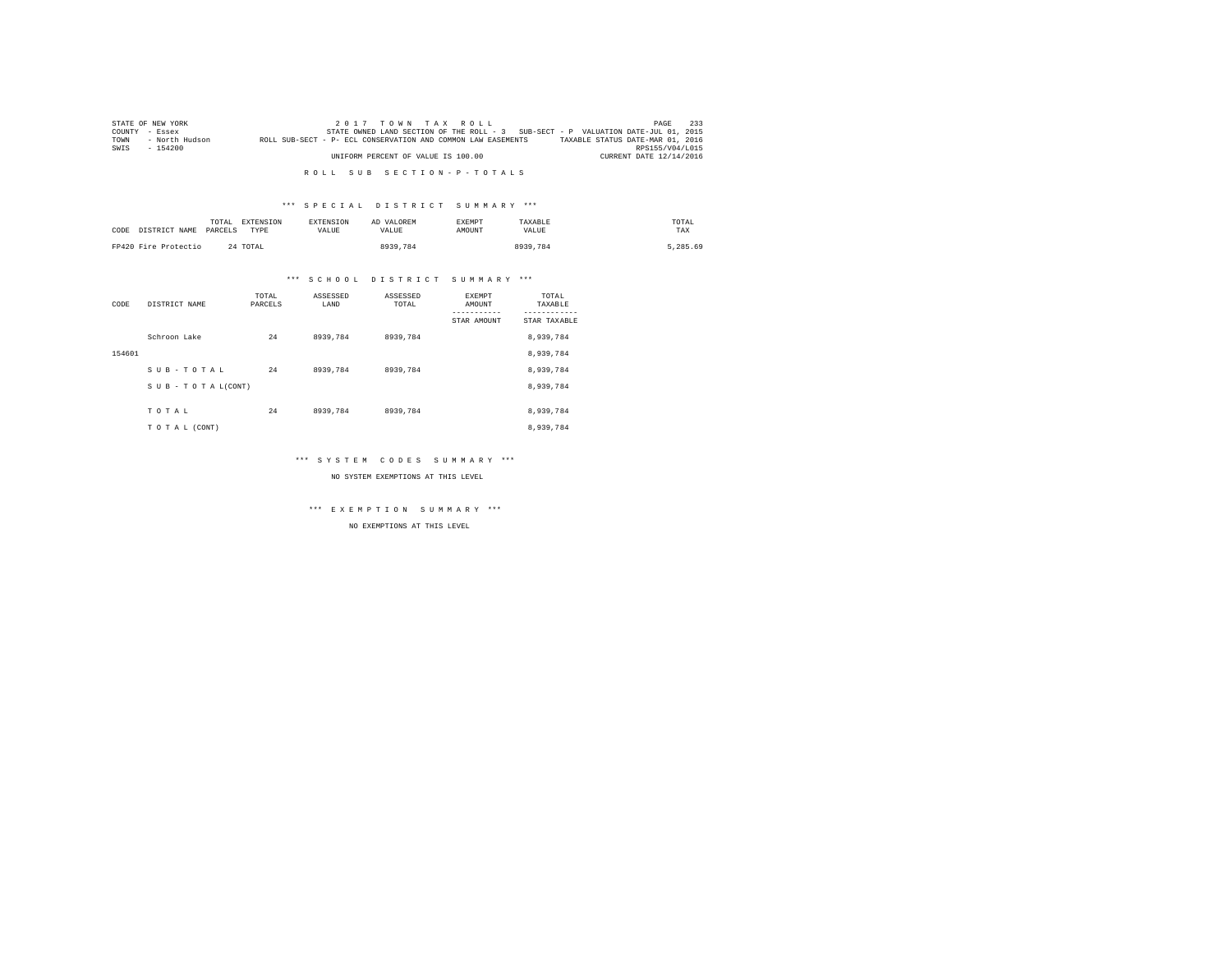|      | STATE OF NEW YORK | 2017 TOWN TAX ROLL                                                                               | PAGE            | 234 |
|------|-------------------|--------------------------------------------------------------------------------------------------|-----------------|-----|
|      | COUNTY - Essex    | STATE OWNED LAND SECTION OF THE ROLL - 3 SUB-SECT - P VALUATION DATE-JUL 01, 2015                |                 |     |
| TOWN | - North Hudson    | TAXABLE STATUS DATE-MAR 01, 2016<br>ROLL SUB-SECT - P- ECL CONSERVATION AND COMMON LAW EASEMENTS |                 |     |
| SWIS | $-154200$         |                                                                                                  | RPS155/V04/L015 |     |
|      |                   | CURRENT DATE 12/14/2016<br>UNIFORM PERCENT OF VALUE IS 100.00                                    |                 |     |

| ROLL<br><b>SEC</b> | DESCRIPTION                                                                        | TOTAL<br>PARCELS | ASSESSED<br>LAND                 | ASSESSED<br>TOTAL                | EXEMPT<br>AMOUNT<br>STAR AMOUNT | TOTAL<br>TAXABLE<br>STAR TAXABLE    | TOTAL<br>TAX                                                   |
|--------------------|------------------------------------------------------------------------------------|------------------|----------------------------------|----------------------------------|---------------------------------|-------------------------------------|----------------------------------------------------------------|
|                    | County Tax<br>Town General<br>Highway 2 3 4<br>SPEC DIST TAXES<br>STATE OWNED LAND | 24               | 8939,784<br>8939.784<br>8939,784 | 8939.784<br>8939.784<br>8939.784 |                                 | 8.939.784<br>8.939.784<br>8.939.784 | 25, 733, 78<br>20.662.43<br>16.547.02<br>5.285.69<br>68.228.92 |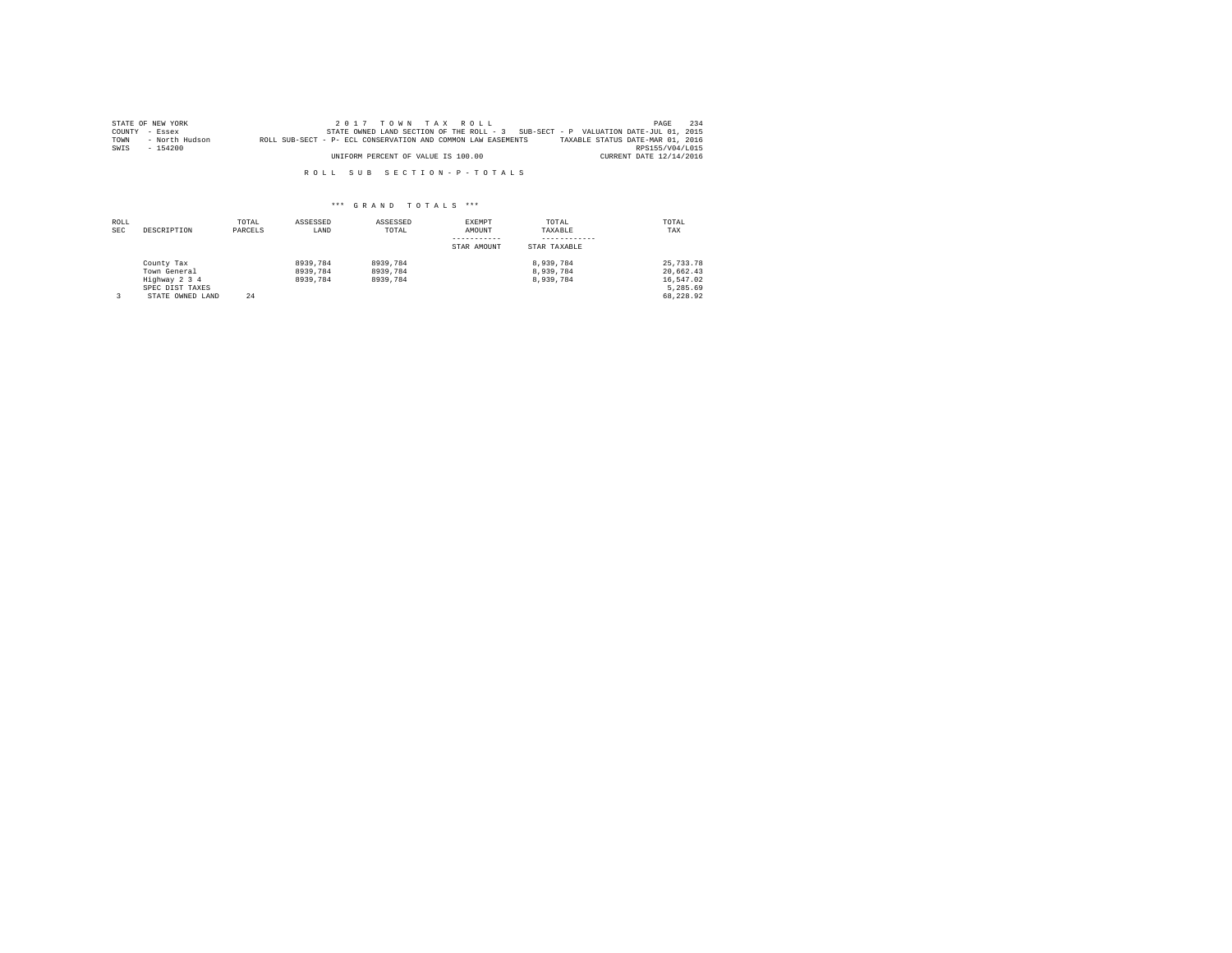| STATE OF NEW YORK      | 2017 TOWN TAX ROLL                       | 235<br>PAGE                      |  |
|------------------------|------------------------------------------|----------------------------------|--|
| COUNTY - Essex         | STATE OWNED LAND SECTION OF THE ROLL - 3 | VALUATION DATE-JUL 01, 2015      |  |
| - North Hudson<br>TOWN |                                          | TAXABLE STATUS DATE-MAR 01, 2016 |  |
| SWIS<br>$-154200$      |                                          | RPS155/V04/L015                  |  |
|                        | UNIFORM PERCENT OF VALUE IS 100.00       | CURRENT DATE 12/14/2016          |  |
|                        |                                          |                                  |  |
|                        | ROLL SECTION TOTALS                      |                                  |  |

# \*\*\* S P E C I A L D I S T R I C T S U M M A R Y \*\*\*

| CODE DISTRICT NAME PARCELS | TOTAL | EXTENSION<br>TYPE | <b>EXTENSION</b><br><b>VALUE</b> | AD VALOREM<br><b>VALUE</b> | <b>EXEMPT</b><br>AMOUNT | TAXARLE<br>VALUE | TOTAL<br>TAX |
|----------------------------|-------|-------------------|----------------------------------|----------------------------|-------------------------|------------------|--------------|
| FP420 Fire Protectio       |       | 337 TOTAL         |                                  | 79877.104                  |                         | 79877.104        | 47.227.94    |

# \*\*\* S C H O O L D I S T R I C T S U M M A R Y \*\*\*

| CODE   | DISTRICT NAME   | TOTAL<br>PARCELS | ASSESSED<br>LAND | ASSESSED<br>TOTAL | <b>EXEMPT</b><br>AMOUNT | TOTAL<br>TAXABLE          |
|--------|-----------------|------------------|------------------|-------------------|-------------------------|---------------------------|
|        |                 |                  |                  |                   | STAR AMOUNT             | ---------<br>STAR TAXABLE |
|        | Schroon Lake    | 339              | 68586.244        | 112876.654        | 29763.100               | 83, 113, 554              |
| 154601 |                 |                  |                  |                   |                         | 83, 113, 554              |
|        | SUB-TOTAL       | 339              | 68586.244        | 112876.654        | 29763.100               | 83, 113, 554              |
|        | SUB-TOTAL(CONT) |                  |                  |                   |                         | 83, 113, 554              |
|        | TOTAL           | 339              | 68586.244        | 112876.654        | 29763.100               | 83, 113, 554              |
|        | TO TAL (CONT)   |                  |                  |                   |                         | 83, 113, 554              |

# \*\*\* S Y S T E M C O D E S S U M M A R Y \*\*\*

| CODE           | DESCRIPTION              | TOTAL<br>PARCELS | COUNTY                 | TOWN                   |
|----------------|--------------------------|------------------|------------------------|------------------------|
| 50001<br>50005 | SCHL TAXBL<br>TOWN TAXBL |                  | 14527.310<br>14917,600 | 14527.310              |
| 50006          | CNTY TAXBL<br>TOTAL      |                  | 29444.910              | 14845.500<br>29372.810 |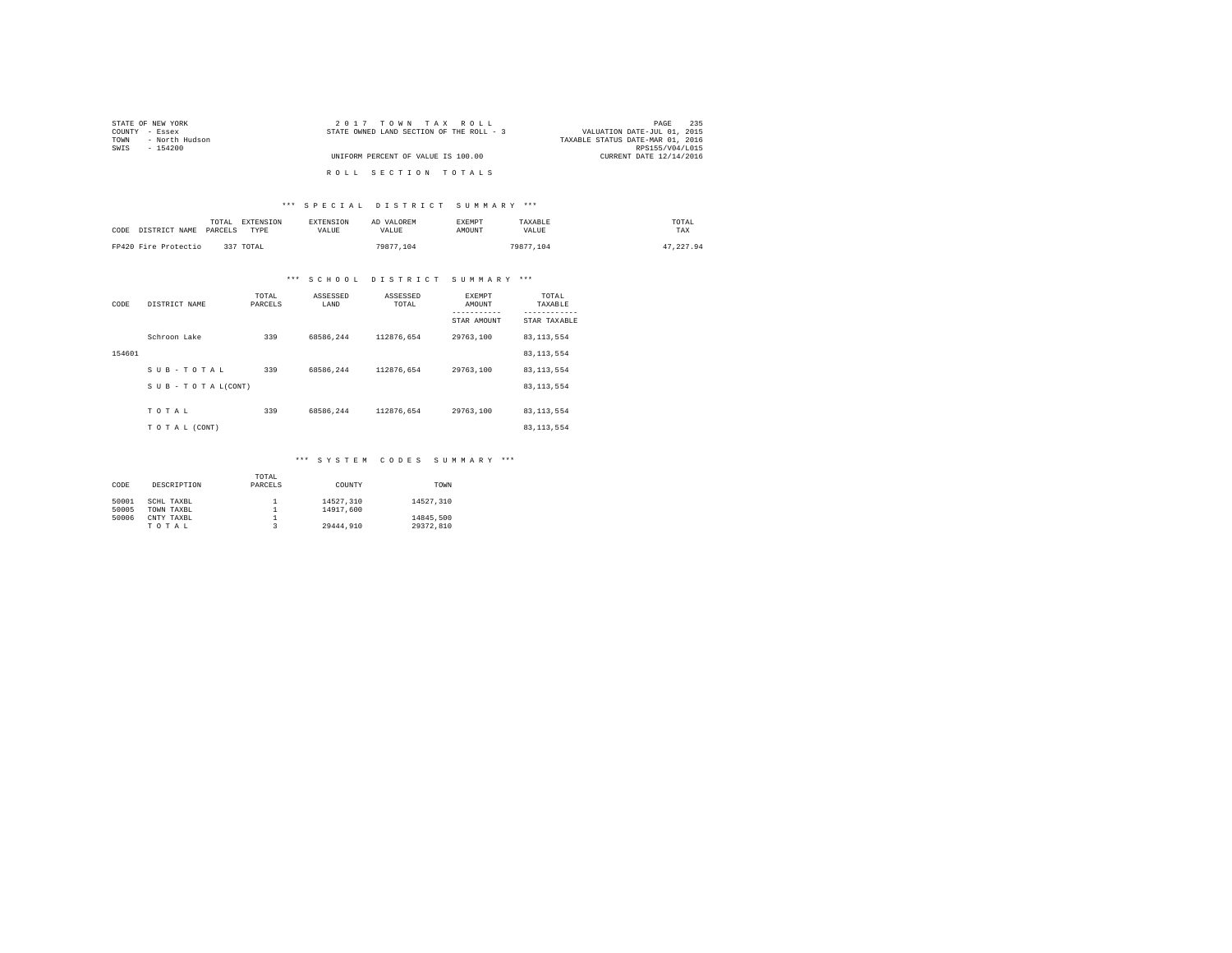| STATE OF NEW YORK      | 2017 TOWN TAX ROLL                       | 236<br>PAGE                      |
|------------------------|------------------------------------------|----------------------------------|
| COUNTY - Essex         | STATE OWNED LAND SECTION OF THE ROLL - 3 | VALUATION DATE-JUL 01, 2015      |
| - North Hudson<br>TOWN |                                          | TAXABLE STATUS DATE-MAR 01, 2016 |
| SWIS<br>- 154200       |                                          | RPS155/V04/L015                  |
|                        | UNIFORM PERCENT OF VALUE IS 100.00       | CURRENT DATE 12/14/2016          |
|                        |                                          |                                  |
|                        | ROLL SECTION TOTALS                      |                                  |

# \*\*\* E X E M P T I O N S U M M A R Y \*\*\*

NO EXEMPTIONS AT THIS LEVEL

| ROLL<br>SEC | DESCRIPTION      | TOTAL<br>PARCELS | ASSESSED<br>LAND | ASSESSED<br>TOTAL | EXEMPT<br>AMOUNT | TOTAL<br>TAXABLE | TOTAL<br>TAX |
|-------------|------------------|------------------|------------------|-------------------|------------------|------------------|--------------|
|             |                  |                  |                  |                   | STAR AMOUNT      | STAR TAXABLE     |              |
|             | County Tax       |                  | 68586.244        | 112876.654        | 29,444,910       | 83.431.744       | 240.163.86   |
|             | Town General     |                  | 68586.244        | 112876.654        | 29, 372, 810     | 83.503.844       | 193,001.45   |
|             | Highway 2 3 4    |                  | 68586.244        | 112876.654        | 29, 372, 810     | 83,503,844       | 154,561.14   |
|             | SPEC DIST TAXES  |                  |                  |                   |                  |                  | 47.227.94    |
| 3           | STATE OWNED LAND | 339              |                  |                   |                  |                  | 634,954.39   |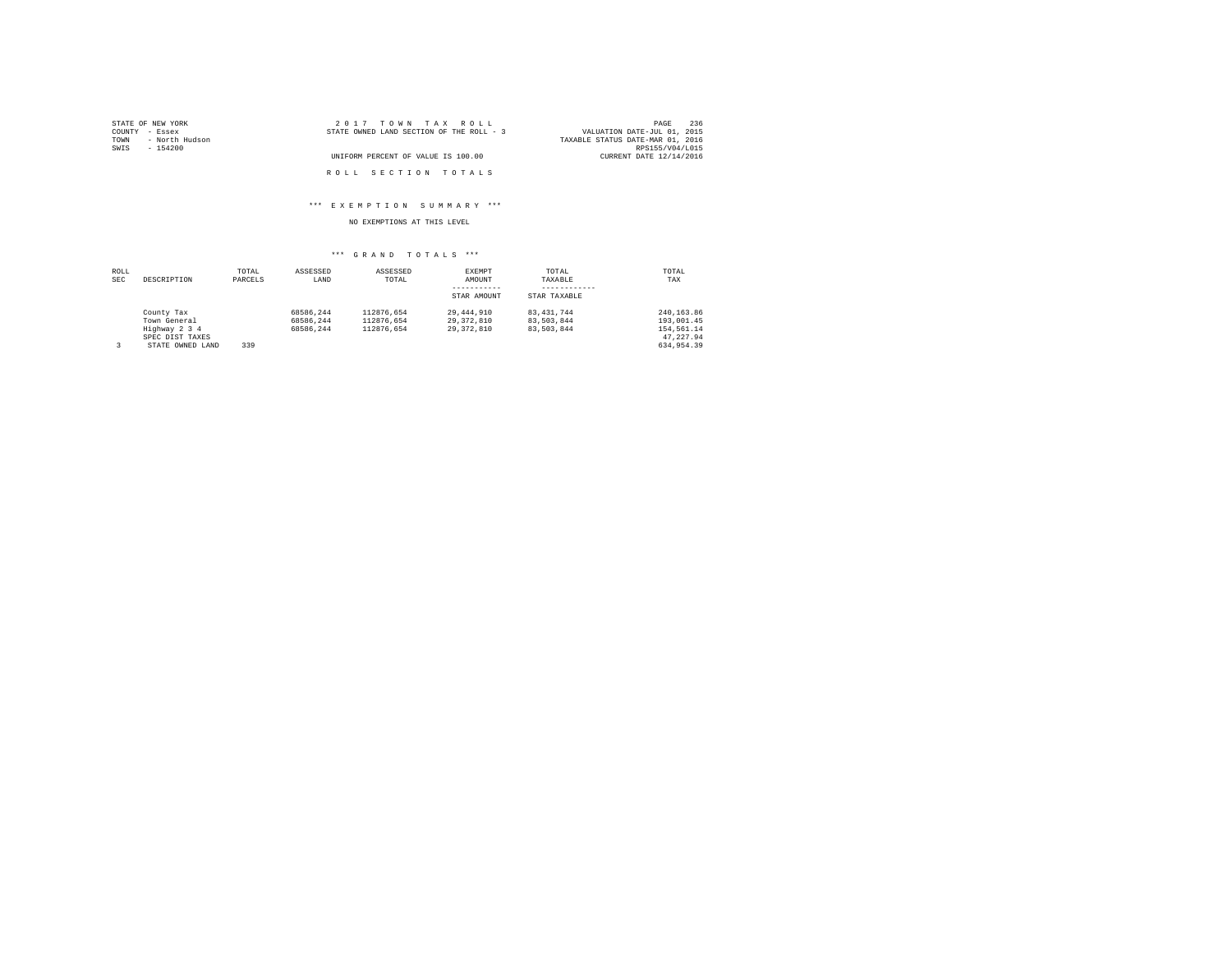|      | STATE OF NEW YORK | 2017 TOWN TAX ROLL                        | 237<br>PAGE                      |
|------|-------------------|-------------------------------------------|----------------------------------|
|      | COUNTY - Essex    | SPECIAL FRANCHISE SECTION OF THE ROLL - 5 | VALUATION DATE-JUL 01, 2015      |
| TOWN | - North Hudson    | OWNERS NAME SEOUENCE                      | TAXABLE STATUS DATE-MAR 01, 2016 |
| SWIS | - 154200          | UNIFORM PERCENT OF VALUE IS 100.00        |                                  |

| TAX MAP PARCEL NUMBER                             |                           |               | PROPERTY LOCATION & CLASS ASSESSMENT EXEMPTION CODE---------------COUNTY-------TOWN--------- |                    |                          |
|---------------------------------------------------|---------------------------|---------------|----------------------------------------------------------------------------------------------|--------------------|--------------------------|
| CURRENT OWNERS NAME                               | SCHOOL DISTRICT           | LAND<br>TOTAL | TAX DESCRIPTION<br>SPECIAL DISTRICTS                                                         | TAXABLE VALUE      |                          |
| CURRENT OWNERS ADDRESS<br>*********************** | PARCEL SIZE/GRID COORD    |               |                                                                                              |                    | TAX AMOUNT               |
|                                                   | Outside Plant             |               |                                                                                              | ACCT 685Z001005    | <b>BILL</b><br>506       |
| 542. - 9999 - 744.830/1881                        | 866 Telephone             |               | County Tax                                                                                   | 539,780            | 1.553.79                 |
| Elantic Telecom Inc                               | Schroon Lake<br>154601    | $\Omega$      | Town General                                                                                 | 539,780            | 1,247.59                 |
| c/o Duff & Phelps LLC                             | 888888                    | 539,780       | Highway 2 3 4                                                                                | 539,780            | 999.10                   |
| PO Box 2629                                       | 154601 .10000/744860-1542 |               | FP420 Fire Protection                                                                        | 539,780 TO         | 319.15                   |
| Addison, TX 75001                                 | Telecommunication         |               |                                                                                              |                    |                          |
|                                                   | EAST-0652789 NRTH-1431564 |               |                                                                                              |                    |                          |
|                                                   | FULL MARKET VALUE         | 539,780       |                                                                                              |                    |                          |
|                                                   |                           |               | TOTAL TAX ---                                                                                |                    | $4,119.63**$             |
|                                                   |                           |               |                                                                                              | DATE #1<br>AMT DUE | 01/31/17<br>4,119.63     |
|                                                   |                           |               |                                                                                              |                    |                          |
|                                                   | Town Outside Vlg          |               |                                                                                              | ACCT 6850305702    | <b>BILL</b><br>507       |
| 542. - 9999-132. 350/8601                         | 861 Elec & gas            |               | County Tax                                                                                   | 755,486            | 2.174.72                 |
| National Grid                                     | Schroon Lake<br>154601    | $\Omega$      | Town General                                                                                 | 755,486            | 1,746.15                 |
| Real Estate Tax Dept                              | Special Franchise Town    | 755,486       | Highway 2 3 4                                                                                | 755,486            | 1,398.36                 |
| 300 Erie Blvd W                                   | No Land Improvements Only |               | FP420 Fire Protection                                                                        | 755,486 TO         | 446.69                   |
| Syracuse, NY 13202                                | 132350-154600-860         |               |                                                                                              |                    |                          |
|                                                   | EAST-0652789 NRTH-1431564 |               |                                                                                              |                    |                          |
|                                                   | FULL MARKET VALUE         | 755,486       |                                                                                              |                    |                          |
|                                                   |                           |               | TOTAL TAX ---                                                                                | DATE #1            | $5,765.92**$<br>01/31/17 |
|                                                   |                           |               |                                                                                              | AMT DUE            | 5,765.92                 |
|                                                   |                           |               |                                                                                              |                    |                          |
|                                                   | Town Outside Vlg          |               |                                                                                              | ACCT 6850016002    | <b>BILL</b><br>508       |
| 542. - 9999 - 930. 900/8601                       | 869 Television            |               | County Tax                                                                                   | 607.026            | 1.747.37                 |
| Time Warner-Glens Falls                           | Schroon Lake<br>154601    | $\mathbf{0}$  | Town General                                                                                 | 607.026            | 1,403.01                 |
| PO Box 7467                                       | Special Franchise Town    |               | 607.026 Highway 2 3 4                                                                        | 607.026            | 1,123.57                 |
| Charlotte, NC 28241-7467                          | No Land Improvements Only |               | FP420 Fire Protection                                                                        | 607,026 TO         | 358.91                   |
|                                                   | 631900-154200-860         |               |                                                                                              |                    |                          |
|                                                   | EAST-0652789 NRTH-1431564 |               |                                                                                              |                    |                          |
|                                                   | FULL MARKET VALUE         | 607,026       |                                                                                              |                    |                          |
|                                                   |                           |               | TOTAL TAX ---                                                                                | DATE #1            | $4.632.86**$<br>01/31/17 |
|                                                   |                           |               |                                                                                              | AMT DUE            | 4,632.86                 |
|                                                   |                           |               |                                                                                              |                    |                          |
|                                                   | Town Outside Vlg          |               |                                                                                              | ACCT 6850305701    | 509<br>BILL              |
| 542. - 9999-631.900/8601                          | 866 Telephone             |               | County Tax                                                                                   | 293.784            | 845.68                   |
| Verizon New York Inc                              | Schroon Lake<br>154601    | $\Omega$      | Town General                                                                                 | 293.784            | 679.02                   |
| c/o Duff & Phelps                                 | Special Franchise Town    |               | 293.784 Highway 2 3 4                                                                        | 293.784            | 543.78                   |
| PO Box 2749                                       | No Land Improvements Only |               | FP420 Fire Protection                                                                        | 293,784 TO         | 173.70                   |
| Addison, TX 75001                                 | 631900-154200-860         |               |                                                                                              |                    |                          |
|                                                   | EAST-0652789 NRTH-1431564 |               |                                                                                              |                    |                          |
|                                                   | FULL MARKET VALUE         | 293,784       | TOTAL TAX ---                                                                                |                    | $2,242.18**$             |
|                                                   |                           |               |                                                                                              | DATE #1            | 01/31/17                 |
|                                                   |                           |               |                                                                                              | AMT DUE            | 2.242.18                 |
|                                                   |                           |               |                                                                                              |                    |                          |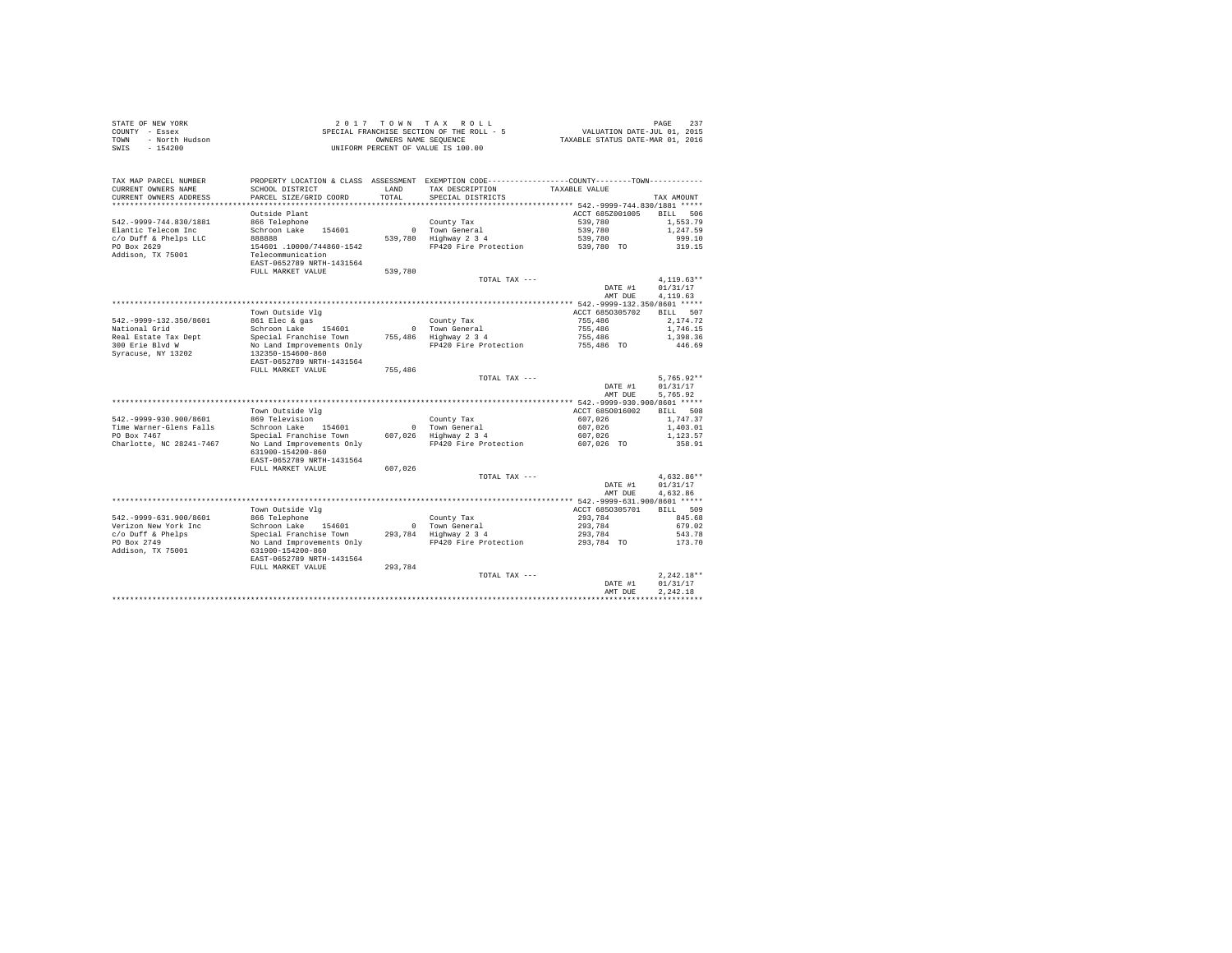|      | STATE OF NEW YORK | $2.017$ TOWN TAX ROLL                                                    | PAGE            | 238 |
|------|-------------------|--------------------------------------------------------------------------|-----------------|-----|
|      | COUNTY - Essex    | VALUATION DATE-JUL 01, 2015<br>SPECIAL FRANCHISE SECTION OF THE ROLL - 5 |                 |     |
| TOWN | - North Hudson    | TAXABLE STATUS DATE-MAR 01, 2016                                         |                 |     |
| SWIS | $-154200$         |                                                                          | RPS155/V04/L015 |     |
|      |                   | CURRENT DATE 12/14/2016                                                  |                 |     |
|      |                   |                                                                          |                 |     |

# \*\*\* S P E C I A L D I S T R I C T S U M M A R Y \*\*\*

| CODE DISTRICT NAME   | TOTAL<br>PARCELS | <b>EXTENSION</b><br>TYPE | <b>EXTENSION</b><br>VALUE | AD VALOREM<br>VALUE | EXEMPT<br>AMOUNT | TAXABLE<br>VALUE | TOTAL<br>TAX |
|----------------------|------------------|--------------------------|---------------------------|---------------------|------------------|------------------|--------------|
| FP420 Fire Protectio |                  | 4 TOTAL                  |                           | 2196.076            |                  | 2196.076         | .298.45      |

# \*\*\* S C H O O L D I S T R I C T S U M M A R Y \*\*\*

| CODE   | DISTRICT NAME      | TOTAL<br>PARCELS | ASSESSED<br>LAND | ASSESSED<br>TOTAL | <b>EXEMPT</b><br>AMOUNT | TOTAL<br>TAXABLE |
|--------|--------------------|------------------|------------------|-------------------|-------------------------|------------------|
|        |                    |                  |                  |                   | STAR AMOUNT             | STAR TAXABLE     |
|        | Schroon Lake       | $\overline{4}$   |                  | 2196.076          |                         | 2,196,076        |
| 154601 |                    |                  |                  |                   |                         | 2,196,076        |
|        | SUB-TOTAL          | $\overline{4}$   |                  | 2196.076          |                         | 2,196,076        |
|        | SUB - TO TAL(CONT) |                  |                  |                   |                         | 2,196,076        |
|        | TOTAL              | $\overline{4}$   |                  | 2196.076          |                         | 2,196,076        |
|        | TO TAL (CONT)      |                  |                  |                   |                         | 2.196.076        |

# \*\*\* S Y S T E M C O D E S S U M M A R Y \*\*\*

### NO SYSTEM EXEMPTIONS AT THIS LEVEL

\*\*\* E X E M P T I O N S U M M A R Y \*\*\*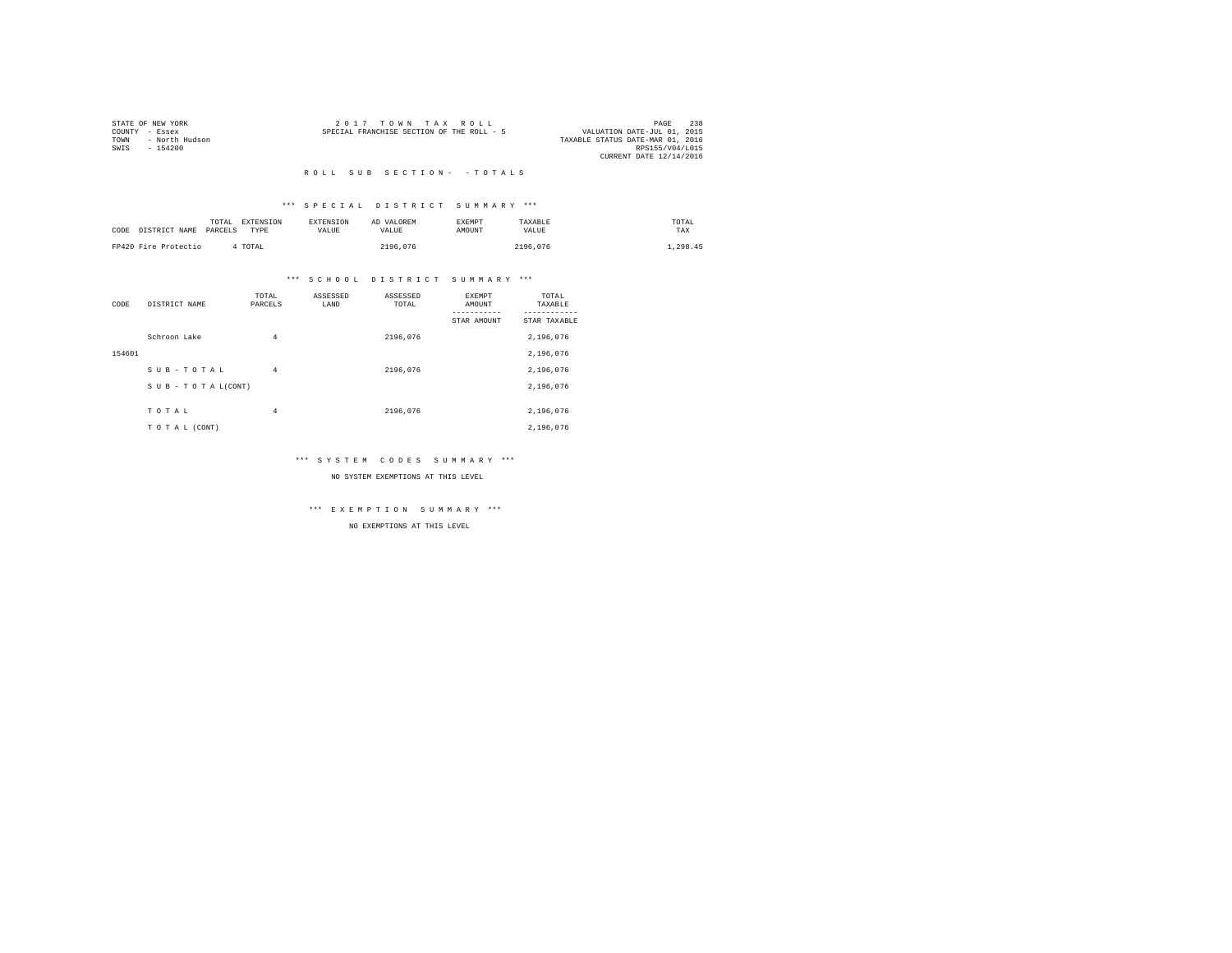|                | STATE OF NEW YORK | 2017 TOWN TAX ROLL                                                       | PAGE            | 239 |
|----------------|-------------------|--------------------------------------------------------------------------|-----------------|-----|
| COUNTY - Essex |                   | VALUATION DATE-JUL 01, 2015<br>SPECIAL FRANCHISE SECTION OF THE ROLL - 5 |                 |     |
| TOWN           | - North Hudson    | TAXABLE STATUS DATE-MAR 01, 2016                                         |                 |     |
| SWTS           | $-154200$         |                                                                          | RPS155/V04/L015 |     |
|                |                   | CURRENT DATE 12/14/2016                                                  |                 |     |

| ROLL<br><b>SEC</b> | DESCRIPTION       | TOTAL<br>PARCELS | ASSESSED<br>LAND | ASSESSED<br>TOTAL | <b>EXEMPT</b><br>AMOUNT | TOTAL<br>TAXABLE | TOTAL<br>TAX |
|--------------------|-------------------|------------------|------------------|-------------------|-------------------------|------------------|--------------|
|                    |                   |                  |                  |                   | STAR AMOUNT             | STAR TAXABLE     |              |
|                    | County Tax        |                  |                  | 2196.076          |                         | 2.196.076        | 6.321.56     |
|                    | Town General      |                  |                  | 2196.076          |                         | 2.196.076        | 5.075.77     |
|                    | Highway 2 3 4     |                  |                  | 2196.076          |                         | 2.196.076        | 4.064.81     |
|                    | SPEC DIST TAXES   |                  |                  |                   |                         |                  | 1,298.45     |
|                    | SPECIAL FRANCHISE | 4                |                  |                   |                         |                  | 16,760.59    |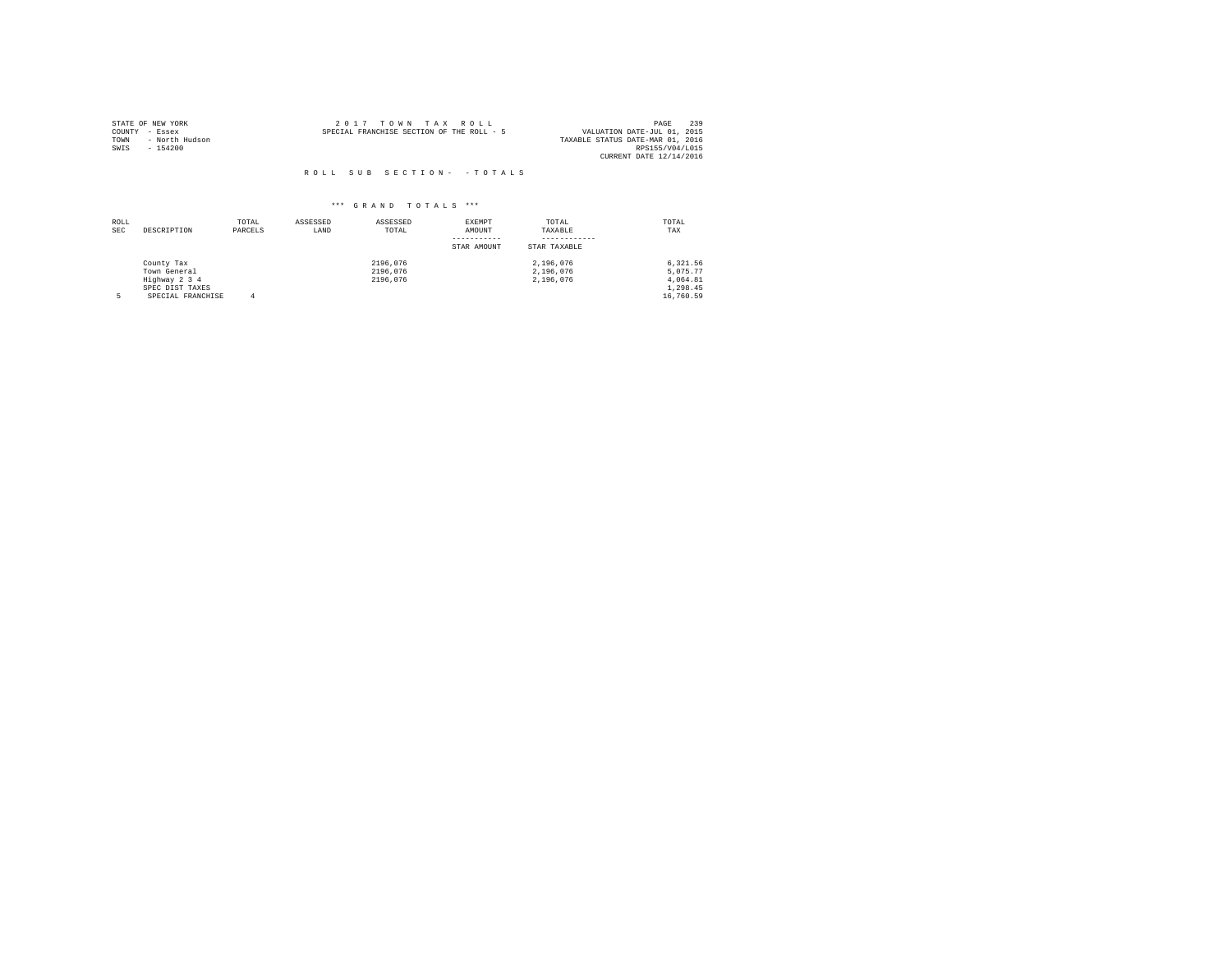|      | STATE OF NEW YORK | $2.017$ TOWN TAX ROLL                                                    | PAGE            | 2.40 |
|------|-------------------|--------------------------------------------------------------------------|-----------------|------|
|      | COUNTY - Essex    | VALUATION DATE-JUL 01, 2015<br>SPECIAL FRANCHISE SECTION OF THE ROLL - 5 |                 |      |
| TOWN | - North Hudson    | TAXABLE STATUS DATE-MAR 01, 2016                                         |                 |      |
| SWIS | $-154200$         |                                                                          | RPS155/V04/L015 |      |
|      |                   | CURRENT DATE 12/14/2016                                                  |                 |      |
|      |                   |                                                                          |                 |      |

### ROLL SECTION TOTALS

# \*\*\* S P E C I A L D I S T R I C T S U M M A R Y \*\*\*

| CODE | DISTRICT NAME        | TOTAL<br>PARCELS | <b>EXTENSION</b><br>TYPR | <b>EXTENSION</b><br><b>VALUE</b> | AD VALOREM<br>VALUE | <b>EXEMPT</b><br><b>AMOUNT</b> | TAXABLE<br>VALUE | TOTAL<br>TAX |
|------|----------------------|------------------|--------------------------|----------------------------------|---------------------|--------------------------------|------------------|--------------|
|      | FP420 Fire Protectio |                  | 4 TOTAL                  |                                  | 2196.076            |                                | 2196.076         | .298.45      |

# \*\*\* S C H O O L D I S T R I C T S U M M A R Y \*\*\*

| CODE   | DISTRICT NAME      | TOTAL<br>PARCELS | ASSESSED<br>LAND | ASSESSED<br>TOTAL | <b>EXEMPT</b><br>AMOUNT | TOTAL<br>TAXABLE |
|--------|--------------------|------------------|------------------|-------------------|-------------------------|------------------|
|        |                    |                  |                  |                   | STAR AMOUNT             | STAR TAXABLE     |
|        | Schroon Lake       | $\overline{4}$   |                  | 2196.076          |                         | 2,196,076        |
| 154601 |                    |                  |                  |                   |                         | 2,196,076        |
|        | SUB-TOTAL          | $\overline{4}$   |                  | 2196.076          |                         | 2,196,076        |
|        | SUB - TO TAL(CONT) |                  |                  |                   |                         | 2,196,076        |
|        | TOTAL              | $\overline{4}$   |                  | 2196.076          |                         | 2,196,076        |
|        | TO TAL (CONT)      |                  |                  |                   |                         | 2,196,076        |

# \*\*\* S Y S T E M C O D E S S U M M A R Y \*\*\*

### NO SYSTEM EXEMPTIONS AT THIS LEVEL

\*\*\* E X E M P T I O N S U M M A R Y \*\*\*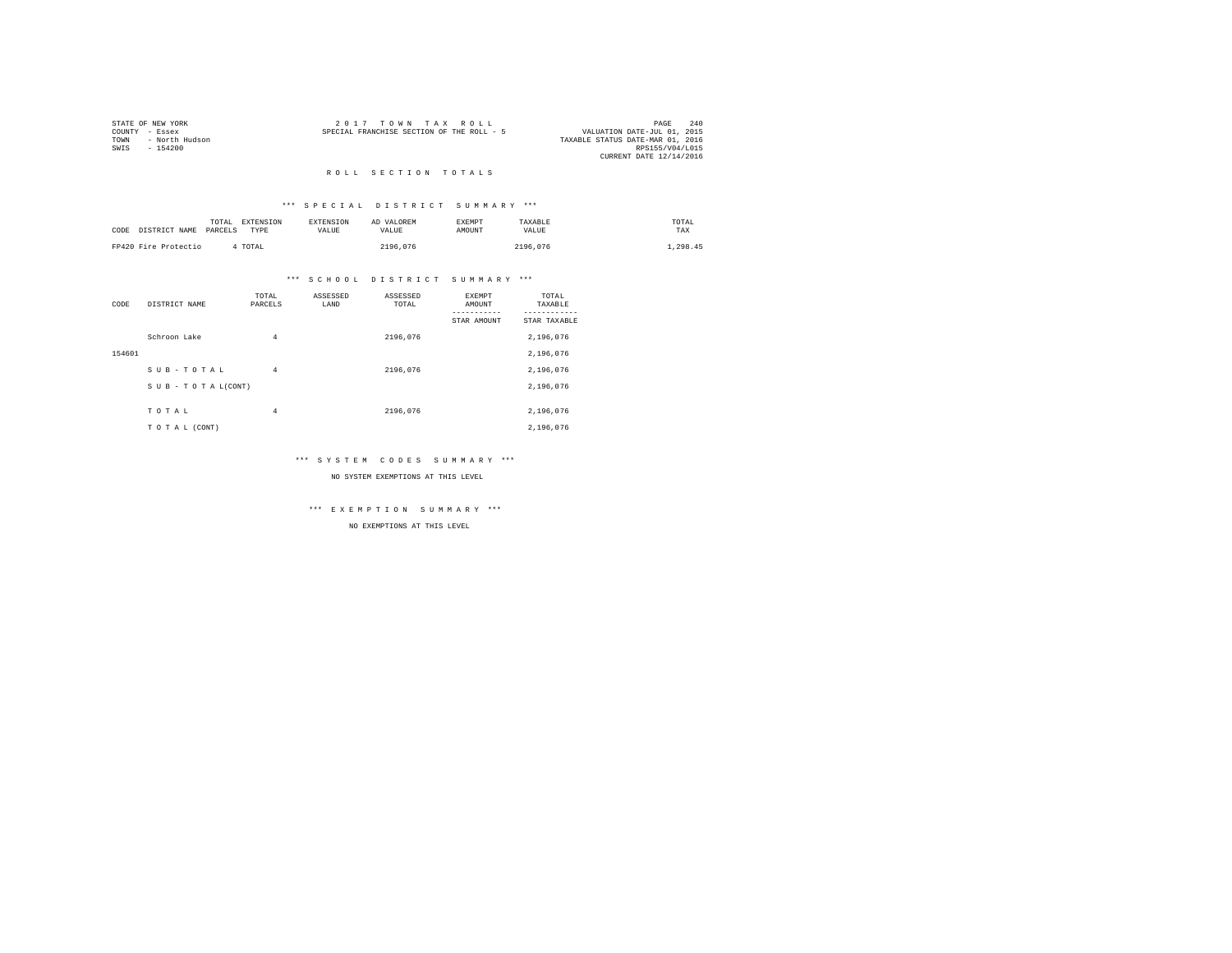| STATE OF NEW YORK<br>COUNTY<br>- Essex<br>- North Hudson<br>TOWN<br>SWIS<br>$-154200$ | 2017 TOWN TAX ROLL<br>SPECIAL FRANCHISE SECTION OF THE ROLL - 5 | 241<br>PAGE<br>VALUATION DATE-JUL 01, 2015<br>TAXABLE STATUS DATE-MAR 01, 2016<br>RPS155/V04/L015<br>CURRENT DATE 12/14/2016 |
|---------------------------------------------------------------------------------------|-----------------------------------------------------------------|------------------------------------------------------------------------------------------------------------------------------|
|                                                                                       | ROLL SECTION TOTALS                                             |                                                                                                                              |

| ROLL<br>SEC | DESCRIPTION                                                                         | TOTAL<br>PARCELS | ASSESSED<br>LAND | ASSESSED<br>TOTAL                | EXEMPT<br>AMOUNT<br>STAR AMOUNT | TOTAL<br>TAXABLE<br>STAR TAXABLE    | TOTAL<br>TAX                                              |
|-------------|-------------------------------------------------------------------------------------|------------------|------------------|----------------------------------|---------------------------------|-------------------------------------|-----------------------------------------------------------|
|             | County Tax<br>Town General<br>Highway 2 3 4<br>SPEC DIST TAXES<br>SPECIAL FRANCHISE |                  |                  | 2196.076<br>2196.076<br>2196.076 |                                 | 2.196.076<br>2.196.076<br>2.196.076 | 6.321.56<br>5.075.77<br>4.064.81<br>1,298.45<br>16,760.59 |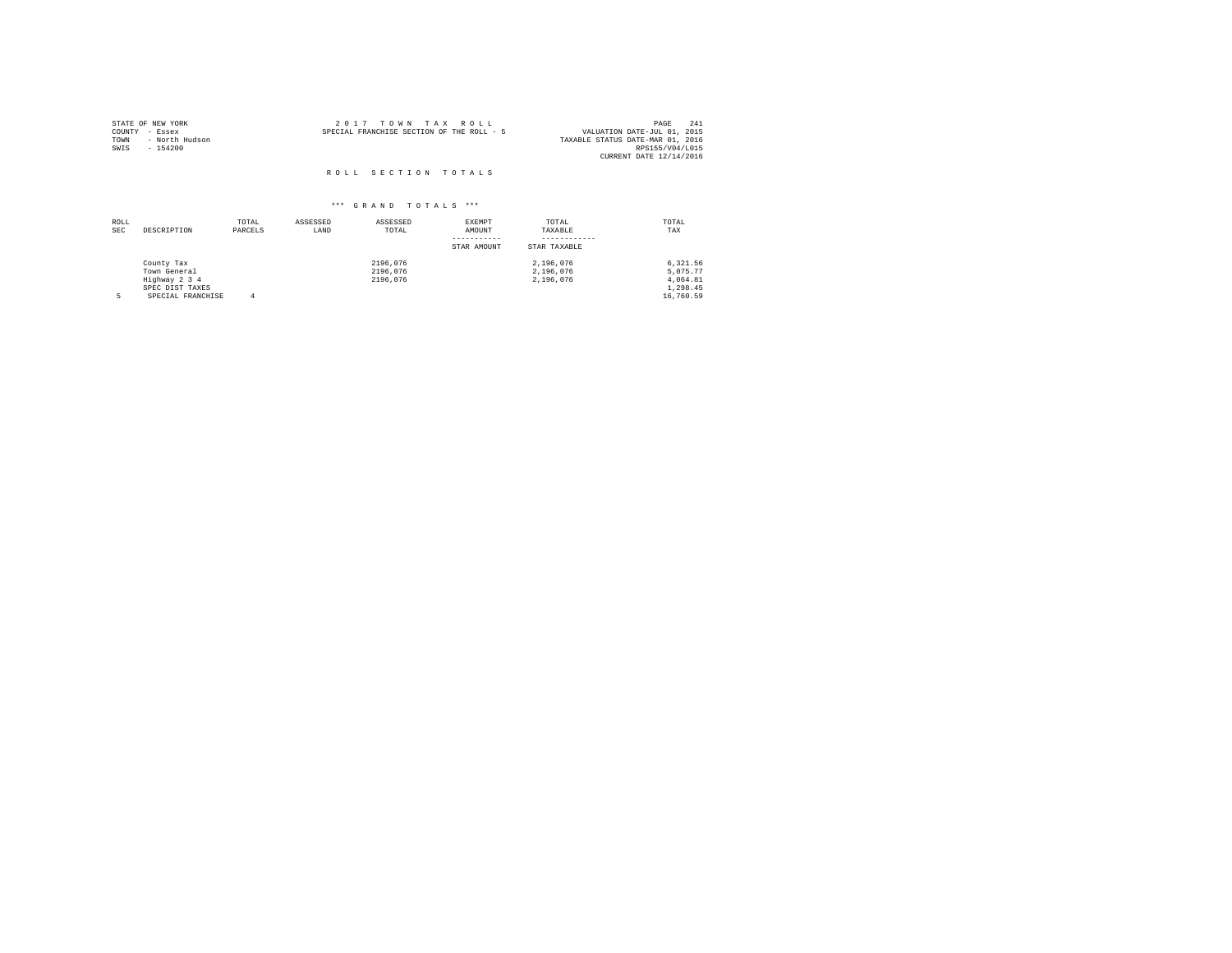|      | STATE OF NEW YORK | 2017 TOWN TAX ROLL                     | - 242<br>PAGE                    |
|------|-------------------|----------------------------------------|----------------------------------|
|      | COUNTY - Essex    | UTILITY & R.R. SECTION OF THE ROLL - 6 | VALUATION DATE-JUL 01, 2015      |
| TOWN | - North Hudson    | OWNERS NAME SEOUENCE                   | TAXABLE STATUS DATE-MAR 01, 2016 |
| SWIS | - 154200          | UNIFORM PERCENT OF VALUE IS 100.00     |                                  |

| TAX MAP PARCEL NUMBER<br>CURRENT OWNERS NAME<br>CURRENT OWNERS ADDRESS | SCHOOL DISTRICT<br>PARCEL SIZE/GRID COORD                                                           | LAND<br>TOTAL | PROPERTY LOCATION & CLASS ASSESSMENT EXEMPTION CODE---------------COUNTY-------TOWN----------<br>TAX DESCRIPTION<br>SPECIAL DISTRICTS | TAXABLE VALUE                           | TAX AMOUNT                  |
|------------------------------------------------------------------------|-----------------------------------------------------------------------------------------------------|---------------|---------------------------------------------------------------------------------------------------------------------------------------|-----------------------------------------|-----------------------------|
| *********************                                                  | **********************                                                                              |               |                                                                                                                                       |                                         |                             |
|                                                                        | US Route 9                                                                                          |               |                                                                                                                                       | ACCT 685Z010013                         | 510<br><b>BILL</b>          |
| $114.4 - 1 - 17.000 / 1$                                               | 837 Cell Tower                                                                                      |               | County Tax                                                                                                                            | 350,000                                 | 1,007.50                    |
| AT&T Network Real Estate Admin Schroon Lake 154601                     |                                                                                                     | 150,000       | Town General                                                                                                                          | 350,000                                 | 808.95                      |
| Re:10133210 West Tower                                                 | This Acct located w/in                                                                              | 350,000       | Highway 2 3 4                                                                                                                         | 350,000                                 | 647.83                      |
| 575 Morosgo Dr NE Ste 13-F 114.4-1-17.000<br>Atlanta, GA 30324         | AT&T Cell-site #10133160<br>EAST-0662017 NRTH-1443226<br>DEED BOOK 1114 PG-323<br>FULL MARKET VALUE | 350,000       | FP420 Fire Protection                                                                                                                 | 350,000 TO                              | 206.94                      |
|                                                                        |                                                                                                     |               | TOTAL TAX ---                                                                                                                         |                                         | $2.671.22**$                |
|                                                                        |                                                                                                     |               |                                                                                                                                       | DATE #1<br>AMT DUE                      | 01/31/17<br>2,671.22        |
|                                                                        |                                                                                                     |               |                                                                                                                                       | ********* 105.-1-22.000/1 ************  |                             |
|                                                                        | 56 Greenough Rd                                                                                     |               |                                                                                                                                       | ACCT 685Z016001                         | BILL 511                    |
| $105. - 1 - 22.000/1$                                                  | 910 Priv forest                                                                                     |               | County Tax                                                                                                                            | 350,000                                 | 1,007.50                    |
| Marsden Michael                                                        | Schroon Lake<br>154601                                                                              |               | 150.000 Town General                                                                                                                  | 350,000                                 | 808.95                      |
| c/o Verizon Wireless                                                   | 208 Paradox Tract                                                                                   | 350,000       | Highway 2 3 4                                                                                                                         | 350,000                                 | 647.83                      |
| PO Box 2549                                                            | ACRES<br>0.23                                                                                       |               | FP420 Fire Protection                                                                                                                 | 350,000 TO                              | 206.94                      |
| Addison, TX 75001                                                      | FULL MARKET VALUE                                                                                   | 350,000       |                                                                                                                                       |                                         |                             |
|                                                                        |                                                                                                     |               | TOTAL TAX ---                                                                                                                         |                                         | $2,671.22**$                |
|                                                                        |                                                                                                     |               |                                                                                                                                       | DATE #1                                 | 01/31/17                    |
|                                                                        |                                                                                                     |               |                                                                                                                                       | AMT DUE                                 | 2.671.22                    |
|                                                                        |                                                                                                     |               |                                                                                                                                       | ********** 125.1-1-8.000 ************** |                             |
|                                                                        | Blue Ridge Rd                                                                                       |               |                                                                                                                                       | ACCT 685J102408                         | <b>BILL</b><br>512<br>30.51 |
| $125.1 - 1 - 8.000$                                                    | 882 Elec Trans Imp                                                                                  |               | County Tax                                                                                                                            | 10,600                                  |                             |
| National Grid<br>300 Erie Blvd W                                       | Schroon Lake<br>154601<br>25 Tract West Of Road Pat                                                 | 10,600        | 10,600 Town General<br>Highway 2 3 4                                                                                                  | 10,600<br>10,600                        | 24.50<br>19.62              |
| Syracuse, NY 13202                                                     | ACRES<br>2.40                                                                                       |               | FP420 Fire Protection                                                                                                                 | 10,600 TO                               | 6.27                        |
|                                                                        | EAST-0655068 NRTH-1439273<br>DEED BOOK 1434 PG-32                                                   |               |                                                                                                                                       |                                         |                             |
|                                                                        | FULL MARKET VALUE                                                                                   | 10,600        |                                                                                                                                       |                                         |                             |
|                                                                        |                                                                                                     |               | TOTAL TAX ---                                                                                                                         |                                         | $80.90**$                   |
|                                                                        |                                                                                                     |               |                                                                                                                                       | DATE #1<br>AMT DUE                      | 01/31/17<br>80.90           |
|                                                                        |                                                                                                     |               |                                                                                                                                       |                                         |                             |
|                                                                        | Frontier Town Rd                                                                                    |               |                                                                                                                                       | ACCT 685J102407                         | BILL 513                    |
| $125.1 - 1 - 20.000$                                                   | 882 Elec Trans Imp                                                                                  |               | County Tax                                                                                                                            | 12,700                                  | 36.56                       |
| National Grid                                                          | Schroon Lake<br>154601                                                                              | 12,700        | Town General                                                                                                                          | 12,700                                  | 29.35                       |
| 300 Erie Blvd W                                                        | 21 Road Patent                                                                                      | 12,700        | Highway 2 3 4                                                                                                                         | 12,700                                  | 23.51                       |
| Syracuse, NY 13202                                                     | 4.10<br>ACRES<br>EAST-0656137 NRTH-1437997<br>DEED BOOK 1434 PG-32                                  |               | FP420 Fire Protection                                                                                                                 | 12,700 TO                               | 7.51                        |
|                                                                        | FULL MARKET VALUE                                                                                   | 12,700        |                                                                                                                                       |                                         |                             |
|                                                                        |                                                                                                     |               | TOTAL TAX ---                                                                                                                         |                                         | $96.93**$                   |
|                                                                        |                                                                                                     |               |                                                                                                                                       | DATE #1                                 | 01/31/17                    |
|                                                                        |                                                                                                     |               |                                                                                                                                       | AMT DUE                                 | 96.93                       |
|                                                                        |                                                                                                     |               |                                                                                                                                       |                                         |                             |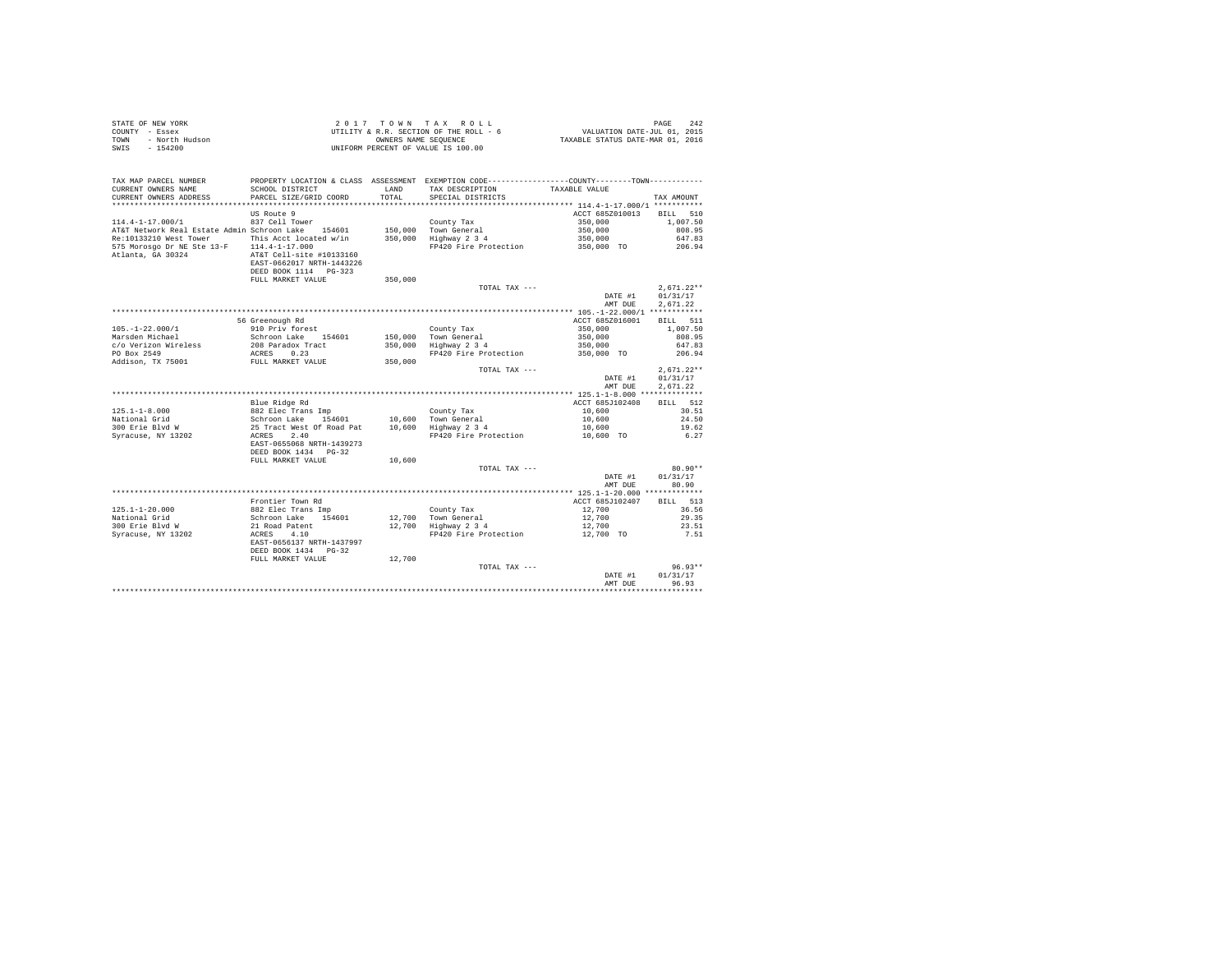| COUNTY - Essex<br>TOWN - North Hudson |                                                                                                                                                                                                            |        | UTILITY & R.R. SECTION OF THE ROLL - 6 WALUATION DATE-JUL 01, 2015 OWNERS NAME SEQUENCE - 6 TAXABLE STATUS DATE-MAR 01, 2016 |                          |                 |
|---------------------------------------|------------------------------------------------------------------------------------------------------------------------------------------------------------------------------------------------------------|--------|------------------------------------------------------------------------------------------------------------------------------|--------------------------|-----------------|
| SWIS - 154200                         |                                                                                                                                                                                                            |        | UNIFORM PERCENT OF VALUE IS 100.00                                                                                           |                          |                 |
|                                       |                                                                                                                                                                                                            |        |                                                                                                                              |                          |                 |
| TAX MAP PARCEL NUMBER                 |                                                                                                                                                                                                            |        | PROPERTY LOCATION & CLASS ASSESSMENT EXEMPTION CODE---------------COUNTY-------TOWN---------                                 |                          |                 |
| CURRENT OWNERS NAME                   | SCHOOL DISTRICT                                                                                                                                                                                            | LAND   | TAX DESCRIPTION TAXABLE VALUE                                                                                                |                          |                 |
| CURRENT OWNERS ADDRESS                | PARCEL SIZE/GRID COORD                                                                                                                                                                                     | TOTAL  | SPECIAL DISTRICTS                                                                                                            |                          | TAX AMOUNT      |
|                                       |                                                                                                                                                                                                            |        |                                                                                                                              |                          |                 |
|                                       | US Route 9                                                                                                                                                                                                 |        |                                                                                                                              | ACCT 685J102406          | BILL 514        |
| $125.1 - 1 - 39.100$                  | 882 Elec Trans Imp                                                                                                                                                                                         |        | County Tax                                                                                                                   | 16,800                   | 48.36           |
| National Grid                         |                                                                                                                                                                                                            |        |                                                                                                                              | 16,800                   | 38.83           |
| 300 Erie Blvd W                       | Schroon Lake 154601 16,800 Town General<br>2/h Platt Rogerskoo Rdpat 16,800 Highway 234<br>Db 799 Pg 290                                                                                                   |        |                                                                                                                              | 16,800                   | 31.10           |
| Syracuse, NY 13202                    | ACRES 7.35                                                                                                                                                                                                 |        | FP420 Fire Protection 16,800 TO                                                                                              |                          | 9.93            |
|                                       | EAST-0655573 NRTH-1435913                                                                                                                                                                                  |        |                                                                                                                              |                          |                 |
|                                       | DEED BOOK 1434 PG-32                                                                                                                                                                                       |        |                                                                                                                              |                          |                 |
|                                       | FULL MARKET VALUE                                                                                                                                                                                          | 16,800 |                                                                                                                              |                          |                 |
|                                       |                                                                                                                                                                                                            |        | TOTAL TAX ---                                                                                                                |                          | $128.22**$      |
|                                       |                                                                                                                                                                                                            |        |                                                                                                                              | DATE #1                  | 01/31/17        |
|                                       |                                                                                                                                                                                                            |        |                                                                                                                              |                          | AMT DUE 128.22  |
|                                       |                                                                                                                                                                                                            |        |                                                                                                                              |                          |                 |
|                                       | US Route 9                                                                                                                                                                                                 |        |                                                                                                                              | ACCT 685J102501          | BILL 515        |
|                                       |                                                                                                                                                                                                            |        | County Tax                                                                                                                   | 11,400                   | 32.82           |
|                                       |                                                                                                                                                                                                            |        | 11,400 Town General<br>11,400 Highway 2 3 4                                                                                  | 11,400                   | 26.35           |
|                                       |                                                                                                                                                                                                            |        |                                                                                                                              | 11,400                   | 21.10           |
| Syracuse, NY 13202                    | 4.7ac                                                                                                                                                                                                      |        | FP420 Fire Protection                                                                                                        | 11,400 TO                | 6.74            |
|                                       | ACRES 3.10<br>EAST-0653916 NRTH-1433196                                                                                                                                                                    |        |                                                                                                                              |                          |                 |
|                                       | DEED BOOK 1434 PG-32                                                                                                                                                                                       |        |                                                                                                                              |                          |                 |
|                                       | FULL MARKET VALUE                                                                                                                                                                                          | 11,400 |                                                                                                                              |                          |                 |
|                                       |                                                                                                                                                                                                            |        | TOTAL TAX ---                                                                                                                |                          | $87.01**$       |
|                                       |                                                                                                                                                                                                            |        |                                                                                                                              | DATE #1                  | 01/31/17        |
|                                       |                                                                                                                                                                                                            |        |                                                                                                                              | AMT DUE                  | 87.01           |
|                                       |                                                                                                                                                                                                            |        |                                                                                                                              |                          |                 |
|                                       | US Route 9                                                                                                                                                                                                 |        |                                                                                                                              | ACCT 685J102410          | <b>BILL</b> 516 |
| $125.3 - 1 - 2.000$                   | 882 Elec Trans Imp<br>Schroon Lake 154601                                                                                                                                                                  |        | County Tax                                                                                                                   | 16,400                   | 47.21           |
| National Grid                         |                                                                                                                                                                                                            |        |                                                                                                                              | 16,400                   | 37.91           |
| 300 Erie Blvd W                       |                                                                                                                                                                                                            |        |                                                                                                                              | 16,400                   | 30.36           |
| Syracuse, NY 13202                    | Schroon Lake 154601 16,400 The 1828<br>16,400 Tract West Of Road Pat 16,400 Highway 2 3 4<br>ACRES 7.10 The 1900 The 1900 The 1900 The 1900 The 1900 The 1900 The 1900 The 1900 The 1900 The 1900 The 1900 |        | FP420 Fire Protection 16,400 TO                                                                                              |                          | 9.70            |
|                                       | EAST-0652789 NRTH-1431564<br>DEED BOOK 1434 PG-32                                                                                                                                                          |        |                                                                                                                              |                          |                 |
|                                       | FULL MARKET VALUE                                                                                                                                                                                          | 16,400 |                                                                                                                              |                          |                 |
|                                       |                                                                                                                                                                                                            |        | TOTAL TAX ---                                                                                                                |                          | $125.18**$      |
|                                       |                                                                                                                                                                                                            |        |                                                                                                                              | DATE #1                  | 01/31/17        |
|                                       |                                                                                                                                                                                                            |        |                                                                                                                              | AMT DUE                  | 125.18          |
|                                       |                                                                                                                                                                                                            |        |                                                                                                                              |                          |                 |
|                                       | Total Electric Dist                                                                                                                                                                                        |        |                                                                                                                              | ACCT 685N205603 BILL 517 |                 |
| 642. - 9999-132.350/1881              | 884 Elec Dist Out                                                                                                                                                                                          |        |                                                                                                                              | 560,748                  | 1,614.15        |
| National Grid                         | Schroon Lake 154601                                                                                                                                                                                        |        | County Tax<br>0 Town General<br>560,748 Highway 2 3 4                                                                        | 560,748                  | 1,296.05        |
| Real Estate Tax Dept                  | 988888<br>154601 10000<br>EAST-0652789 NRTH-1431564<br>ENST-0652789 NRTH-1431564<br>FULL MARKET VALUE 560,748                                                                                              |        |                                                                                                                              | 560,748                  | 1,037.91        |
| 300 Erie Blvd West                    |                                                                                                                                                                                                            |        | FP420 Fire Protection                                                                                                        | 560,748 TO               | 331.55          |
| Syracuse, NY 13202                    |                                                                                                                                                                                                            |        |                                                                                                                              |                          |                 |
|                                       |                                                                                                                                                                                                            |        | TOTAL TAX ---                                                                                                                |                          | $4.279.66**$    |
|                                       |                                                                                                                                                                                                            |        |                                                                                                                              | DATE #1                  | 01/31/17        |
|                                       |                                                                                                                                                                                                            |        |                                                                                                                              | AMT DUE                  | 4.279.66        |
|                                       |                                                                                                                                                                                                            |        |                                                                                                                              |                          |                 |

STATE OF NEW YORK 243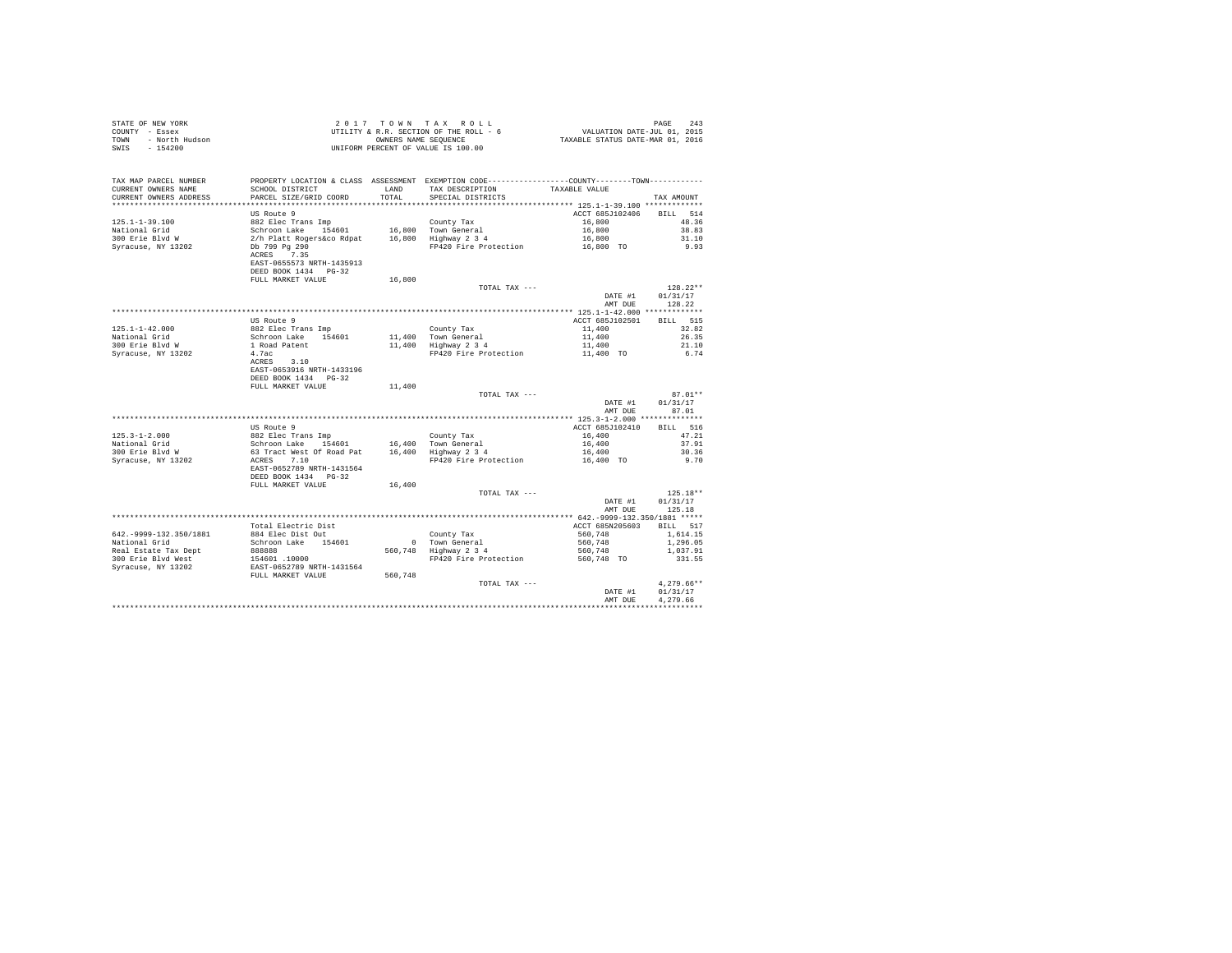|      | STATE OF NEW YORK | 2017 TOWN TAX ROLL                     | PAGE 244                         |
|------|-------------------|----------------------------------------|----------------------------------|
|      | COUNTY - Essex    | UTILITY & R.R. SECTION OF THE ROLL - 6 | VALUATION DATE-JUL 01, 2015      |
| TOWN | - North Hudson    | OWNERS NAME SEOUENCE                   | TAXABLE STATUS DATE-MAR 01, 2016 |
| SWIS | - 154200          | UNIFORM PERCENT OF VALUE IS 100.00     |                                  |

| TAX MAP PARCEL NUMBER<br>CURRENT OWNERS NAME                                                                                                                                                                           | SCHOOL DISTRICT                                                                                                                                                                                                                                    | LAND    | PROPERTY LOCATION & CLASS ASSESSMENT EXEMPTION CODE----------------COUNTY--------TOWN----------<br>TAX DESCRIPTION | TAXABLE VALUE                 |                  |
|------------------------------------------------------------------------------------------------------------------------------------------------------------------------------------------------------------------------|----------------------------------------------------------------------------------------------------------------------------------------------------------------------------------------------------------------------------------------------------|---------|--------------------------------------------------------------------------------------------------------------------|-------------------------------|------------------|
| CURRENT OWNERS ADDRESS                                                                                                                                                                                                 | PARCEL SIZE/GRID COORD                                                                                                                                                                                                                             | TOTAL   | SPECIAL DISTRICTS                                                                                                  |                               | TAX AMOUNT       |
|                                                                                                                                                                                                                        | 5055 US Route 9                                                                                                                                                                                                                                    |         |                                                                                                                    | ACCT 685Z011003 BILL 518      |                  |
|                                                                                                                                                                                                                        |                                                                                                                                                                                                                                                    |         |                                                                                                                    |                               |                  |
| ${\small 85.3\text{--}1\text{--}38.000/1} \begin{tabular}{lcccc} \multicolumn{2}{c}{\text{837 Cell Tower}} \end{tabular} \begin{tabular}{lcccc} \multicolumn{2}{c}{\text{437 Cell Tower}} \end{tabular} \end{tabular}$ |                                                                                                                                                                                                                                                    |         |                                                                                                                    |                               | 1,166.11         |
| 85.3-1-38.000/1<br>T-Mobile NE Inc = 837 Cell Tower 154601 300,000 Town General<br>Attn: Tax Department-NY41521 This Acct located within 405,100 Highway 2 3 4                                                         |                                                                                                                                                                                                                                                    |         |                                                                                                                    | 405,100<br>405,100<br>405,100 | 936.30           |
|                                                                                                                                                                                                                        |                                                                                                                                                                                                                                                    |         | FP420 Fire Protection 405,100 TO 239.52                                                                            |                               | 749.82           |
| Attn: Tax Department<br>8051 Congress Ave 85.3-1-38.000<br>---- FL 33487 T-Mobile Cell Tower<br>----- 0.92                                                                                                             |                                                                                                                                                                                                                                                    |         |                                                                                                                    |                               |                  |
|                                                                                                                                                                                                                        |                                                                                                                                                                                                                                                    |         |                                                                                                                    |                               |                  |
|                                                                                                                                                                                                                        | EAST-0673923 NRTH-1488310                                                                                                                                                                                                                          |         |                                                                                                                    |                               |                  |
|                                                                                                                                                                                                                        | FULL MARKET VALUE                                                                                                                                                                                                                                  | 405,100 |                                                                                                                    |                               |                  |
|                                                                                                                                                                                                                        |                                                                                                                                                                                                                                                    |         | TOTAL TAX ---                                                                                                      |                               | $3.091.75**$     |
|                                                                                                                                                                                                                        |                                                                                                                                                                                                                                                    |         |                                                                                                                    |                               | DATE #1 01/31/17 |
|                                                                                                                                                                                                                        |                                                                                                                                                                                                                                                    |         |                                                                                                                    | AMT DUE                       | 3,091.75         |
|                                                                                                                                                                                                                        |                                                                                                                                                                                                                                                    |         |                                                                                                                    |                               |                  |
|                                                                                                                                                                                                                        | 88 Pepper Hollow Rd                                                                                                                                                                                                                                |         |                                                                                                                    | ACCT 685Z010014 BILL 519      |                  |
| $104.2 - 1 - 2.100/1$                                                                                                                                                                                                  |                                                                                                                                                                                                                                                    |         |                                                                                                                    |                               | 1,007.50         |
| T-Mobile NE Inc                                                                                                                                                                                                        | % Pepper noulow May County Tax<br>837 Cell Tower<br>This Acct located w/in<br>150,000 Town General<br>This Acct located w/in<br>104.2-1-2.100<br>T Mobile Cell Tower<br>EXST-0665724 NRTH-1464204<br>DEED BOOK 1524<br>DEED BOOK 1524<br>DEED BOOK |         |                                                                                                                    | $350,000$<br>$350,000$        | 808.95           |
|                                                                                                                                                                                                                        |                                                                                                                                                                                                                                                    |         |                                                                                                                    | 350,000                       | 647.83           |
|                                                                                                                                                                                                                        |                                                                                                                                                                                                                                                    |         | FP420 Fire Protection 350,000 TO 206.94                                                                            |                               |                  |
| c/o CCTMO LLC<br>PMB 331<br>4017 Washington Rd                                                                                                                                                                         |                                                                                                                                                                                                                                                    |         |                                                                                                                    |                               |                  |
| McMurray, PA 15317                                                                                                                                                                                                     |                                                                                                                                                                                                                                                    |         |                                                                                                                    |                               |                  |
|                                                                                                                                                                                                                        |                                                                                                                                                                                                                                                    |         |                                                                                                                    |                               |                  |
|                                                                                                                                                                                                                        | FULL MARKET VALUE                                                                                                                                                                                                                                  | 350,000 |                                                                                                                    |                               |                  |
|                                                                                                                                                                                                                        |                                                                                                                                                                                                                                                    |         | TOTAL TAX ---                                                                                                      |                               | $2.671.22**$     |
|                                                                                                                                                                                                                        |                                                                                                                                                                                                                                                    |         |                                                                                                                    | DATE #1                       | 01/31/17         |
|                                                                                                                                                                                                                        |                                                                                                                                                                                                                                                    |         |                                                                                                                    | AMT DUE                       | 2.671.22         |
|                                                                                                                                                                                                                        |                                                                                                                                                                                                                                                    |         |                                                                                                                    |                               |                  |
|                                                                                                                                                                                                                        | 2906 US Route 9                                                                                                                                                                                                                                    |         |                                                                                                                    | ACCT 685Z011001 BILL 520      |                  |
|                                                                                                                                                                                                                        |                                                                                                                                                                                                                                                    |         |                                                                                                                    |                               | 1,007.50         |
|                                                                                                                                                                                                                        |                                                                                                                                                                                                                                                    |         |                                                                                                                    |                               | 808.95           |
|                                                                                                                                                                                                                        |                                                                                                                                                                                                                                                    |         |                                                                                                                    | 350,000<br>350,000<br>350,000 | 647.83           |
|                                                                                                                                                                                                                        |                                                                                                                                                                                                                                                    |         |                                                                                                                    | 350,000 TO                    | 206.94           |
|                                                                                                                                                                                                                        |                                                                                                                                                                                                                                                    |         |                                                                                                                    |                               |                  |
|                                                                                                                                                                                                                        |                                                                                                                                                                                                                                                    |         |                                                                                                                    |                               |                  |
|                                                                                                                                                                                                                        |                                                                                                                                                                                                                                                    |         |                                                                                                                    |                               |                  |
|                                                                                                                                                                                                                        | FULL MARKET VALUE                                                                                                                                                                                                                                  | 350,000 |                                                                                                                    |                               |                  |
|                                                                                                                                                                                                                        |                                                                                                                                                                                                                                                    |         | TOTAL TAX ---                                                                                                      |                               | $2.671.22**$     |
|                                                                                                                                                                                                                        |                                                                                                                                                                                                                                                    |         |                                                                                                                    | DATE #1 01/31/17              |                  |
|                                                                                                                                                                                                                        |                                                                                                                                                                                                                                                    |         |                                                                                                                    | AMT DUE                       | 2.671.22         |
|                                                                                                                                                                                                                        |                                                                                                                                                                                                                                                    |         |                                                                                                                    |                               |                  |
|                                                                                                                                                                                                                        | Outside Plant                                                                                                                                                                                                                                      |         |                                                                                                                    | ACCT 685N205601 BILL 521      | 202.78           |
| 642. - 9999 - 631. 900/1881                                                                                                                                                                                            | 836 Telecom. eq.                                                                                                                                                                                                                                   |         | County Tax                                                                                                         | 70,443                        | 162.81           |
|                                                                                                                                                                                                                        |                                                                                                                                                                                                                                                    |         | 0 Town General<br>70,443 Highway 2 3 4                                                                             | 70,443<br>70,443              | 130.39           |
|                                                                                                                                                                                                                        |                                                                                                                                                                                                                                                    |         | FP420 Fire Protection                                                                                              | 70,443 TO                     | 41.65            |
|                                                                                                                                                                                                                        |                                                                                                                                                                                                                                                    |         |                                                                                                                    |                               |                  |
|                                                                                                                                                                                                                        | FULL MARKET VALUE                                                                                                                                                                                                                                  | 70,443  |                                                                                                                    |                               |                  |
|                                                                                                                                                                                                                        |                                                                                                                                                                                                                                                    |         | TOTAL TAX ---                                                                                                      |                               | 537.63**         |
|                                                                                                                                                                                                                        |                                                                                                                                                                                                                                                    |         |                                                                                                                    |                               | DATE #1 01/31/17 |
|                                                                                                                                                                                                                        |                                                                                                                                                                                                                                                    |         |                                                                                                                    | AMT DUE                       | 537.63           |
|                                                                                                                                                                                                                        |                                                                                                                                                                                                                                                    |         |                                                                                                                    |                               |                  |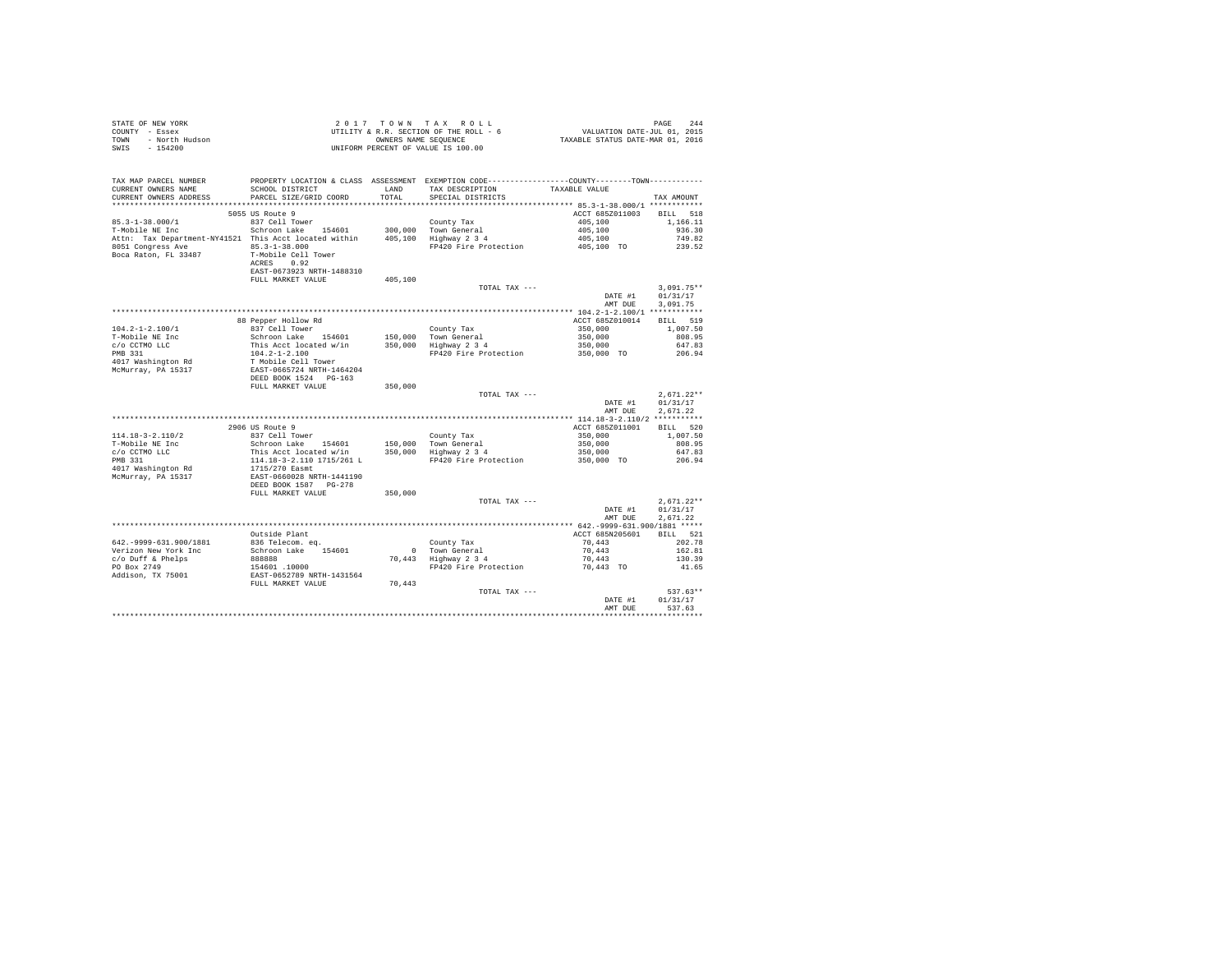| STATE OF NEW YORK<br>COUNTY - Essex<br>- North Hudson<br>TOWN<br>$-154200$<br>SWIS |                                                                                                  |         | 2017 TOWN TAX ROLL<br>UTILITY & R.R. SECTION OF THE ROLL - 6<br>OWNERS NAME SEQUENCE<br>UNIFORM PERCENT OF VALUE IS 100.00 | VALUATION DATE-JUL 01, 2015<br>TAXABLE STATUS DATE-MAR 01, 2016 | 245<br>PAGE                          |
|------------------------------------------------------------------------------------|--------------------------------------------------------------------------------------------------|---------|----------------------------------------------------------------------------------------------------------------------------|-----------------------------------------------------------------|--------------------------------------|
| TAX MAP PARCEL NUMBER<br>CURRENT OWNERS NAME                                       | SCHOOL DISTRICT                                                                                  | T.AND   | PROPERTY LOCATION & CLASS ASSESSMENT EXEMPTION CODE---------------COUNTY-------TOWN---------<br>TAX DESCRIPTION            | TAXABLE VALUE                                                   |                                      |
| CURRENT OWNERS ADDRESS                                                             | PARCEL SIZE/GRID COORD                                                                           | TOTAL   | SPECIAL DISTRICTS                                                                                                          |                                                                 | TAX AMOUNT                           |
|                                                                                    |                                                                                                  |         |                                                                                                                            |                                                                 |                                      |
|                                                                                    | 88 Pepper Hollow Rd                                                                              |         |                                                                                                                            | ACCT 685Z011002                                                 | BILL 522                             |
| $104.2 - 1 - 2.100/2$                                                              | 837 Cell Tower                                                                                   |         | County Tax                                                                                                                 | 350,000                                                         | 1,007.50                             |
| Verizon Wireless                                                                   | Schroon Lake 154601                                                                              |         | 150,000 Town General                                                                                                       | 350,000                                                         | 808.95                               |
| $c$ /o Duff & Phelps                                                               | This Acct located w/in                                                                           |         | 350,000 Highway 2 3 4                                                                                                      | 350,000                                                         | 647.83                               |
| PO Box 2549                                                                        | $104.2 - 1 - 2.100$                                                                              |         | FP420 Fire Protection                                                                                                      | 350,000 TO                                                      | 206.94                               |
| Addison, TX 75001                                                                  | Verizon Wireless Cell Tow<br>0.23<br>ACRES<br>EAST-0665724 NRTH-1464204<br>DEED BOOK 1524 PG-163 |         |                                                                                                                            |                                                                 |                                      |
|                                                                                    | FULL MARKET VALUE                                                                                | 350,000 |                                                                                                                            |                                                                 |                                      |
|                                                                                    |                                                                                                  |         | TOTAL TAX ---                                                                                                              | DATE #1<br>AMT DUE                                              | $2,671.22**$<br>01/31/17<br>2,671.22 |
|                                                                                    |                                                                                                  |         |                                                                                                                            |                                                                 |                                      |
|                                                                                    | 2906 US Route 9                                                                                  |         |                                                                                                                            | ACCT 685Z010015                                                 | BILL 523                             |
| $114.18 - 3 - 2.110/1$<br>Verizon Wireless                                         | 837 Cell Tower<br>Schroon Lake 154601 150,000 Town General                                       |         | County Tax                                                                                                                 | 350,000<br>350,000                                              | 1,007.50<br>808.95                   |
| PO Box 2549                                                                        | This Acct located w/in                                                                           | 350,000 | Highway 2 3 4                                                                                                              | 350,000                                                         | 647.83                               |
| Addison, TX 75001                                                                  | 114.18-3-2.110 1715/261 L                                                                        |         | FP420 Fire Protection                                                                                                      | 350,000 TO                                                      | 206.94                               |
|                                                                                    | Verizon Cell Twr 1715/270<br>EAST-0660028 NRTH-1441190<br>DEED BOOK 1587 PG-278                  |         |                                                                                                                            |                                                                 |                                      |
|                                                                                    | FULL MARKET VALUE                                                                                | 350,000 |                                                                                                                            |                                                                 |                                      |
|                                                                                    |                                                                                                  |         | TOTAL TAX ---                                                                                                              |                                                                 | $2.671.22**$                         |
|                                                                                    |                                                                                                  |         |                                                                                                                            | DATE #1                                                         | 01/31/17                             |
|                                                                                    |                                                                                                  |         |                                                                                                                            | AMT DUE                                                         | 2.671.22                             |
|                                                                                    |                                                                                                  |         |                                                                                                                            | ***************************                                     |                                      |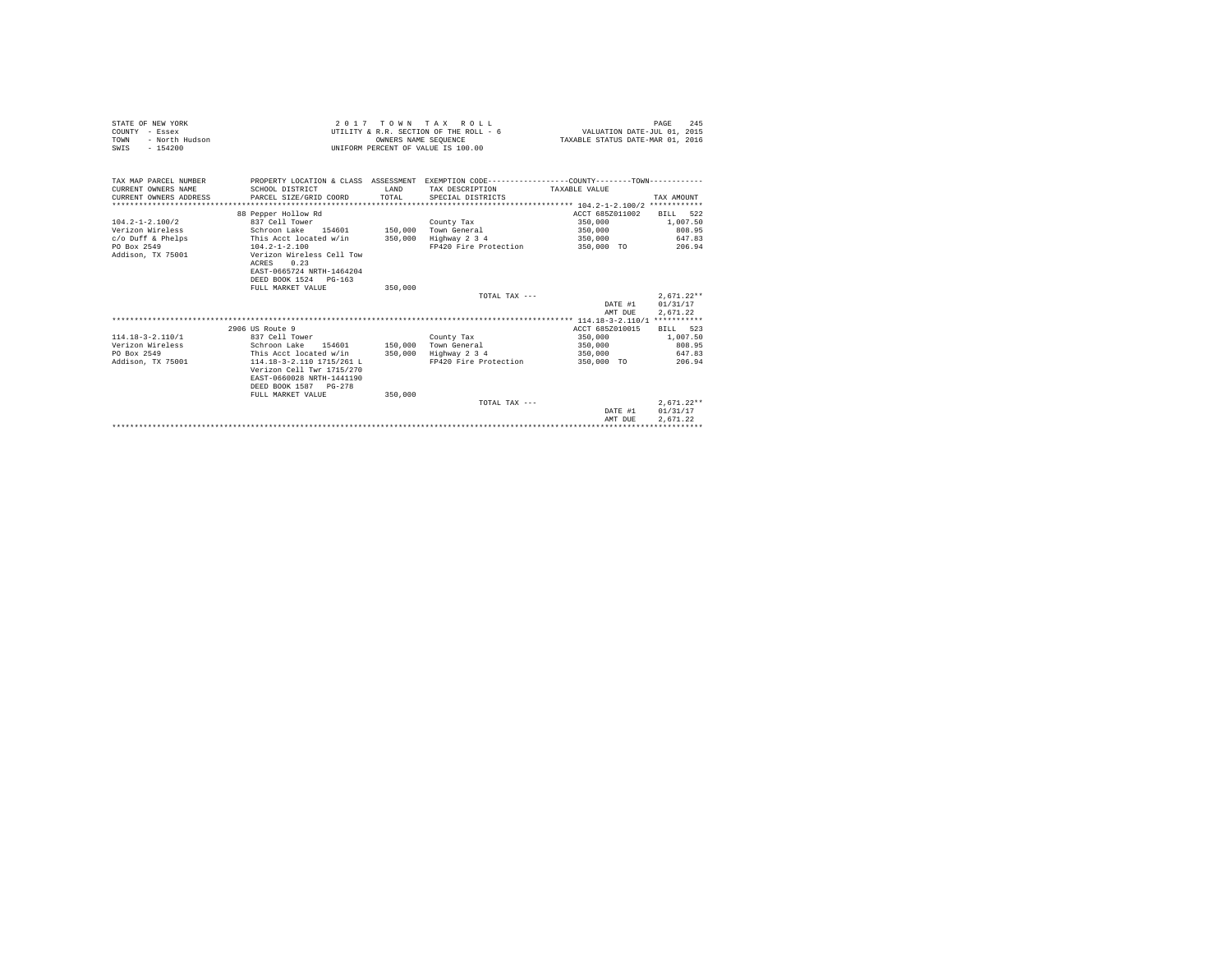|                | STATE OF NEW YORK | $2.017$ TOWN TAX ROLL                  | PAGE                             | 246 |
|----------------|-------------------|----------------------------------------|----------------------------------|-----|
| COUNTY - Essex |                   | UTILITY & R.R. SECTION OF THE ROLL - 6 | VALUATION DATE-JUL 01, 2015      |     |
| TOWN           | - North Hudson    |                                        | TAXABLE STATUS DATE-MAR 01, 2016 |     |
| SWTS           | $-154200$         | UNIFORM PERCENT OF VALUE IS 100.00     | RPS155/V04/L015                  |     |
|                |                   |                                        | CURRENT DATE 12/14/2016          |     |

# \*\*\* S P E C I A L D I S T R I C T S U M M A R Y \*\*\*

| CODE DISTRICT NAME   | TOTAL<br>PARCELS | EXTENSION<br>TYPE | <b>EXTENSION</b><br><b>VALUE</b> | AD VALOREM<br>VALUE | EXEMPT<br>AMOUNT | TAXABLE<br>VALUE | TOTAL<br>TAX |
|----------------------|------------------|-------------------|----------------------------------|---------------------|------------------|------------------|--------------|
| FP420 Fire Protectio |                  | 14 TOTAL          |                                  | 3204.191            |                  | 3204.191         | .,894.51     |

# \*\*\* S C H O O L D I S T R I C T S U M M A R Y \*\*\*

| CODE   | DISTRICT NAME      | TOTAL<br>PARCELS | ASSESSED<br>LAND | ASSESSED<br>TOTAL | <b>EXEMPT</b><br>AMOUNT | TOTAL<br>TAXABLE          |
|--------|--------------------|------------------|------------------|-------------------|-------------------------|---------------------------|
|        |                    |                  |                  |                   | STAR AMOUNT             | ---------<br>STAR TAXABLE |
|        | Schroon Lake       | 14               | 1267.900         | 3204.191          |                         | 3,204,191                 |
| 154601 |                    |                  |                  |                   |                         | 3,204,191                 |
|        | SUB-TOTAL          | 14               | 1267.900         | 3204.191          |                         | 3,204,191                 |
|        | SUB - TO TAL(CONT) |                  |                  |                   |                         | 3,204,191                 |
|        |                    |                  |                  |                   |                         |                           |
|        | TOTAL              | 14               | 1267.900         | 3204.191          |                         | 3,204,191                 |
|        | TO TAL (CONT)      |                  |                  |                   |                         | 3,204,191                 |

# \*\*\* S Y S T E M C O D E S S U M M A R Y \*\*\*

NO SYSTEM EXEMPTIONS AT THIS LEVEL

\*\*\* E X E M P T I O N S U M M A R Y \*\*\*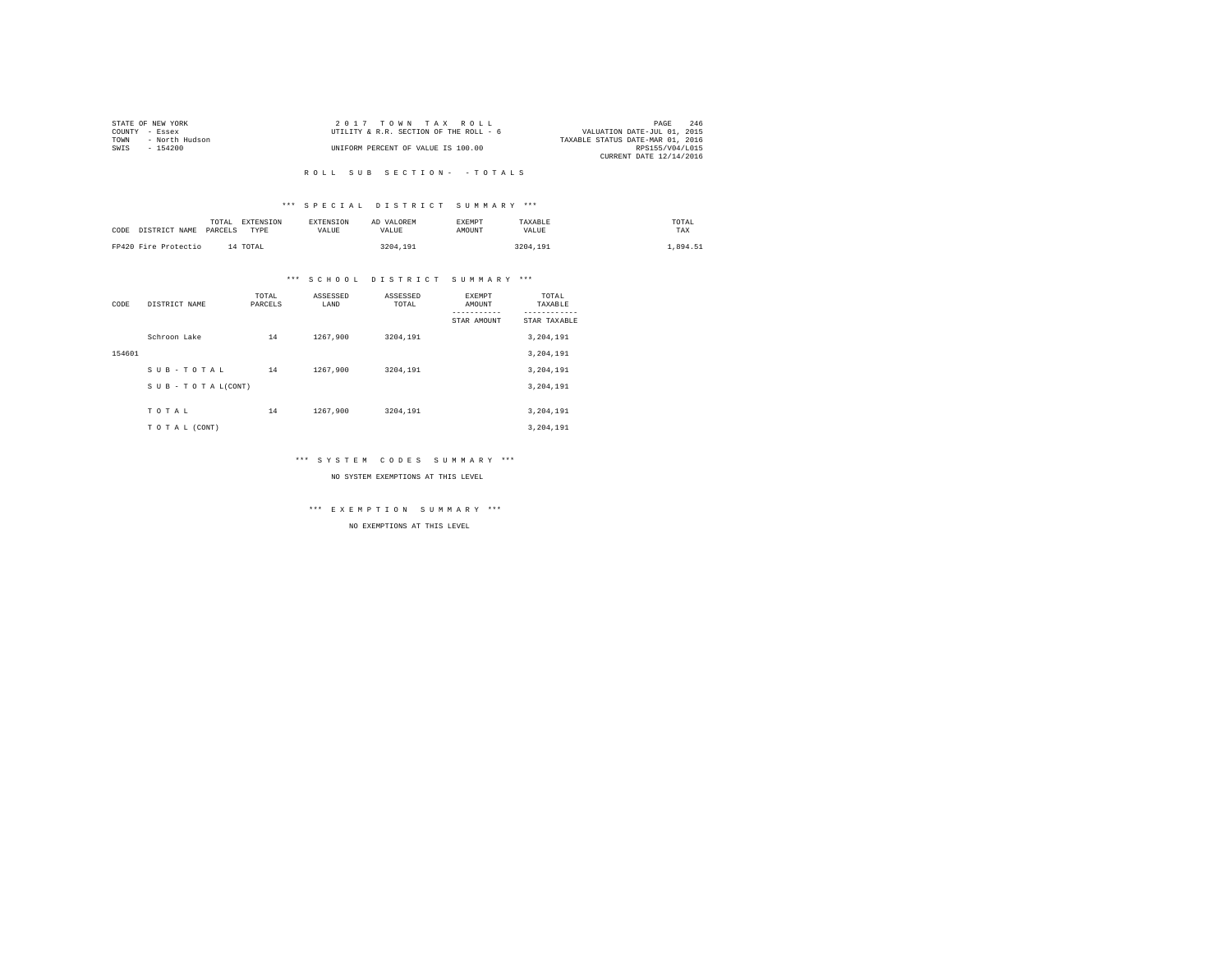|                | STATE OF NEW YORK | 2017 TOWN TAX ROLL                     | PAGE                             | 247 |
|----------------|-------------------|----------------------------------------|----------------------------------|-----|
| COUNTY - Essex |                   | UTILITY & R.R. SECTION OF THE ROLL - 6 | VALUATION DATE-JUL 01, 2015      |     |
| TOWN           | - North Hudson    |                                        | TAXABLE STATUS DATE-MAR 01, 2016 |     |
| SWIS           | $-154200$         | UNIFORM PERCENT OF VALUE IS 100.00     | RPS155/V04/L015                  |     |
|                |                   |                                        | CURRENT DATE 12/14/2016          |     |

| ROLL<br><b>SEC</b> | DESCRIPTION                                                                        | TOTAL<br>PARCELS | ASSESSED<br>LAND                 | ASSESSED<br>TOTAL                | <b>EXEMPT</b><br>AMOUNT<br>STAR AMOUNT | TOTAL<br>TAXABLE<br>STAR TAXABLE    | TOTAL<br>TAX                                              |
|--------------------|------------------------------------------------------------------------------------|------------------|----------------------------------|----------------------------------|----------------------------------------|-------------------------------------|-----------------------------------------------------------|
| 6                  | County Tax<br>Town General<br>Highway 2 3 4<br>SPEC DIST TAXES<br>UTILITIES & N.C. | 14               | 1267.900<br>1267.900<br>1267.900 | 3204.191<br>3204.191<br>3204,191 |                                        | 3.204.191<br>3.204.191<br>3.204.191 | 9.223.50<br>7,405.80<br>5.930.79<br>1.894.51<br>24,454.60 |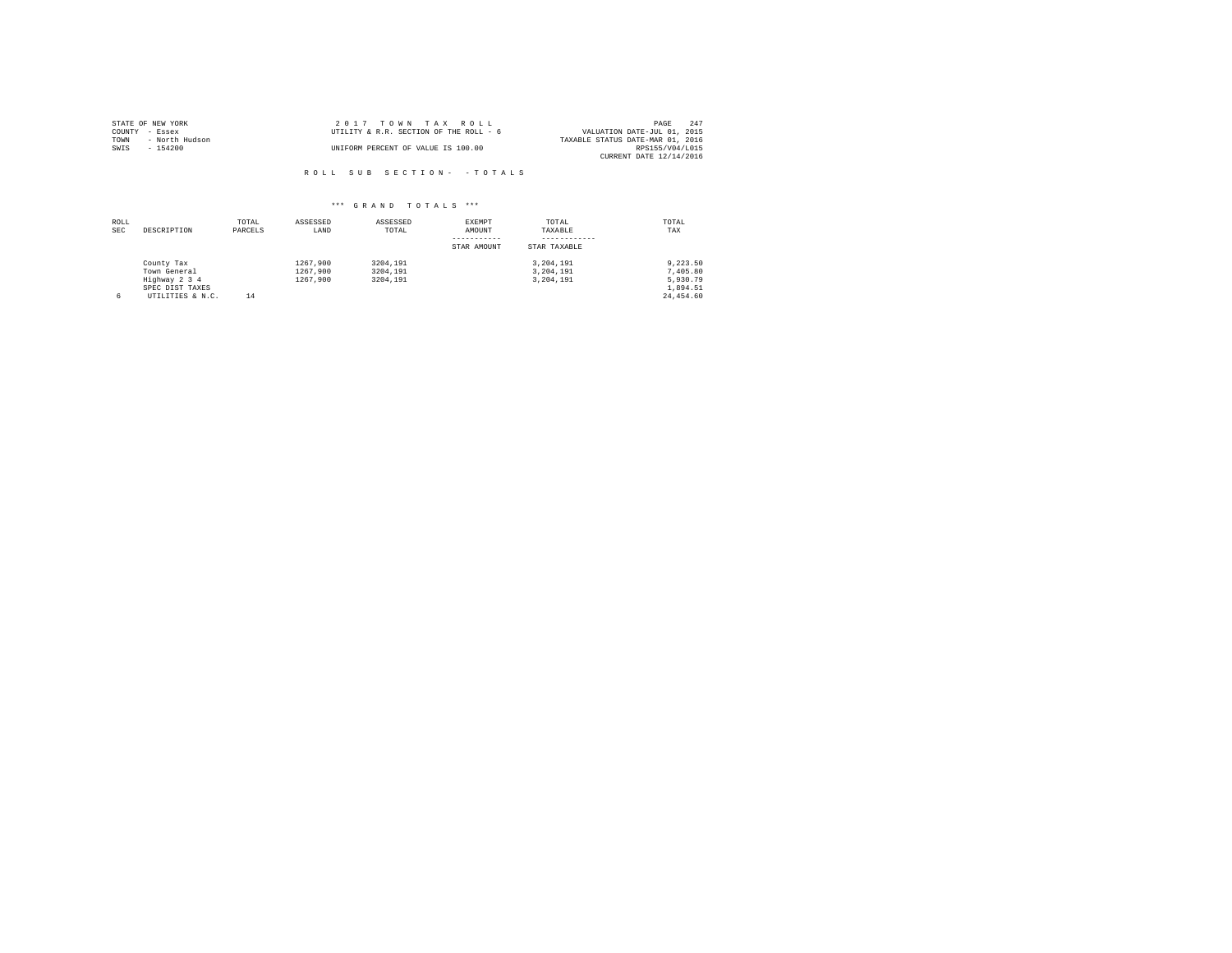| STATE OF NEW YORK      | 2017 TOWN TAX ROLL                     | 248<br>PAGE                      |
|------------------------|----------------------------------------|----------------------------------|
| COUNTY - Essex         | UTILITY & R.R. SECTION OF THE ROLL - 6 | VALUATION DATE-JUL 01, 2015      |
| - North Hudson<br>TOWN |                                        | TAXABLE STATUS DATE-MAR 01, 2016 |
| SWIS<br>- 154200       | UNIFORM PERCENT OF VALUE IS 100.00     | RPS155/V04/L015                  |
|                        |                                        | CURRENT DATE 12/14/2016          |
|                        |                                        |                                  |

# R O L L S E C T I O N T O T A L S

# \*\*\* S P E C I A L D I S T R I C T S U M M A R Y \*\*\*

| CODE | DISTRICT NAME        | TOTAL<br>PARCELS | EXTENSION<br>TYPE | EXTENSION<br>VALUE | AD VALOREM<br>VALUE | <b>EXEMPT</b><br><b>AMOUNT</b> | TAXABLE<br>VALUE | TOTAL<br>TAX |
|------|----------------------|------------------|-------------------|--------------------|---------------------|--------------------------------|------------------|--------------|
|      | FP420 Fire Protectio | 14 TOTAL         |                   |                    | 3204.191            |                                | 3204.191         | .894.51      |

# \*\*\* S C H O O L D I S T R I C T S U M M A R Y \*\*\*

| CODE   | DISTRICT NAME      | TOTAL<br>PARCELS | ASSESSED<br>LAND | ASSESSED<br>TOTAL | <b>EXEMPT</b><br>AMOUNT | TOTAL<br>TAXABLE<br>--------- |
|--------|--------------------|------------------|------------------|-------------------|-------------------------|-------------------------------|
|        |                    |                  |                  |                   | STAR AMOUNT             | STAR TAXABLE                  |
|        | Schroon Lake       | 14               | 1267.900         | 3204,191          |                         | 3,204,191                     |
| 154601 |                    |                  |                  |                   |                         | 3,204,191                     |
|        | SUB-TOTAL          | 14               | 1267.900         | 3204.191          |                         | 3,204,191                     |
|        | SUB - TO TAL(CONT) |                  |                  |                   |                         | 3,204,191                     |
|        |                    |                  |                  |                   |                         |                               |
|        | TOTAL              | 14               | 1267.900         | 3204,191          |                         | 3,204,191                     |
|        | TO TAL (CONT)      |                  |                  |                   |                         | 3.204.191                     |

# \*\*\* S Y S T E M C O D E S S U M M A R Y \*\*\*

NO SYSTEM EXEMPTIONS AT THIS LEVEL

\*\*\* E X E M P T I O N S U M M A R Y \*\*\*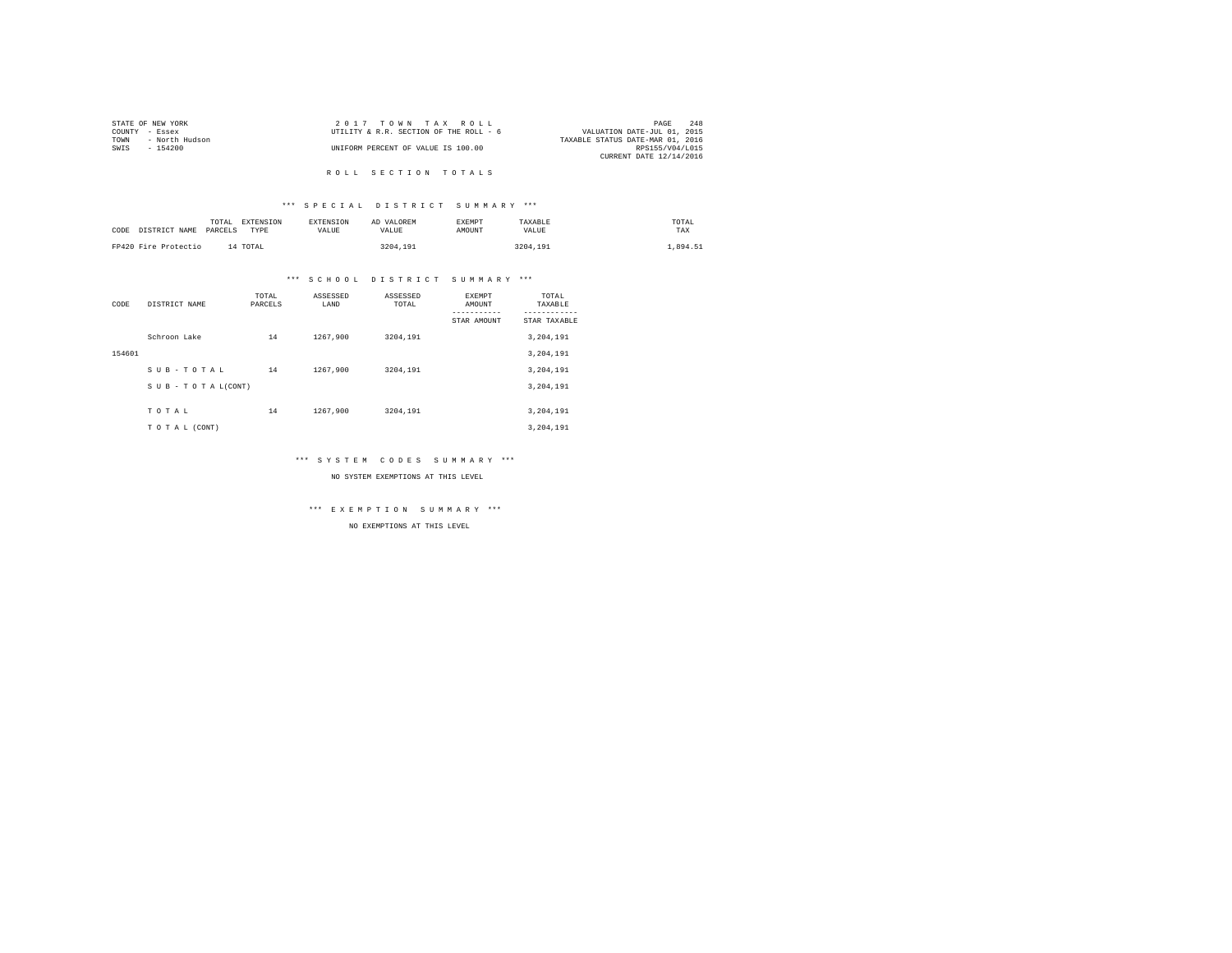| STATE OF NEW YORK      | 2017 TOWN TAX ROLL                     | 249<br>PAGE                      |
|------------------------|----------------------------------------|----------------------------------|
| COUNTY - Essex         | UTILITY & R.R. SECTION OF THE ROLL - 6 | VALUATION DATE-JUL 01, 2015      |
| TOWN<br>- North Hudson |                                        | TAXABLE STATUS DATE-MAR 01, 2016 |
| SWIS<br>- 154200       | UNIFORM PERCENT OF VALUE IS 100.00     | RPS155/V04/L015                  |
|                        |                                        | CURRENT DATE 12/14/2016          |
|                        |                                        |                                  |
|                        | ROLL SECTION TOTALS                    |                                  |

| ROLL<br><b>SEC</b> | DESCRIPTION                                                                        | TOTAL<br>PARCELS | ASSESSED<br>LAND                 | ASSESSED<br>TOTAL                | EXEMPT<br>AMOUNT<br>STAR AMOUNT | TOTAL<br>TAXABLE<br>STAR TAXABLE    | TOTAL<br>TAX                                              |
|--------------------|------------------------------------------------------------------------------------|------------------|----------------------------------|----------------------------------|---------------------------------|-------------------------------------|-----------------------------------------------------------|
| 6                  | County Tax<br>Town General<br>Highway 2 3 4<br>SPEC DIST TAXES<br>UTILITIES & N.C. | 14               | 1267.900<br>1267.900<br>1267.900 | 3204,191<br>3204,191<br>3204,191 |                                 | 3,204,191<br>3,204,191<br>3,204,191 | 9.223.50<br>7,405.80<br>5.930.79<br>1.894.51<br>24,454.60 |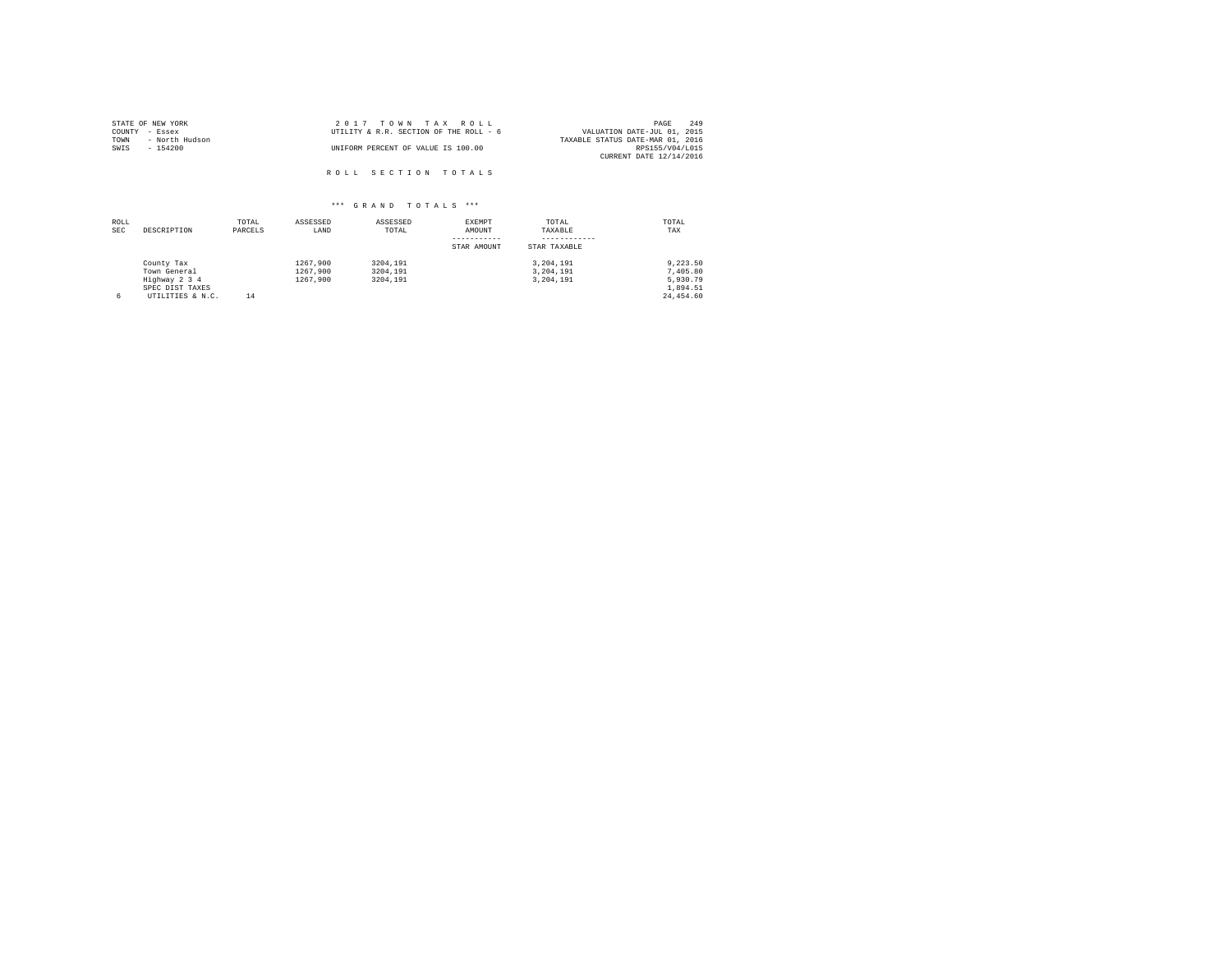|                | STATE OF NEW YORK |  |  | 2017 TOWN TAX ROLL                    |  |  |  | 250<br>PAGE                      |  |
|----------------|-------------------|--|--|---------------------------------------|--|--|--|----------------------------------|--|
| COUNTY - Essex |                   |  |  | WHOLLY EXEMPT SECTION OF THE ROLL - 8 |  |  |  | VALUATION DATE-JUL 01, 2015      |  |
| TOWN           | - North Hudson    |  |  | OWNERS NAME SEOUENCE                  |  |  |  | TAXABLE STATUS DATE-MAR 01, 2016 |  |
| SWIS           | $-154200$         |  |  | UNIFORM PERCENT OF VALUE IS 100.00    |  |  |  |                                  |  |

| CURRENT OWNERS NAME<br>CURRENT OWNERS ADDRESS                        | SCHOOL DISTRICT<br>PARCEL SIZE/GRID COORD                   | TOTAL   | PROPERTY LOCATION & CLASS ASSESSMENT EXEMPTION CODE---------------COUNTY-------TOWN----------<br>LAND TAX DESCRIPTION<br>SPECIAL DISTRICTS | TAXABLE VALUE    | TAX AMOUNT   |
|----------------------------------------------------------------------|-------------------------------------------------------------|---------|--------------------------------------------------------------------------------------------------------------------------------------------|------------------|--------------|
|                                                                      | 4390 US Route 9                                             |         |                                                                                                                                            |                  |              |
| $94.4 - 1 - 4.000/1$                                                 | 931 Forest s532a                                            |         | N.Y. STATE 12100                                                                                                                           | 95,000<br>95,000 |              |
| 1680101                                                              | Schroon Lake<br>154601                                      |         | 0 County Tax                                                                                                                               | 0.00             | 0.00         |
| State Of New York                                                    | 426 Paradox Tract                                           |         | 95,000 Town General                                                                                                                        | 0.00             | 0.00         |
| State Comptroller                                                    | Subaccount for Improvemen                                   |         | Highway 2 3 4                                                                                                                              | 0.00             | 0.00         |
| Land Claims Unit 123.4ac S11                                         |                                                             |         | FP420 Fire Protection                                                                                                                      | $0$ TO           |              |
| 7th Fl Alfred E Smith Bld EAST-0671508 NRTH-1474814                  |                                                             |         | 95,000 EX                                                                                                                                  |                  |              |
| Albany, NY 12236                                                     | FULL MARKET VALUE                                           | 95,000  |                                                                                                                                            |                  |              |
|                                                                      |                                                             |         | TOTAL TAX ---                                                                                                                              |                  | $0.00**$     |
|                                                                      | 2638 US Route 9                                             |         |                                                                                                                                            | ACCT 6879905814  |              |
| $125.1 - 1 - 36.000$                                                 | 695 Cemetery                                                | PRI CEM | 27350                                                                                                                                      | 28,900<br>28,900 |              |
| Cemetery Catholic & Protestant Schroon Lake 154601 28,900 County Tax |                                                             |         |                                                                                                                                            | 0.00             | 0.00         |
| Schroon Lake, NY 12870                                               | 2/h Platt Rogers&co Rdpat 28,900 Town General               |         |                                                                                                                                            | 0.00             | 0.00         |
|                                                                      | ACRES 1.70                                                  |         | Highway 2 3 4                                                                                                                              | 0.00             | 0.00         |
|                                                                      | EAST-0657755 NRTH-1434283                                   |         | FP420 Fire Protection                                                                                                                      | $0$ TO           |              |
|                                                                      | DEED BOOK 126<br>PG-549                                     |         | 28,900 EX                                                                                                                                  |                  |              |
|                                                                      | FULL MARKET VALUE                                           | 28,900  |                                                                                                                                            |                  |              |
|                                                                      |                                                             |         | TOTAL TAX ---                                                                                                                              |                  | $0.00**$     |
|                                                                      |                                                             |         |                                                                                                                                            |                  |              |
|                                                                      | 3872 US Route 9                                             |         |                                                                                                                                            | ACCT 6879905803  |              |
| $104.4 - 1 - 33.000$                                                 | 695 Cemetery                                                |         | PRI CEM 27350                                                                                                                              | 23,600<br>23,600 |              |
| Cemetery Protestant                                                  | Schroon Lake 154601 23,600 County Tax                       |         |                                                                                                                                            | 0.00             | 0.00         |
| North Hudson, NY 12855                                               | 31 Platt Rogers&co Rd Pat 23,600 Town General<br>ACRES 3.40 |         | Highway 2 3 4                                                                                                                              | 0.00<br>0.00     | 0.00<br>0.00 |
|                                                                      | EAST-0667852 NRTH-1462898                                   |         | FP420 Fire Protection                                                                                                                      | $0$ TO           |              |
|                                                                      | DEED BOOK 248 PG-2                                          |         | 23.600 EX                                                                                                                                  |                  |              |
|                                                                      | FULL MARKET VALUE                                           | 23,600  |                                                                                                                                            |                  |              |
|                                                                      |                                                             |         | TOTAL TAX ---                                                                                                                              |                  | $0.00**$     |
|                                                                      |                                                             |         |                                                                                                                                            |                  |              |
|                                                                      | 42 Ensign Pond Rd                                           |         |                                                                                                                                            | ACCT 6879905805  |              |
| $114.2 - 1 - 16.000$                                                 | 695 Cemetery                                                |         | PRI CEM<br>27350                                                                                                                           | 8,500<br>8,500   |              |
| Cemetery Protestant                                                  | Schroon Lake 154601 8.500 County Tax                        |         |                                                                                                                                            | 0.00             | 0.00         |
| North Hudson, NY 12855                                               | 27 Platt Rogers&co Rd Pat                                   |         | 8.500 Town General                                                                                                                         | 0.00             | 0.00         |
|                                                                      | 0.63<br>ACRES                                               |         | Highway 2 3 4                                                                                                                              | 0.00             | 0.00         |
|                                                                      |                                                             |         | FP420 Fire Protection                                                                                                                      | $0$ TO           |              |
|                                                                      | EAST-0664887 NRTH-1453362                                   |         |                                                                                                                                            |                  |              |
|                                                                      | FULL MARKET VALUE                                           | 8,500   | 8.500 EX<br>TOTAL TAX ---                                                                                                                  |                  | $0.00**$     |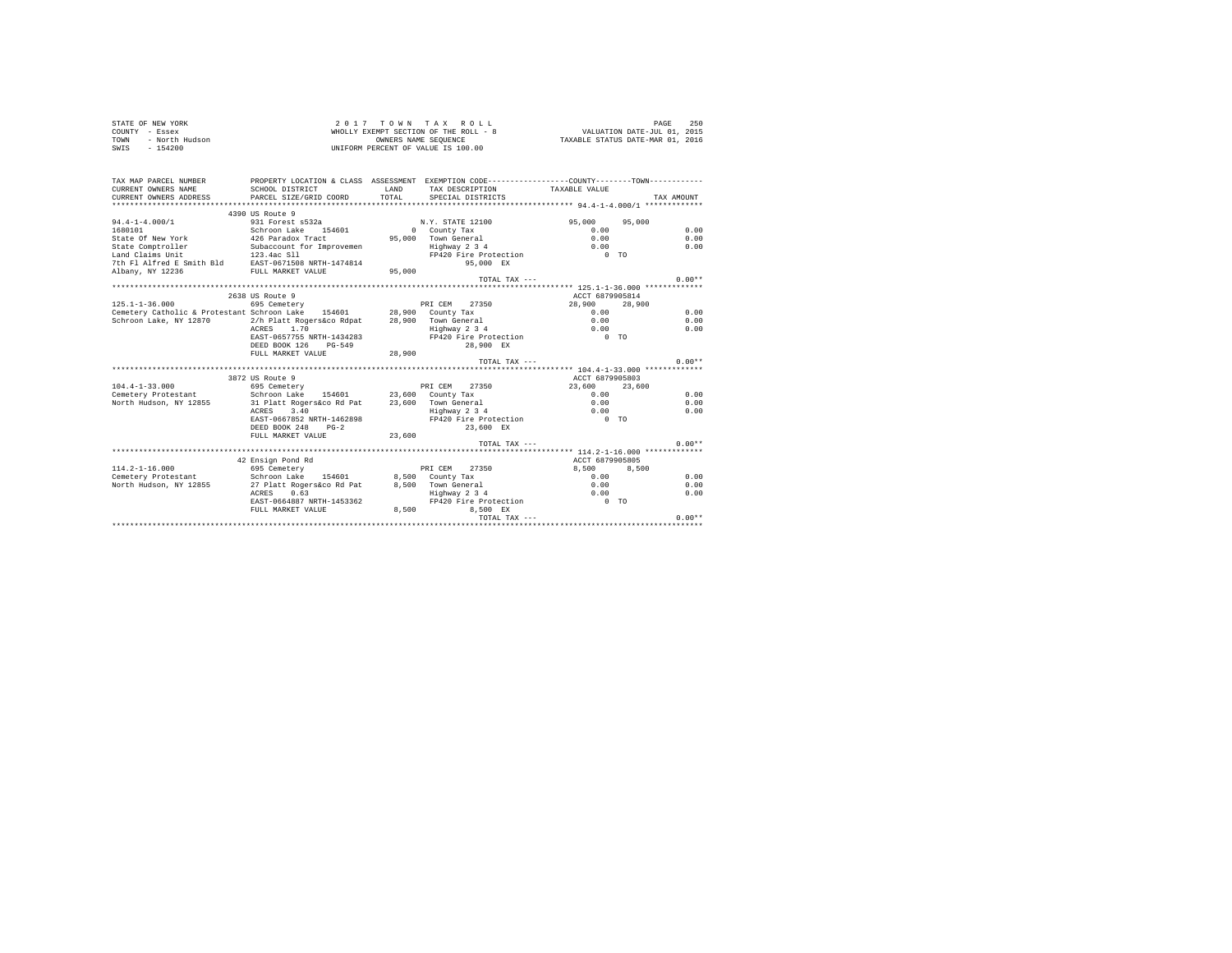|      | STATE OF NEW YORK | 2017 TOWN TAX ROLL                    | 251<br>PAGE                      |
|------|-------------------|---------------------------------------|----------------------------------|
|      | COUNTY - Essex    | WHOLLY EXEMPT SECTION OF THE ROLL - 8 | VALUATION DATE-JUL 01, 2015      |
| TOWN | - North Hudson    | OWNERS NAME SEOUENCE                  | TAXABLE STATUS DATE-MAR 01, 2016 |
| SWIS | $-154200$         | UNIFORM PERCENT OF VALUE IS 100.00    |                                  |

| TAX MAP PARCEL NUMBER<br>CURRENT OWNERS NAME  | PROPERTY LOCATION & CLASS ASSESSMENT EXEMPTION CODE---------------COUNTY--------TOWN----------<br>SCHOOL DISTRICT                                                                                                             |       | LAND TAX DESCRIPTION                 | TAXABLE VALUE                             |            |  |
|-----------------------------------------------|-------------------------------------------------------------------------------------------------------------------------------------------------------------------------------------------------------------------------------|-------|--------------------------------------|-------------------------------------------|------------|--|
| CURRENT OWNERS ADDRESS PARCEL SIZE/GRID COORD |                                                                                                                                                                                                                               | TOTAL | SPECIAL DISTRICTS                    |                                           | TAX AMOUNT |  |
|                                               |                                                                                                                                                                                                                               |       |                                      |                                           |            |  |
|                                               | US Route 9                                                                                                                                                                                                                    |       |                                      | ACCT 6879905804                           |            |  |
| $125.1 - 1 - 37.000$                          | FRICEM 27350<br>Schroon Lake 154601 30,300 County Tax                                                                                                                                                                         |       |                                      | 30,300 30,300                             |            |  |
| Cemetery Protestant                           |                                                                                                                                                                                                                               |       |                                      | $0.00$<br>0.00                            | 0.00       |  |
|                                               | North Hudson, NY 12855 2/h Platt Rogers&co Rdpat 30,300 Town General                                                                                                                                                          |       |                                      |                                           | 0.00       |  |
|                                               | $ACRES$ $1.90$ $Highway$ 2 3 4<br>$EAST-0657755 NRTH-1434666$ $FP420 Fire Protection$                                                                                                                                         |       |                                      | 0.00                                      | 0.00       |  |
|                                               |                                                                                                                                                                                                                               |       |                                      | $\begin{array}{cc} 0 & T & 0 \end{array}$ |            |  |
|                                               | FULL MARKET VALUE                                                                                                                                                                                                             |       | 30,300 30,300 EX                     |                                           |            |  |
|                                               |                                                                                                                                                                                                                               |       | TOTAL TAX ---                        |                                           | $0.00**$   |  |
|                                               |                                                                                                                                                                                                                               |       |                                      |                                           |            |  |
|                                               | 3008 US Route 9                                                                                                                                                                                                               |       |                                      | ACCT 6879905802                           |            |  |
| $114.4 - 1 - 34.000$                          | 620 Religious                                                                                                                                                                                                                 |       | CONST REL 25110                      | 141,100 141,100                           |            |  |
|                                               | Church Catholic Schroon Lake 154601 63,300 County Tax                                                                                                                                                                         |       |                                      | 0.00                                      | 0.00       |  |
| Schroon River Rd                              |                                                                                                                                                                                                                               |       |                                      |                                           | 0.00       |  |
| Schroon Lake, NY 12870                        |                                                                                                                                                                                                                               |       |                                      |                                           | 0.00       |  |
|                                               | Control control of the control of the control of the case of Rd Pat and the control of the control of the control of the control of the control of the control of the control of the control of the control of the control of |       |                                      |                                           |            |  |
|                                               | EAST-0660462 NRTH-1442972                                                                                                                                                                                                     |       | 141,100 EX                           |                                           |            |  |
|                                               | DEED BOOK 99 PG-30                                                                                                                                                                                                            |       |                                      |                                           |            |  |
|                                               | FULL MARKET VALUE 141,100                                                                                                                                                                                                     |       |                                      |                                           |            |  |
|                                               |                                                                                                                                                                                                                               |       | TOTAL TAX ---                        |                                           | $0.00**$   |  |
|                                               |                                                                                                                                                                                                                               |       |                                      |                                           |            |  |
|                                               | Johnson Pond Rd                                                                                                                                                                                                               |       |                                      | ACCT 685Z005004                           |            |  |
| 114.4-1-12.122                                | 695 Cemetery                                                                                                                                                                                                                  |       | PRI CEM 27350                        | 90.800 90.800                             |            |  |
|                                               |                                                                                                                                                                                                                               |       |                                      | 0.00                                      | 0.00       |  |
|                                               |                                                                                                                                                                                                                               |       | 90,800 Town General<br>Highway 2 3 4 | 0.00                                      | 0.00       |  |
|                                               |                                                                                                                                                                                                                               |       |                                      | 0.00                                      | 0.00       |  |
|                                               | North Hudson, NY 12855 EAST-0665718 NRTH-1440655 FP420 Fire Protection 0 TO                                                                                                                                                   |       |                                      |                                           |            |  |
|                                               | DEED BOOK 1526 PG-255                                                                                                                                                                                                         |       | 90,800 EX                            |                                           |            |  |
|                                               | FULL MARKET VALUE 90,800                                                                                                                                                                                                      |       |                                      |                                           |            |  |
|                                               |                                                                                                                                                                                                                               |       | TOTAL TAX $---$                      |                                           | $0.00**$   |  |
|                                               |                                                                                                                                                                                                                               |       |                                      |                                           |            |  |
|                                               | US Route 9                                                                                                                                                                                                                    |       |                                      | ACCT 685J100214                           |            |  |
| $104.4 - 1 - 43.000$                          | 314 Rural vac<10 - WTRFNT                                                                                                                                                                                                     |       | CNTY OWN I 13100                     | 32,300 32,300                             |            |  |
| Essex County                                  | Schroon Lake 154601 32,300 County Tax                                                                                                                                                                                         |       |                                      | 0.00                                      | 0.00       |  |
| PO Box 217                                    |                                                                                                                                                                                                                               |       |                                      | 0.00                                      | 0.00       |  |
| Elizabethtown, NY 12932                       | 31 Platt Rogers&co Rd Pat 32,300 Town General<br>FEMA Buyout the Highway 2 3 4                                                                                                                                                |       |                                      | 0.00                                      | 0.00       |  |
|                                               | lac                                                                                                                                                                                                                           |       | FP420 Fire Protection 0 TO           |                                           |            |  |
|                                               | ACRES 1.10                                                                                                                                                                                                                    |       | 32,300 EX                            |                                           |            |  |
|                                               | EAST-0668151 NRTH-1462273                                                                                                                                                                                                     |       |                                      |                                           |            |  |
|                                               | DEED BOOK 1770 PG-129                                                                                                                                                                                                         |       |                                      |                                           |            |  |
|                                               | FULL MARKET VALUE 32,300                                                                                                                                                                                                      |       |                                      |                                           |            |  |
|                                               |                                                                                                                                                                                                                               |       |                                      | TOTAL TAX ---                             | $0.00**$   |  |
|                                               |                                                                                                                                                                                                                               |       |                                      |                                           |            |  |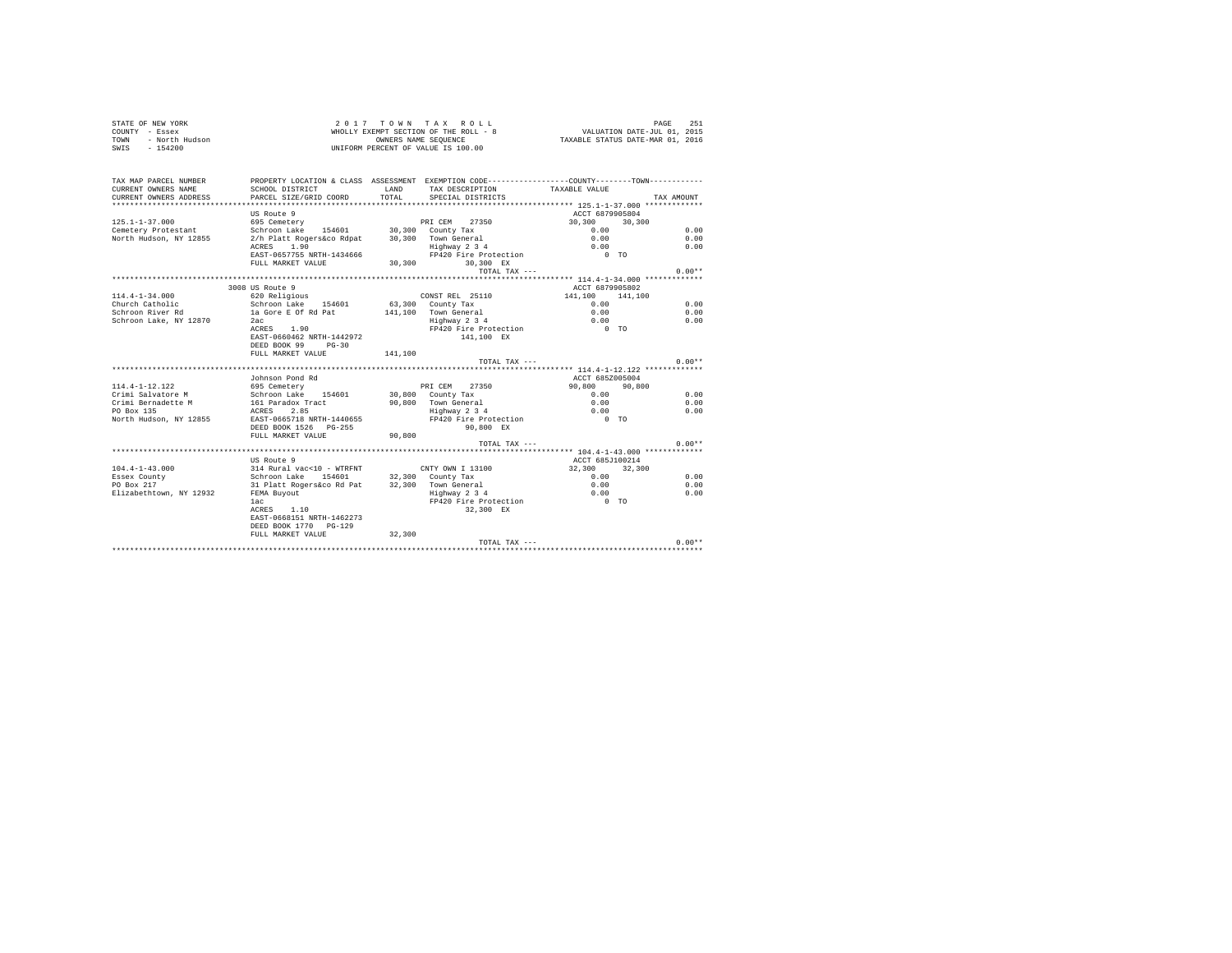| STATE OF NEW YORK      | 2017 TOWN TAX ROLL                    | 252<br>PAGE                      |
|------------------------|---------------------------------------|----------------------------------|
| COUNTY - Essex         | WHOLLY EXEMPT SECTION OF THE ROLL - 8 | VALUATION DATE-JUL 01, 2015      |
| TOWN<br>- North Hudson | OWNERS NAME SEOUENCE                  | TAXABLE STATUS DATE-MAR 01, 2016 |
| $-154200$<br>SWIS      | UNIFORM PERCENT OF VALUE IS 100.00    |                                  |

| TAX MAP PARCEL NUMBER<br>CURRENT OWNERS NAME     | PROPERTY LOCATION & CLASS ASSESSMENT EXEMPTION CODE---------------COUNTY-------TOWN----------<br>SCHOOL DISTRICT | <b>T.AND</b> | TAX DESCRIPTION TAXABLE VALUE             |                                  |            |
|--------------------------------------------------|------------------------------------------------------------------------------------------------------------------|--------------|-------------------------------------------|----------------------------------|------------|
| CURRENT OWNERS ADDRESS PARCEL SIZE/GRID COORD    |                                                                                                                  | TOTAL        | SPECIAL DISTRICTS                         |                                  | TAX AMOUNT |
|                                                  |                                                                                                                  |              |                                           |                                  |            |
|                                                  | 6 Marsden Rd                                                                                                     |              |                                           | ACCT 685J100213                  |            |
| $104.4 - 1 - 44.002$                             | 314 Rural vac<10 - WTRFNT CNTY OWN I 13100                                                                       |              |                                           | 52.500 52.500                    |            |
| Essex County                                     | Schroon Lake                                                                                                     |              | 154601 52,500 County Tax                  | 0.00                             | 0.00       |
| PO Box 217                                       |                                                                                                                  |              |                                           | 0.00                             | 0.00       |
| Elizabethtown, NY 12932                          | FEMA Buyout                                                                                                      |              |                                           | 0.00                             | 0.00       |
|                                                  | ACRES 4.18                                                                                                       |              | FP420 Fire Protection 0 TO                |                                  |            |
|                                                  | EAST-0668327 NRTH-1462587                                                                                        |              | 52,500 EX                                 |                                  |            |
|                                                  | DEED BOOK 1770 PG-129                                                                                            |              |                                           |                                  |            |
|                                                  | FULL MARKET VALUE                                                                                                | 52,500       |                                           |                                  |            |
|                                                  |                                                                                                                  |              | TOTAL TAX ---                             |                                  | $0.00**$   |
|                                                  |                                                                                                                  |              |                                           |                                  |            |
|                                                  | 3034 US Route 9                                                                                                  |              |                                           | ACCT 6879998003                  |            |
| $114.4 - 1 - 32.200$                             | 662 Police/fire                                                                                                  |              | VOL F DEPT 26400 372,600 372,600          |                                  |            |
| North Hudson Vol Fire Co Inc Schroon Lake 154601 |                                                                                                                  |              | 36,900 County Tax<br>372,600 Town General | 0.00                             | 0.00       |
| Rte 9                                            | la Gore E Of Rd Pat                                                                                              |              |                                           | 0.00                             | 0.00       |
| North Hudson, NY 12855 ACRES                     | 1.02                                                                                                             |              | Highway 2 3 4                             | 0.00                             | 0.00       |
|                                                  | EAST-0660489 NRTH-1443709                                                                                        |              | FP420 Fire Protection 0 TO                |                                  |            |
|                                                  |                                                                                                                  |              | 372.600 EX                                |                                  |            |
|                                                  | FULL MARKET VALUE                                                                                                | 372,600      |                                           |                                  |            |
|                                                  |                                                                                                                  |              | TOTAL TAX $---$                           |                                  | $0.00**$   |
|                                                  |                                                                                                                  |              |                                           |                                  |            |
| $104.2 - 1 - 1.000$                              | US Route 9                                                                                                       |              | N.Y. STATE 12100                          | ACCT 6879905911<br>71,200 71,200 |            |
| State Of New York                                | 692 Road/str/hwy<br>Schroon Lake 154601                                                                          |              | 71,200 County Tax                         | 0.00                             | 0.00       |
| office State Comptroller 3 T&C Twp 49            |                                                                                                                  |              | 71,200 Town General                       | 0.00                             | 0.00       |
| Alfred E Smith Bld Fl 7 ACRES 85.84              |                                                                                                                  |              |                                           | 0.00                             | 0.00       |
| Albany, NY 12236                                 | EAST-0662648 NRTH-1464004                                                                                        |              | Highway 2 3 4<br>FP420 Fire Protection    | $0$ TO                           |            |
|                                                  | FULL MARKET VALUE                                                                                                |              | 71,200 71,200 EX                          |                                  |            |
|                                                  |                                                                                                                  |              | $TOTAI. TAX ---$                          |                                  | $0.00**$   |
|                                                  |                                                                                                                  |              |                                           |                                  |            |
|                                                  | US Route 9                                                                                                       |              |                                           | ACCT 685J101909                  |            |
| $114.4 - 1 - 16.000$                             | 322 Rural vac>10 70WN OWN I 13500                                                                                |              |                                           | 31,400 31,400                    |            |
| Town of North Hudson bahroon Lake 154601         |                                                                                                                  |              | 31,400 County Tax                         | 0.00                             | 0.00       |
| PO Box 60                                        | 2-B Gore E Of Rd Pat                                                                                             |              | 31,400 Town General                       | 0.00                             | 0.00       |
| North Hudson, NY 12855                           | ACRES 17.25                                                                                                      |              | TOWN General<br>Highway 2 3 4             | 0.00                             | 0.00       |
|                                                  | EAST-0662291 NRTH-1444726                                                                                        |              | FP420 Fire Protection 0 TO                |                                  |            |
|                                                  | DEED BOOK 1638 PG-1                                                                                              |              | 31,400 EX                                 |                                  |            |
|                                                  | FULL MARKET VALUE 31,400                                                                                         |              |                                           |                                  |            |
|                                                  |                                                                                                                  |              | $TOTAI$ , $TAX$ ---                       |                                  | $0.00**$   |
|                                                  |                                                                                                                  |              |                                           |                                  |            |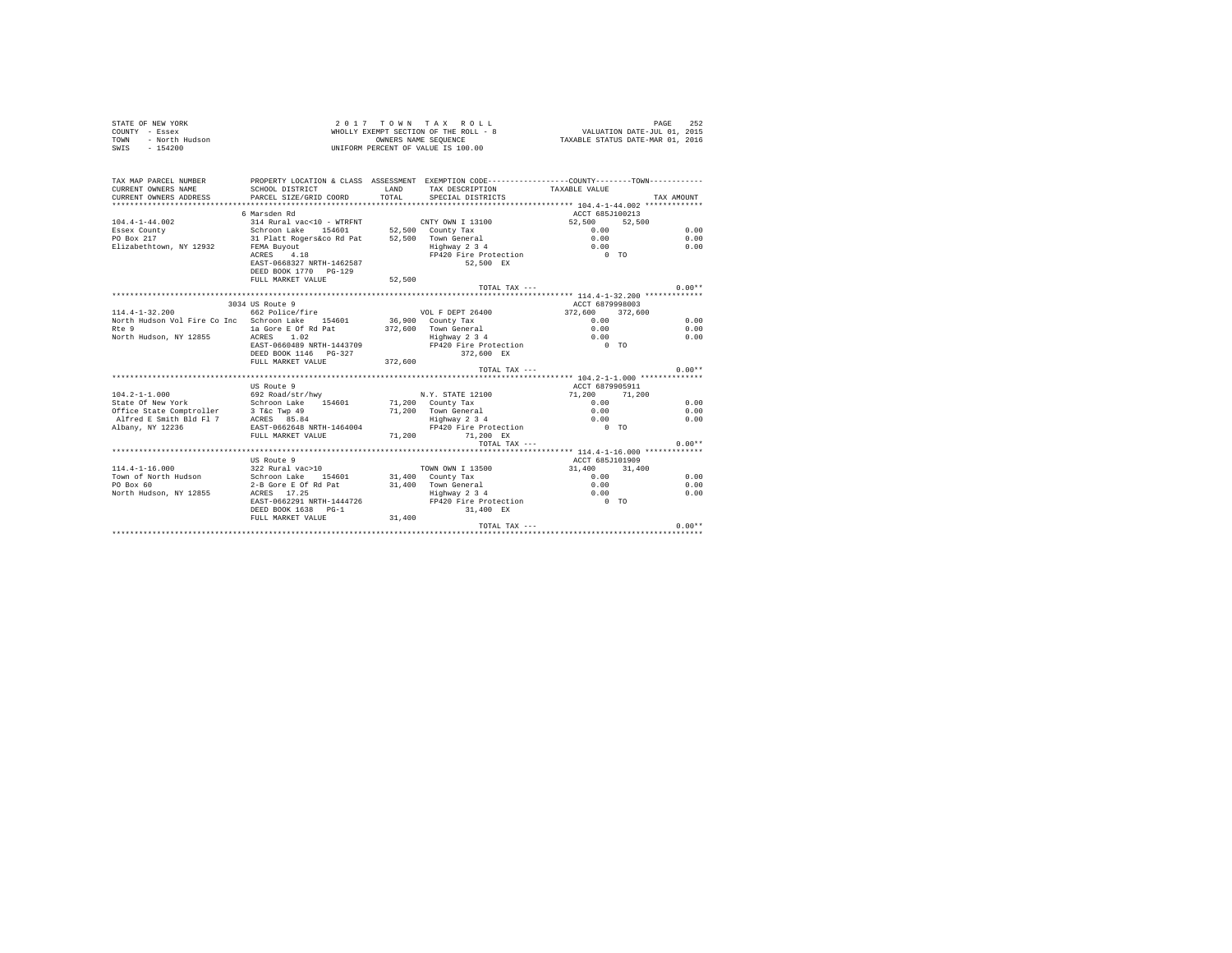| COUNTY - Essex<br>TOWN<br>- North Hudson<br>SWIS<br>$-154200$          |                                                   |                       | WHOLLY EXEMPT SECTION OF THE ROLL - 8<br>OWNERS NAME SEOUENCE<br>UNIFORM PERCENT OF VALUE IS 100.00                                  | VALUATION DATE-JUL 01, 2015<br>TAXABLE STATUS DATE-MAR 01, 2016 |         |            |
|------------------------------------------------------------------------|---------------------------------------------------|-----------------------|--------------------------------------------------------------------------------------------------------------------------------------|-----------------------------------------------------------------|---------|------------|
| TAX MAP PARCEL NUMBER<br>CURRENT OWNERS NAME<br>CURRENT OWNERS ADDRESS | SCHOOL DISTRICT<br>PARCEL SIZE/GRID COORD         | <b>T.AND</b><br>TOTAL | PROPERTY LOCATION & CLASS ASSESSMENT EXEMPTION CODE---------------COUNTY-------TOWN---------<br>TAX DESCRIPTION<br>SPECIAL DISTRICTS | TAXABLE VALUE                                                   |         | TAX AMOUNT |
| **************************                                             |                                                   |                       |                                                                                                                                      |                                                                 |         |            |
|                                                                        | Dump Rd                                           |                       |                                                                                                                                      | ACCT 685J101908                                                 |         |            |
| $114.4 - 1 - 17.000$                                                   | 651 Highway gar                                   |                       | TOWN OWN I 13500                                                                                                                     | 750,400                                                         | 750,400 |            |
| Town Of North Hudson                                                   | Schroon Lake 154601                               |                       | 99,500 County Tax                                                                                                                    | 0.00                                                            |         | 0.00       |
| Dump Property                                                          | 142 Paradox Tract                                 |                       | 750.400 Town General<br>Town General<br>Highway 2 3 4                                                                                | 0.00                                                            |         | 0.00       |
| North Hudson, NY 12855                                                 | ACRES 54.90                                       |                       |                                                                                                                                      | 0.00                                                            |         | 0.00       |
|                                                                        | EAST-0662017 NRTH-1443227                         |                       | FP420 Fire Protection                                                                                                                | $0$ TO                                                          |         |            |
|                                                                        | DEED BOOK 737 PG-288                              |                       | 750,400 EX                                                                                                                           |                                                                 |         |            |
|                                                                        | FULL MARKET VALUE                                 | 750,400               |                                                                                                                                      |                                                                 |         | $0.00**$   |
|                                                                        |                                                   |                       | TOTAL TAX ---                                                                                                                        |                                                                 |         |            |
|                                                                        | Dump Rd                                           |                       |                                                                                                                                      | ACCT 6879905801                                                 |         |            |
| $114.4 - 1 - 21.000$                                                   | 852 Landfill                                      |                       | TOWN OWN I 13500                                                                                                                     | 58,200                                                          | 58,200  |            |
| Town Of North Hudson                                                   | Schroon Lake 154601                               |                       | 55,400 County Tax                                                                                                                    | 0.00                                                            |         | 0.00       |
| North Hudson, NY 12855                                                 | 142 Paradox Tract                                 |                       | 58,200 Town General                                                                                                                  | 0.00                                                            |         | 0.00       |
|                                                                        | 2.5ac                                             |                       | Highway 2 3 4                                                                                                                        | 0.00                                                            |         | 0.00       |
|                                                                        | 2.60<br>ACRES                                     |                       | FP420 Fire Protection                                                                                                                | $0$ TO                                                          |         |            |
|                                                                        | EAST-0661012 NRTH-1443190                         |                       | 58.200 EX                                                                                                                            |                                                                 |         |            |
|                                                                        | DEED BOOK 362 PG-424                              |                       |                                                                                                                                      |                                                                 |         |            |
|                                                                        | FULL MARKET VALUE                                 | 58,200                |                                                                                                                                      |                                                                 |         |            |
|                                                                        |                                                   |                       | TOTAL TAX ---                                                                                                                        |                                                                 |         | $0.00**$   |
|                                                                        |                                                   |                       |                                                                                                                                      |                                                                 |         |            |
|                                                                        | 37 Dump Rd                                        |                       |                                                                                                                                      | ACCT 6879905901                                                 |         |            |
| $114.4 - 1 - 22.000$                                                   | $852$ Landfill                                    |                       | TOWN OWN I 13500                                                                                                                     | 34,800                                                          | 34,800  |            |
| Town Of North Hudson                                                   | Schroon Lake 154601                               |                       | 34,800 County Tax                                                                                                                    | 0.00                                                            |         | 0.00       |
| North Hudson, NY 12855                                                 | 142 Paradox Tract                                 |                       | 34.800 Town General                                                                                                                  | 0.00                                                            |         | 0.00       |
|                                                                        | 279.3 X 156.6Xirr                                 |                       | Highway 2 3 4<br>FP420 Fire Protection                                                                                               | 0.00                                                            |         | 0.00       |
|                                                                        | ACRES 0.90                                        |                       |                                                                                                                                      | $0$ TO                                                          |         |            |
|                                                                        | EAST-0661204 NRTH-1443299<br>DEED BOOK 279 PG-362 |                       | 34,800 EX                                                                                                                            |                                                                 |         |            |
|                                                                        | FULL MARKET VALUE                                 | 34,800                |                                                                                                                                      |                                                                 |         |            |
|                                                                        |                                                   |                       | TOTAL TAX ---                                                                                                                        |                                                                 |         | $0.00**$   |
|                                                                        |                                                   |                       |                                                                                                                                      | ********** 114.4-1-23.000 ******                                |         |            |
|                                                                        | Dump Rd                                           |                       |                                                                                                                                      | ACCT 685J100303                                                 |         |            |
| $114.4 - 1 - 23.000$                                                   | 330 Vacant comm                                   |                       | TOWN OWN I 13500                                                                                                                     | 15,800 15,800                                                   |         |            |
| Town Of North Hudson                                                   | Schroon Lake 154601                               |                       | 15,800 County Tax                                                                                                                    | 0.00                                                            |         | 0.00       |
| North Hudson, NY 12855                                                 | 142 Paradox Tract                                 |                       | 15,800 Town General                                                                                                                  | 0.00                                                            |         | 0.00       |
|                                                                        | 0.71<br>ACRES                                     |                       | Highway 2 3 4                                                                                                                        | 0.00                                                            |         | 0.00       |
|                                                                        | EAST-0660721 NRTH-1443318                         |                       | FP420 Fire Protection                                                                                                                | $0$ TO                                                          |         |            |
|                                                                        | DEED BOOK 1082    PG-156                          |                       | 15,800 EX                                                                                                                            |                                                                 |         |            |
|                                                                        | FULL MARKET VALUE                                 | 15,800                |                                                                                                                                      |                                                                 |         |            |
|                                                                        |                                                   |                       | TOTAL TAX ---                                                                                                                        |                                                                 |         | $0.00**$   |
|                                                                        |                                                   |                       |                                                                                                                                      |                                                                 |         |            |

STATE OF NEW YORK 2 0 1 7 T O W N T A X R O L L PAGE 253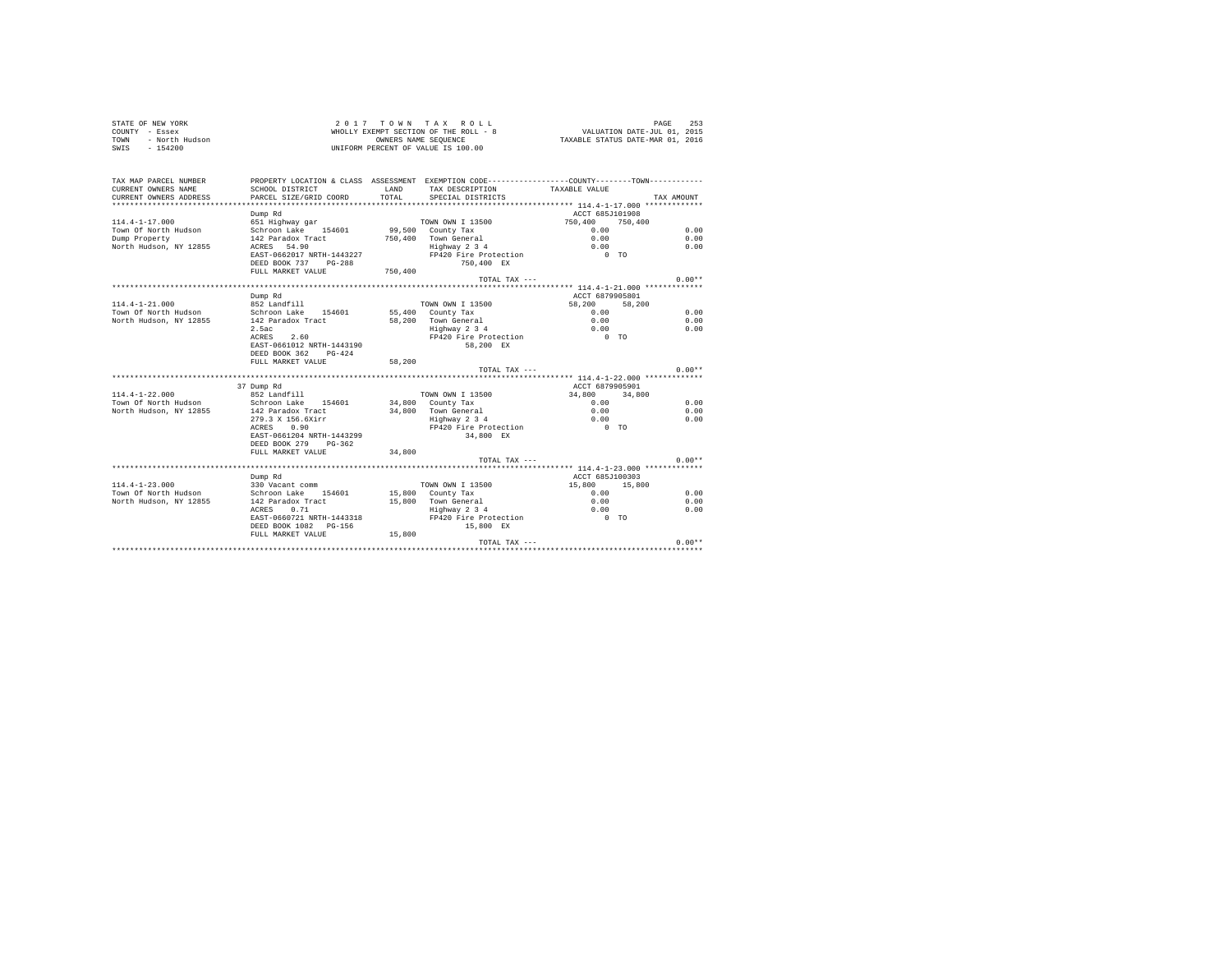| STATE OF NEW YORK<br>COUNTY - Essex<br>- North Hudson<br><b>TOWN</b><br>$SWTS = 154200$ |                                                                                                                   |         | 2017 TOWN TAX ROLL<br>$\begin{array}{ccccccccc} 2&0&1&7&\text{ }T&0&\text{ }W&\text{ }N&\text{ }T&\text{ }A&X&\text{ }K&0\text{ }L&L\\ \text{WHOLLY EXEMPTS ESETION} &0&\text{ }T\text{HIS} &\text{ }N\text{HIS} &\text{ }T\text{MIS} &\text{ }T\text{MIS} &\text{ }T\text{MIS} &\text{ }T\text{MIS} &\text{ }T\text{MIS} &\text{ }T\text{MIS} &\text{ }T\text{MIS} &\text{ }T\text{MIS} &\text{ }T\text{MIS} &\text{$<br>UNIFORM PERCENT OF VALUE IS 100.00 |                 | 254<br>PAGE |
|-----------------------------------------------------------------------------------------|-------------------------------------------------------------------------------------------------------------------|---------|--------------------------------------------------------------------------------------------------------------------------------------------------------------------------------------------------------------------------------------------------------------------------------------------------------------------------------------------------------------------------------------------------------------------------------------------------------------|-----------------|-------------|
| TAX MAP PARCEL NUMBER<br>CURRENT OWNERS NAME                                            | PROPERTY LOCATION & CLASS ASSESSMENT EXEMPTION CODE---------------COUNTY--------TOWN----------<br>SCHOOL DISTRICT | LAND    |                                                                                                                                                                                                                                                                                                                                                                                                                                                              |                 |             |
| CURRENT OWNERS ADDRESS                                                                  | PARCEL SIZE/GRID COORD                                                                                            | TOTAL   | TAX DESCRIPTION TAXABLE VALUE<br>SPECIAL DISTRICTS                                                                                                                                                                                                                                                                                                                                                                                                           |                 | TAX AMOUNT  |
|                                                                                         |                                                                                                                   |         |                                                                                                                                                                                                                                                                                                                                                                                                                                                              |                 |             |
|                                                                                         | 3024 US Route 9                                                                                                   |         |                                                                                                                                                                                                                                                                                                                                                                                                                                                              | ACCT 685J100302 |             |
| $114.4 - 1 - 32.100$                                                                    | 652 Govt bldgs                                                                                                    |         | TOWN OWN I 13500                                                                                                                                                                                                                                                                                                                                                                                                                                             | 229,100         | 229,100     |
| Town Of North Hudson                                                                    | Schroon Lake 154601 55,300 County Tax                                                                             |         |                                                                                                                                                                                                                                                                                                                                                                                                                                                              | 0.00            | 0.00        |
| North Hudson, NY 12855                                                                  | 1-A Gore E Of Rd Pat                                                                                              |         | 229,100 Town General                                                                                                                                                                                                                                                                                                                                                                                                                                         | 0.00            | 0.00        |
|                                                                                         | ACRES 2.58                                                                                                        |         | nown Generar<br>Highway 2 3 4<br>FP420 Fire Protection                                                                                                                                                                                                                                                                                                                                                                                                       | 0.00            | 0.00        |
|                                                                                         | EAST-0660502 NRTH-1443379                                                                                         |         |                                                                                                                                                                                                                                                                                                                                                                                                                                                              | $0$ TO          |             |
|                                                                                         | DEED BOOK 1082 PG-156                                                                                             | 229,100 | 229.100 EX                                                                                                                                                                                                                                                                                                                                                                                                                                                   |                 |             |
|                                                                                         | FULL MARKET VALUE                                                                                                 |         | TOTAL TAX ---                                                                                                                                                                                                                                                                                                                                                                                                                                                |                 | $0.00**$    |
|                                                                                         |                                                                                                                   |         |                                                                                                                                                                                                                                                                                                                                                                                                                                                              |                 |             |
|                                                                                         | US Route 9                                                                                                        |         |                                                                                                                                                                                                                                                                                                                                                                                                                                                              | ACCT 685J100301 |             |
| $114.4 - 1 - 33.000$                                                                    | 330 Vacant comm                                                                                                   |         | TOWN OWN I 13500                                                                                                                                                                                                                                                                                                                                                                                                                                             | 11,300          | 11,300      |
| Town Of North Hudson                                                                    | Schroon Lake 154601                                                                                               |         | 11,300 County Tax                                                                                                                                                                                                                                                                                                                                                                                                                                            | 0.00            | 0.00        |
| North Hudson, NY 12855                                                                  | 1-A Gore E Of Road Pat 11,300 Town General                                                                        |         |                                                                                                                                                                                                                                                                                                                                                                                                                                                              | 0.00            | 0.00        |
|                                                                                         | ACRES 0.21                                                                                                        |         |                                                                                                                                                                                                                                                                                                                                                                                                                                                              |                 | 0.00        |
|                                                                                         | EAST-0660644 NRTH-1443061                                                                                         |         | Fighway 2 3 4 0.00<br>FP420 Fire Protection 0 TO                                                                                                                                                                                                                                                                                                                                                                                                             |                 |             |
|                                                                                         | DEED BOOK 1082 PG-156                                                                                             |         | 11,300 EX                                                                                                                                                                                                                                                                                                                                                                                                                                                    |                 |             |
|                                                                                         | FULL MARKET VALUE                                                                                                 | 11,300  |                                                                                                                                                                                                                                                                                                                                                                                                                                                              |                 |             |
|                                                                                         |                                                                                                                   |         | TOTAL TAX $---$                                                                                                                                                                                                                                                                                                                                                                                                                                              |                 | $0.00**$    |
|                                                                                         |                                                                                                                   |         |                                                                                                                                                                                                                                                                                                                                                                                                                                                              |                 |             |
|                                                                                         | 34 Park Rd                                                                                                        |         |                                                                                                                                                                                                                                                                                                                                                                                                                                                              | ACCT 6879905913 |             |
| $114.4 - 1 - 43.000$                                                                    | 560 Impryd beach - WTRFNT                                                                                         |         | TOWN OWN I 13500                                                                                                                                                                                                                                                                                                                                                                                                                                             | 153,700 153,700 |             |
| Town Of North Hudson                                                                    | Schroon Lake 154601                                                                                               |         | 123,900 County Tax                                                                                                                                                                                                                                                                                                                                                                                                                                           | 0.00            | 0.00        |
| North Hudson, NY 12855                                                                  | 1-A Gore E Of Rd Pat                                                                                              |         | 153,700 Town General<br>Highway 2 3 4                                                                                                                                                                                                                                                                                                                                                                                                                        | 0.00            | 0.00        |
|                                                                                         | ACRES 8.00                                                                                                        |         |                                                                                                                                                                                                                                                                                                                                                                                                                                                              | 0.00            | 0.00        |
|                                                                                         | EAST-0659945 NRTH-1443142                                                                                         |         | FP420 Fire Protection                                                                                                                                                                                                                                                                                                                                                                                                                                        | $0$ TO          |             |
|                                                                                         | DEED BOOK 439 PG-557                                                                                              |         | 153,700 EX                                                                                                                                                                                                                                                                                                                                                                                                                                                   |                 |             |
|                                                                                         | FULL MARKET VALUE                                                                                                 | 153,700 |                                                                                                                                                                                                                                                                                                                                                                                                                                                              |                 |             |
|                                                                                         |                                                                                                                   |         | TOTAL TAX $---$                                                                                                                                                                                                                                                                                                                                                                                                                                              |                 | $0.00**$    |
|                                                                                         | 2944 US Route 9                                                                                                   |         |                                                                                                                                                                                                                                                                                                                                                                                                                                                              | ACCT 6879905906 |             |
| $114.18 - 3 - 6.000$                                                                    |                                                                                                                   |         |                                                                                                                                                                                                                                                                                                                                                                                                                                                              | 82,300          | 82,300      |
| Town Of North Hudson                                                                    | Schroon Lake 154601                                                                                               |         | 2.700 County Tax                                                                                                                                                                                                                                                                                                                                                                                                                                             | 0.00            | 0.00        |
| $R \uparrow \varphi$ 9                                                                  | 22 Platt Rogers&co Rd Pat                                                                                         |         | 82,300 Town General<br>Highway 2 3 4                                                                                                                                                                                                                                                                                                                                                                                                                         | 0.00            | 0.00        |
| North Hudson, NY 12855                                                                  | ACRES 0.09                                                                                                        |         |                                                                                                                                                                                                                                                                                                                                                                                                                                                              | 0.00            | 0.00        |
|                                                                                         | EAST-0659745 NRTH-1441589                                                                                         |         | FP420 Fire Protection                                                                                                                                                                                                                                                                                                                                                                                                                                        | $0$ TO          |             |
|                                                                                         | DEED BOOK 1170 PG-30                                                                                              |         | 82,300 EX                                                                                                                                                                                                                                                                                                                                                                                                                                                    |                 |             |
|                                                                                         | FULL MARKET VALUE 82,300                                                                                          |         |                                                                                                                                                                                                                                                                                                                                                                                                                                                              |                 |             |
|                                                                                         |                                                                                                                   |         | TOTAL TAX ---                                                                                                                                                                                                                                                                                                                                                                                                                                                |                 | $0.00**$    |
|                                                                                         |                                                                                                                   |         |                                                                                                                                                                                                                                                                                                                                                                                                                                                              |                 |             |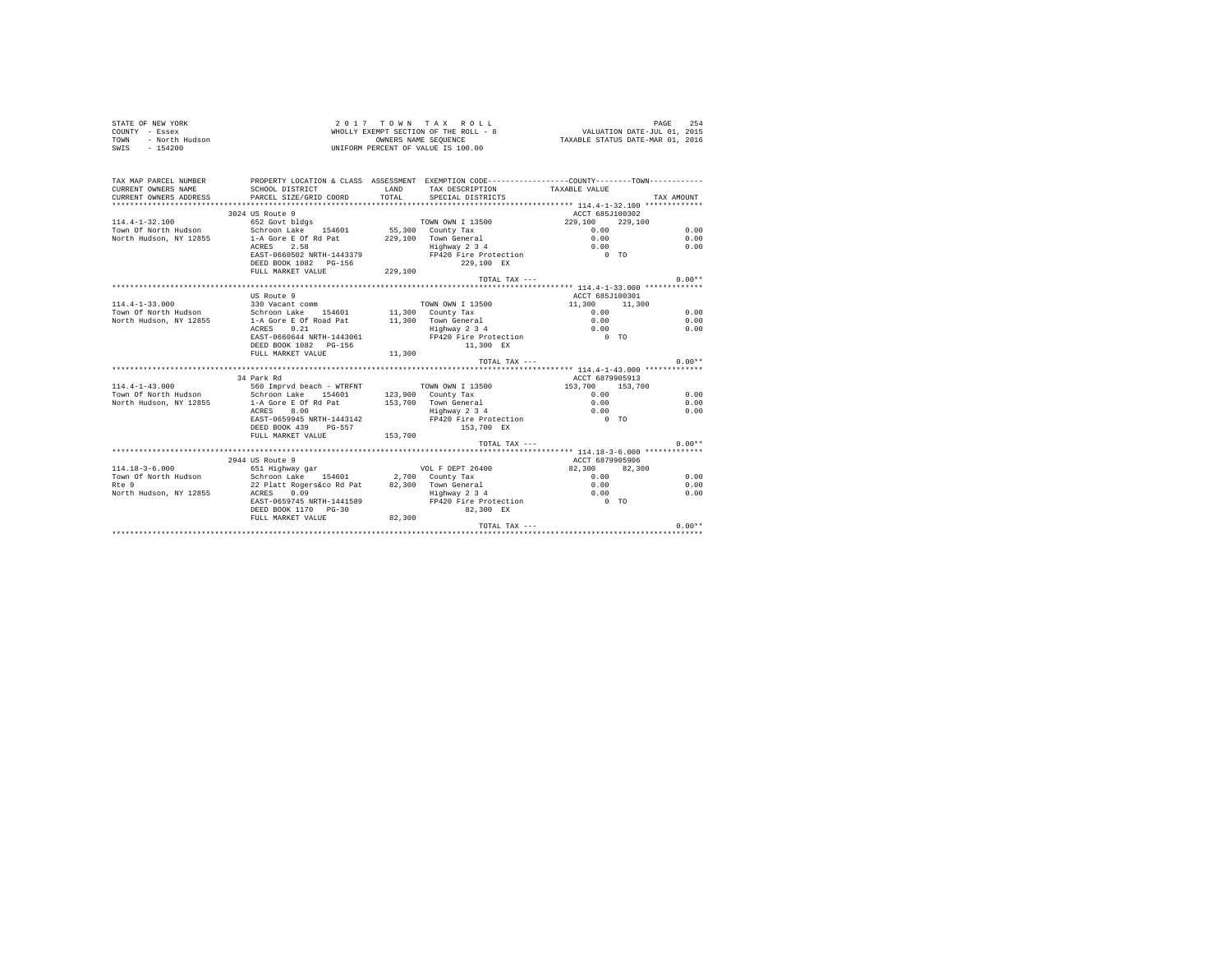| STATE OF NEW YORK<br>COUNTY - Essex<br>- North Hudson<br>TOWN<br>$SWTS = 154200$ |                                                                                               |               | 2017 TOWN TAX ROLL<br>WHOLLY EXEMPT SECTION OF THE ROLL - 8<br>OWNERS NAME SEQUENCE<br>UNIFORM PERCENT OF VALUE IS 100.00 | VALUATION DATE-JUL 01, 2015<br>TAXABLE STATUS DATE-MAR 01, 2016 | PAGE<br>255 |
|----------------------------------------------------------------------------------|-----------------------------------------------------------------------------------------------|---------------|---------------------------------------------------------------------------------------------------------------------------|-----------------------------------------------------------------|-------------|
| TAX MAP PARCEL NUMBER                                                            | PROPERTY LOCATION & CLASS ASSESSMENT EXEMPTION CODE---------------COUNTY-------TOWN---------- |               |                                                                                                                           |                                                                 |             |
| CURRENT OWNERS NAME<br>CURRENT OWNERS ADDRESS                                    | SCHOOL DISTRICT<br>PARCEL SIZE/GRID COORD                                                     | LAND<br>TOTAL | TAX DESCRIPTION<br>SPECIAL DISTRICTS                                                                                      | TAXABLE VALUE                                                   | TAX AMOUNT  |
|                                                                                  |                                                                                               |               |                                                                                                                           |                                                                 |             |
|                                                                                  | US Route 9                                                                                    |               |                                                                                                                           | ACCT 6879905904                                                 |             |
| $114.18 - 3 - 7.000$                                                             | 652 Govt bldgs                                                                                |               | TOWN OWN I 13500                                                                                                          | 66,400<br>66,400                                                |             |
| Town Of North Hudson                                                             | Schroon Lake 154601 6,000 County Tax                                                          |               |                                                                                                                           | 0.00                                                            | 0.00        |
| c/o Town Hall                                                                    | 22 Platt Rogers&co Rd Pat                                                                     |               | 66,400 Town General                                                                                                       | 0.00                                                            | 0.00        |
| North Hudson, NY 12855                                                           | 0.20<br>ACRES                                                                                 |               | Highway 2 3 4                                                                                                             | 0.00                                                            | 0.00        |
|                                                                                  | EAST-0659797 NRTH-1441639                                                                     |               | FP420 Fire Protection                                                                                                     | $0$ TO                                                          |             |
|                                                                                  | DEED BOOK 375 PG-391                                                                          |               | 66.400 EX                                                                                                                 |                                                                 |             |
|                                                                                  | FULL MARKET VALUE                                                                             | 66,400        | TOTAL TAX ---                                                                                                             |                                                                 | $0.00**$    |
|                                                                                  |                                                                                               |               |                                                                                                                           | **************** 114.18-3-8.000 *************                   |             |
|                                                                                  | US Route 9                                                                                    |               |                                                                                                                           | ACCT 6879905902                                                 |             |
| $114.18 - 3 - 8.000$                                                             | 651 Highway gar                                                                               |               | TOWN OWN I 13500                                                                                                          | 144,100 144,100                                                 |             |
| Town Of North Hudson                                                             | Schroon Lake 154601                                                                           |               | 3,000 County Tax                                                                                                          | 0.00                                                            | 0.00        |
| c/o Town Shed                                                                    | 22 Platt Rogers&co Rd Pat                                                                     |               | 144.100 Town General                                                                                                      | 0.00                                                            | 0.00        |
| North Hudson, NY 12855                                                           | ACRES 0.10                                                                                    |               | Highway 2 3 4                                                                                                             | 0.00                                                            | 0.00        |
|                                                                                  | EAST-0659773 NRTH-1441673                                                                     |               | FP420 Fire Protection                                                                                                     | $0$ TO                                                          |             |
|                                                                                  | DEED BOOK 201 PG-518<br>FULL MARKET VALUE                                                     | 144,100       | 144,100 EX                                                                                                                |                                                                 |             |
|                                                                                  |                                                                                               |               | TOTAL TAX $---$                                                                                                           |                                                                 | $0.00**$    |
|                                                                                  |                                                                                               |               |                                                                                                                           |                                                                 |             |
|                                                                                  | 2946 US Route 9                                                                               |               |                                                                                                                           | ACCT 6879905903                                                 |             |
| $114.18 - 3 - 9.000$                                                             | 438 Parking lot                                                                               |               | TOWN OWN I 13500                                                                                                          | 5,800<br>5,800                                                  |             |
| Town Of North Hudson                                                             | Schroon Lake 154601                                                                           |               | 5,800 County Tax                                                                                                          | 0.00                                                            | 0.00        |
| c/o Town Shed                                                                    | 22 Platt Rogers&co Rd Pat                                                                     |               | 5,800 Town General<br>Highway 2 3 4                                                                                       | 0.00                                                            | 0.00        |
| North Hudson, NY 12855                                                           | ACRES<br>0.30                                                                                 |               |                                                                                                                           | 0.00                                                            | 0.00        |
|                                                                                  | EAST-0659724 NRTH-1441699                                                                     |               | FP420 Fire Protection                                                                                                     | $0$ TO                                                          |             |
|                                                                                  | DEED BOOK 172 PG-251<br>FULL MARKET VALUE                                                     | 5,800         | 5.800 EX                                                                                                                  |                                                                 |             |
|                                                                                  |                                                                                               |               | TOTAL TAX $---$                                                                                                           |                                                                 | $0.00**$    |
|                                                                                  |                                                                                               |               |                                                                                                                           |                                                                 |             |
|                                                                                  | US Route 9                                                                                    |               |                                                                                                                           | ACCT 685J101514                                                 |             |
| $125.1 - 1 - 30.100$                                                             | 910 Priv forest                                                                               |               | TOWN OWN I 13500                                                                                                          | 109,600 109,600                                                 |             |
| Town of North Hudson                                                             | Schroon Lake 154601                                                                           |               | $109.600$ County Tax                                                                                                      | 0.00                                                            | 0.00        |
| PO Box 60                                                                        | 141 Paradox Tr                                                                                |               | 109,600 Town General                                                                                                      | 0.00                                                            | 0.00        |
| North Hudson, NY 12855                                                           | ACRES 132.00                                                                                  |               | Highway 2 3 4                                                                                                             | 0.00<br>$0$ TO                                                  | 0.00        |
|                                                                                  | EAST-0659565 NRTH-1438917<br>DEED BOOK 1774 PG-44                                             |               | FP420 Fire Protection<br>109,600 EX                                                                                       |                                                                 |             |
|                                                                                  | FULL MARKET VALUE 109,600                                                                     |               |                                                                                                                           |                                                                 |             |
|                                                                                  |                                                                                               |               | TOTAL TAX ---                                                                                                             |                                                                 | $0.00**$    |
|                                                                                  |                                                                                               |               |                                                                                                                           |                                                                 |             |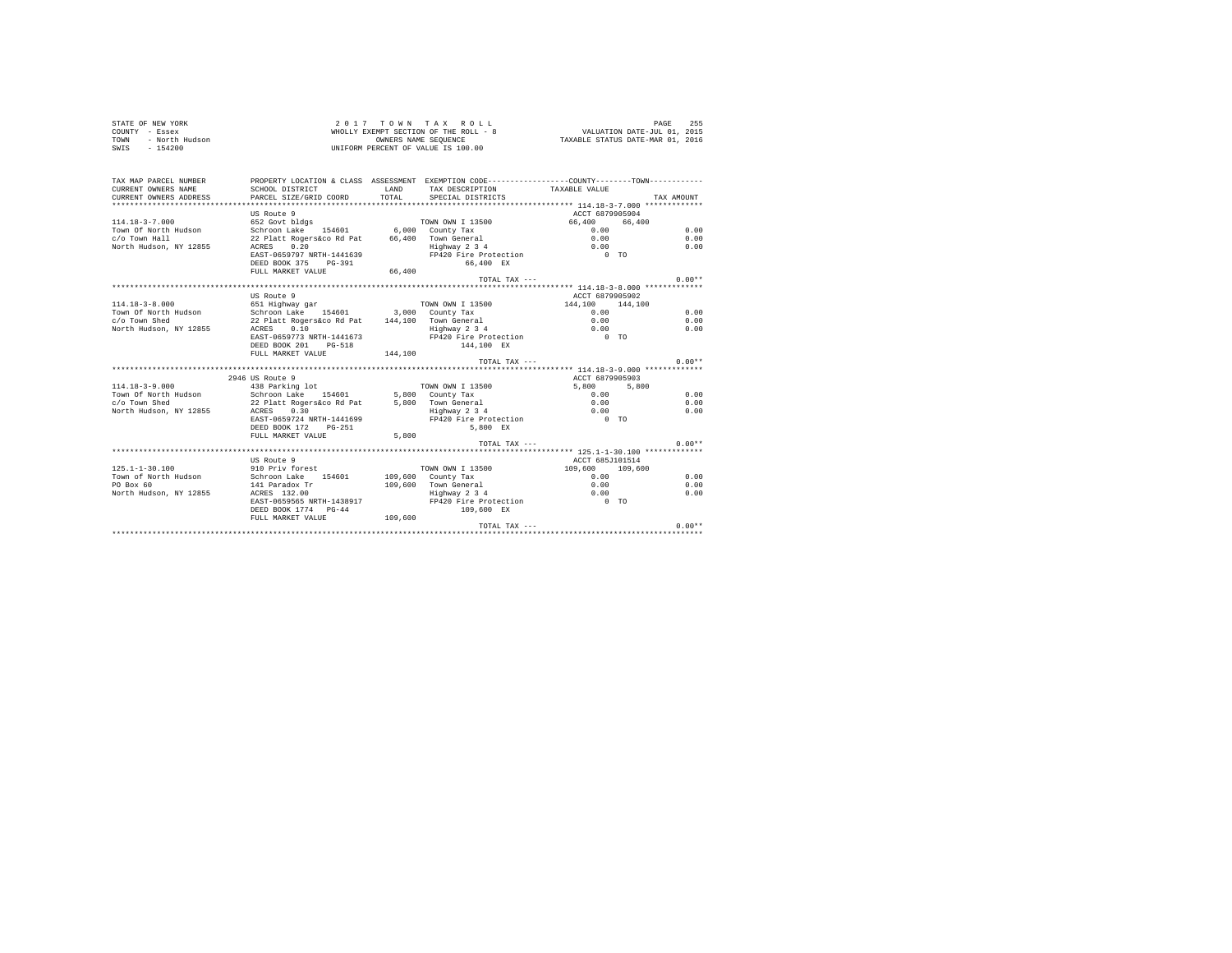| STATE OF NEW YORK<br>COUNTY - Essex<br>- North Hudson<br>TOWN<br>SWIS - 154200 |                                                                                                                                                                         | OWNERS NAME SEQUENCE | 2017 TOWN TAX ROLL<br>WHOLLY EXEMPT SECTION OF THE ROLL - 8<br>UNIFORM PERCENT OF VALUE IS 100.00 |                 | 256<br>PAGE<br>VALUATION DATE-JUL 01, 2015<br>TAXABLE STATUS DATE-MAR 01, 2016 |  |  |  |
|--------------------------------------------------------------------------------|-------------------------------------------------------------------------------------------------------------------------------------------------------------------------|----------------------|---------------------------------------------------------------------------------------------------|-----------------|--------------------------------------------------------------------------------|--|--|--|
| CURRENT OWNERS NAME<br>CURRENT OWNERS ADDRESS                                  | TAX MAP PARCEL NUMBER PROPERTY LOCATION & CLASS ASSESSMENT EXEMPTION CODE---------------COUNTY--------TOWN----------<br>SCHOOL DISTRICT<br>PARCEL SIZE/GRID COORD TOTAL | <b>T.AND</b>         | TAX DESCRIPTION TAXABLE VALUE<br>SPECIAL DISTRICTS                                                |                 | TAX AMOUNT                                                                     |  |  |  |
|                                                                                | 2686 US Route 9                                                                                                                                                         |                      |                                                                                                   | ACCT 6879993001 |                                                                                |  |  |  |
| $125.1 - 1 - 39.200$                                                           | 963 Municpl park                                                                                                                                                        |                      | TOWN OWN I 13500                                                                                  | 203,600         | 203,600                                                                        |  |  |  |
|                                                                                | Town Of North Hudson Schroon Lake 154601 203,600 County Tax                                                                                                             |                      |                                                                                                   | 0.00            | 0.00                                                                           |  |  |  |
| North Hudson, NY 12855                                                         | 2h Platt Rogers & Co                                                                                                                                                    | 203,600              | Town General                                                                                      | 0.00            | 0.00                                                                           |  |  |  |
|                                                                                | ACRES 204.50                                                                                                                                                            |                      | Highway 2 3 4                                                                                     | 0.00            | 0.00                                                                           |  |  |  |
|                                                                                | EAST-0656528 NRTH-1435876                                                                                                                                               |                      | FP420 Fire Protection                                                                             | $0$ TO          |                                                                                |  |  |  |
|                                                                                | DEED BOOK 1010 PG-260                                                                                                                                                   |                      | 203.600 EX                                                                                        |                 |                                                                                |  |  |  |
|                                                                                | FULL MARKET VALUE                                                                                                                                                       | 203,600              |                                                                                                   |                 |                                                                                |  |  |  |
|                                                                                |                                                                                                                                                                         |                      | TOTAL TAX $---$                                                                                   |                 | $0.00**$                                                                       |  |  |  |
|                                                                                |                                                                                                                                                                         |                      |                                                                                                   |                 |                                                                                |  |  |  |
|                                                                                | US Route 9                                                                                                                                                              |                      |                                                                                                   | ACCT 6879993002 |                                                                                |  |  |  |
| $125.1 - 1 - 39.300$                                                           | 963 Municpl park                                                                                                                                                        |                      | TOWN OWN I 13500                                                                                  | 107,900 107,900 |                                                                                |  |  |  |
| Town Of North Hudson                                                           | Schroon Lake 154601 107,900 County Tax                                                                                                                                  |                      |                                                                                                   | 0.00            | 0.00                                                                           |  |  |  |
| North Hudson, NY 12855                                                         | 2h Platt Rogers & Co                                                                                                                                                    |                      | 107.900 Town General                                                                              | 0.00            | 0.00                                                                           |  |  |  |
|                                                                                | ACRES 32.96                                                                                                                                                             |                      | Highway 2 3 4                                                                                     | $0.00 -$        | 0.00                                                                           |  |  |  |
|                                                                                | EAST-0655245 NRTH-1435948<br>DEED BOOK 1010 PG-260                                                                                                                      |                      | FP420 Fire Protection                                                                             | $0$ TO          |                                                                                |  |  |  |
|                                                                                | FULL MARKET VALUE                                                                                                                                                       | 107,900              | 107,900 EX                                                                                        |                 |                                                                                |  |  |  |
|                                                                                |                                                                                                                                                                         |                      | TOTAL TAX $---$                                                                                   |                 | $0.00**$                                                                       |  |  |  |
|                                                                                |                                                                                                                                                                         |                      |                                                                                                   |                 |                                                                                |  |  |  |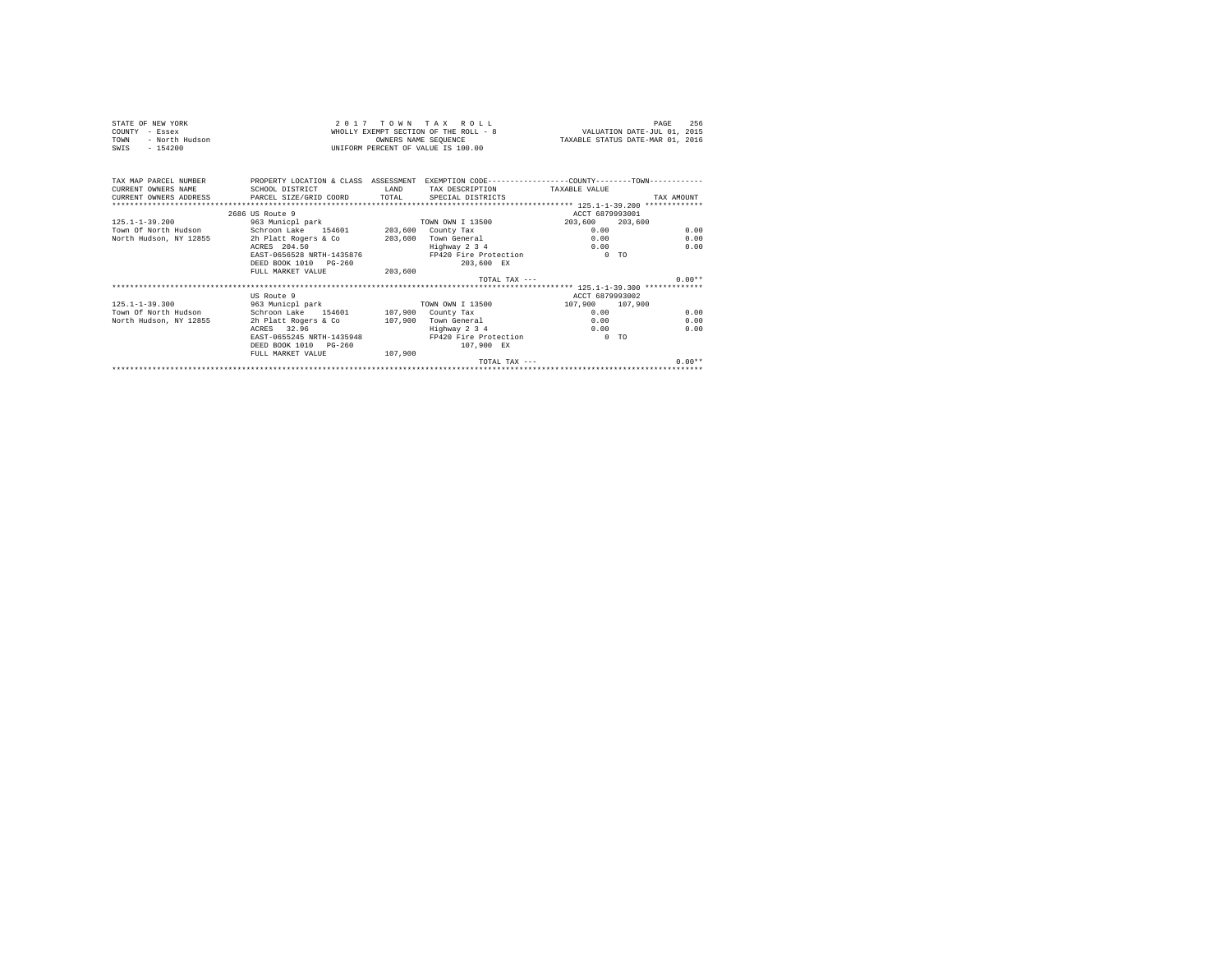|                | STATE OF NEW YORK | 2017 TOWN TAX ROLL                    |                                  | PAGE            | 257 |
|----------------|-------------------|---------------------------------------|----------------------------------|-----------------|-----|
| COUNTY - Essex |                   | WHOLLY EXEMPT SECTION OF THE ROLL - 8 | VALUATION DATE-JUL 01, 2015      |                 |     |
| TOWN           | - North Hudson    |                                       | TAXABLE STATUS DATE-MAR 01, 2016 |                 |     |
| SWIS           | - 154200          | UNIFORM PERCENT OF VALUE IS 100.00    |                                  | RPS155/V04/L015 |     |
|                |                   |                                       | CURRENT DATE 12/14/2016          |                 |     |

#### R O L L S U B S E C T I O N - - T O T A L S

### \*\*\* S P E C I A L D I S T R I C T S U M M A R Y \*\*\*

| CODE<br>DISTRICT NAME | TOTAL<br>EXTENSION<br>PARCELS<br><b>TYPE</b> | <b>EXTENSION</b><br><b>VALUE</b> | AD VALOREM<br>VALUE | <b>EXEMPT</b><br>AMOUNT | TAXARLE<br>VALUE | TOTAL<br>TAX |
|-----------------------|----------------------------------------------|----------------------------------|---------------------|-------------------------|------------------|--------------|
| FP420 Fire Protectio  | 26 TOTAL                                     |                                  | 2951.200            | 2951.200                |                  |              |

# \*\*\* S C H O O L D I S T R I C T S U M M A R Y \*\*\*

| CODE   | DISTRICT NAME      | TOTAL<br>PARCELS | ASSESSED<br>LAND | ASSESSED<br>TOTAL | <b>EXEMPT</b><br>AMOUNT | TOTAL<br>TAXABLE |
|--------|--------------------|------------------|------------------|-------------------|-------------------------|------------------|
|        |                    |                  |                  |                   | STAR AMOUNT             | STAR TAXABLE     |
|        | Schroon Lake       | 26               | 1244,300         | 2951,200          | 2951,200                |                  |
| 154601 |                    |                  |                  |                   |                         |                  |
|        | SUB-TOTAL          | 26               | 1244,300         | 2951,200          | 2951.200                |                  |
|        | SUB - TO TAL(CONT) |                  |                  |                   |                         |                  |
|        |                    |                  |                  |                   |                         |                  |
|        | TOTAL              | 26               | 1244,300         | 2951,200          | 2951,200                |                  |
|        | TO TAL (CONT)      |                  |                  |                   |                         |                  |

### \*\*\* S Y S T E M C O D E S S U M M A R Y \*\*\*

NO SYSTEM EXEMPTIONS AT THIS LEVEL

#### \*\*\* E X E M P T I O N S U M M A R Y \*\*\*

|       |             | TOTAL   |          |          |
|-------|-------------|---------|----------|----------|
| CODE  | DESCRIPTION | PARCELS | COUNTY   | TOWN     |
| 12100 | N.Y. STATE  | 2       | 166,200  | 166,200  |
| 13100 | CNTY OWN I  | 2       | 84,800   | 84,800   |
| 13500 | TOWN OWN I  | 14      | 1922.100 | 1922.100 |
| 25110 | CONST REL   |         | 141,100  | 141,100  |
| 26400 | VOL F DEPT  | 2       | 454,900  | 454,900  |
| 27350 | PRI CEM     | 5       | 182,100  | 182,100  |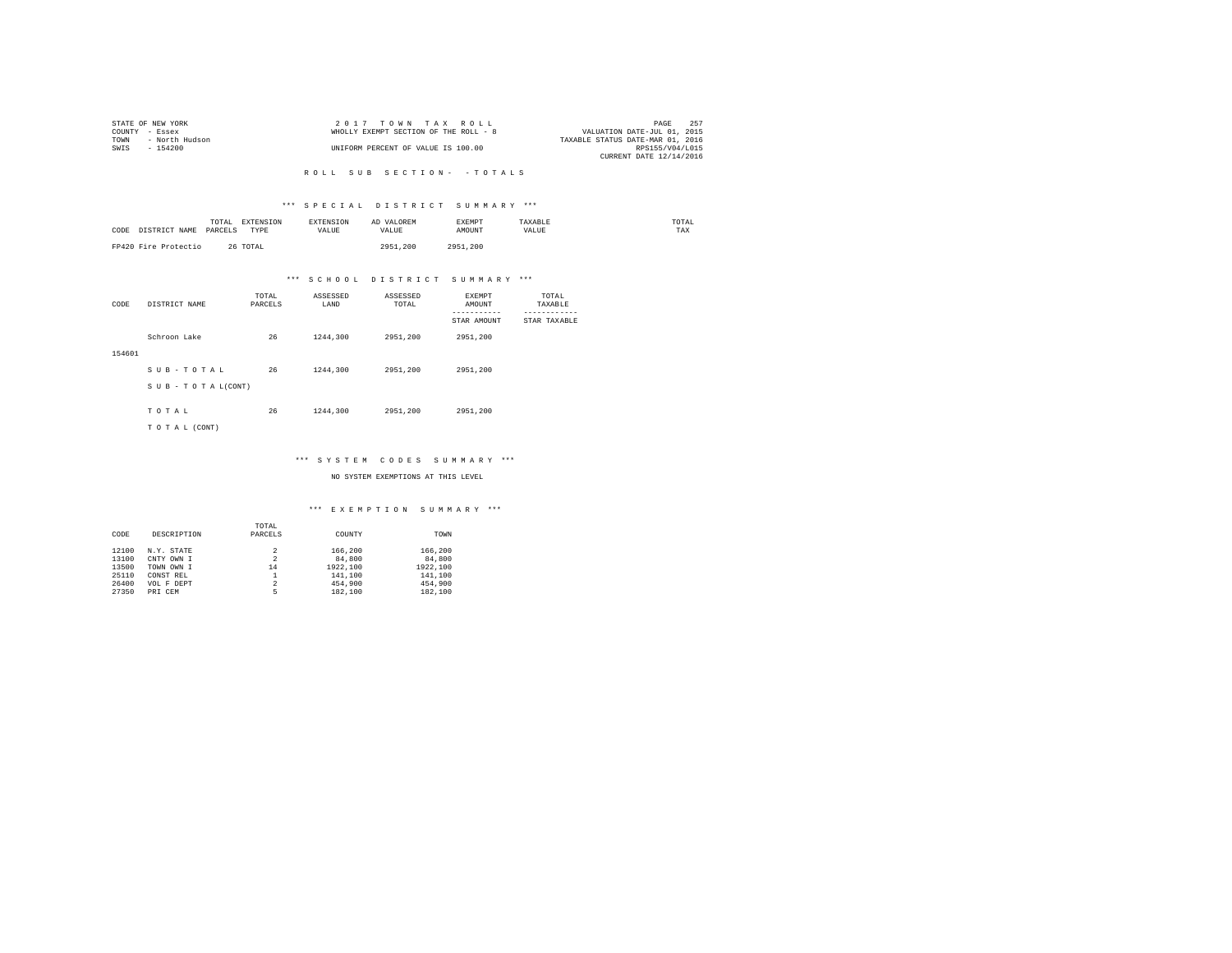|                | STATE OF NEW YORK | $2.017$ TOWN TAX ROLL                 | PAGE                             | 258 |
|----------------|-------------------|---------------------------------------|----------------------------------|-----|
| COUNTY - Essex |                   | WHOLLY EXEMPT SECTION OF THE ROLL - 8 | VALUATION DATE-JUL 01, 2015      |     |
| TOWN           | - North Hudson    |                                       | TAXABLE STATUS DATE-MAR 01, 2016 |     |
| SWIS           | - 154200          | UNIFORM PERCENT OF VALUE IS 100.00    | RPS155/V04/L015                  |     |
|                |                   |                                       | CURRENT DATE 12/14/2016          |     |

#### R O L L S U B S E C T I O N - - T O T A L S

### \*\*\* E X E M P T I O N S U M M A R Y \*\*\*

| CODE | DESCRIPTION | TOTAL<br>PARCELS | COUNTY   | TOWN     |
|------|-------------|------------------|----------|----------|
|      | TOTAL       | 26               | 2951,200 | 2951.200 |

# \*\*\* G R A N D T O T A L S \*\*\*

| ROLL<br><b>SEC</b> | DESCRIPTION                   | TOTAL<br>PARCELS | ASSESSED<br>LAND | ASSESSED<br>TOTAL | EXEMPT<br>AMOUNT<br>-----------<br>STAR AMOUNT | TOTAL<br>TAXABLE<br>STAR TAXABLE | TOTAL<br>TAX |
|--------------------|-------------------------------|------------------|------------------|-------------------|------------------------------------------------|----------------------------------|--------------|
|                    | RS 8 TOTAL<br>GREG BEGG MANDS |                  | 1244,300         | 2951,200          | 2.951.200                                      |                                  |              |

SPEC DIST TAXES 8 WHOLLY EXEMPT 26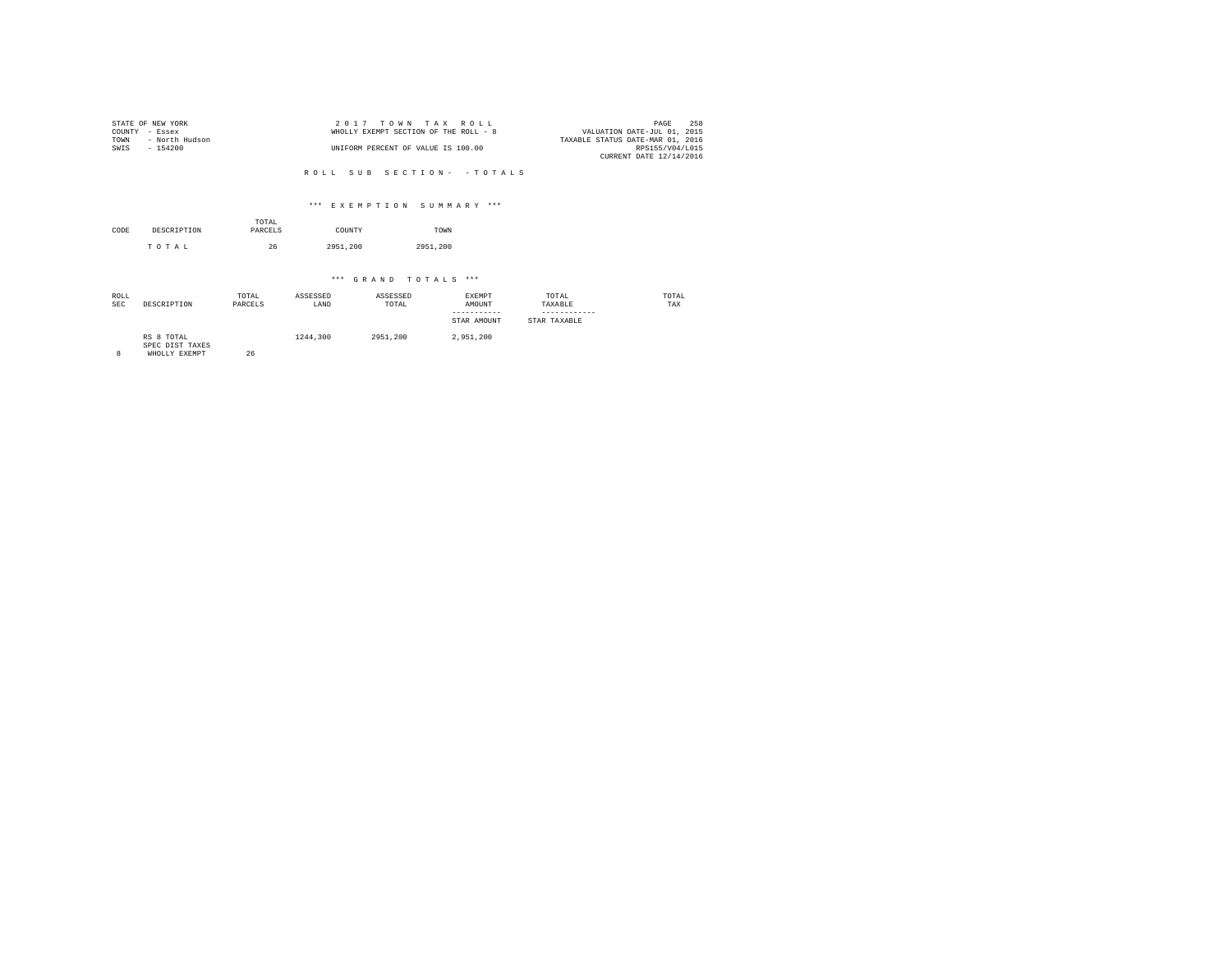|                | STATE OF NEW YORK | $2.017$ TOWN TAX ROLL                 |                                  | PAGE            | 259 |
|----------------|-------------------|---------------------------------------|----------------------------------|-----------------|-----|
| COUNTY - Essex |                   | WHOLLY EXEMPT SECTION OF THE ROLL - 8 | VALUATION DATE-JUL 01, 2015      |                 |     |
| TOWN           | - North Hudson    |                                       | TAXABLE STATUS DATE-MAR 01, 2016 |                 |     |
| SWTS           | - 154200          | UNIFORM PERCENT OF VALUE IS 100.00    |                                  | RPS155/V04/L015 |     |
|                |                   |                                       | CURRENT DATE 12/14/2016          |                 |     |

R O L L S E C T I O N T O T A L S

### \*\*\* S P E C I A L D I S T R I C T S U M M A R Y \*\*\*

| CODE<br>DISTRICT NAME | TOTAL<br>EXTENSION<br>PARCELS<br>TYPE | <b>EXTENSION</b><br>VALUE | AD VALOREM<br>VALUE | EXEMPT<br>AMOUNT | TAXABLE<br>VALUE | TOTAL<br>TAX |
|-----------------------|---------------------------------------|---------------------------|---------------------|------------------|------------------|--------------|
| FP420 Fire Protectio  | 26 TOTAL                              |                           | 2951,200            | 2951.200         |                  |              |

# \*\*\* S C H O O L D I S T R I C T S U M M A R Y \*\*\*

| CODE   | DISTRICT NAME      | TOTAL<br>PARCELS | ASSESSED<br>LAND | ASSESSED<br>TOTAL | <b>EXEMPT</b><br>AMOUNT | TOTAL<br>TAXABLE |
|--------|--------------------|------------------|------------------|-------------------|-------------------------|------------------|
|        |                    |                  |                  |                   | STAR AMOUNT             | STAR TAXABLE     |
|        | Schroon Lake       | 26               | 1244,300         | 2951,200          | 2951,200                |                  |
| 154601 |                    |                  |                  |                   |                         |                  |
|        | SUB-TOTAL          | 26               | 1244,300         | 2951,200          | 2951.200                |                  |
|        | SUB - TO TAL(CONT) |                  |                  |                   |                         |                  |
|        | TOTAL              | 26               | 1244,300         | 2951,200          | 2951,200                |                  |
|        | TO TAL (CONT)      |                  |                  |                   |                         |                  |

### \*\*\* S Y S T E M C O D E S S U M M A R Y \*\*\*

NO SYSTEM EXEMPTIONS AT THIS LEVEL

### \*\*\* E X E M P T I O N S U M M A R Y \*\*\*

|       |             | TOTAL   |          |          |
|-------|-------------|---------|----------|----------|
| CODE  | DESCRIPTION | PARCELS | COUNTY   | TOWN     |
| 12100 | N.Y. STATE  | 2       | 166,200  | 166,200  |
| 13100 | CNTY OWN I  | 2       | 84,800   | 84,800   |
| 13500 | TOWN OWN I  | 14      | 1922.100 | 1922.100 |
| 25110 | CONST REL   |         | 141,100  | 141,100  |
| 26400 | VOL F DEPT  | 2       | 454,900  | 454,900  |
| 27350 | PRI CEM     | 5       | 182,100  | 182,100  |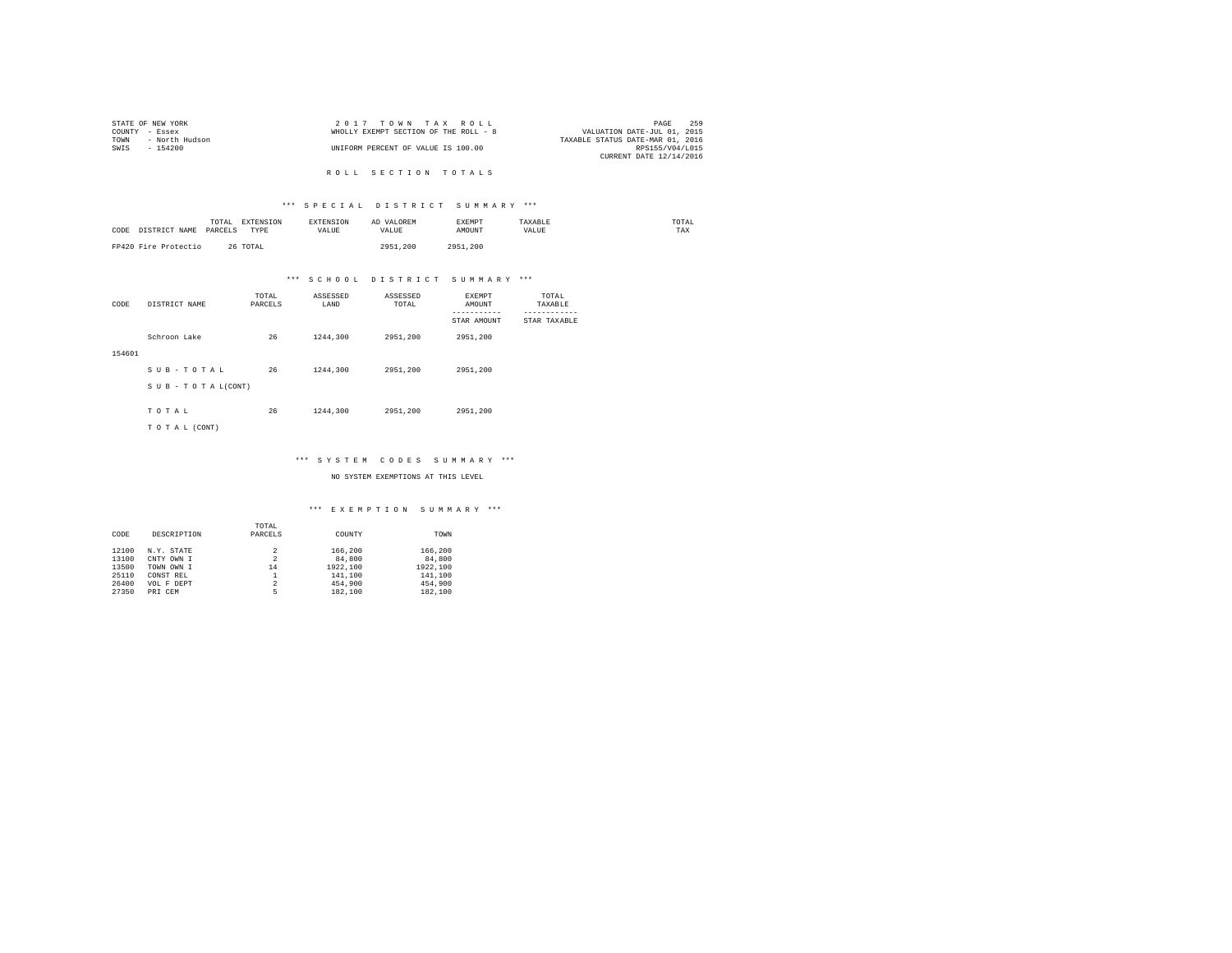| STATE OF NEW YORK |                | 2017 TOWN TAX ROLL                    |                                  | PAGE            | 260 |
|-------------------|----------------|---------------------------------------|----------------------------------|-----------------|-----|
| COUNTY - Essex    |                | WHOLLY EXEMPT SECTION OF THE ROLL - 8 | VALUATION DATE-JUL 01, 2015      |                 |     |
| TOWN              | - North Hudson |                                       | TAXABLE STATUS DATE-MAR 01, 2016 |                 |     |
| SWIS              | $-154200$      | UNIFORM PERCENT OF VALUE IS 100.00    |                                  | RPS155/V04/L015 |     |
|                   |                |                                       | CURRENT DATE 12/14/2016          |                 |     |

ROLL SECTION TOTALS

### \*\*\* E X E M P T I O N S U M M A R Y \*\*\*

| CODE | DESCRIPTION | TOTAL<br>PARCELS | COUNTY   | TOWN     |  |
|------|-------------|------------------|----------|----------|--|
|      | TOTAL       | 26               | 2951,200 | 2951.200 |  |

| ROLL<br><b>SEC</b> | DESCRIPTION                                    | TOTAL<br>PARCELS | ASSESSED<br>LAND | ASSESSED<br>TOTAL | <b>EXEMPT</b><br>AMOUNT<br>STAR AMOUNT | TOTAL<br>TAXABLE<br>STAR TAXABLE | TOTAL<br>TAX |
|--------------------|------------------------------------------------|------------------|------------------|-------------------|----------------------------------------|----------------------------------|--------------|
|                    | RS 8 TOTAL<br>SPEC DIST TAXES<br>WHOLLY EXEMPT | 26               | 1244,300         | 2951,200          | 2.951.200                              |                                  |              |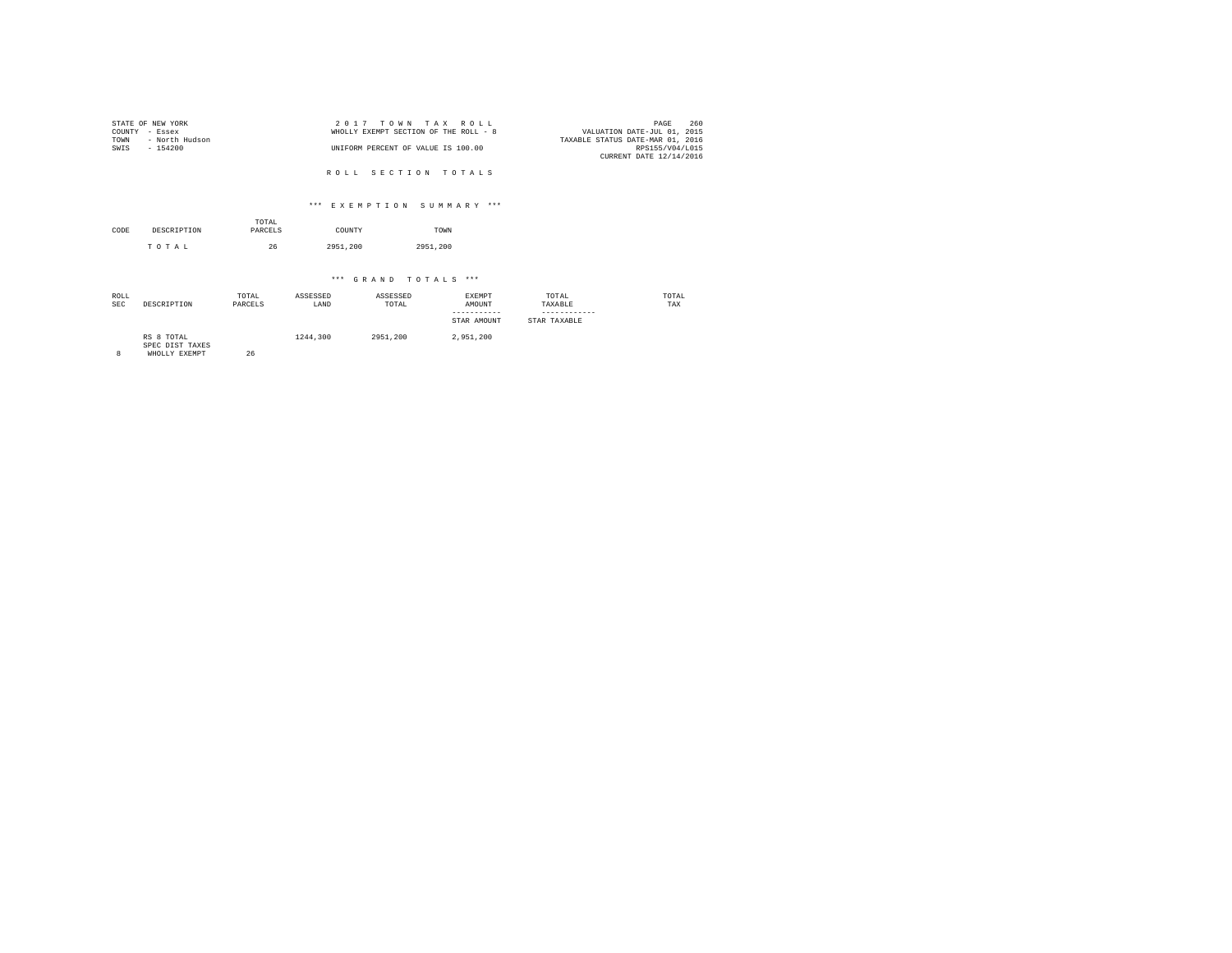| STATE OF NEW YORK |                | 2017 TOWN TAX ROLL |  |  |                                  | PAGE                        | 261 |
|-------------------|----------------|--------------------|--|--|----------------------------------|-----------------------------|-----|
| COUNTY - Essex    |                |                    |  |  |                                  | VALUATION DATE-JUL 01, 2015 |     |
| TOWN              | - North Hudson | SWIS TOTALS        |  |  | TAXABLE STATUS DATE-MAR 01, 2016 |                             |     |
| SWIS<br>$-154200$ |                |                    |  |  |                                  | RPS155/V04/L015             |     |
|                   |                |                    |  |  |                                  | CURRENT DATE 12/14/2016     |     |

## \*\*\* S P E C I A L D I S T R I C T S U M M A R Y \*\*\*

| CODE | DISTRICT NAME        | TOTAL.<br>PARCELS | EXTENSION<br>TYPE | EXTENSION<br>VALUE | AD VALOREM<br>VALUE | <b>EXEMPT</b><br>AMOUNT | TAXABLE<br>VALUE | TAX<br>RATE | TOTAL<br>TAX |
|------|----------------------|-------------------|-------------------|--------------------|---------------------|-------------------------|------------------|-------------|--------------|
|      | OT902 Omitted tax C  |                   | MOVTAX            | 31.26              |                     |                         | 31.26            |             | 31.26        |
|      | OT903 Omitted tax T  |                   | MOVTAX            | 39.58              |                     |                         | 39.58            |             | 39.58        |
|      | FP420 Fire Protectio |                   | 886 TOTAL         |                    | 153081.858          | 3400,400                | 149681.458       | 591256      | 88,500.23    |

# \*\*\* S C H O O L D I S T R I C T S U M M A R Y \*\*\*

| CODE   | DISTRICT NAME   | TOTAL<br>PARCELS | ASSESSED<br>LAND | ASSESSED<br>TOTAL | <b>EXEMPT</b><br>AMOUNT | TOTAL<br>TAXABLE |
|--------|-----------------|------------------|------------------|-------------------|-------------------------|------------------|
|        |                 |                  |                  |                   | STAR AMOUNT             | STAR TAXABLE     |
|        | Schroon Lake    | 888              | 111457.131       | 186081,408        | 39105.506               | 146, 975, 902    |
| 154601 |                 |                  |                  |                   | 3269.677                | 143,706,225      |
|        | SUB-TOTAL       | 888              | 111457.131       | 186081,408        | 39105.506               | 146, 975, 902    |
|        | SUB-TOTAL(CONT) |                  |                  |                   | 3269.677                | 143,706,225      |
|        |                 |                  |                  |                   |                         |                  |
|        | TOTAL           | 888              | 111457.131       | 186081,408        | 39105.506               | 146, 975, 902    |
|        | TO TAL (CONT)   |                  |                  |                   | 3269.677                | 143,706,225      |

### \*\*\* S Y S T E M C O D E S S U M M A R Y \*\*\*

|       |             | TOTAL   |           |           |
|-------|-------------|---------|-----------|-----------|
| CODE  | DESCRIPTION | PARCELS | COUNTY    | TOWN      |
|       |             |         |           |           |
| 50001 | SCHL TAXBL  |         | 14527,310 | 14527.310 |
| 50005 | TOWN TAXBL  |         | 14917,600 |           |
| 50006 | CNTY TAXBL  |         |           | 14845.500 |
|       | TOTAL       |         | 29444.910 | 29372.810 |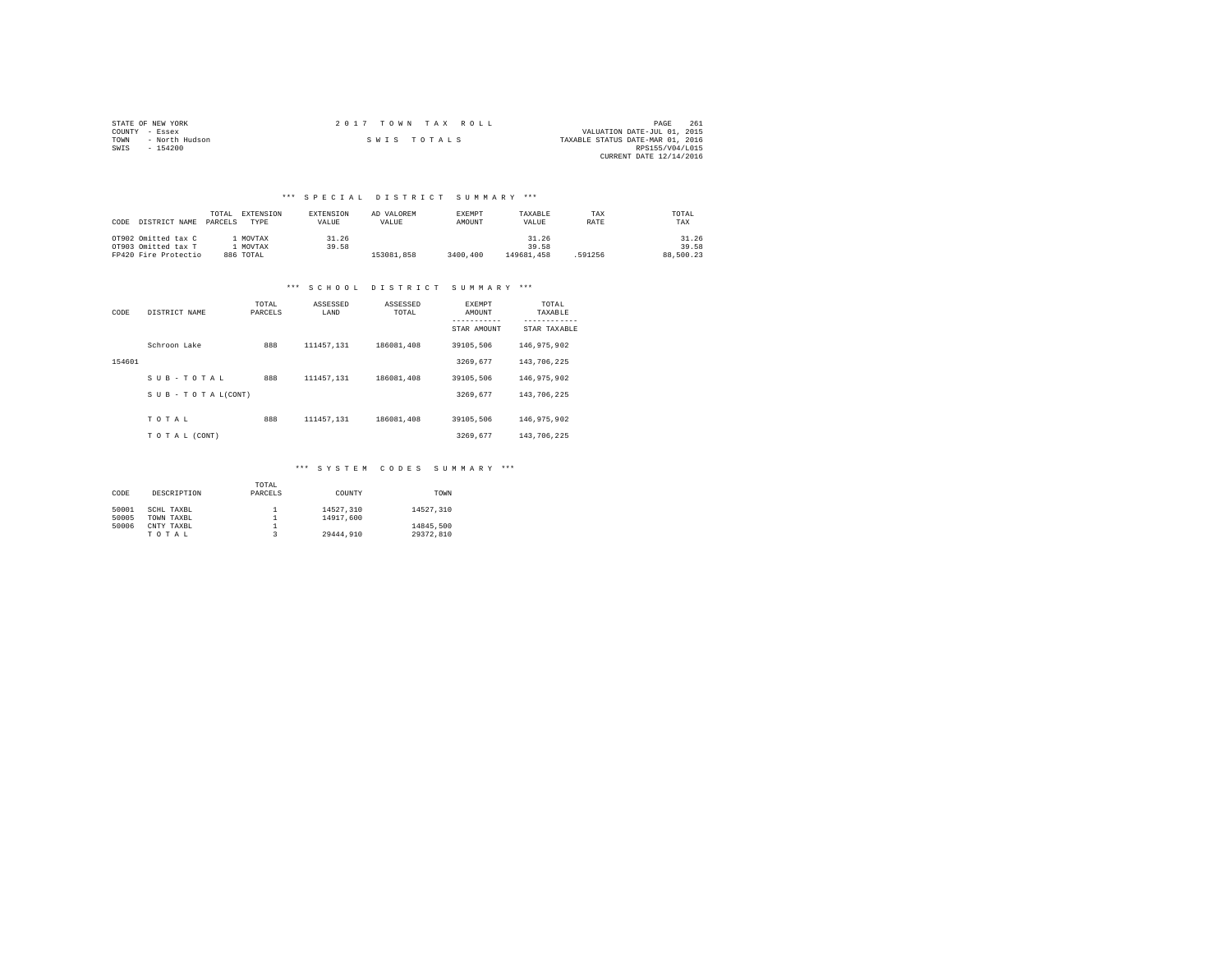|                | STATE OF NEW YORK | 2017 TOWN TAX ROLL |                                  | PAGE                        | 262 |
|----------------|-------------------|--------------------|----------------------------------|-----------------------------|-----|
| COUNTY - Essex |                   |                    |                                  | VALUATION DATE-JUL 01, 2015 |     |
| TOWN           | - North Hudson    | SWIS TOTALS        | TAXABLE STATUS DATE-MAR 01, 2016 |                             |     |
| SWIS           | $-154200$         |                    |                                  | RPS155/V04/L015             |     |
|                |                   |                    |                                  | CURRENT DATE 12/14/2016     |     |

#### \*\*\* E X E M P T I O N S U M M A R Y \*\*\*

|       |                | TOTAL          |          |          |
|-------|----------------|----------------|----------|----------|
| CODE  | DESCRIPTION    | PARCELS        | COUNTY   | TOWN     |
| 12100 | N.Y. STATE     | $\overline{2}$ | 166,200  | 166,200  |
| 13100 | CNTY OWN I     | $\overline{2}$ | 84,800   | 84,800   |
| 13500 | TOWN OWN I     | 14             | 1922,100 | 1922.100 |
| 25110 | CONST REL      | $\mathbf{1}$   | 141,100  | 141,100  |
| 26400 | VOL F DEPT     | $\overline{2}$ | 454,900  | 454.900  |
| 27350 | PRI CEM        | 5              | 182,100  | 182,100  |
| 33201 | C TAX SALE     | 6              | 449,200  | 449.200  |
| 41003 | PRO VETS T     |                |          | 61,337   |
| 41102 | VETERANS C     |                | 5,000    |          |
| 41120 | VETWAR CTS     | 10             | 130,605  | 130,605  |
| 41130 | VETCOM CTS     | 9              | 206.225  | 206.225  |
| 41140 | VETDIS CTS     | 6              | 261,405  | 261,405  |
| 41800 | AGED ALL       | 7              | 347.258  | 319,090  |
| 47450 | <b>FISCHER</b> | 18             | 4519,015 | 4519,015 |
| 47460 | PRIV FOR       | 8              | 858,343  | 858,343  |
|       | TOTAL          | 92             | 9728.251 | 9756.420 |

| ROLL<br><b>SEC</b> | DESCRIPTION                                                                                | TOTAL<br>PARCELS | ASSESSED<br>LAND                    | ASSESSED<br>TOTAL                      | <b>EXEMPT</b><br>AMOUNT<br>STAR AMOUNT | TOTAL<br>TAXABLE<br>------------<br>STAR TAXABLE | TAX<br>RATE                      |                                                                                     |
|--------------------|--------------------------------------------------------------------------------------------|------------------|-------------------------------------|----------------------------------------|----------------------------------------|--------------------------------------------------|----------------------------------|-------------------------------------------------------------------------------------|
| 1                  | County Tax<br>Town General<br>Highway 2 3 4<br>School Relevy<br>SPEC DIST TAXES<br>TAXABLE | 505              | 40358.687<br>40358.687<br>40358.687 | 64853.287<br>64853.287<br>64853.287    | 6.777.051<br>6.805.220<br>6.805.220    | 58,076,236<br>58.048.067<br>58.048.067           | 2.878570<br>2.311289<br>1.850942 | 167.176.41<br>134, 165, 80<br>107.443.84<br>118,387.14<br>38,150.17<br>565, 323, 36 |
|                    | County Tax<br>Town General<br>Highway 2 3 4                                                |                  | 68586.244<br>68586.244<br>68586.244 | 112876.654<br>112876.654<br>112876.654 | 29,444,910<br>29.372.810<br>29.372.810 | 83.431.744<br>83,503,844<br>83.503.844           | 2.878570<br>2.311289<br>1.850942 | 240.163.86<br>193,001.45<br>154,561.14                                              |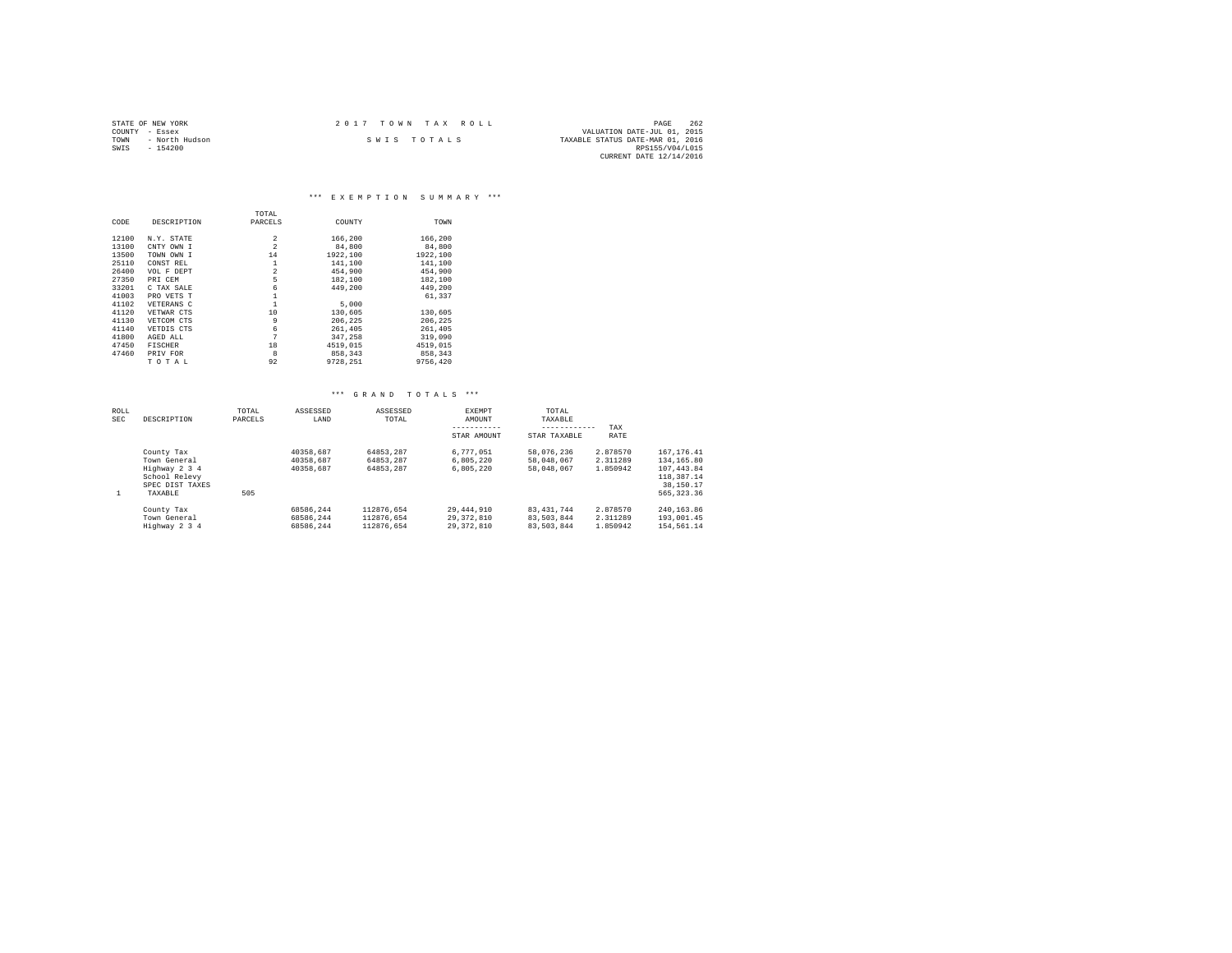|                | STATE OF NEW YORK | 2017 TOWN TAX ROLL | PAGE                             | 263 |
|----------------|-------------------|--------------------|----------------------------------|-----|
| COUNTY - Essex |                   |                    | VALUATION DATE-JUL 01, 2015      |     |
| TOWN           | - North Hudson    | SWIS TOTALS        | TAXABLE STATUS DATE-MAR 01, 2016 |     |
| SWTS           | - 154200          |                    | RPS155/V04/L015                  |     |
|                |                   |                    | CURRENT DATE 12/14/2016          |     |

| ROLL<br><b>SEC</b> | DESCRIPTION                                                                         | TOTAL<br>PARCELS | ASSESSED<br>LAND                       | ASSESSED<br>TOTAL                      | <b>EXEMPT</b><br>AMOUNT                  | TOTAL<br>TAXABLE                          |                                  |                                                                   |  |
|--------------------|-------------------------------------------------------------------------------------|------------------|----------------------------------------|----------------------------------------|------------------------------------------|-------------------------------------------|----------------------------------|-------------------------------------------------------------------|--|
|                    |                                                                                     |                  |                                        |                                        | -----------                              | ------------                              | TAX                              |                                                                   |  |
|                    |                                                                                     |                  |                                        |                                        | STAR AMOUNT                              | STAR TAXABLE                              | RATE                             |                                                                   |  |
| 3                  | SPEC DIST TAXES<br>STATE OWNED LAND                                                 | 339              |                                        |                                        |                                          |                                           |                                  | 47.227.94<br>634.954.39                                           |  |
| 5.                 | County Tax<br>Town General<br>Highway 2 3 4<br>SPEC DIST TAXES<br>SPECIAL FRANCHISE | $\overline{a}$   |                                        | 2196.076<br>2196.076<br>2196.076       |                                          | 2.196.076<br>2,196,076<br>2.196.076       | 2.878570<br>2.311289<br>1.850942 | 6,321.56<br>5.075.77<br>4.064.81<br>1,298.45<br>16,760.59         |  |
| 6                  | County Tax<br>Town General<br>Highway 2 3 4<br>SPEC DIST TAXES<br>UTILITIES & N.C.  | 14               | 1267.900<br>1267.900<br>1267.900       | 3204.191<br>3204.191<br>3204,191       |                                          | 3,204,191<br>3.204.191<br>3,204,191       | 2.878570<br>2.311289<br>1.850942 | 9,223.50<br>7,405.80<br>5,930.79<br>1,894.51<br>24,454.60         |  |
| 8                  | RS 8 TOTAL<br>SPEC DIST TAXES<br>WHOLLY EXEMPT                                      | 26               | 1244.300                               | 2951.200                               | 2.951.200                                |                                           |                                  |                                                                   |  |
|                    | County Tax<br>Town General<br>Highway 2 3 4<br>School Relevy<br>SPEC DIST TAXES     |                  | 111457.131<br>111457.131<br>111457,131 | 186081,408<br>186081,408<br>186081,408 | 39, 173, 161<br>39.129.230<br>39,129,230 | 146,908,247<br>146.952.178<br>146,952,178 | 2.878570<br>2.311289<br>1.850942 | 422,885.33<br>339,648.82<br>272,000.58<br>118,387.14<br>88,571.07 |  |
| $\star$            | SUB TOTAL                                                                           | 888              |                                        |                                        |                                          |                                           |                                  | 1241.492.94                                                       |  |
|                    | County Tax<br>Town General<br>Highway 2 3 4<br>School Relevy<br>SPEC DIST TAXES     |                  | 111457.131<br>111457.131<br>111457.131 | 186081.408<br>186081,408<br>186081.408 | 39.173.161<br>39.129.230<br>39.129.230   | 146,908,247<br>146,952,178<br>146.952.178 | 2.878570<br>2.311289<br>1.850942 | 422.885.33<br>339,648.82<br>272,000.58<br>118,387.14<br>88.571.07 |  |
| $***$              | GRAND TOTAL                                                                         | 888              |                                        |                                        |                                          |                                           |                                  | 1241.492.94                                                       |  |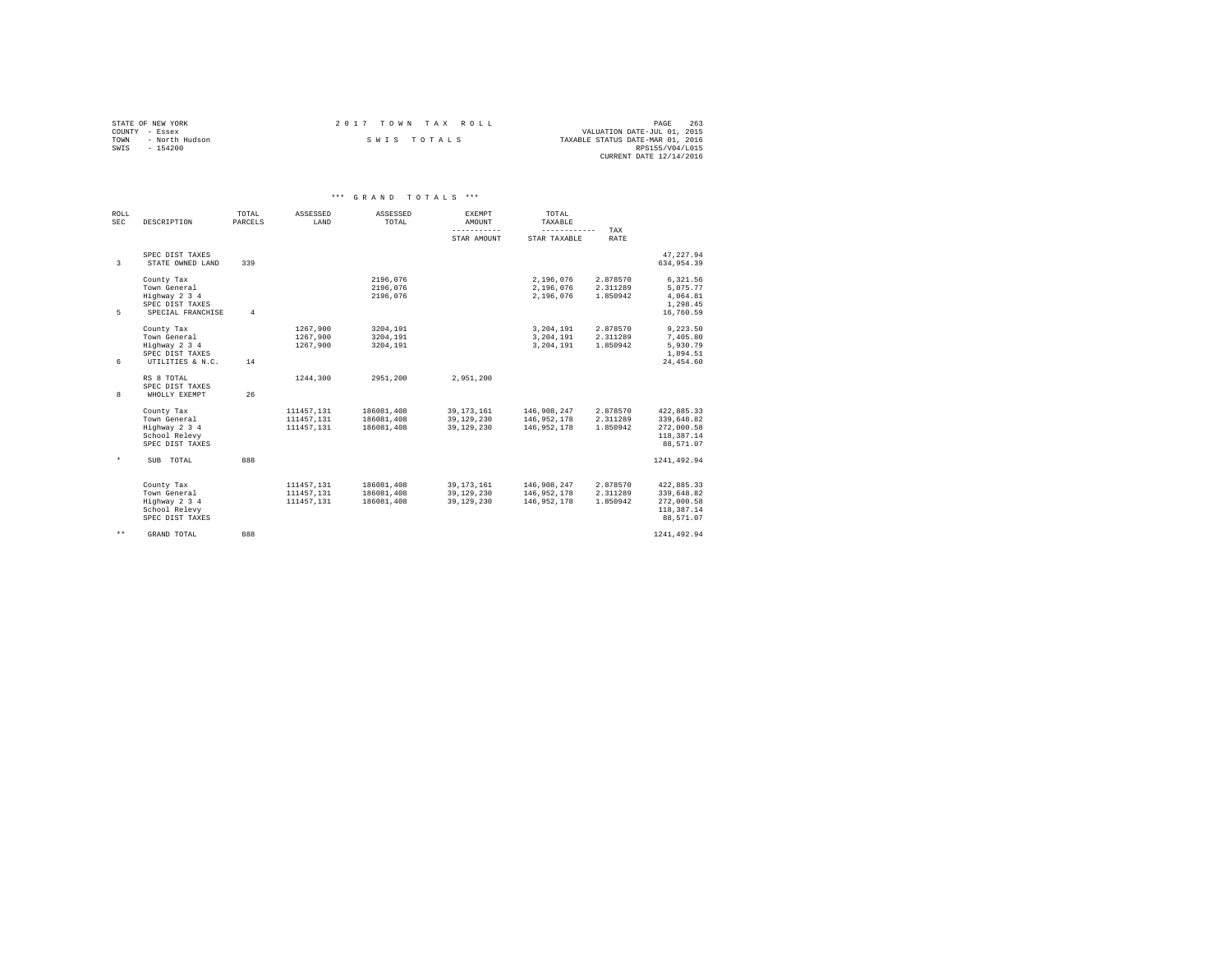|                | STATE OF NEW YORK | $2.017$ TOWN TAX ROLL | PAGE                             | 264 |
|----------------|-------------------|-----------------------|----------------------------------|-----|
| COUNTY - Essex |                   | TOWN TOTALS           | VALUATION DATE-JUL 01, 2015      |     |
| TOWN           | - North Hudson    |                       | TAXABLE STATUS DATE-MAR 01, 2016 |     |
| SWIS           | $-1542$           |                       | RPS155/V04/L015                  |     |
|                |                   |                       | CURRENT DATE 12/14/2016          |     |

## \*\*\* S P E C I A L D I S T R I C T S U M M A R Y \*\*\*

| CODE DISTRICT NAME   | TOTAL<br>PARCELS | EXTENSION<br>TYPE | <b>EXTENSION</b><br>VALUE | AD VALOREM<br>VALUE | <b>EXEMPT</b><br>AMOUNT | TAXABLE<br>VALUE | TOTAL<br>TAX |
|----------------------|------------------|-------------------|---------------------------|---------------------|-------------------------|------------------|--------------|
| OT902 Omitted tax C  |                  | MOVTAX            | 31.26                     |                     |                         | 31.26            | 31.26        |
| OT903 Omitted tax T  |                  | MOVTAX            | 39.58                     |                     |                         | 39.58            | 39.58        |
| FP420 Fire Protectio |                  | 886 TOTAL         |                           | 153081.858          | 3400,400                | 149681.458       | 88,500.23    |

### \*\*\* S C H O O L D I S T R I C T S U M M A R Y \*\*\*

| CODE   | DISTRICT NAME                 | TOTAL<br>PARCELS | ASSESSED<br>LAND | ASSESSED<br>TOTAL | <b>EXEMPT</b><br>AMOUNT<br>STAR AMOUNT | TOTAL<br>TAXABLE<br>---------<br>STAR TAXABLE |
|--------|-------------------------------|------------------|------------------|-------------------|----------------------------------------|-----------------------------------------------|
|        | Schroon Lake                  | 888              | 111457.131       | 186081,408        | 39105.506                              | 146, 975, 902                                 |
| 154601 |                               |                  |                  |                   | 3269.677                               | 143,706,225                                   |
|        | SUB-TOTAL                     | 888              | 111457.131       | 186081,408        | 39105.506                              | 146, 975, 902                                 |
|        | $S \cup B - T O T A L (CONT)$ |                  |                  |                   | 3269.677                               | 143,706,225                                   |
|        | TOTAL                         | 888              | 111457.131       | 186081,408        | 39105.506                              | 146, 975, 902                                 |
|        | TO TAL (CONT)                 |                  |                  |                   | 3269.677                               | 143,706,225                                   |

### \*\*\* S Y S T E M C O D E S S U M M A R Y \*\*\*

| CODE           | DESCRIPTION              | TOTAL<br>PARCELS | COUNTY                 | TOWN                   |
|----------------|--------------------------|------------------|------------------------|------------------------|
| 50001<br>50005 | SCHL TAXBL<br>TOWN TAXBL |                  | 14527.310<br>14917.600 | 14527.310              |
| 50006          | CNTY TAXBL<br>TOTAL      |                  | 29444.910              | 14845.500<br>29372.810 |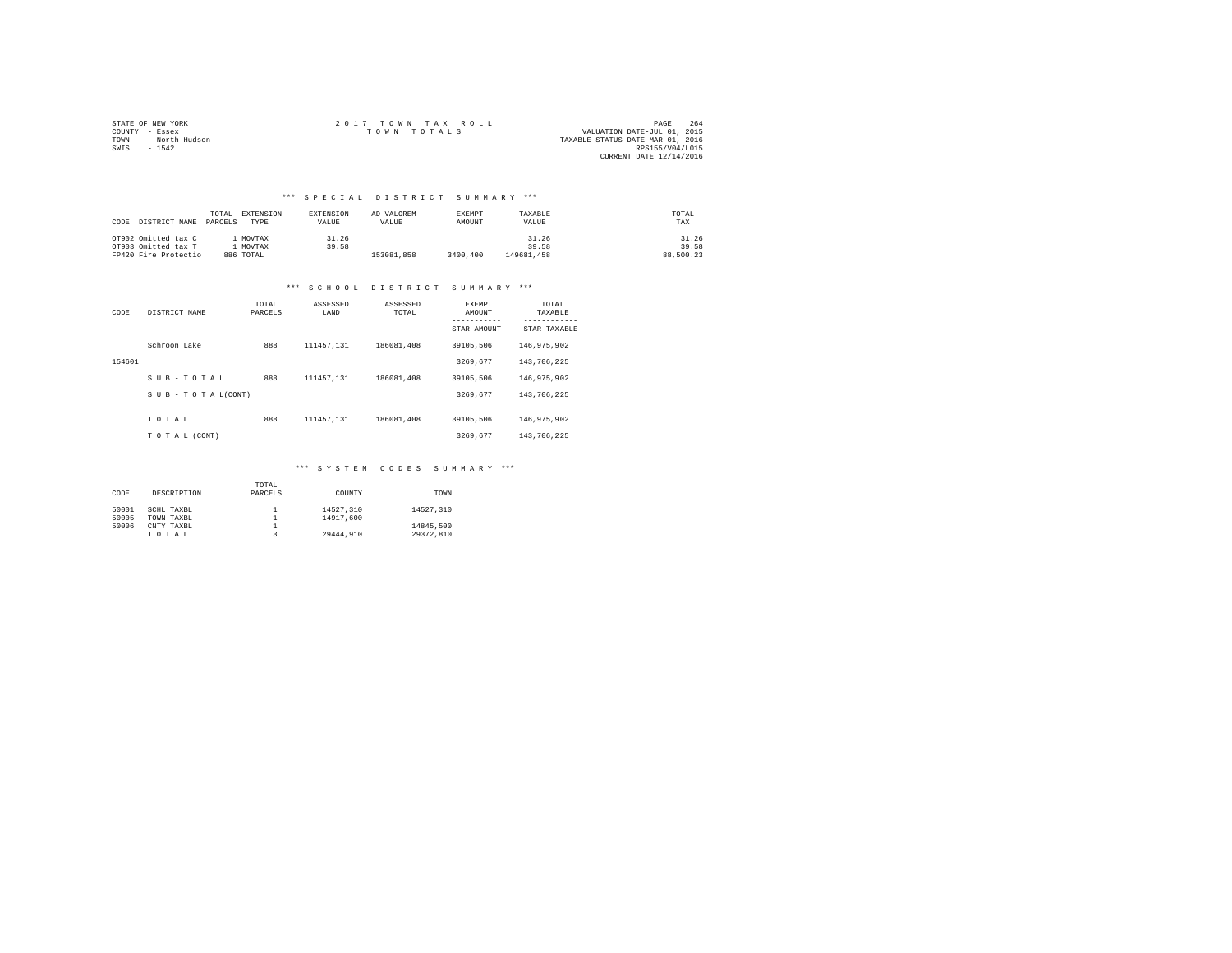| STATE OF NEW YORK |                | 2017 TOWN TAX ROLL |  |                                  | PAGE                    | 265 |  |
|-------------------|----------------|--------------------|--|----------------------------------|-------------------------|-----|--|
| COUNTY - Essex    |                | TOWN TOTALS        |  | VALUATION DATE-JUL 01, 2015      |                         |     |  |
| TOWN              | - North Hudson |                    |  | TAXABLE STATUS DATE-MAR 01, 2016 |                         |     |  |
| SWIS              | $-1542$        |                    |  |                                  | RPS155/V04/L015         |     |  |
|                   |                |                    |  |                                  | CURRENT DATE 12/14/2016 |     |  |

\*\*\* E X E M P T I O N S U M M A R Y \*\*\*

|       |                | TOTAL          |          |          |
|-------|----------------|----------------|----------|----------|
| CODE  | DESCRIPTION    | PARCELS        | COUNTY   | TOWN     |
|       |                |                |          |          |
| 12100 | N.Y. STATE     | $\overline{2}$ | 166,200  | 166,200  |
| 13100 | CNTY OWN I     | $\overline{2}$ | 84,800   | 84,800   |
| 13500 | TOWN OWN I     | 14             | 1922.100 | 1922,100 |
| 25110 | CONST REL      | $\mathbf{1}$   | 141,100  | 141,100  |
| 26400 | VOL F DEPT     | $\overline{2}$ | 454,900  | 454,900  |
| 27350 | PRI CEM        | 5              | 182,100  | 182,100  |
| 33201 | C TAX SALE     | 6              | 449,200  | 449,200  |
| 41003 | PRO VETS T     |                |          | 61,337   |
| 41102 | VETERANS C     |                | 5,000    |          |
| 41120 | VETWAR CTS     | 10             | 130,605  | 130,605  |
| 41130 | VETCOM CTS     | 9              | 206.225  | 206,225  |
| 41140 | VETDIS CTS     | 6              | 261,405  | 261,405  |
| 41800 | AGED ALL       | 7              | 347.258  | 319,090  |
| 47450 | <b>FISCHER</b> | 18             | 4519,015 | 4519,015 |
| 47460 | PRIV FOR       | 8              | 858,343  | 858.343  |
|       | TOTAL          | 92             | 9728.251 | 9756.420 |

| ROLL<br><b>SEC</b> | DESCRIPTION                                                                                | TOTAL<br>PARCELS | ASSESSED<br>LAND                    | ASSESSED<br>TOTAL                      | <b>EXEMPT</b><br>AMOUNT<br>STAR AMOUNT     | TOTAL<br>TAXABLE<br>---------<br>STAR TAXABLE | TAX<br>RATE | TOTAL<br>TAX                                                                        |
|--------------------|--------------------------------------------------------------------------------------------|------------------|-------------------------------------|----------------------------------------|--------------------------------------------|-----------------------------------------------|-------------|-------------------------------------------------------------------------------------|
| 1                  | County Tax<br>Town General<br>Highway 2 3 4<br>School Relevy<br>SPEC DIST TAXES<br>TAXABLE | 505              | 40358.687<br>40358.687<br>40358.687 | 64853.287<br>64853.287<br>64853.287    | 6.777.051<br>6.805.220<br>6.805.220        | 58,076,236<br>58,048,067<br>58,048,067        |             | 167.176.41<br>134, 165, 80<br>107.443.84<br>118,387.14<br>38,150.17<br>565, 323, 36 |
|                    | County Tax<br>Town General<br>Highway 2 3 4                                                |                  | 68586.244<br>68586.244<br>68586.244 | 112876.654<br>112876.654<br>112876.654 | 29,444,910<br>29, 372, 810<br>29, 372, 810 | 83.431.744<br>83.503.844<br>83,503,844        |             | 240, 163, 86<br>193,001.45<br>154,561.14                                            |